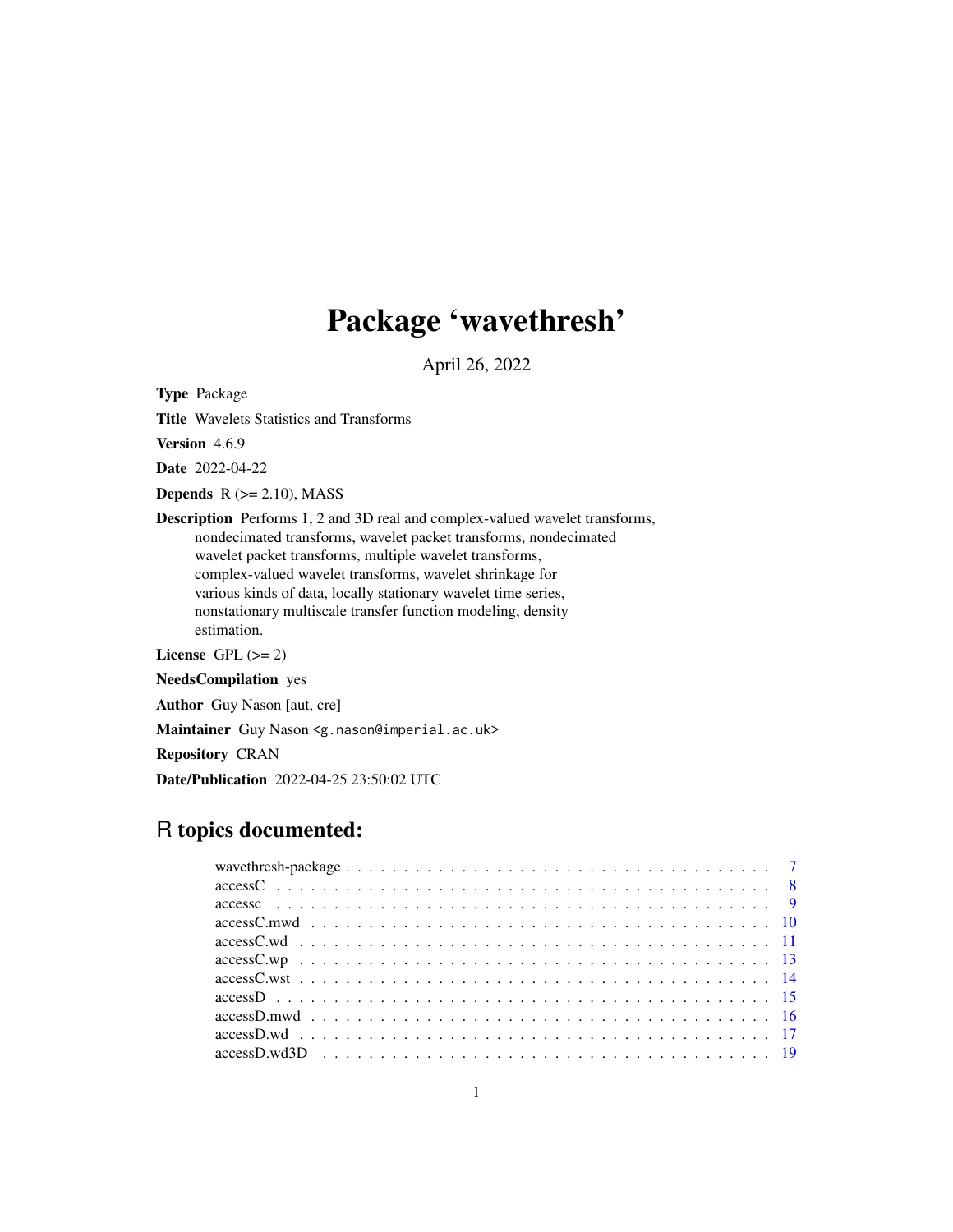|                                                                                                                               | 21 |
|-------------------------------------------------------------------------------------------------------------------------------|----|
|                                                                                                                               | 22 |
|                                                                                                                               | 24 |
|                                                                                                                               | 25 |
|                                                                                                                               | 26 |
| av.basis                                                                                                                      | 26 |
|                                                                                                                               | 27 |
|                                                                                                                               | 28 |
|                                                                                                                               | 30 |
|                                                                                                                               | 32 |
|                                                                                                                               | 34 |
|                                                                                                                               | 36 |
|                                                                                                                               | 37 |
|                                                                                                                               | 38 |
|                                                                                                                               | 39 |
|                                                                                                                               | 41 |
| bestm                                                                                                                         | 42 |
|                                                                                                                               | 43 |
| $c2$ to $4$                                                                                                                   | 44 |
|                                                                                                                               | 45 |
|                                                                                                                               | 45 |
|                                                                                                                               | 46 |
|                                                                                                                               | 47 |
|                                                                                                                               | 48 |
|                                                                                                                               | 49 |
|                                                                                                                               | 50 |
|                                                                                                                               | 52 |
|                                                                                                                               | 53 |
|                                                                                                                               | 54 |
|                                                                                                                               | 55 |
|                                                                                                                               | 57 |
|                                                                                                                               | 58 |
|                                                                                                                               | 60 |
|                                                                                                                               | 62 |
|                                                                                                                               | 63 |
|                                                                                                                               | 64 |
|                                                                                                                               | 66 |
| <b>CWavDE</b>                                                                                                                 | 67 |
| <b>CWCV</b>                                                                                                                   | 69 |
| dclaw                                                                                                                         | 71 |
| dencywd.                                                                                                                      | 72 |
| denplot                                                                                                                       | 73 |
| denproj                                                                                                                       | 74 |
| denwd                                                                                                                         | 76 |
|                                                                                                                               |    |
| denwr                                                                                                                         | 77 |
| $DJ.EX$ .<br>$\mathbf{L}$<br>$\ddot{\phantom{a}}$<br>$\ddot{\phantom{a}}$                                                     | 78 |
| $dof \ldots$<br>$\mathbf{r}$ . The set of $\mathbf{r}$<br>$\mathbf{r}$ . The state of the state $\mathbf{r}$<br>$\sim$ $\sim$ | 79 |
| doppler                                                                                                                       | 80 |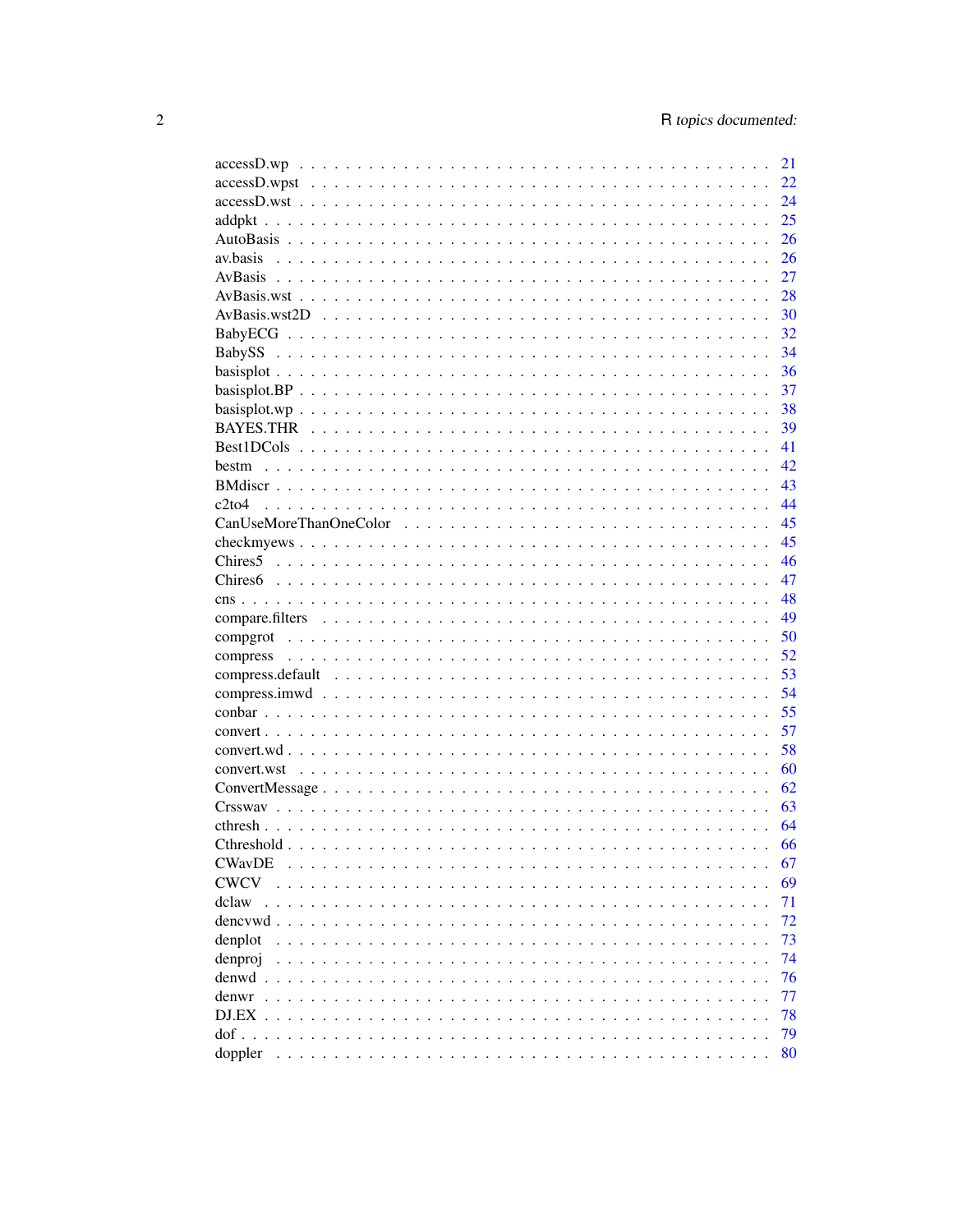|         | 81 |
|---------|----|
|         | 82 |
|         | 85 |
|         | 86 |
|         | 88 |
|         | 89 |
|         | 90 |
|         | 92 |
|         | 93 |
|         | 94 |
|         | 95 |
|         | 98 |
|         |    |
|         |    |
|         |    |
|         |    |
|         |    |
|         |    |
|         |    |
|         |    |
|         |    |
|         |    |
|         |    |
|         |    |
|         |    |
|         |    |
|         |    |
|         |    |
|         |    |
|         |    |
|         |    |
|         |    |
|         |    |
|         |    |
|         |    |
|         |    |
|         |    |
|         |    |
|         |    |
|         |    |
|         |    |
|         |    |
|         |    |
|         |    |
| irregwd |    |
|         |    |
|         |    |
|         |    |
|         |    |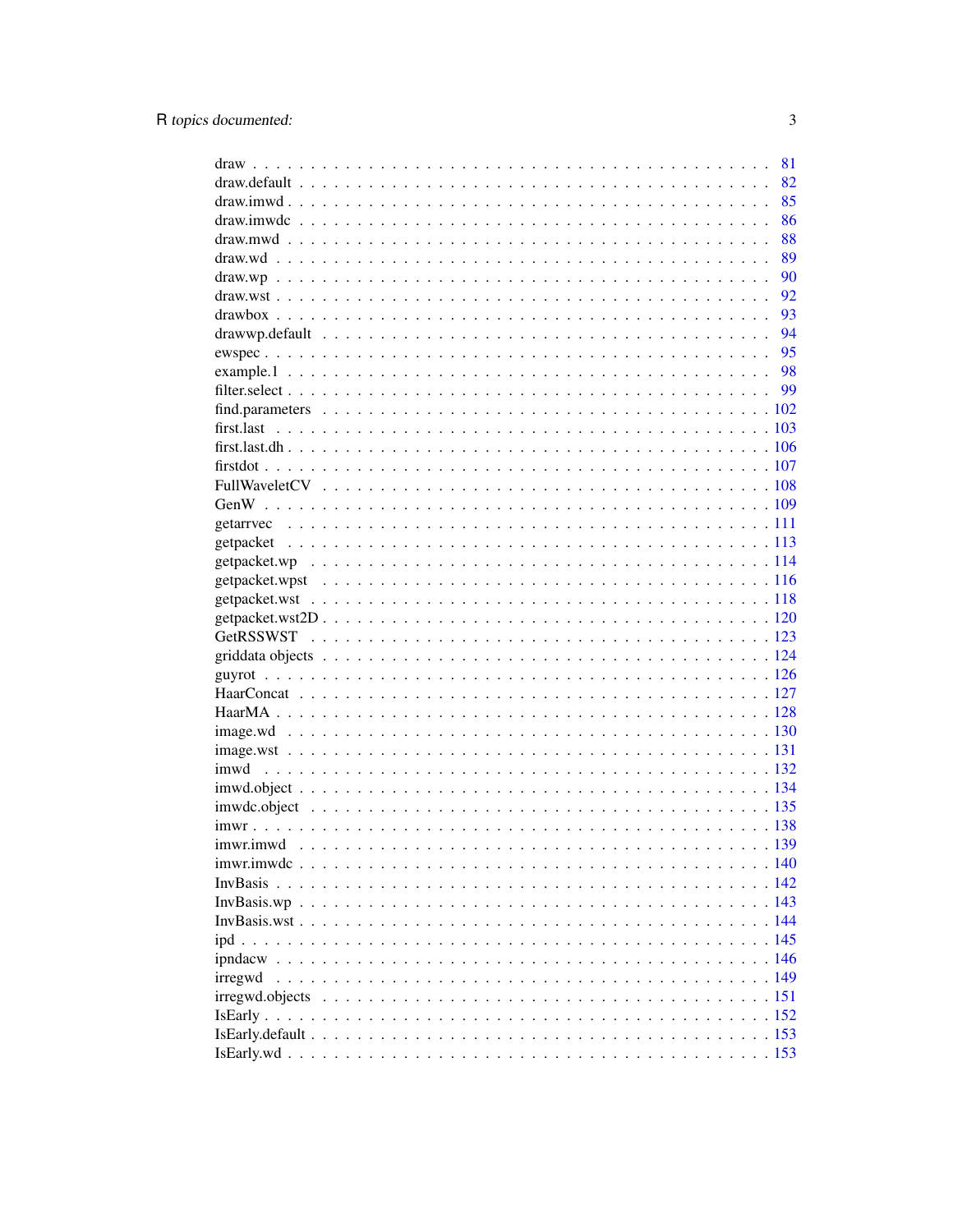| $nv. object                209$ |  |
|---------------------------------|--|
|                                 |  |
|                                 |  |
| plot.mwd                        |  |
| plot.nvwp                       |  |
| plot.wd                         |  |
| plot.wp                         |  |
| plot.wst                        |  |
|                                 |  |
|                                 |  |
|                                 |  |
|                                 |  |
|                                 |  |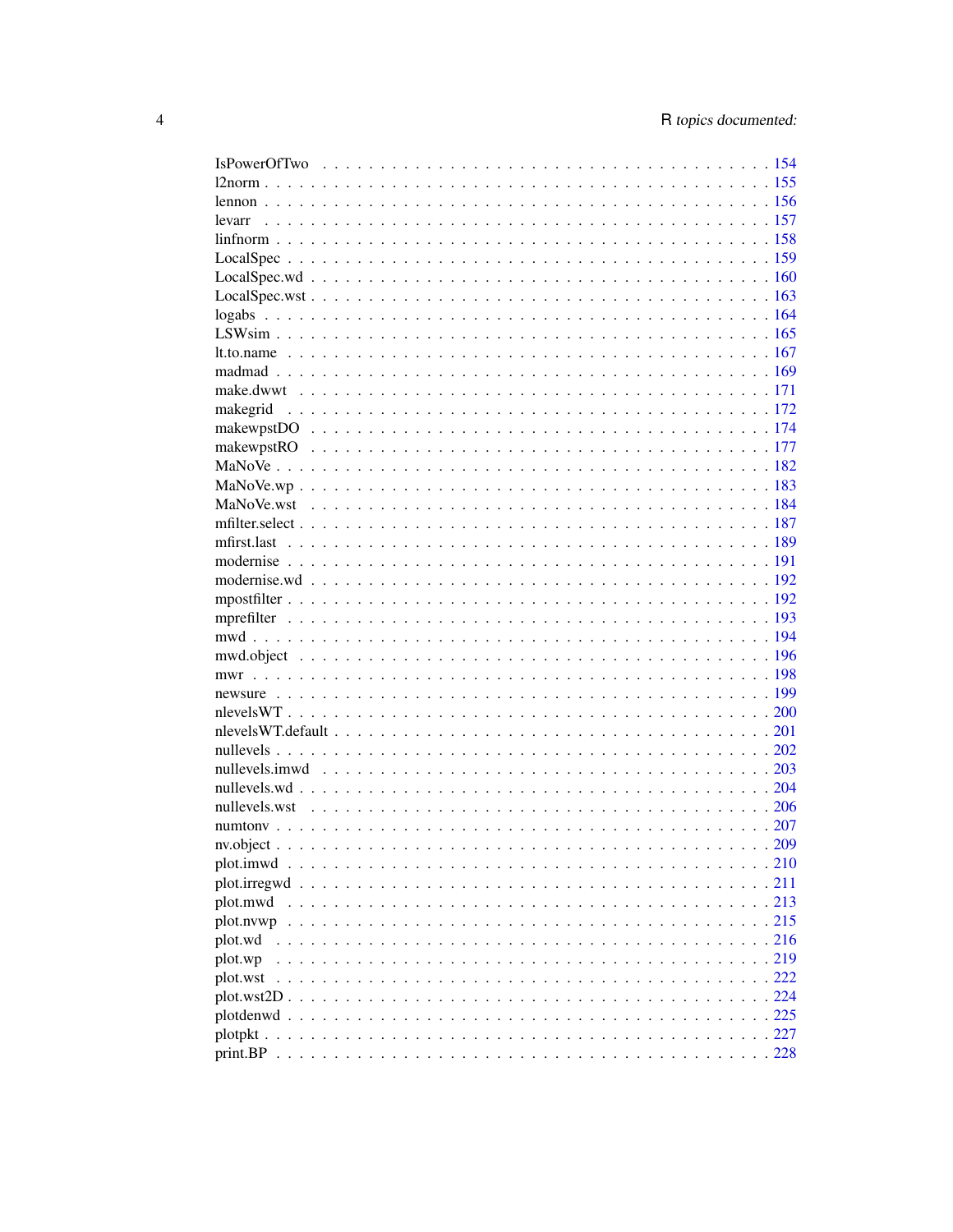| rfftiny                                                                                                                 |     |
|-------------------------------------------------------------------------------------------------------------------------|-----|
| $\ldots$<br>rfftwt                                                                                                      |     |
| $\ddot{\phantom{a}}$                                                                                                    |     |
|                                                                                                                         |     |
| rmget                                                                                                                   |     |
|                                                                                                                         |     |
|                                                                                                                         |     |
|                                                                                                                         | 289 |
| $ScalingFunction \dots \dots \dots \dots \dots \dots \dots \dots \dots \dots \dots \dots \dots \dots \dots \dots \dots$ | 291 |
|                                                                                                                         |     |
|                                                                                                                         |     |
|                                                                                                                         |     |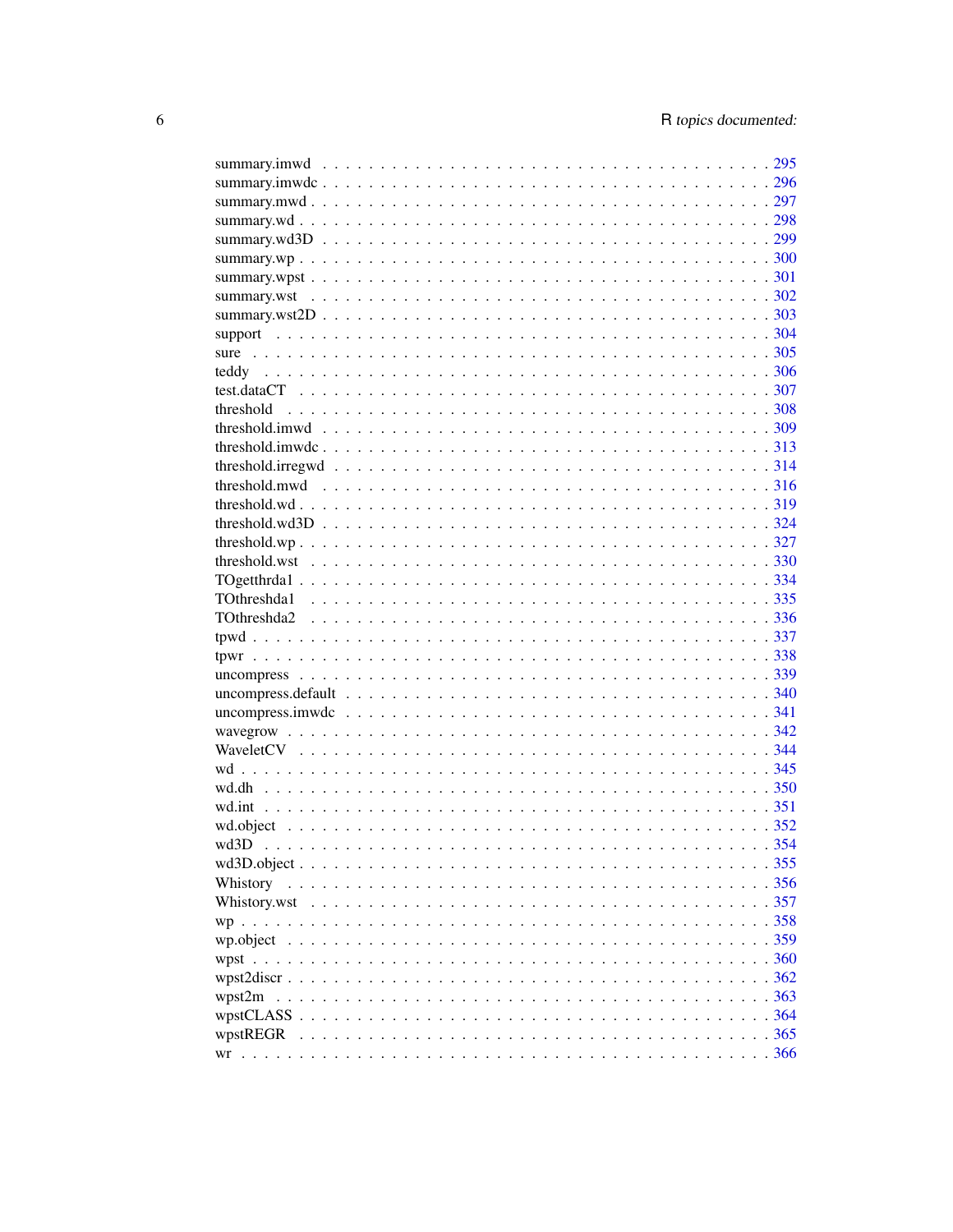# <span id="page-6-0"></span>wavethresh-package 7

|       | wyrelease experience in the contract of the contract of the contract of the contract of the state of the state of the state of the state of the state of the state of the state of the state of the state of the state of the |  |  |  |  |  |  |  |  |  |  |  |  |  |  |  |  |  |     |
|-------|-------------------------------------------------------------------------------------------------------------------------------------------------------------------------------------------------------------------------------|--|--|--|--|--|--|--|--|--|--|--|--|--|--|--|--|--|-----|
| Index |                                                                                                                                                                                                                               |  |  |  |  |  |  |  |  |  |  |  |  |  |  |  |  |  | 389 |

wavethresh-package *Wavelet transforms and associated statistical methodology.*

#### Description

Performs one-, two- and three-dimensional wavelet transforms, nondecimated transforms, wavelet packet transforms, nondecimated wavelet packet transforms, complex-valued wavelet transforms, wavelet shrinkage for various kinds of data, locally stationary wavelet time series, nonstationary multiscale transfer function modeling, density estimation.

# Details

| Package: | wavethresh    |
|----------|---------------|
| Type:    | Package       |
| Version: | 4.6.6         |
| Date:    | 2013-10-21    |
| License: | $GPL$ $(>=2)$ |

# Author(s)

Guy Nason, <g.p.nason@bristol.ac.uk>

#### References

Nason, G.P. (2008) Wavelet methods in Statistics with R. Springer, New York. [Book URL.](https://link.springer.com/statistics/statistical+theory+and+methods/book/978-0-387-75960-9) Errata and fast-breaking news: <http://www.stats.bris.ac.uk/~wavethresh>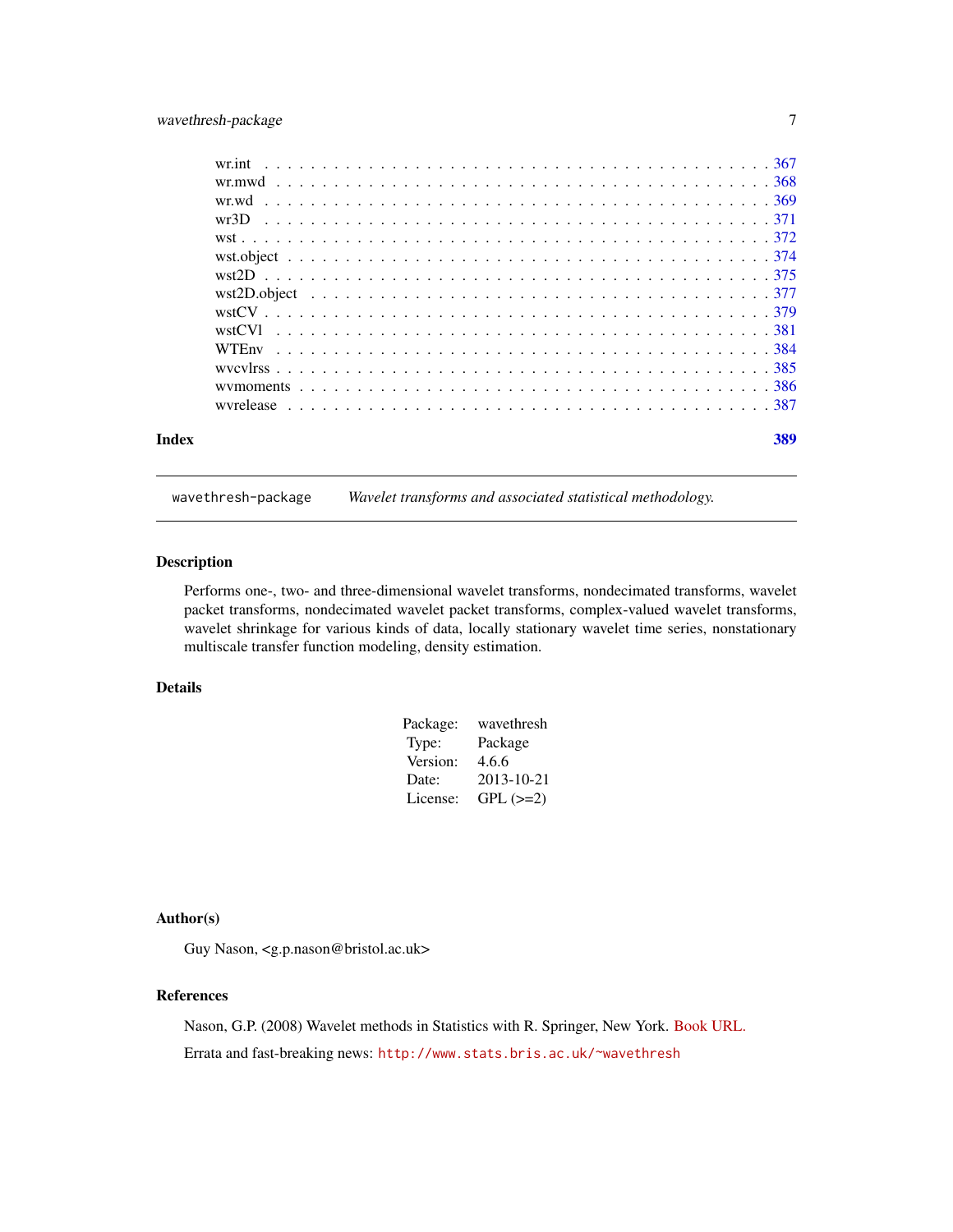<span id="page-7-0"></span>8 accessO

# See Also

[ewspec](#page-94-1), [imwd](#page-131-1), [threshold](#page-307-1), [wd](#page-344-1), [wst](#page-371-1)

#### Examples

# # See examples in individual help pages #

<span id="page-7-1"></span>accessC *Get "detail" (mother wavelet) coefficients data from wavelet object*

# Description

This generic function extracts detail from various types of wavelet objects. It extracts and returns a whole resolution level of coefficients. To obtain individual packets from relevant transforms use the [getpacket\(](#page-112-1)) series of functions. This function is generic.

Particular methods exist. For objects of class:

wd use the [accessC.wd](#page-10-1) method

wp use the [accessC.wp](#page-12-1) method

wst use the [accessC.wst](#page-13-1) method

See individual method help pages for operation and examples.

#### Usage

accessC(...)

#### Arguments

... See individual help for details.

#### Value

A vector coefficients representing the detail coefficients for the requested resolution level.

#### RELEASE

Version 3.5.3 Copyright Guy Nason 1994

#### Author(s)

G P Nason

# See Also

[accessC.wd](#page-10-1), [accessC.wp](#page-12-1),[accessC.wst](#page-13-1),[accessD](#page-14-1)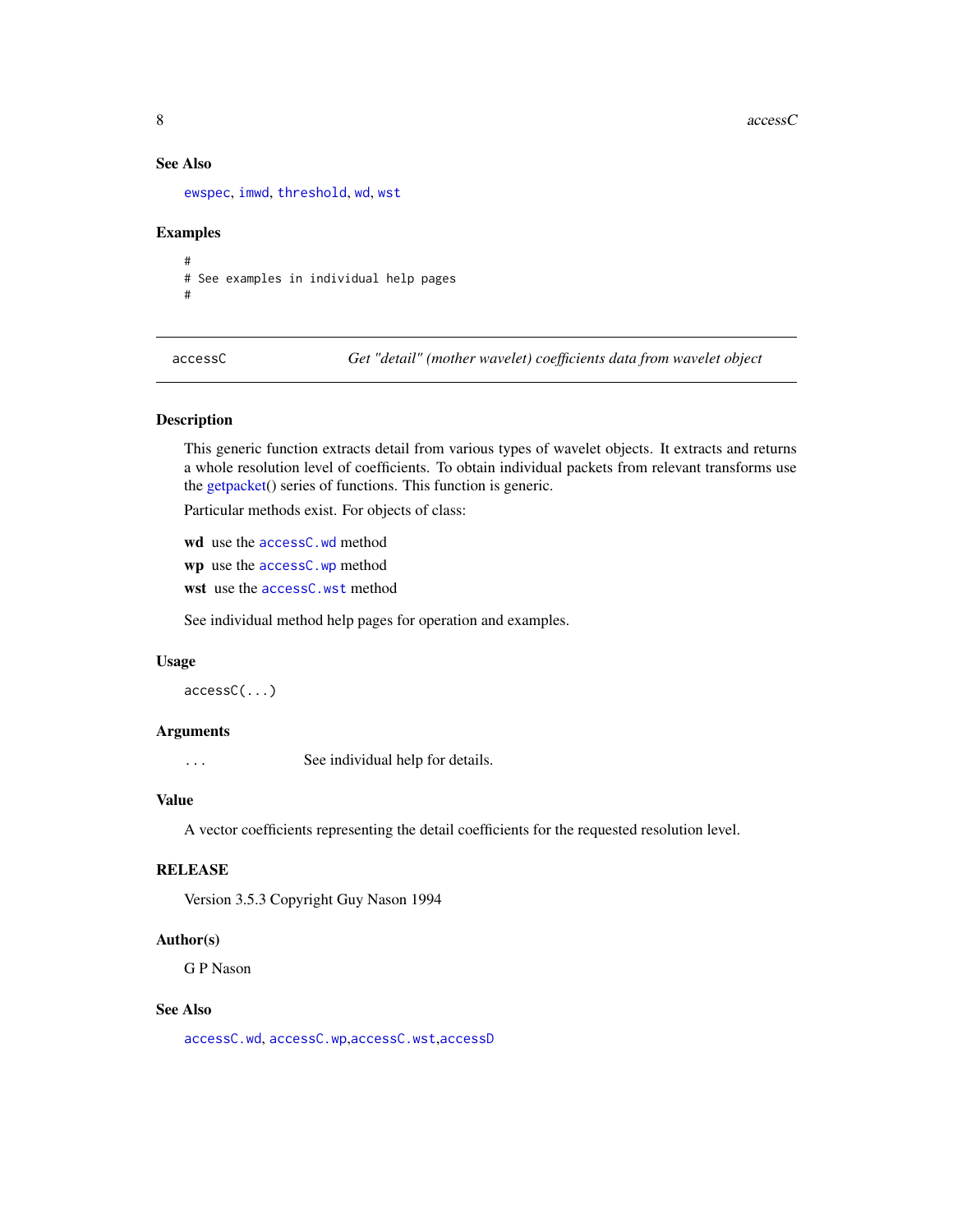<span id="page-8-0"></span>accessc *Get variance information from irregularly spaced wavelet decomposition object.*

#### Description

This function gets information from the c component of an [irregwd.objects](#page-150-1) an irregularly spaced wavelet decomposition object.

Note that this function is *not* the same as [accessC](#page-7-1) which obtains father wavelet coefficients from an [wd](#page-344-1) class object.

#### Usage

accessc(irregwd.structure, level, boundary=FALSE)

# Arguments

irregwd.structure

|          | Irregular wavelet decomposition object from which you wish to extract parts of<br>the c component from.                                                                                                                                                                                                                                                           |
|----------|-------------------------------------------------------------------------------------------------------------------------------------------------------------------------------------------------------------------------------------------------------------------------------------------------------------------------------------------------------------------|
| level    | The level that you wish to extract. This value ranges from 0 to the nlevels NT (irregwd.structure)-<br>1.                                                                                                                                                                                                                                                         |
| boundary | If this argument is T then all of the boundary correction values will be returned<br>as well (note: the length of the returned vector may not be a power of 2). If<br>boundary is false, then just the coefficients will be returned. If the decompo-<br>sition (or reconstruction) was done with periodic boundary conditions then this<br>option has no effect. |

# Details

The [irregwd](#page-148-1) function produces a irregular wavelet decomposition (reconstruction) structure.

The c component is stored in a similar way to the C and D vectors which store the father and mother wavelet coefficients respectively. Hence to access the information the accessc function plays a similar role to [accessC](#page-7-1) and [accessD](#page-14-1) functions.

#### Value

A vector of the extracted data.

# RELEASE

Version 3.9.4 Code Copyright Arne Kovac 1997. Help Copyright Guy Nason 2004.

# Author(s)

G P Nason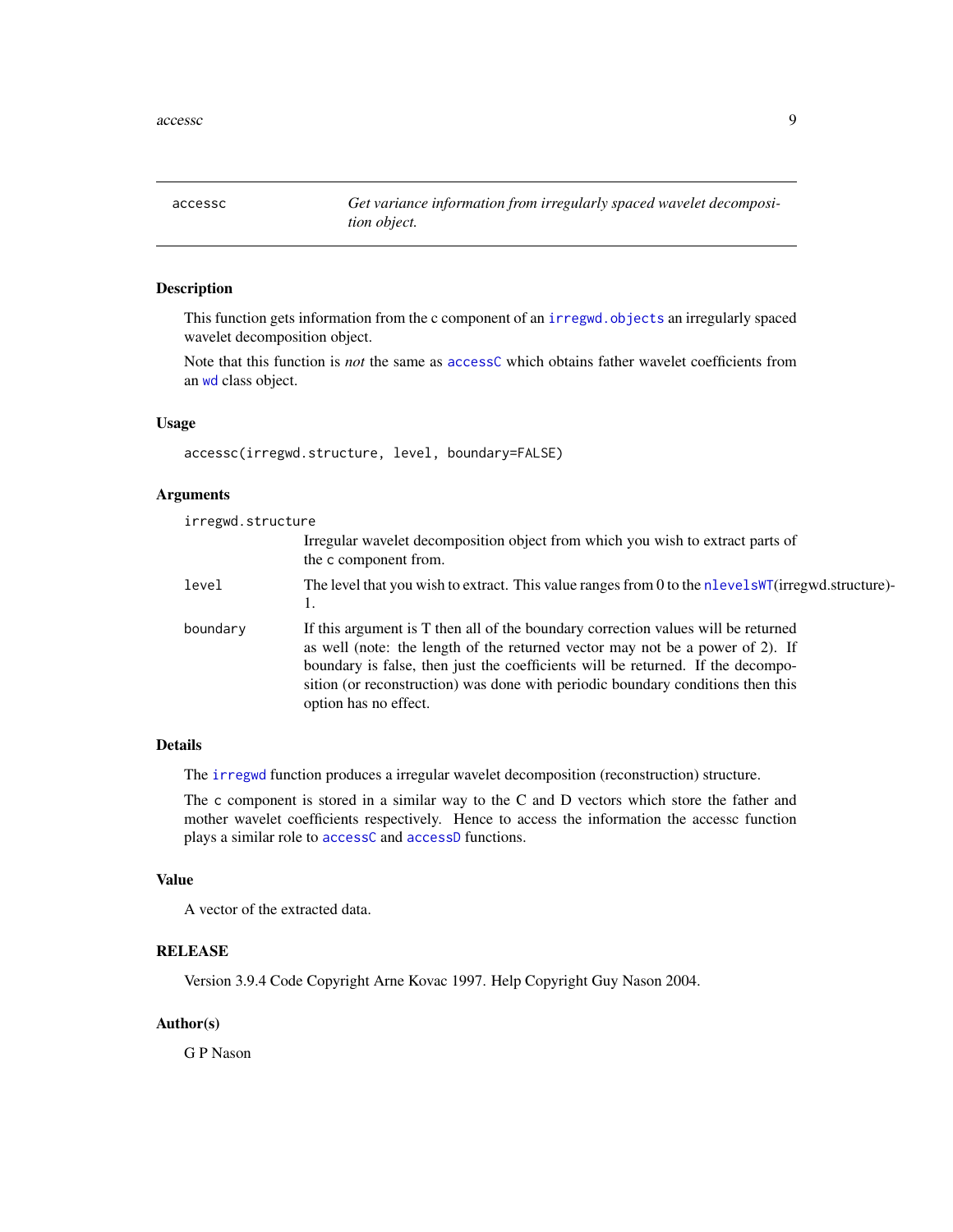# <span id="page-9-0"></span>See Also

[irregwd](#page-148-1), [irregwd.objects](#page-150-1), [threshold.irregwd](#page-313-1),[makegrid](#page-171-1), [plot.irregwd](#page-210-1)

#### Examples

```
#
# Most users will not need to use this function. However, see the main
# examples for the irregular wavelet denoising in the examples for
# makegrid.
#
```

```
accessC.mwd Get Smoothed Data from Wavelet Structure
```
#### Description

The smoothed and original data from a multiple wavelet decomposition structure, [mwd.object](#page-195-1) ect (e.g. returned from [mwd](#page-193-1)) are packed into a single matrix in that structure. TRUE his function extracts the data corresponding to a particular resolution level.

#### Usage

```
## S3 method for class 'mwd'
accessC(mwd, level = nlevelsWT(mwd), ...)
```
# Arguments

| mwd      | Multiple wavelet decomposition structure from which you wish to extract the<br>smoothed or original data if the structure is from a wavelet decomposition, or<br>the reconstructed data if the structure is from a wavelet reconstruction.                 |
|----------|------------------------------------------------------------------------------------------------------------------------------------------------------------------------------------------------------------------------------------------------------------|
| level    | The level that you wish to extract. By default, this is the level with most detail<br>(in the case of structures from a decomposition this is the original data, in the<br>case of structures from a reconstruction this is the top-level reconstruction). |
| $\cdots$ | any other arguments                                                                                                                                                                                                                                        |

#### Details

The [mwd](#page-193-1) function produces a wavelet decomposition structure.

For decomposition, the top level contains the original data, and subsequent lower levels contain the successively smoothed data. So if there are mwd\$filter\$npsi\*2^m original data points (mwd\$filter\$npsi is the multiplicity of wavelets), there will be m+1 levels indexed 0,1,...,m. So

accessC.mwd(Mwd,level=m)

pulls out the original data, as does

accessC.mwd(mwd)

To get hold of lower levels just specify the level that you're interested in, e.g.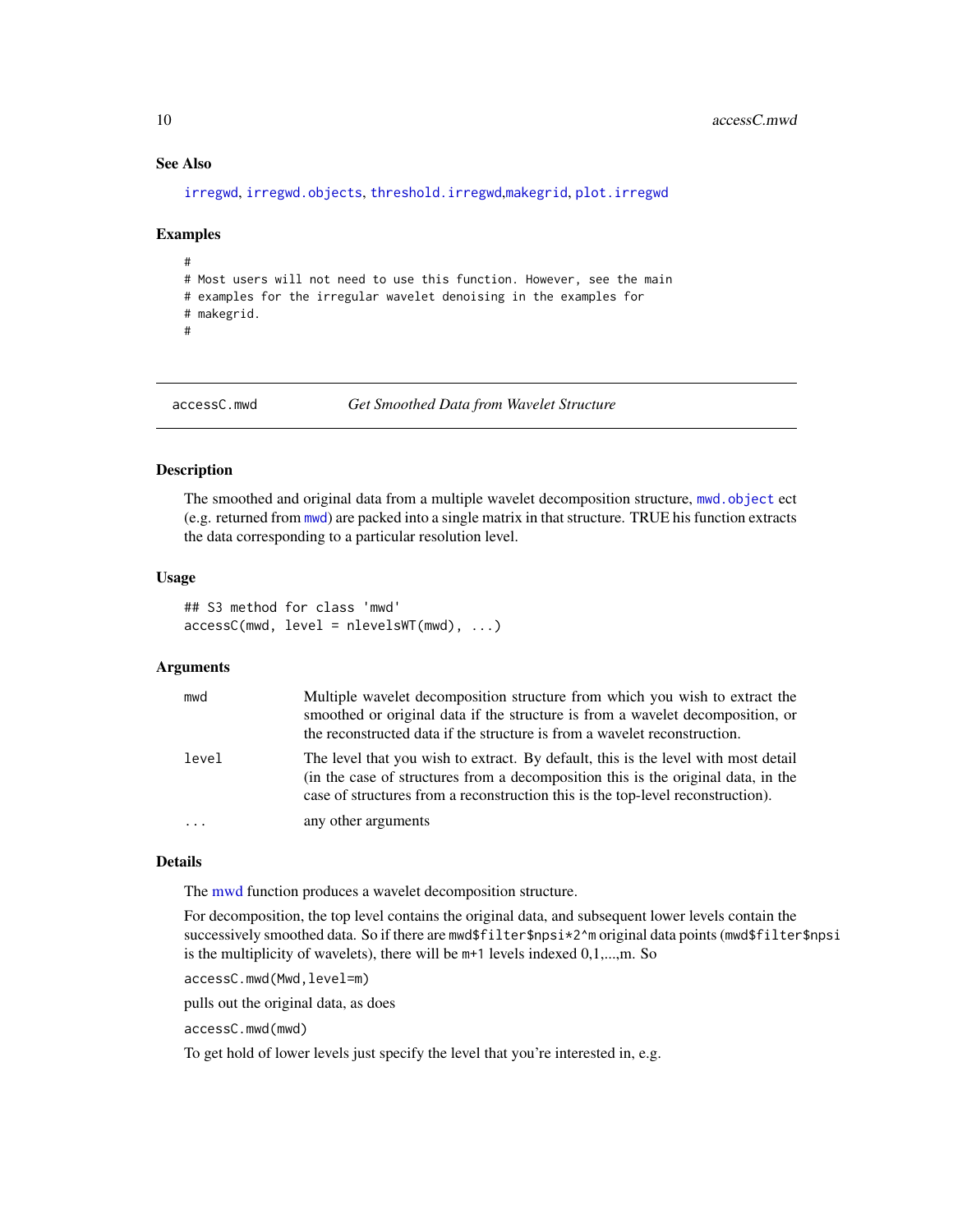#### <span id="page-10-0"></span>accessC.wd 11

accessC.mwd(mwd,level=2)

Gets hold of the second level.

The need for this function is a consequence of the pyramidal structure of Mallat's algorithm and the memory efficiency gain achieved by storing the pyramid as a linear matrix of coefficients. AccessC obtains information about where the smoothed data appears from the fl.dbase component of mwd, in particular the array fl.dbase\$first.last.c which gives a complete specification of index numbers and offsets for mwd\$C.

Note also that this function only gets information from [mwd](#page-193-1) class objects. To *put* coefficients into [mwd](#page-193-1) structures you have to use the [putC.mwd](#page-256-1) function.

See Downie and Silverman, 1998.

# Value

A matrix with mwd\$filter\$npsi rows containing the extracted data of all the coefficients at that level.

# RELEASE

Version 3.9.6 (Although Copyright Tim Downie 1995-6.)

#### Author(s)

G P Nason

#### See Also

[accessD.mwd](#page-15-1), [draw.mwd](#page-87-1), [mfirst.last](#page-188-1), [mfilter.select](#page-186-1), [mwd](#page-193-1), [mwd.object](#page-195-1), [mwr](#page-197-1), [plot.mwd](#page-212-1), [print.mwd](#page-230-1), [putC.mwd](#page-256-1), [putD.mwd](#page-264-1), [summary.mwd](#page-296-1), [threshold.mwd](#page-315-1), [wd](#page-344-1)

#### Examples

```
#
# Get the 3rd level of smoothed data from a decomposition
#
dat \leftarrow rnorm(32)accessC.mwd(mwd(dat), level=3)
```
<span id="page-10-1"></span>accessC.wd *Get smoothed data from wavelet object (wd)*

#### Description

The smoothed and original data from a wavelet decomposition structure (returned from [wd](#page-344-1)) are packed into a single vector in that structure. This function extracts the data corresponding to a particular resolution level.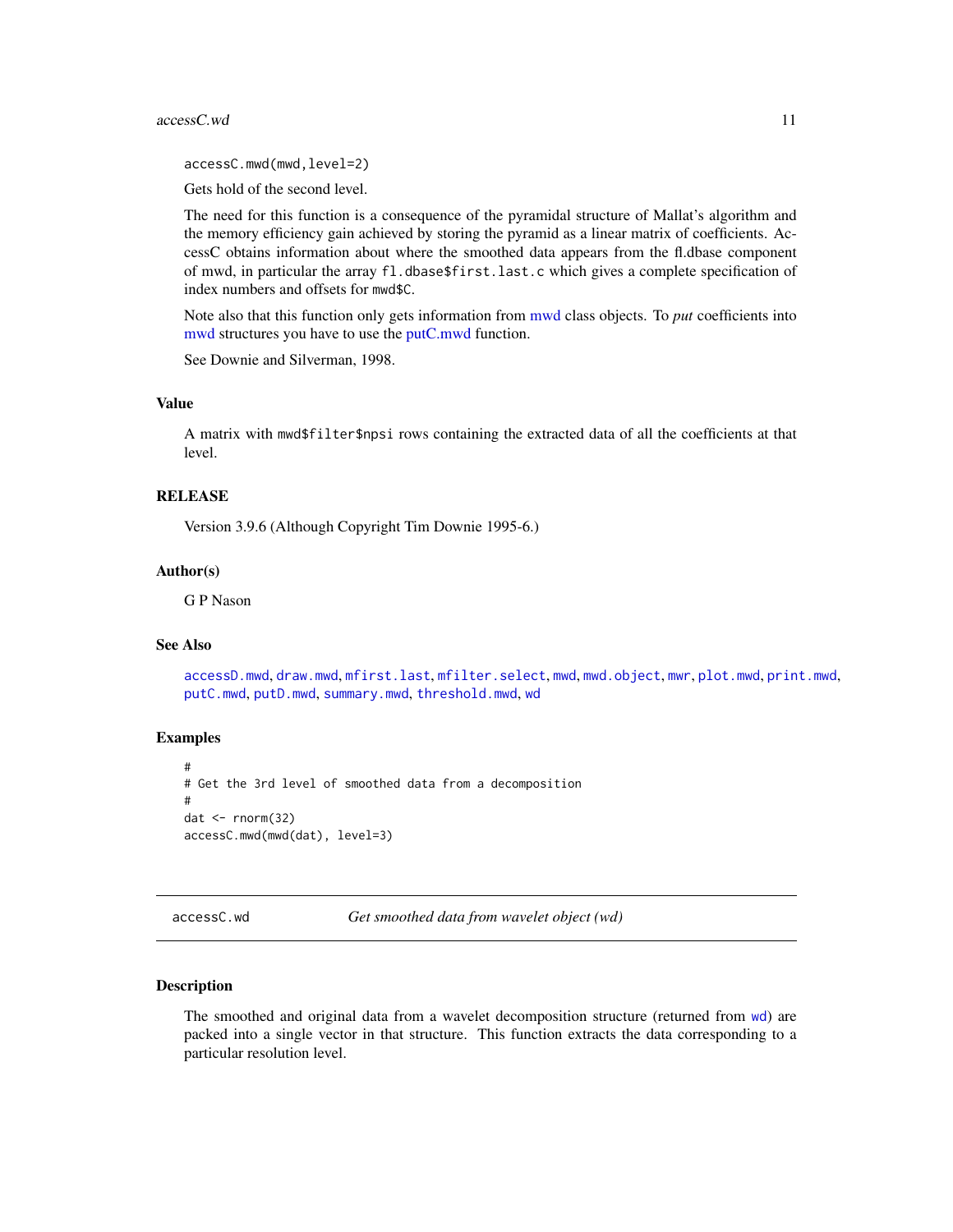# Usage

```
## S3 method for class 'wd'
accessC(wd, level = nlevelsWT(wd), boundary=False, aspect, ...)
```
#### Arguments

| wd       | wavelet decomposition structure from which you wish to extract the smoothed<br>or original data if the structure is from a wavelet decomposition, or the recon-<br>structed data if the structure is from a wavelet reconstruction.                        |
|----------|------------------------------------------------------------------------------------------------------------------------------------------------------------------------------------------------------------------------------------------------------------|
| level    | the level that you wish to extract. By default, this is the level with most detail<br>(in the case of structures from a decomposition this is the original data, in the<br>case of structures from a reconstruction this is the top-level reconstruction). |
| boundary | logical; if TRUE then all of the boundary correction values will be returned as<br>well (note: the length of the returned vector may not be a power of 2).<br>If boundary is false, then just the coefficients will be returned.                           |
|          | If the decomposition (or reconstruction) was done with periodic boundary con-<br>ditions, this option has no effect.                                                                                                                                       |
| aspect   | Applies a function to the coefficients before return. Supplied as a text string<br>which gets converted to a function. For example, "Mod" for complex-valued<br>arguments                                                                                  |
| .        | any other arguments                                                                                                                                                                                                                                        |

#### Details

The [wd](#page-344-1) ([wr.wd](#page-368-1)) function produces a wavelet decomposition (reconstruction) structure.

For decomposition, the top level contains the original data, and subsequent lower levels contain the successively smoothed data. So if there are  $2<sup>m</sup>$  original data points, there will be m+1 levels indexed  $0.1, \ldots$  .m. So

accessC.wd(wdobj,level=m)

pulls out the original data, as does

accessC.wd(wdobj)

To get hold of lower levels just specify the level that you're interested in, e.g.

accessC.wd(wdobj,level=2)

gets hold of the second level.

For reconstruction, the top level contains the ultimate step in the Mallat pyramid reconstruction algorithm, lower levels are intermediate steps.

The need for this function is a consequence of the pyramidal structure of Mallat's algorithm and the memory efficiency gain achieved by storing the pyramid as a linear vector. AccessC obtains information about where the smoothed data appears from the fl.dbase component of an [wd.object,](#page-351-1) in particular the array fl.dbase\$first.last.c which gives a complete specification of index numbers and offsets for wd.object\$C.

Note that this function is method for the generic function [accessC](#page-7-1). When the [wd.object](#page-351-1) is definitely a wd class object then you only need use the generic version of this function.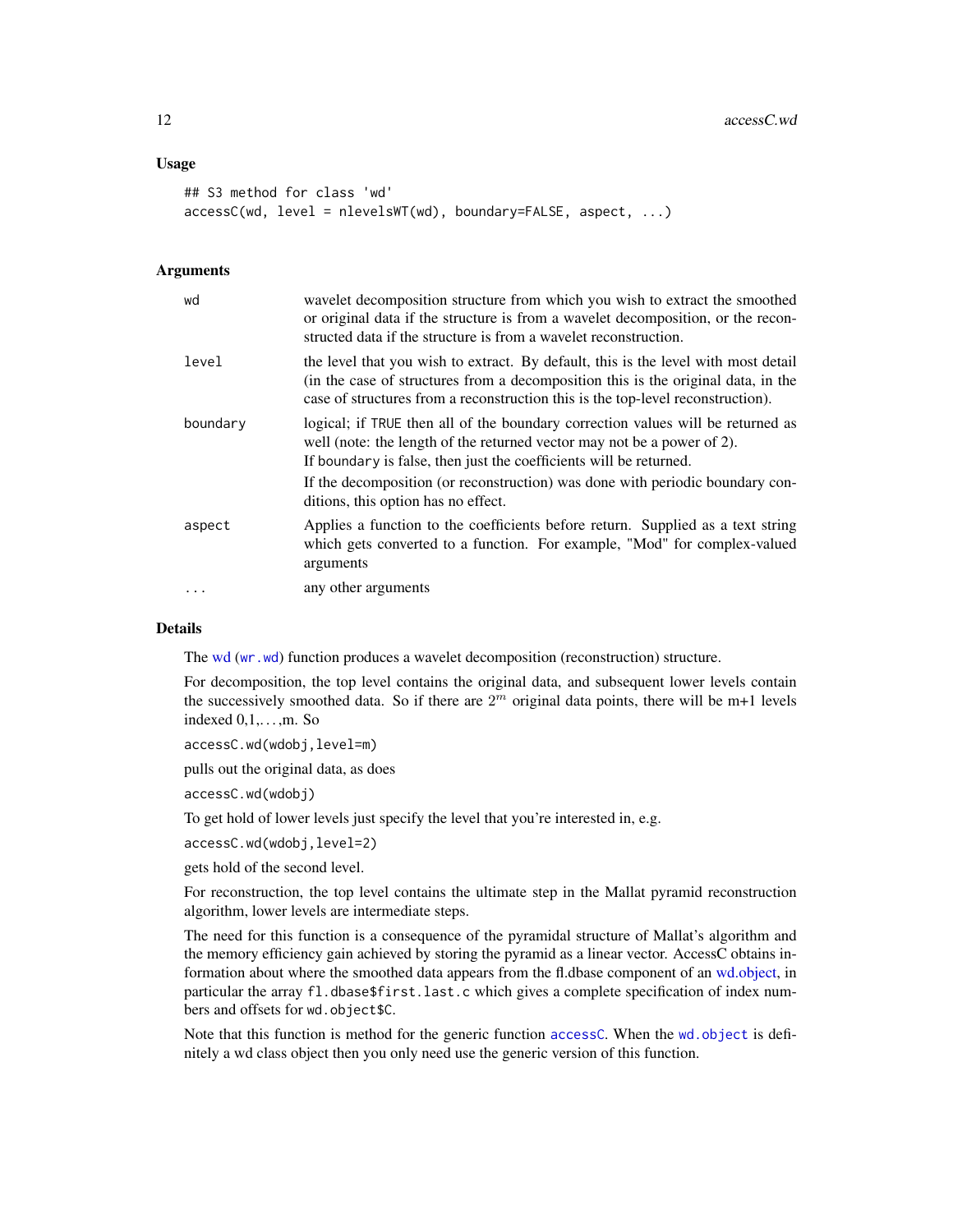# <span id="page-12-0"></span>accessC.wp 13

Note that this function only gets information from [wd](#page-344-1) class objects. To insert coefficients etc. into [wd](#page-344-1) structures you have to use the [putC](#page-255-1) function (or more precisely, the [putC.wd](#page-258-1) method).

#### Value

A vector of the extracted data.

# RELEASE

Version 3.5.3 Copyright Guy Nason 1994

#### Author(s)

G P Nason

#### References

Mallat, S. G. (1989) A theory for multiresolution signal decomposition: the wavelet representation. *IEEE Transactions on Pattern Analysis and Machine Intelligence* 11, 674–693.

Nason, G. P. and Silverman, B. W. (1994). The discrete wavelet transform in S. *Journal of Computational and Graphical Statistics,* 3, 163–191.

#### See Also

[wr](#page-365-1), [wd](#page-344-1), [accessD](#page-14-1), [accessD.wd](#page-16-1), [filter.select](#page-98-1), [threshold](#page-307-1), [putC.wd](#page-258-1), [putD.wd](#page-266-1).

# Examples

```
## Get the 3rd level of smoothed data from a decomposition
dat \leftarrow rnorm(64)
accessC(wd(dat), level=3)
```
<span id="page-12-1"></span>

| accessC.wp |
|------------|
|------------|

Warning function when trying to access smooths from wavelet packet *object (wp).*

#### Description

There are no real smooths to access in a [wp](#page-357-1) wavelet packet object. This function returns an error message. To obtain coefficients from a wavelet packet object you should use the [getpacket](#page-112-1) collection of functions.

#### Usage

```
## S3 method for class 'wp'
accessC(wp, ...)
```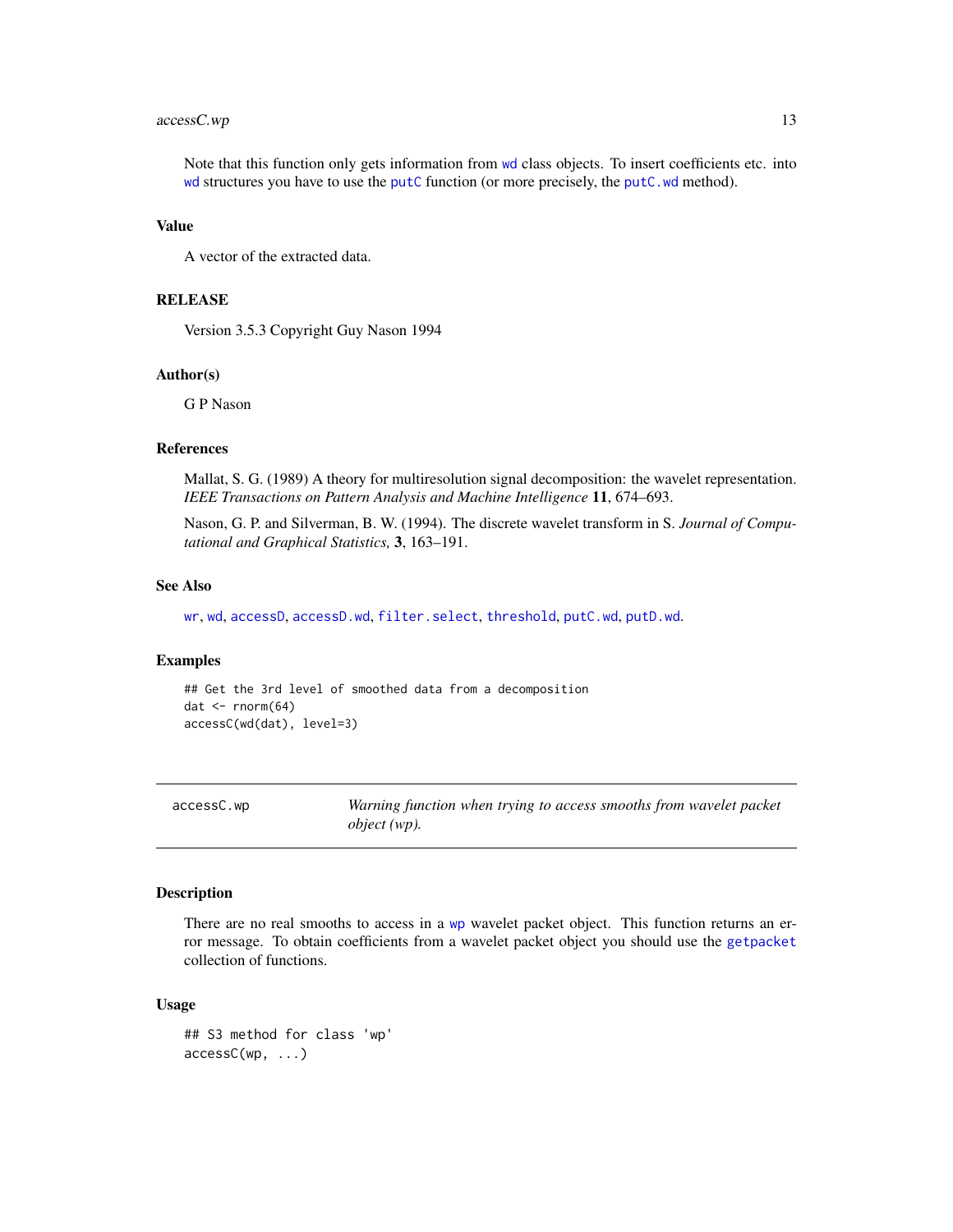# <span id="page-13-0"></span>Arguments

| wp                      | Wavelet packet object. |
|-------------------------|------------------------|
| $\cdot$ $\cdot$ $\cdot$ | any other arguments    |

# Value

An error message!

# RELEASE

Version 3.5.3 Copyright Guy Nason 1994

# Author(s)

G P Nason

# See Also

[getpacket](#page-112-1)

<span id="page-13-1"></span>

| accessC.wst | Get smoothed data from packet ordered non-decimated wavelet object |
|-------------|--------------------------------------------------------------------|
|             | (wst)                                                              |

# Description

The smoothed data from a packet ordered non-decimated wavelet object (returned from [wst](#page-371-1)) are stored in a matrix. This function extracts all the coefficients corresponding to a particular resolution level.

# Usage

## S3 method for class 'wst' accessC(wst, level, aspect, ...)

# Arguments

| wst     | Packet ordered non-decimated wavelet object from which you wish to extract<br>the smoothed or original data (if the object is directly from a packet ordered<br>non-decimated wavelet transform of some data). |
|---------|----------------------------------------------------------------------------------------------------------------------------------------------------------------------------------------------------------------|
| level   | The level that you wish to extract. This can range from zero (the coarsest coef-<br>ficients) to nevels WT(wstobi) which returns the original data.                                                            |
| aspect  | Applies function to coefficients before return. Supplied as a character string<br>which gets converted to a function. For example "Mod" which returns the abso-<br>lute values of the coefficients             |
| $\cdot$ | Other arguments                                                                                                                                                                                                |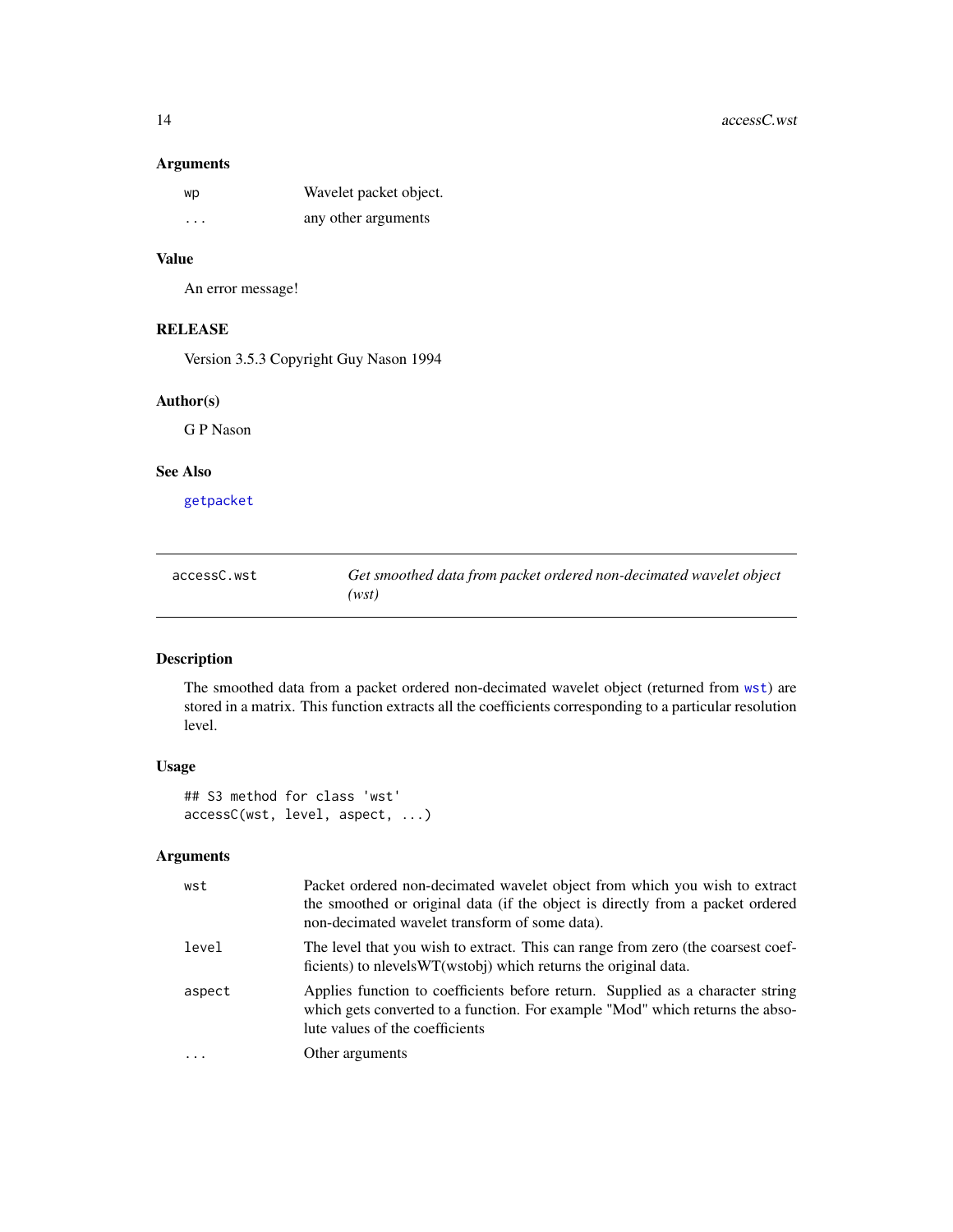#### <span id="page-14-0"></span>accessD 15

# Details

The [wst](#page-371-1) function performs a packet-ordered non-decimated wavelet transform. This function extracts all the father wavelet coefficients at a particular resolution level specified by level.

Note that coefficients returned by this function are in emphpacket order. They can be used *as is* but for many applications it might be more useful to deal with the coefficients in packets: see the function [getpacket.wst](#page-117-1) for further details.

#### Value

A vector of the extracted data.

#### Author(s)

G P Nason

# References

Nason, G. P. and Silverman, B. W. (1994). The discrete wavelet transform in S. *Journal of Computational and Graphical Statistics*, 3, 163–191.

# See Also

[wst](#page-371-1), [wst.object](#page-373-1), [accessC](#page-7-1), [getpacket.wst](#page-117-1)

#### Examples

```
#
# Get the 3rd level of smoothed data from a decomposition
#
dat \leftarrow rnorm(64)
accessC(wst(dat), level=3)
```
<span id="page-14-1"></span>accessD *Get "detail" (mother wavelet) coefficients data from wavelet object*

#### **Description**

This generic function extracts detail from various types of wavelet objects. It extracts and returns a whole resolution level of coefficients. To obtain individual packets from relevant transforms use the [getpacket\(](#page-112-1)) series of functions. This function is generic.

Particular methods exist. For objects of class:

wd use the [accessD.wd](#page-16-1) method wd3D use the [accessD.wd3D](#page-18-1) method wp use the [accessD.wp](#page-20-1) method wpst use the [accessD.wpst](#page-21-1) method wst use the accessD, wst method

See individual method help pages for operation and examples.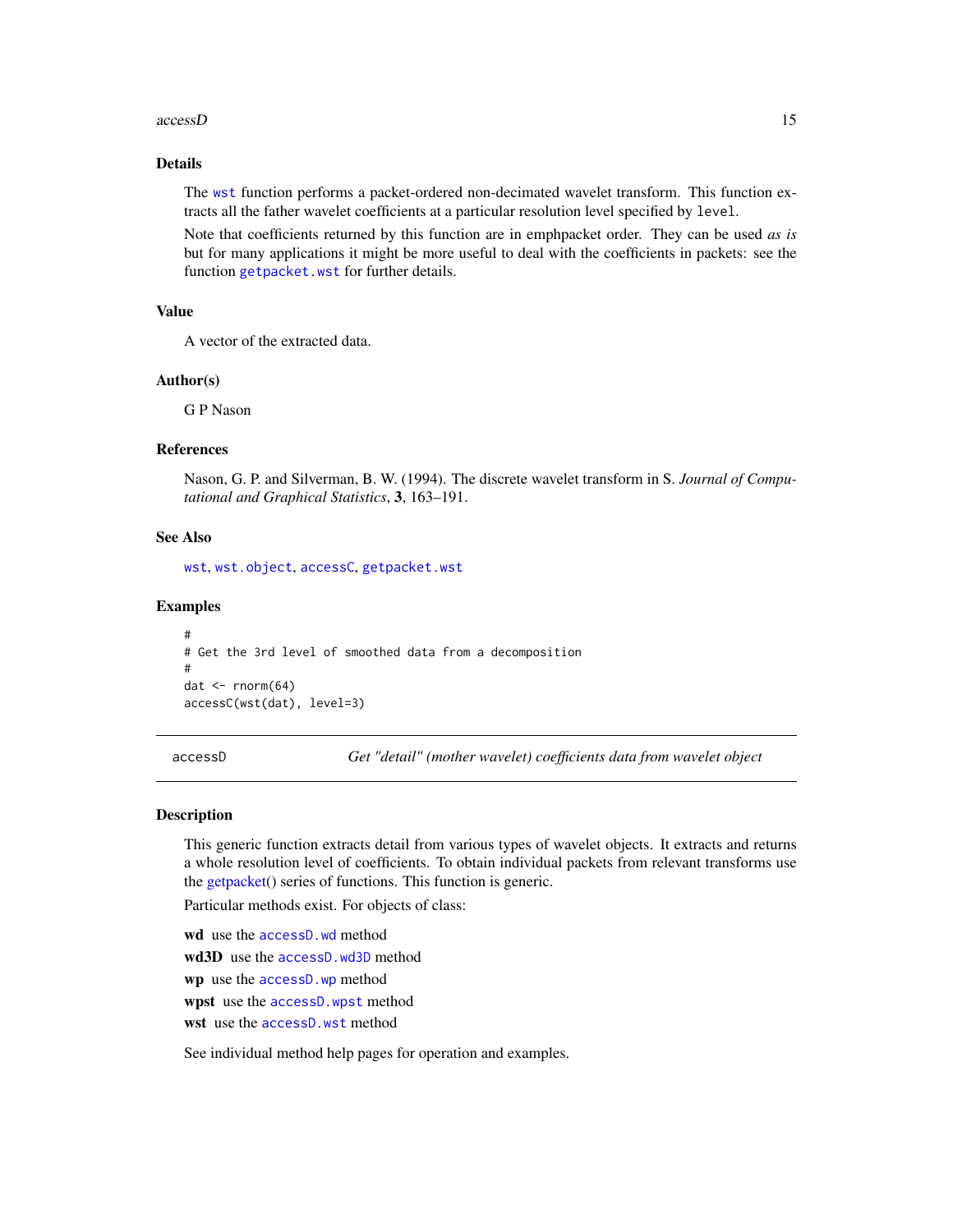### Usage

accessD(...)

# Arguments

... See individual help for details.

# Value

A vector coefficients representing the detail coefficients for the requested resolution level.

# RELEASE

Version 3.5.3 Copyright Guy Nason 1994

# Author(s)

G P Nason

# See Also

[accessD.wd](#page-16-1), [accessD.wp](#page-20-1),[accessD.wst](#page-23-1),[accessC](#page-7-1)

<span id="page-15-1"></span>accessD.mwd *Get wavelet coefficients from multiple wavelet structure (mwd).*

# Description

The wavelet coefficients from a multiple wavelet decomposition structure, [mwd.object](#page-195-1), (e.g. returned from [mwd](#page-193-1)) are packed into a single matrix in that structure. This function extracts the coefficients corresponding to a particular resolution level.

#### Usage

```
## S3 method for class 'mwd'
accessD(mwd, level, ...)
```
# Arguments

| mwd      | Multiple wavelet decomposition structure from which you wish to extract the<br>expansion coefficients.                                                                                                                                                                |
|----------|-----------------------------------------------------------------------------------------------------------------------------------------------------------------------------------------------------------------------------------------------------------------------|
| level    | The level that you wish to extract. If the "original" data has $mwd$filter$npsi*2^m$<br>data points (mwd\$filter\$npsi being the multiplicity of the multiple wavelets)<br>then there are m possible levels that you could want to access, indexed by<br>$0,1,,(m-1)$ |
| $\ddots$ | any other arguments                                                                                                                                                                                                                                                   |

<span id="page-15-0"></span>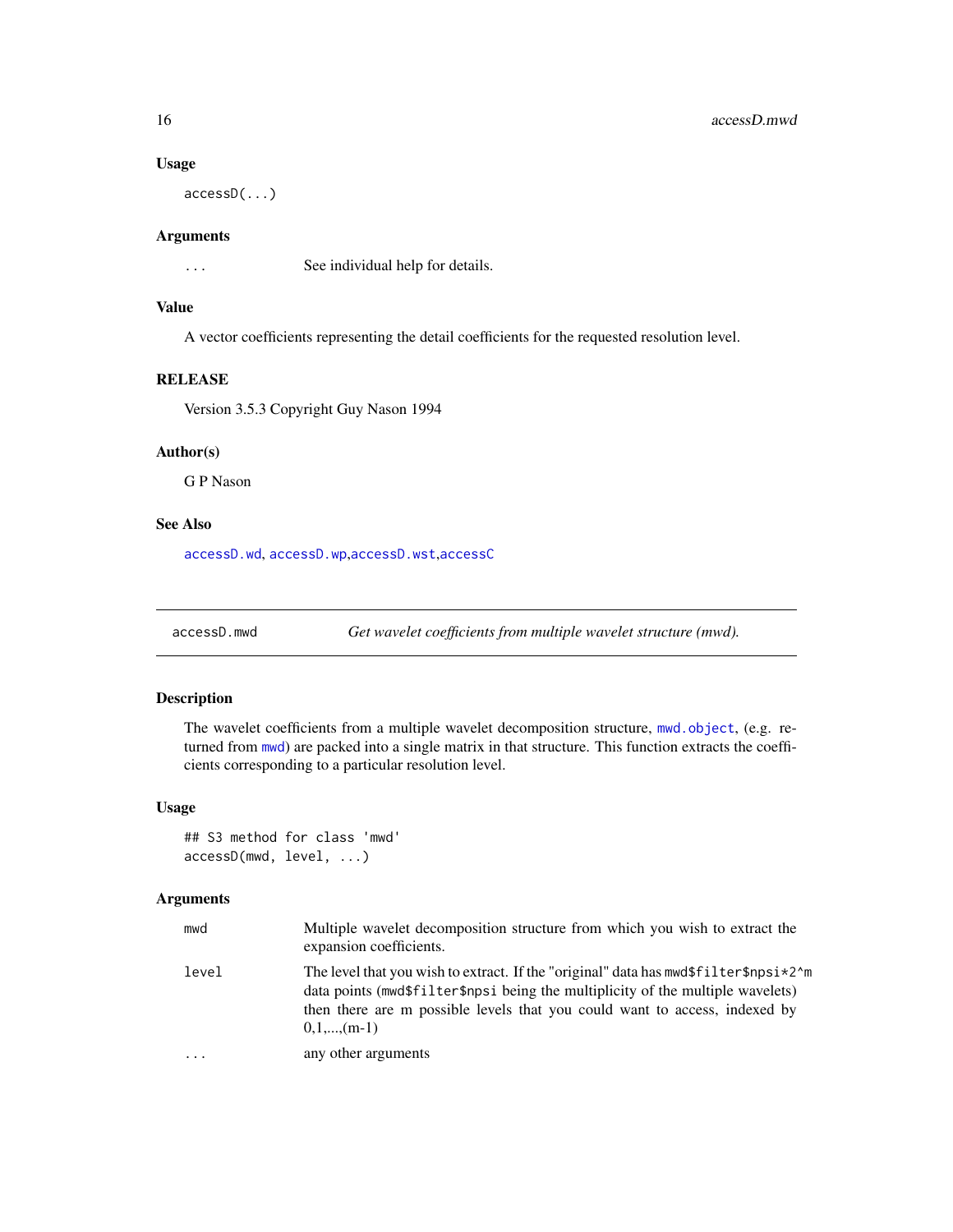#### <span id="page-16-0"></span>accessD.wd 17

# Details

The [mwd](#page-193-1) function produces a multiple wavelet decomposition object .

The need for this function is a consequence of the pyramidal structure of Mallats algorithm and the memory efficiency gain achieved by storing the pyramid as a linear matrix. AccessD obtains information about where the coefficients appear from the fl.dbase component of [mwd](#page-193-1), in particular the array fl.dbase\$first.last.d which gives a complete specification of index numbers and offsets for mwd\$D.

Note that this function and [accessC](#page-7-1) only work on objects of class [mwd](#page-193-1) to *extract* coefficients. You have to use putD, [mwd](#page-193-1) to insert wavelet coefficients into a mwd object.

See Downie and Silverman, 1998.

#### Value

A matrix with mwd\$filter\$npsi rows containing the extracted coefficients.

# **RELEASE**

Tim Downie 1995-6

#### Author(s)

G P Nason

# See Also

```
accessD.mwd, draw.mwd, mfirst.last, mfilter.select, mwd, mwd.object, plot.mwd, print.mwd,
putC.mwd, putD.mwd, summary.mwd, threshold.mwd, wd, wr.mwd
```
#### Examples

```
#
# Get the 3rd level of smoothed data from a decomposition
#
data(ipd)
accessD.mwd(mwd(ipd), level=3)
```
<span id="page-16-1"></span>accessD.wd *Get detail (mother wavelet) coefficients from wavelet object (wd).*

#### **Description**

This function extracts and returns a vector of mother wavelet coefficients, corresponding to a particular resolution level, from a [wd](#page-344-1) wavelet decomposition object.

The pyramid of coefficients in a wavelet decomposition (returned from the [wd](#page-344-1) function, say) are packed into a single vector in WaveThresh.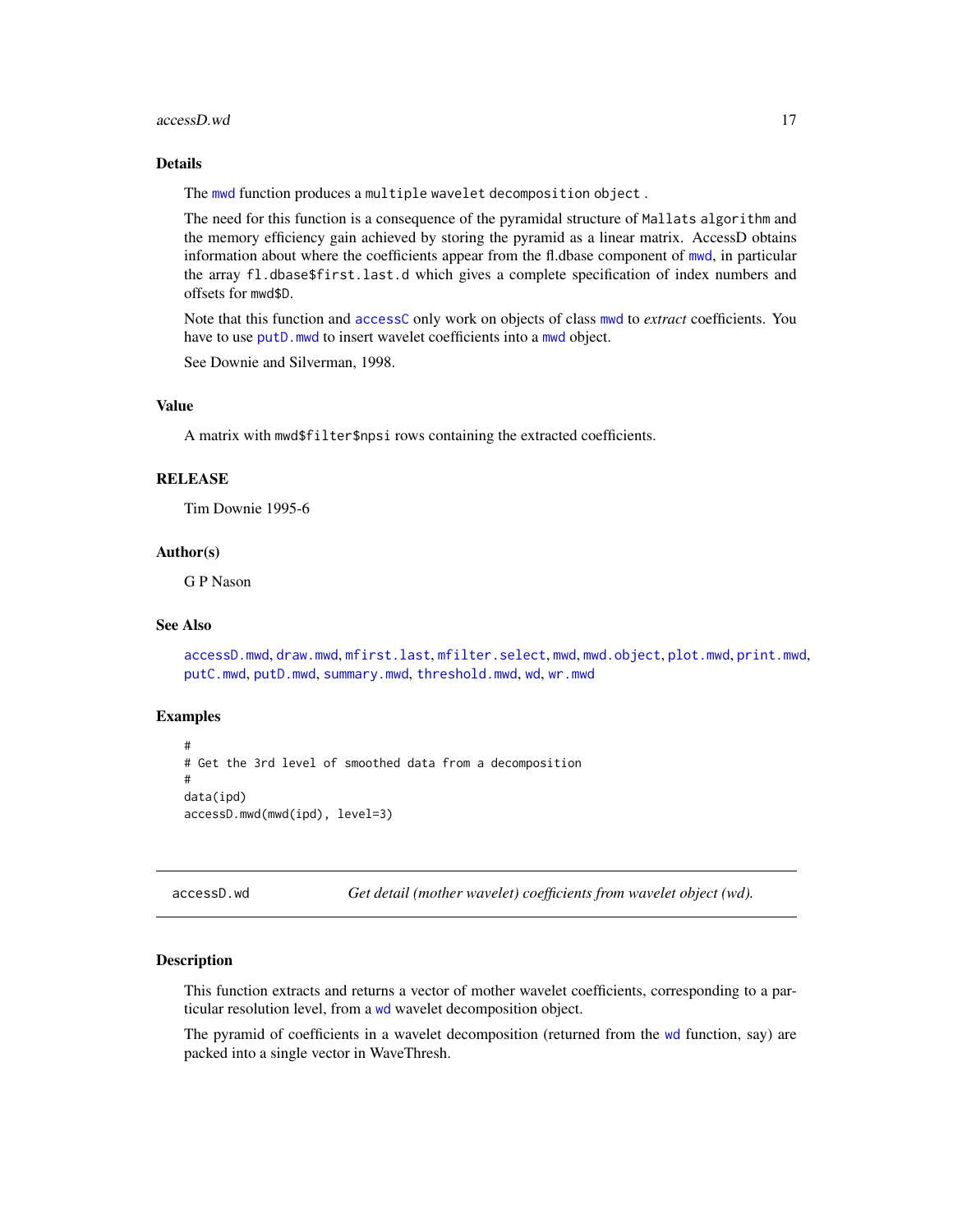# Usage

```
## S3 method for class 'wd'
accessD(wd, level, boundary=FALSE, aspect="Identity", ...)
```
# Arguments

| wd       | Wavelet decomposition object from which you wish to extract the mother wavelet<br>coefficients.                                                                                                                                                                                                                                                                                                                                                                      |
|----------|----------------------------------------------------------------------------------------------------------------------------------------------------------------------------------------------------------------------------------------------------------------------------------------------------------------------------------------------------------------------------------------------------------------------------------------------------------------------|
| level    | The resolution level at which you wish to extract coefficients.                                                                                                                                                                                                                                                                                                                                                                                                      |
| boundary | some methods of wavelet transform computation handle the boundaries by keep-<br>ing some extra bookkeeping coefficients at either end of a resolution level. If<br>this argument is TRUE then these bookkeeping coefficients are returned when<br>the mother wavelets are returned. Otherwise, if FALSE, these coefficients are<br>not returned.                                                                                                                     |
| aspect   | The aspect argument permits the user to supply a function to modify the returned<br>coefficients. The function is applied to the vector of coefficients before it is<br>returned. This can be useful, say, with the complex DWT where you could<br>supply aspect="Mod" if you wanted to return the modulus of the coefficients<br>at a given resolution level. The default argument, "Identity", ensures that the<br>coefficients are not modified before returning. |
| .        | any other arguments                                                                                                                                                                                                                                                                                                                                                                                                                                                  |

# Details

The need for this function is a consequence of the pyramidal structure of Mallat's algorithm and the memory efficiency gain achieved by storing the pyramid as a linear vector. AccessD obtains information about where the smoothed data appears from the fl. dbase component of an [wd](#page-344-1) object, in particular the array

fl.dbase\$first.last.d

which gives a complete specification of index numbers and offsets for

wd.object\$D.

Note that this function is a method for the generic function [accessD](#page-14-1).

Note also that this function only retrieves information from [wd](#page-344-1) class objects. To insert coefficients into [wd](#page-344-1) objects you have to use the [putD](#page-263-1) function (or more precisely, the [putD.wd](#page-266-1) method).

# Value

A vector containing the mother wavelet coefficients at the required resolution level (the coefficients might have been modified depending on the value of the aspect argument).

# **RELEASE**

Version 3.5.3 Copyright Guy Nason 1994

# Author(s)

G P Nason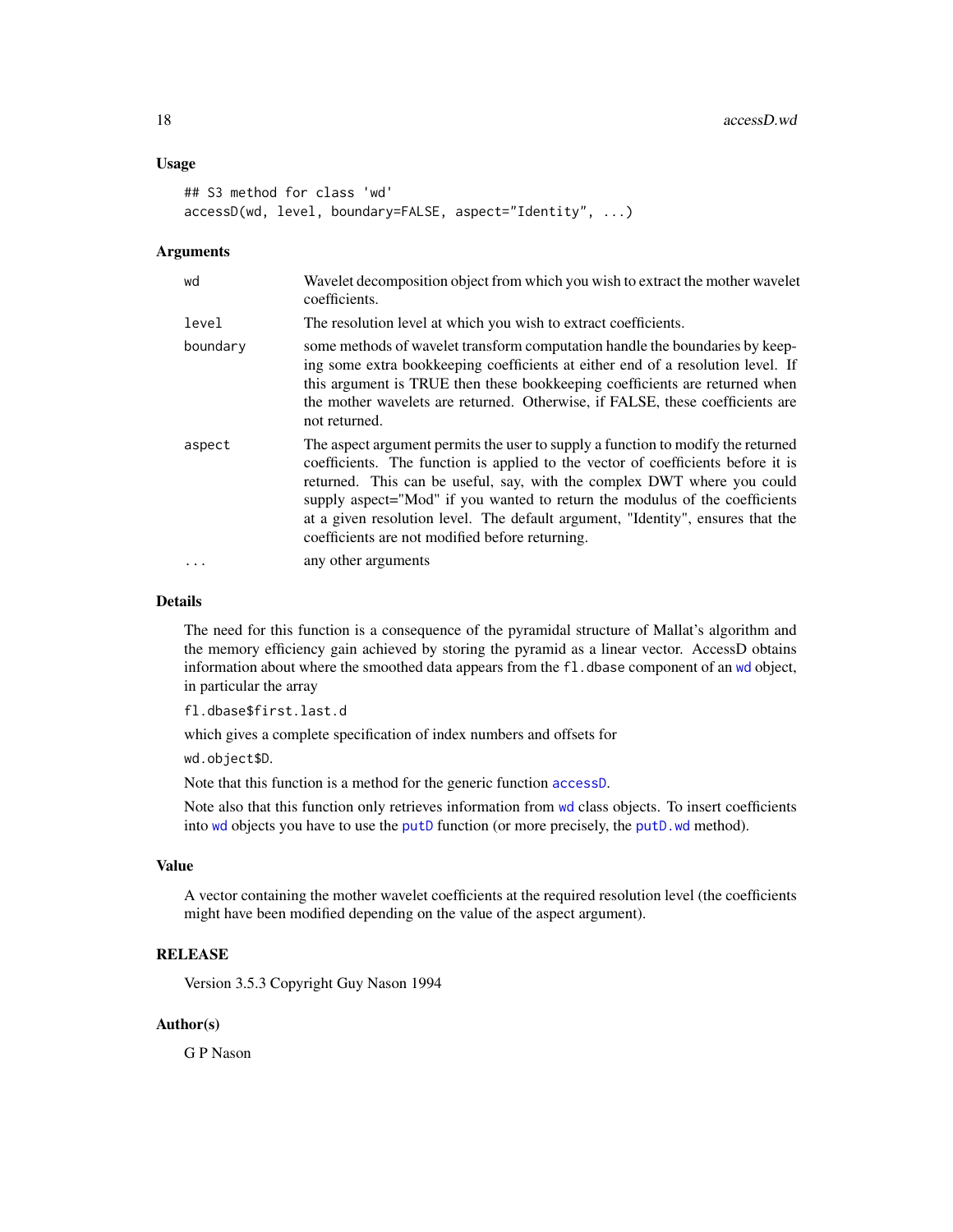# <span id="page-18-0"></span>accessD.wd3D 19

# References

Mallat, S. G. (1989) A theory for multiresolution signal decomposition: the wavelet representation. *IEEE Transactions on Pattern Analysis and Machine Intelligence*. 11, 674–693.

Nason, G. P. and Silverman, B. W. (1994). The discrete wavelet transform in S. *Journal of Computational and Graphical Statistics*, 3, 163–191

#### See Also

[wr](#page-365-1), [wd](#page-344-1), [accessD](#page-14-1), [filter.select](#page-98-1), [threshold](#page-307-1)

#### Examples

```
#
# Get the 4th resolution level of wavelet coefficients.
#
dat \leq rnorm(128)
accessD(wd(dat), level=4)
```
<span id="page-18-1"></span>accessD.wd3D *Get wavelet coefficients from 3D wavelet object*

# Description

This function extracts and returns arrays of wavelet coefficients, corresponding to a particular resolution level, from a [wd](#page-344-1) wavelet decomposition object.

The pyramid of coefficients in a wavelet decomposition (returned from the [wd3D](#page-353-1) function, say) are packed into a single array in WaveThresh3.

#### Usage

```
## S3 method for class 'wd3D'
accessD(obj, level = nlevelsWT(obj)-1, block, ...)
```
# Arguments

| obj      | 3D Wavelet decomposition object from which you wish to extract the wavelet<br>coefficients.                                                                                                                                                                                                                                              |
|----------|------------------------------------------------------------------------------------------------------------------------------------------------------------------------------------------------------------------------------------------------------------------------------------------------------------------------------------------|
| level    | The resolution level at which you wish to extract coefficients. The minimum<br>level you can enter is 0, the largest is one less than the number of nlevels WT<br>stored in the obj object.                                                                                                                                              |
| block    | if block is missing then a list containing all of the wavelet coefficient blocks<br>GGG, GGH, GHG, GHH, HGG, HGH, HHG (and HHH, if level=0) is returned.<br>Otherwise block should be one of the character strings GGG, GGH, GHG, GHH,<br>HGG, HGH, HHG and then only that sub-block is returned from the resolution<br>level specified. |
| $\ddots$ | any other arguments                                                                                                                                                                                                                                                                                                                      |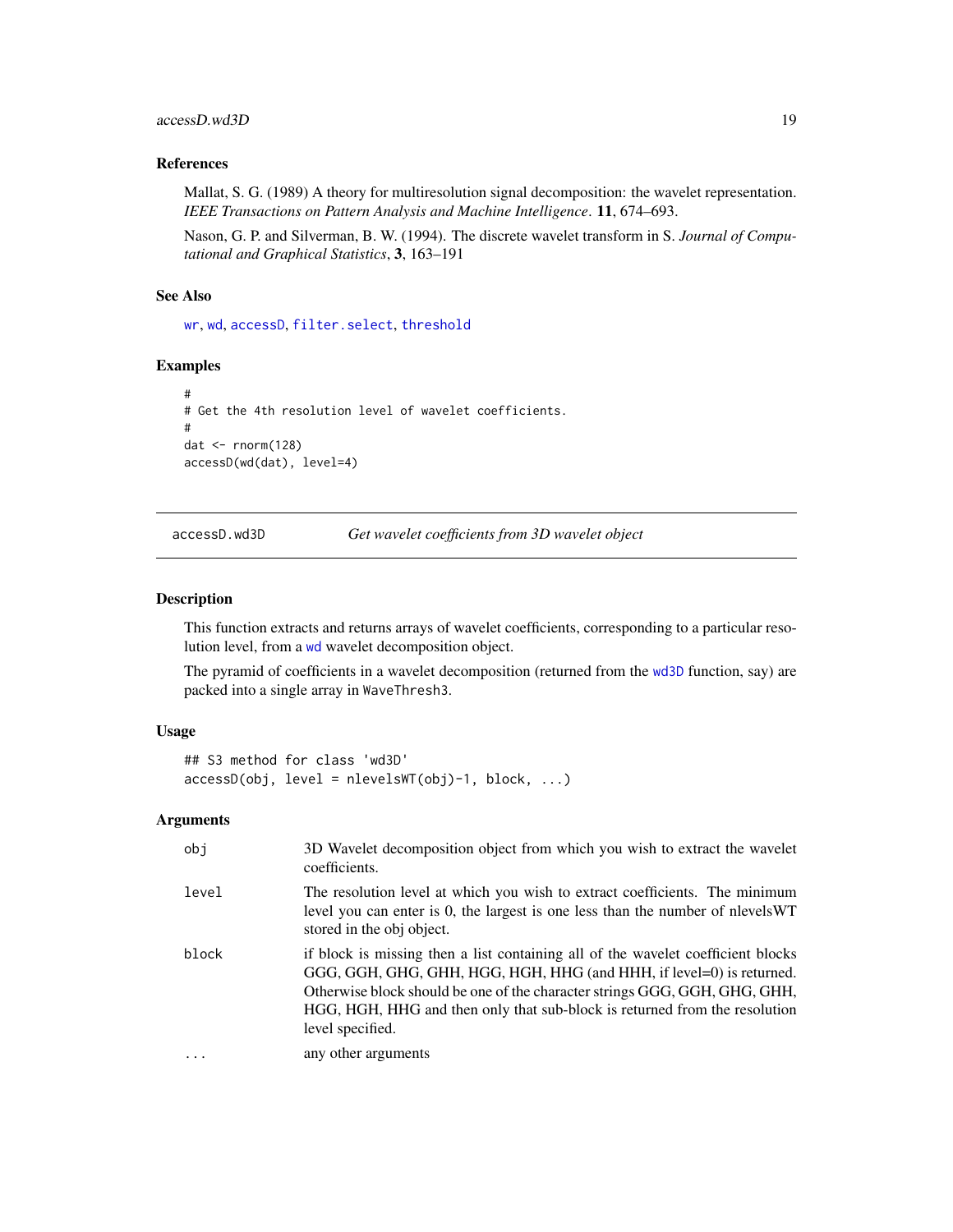The need for this function is a consequence of the pyramidal structure of Mallat's algorithm and the memory efficiency gain achieved by storing the pyramid as a array.

Note that this functiOn is a method for the generic function [accessD](#page-14-1).

#### Value

If the block is missing then a list is returned containing all the sub-blocks of coefficients for the specificed resolution level.

Otherwise the block character string specifies which sub-block of coefficients to return.

# **RELEASE**

Version 3.9.6 Copyright Guy Nason 1997

# Author(s)

G P Nason

### See Also

link{accessD}, link{print.wd3D}, link{putD.wd3D}, link{putDwd3Dcheck}, link{summary.wd3D}, link{threshold.wd3D}, link{wd3D}, link{wd3D object}, link{wr3D}.

# Examples

```
#
# Generate some test data
#
a \leq \arctan(\arctan(8*8*8), \, \dim = c(8, 8, 8))#
# Perform the 3D DWT
#
awd3D \leq wd3D(a)
#
# How many levels does this object have?
#
nlevelsWT(awd3D)
# [1] 3
#
# So conceivably we could access levels 0, 1 or 2.
#
# Ok. Let's get the level 1 HGH sub-block coefficients:
#
accessD(awd3D, level=1, block="HGH")
#
#, , 1
# [,1] [,2]
#[1,] 0.8359289 1.3596832
#[2,] -0.1771688 0.2987303
```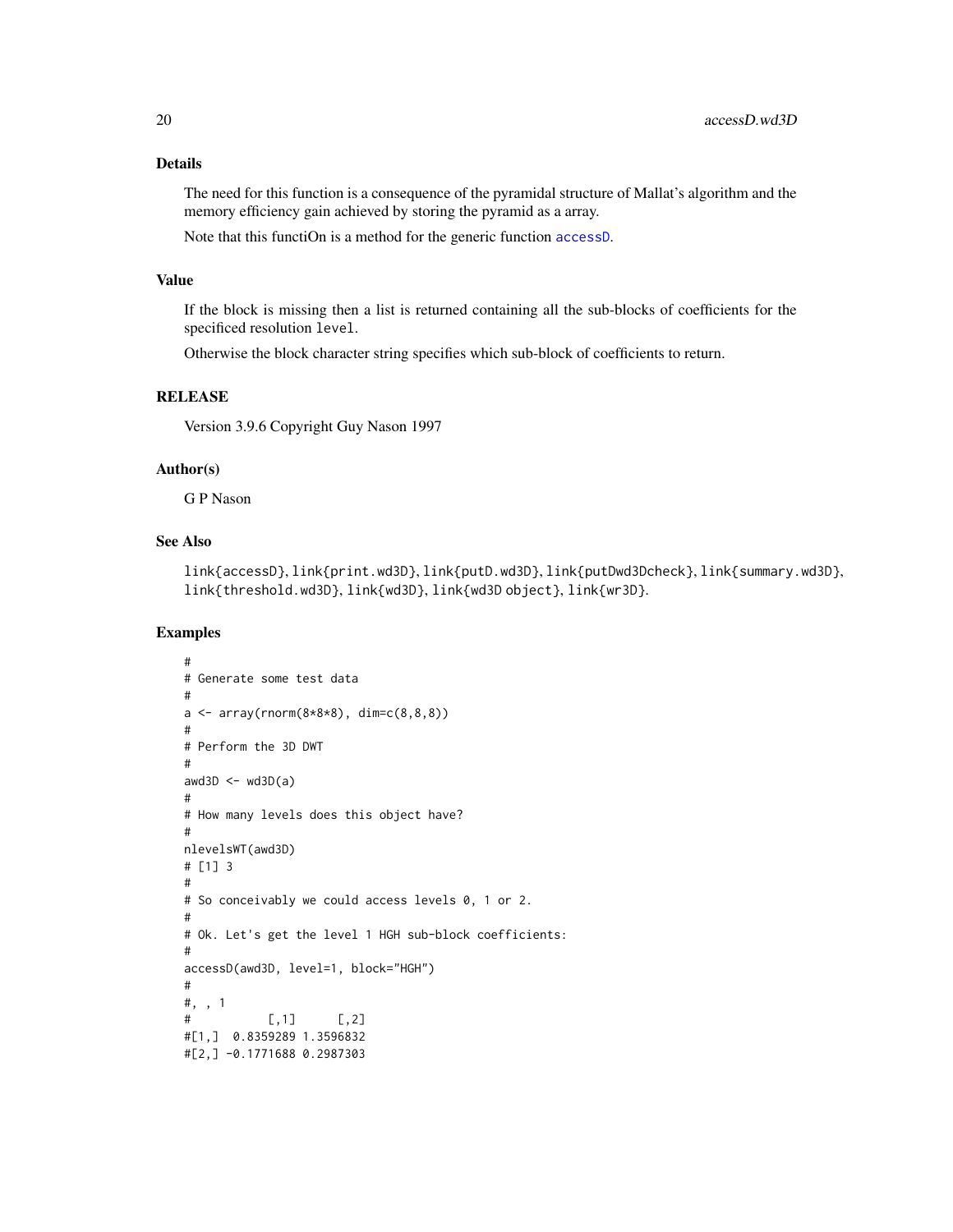<span id="page-20-0"></span>accessD.wp 21

```
#
#, , 2
# [,1] [,2]
#[1,] -1.2633313 1.00221652
#[2,] -0.3004413 0.04728019
#
# This was a 3D array of dimension size 2 (8 -> 4 -> 2, level 3, 2 and then 1)
#
#
# Let's do the same call except this time don't specify the block arg.
#
alllev1 <- accessD(awd3D, level=1)
#
# This new object should be a list containing all the subblocks at this level.
# What are the components?
#
names(alllev1)
#[1] "GHH" "HGH" "GGH" "HHG" "GHG" "HGG" "GGG"
#
# O.k. Let's look at HGH again
#
alllev1$HGH
#
#, , 1
# [,1] [,2]
#[1,] 0.8359289 1.3596832
#[2,] -0.1771688 0.2987303
#
#, , 2
# [,1] [,2]
#[1,] -1.2633313 1.00221652
#[2,] -0.3004413 0.04728019
#
# Same as before.
#
```
<span id="page-20-1"></span>accessD.wp *Obtain whole resolution level of wavelet packet coefficients from a wavelet packet object (wp).*

# Description

Get a whole resolution level's worth of coefficients from a [wp](#page-357-1) wavelet packet object. To obtain packets of coefficients from a wavelet packet object you should use the [getpacket](#page-112-1) collection of functions.

#### Usage

```
## S3 method for class 'wp'
accessD(wp, level, ...)
```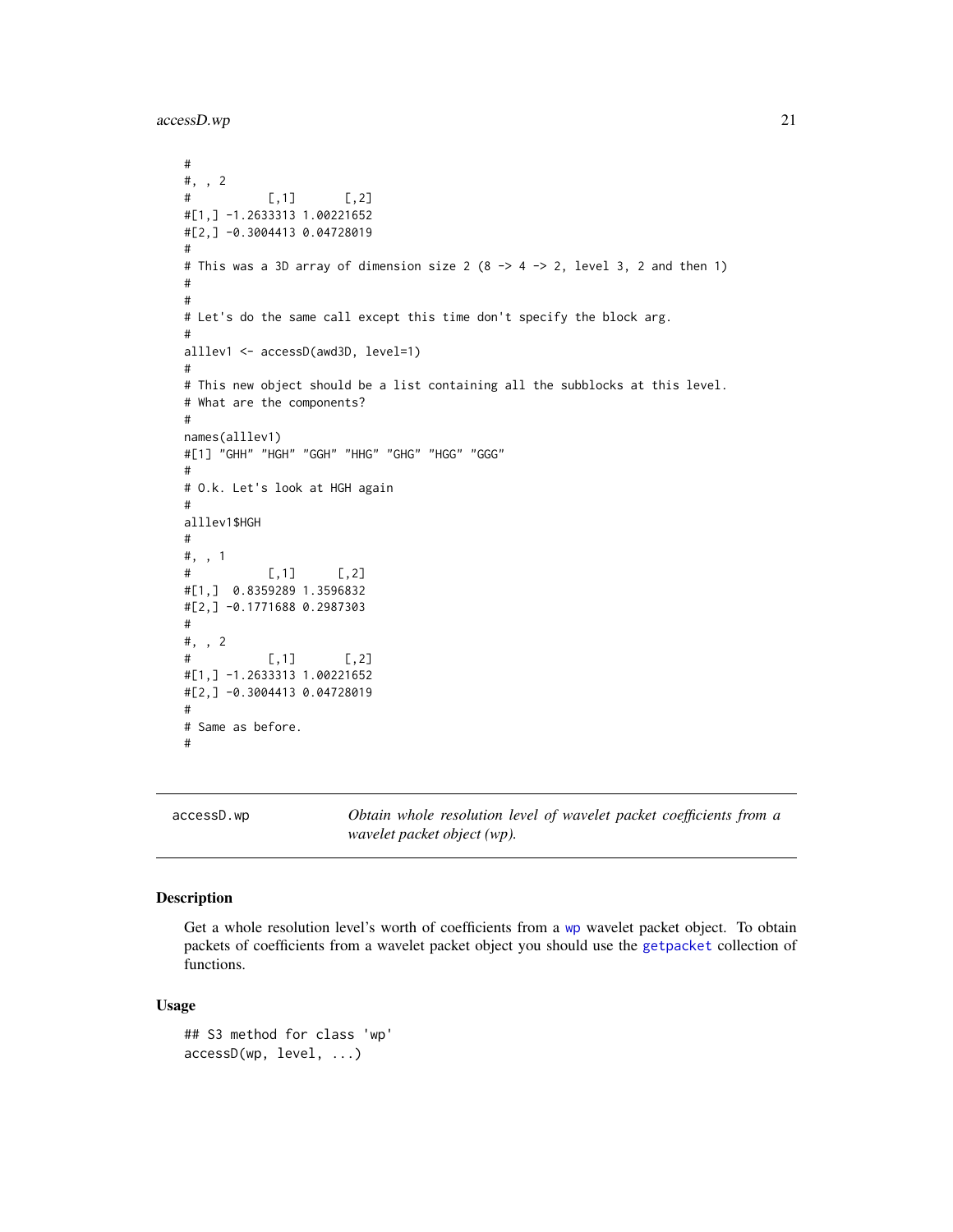#### <span id="page-21-0"></span>Arguments

| wp    | Wavelet packet object.                         |
|-------|------------------------------------------------|
| level | the resolution level that you wish to extract. |
| .     | any other arguments                            |

# Details

The wavelet packet coefficients are actually stored in a straightforward manner in a matrix component of a [wp](#page-357-1) object so it would not be too difficult to extract whole resolution levels yourself. However, this routine makes it easier to do.

# Value

A vector containing the coefficients that you wanted to extract.

# RELEASE

Version 3.5.3 Copyright Guy Nason 1994

# Author(s)

G P Nason

#### See Also

[accessD](#page-14-1), [getpacket](#page-112-1)

<span id="page-21-1"></span>accessD.wpst *Get coefficients from a non-decimated wavelet packet object (wpst) in time order.*

#### Description

The coefficients from a non-decimated wavelet packet object, [wpst](#page-359-1), are stored in a particular order in the wpst component of the wpstobj object. This function extracts all the coefficients corresponding to a particular wavelet packet in time order.

# Usage

```
## S3 method for class 'wpst'
accessD(wpst, level, index, ...)
```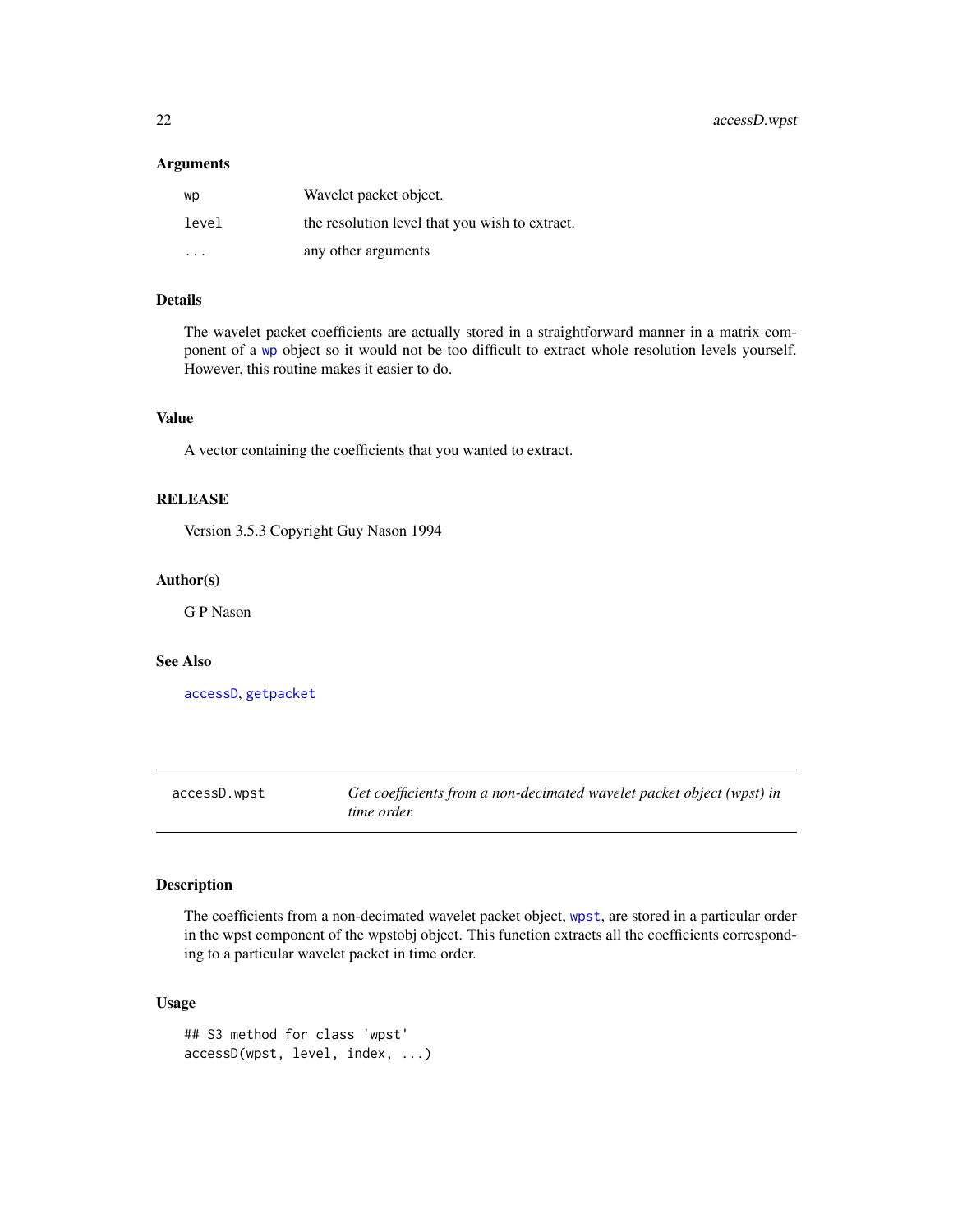# accessD.wpst 23

# Arguments

| wpst  | Non-decimated wavelet packet object from which you wish to extract time-<br>ordered coefficients.                                                                                                                       |
|-------|-------------------------------------------------------------------------------------------------------------------------------------------------------------------------------------------------------------------------|
| level | The resolution level that you wish to extract. This can range from zero (the<br>coarsest coefficients) to nlevels WT-1(wstobj) which are the finest scale coeffi-<br>cients.                                            |
| index | The wavelet packet index that you require (sequency ordering). This can range<br>from 0 (father wavelet coeffcients) to $2^{\wedge}$ (nlevelsWT -level) -1, i.e. the max-<br>imum is dependent on the resolution level. |
| .     | any other arguments                                                                                                                                                                                                     |

# Details

The [wpst](#page-359-1) function performs a non-decimated wavelet packet transform. This function extracts the coefficients at a particular resolution level specified by level in time order.

It is possible to extract the individual packets (before interweaving, i.e. the direct result of multiple applications of the packet operators) by using the [getpacket.wpst](#page-115-1) function.

# Author(s)

G P Nason

#### References

Nason, G.P., Sapatinas, T. and Sawczenko, A. Statistical modelling using undecimated wavelet transforms.

# See Also

[wpst](#page-359-1), wpst.object, [accessD](#page-14-1), [getpacket.wpst](#page-115-1)

# Examples

```
#
# Get the 4th level of coefficients from a decomposition
#
dat <- rnorm(128)
accessD(wpst(dat), level=4, index=3)
```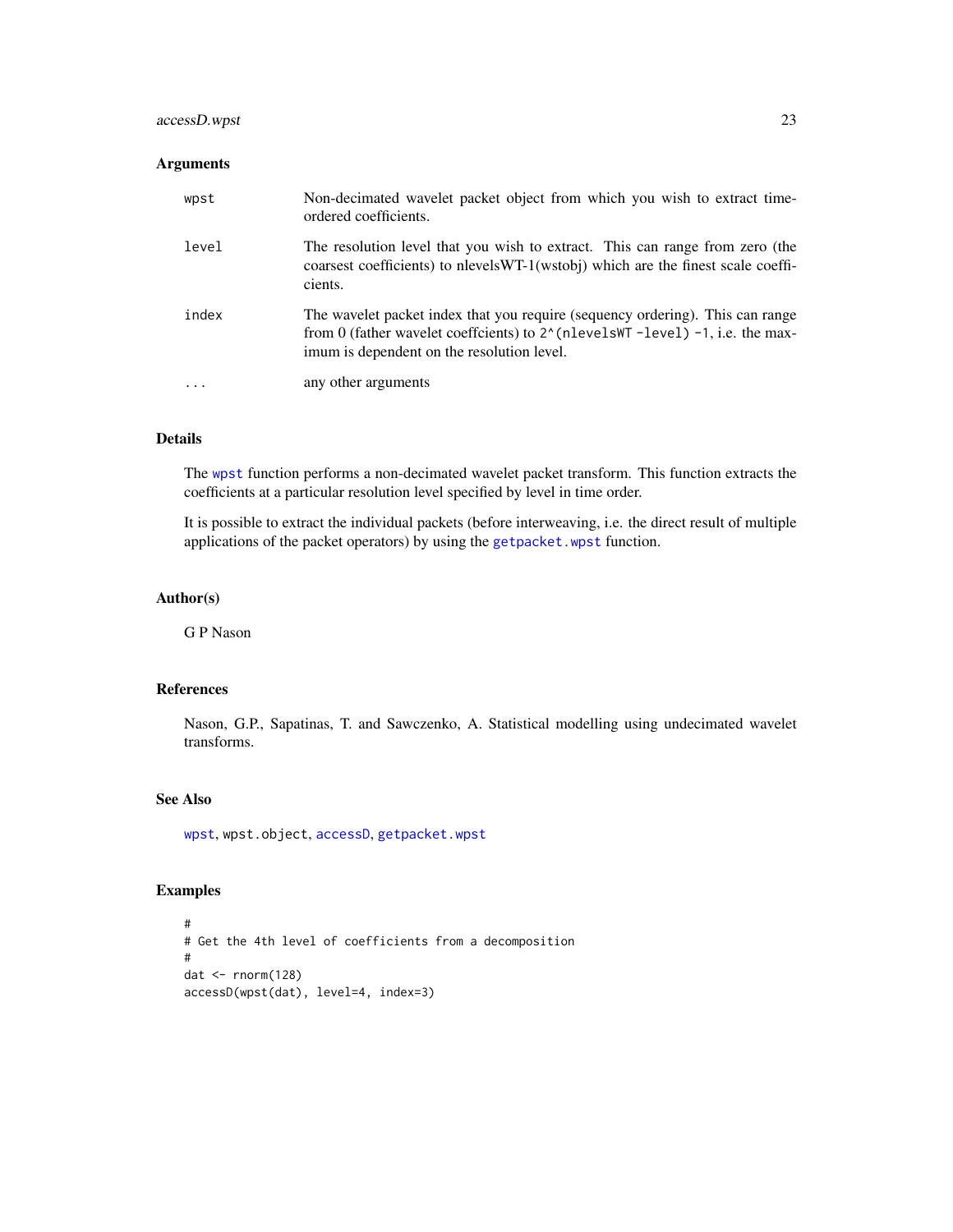<span id="page-23-1"></span><span id="page-23-0"></span>

# Description

The mother wavelet coefficients from a packet ordered non-decimated wavelet object, [wst](#page-371-1), are stored in a matrix. This function extracts all the coefficients corresponding to a particular resolution level.

#### Usage

```
## S3 method for class 'wst'
accessD(wst, level, aspect = "Identity", ...)
```
# Arguments

| wst    | Packet ordered non-decimated wavelet object from which you wish to extract<br>the mother wavelet coefficients.                                                                                                   |
|--------|------------------------------------------------------------------------------------------------------------------------------------------------------------------------------------------------------------------|
| level  | The level that you wish to extract. This can range from zero (the coarsest coef-<br>ficients) to nevels WT(wstobi) which returns the original data.                                                              |
| aspect | Function to apply to coefficient before return. Supplied as a character argument<br>which gets converted to a function. For example, "Mod" which returns the ab-<br>solute value of complex-valued coefficients. |
|        | Other arguments                                                                                                                                                                                                  |

# Details

The [wst](#page-371-1) function performs a packet-ordered non-decimated wavelet transform. This function extracts all the mother wavelet coefficients at a particular resolution level specified by level.

Note that coefficients returned by this function are in *packet order*. They can be used *as is* but for many applications it might be more useful to deal with the coefficients in packets: see the function [getpacket.wst](#page-117-1) for further details.

Note that all the coefficients here are those of mother wavelets. The non-decimated transform efficiently computes all possible shifts of the discrete wavelet transform computed by [wd](#page-344-1).

#### Value

A vector of the extracted coefficients.

#### Author(s)

G P Nason

#### References

Nason, G.P. and Silverman, B.W. The stationary wavelet transform and some statistical applications.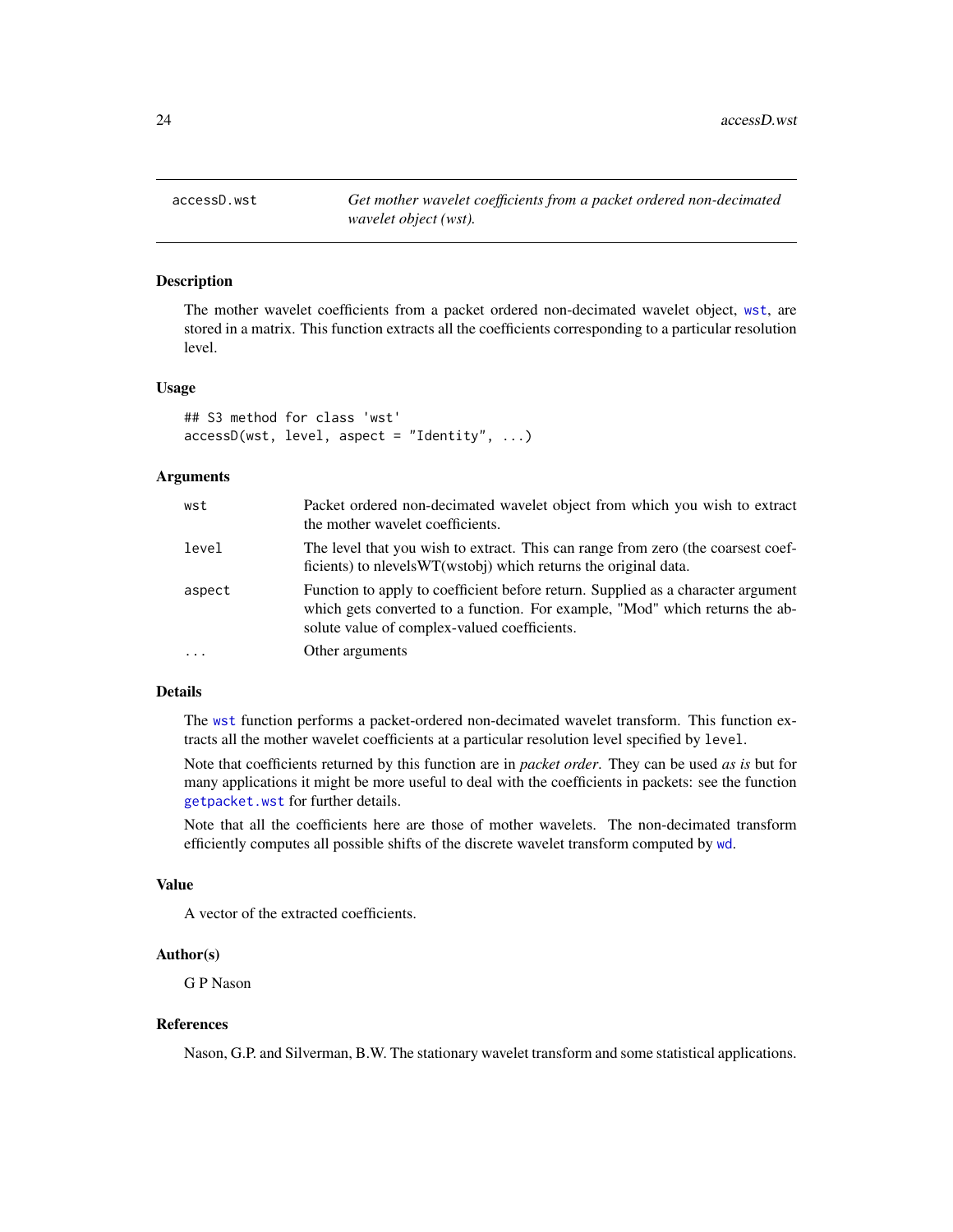#### <span id="page-24-0"></span>addpkt 25

# See Also

[wst](#page-371-1), [wst.object](#page-373-1), [accessD](#page-14-1), [getpacket.wst](#page-117-1)

#### Examples

```
#
# Get the 4th level of mother wavelet coefficients from a decomposition
#
dat \leq rnorm(128)
accessD(wst(dat), level=4)
```
addpkt *Add a wavelet packet box to an already set up time-frequency plot*

# Description

This function assumes that a high-level plot has already been set up using [plotpkt](#page-226-1). Given that this function plots a wavelet packet box at a given level, packet index and with particular shading and color and optionally plotting a sequence of coefficients at that location rather than a shaded box.

# Usage

addpkt(level, index, density, col, yvals)

# Arguments

| level   | The level at which the box or yvals are plotted                                                                                                |
|---------|------------------------------------------------------------------------------------------------------------------------------------------------|
| index   | The packet index at which the box of yvals are plotted                                                                                         |
| density | The density of the shading of the box                                                                                                          |
| col     | The color of the box                                                                                                                           |
| yvals   | If this argument is missing then a shaded coloured box is drawn, otherwise a<br>time series of yvals is plotted where the box would have been. |

# Details

Description says all

#### Value

Nothing

# Author(s)

G P Nason

# See Also

[basisplot](#page-35-1),[basisplot.BP](#page-36-1), [basisplot.wp](#page-37-1), [plotpkt](#page-226-1), [plot.nvwp](#page-214-1)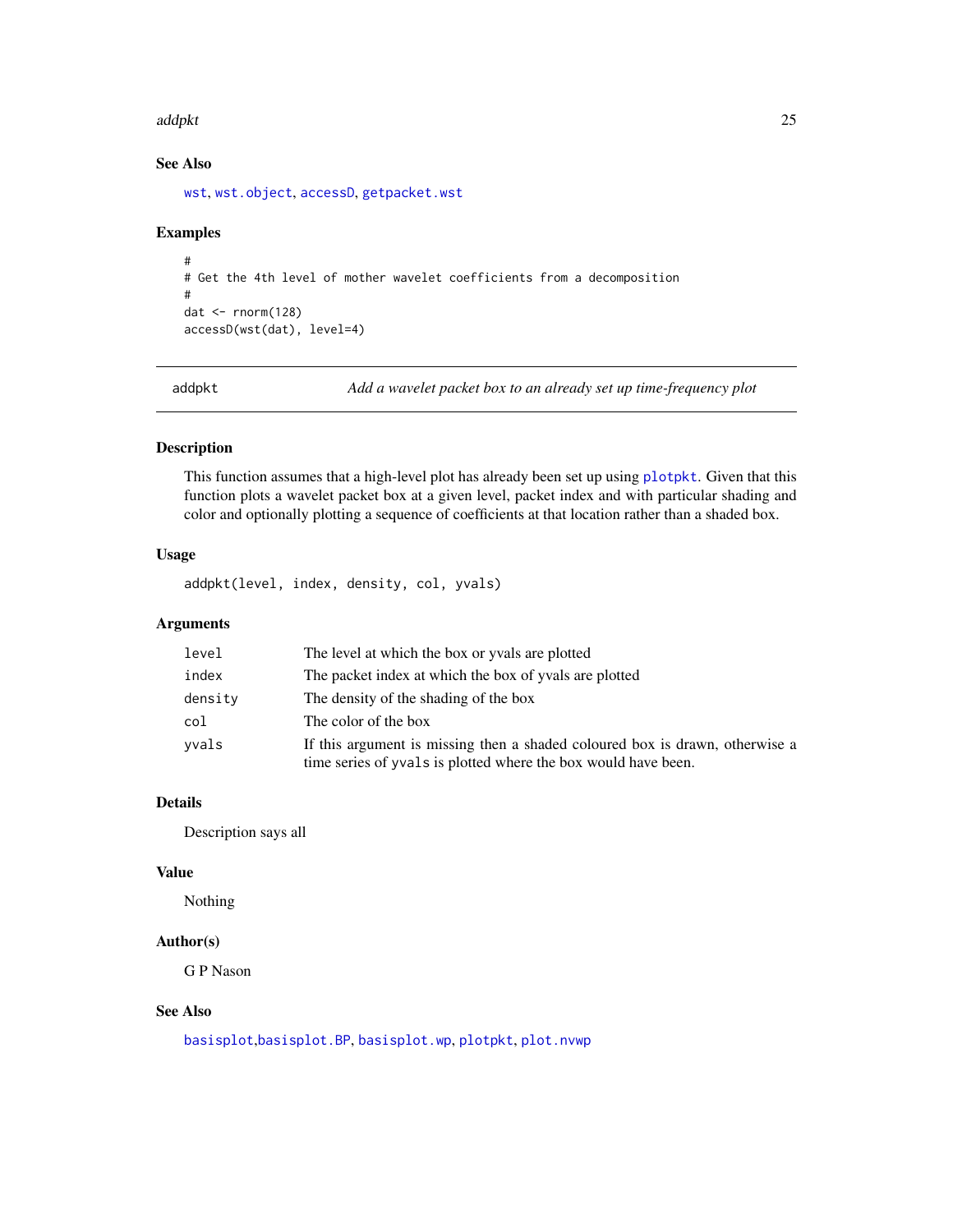<span id="page-25-0"></span>

# Description

Runs the Coifman-Wickerhauser best basis algorithm on a wavelet packet object. Packets not in the basis are replaced by vectors of NAs. Superceded by the [MaNoVe](#page-181-1) functions.

#### Details

Superceded by the [MaNoVe](#page-181-1) functions (which run in C code).

# Value

A wp class object which contains the select basis. All packets that are not in the basis get replaced by vectors of NAs.

#### Author(s)

G P Nason

#### See Also

[MaNoVe](#page-181-1)

<span id="page-25-1"></span>av.basis *Perform basis averaging for wst class object*

# Description

Note: that this function is not for direct user use. This function is a helper routine for the [AvBasis.wst](#page-27-1) function which is the one that should be used by users.

This function works by recursion, essentially it merges the current levels C coefficients from one packet shift with its associated D coefficients, does the same for the other packet shift and then averages the two reconstructions to provide the C coefficients for the next level up.

#### Usage

av.basis(wst, level, ix1, ix2, filter)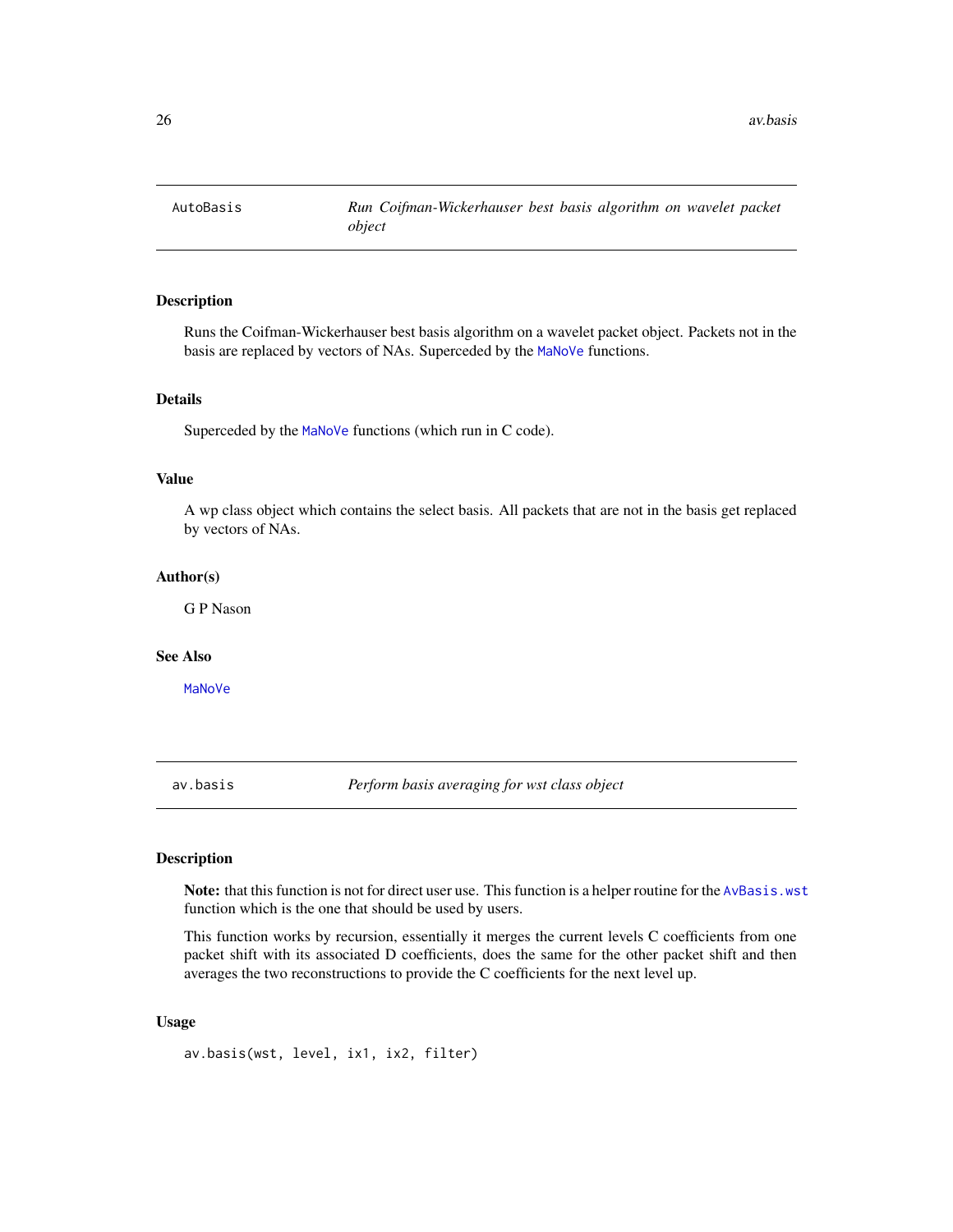#### <span id="page-26-0"></span>AvBasis 27

# Arguments

| wst    | The wst. object that you wish to basis average              |
|--------|-------------------------------------------------------------|
| level  | The resolution level the function is currently operating at |
| ix1    | Which "left" packet in the level you are accessing          |
| ix2    | Which "right" packet                                        |
| filter | The wavelet filter details, see filter, select              |

# Details

Description says all, see help page for [AvBasis.wst](#page-27-1).

# Value

Returns the average basis reconstruction of a [wst.object](#page-373-1).

#### Author(s)

G P Nason

# See Also

[AvBasis](#page-26-1), [AvBasis.wst](#page-27-1), [conbar](#page-54-1), [rotateback](#page-287-1), [getpacket](#page-112-1)

<span id="page-26-1"></span>AvBasis *Basis averaging ("inversion")*

# Description

Average of whole collection of basis functions.

This function is generic.

Particular methods exist. For the [wst](#page-371-1) class object this generic function uses [AvBasis.wst](#page-27-1). In the future we hope to add methods for [wp](#page-357-1) and [wpst](#page-359-1) class objects.

# Usage

AvBasis(...)

# Arguments

... See individual help pages for details

# Details

See individual method help pages for operation and examples.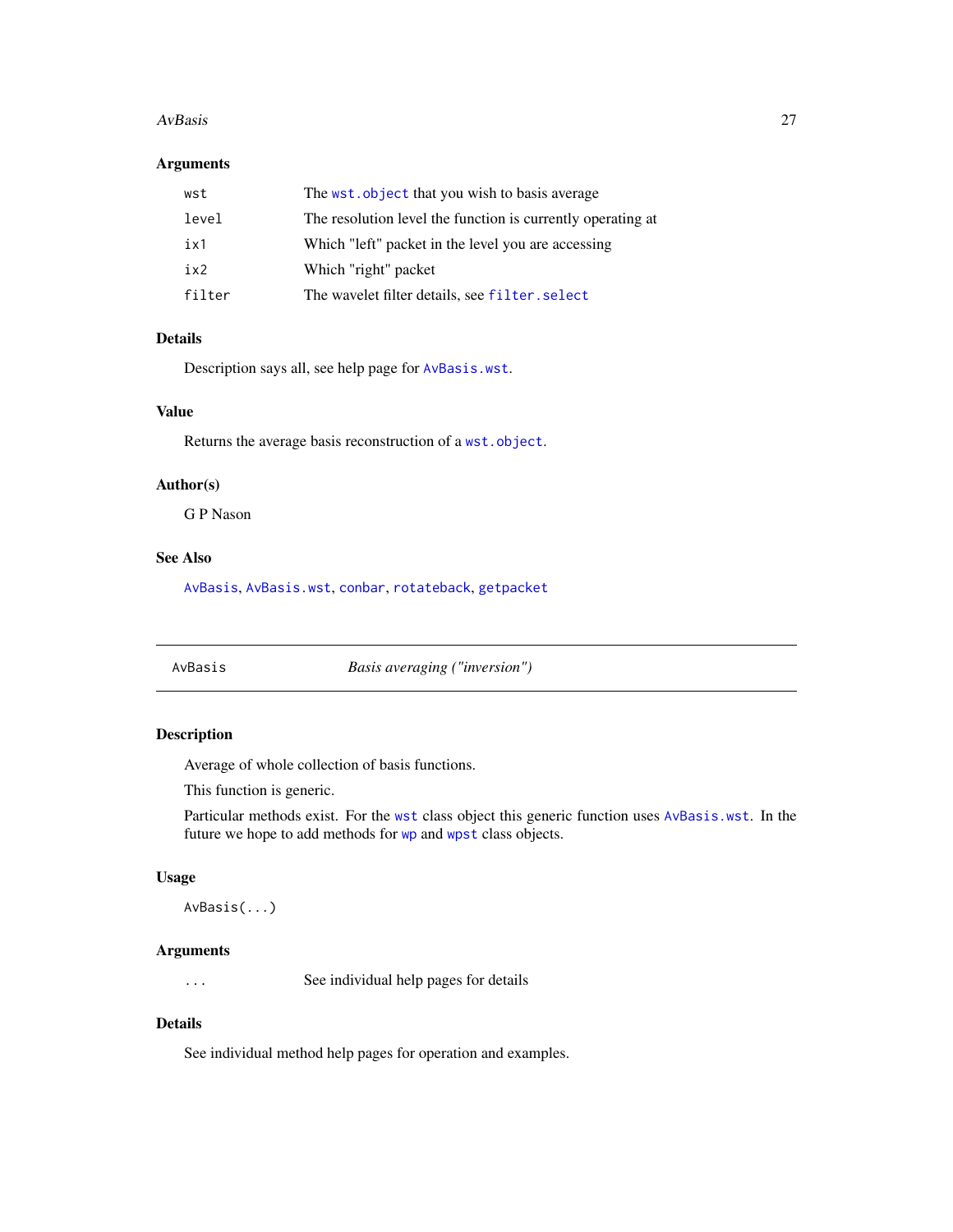<span id="page-27-0"></span>A vector containing the average of the representation over all bases.

### **RELEASE**

Version 3.6.0 Copyright Guy Nason 1995

#### Author(s)

G P Nason

# See Also

[wst](#page-371-1), [wst.object](#page-373-1), [AvBasis.wst](#page-27-1)

<span id="page-27-1"></span>

| AvBasis.wst | Perform basis averaging for (packet-ordered) non-decimated wavelet |
|-------------|--------------------------------------------------------------------|
|             | <i>transform.</i>                                                  |

#### Description

Perform basis averaging for (packet-ordered) non-decimated wavelet transform.

#### Usage

```
## S3 method for class 'wst'
AvBasis(wst, Ccode=TRUE, ...)
```
#### Arguments

| wst     | An object of class wst that contains coefficients of a packet ordered non-decimated<br>wavelet transform (e.g. produced by the wst function.                                                                                                                                     |
|---------|----------------------------------------------------------------------------------------------------------------------------------------------------------------------------------------------------------------------------------------------------------------------------------|
| Ccode   | If TRUE then fast compiled C code is used to perform the transform. If FALSE<br>then S code is used. Almost always use the default TRUE option. (It is conceiv-<br>able that some implementation can not use the C code and so this option permits<br>use of the slower S code). |
| $\cdot$ | any other arguments                                                                                                                                                                                                                                                              |

#### Details

The packet-ordered non-decimated wavelet transform computed by [wst](#page-371-1) computes the coefficients of an input vector with respect to a library of all shifts of wavelet basis functions at all scales. Here "all shifts" means all integral shifts with respect to the finest scale coefficients, and "all scales" means all dyadic scales from 0 (the coarsest) to J-1 (the finest) where  $2^J$  = n where n is the number of data points of the input vector. As such the packet-ordered non-decimated wavelet transform contains a library of all possible shifted wavelet bases.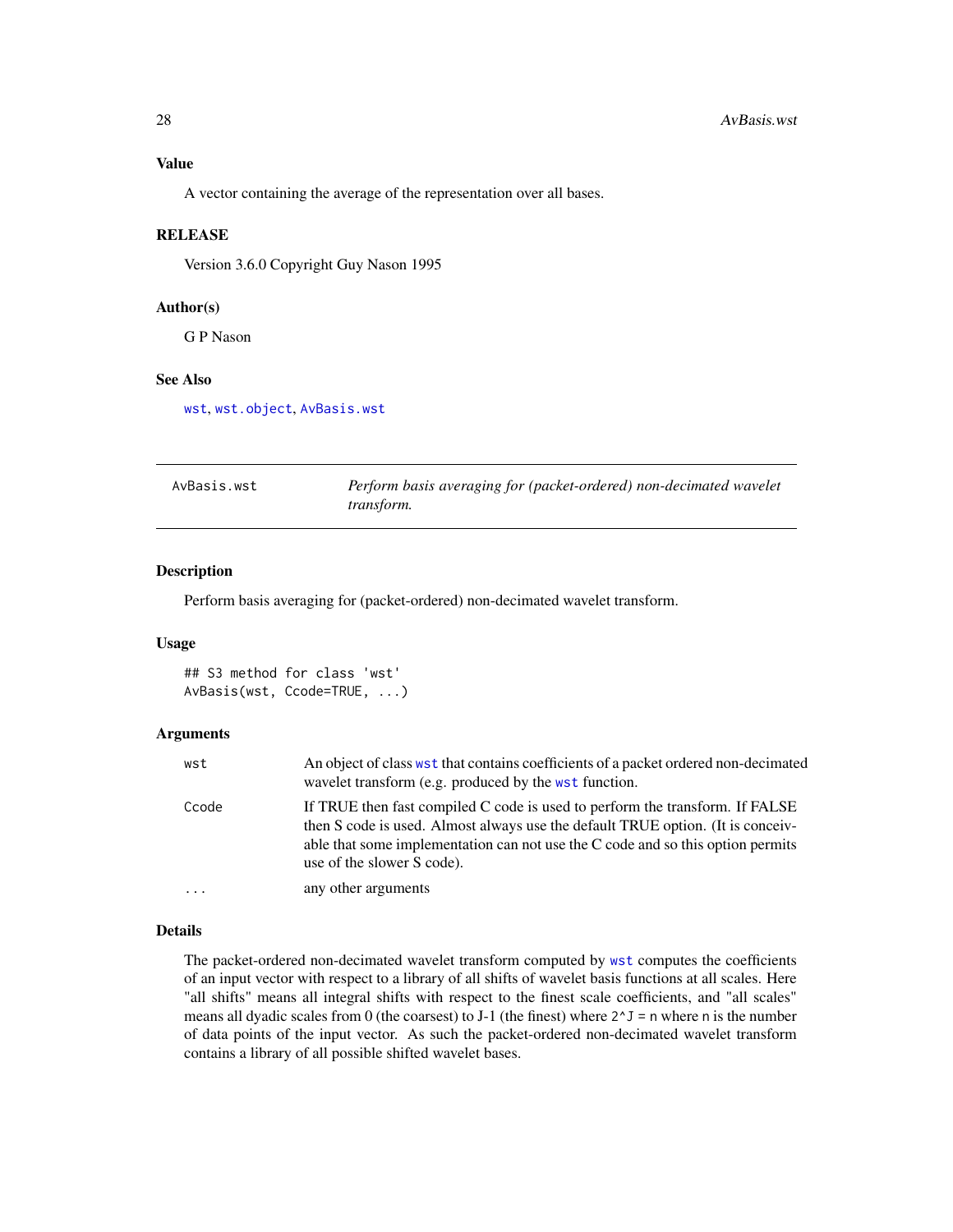#### AvBasis.wst 29

Basis selection It is possible to select a particular basis and invert that particular representation. In WaveThresh a basis is selected by creating a nv (node.vector) class object which identifies the basis. Then the function [InvBasis](#page-141-1) takes the wavelet representation and the node.vector and inverts the representation with respect to the selected basis. The two functions [MaNoVe](#page-181-1) and [numtonv](#page-206-1) create a node.vector: the first by using a Coifman-Wickerhauser minimum entropy best-basis algorithm and the second by basis index.

Basis averaging. Rather than select a basis it is often useful to preserve information from all of the bases. For examples, in curve estimation, after [thresholdi](#page-307-1)ng a wavelet representation the coefficients are coefficients of an estimate of the truth with respect to all of the shifted basis functions. Rather than select *one* of them we can average over all estimates. This sometimes gives a better curve estimate and can, for examples, get rid of Gibbs effects. See Coifman and Donoho (1995) for more information on how to do curve estimation using the packet ordered non-decimated wavelet transform, thresholding and basis averaging.

Further it might seem that inverting each wavelet transform and averaging might be a computationally expensive operation: since each wavelet inversion costs order  $n$  operations and there are n different bases and so you might think that the overall order is  $n^2$ . It turns out that since many of the coarser scale basis functions are duplicated between bases there is redundancy in the nondecimated transform. Coifman and Donoho's TI-denoising algorithm makes use of this redundancy which results in an algorithm which only takes order  $n \log n$  operations.

For an examples of denoising using the packet-ordered non-decimated wavelet transform and basis averaging see Johnstone and Silverman, 1997. The WaveThresh implementation of the basis averaging algorithm is to be found in Nason and Silverman, 1995

#### Value

A vector containing the average of the wavelet representation over all the basis functions. The length of the vector is 2^nlev where nlev is the number of levels in the input wst object.

#### **RELEASE**

Version 3.6.0 Copyright Guy Nason 1995

#### Author(s)

G P Nason

#### See Also

[av.basis](#page-25-1), [wst](#page-371-1), [wst.object](#page-373-1), [MaNoVe](#page-181-1), [numtonv](#page-206-1), [InvBasis](#page-141-1), [wavegrow](#page-341-1)

#### Examples

```
#
# Generate some test data
#
test.data <- example.1()$y
#
# Now take the packet-ordered non-decimated wavelet transform
#
```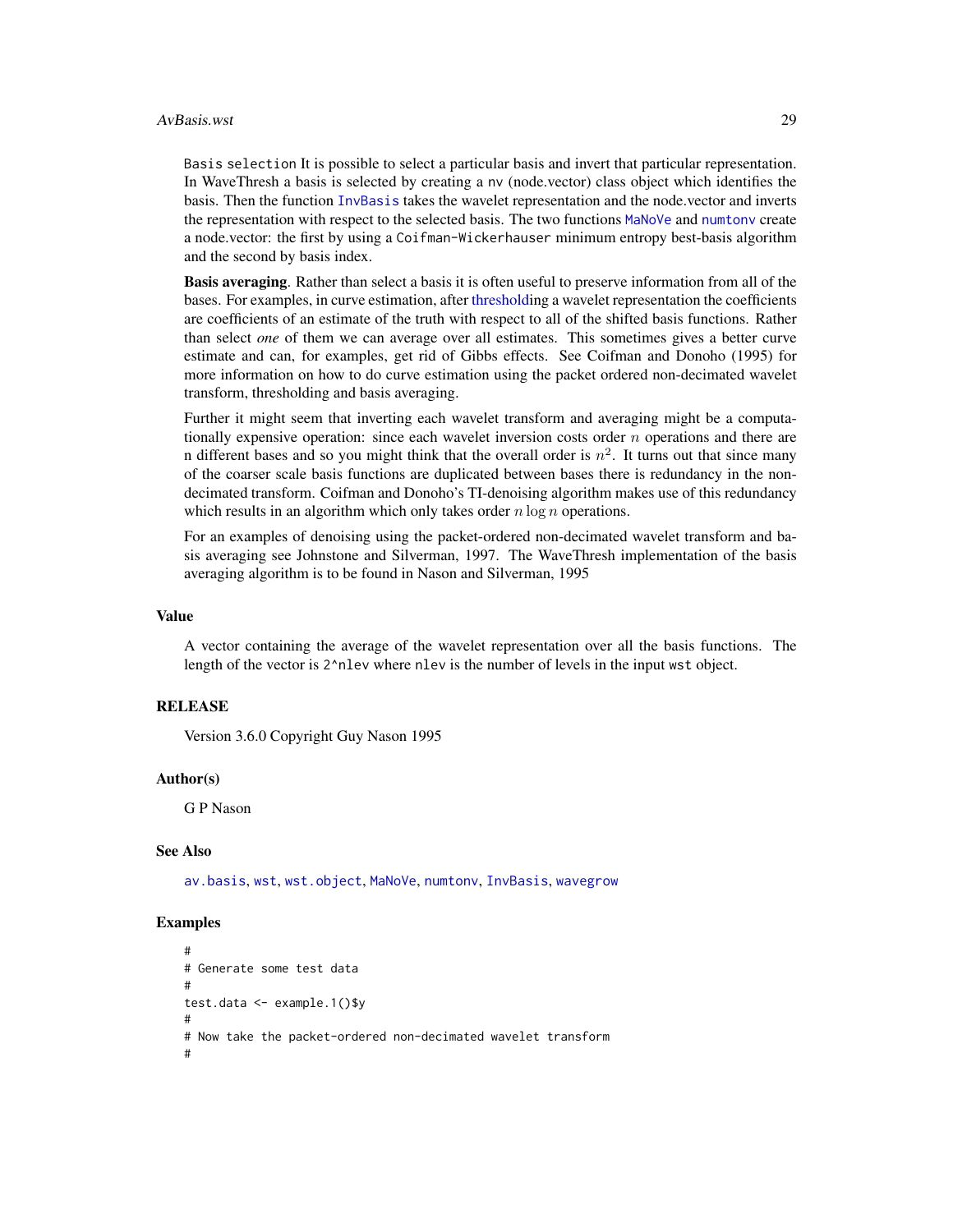```
tdwst <- wst(test.data)
#
# Now "invert" it using basis averaging
#
tdwstAB <- AvBasis(tdwst)
#
# Let's compare it to the original
#
sum( (tdwstAB - test.data)^2)
#
# [1] 9.819351e-17
#
# Very small. They're essentially same.
#
# See the threshold.wst help page for an
# an examples of using basis averaging in curve estimation.
```
AvBasis.wst2D *Perform basis averaging for (packet-ordered) 2D non-decimated wavelet transform.*

#### Description

Perform basis averaging for (packet-ordered) 2D non-decimated wavelet transform.

#### Usage

## S3 method for class 'wst2D' AvBasis(wst2D, ...)

#### Arguments

| wst2D    | An object of class wst2D that contains coefficients of a packet ordered 2D non- |
|----------|---------------------------------------------------------------------------------|
|          | decimated wavelet transform (e.g. produced by the wst2D function.               |
| $\cdots$ | any other arguments                                                             |

#### Details

The packet-ordered 2D non-decimated wavelet transform computed by [wst2D](#page-374-1) computes the coefficients of an input matrix with respect to a library of all shifts of wavelet basis functions at all scales. Here "all shifts" means all integral shifts with respect to the finest scale coefficients with shifts in both the horizontal and vertical directions, and "all scales" means all dyadic scales from 0 (the coarsest) to J-1 (the finest) where  $2^J J = n$  where n is the dimension of the input matrix. As such the packet-ordered 2D non-decimated wavelet transform contains a library of all possible shifted wavelet bases.

Basis averaging. Rather than select *a* basis it is often useful to preserve information from all of the bases. For examples, in curve estimation, after thresholding, the coefficients are coefficients of an estimate of the truth with respect to all of the shifted basis functions. Rather than select one of

<span id="page-29-0"></span>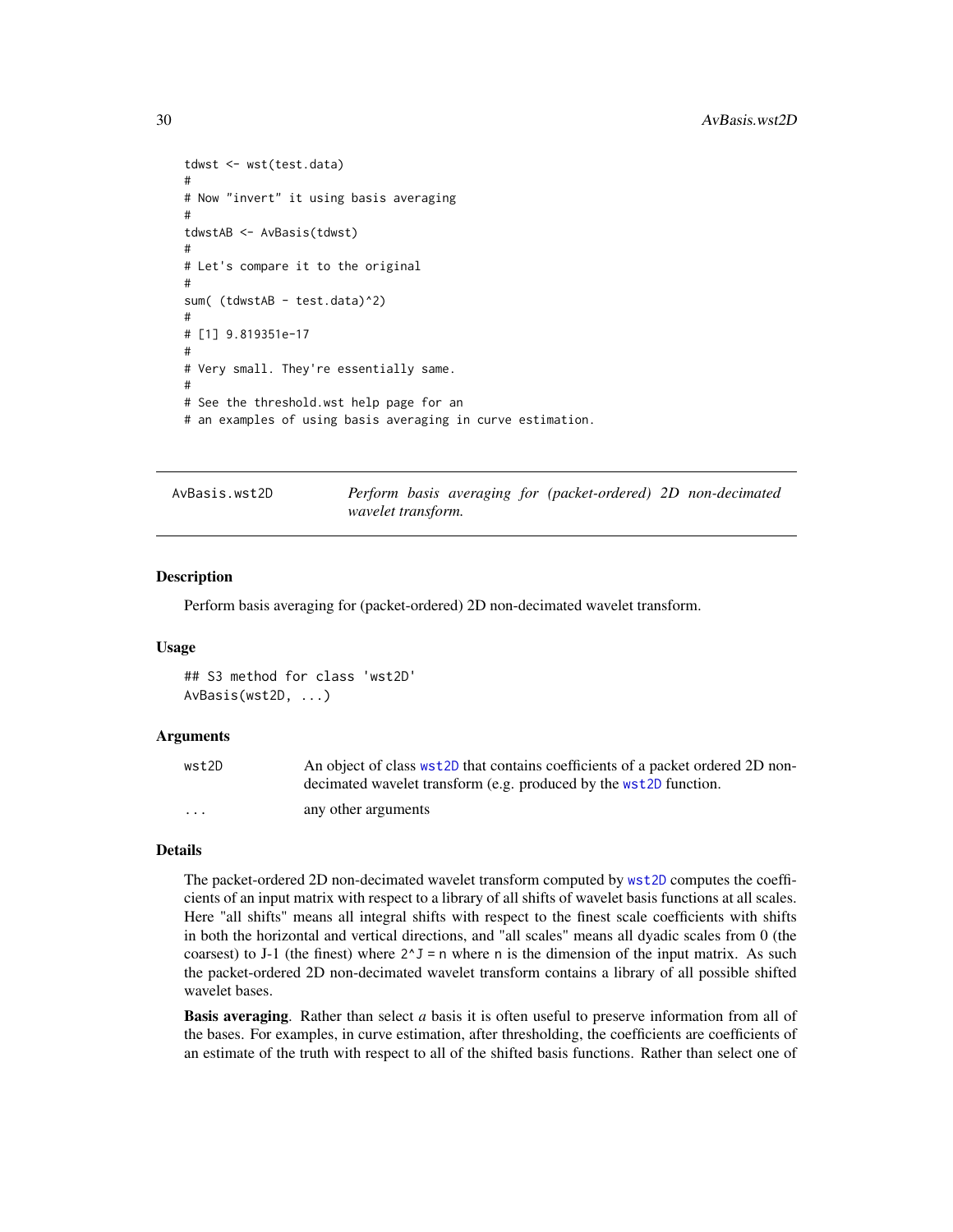# $AvBasis.wst2D$  31

them we can average over all estimates. This sometimes gives a better curve estimate and can, for examples, get rid of Gibbs effects. See Coifman and Donoho (1995) for more information on how to do curve estimation using the packet ordered non-decimated wavelet transform, thresholding and basis averaging. See Lang et al. (1995) for further details of surface/image estimation using the 2D non-decimated DWT.

# Value

A square matrix of dimension \$2^nlevelsWT\$ containing the average-basis "reconstruction" of the [wst2D](#page-374-1) object.

#### RELEASE

Version 3.9 Copyright Guy Nason 1998

#### Author(s)

G P Nason

# See Also

[wst2D](#page-374-1), [wst2D.object](#page-376-1)

#### Examples

```
#
# Generate some test data
#
#test.data <- matrix(rnorm(16), 4,4)
#
# Now take the 2D packet ordered DWT
#
#tdwst2D <- wst2D(test.data)
#
# Now "invert" it using basis averaging
#
#tdwstAB <- AvBasis(tdwst2D)
#
# Let's compare it to the original
#
#sum( (tdwstAB - test.data)^2)
#
# [1] 1.61215e-17
#
# Very small. They're essentially same.
#
```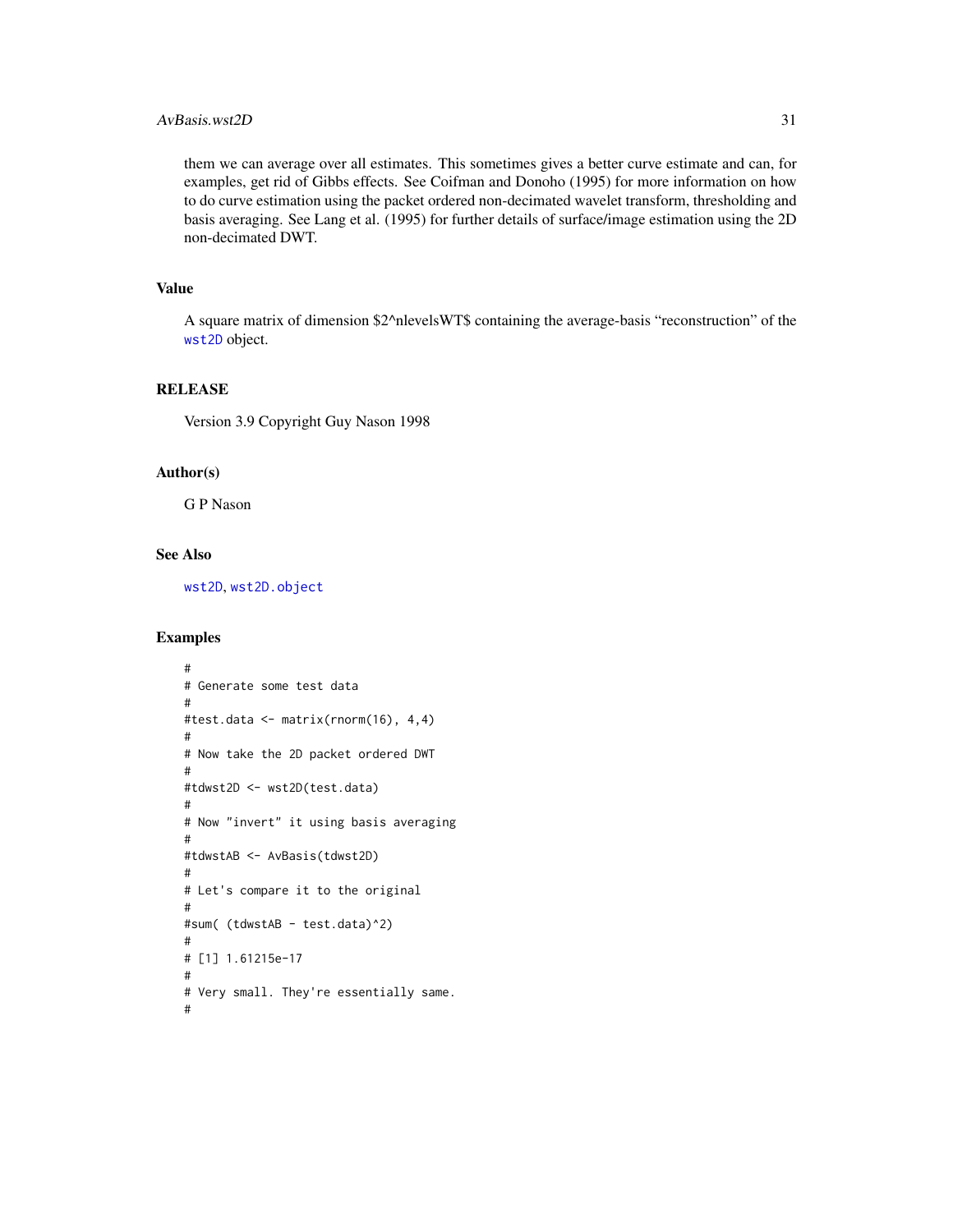<span id="page-31-0"></span>

#### Description

Two linked medical time series containing 2048 observations sampled every 16 seconds recorded from 21:17:59 to 06:27:18. Both these time series were recorded from the same 66 day old infant by Prof. Peter Fleming, Dr Andrew Sawczenko and Jeanine Young of the Institute of Child Health, Royal Hospital for Sick Children, Bristol. BabyECG, is a record of the infant's heart rate (in beats per minute). BabySS is a record of the infant's sleep state on a scale of 1 to 4 as determined by a trained expert monitoring EEG (brain) and EOG (eye-movement). The sleep state codes are 1=quiet sleep, 2=between quiet and active sleep, 3=active sleep, 4=awake.

#### Format

The BabyECG time series is a nice examples of a non-stationary time series whose spectral (timescale) properties vary over time. The function [ewspec](#page-94-1) can be used to anaylse this time series to inspect the variation in the power of the series over time and scales.

The BabySS time series is a useful independent time series that can be associated with changing power in the BabyECG series. See the discussion in Nason, von Sachs and Kroisandt.

# RELEASE

Version 3.9 Copyright Guy Nason 1998

#### SEE ALSO

[ewspec](#page-94-1)

# Author(s)

G P Nason

#### Source

Institute of Child Health, Royal Hospital for Sick Children, Bristol.

#### References

Nason, G.P., von Sachs, R. and Kroisandt, G. (1998). Wavelet processes and adaptive estimation of the evolutionary wavelet spectrum. *Technical Report*, Department of Mathematics University of Bristol/ Fachbereich Mathematik, Kaiserslautern.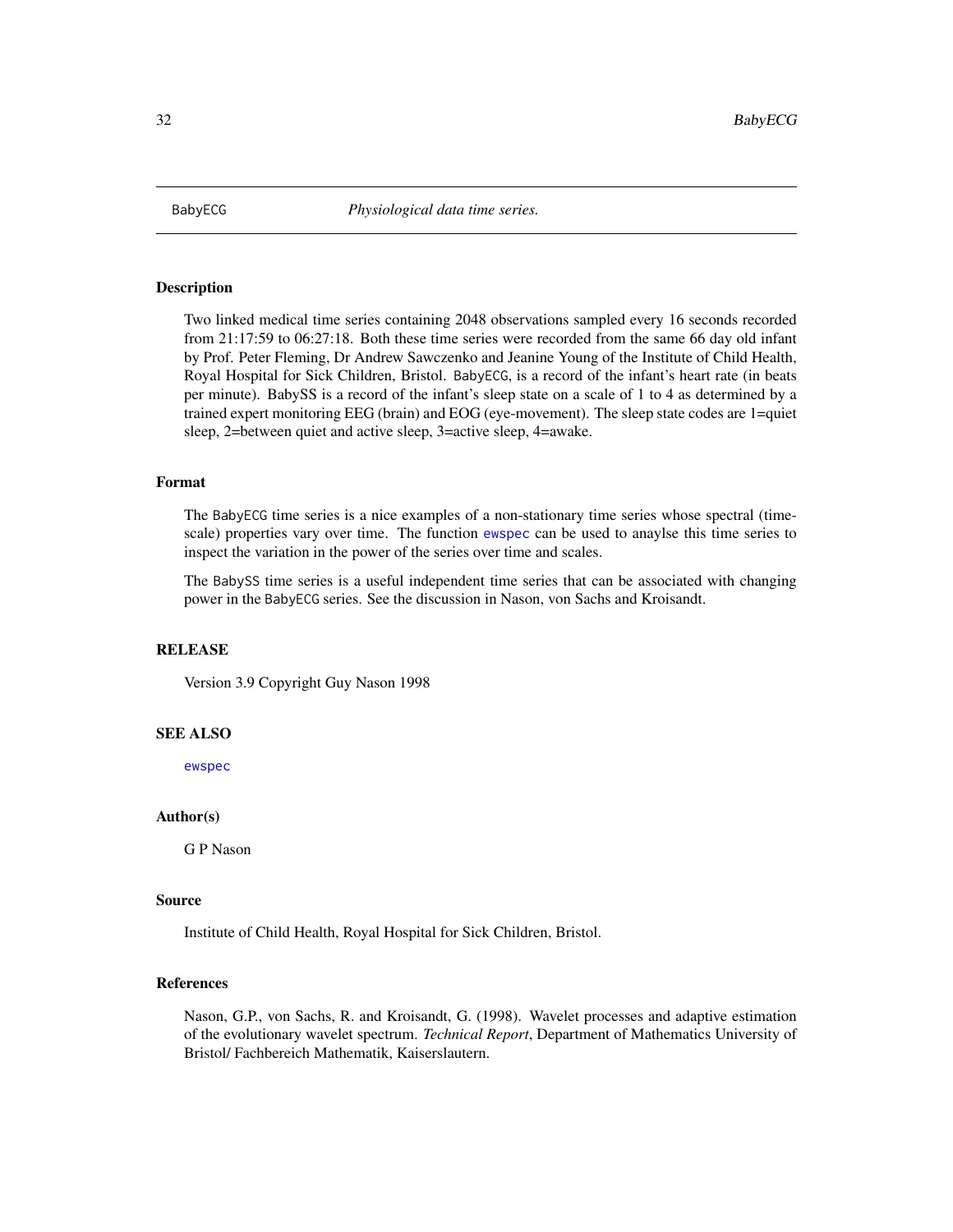#### BabyECG 33

#### Examples

```
data(BabyECG)
data(BabySS)
#
# Plot the BabyECG data with BabySS overlaid
#
# Note the following code does some clever scaling to get the two
# time series overlaid.
#
myhrs <- c(22, 23, 24, 25, 26, 27, 28, 29, 30)
mylab <- c("22", "23", "00", "01", "02", "03", "04", "05", "06")
initsecs <-59 + 60 \times (17 + 60 \times 21)mysecs <- (myhrs * 3600)
secsat <- (mysecs - initsecs)/16
mxy <- max(BabyECG)
mny <- min(BabyECG)
ro <- range(BabySS)
no \leftarrow ((mxy - mny) * (BabySS - ro[1]))/(ro[2] - ro[1]) + mnyrc < -0:4nc \le ((mxy - mny) *(rc - ro[1]))/(ro[2] - ro[1]) + mny## Not run: plot(1:length(BabyECG), BabyECG, xaxt = "n", type = "l", xlab =
"Time (hours)", ylab = "Heart rate (beats per minute)")
## End(Not run)
## Not run: lines(1:length(BabyECG), no, lty = 3)
## Not run: axis(1, at = secsat, labels = mylab)
## Not run: axis(4, at = nc, labels = as.character(rc))
#
# Sleep state is the right hand axis
#
#
```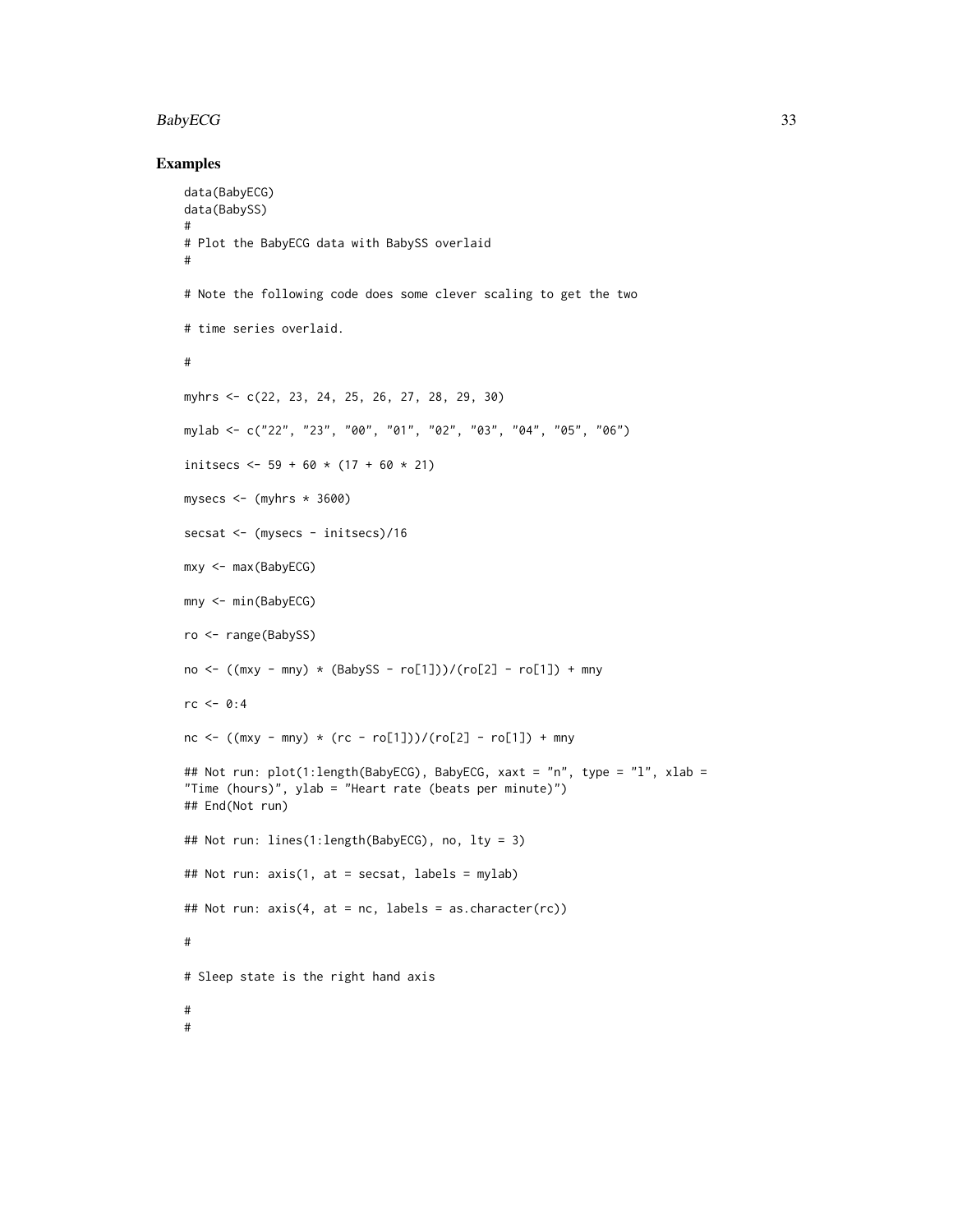<span id="page-33-0"></span>

#### Description

Two linked medical time series containing 2048 observations sampled every 16 seconds recorded from 21:17:59 to 06:27:18. Both these time series were recorded from the same 66 day old infant by Prof. Peter Fleming, Dr Andrew Sawczenko and Jeanine Young of the Institute of Child Health, Royal Hospital for Sick Children, Bristol. BabyECG, is a record of the infant's heart rate (in beats per minute). BabySS is a record of the infant's sleep state on a scale of 1 to 4 as determined by a trained expert monitoring EEG (brain) and EOG (eye-movement). The sleep state codes are 1=quiet sleep, 2=between quiet and active sleep, 3=active sleep, 4=awake.

#### Format

The BabyECG time series is a nice examples of a non-stationary time series whose spectral (timescale) properties vary over time. The function [ewspec](#page-94-1) can be used to anaylse this time series to inspect the variation in the power of the series over time and scales.

The BabySS time series is a useful independent time series that can be associated with changing power in the BabyECG series. See the discussion in Nason, von Sachs and Kroisandt.

# **RELEASE**

Version 3.9 Copyright Guy Nason 1998

#### SEE ALSO

[ewspec](#page-94-1)

# Author(s)

G P Nason

#### Source

Institute of Child Health, Royal Hospital for Sick Children, Bristol.

# References

Nason, G.P., von Sachs, R. and Kroisandt, G. (1998). Wavelet processes and adaptive estimation of the evolutionary wavelet spectrum. *Technical Report*, Department of Mathematics University of Bristol/ Fachbereich Mathematik, Kaiserslautern.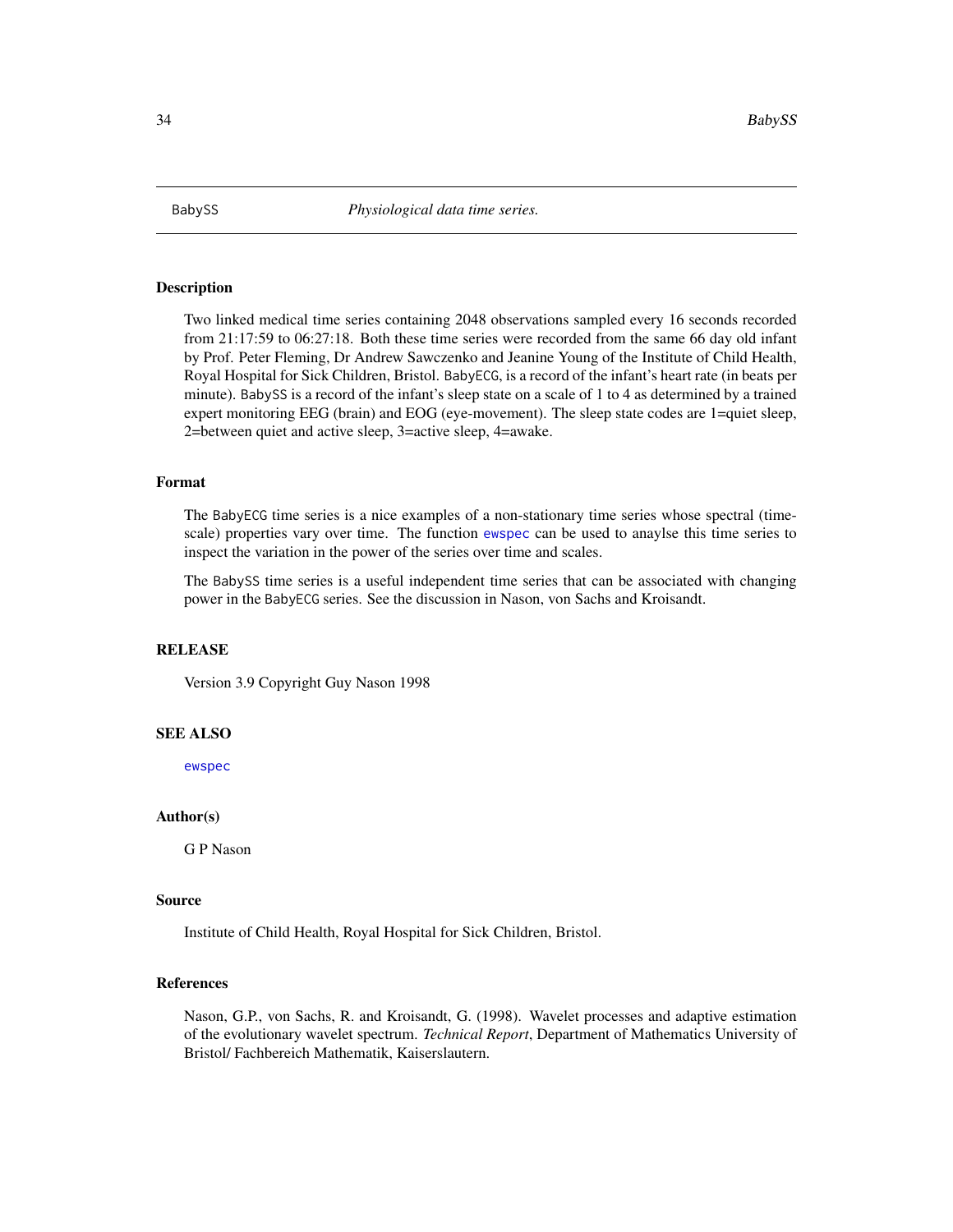#### BabySS 35

#### Examples

```
data(BabyECG)
data(BabySS)
#
# Plot the BabyECG data with BabySS overlaid
#
# Note the following code does some clever scaling to get the two
# time series overlaid.
#
myhrs <- c(22, 23, 24, 25, 26, 27, 28, 29, 30)
mylab <- c("22", "23", "00", "01", "02", "03", "04", "05", "06")
initsecs \le 59 + 60 \star (17 + 60 \star 21)
mysecs \leq (myhrs \star 3600)
secsat <- (mysecs - initsecs)/16
mxy <- max(BabyECG)
mny <- min(BabyECG)
ro <- range(BabySS)
no \leftarrow ((mxy - mny) * (BabySS - ro[1]))/(ro[2] - ro[1]) + mnyrc < -0:4nc <- ((\text{mxy - mny}) * (rc - ro[1]))/(ro[2] - ro[1]) + mny## Not run: plot(1:length(BabyECG), BabyECG, xaxt = "n", type = "l", xlab =
"Time (hours)", ylab = "Heart rate (beats per minute)")
## End(Not run)
## Not run: lines(1:length(BabyECG), no, lty = 3)
## Not run: axis(1, at = secsat, labels = mylab)
## Not run: axis(4, at = nc, labels = as.character(rc))
#
# Sleep state is the right hand axis
#
```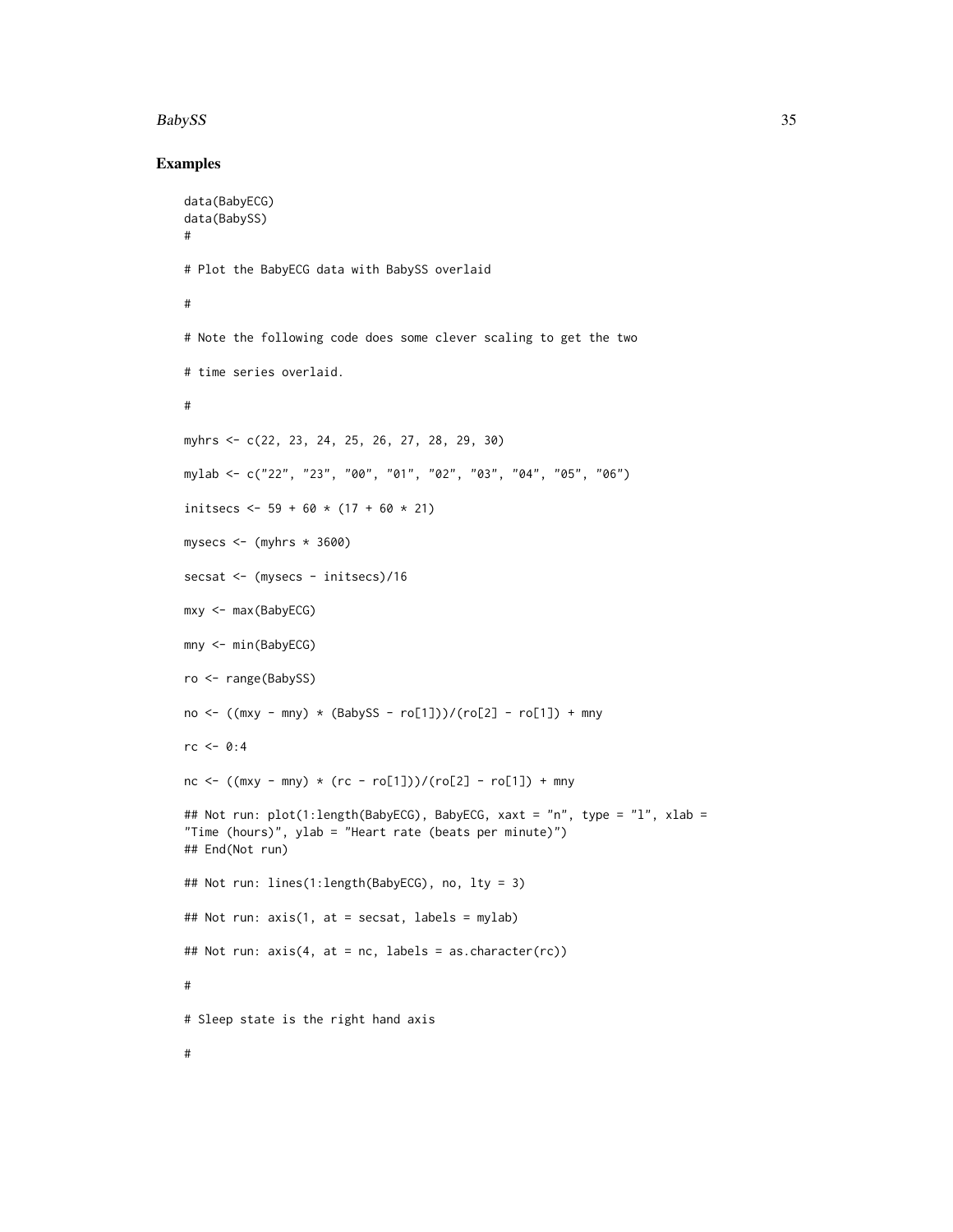<span id="page-35-0"></span>#

<span id="page-35-1"></span>basisplot *Generic basis plot function*

# Description

Plots a representation of a time-frequency plane and then plots the locations, and sometimes time series representations of coefficients, for the packets in the basis.

# Usage

basisplot(x, ...)

# Arguments

|          | basis to plot                |
|----------|------------------------------|
| $\cdots$ | various arguments to methods |

# Details

Description says all

# Value

Nothing, usually

# Author(s)

G P Nason

# See Also

[basisplot.BP](#page-36-1), [basisplot.wp](#page-37-1)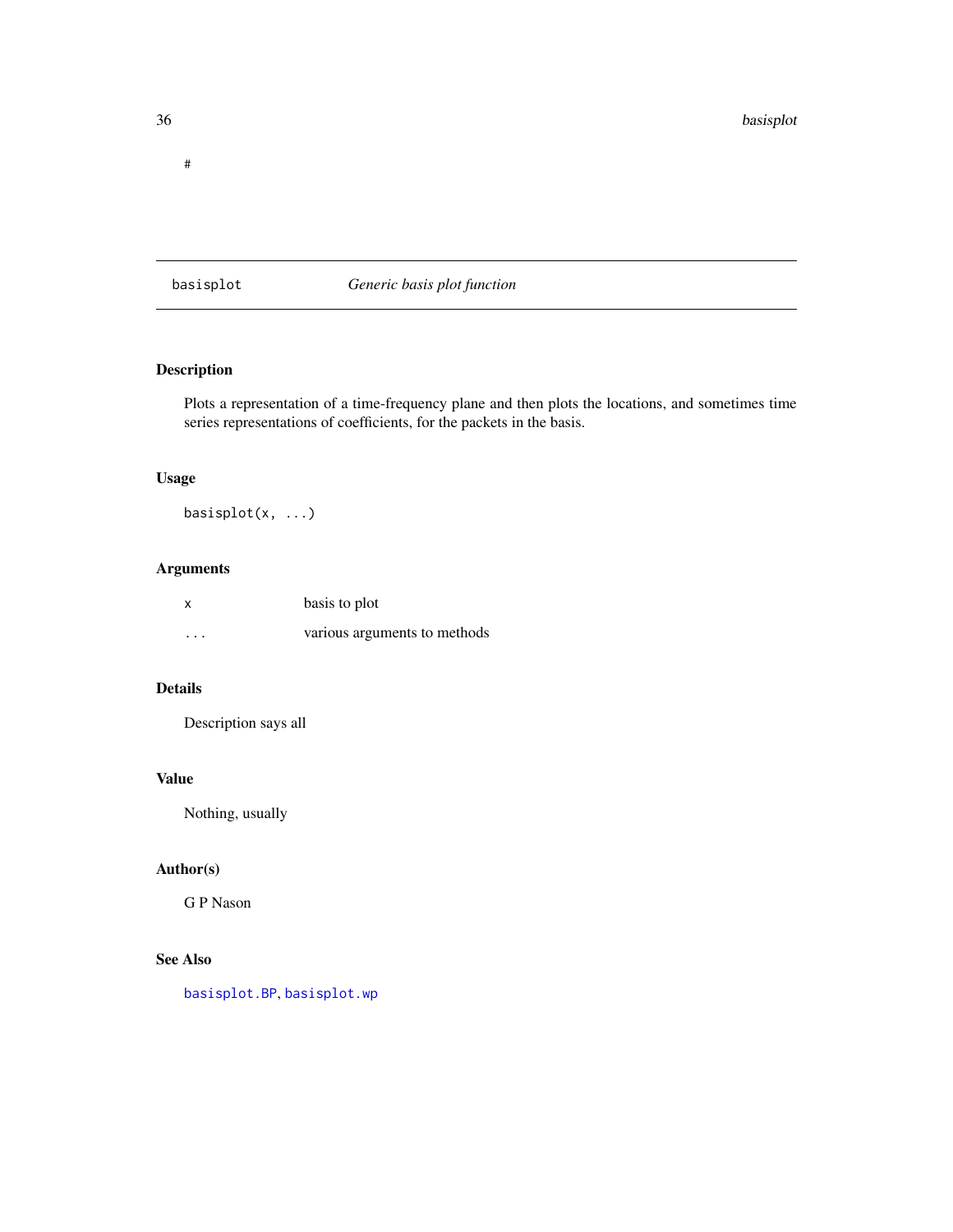The x objects store basis information obtained through the [makewpstDO](#page-173-0) object. This function plots where the basis packets are on the time frequency plane.

### Usage

```
## S3 method for class 'BP'
basisplot(x, num=min(10, length(BP$level)), ...)
```
# Arguments

|           | The BP class object, possibly coming from the BP component of the object re-<br>turned by makewpstD0 that you wish to plot |
|-----------|----------------------------------------------------------------------------------------------------------------------------|
| num       | The number of packets that you wish to add to the plot                                                                     |
| $\ddotsc$ | Other arguments                                                                                                            |

# Details

Description says all

### Value

Nothing of note

### Author(s)

G P Nason

### See Also

[makewpstDO](#page-173-0),[Best1DCols](#page-40-0)

```
#
# See example in help for \code{\link{makewpstDO}}
#
```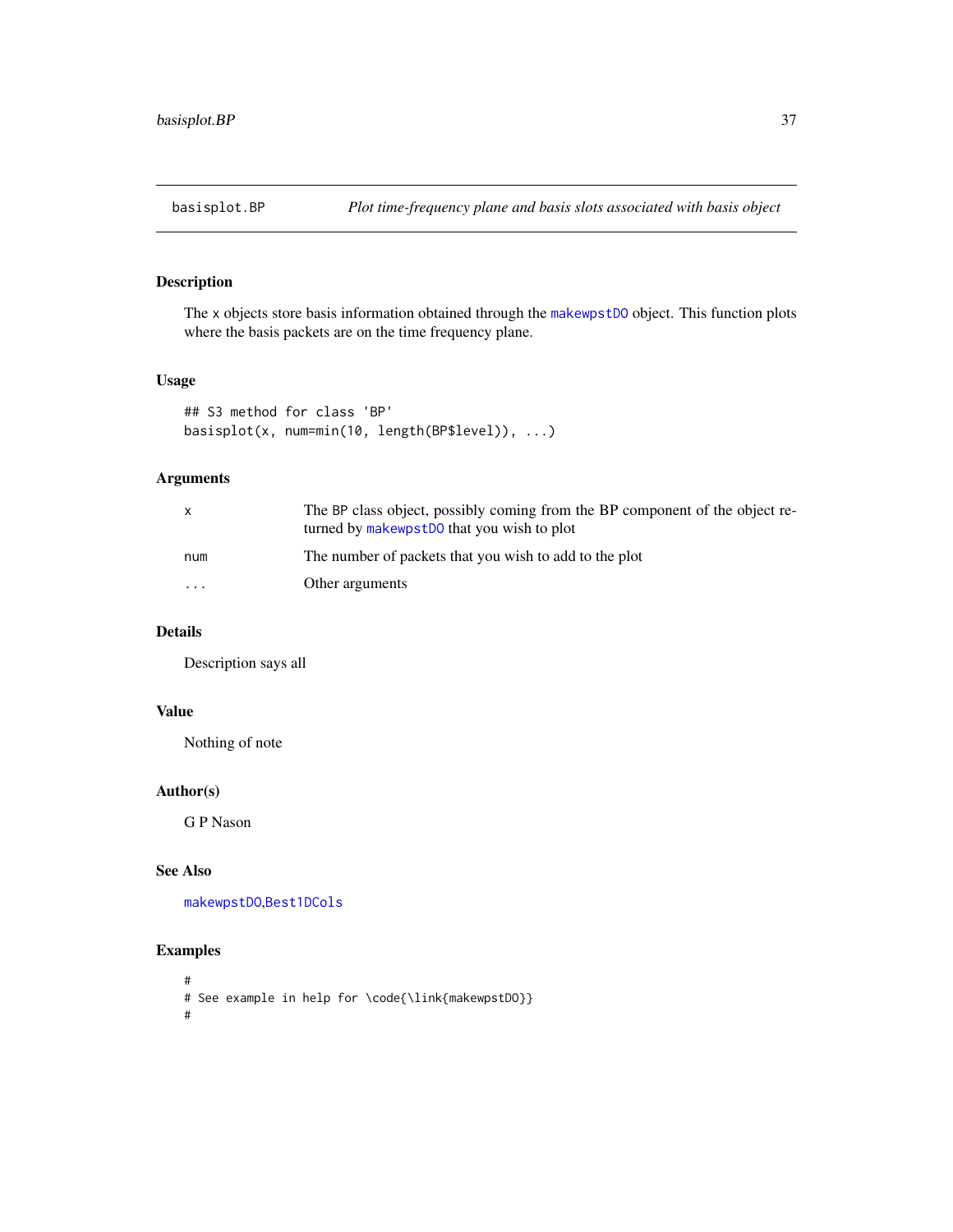Note, one or two (depending on the state of draw.mode) graphics windows with mouse-clickable interfaces have to open to use this function.

Graphically select a wavelet packet basis associated with a wavelet packet object. Left-click selects packets, right click exits the routine.

#### Usage

## S3 method for class 'wp' basisplot(x, draw.mode=FALSE, ...)

#### Arguments

| X         | The wp object for which you wish to select a basis graphically for.                                                                                                                                         |  |
|-----------|-------------------------------------------------------------------------------------------------------------------------------------------------------------------------------------------------------------|--|
| draw.mode | If TRUE then TWO graphics windows have to be open. Every time a packet is<br>selected in the packet selection window, a representation of the wavelet packet<br>basis function is drawn in the other window |  |
| $\cdot$   | Other arguments                                                                                                                                                                                             |  |

#### Details

A wavelet packet basis described in WaveThresh using the node vector object (class from [MaNoVe.wp](#page-182-0)) which for wavelet packets is nvwp. This function takes a wp. object object and graphically depicts all possible basis function locations. The user is then invited to click on different packets, these change colour. When finished, the user right clicks on the graphic and the selected basis is returned.

*Note that the routine does not check to see whether the basis is legal. You have to do this.* A legal basis can select packets from different levels, however you can't select packets that both cover the same packet index, however every packet index has to be covered.

A better function *would* check basis legality!

#### Value

An object of class nvwp which contains the specification for the basis.

#### Author(s)

G P Nason

### See Also

[addpkt](#page-24-0), [InvBasis](#page-141-0), [MaNoVe.wp](#page-182-0), [plotpkt](#page-226-0), [wp](#page-357-0)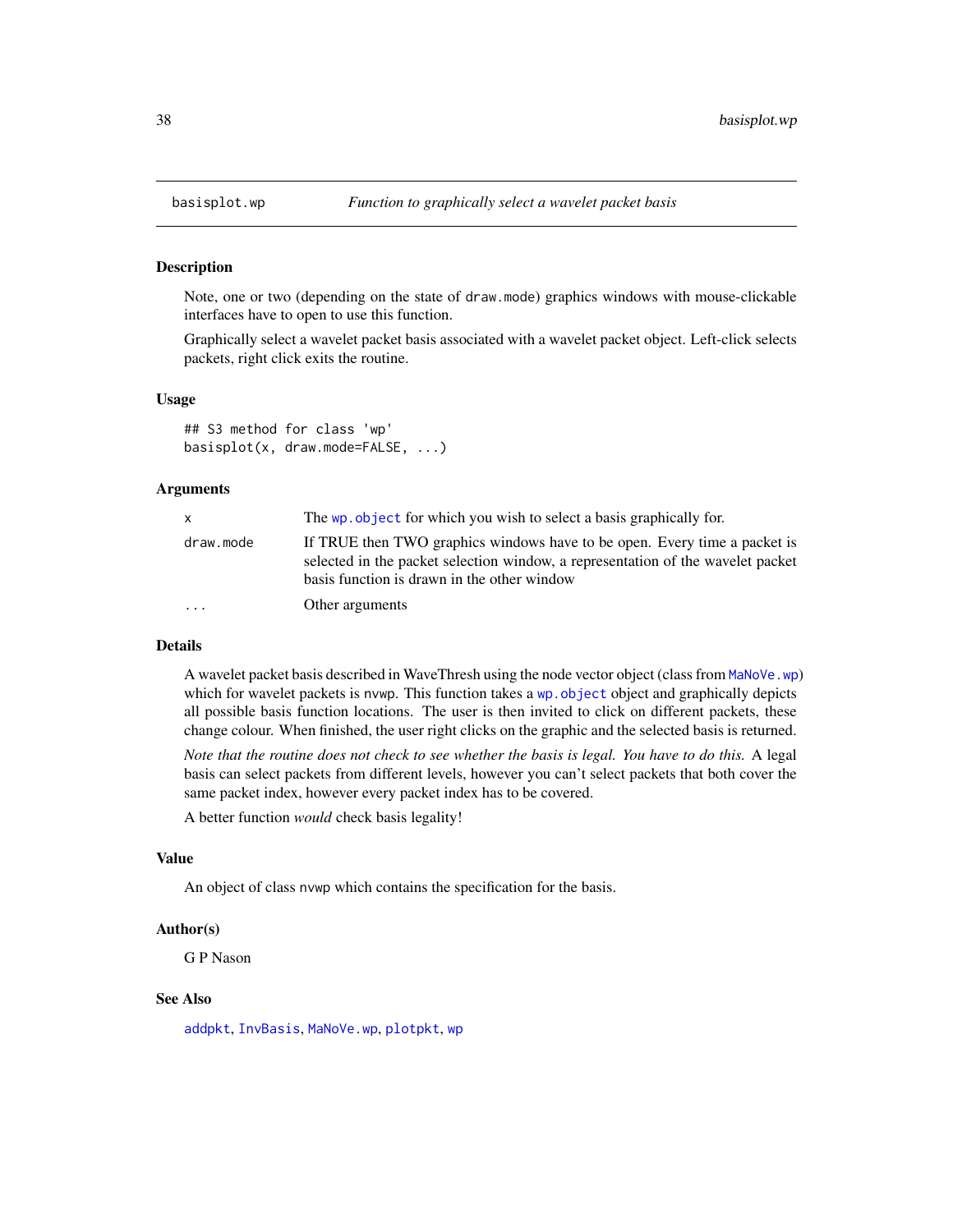BAYES.THR *Bayesian wavelet thresholding.*

### Description

This function carries out Bayesian wavelet thresholding of noisy data, using the BayesThresh method of Abramovich, Sapatinas, & Silverman (1998).

### Usage

```
BAYES.THR(data, alpha = 0.5, beta = 1, filter.number = 8, family =
"DaubLeAsymm", bc = "periodic", dev = var, j0 = 5, plotfn = FALSE)
```
# Arguments

| data          | A vector of length a power of two, containing noisy data to be thresholded.                                                                                                                                                                                                                                                                                                                                                                                                                                                                                                                                                                                                                                                                                                                                                                 |
|---------------|---------------------------------------------------------------------------------------------------------------------------------------------------------------------------------------------------------------------------------------------------------------------------------------------------------------------------------------------------------------------------------------------------------------------------------------------------------------------------------------------------------------------------------------------------------------------------------------------------------------------------------------------------------------------------------------------------------------------------------------------------------------------------------------------------------------------------------------------|
| alpha, beta   | Hyperparameters which determine the priors placed on the wavelet coefficients.<br>Both alpha and beta take positive values; see Abramovich, Sapatinas, & Silver-<br>man (1998) or Chipman & Wolfson (1999) for more details on selecting alpha<br>and beta.                                                                                                                                                                                                                                                                                                                                                                                                                                                                                                                                                                                 |
| filter.number | This selects the smoothness of wavelet that you want to use in the decomposi-<br>tion. By default this is 10, the Daubechies least-asymmetric orthonormal com-<br>pactly supported wavelet with 10 vanishing moments.<br>For the "wavelets on the interval" (bc="interval") transform the filter number<br>ranges from 1 to 8. See the table of filter coefficients indexed after the reference<br>to Cohen, Daubechies and Vial, (1993).                                                                                                                                                                                                                                                                                                                                                                                                   |
| family        | Specifies the family of wavelets that you want to use. Two popular options are<br>"DaubExPhase" and "DaubLeAsymm" but see the help for filter.select for more<br>possibilities.<br>This argument is ignored for the "wavelets on the interval" transform (bc="interval").                                                                                                                                                                                                                                                                                                                                                                                                                                                                                                                                                                   |
| bc            | Specifies the boundary handling. If bc="periodic" the default, then the func-<br>tion you decompose is assumed to be periodic on it's interval of definition,<br>if bc="symmetric" then the function beyond its boundaries is assumed to be<br>a symmetric reflection of the function in the boundary. The symmetric op-<br>tion was the implicit default in releases prior to 2.2. Ifbc=="interval" then<br>the "wavelets on the interval algorithm" due to Cohen, Daubechies and Vial is<br>used. (The WaveThresh implementation of the "wavelets on the interval trans-<br>form" was coded by Piotr Fryzlewicz, Department of Mathematics, Wroclaw<br>University of Technology, Poland; this code was largely based on code writ-<br>ten by Markus Monnerjahn, RHRK, Universitat Kaiserslautern; integration into<br>WaveThresh by GPN). |
| dev           | This argument supplies the function to be used to compute the spread of the<br>absolute values coefficients. The function supplied must return a value of spread<br>on the variance scale (i.e. not standard deviation) such as the var () function. A<br>popular, useful and robust alternative is the madmad function.                                                                                                                                                                                                                                                                                                                                                                                                                                                                                                                    |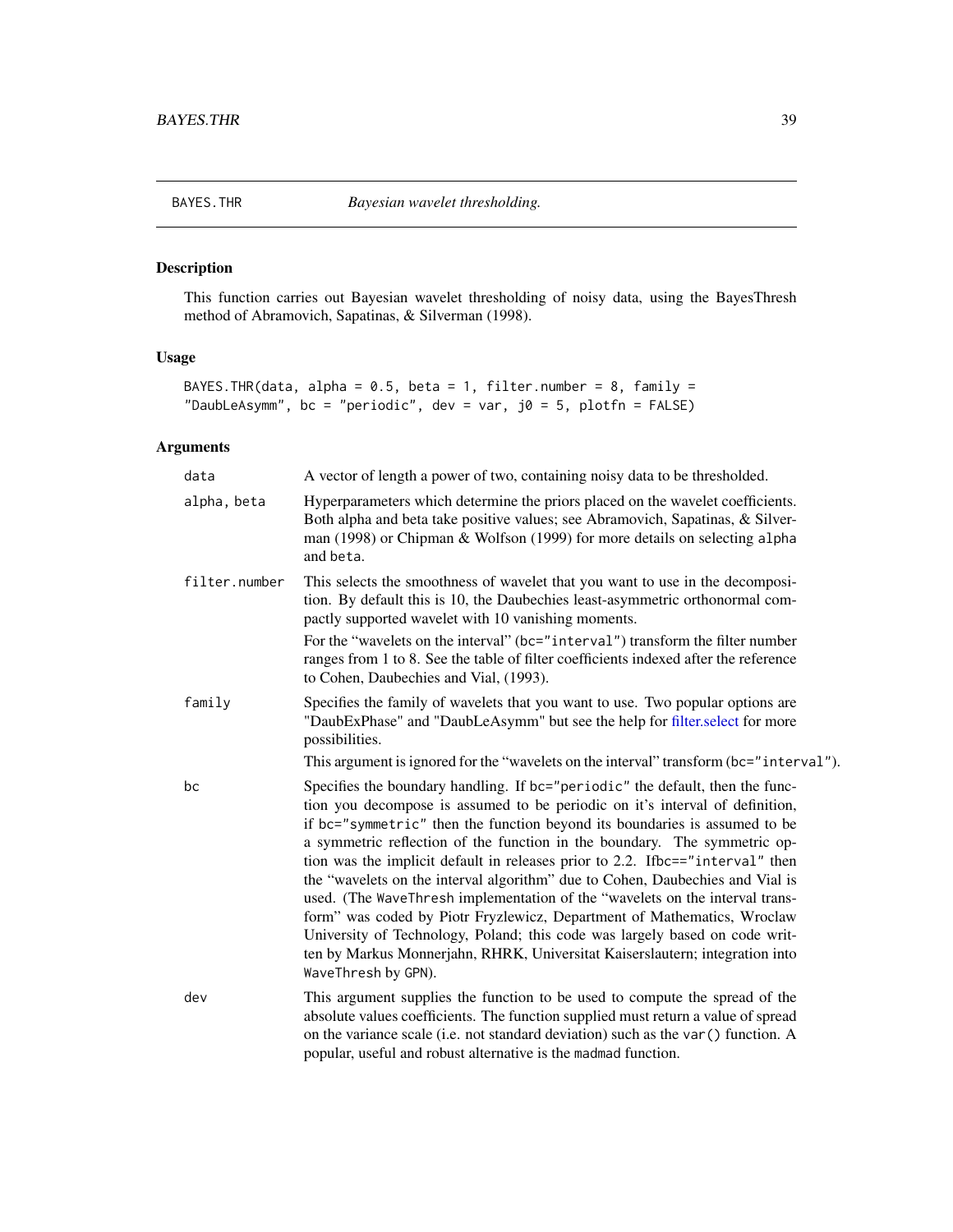| j0     | The primary resolution level. While Bayes Thresh thresholds at all resolution          |
|--------|----------------------------------------------------------------------------------------|
|        | levels, $[0]$ is used in assessing the universal threshold which is used in the empir- |
|        | ical Bayes estimation of hyperparameters.                                              |
| plotfn | If TRUE, BAYES. THR draws the noisy data and the thresholded function esti-            |
|        | mate.                                                                                  |

### Details

A mixture prior consisting of a zero-mean normal distribution and a point mass at zero is placed on each wavelet coefficient. The empirical coefficients are then calculated and the priors updated to give posterior distributions for each coefficient. The thresholded value of each coefficient is the median of that coefficient's posterior distribution. See Abramovich, Sapatinas, & Silverman (1998) for more details of the procedure; the help page for [threshold.wd](#page-318-0) has more information about wavelet thresholding in general.

The function wave. band uses the same priors to compute posterior credible intervals for the regression function, using the method described by Barber, Nason, & Silverman (2001).

#### Value

A vector containing the thresholded estimate of the function from which the data was drawn.

### **RELEASE**

3.9.5 Code by Fanis Sapatinas/Felix Abramovich Documentation by Stuart Barber

### Author(s)

G P Nason

### See Also

[threshold.wd](#page-318-0), [wd](#page-344-0)

```
#
# Generate some noisy test data and plot it.
#
blocks.data <- DJ.EX(n=512, noisy=TRUE)$blocks
#
# Now try BAYES.THR with the default parameters.
#
blocks.thr <- BAYES.THR(blocks.data, plotfn=TRUE)
#
# The default wavelet is Daubechies' least asymmetric wavelet
# with 8 vanishing moments; quite a smooth wavelet. Since the
# flat sections are still rather noisy, try Haar wavelets:
#
blocks.thr <- BAYES.THR(blocks.data, plotfn=TRUE, filter.number=1,
        family = "DaubExPhase")
```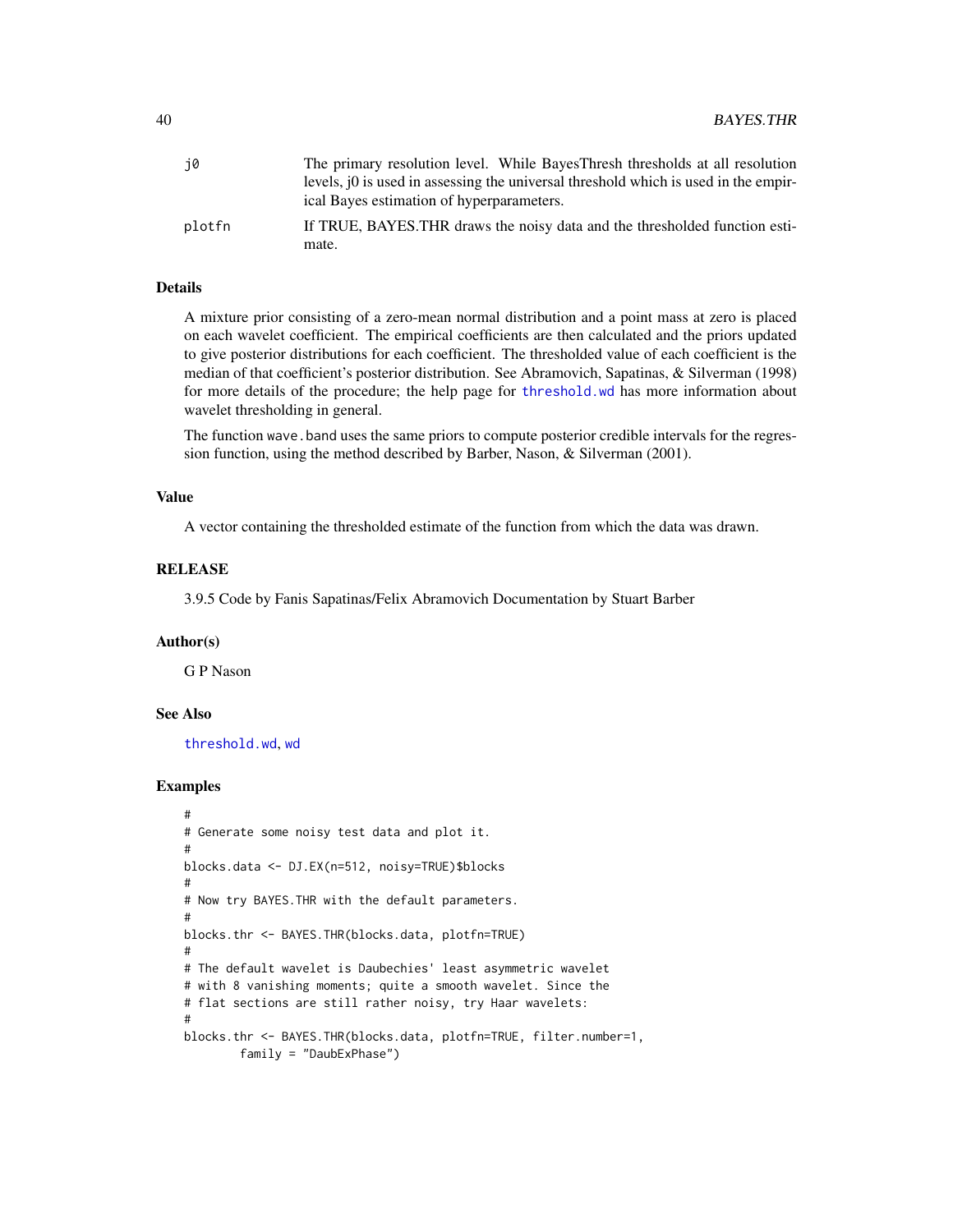### Best1DCols 41

```
#
# To show the importance of a sensible prior, consider alpha = 4,
# beta = 1 (which implies a smoother prior than the default).
#
blocks.thr <- BAYES.THR(blocks.data, plotfn=TRUE, filter.number=1,
        family = "DaubExPhase", alpha=4, beta=1)
#
# Here, the extreme values of the function are being smoothed towards zero.
#
```
Best1DCols *Extract the best (one-dimensional) nondecimated WP packets*

### Description

This function takes the whole set of nondecimated wavelet packets and selects those packets that correlate best with the "response" groups. The idea is to reduce the large dimensionality (number of packets) into something more manageable which can then be fed into a proper discriminator.

### Usage

Best1DCols(w2d, mincor= 0.69999999999999996)

### Arguments

| w2d    | An object that gets returned from a call to the wpst2discr function which turns<br>a wpst class object into a regular multivariate matrix                 |
|--------|-----------------------------------------------------------------------------------------------------------------------------------------------------------|
| mincor | The threshold above which variables (packets) get included into the final mix if<br>their correlation with the groups variable is higher than this value. |

### Details

This function is not intended for direct user use. In this function, the w2d object contains a matrix where each column contains the coefficients of a single packet from a non-decimated wavelet packet transform. The number of rows of the matrix is the same as the original time series and hence each column can be correlated with a separate groups variable that contains the group membership of a separate variable which changes over time. Those packet columns that have correlation greater than the mincor value are extracted and returned in the BasisMatrix item of the returned list.

#### Value

A list with the following components:

| nlevelsWT   | The number of levels of the nondecimated wavelet packet encapsulator, w2d   |
|-------------|-----------------------------------------------------------------------------|
| BasisMatrix | The highest correlating packets, sorted according to decreasing correlation |
| level       | The levels corresponding to the selected packets                            |
| pkt         | The packet indices corresponding to the selected packets                    |
| basiscoef   | The sorted correlations                                                     |
| groups      | The groups time series                                                      |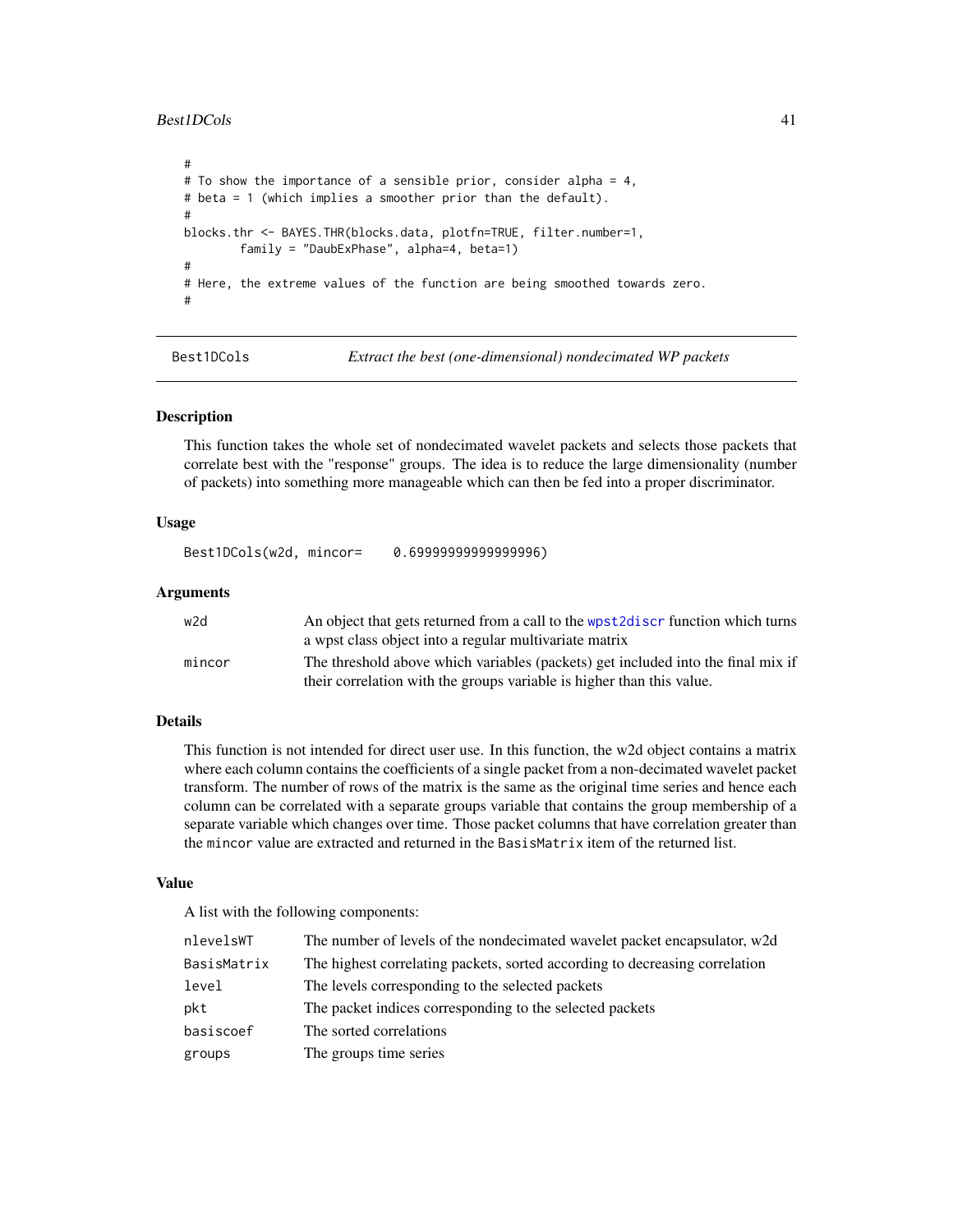42 bestm

#### Author(s)

G P Nason

### See Also

[makewpstDO](#page-173-0),[wpst2discr](#page-361-0)

| bestm | Function called by makewpstRO to identify which packets are individ- |
|-------|----------------------------------------------------------------------|
|       | ually good for correlating with a response                           |

### Description

This function is used when you have a huge number of packets where you want to identify which ones are, individually, candidates for the good prediction of a response

### Usage

 $bestm(w2mobj, y, percentage = 50)$ 

### Arguments

| w2mobi     | The w2m object that contains the packets you wish to preselect |
|------------|----------------------------------------------------------------|
|            | The response time series                                       |
| percentage | The percentage of the w2m packets that you wish to select      |

### Details

This function naively addresses a very common problem. The object w2mobj contains a huge number of variables which might shed some light on the response object y. The problem is that the dimensionality of w2mobj is larger than that of the length of the series y.

The solution here is to choose a large, but not huge, subset of the variables that might be potentially useful in correlating with y, discard the rest, and return the "best" or preselected variables. Then the dimensionality is reduced and more sophisticated methods can be used to perform better quality modelling of the response y on the packets in w2mobj.

#### Value

A list of class w2m with the following components:

| m         | A matrix containing the select packets (as columns), reordered so that the best<br>packets come first |
|-----------|-------------------------------------------------------------------------------------------------------|
| ixvec     | A vector which indexes the best packets into the original supplied matrix                             |
| pktix     | The original wavelet packet indices corresponding to each packet                                      |
| level     | As pktix but for the wavelet packet levels                                                            |
| nlevelsWT | The number of resolution levels in the original wavelet packet object                                 |
| <b>CV</b> | The ordered correlations                                                                              |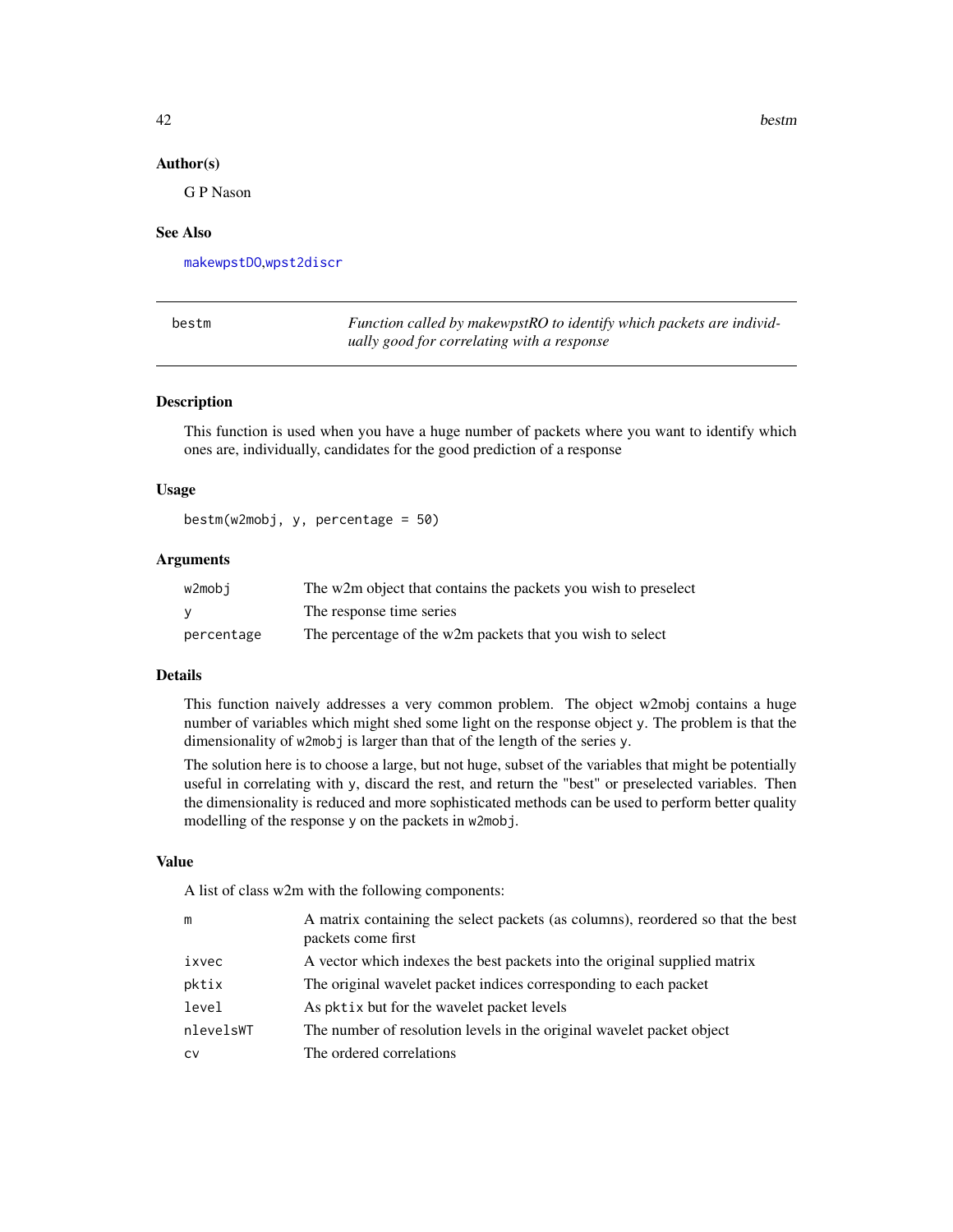#### BMdiscr **43**

### Author(s)

G P Nason

# See Also

[makewpstRO](#page-176-0)

BMdiscr *Subsidiary routine for makewpstDO function*

# Description

Function actually performs discrimination on reduced variable set supplied to it from [Best1DCols](#page-40-0) function.

# Usage

BMdiscr(BP)

### Arguments

BP An list of the same format as returned by [Best1DCols](#page-40-0)

# Details

Not intended for direct user use

# Value

Returns a list of objects: essentially the input argument BP and the return value from a call to the lda function which performs the discrimination operation.

### Author(s)

G P Nason

### See Also

[Best1DCols](#page-40-0),[makewpstDO](#page-173-0)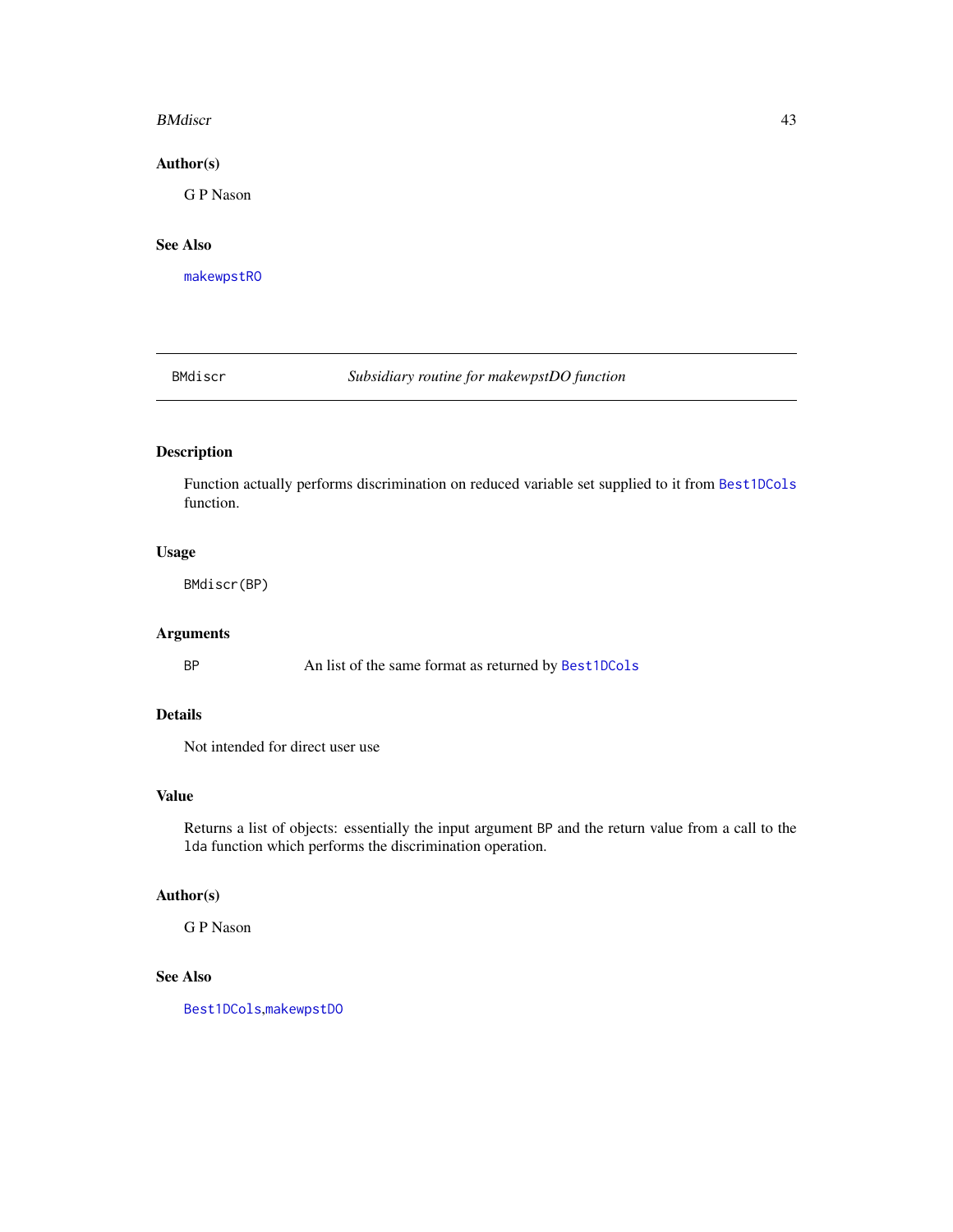Not designed, or really useful, for casual user use!

For example: take the integer 5. In binary this is 101. Then, this representation in base 4 is 16+1  $=17.$ 

This function is used by [accessD.wpst](#page-21-0) to help it access coefficients.

### Usage

c2to4(index)

### Arguments

index The integer you wish to convert

# Details

Description says all

# Value

The converted number

### Author(s)

G P Nason

#### See Also

[accessD.wpst](#page-21-0)

### Examples

c2to4(5)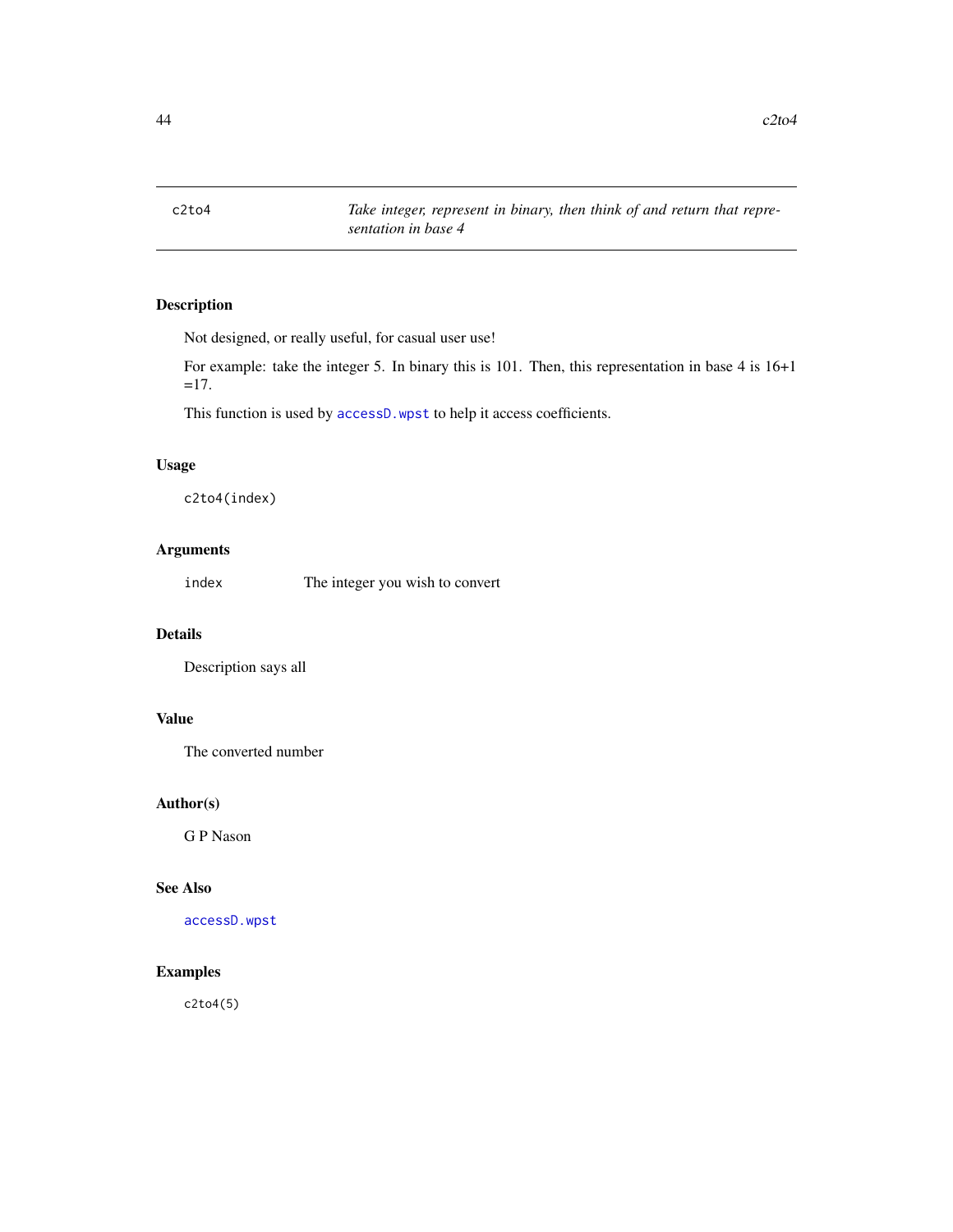CanUseMoreThanOneColor

*Deprecated function*

# Description

Not used any more. This function used to interrogate the display device to see whether more than one color could be used. The function is set to return true whether of not the display device actually has this capability. It is used in the [plot.wp](#page-218-0) function.

#### Usage

CanUseMoreThanOneColor()

### Details

Description says it all.

### Value

This function always returns TRUE

### Author(s)

G P Nason

### See Also

[plot.wp](#page-218-0)

checkmyews *Check a LSW spectrum through repeated simulation and empirical averages*

#### Description

Given a LSW spectrum this function simulates nsim realizations, estimates the spectrum, and then averages the results. The large sample averages should converge to the original spectrum.

#### Usage

checkmyews(spec, nsim=10)

### Arguments

| spec | The LSW spectrum           |
|------|----------------------------|
| nsim | The number of realizations |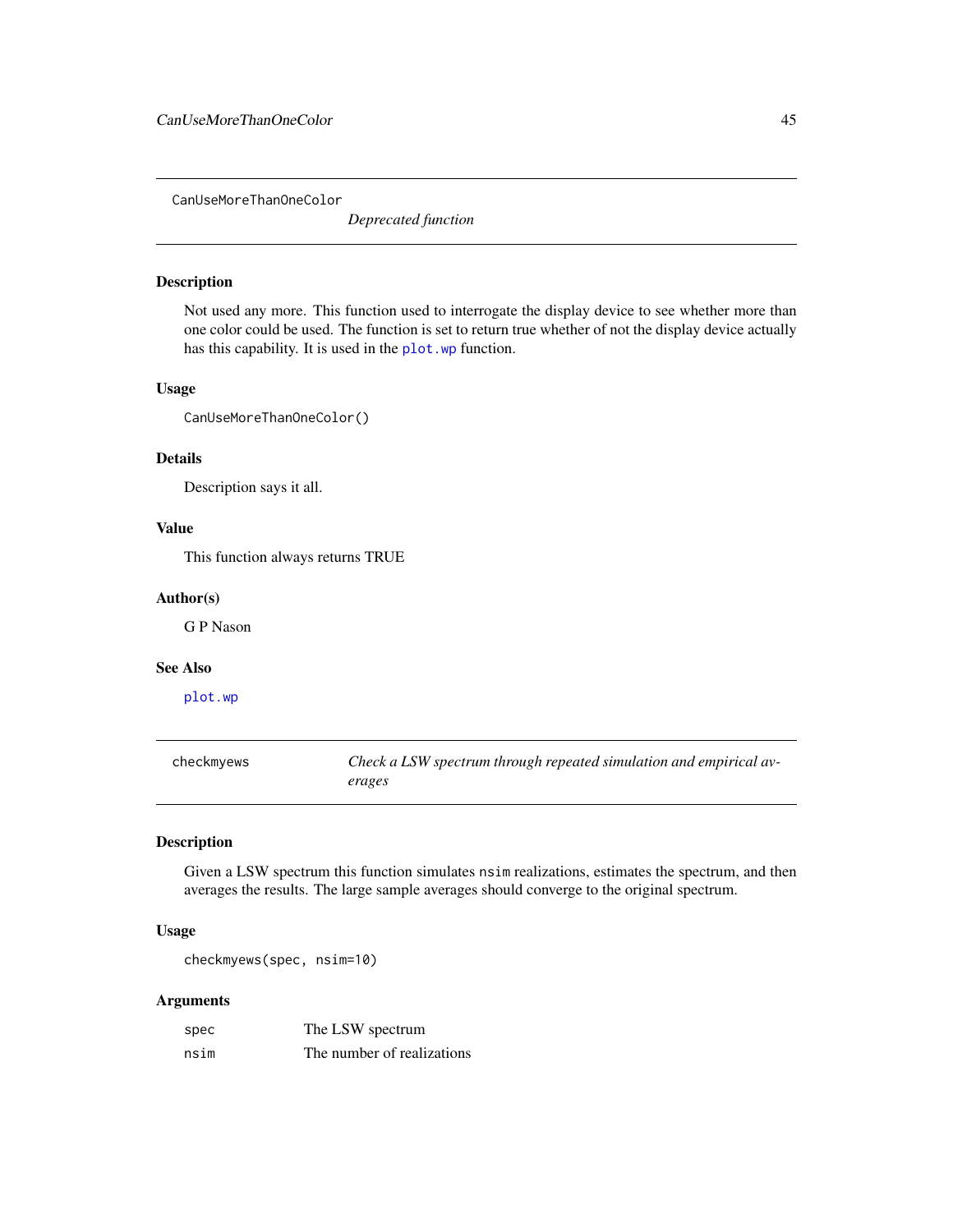# Value

A LSW spectrum obtained as the average of nsim simulations from the spec spectrum.

### Author(s)

G P Nason

# See Also

[cns](#page-47-0),[LSWsim](#page-164-0), [ewspec](#page-94-0)

<span id="page-45-0"></span>Chires5 *Subsid routine for denproj (calcs scaling function coefs without cov)*

### Description

A subsidiary routine for [denproj](#page-73-0). Not intended for direct user use.

### Usage

Chires5(x, tau=1, J, filter.number=10, family="DaubLeAsymm", nT=20)

# Arguments

| $\mathsf{x}$  | The data (random sample for density estimation)               |
|---------------|---------------------------------------------------------------|
| tau           | Fine tuning parameter                                         |
| $\bf{J}$      | Resolution level                                              |
| filter.number | The smoothness of the wavelet, see filter. select             |
| family        | The family of the wavelet, see family                         |
| nT            | The number of iterations in the Daubechies-Lagarias algorithm |

# Details

As description

### Value

A list with the following components:

| coef   | The scaling function coefficients                                                                                     |
|--------|-----------------------------------------------------------------------------------------------------------------------|
| klim   | The integer translates of the scaling functions used                                                                  |
| р      | The primary resolution, calculated in code as tau*2^J                                                                 |
| filter | The usual filter information, see filter. select                                                                      |
| n      | The length of the data x                                                                                              |
| res    | A list containing components: p, as above, tau as input and J as above. This<br>summarizes the resolution information |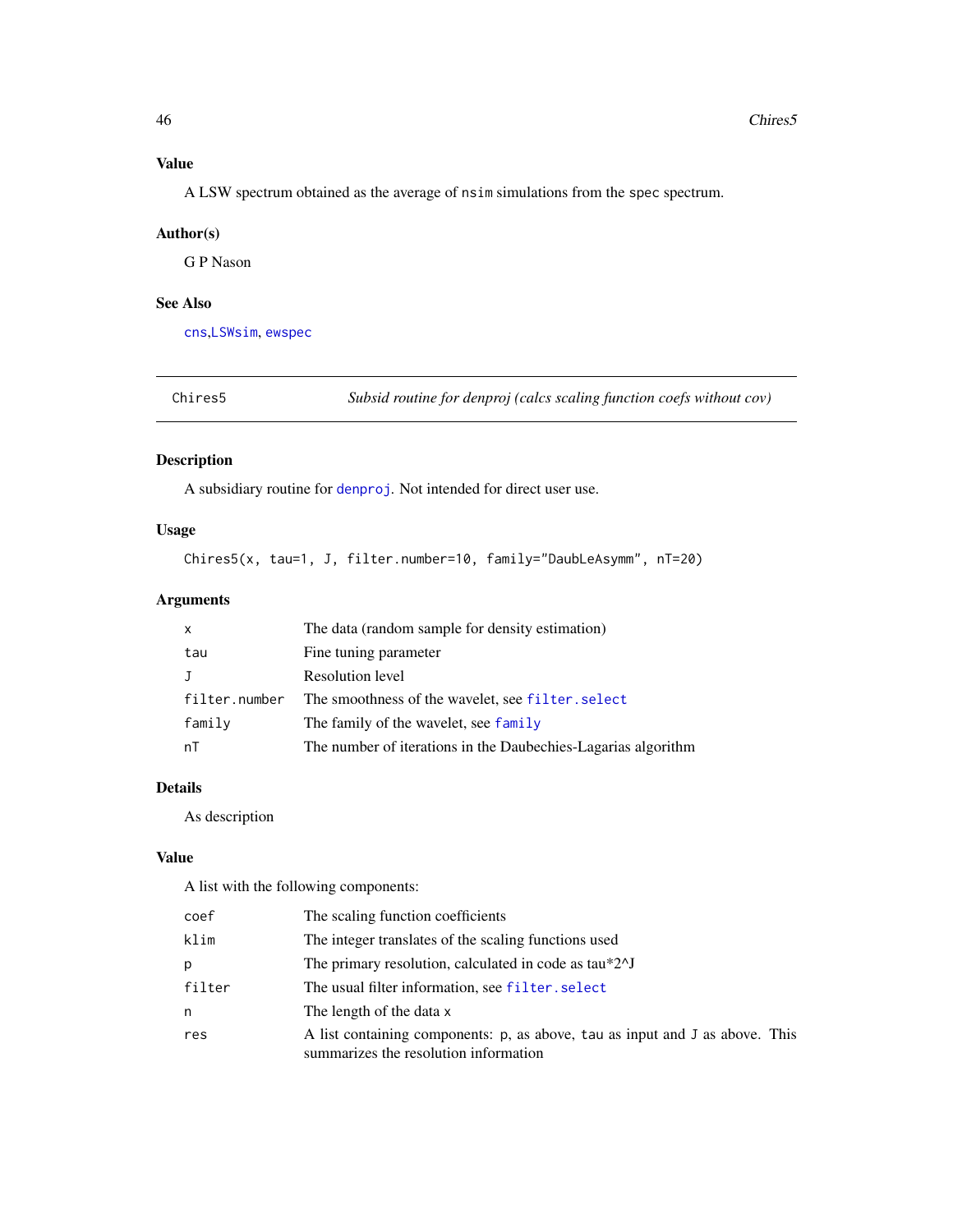#### Chires6 47

# Author(s)

David Herrick

# See Also

[Chires6](#page-46-0),[denproj](#page-73-0)

<span id="page-46-0"></span>Chires6 *Subsid routine for denproj (calcs scaling function coefs with cov)*

### Description

Function is essentially the same as [Chires5](#page-45-0) but also returns covariances between coefficients. A subsidiary routine for [denproj](#page-73-0). Not intended for direct user use.

### Usage

Chires6(x, tau=1, J, filter.number=10, family="DaubLeAsymm", nT=20)

# Arguments

| $\mathsf{x}$  | The data (random sample for density estimation)               |
|---------------|---------------------------------------------------------------|
| tau           | Fine tuning parameter                                         |
| J             | Resolution level                                              |
| filter.number | The smoothness of the wavelet, see filter. select             |
| family        | The family of the wavelet, see family                         |
| nT            | The number of iterations in the Daubechies-Lagarias algorithm |

### Details

As description

### Value

A list with the following components:

| coef   | The scaling function coefficients                                                                                     |
|--------|-----------------------------------------------------------------------------------------------------------------------|
| covar  | The coefficients' covariance matrix                                                                                   |
| klim   | The integer translates of the scaling functions used                                                                  |
| р      | The primary resolution, calculated in code as $tau*2\text{ }y$                                                        |
| filter | The usual filter information, see filter. select                                                                      |
| n      | The length of the data x                                                                                              |
| res    | A list containing components: p, as above, tau as input and J as above. This<br>summarizes the resolution information |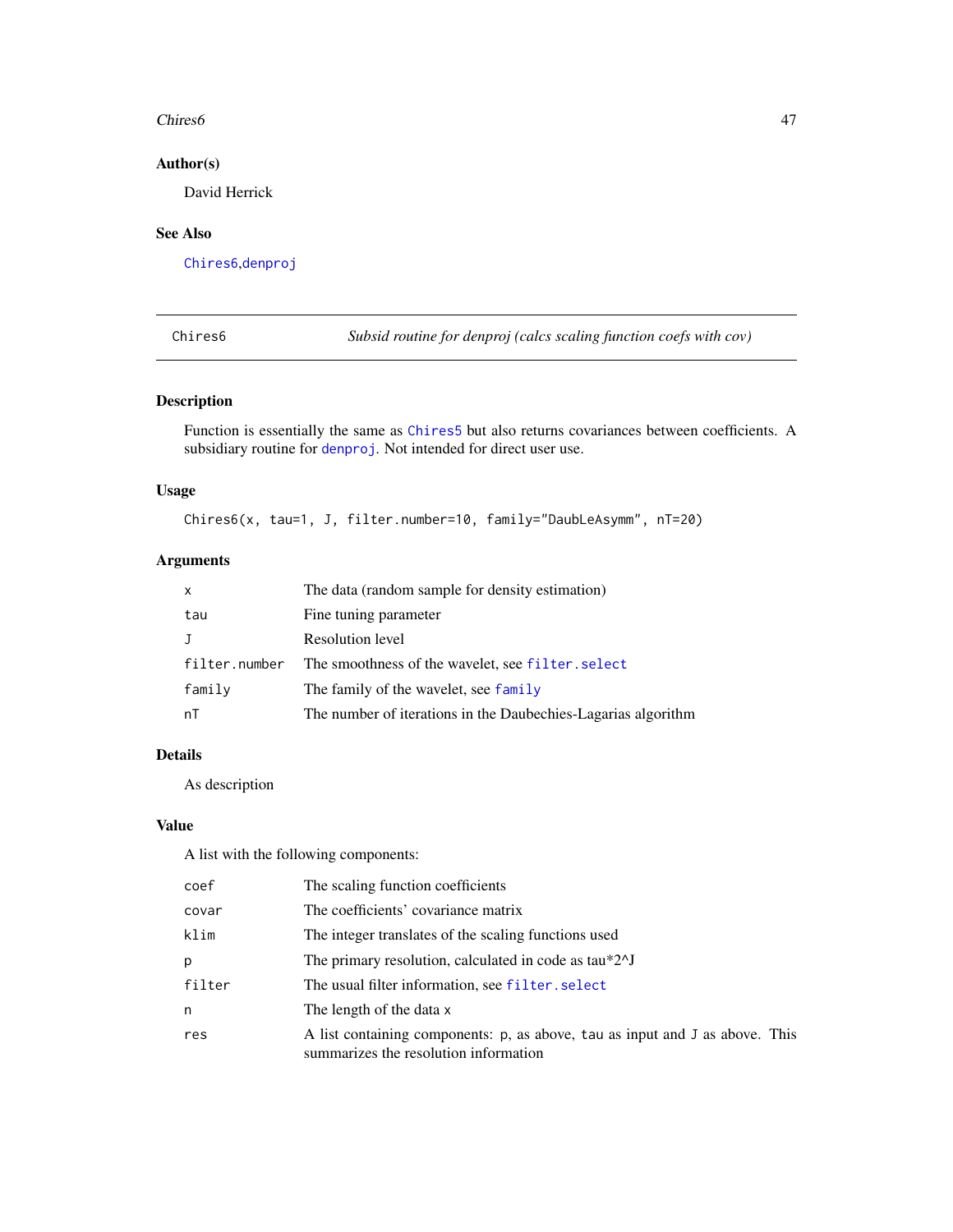### Author(s)

David Herrick

#### See Also

[Chires6](#page-46-0),[denproj](#page-73-0)

### <span id="page-47-0"></span>cns *Create new zeroed spectrum.*

### Description

Part of a two-stage function suite designed to simulate locally stationary wavelet processes in conjunction with the LSWsim function.

#### Usage

cns(n, filter.number=1, family="DaubExPhase")

### Arguments

| n             | The length of the simulated process that you want to produce. Must be a power<br>of two (for this software).                                                                                                          |
|---------------|-----------------------------------------------------------------------------------------------------------------------------------------------------------------------------------------------------------------------|
| filter.number | This selects the smoothness of wavelet that you want to use in the decomposi-<br>tion. By default this is 10, the Daubechies least-asymmetric orthonormal com-<br>pactly supported wavelet with 10 vanishing moments. |
| family        | specifies the family of wavelets that you want to use. The options are "DaubEx-<br>Phase" and "DaubLeAsymm".                                                                                                          |

### Details

This simple routine merely computes the time-ordered non-decimated wavelet transform of a zero vector of the same length as the eventual simulated series that you wish to produce.

If you look at this routine you will see that it is extremely simple. First, it checks to see whether the n that you supplied is a power of two. If it is then it creates a zero vector of that length. This is then non-decimated wavelet transformed with the appropriate wavelet.

The output can then be processed and then finally supplied to LSWsim for process simulation.

### Value

An object of class: [wd](#page-344-0), and, in fact, of the non-decimated variety. All wavelet coefficients of this are zero.

#### Author(s)

G P Nason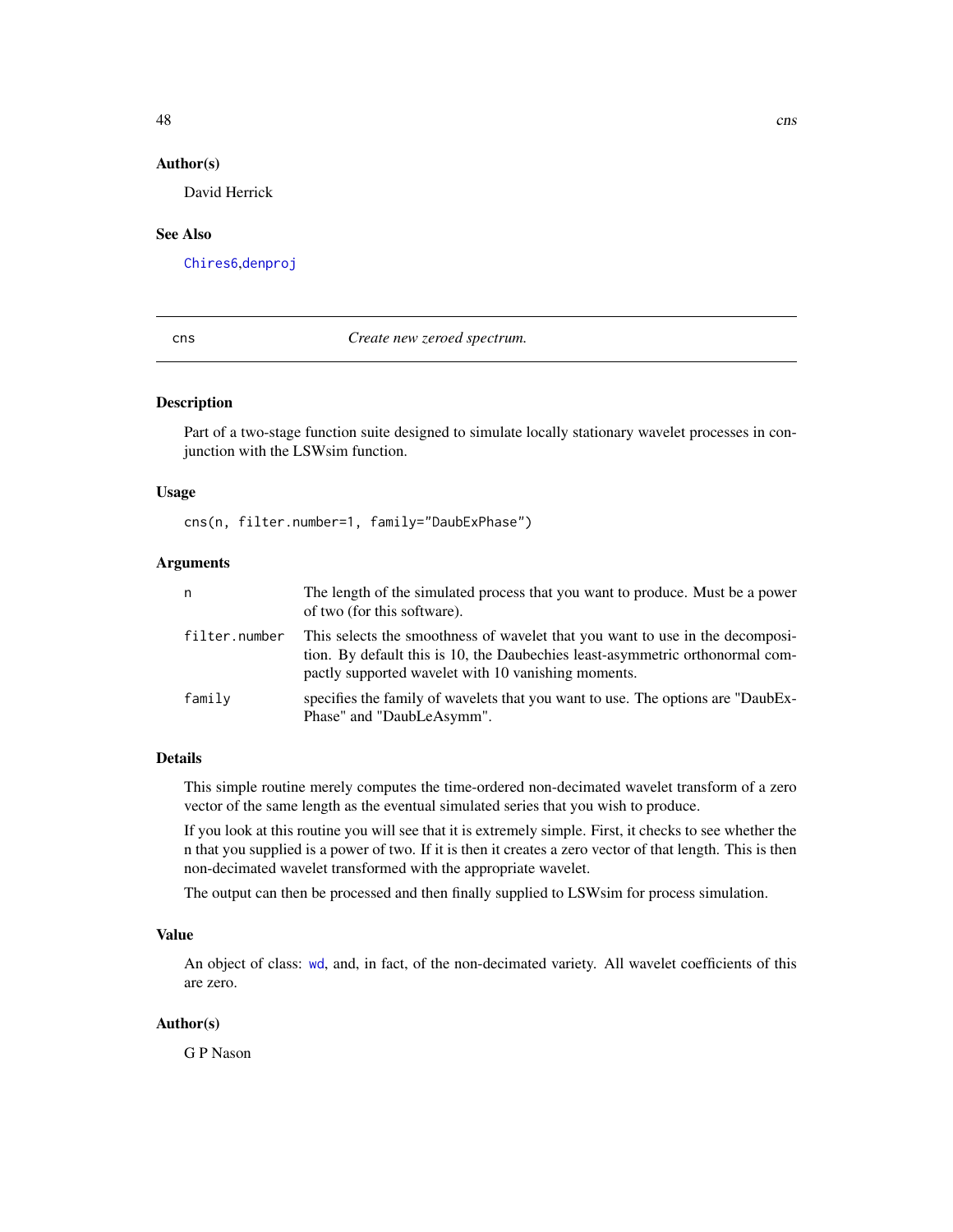### compare.filters 49

# See Also

[LSWsim](#page-164-0), [ewspec](#page-94-0)

compare.filters *Compares two filters.*

# Description

Compares two filters (such as those returned from [filter.select](#page-98-0)). This function returns TRUE is they are the same otherwise returns FALSE.

### Usage

compare.filters(f1,f2)

## Arguments

| f <sub>1</sub> | Filter, such as that returned by filter. select |
|----------------|-------------------------------------------------|
| f <sub>2</sub> | Filter, such as that returned by filter. select |

# Details

A very simple function. It only needs to check that the family and filter.number components of the filter are the same.

#### Value

If f1 and f2 are the same the function returns TRUE, otherwise it returns FALSE.

# RELEASE

Version 3.9 Copyright Guy Nason 1998

### Author(s)

G P Nason

# See Also

[filter.select](#page-98-0).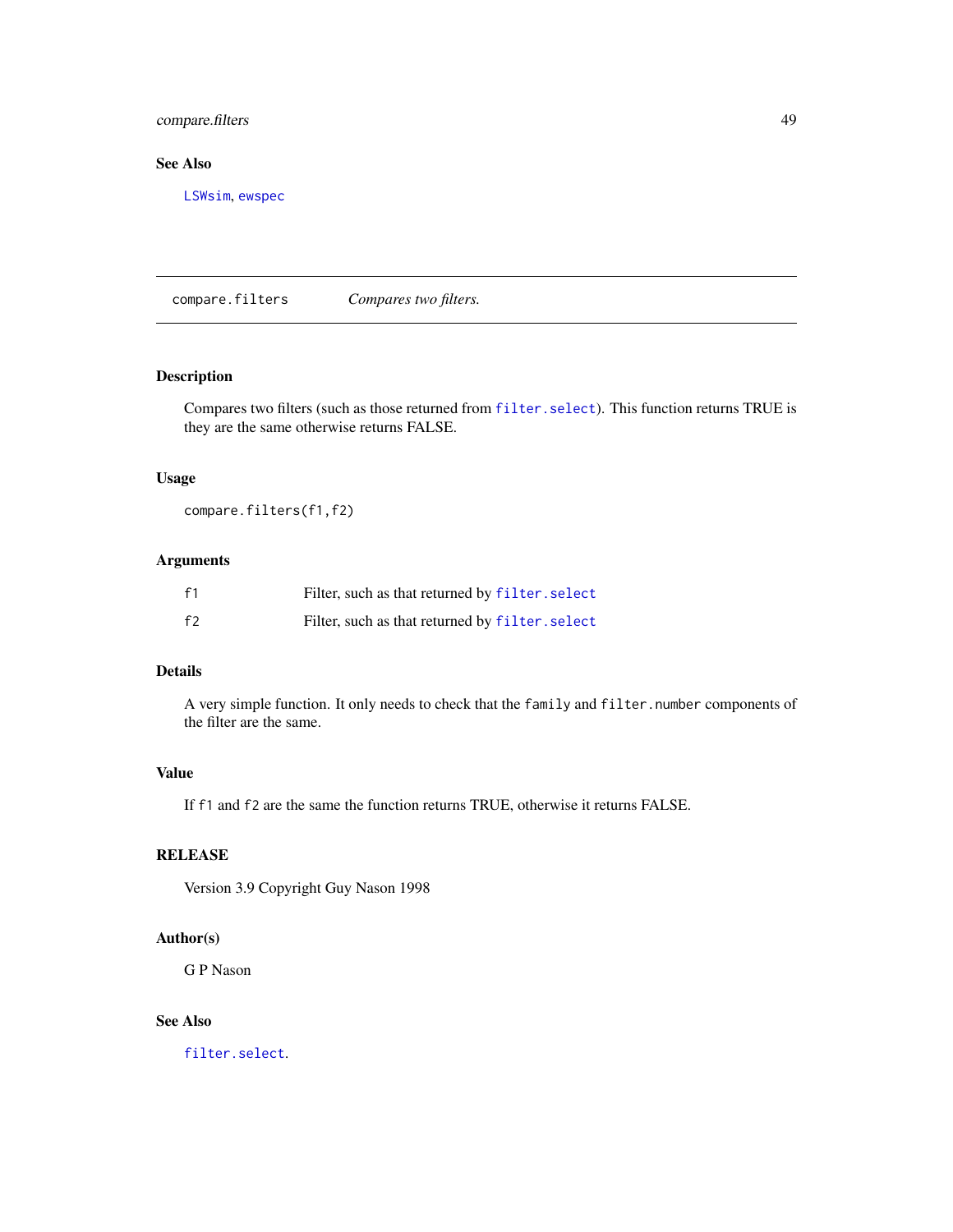50 compgrot

### Examples

```
#
# Create three filters!
#
filt1 <- filter.select(4, family="DaubExPhase")
filt2 <- filter.select(3, family="DaubExPhase")
filt3 <- filter.select(4, family="DaubLeAsymm")
#
# Now let us see if they are the same...
#
compare.filters(filt1, filt2)
# [1] FALSE
compare.filters(filt1, filt3)
# [1] FALSE
compare.filters(filt2, filt3)
# [1] FALSE
#
# Nope, (what a surprise) they weren't. How about
#
compare.filters(filt1, filt1)
# [1] TRUE
#
# Yes, they were the same!
```
compgrot *Compute empirical shift for time ordered non-decimated transforms.*

#### Description

Computes the empirical shift required for time-ordered non-decimated transform coefficients to bring them into time order.

#### Usage

compgrot(J, filter.number, family)

### Arguments

| J      | The number of levels in the non-decimated transform where coefficients are<br>to be time-aligned. |
|--------|---------------------------------------------------------------------------------------------------|
|        | filter.number The wavelet filter number to be used, see filter.select                             |
| family | The wavelet family, see filter. select                                                            |

### Details

Time-ordered non-decimated transform coefficients when raw are not in exact time alignment due to the phase of the underlying wavelet. This function returns the shifts that are necessary to apply to each resolution level in the transform to bring back each set of time-ordered coefficients into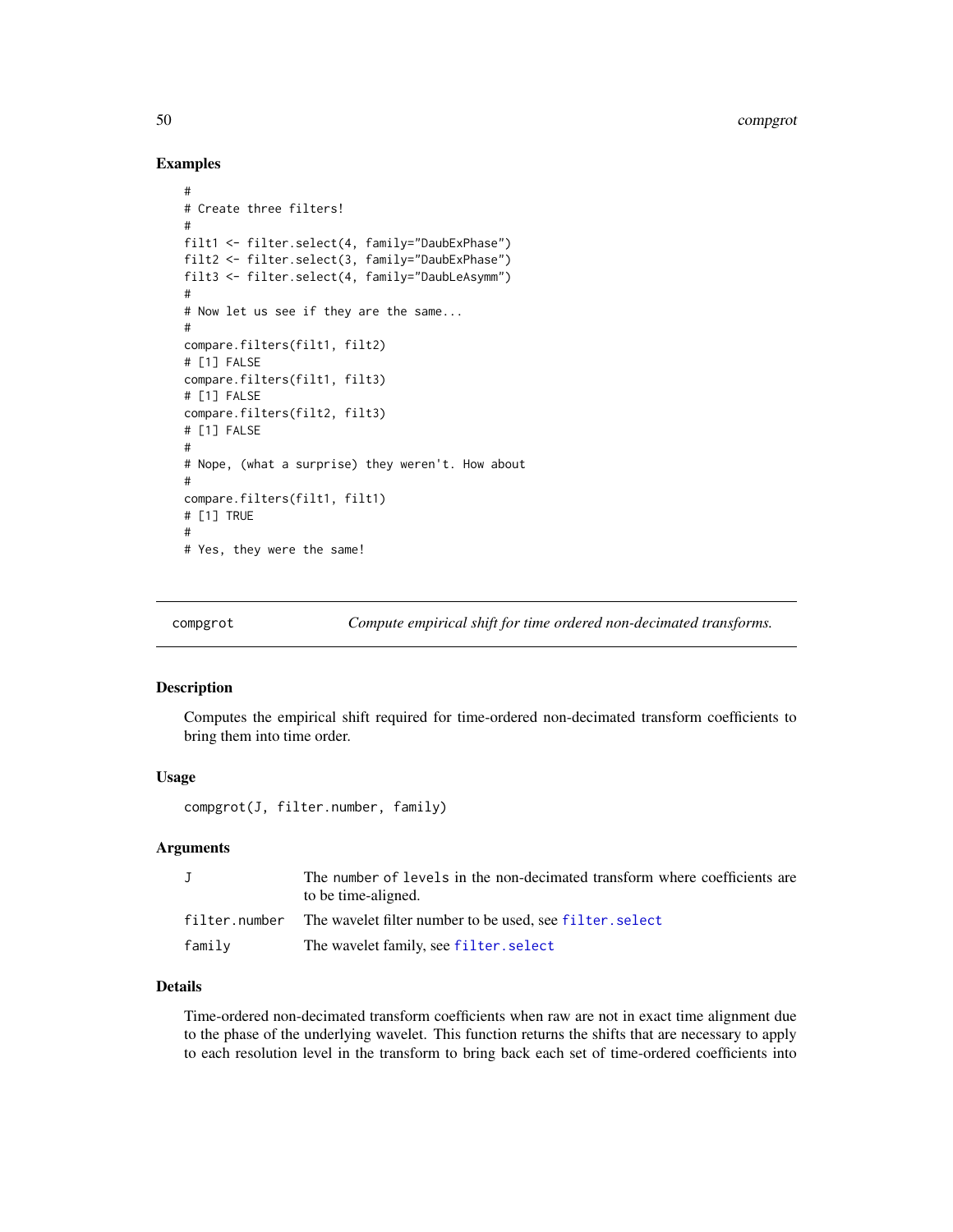#### compgrot 51

time alignment. Note that the shifts returned are approximate shifts which work for any Daubechies wavelet. More accurate shifts can be computed using detailed knowledge of the particular wavelet used.

Each shift is "to the left". I.e. higher indexed coefficients should take the place of lower-indexed coefficients. Periodic boundaries are assumed.

This realignment is mentioned in Walden and Contreras Cristan, (1997) and Nason, Sapatinas and Sawczenko, (1998).

### Value

A vector containing the shifts that need to be applied to each scale level to return them to the correct time alignment.

There are J entries in the vector. The first entry corresponds to the shift required for the finest level coefficients (i.e. level J-1) and the last entry corresponds to the coarsest level (i.e. level 0). Entry j corresponds to the shift required for scale level J-j.

### **RELEASE**

Version 3.6 Copyright Guy Nason 1997

#### **Note**

GROT was the shop started by Reginald Perrin. Unfortunately, GROT stands for "Guy ROTation".

### Author(s)

G P Nason

# See Also

[wst](#page-371-0), [wst.object](#page-373-0), [wpst](#page-359-0), wpst.object.

```
#
# Let's see how the resolution levels have to be shifted
#
compgrot(4, filter.number=10, family="DaubExPhase")
#[1] 2 6 15 31
#
# In other words. Scale level 3 needs to be shifted two units.
# Scale level 2 needs to be shifted 6 units
# Scale level 1 needs to be shifted 15 units
# Scale level 0 needs to be shifted 31 units.
```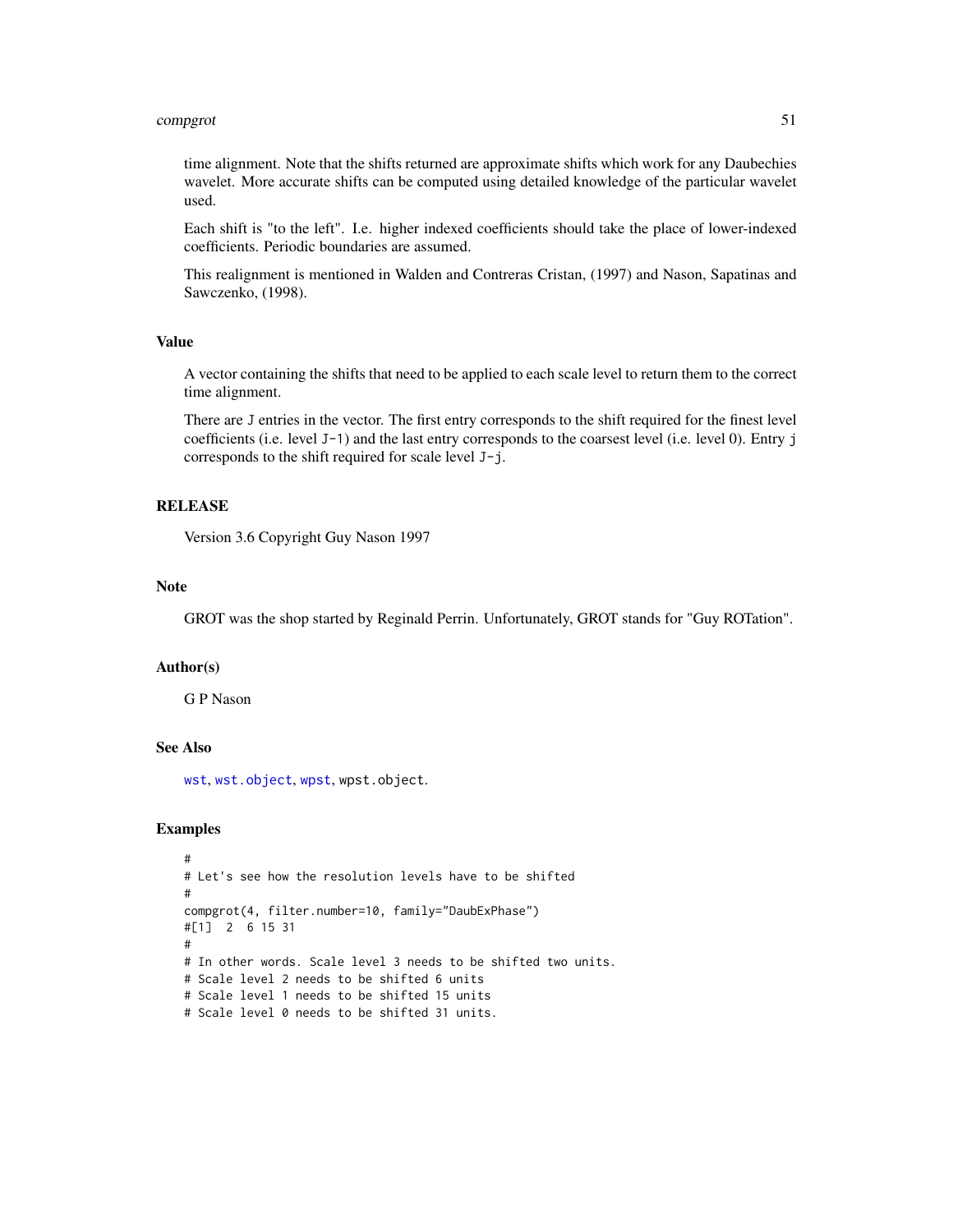<span id="page-51-0"></span>

Compress objects.

This function is generic.

Particular methods exist. For the [imwd](#page-131-0) class object this generic function uses [compress.imwd](#page-53-0). There is a default compression method: [compress.default](#page-52-0) that works on vectors.

# Usage

compress(...)

# Arguments

... See individual help pages for details.

### Details

See individual method help pages for operation and examples

# Value

A compressed version of the input.

# RELEASE

Version 2.0 Copyright Guy Nason 1993

### Author(s)

G P Nason

# See Also

[compress.default](#page-52-0), [compress.imwd](#page-53-0), [imwd](#page-131-0), [imwd.object](#page-133-0), [imwdc.object](#page-134-0), [threshold.imwd](#page-308-0)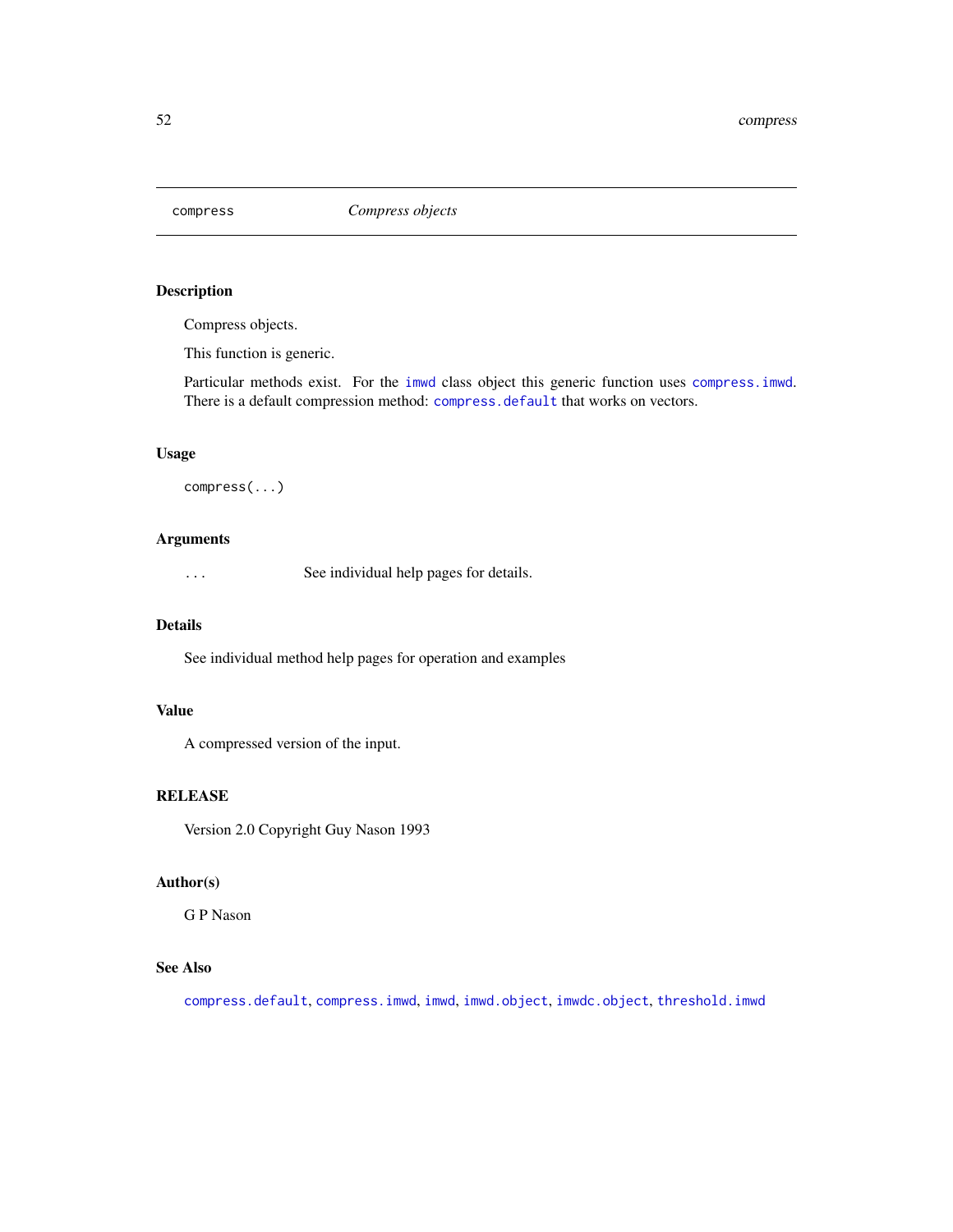<span id="page-52-0"></span>compress.default *Do "zero" run-length encoding compression of a vector of numbers.*

#### Description

Efficiently compress a vector containing many zeroes.

# Usage

```
## Default S3 method:
compress(v, verbose=FALSE,...)
```
#### Arguments

| $\mathsf{V}$ | The vector that you wish to compress. This compression function is efficient at        |
|--------------|----------------------------------------------------------------------------------------|
|              | compressing vectors with many zeroes, but is not a <i>general</i> compression routine. |
| verbose      | If TRUE then this routine prints out the degree of compression achieved.               |
| $\cdots$     | any other arguments                                                                    |

#### Details

Images are large objects. Thresholded 2d wavelet objects ([imwd](#page-131-0)) are also large, but many of their elements are zero. compress.default takes a vector, decides whether compression is necessary and if it is makes an object of class compressed containing the nonzero elements and their position in the original vector.

The decision whether to compress the vector or not depends on two things, first the number of non-zero elements in the vector (r, say), and second the length of the vector (n, say). Since the position and value of the non-zero elements is stored we will need to store 2r values for the nonzero elements. So compression takes place if 2r < n.

This function is the default method for the generic function [compress](#page-51-0). It can be invoked by calling compress for an object of the appropriate class, or directly by calling compress.default regardless of the class of the object.

#### Value

An object of class compressed if compression took place, otherwise a an object of class uncompressed.

# **RELEASE**

Version 3.5.3 Copyright Guy Nason 1994

#### Note

Sometimes the compressed object can be larger than the original. This usually only happens for small objects, so it doesn't really matter.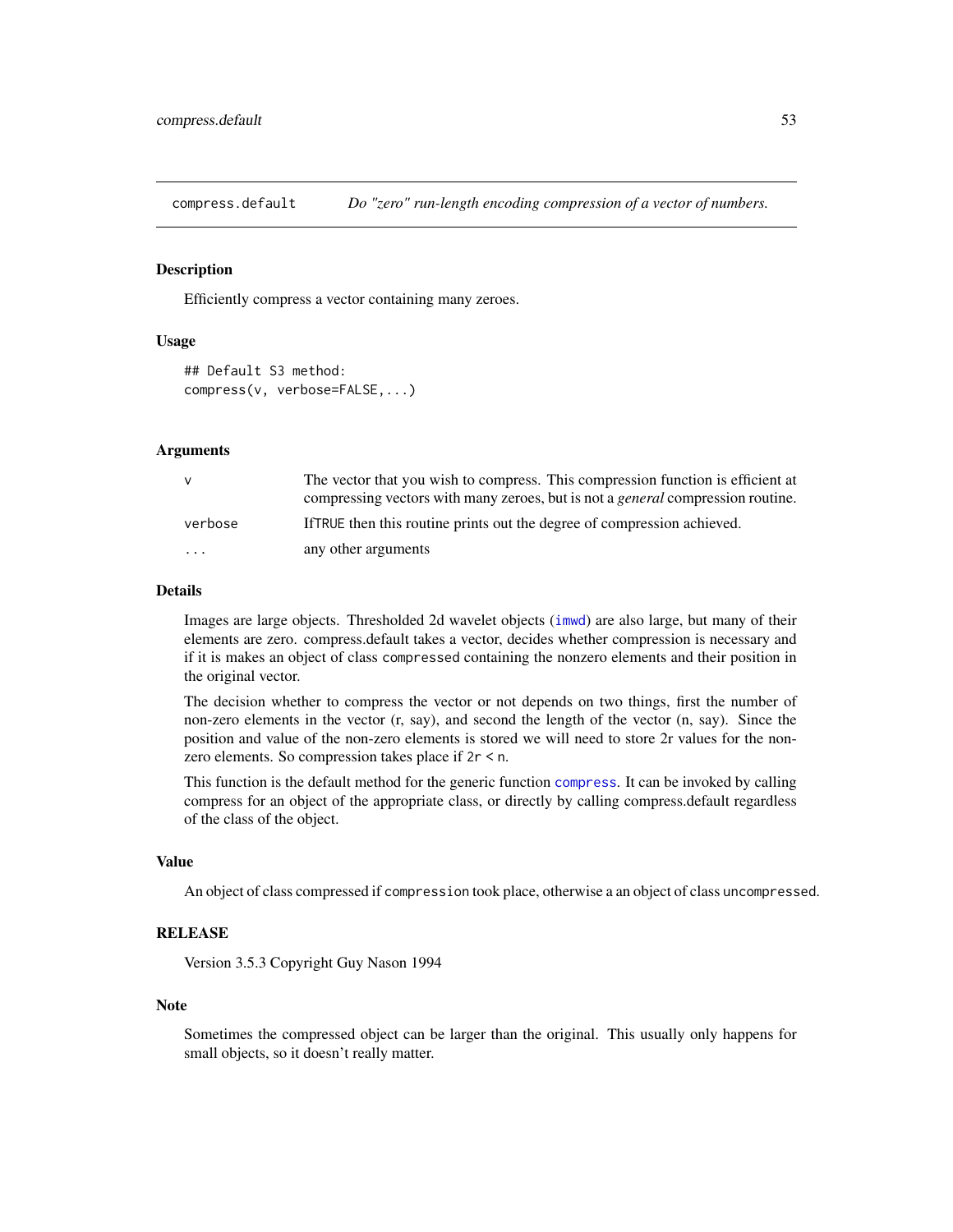### Author(s)

G P Nason

# See Also

[compress](#page-51-0), [imwd](#page-131-0), [threshold.imwd](#page-308-0), [uncompress](#page-338-0)

### Examples

```
#
# Compress a vector with lots of zeroes
#
compress(c(rep(0,100),99))
#$position:
#[1] 101
#
#$values:
#[1] 99
#
#$original.length:
#[1] 101
#
#attr(, "class"):
#[1] "compressed"
#
# Try to compress a vector with not many zeroes
#
compress(1:10)
#$vector:
#[1] 1 2 3 4 5 6 7 8 9 10
#
#attr(, "class"):
#[1] "uncompressed"
#
#
```
<span id="page-53-0"></span>compress.imwd *Compress a (thresholded) imwd class object by removing zeroes.*

# Description

Compress a (thresholded) imwd class object by removing zeroes.

### Usage

```
## S3 method for class 'imwd'
compress(x, verbose=FALSE, ...)
```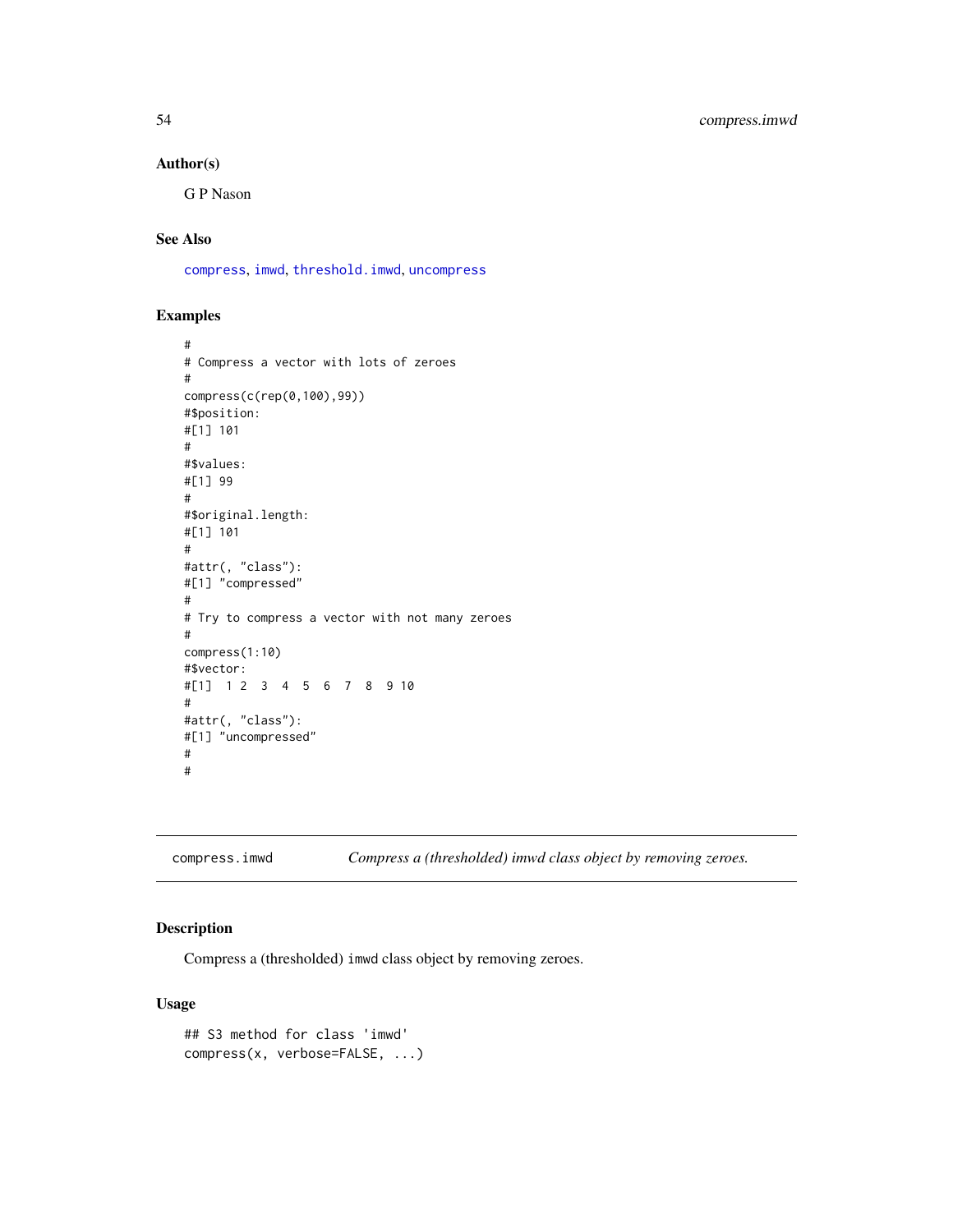#### conbar 55

#### Arguments

|         | Object to compress. Compression only does anything on thresholded immed. object. |
|---------|----------------------------------------------------------------------------------|
| verbose | If this is true then report on compression activity.                             |
| .       | any other arguments                                                              |

### Details

Thresholded [imwd](#page-131-0) objects are usually very large and contain many zero elements. This function compresses these objects into smaller [imwd](#page-131-0) objects by using the [compress.default](#page-52-0) function which removing the zeroes. This function is a method for the generic function [compress](#page-51-0) for class [imwd](#page-131-0) objects. It can be invoked by calling [compress](#page-51-0) for an object of the appropriate class, or directly by calling [compress.imwd](#page-53-0) regardless of the class of the object

#### Value

An object of type "imwdc" representing the compressed imwd object.

#### **RELEASE**

Version 3.5.3 Copyright Guy Nason 1994

### Author(s)

G P Nason

#### See Also

[compress](#page-51-0), [compress.default](#page-52-0), [imwd](#page-131-0), [imwd.object](#page-133-0), [imwdc.object](#page-134-0), [threshold.imwd](#page-308-0).

#### Examples

```
#
# The user shouldn't need to use this function directly as the
# \code{\link{threshold.imwd}} function calls it
# automatically.
#
```
conbar *Performs inverse DWT reconstruction step*

#### Description

Wrapper to the C function conbar which is the main function in WaveThresh to do filter convolution/reconstruction with data. Although users use the [wr](#page-365-0) function to perform a complete inverse discrete wavelet transform (DWT) this function repeatedly uses the conbar routine, once for each level to reconstruct the next finest level. The C conbar routine is possibly the most frequently utilized by WaveThresh.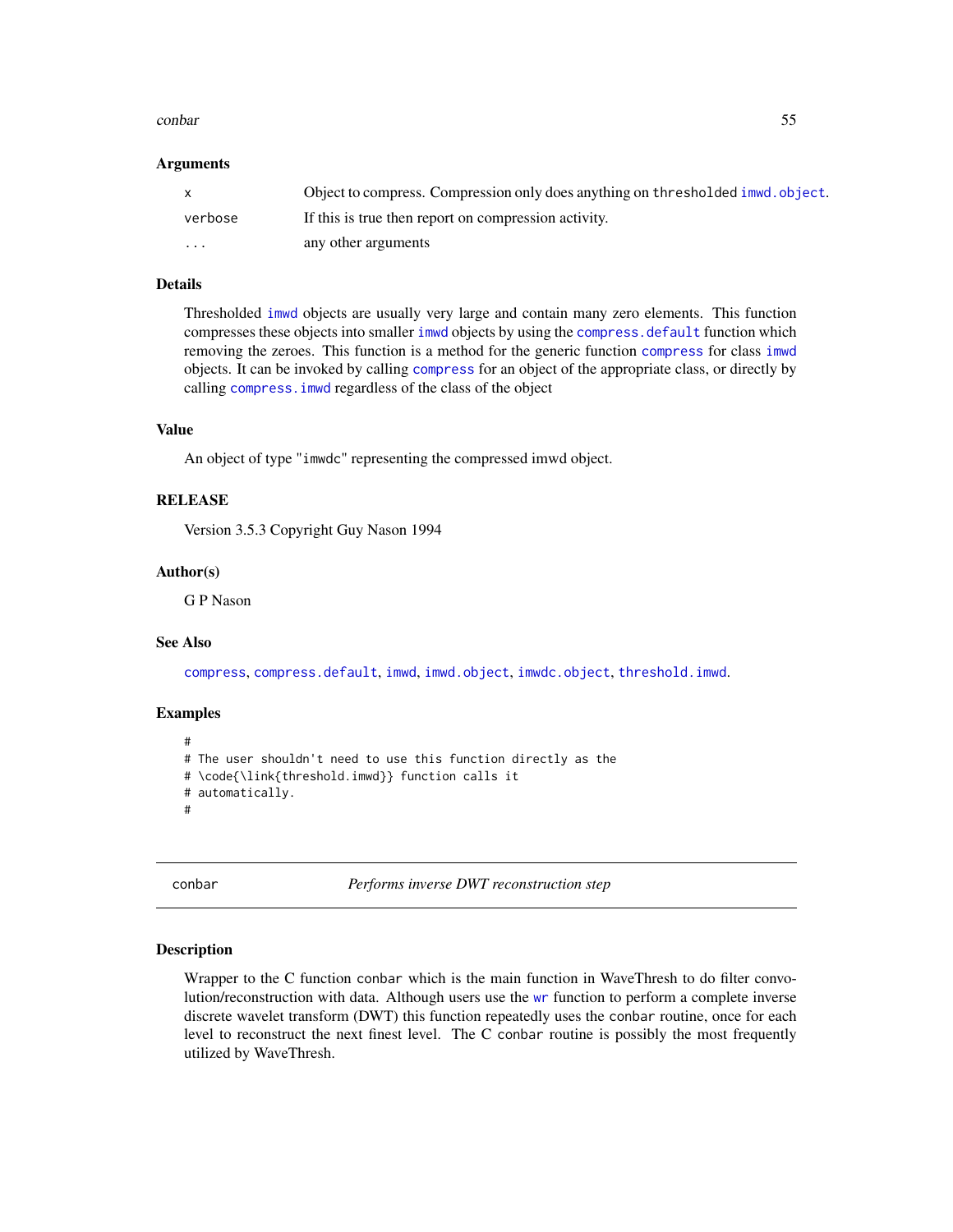56 conbarrow contact the contact of the contact of the contact of the contact of the contact of the contact of the contact of the contact of the contact of the contact of the contact of the contact of the contact of the co

#### Usage

conbar(c.in, d.in, filter)

#### Arguments

| c.in   | The father wavelet coefficients that you wish to reconstruct in this level's con-<br>volution.                                  |
|--------|---------------------------------------------------------------------------------------------------------------------------------|
| d.in   | The mother wavelet coefficients that you wish to reconstruct in this level's con-<br>volution.                                  |
| filter | A given filter that you wish to use in the level reconstruction. This should be the<br>output from the filter. select function. |

### Details

The [wr](#page-365-0) function performs the inverse wavelet transform on an wd. object class object.

Internally, the [wr](#page-365-0) function uses the C conbar function. Other functions also make use of conbar and some R functions also would benefit from using the fast C code of the conbar reconstruction hence this WaveThresh function. Some of the other functions that use conbar are listed in the SEE ALSO section. Many other functions call C code that then uses the C version of conbar.

### Value

A vector containing the reconstructed coefficients.

#### Author(s)

G P Nason

### See Also

[av.basis](#page-25-0) [InvBasis.wp](#page-142-0) [wr](#page-365-0)

```
#
# Let's generate some test data, just some 32 normal variates.
#
v < - rnorm(32)
#
# Now take the wavelet transform with default filter arguments (which
# are filter.number=10, family="DaubLeAsymm")
#
vwd \le -wd(v)#
# Now, let's take an arbitrary level, say 2, and reconstruct level 3
# scaling function coefficients
#
c.in <- accessC(vwd, lev=2)
d.in <- accessD(vwd, lev=2)
#
```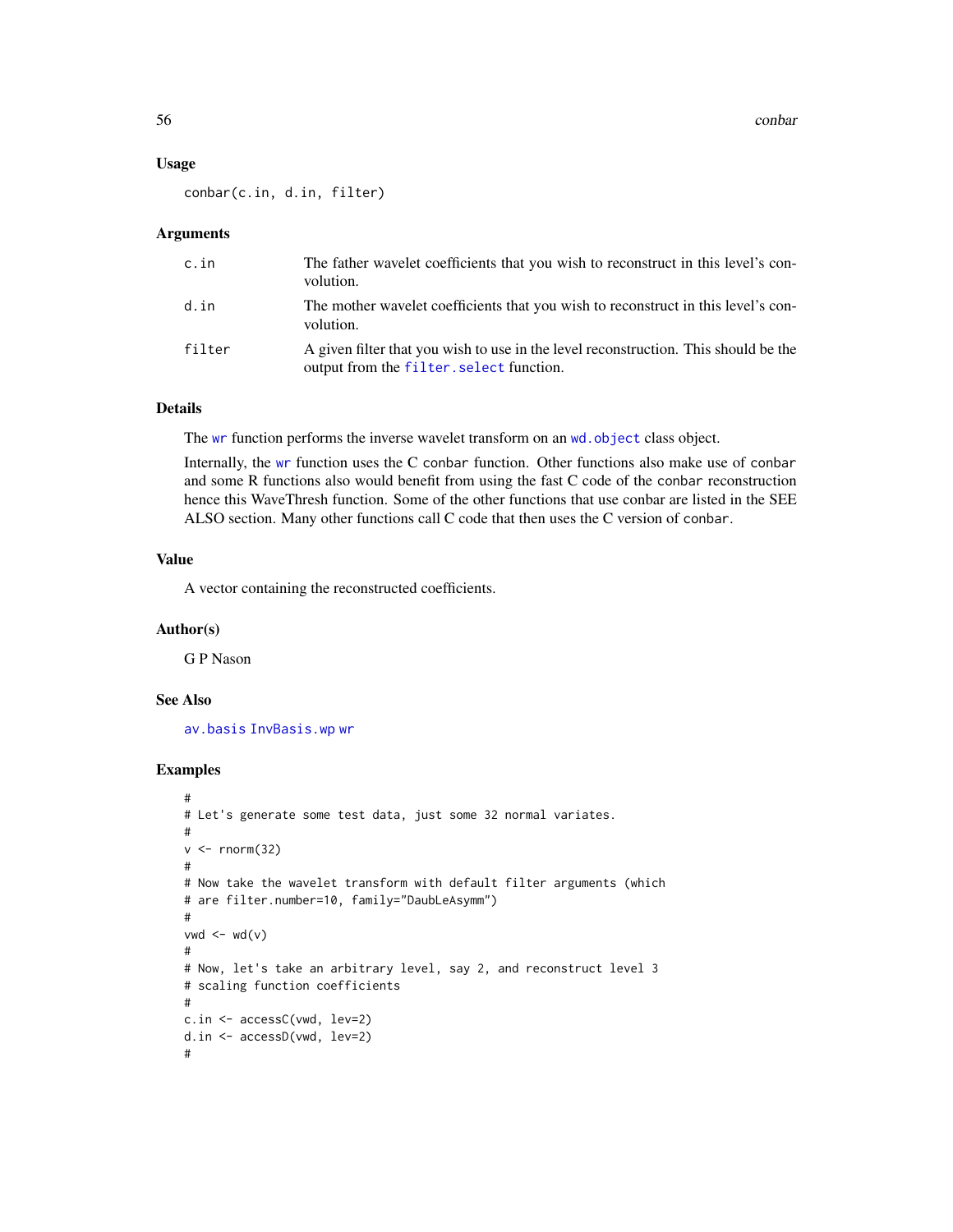#### convert 57

```
conbar(c.in, d.in, filter.select(filter.number=10, family="DaubLeAsymm"))
#[1] -0.50368115 0.04738620 -0.90331807 1.08497622 0.90490528 0.06252717
#[7] 2.55894899 -1.26067508
#
# Ok, this was the pure reconstruction from using only level 2 information.
#
# Let's check this against the "original" level 3 coefficients (which get
# stored on the decomposition step in wd)
#
accessC(vwd, lev=3)
#[1] -0.50368115 0.04738620 -0.90331807 1.08497622 0.90490528 0.06252717
#[7] 2.55894899 -1.26067508
#
# Yep, the same numbers!
#
```
<span id="page-56-0"></span>convert *Convert one type of wavelet object into another.*

### Description

Convert one type of wavelet object into another.

This function is generic.

Particular methods exist:

[convert.wd](#page-57-0) is used to convert non-decimated [wd](#page-344-0) objects into [wst](#page-371-0) objects. [convert.wst](#page-59-0) is used to convert [wst](#page-371-0) objects into non-decimated [wd](#page-344-0) objects.

### Usage

convert(...)

#### Arguments

... See individual help pages for details.

#### Details

See individual method help pages for operation and examples.

#### Value

An object containing the converted representation.

#### **RELEASE**

Version 3.6.0 Copyright Guy Nason 1995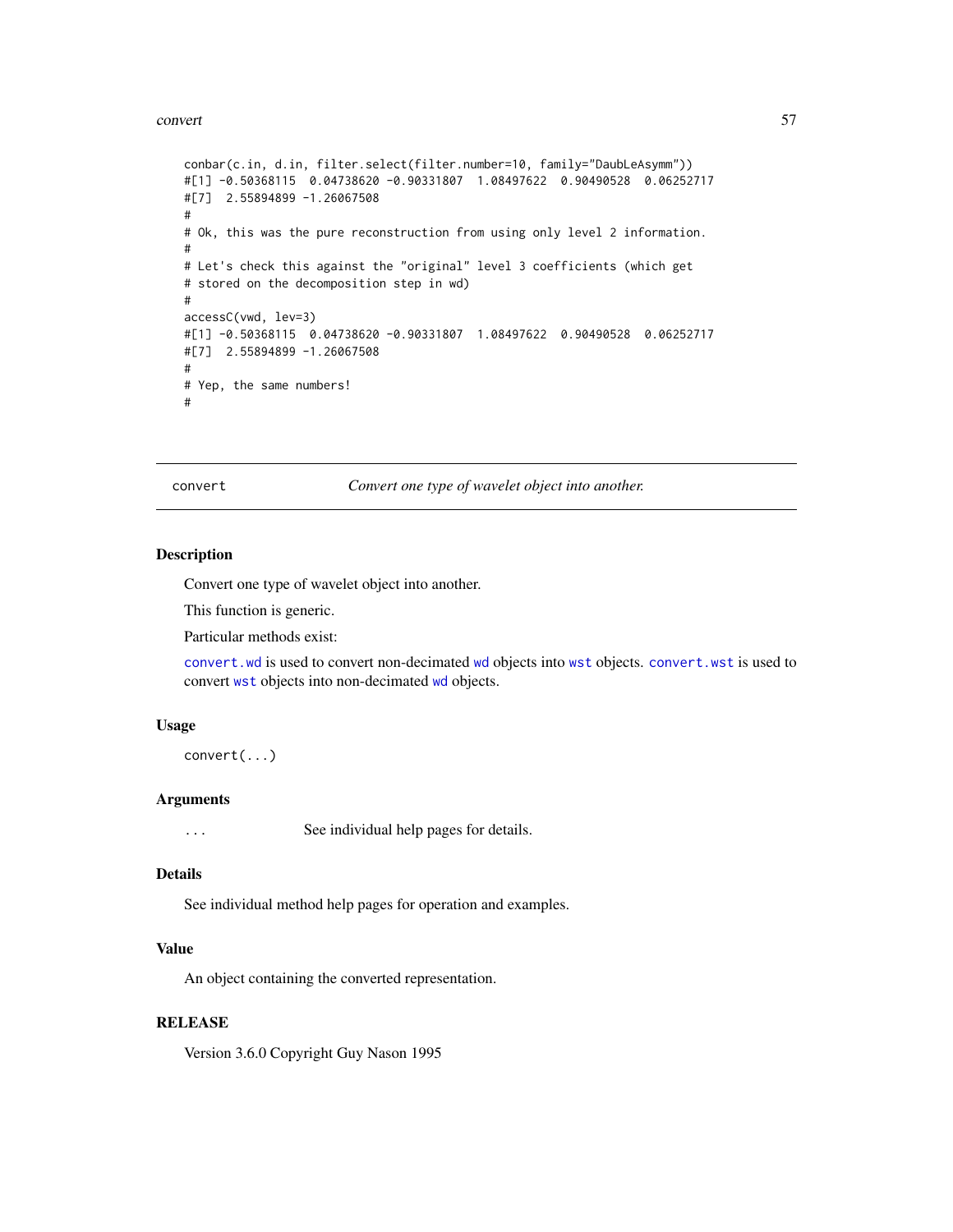#### Author(s)

G P Nason

#### See Also

[convert.wd](#page-57-0), [convert.wst](#page-59-0), [wst](#page-371-0), [wst.object](#page-373-0), [wst](#page-371-0), [wst.object](#page-373-0).

<span id="page-57-0"></span>convert.wd *Convert a non-decimated wd object into a wst object.*

#### Description

Convert a time-ordered non-decimated wavelet transform object into a packet-ordered non-decimated wavelet transform object.

#### Usage

## S3 method for class 'wd' convert(wd, ...)

#### Arguments

| wd | The wd class object that you wish to convert. |
|----|-----------------------------------------------|
| .  | any other arguments                           |

#### Details

In WaveThresh3 a non-decimated wavelet transform can be ordered in two different ways: as a timeordered or packet-ordered representation. The coefficients in the two objects are *exactly the same* it is just their internal representation and ordering which is different. The two different representations are useful in different situations. The packet-ordering is useful for curve estimation applications and the time-ordering is useful for time series applications.

See Nason, Sapatinas and Sawczenko, 1998 for further details on ordering and weaving.

Note that the input object must be of the non-decimated type. In other words the type component of the input object must BE "station". Once the input object has been converted the output can be used with any of the functions suitable for the [wst.object](#page-373-0).

The [getarrvec](#page-110-0) function actually computes the permutation to weave coefficients from one ordering to another.

#### Value

An object of class [wst](#page-371-0) containing exactly the same information as the input object but ordered differently as a packet-ordered object.

#### RELEASE

Version 3.6 Copyright Guy Nason 1997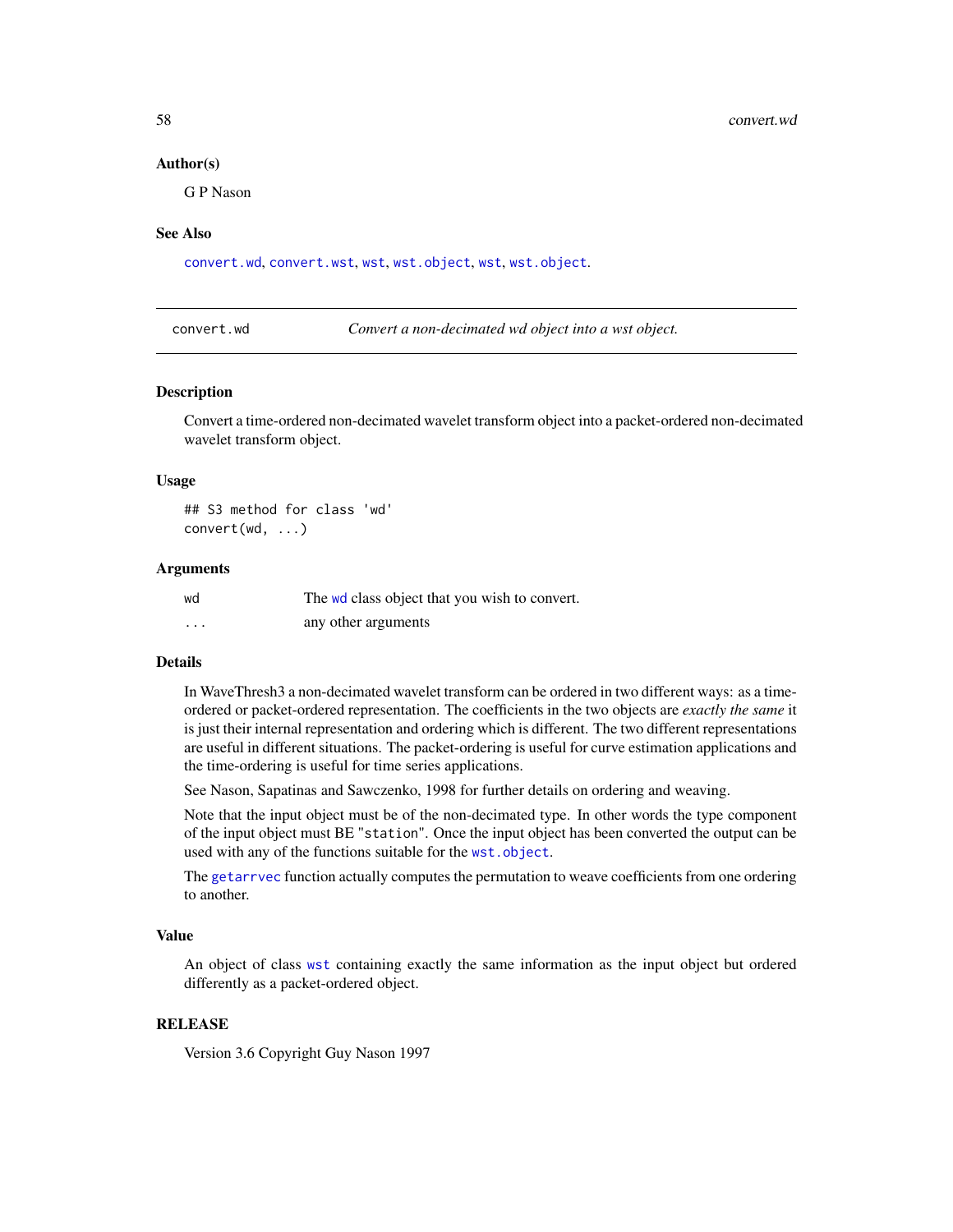#### convert.wd 59

#### Author(s)

G P Nason

### See Also

[convert](#page-56-0), [getarrvec](#page-110-0), [levarr](#page-156-0), [wd](#page-344-0), [wd.object](#page-351-0), [wst](#page-371-0), [wst.object](#page-373-0).

```
#
# Generate a sequence of 32 random normals (say) and take their
# \code{time-ordered non-decimated wavelet transform}
#
myrand <- wd(rnorm(32), type="station")
#
# Print out the result (to verify the class and type of the object)
#
#myrand
#Class 'wd' : Discrete Wavelet Transform Object:
# ~~ : List with 8 components with names
# C D nlevelsWT fl.dbase filter type bc date
#
#$ C and $ D are LONG coefficient vectors !
#
#Created on : Tue Sep 29 12:17:53 1998
#Type of decomposition: station
#
#summary(.):
#----------
#Levels: 5
#Length of original: 32
#Filter was: Daub cmpct on least asymm N=10
#Boundary handling: periodic
#Transform type: station
#Date: Tue Sep 29 12:17:53 1998
#
# Yep, the myrand object is of class: \code{\link{wd.object}}.
#
# Now let's convert it to class \code{\link{wst}}. The object
# gets returned and, as usual in S, is printed.
#
convert(myrand)
#Class 'wst' : Stationary Wavelet Transform Object:
# ~~~ : List with 5 components with names
# wp Carray nlevelsWT filter date
#
#$wp and $Carray are the coefficient matrices
#
#Created on : Tue Sep 29 12:17:53 1998
#
#summary(.):
#----------
```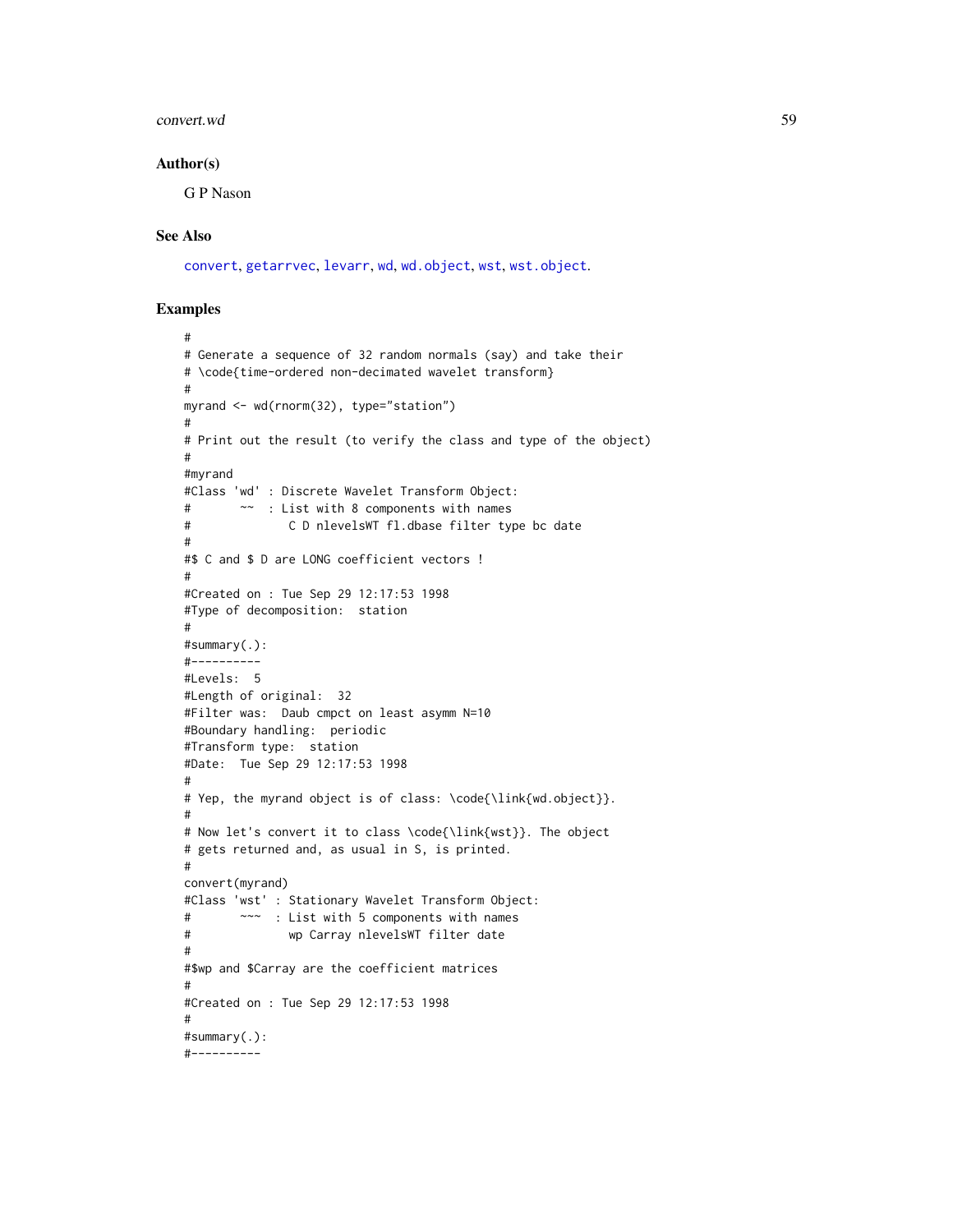```
#Levels: 5
#Length of original: 32
#Filter was: Daub cmpct on least asymm N=10
#Date: Tue Sep 29 12:17:53 1998
#
# Yes. The returned object is of class \code{\link{wst.object}}.
# I.e. it has been converted successfully.
```
<span id="page-59-0"></span>convert.wst *Convert a non-decimated wst object into a wd object.*

#### Description

Convert a packed-ordered non-decimated wavelet transform object into a time-ordered non-decimated wavelet transform object.

#### Usage

## S3 method for class 'wst' convert(wst, ...)

#### Arguments

| wst      | The wst class object that you wish to convert. |
|----------|------------------------------------------------|
| $\cdots$ | any other arguments                            |

#### Details

In WaveThresh3 a non-decimated wavelet transform can be ordered in two different ways: as a timeordered or packet-ordered representation. The coefficients in the two objects are *exactly the same* it is just their internal representation and ordering which is different. The two different representations are useful in different situations. The packet-ordering is useful for curve estimation applications and the time-ordering is useful for time series applications.

See Nason, Sapatinas and Sawczenko, 1998 for further details on ordering and weaving.

Note that the input object must be of the non-decimated type. In other words the type component of the input object must be "station". Once the input object has been converted the output can be used with any of the functions suitable for the [wd.object](#page-351-0).

The actual weaving permutation for shuffling coefficients from one representation to another is achieved by the [getarrvec](#page-110-0) function.

#### Value

An object of class [wd](#page-344-0) containing exactly the same information as the input object but ordered differently as a packet-ordered object.

#### RELEASE

Version 3.6 Copyright Guy Nason 1997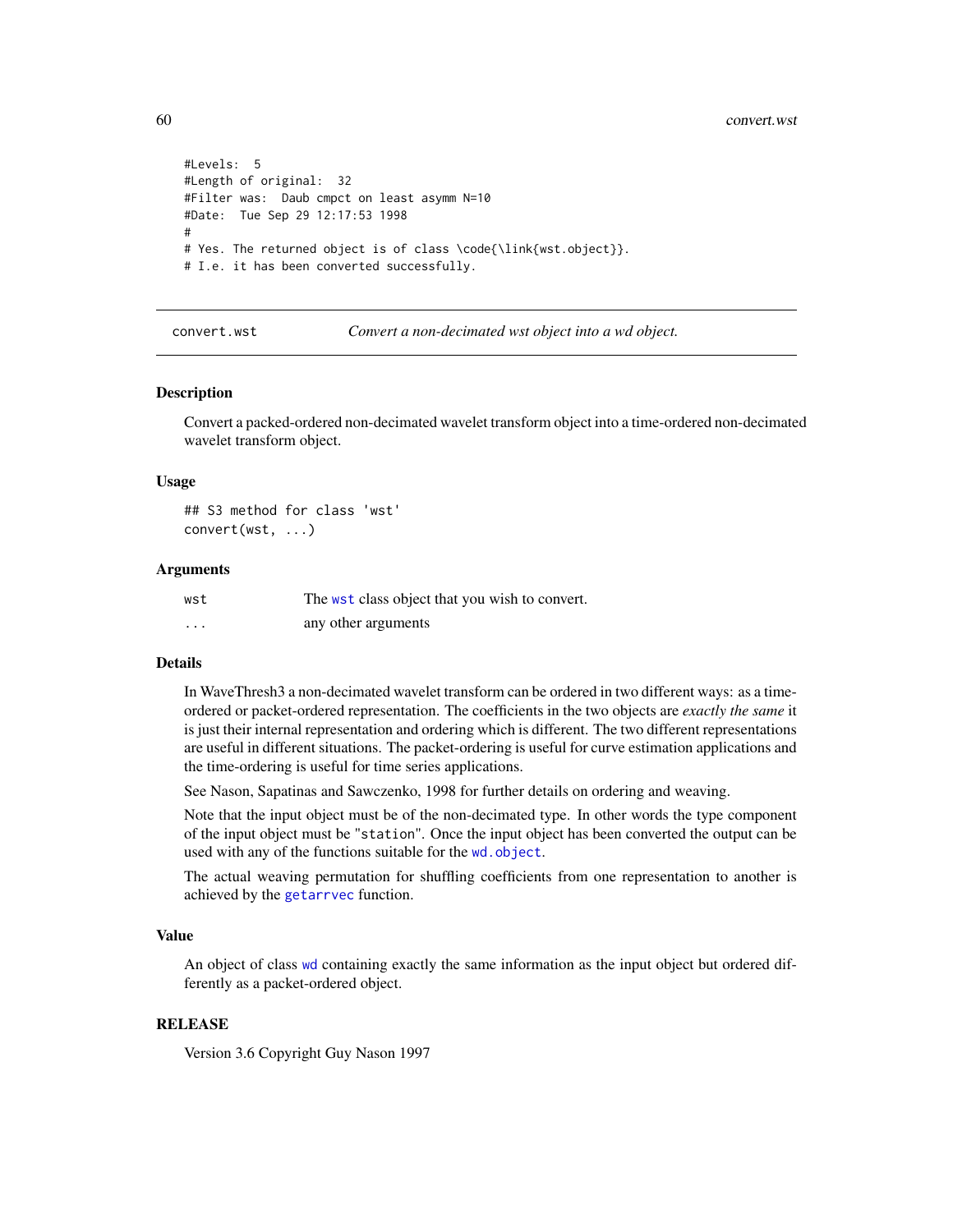#### $\epsilon$  convert. wst 61

#### Author(s)

G P Nason

### See Also

[convert](#page-56-0), [getarrvec](#page-110-0), [levarr](#page-156-0), [wd](#page-344-0), [wd.object](#page-351-0), [wst](#page-371-0), [wst.object](#page-373-0).

```
#
# Generate a sequence of 32 random normals (say) and take their
# \code{packed-ordered non-decimated wavelet transform}
#
myrand <- wst(rnorm(32))
#
# Print out the result (to verify the class and type of the object)
#
#myrand
#Class 'wst' : Stationary Wavelet Transform Object:
# ~~~ : List with 8 components with names
# wp Carray nlevelsWT filter date
#
#$WP and $Carray are the coefficient matrices
#
#Created on : Tue Sep 29 12:29:45 1998
#
#summary(.):
#----------
#Levels: 5
#Length of original: 32
#Filter was: Daub cmpct on least asymm N=10
#Boundary handling: periodic
#Date: Tue Sep 29 12:29:45 1998
#
# Yep, the myrand object is of class: \code{\link{wst.object}}.
#
# Now let's convert it to class \code{\link{wd}}. The object
# gets returned and, as usual in S, is printed.
#
convert(myrand)
#Class 'wd' : Discrete Wavelet Transform Object:
# ~~ : List with 8 components with names
# C D nlevelsWT fl.dbase filter type bc date
#
#$ C and $ D are LONG coefficient vectors !
#
#Created on : Tue Sep 29 12:29:45 1998
#Type of decomposition: station
#
#summary(.):
```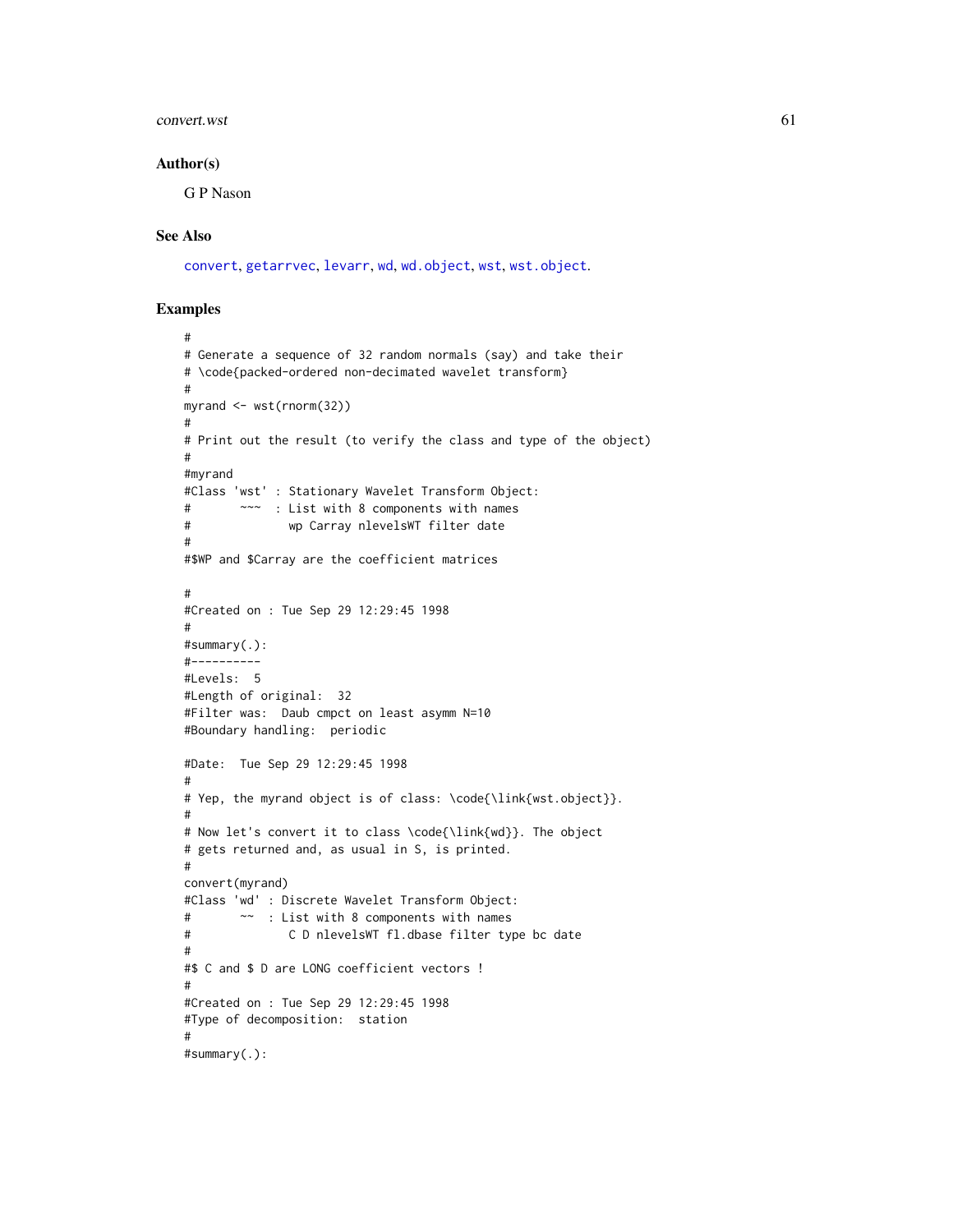```
#----------
#Levels: 5
#Length of original: 32
#Filter was: Daub cmpct on least asymm N=10
#Boundary handling: periodic
#Transform type: station
#Date: Tue Sep 29 12:29:45 1998
#
# The returned object is of class \code{\link{wd}} with a
# type of "station".
# I.e. it has been converted successfully.
```

| ConvertMessage | Print out a text message about an object which is from old version of |
|----------------|-----------------------------------------------------------------------|
|                | WaveThresh                                                            |

Print out text message about an object being from an old version of WaveThresh.

#### Usage

ConvertMessage()

#### Arguments

None

### Details

Description says all!

### Value

None

### Author(s)

G P Nason

### See Also

[IsEarly.default](#page-152-0),[IsEarly](#page-151-0)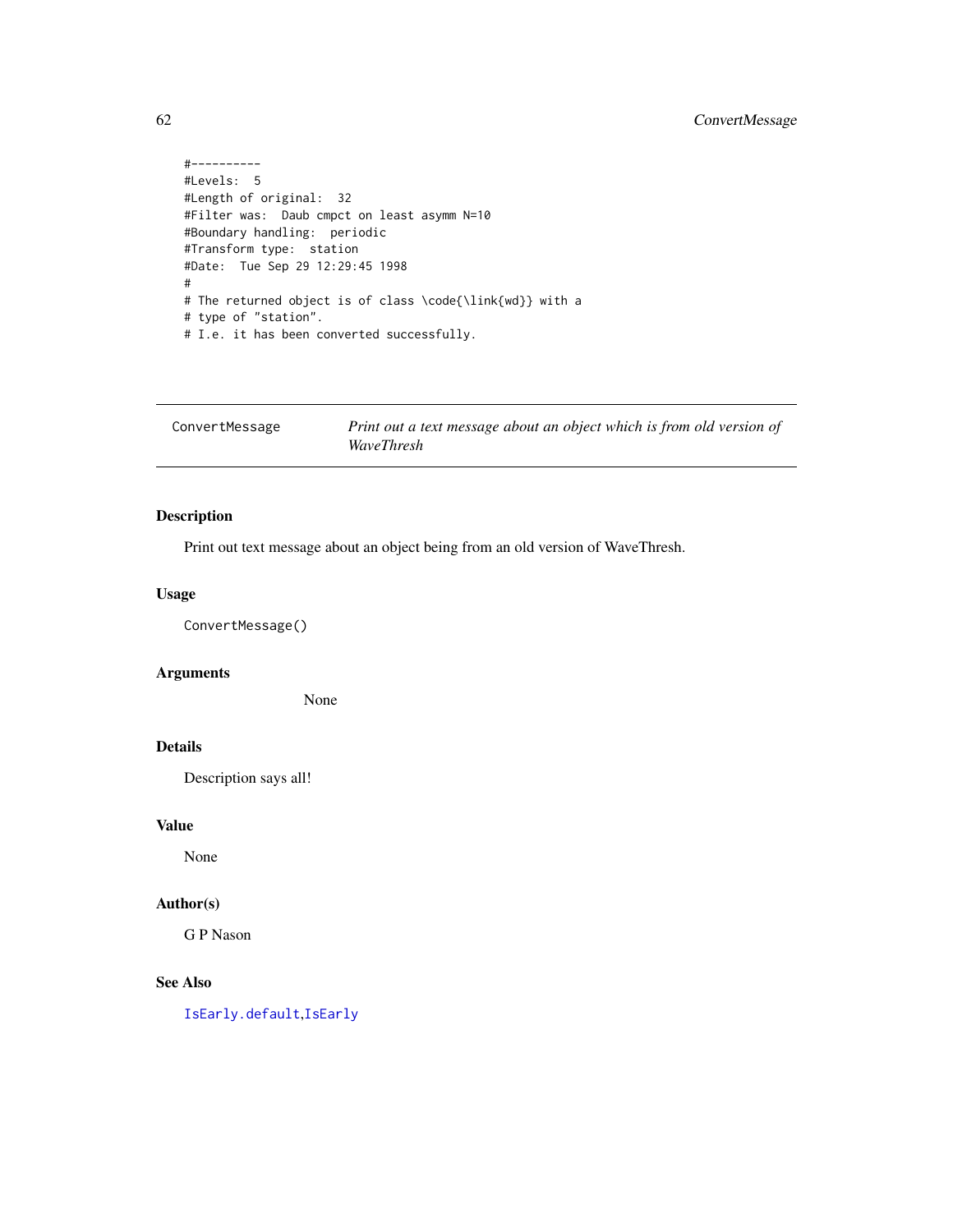Crsswav is called by [WaveletCV](#page-343-0) which is itself called by [threshold.wd](#page-318-0) to carry out its crossvalidation policy.

### Usage

```
Crsswav(noisy, value = 1, filter.number = 10, family = "DaubLeAsymm",
    thresh.type = "hard", 11 = 3)
```
# Arguments

| noisy         | A vector of dyadic (power of two) length that contains the noisy data that you<br>wish to compute the averaged RSS for.            |
|---------------|------------------------------------------------------------------------------------------------------------------------------------|
| value         | The specified threshold.                                                                                                           |
| filter.number | This selects the smoothness of wavelet that you want to perform wavelet shrink-<br>age by cross-validation.                        |
| family        | specifies the family of wavelets that you want to use. The options are "DaubEx-<br>Phase" and "DaubLeAsymm".                       |
| thresh.type   | this option specifies the thresholding type which can be "hard" or "soft".                                                         |
| 11            | The primary resolution that you wish to assume. No wavelet coefficients that<br>are on coarser scales than Il will be thresholded. |

# Details

Description says all

# Value

Same value as for [rsswav](#page-288-0)

# Author(s)

G P Nason

### See Also

[rsswav](#page-288-0), [WaveletCV](#page-343-0)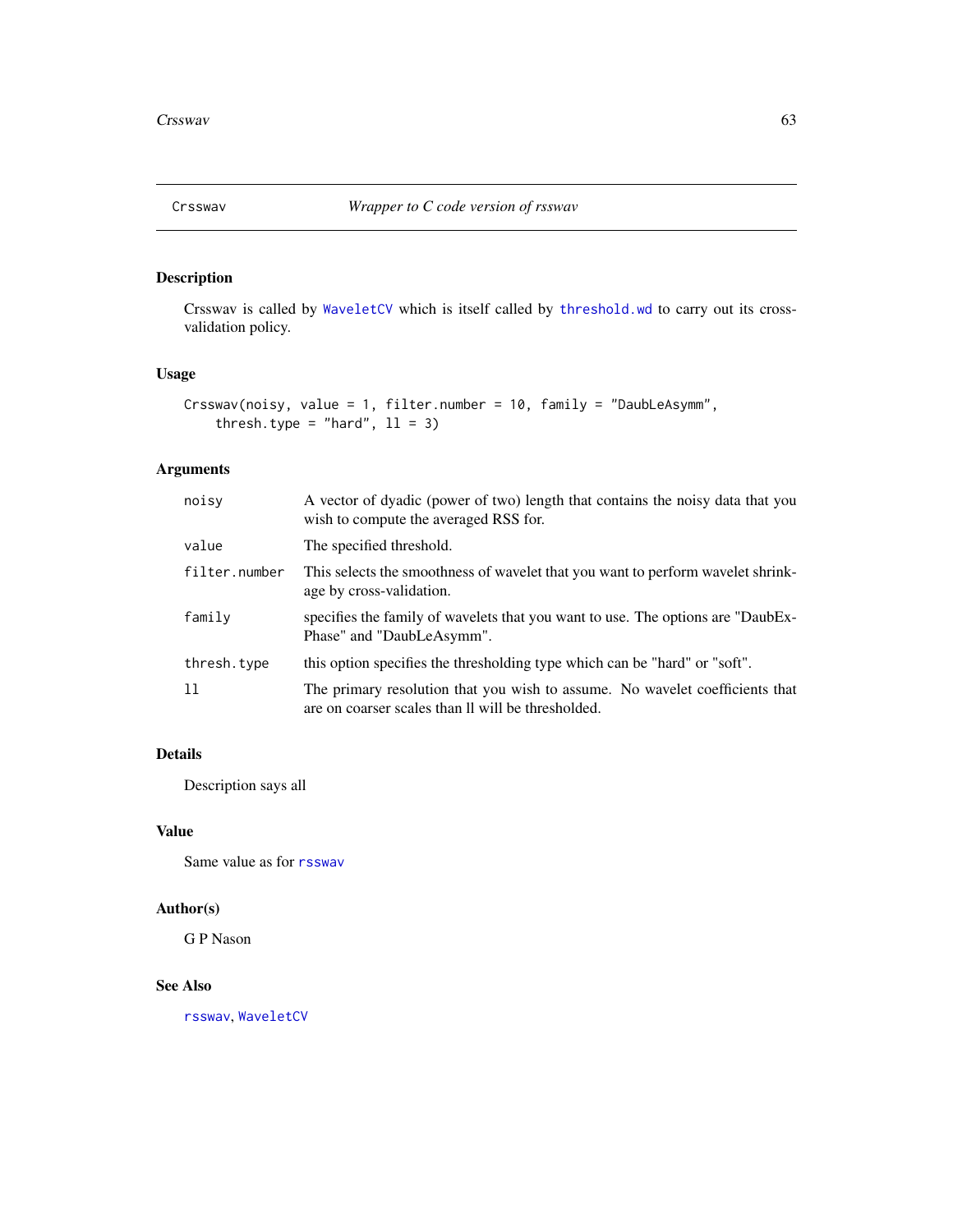Implements the multiwavelet style and empirical Bayes shrinkage procedures described in Barber & Nason (2004)

# Usage

```
cthresh(data, j0 = 3, dwwt, dev = madmad, rule = "hard",
   filter.number = 3.1, family = "LinaMayrand", plotfn = FALSE,
   TI = FALSE, details = FALSE, policy = "mws", code = "NAG", tol = 0.01)
```
# Arguments

| data                  | The data to be analysed. This should be real-valued and of length a power of<br>two.                                                                                                                                                                                             |
|-----------------------|----------------------------------------------------------------------------------------------------------------------------------------------------------------------------------------------------------------------------------------------------------------------------------|
| j0                    | Primary resolution level; no thresholding is done below this level.                                                                                                                                                                                                              |
| dwwt                  | description to come                                                                                                                                                                                                                                                              |
| dev                   | A function to be used to estimate the noise level of the data. The function sup-<br>plied must return a value of spread on the variance scale (i.e. not standard devi-<br>ation) such as the var() function. A popular, useful and robust alternative is the<br>madmad function. |
| rule                  | The type of thresholding done. If policy $=$ "mws", available rules are "hard" or<br>"soft"; if policy = "ebayes", then rule can be "hard", "soft" or "mean".                                                                                                                    |
| filter.number, family |                                                                                                                                                                                                                                                                                  |
|                       | These parameters specify the wavelet used. See filter. select for details.                                                                                                                                                                                                       |
|                       | Also, if filter number $= 5$ , estimation is done with all the complex-valued wavelets<br>with 5 vanishing moments and the results averaged. If filter number $= 0$ , then he<br>averaging is over all available complex-valued wavelets.                                        |
| plotfn                | If plotfn = true, then a plot of the noisy data and estimated signal are pro-<br>duced.                                                                                                                                                                                          |
| ΤI                    | If $TI = T$ , then the non-decimated transform is used. See the help pages for wd<br>and wst for more on the non-decimated transform.                                                                                                                                            |
| details               | If details = FALSE (the default), only the estimate of the underlying signal is<br>returned. If details = TRUE, many other details are also returned.                                                                                                                            |
| policy                | Controls the type of thresholding done. Available policies are multiwavelet style<br>$(policy = "mws")$ and empirical Bayes $(policy = "ebayes").$                                                                                                                               |
| code                  | Tells cthresh whether external C or NAG code is available to help with the cal-<br>culations.                                                                                                                                                                                    |
| tol                   | A tolerance parameter used in searching for prior parameters if the empirical<br>Bayes policy is used.                                                                                                                                                                           |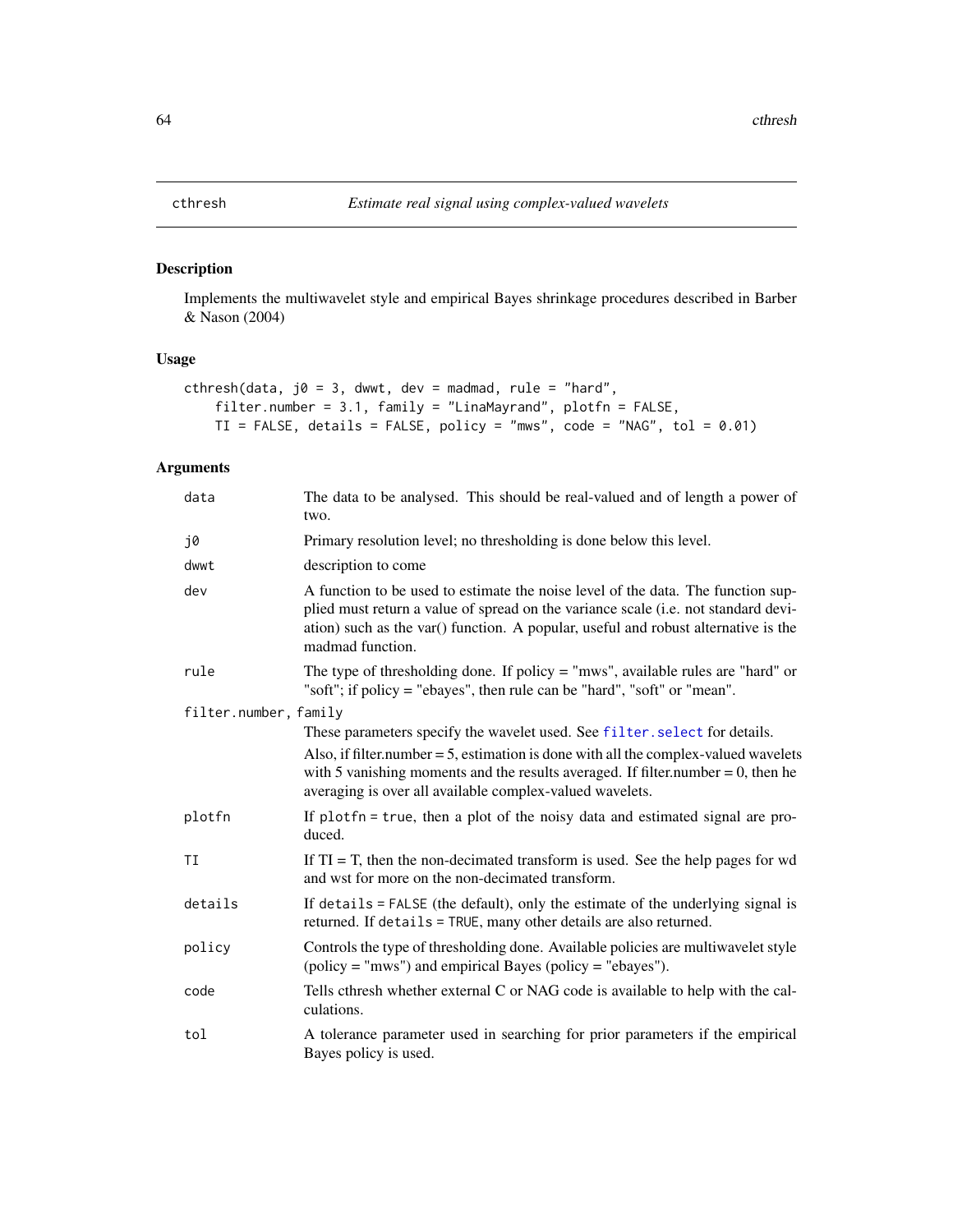#### cthresh 65

### Details

If a real-valued signal is decomposed using a complex-valued wavelet (like the Lina-Mayrand wavelets supplied by filter.select), then the wavelet coefficients are also complex-valued. Wavelet shrinkage can still be used to estimate the signal, by asking the question "which coefficients are small (and represent noise) and which are large (and represent signal)?" Two methods of determining which coefficients are small and which are large are proposed by Barber & Nason (2004). One is "multiwavelet style" thresholding (similar to that in Downie  $\&$  Silverman (1998) where the coefficients are treated like the coefficients of a multiwavelet). Here, the "size" of the wavelet coefficient is determined as modulus of a standardised version of the coefficient. The standardisation is by the square root of the covariance matrix of the coefficient. A Bayesian method is to place a mixture prior on each coefficient. The prior has two components: a bivariate normal and a point mass at (0,0). The parameters are determined by an empirical Bayes argument and then the prior is updated by the data.

#### Value

Either a vector containing the estimated signal (if details = FALSE), or a list with the following components:

| data     | The original data as supplied to cthresh.                                                                                                         |
|----------|---------------------------------------------------------------------------------------------------------------------------------------------------|
| data.wd  | The wavelet decomposition of the data.                                                                                                            |
| thr.wd   | The thresholded version of data.wd.                                                                                                               |
| estimate | The estimate of the underlying signal.                                                                                                            |
| Sigma    | The covariance matrices induced by the wavelet transform. See make, dwwt for<br>more details.                                                     |
| sigsq    | The estimate of the variance of the noise which corrupted the data.                                                                               |
| rule     | Which thresholding rule was used                                                                                                                  |
| EBpars   | The empirical Bayes parameters found by the function find.parameters. Only<br>present if the "ebayes" policy was used.                            |
| wavelet  | A list with components filter number and family which, when supplied to link{filter.select},<br>determine the wavelet used to decompose the data. |

# **RELEASE**

Part of the CThresh addon to WaveThresh. Copyright Stuart Barber and Guy Nason 2004.

### Note

The estimates returned by cthresh have an imaginary component. In practice, this component is usually negligible.

#### Author(s)

Stuart Barber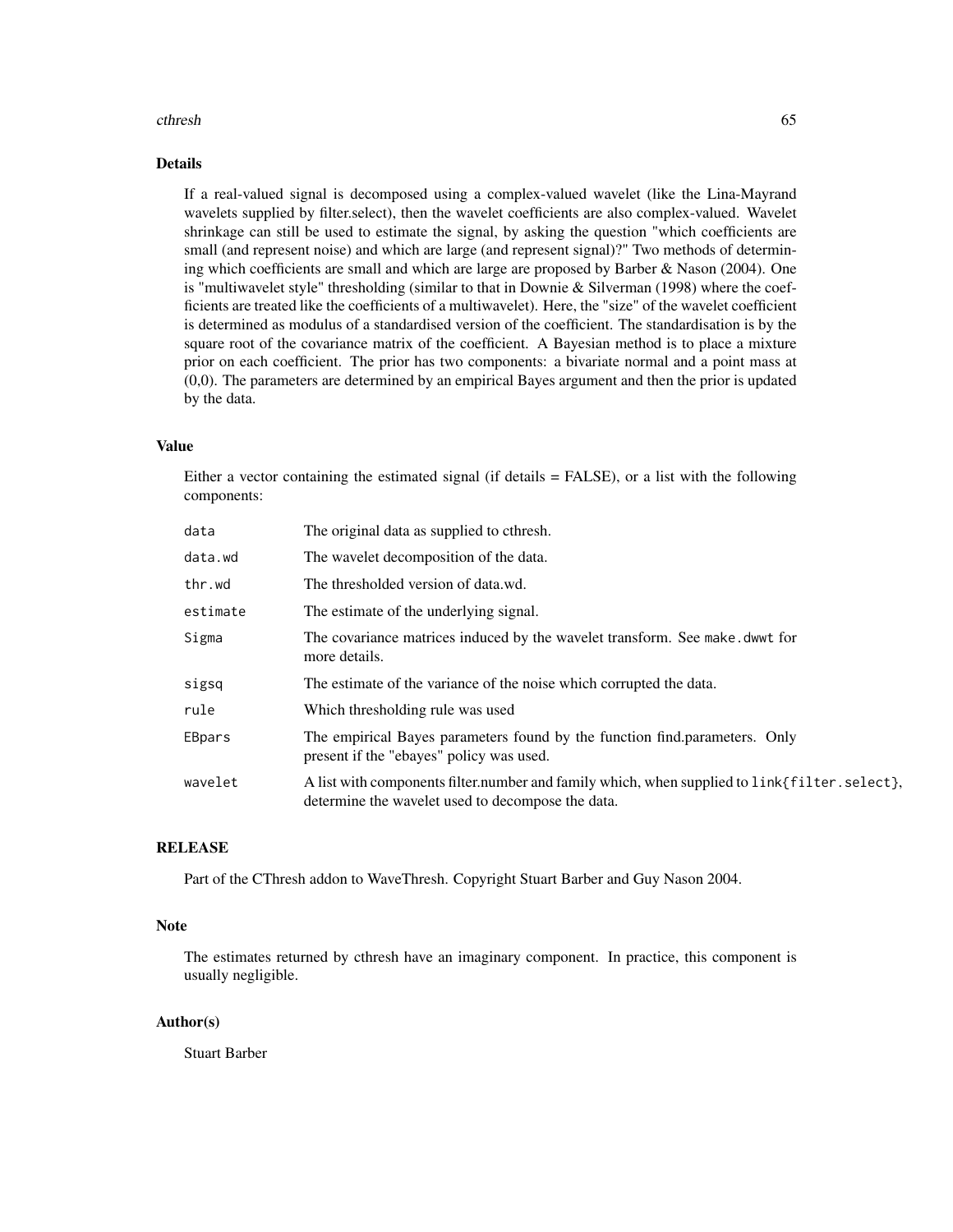# See Also

[filter.select](#page-98-0), [find.parameters](#page-101-0), [make.dwwt](#page-170-0), [test.dataCT](#page-306-0), and the undocumented functions in CThresh.

### Examples

```
#
# Make up some noisy data
#
y <- example.1()$y
ynoise \leq y + rnorm(512, sd=0.1)
#
# Do complex-valued wavelet shrinkage with decimated wavelets
#
est1 <- cthresh(ynoise, TI=FALSE)
#
# Do complex-valued wavelet shrinkage with nondecimated wavelets
#
est2 <- cthresh(ynoise, TI=TRUE)
#
#
#
plot(1:512, y, lty=2, type="l")
lines(1:512, est1, col=2)
lines(1:512, est2, col=3)
```
Cthreshold *Calls C code to threshold wd class object.*

### Description

A routine that calls a C code function to do thresholding. This is really a test routine to call a C thresholding function (Cthreshold) and the user is advised to use the R based generic thresholding function [threshold](#page-307-0) and/or its methods as they contain a wider range of thresholding options.

#### Usage

```
Cthreshold(wd, thresh.type = "soft", value = 0, levels = 3:(nlevelswT(wd) - 1))
```
#### Arguments

| wd          | The wavelet object that you wish to threshold.                                                                                     |
|-------------|------------------------------------------------------------------------------------------------------------------------------------|
| thresh.type | The type of thresholding. This can be "soft" or "hard". See threshold and<br>methods for further details.                          |
| value       | The threshold value that you want to be used (e.g. for hard thresholding wavelet<br>coefficients whose absolute value is less than |
| levels      | The resolution levels that you wish to compute the threshold on and apply the<br>threshold to.                                     |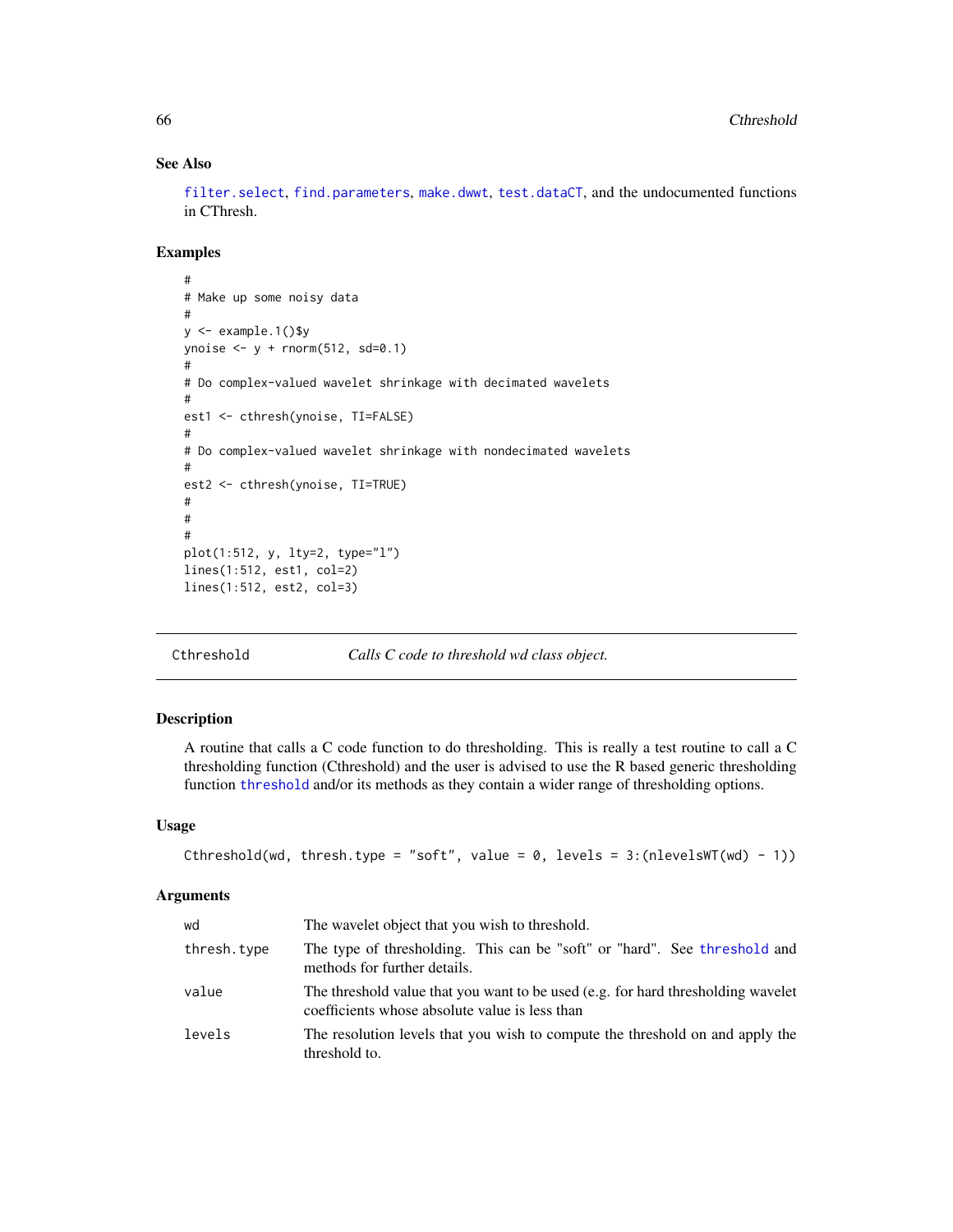### $CWavDE$  67

### Details

For general use it is recommended to use the [threshold](#page-307-0) functions as they have a wider variety of options and also work for more complex varieties of wavelet transforms (i.e. non-decimated, complex-valued, etc). However, in the right, limited, situation this function can be useful. This function directly calls the C thresholding function Cthreshold(). The C function is used by routines that operate on behalf of the function that carries out two-fold cross validation in C ([CWCV](#page-68-0)) which is also accessible using the policy="cv" option too [threshold.wd](#page-318-0)

This function can be used by the user. It might be a bit faster than [threshold.wd](#page-318-0) but mostly because it is simpler and does less checking than [threshold.wd](#page-318-0).

#### Value

A wd. object class object, but containing thresholded coefficients.

### Author(s)

G P Nason

### See Also

[threshold](#page-307-0)

#### Examples

```
#
# See copious examples in the help to threshold.wd
#
```
CWavDE *Simple wavelet density estimator with hard thresholding*

#### Description

This function implements the density estimator with hard thresholding described by Hall, P. and Patil, P. (1995) Formulae for mean integrated squared error of nonlinear wavelet-based density estimators, *Ann. Statist.*, 23, 905-928.

### Usage

```
CWavDE(x, Jmax, threshold=0, nout=100, primary.resolution=1, filter.number=10,
family="DaubLeAsymm", verbose=0, SF=NULL, WV=NULL)
```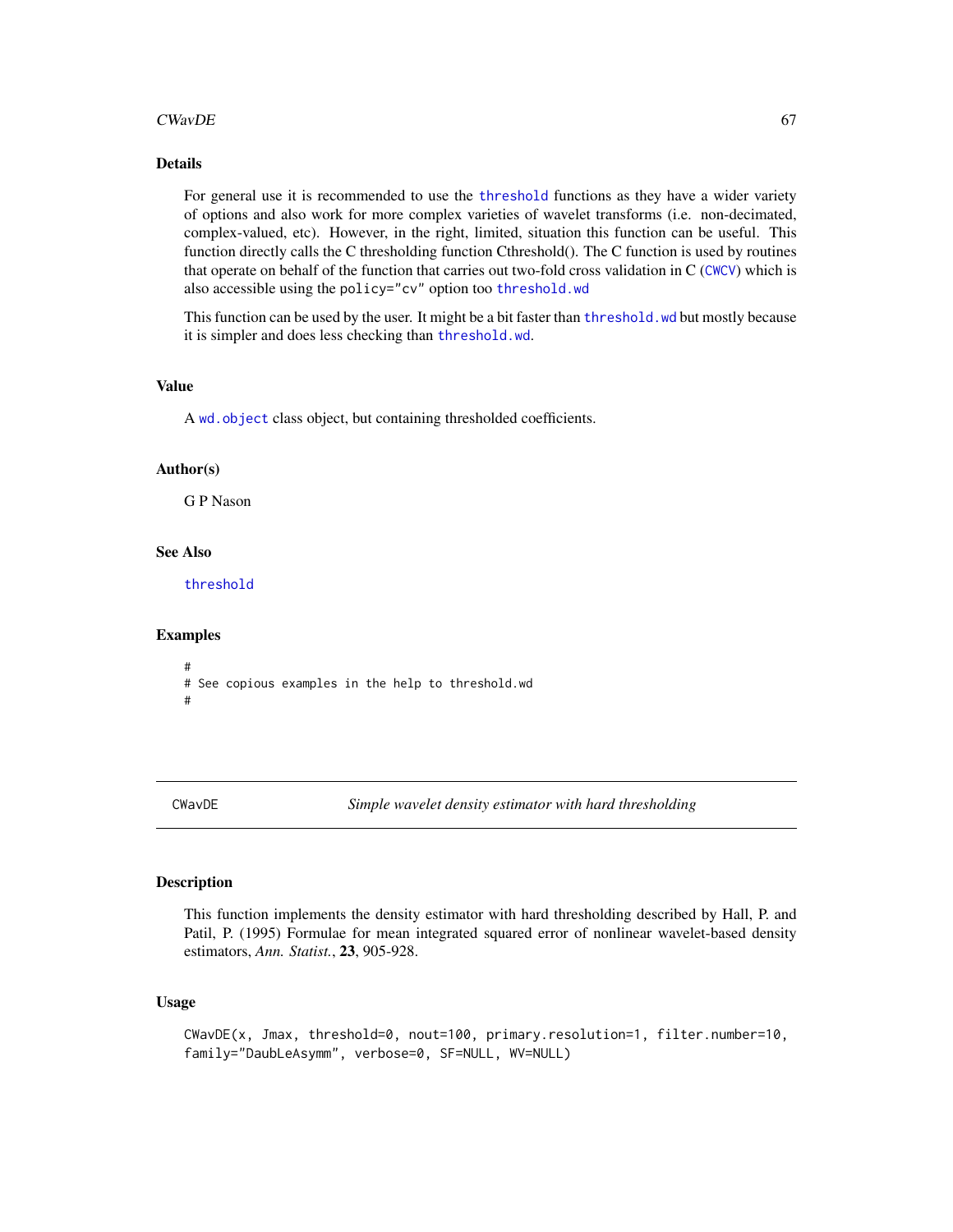# Arguments

| x                  | Vector of real numbers. This is the data for which you want a density estimate<br>for                      |  |
|--------------------|------------------------------------------------------------------------------------------------------------|--|
| Jmax               | The maximum resolution of wavelets                                                                         |  |
| threshold          | The hard threshold value for the wavelet coefficients                                                      |  |
| nout               | The number of ordinates in the density estimate                                                            |  |
| primary.resolution |                                                                                                            |  |
|                    | The usual wavelet density estimator primary resolution                                                     |  |
| filter.number      | The wavelet filter number, see filter. select                                                              |  |
| family             | The wavelet family, see filter. select                                                                     |  |
| verbose            | The level of reporting performed by the function, legit values are 0, 1 or 2, with<br>2 being more reports |  |
| <b>SF</b>          | Scaling function values in format as returned by draw. default                                             |  |
| WV                 | Wavelet function values in format as returned by draw. default                                             |  |

# Details

As the description.

# Value

A list containing the following components:

| $\mathsf{x}$ | A vector of length nout that covers the range of the input data x, plus some more<br>depending on the support of the wavelet and the primary resolution. |
|--------------|----------------------------------------------------------------------------------------------------------------------------------------------------------|
| y            | A vector of length nout that contains the output wavelet density estimate                                                                                |
| sfix         | The integer values of the translates of the scaling functions used in the estimate                                                                       |
| wvixmin      | As for sfix, but a vector of length Jmax which contains the minimum integer<br>wavelet translates                                                        |
| wvixmax      | As for wy ixmin, but with the maxima                                                                                                                     |

### Author(s)

G P Nason

```
#
# Let's generate a bi-modal artificial set of data.
#
x <- c( rnorm(100), rnorm(100, 10))
#
# Now perform simple wavelet density estimate
#
wde <- CWavDE(x, Jmax=10, threshold=1)
#
```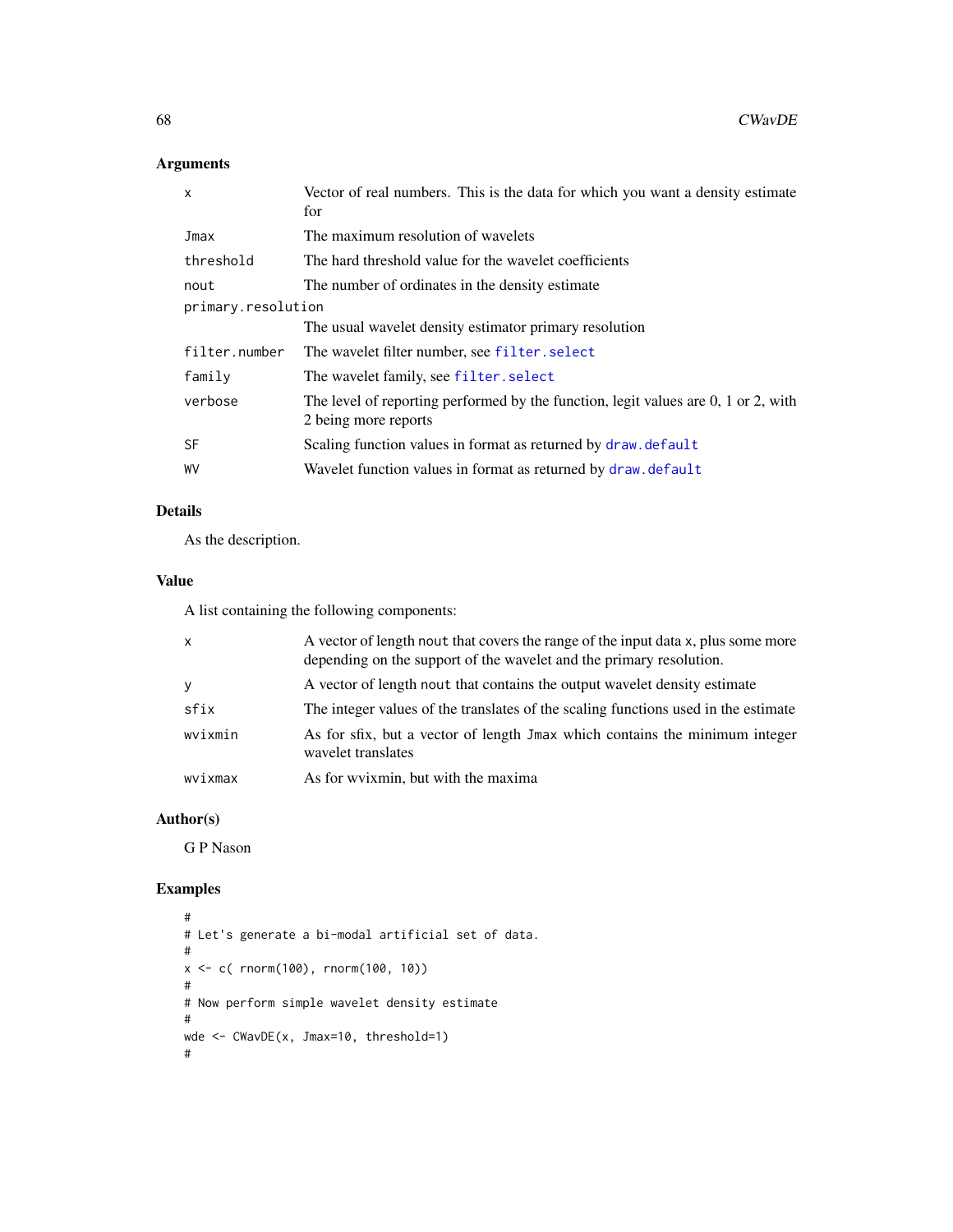```
# Plot results
#
## Not run: plot(wde$x, wde$y, type="l")
```

```
CWCV C Wavelet Cross-validation
```
Two-fold wavelet shrinkage cross-validation (in C)

### Usage

```
CWCV(ynoise, 11, x = 1: length(ynoise), filter.number = 10, family =
"DaubLeAsymm", thresh.type = "soft", tol = 0.01,
maxits=500, verbose = 0,
plot.it = TRUE, interptype = "noise")
```
# Arguments

| ynoise        | A vector of dyadic (power of two) length that contains the noisy data that you<br>wish to apply wavelet shrinkage by cross-validation to.                                                                                                                                                                                                                                                      |
|---------------|------------------------------------------------------------------------------------------------------------------------------------------------------------------------------------------------------------------------------------------------------------------------------------------------------------------------------------------------------------------------------------------------|
| 11            | The primary resolution that you wish to assume. No wavelet coefficients that<br>are on coarser scales than II will be thresholded.                                                                                                                                                                                                                                                             |
| X             | This function is capable of producing informative plots. It can be useful to<br>supply the x values corresponding to the ynoise values. Further this argument is<br>returned by this function which can be useful for later processors.                                                                                                                                                        |
| filter.number | This selects the smoothness of wavelet that you want to perform wavelet shrink-<br>age by cross-validation.                                                                                                                                                                                                                                                                                    |
| family        | specifies the family of wavelets that you want to use. The options are "DaubEx-<br>Phase" and "DaubLeAsymm".                                                                                                                                                                                                                                                                                   |
| thresh.type   | this option specifies the thresholding type which can be "hard" or "soft".                                                                                                                                                                                                                                                                                                                     |
| tol           | this specifies the convergence tolerance for the cross-validation optimization<br>routine (a golden section search).                                                                                                                                                                                                                                                                           |
| maxits        | maximum number of iterations for the cross-validation optimization routine (a<br>golden section search).                                                                                                                                                                                                                                                                                       |
| verbose       | Controls the printing of "informative" messages whilst the computations progress.<br>Such messages are generally annoying so it is turned off by default                                                                                                                                                                                                                                       |
| plot.it       | If this is TRUE then plots of the universal threshold (used to obtain an upper<br>bound on the cross-validation threshold) reconstruction and the resulting cross-<br>validation estimate are produced.                                                                                                                                                                                        |
| interptype    | Can take two values noise or normal. This option controls how cross-validation<br>compares the estimate formed by leaving out the data with the "left-out" data.<br>If interptype="noise" then two noisy values are averaged to compare with the<br>estimated curve in between, otherwise if interptype="normal" then the curve<br>estimate is averaged either side of a noisy left-out point. |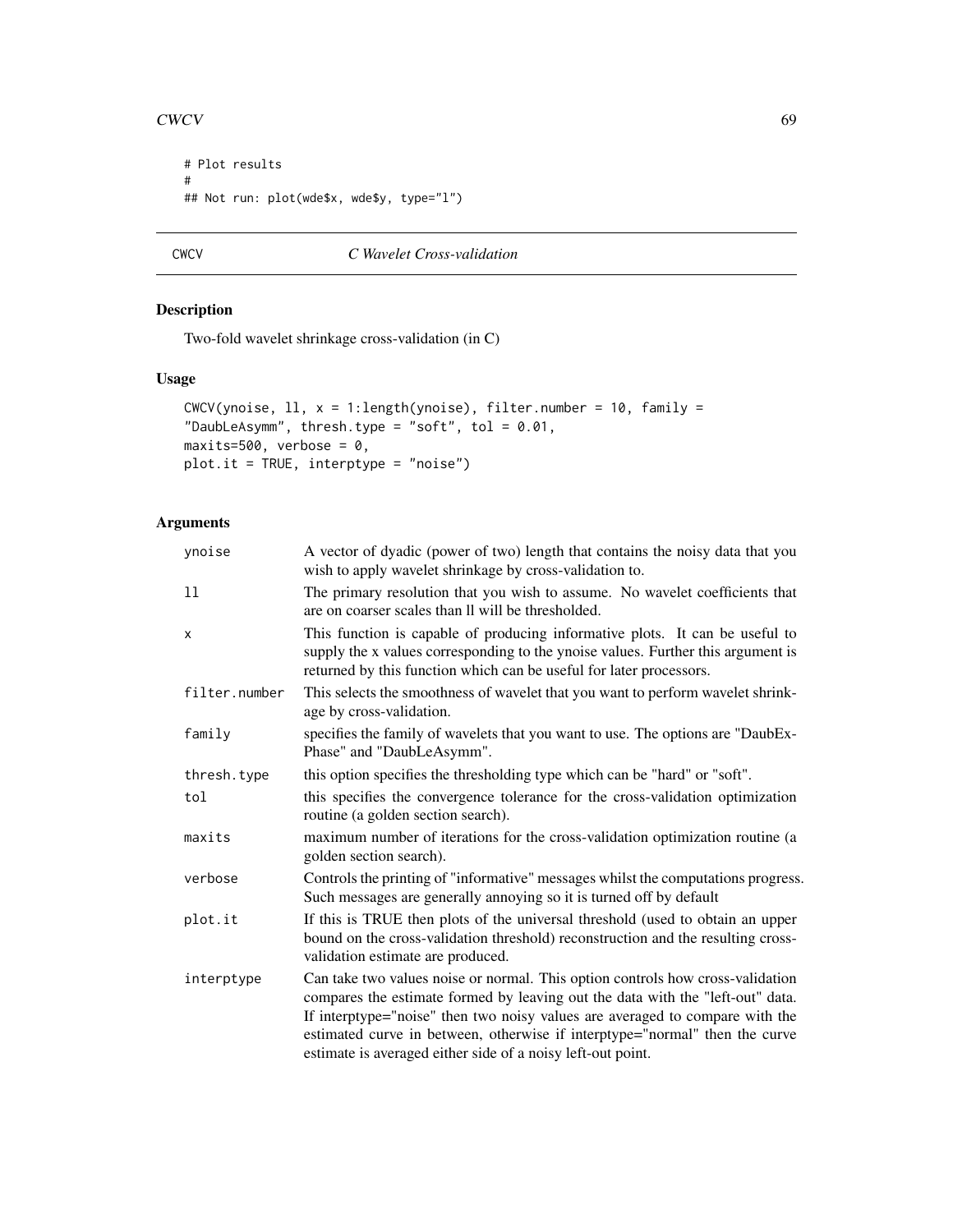### Details

Compute the two-fold cross-validated wavelet shrunk estimate given the noisy data ynoise according to the description given in Nason, 1996.

You must specify a primary resolution given by 11. This must be specified individually on each data set and can itself be estimated using cross-validation (although I haven't written the code to do this).

Note. The two-fold cross-validation method performs very badly if the input data is correlated. In this case I would advise using the methods proposed in Donoho and Johnstone, 1995 or Johnstone and Silverman, 1997 which can be carried out in WaveThresh using the [threshold](#page-307-0) function using the policy="sure" option.

#### Value

A list with the following components

| $\mathsf{x}$ | This is just the x that was input. It gets passed through more or less for conve-<br>nience for the user.                                                                                                                             |
|--------------|---------------------------------------------------------------------------------------------------------------------------------------------------------------------------------------------------------------------------------------|
| ynoise       | A copy of the input ynoise noisy data.                                                                                                                                                                                                |
| <b>XVWr</b>  | The cross-validated wavelet shrunk estimate.                                                                                                                                                                                          |
| yuvtwr       | The universal thresholded version (note this is merely a starting point for the<br>cross-validation algorithm. It should not be ta ken seriously as an estimate. In<br>particular its estimate of variance is likely to be inflated.) |
| xvthresh     | The cross-validated threshold                                                                                                                                                                                                         |
| xydof        | The number of non-zero coefficients in the cross-validated shrunk wavelet object<br>(which is not returned).                                                                                                                          |
| uvdof        | The number of non-zero coefficients in the universal threshold shrunk wavelet<br>object (which also is not returned)                                                                                                                  |
| xkeep        | always returns NULL!                                                                                                                                                                                                                  |
| fkeep        | always returns NULL!                                                                                                                                                                                                                  |

# RELEASE

Version 3.0 Copyright Guy Nason 1994

#### Note

Plots of the universal and cross-validated shrunk estimates might be plotted if plot.it=TRUE.

### Author(s)

G P Nason

# See Also

[threshold](#page-307-0). [threshold.wd](#page-318-0).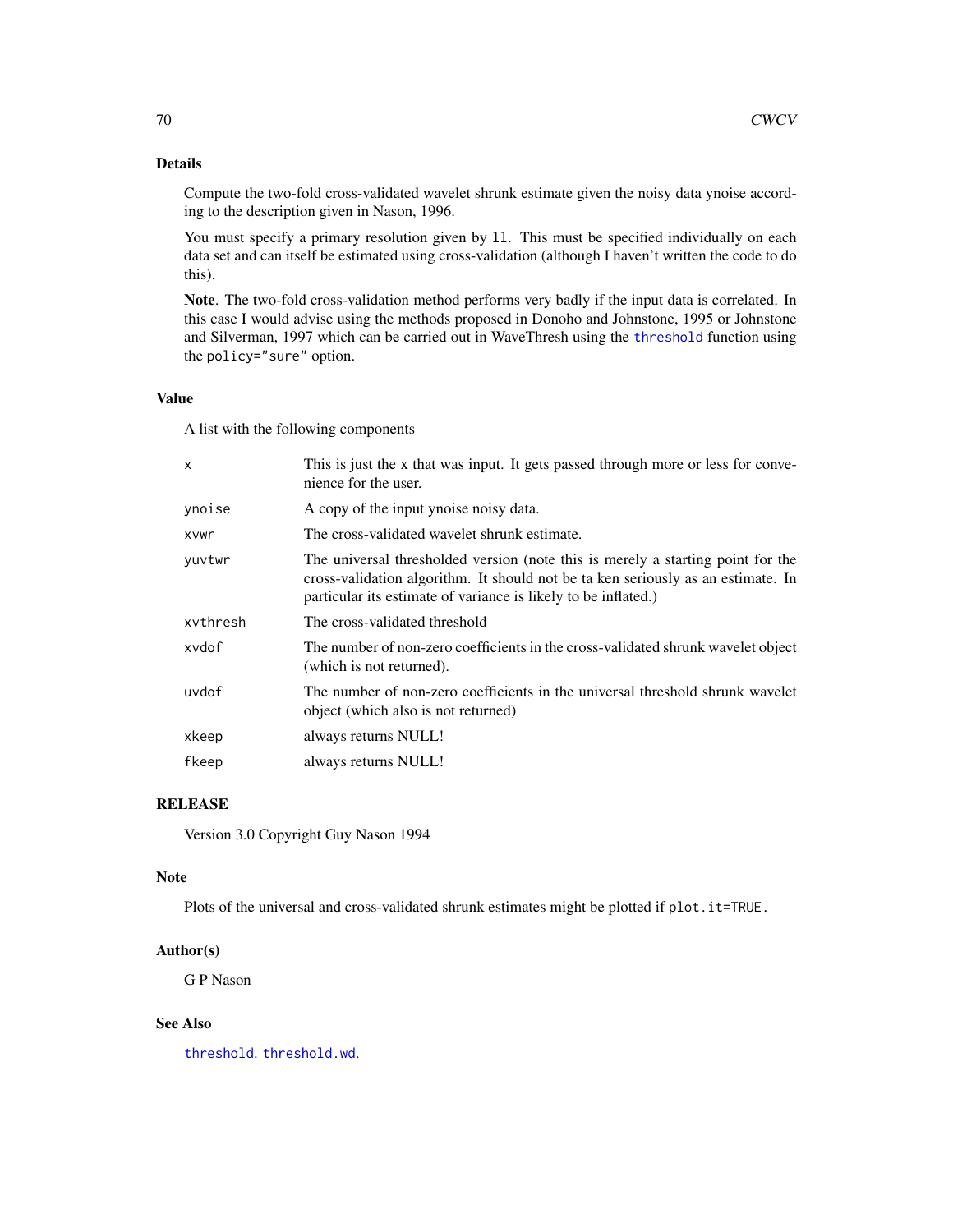#### dclaw 71

# Examples

```
#
# This function is best used via the policy="cv" option in
# the threshold.wd function.
# See examples there.
#
```
dclaw *Claw distribution*

# Description

Random generation, density and cumulative probability for the claw distribution.

### Usage

rclaw(n) dclaw(x) pclaw(q)

### Arguments

| n            | Number of draws from rclaw distribution |
|--------------|-----------------------------------------|
| $\mathbf{x}$ | Vector of ordinates                     |
| - a          | Vector of quantiles                     |

### Details

The claw distribution is a normal mixture distribution, introduced in Marron & Wand (1992). Marron, J.S. & Wand, M.P. (1992). Exact Mean Integrated Squared Error. *Ann. Stat.*, 20, 712–736.

### Value

Random samples (rclaw), density (dclaw) or probability (pclaw) of the claw distribution.

### Author(s)

David Herrick

```
# Plot the claw density on the interval [-3,3]
x \leftarrow \text{seq}(\text{from}=-3, \text{to}=3, \text{length}=500)## Not run: plot(x, dclaw(x), type="l")
```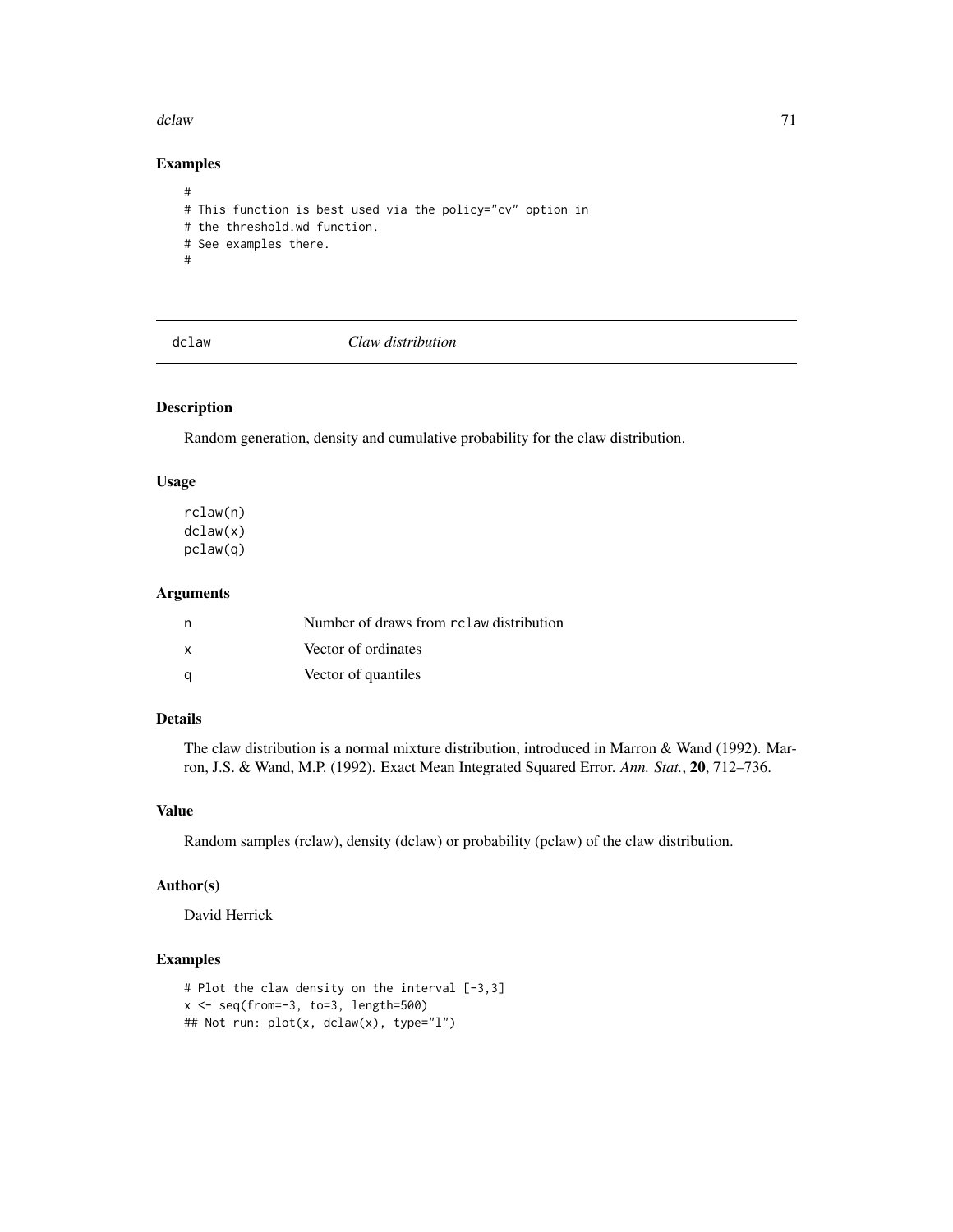Calculates the variances of the empirical wavelet coefficients by performing a 2D wavelet decomposition on the covariance matrix of the empirical scaling function coefficients of the probability density function.

#### Usage

```
dencvwd(hrproj, filter.number=hrproj$filter$filter.number,
    family=hrproj$filter$family, type="wavelet", bc="zero",
    firstk=hrproj$klim, RetFather=TRUE, verbose=FALSE)
```
### Arguments

| hrproj        | Output from denproj with covar=T argument.                                                                                                       |
|---------------|--------------------------------------------------------------------------------------------------------------------------------------------------|
| filter.number | The filter number of the wavelet basis to be used. This argument should not be<br>altered from the default, as it is tied to the hrproj argument |
| family        | The family of wavelets to use. This argument should not be altered.                                                                              |
| type          | The type of decomposition to be performed. This argument should not be al-<br>tered.                                                             |
| bc            | The type of boundary conditions to be used. For density estimation this should<br>always be zero.                                                |
| firstk        | The bounds on the translation index of the empirical scaling function coeffi-<br>cients.                                                         |
| RetFather     | Ignore this.                                                                                                                                     |
| verbose       | If TRUE the function will be chatty. Note that comments are only available for<br>part of the algorithm, so might not be very enlightening.      |

#### Details

This function is basically [imwd](#page-131-0) adapted to handle zero boundary conditions, except that only the variances are returned, i.e. the diagonals of the covariance matrices produced. Note that this code is not very efficient. The full covariance matrices of all levels of coefficients are calculated, and then the diagonals are extracted.

#### Value

An object of class [wd.object](#page-351-0), but the contents are not a standard wavelet transform, ie the object is used to hold other information which organisationally is arranged like a wavelet tranform, ie variances of coefficients.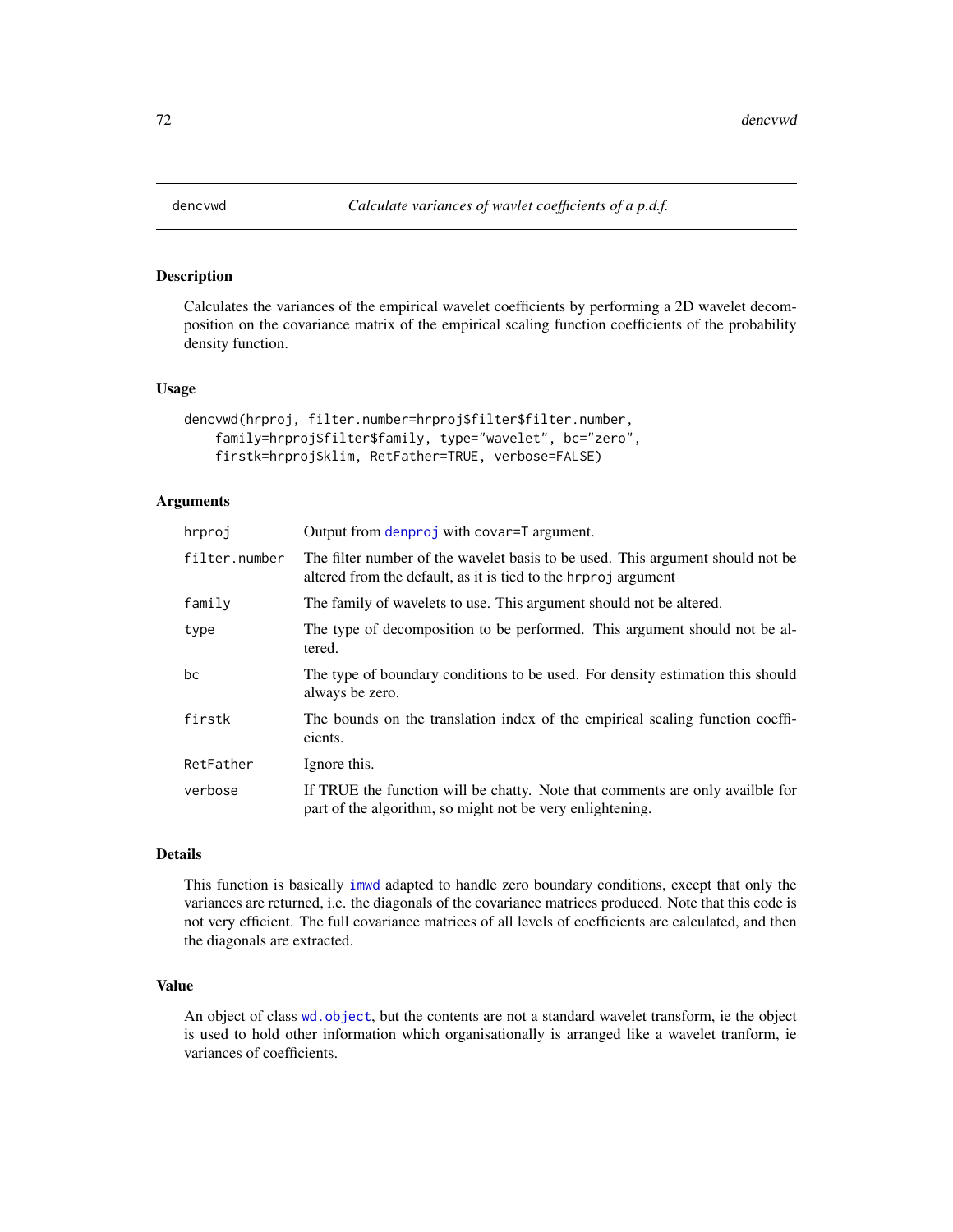#### denplot the contract of the contract of the contract of the contract of the contract of the contract of the contract of the contract of the contract of the contract of the contract of the contract of the contract of the co

## Author(s)

David Herrick

# See Also

[denproj](#page-73-0),[imwd](#page-131-0)

# Examples

```
# Simulate data from the claw density, find the
# empirical scaling function coefficients and covariances and then decompose
# both to give wavelet coefficients and their variances.
data <- rclaw(100)
datahr <- denproj(data, J=8, filter.number=2,family="DaubExPhase", covar=TRUE)
data.wd <- denwd(datahr)
## Not run: plotdenwd(data.wd, top.level=(datahr$res$J-1))
datavar <- dencvwd(datahr)
## Not run: plotdenwd(datavar, top.level=(datahr$res$J-1))
```
denplot *Calculate plotting information for a density estimate.*

# Description

Calculates plotting information for a wavelet density estimate from high level scaling function coefficients.

## Usage

denplot(wr, coef, nT=20, lims, n=50)

# Arguments

| wr   | Scaling function coefficients, usually at some high level and usually smoothed<br>(thresholded).                                                                                                                                                                                                                                     |
|------|--------------------------------------------------------------------------------------------------------------------------------------------------------------------------------------------------------------------------------------------------------------------------------------------------------------------------------------|
| coef | The output from denproj for this analysis, i.e. the object containing the empir-<br>ical scaling function coefficients. This is required because of the information it<br>contains about the wavelet filter used, the resolution of the projection, and the<br>bounds on the translation index of the scaling function coefficients. |
| lims | Vector containing the minimum and maximum x values required on the plot.                                                                                                                                                                                                                                                             |
| nT   | The number of iterations to be performed in the Daubechies-Lagarias algorithm,<br>which is used to evaluate the scaling functions of the specified wavelet basis at<br>the plotting points.                                                                                                                                          |
| n    | The number of points at which the density estimate is to be evaluated.                                                                                                                                                                                                                                                               |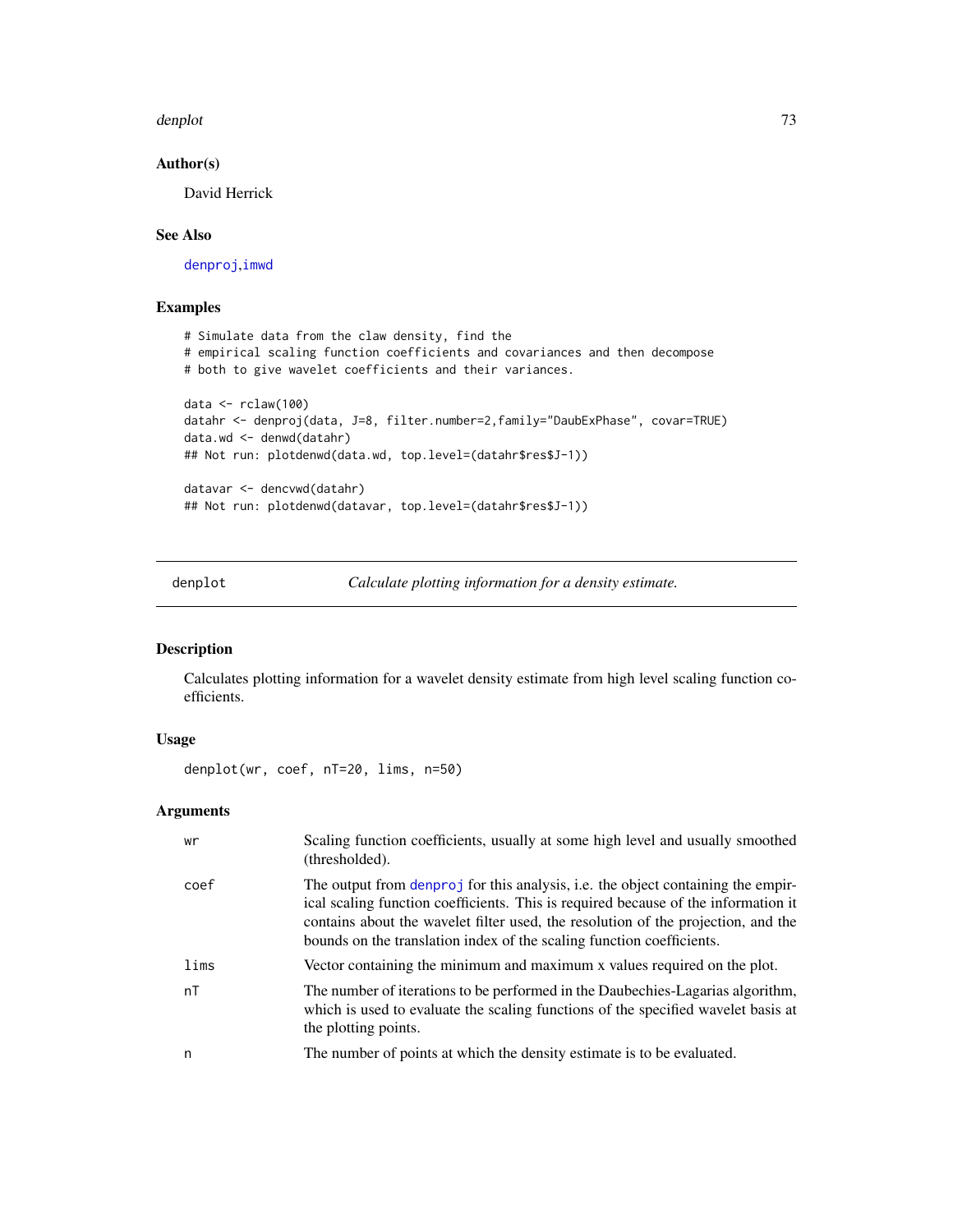## Details

The density estimate is evaluated at n points between the values in lims. This function can be used to plot the empirical scaling function density estimate by entering wr=coef\$coef, but since the empirical coefficients are usually found at some very high resolution, such a plot will be very noisy and not very informative. This function will be of much more use as and when thresholding function are included in this density estimation package.

## Value

A list with components:

| The points at which the density estimate is evaluated. |
|--------------------------------------------------------|
| The values of the density estimate at the points in x. |

## Author(s)

David Herrick

## See Also

[denproj](#page-73-0),[rclaw](#page-70-0)

#### Examples

```
# Simulate data from the claw density and find the
# empirical scaling function coefficients at a lowish resolution and plot
# the resulting density estimate
data <- rclaw(100)
datahr <- denproj(data, J=3, filter.number=2,family="DaubExPhase")
datapl <- denplot(datahr$coef, datahr, lims=c(-3,3), n=1000)
## Not run: plot(datapl, type="l")
```
<span id="page-73-0"></span>denproj *Calculate empirical scaling function coefficients of a p.d.f.*

# Description

Calculates empirical scaling function coefficients of the probability density function from sample of data from that density, usually at some "high" resoloution.

## Usage

denproj(x, tau=1, J, filter.number=10, family="DaubLeAsymm", covar=FALSE, nT=20)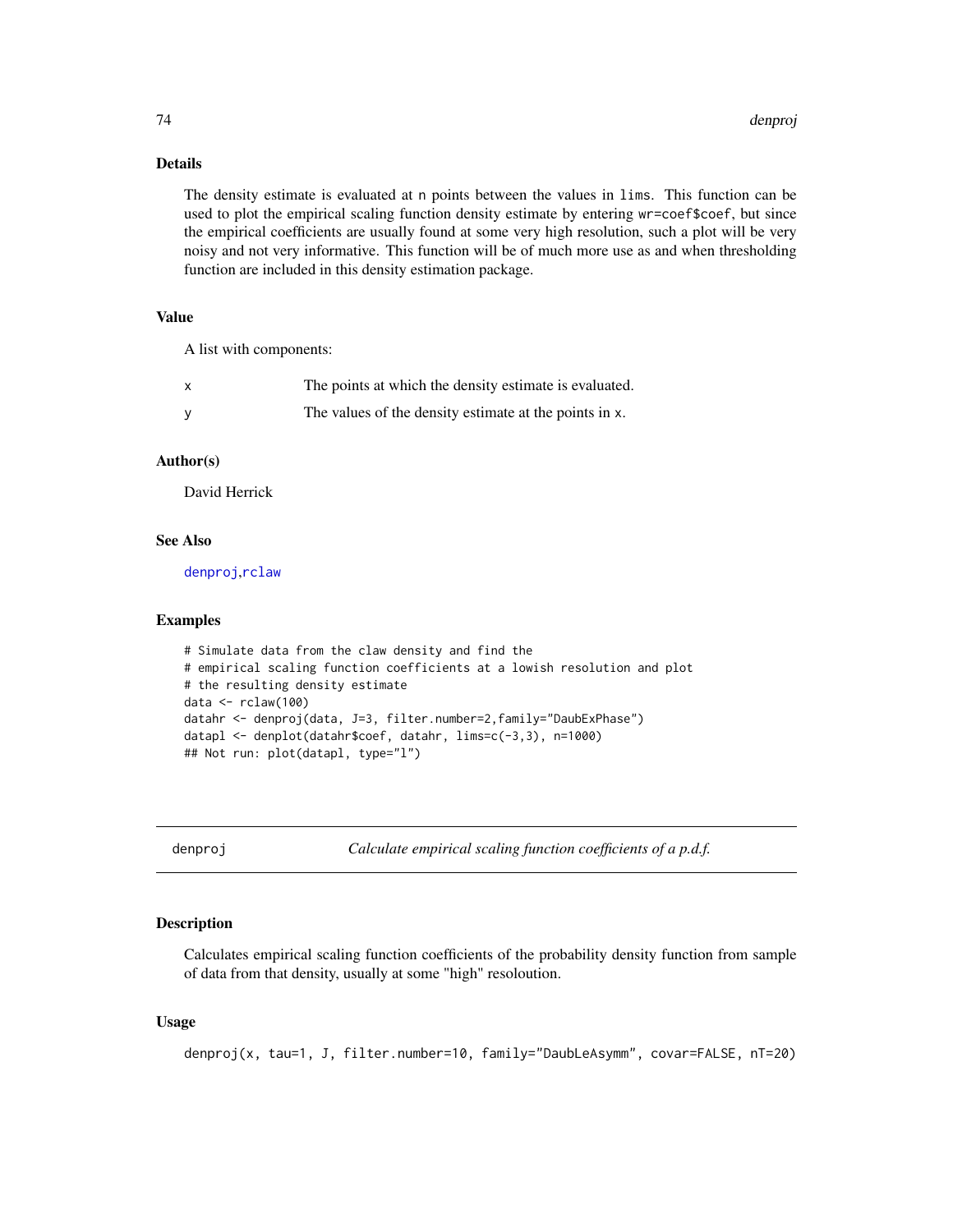#### denproj 75

## Arguments

| x             | Vector containing the data. This can be of any length.                                                                                                                                  |
|---------------|-----------------------------------------------------------------------------------------------------------------------------------------------------------------------------------------|
| J             | The resolution level at which the empirical scaling function coefficients are to<br>be calculated.                                                                                      |
| tau           | This parameter allows non-dyadic resolutions to be used, since the resolution is<br>specified as $tau * 2J$ .                                                                           |
| filter.number | The filter number of the wavelet basis to be used.                                                                                                                                      |
| family        | The family of wavelets to use, can be "DaubExPhase" or "DaubLeAsymm".                                                                                                                   |
| covar         | Logical variable. If TRUE then covariances of the empirical scaling function<br>coefficients are also calculated.                                                                       |
| nT            | The number of iterations to be performed in the Daubechies-Lagarias algorithm,<br>which is used to evaluate the scaling functions of the specified wavelet basis at<br>the data points. |

# Details

This projection of data onto a high resolution wavelet space is described in detail in Chapter 3 of Herrick (2000). The maximum and minimum values of k for which the empirical scaling function coefficient is non-zero are determined and the coefficients calculated for all k between these limits as sum(phiJk(xi))/n. The scaling functions are evaluated at the data points efficiently, using the Daubechies-Lagarias algorithm (Daubechies & Lagarias (1992)). Coded kindly by Brani Vidakovic.

Herrick, D.R.M. (2000) Wavelet Methods for Curve and Surface Estimation. PhD Thesis, University of Bristol.

Daubechies, I. & Lagarias, J.C. (1992). Two-Scale Difference Equations II. Local Regularity, Infinite Products of Matrices and Fractals. SIAM Journal on Mathematical Analysis, 24(4), 1031–1079.

#### Value

A list with components:

| coef   | A vector containing the empirical scaling function coefficients. This starts with<br>the first non-zero coefficient, ends with the last non-zero coefficient and contains<br>all coefficients, including zeros, in between. |
|--------|-----------------------------------------------------------------------------------------------------------------------------------------------------------------------------------------------------------------------------|
| covar  | Matrix containing the covariances, if requested.                                                                                                                                                                            |
| klim   | The maximum and minimum values of k for which the empirical scaling func-<br>tion coefficients cJk are non-zero.                                                                                                            |
| p      | The primary resolution $tau * 2J$ .                                                                                                                                                                                         |
| filter | A list containing the filter number and family specified in the function call.                                                                                                                                              |
| n      | The length of the data vector x.                                                                                                                                                                                            |
| res    | A list containing the values of p, tau and J.                                                                                                                                                                               |

# Author(s)

David Herrick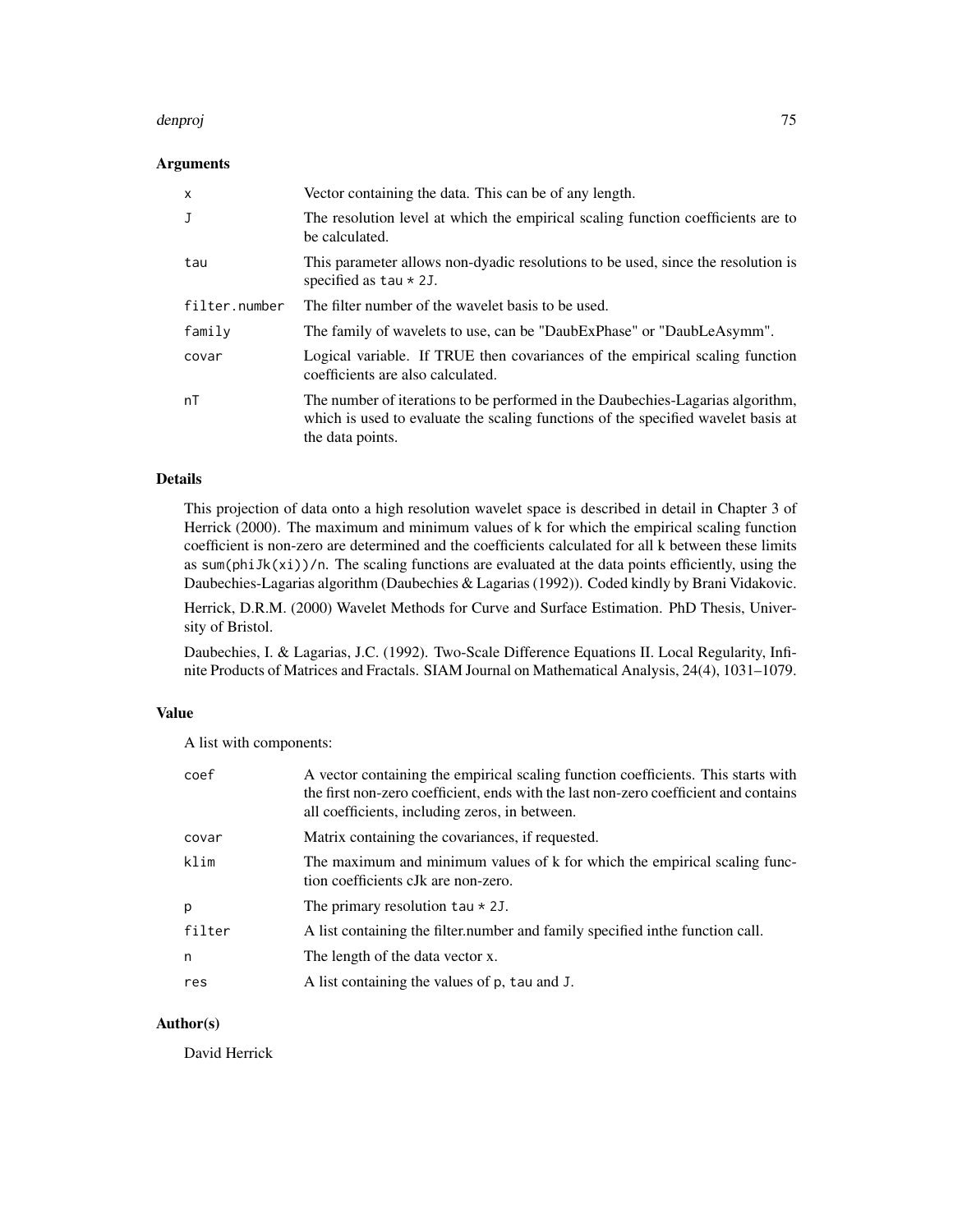76 denwd

# See Also

[Chires5](#page-45-0), [Chires6](#page-46-0), [denwd](#page-75-0), [denwr](#page-76-0)

## Examples

```
# Simulate data from the claw density and find the
# empirical scaling function coefficients
data <- rclaw(100)
datahr <- denproj(data, J=8, filter.number=4,family="DaubLeAsymm")
```
<span id="page-75-0"></span>

| denwd | Wavelet decomposition of empirical scaling function coefficients of a |
|-------|-----------------------------------------------------------------------|
|       | p.d.f.                                                                |

## Description

Performs wavelet decomposition on the empirical scaling function coefficients of the probability density function.

## Usage

denwd(coef)

# Arguments

coef Output from [denproj](#page-73-0)

# Details

The empirical scaling function coefficients are decomposed using the DWT with zero boundary conditions.

# Value

An object of class [wd.object](#page-351-0)

# Author(s)

David Herrick

## See Also

[denproj](#page-73-0),[plotdenwd](#page-224-0),[wd](#page-344-0), [denwr](#page-76-0)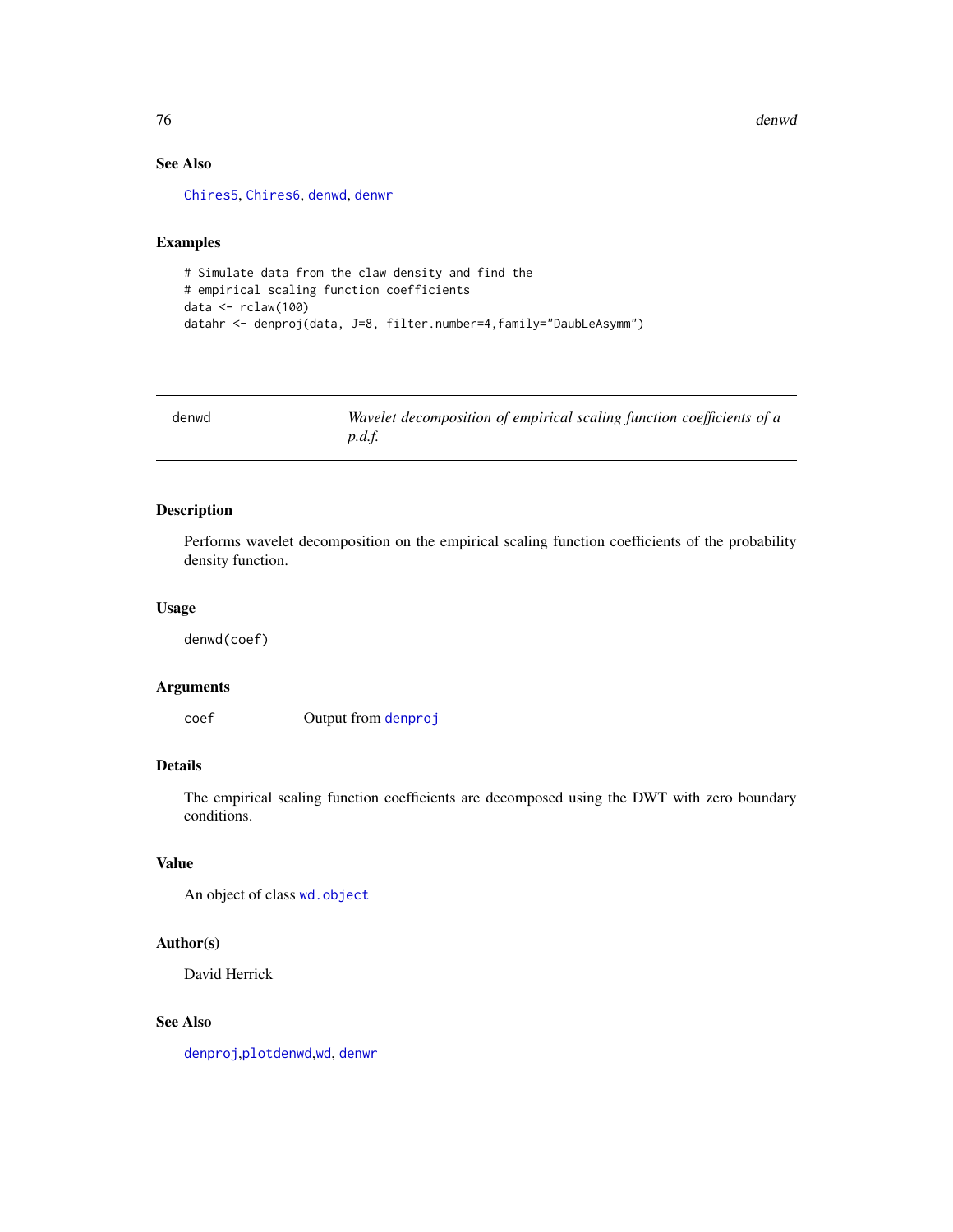#### denwr 1999 - Annaby and the contract of the contract of the contract of the contract of the contract of the contract of the contract of the contract of the contract of the contract of the contract of the contract of the co

## Examples

```
# Simulate data from the claw density, find the empirical
# scaling function coefficients, decompose them and plot
# the resulting wavelet coefficients
data \leftarrow rclaw(100)
datahr <- denproj(data, J=8, filter.number=2,family="DaubExPhase")
data.wd <- denwd(datahr)
## Not run: plotdenwd(data.wd, top.level=(datahr$res$J-1))
```
<span id="page-76-0"></span>

denwr *Wavelet reconstruction for density estimation.*

# Description

Performs wavelet reconstruction for density estimation.

## Usage

```
denwr(wd, start.level=0, verbose=FALSE, bc=wd$bc,
   return.object=FALSE, filter.number=wd$filter$filter.number,
   family=wd$filter$family)
```
## Arguments

| wd            | Wavelet decomposition object to reconstruct                                                                                                                                                                                                                                                      |
|---------------|--------------------------------------------------------------------------------------------------------------------------------------------------------------------------------------------------------------------------------------------------------------------------------------------------|
| start.level   | The level you wish to start the reconstruction at. This is usually the first level<br>(level 0). Note that this option assumes the coarsest level is labelled 0, so it is<br>best to think of this argument as "the number of levels up from the coarsest level<br>to start the reconstruction". |
| verbose       | Controls the printing of "informative" messages whilst the computations progress.<br>Such messages are generally annoying so it is turned off by default.                                                                                                                                        |
| bc            | The boundary conditions used. These should be determined by those used to<br>create the supplied wd. object object. In the case of density estimation they are<br>"zero".                                                                                                                        |
| filter.number | The filter number of the wavelet used to do the reconstruction. Again, as for bc,<br>you should probably leave this argument alone.                                                                                                                                                              |
| family        | The type of wavelet used to do the reconstruction. You can change this argument<br>from the default but it is probably NOT wise.                                                                                                                                                                 |
| return.object | If this is FALSE then the top level of the reconstruction is returned (this is the<br>reconstructed function at the highest resolution). Otherwise, if it is TRUE, the<br>whole wd reconstructed object is returned.                                                                             |

## Details

This is the same as [wr.wd](#page-368-0), except that it can handle zero boundary conditions.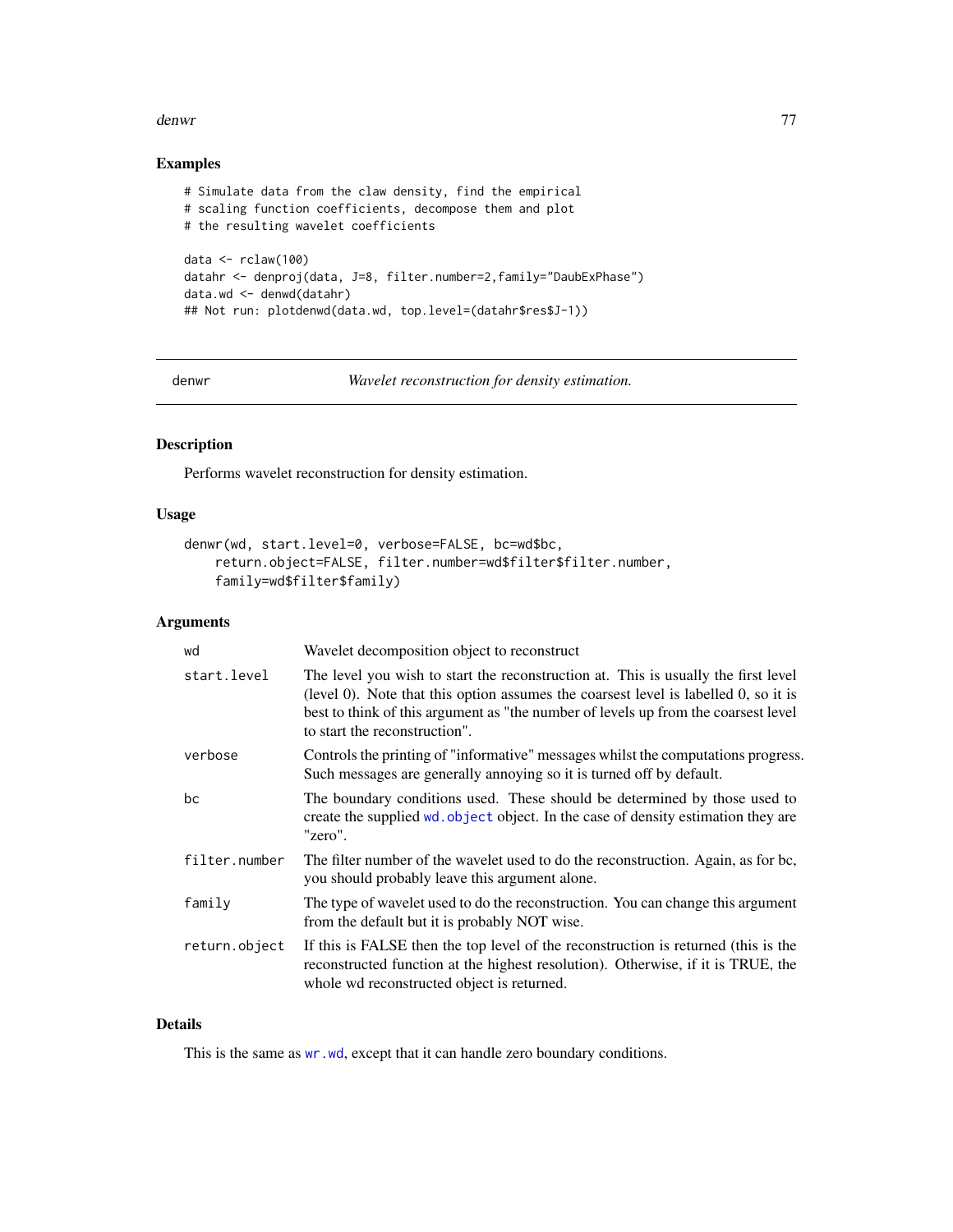#### Value

Either a vector containing the top level reconstruction or an object of class [wd.object](#page-351-0) containing the results of the reconstruction.

#### Author(s)

David Herrick

<span id="page-77-0"></span>

DJ.EX *Produce Donoho and Johnstone test functions*

## Description

Function to produce the blocks, bumps, Doppler and heavisine functions described by Donoho and Johnstone (1994).

## Usage

DJ.EX(n=1024, signal=7, rsnr=7, noisy=FALSE, plotfn=FALSE)

# Arguments

| n      | Number of samples of the function required.                                                                                                         |
|--------|-----------------------------------------------------------------------------------------------------------------------------------------------------|
| signal | A factor that multiples the function values.                                                                                                        |
| rsnr   | If Gaussian noise is to be added to the functions then this argument specifies the<br>root signal to noise ratio.                                   |
| noisy  | If TRUE then Gaussian noise is added to the signal so that the root signal to<br>noise ratio is r snr. If FALSE then just the signals are returned. |
| plotfn | If TRUE then a plot is produced. If FALSE no plot is produced.                                                                                      |

## Details

The Donoho and Johnstone test functions were designed to reproduce various features to be found in real world signals such as jump discontinuities (blocks), spikes (the NMR-like bumps), varying frequency behaviour (Doppler) and jumps/spikes in smooth signals (heavisine). These functions are most often used for testing wavelet shrinkage methods and comparing them to other nonparametric regression techniques. (Donoho, D.L. and Johnstone, I.M. (1994), Ideal spatial adaptation by wavelet shrinkage. *Biometrika*, 81, 425–455).

Another version of the Doppler function can be found in the standalone [doppler](#page-79-0) function.

Another function for this purpose is the Piecewise Polynomial created in Nason and Silverman (1994) an encapsulated in WaveThresh by [example.1](#page-97-0) (Nason, G.P. and Silverman, B.W. (1994) The discrete wavelet transform in S, *J. Comput. Graph. Statist.*, 3, 163–191.

*NOTE: This function might not give exactly the same function values as the equivalent function in WaveLab*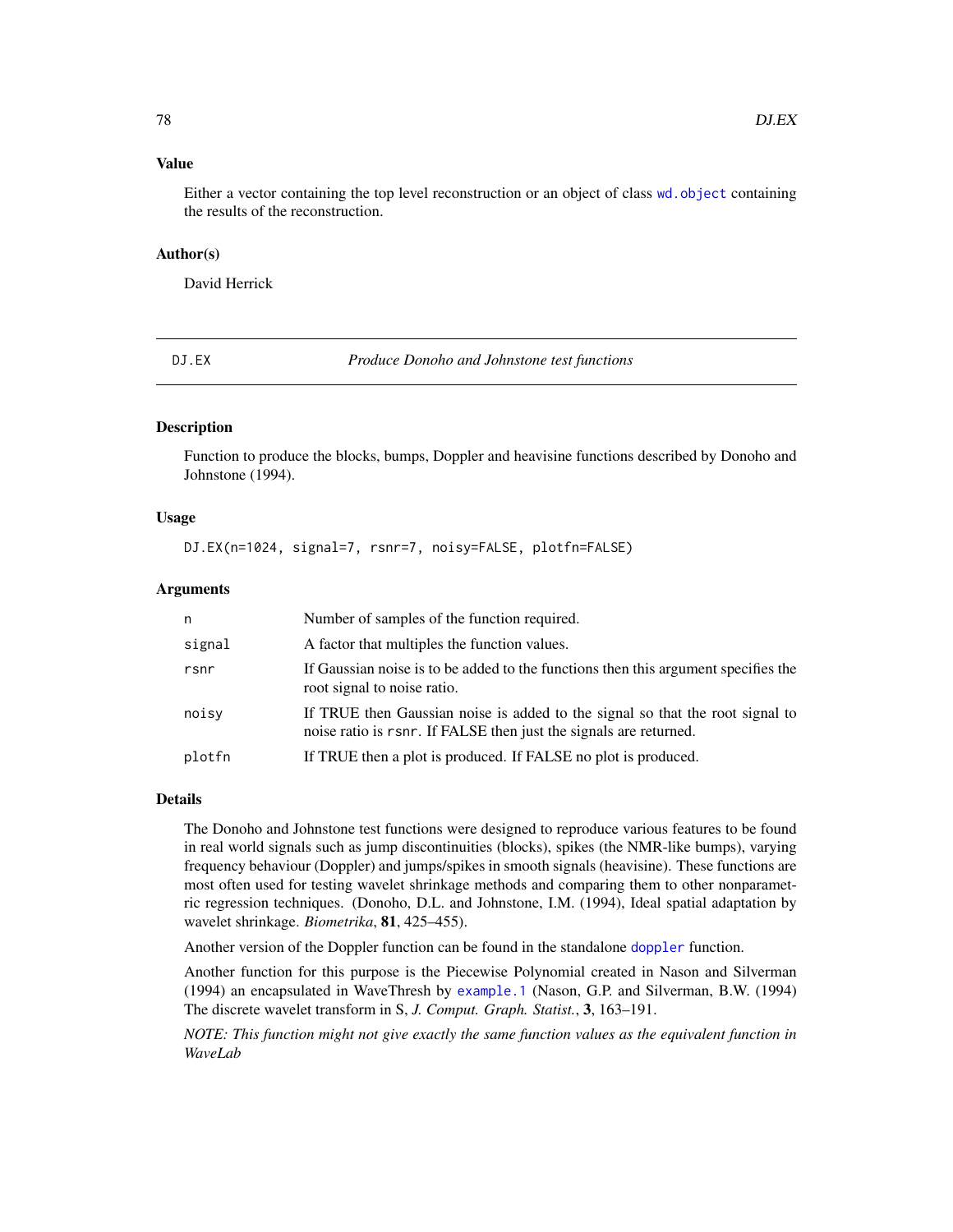# Value

A list with four components: blocks, bumps, heavi and doppler containing the sampled signal values for the four types of Donoho and Johnstone test functions. Each of these are deemed to be sampled on an equally spaced grid from 0 to 1.

## Author(s)

Theofanis Sapatinas

#### See Also

[doppler](#page-79-0),[example.1](#page-97-0), [threshold](#page-307-0), [wd](#page-344-0)

#### Examples

```
#
# Show a picture of the four test functions with the default args
#
## Not run: DJ.EX(plotfn=TRUE)
```
dof *Compute number of non-zero coefficients in wd object*

## Description

Compute number of non-zero coefficients in [wd](#page-344-0) object

## Usage

dof(wd)

## Arguments

[wd](#page-344-0) A wavelet decomposition object (such as that returned by the wd function).

# Details

Very simple function that counts the number of non-zero coefficients in a [wd](#page-344-0) class object.

# Value

An integer that represents the number of non-zero coefficients in the input [wd](#page-344-0) object.

## **RELEASE**

Version 3.0 Copyright Guy Nason 1994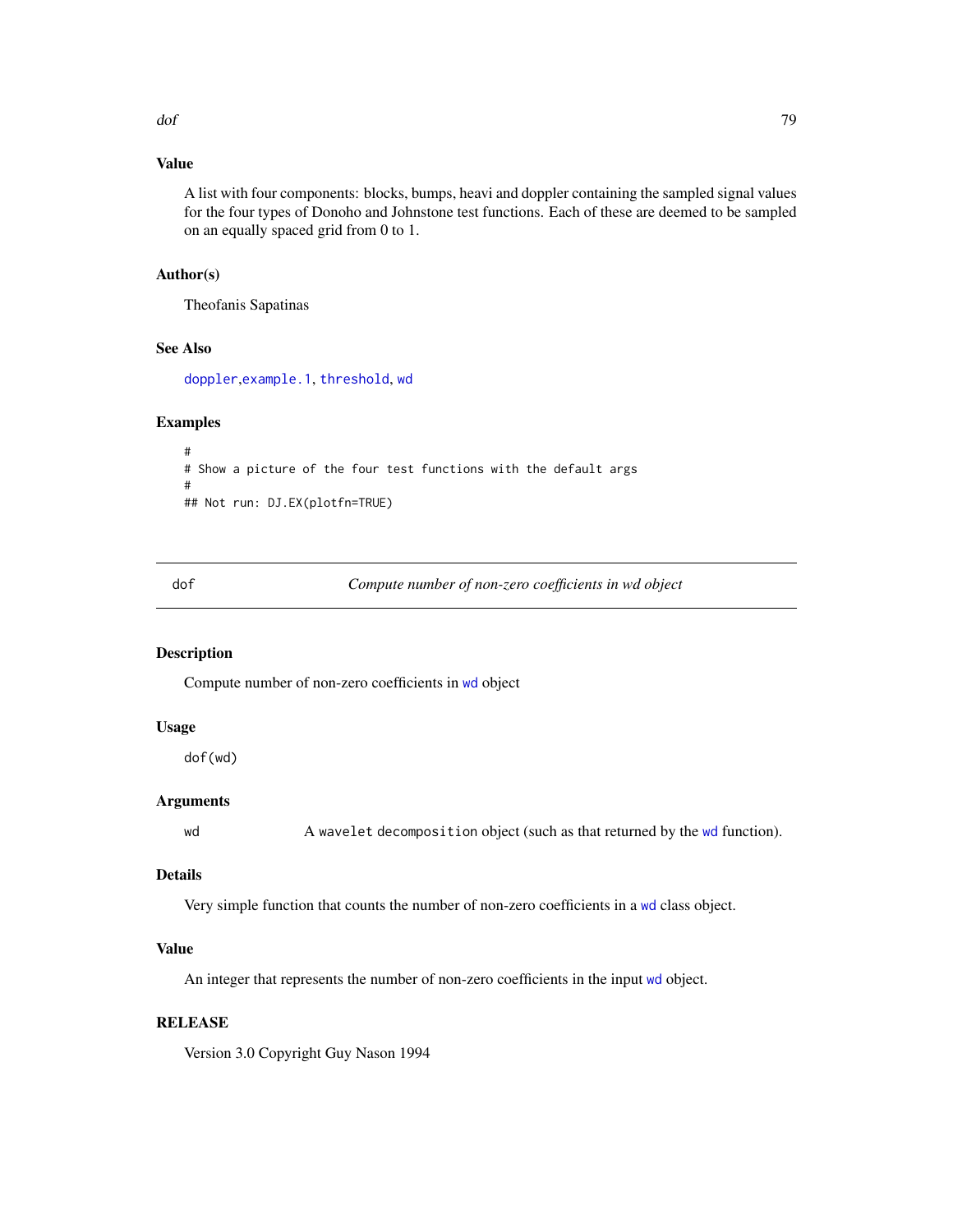80 doppler

## Author(s)

G P Nason

# See Also

[wd](#page-344-0), [wd.object](#page-351-0), [threshold](#page-307-0), [threshold.wd](#page-318-0).

## Examples

```
#
# Let's generate some purely random numbers!!
#
myrandom <- rnorm(512)
#
# Take the discrete wavelet transform
#
myrandomWD <- wd(myrandom)
#
# How many coefficients are non-zero?
#
dof(myrandomWD)
# [1] 512
#
# All of them were nonzero!
#
# Threshold it
#
myrandomWDT <- threshold(myrandomWD, policy="universal")
#
# Now lets see how many are nonzero
#
dof(myrandomWDT)
# [1] 8
#
# Wow so 504 of the coefficients were set to zero! Spooky!
#
```
<span id="page-79-0"></span>doppler *Evaluate the Donoho and Johnstone Doppler signal.*

## Description

This function evaluates and returns the Doppler signal from Donoho and Johnstone, (1994).

#### Usage

doppler(t)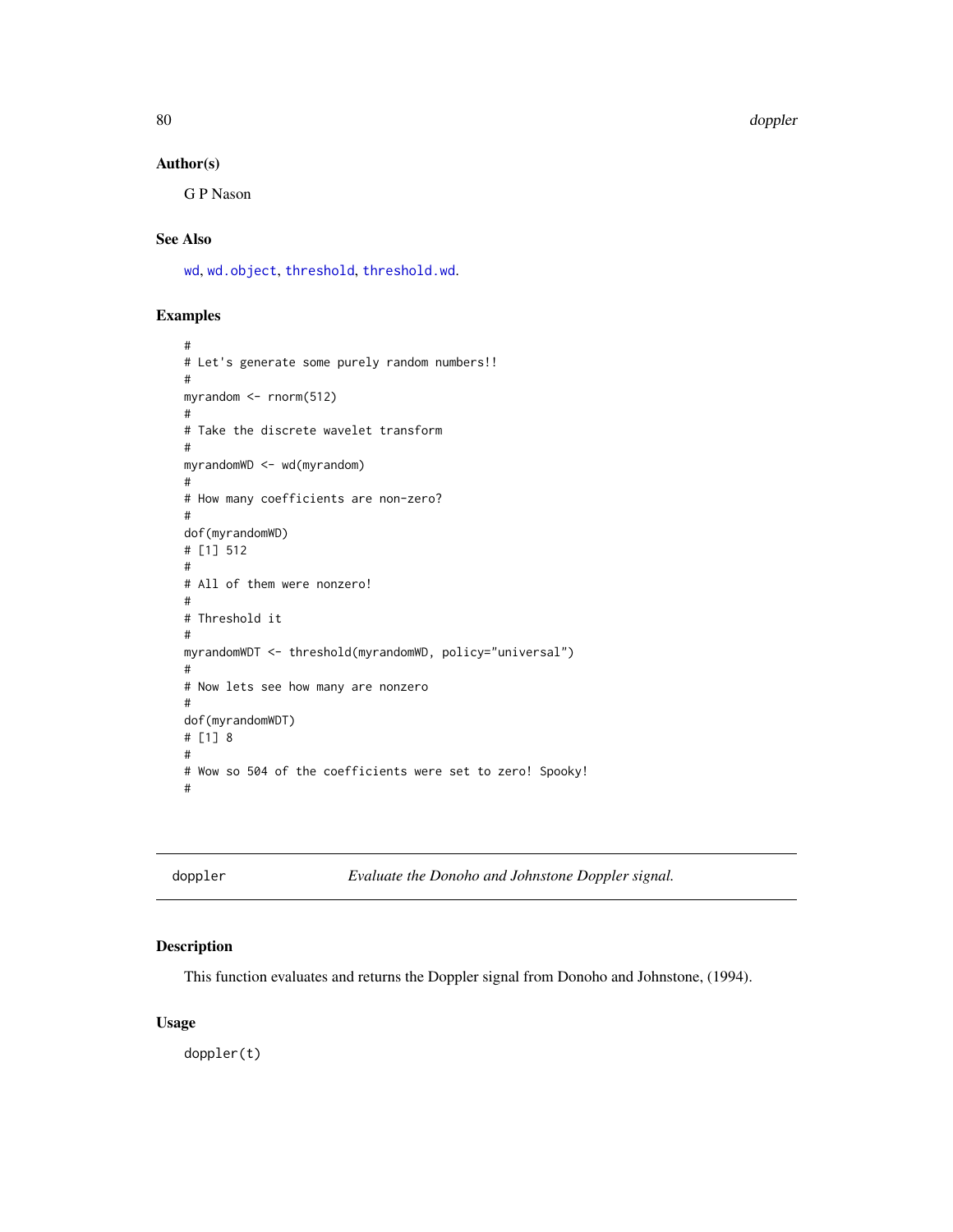#### draw 81

#### Arguments

t The domain of the Doppler function (where you wish to evaluate this Doppler function

## Details

This function evaluates and returns the Doppler signal from Donoho and Johnstone, (1994). (Donoho, D.L. and Johnstone, I.M. (1994), Ideal spatial adaptation by wavelet shrinkage. *Biometrika*, 81, 425–455).

Another version of this function can be found in [DJ.EX](#page-77-0).

#### Value

A vector of the same length as the input vector containing the Doppler signal at t

#### Author(s)

Arne Kovac

## See Also

[DJ.EX](#page-77-0)

## Examples

```
#
# Evalute the Doppler signal at 100 arbitrarily spaced points.
#
tt <- sort(runif(100))
dopp <- doppler(tt)
## Not run: plot(tt, dopp, type="l")
```
<span id="page-80-0"></span>draw *Draw wavelets or scaling functions.*

#### Description

Draws the mother wavelet or scaling function associated with an object.

This function is generic.

Particular methods exist. The following functions are used for the following objects:

imwd.object the draw. imwd function is used.

imwdc.object the [draw.imwdc](#page-85-0) function is used.

wd.object the [draw.wd](#page-88-0) function is used.

wp.object the [draw.wp](#page-89-0) function is used.

wst.object the [draw.wst](#page-91-0) function is used.

All of the above method functions use the [draw.default](#page-81-0) function which is the function which actually does the drawing.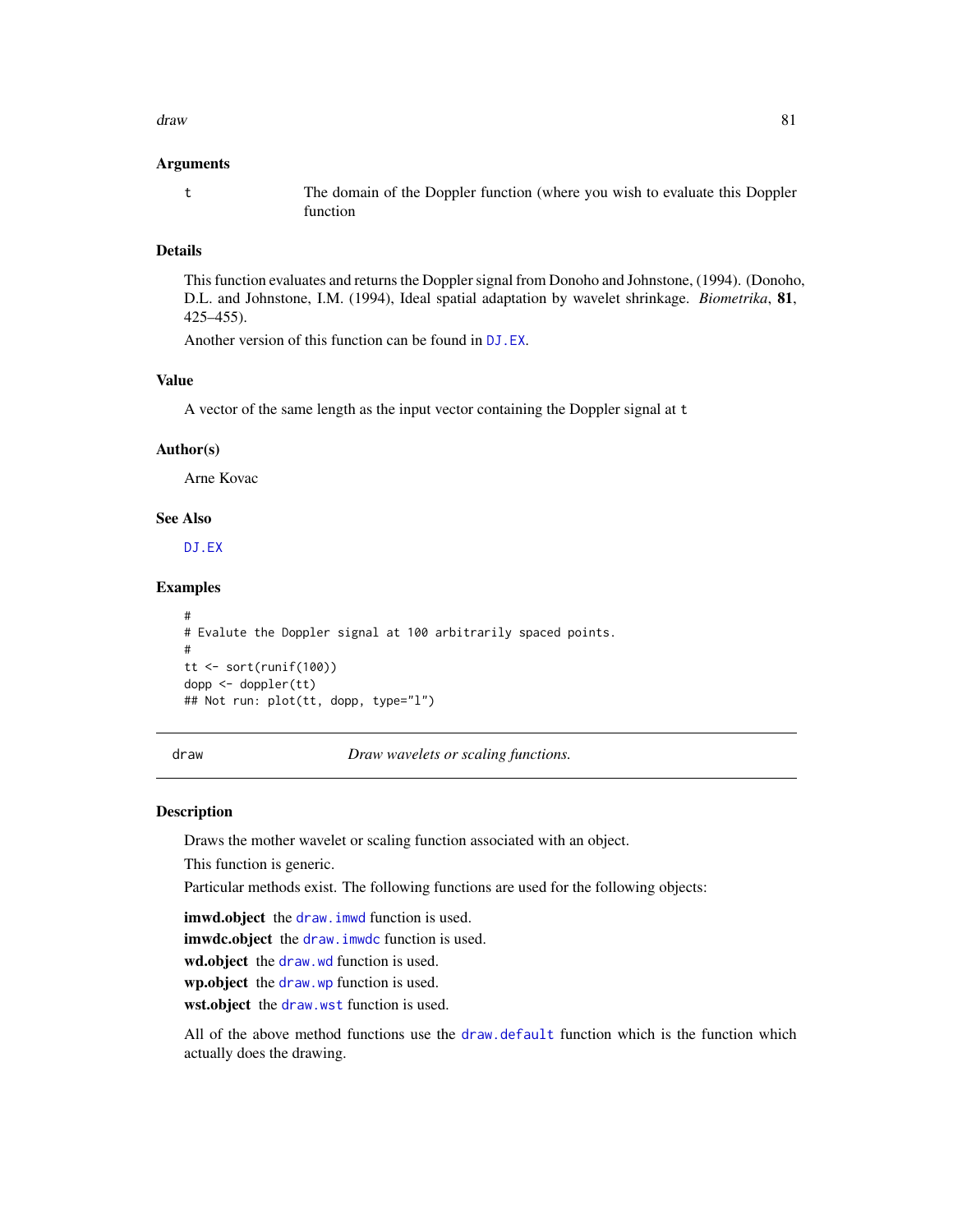#### Usage

 $draw($ ... $)$ 

#### Arguments

... methods may have additional arguments

## Details

See individual method help pages for operation and examples.

## Value

If the plot.it argument is supplied then the draw functions tend to return the coordinates of what they were meant to draw and don't actually draw anything.

#### RELEASE

Version 2 Copyright Guy Nason 1993

#### Author(s)

G P Nason

# See Also

[draw.default](#page-81-0), [draw.imwd](#page-84-0), [draw.imwdc](#page-85-0), [draw.wd](#page-88-0), [draw.wp](#page-89-0), [draw.wst](#page-91-0), [imwd.object](#page-133-0), [imwdc.object](#page-134-0), [wd.object](#page-351-0), [wp.object](#page-358-0), [wst.object](#page-373-0).

<span id="page-81-0"></span>draw.default *Draw picture of a wavelet or scaling function.*

#### Description

This function can produce pictures of one- or two-dimensional wavelets or scaling functions at various levels of resolution.

#### Usage

```
## Default S3 method:
draw(filter.number = 10, family = "DaubLeAsymm", resolution = 8192,
   verbose = FALSE, plot.it = TRUE, main = "Wavelet Picture", sub = zwd$
   filter$name, xlab = "x", ylab = "psi", dimension = 1, twodplot
     = persp, enhance = TRUE, efactor = 0.05, scaling. function = FALSE,
type="l",
    ...)
```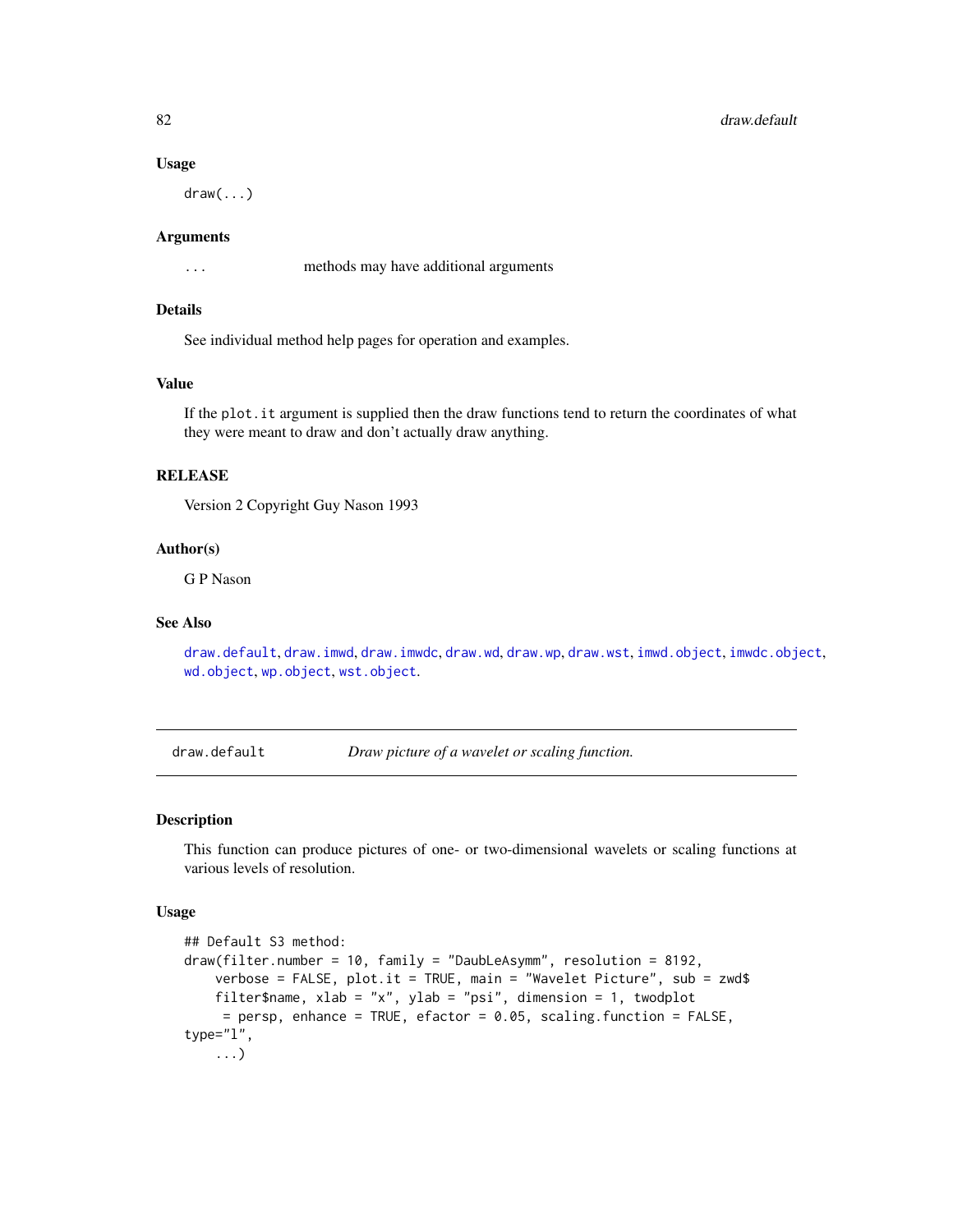# draw.default 83

# Arguments

| filter.number    | This selects the index number of the wavelet or scaling function you want to<br>draw (from within the wavelet family).                                                                                                                                                                                                                                                                                                                                        |
|------------------|---------------------------------------------------------------------------------------------------------------------------------------------------------------------------------------------------------------------------------------------------------------------------------------------------------------------------------------------------------------------------------------------------------------------------------------------------------------|
| family           | specifies the family of wavelets that you want to draw. The options are "DaubEx-<br>Phase" and "DaubLeAsymm".                                                                                                                                                                                                                                                                                                                                                 |
| resolution       | specifies the resolution that the wavelet or scaling function is computed to. It<br>does not necessarily mean that you see all of these points as if the enhance option<br>is TRUE then some function points are omitted.                                                                                                                                                                                                                                     |
| verbose          | Controls the printing of "informative" messages whilst the computations progress.<br>Such messages are generally annoying so it is turned off by default.                                                                                                                                                                                                                                                                                                     |
| plot.it          | If TRUE then this function attempts to plot the function (i.e. draw it on a graph-<br>ics device which should be active). If FALSE then this function returns the<br>coordinates of the object that would have been plotted.                                                                                                                                                                                                                                  |
| main             | a main title for the plot                                                                                                                                                                                                                                                                                                                                                                                                                                     |
| sub              | a subtitle for the plot.                                                                                                                                                                                                                                                                                                                                                                                                                                      |
| xlab             | a label string for the x-axis                                                                                                                                                                                                                                                                                                                                                                                                                                 |
| ylab             | a label string for the y-axis                                                                                                                                                                                                                                                                                                                                                                                                                                 |
| dimension        | whether to make a picture of the one-dimensional wavelet or the two-dimensional<br>wavelet.                                                                                                                                                                                                                                                                                                                                                                   |
| twodplot         | which function to use to produce the two-dimensional plot if dimension=2. The<br>function you supply should accept data just like the contour or persp functions<br>supplied with S-Plus.                                                                                                                                                                                                                                                                     |
| enhance          | If this argument is TRUE then the plot is enhanced in the following way. Many<br>of Daubechies' compactly supported wavelets are near to zero on a reasonable<br>proportion of their support. So if such a wavelet is plotted quite a lot of it looks to<br>be near zero and the interesting detail seems quite small. This function chooses<br>a nice range on which to plot the central parts of the function and the function is<br>plotted on this range. |
| efactor          | Variable which controls the range of plotting associated with the enhance option<br>above. Any observations smaller than efactor times the range of the absolute<br>function values are deemed to be too small. Then the largest range of "non-<br>small" values is selected to be plotted.                                                                                                                                                                   |
| scaling.function |                                                                                                                                                                                                                                                                                                                                                                                                                                                               |
|                  | If this argument is TRUE the scaling function is plotted otherwise the mother<br>wavelet is plotted.                                                                                                                                                                                                                                                                                                                                                          |
| type             | The type argument supplied to the plot command                                                                                                                                                                                                                                                                                                                                                                                                                |
| .                | other arguments you can supply to the plot routine embedded within this func-<br>tion.                                                                                                                                                                                                                                                                                                                                                                        |

# Details

The algorithm underlying this function produces a picture of the wavelet or scaling function by first building a wavelet decomposition object of the correct size (i.e. correct resolution) and setting all entries equal to zero. Then one coefficient at a carefully selected resolution level is set to one and the decomposition is inverted to obtain a picture of the wavelet.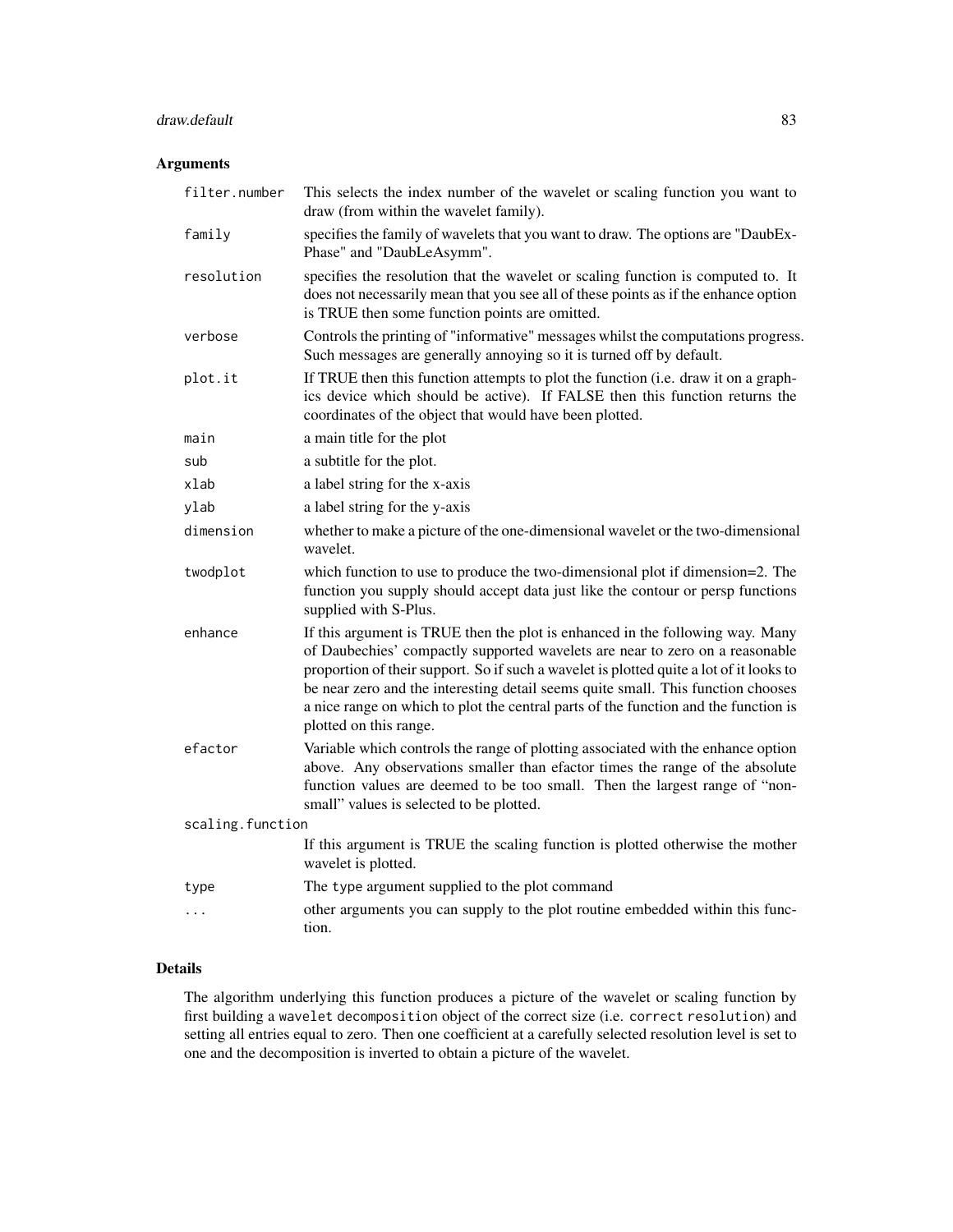## Value

If plot.it=FALSE then usually a list containing coordinates of the object that *would* have been plotted is returned. This can be useful if you don't want S-Plus to do the plotting or you wish to use the coordinates of the wavelets for other purposes.

## **RELEASE**

Version 3.5.3 Copyright Guy Nason 1994

#### Note

A plot is produced of the wavelet or scaling function if plot.it=TRUE.

#### Author(s)

G P Nason

# See Also

[filter.select](#page-98-0), [ScalingFunction](#page-290-0),[wd](#page-344-0), [wd.object](#page-351-0), [wr](#page-365-0), [wr.wd](#page-368-0).

## Examples

```
#
# First make sure that your favourite graphics device is open
# otherwise S-Plus will complain.
#
# Let's draw a one-dimensional Daubechies least-asymmetric wavelet
# N=10
#
## Not run: draw.default(filter.number=10, family="DaubLeAsymm")
#
# Wow. What a great picture!
#
# Now how about a one-dimensional Daubechies extremal-phase scaling function
# with N=2
#
## Not run: draw.default(filter.number=2, family="DaubExPhase")
#
# Excellent! Now how about a two-dimensional Daubechies least-asymmetric
# N=6 wavelet
#
# N.b. we'll also reduce the resolution down a bit. If we used the default
# resolution of 8192 this would be probably too much for most computers.
#
## Not run: draw.default(filter.number=6, family="DaubLeAsymm", dimension=2, res=256)
#
# What a pretty picture!
```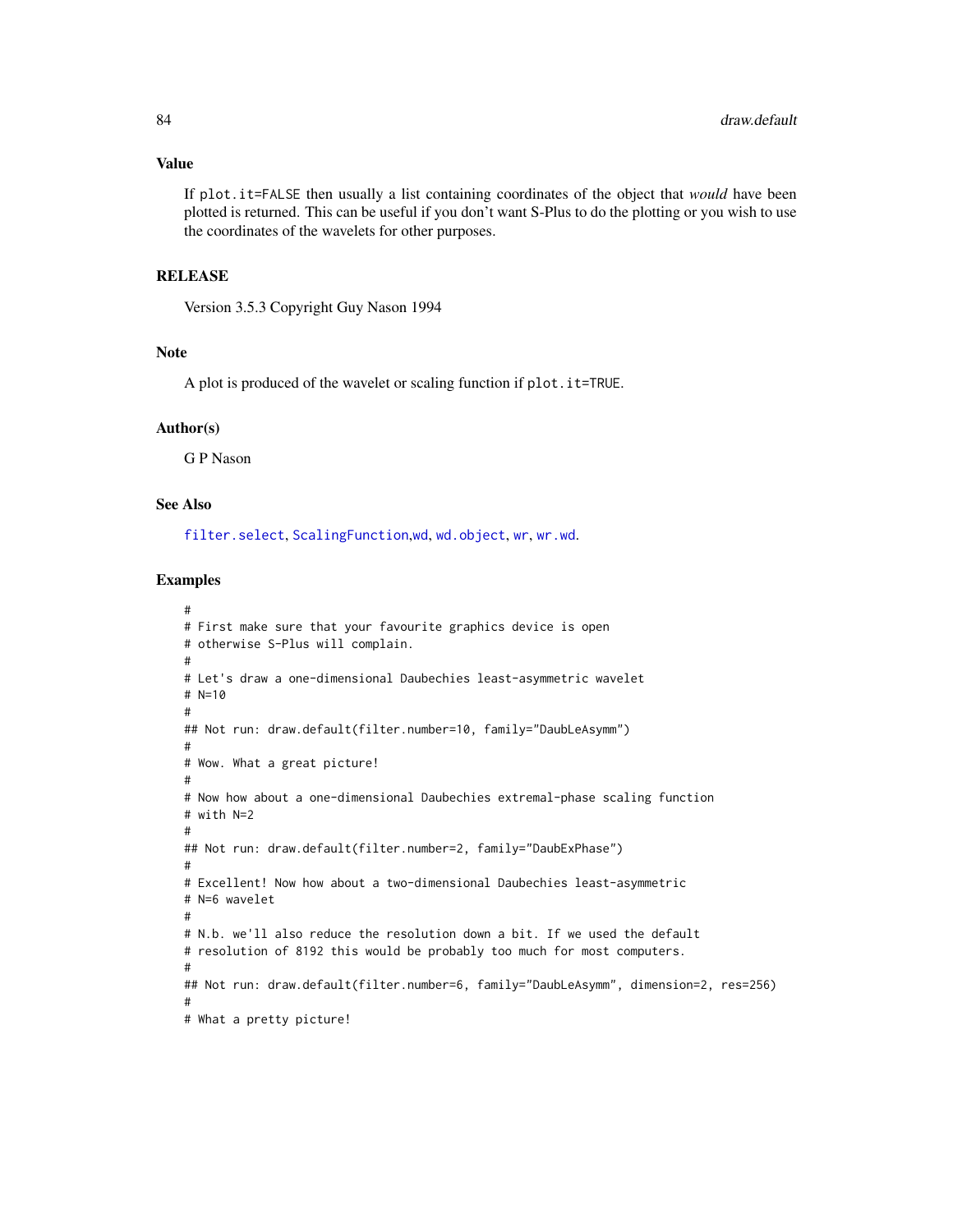<span id="page-84-0"></span>

## Description

This function draws the mother wavelet associated with an  $imwd.$  object  $-$  a two-dimensional wavelet decomposition.

#### Usage

```
## S3 method for class 'imwd'
draw(wd, resolution=128, ...)
```
# **Arguments**

| wd                      | The immed class object whose associated wavelet you wish to draw.                                                                                                                                                                                                                 |
|-------------------------|-----------------------------------------------------------------------------------------------------------------------------------------------------------------------------------------------------------------------------------------------------------------------------------|
| resolution              | The resolution at which the computation is done to compute the wavelet picture.<br>Generally the resolution should be lower for two-dimensional wavelets since the<br>number of computations is proportional to the square of the resolution (the DWT<br>is still $O(n)$ though). |
| $\cdot$ $\cdot$ $\cdot$ | Additional arguments to pass to the draw default function which does the<br>drawing.                                                                                                                                                                                              |

# Details

This function extracts the filter component from the [imwd](#page-131-0) object (which is constructed using the [filter.select](#page-98-0) function) to decide which wavelet to draw. Once decided the [draw.default](#page-81-0) function is used to actually do the drawing.

## Value

If the plot.it argument is set to TRUE then nothing is returned. Otherwise, as with [draw.default](#page-81-0), the coordinates of what would have been plotted are returned.

#### RELEASE

Version 2 Copyright Guy Nason 1993

## Note

If the plot.it argument isTRUE (which it is by default) a plot of the mother wavelet or scaling function is plotted on the active graphics device.

#### Author(s)

G P Nason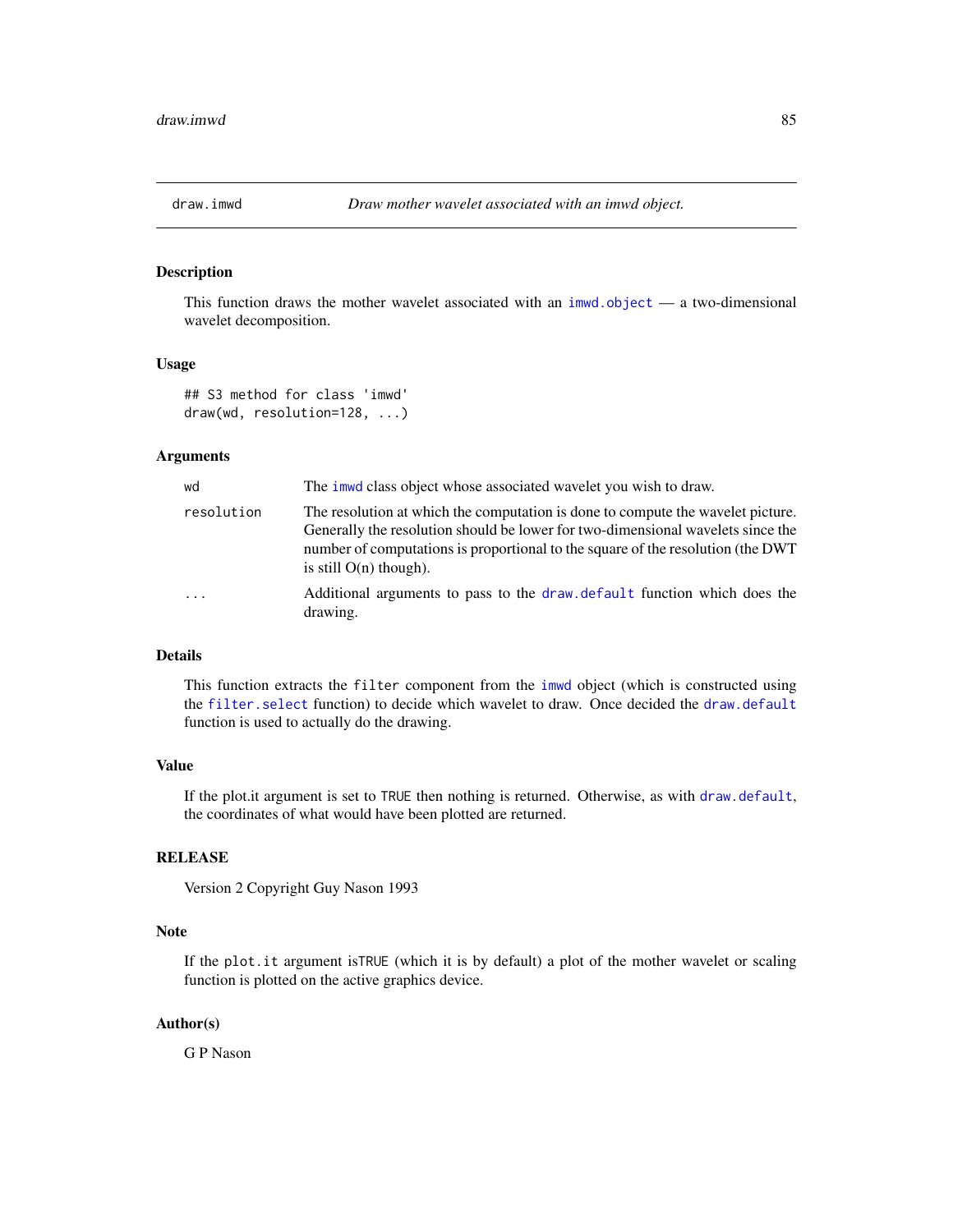# See Also

[filter.select](#page-98-0), [imwd.object](#page-133-0), [draw.default](#page-81-0).

## Examples

```
#
# Let's use the lennon test image
#
data(lennon)
## Not run: image(lennon)
#
# Now let's do the 2D discrete wavelet transform using Daubechies'
# least-asymmetric wavelet N=6
#
lwd <- imwd(lennon, filter.number=6)
#
# And now draw the wavelet that did this transform
#
## Not run: draw(lwd)
#
# A nice little two-dimensional wavelet!
#
```
<span id="page-85-0"></span>

#### draw.imwdc *Draw mother wavelet associated with an imwdc object.*

## Description

This function draws the mother wavelet associated with an  $imwdc$ .object — a compressed twodimensional wavelet decomposition.

## Usage

```
## S3 method for class 'imwdc'
draw(wd, resolution=128, ...)
```
## Arguments

| wd         | The imwd class object whose associated wavelet you wish to draw. (I know its<br>called wd, sorry).                                                                                                                                                                                |
|------------|-----------------------------------------------------------------------------------------------------------------------------------------------------------------------------------------------------------------------------------------------------------------------------------|
| resolution | The resolution at which the computation is done to compute the wavelet picture.<br>Generally the resolution should be lower for two-dimensional wavelets since the<br>number of computations is proportional to the square of the resolution (the DWT<br>is still $O(n)$ though). |
| $\cdots$   | Additional arguments to pass to the draw default function which does the<br>drawing.                                                                                                                                                                                              |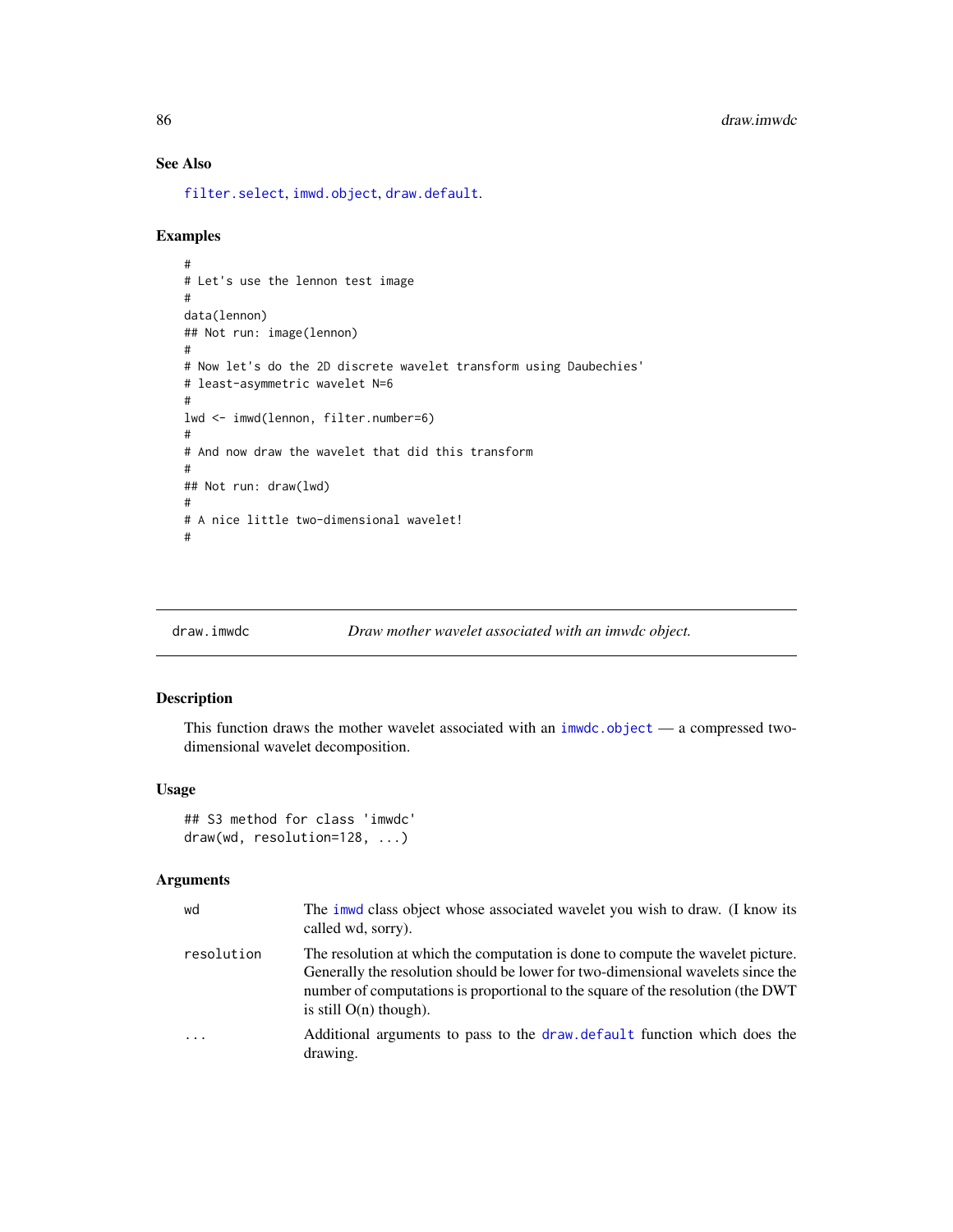#### draw.imwdc 87

## Details

This function extracts the filter component from the [imwd](#page-131-0) object (which is constructed using the [filter.select](#page-98-0) function) to decide which wavelet to draw. Once decided the [draw.default](#page-81-0) function is used to actually do the drawing.

#### Value

If the plot.it argument is set to TRUE then nothing is returned. Otherwise, as with [draw.default](#page-81-0), the coordinates of what would have been plotted are returned.

# RELEASE

Version 2 Copyright Guy Nason 1993

# Note

If the plot.it argument is TRUE (which it is by default) a plot of the mother wavelet or scaling function is plotted on the active graphics device.

#### Author(s)

G P Nason

## See Also

[filter.select](#page-98-0), [imwdc.object](#page-134-0), [draw.default](#page-81-0).

#### Examples

```
#
# Let's use the lennon test image
#
data(lennon)
## Not run: image(lennon)
#
# Now let's do the 2D discrete wavelet transform using Daubechies'
# least-asymmetric wavelet N=6
#
lwd <- imwd(lennon, filter.number=6)
#
# Now let's threshold the 2D DWT
# The resultant class of object is imwdc object.
#
lwdT <- threshold(lwd)
#
# And now draw the wavelet that did this transform
#
## Not run: draw(lwdT)
#
# A nice little two-dimensional wavelet!
#
```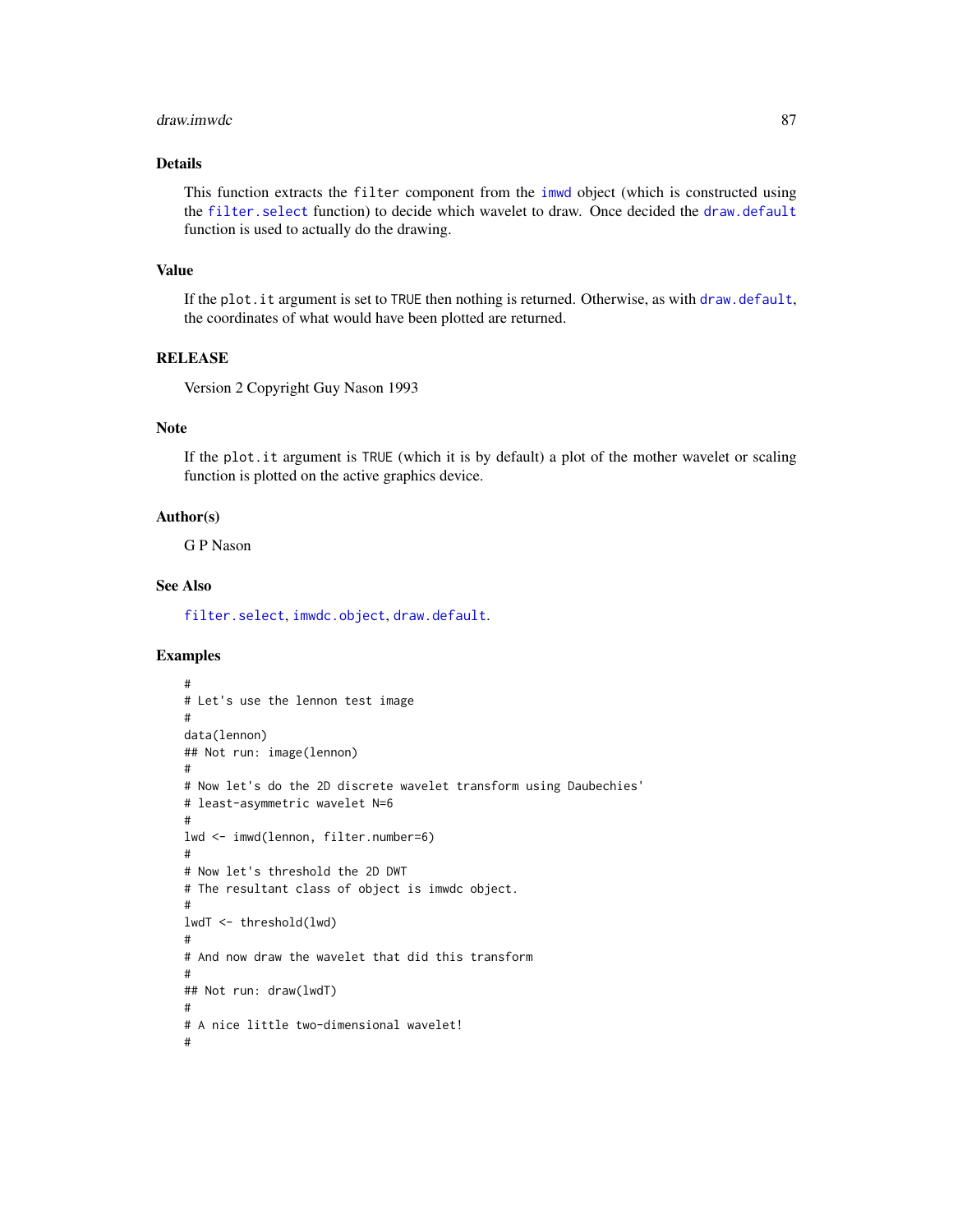## Description

Draws picture of one wavelet or scaling function associated with the multiple wavelet decomposition object. [mwd.object](#page-195-0).

#### Usage

```
## S3 method for class 'mwd'
draw(mwd, phi = 0, psi = 0, return.funct = FALSE, ...)
```
## Arguments

| mwd          | The mwd class object whose associated wavelet or scaling function you wish to<br>draw.                                                                    |
|--------------|-----------------------------------------------------------------------------------------------------------------------------------------------------------|
| phi          | description not yet available                                                                                                                             |
| psi          | If phi is non-zero then the 'phi'-th scaling function of the wavelet family used<br>for mwd will be plotted, phi must be between 0 and mwd\$filter\$nphi. |
| return.funct | If true then the vector used as phi/psi in the plot command is returned.                                                                                  |
| $\cdot$      | Additional arguments to pass to the plot function                                                                                                         |

## Details

It is usual to specify just one of phi and psi. IF neither phi nor psi are specified then phi=1 is the default. An error is generated if both phi=0 and psi=0 or if both are nonzero.

## Value

If the return.funct argument is set to TRUE then the function values in the plot are returned otherwise NULL is returned.

## RELEASE

Version 3.9.6 (Although Copyright Tim Downie 1995-6).

## Note

If the return. funct argument is FALSE a plot of the mother wavelet or scaling function is plotted on the active graphics device.

#### Author(s)

G P Nason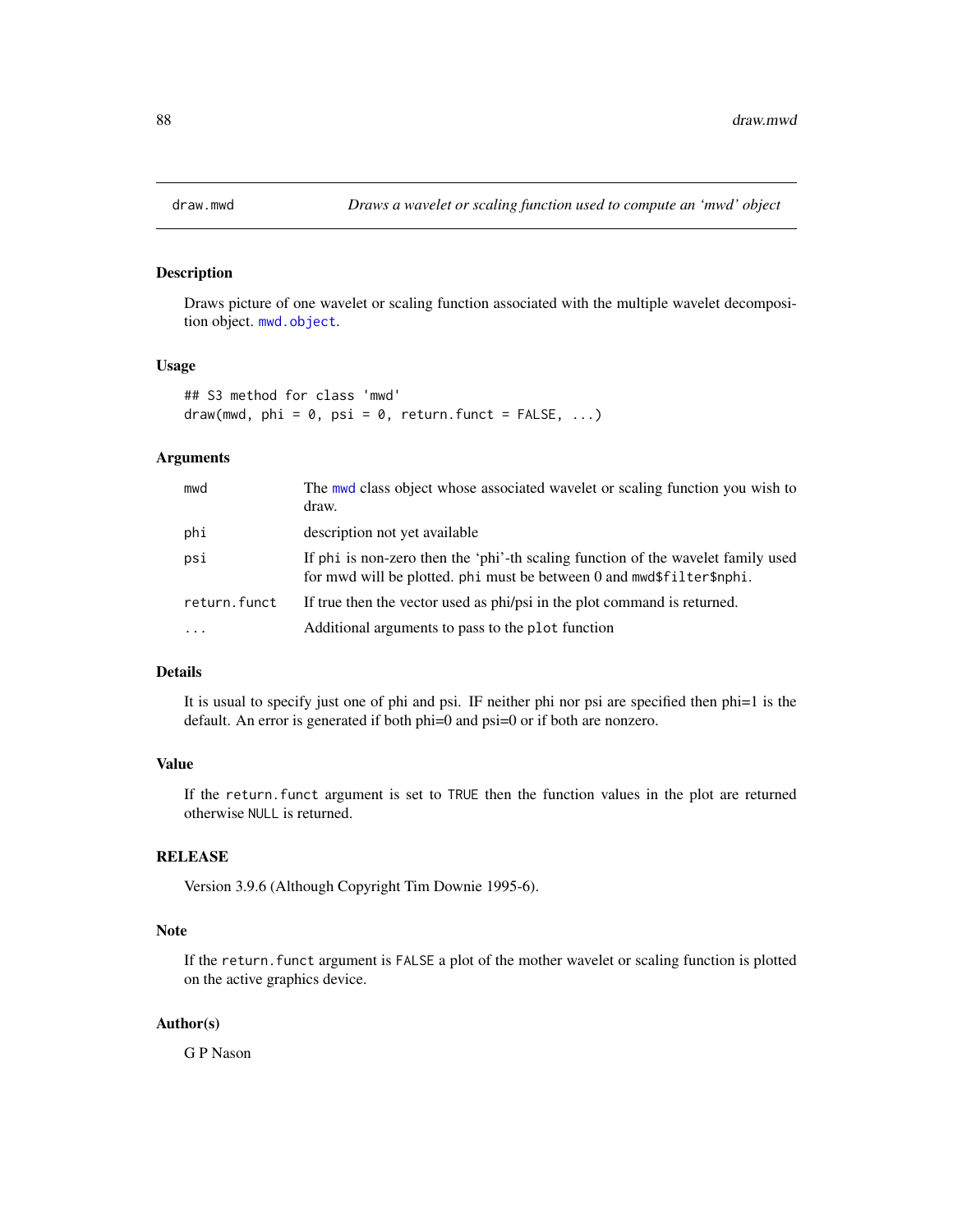#### draw.wd 39 September 2014 and 2014 and 2014 and 2014 and 2014 and 2014 and 2014 and 2014 and 2014 and 2014 and 2014 and 2014 and 2014 and 2014 and 2014 and 2014 and 2014 and 2014 and 2014 and 2014 and 2014 and 2014 and 201

#### See Also

```
accessC.mwd, accessD.mwd, mfirst.last, mfilter.select, mwd, mwd.object, mwr, plot.mwd,
print.mwd, putC.mwd, putD.mwd, summary.mwd, threshold.mwd, wd, wr.mwd.
```
#### Examples

```
#
# Do a multiple wavelet decomposition on vector: ynoise
#
ynoise \le rnorm(512, sd = 0.1)
ymwd <- mwd(ynoise,filter.type="Geronimo")
#
# Draw a picture of the second Geronimo wavelet.
#
## Not run: draw(ymwd,psi=2)
#
#
```
<span id="page-88-0"></span>draw.wd *Draw mother wavelet or scaling function associated with wd object.*

#### Description

This function draws the mother wavelet or scaling function associated with a [wd.object](#page-351-0).

#### Usage

```
## S3 method for class 'wd'
draw(wd, ...)
```
#### Arguments

[wd](#page-344-0) The wd class object whose associated wavelet or scaling function you wish to draw. ... Additional arguments to pass to the [draw.default](#page-81-0) function which does the drawing. In particular, arguments can be set to choose between drawing the mother wavelet and scaling function, to set the resolution of the plot, to choose between drawing one and two dimensional pictures.

## Details

This function extracts the filter component from the [wd](#page-344-0) object (which is constructed using the [filter.select](#page-98-0) function) to decide which wavelet to draw. Once decided the [draw.default](#page-81-0) function is used to actually do the drawing.

#### Value

If the plot.it argument is set to TRUE then nothing is returned. Otherwise, as with [draw.default](#page-81-0), the coordinates of what would have been plotted are returned.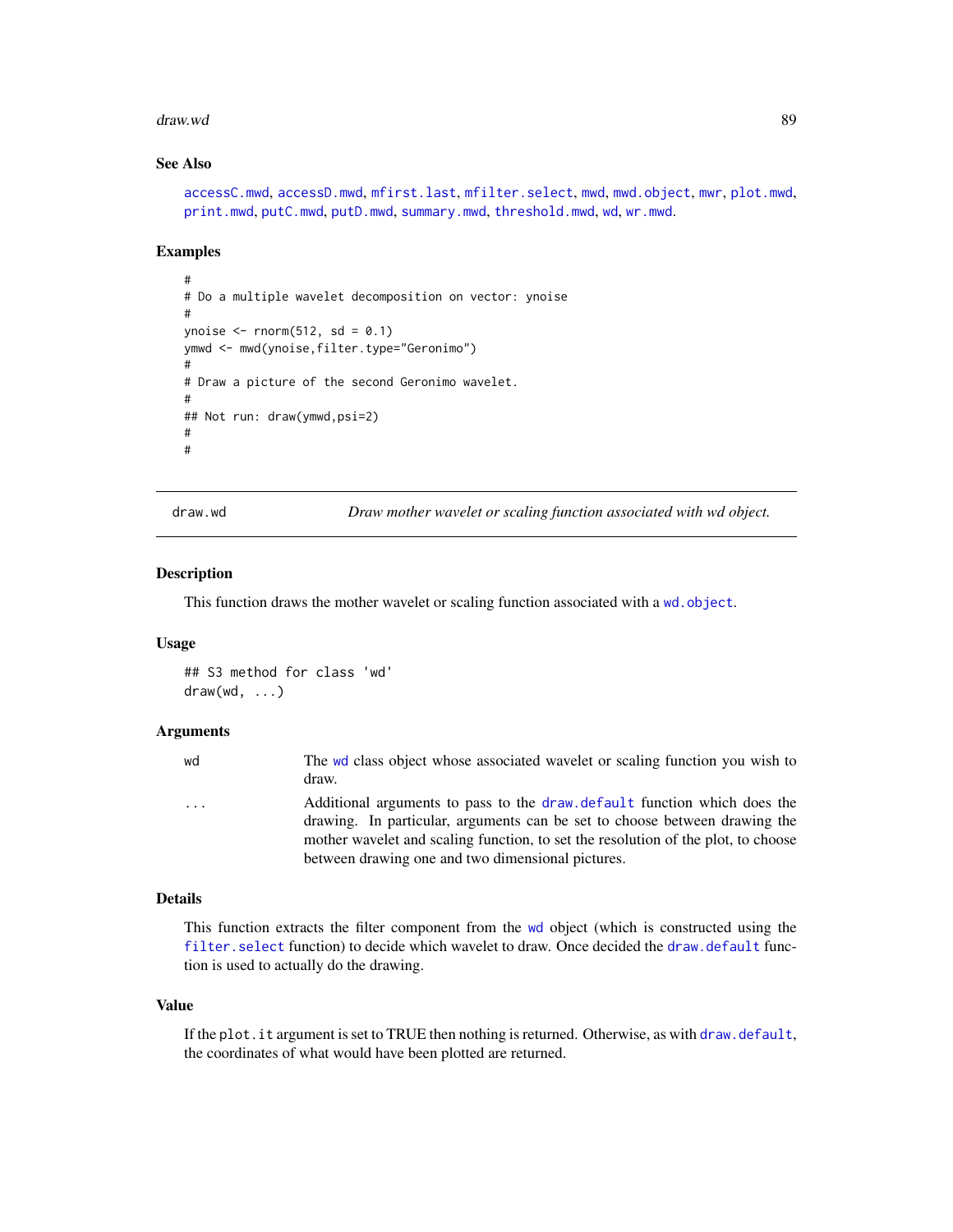## **RELEASE**

Version 2 Copyright Guy Nason 1993

#### Note

If the plot.it argument is TRUE (which it is by default) a plot of the mother wavelet or scaling function is plotted on the active graphics device.

#### Author(s)

G P Nason

## See Also

[filter.select](#page-98-0), [wd.object](#page-351-0), [draw.default](#page-81-0).

## Examples

```
#
# Generate some test data
#
test.data <- example.1()$y
## Not run: ts.plot(test.data)
#
# Now do the discrete wavelet transform of the data using the Daubechies
# least-asymmetric wavelet N=10 (the default arguments in
# wd).
#
tdwd <- wd(test.data)
#
# What happens if we try to draw this new tdwd object?
#
## Not run: draw(tdwd)
#
# We get a picture of the wavelet that did the transform
#
```
<span id="page-89-0"></span>draw.wp *Draw wavelet packet associated with a wp object.*

#### Description

This function draws a wavelet packet associated with a [wp.object](#page-358-0).

#### Usage

```
## S3 method for class 'wp'
draw(wp, level, index, plot.it=TRUE, main, sub, xlab, ylab, ...)
```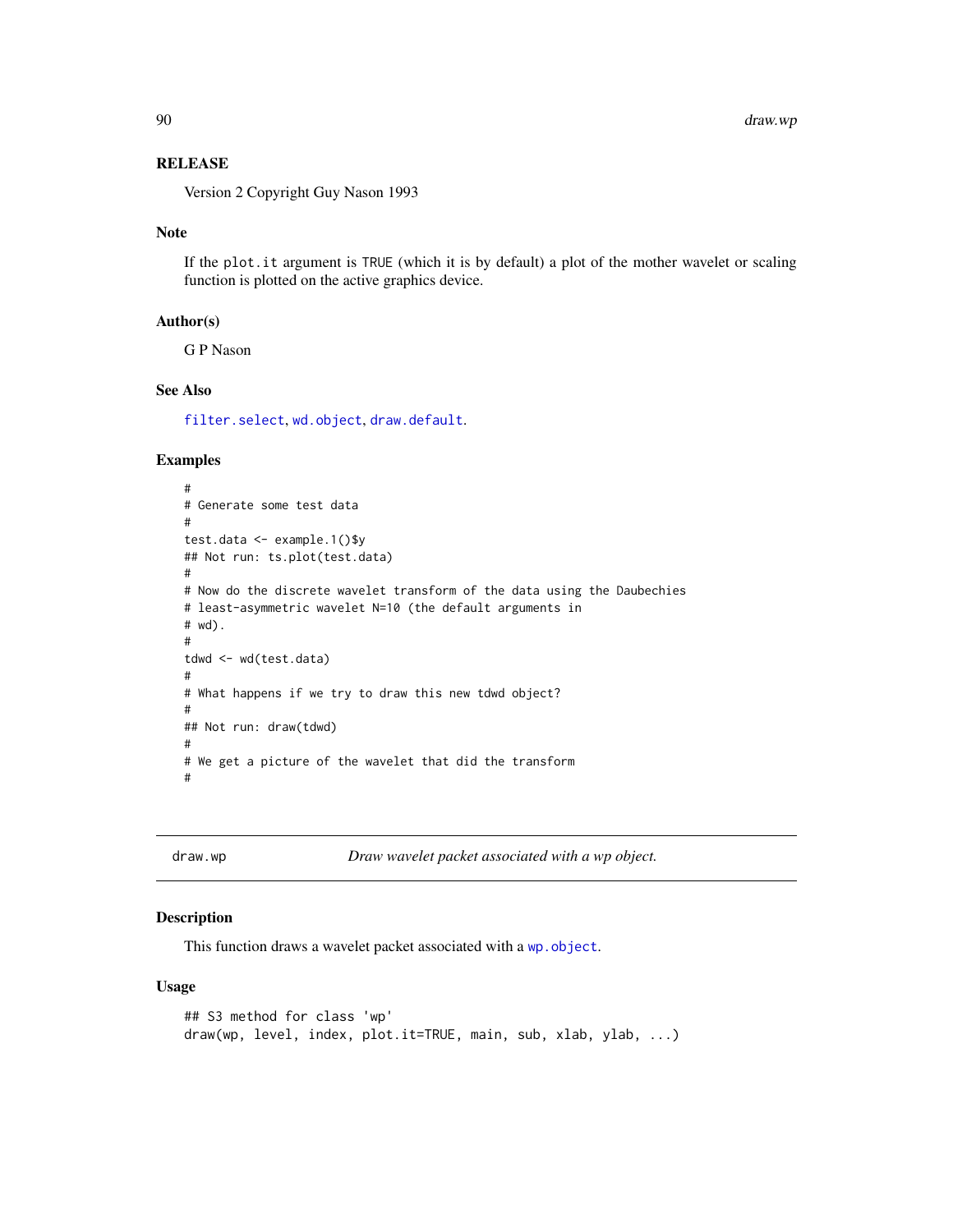#### draw.wp 31 and 32 and 32 and 32 and 32 and 32 and 32 and 32 and 32 and 32 and 32 and 32 and 32 and 32 and 32 and 32 and 32 and 32 and 32 and 32 and 32 and 32 and 32 and 32 and 32 and 32 and 32 and 32 and 32 and 32 and 32 a

## Arguments

| wp       | The wp class object whose associated wavelet packet you wish to draw.                                                                                                                                                                                                                               |
|----------|-----------------------------------------------------------------------------------------------------------------------------------------------------------------------------------------------------------------------------------------------------------------------------------------------------|
| level    | The resolution level of wavelet packet in the wavelet packet decomposition that<br>you wish to draw (corresponds to scale).                                                                                                                                                                         |
| index    | The packet index of the wavelet packet in the wavelet packet decomposition that<br>you wish to draw (corresponds to number of oscillations).                                                                                                                                                        |
| plot.it  | If TRUE then the wavelet packet is plotted on the active graphics device. If<br>FALSE then the y-coordinates of the packet are returned. Note that x-coordinates<br>are not returned (the packet is periodic on its range anyway).                                                                  |
| main     | The main argument for the plot                                                                                                                                                                                                                                                                      |
| sub      | The subtitle for the plot                                                                                                                                                                                                                                                                           |
| xlab     | The labels for the x axis                                                                                                                                                                                                                                                                           |
| ylab     | The labels for the y axis                                                                                                                                                                                                                                                                           |
| $\cdots$ | Additional arguments to pass to the drawwp. default function which does the<br>drawing. In particular, arguments can be set to choose between drawing the<br>mother wavelet and scaling function, to set the resolution of the plot, to choose<br>between drawing one and two dimensional pictures. |

## Details

This function extracts the filter component from the [wp](#page-357-0) object (which is constructed using the [filter.select](#page-98-0) function) to decide which wavelet packet family to draw. Once decided the [drawwp.default](#page-93-0) function is used to actually do the drawing.

## Value

If the plot.it argument is set to TRUE then nothing is returned. Otherwise, if plot.it is set to FALSE the coordinates of what would have been plotted are returned.

## RELEASE

Version 3.9.6 Copyright Guy Nason 1998

## Note

If the plot.it argument is TRUE (which it is by default) a plot of the appropriate wavelet packet is plotted on the active graphics device.

## Author(s)

G P Nason

## See Also

[filter.select](#page-98-0), [wp](#page-357-0), [wp.object](#page-358-0), [drawwp.default](#page-93-0).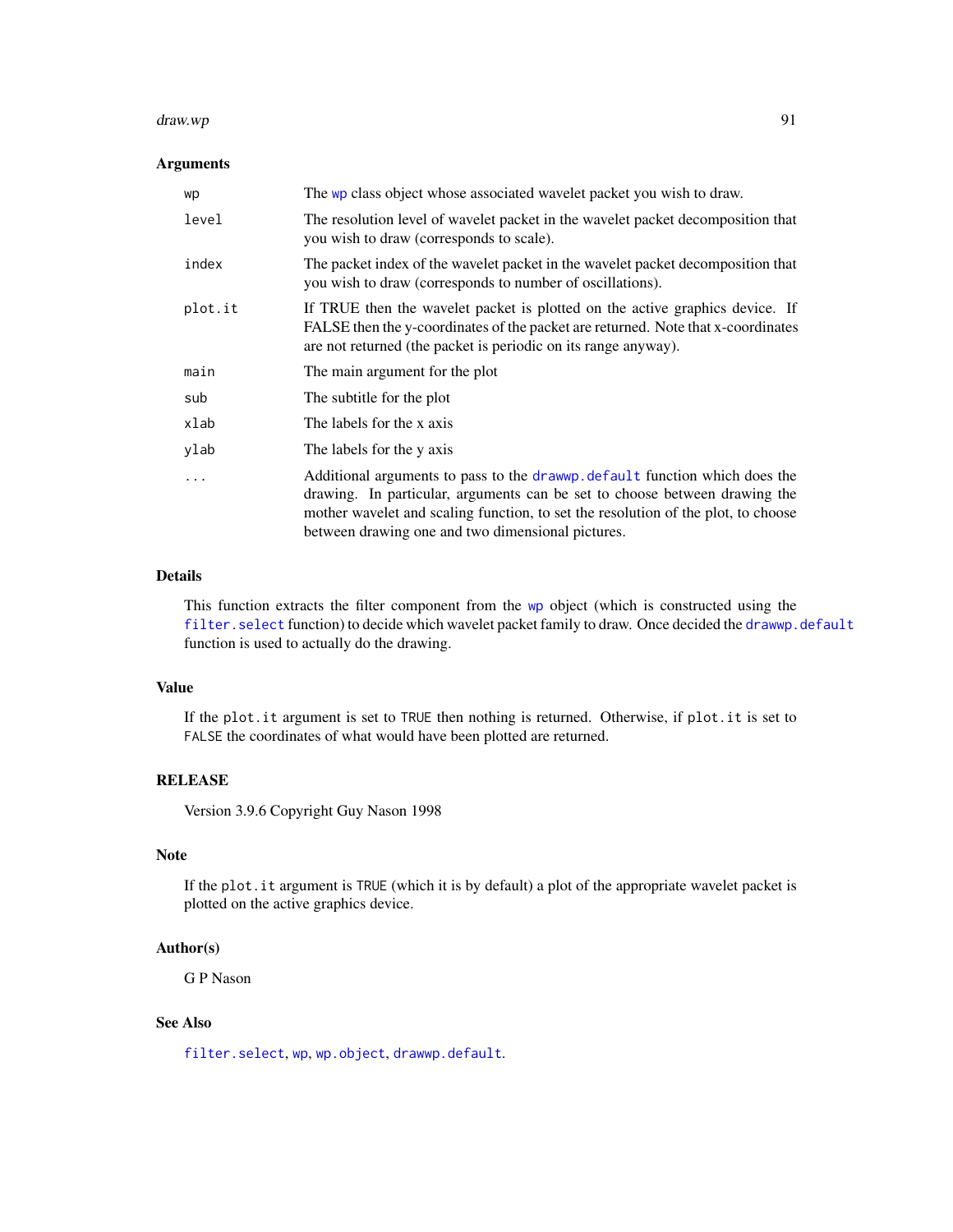## Examples

```
#
# Generate some test data
#
test.data <- example.1()$y
## Not run: ts.plot(test.data)
#
# Now do the wavelet packet transform of the data using the Daubechies
# least-asymmetric wavelet N=10 (the default arguments in
# wp).
#
tdwp <- wp(test.data)
#
# What happens if we try to draw this new tdwp object?
#
## Not run: draw(tdwd, level=4, index=12)
```
<span id="page-91-0"></span>draw.wst *Draw mother wavelet or scaling function associated with wst object.*

## Description

This function draws the mother wavelet or scaling function associated with a [wst.object](#page-373-0).

#### Usage

```
## S3 method for class 'wst'
draw(wst, ...)
```
## Arguments

| wst      | The wst class object whose associated wavelet or scaling function you wish to<br>draw.                                                                 |
|----------|--------------------------------------------------------------------------------------------------------------------------------------------------------|
| $\cdots$ | Additional arguments to pass to the draw default function which does the<br>drawing. In particular, arguments can be set to choose between drawing the |
|          | mother wavelet and scaling function, to set the resolution of the plot, to choose                                                                      |
|          | between drawing one and two dimensional pictures.                                                                                                      |

## Details

This function extracts the filter component from the [wst](#page-371-0) object (which is constructed using the [filter.select](#page-98-0) function) to decide which wavelet packet family to draw. Once decided the [draw.default](#page-81-0) function is used to actually do the drawing.

#### Value

If the plot.it argument is set to TRUE then nothing is returned. Otherwise, Otherwise, as with [draw.default](#page-81-0), the coordinates of what would have been plotted are returned.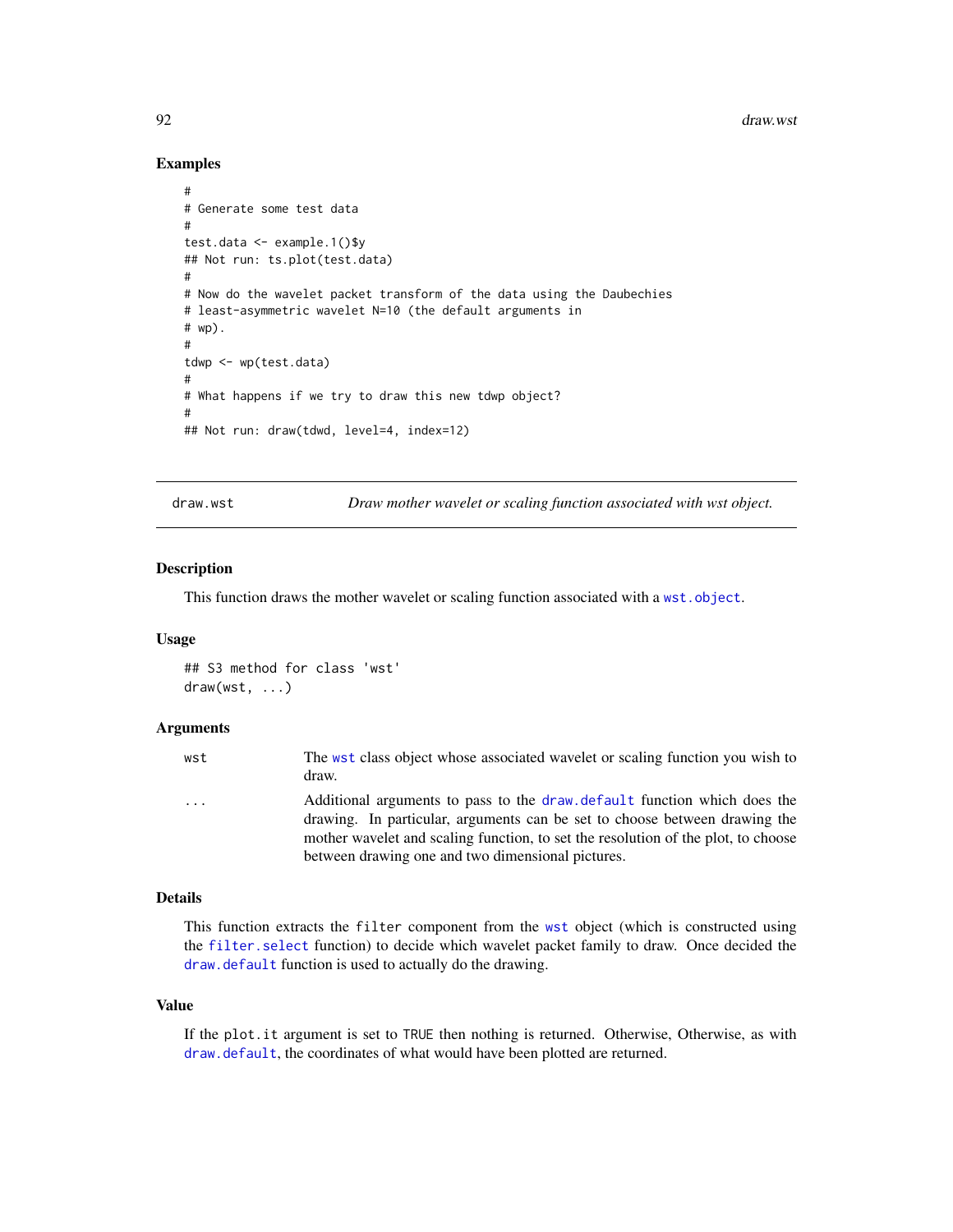#### drawbox 93

# **RELEASE**

Version 3.6 Copyright Guy Nason 1995

#### Note

If the plot.it argument is TRUE (which it is by default) a plot of the appropriate wavelet packet is plotted on the active graphics device.

#### Author(s)

G P Nason

# See Also

[filter.select](#page-98-0), [wst.object](#page-373-0), [draw.default](#page-81-0).

## Examples

```
#
# Generate some test data
#
test.data <- example.1()$y
## Not run: ts.plot(test.data)
#
# Now do the \code{packet-ordered non-decimated DWT} of the data using the Daubechies
# least-asymmetric wavelet N=10 (the default arguments in \code{\link{wst}}).
#
tdwst <- wst(test.data)
#
# What happens if we try to draw this new tdwst object?
#
## Not run: draw(tdwst)
#
# We get a picture of the wavelet that did the transform
#
```
drawbox *Draw a shaded coloured box*

## Description

Simply draws a box with bottom left corner at  $(x,y)$ , or width w and height h with shading of density and colour of col.

#### Usage

drawbox(x,y,w,h,density,col)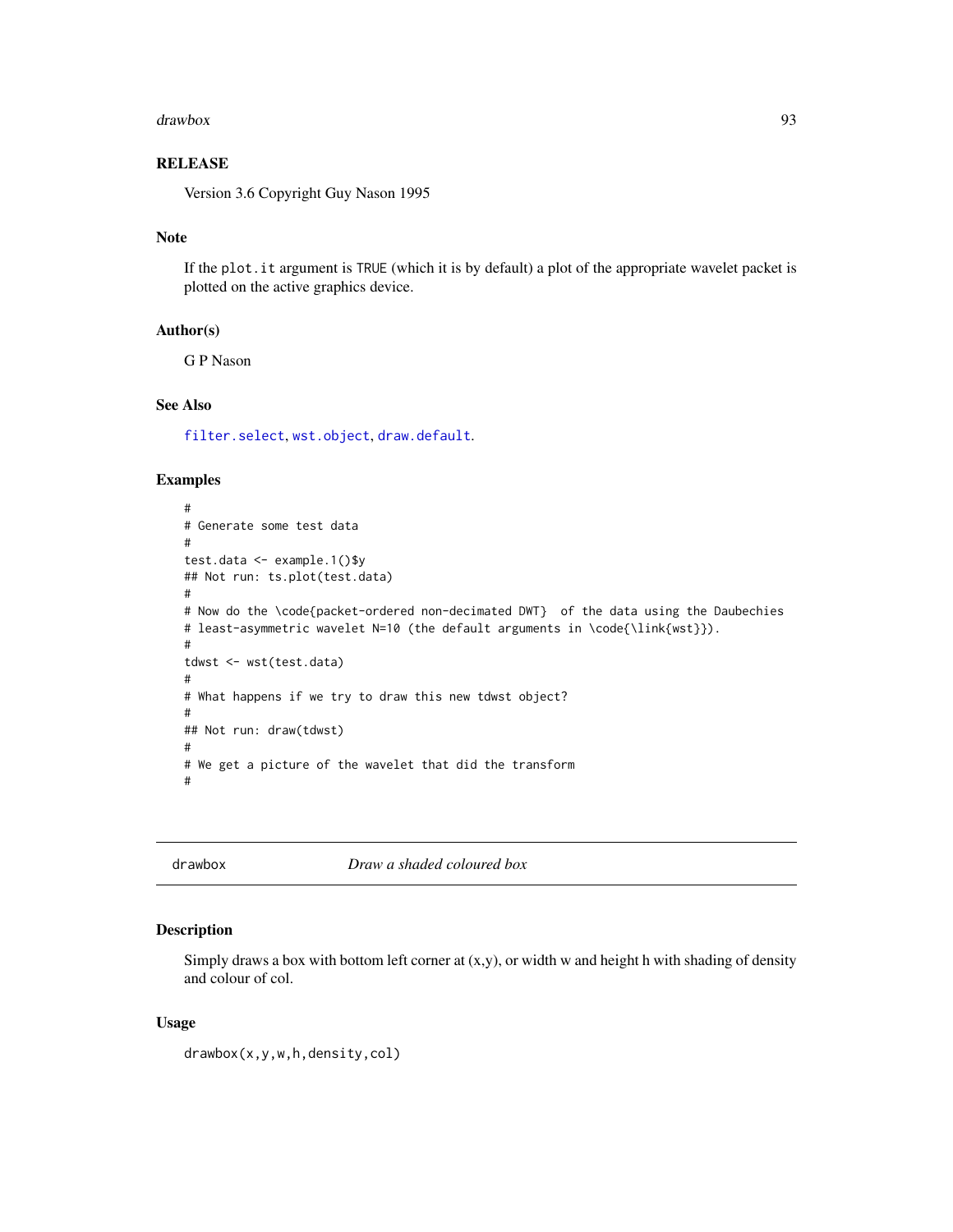# Arguments

| x       | The bottom left x coordinate of the box |
|---------|-----------------------------------------|
|         | The bottom left y coordinate of the box |
| W       | The width of the box                    |
| h       | The height of the box                   |
| density | The shading density of the box          |
| col     | The colour of the box                   |

# Details

Description says all

# Value

None

# Author(s)

G P Nason

# See Also

[addpkt](#page-24-0)

<span id="page-93-0"></span>drawwp.default *Subsidiary routine that actually computes wavelet packet values*

# Description

Function computes the values of a given wavelet packet on a discrete grid.

# Usage

```
drawwp.default(level, index, filter.number = 10, family = "DaubLeAsymm",
    resolution = 64 \times 2^{\wedge}level)
```
## Arguments

| level         | The resolution level of the packet you want                  |
|---------------|--------------------------------------------------------------|
| index         | The packet index of the packet you want                      |
| filter.number | The type of wavelet you want, see filter. select             |
| family        | The family of wavelet you want, see filter. select           |
| resolution    | The number of ordinates at which you want the wavelet packet |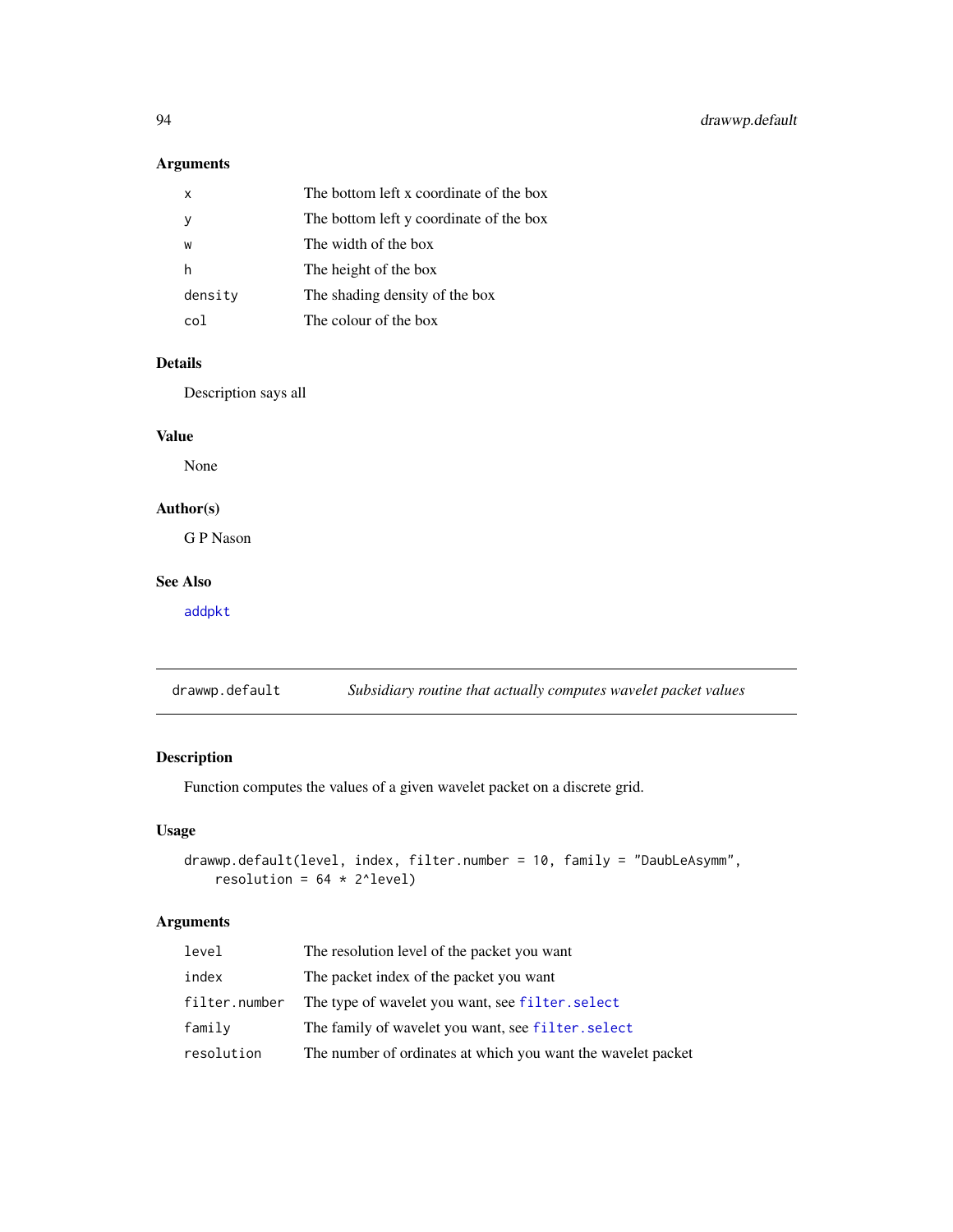#### ewspec 95

#### Details

Function works by computing a wavelet packet transform of a zero vector. Then inserting a single one somewhere in the desired packet, and then inverts the transform.

#### Value

A vector containing the "y" values of the required wavelet packet.

#### Author(s)

G P Nason

## See Also

[draw.wp](#page-89-0),[InvBasis](#page-141-0), [nlevelsWT](#page-199-0), [putpacket](#page-273-0), [wp](#page-357-0)

ewspec *Compute evolutionary wavelet spectrum estimate.*

#### **Description**

This function computes the evolutionary wavelet spectrum (EWS) estimate from a time series (or non-decimated wavelet transform of a time series). The estimate is computed by taking the nondecimated wavelet transform of the time series data, taking its modulus; smoothing using TI-wavelet shrinkage and then correction for the redundancy caused by use of the non-decimated wavelet transform. Options below beginning with smooth. are passed directly to the TI-wavelet shrinkage routines.

## Usage

```
ewspec(x, filter_number = 10, family = "DaubleAsymm",UseLocalSpec = TRUE, DoSWT = TRUE, WPsmooth = TRUE,
   verbose = FALSE, smooth.filter.number = 10,
   smooth.family = "DaubLeAsymm",
   smooth. levels = 3:(nlevelsWT(WPwst) - 1), smooth. dev = madmad,smooth.policy = "LSuniversal", smooth.value = 0, smooth.by.level = FALSE,
   smooth.type = "soft", smooth.verbose = FALSE,
   smooth.cvtol = 0.01, smooth.cvnorm = l2norm,
   smooth.transform = I, smooth.inverse = I)
```
#### Arguments

x The time series that you want to analyze. (See DETAILS below on how to supply preprocessed versions of the time series which bypass early parts of the ewspec function).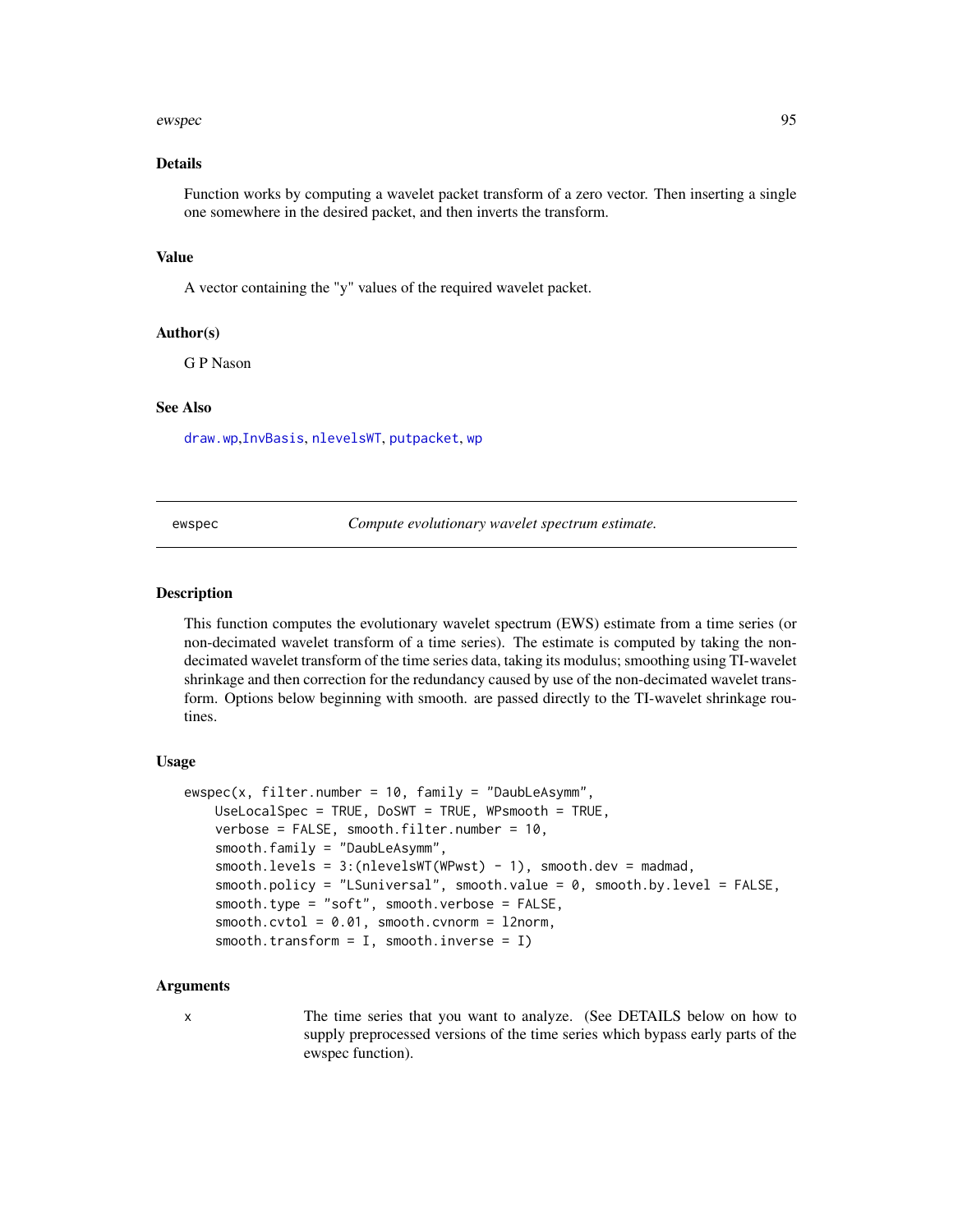| filter.number        | This selects the index of the wavelet used in the analysis of the time series (i.e.<br>the wavelet basis functions used to model the time series). For Daubechies com-<br>pactly supported wavelets the filter number is the number of vanishing moments.                                                                                                                                                                    |
|----------------------|------------------------------------------------------------------------------------------------------------------------------------------------------------------------------------------------------------------------------------------------------------------------------------------------------------------------------------------------------------------------------------------------------------------------------|
| family               | This selects the wavelet family to use in the analysis of the time series (i.e.<br>which wavelet family to use to model the time series). Only use the Daubechies<br>compactly supported wavelets DaubExPhase and DaubLeAsymm.                                                                                                                                                                                               |
| UseLocalSpec         | If you input a time series for x then this argument should always be T. (How-<br>ever, you can precompute the modulus of the non-decimated wavelet transform<br>yourself and supply it as x in which case the LocalSpec call within this function<br>is not necessary and you can set UseLocalSpec equal to F).                                                                                                              |
| DoSWT                | If you input a time series for x then this argument should always be T. (However,<br>you can precompute the non-decimated wavelet transform yourself and supply<br>it as x in which case the wd call within the function will not be necessary and<br>you can set DoSWT equal to F).                                                                                                                                         |
| WPsmooth             | Normally a wavelet periodogram is smoothed before it is corrected. Use WPsmooth=F<br>is you do not want any wavelet periodogram smoothing (correction is still done).                                                                                                                                                                                                                                                        |
| verbose              | If this option is $T$ then informative messages are printed as the function pro-<br>gresses.                                                                                                                                                                                                                                                                                                                                 |
| smooth.filter.number |                                                                                                                                                                                                                                                                                                                                                                                                                              |
|                      | This selects the index number of the wavelet that smooths each scale of the<br>wavelet periodogram. See filter. select for further details on which wavelets<br>you can use. Generally speaking it is a good idea to use a smoother wavelet for<br>smoothing than the one you used for analysis (above) but since one still wants<br>local smoothing it is best not to use a wavelet that is much smoother.                  |
| smooth.family        | This selects the wavelet family that smooths each scale of the wavelet peri-<br>odogram. See filter. select for further details on which wavelets you can<br>use. There is no need to use the same family as you used to analyse the time<br>series.                                                                                                                                                                         |
| smooth.levels        | The levels to smooth when performing the TI-wavelet shrinkage smoothing.                                                                                                                                                                                                                                                                                                                                                     |
| smooth.dev           | The method for estimating the variance of the empirical wavelet coefficients for<br>smoothing purposes.                                                                                                                                                                                                                                                                                                                      |
| smooth.policy        | The recipe for smoothing: determines how the threshold is chosen. See threshold<br>for TI-smoothing and choice of potential policies. For EWS estimation LSuniversal<br>is recommended for thi Chi-squared nature of the periodogram coefficients.<br>However, if the coefficients are transformed (using smooth. transform and smooth. inverse)<br>then other, more standard, policies may be appropriate.                  |
| smooth.value         | When a manual policy is being used this argument is used to supply a threshold<br>value. See threshold for more information.                                                                                                                                                                                                                                                                                                 |
| smooth.by.level      |                                                                                                                                                                                                                                                                                                                                                                                                                              |
|                      | If TRUE then the wavelet shrinkage is performed by computing and applying a<br>separate threshold to each level in the non-decimated wavelet transform of each<br>scale. Note that each scale in the EWS is smoothed separately and indepen-<br>dently: and each smooth consists of taking the (second-stage) non-decimated<br>wavelet transform and applying a threshold to each level of a wavelet trans-<br>formed scale. |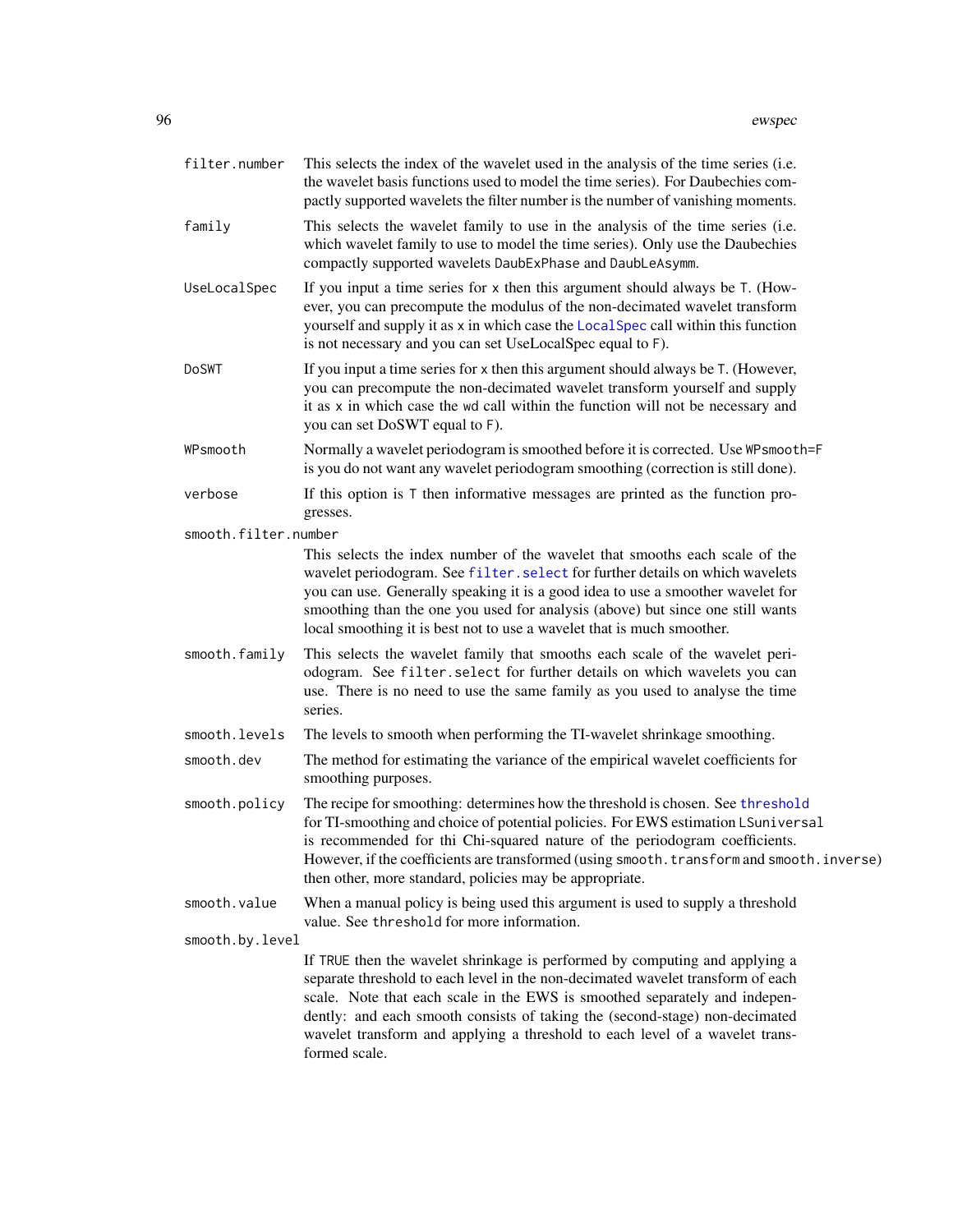#### ewspec 97

|                  | If FALSE then the same threshold is applied to the non-decimated wavelet trans-<br>form of a scale. Different thresholds may be computed for different scales (in<br>the time series model) but the threshold will be the same for each level arising<br>from the non-decimated transform of a scale.                  |
|------------------|------------------------------------------------------------------------------------------------------------------------------------------------------------------------------------------------------------------------------------------------------------------------------------------------------------------------|
|                  | Note: a scale refers to a set of coefficients coming from a particular scale of<br>the non-decimated wavelet transform of the time series data that models the time<br>series. A level refers to the levels of wavelet coefficients obtained from taking<br>the non-decimated wavelet transform of a particular scale. |
| smooth.type      | The type of shrinkage: either "hard" or "soft".                                                                                                                                                                                                                                                                        |
| smooth.verbose   |                                                                                                                                                                                                                                                                                                                        |
|                  | If $\top$ then informative messages concerning the TI-transform wavelet shrinkage<br>are printed.                                                                                                                                                                                                                      |
| smooth.cvtol     | If cross-validated wavelet shrinkage (smooth.policy="cv") is used then this<br>argument supplies the cross-validation tolerance.                                                                                                                                                                                       |
| smooth.cvnorm    | no description for object                                                                                                                                                                                                                                                                                              |
| smooth.transform |                                                                                                                                                                                                                                                                                                                        |
|                  | The transform function to use to transform the wavelet periodogram estimate.<br>The wavelet periodogram coefficients are typically chi-squared in nature, a log<br>transform can pull the coefficients towards normality so that a smooth.policy<br>for Gaussian data could be used (e.g. universal).                  |
|                  |                                                                                                                                                                                                                                                                                                                        |

smooth.inverse the inverse transform of smooth.transform.

#### Details

This function computes an estimate of the evolutionary wavelet spectrum of a time series according to the paper by Nason, von Sachs and Kroisandt. The function works as follows:

- 1 The non-decimated wavelet transform of the series is computed.
- 2 The squared modulus of the non-decimated wavelet transform is computed (this is the raw wavelet periodogram, which is returned).
- 3 The squared modulus is smoothed using TI-wavelet shrinkage.
- 4 The smoothed coefficients are corrected using the inverse of the inner product matrix of the discrete non-decimated autocorrelation wavelets (produced using the ipndacw function).

To display the EWS use the plotfunction on the S component, see the examples below.

It is possible to supply the non-decimated wavelet transform of the time series and set DoSWT=F or to supply the squared modulus of the non-decimated wavelet transform using [LocalSpec](#page-158-0) and setting UseLocalSpec=F. This facility saves time because the function is then only used for smoothing and correction.

#### Value

A list with the following components:

S The evolutionary wavelet spectral estimate of the input x. This object is of class [wd](#page-344-0) and so can be plotted, printed in the usual way.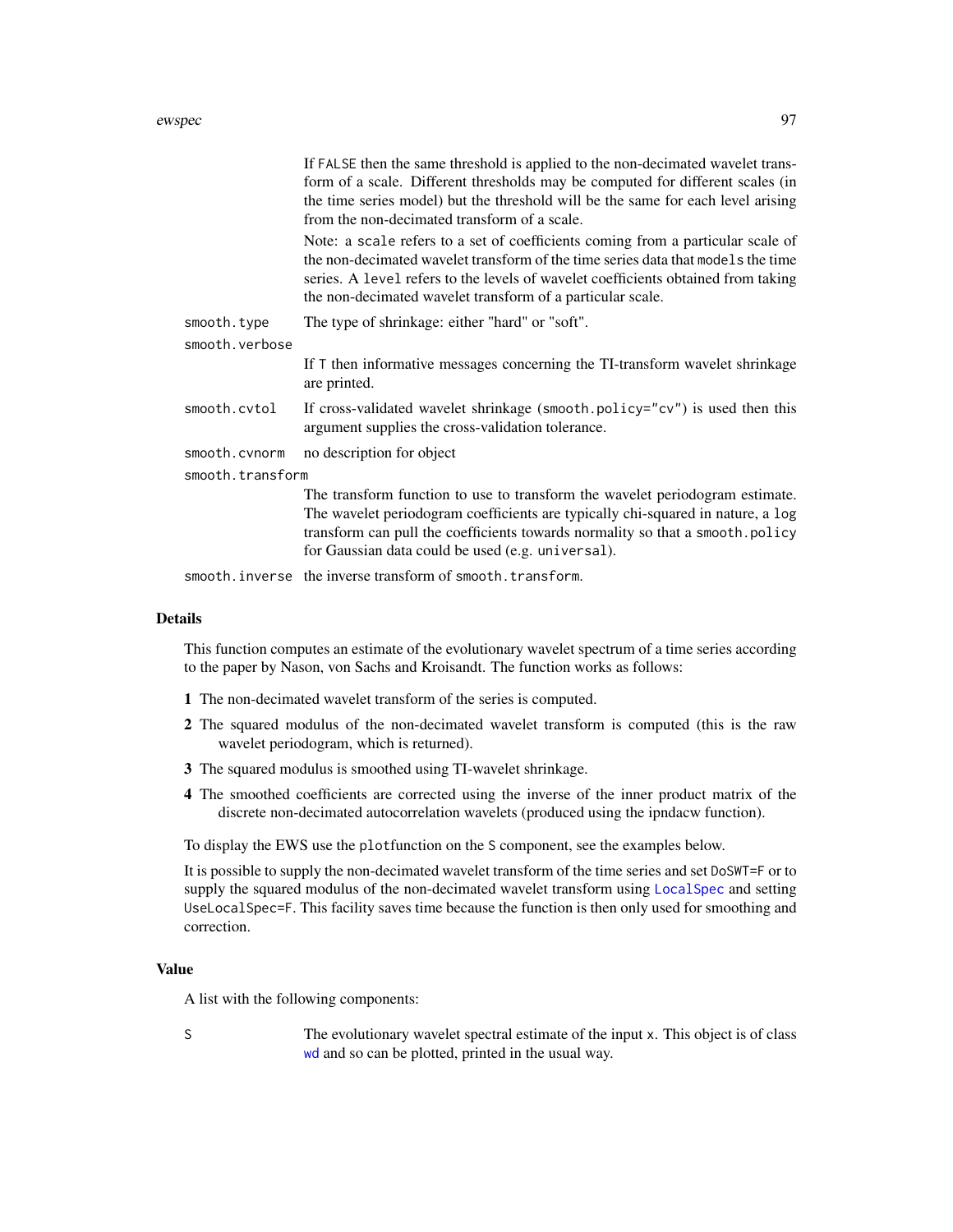| WavPer | The raw wavelet periodogram of the input x. The EWS estimate (above) is                                                                                                                             |
|--------|-----------------------------------------------------------------------------------------------------------------------------------------------------------------------------------------------------|
|        | the smoothed corrected version of the wavelet perioderam. The wavelet peri-                                                                                                                         |
|        | odogram is of class we and so can be plotted, printed in the usual way.                                                                                                                             |
| rm     | This is the matrix A from the paper by Nason, von Sachs and Kroisandt. Its<br>inverse is used to correct the raw wavelet periodogram. This matrix is computed<br>using the <i>ipndacw</i> function. |
| irm    | The inverse of the matrix A from the paper by Nason, von Sachs and Kroisandt.<br>It is used to correct the raw wavelet periodogram.                                                                 |

#### RELEASE

Version 3.9 Copyright Guy Nason 1998

## Author(s)

G P Nason

## References

Nason, G.P., von Sachs, R. and Kroisandt, G. (1998). Wavelet processes and adaptive estimation of the evolutionary wavelet spectrum. *Technical Report*, Department of Mathematics University of Bristol/ Fachbereich Mathematik, Kaiserslautern.

## See Also

Baby Data, [filter.select](#page-98-0), [ipndacw](#page-145-0), [LocalSpec](#page-158-0), [threshold](#page-307-0) [wd](#page-344-0) [wd.object](#page-351-0)

## Examples

```
#
# Apply the EWS estimate function to the baby data
#
```
<span id="page-97-0"></span>example.1 *Compute and return piecewise polynomial coordinates.*

## Description

This function computes and returns the coordinates of the piecewise polynomial described by Nason and Silverman, 1994. This function is a useful test function for evaluating wavelet shrinkage methodology as it contains smooth parts, a discontinuity and it is periodic.

(Nason, G.P. and Silverman, B.W. (1994) The discrete wavelet transform in S, *J. Comput. Graph. Statist.*, 3, 163–191.)

#### Usage

example.1()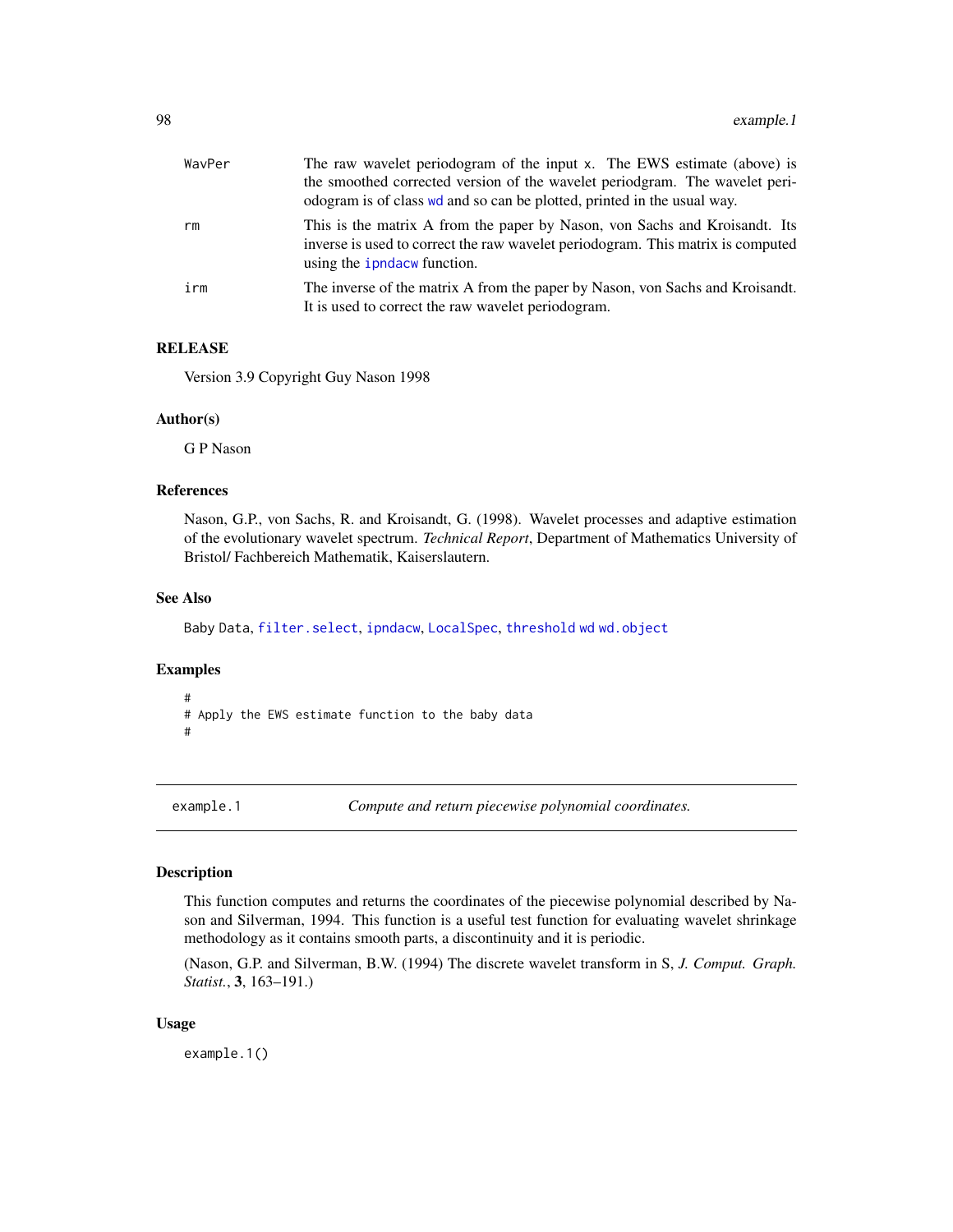#### filter.select 99

#### Arguments

None

## Details

This function computes and returns the x and y coordinates of the piecewise polynomial function described in Nason and Silverman, 1994. The formula for the piecewise polynomial (which is piecewise cubic) is given in Nason and Silverman, 1994.

The piecewise polynomial returned is a discrete sample on 512 equally spaced points between 0 and 1 (including 0 but excluding 1).

The Donoho and Johnstone test functions can be generated using the [DJ.EX](#page-77-0) function.

#### Value

A list with two components:

| $\mathsf{x}$ | a vector of length 512 containing the ordered x ordinates of the piecewise poly-<br>nomial.     |
|--------------|-------------------------------------------------------------------------------------------------|
| <b>V</b>     | a vector of length 512 containing the corresponding y ordinates of the piecewise<br>polynomial. |

## Author(s)

G P Nason

#### See Also

[DJ.EX](#page-77-0)

## Examples

```
#
# Generate the piecewise polynomial
#
test.data <- example.1()$y
## Not run: ts.plot(test.data)
```
<span id="page-98-0"></span>filter.select *Provide wavelet filter coefficients.*

#### Description

This function stores the filter coefficients necessary for doing a discrete wavelet transform (and its inverse), including complex-valued compactly supported wavelets.

#### Usage

```
filter.select(filter.number, family="DaubLeAsymm", constant=1)
```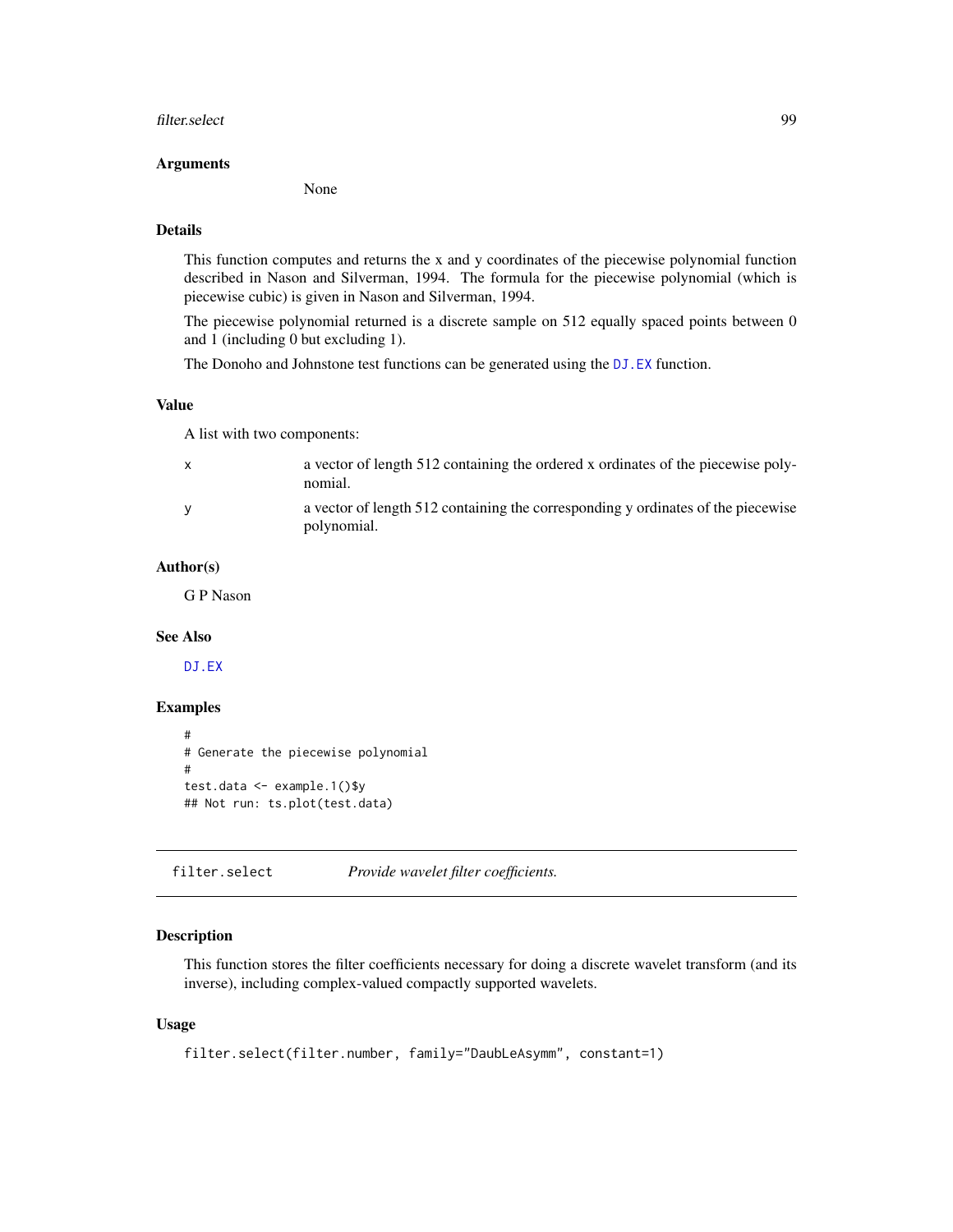#### **Arguments**

| filter.number | This selects the desired filter, an integer that takes a value dependent upon the<br>family that you select. For the complex-valued wavelets in the Lina-Mayrand<br>family, the filter number takes the form x.y where x is the number of vanishing<br>moments (3, 4, or 5) and y is the solution number (1 for $x = 3$ or 4 vanishing<br>moments; 1, 2, 3, or 4 for $x = 5$ vanishing moments). Note: this argument has<br>a different meaning for Littlewood-Paley wavelets, see the note below in the<br>Details section. |
|---------------|------------------------------------------------------------------------------------------------------------------------------------------------------------------------------------------------------------------------------------------------------------------------------------------------------------------------------------------------------------------------------------------------------------------------------------------------------------------------------------------------------------------------------|
| family        | This selects the basic family that the wavelet comes from. The choices are<br><b>DaubExPhase</b> for Daubechies' extremal phase wavelets, <b>DaubLeAsymm</b> for<br>Daubechies' "least-asymmetric" wavelets, Coiflets for Coiflets, Lawton for Law-<br>ton's complex-valued wavelets (equivalent to Lina-Mayrand 3.1 wavelets), Lit-<br><b>tlewoodPaley</b> for a approximation to Littlewood-Paley wavelets, or <b>LinaMayrand</b><br>for the Lina-Mayrand family of complex-valued Daubechies' wavelets.                   |
| constant      | This constant is applied as a multiplier to all the coefficients. It can be a vector,<br>and so you can adapt the filter coefficients to be whatever you want. (This is<br>feature of negative utility, or "there is less to this than meets the eye" as my old<br>PhD supervisor would say [GPN]).                                                                                                                                                                                                                          |

#### Details

This function contains at least three types of filter. Two types can be selected with family set to DaubExPhase, these wavelets are the Haar wavelet (selected by filter.number=1 within this family) and Daubechies "extremal phase" wavelets selected by filter.numbers ranging from 2 to 10). Setting family to DaubLeAsymm gives you Daubechies least asymmetric wavelets, but here the filter number ranges from 4 to 10. For Daubechies wavelets, filter.number corresponds to the N of that paper, the wavelets become more regular as the filter.number increases, but they are all of compact support.

With family equal to "Coiflets" the function supports filter numbers ranging from 1 to 5. Coiflets are wavelets where the scaling function also has vanishing moments.

With family equal to "LinaMayrand", the function returns complex-valued Daubechies wavelets. For odd numbers of vanishing moments, there are symmetric complex-valued wavelets i this family, and for five or more vanishing moments there are multiple distinct complex-valued wavelets, distinguished by their (arbitrary) solution number. At present, Lina-Mayrand wavelets 3.1, 4.1, 5.1, 5.2, 5.3, and 5.4 are available in WaveThresh.

Setting family equal to "Lawton" chooses complex-valued wavelets. The only wavelet available is the one with "filter.number" equal to 3.

With family equal to "LittlewoodPaley" the Littlewood-Paley wavelet is used. The scaling function is also the same as (or at least proportional to, depending on your normalization) that of the Shannon scaling function, so its an approximation to the Shannon wavelet transform. The "filter.number" argument has a special meaning for the Littlewood-Paley wavelets: it does not represent vanishing moments here. Instead, it controls the number of filter taps in the quadrature mirror filter: typically longer values are better, up to the length of the series. Increasing it higher than the length of the series does not usually have much effect. Note: extreme caution should be taken with the Littlewood-Paley wavelet. This implementation is pure time-domain and as such can only be thought of as an approximation to a complete Shannon/LP implementation. For example, in actuality the wavelets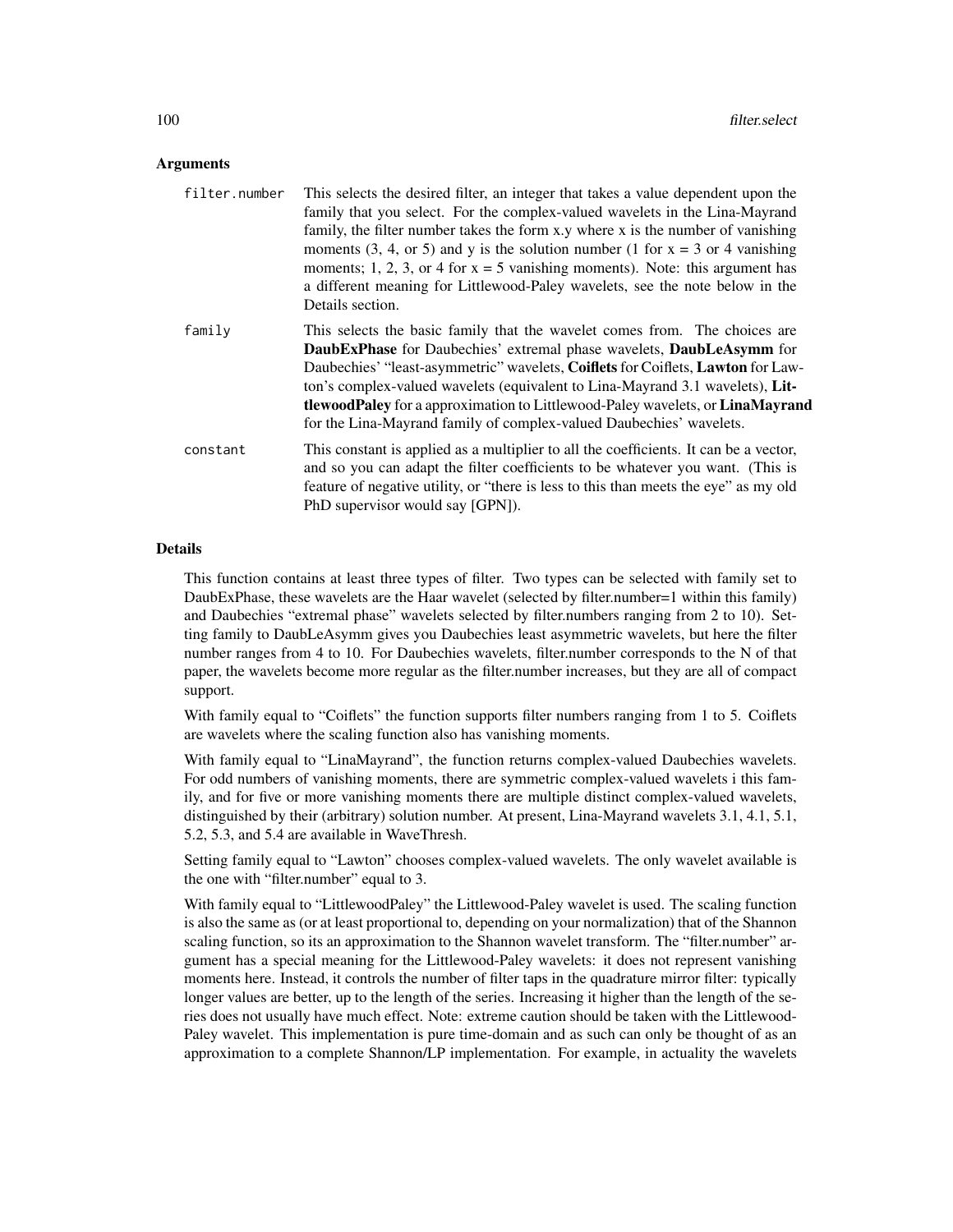#### filter.select 101

are NOT finite impluse response filters like with Daubechies wavelets. This means that it is possible for an infinite number of Littlewood Paley wavelet coefficients to be nonzero. However, computers can not store an infinite number of coefficients and some will be lost. This is most noticeable with functions with discontinuities and other homogeneities but it can also happen with some smooth functions. A way to check how "bad" is can be is to transform your desired function followed immediately by the inverse transform and compare the original with the resultant sequence.

The function compare. filters can be used to compare two filters.

#### Value

Alist is returned with four components describing the filter:

| H.            | A vector containing the filter coefficients.                                                                          |
|---------------|-----------------------------------------------------------------------------------------------------------------------|
| G             | A vector containing filter coefficients (if Lawton or Lina-Mayrand wavelets are<br>selected, otherwise this is NULL). |
| name          | A character string containing the name of the filter.                                                                 |
| family        | A character string containing the family of the filter.                                                               |
| filter.number | The filter number used to select the filter from within a family.                                                     |

## RELEASE

Version 3.5.3 Copyright Guy Nason 1994, This version originally part of the cthresh release which was merged into wavethresh in Oct 2012. Original cthresh version due to Stuart Barber

#### Note

The (Daubechies) filter coefficients should always sum to sqrt(2). This is a useful check on their validity.

## Author(s)

Stuart Barber and G P Nason

## See Also

[wd](#page-344-0), [wr](#page-365-0), [wr.wd](#page-368-0), [accessC](#page-7-0), [accessD](#page-14-0), [compare.filters](#page-48-0), [imwd](#page-131-0), [imwr](#page-137-0), [threshold](#page-307-0), [draw](#page-80-0).

#### Examples

#This function is usually called by others. #However, on occasion you may wish to look at the coefficients themselves.

```
#
# look at the filter coefficients for N=4 (by default Daubechies'
# least-asymmetric wavelets.)
#
filter.select(4)
#$H:
#[1] -0.07576571 -0.02963553 0.49761867 0.80373875 0.29785780
```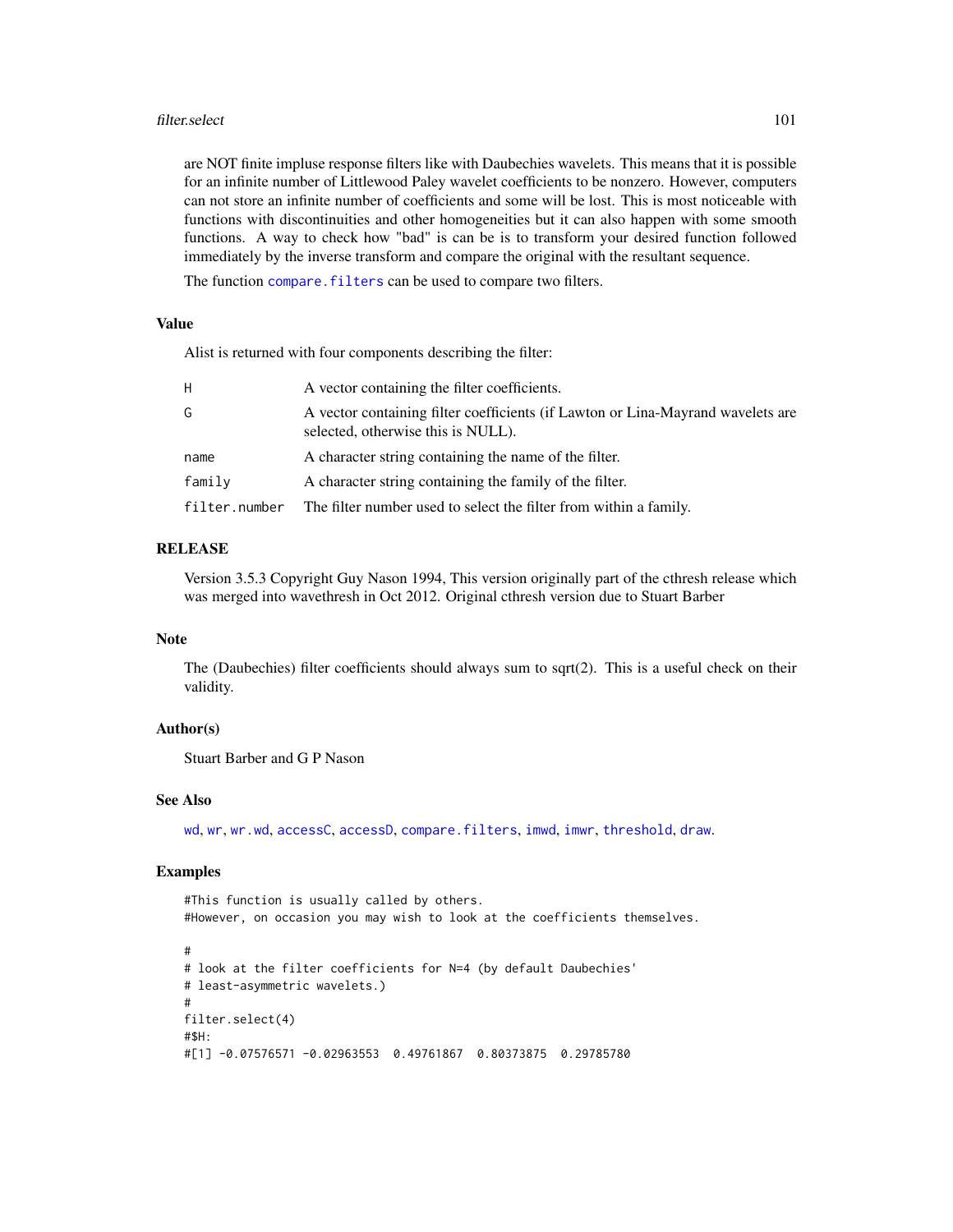```
#[6] -0.09921954 -0.01260397 0.03222310
#
#$G:
#NULL
#
#$name:
#[1] "Daub cmpct on least asymm N=4"
#
#$family:
#[1] "DaubLeAsymm"
#
#$filter.number:
#[1] 4
```
find.parameters *Find estimates of prior parameters*

## Description

Estimate the prior parameters for the complex empirical Bayes shrinkage procedure.

## Usage

find.parameters(data.wd, dwwt, j0, code, tol, Sigma)

## Arguments

| data.wd | Wavelet decomposition of the data being analysed.                                                                                                                                                                                                                       |
|---------|-------------------------------------------------------------------------------------------------------------------------------------------------------------------------------------------------------------------------------------------------------------------------|
| dwwt    | The diagonal elements of the matrix $Wt(W)$ . See make . dwwt for details.                                                                                                                                                                                              |
| .j0     | Primary resolution level, as discussed in the help for threshold wd                                                                                                                                                                                                     |
| code    | Tells the function whether to use NAG code for the search (code="NAG"), R/S-<br>plus for the search with C code to evaluate the likelihood (code="C"), or R/S-<br>plus code for all calculations (code="R" or code="S"). Setting code="NAG" is<br>strongly recommended. |
| tol     | A tolerance parameter which bounds the mixing weight away from zero and one<br>and the correlation between real and imaginary parts of the prior away from plus<br>or minus one.                                                                                        |
| Sigma   | The covariance matrix of the wavelet coefficients of white noise.                                                                                                                                                                                                       |

#### Details

The complex empirical Bayes (CEB) shrinkage procedure described by Barber & Nason (2004) places independent mixture priors on each complex-valued wavelet coefficient. This routine finds marginal maximum likelihood estimates of the prior parameters. If the NAG library is available, routine E04JYF is used otherwise the search is done using optimize (in R) or nlminb (in S-plus). In the latter case, the likelihood values should be computed externally using the C code supplied as part of the CThresh package - although a pure R / S-plus version is available, it is very slow. This function will not usually be called directly by the user, but is called from within cthresh.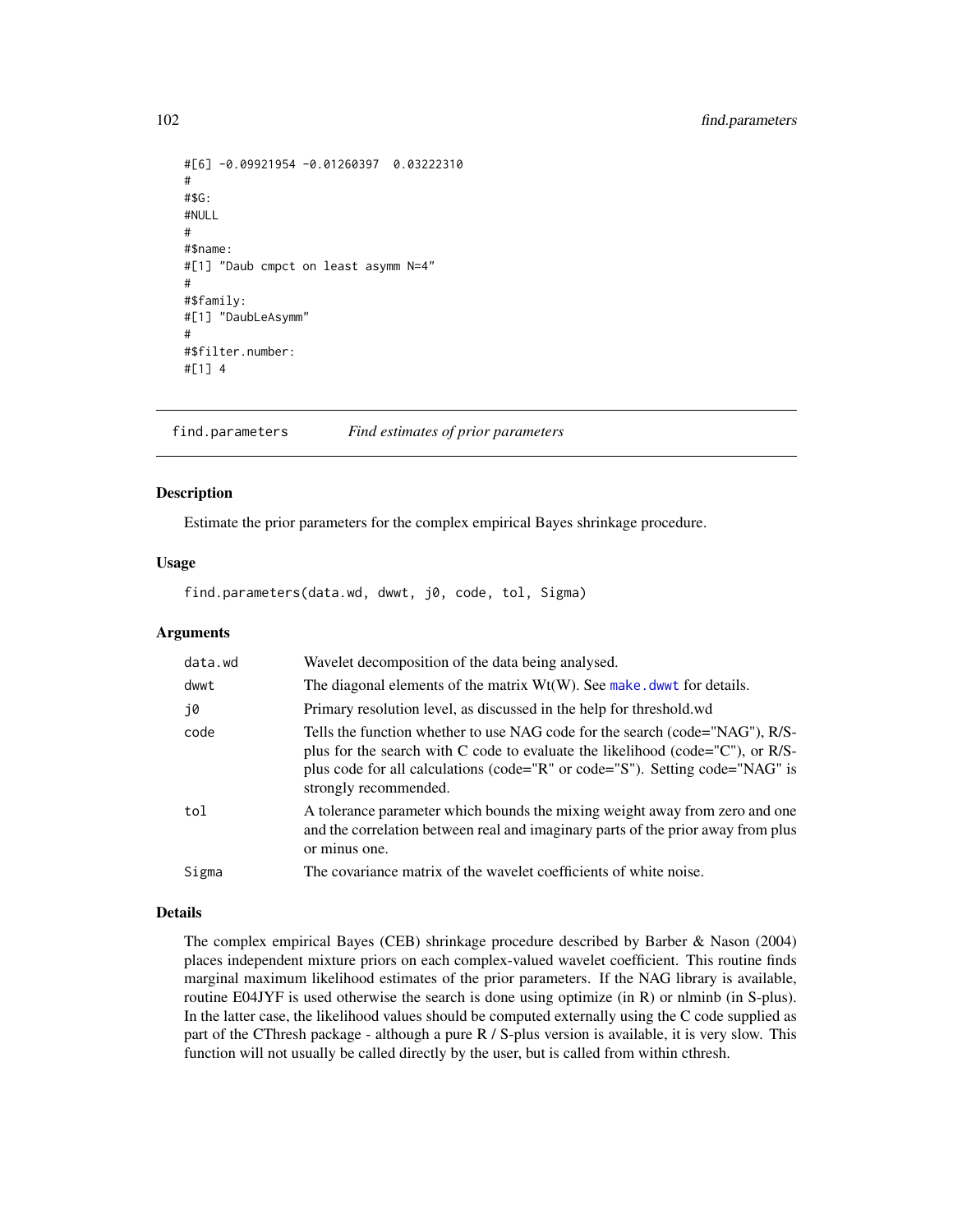#### first.last 103

## Value

A list with the following components:

| pars  | Estimates of the prior parameters. Each row of this matrix contains the following<br>parameter estimates for one level of the transform: mixing weight; variance of<br>the real part of the wavelet coefficients; covariance between the real and imagi-<br>nary parts; variance of the imaginary part of the wavelet coefficients. Note that<br>for levels below the primary resolution, this search is not done and the matrix is<br>full of zeros. |
|-------|-------------------------------------------------------------------------------------------------------------------------------------------------------------------------------------------------------------------------------------------------------------------------------------------------------------------------------------------------------------------------------------------------------------------------------------------------------|
| Sigma | The covariance matrix as supplied to the function.                                                                                                                                                                                                                                                                                                                                                                                                    |

## RELEASE

Part of the CThresh addon to WaveThresh. Copyright Stuart Barber and Guy Nason 2004.

#### Note

There may be warning messages from the NAG routine E04JYF. If the indicator variable IFAIL is equal to 5, 6, 7, or 8, then a solution has been found but there is doubt over the convergence. For IFAIL  $= 5$ , it is likely that the correct solution has been found, while IFAIL  $= 8$  means that you should have little confidence in the parameter estimates. For more details, see the NAG software documentation available online at http://www.nag.co.uk/numeric/fl/manual19/pdf/E04/e04jyf\_fl19.pdf

#### Author(s)

Stuart Barber

## See Also

[cthresh](#page-63-0)

<span id="page-102-0"></span>first.last *Build a first/last database for wavelet transforms.*

#### Description

This function is not intended for user use, but is used by various functions involved in computing and displaying wavelet transforms. It basically constructs "bookeeping" vectors that WaveThresh uses for working out where coefficient vectors begin and end.

#### Usage

first.last(LengthH, DataLength, type, bc="periodic", current.scale=0)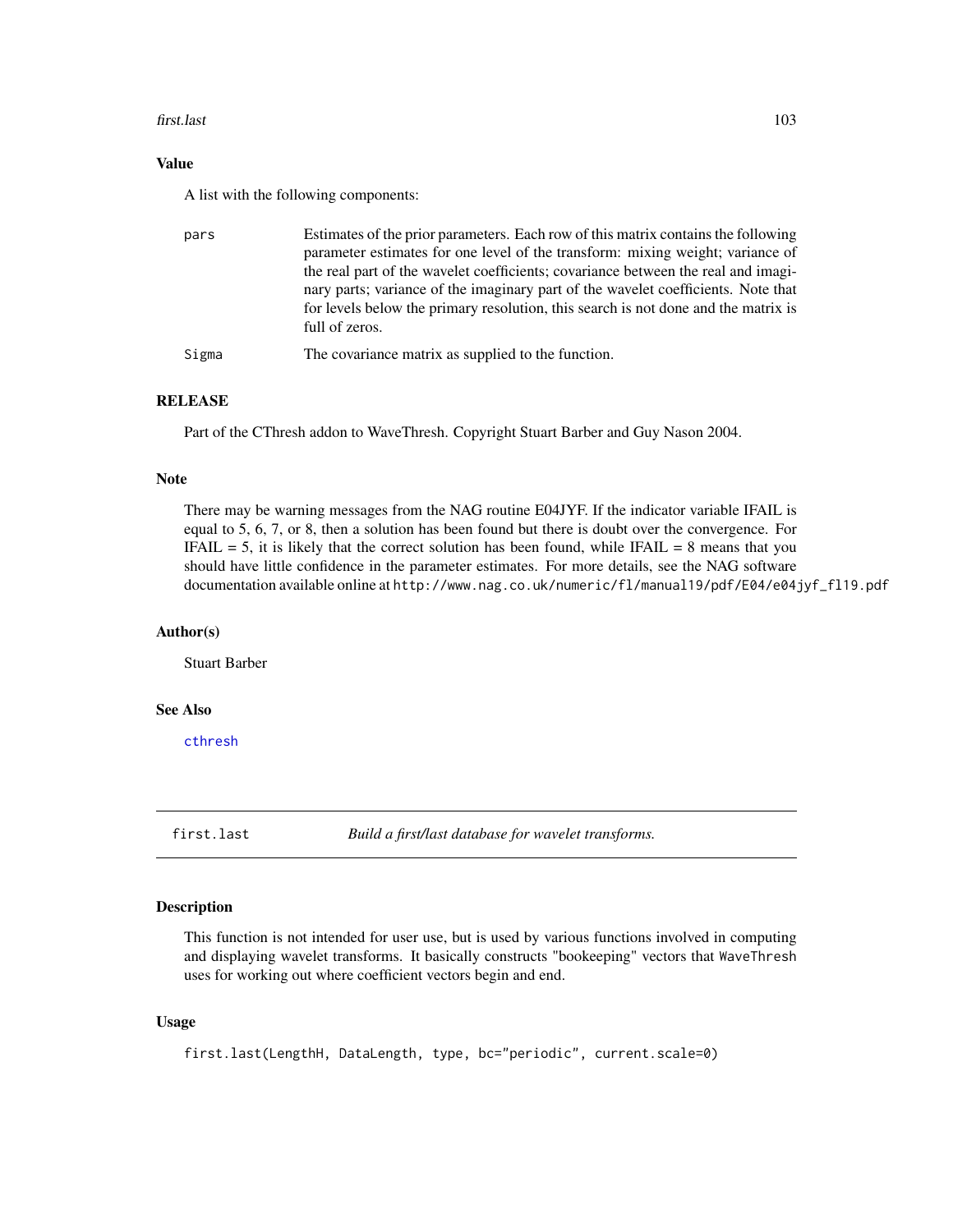#### **Arguments**

| LengthH       | Length of the filter used to produce a wavelet decomposition.                                                                                            |
|---------------|----------------------------------------------------------------------------------------------------------------------------------------------------------|
| DataLength    | Length of the data before transforming. This must be a power of 2, say $2^m$ .                                                                           |
| type          | The type of wavelet transform. Can be "wavelet" or "periodic"                                                                                            |
| bс            | This character string argument determines how the boundaries of the the func-<br>tion are to be handled. The permitted values are periodic or symmetric. |
| current.scale | Can handle a different initial scale, but usually left at the default                                                                                    |

## Details

Suppose you begin with  $2^m = 2048$  coefficients. At the next level you would expect 1024 smoothed data coefficients, and 1024 wavelet coefficients, and if bc="periodic" this is indeed what happens. However, if bc="symmetric" you actually need more than 1024 (as the wavelets extend over the edges). The first last database keeps track of where all these "extras" appear and also where they are located in the packed vectors C and D of pyramidal coefficients within wavelet structures.

For examples, given a first.last.c row of

−2320

The actual coefficients would be

 $c_{-2}, c_{-1}, c_0, c_1, c_2, c_3$ 

In other words, there are 6 coefficients, starting at -2 and ending at 3, and the first of these  $(c_{-2})$ appears at an offset of 20 from the beginning of the \$C component vector of the wavelet structure.

You can "do" first.last in your head for periodic boundary handling but for more general boundary treatments (e.g. symmetric) first.last is indispensable.

## Value

A first/last database structure, a list containing the following information:

| first.last.c | A $(m+1)x3$ matrix. The first column specifies the real index of the first coef-                                          |
|--------------|---------------------------------------------------------------------------------------------------------------------------|
|              | ficient of the smoothed data at a level, the 2nd column is the real index of the                                          |
|              | last coefficient, the last column specifies the offset of the first smoothed datum                                        |
|              | at that level. The offset is used by the C code to work out where the beginning                                           |
|              | of the sequence is within a packed vector of the pyramid structure. The first and                                         |
|              | 2nd columns can be used to work out how many numbers there are at a level. If                                             |
|              | bc="periodic" then the pyramid is a true power of 2 pyramid, that is it starts                                            |
|              | with a power of 2, and the next level is half of the previous. If $bc="symmetric"$                                        |
|              | then the pyramid is nearly exactly a power of 2, but not quite, see the Details                                           |
|              | section for why this is so.                                                                                               |
| ntotal       | The total number of smoothed data/original data points.                                                                   |
| first.last.d | A mx3 matrix. As for first. last. c but for the wavelet coefficients packed as<br>the D component of a wavelet structure. |
| ntotal.d     | The total number of wavelet coefficients.                                                                                 |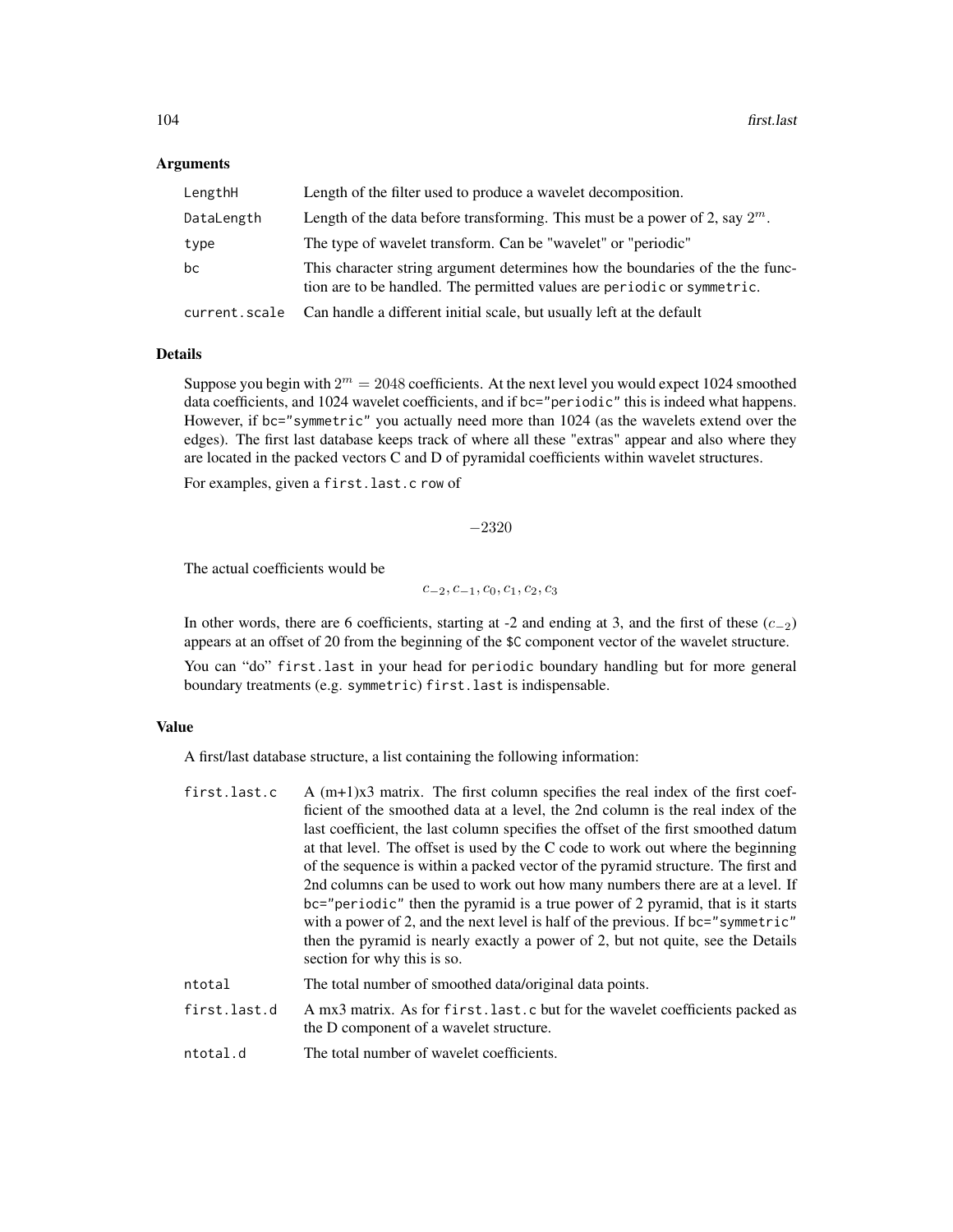#### first.last 105

# RELEASE

Version 3.5.3 Copyright Guy Nason 1994

## Author(s)

G P Nason

## References

Nason, G.P. and Silverman, B.W. (1994). The discrete wavelet transform in S.

# See Also

[wd](#page-344-0), [wr](#page-365-0), [wr.wd](#page-368-0), [accessC](#page-7-0), [accessD](#page-14-0), [filter.select](#page-98-0). [imwd](#page-131-0).

# Examples

```
#
#If you're twisted then you may just want to look at one of these.
#
first.last(length(filter.select(2)), 64)
#$first.last.c:
#First Last Offset
#[1,] 0 0 126
#[2,] 0 1 124
#[3,] 0 3 120
#[4,] 0 7 112
#[5,] 0 15 96
#[6,] 0 31 64
#[7,] 0 63 0
#
#$ntotal:
#[1] 127
#
#$first.last.d:
#First Last Offset
#[1,] 0 0 62
#[2,] 0 1 60
#[3,] 0 3 56<br>#[4,] 0 7 48
#[4,] 0 7 48
#[5,] 0 15 32
#[6,] 0 31 0
#
#$ntotal.d:
#[1] 63
#
#
```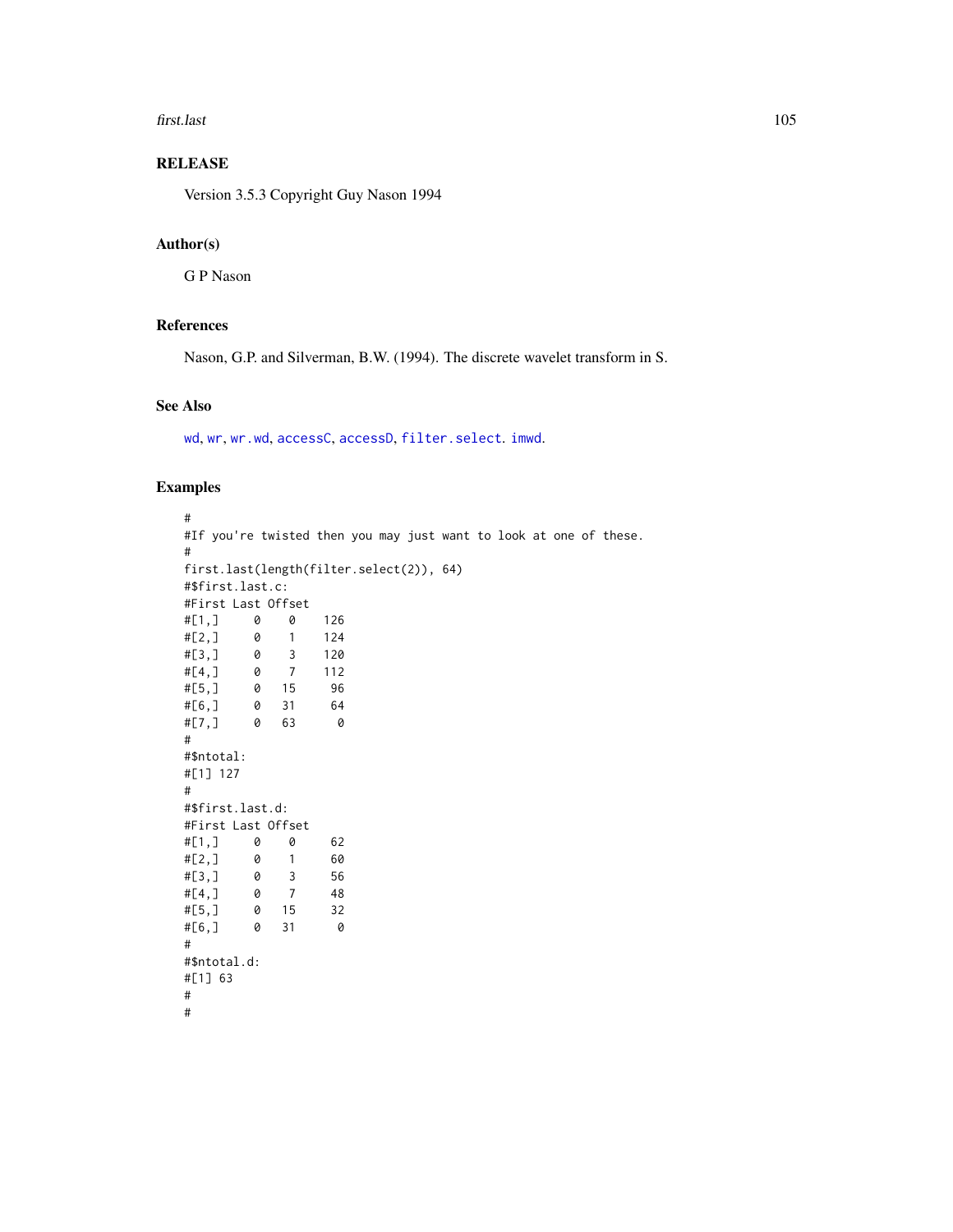## Description

This function builds a special first/last database for some of the wavelet density estimation functions written by David Herrick and described in his PhD thesis.

See first. last to see what this kind of function does.

## Usage

```
first.last.dh(LengthH, DataLength, type = "wavelet", bc = "periodic",
   firstk = c(0, 0)ataLength - 1)
```
## Arguments

| LengthH    | The length of the smoothing $(C)$ filter                                                                       |
|------------|----------------------------------------------------------------------------------------------------------------|
| DataLength | The length of the data that you wish to transform                                                              |
| type       | The type of wavelet transform, wavelet or station for decimated and nondec-<br>imated transforms respectively. |
| bс         | Boundary conditions, periodic or symmetric                                                                     |
| firstk     | The first k index, leave as default                                                                            |

# Details

Description says all.

## Value

A list with several components in exactly the same format as for [first.last](#page-102-0).

## Author(s)

David Herrick

# See Also

[dencvwd](#page-71-0),[first.last](#page-102-0),[wd.dh](#page-349-0)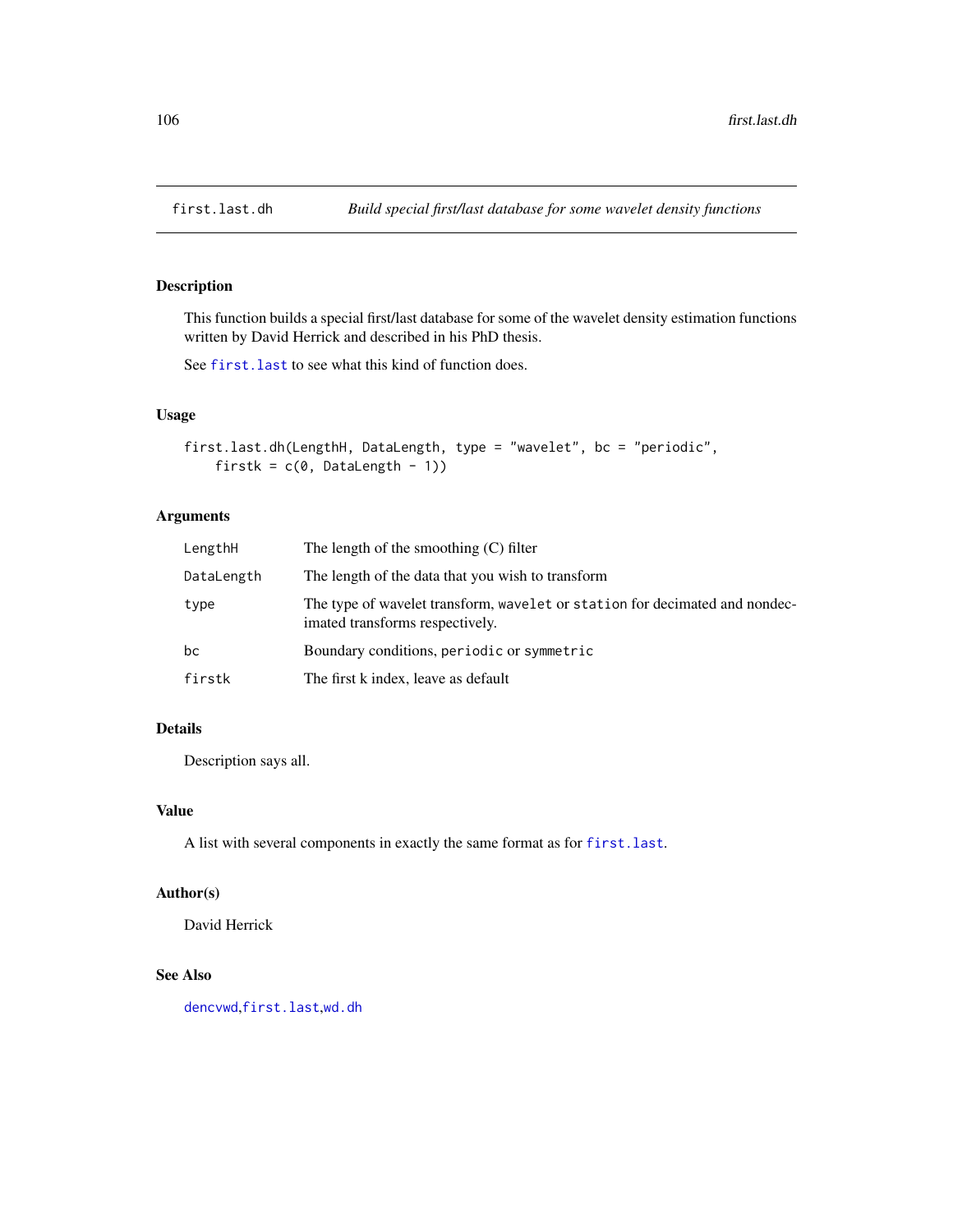firstdot *Return the location of the first period character within a character string (for a vector of strings of arbitrary length).*

## Description

Returns the index of the location of the first period character within a character string for a series of strings in a vector of character string of arbitrary length).

This is a subsidiary routine for [rmget](#page-284-0) and not really intended for user use.

#### Usage

firstdot(s)

#### Arguments

s Vector of character strings.

## Details

A very simple function. It searches through a character string for the first period character and the returns the position of that period character. It performs this search for each of the character strings in the input vector.

## Value

A vector of integers of the same length as the input vector. Each integer in the output vector is the index position of the first period character in the corresponding character string in the input vector. If a character string does not contain a period character then the corresponding output integer is zero.

#### RELEASE

Version 3.9 Copyright Guy Nason 1998

#### Author(s)

G P Nason

# References

Nason, G.P., von Sachs, R. and Kroisandt, G. (1998). Wavelet processes and adaptive estimation of the evolutionary wavelet spectrum. *Technical Report*, Department of Mathematics University of Bristol/ Fachbereich Mathematik, Kaiserslautern.

#### See Also

[rmget](#page-284-0)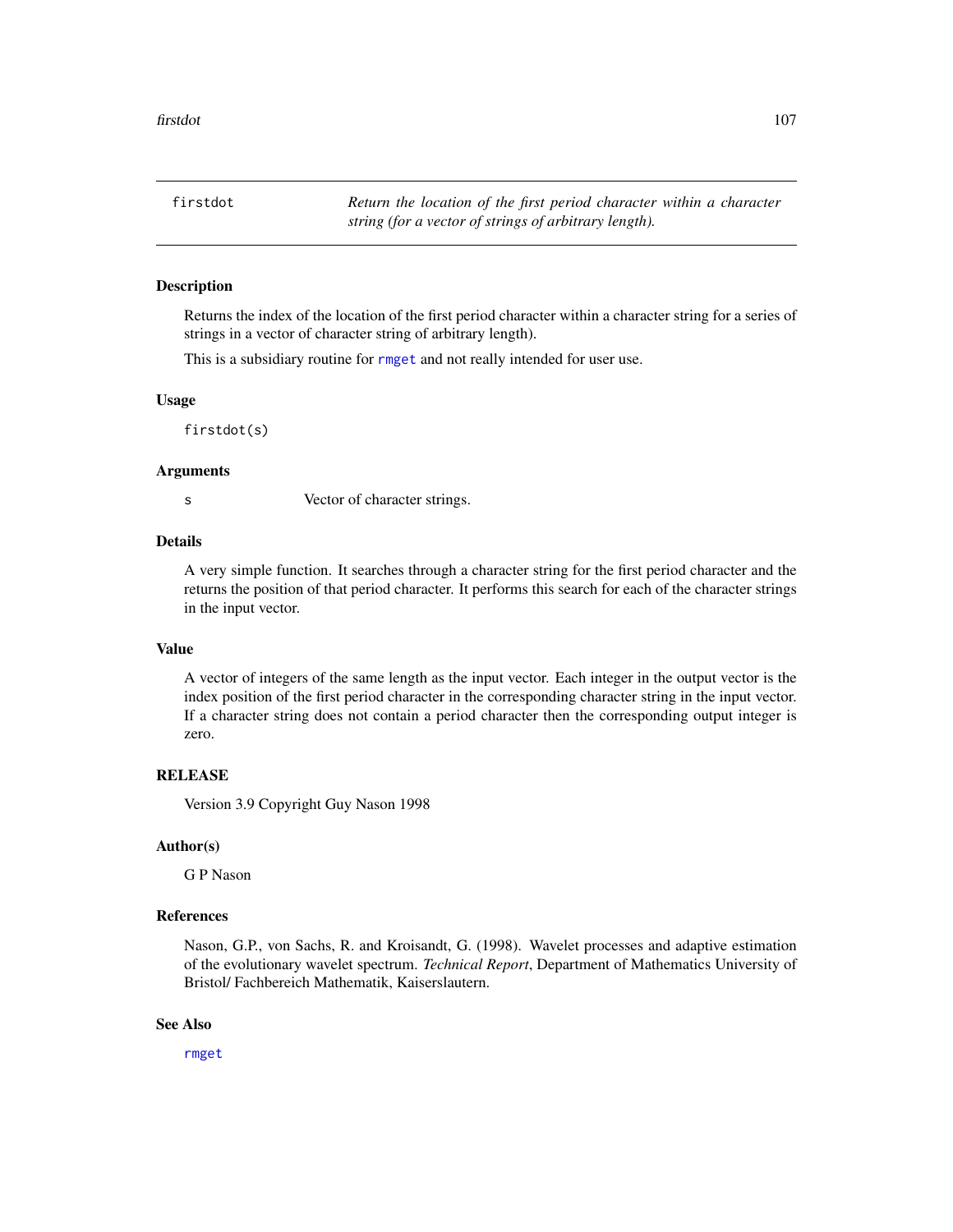## Examples

```
#
# Let's find the first dot in the following strings...
#
firstdot("mary.had.a.little.lamb")
#[1] 5
#
# I.e. the first period was after "mary" -- the fifth character
#
# This following string doesn't have any periods in it.
#
firstdot("StellaArtois")
#[1] 0
#
# The function works on vectors of character strings
#
TopCricketAve <- c("Don.Bradman", "Graeme.Pollock", "George.Headley",
"Herbert.Sutcliffe", "Vinod.Kambli", "Javed.Miandad")
firstdot(TopCricketAve)
#[1] 4 7 7 8 6 6
```
FullWaveletCV *Perform whole wavelet cross-validation in C code*

## Description

Perform whole wavelet cross-validation in C code. This routine equivalent to [CWCV](#page-68-0) except that more preparatory material is passed to C code for speed.

The major difference is that only the cross-validated wavelet threshold is returned.

#### Usage

```
FullWaveletCV(noisy, 11 = 3, type = "soft", filter.number = 10, family =
    "DaubLeAsymm", tol = 0.01, verbose = 0)
```
## Arguments

| noisy         | A vector of dyadic (power of two) length that contains the noisy data that you<br>wish to apply wavelet shrinkage by cross-validation to. |
|---------------|-------------------------------------------------------------------------------------------------------------------------------------------|
| 11            | The primary resolution that you wish to assume. No wavelet coefficients that<br>are on coarser scales than Il will be thresholded.        |
| type          | this option specifies the thresholding type which can be "hard" or "soft".                                                                |
| filter.number | This selects the smoothness of wavelet that you want to perform wavelet shrink-<br>age by cross-validation.                               |
| family        | specifies the family of wavelets that you want to use. The options are "DaubEx-<br>Phase" and "DaubLeAsymm".                              |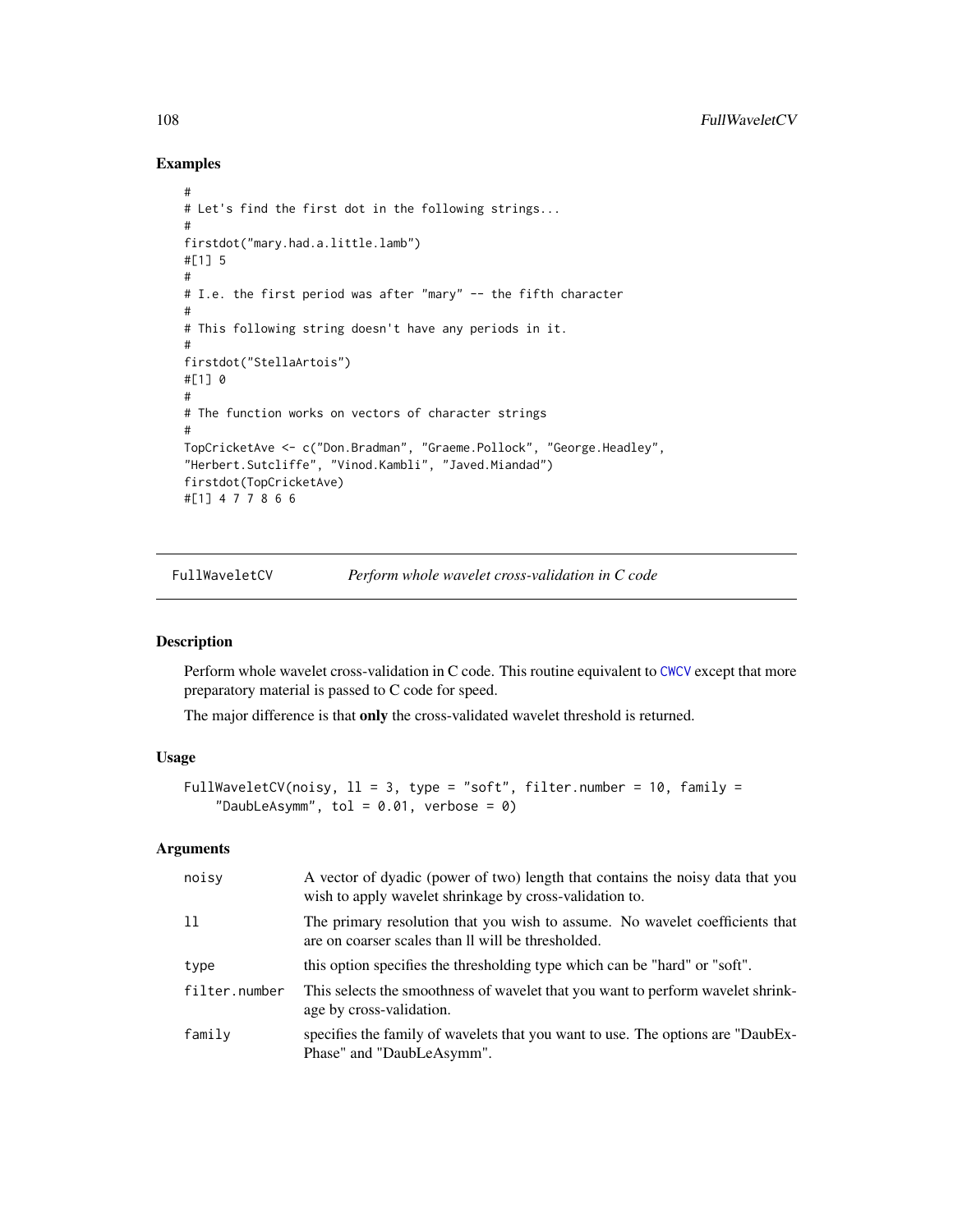## $GenW$  109

| tol     | this specifies the convergence tolerance for the cross-validation optimization<br>routine (a golden section search).                                      |
|---------|-----------------------------------------------------------------------------------------------------------------------------------------------------------|
| verbose | Controls the printing of "informative" messages whilst the computations progress.<br>Such messages are generally annoying so it is turned off by default. |

# Details

Description says all

# Value

The cross-validated wavelet threshold.

## Author(s)

G P Nason

## See Also

**[CWCV](#page-68-0)** 

GenW *Generate (inverse) discrete wavelet transform matrix.*

## Description

This function generates a matrix that can perform the discrete wavelet transform (useful for understanding the DWT but use the fast algorithm coded in [wd](#page-344-0) for general use). The function returns the matrix for the inverse transform. Since the matrix is orthogonal transpose the matrix to obtain the forward transform matrix.

#### Usage

```
GenW(n=8, filter.number=10, family="DaubLeAsymm", bc="periodic")
```
# Arguments

| n             | The order of the DWT matrix will be n times n. n should be a power of two.                                                                                                                                            |
|---------------|-----------------------------------------------------------------------------------------------------------------------------------------------------------------------------------------------------------------------|
| filter.number | This selects the smoothness of wavelet that you want to use in the decomposi-<br>tion. By default this is 10, the Daubechies least-asymmetric orthonormal com-<br>pactly supported wavelet with 10 vanishing moments. |
| family        | specifies the family of wavelets that you want to use. The options are "DaubEx-<br>Phase" and "DaubLeAsymm".                                                                                                          |
| bc            | boundary conditions to use. This can be periodic or symmetric depending<br>on whether you want the returned matrix to assume periodic or symmetric end-<br>reflection boundary conditions.                            |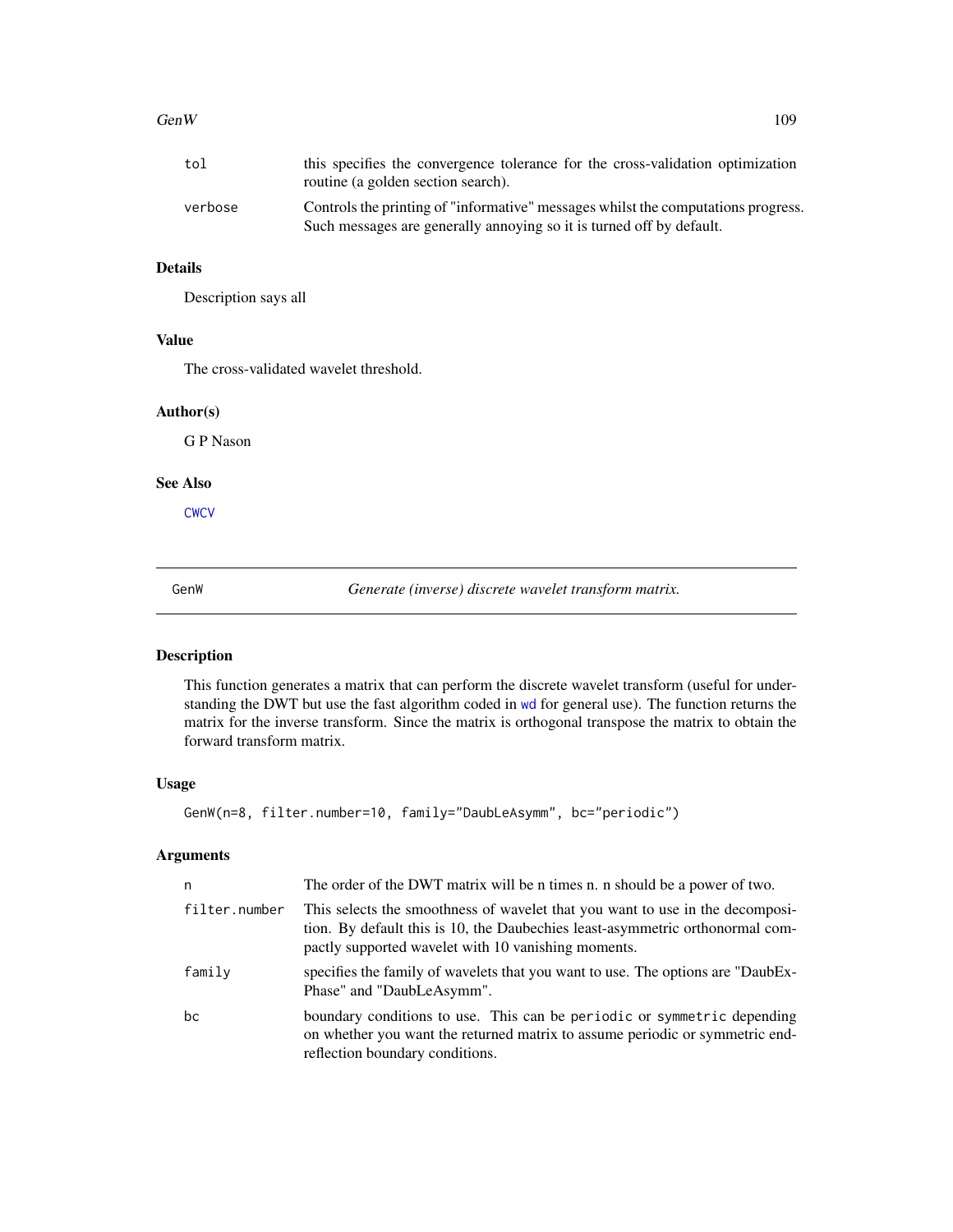## Details

The discrete wavelet transform is usually computed using the fast pyramid algorithm of Mallat. However, the transform can be written in a matrix form and this is useful for understanding what the fast transform does. One wouldn't normally use the matrix for performing the transform but use the fast transform function [wd](#page-344-0) instead.

The matrix returned by this function represents the inverse DWT. Since the matrix (and transform) is orthogonal one can obtain the matrix representation of the forward transform simply by transposing the matrix using the t function in S-Plus.

The returned matrix is organised as follows. The first column always corresponds to the linear combination corresponding to the scaling function coefficient (so the column is constant. The next n/2 columns correspond to the finest scale wavelet coefficients; the next n/4 columns to the next finest scale and so on until the last column which corresponds to the coarsest scale wavelet coefficients.

The matrix is computed by performing successive fast DWTs on unit vectors.

### Value

A matrix of order n that contains the inverse discrete wavelet transform.

#### RELEASE

Version 3.2 Copyright Guy Nason 1998

#### Author(s)

G P Nason

## See Also

[wd](#page-344-0), [wr](#page-365-0).

```
#
# Generate the wavelet transform matrix corresponding to the Haar wavelet
# transform of order 8
#
haarmat <- GenW(8, filter.number=1, family="DaubExPhase")
#
# Let's look at this matrix
#
#haarmat
# [,1] [,2] [,3] [,4] [,5] [,6] [,7] [,8]
#[1,] 0.3535534 0.7071068 0.0000000 0.0000000 0.0000000 0.5 0.0 0.3535534
#[2,] 0.3535534 -0.7071068 0.0000000 0.0000000 0.0000000 0.5 0.0 0.3535534
#[3,] 0.3535534 0.0000000 0.7071068 0.0000000 0.0000000 -0.5 0.0 0.3535534
#[4,] 0.3535534 0.0000000 -0.7071068 0.0000000 0.0000000 -0.5 0.0 0.3535534
#[5,] 0.3535534 0.0000000 0.0000000 0.7071068 0.0000000 0.0 0.5 -0.3535534
#[6,] 0.3535534 0.0000000 0.0000000 -0.7071068 0.0000000 0.0 0.5 -0.3535534
#[7,] 0.3535534 0.0000000 0.0000000 0.0000000 0.7071068 0.0 -0.5 -0.3535534
#[8,] 0.3535534 0.0000000 0.0000000 0.0000000 -0.7071068 0.0 -0.5 -0.3535534
```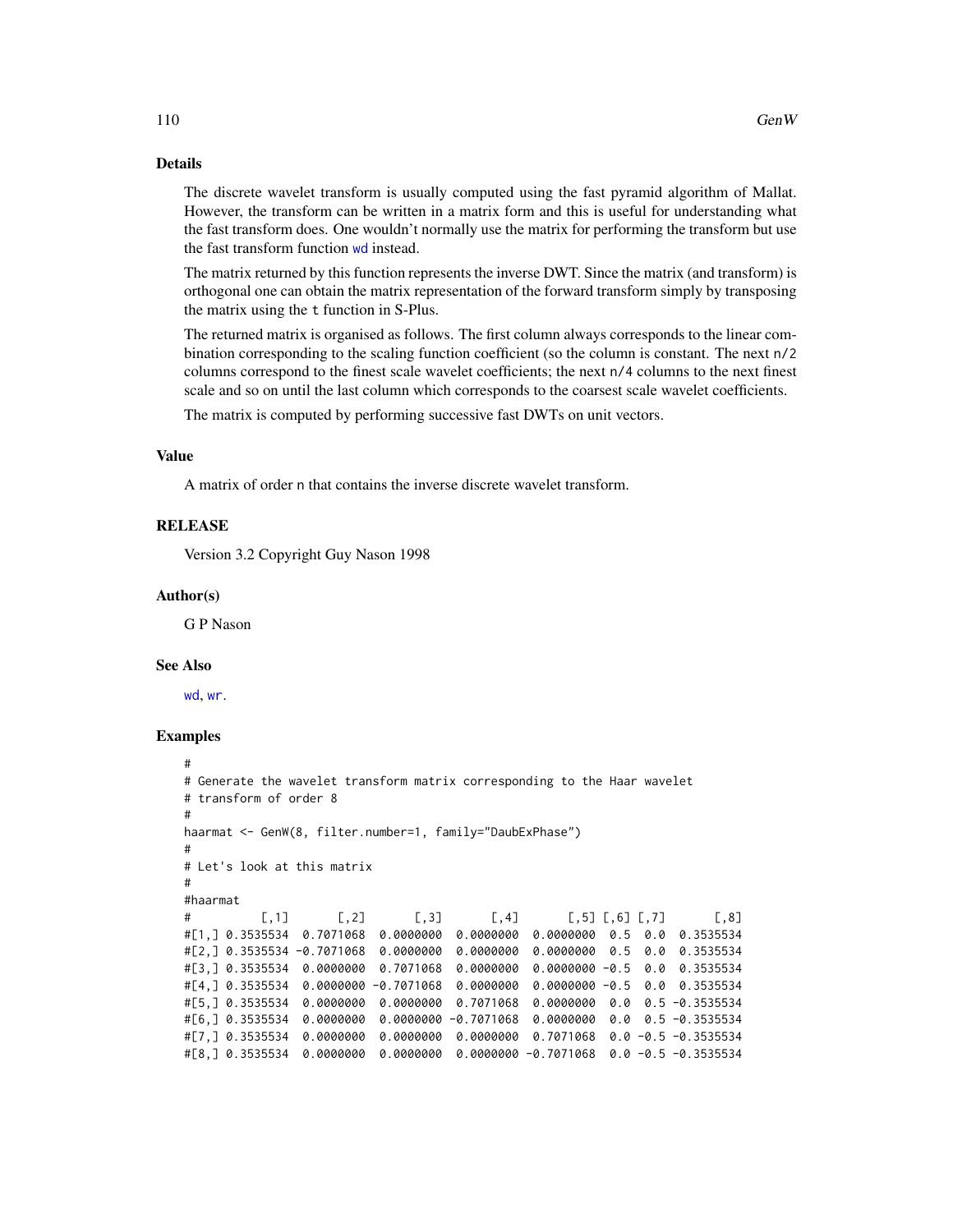getarrvec 111

```
#
# As noted above the first column is the l.c. corresponding to the scaling
# function coefficient and then the l.c.s corresponding to the wavelet
# coefficients from the finest to the coarsest.
#
# The above matrix represented the inverse DWT. Let's compute the forward
# transform matrix representation:
#
#t(haarmat)
# [,1] [,2] [,3] [,4] [,5] [,6] [,7] [,8]
#[1,] 0.3535534 0.3535534 0.3535534 0.3535534 0.3535534 0.3535534 0.3535534 0.3535534
#[2,] 0.7071068 -0.7071068 0.0000000 0.0000000 0.0000000 0.0000000 0.0000000 0.0000000
#[3,] 0.0000000 0.0000000 0.7071068 -0.7071068 0.0000000 0.0000000 0.0000000 0.0000000
#[4,] 0.0000000 0.0000000 0.0000000 0.0000000 0.7071068 -0.7071068 0.0000000 0.0000000
#[5,] 0.0000000 0.0000000 0.0000000 0.0000000 0.0000000 0.0000000 0.7071068 -0.7071068
#[6,] 0.5000000 0.5000000 -0.5000000 -0.5000000 0.0000000 0.0000000 0.0000000 0.0000000
#[7,] 0.0000000 0.0000000 0.0000000 0.0000000 0.5000000 0.5000000 -0.5000000 -0.5000000
#[8,] 0.3535534 0.3535534 0.3535534 0.3535534 -0.3535534 -0.3535534 -0.3535534 -0.3535534
#
#
```
getarrvec *Compute and return weaving permutation for conversion from wst objects to wd class objects.*

## Description

Computes weaving permutation for conversion from [wst](#page-371-0) objects to [wd](#page-344-0)

## Usage

```
getarrvec(nlevels, sort=TRUE)
```
#### Arguments

| nlevels | The number of levels in the non-decimated transform for which the permuta-<br>tion is to be computed.                      |  |
|---------|----------------------------------------------------------------------------------------------------------------------------|--|
| sort    | If TRUE then compute permutation for indexing a wst object. If FALSE then<br>compute permutation for indexing a wd object. |  |

# Details

Conversion of [wst](#page-371-0) objects into [wd](#page-344-0) objects and vice versa can be carried out using the [convert.wst](#page-59-0) and [convert.wd](#page-57-0) functions. These latter functions depend on this getarrvec function to compute the permutation which maps coefficients from one ordering to the other.

This function returns a matrix which gives the necessary permutations for scale levels 1 to nlevels-1. If you want to get the permutation for the level 0 coefficients of the [wst](#page-371-0) object you will have to call the [levarr](#page-156-0) function directly.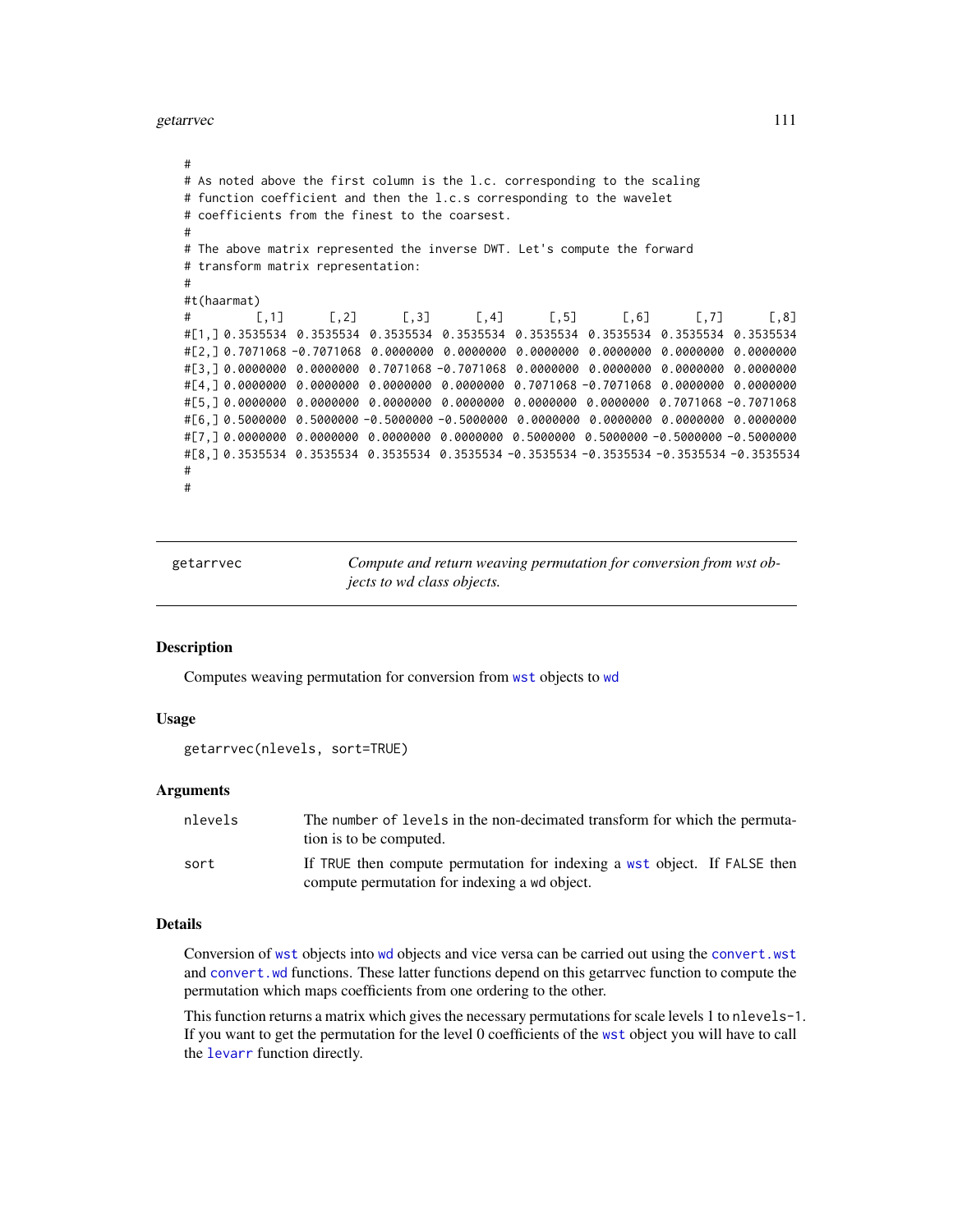This permutation is described in Nason, Sapatinas and Sawczenko, 1998.

The function that actually computes the permutations is [levarr](#page-156-0). This function just combines the results from [levarr](#page-156-0).

# Value

A matrix with nlevels-1 columns. Column 1 corresponds to scale level nlevels-1 in the [wst](#page-371-0) object, and column nlevels-1 corresponds to scale level 1 in the [wst](#page-371-0) object. Replace [wst](#page-371-0) by [wd](#page-344-0) if sort=FALSE.

## RELEASE

Version 3.6 Copyright Guy Nason 1997

#### Author(s)

G P Nason

# See Also

[convert](#page-56-0), [convert.wd](#page-57-0), [convert.wst](#page-59-0), [levarr](#page-156-0), [wst](#page-371-0), [wst.object](#page-373-0), [wpst](#page-359-0).

```
#
# What would the permutation be for a wst
# object with 4 levels?
#
arrvec <- getarrvec(4)
#arrvec
# [,1] [,2] [,3]
# [1,] 1 1 1
\# [2, ] 9 9 9
# [3,] 2 5 5
# [4,] 10 13 13
\# [5, ] 3 2 3
# [6,] 11 10 11
# [7,] 4 6 7
# [8,] 12 14 15
# [9,] 5 3 2
#[10,] 13 11 10
#[11,] 6 7 6
#[12,] 14 15 14
#[13,] 7 4 4
#[14,] 15 12 12
#[15,] 8 8 8
#[16,] 16 16 16
#
# The permutation for level 3 is in column 1
# The permutation for level 2 is in column 2
# The permutation for level 1 is in column 3.
#
```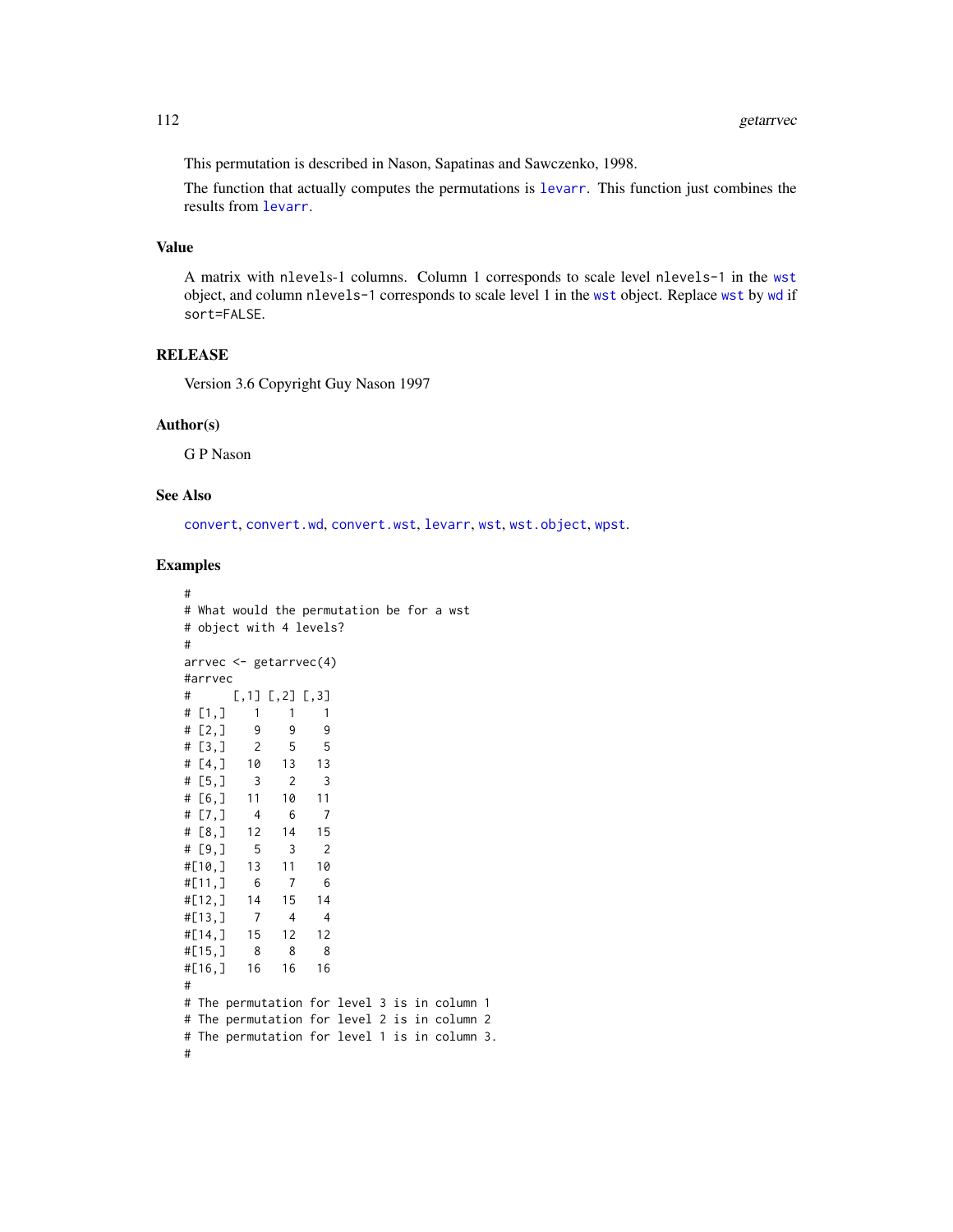#### getpacket the contract of the contract of the contract of the contract of the contract of the contract of the contract of the contract of the contract of the contract of the contract of the contract of the contract of the

```
# The following shows that the above is the right permutation (for level 2
# at least.
#
# Start off with some random normal data!
#
myrand \leq rnorm(1:16)#
# Now take both the time ordered non-decimated wavelet
# transform and the packet ordered non-decimated wavelet
# transform.
#
myrwdS <- wd(myrand, type="station")
myrwst <- wst(myrand)
#
# Let's look at the level 2 coefficients of myrwdS
#
accessD(myrwdS, level=2)
# [1] -0.73280829 -0.97892279 1.33305777 1.46320165 -0.94790098
# [6] -1.39276215 0.40023757 0.82517249 -0.56317955 -0.89408713
#[11] 0.77166463 1.56204870 -0.34342230 -1.64133182 0.08235115
#[16] 1.05668106
#
# Let's look at the level 2 coefficients of myrwst
#
accessD(myrwst, level=2)
# [1] -0.73280829 -0.94790098 -0.56317955 -0.34342230 1.33305777
# [6] 0.40023757 0.77166463 0.08235115 -0.97892279 -1.39276215
#[11] -0.89408713 -1.64133182 1.46320165 0.82517249 1.56204870
#[16] 1.05668106
#
# O.k. So the coefficients are the same, but they are not in the
# same order as in myrwdS. So let's use the permutation in the
# second column of arrvec to reorder the myrwst coefficients
# to have the same order as the myrwdS ones
#
accessD(myrwst, level=2)[arrvec[,2]]
# [1] -0.73280829 -0.97892279 1.33305777 1.46320165 -0.94790098
# [6] -1.39276215 0.40023757 0.82517249 -0.56317955 -0.89408713
#[11] 0.77166463 1.56204870 -0.34342230 -1.64133182 0.08235115
#[16] 1.05668106
#
# These coefficients have the correct ordering.
```
getpacket *Get a packet of coefficients from a wavelet object*

#### **Description**

This generic function extracts packets of coefficients from various types of wavelet objects. This function is generic.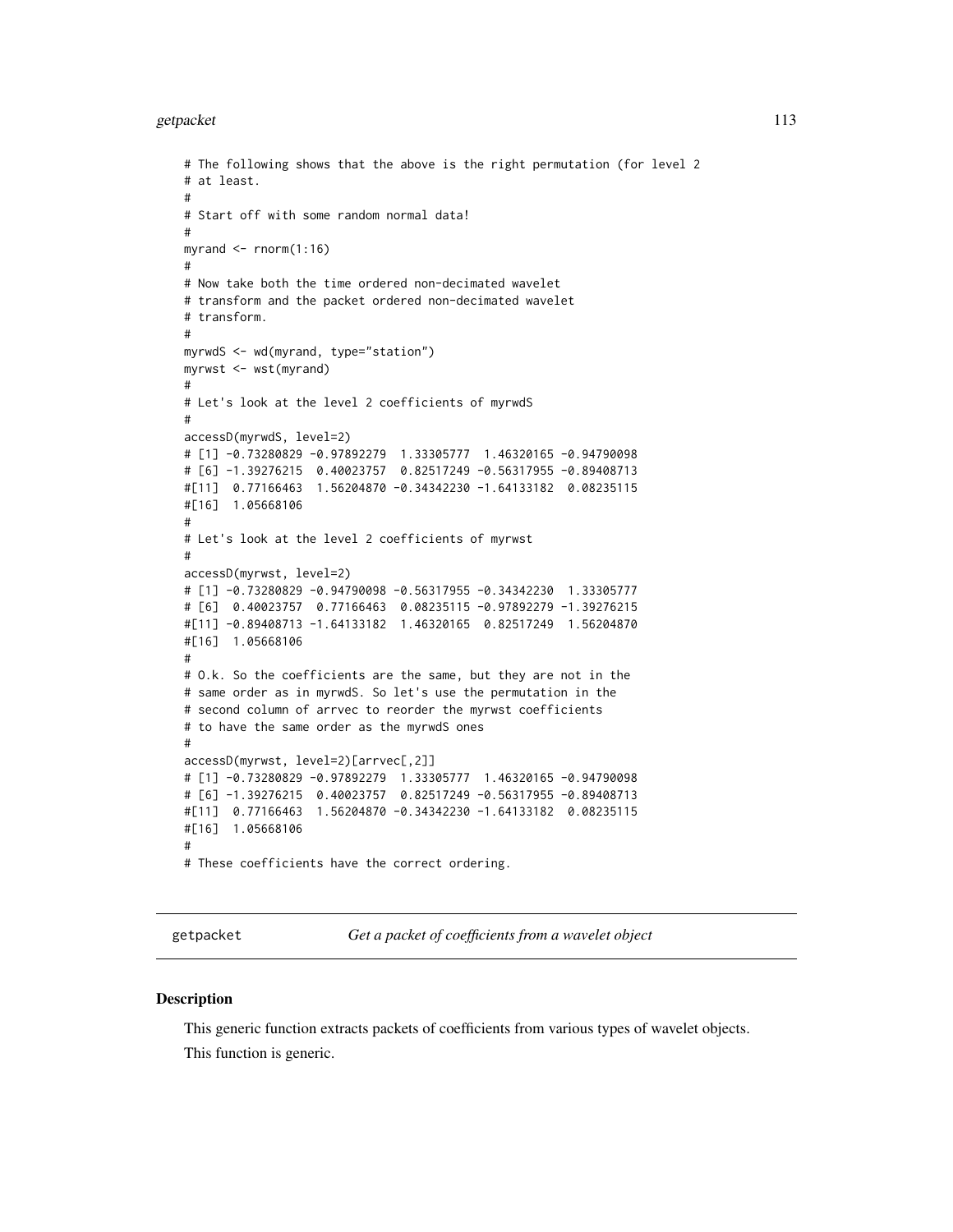Particular methods exist. For objects of class:

wp use the [getpacket.wp](#page-113-0) method.

wst use the [getpacket.wst](#page-117-0) method.

wpst use the [getpacket.wpst](#page-115-0) method.

See individual method help pages for operation and examples.

Use the [accessC](#page-7-0) and [accessD](#page-14-0) function to extract whole resolution levels of coefficients simultaneously.

## Usage

getpacket(...)

## **Arguments**

... See individual help pages for details.

# Value

The packet of coefficients requested.

## **RELEASE**

Version 3.5.3 Copyright Guy Nason 1994

#### Author(s)

G P Nason

## See Also

[getpacket.wp](#page-113-0), [getpacket.wst](#page-117-0), [getpacket.wpst](#page-115-0), [accessD](#page-14-0), [accessC](#page-7-0).

<span id="page-113-0"></span>getpacket.wp *Get packet of coefficients from a wavelet packet object (wp).*

## Description

This function extracts and returns a packet of coefficients from a wavelet packet ([wp](#page-357-0)) object.

# Usage

```
## S3 method for class 'wp'
getpacket(wp, level, index, ... )
```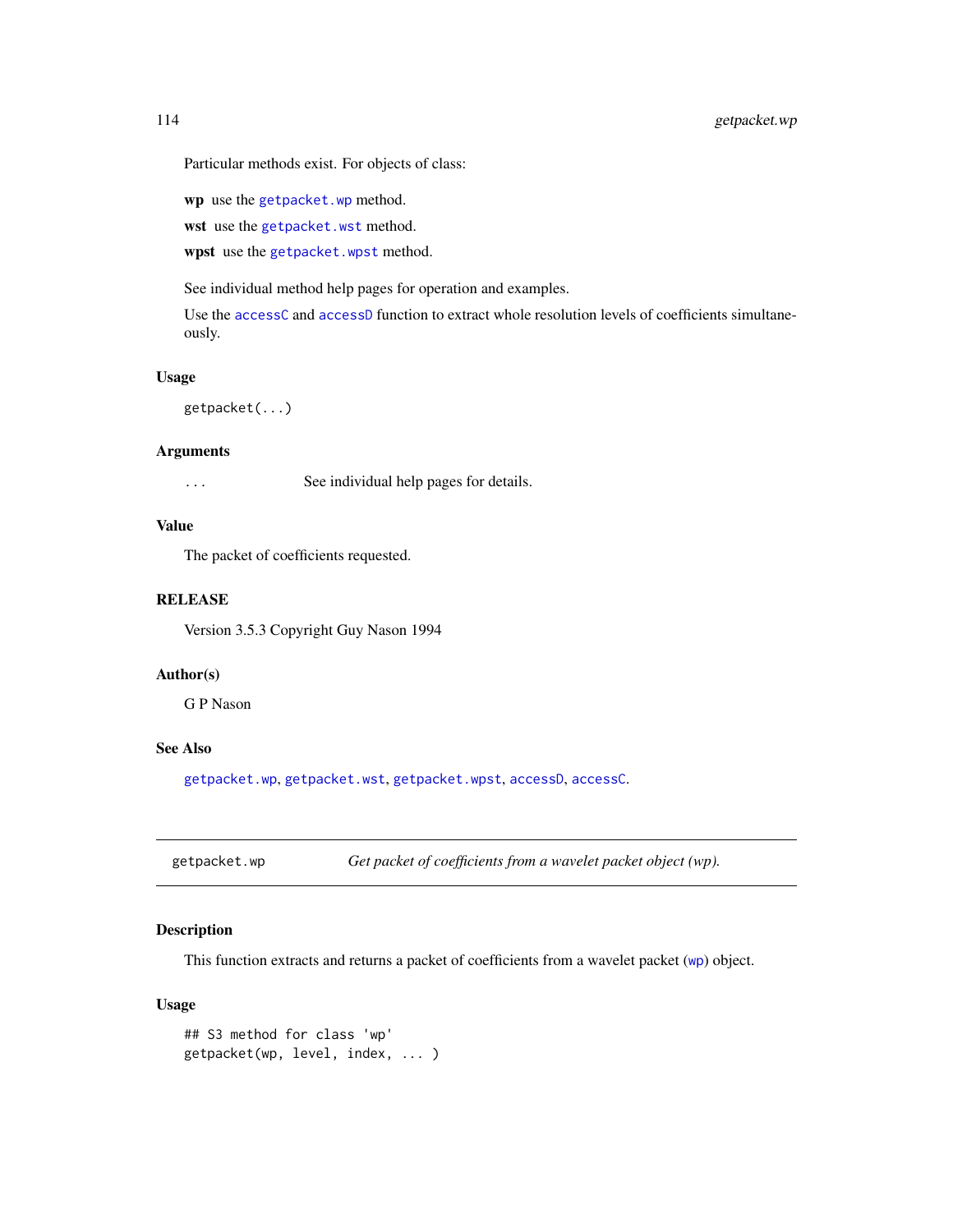## getpacket.wp 115

#### **Arguments**

| wp        | Wavelet packet object from which you wish to extract the packet from.                                   |
|-----------|---------------------------------------------------------------------------------------------------------|
| level     | The resolution level of the coefficients that you wish to extract.                                      |
| index     | The index number within the resolution level of the packet of coefficients that<br>you wish to extract. |
| $\ddotsc$ | any other arguments                                                                                     |

#### Details

The [wp](#page-357-0) produces a wavelet packet object. The coefficients in this structure can be organised into a binary tree with each node in the tree containing a packet of coefficients.

Each packet of coefficients is obtained by chaining together the effect of the *two packet operators* DG and DH: these are the high and low pass quadrature mirror filters of the Mallat pyramid algorithm scheme followed by decimation (see Mallat~(1989b)).

Starting with data  $c^{J}$  at resolution level J containing  $2^{J}$  data points the wavelet packet algorithm operates as follows. First DG and DH are applied to  $c<sup>J</sup>$  producing  $d<sup>J-1</sup>$  and  $c<sup>J-1</sup>$  respectively. Each of these sets of coefficients is of length one half of the original data: i.e.  $2^{J-1}$ . Each of these sets of coefficients is a set of *wavelet packet coefficients*. The algorithm then applies both DG and DH to both  $d^{J-1}$  and  $c^{J-1}$  to form a four sets of coefficients at level J-2. Both operators are used again on the four sets to produce 8 sets, then again on the 8 sets to form 16 sets and so on. At level j=J,...,0 there are  $2^{J-j}$  packets of coefficients each containing  $2^j$  coefficients.

This function enables whole packets of coefficients to be extracted at any resolution level. The index argument chooses a particular packet within each level and thus ranges from 0 (which always refer to the father wavelet coefficients), 1 (which always refer to the mother wavelet coefficients) up to  $2^{J-j}$ .

#### Value

A vector containing the packet of wavelet packet coefficients that you wished to extract.

## **RELEASE**

Version 3.9 Copyright Guy Nason 1998

#### Author(s)

G P Nason

#### See Also

[wp](#page-357-0), [putpacket.wp](#page-274-0), [basisplot.wp](#page-37-0), [draw.wp](#page-89-0), [InvBasis.wp](#page-142-0), [MaNoVe.wp](#page-182-0), nlevelsWT.wp, [plot.wp](#page-218-0). [threshold.wp](#page-326-0).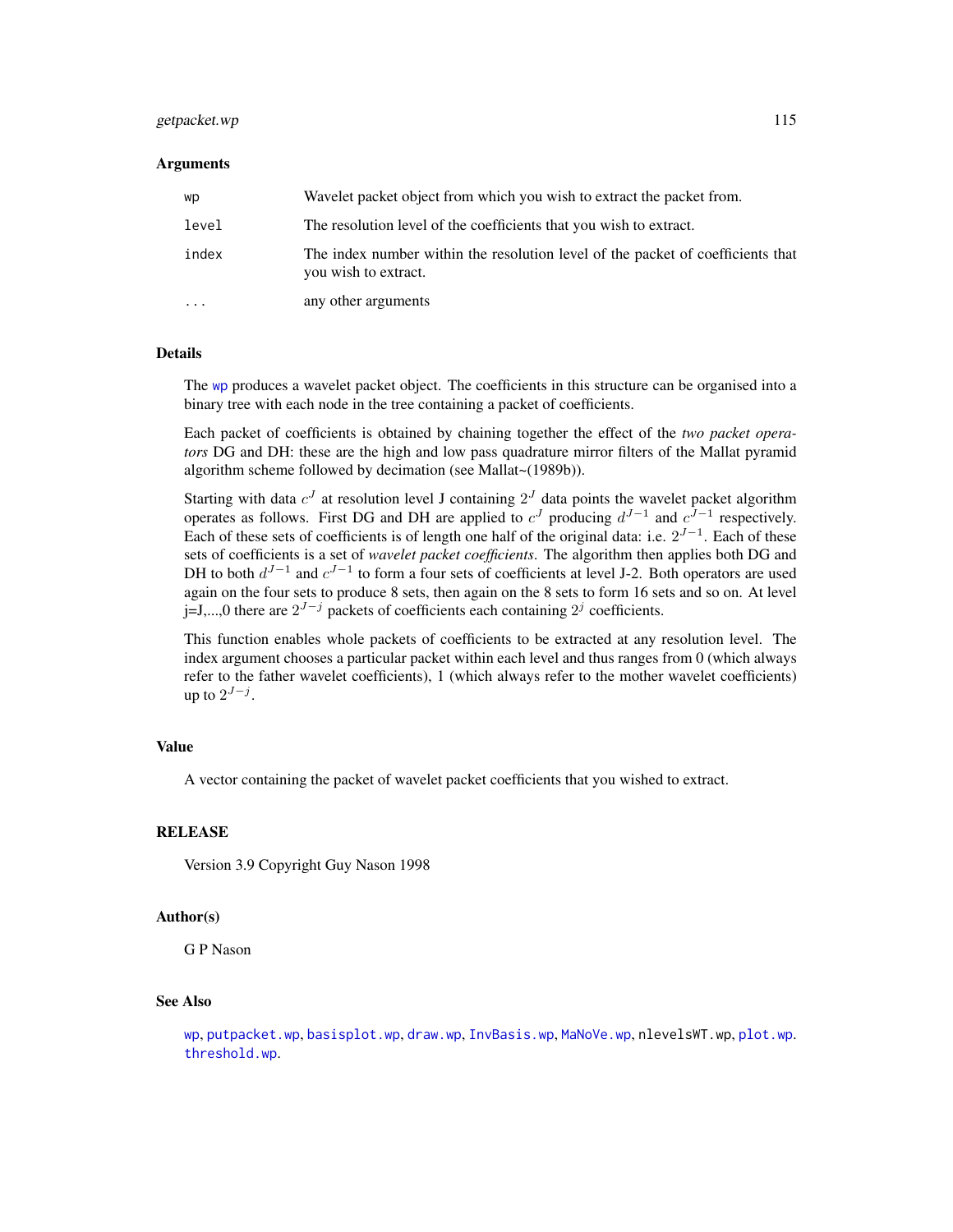#### Examples

```
#
# Take the wavelet packet transform of some random data
#
MyWP \leq wp(rnorm(1:512))
#
# The above data set was 2^9 in length. Therefore there are
# coefficients at resolution levels 0, 1, 2, ..., and 8.
#
# The high resolution coefficients are at level 8.
# There should be 256 DG coefficients and 256 DH coefficients
#
length(getpacket(MyWP, level=8, index=0))
#[1] 256
length(getpacket(MyWP, level=8, index=1))
#[1] 256
#
# The next command shows that there are only two packets at level 8
#
## Not run: getpacket(MyWP, level=8, index=2)
#Index was too high, maximum for this level is 1
#Error in getpacket.wp(MyWP, level = 8, index = 2): Error occured
#Dumped
#
# There should be 4 coefficients at resolution level 2
#
# The father wavelet coefficients are (index=0)
getpacket(MyWP, level=2, index=0)
#[1] -0.9736576 0.5579501 0.3100629 -0.3834068
#
# The mother wavelet coefficients are (index=1)
#
#[1] 0.72871405 0.04356728 -0.43175307 1.77291483
#
# There will be 127 packets at this level.
#
```
<span id="page-115-0"></span>getpacket.wpst *Get packet of coefficients from a non-decimated wavelet packet object (wpst).*

## Description

This function extracts and returns a packet of coefficients from a non-decimated wavelet packet ([wpst](#page-359-0)) object.

#### Usage

```
## S3 method for class 'wpst'
getpacket(wpst, level, index, ... )
```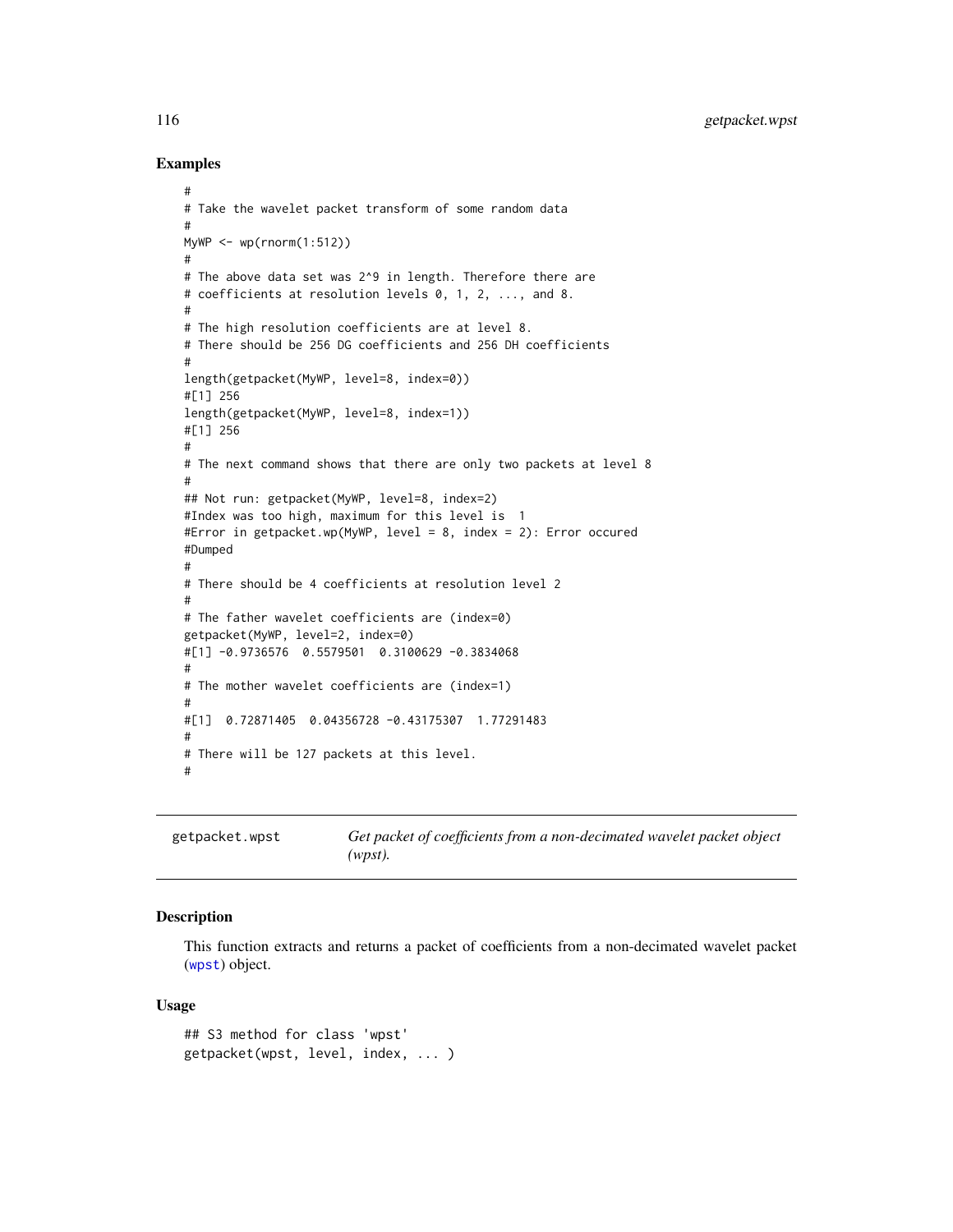# getpacket.wpst 117

#### **Arguments**

| wpst  | Non-decimated wavelet packet object from which you wish to extract the packet<br>from.                                                                                                    |
|-------|-------------------------------------------------------------------------------------------------------------------------------------------------------------------------------------------|
| level | The resolution level of the coefficients that you wish to extract. Can range from<br>0 to nlevelsWT(wpst). The coefficients at level nlevels are the data the created<br>the wpst.object. |
| index | The index number within the resolution level of the packet of coefficients that<br>you wish to extract. Index ranges from 0 to $(4r) - 1$ where r = nlevelsWT<br>$-level.$                |
| .     | any other arguments                                                                                                                                                                       |

## Details

The [wpst](#page-359-0) transform produces a non-decimated wavelet packet object. This is a "cross" between a wavelet packet object and a non-decimated wavelet object. In other words the transform produces *wavelet packet* coefficients at every possible integer shift (unlike the ordinary wavelet packet transform which is aligned to a dyadic grid).

Each packet of coefficients is obtained by chaining together the effect of the two *packet operators* DG and DH: these are the high and low pass quadrature mirror filters of the Mallat pyramid algorithm scheme followed by both even *and* odd decimation. For a full description of this algorithm and how coefficients are stored within see Nason, Sapatinas and Sawczenko, 1998.

Note that this function extracts *packets*. If you want to obtain the wavelet packet coefficients for each shift you need to use the [accessD.wpst](#page-21-0)function. This function extracts particular wavelet packet coefficients for a particular shift. In particular, this function returns a number of coefficients dependent on the scale level requested whereas [accessD.wpst](#page-21-0) always returns a vector of coefficients of length equal to the input data that created the wpst.object initially.

# Value

A vector containing the packet of non-decimated wavelet packet coefficients that you wished to extract.

#### RELEASE

Version 3.9 Copyright Guy Nason 1998

#### Author(s)

G P Nason

# See Also

[accessD.wpst](#page-21-0), [wpst](#page-359-0),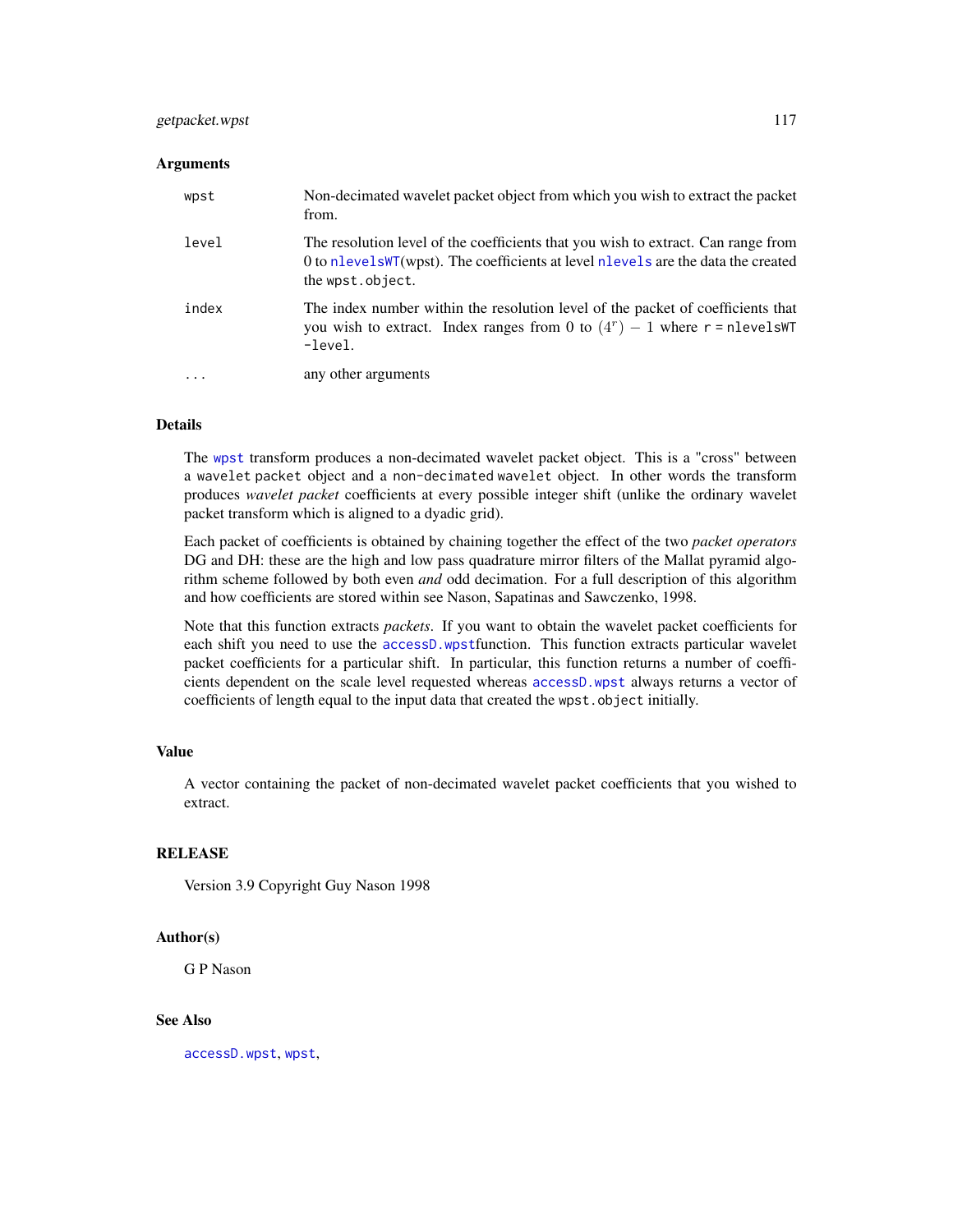## Examples

```
#
# Create some random data
#
myrand <- rnorm(16)
#myrand
# [1] 0.19268626 -0.41737181 -0.30806613 0.07435407 0.99871757
# [6] -0.58935121 -1.38049759 -0.13346631 1.55555403 -1.60581265
#[11] 0.14353621 1.21277774 1.13762337 -1.08577934 -0.29745609
#[16] 0.50977512
#
# Do the non-decimated wavelet packet transform
#
myrwpst <- wpst(myrand)
#
# Let's access what is a level nlevelsWT(myrwpst)
#
getpacket(myrwpst, nlevelsWT(myrwpst), index=0)
# [1] 0.19268626 -0.41737181 -0.30806613 0.07435407 0.99871757
# [6] -0.58935121 -1.38049759 -0.13346631 1.55555403 -1.60581265
#[11] 0.14353621 1.21277774 1.13762337 -1.08577934 -0.29745609
#[16] 0.50977512
#
# I.e. the data that created the object.
#
# How about extracting the 3rd (last) packet at level 3?
#
getpacket(myrwpst, 3, index=3)
#[1] -2.660657144 0.688415755 -1.764060698 0.717267105 -0.206916242
#[6] -0.659983747 0.005836952 -0.196874007
#
# Of course, there are only 8 coefficients at this level.
```
<span id="page-117-0"></span>

| getpacket.wst | Get packet of coefficients from a packet ordered non-decimated |  |  |  |
|---------------|----------------------------------------------------------------|--|--|--|
|               | wavelet object (wst).                                          |  |  |  |

## Description

This function extracts and returns a packet of coefficients from a packet-ordered non-decimated wavelet object ([wst](#page-371-0)) object. The [wst](#page-371-0) objects are computed by the [wst](#page-371-0) function amongst others.

#### Usage

```
## S3 method for class 'wst'
getpacket(wst, level, index, type="D", aspect, ...)
```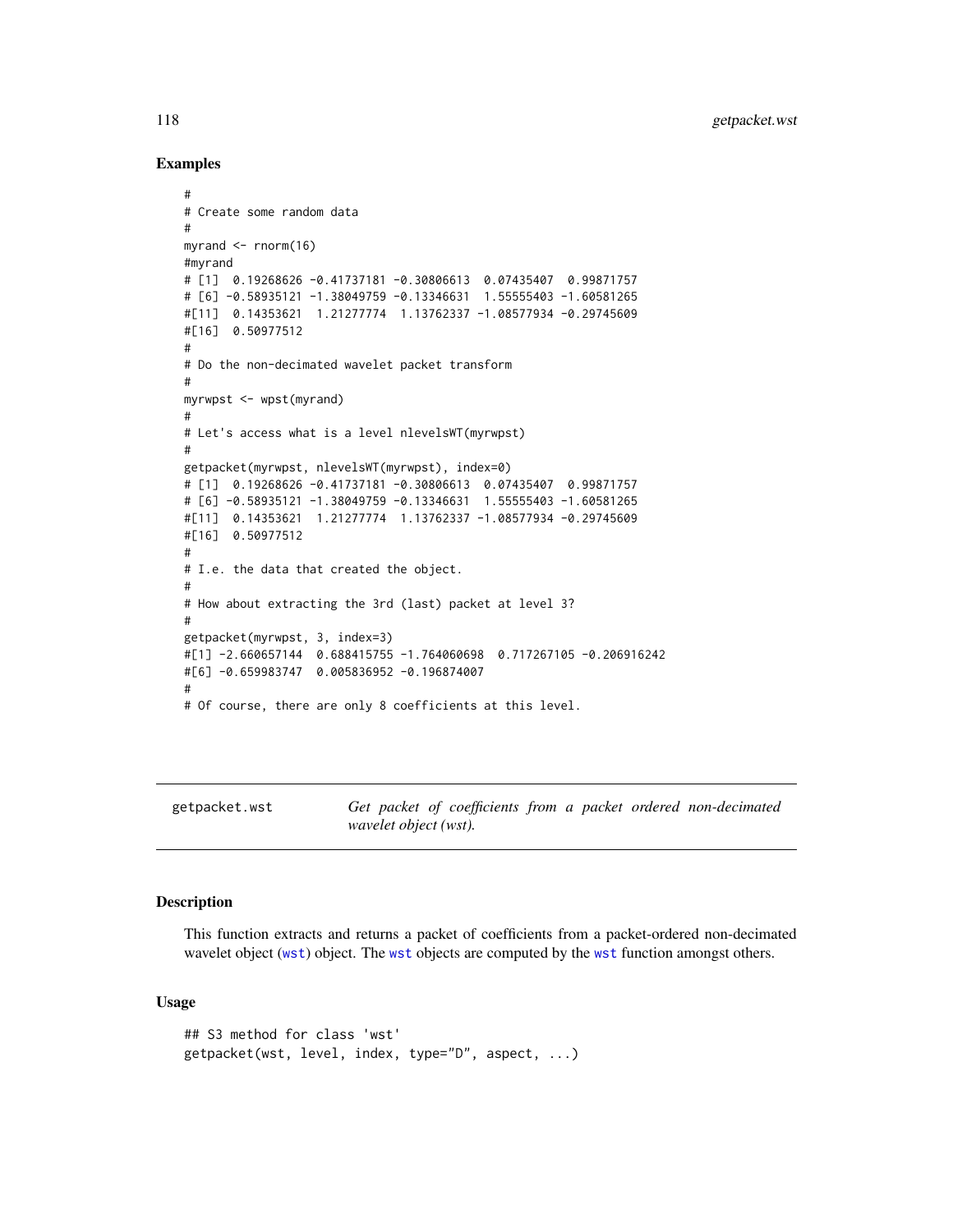# getpacket.wst 119

## Arguments

| wst      | Packet-ordered non-decimated wavelet object from which you wish to extract<br>the packet from.                                                                                                                                                                         |
|----------|------------------------------------------------------------------------------------------------------------------------------------------------------------------------------------------------------------------------------------------------------------------------|
| level    | The resolution level of the coefficients that you wish to extract.                                                                                                                                                                                                     |
| index    | The index number within the resolution level of the packet of coefficients that<br>you wish to extract.                                                                                                                                                                |
| type     | This argument must be either "C" or "D". If the argument is "C" then non-<br>decimated father wavelet coefficients corresponding to the packet that you want<br>are returned. If the argument is "D" then non-decimated mother wavelet coeffi-<br>cients are returned. |
| aspect   | Function applied to the coefficients before return. This is suppled as a character<br>string which gets converted to a function to apply. For example, "Mod" for<br>complex-valued coefficients returns the absolute values.                                           |
| $\cdots$ | Other arguments                                                                                                                                                                                                                                                        |

# Details

The [wst](#page-371-0) function produces a packet-ordered non-decimated wavelet object: [wst](#page-371-0). The coefficients in this structure can be organised into a binary tree with each node in the tree containing a packet of coefficients.

Each packet is obtained by repeated application of the usual DG quadrature mirror filter with both even and odd dyadic decimation. See the detailed description given in Nason and Silverman, 1995.

This function enables whole packets of coefficients to be extracted at any resolution level. The index argument chooses a particular packet within each level and thus ranges from 0 to  $2^{J-j}$  for j=0,..., J-1. Each packet corresponds to the wavelet coefficients with respect to different origins.

Note that both mother and father wavelet coefficient at different shifts are available by using the type argument.

## Value

A vector containing the packet of packet-ordered non-decimated wavelet coefficients that you wished to extract.

# RELEASE

Version 3.9 Copyright Guy Nason 1998

#### Author(s)

G P Nason

#### See Also

[wst](#page-371-0), [wst.object](#page-373-0),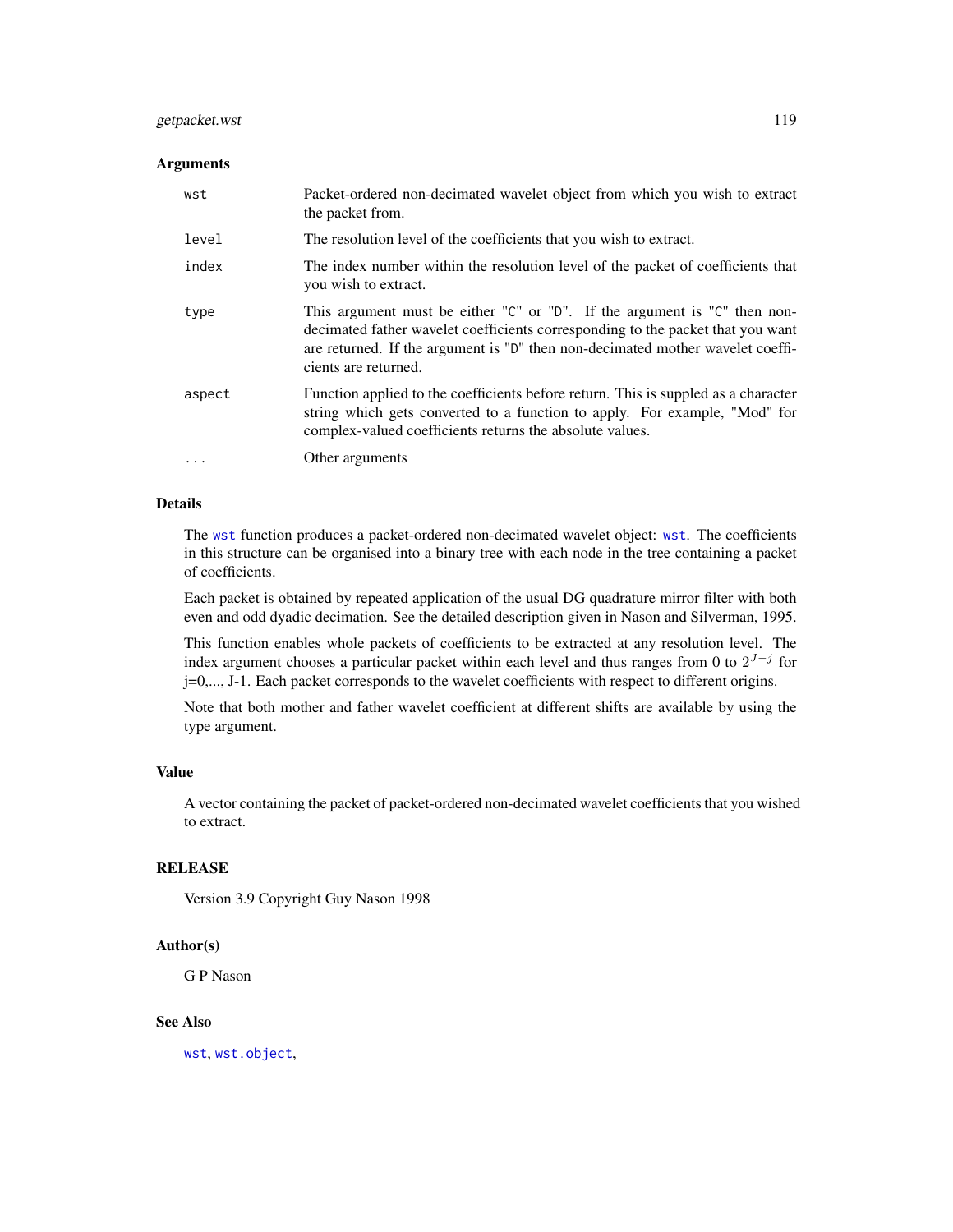#### Examples

```
#
# Take the packet-ordered non-decimated transform of some random data
#
MyWST <- wst(rnorm(1:512))
#
# The above data set was 2^9 in length. Therefore there are
# coefficients at resolution levels 0, 1, 2, ..., and 8.
#
# The high resolution coefficients are at level 8.
# There should be 256 coefficients at level 8 in index location 0 and 1.
#
length(getpacket(MyWST, level=8, index=0))
#[1] 256
length(getpacket(MyWST, level=8, index=1))
#[1] 256
#
# There are also 256 FATHER wavelet coefficients at each of these two indices
# (origins)
#
length(getpacket(MyWST, level=8, index=0, type="C"))
#[1] 256
length(getpacket(MyWST, level=8, index=1, type="C"))
#[1] 256
#
# There should be 4 coefficients at resolution level 2
#
getpacket(MyWST, level=2, index=0)
#[1] -0.92103095 0.70125471 0.07361174 -0.43467375
#
# Here are the equivalent father wavelet coefficients
#
getpacket(MyWST, level=2, index=0, type="C")
#[1] -1.8233506 -0.2550734 1.9613138 1.2391913
```

| getpacket.wst2D |                         |  | Get packet of coefficients from a two-dimensional non-decimated |  |
|-----------------|-------------------------|--|-----------------------------------------------------------------|--|
|                 | wavelet object (wst2D). |  |                                                                 |  |

## **Description**

This function extracts and returns a packet of coefficients from a two-dimensional non-decimated wavelet ([wst2D](#page-374-0)) object.

#### Usage

```
## S3 method for class 'wst2D'
getpacket(wst2D, level, index, type="S", Ccode=TRUE, ...)
```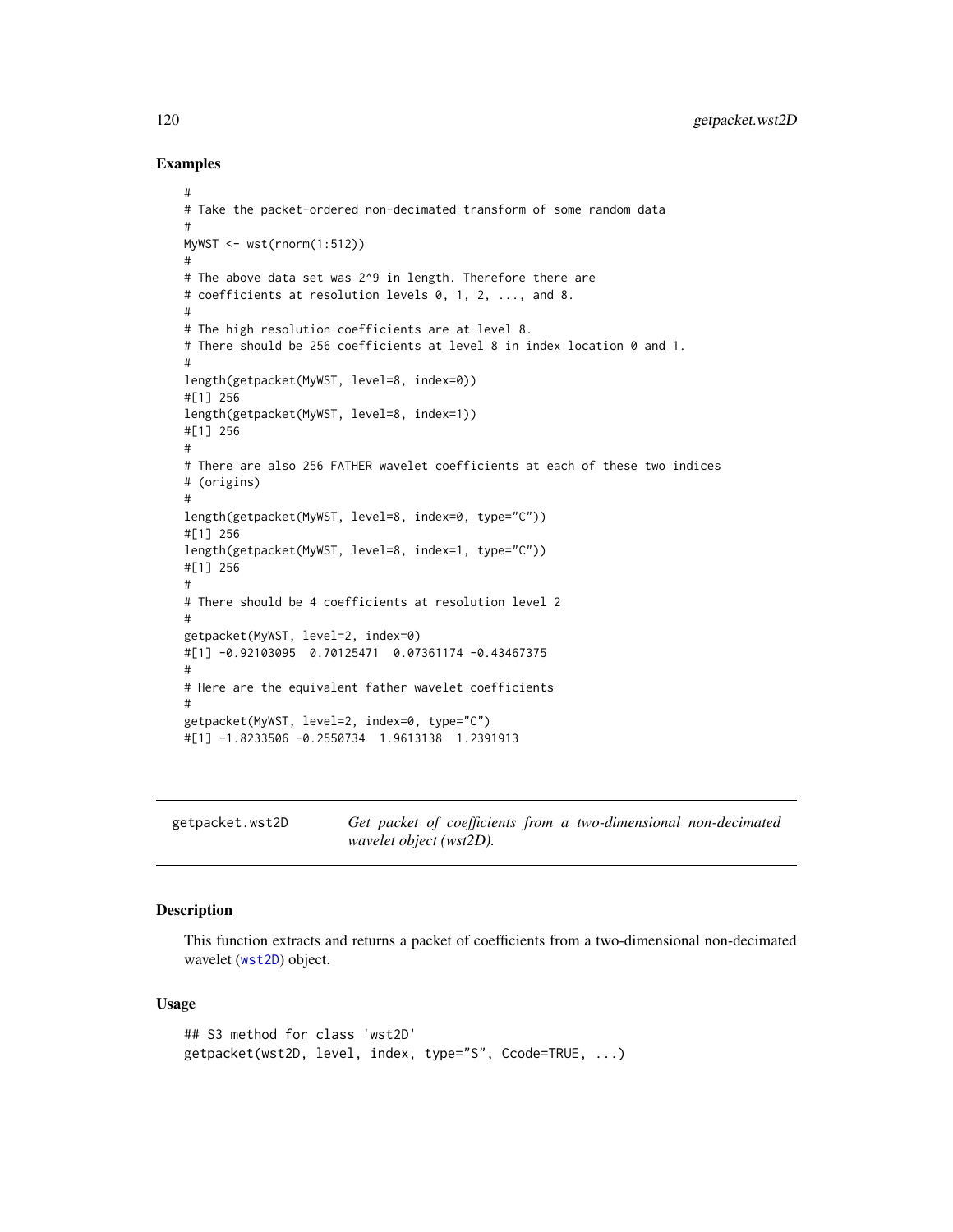#### **Arguments**

| wst2D | 2D non-decimated wavelet object from which you wish to extract a packet from.                                                                                                                                                                                                                                                                                                                                                                                                                                                                                                                        |
|-------|------------------------------------------------------------------------------------------------------------------------------------------------------------------------------------------------------------------------------------------------------------------------------------------------------------------------------------------------------------------------------------------------------------------------------------------------------------------------------------------------------------------------------------------------------------------------------------------------------|
| level | The resolution level of the coefficients that you wish to extract. Can range from<br>0 to $nlevelsWT(wpst) - 1$ .                                                                                                                                                                                                                                                                                                                                                                                                                                                                                    |
| index | The index number within the resolution level of the packet of coefficients that<br>you wish to extract. Index is a base-4 number which is r digits long. Each digit<br>can be $0, 1, 2$ or 3 corresponding to no shifts, horizontal shift, vertical shift or<br>horizontal and vertical shifts. The number r indicates the depth of the resolution<br>level from the data resolution i.e. where $r =$ nlevelsWT -level.<br>Where there is a string of more than one digit the left most digits correspond to<br>finest scale shift selection, the right most digits to the coarser scales (I think). |
| type  | This is a one letter character string: one of "S", "H", "V" or "D" for the smooth<br>coefficients, horizontal, vertical or diagonal detail.                                                                                                                                                                                                                                                                                                                                                                                                                                                          |
| Ccode | If $T$ then fast $C$ code is used to obtain the packet, otherwise slow SPlus code is<br>used. Unless you have some special reason always use the C code (and leave the<br>argument at its default).                                                                                                                                                                                                                                                                                                                                                                                                  |
|       | any other arguments                                                                                                                                                                                                                                                                                                                                                                                                                                                                                                                                                                                  |

#### Details

The [wst2D](#page-374-0) function creates a [wst2D](#page-374-0) class object. Starting with a smooth the operators H, G, GS and HS (where G, H are the usual Mallat operators and S is the shift-by-one operator) are operated first on the rows and then the columns: i.e. so each of the operators HH, HG, GH, GG, HSH, HSG, GSH, GSG HHS, GHS, HGS, GGS HSHS, HSGS, GSHS and GSGS are applied. Then the same collection of operators is applied to all the derived smooths, i.e. HH, HSH, HHS and HSHS.

So the next level is obtained from the previous level with basically HH, HG, GH and GG but with extra shifts in the horizontal, vertical and horizontal and vertical directions. The index provides a way to enumerate the paths through this tree where each smooth has 4 children and indexed by a number between 0 and 3.

Each of the 4 children has 4 components: a smooth, horizontal, vertical and diagonal detail, much in the same way as for the Mallat 2D wavelet transform implemented in the WaveThresh function [imwd](#page-131-0).

## Value

A matrix containing the packet of the 2D non-decimated wavelet coefficients that you require.

## **RELEASE**

Version 3.9 Copyright Guy Nason 1998

## Author(s)

G P Nason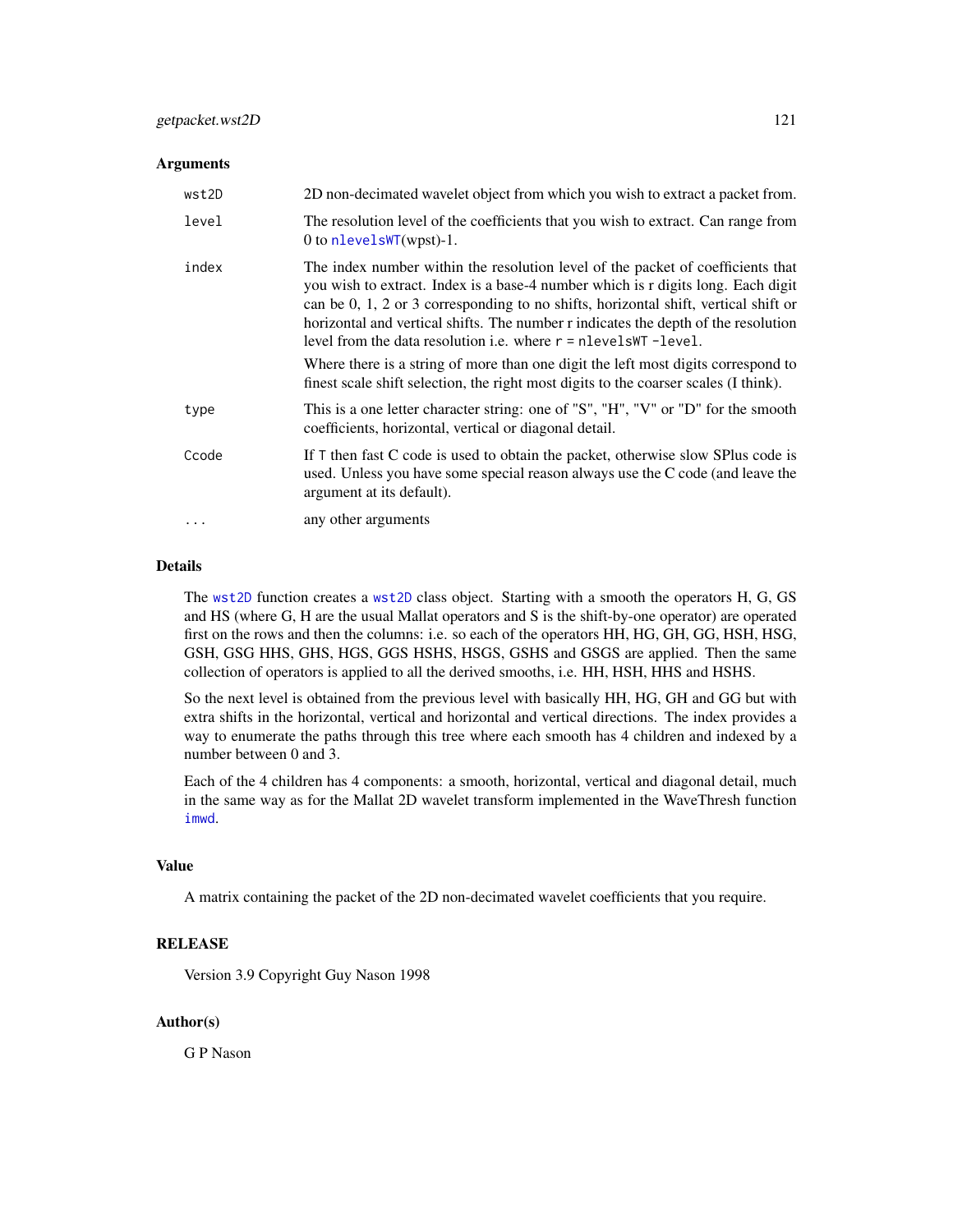## See Also

[putpacket.wst2D](#page-278-0), [wst2D](#page-374-0), [wst2D.object](#page-376-0).

```
#
# Create a random image.
#
myrand \leq matrix(rnorm(16), nrow=4, ncol=4)
#myrand
# [,1] [,2] [,3] [,4]
#[1,] 0.01692807 0.1400891 -0.38225727 0.3372708
#[2,] -0.79799841 -0.3306080 1.59789958 -1.0606204
#[3,] 0.29151629 -0.2028172 -0.02346776 0.5833292
#[4,] -2.21505532 -0.3591296 -0.39354119 0.6147043
#
# Do the 2D non-decimated wavelet transform
#
myrwst2D <- wst2D(myrand)
#
# Let's access the finest scale detail, not shifted in the vertical
# direction.
#
getpacket(myrwst2D, nlevelsWT(myrwst2D)-1, index=0, type="V")
\sharp [,1] [,2]
#[1,] -0.1626819 -1.3244064
#
# Compare this to the ordinary 2D DWT for the vertical detail at this
# resolution level
imwd(myrand)[[lt.to.name( 1, "DC")]]
#[1] -0.1626819 -1.3244064 1.4113247 -0.7383336
#
# The same numbers but they're not in matrix format because
# imwd returns vectors not matrices.
#
# Now back to the wst2D object. Let's
# extract vertical detail again at level 1 but this time the horizontally
# shifted data.
#
getpacket(myrwst2D, level=1, index=1, type="V")
# [,1] [,2]
#[1,] -0.5984427 0.2599445
#[2,] -0.6502002 1.8027955
#
# So, yes, different data. Now how about at a deeper resolution level.
# Lets have a horizontal shift, as before, for the level 1 but follow it
# with a diagonal shift and this time extract the smooth component:
#
getpacket(myrwst2D, level=0, index=13, type="S")
# [,1]
#[1,] -0.5459394
#
```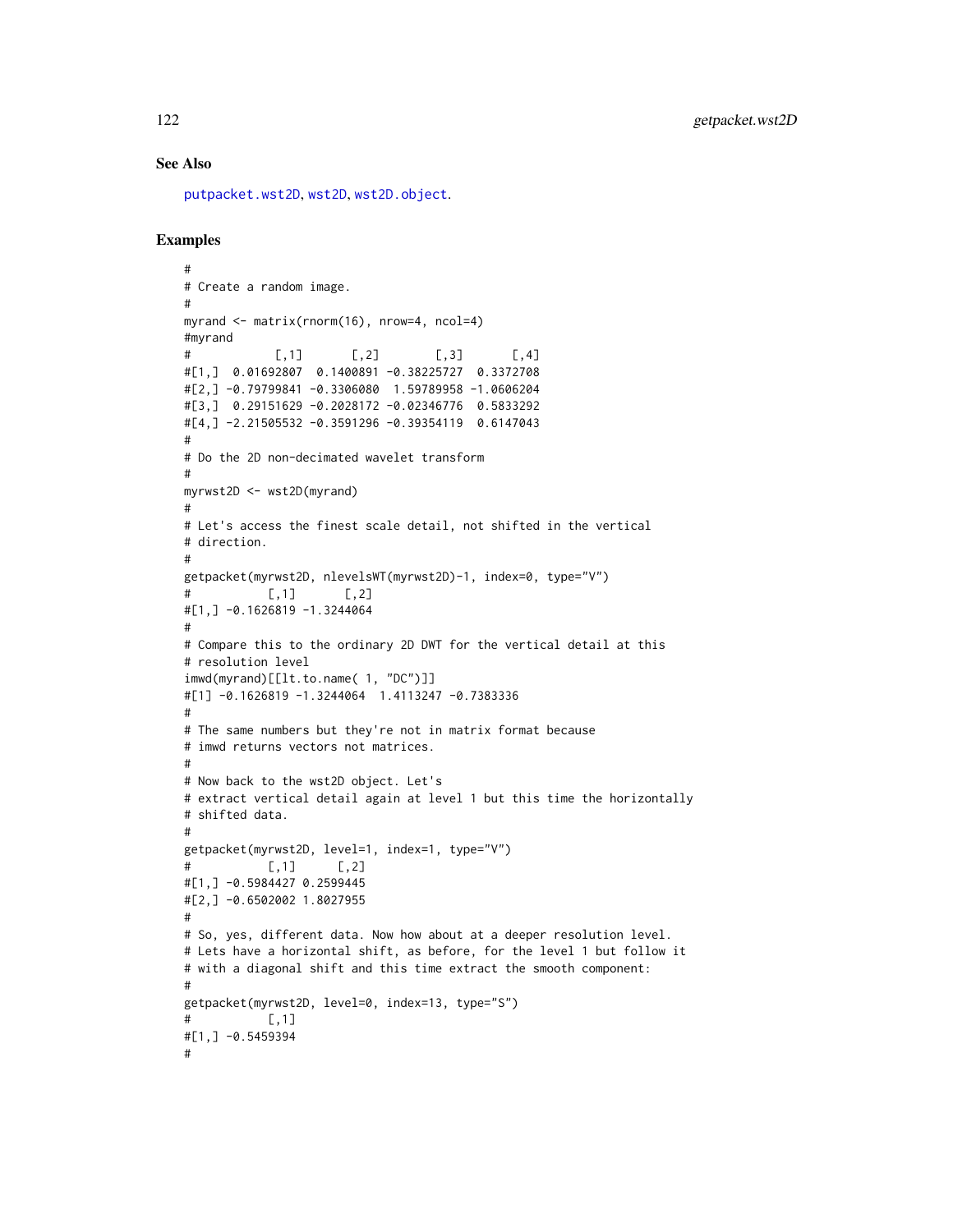## GetRSSWST 123

# Of course, only one number because this is at level 0

GetRSSWST *Computes estimate of error for function estimate.*

# Description

Computes estimate of error for function estimate. Given noisy data and a threshold value this function uses Nason's 1996 two-fold cross-validation algorithm, but using packet ordered nondecimated wavelet transforms to compute two estimates of an underlying "true" function and uses them to compute an estimate of the error in estimating the truth.

# Usage

```
GetRSSWST(ndata, threshold, levels, family = "DaubLeAsymm",
filter.number = 10, type = "soft", norm = l2norm, verbose = 0,
InverseType = "average")
```
## Arguments

| ndata         | the noisy data. This is a vector containing the signal plus noise. The length of<br>this vector should be a power of two.                                                                                                                              |
|---------------|--------------------------------------------------------------------------------------------------------------------------------------------------------------------------------------------------------------------------------------------------------|
| threshold     | the value of the threshold that you wish to compute the error of the estimate at                                                                                                                                                                       |
| levels        | the levels over which you wish the threshold value to be computed (the thresh-<br>old that is used in computing the estimate and error in the estimate). See the<br>explanation for this argument in the threshold wst function.                       |
| family        | specifies the family of wavelets that you want to use. The options are "DaubEx-<br>Phase" and "DaubLeAsymm".                                                                                                                                           |
| filter.number | This selects the smoothness of wavelet that you want to use in the decomposi-<br>tion. By default this is 10, the Daubechies least-asymmetric orthonormal com-<br>pactly supported wavelet with 10 vanishing moments.                                  |
| type          | whether to use hard or soft thresholding. See the explanation for this argument<br>in the threshold. wst function.                                                                                                                                     |
| norm          | which measure of distance to judge the dissimilarity between the estimates. The<br>functions 12norm and 1infnorm are suitable examples.                                                                                                                |
| verbose       | If TRUE then informative messages are printed during the progression of the<br>function, otherwise they are not.                                                                                                                                       |
| InverseType   | The possible options are "average" or "minent". The former uses basis averaging<br>to form estimates of the unknown function. The "minent" function selects a basis<br>using the Coifman and Wickerhauser, 1992 algorithm to select a basis to invert. |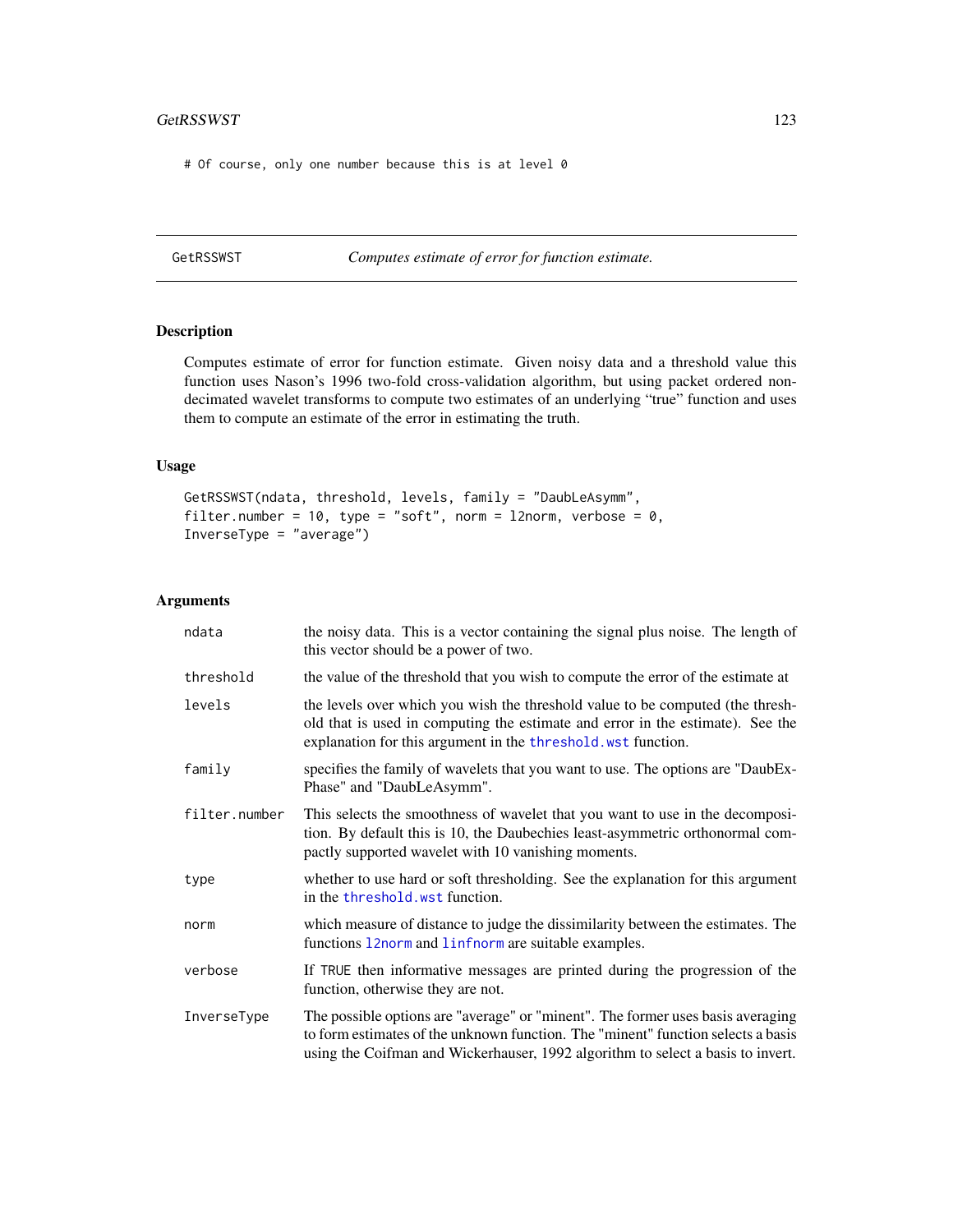# Details

This function implements the component of the cross-validation method detailed by Nason, 1996 for computing an estimate of the error between an estimate and the "truth". The difference here is that it uses the packet ordered non-decimated wavelet transform rather than the standard Mallat [wd](#page-344-0) discrete wavelet transform. As such it is an examples of the translation-invariant denoising of Coifman and Donoho, 1995 but uses cross-validation to choose the threshold rather than SUREshrink.

Note that the procedure outlined above can use [AvBasis](#page-26-0) basis averaging or basis selection and inversion using the Coifman and Wickerhauser, 1992 best-basis algorithm

## Value

A real number which is estimate of the error between estimate and truth at the given threshold.

#### RELEASE

Version 3.6 Copyright Guy Nason 1995

## Author(s)

G P Nason

## See Also

[linfnorm](#page-157-0), [linfnorm](#page-157-0), [wstCV](#page-378-0), [wstCVl](#page-380-0).

#### Examples

```
#
# This function performs the error estimation step for the
# \code{\link{wstCV}} function and so is not intended for
# user use.
#
```
griddata objects *Data interpolated to a grid objects.*

## Description

These are objects of classes

griddata

These objects store the results of interpolating a 1-D regression data set to a grid which is a power of two in length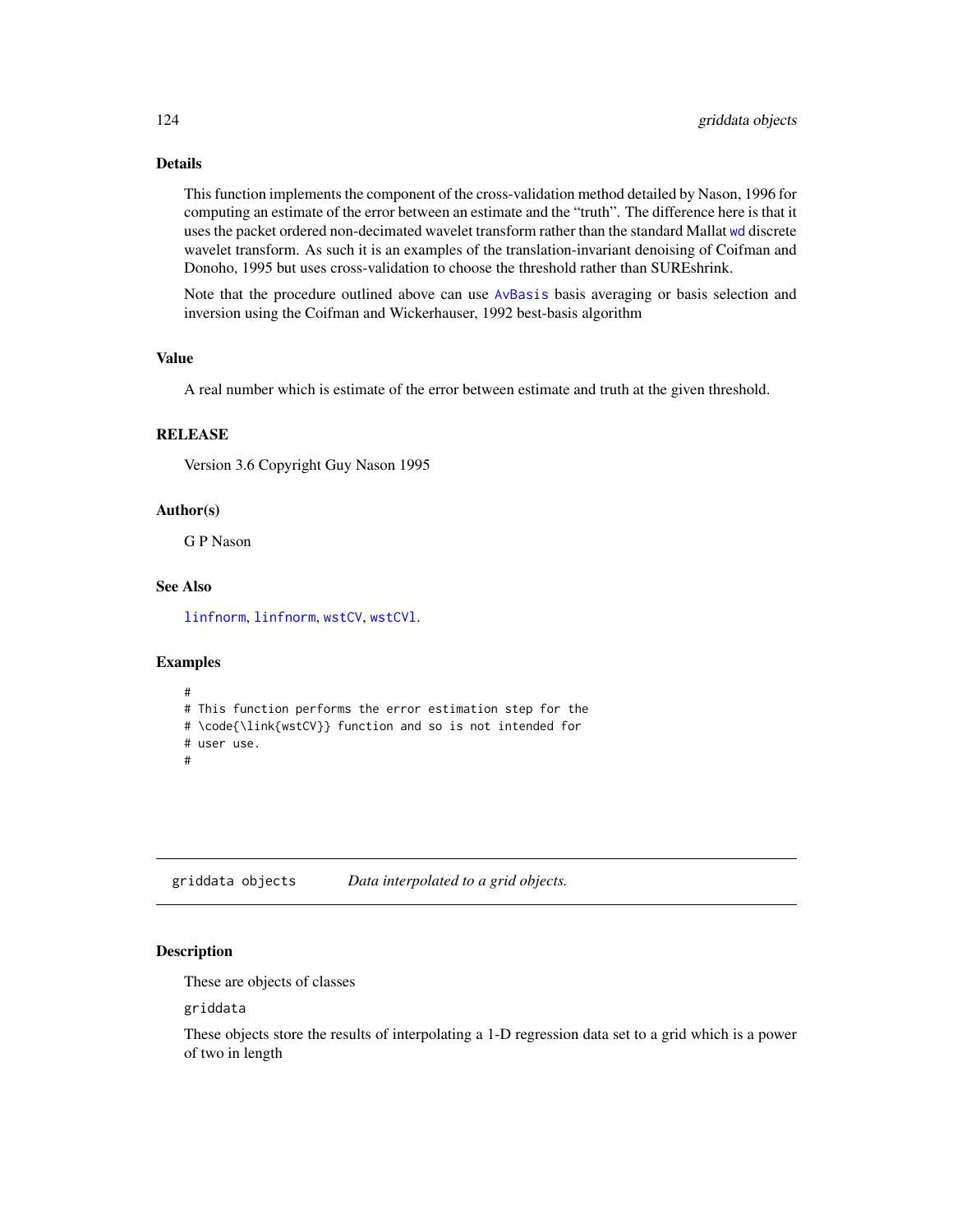# griddata objects 125

## Details

The help page for [makegrid](#page-171-0) and Kovac, (1997), p.81 give further details about how a griddata object is constructed.

## Value

The following components must be included in a legitimate griddata object.

| gridt | a vector containing the values of the grid on the "x" axis.                                                                                                                                                                               |
|-------|-------------------------------------------------------------------------------------------------------------------------------------------------------------------------------------------------------------------------------------------|
| gridy | a vector containing the values of the grid on the "y" axis. This vector has to be<br>the same length as gridt. Typically the values in (gridt, gridy) are the results<br>of interpolating arbitrary data $(x, y)$ onto $(gridt, gridy)$ . |

GCodes the value of the linear interpolant matrix for the corresponding entry in gridt. The value at each point corresponds to the proportion of the original data point pointed to by Gindex that contributes to the new value at the corresponding gridt value. See Kovac, (1997), page 81 for further information.

Gindex Each entry in Gindex refers to one of the pairs in  $(x, y)$  which is contributing to the (gridt,gridy) interpolant. See previous help for G.

## **GENERATION**

This class of objects is returned from the [makegrid](#page-171-0) function to represent the results of interpolating a 1-D regression data set to a grid.

# **METHODS**

The griddata class of objects really on has one function that uses it: [irregwd](#page-148-0).

## **RELEASE**

Version 3.9.6 Copyright Arne Kovac 1997 Copyright Guy Nason (help pages) 1999.

#### SEE ALSO

[makegrid](#page-171-0), [irregwd](#page-148-0)

## Author(s)

Arne Kovac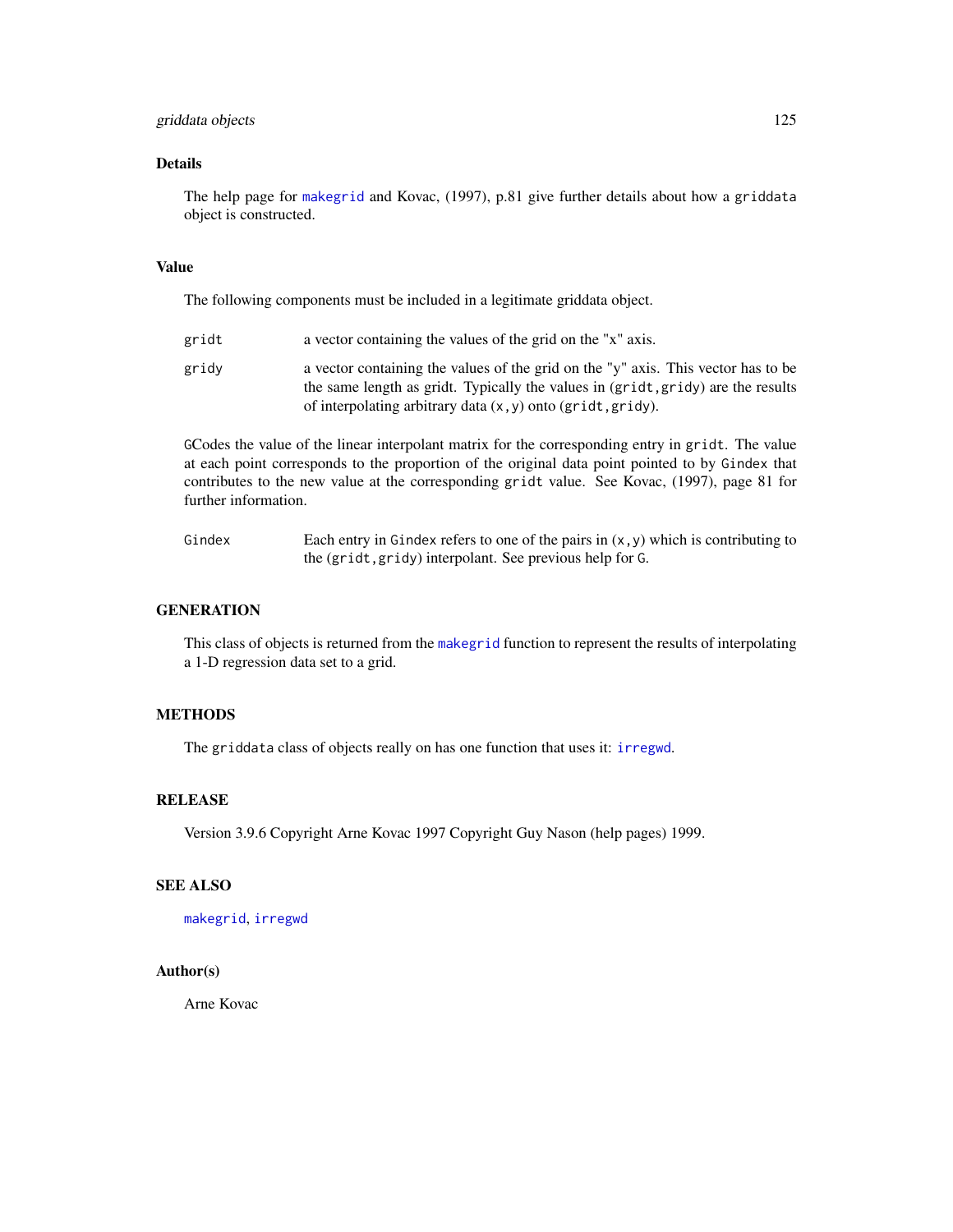This function shifts (or rotates) the elements of the input vector in a cyclic fashion (end periodicity is used).

## Usage

guyrot(v, n)

## Arguments

| Vector whose elements you wish to rotate                  |
|-----------------------------------------------------------|
| Integer determining the amount to rotate, can be negative |

# Details

A very simple function which cyclically shifts the elements of a vector. Not necessarily intended as a top level user function but it is a useful little function.

# Value

A vector containing the shifted or rotated coefficients.

## Author(s)

G P Nason

#### See Also

[wpst2discr](#page-361-0), [wpstCLASS](#page-363-0)

```
#
# Start off with an example vector
#
v \leftarrow c(1, 2, 3, 4, 5, 6)#
# Rotate it one element to the right, rightmost element gets rotated round
# to be first element.
#
guyrot(v,1)
# [1] 6 1 2 3 4 5
#
# Rotate v two spaces to the left, leftmost two elements get rotated around
# to be new last elements
```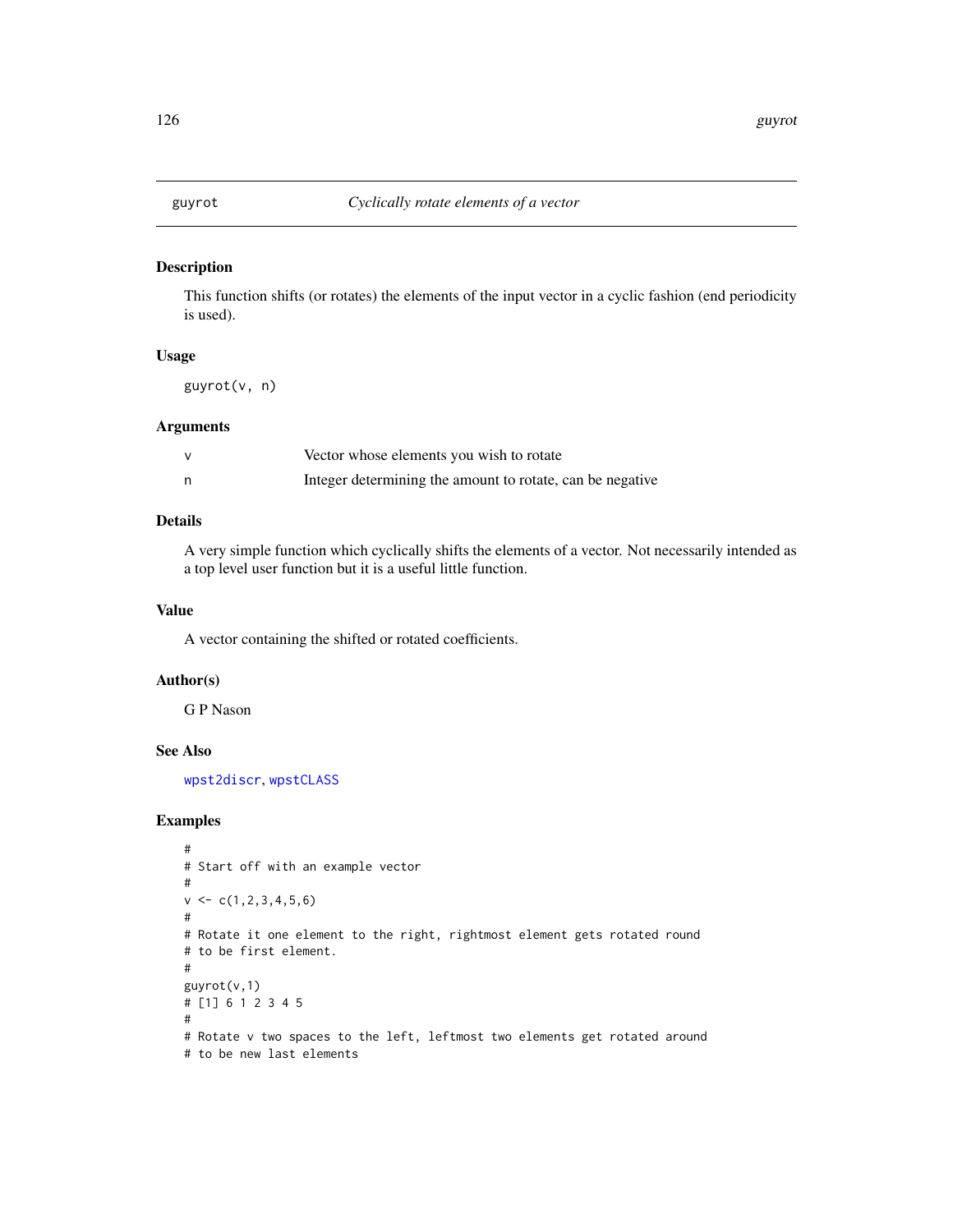#### HaarConcat 127

```
guyrot(v, -2)#
# [1] 3 4 5 6 1 2
#
#
# Now issue a larger rotation, e.g. 19!
#
guyrot(v,19)
# [1] 6 1 2 3 4 5
#
# Its just the same as rotating by 1 since the input vector is of length 6
# and so rotating by 19 is the same as rotating by 6,6,6, and then 1!
#
```
<span id="page-126-0"></span>HaarConcat *Generate a concatenated Haar MA process*

#### Description

This function generates a particular set of four concatenated Haar MA processes.

#### Usage

HaarConcat()

# Arguments

None

# Details

This function generates a realization of particular kind of non-stationary time series probability model. The returned time series is the result of concatenating 4 time series each of length 128 from the Haar MA process generator ([HaarMA](#page-127-0)) of orders 1, 2, 3 and 4. The standard deviation of the innovations is 1. This function was used to generate the figure of the concatenated Haar MA process in Nason, von Sachs and Kroisandt. It produces a kind of time series that can be sparsely represented by the wavelet machinery but at the same time is non-stationary.

See Nason, von Sachs and Kroisandt (2000) Wavelet processes and adaptive estimation of the evolutionary wavelet spectrum. *J R Statist Soc, B*, 62, 271-292.

# Value

A vector containing 512 observations from four concatenated Haar MA processes

## Author(s)

G P Nason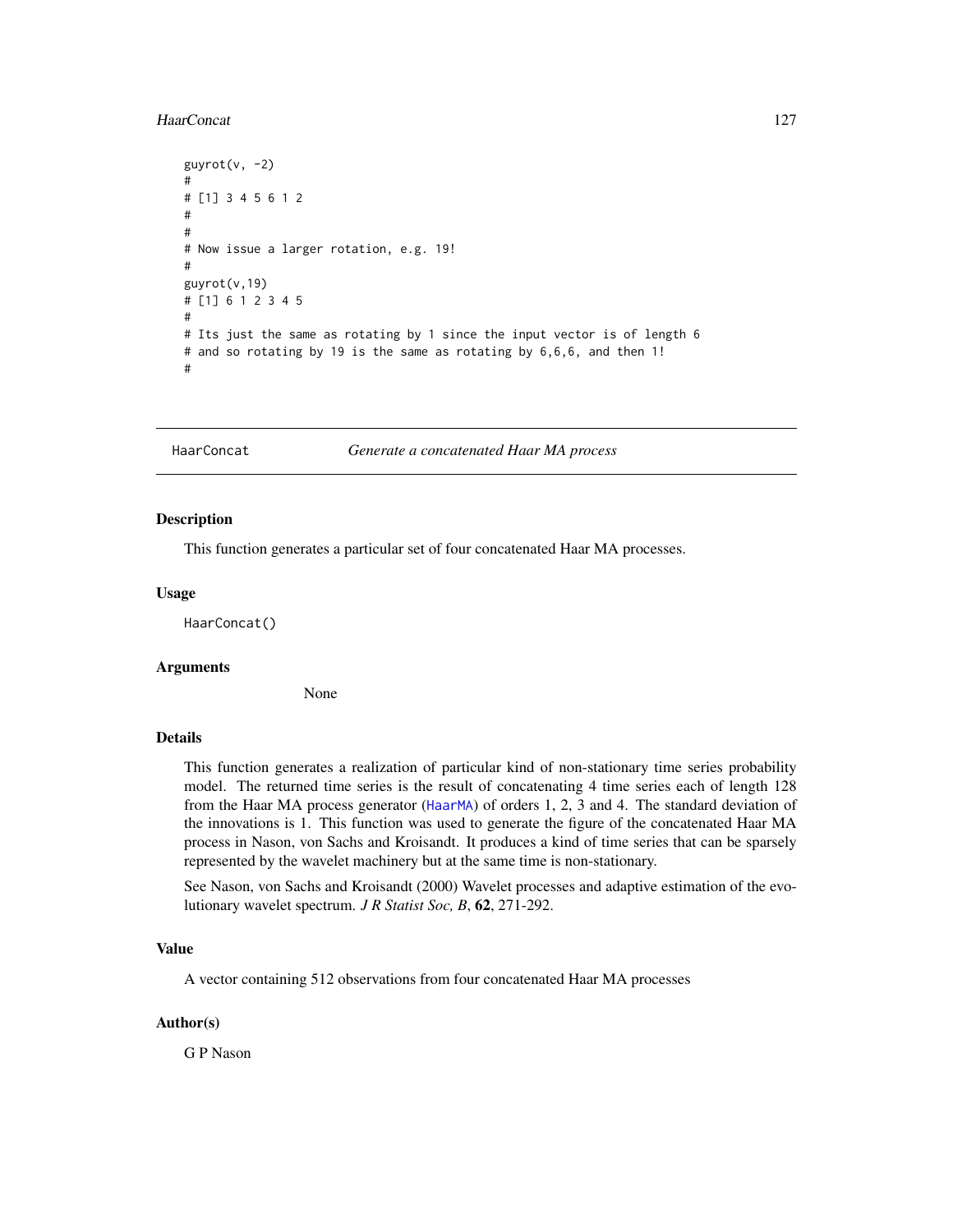# See Also

[HaarMA](#page-127-0),[ewspec](#page-94-0)

## Examples

```
#
# Generate the concatenated Haar MA process.
#
MyHaarCC <- HaarConcat()
#
# Plot it
#
## Not run: ts.plot(MyHaarCC)
```
<span id="page-127-0"></span>

HaarMA *Generate Haar MA processes.*

## Description

This function generates an arbitrary number of observations from a Haar MA process of any order with a particular variance.

## Usage

HaarMA(n, sd=1, order=5)

## Arguments

|       | The number of observations in the realization that you want to create. Note that |
|-------|----------------------------------------------------------------------------------|
|       | n does NOT have to be a power of two.                                            |
| sd    | The standard deviation of the innovations.                                       |
| order | The order of the Haar MA process.                                                |

## Details

A Haar MA process is a special kind of time series moving-average (MA) process. A Haar MA process of order k is a MA process of order  $2<sup>k</sup>$ . The coefficients of the Haar MA process are given by the filter coefficients of the discrete Haar wavelet at different scales.

For examples: the Haar MA process of order 1 is an MA process of order 2. The coefficients are 1/ $\sqrt{2}$  and  $-1/\sqrt{2}$ . The Haar MA process of order 2 is an MA process of order 4. The coefficients are 1/2, 1/2, -1/2, -1/2 and so on. It is possible to define other processes for other wavelets as well.

Any Haar MA process is a good examples of a (stationary) LSW process because it is sparsely representable by the locally-stationary wavelet machinery defined in Nason, von Sachs and Kroisandt.

#### Value

A vector containing a realization of a Haar MA process of the specified order, standard deviation and number of observations.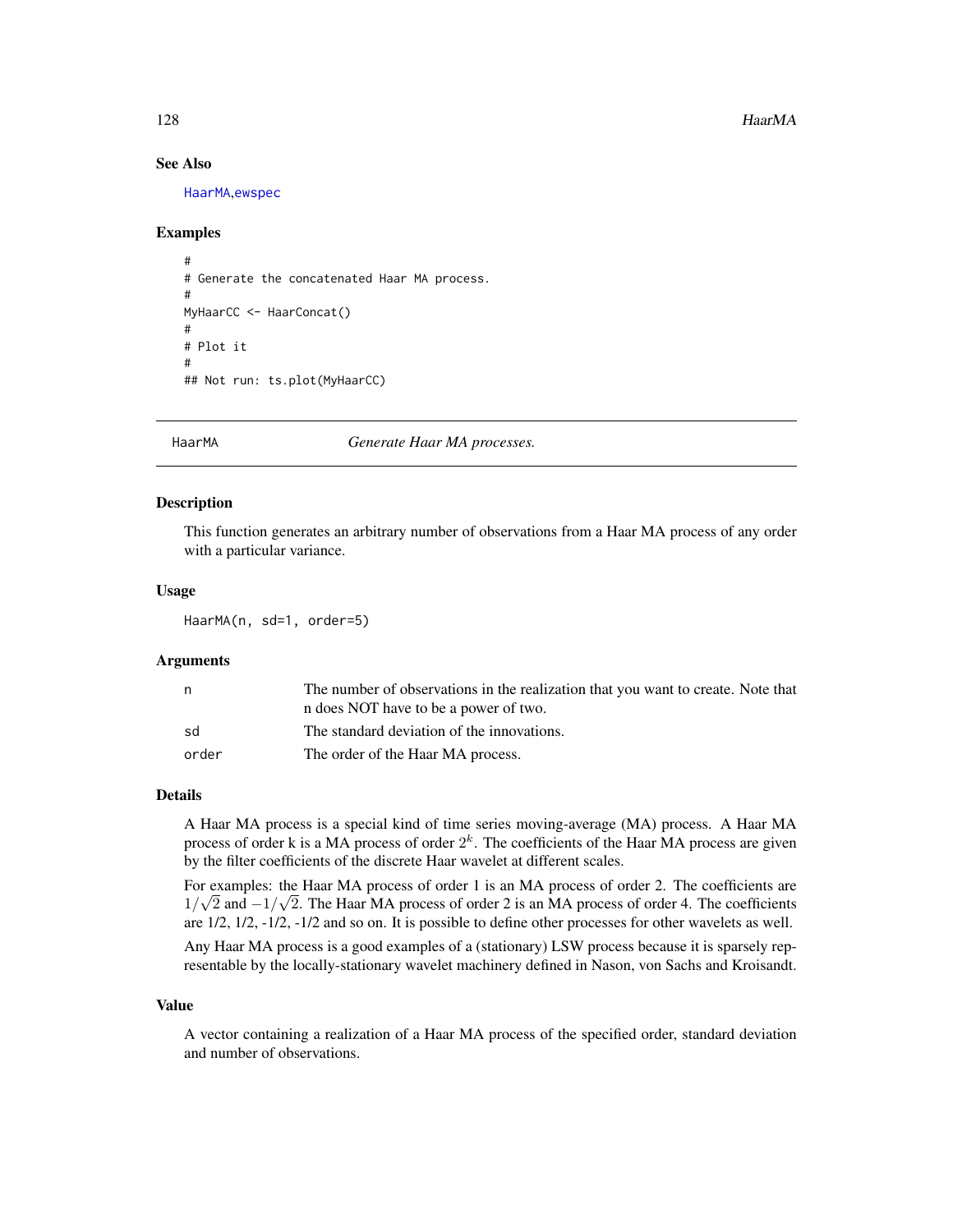#### HaarMA 129

# RELEASE

Version 3.9 Copyright Guy Nason 1998

## Author(s)

G P Nason

# References

Nason, G.P., von Sachs, R. and Kroisandt, G. (1998). Wavelet processes and adaptive estimation of the evolutionary wavelet spectrum. *Technical Report*, Department of Mathematics University of Bristol/ Fachbereich Mathematik, Kaiserslautern.

# See Also

[HaarConcat](#page-126-0), [ewspec](#page-94-0),

```
#
# Generate a Haar MA process of order 1 (high frequency series)
#
MyHaarMA <- HaarMA(n=151, sd=2, order=1)
#
# Plot it
#
## Not run: ts.plot(MyHaarMA)
#
# Generate another Haar MA process of order 3 (lower frequency), but of
# smaller variance
#
MyHaarMA2 <- HaarMA(n=151, sd=1, order=3)
#
# Plot it
#
## Not run: ts.plot(MyHaarMA2)
#
# Let's plot them next to each other so that you can really see the
# differences.
#
# Plot a vertical dotted line which indicates where the processes are
# joined
#
## Not run: ts.plot(c(MyHaarMA, MyHaarMA2))
## Not run: abline(v=152, lty=2)
```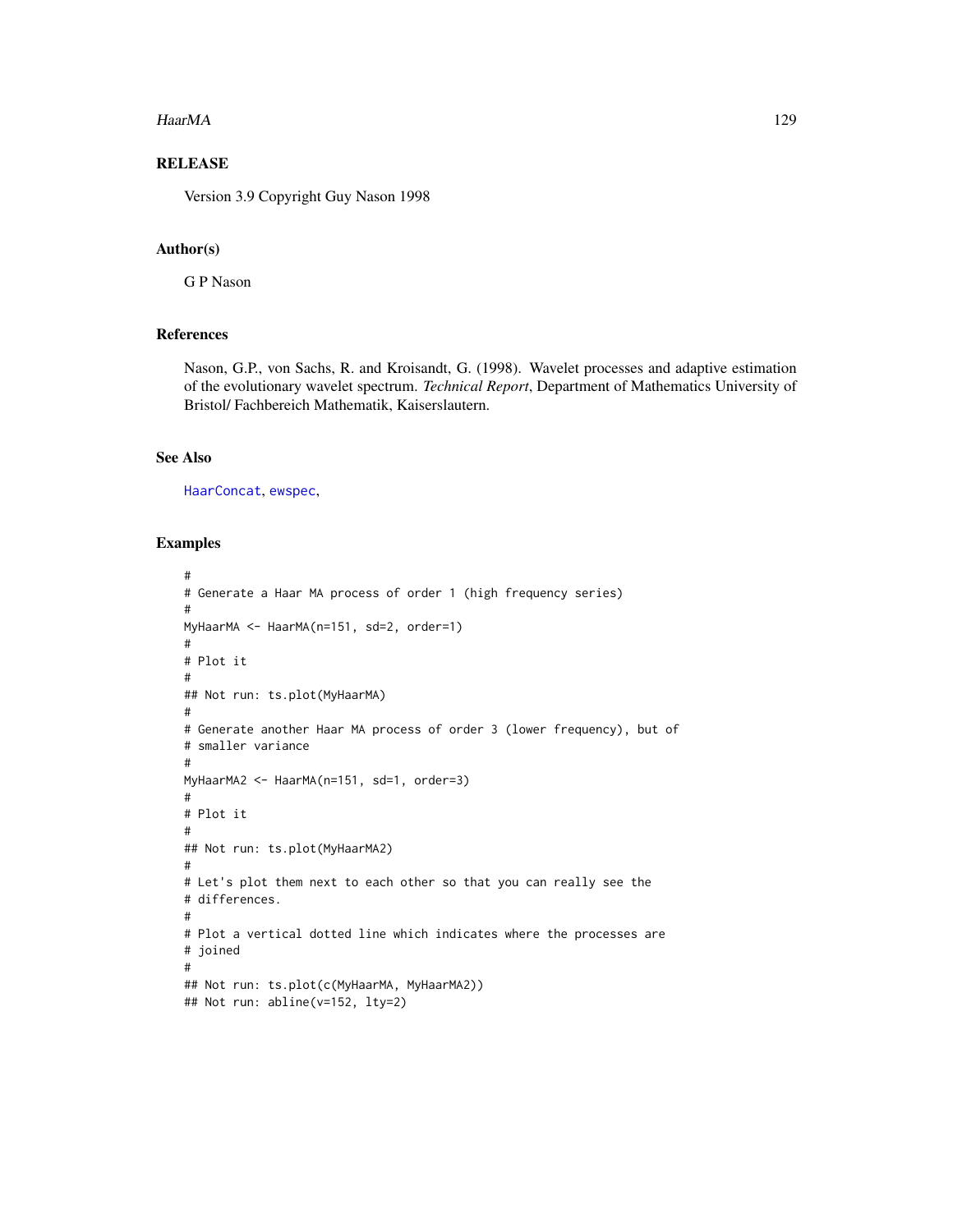Produces a representation of a nondecimated wavelet transform (time-ordered) as an image.

# Usage

```
## S3 method for class 'wd'
image(x, strut = 10, type = "D", transform = I, ...)
```
# Arguments

| x         | The wd. object that you wish to image                                                                     |
|-----------|-----------------------------------------------------------------------------------------------------------|
| strut     | The width of each coefficient in the image.                                                               |
| type      | Either "C" or "D" depending if you wish to image scaling function or wavelet<br>coefficients respectively |
| transform | Apply a numerical transform to the coefficients before display                                            |
| .         | Other arguments                                                                                           |

# Details

Description says all

## Value

None

# Author(s)

G P Nason

# See Also

[logabs](#page-163-0), [nlevelsWT](#page-199-0),[wd](#page-344-0)

## Examples

tmp <- wd(rnorm(256), type="station") ## Not run: image(tmp)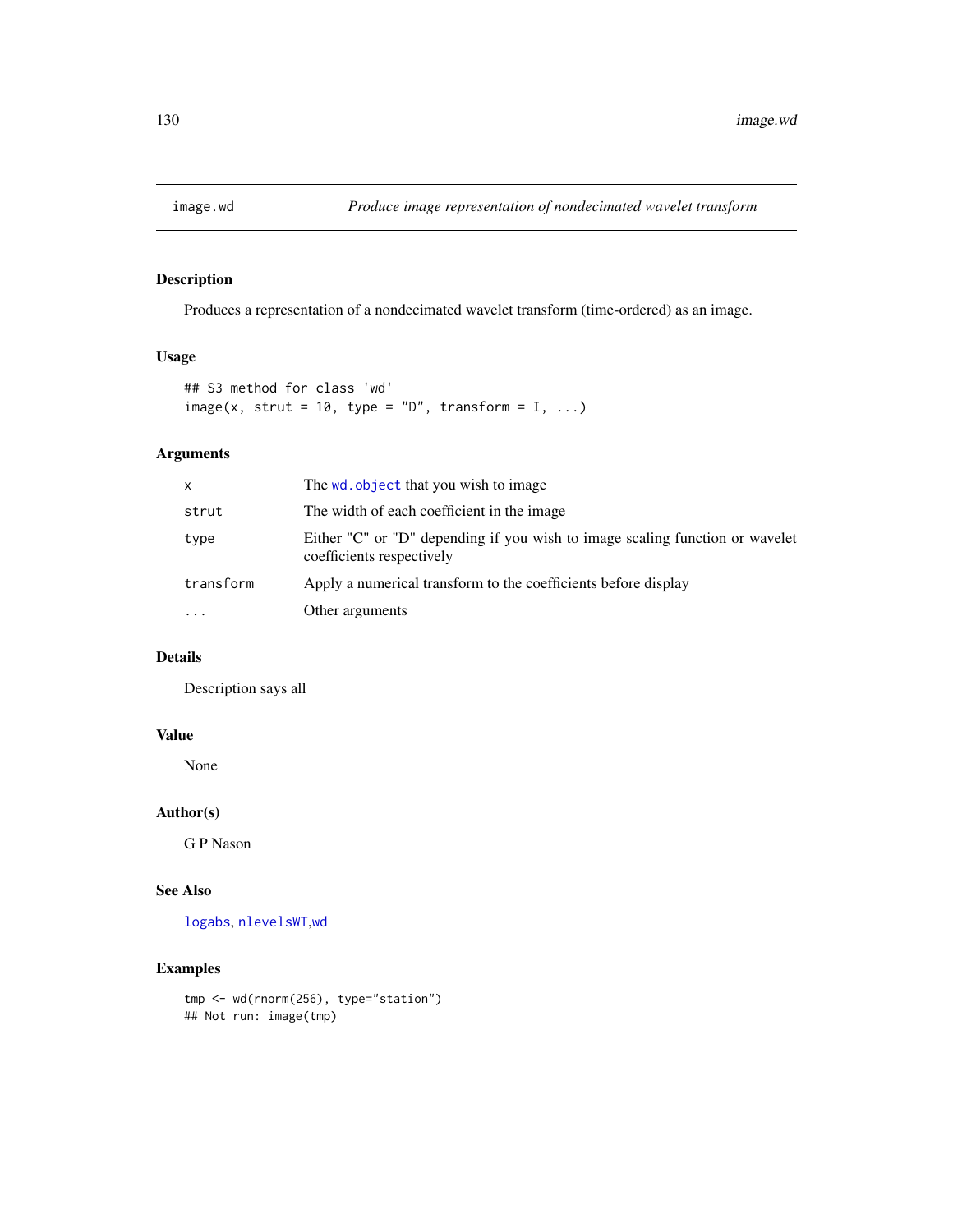Produces an image representation of the coefficients contained within a [wst.object](#page-373-0) class object.

# Usage

```
## S3 method for class 'wst'
image(x, nv, struct = 10, type = "D", transform = I, ...)
```
# Arguments

| $\mathsf{x}$ | The wst object you wish to image                                                                                                                     |
|--------------|------------------------------------------------------------------------------------------------------------------------------------------------------|
| nv           | An associated node vector, this argument is no longer used and should be omit-<br>ted (in the S version it permitted coloration of particular bases) |
| strut        | The number of pixels/width that each coefficient should be drawn with                                                                                |
| type         | Either "C" or "D" depending on whether you wish to image scaling function<br>coefficients or wavelet ones                                            |
| transform    | A numerical transform you wish to apply to the coefficients before imaging                                                                           |
|              | Other arguments                                                                                                                                      |

# Details

Description says all

## Value

None

# Author(s)

G P Nason

# See Also

[logabs](#page-163-0),[wst](#page-371-0)

```
tmp <- wst(rnorm(1024))
## Not run: image(tmp)
## Not run: image(tmp, transform=logabs)
```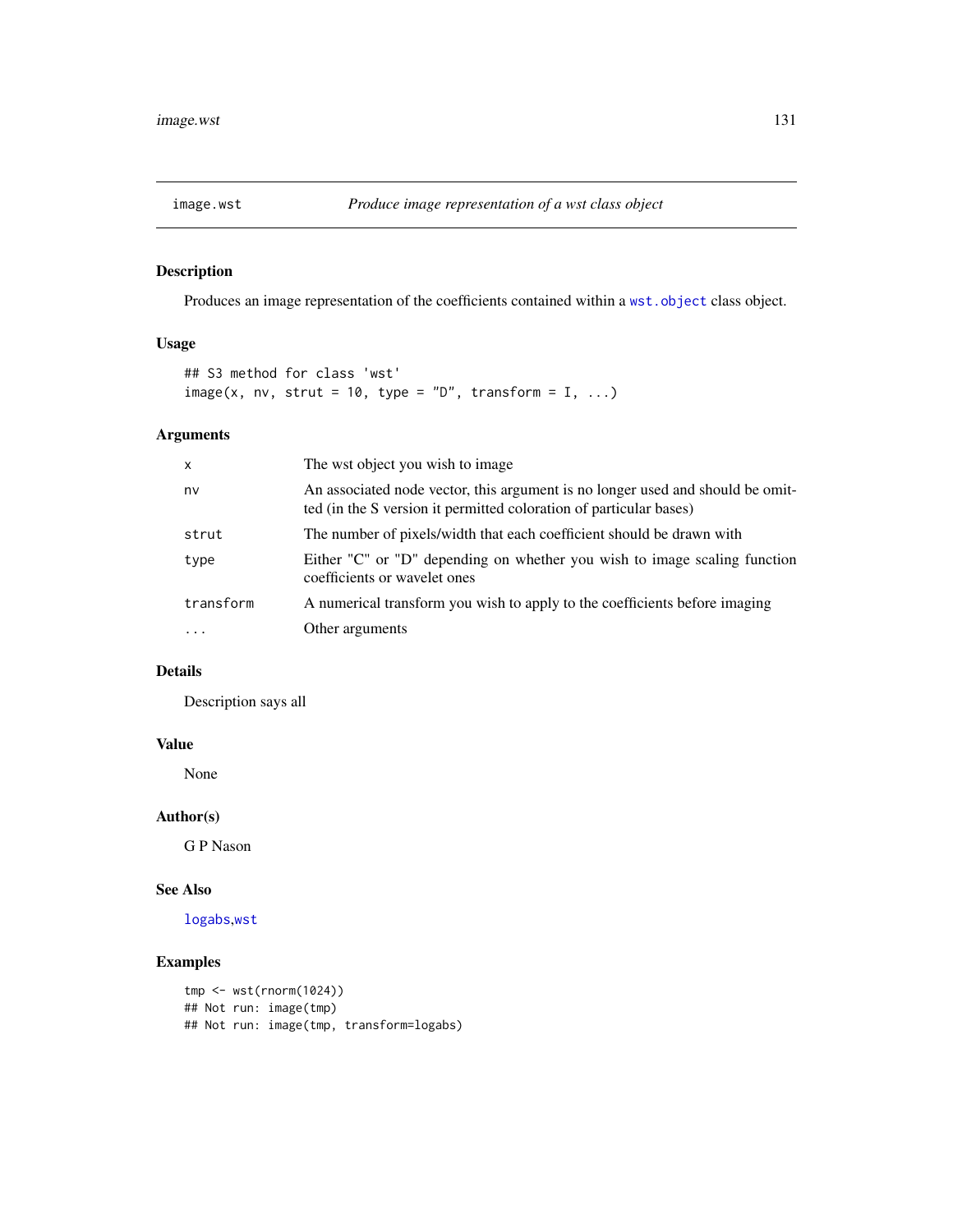<span id="page-131-0"></span>This function can perform two types of two-dimensional discrete wavelet transform (DWT). The standard transform (type="wavelet") computes the 2D DWT according to Mallat's pyramidal algorithm (Mallat, 1989). The spatially ordered non-decimated 2D DWT (NDWT) (type="station") contains all possible spatially shifted versions of the DWT. The order of computation of the DWT is  $O(n)$ , and it is  $O(n \log n)$  for the NDWT if n is the number of pixels.

## Usage

```
imwd(image, filter.number=10, family="DaubLeAsymm", type="wavelet",
bc="periodic", RetFather=TRUE, verbose=FALSE)
```
#### Arguments

| image         | A square matrix containing the image data you wish to decompose. The side-<br>length of this matrix must be a power of 2.                                                                                                                                                                                                                                                                                                                                                                                       |
|---------------|-----------------------------------------------------------------------------------------------------------------------------------------------------------------------------------------------------------------------------------------------------------------------------------------------------------------------------------------------------------------------------------------------------------------------------------------------------------------------------------------------------------------|
| filter.number | This selects the smoothness of wavelet that you want to use in the decomposi-<br>tion. By default this is 10, the Daubechies least-asymmetric orthonormal com-<br>pactly supported wavelet with 10 vanishing moments.                                                                                                                                                                                                                                                                                           |
| family        | specifies the family of wavelets that you want to use. The options are "DaubEx-<br>Phase" and "DaubLeAsymm".                                                                                                                                                                                                                                                                                                                                                                                                    |
| type          | specifies the type of wavelet transform. This can be "wavelet" (default) in which<br>case the standard 2D DWT is performed (as in previous releases of WaveThresh).<br>If type is "station" then the 2D spatially-ordered non-decimated DWT is per-<br>formed. At present, only periodic boundary conditions can be used with the 2D<br>spatially ordered non-decimated wavelet transform.                                                                                                                      |
| bc            | specifies the boundary handling. If bc=="periodic" the default, then the func-<br>tion you decompose is assumed to be periodic on it's interval of definition, if<br>bc=="symmetric" then the function beyond its boundaries is assumed to be a<br>symmetric reflection of the function in the boundary. The symmetric option was<br>the implicit default in releases prior to 2.2. Note that only periodic boundary<br>conditions are valid for the 2D spatially-ordered non-decimated wavelet trans-<br>form. |
| RetFather     | If TRUE then this argument causes the scaling function coefficients at each reso-<br>lution level to be returned as well as the wavelet coefficients. If FALSE then no<br>scaling function coefficients are returned. The opportunity of returning father<br>wavelet coefficients has been added since previous versions of WaveThresh.                                                                                                                                                                         |
| verbose       | Controls the printing of "informative" messages whilst the computations progress.<br>Such messages are generally annoying so it is turned off by default.                                                                                                                                                                                                                                                                                                                                                       |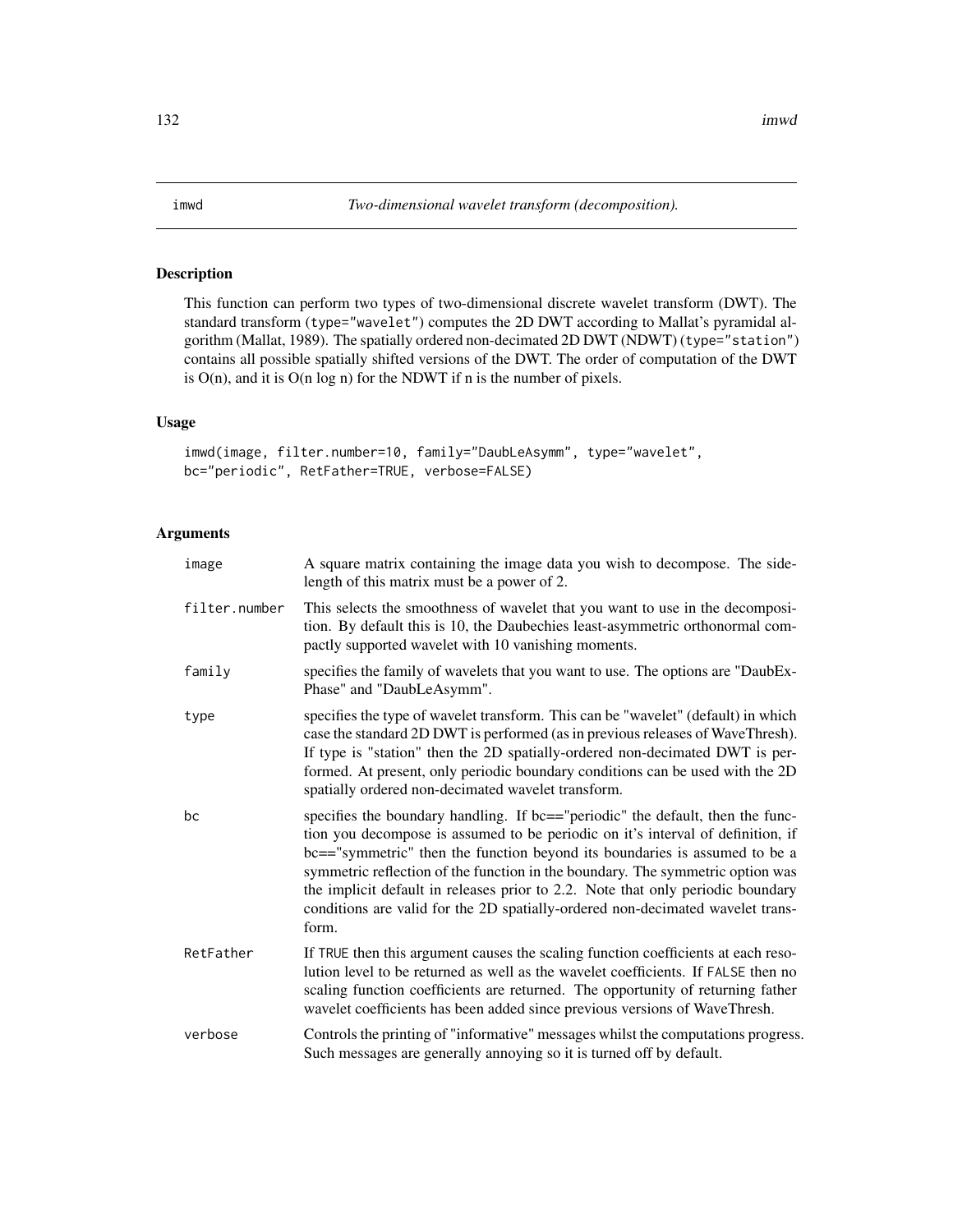#### imwd 133

### Details

The 2D algorithm is essentially the application of many 1D filters. First, the columns are attacked with the smoothing (H) and bandpass (G) filters, and the rows of each of these resultant images are attacked again with each of G and H, this results in 4 images. Three of them, GG, GH, and HG correspond to the highest resolution wavelet coefficients. The HH image is a smoothed version of the original and can be further attacked in exactly the same way as the original image to obtain GG(HH), GH(HH), and HG(HH), the wavelet coefficients at the second highest resolution level and HH(HH) the twice-smoothed image, which then goes on to be further attacked.

If RetFather=TRUE then the results of the HH smooth (the scaling function coefficients) are returned additionally.

There are now two methods of handling "boundary problems". If you know that your function is periodic (on it's interval) then use the bc="periodic" option, if you think that the function is symmetric reflection about each boundary then use bc="symmetric". If you don't know then it is wise to experiment with both methods, in any case, if you don't have very much data don't infer too much about your decomposition! If you have loads of data then don't worry too much about the boundaries. It can be easier to interpret the wavelet coefficients from a bc="periodic" decomposition, so that is now the default.

The spatially-ordered non-decimated DWT contains all spatial (toroidal circular) shifts of the standard DWT.

The standard DWT is orthogonal, the spatially-ordered non-decimated transform is most definitely not. This has the added disadvantage that non-decimated wavelet coefficients, even if you supply independent normal noise. This is unlike the standard DWT where the coefficients are independent (normal noise).

The two-dimensional packet-ordered non-decimated discrete wavelet transform is computed by the [wst2D](#page-374-0) function.

## Value

An object of class imwd. object containing the two-dimensional wavelet transform (possibly spatiallyordered non-decimated).

#### RELEASE

Version 3.3 Copyright Guy Nason 1994

### Author(s)

G P Nason

## See Also

[wd](#page-344-0), [imwd.object](#page-133-0), [filter.select](#page-98-0)

## Examples

data(lennon) # # Let's use the lennon test image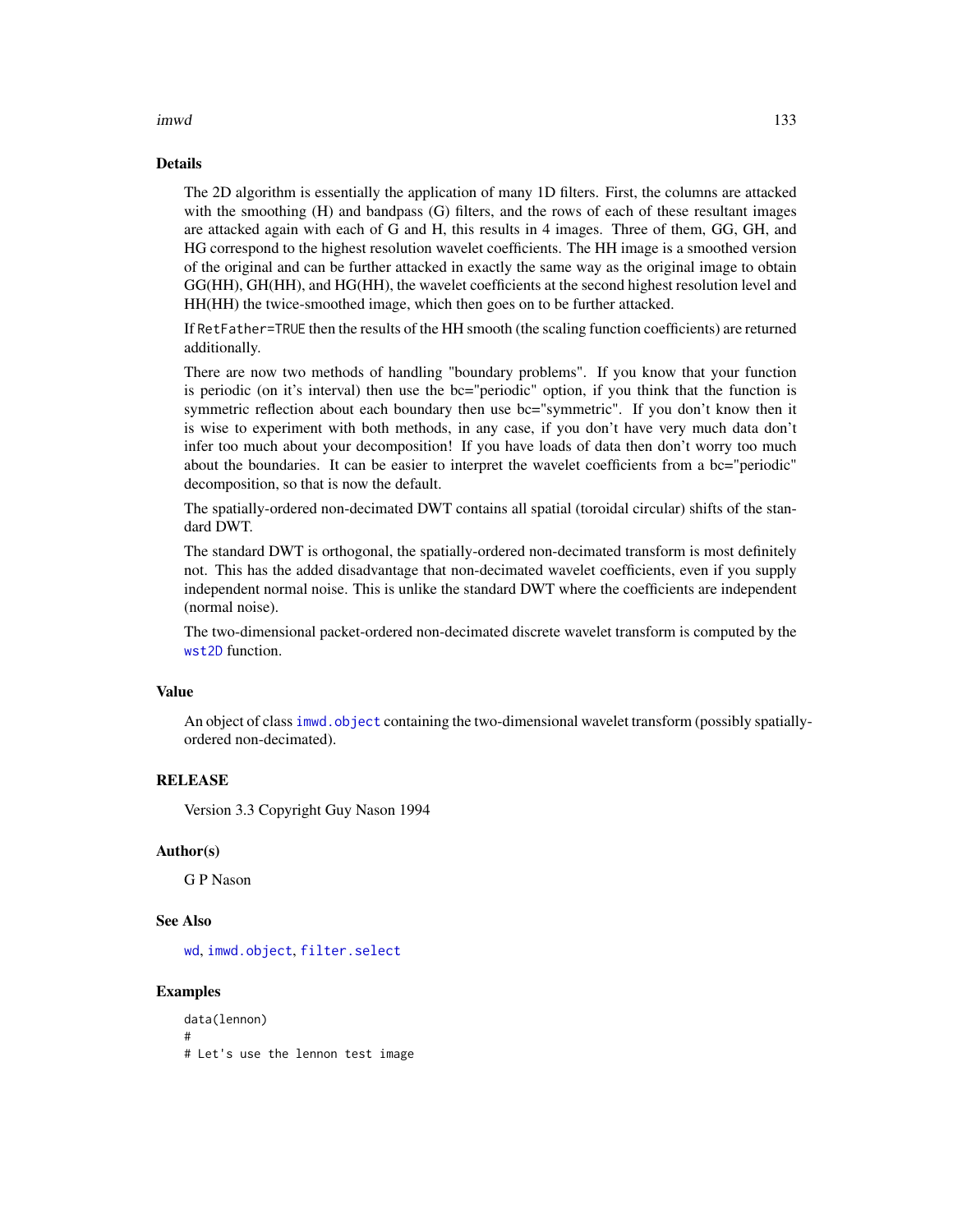# 134 imwd.object

```
#
## Not run: image(lennon)
#
# Now let's do the 2D discrete wavelet transform
#
lwd <- imwd(lennon)
#
# Let's look at the coefficients
#
## Not run: plot(lwd)
```
<span id="page-133-0"></span>

imwd.object *Two-dimensional wavelet decomposition objects.*

# Description

These are objects of classes

imwd

They represent a decomposition of an image with respect to a two-dimensional wavelet basis (or tight frame in the case of the two-dimensional (space-ordered) non-decimated wavelet decomposition).

# Details

In previous releases the original image was stored as the "original" component of a imwd object. This is not done now as the resulting objects were excessively large.

# Value

The following components must be included in a legitimate 'imwd' object.

| nlevelsWT | number of levels in wavelet decomposition. If you raise 2 to the power of nlevels<br>then you get the dimension of the image that you originally started with.                                                                                                                                                                                                                                   |
|-----------|--------------------------------------------------------------------------------------------------------------------------------------------------------------------------------------------------------------------------------------------------------------------------------------------------------------------------------------------------------------------------------------------------|
| type      | If type="wavelet" then the image was decomposed according to the 2D Mallat<br>pyramidal algorithm. If type="station" then the image was decomposed using<br>the 2D spatially ordered non-decimated wavelet transform.                                                                                                                                                                            |
| fl.dbase  | The first last database associated with the decomposition. For images, this list is<br>not very useful as each level's components is stored as a list component, rather<br>than being packaged up in a single vector as in the 1D case. Nevertheless the<br>internals still need to know about fl.dbase to get the computations correct. See<br>the help for first. Last if you are a masochist. |
| filter    | A filter object as returned by the filter select function. This component<br>records the filter used in the decomposition. The reconstruction routines use<br>this component to find out what filter to use in reconstruction.                                                                                                                                                                   |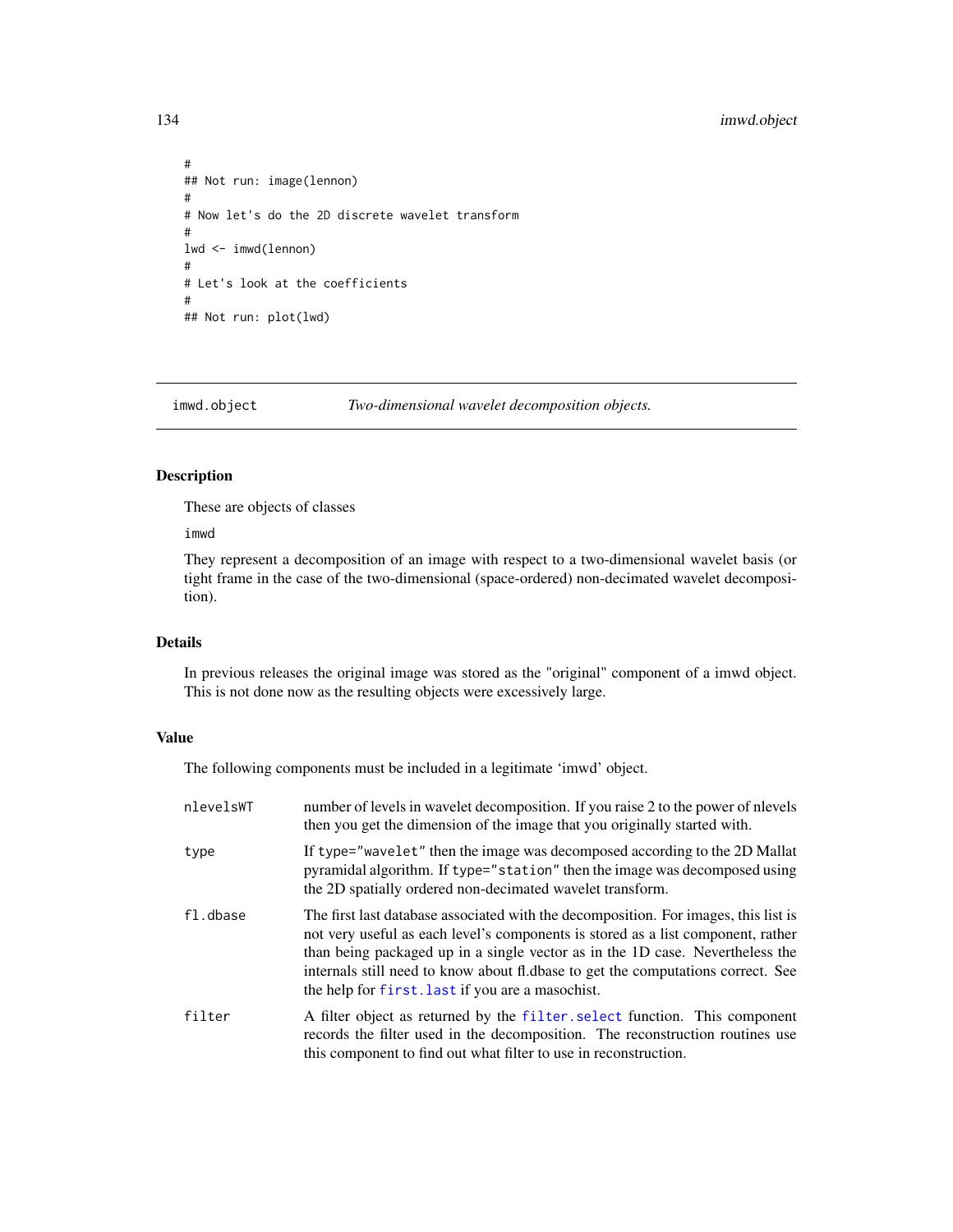# imwdc.object 135

| wNLx        | The object will probably contain many components with names of this form.                                                                                                                                                                   |
|-------------|---------------------------------------------------------------------------------------------------------------------------------------------------------------------------------------------------------------------------------------------|
|             | These are all the wavelet coefficients of the decomposition. In "wNLx" the "N"                                                                                                                                                              |
|             | refers to the level number and the "x" refers to the direction of the coefficients                                                                                                                                                          |
|             | with "1" being horizontal, "2" being vertical and "3" being diagonal and "4"                                                                                                                                                                |
|             | corresonding to scaling function coefficients at the given resolution level. Note                                                                                                                                                           |
|             | that the levels should be in numerically decreasing order, so if nlevels WT is 5,                                                                                                                                                           |
|             | then there will be w5L1, w5L2, w5L3 first, then down to w1L1, w1L2, and                                                                                                                                                                     |
|             | w1L3. Note that these coefficients store their data according to the first. last                                                                                                                                                            |
|             | database fl.dbase\$first.last.d, so refer to them using this. Note that if                                                                                                                                                                  |
|             | type="wavelet" then images at level N are subimages of side length 2^N pixels.                                                                                                                                                              |
|             | If the type component is "station" then each coefficient subimage is of the                                                                                                                                                                 |
|             | same dimension as the input image used to create this object.                                                                                                                                                                               |
| w0Lconstant | This is the coefficient of the bottom level scaling function coefficient. So for<br>examples, if you used Haar wavelets this would be the sample mean of the data<br>(scaled by some factor depending on the number of levels, nlevels WT). |
| bc          | This component details how the boundaries were treated in the decomposition.                                                                                                                                                                |

# **GENERATION**

This class of objects is returned from the [imwd](#page-131-0) function to represent a two-dimensional (possibly space-ordered non-decimated) wavelet decomposition of a function. Many other functions return an object of class imwd.

## **METHODS**

The imwd class of objects has methods for the following generic functions: [compress](#page-51-0), [draw](#page-80-0), [imwr](#page-137-0), [nullevels.imwd](#page-202-0), [plot](#page-0-0), [print](#page-0-0), [summary](#page-0-0), [threshold.imwd](#page-308-0).

## RELEASE

Version 3.5.3 Copyright Guy Nason 1994

#### Author(s)

G P Nason

#### See Also

[imwd](#page-131-0)

<span id="page-134-0"></span>imwdc.object *Two-dimensional compressed wavelet decomposition objects.*

# Description

These are objects of classes

imwdc

They represent a decomposition of an image with respect to a two-dimensional wavelet basis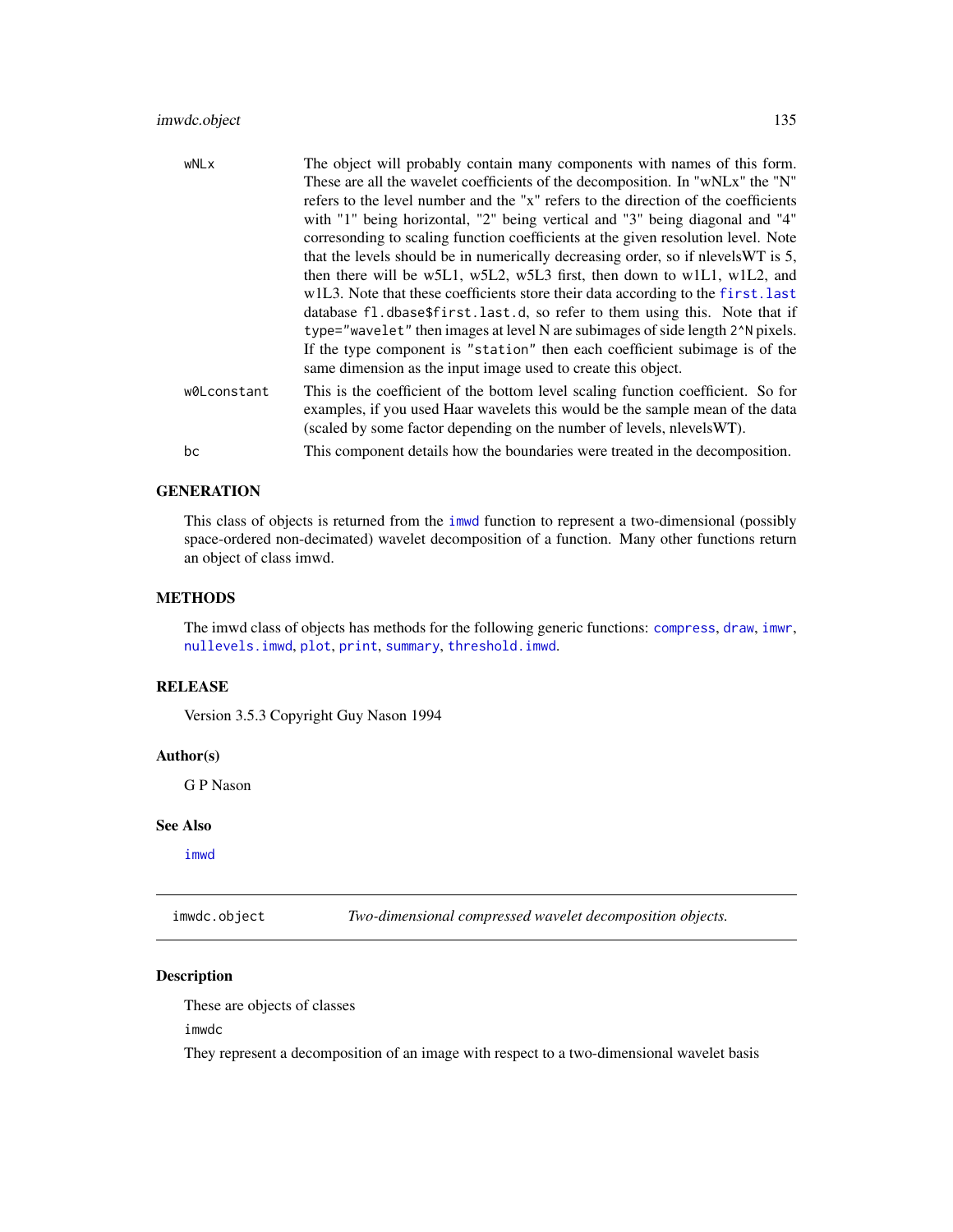# Details

In previous releases the original image was stored as the "original" component of a imwd object. This is not done now as the resulting objects were excessively large.

To uncompress this class of object back into an object of class imwd. object use the uncompress. imwdc function.

# Value

The following components must be included in a legitimate 'imwdc' object.

| nlevelsWT   | number of levels in wavelet decomposition. If you raise 2 to the power of nlevels<br>then you get the dimension of the image that you originally started with.                                                                                                                                                                                                                                                                                                    |
|-------------|-------------------------------------------------------------------------------------------------------------------------------------------------------------------------------------------------------------------------------------------------------------------------------------------------------------------------------------------------------------------------------------------------------------------------------------------------------------------|
| type        | If type="wavelet" then the image was decomposed according to the 2D Mallat<br>pyramidal algorithm. If type="station" then the image was decomposed using<br>the 2D spatially ordered non-decimated wavelet transform.                                                                                                                                                                                                                                             |
| fl.dbase    | The first last database associated with the decomposition. For images, this list is<br>not very useful as each level's components is stored as a list component, rather<br>than being packaged up in a single vector as in the 1D case. Nevertheless the<br>internals still need to know about fl.dbase to get the computations correct. See<br>the help for first. last if you are a masochist.                                                                  |
| filter      | A filter object as returned by the filter select function. This component<br>records the filter used in the decomposition. The reconstruction routines use<br>this component to find out what filter to use in reconstruction.                                                                                                                                                                                                                                    |
| wNLx        | The object will probably contain many components with names of this form.<br>These are all the wavelet coefficients of the decomposition. In "wNLx" the "N"<br>refers to the level number and the "x" refers to the direction of the coefficients<br>with "1" being horizontal, "2" being vertical and "3" being diagonal. Note that<br>imwdc objects do not contain scaling function coefficients. This would negate<br>the point of having a compressed object. |
|             | Each vector stores its coefficients using an object of class compressed, i.e. the<br>vector is run-length encoded on zeroes.                                                                                                                                                                                                                                                                                                                                      |
|             | Note that the levels should be in numerically decreasing order, so if nlevelsWT<br>is 5, then there will be w5L1, w5L2, w5L3 first, then down to w1L1, w1L2, and<br>w1L3. Note that these coefficients store their data according to the first. last<br>database fl.dbase\$first.last.d, so refer to them using this.                                                                                                                                             |
|             | Note that if type="wavelet" then images at level N are subimages of side<br>length 2^N pixels. If the type component is "station" then each coefficient<br>subimage is of the same dimension as the input image used to create this object.                                                                                                                                                                                                                       |
| w0Lconstant | This is the coefficient of the bottom level scaling function coefficient. So for<br>examples, if you used Haar wavelets this would be the sample mean of the data<br>(scaled by some factor depending on the number of levels, nlevels WT).                                                                                                                                                                                                                       |
| bc          | This component details how the boundaries were treated in the decomposition.                                                                                                                                                                                                                                                                                                                                                                                      |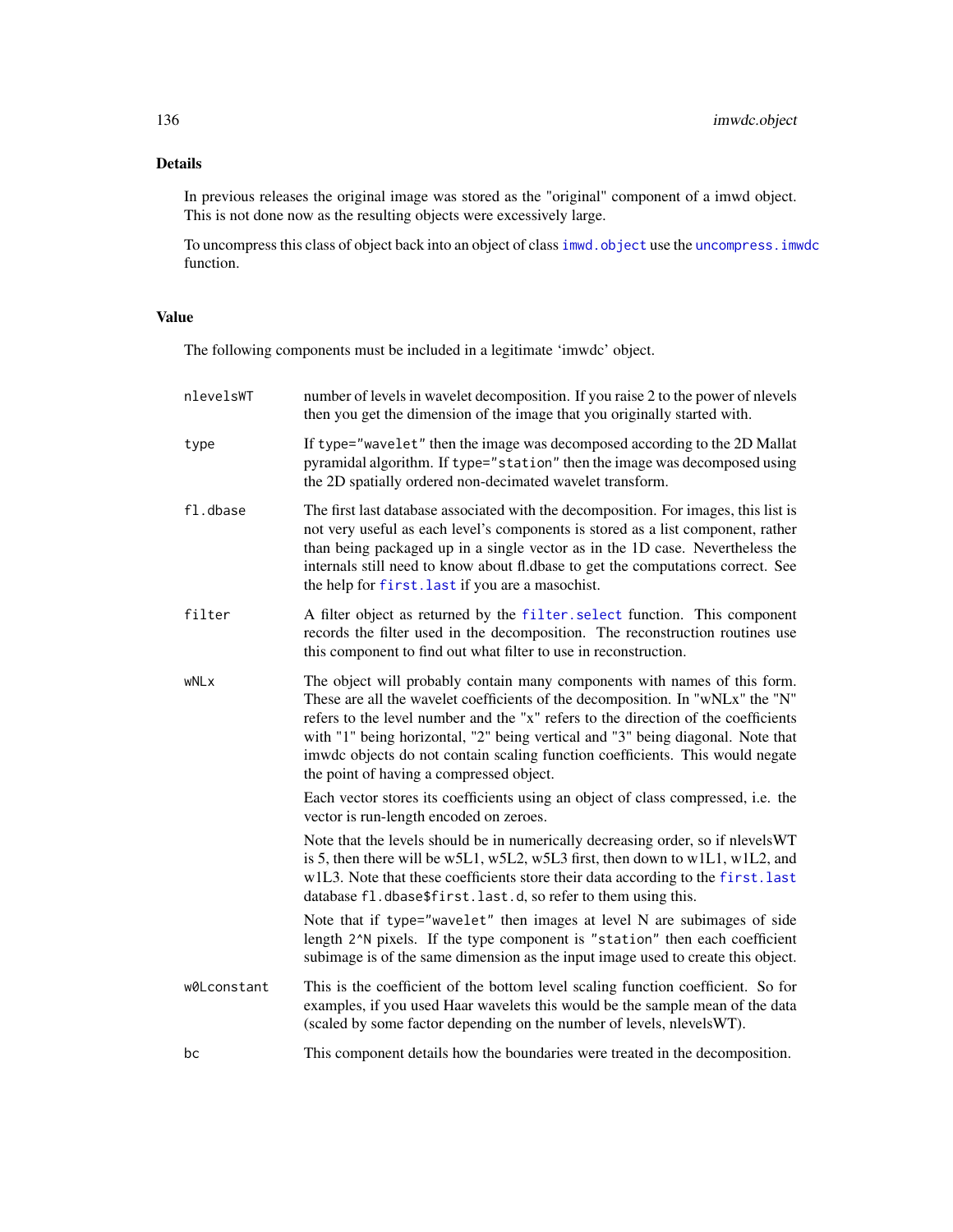# **GENERATION**

This class of objects is returned from the [threshold.imwd](#page-308-0) function to represent a thresholded twodimensional wavelet decomposition of a function. Some other functions return an object of class imwdc.

# **METHODS**

The imwd class of objects has methods for the following generic functions: [draw](#page-80-0), [imwr](#page-137-0), [nullevels](#page-201-0), [plot](#page-0-0), [print](#page-0-0), [summary](#page-0-0), [threshold.imwdc](#page-312-0).

#### RELEASE

Version 3.5.3 Copyright Guy Nason 1994

## Author(s)

G P Nason

# See Also

[imwd](#page-131-0) [imwd.object](#page-133-0), [threshold.imwd](#page-308-0), [uncompress.imwdc](#page-340-0).

```
#
# Perform the standard two-dimensional DWT
# on the lennon image.
#
data(lennon)
lwd <- imwd(lennon)
#
# Now let's see how many horizontal detail coefficients there are at
# scale 6
#
length(lwd$w6L1)
# [1] 4096
#
# So the horizontal detail ``image'' at scale contains 64x64=4096 coefficients.
# A lot!
#
# Now, suppose we threshold this
# two-dimensional wavelet decomposition object
#
lwdT <- threshold(lwd)
#
# First of all. What is the class of the detail coefficients now?
#
class(lwdT$w6L1)
# [1] "compressed"
#
```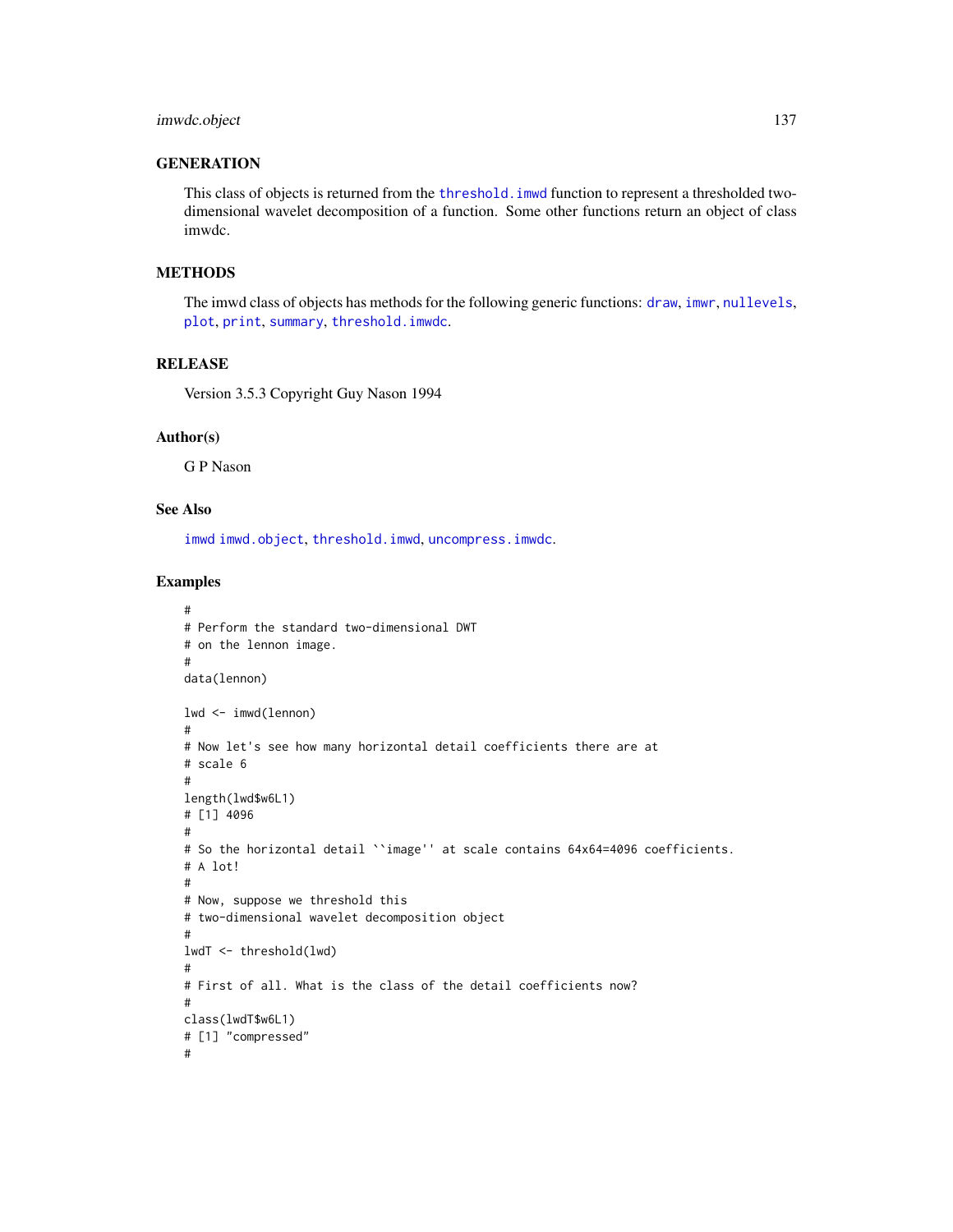138 imwr

```
# Aha. So this set of coefficients got compressed using the
# compress.default function.
#
# How many coefficients are being stored here?
#
lwdT$w6L1
# $position:
# [1] 173 2829 2832 2846
#
# $values:
# [1] 141.5455 -190.2810 -194.5714 -177.1791
#
# $original.length:
# [1] 4096
#
# attr(, "class"):
# [1] "compressed"
#
# Wow! Only 4 coefficients are not zero. Wicked compression!
```
<span id="page-137-0"></span>imwr *Inverse two-dimensional wavelet transform.*

#### Description

Perform inverse two-dimensional wavelet transform using Mallat's, 1989 algorithm.

This function is generic.

Particular methods exist. For the [imwd](#page-131-0) class object this generic function uses [imwr.imwd](#page-138-0). For the imwdc class object this generic function uses [imwr.imwdc](#page-139-0).

#### Usage

 $imwr(...)$ 

#### Arguments

... See individual help pages for details.

### Details

See individual method help pages for operation and examples.

## Value

A square matrix whose side length is a power of two that represents the inverse 2D wavelet transform of the input object x.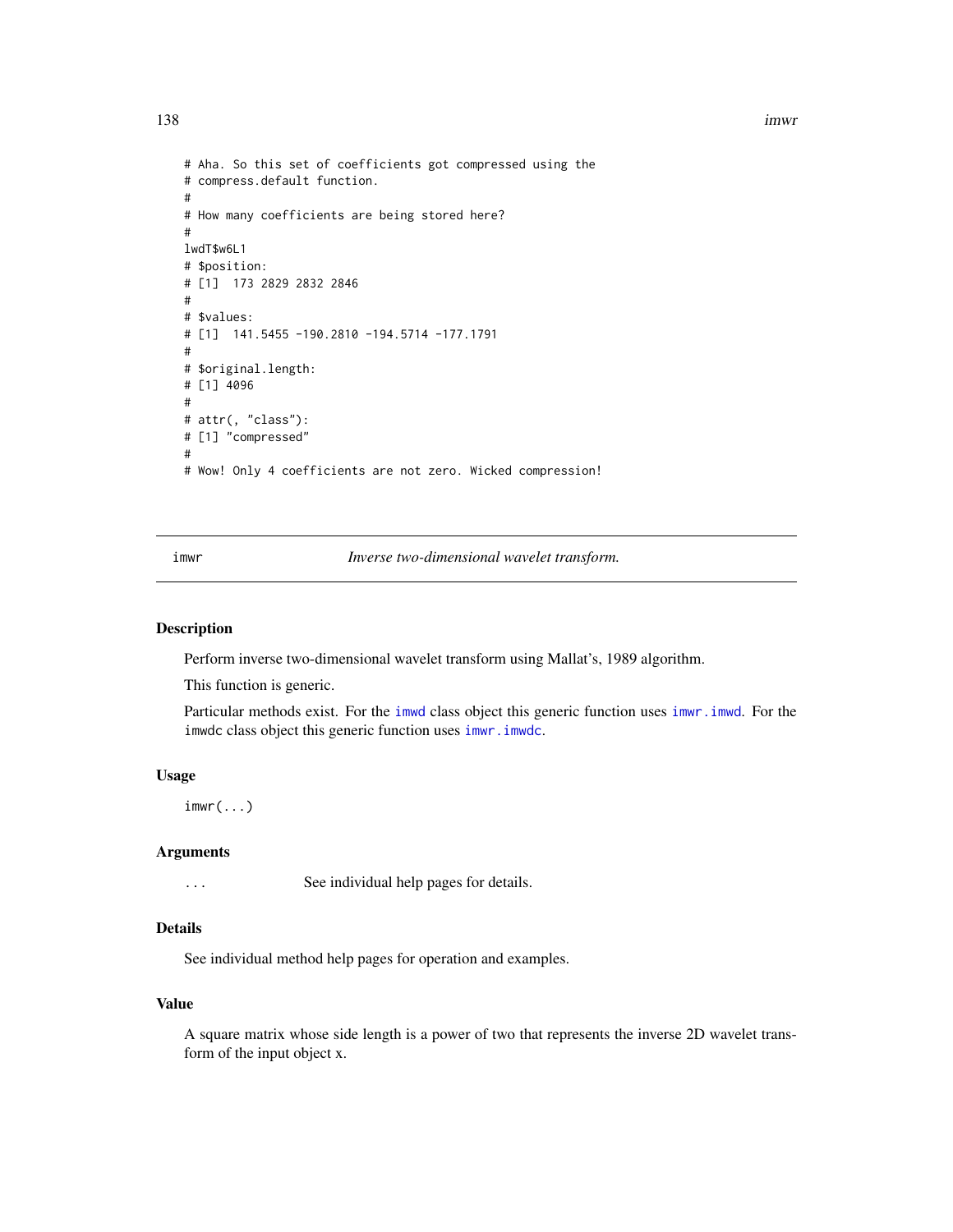#### imwr.imwd 139

# **RELEASE**

Version 2 Copyright Guy Nason 1993

#### Author(s)

G P Nason

## See Also

[imwd](#page-131-0), [imwr.imwd](#page-138-0), [imwr.imwdc](#page-139-0).

<span id="page-138-0"></span>imwr.imwd *Inverse two-dimensional discrete wavelet transform.*

# Description

This functions performs the reconstruction stage of Mallat's pyramid algorithm (i.e. the inverse discrete wavelet transform) for images.

#### Usage

## S3 method for class 'imwd' imwr(imwd, bc=imwd\$bc, verbose=FALSE, ...)

#### **Arguments**

| imwd      | An object of class 'imwd'. This type of object is returned by 'imwd'.                                                                                      |
|-----------|------------------------------------------------------------------------------------------------------------------------------------------------------------|
| bc        | This argument specifies the boundary handling, it is best left to be the boundary<br>handling specified by that in the supplied immed (as is the default). |
| verbose   | If this argument is true then informative messages are printed detailing the com-<br>putations to be performed                                             |
| $\ddotsc$ | any other arguments                                                                                                                                        |

#### Details

Details of the algorithm are to be found in Mallat (1989). Similarly to the decomposition function, [imwd](#page-131-0) the inverse algorithm works by applying many 1D reconstruction algorithms to the coefficients. The filters in these 1D reconstructions are incorporated in the supplied [imwd.object](#page-133-0) and originally created by the [filter.select](#page-98-0) function in WaveThresh3.

This function is a method for the generic function [imwr](#page-137-0) for class [imwd.object](#page-133-0). It can be invoked by calling [imwr](#page-137-0) for an object of the appropriate class, or directly by calling imwr.imwd regardless of the class of the object.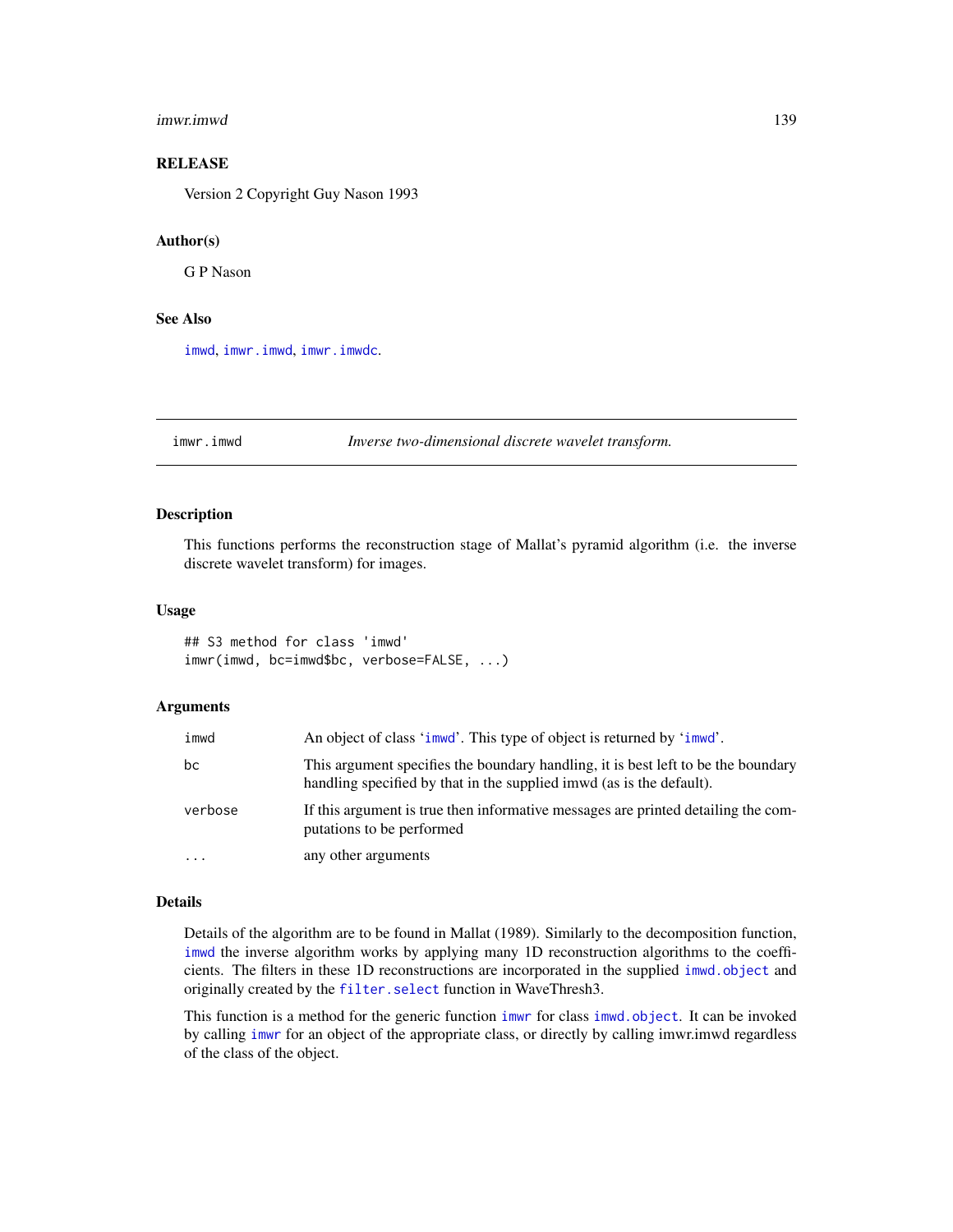A matrix, of dimension determined by the original data set supplied to the initial decomposition (more precisely, determined by the [nlevelsWT](#page-199-0) component of the [imwd.object](#page-133-0)). This matrix is the highest resolution level of the reconstruction. If a [imwd](#page-131-0) two-dimensional wavelet transform is followed immediately by a [imwr](#page-137-0) inverse two-dimensional wavelet transform then the returned matrix will be exactly the same as the original image.

# **RELEASE**

Version 3.5.3 Copyright Guy Nason 1994

#### Author(s)

G P Nason

### See Also

[imwd](#page-131-0), [imwd.object](#page-133-0), [imwr](#page-137-0).

## Examples

```
#
# Do a decomposition, then exact reconstruction
# Look at the error
#
test.image <- matrix(rnorm(32*32), nrow=32)
#
# Test image is just some sort of square matrix whose side length
# is a power of two.
#
max( abs(imwr(imwd(test.image)) - test.image))
# [1] 1.014611e-11
```
<span id="page-139-0"></span>imwr.imwdc *Inverse two-dimensional discrete wavelet transform.*

# Description

Inverse two-dimensional discrete wavelet transform.

#### Usage

```
## S3 method for class 'imwdc'
imwr(imwd, verbose=FALSE, ...)
```
# Value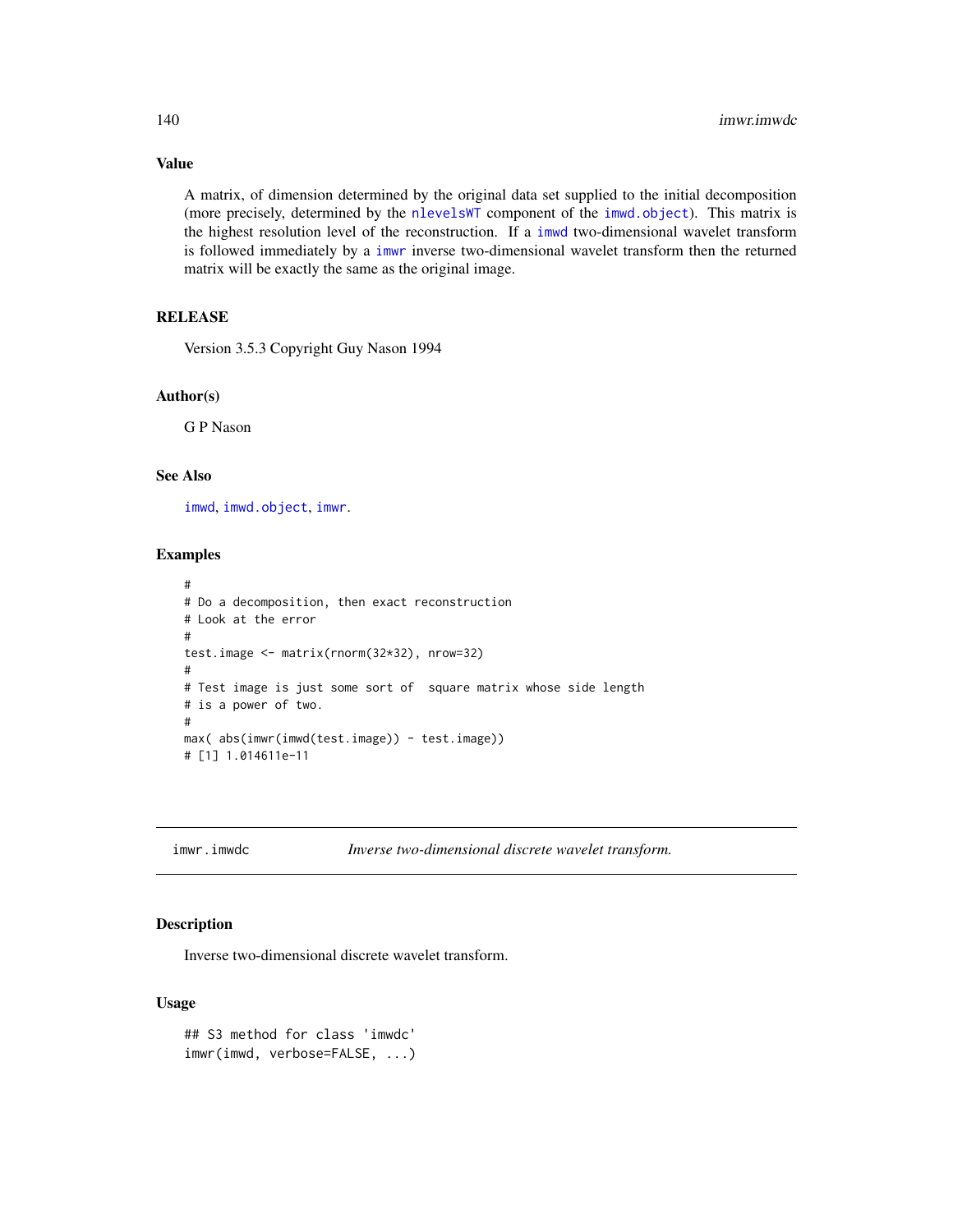#### imwr.imwdc 141

#### **Arguments**

| imwd     | An object of class immode. This type of object is returned by threshold. immodely<br>and is a compress. imwd compressed version of an imwd object. |
|----------|----------------------------------------------------------------------------------------------------------------------------------------------------|
| verbose  | If this argument is true then informative messages are printed detailing the com-<br>putations to be performed                                     |
| $\cdots$ | other arguments to supply to the <i>immer</i> function which is called after uncom-<br>pressing the imwdc object.                                  |

# Details

This function merely uncompresses the supplied [imwdc.object](#page-134-0) and passes the resultant [imwd](#page-131-0) object to the [imwr.imwd](#page-138-0) function.

This function is a method for the generic function [imwr](#page-137-0) for class [imwdc.object](#page-134-0). It can be invoked by calling [imwr](#page-137-0) for an object of the appropriate class, or directly by calling imwr.imwdc regardless of the class of the object.

## Value

A matrix, of dimension determined by the original data set supplied to the initial decomposition (more precisely, determined by the [nlevelsWT](#page-199-0) component of the [imwdc.object](#page-134-0)). This matrix is the highest resolution level of the reconstruction.

#### **RELEASE**

Version 3.5.3 Copyright Guy Nason 1994

#### Author(s)

G P Nason

# See Also

[compress.imwd](#page-53-0), [imwd](#page-131-0), [imwd.object](#page-133-0), [imwr](#page-137-0).

```
#
# Do a decomposition, thresholding, then exact reconstruction
# Look at the error
#
test.image <- matrix(rnorm(32*32), nrow=32)
# Test image is just some sort of square matrix whose side length
# is a power of two.
#
max( abs(imwr(threshold(imwd(test.image))) - test.image))
# [1] 62.34
#
```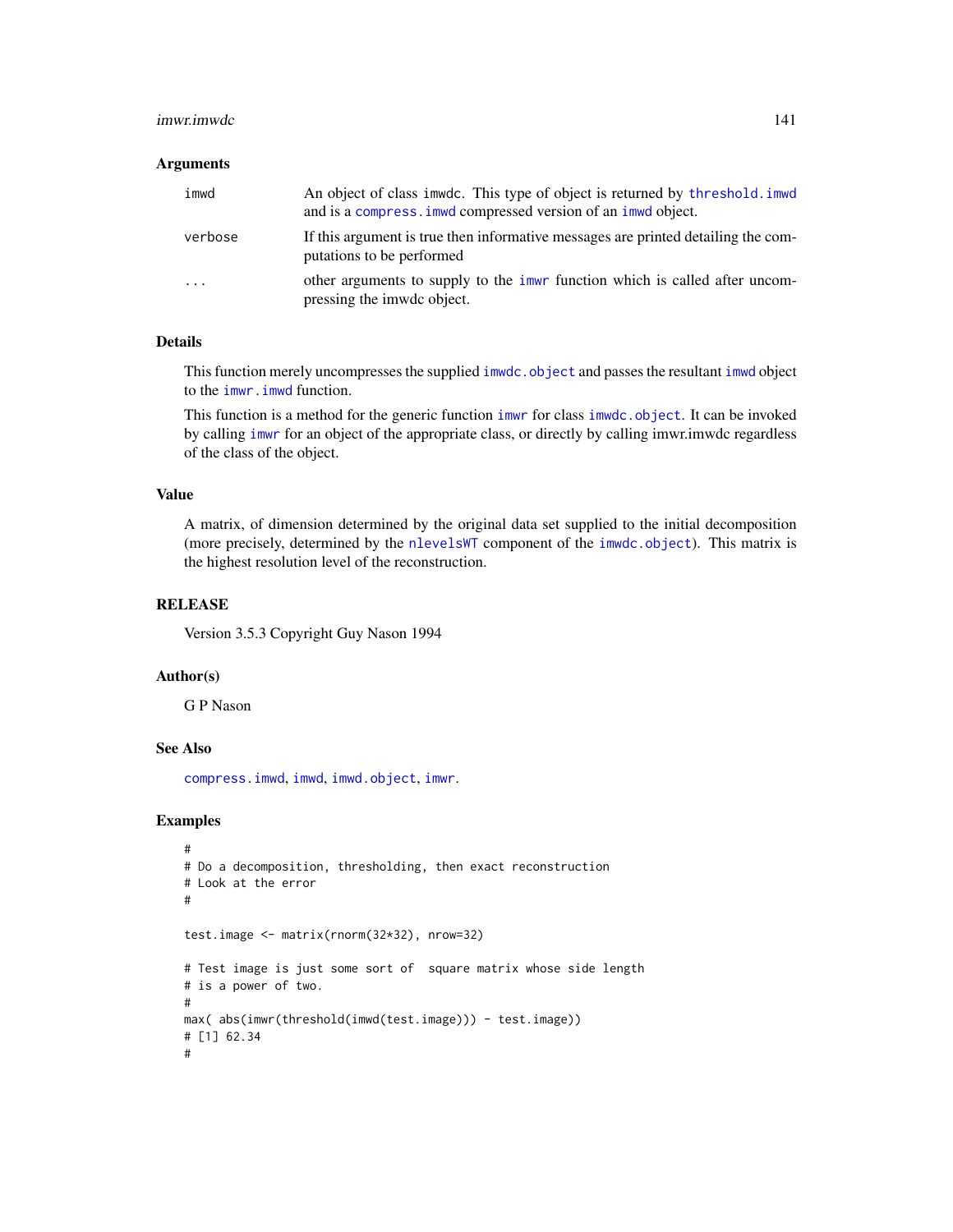```
# The answer is not zero (see contrasting examples in the help page for
```

```
# imwr.imwd because we have thresholded the
```

```
# 2D wavelet transform here).
```
<span id="page-141-0"></span>InvBasis *Generic basis inversion for libraries*

# Description

Will invert either a wst or wp object given that object and some kind of basis specification.

## Usage

InvBasis(...)

# Arguments

... Usually a library representation and a basis specification

## Details

Description says it all

# Value

The reconstruction.

# Author(s)

G P Nason

# See Also

[InvBasis.wp](#page-142-0),[InvBasis.wst](#page-143-0),[MaNoVe](#page-181-0),[numtonv](#page-206-0)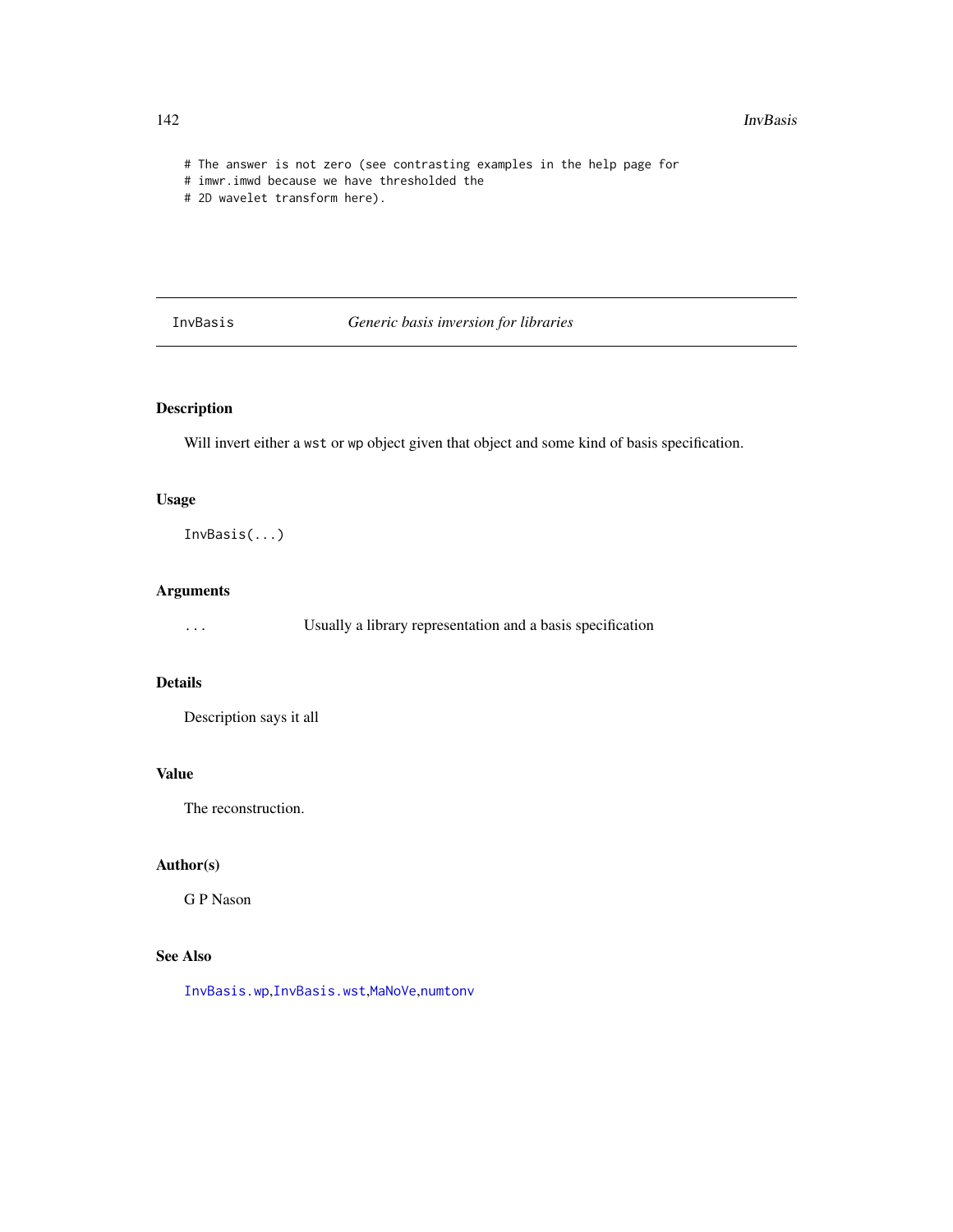<span id="page-142-0"></span>

Inverts a wp basis representation with a given basis specification, for example an output from the [MaNoVe](#page-181-0) function.

## Usage

```
## S3 method for class 'wp'
InvBasis(wp, nvwp, pktlist, verbose=FALSE, ...)
```
#### Arguments

| wp       | The wavelet packet object you wish to invert.                                                                                                                                                          |
|----------|--------------------------------------------------------------------------------------------------------------------------------------------------------------------------------------------------------|
| nvwp     | A basis specification in the format of a node vector (wp) object, obtained, eg by<br>the MaNoVe. wp function                                                                                           |
| pktlist  | Another way of specifying the basis. If this argument is not specified then it<br>is generated automatically from the nvwp argument. If it is specified then it<br>overrides the one generated by nvwp |
| verbose  | If TRUE then informative messages are printed.                                                                                                                                                         |
| $\cdots$ | Other arguments, not used                                                                                                                                                                              |

# Details

Objects arising from a [wp.object](#page-358-0) specification are a representation of a signal with respect to a library of wavelet packet basis functions. A particular basis specification can be obtained using the [numtonv](#page-206-0) function which can pick an indexed basis function, or MaNoVe. wp which uses the Coifman-Wickerhauser minimum entropy method to select a basis. This function takes a [wp.object](#page-358-0) and a particular basis description (in a [nv.object](#page-208-0) node vector object) and inverts the representation with respect to that selected basis.

The function can alternatively take a packet list pktlist specification which overrides the node vector if supplied. If the pktlist is missing then one is generated internally from the nvwp object using the [print.nvwp](#page-233-0) function.

## Value

The inverted reconstruction

#### Author(s)

G P Nason

### See Also

[InvBasis](#page-141-0),[MaNoVe.wp](#page-182-0),[numtonv](#page-206-0),[print.nvwp](#page-233-0),[wp](#page-357-0)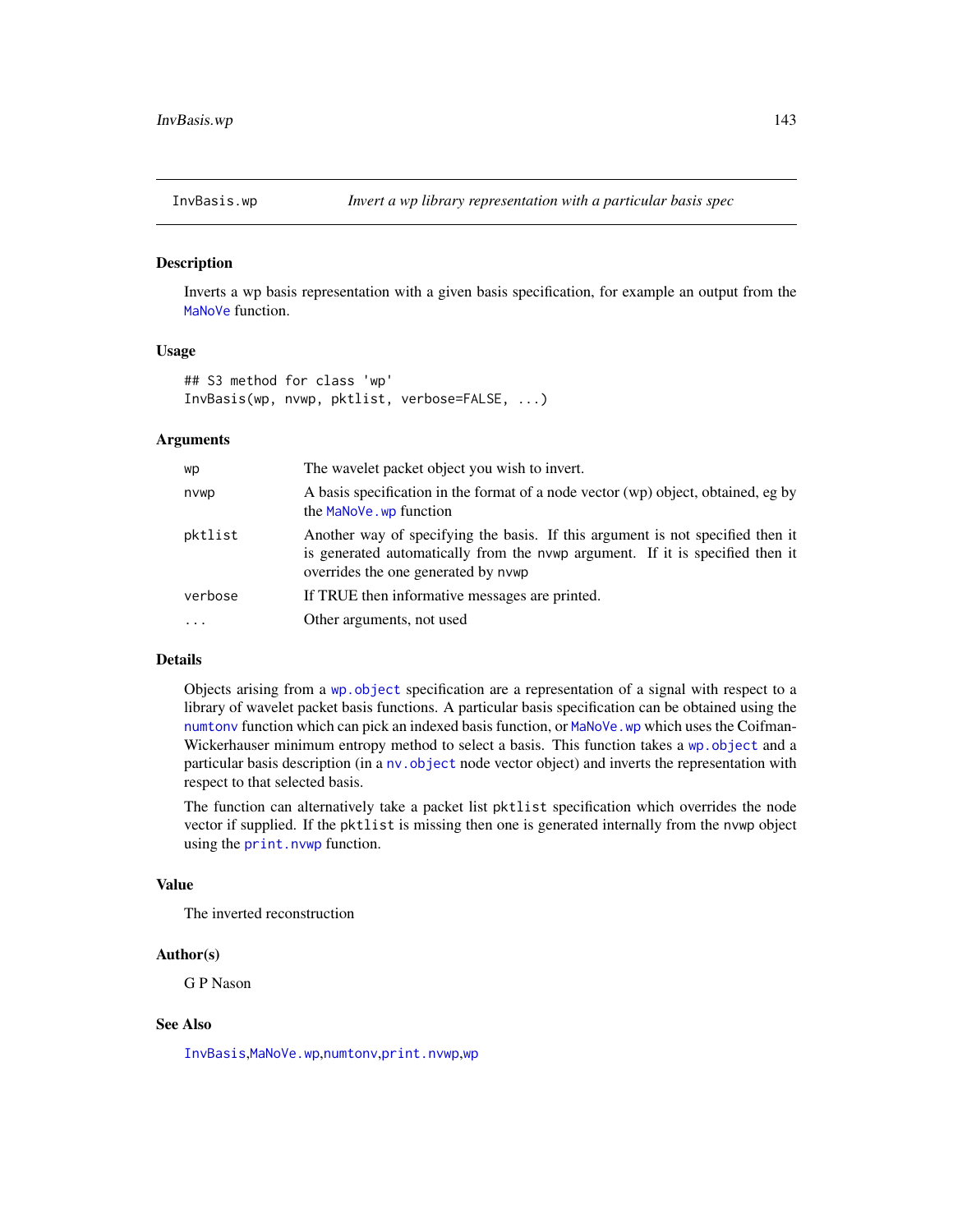# Examples

```
#
# The example in InvBasis.wst can be used here, but replaced wst by wp
#
```
<span id="page-143-0"></span>InvBasis.wst *Invert a wst library representation with a basis specification*

## Description

Inverts a wst basis representation with a given basis specification, for example an output from the [MaNoVe](#page-181-0) function.

## Usage

## S3 method for class 'wst' InvBasis(wst, nv, ...)

#### Arguments

| wst                     | The wst object that you wish to invert                 |
|-------------------------|--------------------------------------------------------|
| nv                      | The node vector, basis spec, that you want to pick out |
| $\cdot$ $\cdot$ $\cdot$ | Other arguments, that don't do anything here           |

# Details

Objects arising from a [wst.object](#page-373-0) specification are a representation of a signal with respect to a library of basis functions. A particular basis specification can be obtained using the [numtonv](#page-206-0) function which can pick an indexed basis function, or [MaNoVe.wst](#page-183-0) which uses the Coifman-Wickerhauser minimum entropy method to select a basis. This function takes a [wst.object](#page-373-0) and a particular basis description (in a nv. object node vector object) and inverts the representation with respect to that selected basis.

## Value

The inverted reconstruction

#### Author(s)

G P Nason

## See Also

[numtonv](#page-206-0),[nv.object](#page-208-0),[MaNoVe.wst](#page-183-0),[threshold.wst](#page-329-0),[wst](#page-371-0)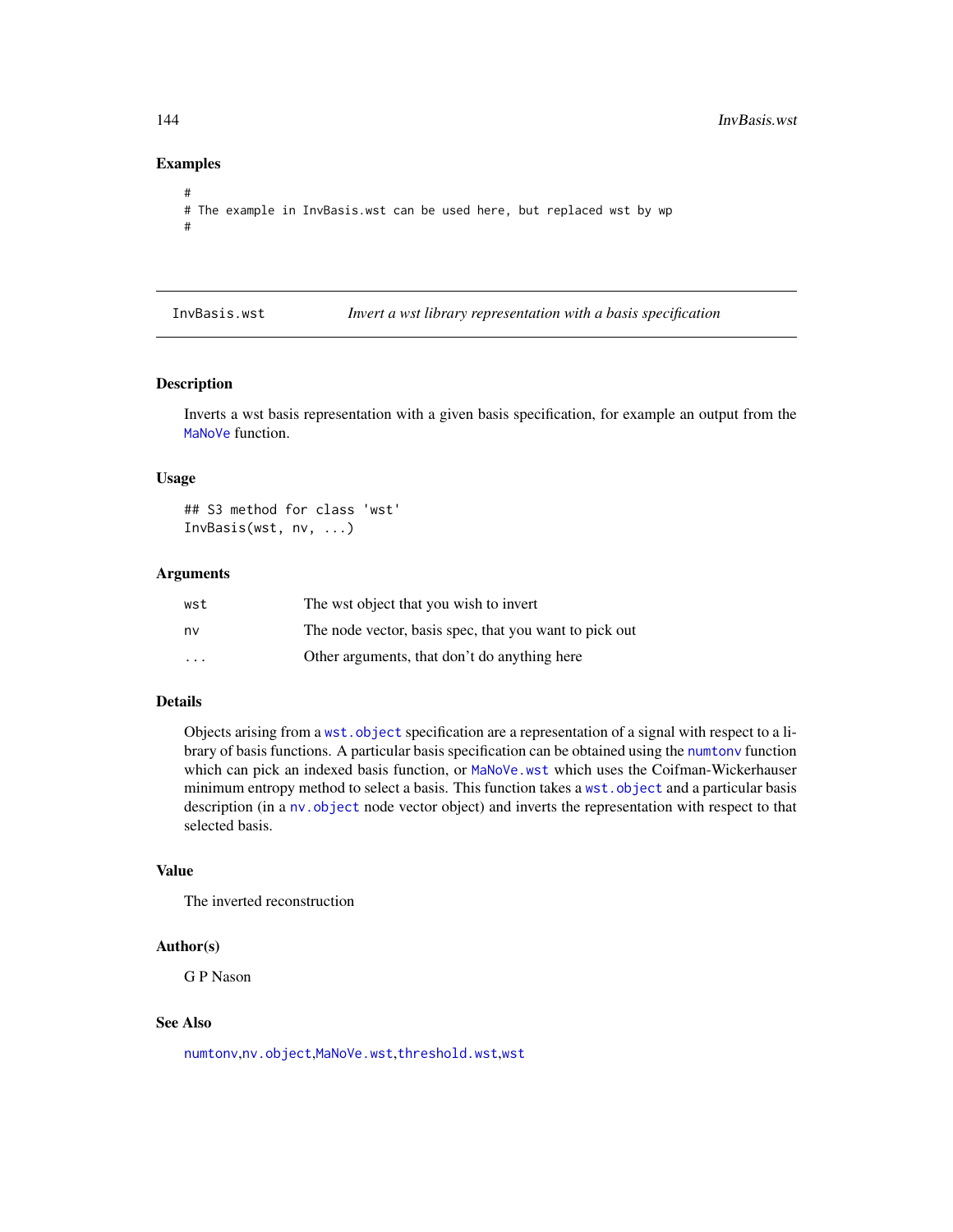# Examples

```
#
# Let's generate a noisy signal
#
x \le - example.1()$y + rnorm(512, sd=0.2)
#
# You can plot this if you like
#
## Not run: ts.plot(x)
#
# Now take the nondecimated wavelet transform
#
xwst \leftarrow wst(x)#
# Threshold it
#
xwstT <- threshold(xwst)
#
# You can plot this too if you like
#
## Not run: plot(xwstT)
#
# Now use Coifman-Wickerhauser to get a "good" basis
#
xwstTNV <- MaNoVe(xwstT)
#
# Now invert the thresholded wst using this basis specification
#
xTwr <- InvBasis(xwstT, xwstTNV)
#
# And plot the result, and superimpose the truth in dotted
#
## Not run: ts.plot(xTwr)
## Not run: lines(example.1()$y, lty=2)
```
ipd *Inductance plethysmography data.*

# Description

Inductance plethysmography trace.

# Usage

data(ipd)

# Author(s)

G P Nason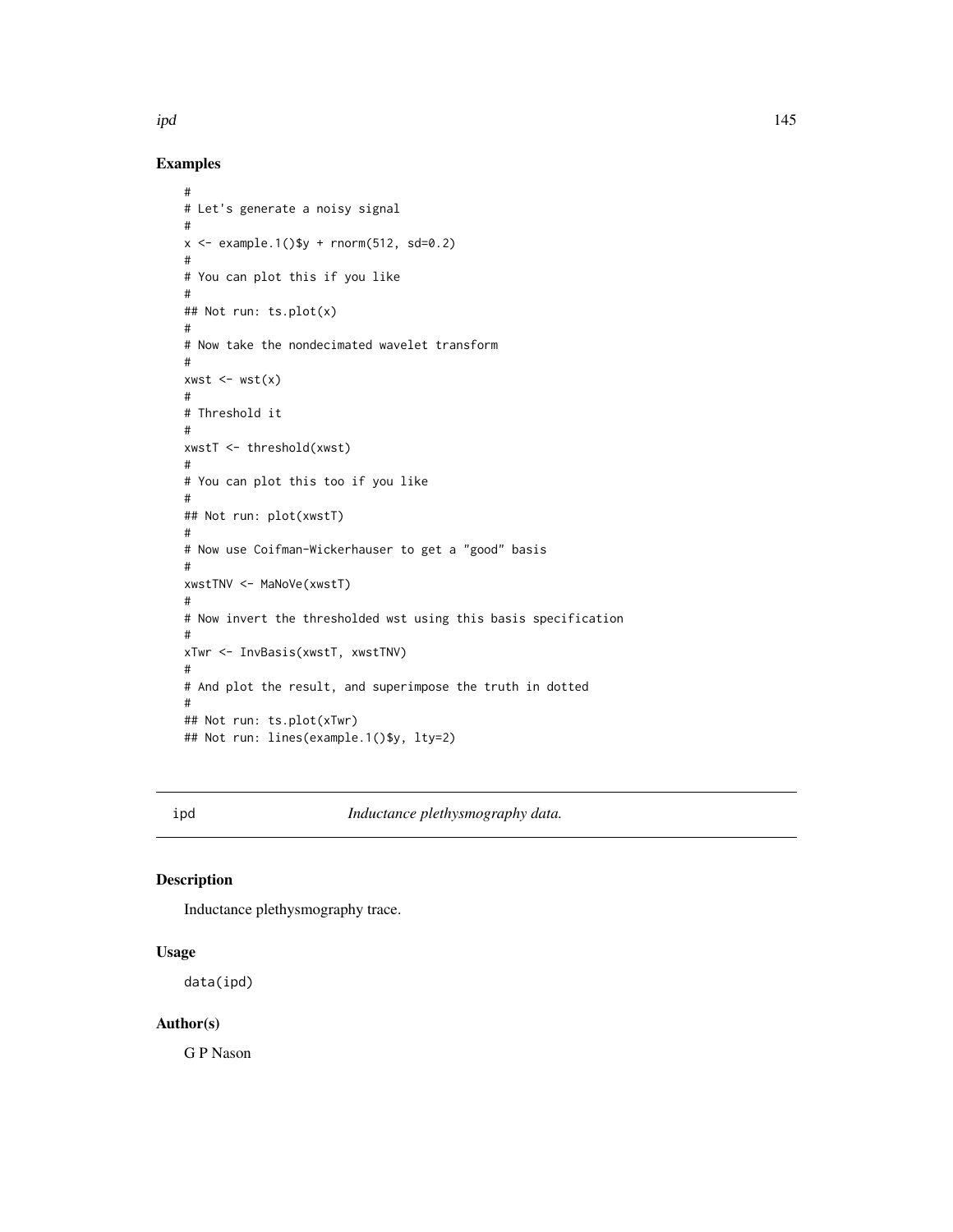#### Source

This data set contains 4096 observations of inductance plethsymography data sampled at 50Hz starting at 1229.98 seconds. This is a regular time series object.

I am grateful to David Moshal and Andrew Black of the Department of Anaesthesia, University of Bristol for permission to include this data set.

This data set was used in Nason, 1996 to illustrate noise reduction with wavelet shrinkage and using cross-validation for choosing the threshold.

A plethysmograph is an apparatus for measuring variations in the size of parts of the body. In this experiment the inductance plethysmograph consists of a coil of wire encapsulated in a belt. A radiofrequency carrier signal is passed through the wire and size variations change the inductance of the coil that can be detected as a change in voltage. When properly calibrated the output voltage of the inductance plethysmograph is proportional to the change in volume of the part of the body under examination.

It is of both clinical and scientific interest to discover how anaesthetics or analgesics may alter normal breathing patterns post-operatively. Sensors exist that measure blood oxygen saturation but by the time they indicate critically low levels the patient is often apnoeic (cease breathing) and in considerable danger. It is possible for a nurse to continually observe a patient but this is expensive, prone to error and requires training. In this examples the plethysmograph is arranged around the chest and abdomen of a set of patients and is used to measure the flow of air during breathing. The recordings below were made by the Department of Anaesthesia at the Bristol Royal Infirmary after the patients had undergone surgery under general anaesthetic. The data set (shown below) shows a section of plethysmograph recording lasting approximately 80 seconds. The two main sets of regular oscillations correspond to normal breathing. The disturbed behaviour in the centre of the plot where the normal breathing pattern disappears corresponds to the patient vomiting.

# Examples

```
#
data(ipd)
## Not run: ts.plot(ipd)
```
ipndacw *Compute inner product matrix of discrete non-decimated autocorrelation wavelets.*

## **Description**

This function computes the inner product matrix of discrete non-decimated autocorrelation wavelets.

#### Usage

```
ipndacw(J, filter.number = 10, family = "DaubLeAsymm", tol = 1e-100, verbose
         = FALSE, \ldots)
```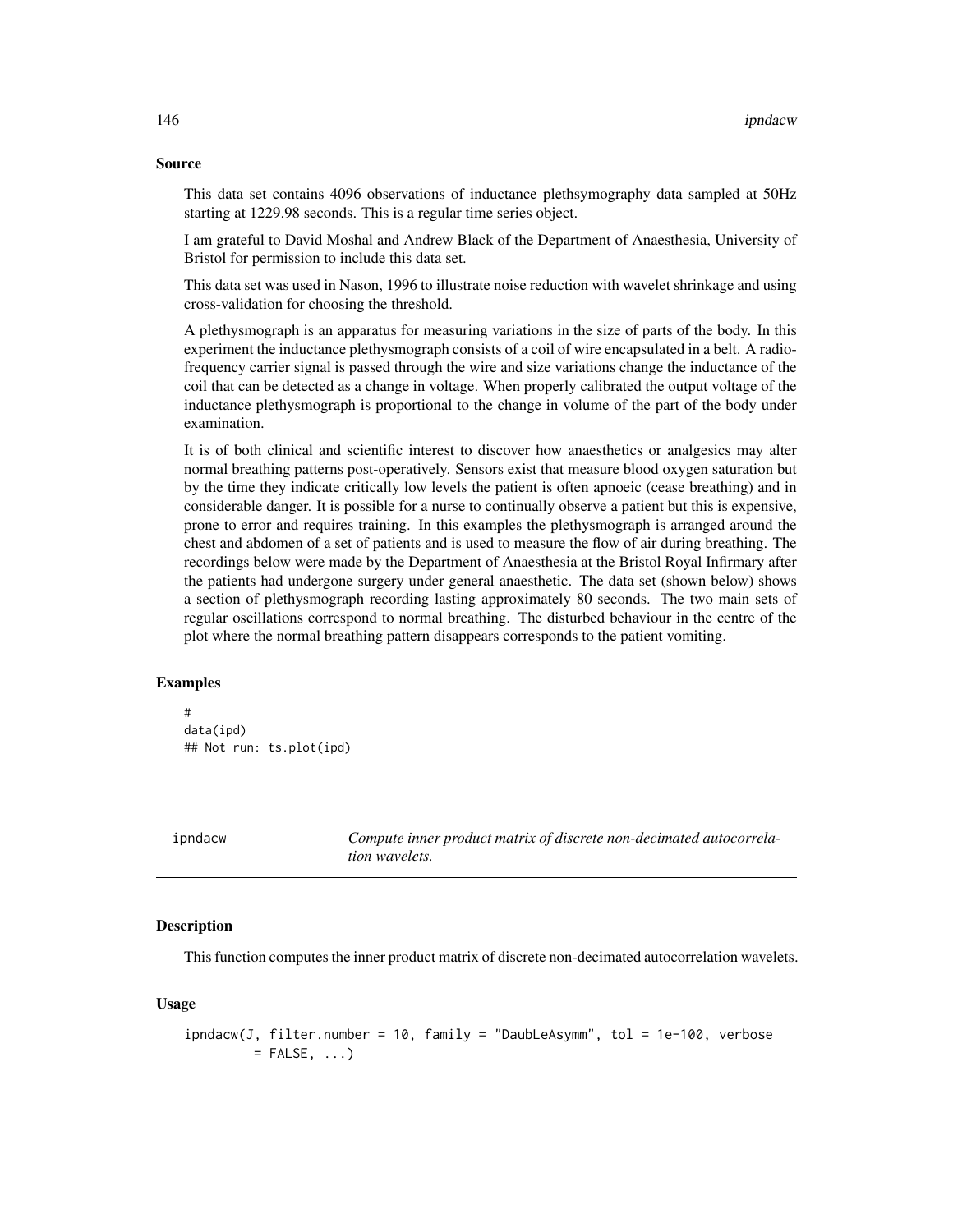#### ipndacw 147

### Arguments

|               | Dimension of inner product matrix required. This number should be a negative<br>integer.                                                                                                                                                                                              |
|---------------|---------------------------------------------------------------------------------------------------------------------------------------------------------------------------------------------------------------------------------------------------------------------------------------|
| filter.number | The index of the wavelet used to compute the inner product matrix.                                                                                                                                                                                                                    |
| family        | The family of wavelet used to compute the inner product matrix.                                                                                                                                                                                                                       |
| tol           | In the brute force computation for Daubechies compactly supported wavelets<br>many inner product computations are performed. This tolerance discounts any<br>results which are smaller than tol which effectively defines how long the inner<br>product/autocorrelation products are. |
| verbose       | If TRUE then informative messages are printed. Some of these can be quite fun as<br>the function tells you whether precomputed matrices are being used, how much<br>computation needs to be done and so forth.                                                                        |
| $\cdots$      | any other arguments                                                                                                                                                                                                                                                                   |

## Details

This function computes the inner product matrix of the discrete non-decimated autocorrelation wavelets. This matrix is used to correct the wavelet periodogram as a step to turning it into a evolutionary wavelet spectral estimate. The matrix returned by ipndacw is the one called A in the paper by Nason, von Sachs and Kroisandt.

For the Haar wavelet the matrix is computed by using the analytical formulae in the paper by Nason, von Sachs and Kroisandt and is hence very fast and efficient and can be used for large values of -J.

For other Daubechies compactly supported wavelets the matrix is computed directly by autocorrelating discrete non-decimated wavelets at different scales and then forming the inner products of these. A function that computes the autocorrelation wavelets themselves is [PsiJ](#page-248-0). This *brute force* computation is slow and memory inefficient hence ipndacw contains a mechanism that stores any inner product matrix that it creates according to a naming scheme defined by the convention defined in [rmname](#page-286-0). The stored matrices are assigned to the user-visible environment [WTEnv](#page-383-0).

These stored matrices can be used in future computations by the following automatic procedure:

- 1 The [rmget](#page-284-0) looks to see whether previous computations have been performed that might be useful.
- 2 If a matrix of higher order is discovered then the appropriate top-left submatrix is returned, otherwise...
- 3 If the right order of matrix is found it is returned, otherwise ...
- 4 If a matrix of *smaller* order is found it is used as the top-left submatrix of the answer. The remaining elements to the right of and below the submatrix are computed and then the whole matrix is returned, otherwise...
- 5 If none are found then the whole matrix is computed in C and returned.

In this way a particular matrix for a given wavelet need only be computed once.

#### Value

A matrix of order (-J)x(-J) containing the inner product matrix of the discrete non-decimated autocorrelation matrices.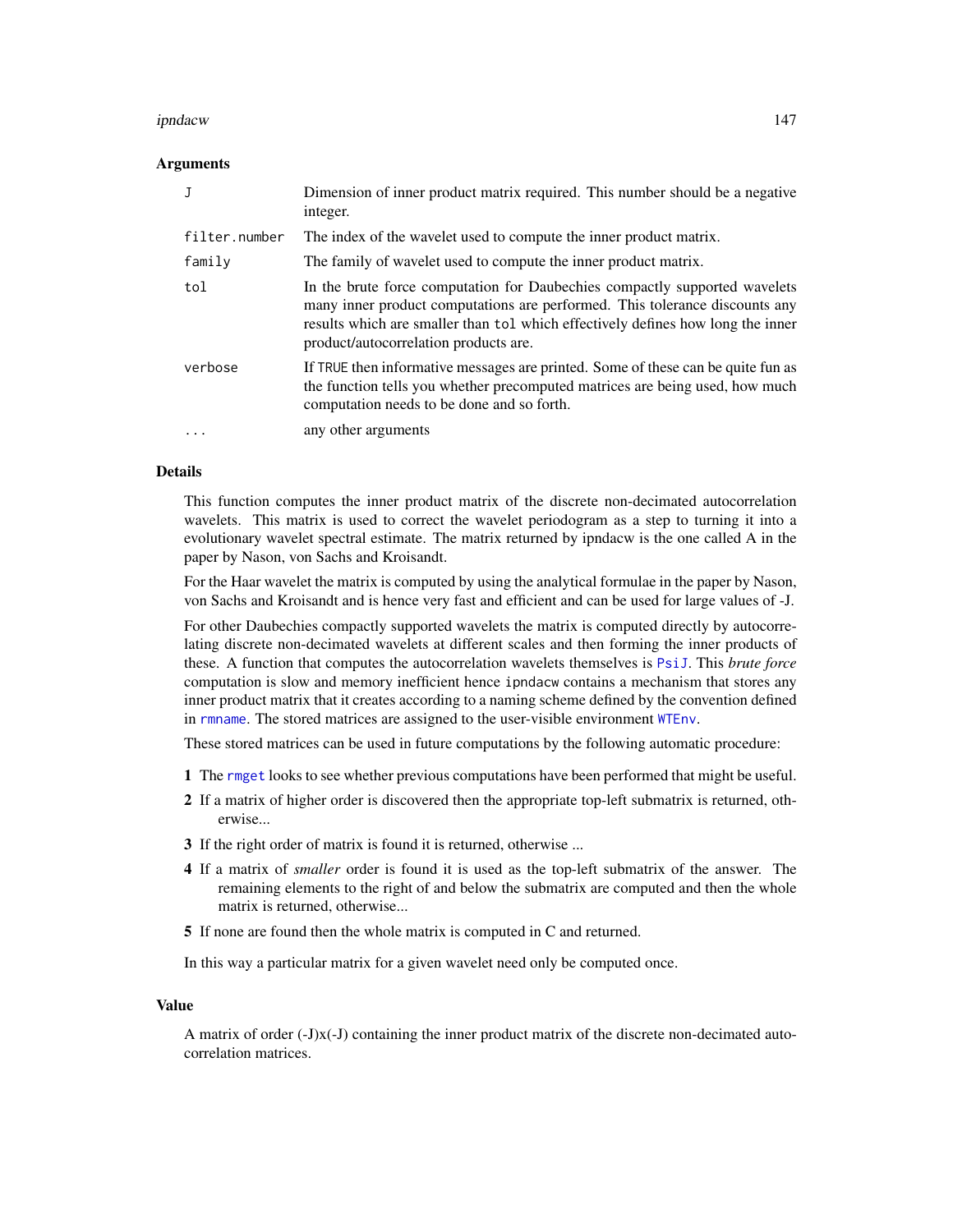148 **ipndacw** *i*pndacw **in the set of the set of the set of the set of the set of the set of the set of the set of the set of the set of the set of the set of the set of the set of the set of the set of the set of the set** 

# **RELEASE**

Version 3.9 Copyright Guy Nason 1998

#### Author(s)

G P Nason

# References

Nason, G.P., von Sachs, R. and Kroisandt, G. (1998). Wavelet processes and adaptive estimation of the evolutionary wavelet spectrum. *Technical Report*, Department of Mathematics University of Bristol/ Fachbereich Mathematik, Kaiserslautern.

#### See Also

[ewspec](#page-94-0), [PsiJ](#page-248-0), [rmname](#page-286-0), [rmget](#page-284-0), [filter.select](#page-98-0).

#### Examples

```
#
# Let us create the 4x4 inner product matrix for the Haar wavelet.
# We'll turn on the jolly verbose messages as well.
#
ipndacw(-4, filter.number=1, family="DaubExPhase", verbose=TRUE)
#Computing ipndacw
#Calling haarmat
#Took 0.0699999 seconds
\# -1 -2 -3 -4
#-1 1.5000 0.7500 0.3750 0.1875
#-2 0.7500 1.7500 1.1250 0.5625
#-3 0.3750 1.1250 2.8750 2.0625
#-4 0.1875 0.5625 2.0625 5.4375
#
# If we do this again it will use the precomputed version
#
ipndacw(-4, filter.number=1, family="DaubExPhase", verbose=TRUE)
#Computing ipndacw
#Returning precomputed version: using 4
#Took 0.08 seconds
\# -1 -2 -3 -4
#-1 1.5000 0.7500 0.3750 0.1875
#-2 0.7500 1.7500 1.1250 0.5625
#-3 0.3750 1.1250 2.8750 2.0625
#-4 0.1875 0.5625 2.0625 5.4375
#
# Let's use a smoother wavelet from the least-asymmetric family
# and generate the 6x6 version.
#
ipndacw(-6, filter.number=10, family="DaubLeAsymm", verbose=TRUE)
#Computing ipndacw
#Took 0.95 seconds
\# -1 -2 -3 -4 -5
```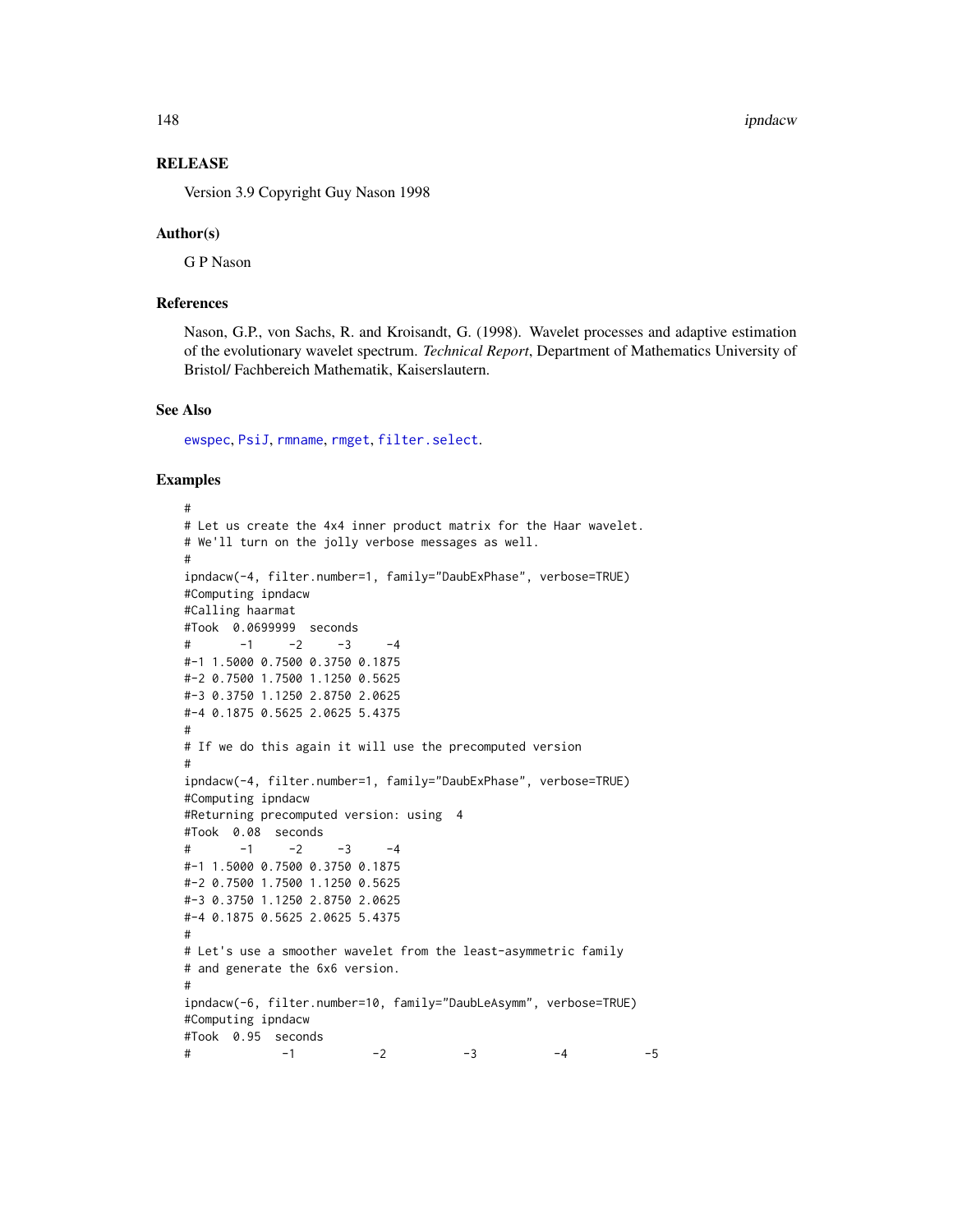#### irregwd 149

```
#-1 1.839101e+00 3.215934e-01 4.058155e-04 8.460063e-06 4.522125e-08
#-2 3.215934e-01 3.035353e+00 6.425188e-01 7.947454e-04 1.683209e-05
#-3 4.058155e-04 6.425188e-01 6.070419e+00 1.285038e+00 1.589486e-03
#-4 8.460063e-06 7.947454e-04 1.285038e+00 1.214084e+01 2.570075e+00
#-5 4.522125e-08 1.683209e-05 1.589486e-03 2.570075e+00 2.428168e+01
#-6 5.161675e-10 8.941666e-08 3.366416e-05 3.178972e-03 5.140150e+00
# -6
#-1 5.161675e-10
#-2 8.941666e-08
#-3 3.366416e-05
#-4 3.178972e-03
#-5 5.140150e+00
#-6 4.856335e+01
#
```
<span id="page-148-0"></span>irregwd *Irregular wavelet transform (decomposition).*

#### Description

This function performs the irregular wavelet transform as described in the paper by Kovac and Silverman.

## Usage

irregwd(gd, filter.number=2, family="DaubExPhase", bc="periodic", verbose=FALSE)

# Arguments

| gd            | A grid structure which is the output of the makegrid function.                                                                                                                                                                                                                                                                                                                    |
|---------------|-----------------------------------------------------------------------------------------------------------------------------------------------------------------------------------------------------------------------------------------------------------------------------------------------------------------------------------------------------------------------------------|
| filter.number | This selects the smoothness of wavelet that you want to use in the decomposi-<br>tion. By default this is 2, the Daubechies extremal phase orthonormal compactly<br>supported wavelet with 2 vanishing moments.                                                                                                                                                                   |
| family        | specifies the family of wavelets that you want to use. Two popular options are<br>"DaubExPhase" and "DaubLeAsymm" but see the help for filter. select for<br>more possibilities.                                                                                                                                                                                                  |
| bc            | specifies the boundary handling. If bc="periodic" the default, then the func-<br>tion you decompose is assumed to be periodic on it's interval of definition, if<br>bc="symmetric" then the function beyond its boundaries is assumed to be a<br>symmetric reflection of the function in the boundary. The symmetric option was<br>the implicit default in releases prior to 2.2. |
| verbose       | Controls the printing of "informative" messages whilst the computations progress.<br>Such messages are generally annoying so it is turned off by default.                                                                                                                                                                                                                         |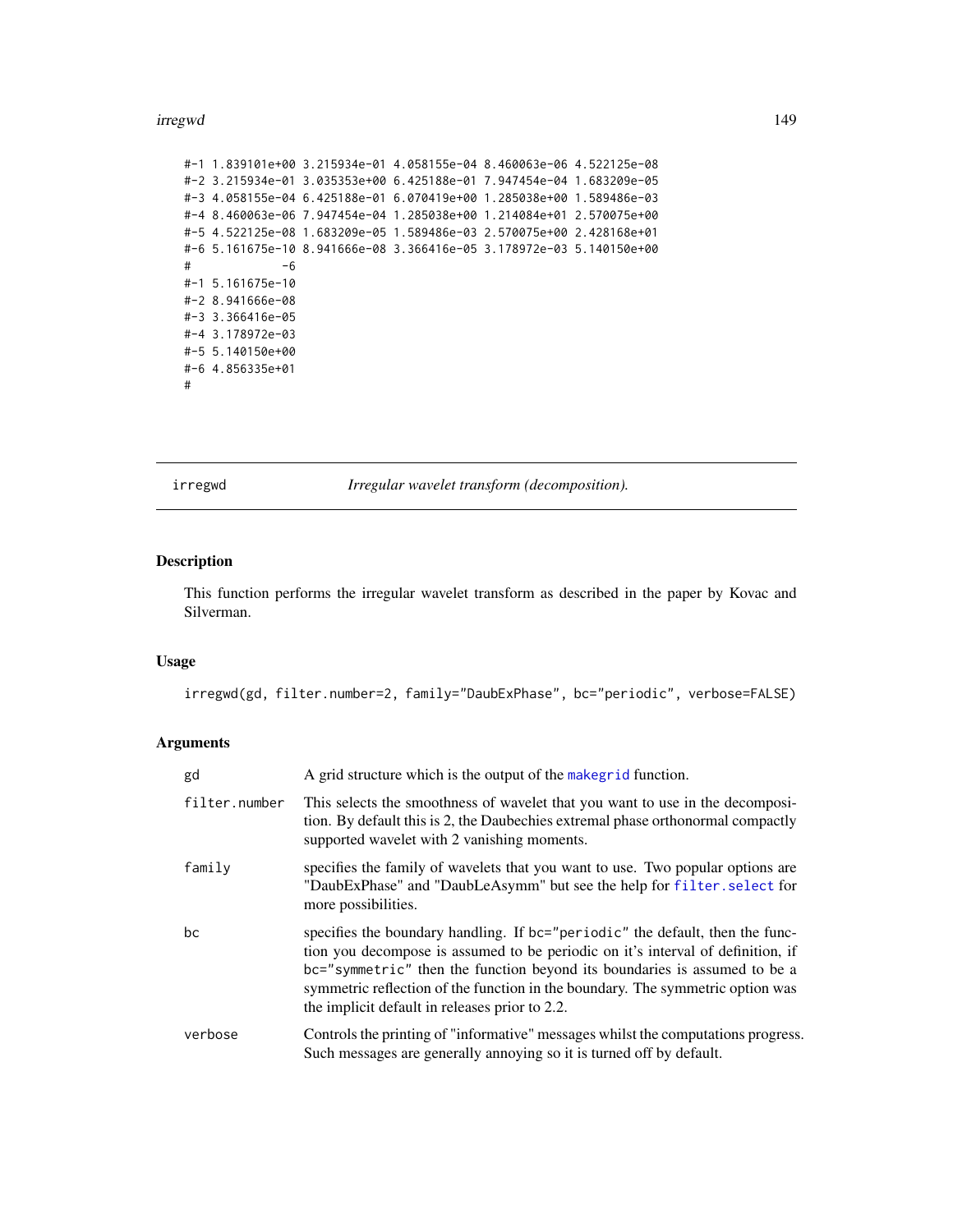# Details

If one has irregularly spaced one-dimensional regression data  $(t, y)$ , say. Then the function [makegrid](#page-171-0) interpolates this to a regular grid and then the standard wavelet transform is used to transform the interpolated data. However, unlike the standard wavelet denoising set-up the interpolated data, y, values are correlated. Hence the wavelet coefficients of the interpolated will be correlated (even after using an orthogonal transform). Hence, in particular, the variance of each wavelet coefficient may well be different and so this routine also computes those variances using a fast algorithm (related to the two-dimensional wavelet transform).

When thresholding with threshold. irregwd the threshold function makes use of the information about the variance of each coefficient to modify the variance locally on a coefficient by coefficient basis.

## Value

An object of class [irregwd](#page-148-0) which is a list with the following components.

| C         | Vector of sets of successively smoothed versions of the interpolated data (see<br>description of equivalent component of wd. object for further information.)                                                                                                                                             |
|-----------|-----------------------------------------------------------------------------------------------------------------------------------------------------------------------------------------------------------------------------------------------------------------------------------------------------------|
| D         | Vector of sets of wavelet coefficients of the interpolated data at different resolu-<br>tion levels. (see description of equivalent component of wd. object for further<br>information.)                                                                                                                  |
| C         | Vector that aids in calculation of variances of wavelet coefficients (used by<br>threshold.irregwd).                                                                                                                                                                                                      |
| nlevelsWT | The number of resolution levels. This depends on the length of the data vector.<br>If length $(data)=22$ m, then there will be m resolution levels. This means there<br>will be m levels of wavelet coefficients (indexed $(0,1,2,,(m-1))$ ), and $m+1$ levels<br>of smoothed data (indexed $0,1,2,,m$ ). |
| fl.dbase  | There is more information stored in the C and D than is described above. In<br>the decomposition "extra" coefficients are generated that help take care of the<br>boundary effects, this database lists where these start and finish, so the "true"<br>data can be extracted.                             |
| filter    | A list containing information about the filter type: Contains the string "wavelet"<br>or "station" depending on which type of transform was performed.                                                                                                                                                    |
| bc        | How the boundaries were handled.                                                                                                                                                                                                                                                                          |
| date      | The date the transform was performed.                                                                                                                                                                                                                                                                     |

#### RELESASE

3.9.4 Code Copyright Arne Kovac 1997

## Author(s)

Arne Kovac

## See Also

[makegrid](#page-171-0), [wd](#page-344-0), [wr.wd](#page-368-0), [accessC](#page-7-0), [accessc](#page-8-0), [accessD](#page-14-0), [putD](#page-263-0), [putC](#page-255-0), [filter.select](#page-98-0), [plot.irregwd](#page-210-0), [threshold.irregwd](#page-313-0).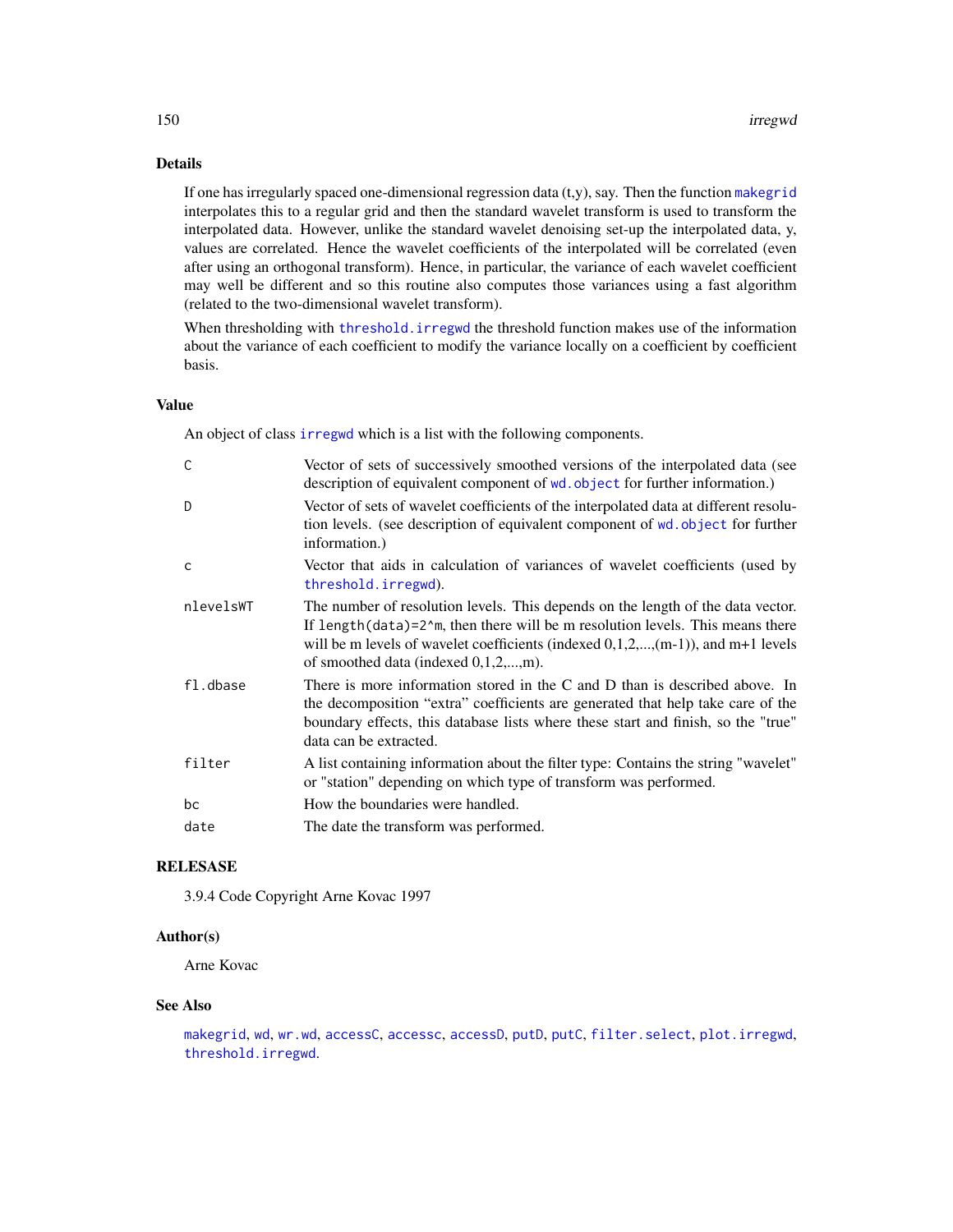# irregwd.objects 151

## Examples

```
#
# See full examples at the end of the help for makegrid.
#
```
irregwd.objects *Irregular wavelet decomposition objects.*

## **Description**

These are objects of classes

#### wd

They represent a decomposition of a function with respect to a wavelet basis. The function will have been interpolated to a grid and these objects represent the discrete wavelet transform [wd](#page-344-0).

#### Details

To retain your sanity the C and D coefficients should be extracted by the [accessC](#page-7-0) and [accessD](#page-14-0) functions and inserted using the [putC](#page-255-0) and [putD](#page-263-0) functions (or more likely, their methods), rather than by the \$ operator.

One can use the [accessc](#page-8-0) function to obtain the c component.

Mind you, if you want to muck about with coefficients directly, then you'll have to do it yourself by working out what the fl.dbase list means (see [first.last](#page-102-0) for a description.)

# **GENERATION**

This class of objects is returned from the [irregwd](#page-148-0) function. Some other functions that process these kinds of objects also return this class of object (such as [threshold.irregwd](#page-313-0).)

#### METHODS

The irregwd class of objects has methods for the following generic functions: [plot](#page-0-0), [threshold](#page-307-0),

#### **STRUCTURE**

All components in a legitimate 'irregwd' are identical to the components in an ordinary wd. object with the exception of type component and with the addition of the following component:

c vector that aids in the calculation of variances of wavelet coefficients (used by [threshold.irregwd](#page-313-0)).

## **RELEASE**

Version 3.9.4 Copyright Arne Kovac 1997, Help Copyright Guy Nason 2004

## Author(s)

G P Nason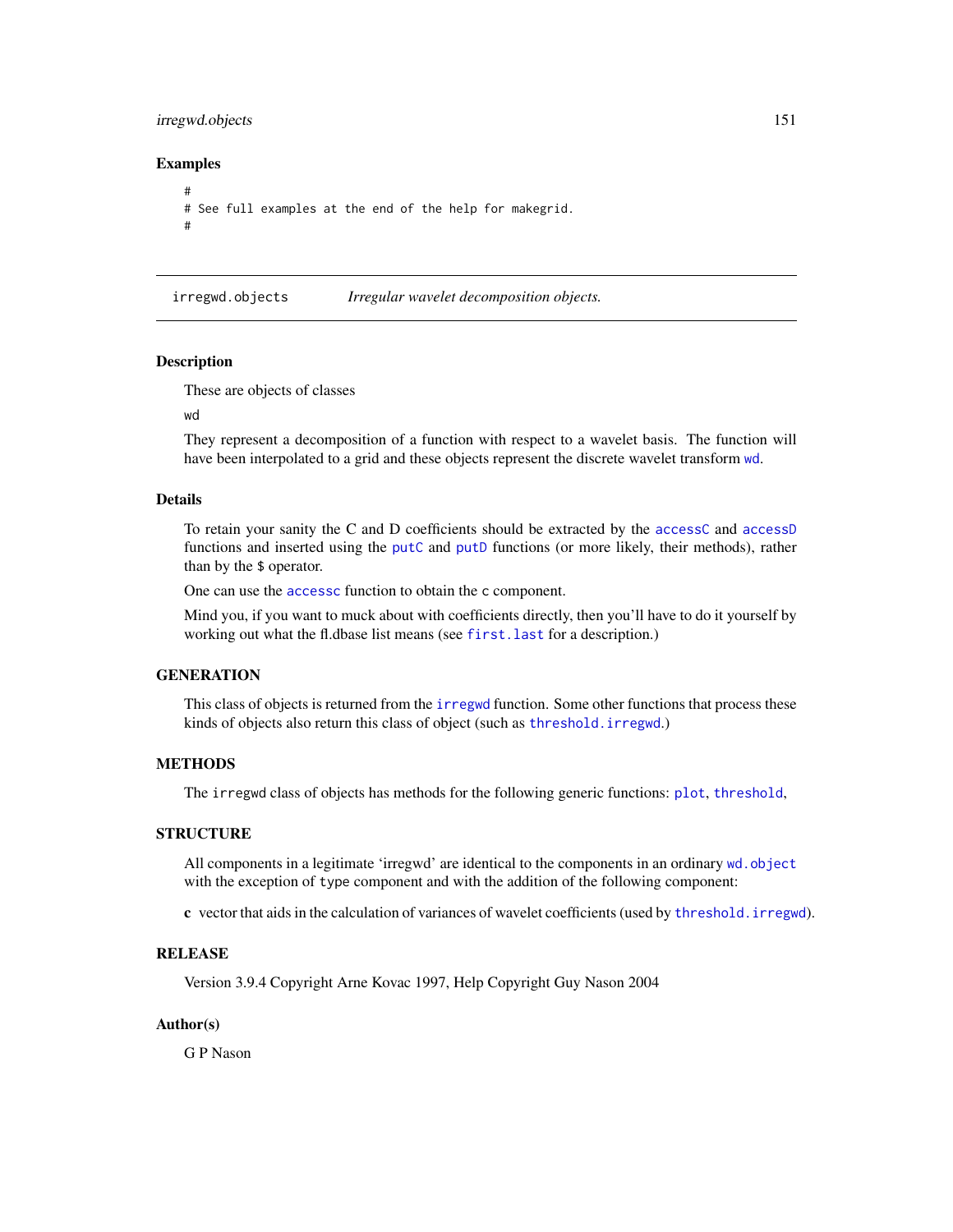# See Also

[irregwd](#page-148-0), [threshold.irregwd](#page-313-0), [plot.irregwd](#page-210-0),[wd](#page-344-0)

<span id="page-151-0"></span>IsEarly *Generic function to detect whether object is from an early version*

# Description

Generic function to detect whether object is from an early version of WaveThresh

## Usage

IsEarly(x)

# Arguments

x The object you want to see whether its from an early version

## Details

Description says all

# Value

Returns TRUE if object is from an earlier version of WaveThresh, FALSE if not.

# Author(s)

G P Nason

# See Also

[ConvertMessage](#page-61-0),[IsEarly.default](#page-152-0),[IsEarly](#page-151-0), [IsEarly.wd](#page-152-1)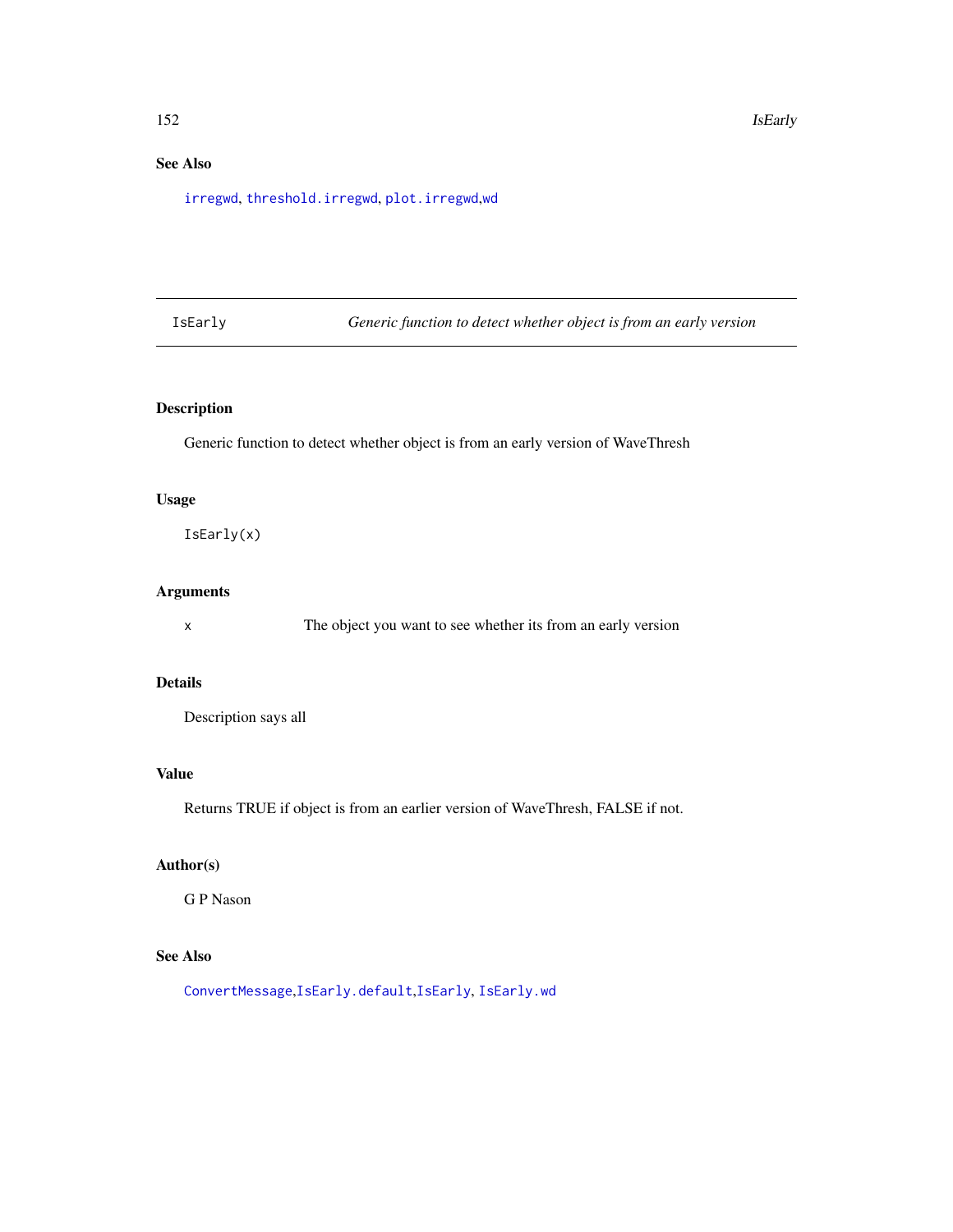<span id="page-152-0"></span>IsEarly.default *Detects whether object is from an earlier version of WaveThresh*

# Description

Detects whether object is from an earlier version of WaveThresh.

# Usage

## Default S3 method: IsEarly(x)

## Arguments

x Object to discern

## Details

The default method always returns FALSE, i.e. unless the object is of a specific type handled by a particular method then it won't be from an earlier version.

## Value

Always FALSE for the generic

## Author(s)

G P Nason

# See Also

[IsEarly](#page-151-0)

<span id="page-152-1"></span>IsEarly.wd *Function to detect whether a wd object is from WaveThresh2 or not*

# Description

Function to detect whether a wd object is from WaveThresh2 or not.

## Usage

## S3 method for class 'wd' IsEarly(x)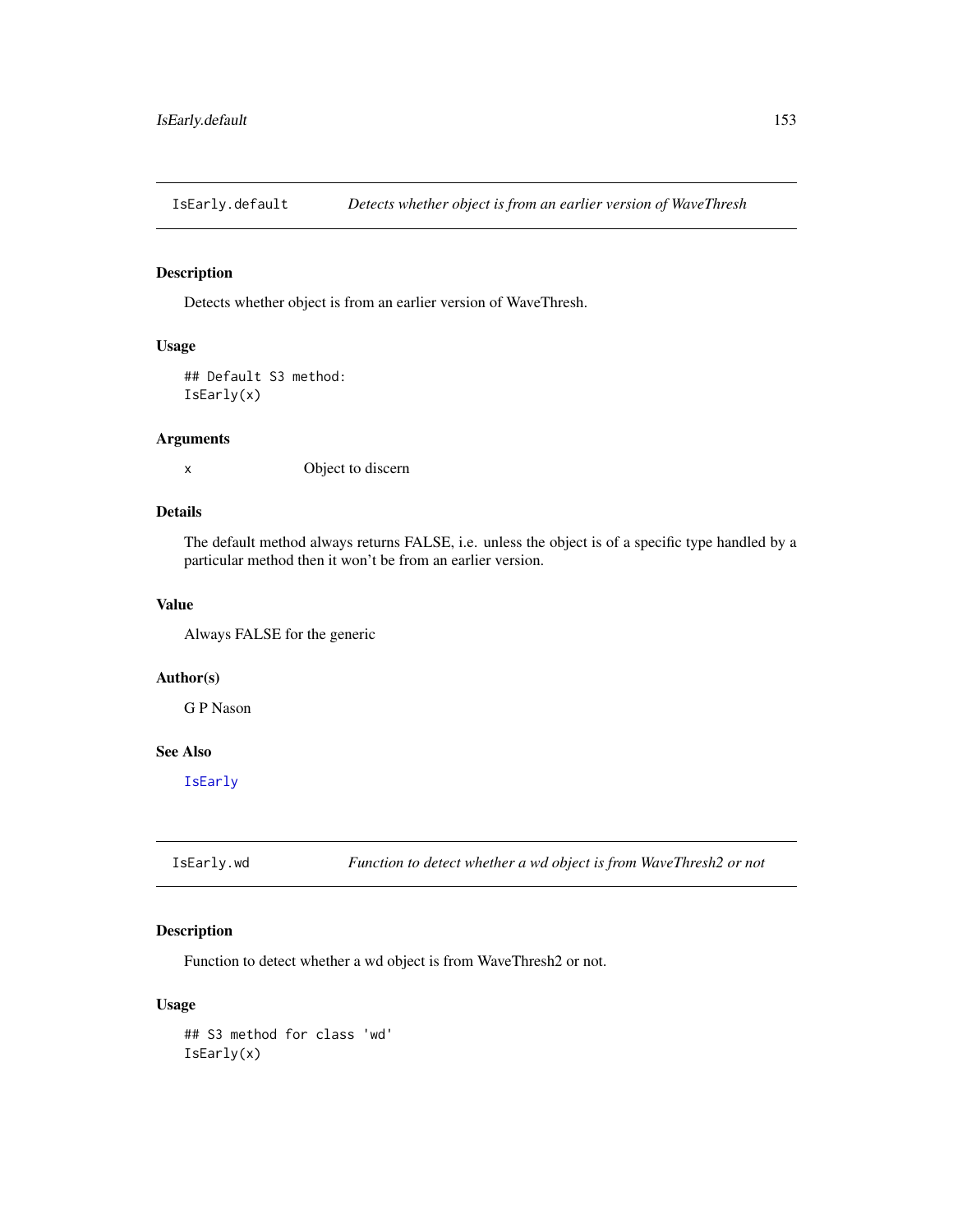#### Arguments

x The wd object that you are trying to check

# Details

The function merely looks to see whether the wd object has a component called date. If it does not then it is from version 2. This routine is legacy and not very important anymore.

# Value

Returns TRUE if from an earlier version of WaveThresh (v2), returns FALSE if not.

# Author(s)

G P Nason

## See Also

[IsEarly](#page-151-0)

IsPowerOfTwo *Decides whether vector elements are integral powers of two (returns NA if not).*

# Description

This function checks to see whether its input is a power of two. If it is then it returns that power otherwise it returns NA.

# Usage

IsPowerOfTwo(n)

## Arguments

n Vector of numbers that are to be checked whether it is a power of two.

## Details

Function takes the log of the input, divides this by log(2) and if the result is integral then it knows the input is true power of two.

# Value

If n is a power of two, then the power is returned otherwise NA is returned.

# **RELEASE**

Version 3.6.0 Copyright Guy Nason 1995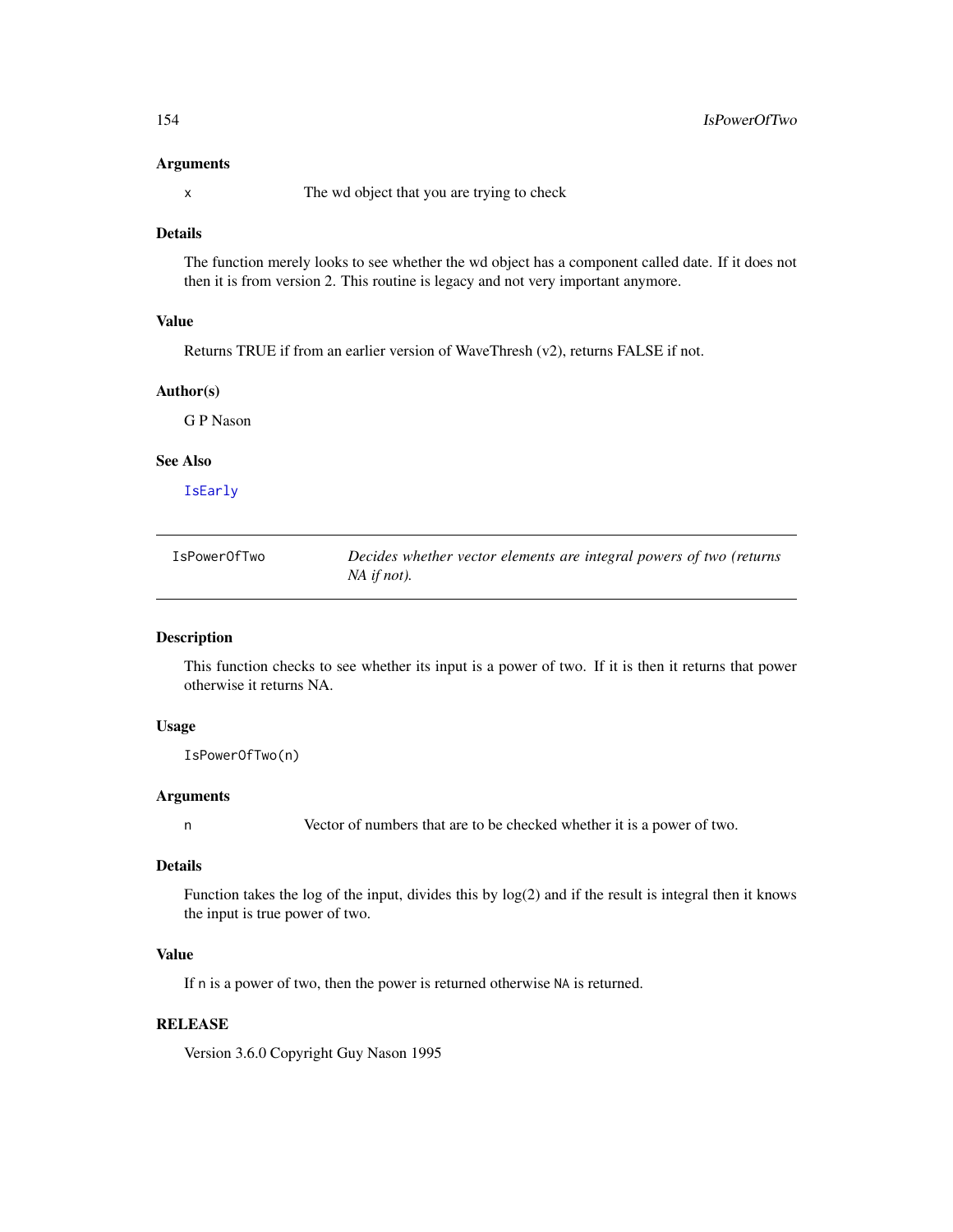#### l2norm 155

## Author(s)

G P Nason

# See Also

[nlevelsWT.default](#page-200-0).

## Examples

```
#
# Try and see whether 1,2,3 or 4 are powers of two!
#
IsPowerOfTwo(1:4)
# [1] 0 1 NA 2
#
# Yes, 1,2 and 4 are the 0, 1 and 2nd power of 2. However, 3 is not an
# integral power of two.
```
<span id="page-154-0"></span>l2norm *Compute L2 distance between two vectors of numbers.*

# Description

Compute L2 distance between two vectors of numbers (square root of sum of squares of differences between two vectors).

# Usage

l2norm(u,v)

## Arguments

| $\mathbf{H}$ | first vector of numbers  |
|--------------|--------------------------|
| $\mathbf{v}$ | second vector of numbers |

# Details

Function simply computes the L2 distance between two vectors and is implemented as  $sqrt(sum((u-v)^2))$ 

# Value

A real number which is the L2 distance between two vectors.

# RELEASE

Version 3.6 Copyright Guy Nason 1995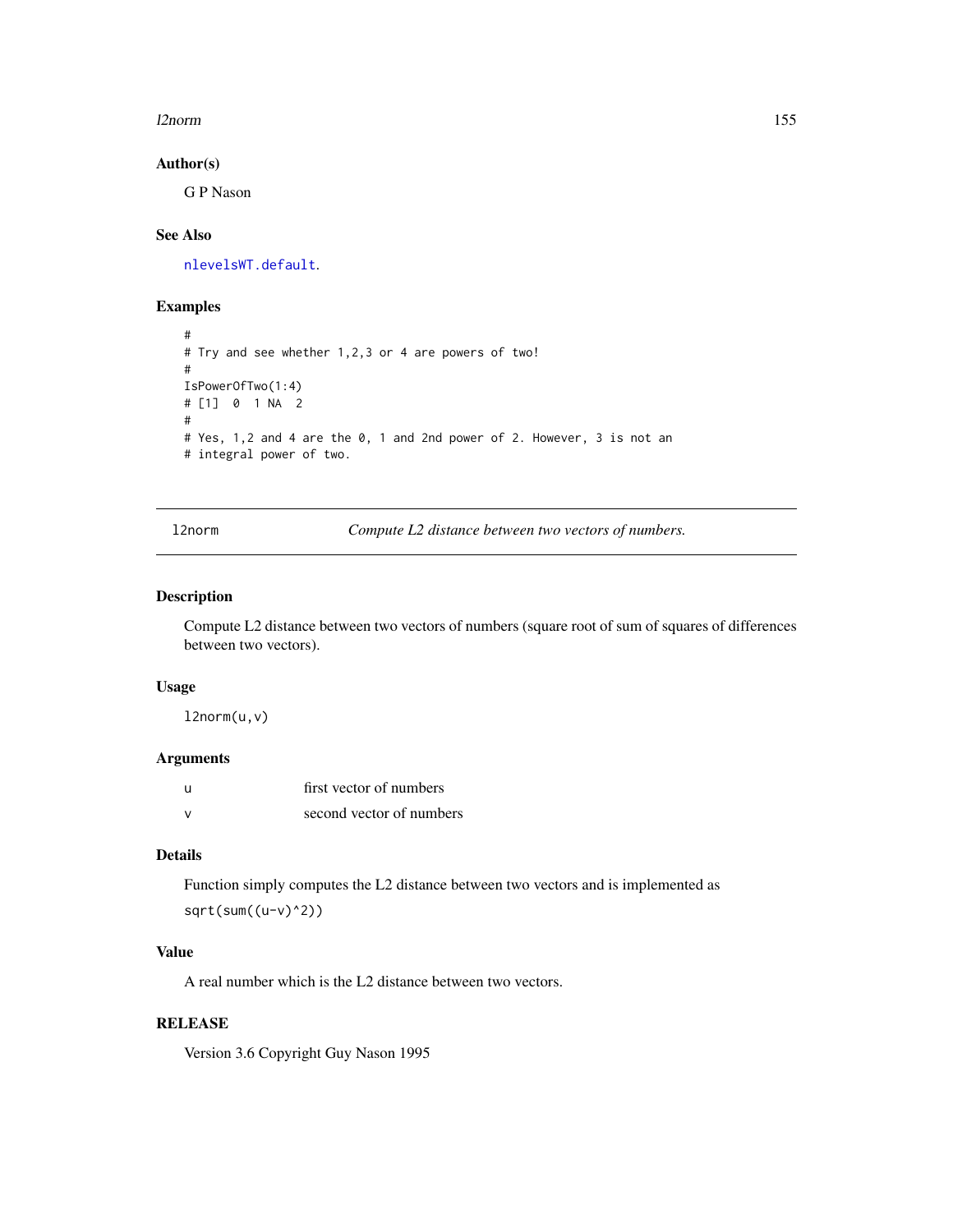156 lennon and the set of the set of the set of the set of the set of the set of the set of the set of the set of the set of the set of the set of the set of the set of the set of the set of the set of the set of the set o

# Note

This function would probably be more accurate if it used the Splus function vecnorm.

# Author(s)

G P Nason

# See Also

[linfnorm](#page-157-0), [wstCV](#page-378-0), [wstCVl](#page-380-0).

# Examples

```
#
# What is the L2 norm between the following sets of vectors
#
p \leftarrow c(1, 2, 3, 4, 5)q \leftarrow c(1, 2, 3, 4, 5)r < -c(2,3,4,5,6)l2norm(p,q)
# [1] 0
l2norm(q,r)
# [1] 2.236068
l2norm(r,p)
# [1] 2.236068
```
lennon *John Lennon image.*

# Description

A 256x256 matrix. Each entry of the matrix contains an image intensity value. The whole matrix represents an image of John Lennon

## Usage

data(lennon)

# Format

A 256x256 matrix. Each entry of the matrix contains an image intensity value. The whole matrix represents an image of John Lennon

# Author(s)

G P Nason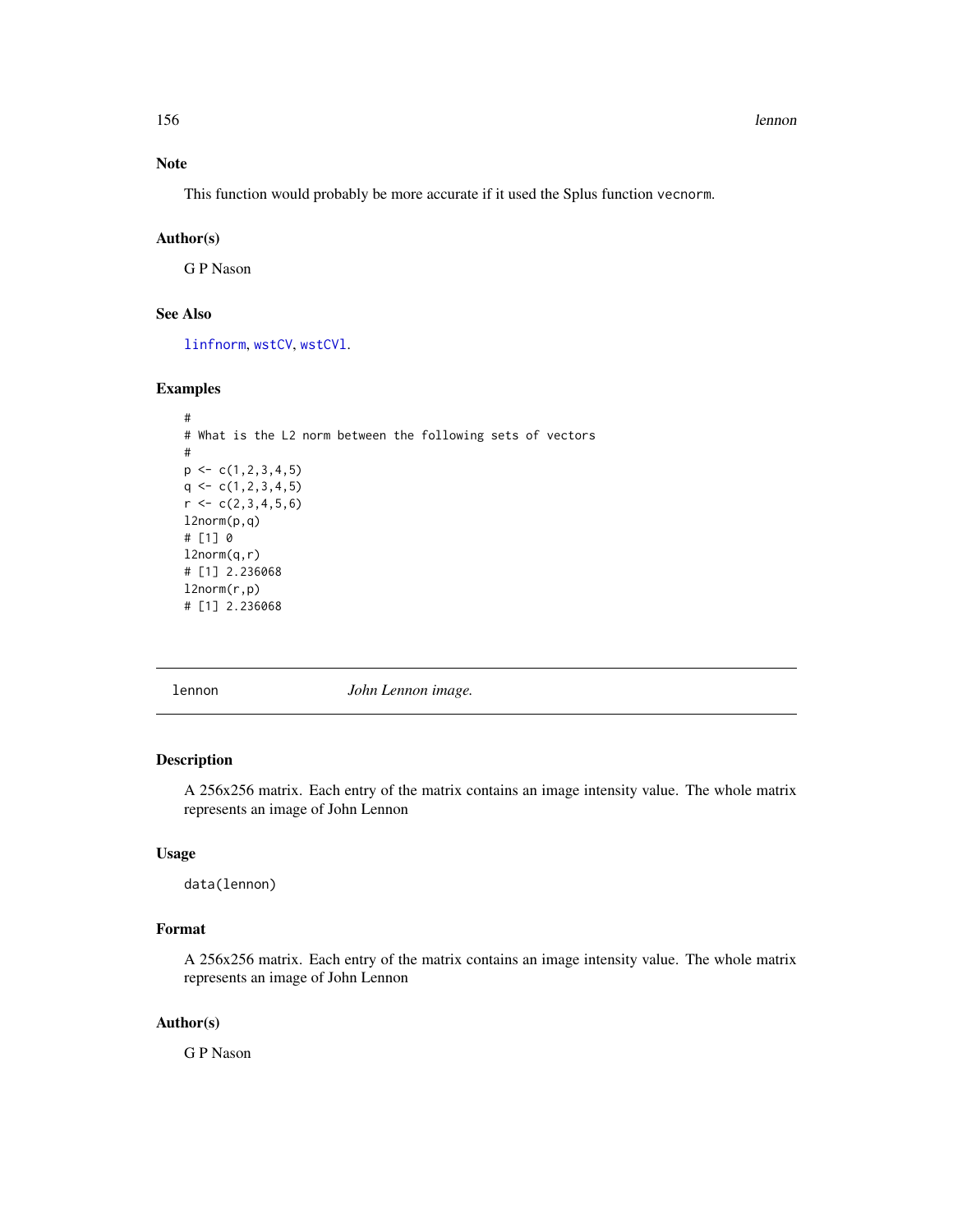#### levarr and the set of the set of the set of the set of the set of the set of the set of the set of the set of the set of the set of the set of the set of the set of the set of the set of the set of the set of the set of th

# Source

The John Lennon image was supplied uncredited on certain UNIX workstations as an examples image. I am not sure who the Copyright belongs to. Please let me know if you know

## Examples

# # This command produces the image seen above. # # image(lennon) #

levarr *Subsidiary routine that generates a particular permutation*

## Description

Not intended for casual user use. This function is used to provide the partition to reorder [wst.object](#page-373-0) into [wd.object](#page-351-0) (nondecimated time ordered) objects.

## Usage

levarr(v, levstodo)

# Arguments

|          | the vector to permute                                                            |
|----------|----------------------------------------------------------------------------------|
| levstodo | the number of levels associated with the current level in the object you wish to |
|          | permute                                                                          |

# Details

Description says all

## Value

A permutation of the v vector according to the number of levels that need handling

## Author(s)

G P Nason

## See Also

[getarrvec](#page-110-0), [convert.wd](#page-57-0), [convert.wst](#page-59-0)

# Examples

levarr(1:4, 3) # [1] 1 3 2 4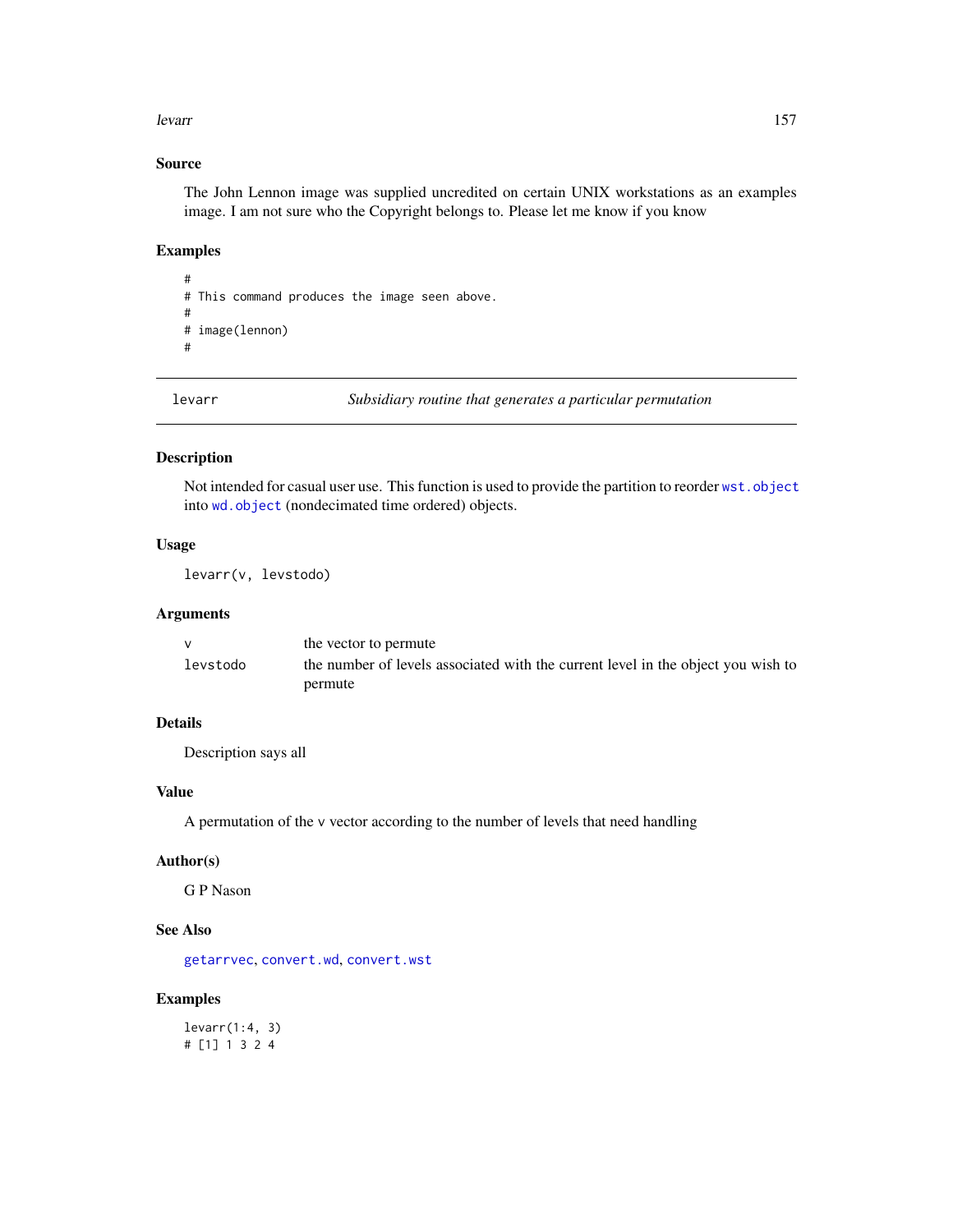<span id="page-157-0"></span>

# Description

Compute L infinity distance between two vectors of numbers (maximum absolute difference between two vectors).

## Usage

linfnorm(u,v)

# Arguments

| - U           | first vector of numbers  |
|---------------|--------------------------|
| $\mathcal{N}$ | second vector of numbers |

## Details

Function simply computes the L infinity distance between two vectors and is implemented as max(abs(u-v))

# Value

A real number which is the L infinity distance between two vectors.

## **RELEASE**

Version 3.6 Copyright Guy Nason 1995

# Note

This function would probably be more accurate if it used the Splus function vecnorm.

# Author(s)

G P Nason

# See Also

[l2norm](#page-154-0), [wstCV](#page-378-0), [wstCVl](#page-380-0).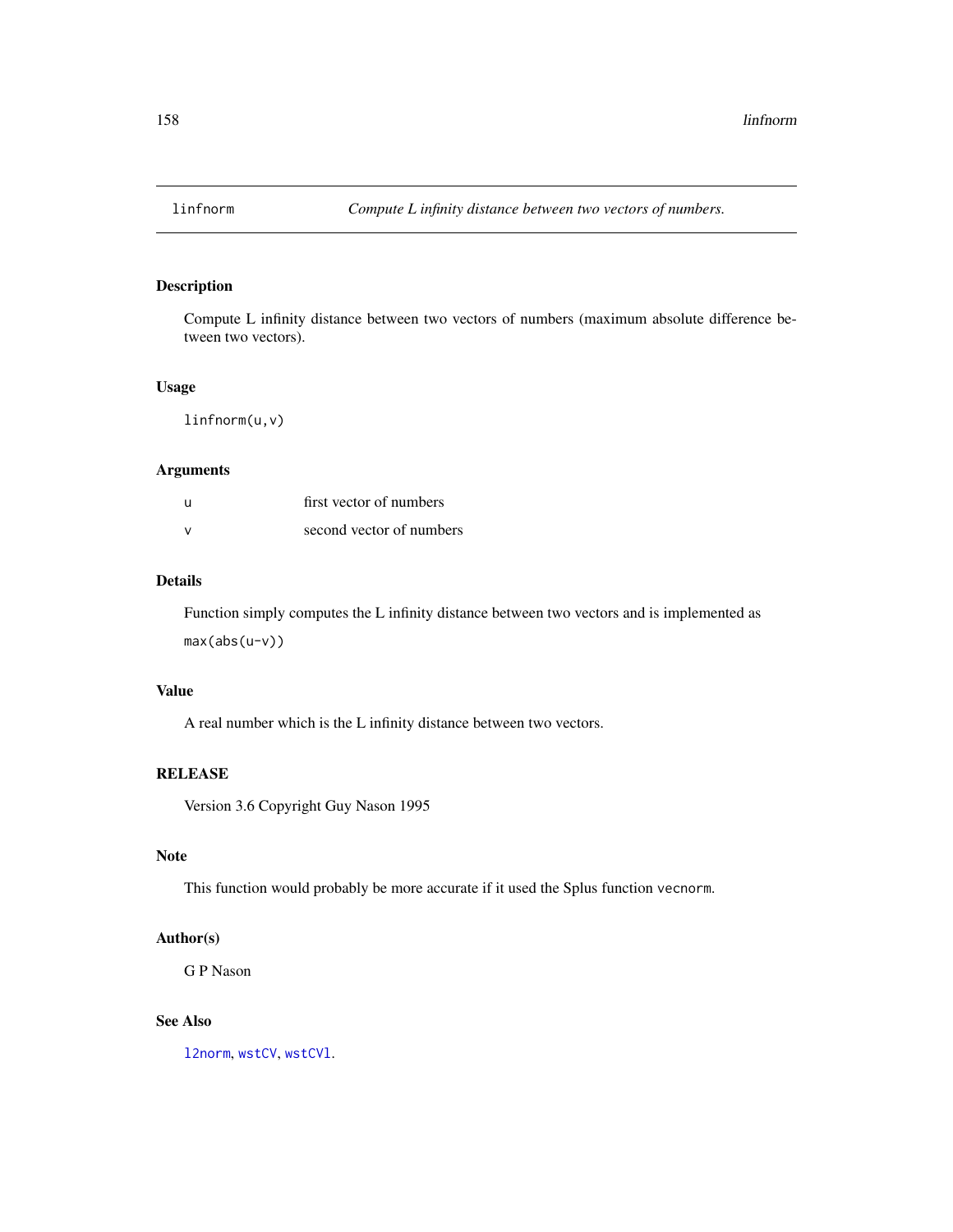# LocalSpec 159

# Examples

```
#
# What is the L infinity norm between the following sets of vectors
#
p \leftarrow c(1, 2, 3, 4, 5)q \leftarrow c(1, 2, 3, 4, 5)r < -c(2,3,4,5,6)linfnorm(p,q)
# [1] 0
linfnorm(q,r)
# [1] 1
linfnorm(r,p)
# [1] 1
```
LocalSpec *Compute Nason and Silverman smoothed wavelet periodogram.*

# Description

This function is obsolete. Use the function [ewspec](#page-94-0). Performs the Nason and Silverman smoothed wavelet periodogram as described in Nason and Silverman (1995).

This function is generic.

Particular methods exist. For the wd class object this generic function uses [LocalSpec.wd](#page-159-0).

#### Usage

LocalSpec(...)

# Arguments

... See individual help pages for details.

### Details

See individual method help pages for operation and examples.

#### Value

The LocalSpec of the wavelet object supplied. See method help files for examples.

## RELEASE

Version 3.9 Copyright Guy Nason 1997

# Author(s)

G P Nason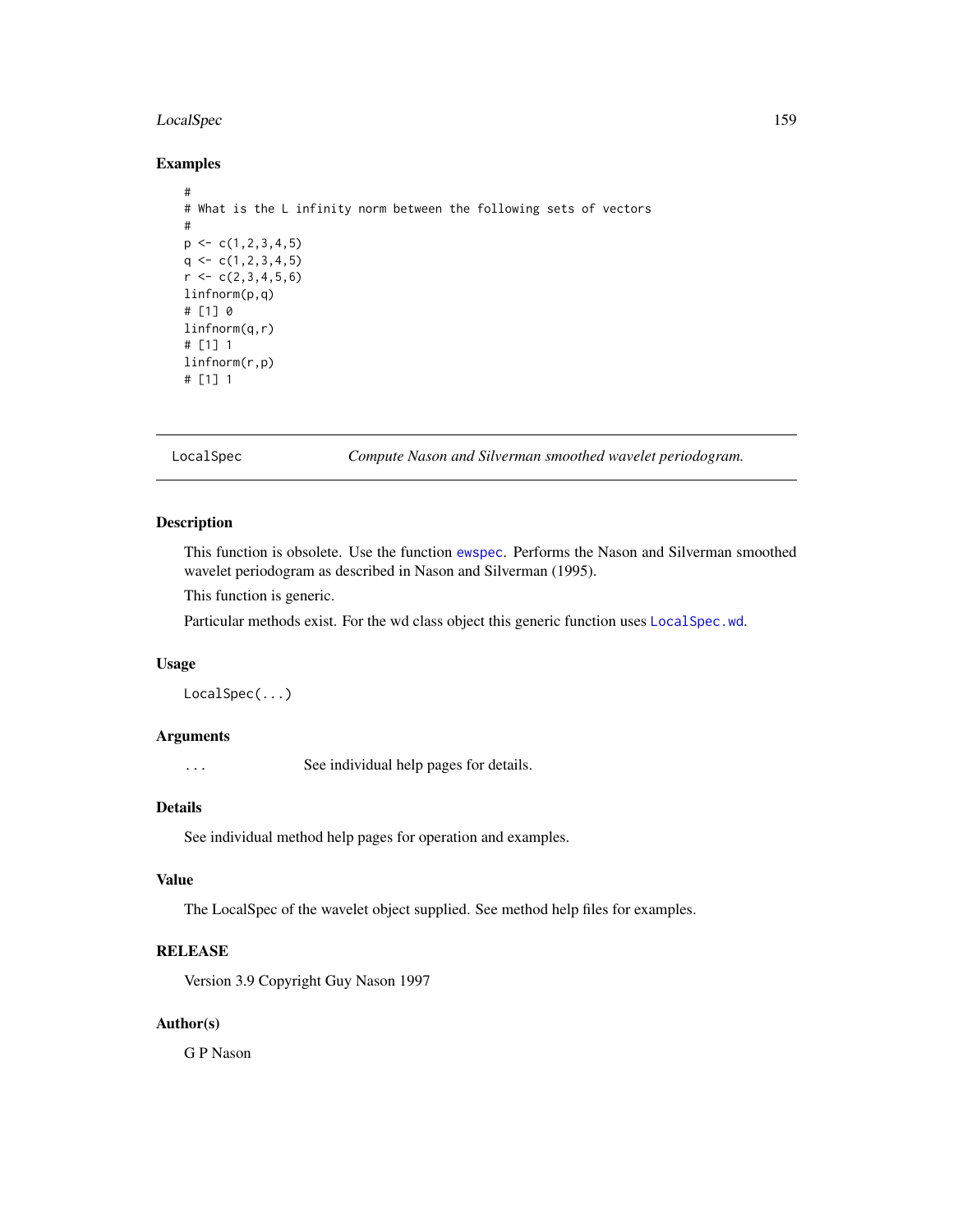# See Also

[wd](#page-344-0), [wd.object](#page-351-0), [LocalSpec.wd](#page-159-0)

<span id="page-159-0"></span>LocalSpec.wd *Compute Nason and Silverman raw or smoothed wavelet periodogram.*

## Description

*This smoothing in this function is now obsolete*. You should now use the function [ewspec](#page-94-0).

This function computes the Nason and Silverman raw or smoothed wavelet periodogram as described by Nason and Silverman (1995).

# Usage

```
## S3 method for class 'wd'
LocalSpec(wdS, lsmooth="none", nlsmooth=FALSE, prefilter=TRUE,
  verbose=FALSE, lw.number=wdS$filter$filter.number,
  lw.family=wdS$filter$family, nlw.number=wdS$filter$filter.number,
  nlw.family=wdS$filter$family, nlw.policy="LSuniversal",
  nlw.levels=0:(nlevelsWT(wdS) - 1), nlw.type="hard", nlw.by.level=FALSE,
  nlw.value=0, nlw.dev=var, nlw.boundary=FALSE, nlw.verbose=FALSE,
  nlw.cvtol=0.01, nlw.Q=0.05, nlw.alpha=0.05, nlw.transform=I,
  nlw.inverse=I, debug.spectrum=FALSE, ...)
```
#### Arguments

|           | Note that all options beginning "nlw" are only used if nlsmooth=T, i.e. iff NON-<br>LINEAR wavelet smoothing is used.                                                                                                                                                                                                       |
|-----------|-----------------------------------------------------------------------------------------------------------------------------------------------------------------------------------------------------------------------------------------------------------------------------------------------------------------------------|
|           | The stationary wavelet transform object that you want to smooth or square.                                                                                                                                                                                                                                                  |
| welfaooth | Controls the LINEAR smoothing. There are three options: "none", "Fourier"<br>and "wavelet". They are described below. Note that Fourier begins with a capital<br>"F".                                                                                                                                                       |
| nlsmooth  | A switch to turn on (or off) the NONLINEAR wavelet shrinkage of (possibly<br>LINEAR smoothed) local power coefficients. This option is either TRUE (to<br>turn on the smoothing) or FALSE (to turn it off).                                                                                                                 |
| prefilter | If TRUE then apply a prefilter to the actual stationary wavelet coefficients at<br>each level. This is a low-pass filter that cuts off all frequencies above the high-<br>est frequency allowed by the (Littlewood-Paley) wavelet that bandpassed the<br>current level coefficients. If FALSE then no prefilter is applied. |
| verbose   | If TRUE then the function chats about what it is doing. Otherwise it is silent.                                                                                                                                                                                                                                             |
| lw.number | If wavelet LINEAR smoothing is used then this option controls the filter<br>number of the wavelet within the family used to perform the LINEAR wavelet<br>smoothing.                                                                                                                                                        |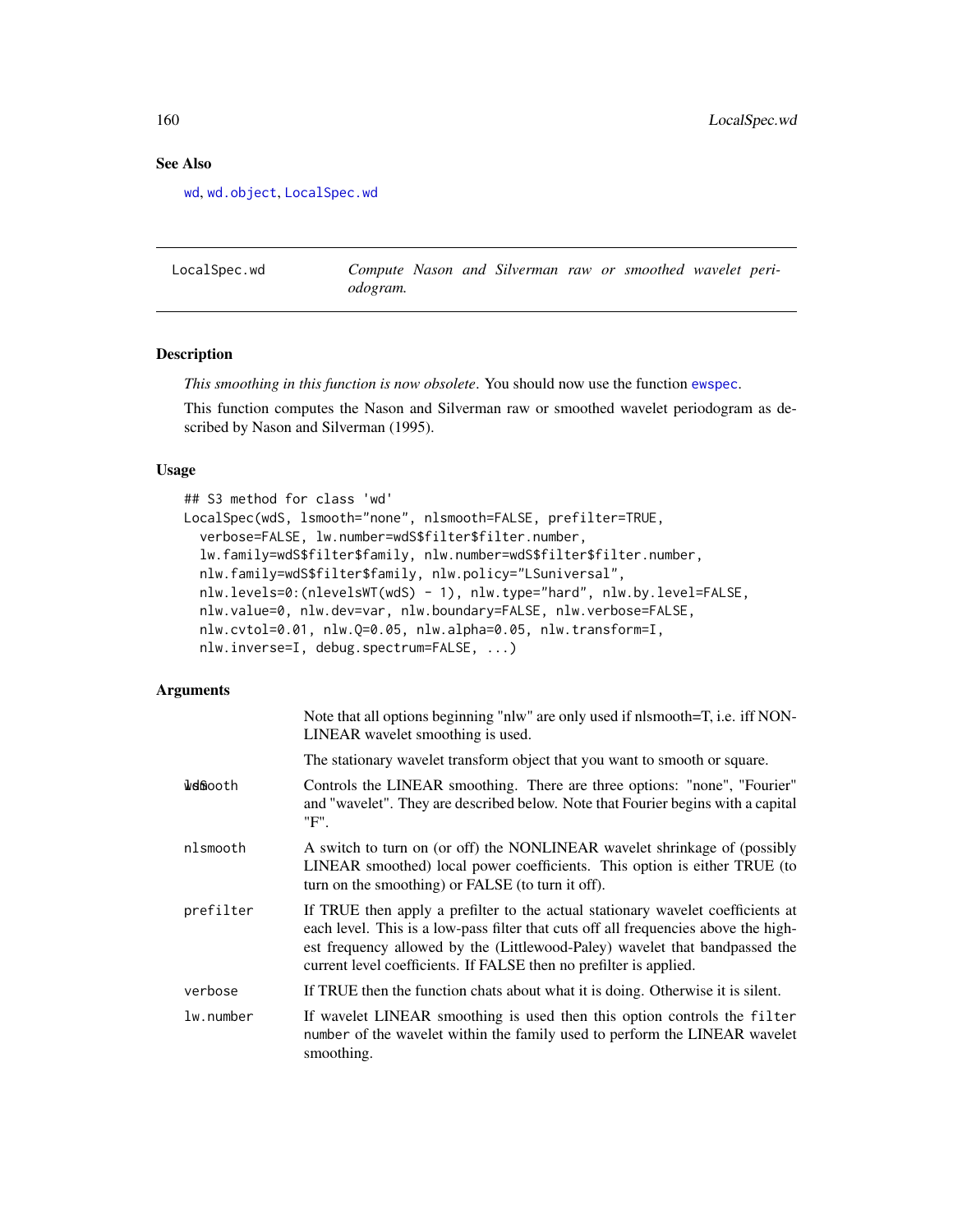| lw.family     | If wavelet LINEAR smoothing is used then this option controls the family of<br>the wavelet used to perform the LINEAR wavelet smoothing.                                                                                                                                                                                                                                                              |  |
|---------------|-------------------------------------------------------------------------------------------------------------------------------------------------------------------------------------------------------------------------------------------------------------------------------------------------------------------------------------------------------------------------------------------------------|--|
| nlw.number    | If NONLINEAR wavelet smoothing is also used then this option controls the<br>filter number of the wavelet used to perform the wavelet shrinkage.                                                                                                                                                                                                                                                      |  |
| nlw.family    | If NONLINEAR wavelet smoothing is also used then this option controls the<br>family of the wavelet used to perform the wavelet shrinkage.                                                                                                                                                                                                                                                             |  |
| nlw.policy    | If NONLINEAR wavelet smoothing is also used then this option controls the<br>levels to use when performing wavelet shrinkage (see threshold. wd for differ-<br>ent policy choices).                                                                                                                                                                                                                   |  |
| nlw.levels    | If NONLINEAR wavelet smoothing is also used then this option controls the<br>levels to use when performing wavelet shrinkage (see threshold.wd for a de-<br>tailed description of how levels can be chosen).                                                                                                                                                                                          |  |
| nlw.type      | If NONLINEAR wavelet smoothing is also used then this option controls the<br>type of thresholding used in the wavelet shrinkage (either "hard" or "soft", but<br>see threshold. wd for a list).                                                                                                                                                                                                       |  |
| nlw.by.level  | If NONLINEAR wavelet smoothing is also used then this option controls whether<br>level-by-level thresholding is used or if one threshold is chosen for all levels (see<br>threshold.wd).                                                                                                                                                                                                              |  |
| nlw.value     | If NONLINEAR wavelet smoothing is also used then this option controls if a<br>manual (or similar) policy is supplied to nlw.policy then the nlw.value option<br>carries the manual threshold value (see threshold.wd).                                                                                                                                                                                |  |
| nlw.dev       | If NONLINEAR wavelet smoothing is also used then this option controls the<br>type of variance estimator that is used in wavelet shrinkages (see threshold.wd).<br>One possibility is the Splus var() function, another is the WaveThresh function<br>$madmad()$ .                                                                                                                                     |  |
| nlw.boundary  | If NONLINEAR wavelet smoothing is also used then this option controls whether<br>boundary coefficients are also thresholded (see threshold.wd).                                                                                                                                                                                                                                                       |  |
| nlw.verbose   | If NONLINEAR wavelet smoothing is also used then this option controls whether<br>the threshold function prints out messages as it thresholds levels (see threshold.wd).                                                                                                                                                                                                                               |  |
| nlw.cvtol     | If NONLINEAR wavelet smoothing is also used then this option controls the op-<br>timization tolerance is cross-validation wavelet shrinkage is used (see threshold.wd)                                                                                                                                                                                                                                |  |
| nlw.Q         | If NONLINEAR wavelet smoothing is also used then this option controls the Q<br>value for wavelet shrinkage (see threshold.wd).                                                                                                                                                                                                                                                                        |  |
| nlw.alpha     | If NONLINEAR wavelet smoothing is also used then this option controls the<br>alpha value for wavelet shrinkage (see threshold.wd).                                                                                                                                                                                                                                                                    |  |
| nlw.transform | If NONLINEAR wavelet smoothing is also used then this option controls a<br>transformation that is applied to the squared (and possibly linear smoothed)<br>stationary wavelet coefficients before shrinkage. So, for examples, you might<br>want to set nlw. transform=log to perform wavelet shrinkage on the logs of<br>the squared (and possibly linear smoothed) stationary wavelet coefficients. |  |
| nlw.inverse   | If NONLINEAR wavelet smoothing is also used then this option controls the<br>inverse transformation that is applied to the wavelet shrunk coefficients before<br>they are put back into the stationary wavelet transform structure. So, for exam-<br>ples, if the nlw. transform is log() you should set the inverse to nlw. inverse=exp.                                                             |  |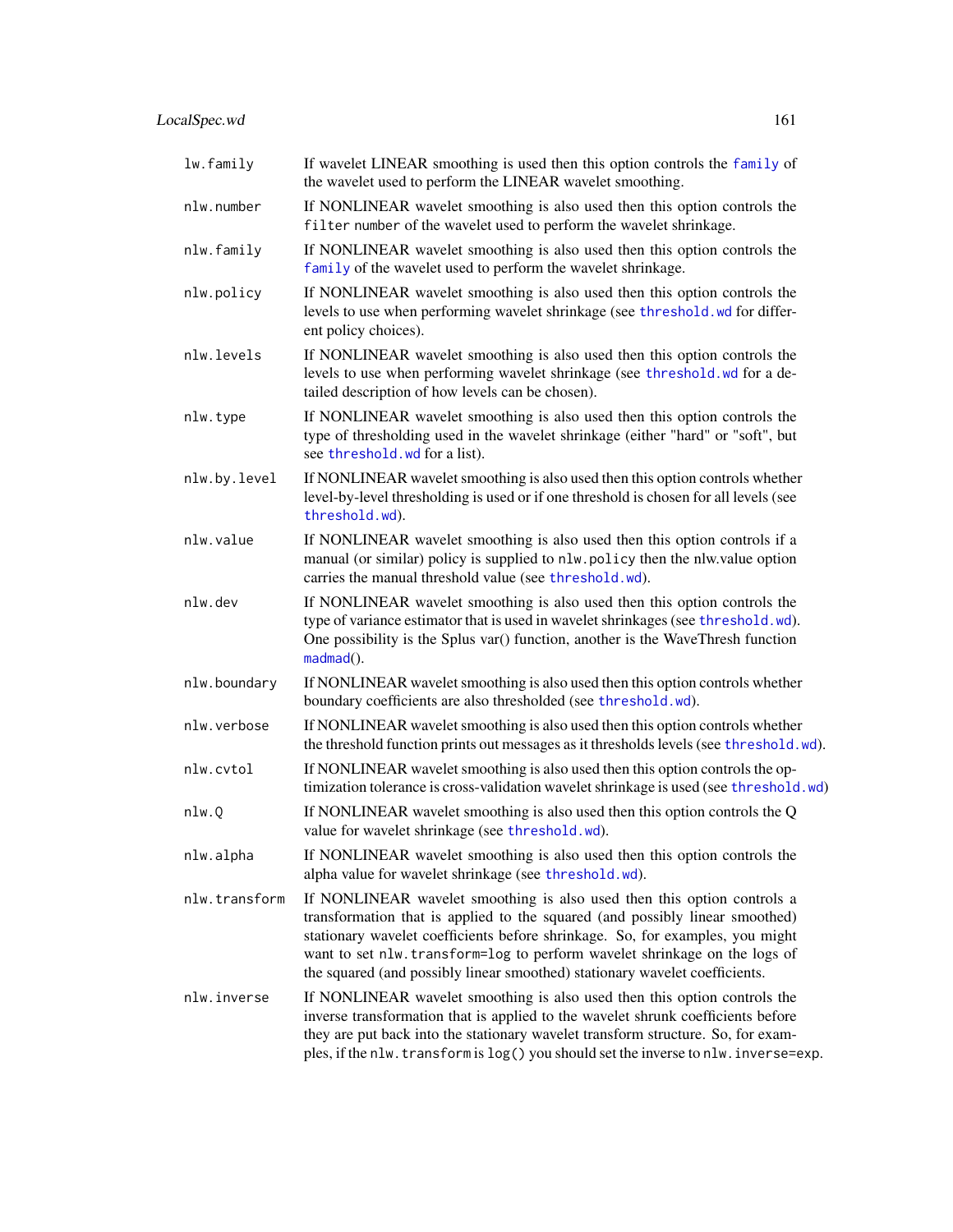|          | debug. spectrum If this option is T then spectrum plots are produced at each stage of the squar- |
|----------|--------------------------------------------------------------------------------------------------|
|          | ing/smoothing. Therefore if you put in the non-decimated wavelet transform of                    |
|          | white noise you can get a fair idea of how the coefficients are filtered at each                 |
|          | stage.                                                                                           |
| $\cdots$ | any other arguments                                                                              |

#### Details

*This smoothing in this function is now obsolete.* Use the function [ewspec](#page-94-0) instead. However, this function is still useful for computing the raw periodogram.

This function attempts to produce a picture of local time-scale power of a signal. There are two main components to this function: linear smoothing of squared coefficients and non-linear smoothing of these. Neither, either or both of these components may be used to process the data. The function expects a non-decimated wavelet transform object (of class wd, type="station") such as that produced by the [wd](#page-344-0)() function with the type option set to "station". The following paragraphs describe the various methods of smoothing.

LINEAR SMOOTHING. There are three varieties of linear smoothing. None simply squares the coefficients. Fourier and wavelet apply linear smoothing methods in accordance to the prescription given in Nason and Silverman (1995). Each level in the SWT corresponds to a band-pass filtering to a frequency range [sl, sh]. After squaring we obtain power in the range [0, 2sl] and [2sl, 2sh]. The linear smoothing gets rid of the power in [2sl, 2sh]. The Fourier method simply applies a discrete Fourier transform (rfft) and cuts off frequencies above 2sl. The wavelet method is a bit more suble. The DISCRETE wavelet transform is taken of a level  $(i)$  and all levels within the DWT,  $j$ , where  $j>i$ are set to zero and then the inverse is taken. Approximately this performs the same operation as the Fourier method only faster. By default the same wavelets are used to perform the linear smoothing as were used to compute the stationary wavelet transform in the first place. This can be changed by altering lw.number and lw.family.

NONLINEAR SMOOTHING. After either of the linear smoothing options above it is possible to use wavelet shrinkage upon each level in the squared (and possibly Fourier or wavelet linear smoothed) to denoise the coefficients. This process is akin to smoothing the ordinary periodogram. All the usual wavelet shrinkage options are available as nlw.\* where \* is one of the usual [threshold.wd](#page-318-0) options. By default the same wavelets are used to perform the wavelet shrinkage as were used to compute the non-decimated wavelet transform. These wavelets can be replaced by altering nlw.number and nlw.family. Also, it is possible to transform the squared (and possibly smoothed coefficients) before applying wavelet shrinkage. The transformation is effected by supplying an appropriate transformation function (AND ITS INVERSE) to nlw.transform and nlw.inverse. (For examples, nlw.transform=log and nlw.inverse=exp might be a good idea).

# Value

An object of class [wd](#page-344-0) a time-ordered non-decimated wavelet transform. Each level of the returned object contains a smoothed wavelet periodogram. Note that this is not the *corrected* smoothed wavelet periodogram, or the *evolutionary wavelet spectrum*. Use the function [ewspec](#page-94-0) to compute the evolutionary wavelet spectrum.

## RELEASE

Version 3.9 Copyright Guy Nason 1998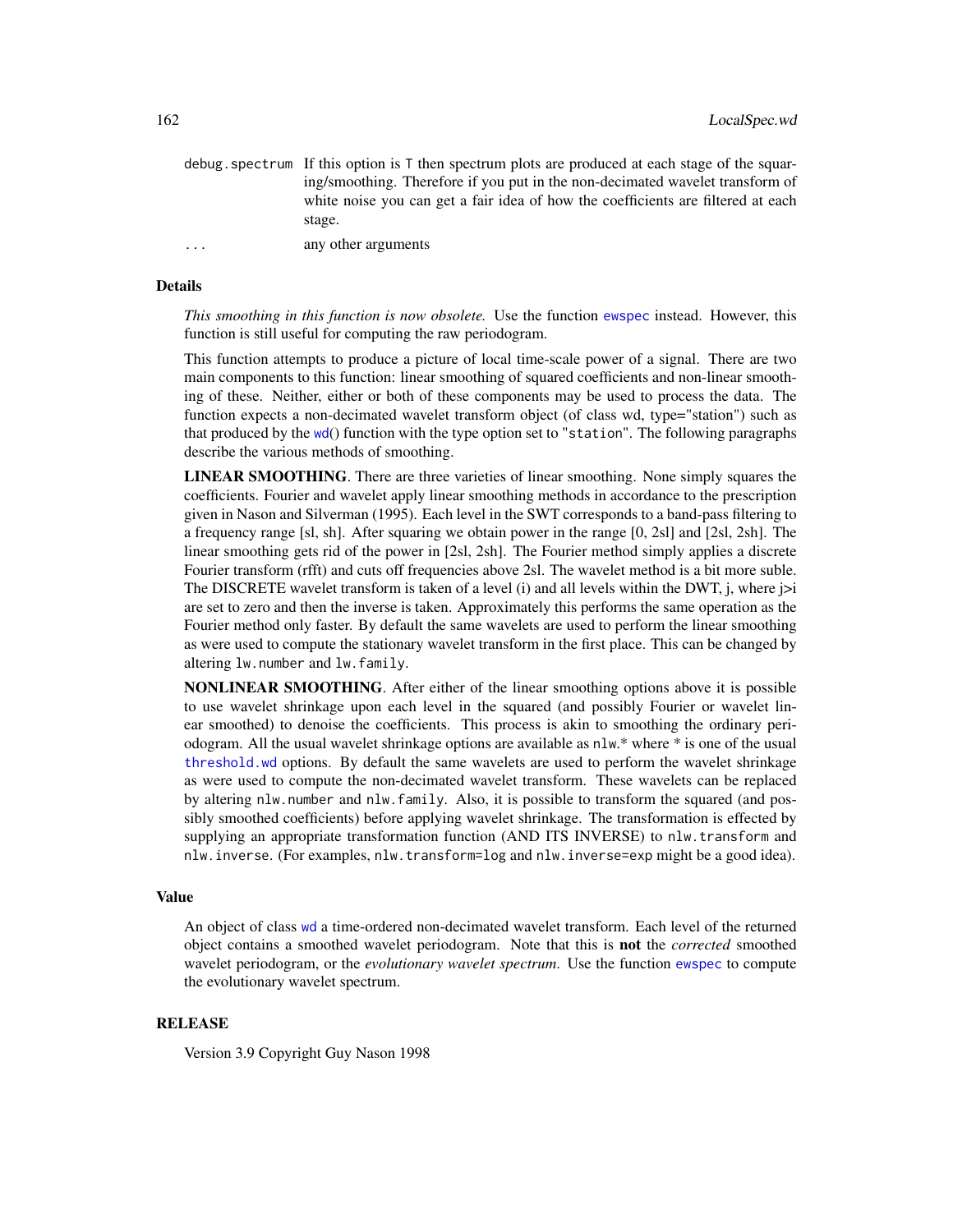LocalSpec.wst 163

### Author(s)

G P Nason

## References

Nason and Silverman, (1995).

## See Also

[ewspec](#page-94-0),

# Examples

```
#
# This function is obsolete. See ewspec()
#
# Compute the raw periodogram of the BabyECG
# data using the Daubechies least-asymmetric wavelet $N=10$.
#
data(BabyECG)
babywdS <- wd(BabyECG, filter.number=10, family="DaubLeAsymm", type="station")
babyWP <- LocalSpec(babywdS, lsmooth = "none", nlsmooth = FALSE)
## Not run: plot(babyWP, main="Raw Wavelet Periodogram of Baby ECG")
#
# Note that the lower levels of this plot are too large. This is partly because
# there are "too many" coefficients at the lower levels. For a better
# picture of the local spectral properties of this time series see
# the examples section of ewspec
#
# Other results of this function can be seen in the paper by
# Nason and Silverman (1995) above.
#
```
LocalSpec.wst *Obsolete function (use ewspec)*

#### Description

This function computes a local spectra as described in Nason and Silverman (1995). However, the function is obsolete and superceded by [ewspec](#page-94-0).

## Usage

## S3 method for class 'wst' LocalSpec(wst, ...)

#### Arguments

| wst                     | The wst object to perform local spectral analysis on |
|-------------------------|------------------------------------------------------|
| $\cdot$ $\cdot$ $\cdot$ | Other arguments to LocalSpec.wd.                     |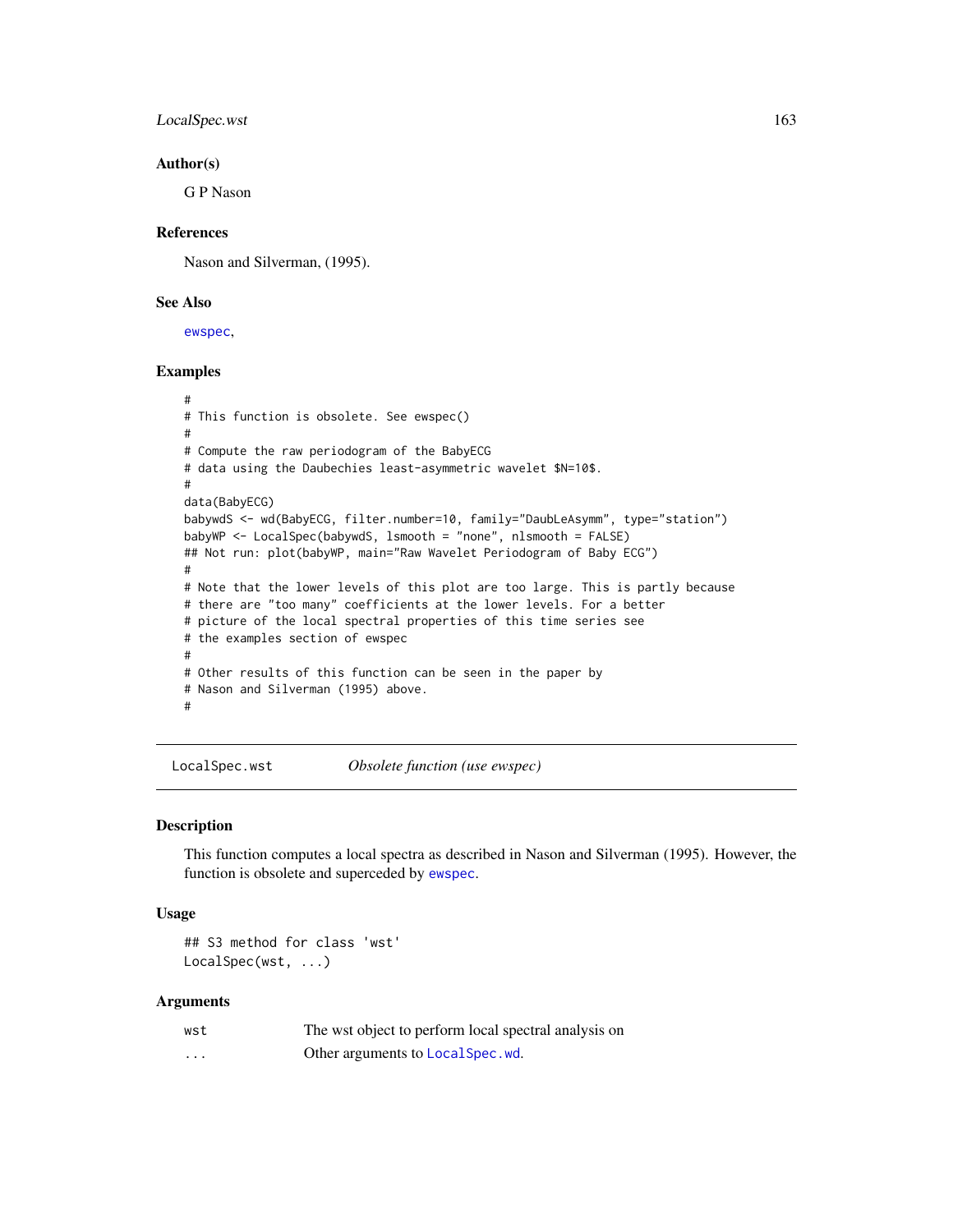# Details

Description says it all.

However, this function converts the [wst.object](#page-373-0) object to a nondecimated [wd.object](#page-351-0) and then calls [LocalSpec.wd](#page-159-0).

# Value

Same value as [LocalSpec.wd](#page-159-0).

# Author(s)

G P Nason

# See Also

[ewspec](#page-94-0)

logabs *Take the logarithm of the squares of the argument*

# Description

Take the log of the squares of the argument

# Usage

logabs(x)

# Arguments

x A number

## Details

Description says all

## Value

Just the logarithm of the square of the argument

## Author(s)

G P Nason

# See Also

[image.wd](#page-129-0), [image.wst](#page-130-0)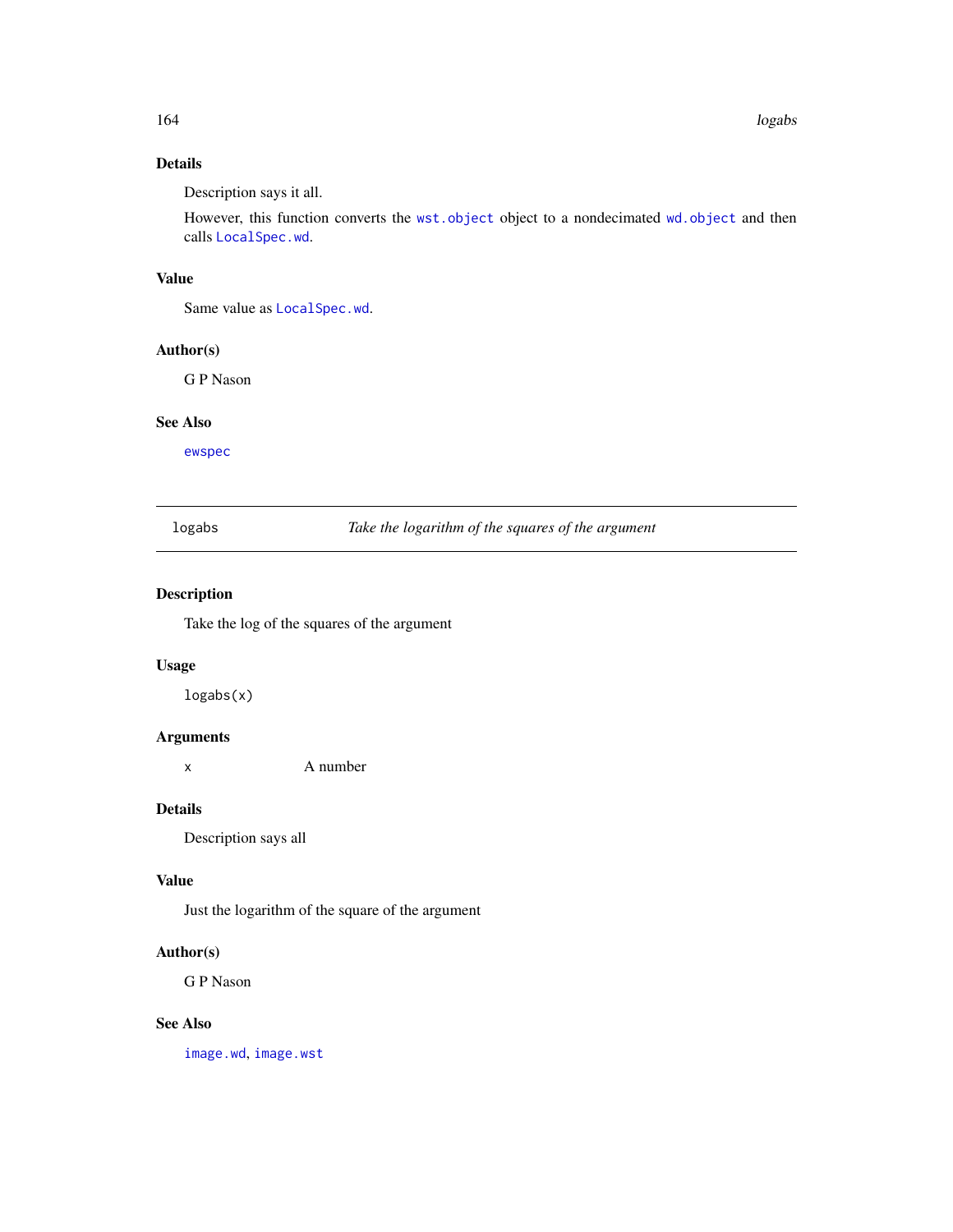#### LSWsim and the contract of the contract of the contract of the contract of the contract of the contract of the contract of the contract of the contract of the contract of the contract of the contract of the contract of the

### Examples

logabs(3) # [1] 1.098612

| SWsim |  |  |
|-------|--|--|
|       |  |  |
|       |  |  |
|       |  |  |

n **Simulate arbitrary locally stationary wavelet process.** 

## **Description**

Simulates an arbitrary LSW process given a spectrum.

#### Usage

LSWsim(spec)

## Arguments

spec An object of class [wd](#page-344-0) (the NDWT kind) which contains the spectral information for simulating your process. See examples below on how to create and manipulate this object.

#### Details

This function uses a spectral definition in spec to simulate a locally stationary wavelet process (defined by the Nason, von Sachs and Kroisandt, 2000, JRSSB paper).

The input object, spec, is a [wd](#page-344-0) class object which contains a spectral description. In particular, all coefficients must be nonnegative and LSWsim() checks for this and returns an error if it is not so. Other than that the spectrum can contain pretty much anything. An object of this type can be easily created by the convenience routine [cns](#page-47-0). This creates an object of the correct structure but all elements are initially set to zero. The spectrum structure spec can then be filled by using the [putD](#page-263-0) function.

The function works by first checking for non-negativity. Then it takes the square root of all coefficients. Then it multiplies all coefficients by a standard normal variate (from rnorm()) and multiples the finest level by 2, the next finest by 4, the next by 8 and so on. (This last scalar multiplication is intended to undo the effect of the average basis averaging which combines cofficients but divides by two at each combination). Finally, the modified spectral object is subjected to the [convert](#page-56-0) function which converts the object from a [wd](#page-344-0) time-ordered NWDT object to a [wst](#page-371-0) packet-ordered object which can then be inverted using [AvBasis](#page-26-0).

Note that the NDWT transforms in WaveThresh are periodic so that the process that one simulates with this function is also periodic.

#### Value

A vector simulated from the spectral description given in the spec description. The returned vector will exhibit the spectral characteristics defined by spec.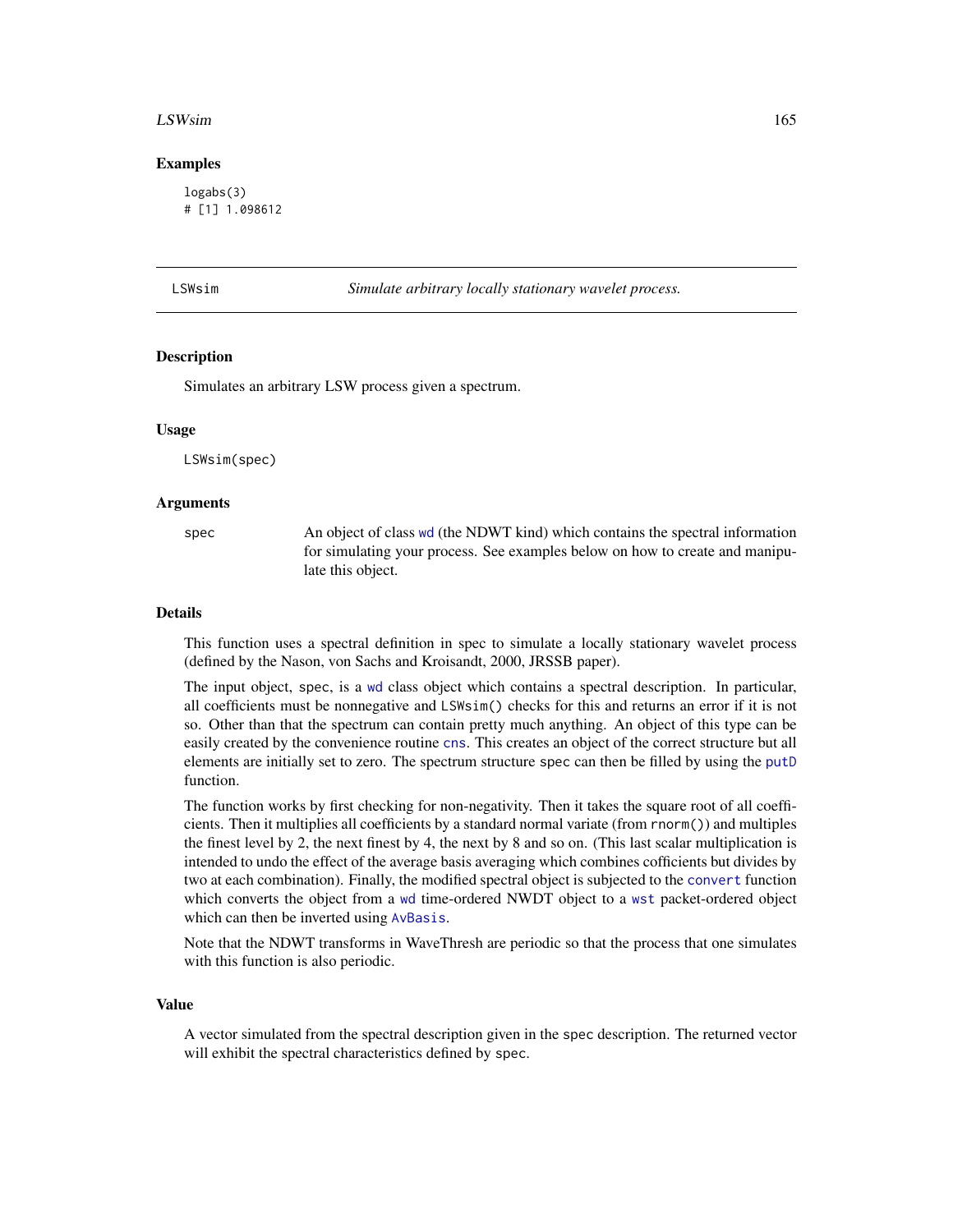## **RELEASE**

Version 3.9 Copyright Guy Nason 2004

### Author(s)

G P Nason

# See Also

[wd.object](#page-351-0), [putD](#page-263-0), [cns](#page-47-0), [AvBasis](#page-26-0), [convert](#page-56-0), [ewspec](#page-94-0), [plot.wst](#page-221-0),

## Examples

```
#
# Suppose we want to create a LSW process of length 1024 and with a spectral
# structure that has a squared sinusoidal character at level 4 and a burst of
# activity from time 800 for 100 observations at scale 9 (remember for a
# process of length 1024 there will be 9 resolution levels (since 2^10=1024)
# where level 9 is the finest and level 0 is the coarsest).
#
# First we will create an empty spectral structure for series of 1024 observations
#
#
myspec <- cns(1024)
#
# If you plot it you'll get a null spectrum (since every spectral entry is zero)
#
## Not run: plot(myspec, main="My Spectrum")
#
#
# Now let's add the desired spectral structure
#
# First the squared sine (remember spectra are positive)
#
myspec <- putD(myspec, level=4, sin(seq(from=0, to=4*pi, length=1024))^2)
#
# Let's create a burst of spectral info of size 1 from 800 to 900. Remember
# the whole vector has to be of length 1024.
#
burstat800 <- c(rep(0,800), rep(1,100), rep(0,124))
#
# Insert this (00000111000) type vector into the spectrum at fine level 9
#
myspec <- putD(myspec, level=9, v=burstat800)
#
# Now it's worth plotting this spectrum
#
## Not run: plot(myspec, main="My Spectrum")
#
# The squared sinusoid at level 4 and the burst at level 9 can clearly
# be seen
#
```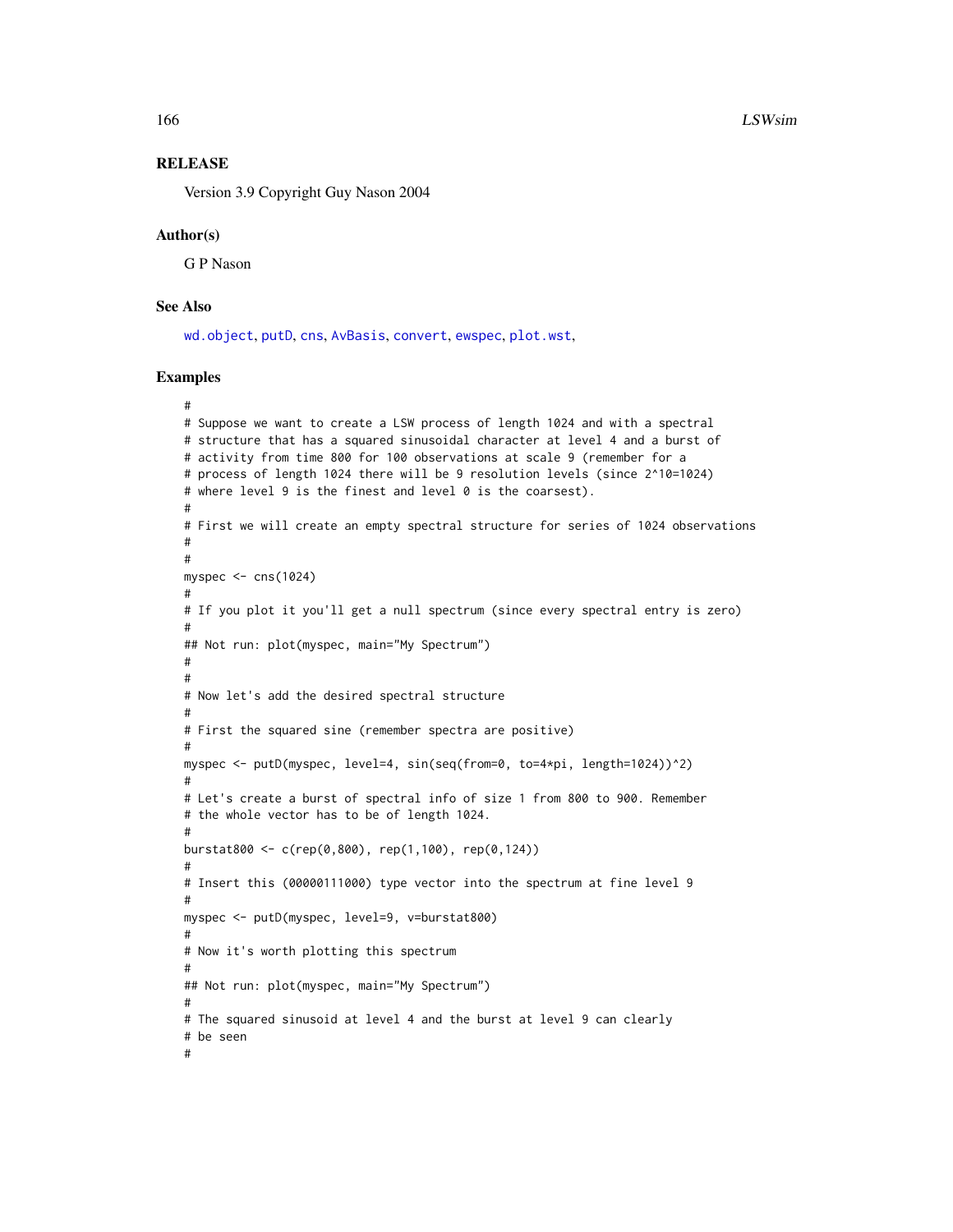```
lt.to.name 167
```

```
#
# Now simulate a random process with this spectral structure.
#
myLSWproc <- LSWsim(myspec)
#
# Let's see what it looks like
#
## Not run: ts.plot(myLSWproc)
#
#
# The burst is very clear but the sinusoidal structure is less apparent.
# That's basically it.
#
# You could now play with the spectrum (ie alter it) or simulate another process
# from it.
#
# [The following is somewhat of an aside but useful to those more interested
# in the LSW scene. We could now ask, so what? So you can simulate an
# LSW process. How can I be sure that it is doing so correctly? Well, here is
# a partial, computational, answer. If you simulate many realisations from the
# same spectral structure, estimate its spectrum, and then average those
# estimates then the average should tend to the spectrum you supplied. Here is a
# little function to do this (just for Haar but this function could easily be
# developed to be more general):
#
checkmyews <- function(spec, nsim=10){
        ans <- cns(2^nlevelsWT(spec))
        for(i in 1:nsim) {
                cat(".")
                LSWproc <- LSWsim(spec)
                ews <- ewspec(LSWproc, filter.number=1, family="DaubExPhase",
                        WPsmooth=F)
                ans$D <- ans$D + ews$S$D
                ans$C <- ans$C + ews$S$C
        }
        ans$D <- ans$D/nsim
        ans$C <- ans$C/nsim
        ans
}
# If you supply it with a spectral structure (like myspec)
# from above and do enough simulations you'll get something looking like
# the original myspec structure. E.g. try
#
## Not run: plot(checkmyews(myspec, nsim=100))
##
# for fun. This type of check also gives you some idea of how much data
# you really need for LSW estimation for given spectral structures.]
#
```
lt.to.name *Convert desired level and orientation into code used by imwd*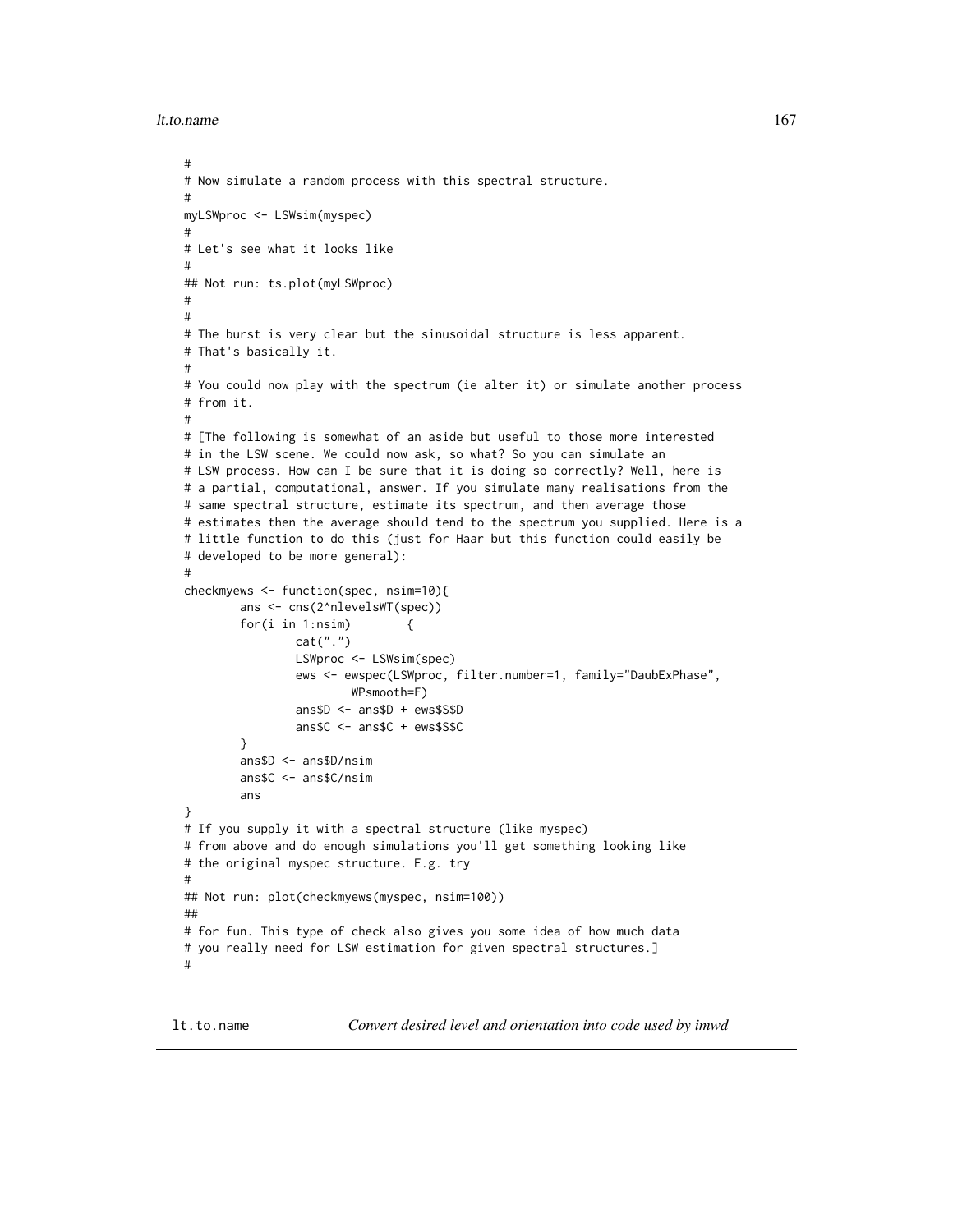### Description

Function codes the name of a desired level and wavelet coefficient orientation into a string which is used by the 2D DWT functions to access and manipulate wavelet coefficients.

## Usage

lt.to.name(level, type)

# Arguments

| level | Resolution level of coefficients that you want to extract or manipulate.                      |
|-------|-----------------------------------------------------------------------------------------------|
| type  | One of CC, CD, DC or DD indicating smoothed, horizontal, vertical or diagonal<br>coefficients |

#### Details

For the 1D wavelet transform (and others) the [accessC](#page-7-0) and [accessD](#page-14-0) function extracts wavelet coefficients from 1D wavelet decomposition objects. For [imwd.object](#page-133-0) class objects, which are the 2D wavelet transforms of lattice objects (images) the wavelet coefficients are stored within components of the list object that underlies the imwd object.

This function provides an easy way to specify a resolution level and orientation in a human readable way and this function then produces the character string necessary to access the wavelet coefficients in an imwd object.

Note that this function *does not* actually extract any coefficients itself.

# Value

A character string which codes the level and type of coefficients. It reads wXLY X is the resolution level and Y is an integer corresponding to the orientation (1=horizontal, 2=vertical, 3=diagonal, 4=smoothed).

## Author(s)

G P Nason

#### See Also

[imwd](#page-131-0), [imwd.object](#page-133-0)

#### Examples

```
#
# Generate the character string for the component of the imwd object
#
# The string associated with the diagonal detail at the third level...
#
lt.to.name(3, "DD")
# [1] "w3L3"
#
```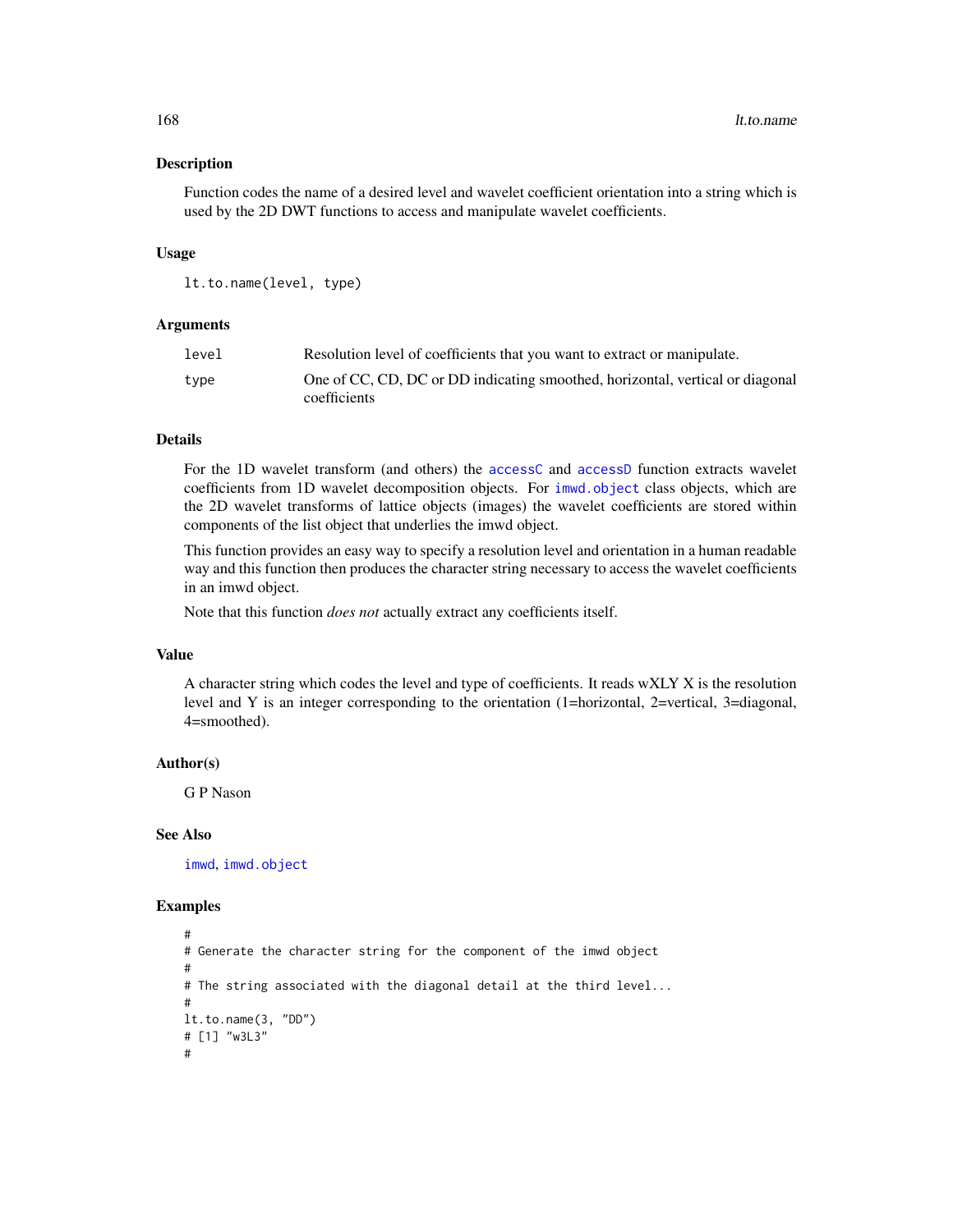madmad and the contract of the contract of the contract of the contract of the contract of the contract of the contract of the contract of the contract of the contract of the contract of the contract of the contract of the

```
# Show how to access wavelet coefficients of imwd object.
#
# First, make up some data (using matrix/rnorm) and then subject it
# to an image wavelet transform.
#
tmpimwd <- imwd(matrix(rnorm(64),64,64))
#
# Get the horizontal coefficients at the 2nd level
#
tmpimwd[[ lt.to.name(2, "CD") ]]
# [1] 6.962251e-13 4.937486e-12 3.712157e-12 -3.064831e-12 6.962251e-13
# [6] 4.937486e-12 3.712157e-12 -3.064831e-12 6.962251e-13 4.937486e-12
# [11] 3.712157e-12 -3.064831e-12 6.962251e-13 4.937486e-12 3.712157e-12
# [16] -3.064831e-12
#
#
# If you want the coefficients returned as a matrix use the matrix function,
# i.e.
#
matrix(tmpimwd[[ lt.to.name(2, "CD") ]], 4,4)
# [0,1] [0,2] [0,3] [0,4]#[1,] 6.962251e-13 6.962251e-13 6.962251e-13 6.962251e-13
#[2,] 4.937486e-12 4.937486e-12 4.937486e-12 4.937486e-12
#[3,] 3.712157e-12 3.712157e-12 3.712157e-12 3.712157e-12
#[4,] -3.064831e-12 -3.064831e-12 -3.064831e-12 -3.064831e-12
#
# Note that the dimensions of the matrix depend on the resolution level
# that you extract and dim = 2^level
```
<span id="page-168-0"></span>madmad *Compute square of median absolute deviation (mad) function.*

### Description

This function simply returns the square of the median absolute deviation (mad) function in S-Plus. This is required for supply to the [threshold](#page-307-0) series of functions which require estimates of spread on the variance scale (not the standard deviation scale).

#### Usage

```
madmad(x)
```
#### Arguments

x The vector for which you wish to compute the square of mad on.

#### Value

The square of the median absolute deviation of the coefficients supplied by x.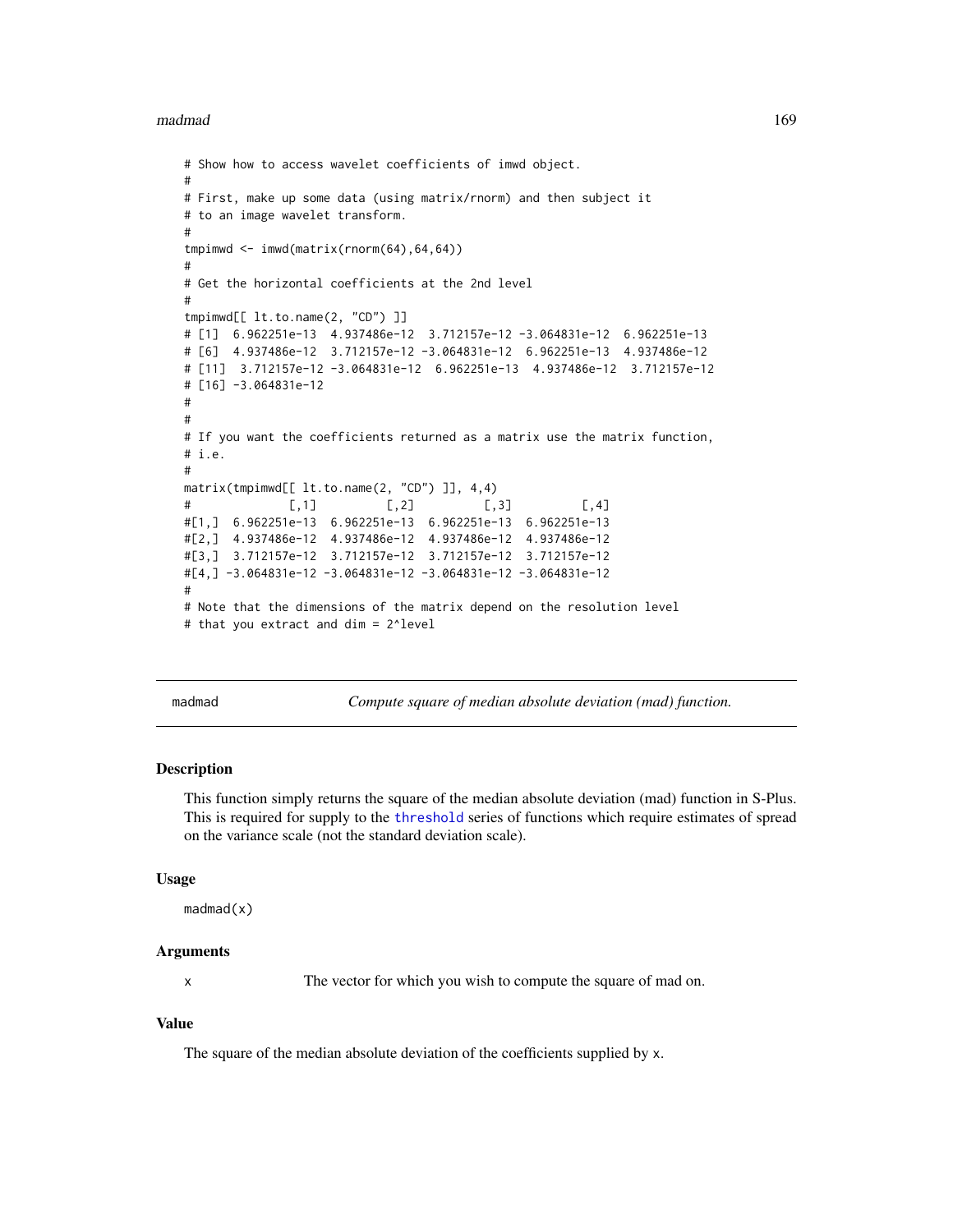#### 170 madmad na kung kalendar kasa na kung kasa na kung kasa na kung kasa na kung kasa na kung kasa na kung kasa

# RELEASE

Version 3.4.1 Copyright Guy Nason 1994

# Note

Its a MAD MAD world!

# Author(s)

G P Nason

#### See Also

[threshold](#page-307-0)

# Examples

# # # Generate some normal data with mean 0 and sd of 8 # and we'll also contaminate it with an outlier of 1000000 # This is akin to signal wavelet coefficients mixing with the noise. # ContamNormalData <- c(1000000, rnorm(1000, mean=0, sd=8)) # # What is the variance of the data? # var(ContamNormalData) # [1] 999000792 # # Wow, a seriously unrobust answer! # # How about the median absolute deviation? # mad(ContamNormalData) # [1] 8.14832 # # A much better answer! # # Now let's use madmad to get the answer on the variance scale # madmad(ContamNormalData) # [1] 66.39512 # # The true variance was 64, so the 66.39512 was a much better answer # than that returned by the call to the variance function.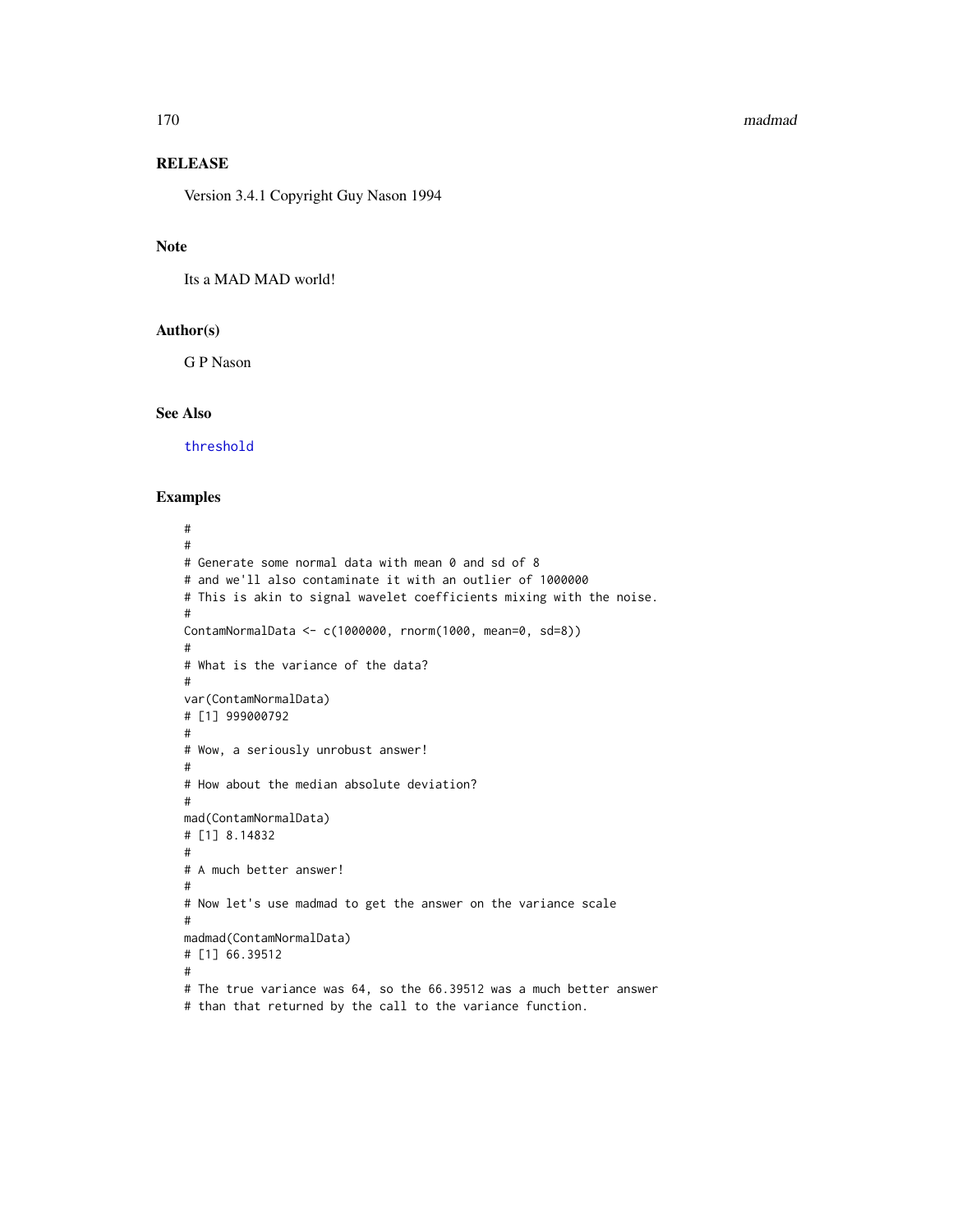# Description

Computes the values which specify the covariance structure of complex-valued wavelet coefficients.

# Usage

```
make.dwwt(nlevels, filter.number = 3.1, family = "LinaMayrand")
```
## **Arguments**

nlevels The number of levels of the wavelet decomposition. filter.number, family Specifies the wavelet used; see filter.select for more details.

## Details

If real-valued signals are decomposed by a discrete wavelet transform using a complex-valued Daubechies wavelet (as described by Lina & Mayrand (1995)), the resulting coefficients are complexvalued. The covariance structure of these coefficients are determined by the diagonal entries of the matrix  $WW<sup>T</sup>$ . This function computes these values for use in shrinkage. For more details, see Barber & Nason (2004)

# Value

A vector giving the diagonal elements of  $WW<sup>T</sup>$ .

# **RELEASE**

Part of the CThresh addon to WaveThresh. Copyright Stuart Barber and Guy Nason 2004.

# Author(s)

Stuart Barber

# See Also

[cthresh](#page-63-0)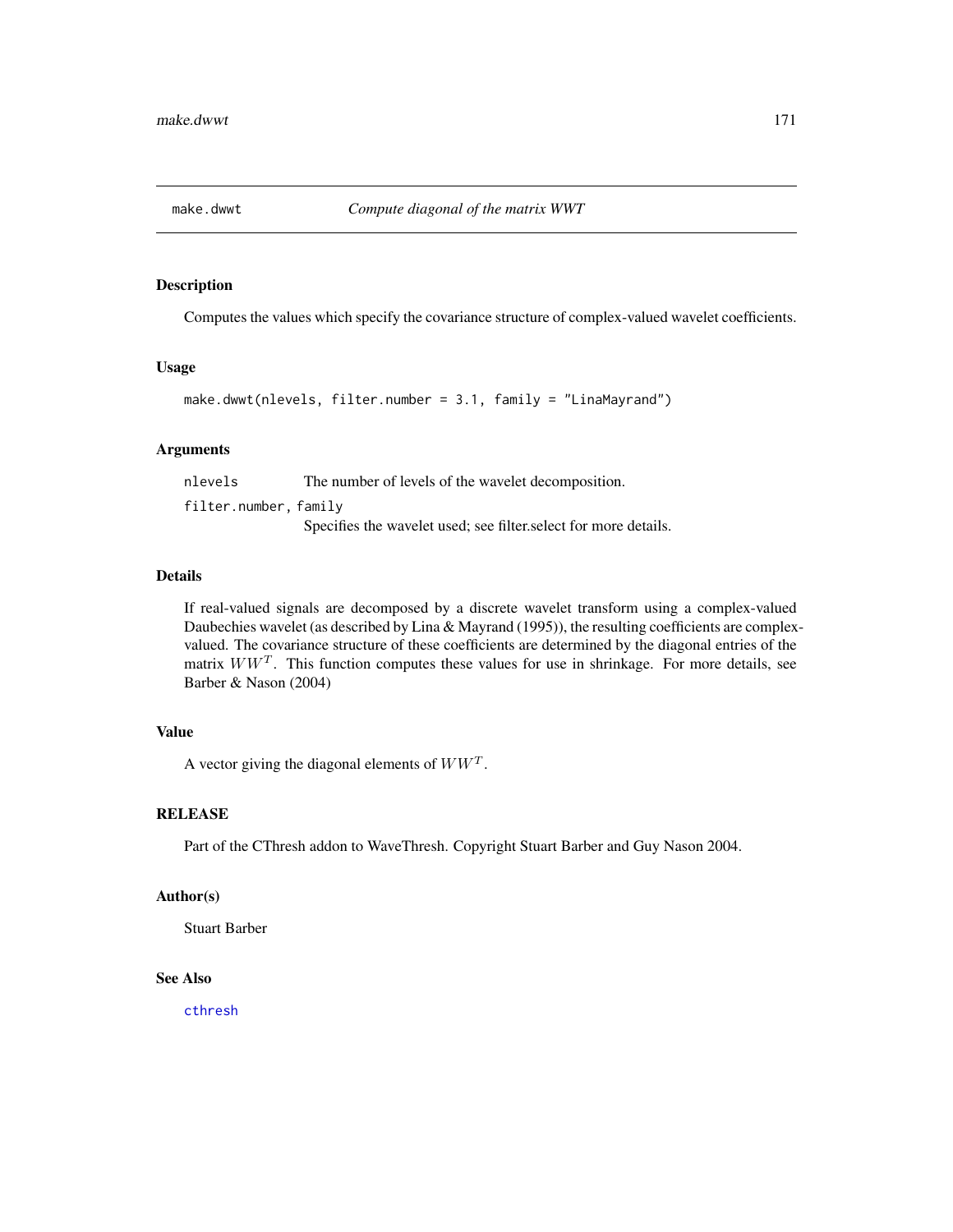<span id="page-171-0"></span>

#### Description

This function takes a set of univariate  $(x,y)$  data with x arbitrary in  $(0,1)$  and linearly interpolates (x,y) to an equally spaced dyadic grid.

## Usage

```
makegrid(t, y, gridn = 2^{(floor(\log(\text{length}(t)-1,2)) + 1))
```
## Arguments

| t     | A vector of x data. Each of the entries of x must lie between 0 and 1.                                                                                       |
|-------|--------------------------------------------------------------------------------------------------------------------------------------------------------------|
| У     | A vector of y data. Each entry of y corresponds to the same-positioned entry in<br>x and soy must be of the same length as x.                                |
| gridn | The number of grid points in the dyadic grid that the $(x,y)$ gets interpolated to.<br>By default this is the next power of two larger than the length of x. |

#### Details

One method for performing wavelet regression on data that is not equally spaced nor of power of two length is that described in Kovac, (1997) and Kovac and Silverman, (2000).

The Kovac-Silverman algorithm linearly interpolates arbitrarily spaced (x,y) data to a dyadic grid and applies wavelet shrinkage to the interpolated data. However, if one assumes that the original data obeys a signal+noise model with iid data the interpolated data will be correlated due to the interpolation. This fact needs to be taken into account after taking the DWT and before thresholding one realizes that each coefficient has its own variance. The Kovac-Silverman algorithm computes this variance efficiently using knowledge of the interpolation scheme.

# Value

An object of class griddata.

#### RELEASE

Version 3.9.6 Copyright Arne Kovac 1997 Copyright Guy Nason (help pages) 1999

## Author(s)

Arne Kovac

## See Also

[accessc](#page-8-0), [irregwd](#page-148-0), [newsure](#page-198-0), [plot.irregwd](#page-210-0), [threshold.irregwd](#page-313-0),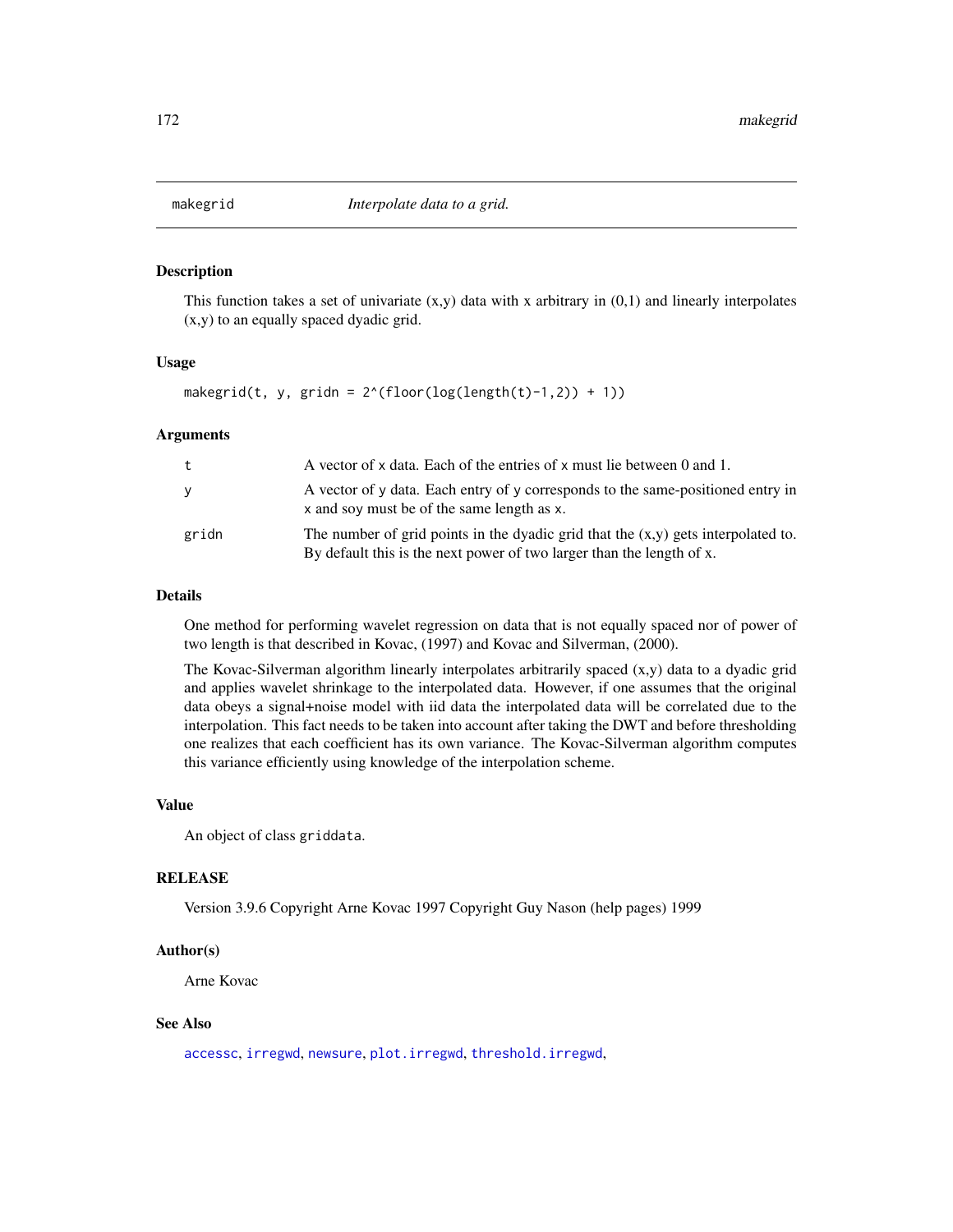#### makegrid 173

## Examples

```
#
# Generate some values in (0,1), then sort them (for plotting)
#
tt <- sort(runif(100))
#
# Now evaluate the \code{\link{doppler}} function and add
# some noise.
#
yy <- doppler(tt) + rnorm(100, 0, 0.15)
#
# Now make the grid with this data
#
yygrid <- makegrid(t=tt, y=yy)
#
# Jolly good. Now let's take the wavelet transform of this gridded data.
# Note that we have to use the \code{\link{irregwd}} function
# of the gridded data as it computes the variances of the coefficients
# as well as the coefficients themselves.
#
yyirregwd <- irregwd(yygrid)
#
# You might want to plot the coefficients
#
# If you want to see the actual coefficients you have to first convert
# the class of the yyirregwd object to a wd object and then use
# \code{\link{plot.wd}} like this
#
yyirregwd2 <- yyirregwd
class(yyirregwd2) <- "wd"
## Not run: plot(yyirregwd2)
#
# If you want to see the variance factors (essentially the coefficient
# variances divided by the overall variance). Then just use
# \code{\link{plot.irregwd}}
#
## Not run: plot(yyirregwd)
#
# Ok. So you've seen the coefficients. Now let's do some thresholding.
#
yy.thresh.sure <- threshold(yyirregwd, policy="sure", type="soft", dev=madmad)
#
# And now do the reconstruct
#
yy.wr <- wr(yy.thresh.sure)
#
# And you can even plot the answer on the new grid!
#
## Not run: plot(yygrid$gridt, yy.wr, type="l")
#
# And superimpose the original data!
#
```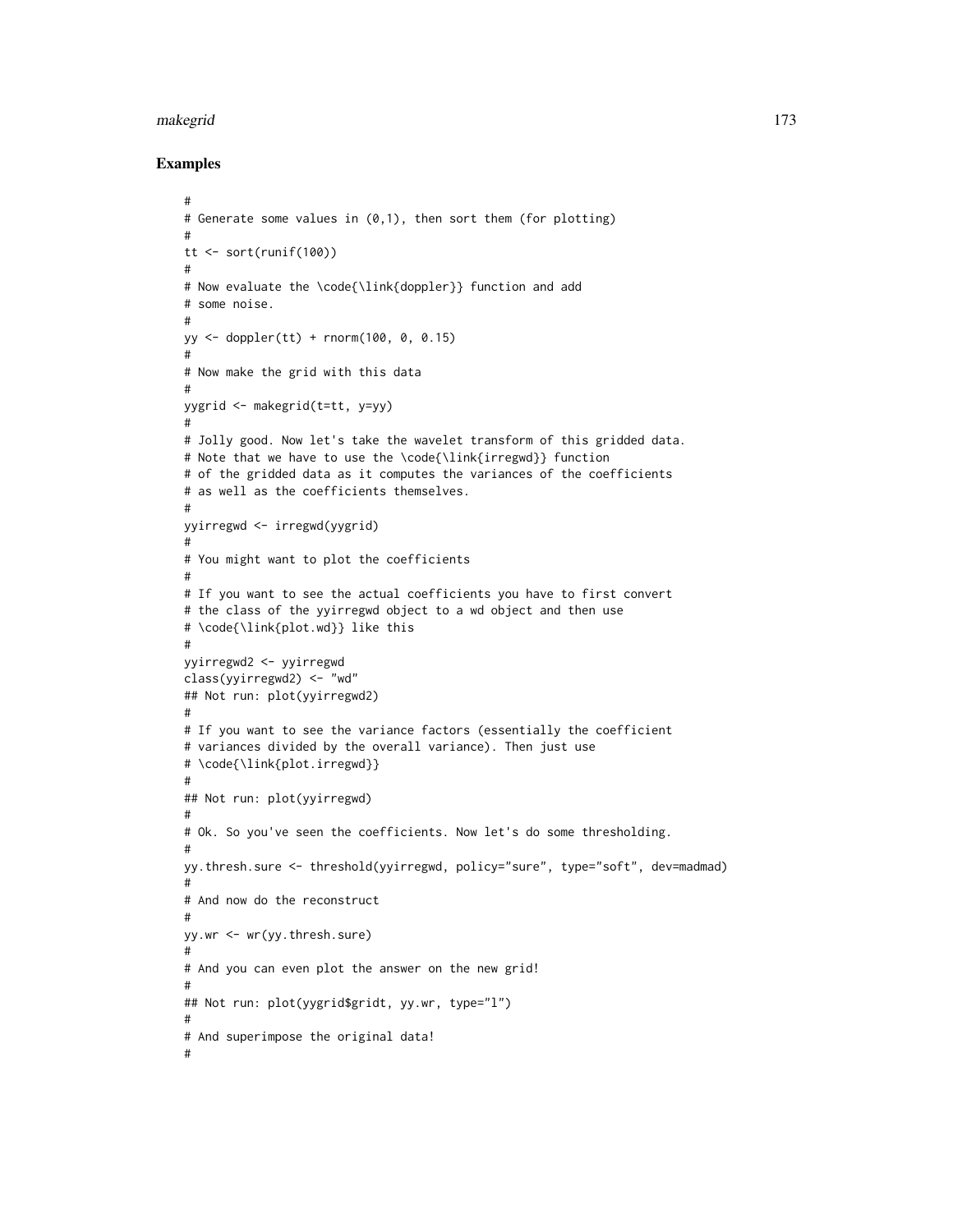```
## Not run: points(tt, yy)
#
# This is sort of \code{Doppler} like!
```
<span id="page-173-0"></span>makewpstDO *Help page for a function*

#### Description

Takes two time series: one a real-valued discrete-time time series, timeseries, the other, groups, a time series containing factor levels. This function performs a discriminant analysis of groups on a subset of the best-correlating nondecimated wavelet packets of timeseries

#### Usage

```
makewpstDO(timeseries, groups, filter.number=10, family="DaubExPhase",
mincor=0.69999999999999996)
```
## Arguments

| timeseries    | The time series which is the 'dependent variable', ie discrimination will be per-<br>formed on the variables extracted from the non-decimated wavelet packet trans-<br>form of this time series   |
|---------------|---------------------------------------------------------------------------------------------------------------------------------------------------------------------------------------------------|
| groups        | The factor levels as a time series                                                                                                                                                                |
| filter.number | The smoothness of the wavelet involved in the nondecimated wavelet packet<br>transform. See filter. select                                                                                        |
| family        | The wavelet family, see filter. select                                                                                                                                                            |
| mincor        | Variables from the nondecimated wavelet packet transform with correlations less<br>than this argument will be discarded in the first pass, and not considered as<br>possible useful discriminants |

## Details

This function implements the 'discrimination' version of the "Wavelet packet transfer function modelling of nonstationary series" by Guy Nason and Theofanis Sapatinas, *Statistics and Computing*, /bold12, 45-56.

The function first takes the non-decimated wavelet packet transform of timeseries using the [wpst](#page-359-0) function. Then the set of nondecimated wavelet packets is put into matrix form using the [wpst2discr](#page-361-0) function. The [Best1DCols](#page-40-0) function selects those variables from the matrix whose correlation with the groups time series is greater than mincor. The selected variables are put into a reduced matrix.

The next step, [BMdiscr](#page-42-0), performs a linear discriminant analysis of the groups values onto the reduced matrix. In principle, one could have carried out a discriminant analysis using the full matrix of all the packets, but the problem is not well-conditioned and computationally efficient. The strategy adopted by Nason and Sapatinas is to do a "first pass" to select a large number of "likely" variables that might contribute something to discrimination, and then carry out a "second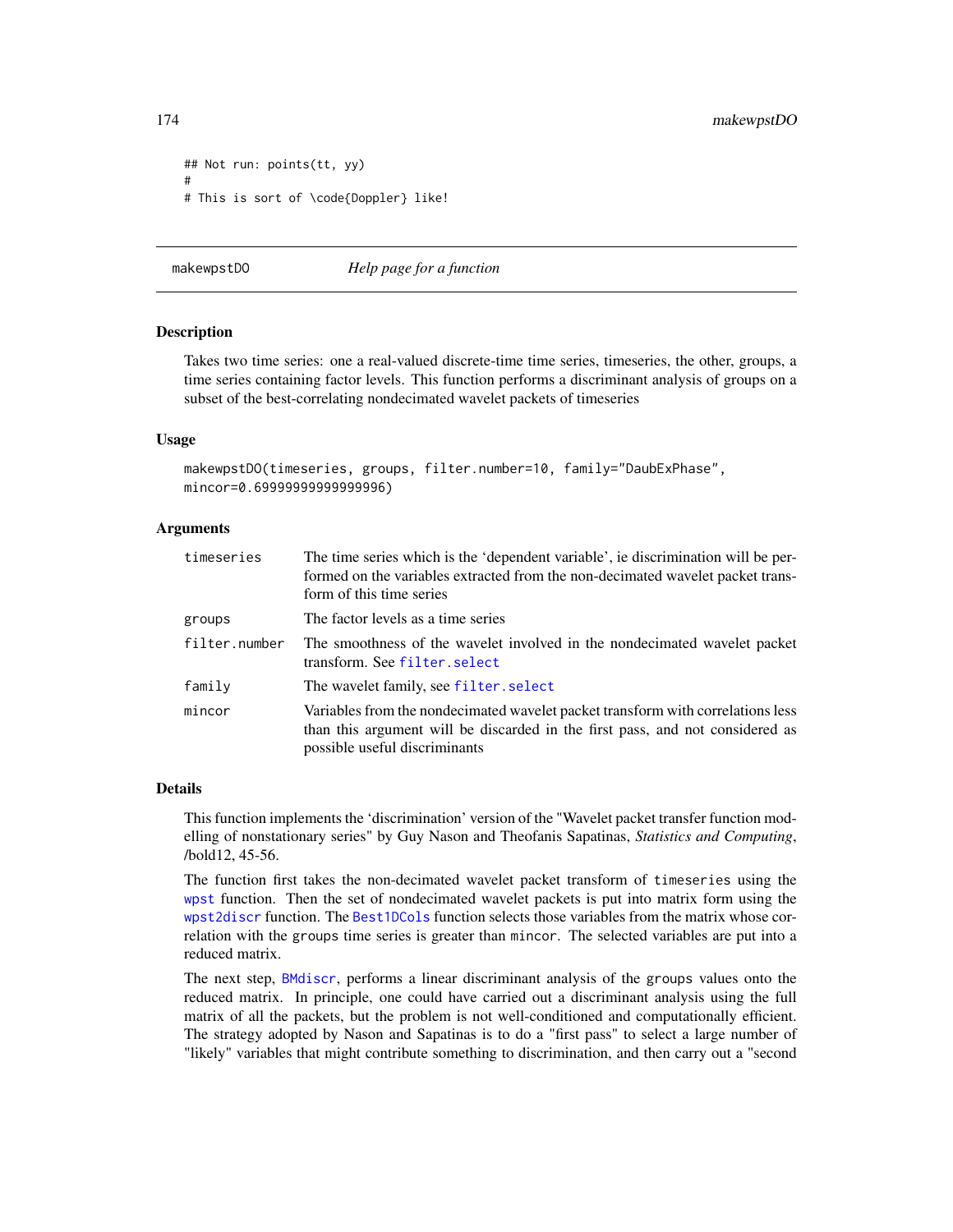# makewpstDO 175

pass" which performs a more detailed analysis to jointly determine which variables are the key ones for discrimination.

Note, using the discriminant model developed here, it is possible to use future values of timeseries and the model to predict future values of groups. See example below.

#### Value

An object of class wpstDO. This is a list containing the following components.

| BPd    | Object returned from the BMdiscr function. Contains the reduced matrix and<br>the discriminant object                                                                                                                                    |
|--------|------------------------------------------------------------------------------------------------------------------------------------------------------------------------------------------------------------------------------------------|
| ВP     | Object returned from the Best1DCols function, essentially the reduced matrix<br>and the groups variable.                                                                                                                                 |
| filter | The details of the wavelet filter used. This is used if the other components are<br>used to perform discrimination on new data one needs to know what wavelet<br>was used to perform the original nondecimated wavelet packet transform. |

## Author(s)

G P Nason

# See Also

[basisplot.BP](#page-36-0), [Best1DCols](#page-40-0), [BMdiscr](#page-42-0), [wpst](#page-359-0), [wpst2discr](#page-361-0), [wpstCLASS](#page-363-0)

# Examples

```
#
# Use BabySS and BabyECG data for this example.
#
# Want to predict future values of BabySS from future values of BabyECG
#
# Build model on first 256 values of both
#
data(BabyECG)
data(BabySS)
BabyModel <- makewpstDO(timeseries=BabyECG[1:256], groups=BabySS[1:256],
mincor=0.5)
#
# The results (ie print out answer)
#BabyModel
#Stationary wavelet packet discrimination object
#Composite object containing components:[1] "BPd" "BP" "filter"
#Fisher's discrimination: done
#BP component has the following information
#BP class object. Contains "best basis" information
#Components of object:[1] "nlevelsWT" "BasisMatrix" "level" "pkt" "basiscoef"
#[6] "groups"
#Number of levels 8
#List of "best" packets
#Level id Packet id Basis coef
```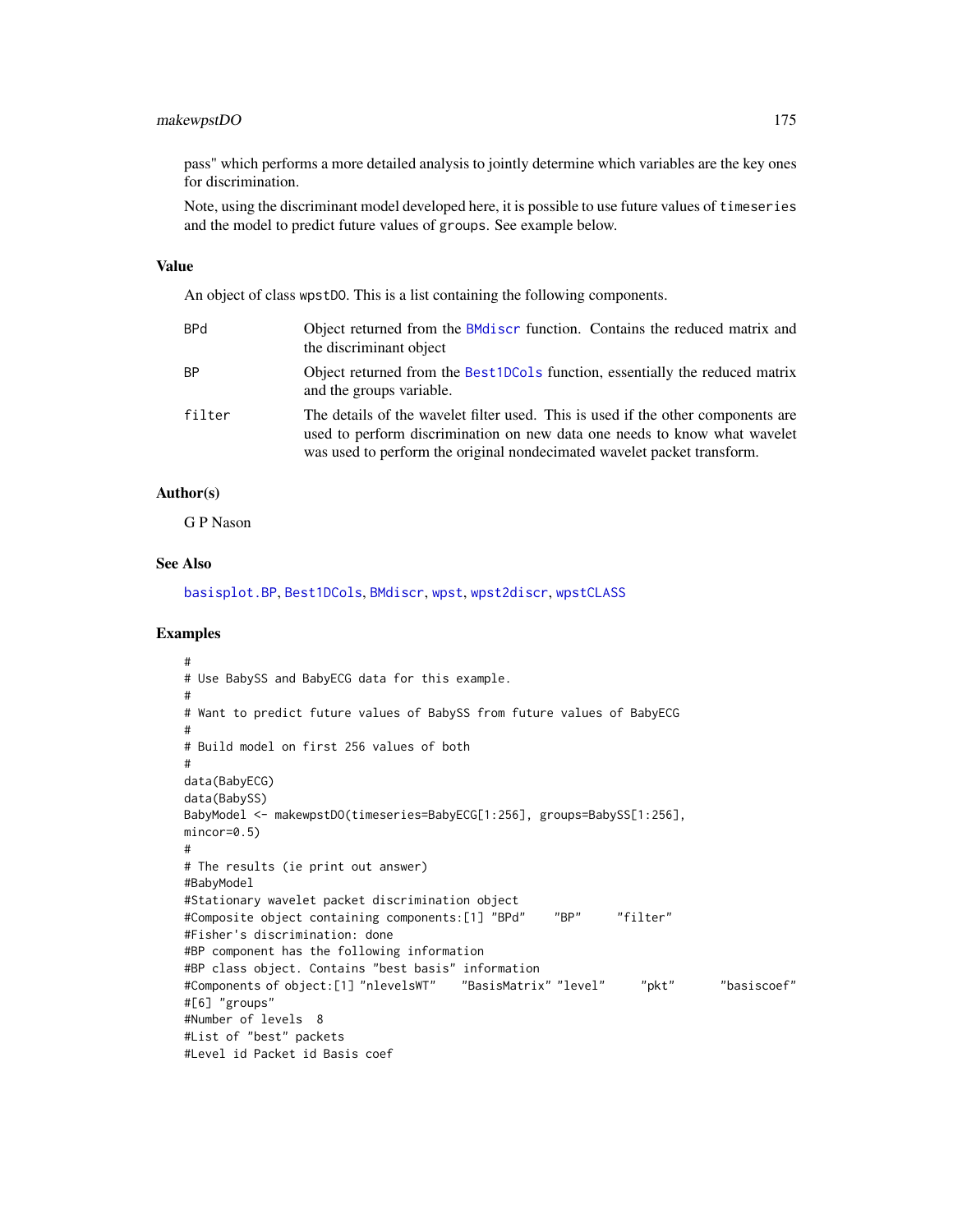#[1,] 4 0 0.7340580 #[2,] 5 0 0.6811251 #[3,] 6 0 0.6443167 #[4,] 3 0 0.6193434 #[5,] 7 0 0.5967620 #[6,] 0 3 0.5473777 #[7,] 1 53 0.5082849 # # You can plot the select basis graphically using # ## Not run: basisplot(BabyModel\$BP) # # An interesting thing are the final "best" packets, these form the # "reduced" matrix, and the final discrimination is done on this # In this case 7 wavelet packets were identified as being good for # univariate high correlation. # # In the second pass lda analysis, using the reduced matrix, the following # turns up as the best linear discriminant vectors # # The discriminant variables can be obtained by typing #BabyModel\$BPd\$dm\$scaling #LD1 LD2 #[1,] 5.17130434 1.8961807 #[2,] 1.56487144 -3.5025251 #[3,] 1.69328553 1.1585477 #[4,] 3.63362324 8.4543247 #[5,] 0.15202947 -0.4530523 #[6,] 0.35659009 -0.3850318 #[7,] 0.09429836 -0.1281240 # # # Now, suppose we get some new data for the BabyECG time series. # For the purposes of this example, this is just the continuing example # ie BabyECG[257:512]. We can use our new discriminant model to predict # new values of BabySS # BabySSpred <- wpstCLASS(newTS=BabyECG[257:512], BabyModel) # # Let's look at the first 10 (eg) values of this prediction # #BabySSpred\$class[1:10] #[1] 4 4 4 4 4 4 4 4 4 4 #Good. Now let's look at what the "truth" was: #BabySS[257:267] #[1] 4 4 4 4 4 4 4 4 4 4 #Good. However, the don't agree everywhere, let's do a cross classification #between the prediction and the truth. # #> table(tmp2\$class, BabySS[257:512]) # # 1 2 3 4 # 1 4 1 1 0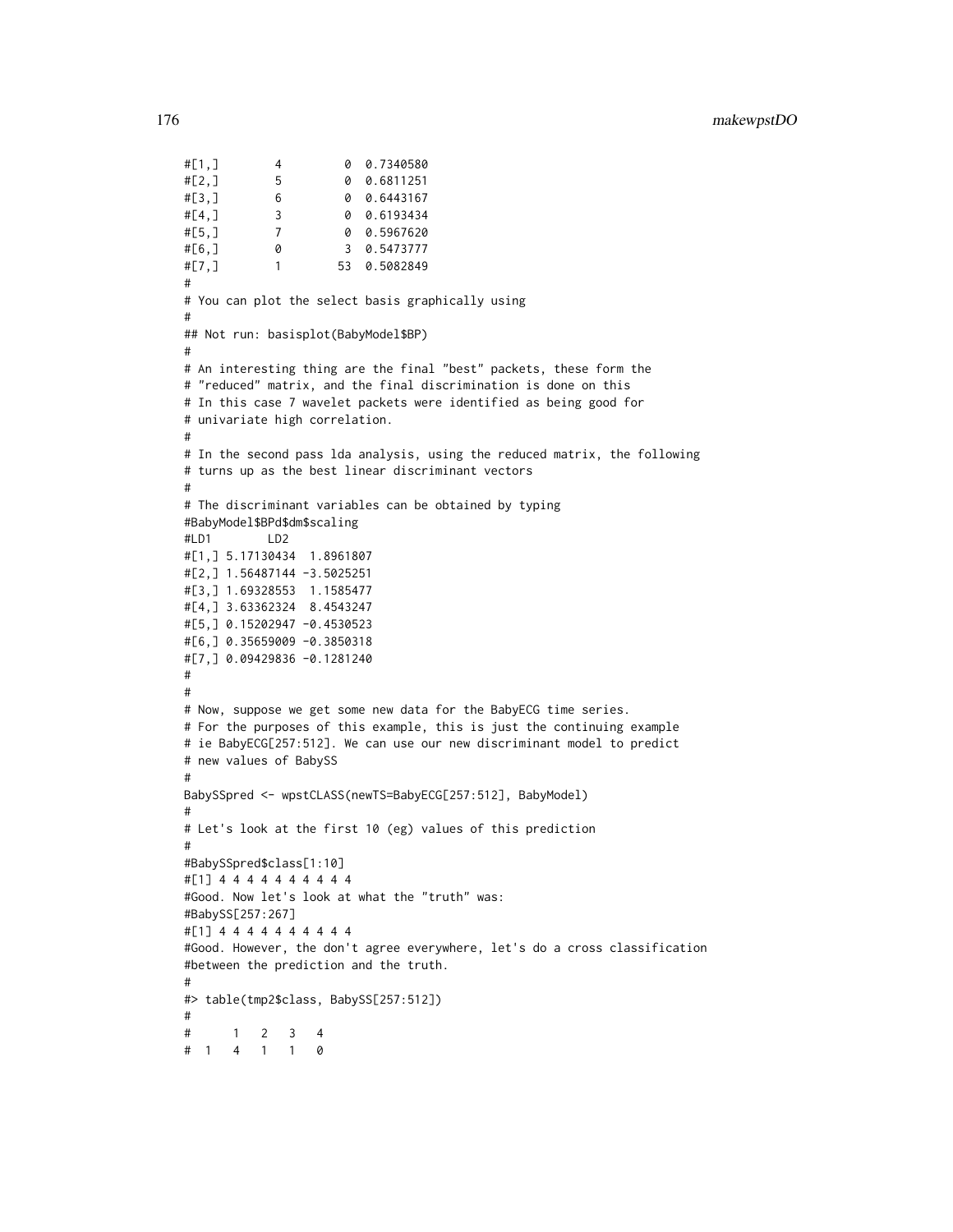## makewpstRO 177

```
# 2 116 0 23 3
# 4 2 12 0 94
#
#So class 3 and 4 agree pretty much, but class 1 has been mispredicted at class
#2 a lot.
```
makewpstRO *Make a wavelet packet regression object from a dependent and independent time series variable.*

# **Description**

The idea here is to try and build facilities to enable a transfer function model along the lines of that described by Nason and Sapatinas 2002 in *Statistics and Computing*. The idea is to turn the timeseries variable into a set of nondecimated wavelet packets which are already pre-selected to have some semblance of relationship to the response time series. The function does not actually perform any regression, in contrast to the related [makewpstDO](#page-173-0) but returns a data frame which the user can use to build their own models.

#### Usage

```
makewpstRO(timeseries, response, filter.number = 10,
    family = "DaubExPhase", trans = logabs, percentage = 10)
```
## Arguments

| timeseries    | The dependent variable time series. This series is decomposed using the wpst<br>function into nondecimated wavelet packets, need to be a power of two length. |
|---------------|---------------------------------------------------------------------------------------------------------------------------------------------------------------|
| response      | The independent or response time series.                                                                                                                      |
| filter.number | The type of wavelet used within family, see filter. select.                                                                                                   |
| family        | The family of wavelet, see filter. select                                                                                                                     |
| trans         | A transform to apply to the nondecimated wavelet packet coefficients before any<br>selection                                                                  |
| percentage    | The top percentage of nondecimated wavelet packets that correlated best with<br>the response series will be preselected.                                      |

#### Details

The idea behind this methodology is that a response time series might not be directly related to the dependent timeseries time series, but it might be related to the nondecimated wavelet packets of the timeseries, these packets can pick out various features of the timeseries including certain delays, oscillations and others.

The best packets (the number if controlled by percentage), those that correlate best with response are selected and returned. The response and the best nondecimated wavelet packets are returned in a data frame object and then any convenient form of statistical modeling can be used to build a model of the response in terms of the packet variables.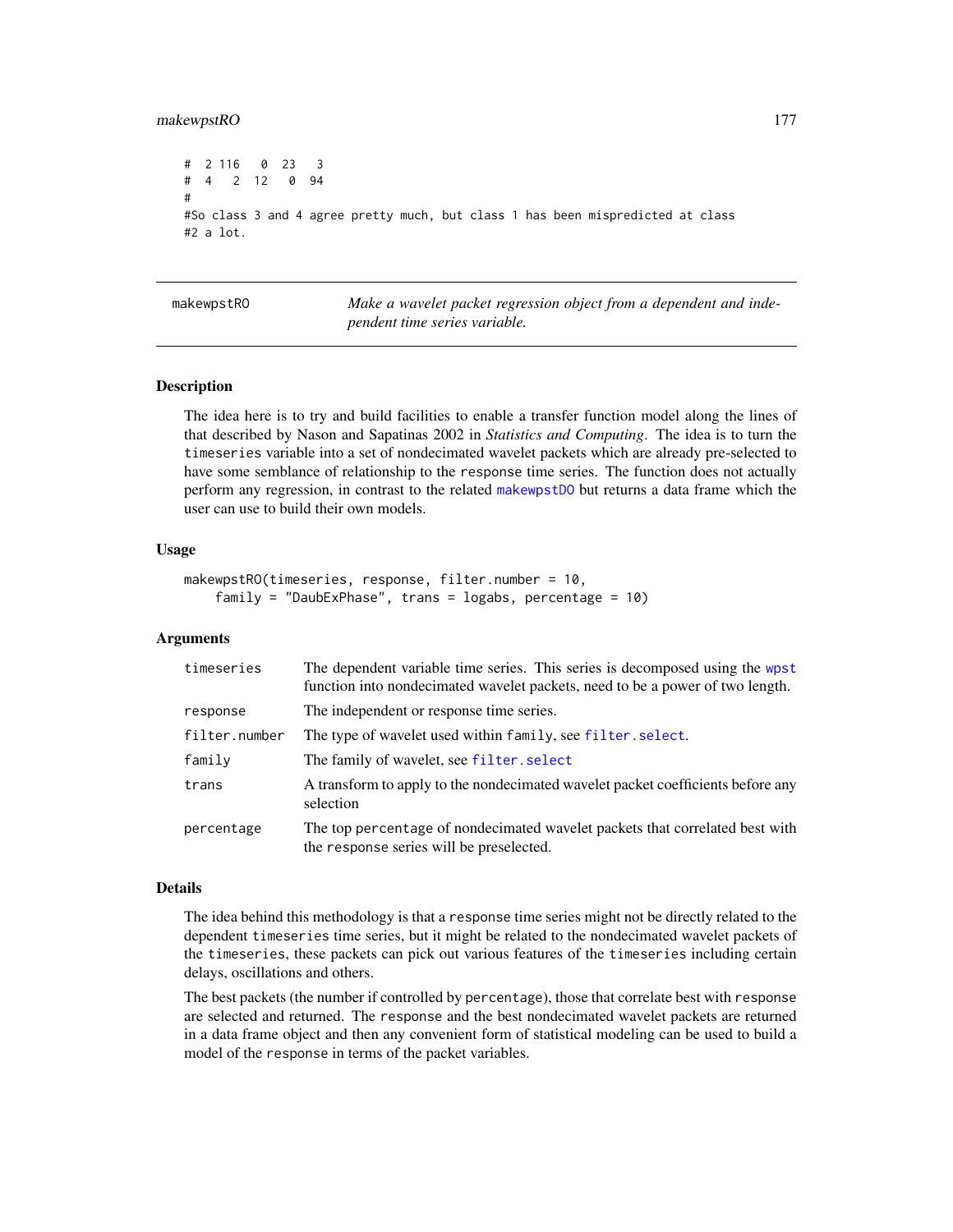Once a model has been built it can be interpreted in the usual way, but with respect to nondecimated wavelet packets.

Note that nondecimated wavelet packets are essential, as they are all of the same length as the original response series. If a decimated wavelet packet algorithm had been used then it is not clear what to do with the "gaps"!

If new timeseries data comes along the [wpstREGR](#page-364-0) function can be used to extract the identical packets as the ones produced by this function (as the result of this function stores the identities of these packets). Then the statistical modelling that build the model from the output of this function, can be used to predict future values of the response time series from future values of the timeseries series.

## Value

An object of class wpstRO containing the following items

| df        | A data frame containing the response time series and a number of columns/variables/packets<br>that correlated with response series. These are all entitled "Xn" where n is some<br>integer |
|-----------|--------------------------------------------------------------------------------------------------------------------------------------------------------------------------------------------|
| ixvec     | A packet index vector. After taking the nondecimated wavelet packet transform,<br>all the packets are stored in a matrix. This vector indicates those that were<br>preselected             |
| level     | The original level from which the preselected vectors came from                                                                                                                            |
| pktix     | Another index vector, this time referring to the original wavelet packet object,<br>not the matrix in which they subsequently got stored                                                   |
| nlevelsWT | The number of resolution levels in the original wavelet packet object                                                                                                                      |
| <b>CV</b> | The correlation vector. These are the values of the correlations of the packets<br>with the response, then sorted in terms of decreasing absolute correlation                              |
| filter    | The wavelet filter details                                                                                                                                                                 |
| trans     | The transformation function actually used                                                                                                                                                  |

# Author(s)

G P Nason

# References

Nason, G.P. and Sapatinas, T. (2002) Wavelet packet transfer function modeling of nonstationary time series. *Statistics and Computing*, 12, 45-56.

# See Also

[makewpstDO](#page-173-0), [wpst](#page-359-0), [wpstREGR](#page-364-0)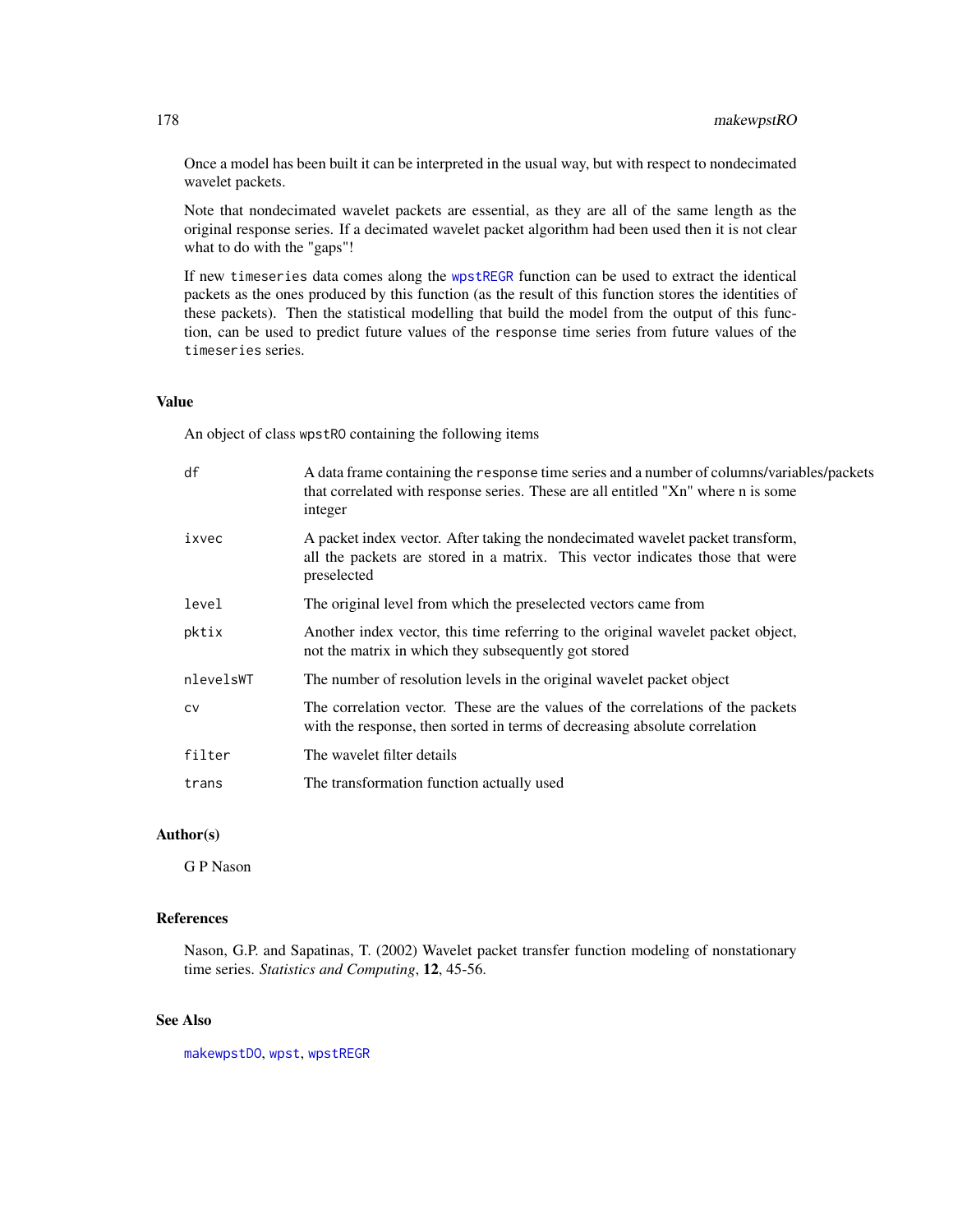# makewpstRO 179

## Examples

```
data(BabyECG)
baseseries <- BabyECG[1:256]
#
# Make up a FICTITIOUS response series!
#
response <- BabyECG[6:261]*3+52
#
# Do the modeling
#
BabeModel <- makewpstRO(timeseries=baseseries, response=response)
#Level: 0 ..........
#1 ..........
#2 ..........
#3 ..........
#4 ................
#5
#6
#7
#
#Contains SWP coefficients
#Original time series length: 256
#Number of bases: 25
#Some basis selection performed
# Level Pkt Index Orig Index Score
#[1,] 5 0 497 0.6729833
#[2,] 4 0 481 0.6120771
#[3,] 6 0 505 0.4550616
#[4,] 3 0 449 0.4309924
#[5,] 7 0 509 0.3779385
#[6,] 1 53 310 0.3275428
#[7,] 2 32 417 −0.3274858<br>#[8.] 2 59 444 −0.2912863
#[8,] 2 59 444 -0.2912863
#[9,] 3 16 465 -0.2649679
#[10,] 1 110 367 0.2605178
#etc. etc.
#
#
# Let's look at the data frame component
#
names(BabeModel$df)
# [1] "response" "X1" "X2" "X3" "X4" "X5"
# [7] "X6" "X7" "X8" "X9" "X10" "X11"
#[13] "X12" "X13" "X14" "X15" "X16" "X17"
#[19] "X18" "X19" "X20" "X21" "X22" "X23"
#[25] "X24"
#
# Generate a formula including all of the X's (note we could use the .
# argument, but we later want to be more flexible
#
xnam <- paste("X", 1:25, sep="")
fmla1 <- as.formula(paste("response ~ ", paste(xnam, collapse= "+")))
```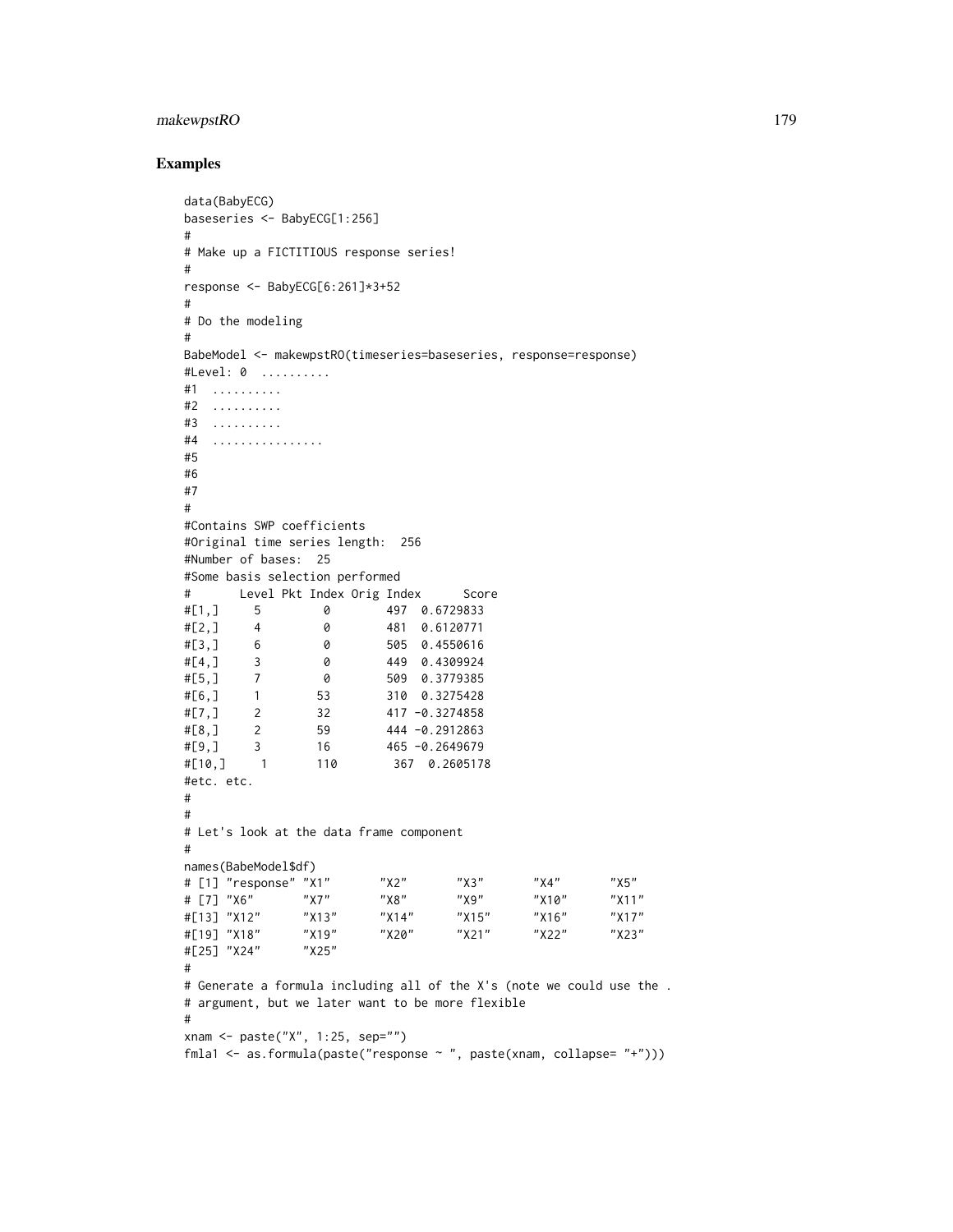180 makewpstRO

```
#
# Now let's fit a linear model, the response on all the Xs
#
Babe.lm1 <- lm(fmla1, data=BabeModel$df)
#
# Do an ANOVA to see what's what
#
anova(Babe.lm1)
#Analysis of Variance Table
#
#Response: response
# Df Sum Sq Mean Sq F value Pr(>F)
#X1 1 214356 214356 265.7656 < 2.2e-16 ***
#X2 1 21188 21188 26.2701 6.289e-07 ***
#X3 1 30534 30534 37.8565 3.347e-09 ***
#X4 1 312 312 0.3871 0.5344439
#X5 1 9275 9275 11.4999 0.0008191 ***
#X6 1 35 35 0.0439 0.8343135
#X7 1 195 195 0.2417 0.6234435
#X8 1 94 94 0.1171 0.7324600
#X9 1 331 331 0.4103 0.5224746
#X10 1 0 0 0.0006 0.9810560
#X11 1 722 722 0.8952 0.3450597
#X12 1 0 0 0.0004 0.9850243
#X13 1 77 77 0.0959 0.7570769
#X14 1 2770 2770 3.4342 0.0651404 .
#X15 1 6 6 0.0072 0.9326155
#X16 1 389 389 0.4821 0.4881649
#X17 1 44 44 0.0544 0.8157015
#X18 1 44 44 0.0547 0.8152640
#X19 1 4639 4639 5.7518 0.0172702 *
#X20 1 490 490 0.6077 0.4364469
#X21 1 389 389 0.4823 0.4880660
#X22 1 85 85 0.1048 0.7463860
#X23 1 1710 1710 2.1198 0.1467664
#X24 1 12 12 0.0148 0.9033427
#X25 1 82 82 0.1019 0.7498804
#Residuals 230 185509 807
#---
#Signif. codes: 0 '***' 0.001 '**' 0.01 '*' 0.05 '.' 0.1 ' ' 1
#
# Looks like X1, X2, X3, X5, X14 and X19 are "significant". Also throw in
# X4 as it was a highly ranked preselected variable, and refit
#
fmla2 <- response ~ X1 + X2 + X3 + X4 + X5 + X14 + X19Babe.lm2 <- lm(fmla2, data=BabeModel$df)
#
# Let's see the ANOVA table for this
#
anova(Babe.lm2)
#Analysis of Variance Table
#
#Response: response
```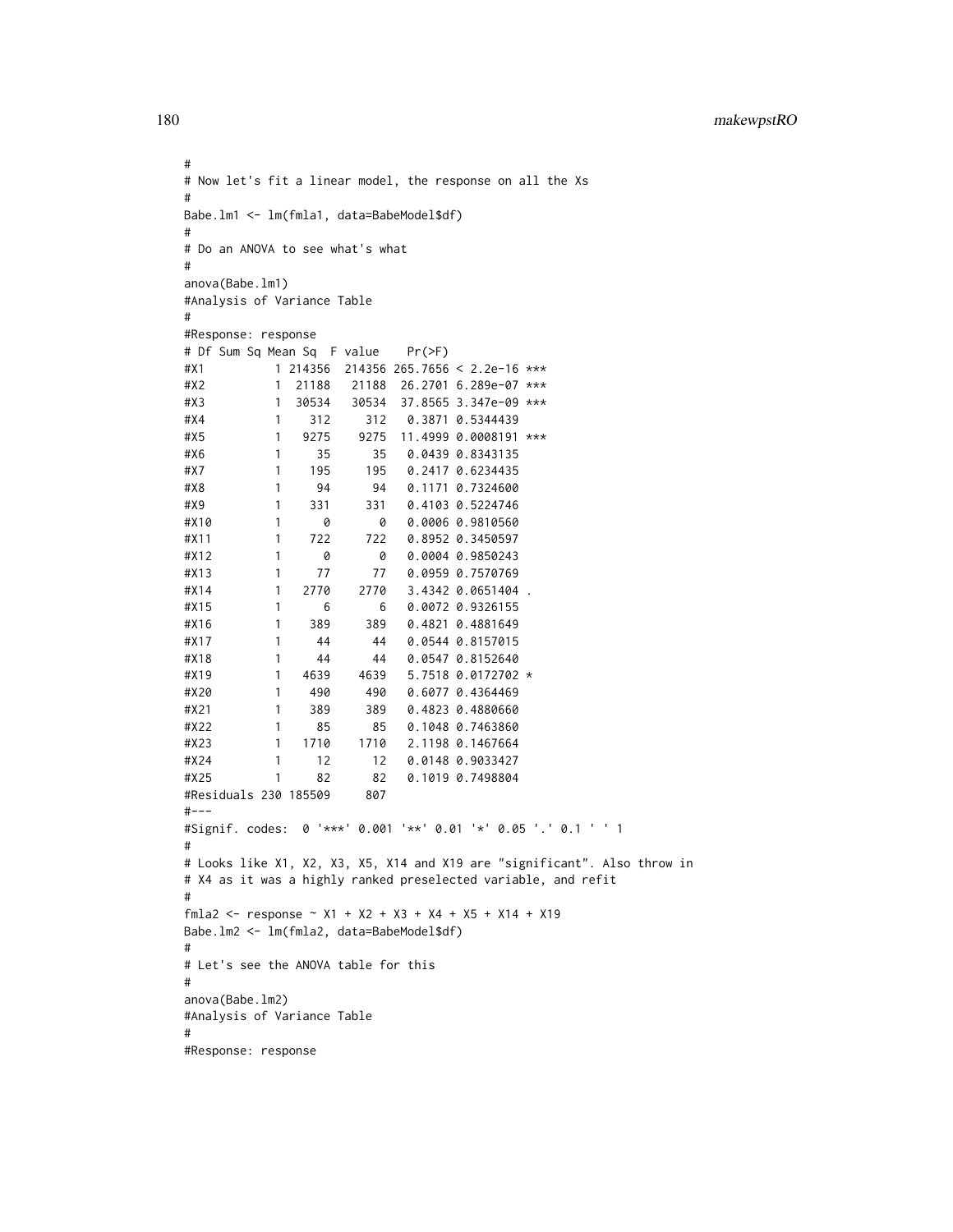```
# Df Sum Sq Mean Sq F value Pr(>F)
#X1 1 214356 214356 279.8073 < 2.2e-16 ***
#X2 1 21188 21188 27.6581 3.128e-07 ***
#X3 1 30534 30534 39.8567 1.252e-09 ***
#X4 1 312 312 0.4076 0.5238034
#X5 1 9275 9275 12.1075 0.0005931 ***
#X14 1 3095 3095 4.0405 0.0455030 *
#X19 1 4540 4540 5.9259 0.0156263 *
#Residuals 248 189989 766
#-----#Signif. codes: 0 '***' 0.001 '**' 0.01 '*' 0.05 '.' 0.1 ' ' 1
#
# So, let's drop X4, refit, and then do ANOVA
#
Babe.lm3 <- update(Babe.lm2, \sim . -X4)
anova(Babe.lm3)
#
# After viewing this, drop X14
#
Babe.lm4 \leq update(Babe.lm3, \sim . \sim X14)
anova(Babe.lm4)
#
# Let's plot the original series, and the "fitted" one
#
## Not run: ts.plot(BabeModel$df[["response"]])
## Not run: lines(fitted(Babe.lm4), col=2)
#
# Let's plot the wavelet packet basis functions associated with the model
#
## Not run: oldpar <- par(mfrow=c(2,2))
## Not run: z <- rep(0, 256)
## Not run: zwp <- wp(z, filter.number=BabeModel$filter$filter.number,
    family=BabeModel$filter$family)
## End(Not run)
## Not run: draw(zwp, level=BabeModel$level[1], index=BabeModel$pktix[1], main="", sub="")
## Not run: draw(zwp, level=BabeModel$level[2], index=BabeModel$pktix[2], main="", sub="")
## Not run: draw(zwp, level=BabeModel$level[3], index=BabeModel$pktix[3], main="", sub="")
## Not run: draw(zwp, level=BabeModel$level[5], index=BabeModel$pktix[5], main="", sub="")
## Not run: par(oldpar)
#
# Now let's do some prediction of future values of the response, given
# future values of the baseseries
#
newseries <- BabyECG[257:512]
#
# Get the new data frame
#
newdfinfo <- wpstREGR(newTS = newseries, wpstRO=BabeModel)
#
# Now use the best model (Babe.lm4) with the new data frame (newdfinfo)
# to predict new values of response
#
newresponse <- predict(object=Babe.lm4, newdata=newdfinfo)
```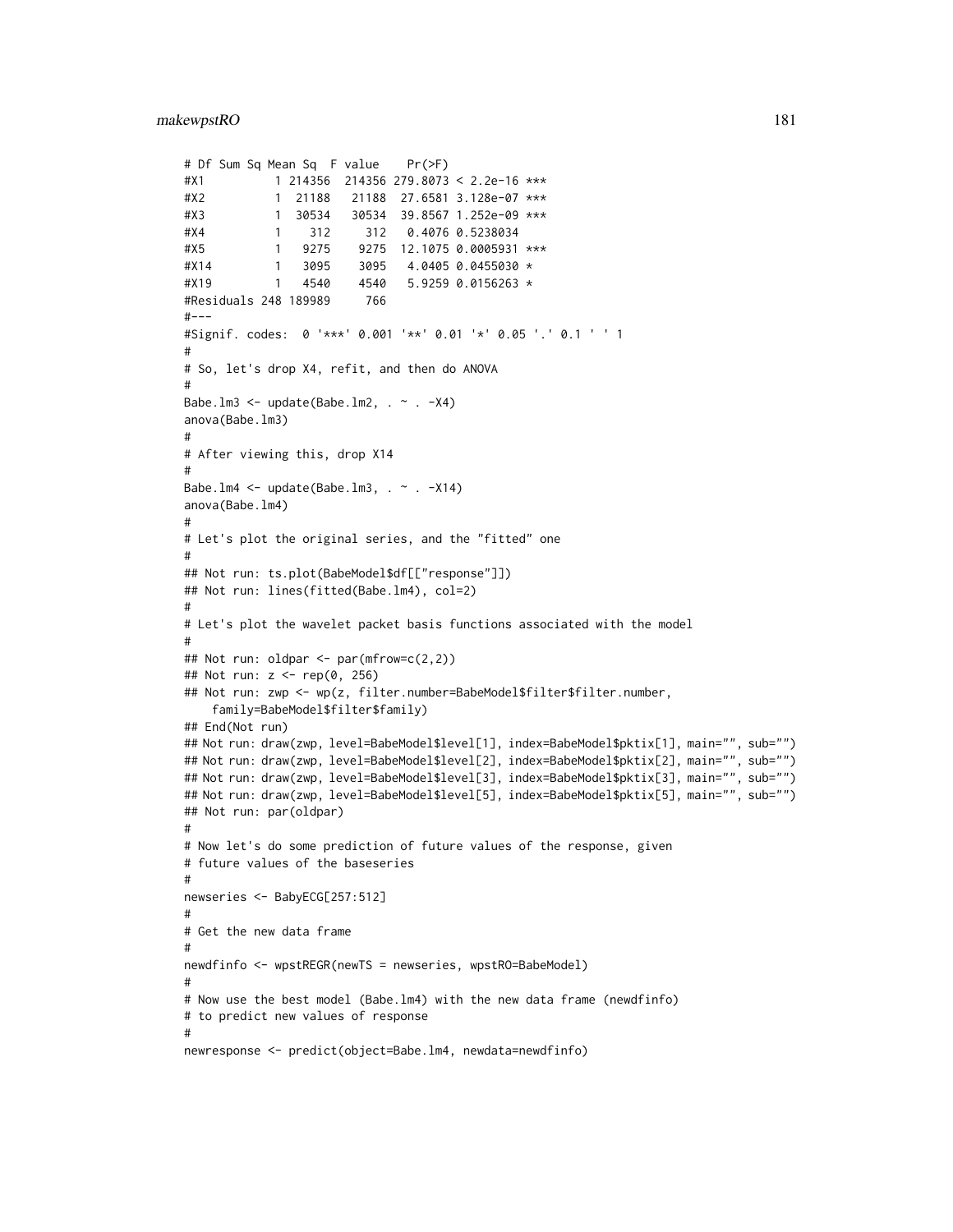#### 182 MaNoVe

```
#
# What is the "true" response, well we made up a response earlier, so let's
# construct the true response for this future data (in your case you'll
# have a separate genuine response variable)
#
trucfictresponse <- BabyECG[262:517]*3+52
#
# Let's see them plotted on the same plot
#
## Not run: ts.plot(trucfictresponse)
## Not run: lines(newresponse, col=2)
#
# On my plot they look tolerably close!
#
```
<span id="page-181-0"></span>MaNoVe *Make Node Vector (using Coifman-Wickerhauser best-basis type algorithm)*

## Description

This generic function chooses a "best-basis" using the Coifman-Wickerhauser (1992) algorithm. This function is generic. Particular methods exist: [MaNoVe.wp](#page-182-0) and [MaNoVe.wst](#page-183-0).

#### Usage

MaNoVe(...)

# Arguments

... Methods may have other arguments

# Details

Description says all.

## Value

A node vector, which describes a particular basis specification relevant to the kind of object that the function was applied to.

# Author(s)

G P Nason

# See Also

[MaNoVe.wp](#page-182-0), [MaNoVe.wst](#page-183-0), [wp.object](#page-358-0), [wst.object](#page-373-0), [wp](#page-357-0), [wst](#page-371-0)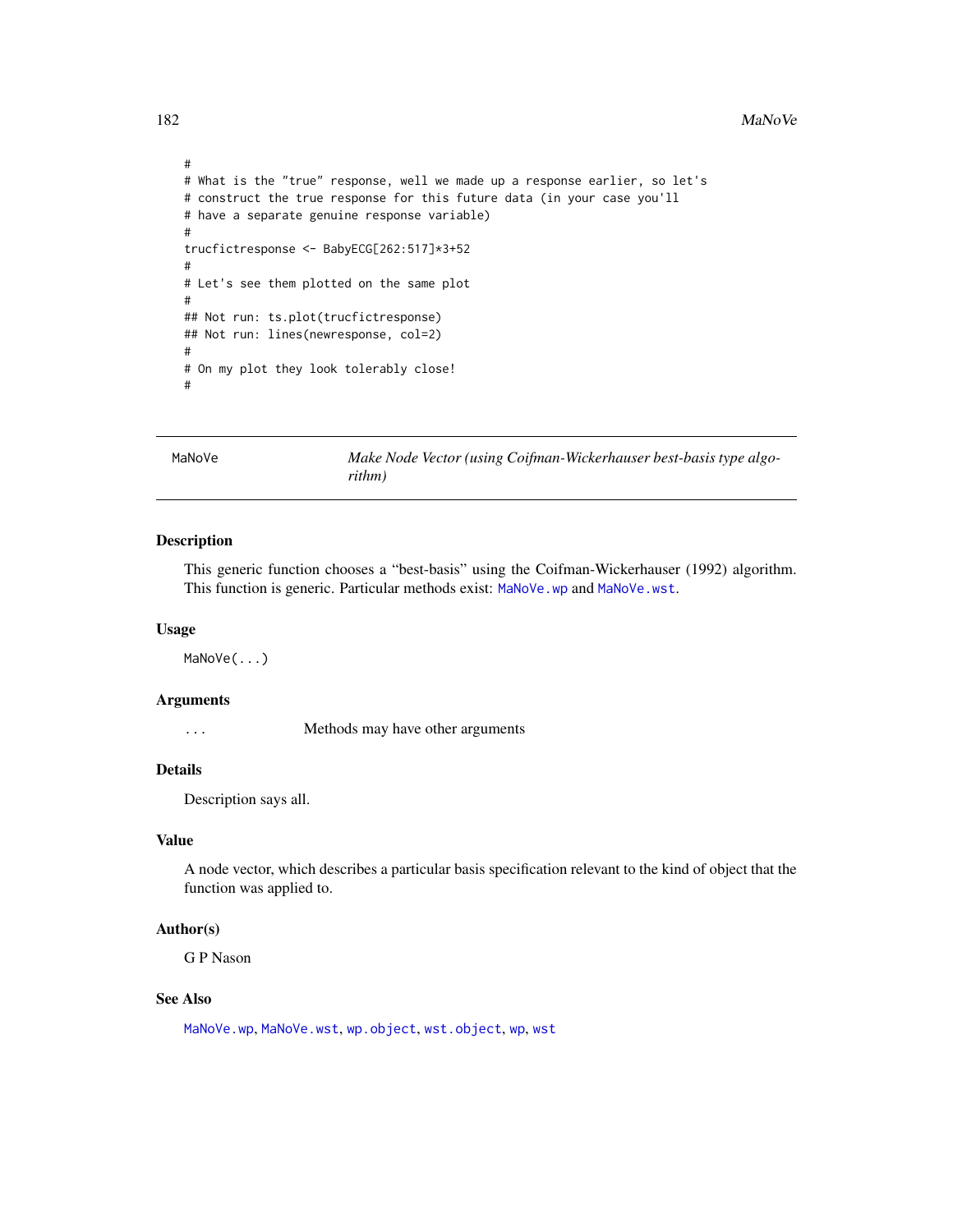<span id="page-182-0"></span>MaNoVe.wp *Make Node Vector (using Coifman-Wickerhauser best-basis type algorithm) on wavelet packet object*

# Description

This method chooses a "best-basis" using the Coifman-Wickerhauser (1992) algorithm applied to wavelet packet, [wp.object](#page-358-0), objects.

## Usage

## S3 method for class 'wp' MaNoVe(wp, verbose=FALSE, ...)

# Arguments

| wp       | The wp object for which you wish to find the best basis for. |
|----------|--------------------------------------------------------------|
| verbose  | Whether or not to print out informative messages             |
| $\cdots$ | Other arguments                                              |

# Details

Description says all

#### Value

A wavelet packet node vector object of class nvwp, a basis description. This can be fed into a basis inversion using, say, the function [InvBasis](#page-141-0).

## Author(s)

G P Nason

# See Also

[InvBasis](#page-141-0), [MaNoVe](#page-181-0), [MaNoVe.wst](#page-183-0), [wp.object](#page-358-0), [wp](#page-357-0)

```
#
# See example of use of this function in the examples section
# of the help of plot.wp
#
# A node vector vnv is created there that gets plotted.
#
```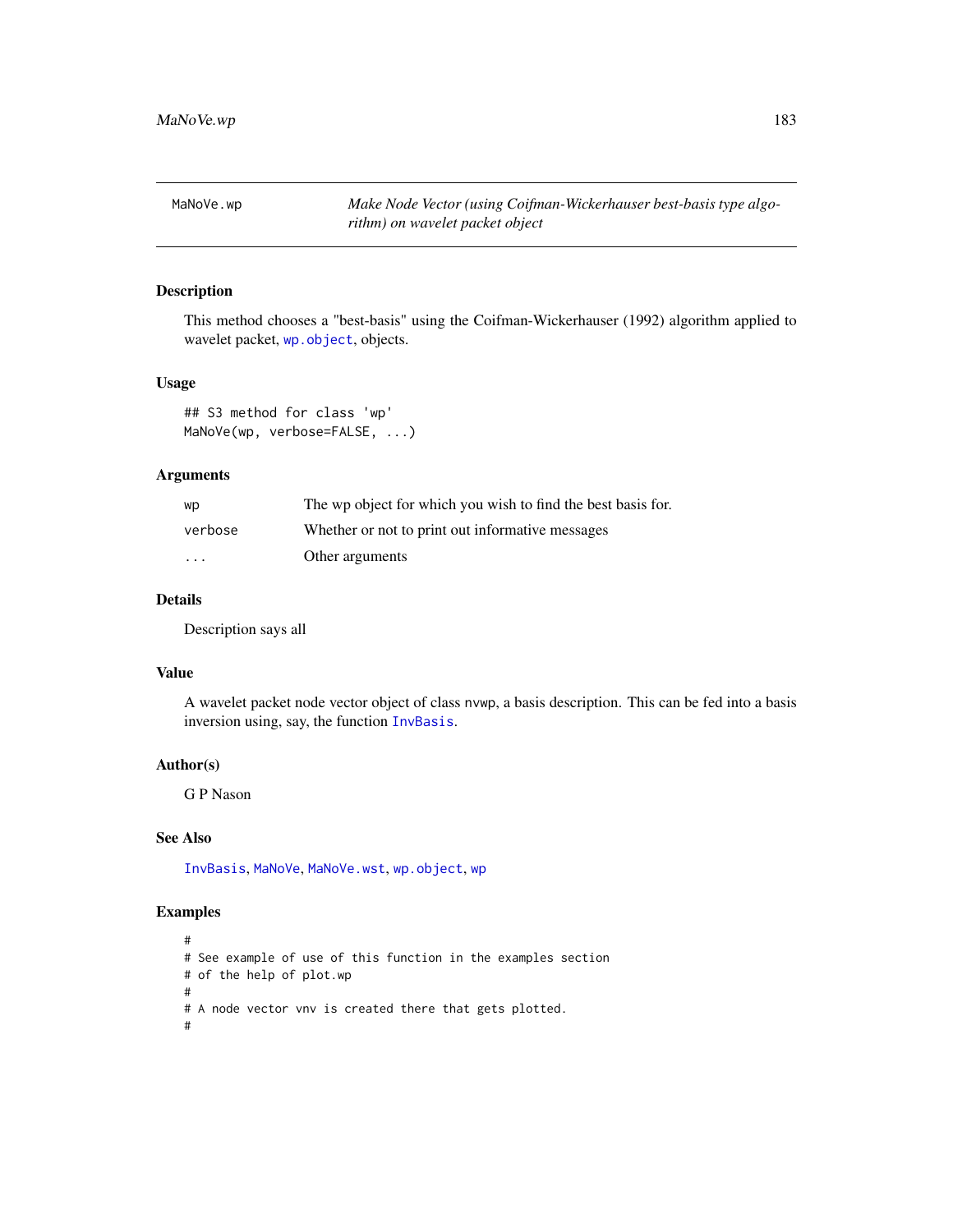<span id="page-183-0"></span>

## Description

This method chooses a "best-basis" using the Coifman-Wickerhauser (1992) algorithm applied to nondecimated wavelet transform, [wst.object](#page-373-0), objects.

# Usage

```
## S3 method for class 'wst'
MaNoVe(wst, entropy=Shannon.entropy, verbose=FALSE,
stopper=FALSE, alg="C", ...)
```
# Arguments

| wst      | The wst object for which you wish to find the best basis for.                                                                                                                                                                     |
|----------|-----------------------------------------------------------------------------------------------------------------------------------------------------------------------------------------------------------------------------------|
| entropy  | The function used for computing the entropy of a vector                                                                                                                                                                           |
| verbose  | Whether or not to print out informative messages                                                                                                                                                                                  |
| stopper  | Whether the computations are temporarily stopped after each packet. This can<br>be useful in conjunction with the verbose argument so as to see computations<br>proceed one packet at a time.                                     |
| alg      | If " $C$ " then fast compiled C code is used (in which case the entropy function is<br>ignored and the C code uses an internal Shannon entropy. Otherwise, slower R<br>code is used but an arbitrary entropy argument can be used |
| $\ddots$ | Other arguments                                                                                                                                                                                                                   |

# Details

Description says all

## Value

A wavelet node vector object, of class nv, a basis description. This can be fed into a basis inversion using, say, the function [InvBasis](#page-141-0).

## Author(s)

G P Nason

## See Also

[InvBasis](#page-141-0), [MaNoVe](#page-181-0), [MaNoVe.wp](#page-182-0), [Shannon.entropy](#page-291-0), [wst.object](#page-373-0), [wst](#page-371-0)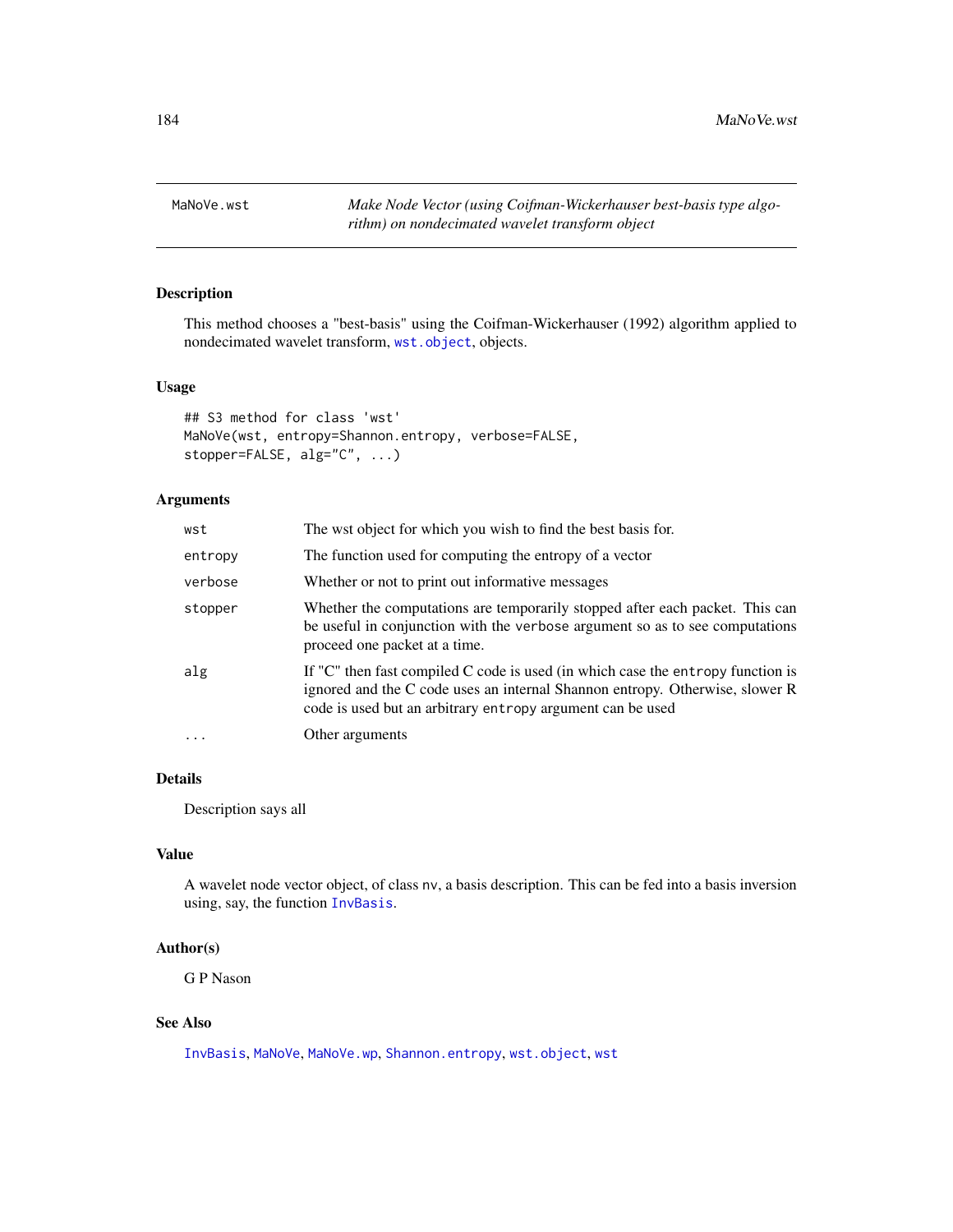#### MaNoVe.wst 185

```
#
# What follows is a simulated denoising example. We first create our
# "true" underlying signal, v. Then we add some noise to it with a signal
# to noise ratio of 6. Then we take the packet-ordered non-decimated wavelet
# transform and then threshold that.
#
# Then, to illustrate this function, we compute a "best-basis" node vector
# and use that to invert the packet-ordered NDWT using this basis. As a
# comparison we also use the Average Basis method
# (cf Coifman and Donoho, 1995).
#
# NOTE: It is IMPORTANT to note that this example DOES not necessarily
# use an appropriate or good threshold or necessarily the right underlying
# wavelet. I am trying to show the general idea and please do not "quote" this
# example in literature saying that this is the way that WaveThresh (or
# any of the associated authors whose methods it attempts to implement)
# does it. Proper denoising requires a lot of care and thought.
#
#
# Here we go....
#
# Create an example vector (the Donoho and Johnstone heavisine function)
#
v <- DJ.EX()$heavi
#
# Add some noise with a SNR of 6
#
vnoise \leftarrow v + rnorm(length(v), 0, sd=sqrt(var(v))/6)
#
# Take packet-ordered non-decimated wavelet transform (note default wavelet
# used which might not be the best option for denoising performance).
#
vnwst <- wst(vnoise)
#
# Let's take a look at the wavelet coefficients of vnoise
#
## Not run: plot(vnwst)
#
# Wow! A huge number of coefficients, but mostly all noise.
#
#
# Threshold the resultant NDWT object.
# (Once again default arguments are used which are certainly not optimal).
#
vnwstT <- threshold(vnwst)
#
# Let's have a look at the thresholded wavelet coefficients
#
## Not run: plot(vnwstT)
```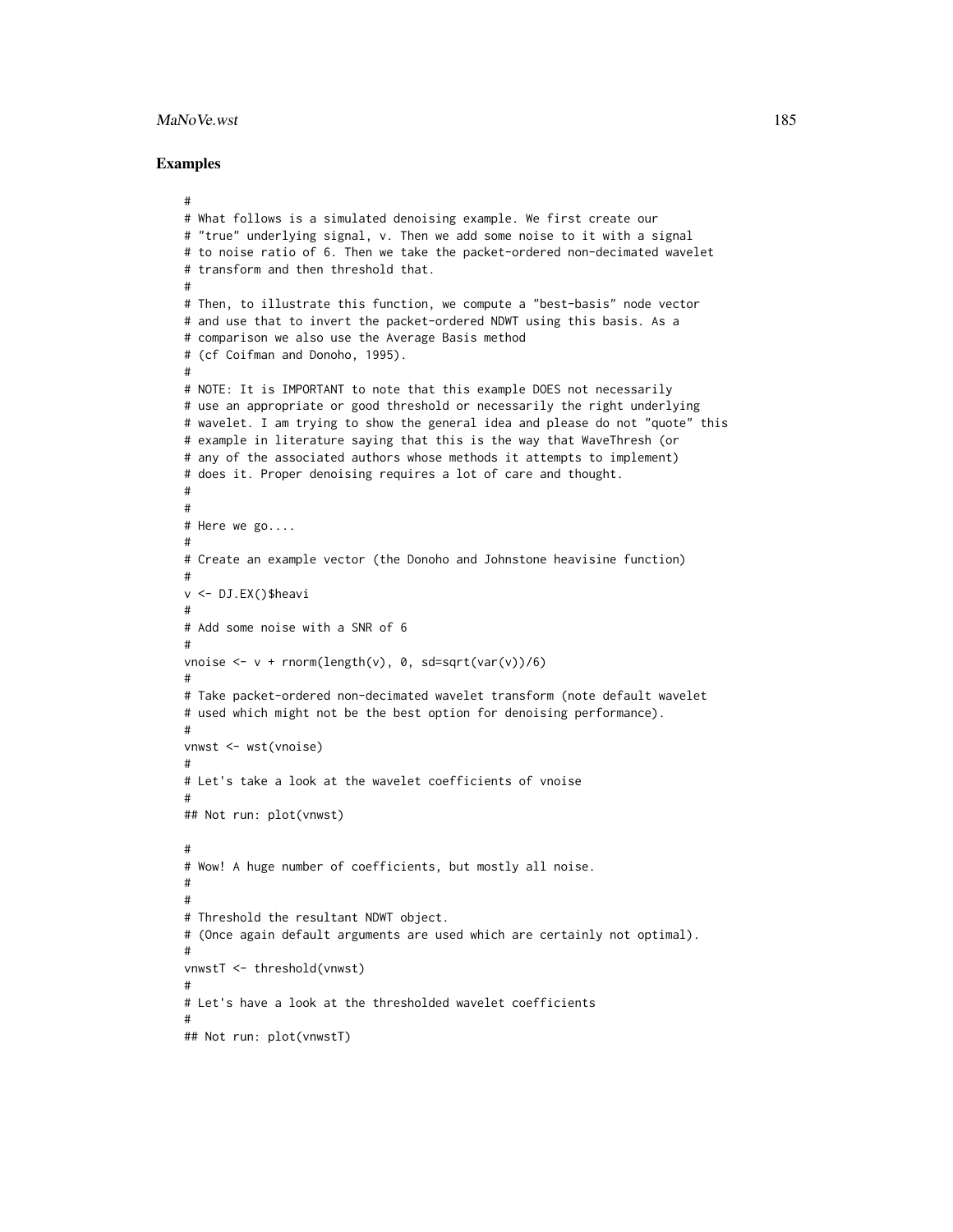#### 186 MaNoVe.wst

```
#
# Ok, a lot of the coefficients have been removed as one would expect with
# universal thresholding
#
#
# Now select packets for a basis using a Coifman-Wickerhauser algorithm
#
vnnv <- MaNoVe(vnwstT)
#
# Let's have a look at which packets got selected
#
vnnv
# Level : 9 Action is R (getpacket Index: 1 )
# Level : 8 Action is L (getpacket Index: 2 )
# Level : 7 Action is L (getpacket Index: 4 )
# Level : 6 Action is L (getpacket Index: 8 )
# Level : 5 Action is R (getpacket Index: 17 )
# Level : 4 Action is L (getpacket Index: 34 )
# Level : 3 Action is L (getpacket Index: 68 )
# Level : 2 Action is R (getpacket Index: 137 )
# Level : 1 Action is R (getpacket Index: 275 )
# There are 10 reconstruction steps
#
# So, its not the regular decimated wavelet transform!
#
# Let's invert the representation with respect to this basis defined by
# vnnv
#
vnwrIB <- InvBasis(vnwstT, vnnv)
#
# And also, for completeness let's do an Average Basis reconstruction.
#
vnwrAB <- AvBasis(vnwstT)
#
# Let's look at the Integrated Squared Error in each case.
#
sum( (v - vnwrIB)^2)
# [1] 386.2501
#
sum( (v - v^n)2)
# [1] 328.4520
#
# So, for this limited example the average basis method does better. Of course,
# for *your* simulation it could be the other way round. "Occasionally", the
# inverse basis method does better. When does this happen? A good question.
#
# Let's plot the reconstructions and also the original
#
## Not run: plot(vnwrIB, type="l")
## Not run: lines(vnwrAB, lty=2)
## Not run: lines(v, lty=3)
```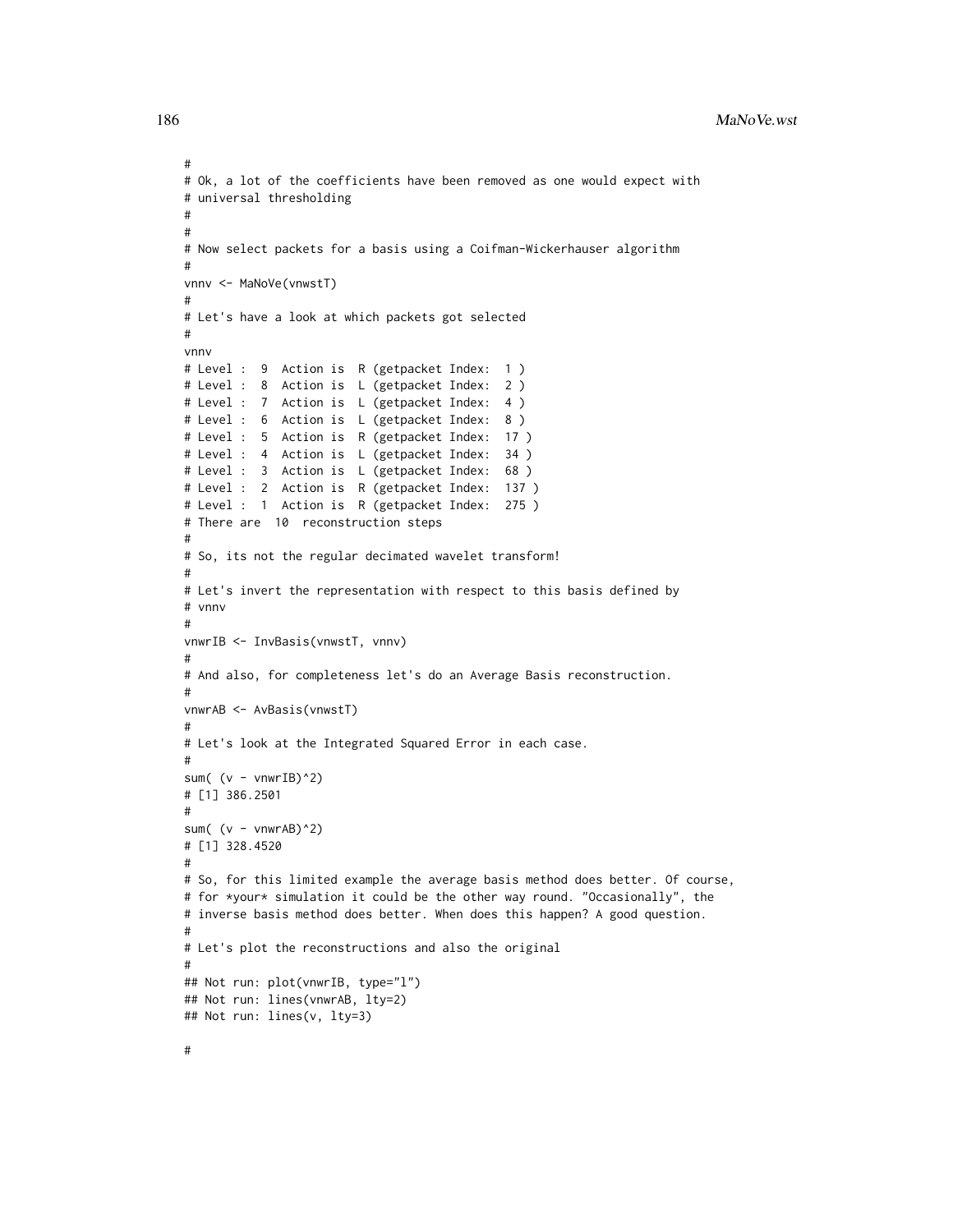#### mfilter.select 187

```
# The dotted line is the original. Neither reconstruction picks up the
# spikes in heavisine very well. The average basis method does track the
# original signal more closely though.
#
```
<span id="page-186-0"></span>mfilter.select *Provide filter coefficients for multiple wavelets.*

#### Description

This function returns the filter coefficients necessary for doing a discrete multiple wavelet transform (and its inverse).

## Usage

mfilter.select(type = "Geronimo")

#### Arguments

type The name for the multiple wavelet basis. The two possible types are "Geronimo" and "Donovan3".

#### Details

This function supplies the multiple wavelet filter coefficients required by the [mwd](#page-193-0) function.

A multiple wavelet filter is somewhat different from a single wavelet filter. Firstly the filters are made up of matrices not single coefficients. Secondly there is no simple expression for the high pass coefficients G in terms of the low pass coefficients H, so both sets of coefficients must be specified. Note also that the transpose of the filter coefficients are used in the inverse transform, an unnecessary detail with scalar coefficients. There are two filters available at the moment. Geronimo is the default, and is recommended as it has been checked thoroughly. Donovan3 uses three orthogonal wavelets described in Donovan et al. but this coding has had little testing.

See Donovan, Geronimo and Hardin, 1996 and Geronimo, Hardin and Massopust, 1994.

This function fulfils the same purpose as the [filter.select](#page-98-0) function does for the standard DWT [wd](#page-344-0).

#### Value

A list is returned with the following eight components which describe the filter:

| type | The multiple wavelet basis type string.                        |
|------|----------------------------------------------------------------|
| H.   | A vector containing the low pass filter coefficients.          |
| G    | A vector containing the high pass pass filter coefficients.    |
| name | A character string containing the full name of the filter.     |
| nphi | The number of scaling functions in the multiple wavelet basis. |
| npsi | The number of wavelet functions in the multiple wavelet basis. |
|      |                                                                |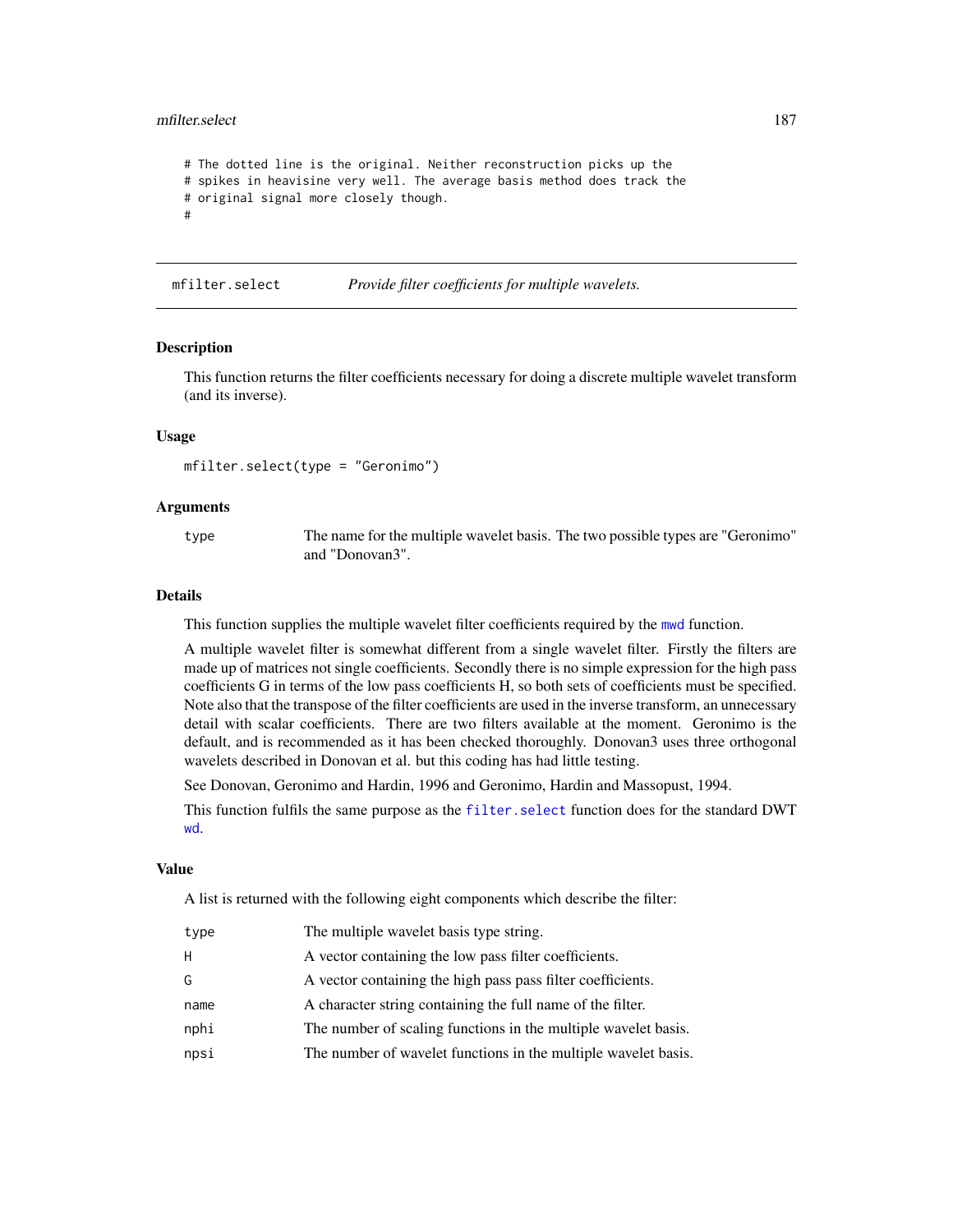# RELEASE

Version 3.9.6 (Although Copyright Tim Downie 1995-6)

#### Author(s)

Tim Downie

## See Also

```
accessC.mwd, accessD.mwd, draw.mwd, mfirst.last, mwd.object, mwd, mwr, plot.mwd, print.mwd,
putC.mwd, putD.mwd, summary.mwd, threshold.mwd, wd, wr.mwd.
```

```
#This function is currently used by `mwr' and `mwd' in decomposing and
#reconstructing, however you can view the coefficients.
#
# look at the filter coefficients for Geronimo multiwavelet
#
mfilter.select()
#$type:
#[1] "Geronimo"
#
#$name:
#[1] "Geronimo Multiwavelets"
#
#$nphi:
#[1] 2
#
#$npsi:
#[1] 2
#
#$NH:
#[1] 4
#
#$ndecim:
#[1] 2
#$H:
# [1] 0.4242641 0.8000000 -0.0500000 -0.2121320 0.4242641 0.0000000
# [7] 0.4500000 0.7071068 0.0000000 0.0000000 0.4500000 -0.2121320
#[13] 0.0000000 0.0000000 -0.0500000 0.0000000
#
#$G:
# [1] -0.05000000 -0.21213203 0.07071068 0.30000000 0.45000000 -0.70710678
#
# [7] -0.63639610 0.00000000 0.45000000 -0.21213203 0.63639610 -0.30000000
#[13] -0.05000000 0.00000000 -0.07071068 0.00000000
```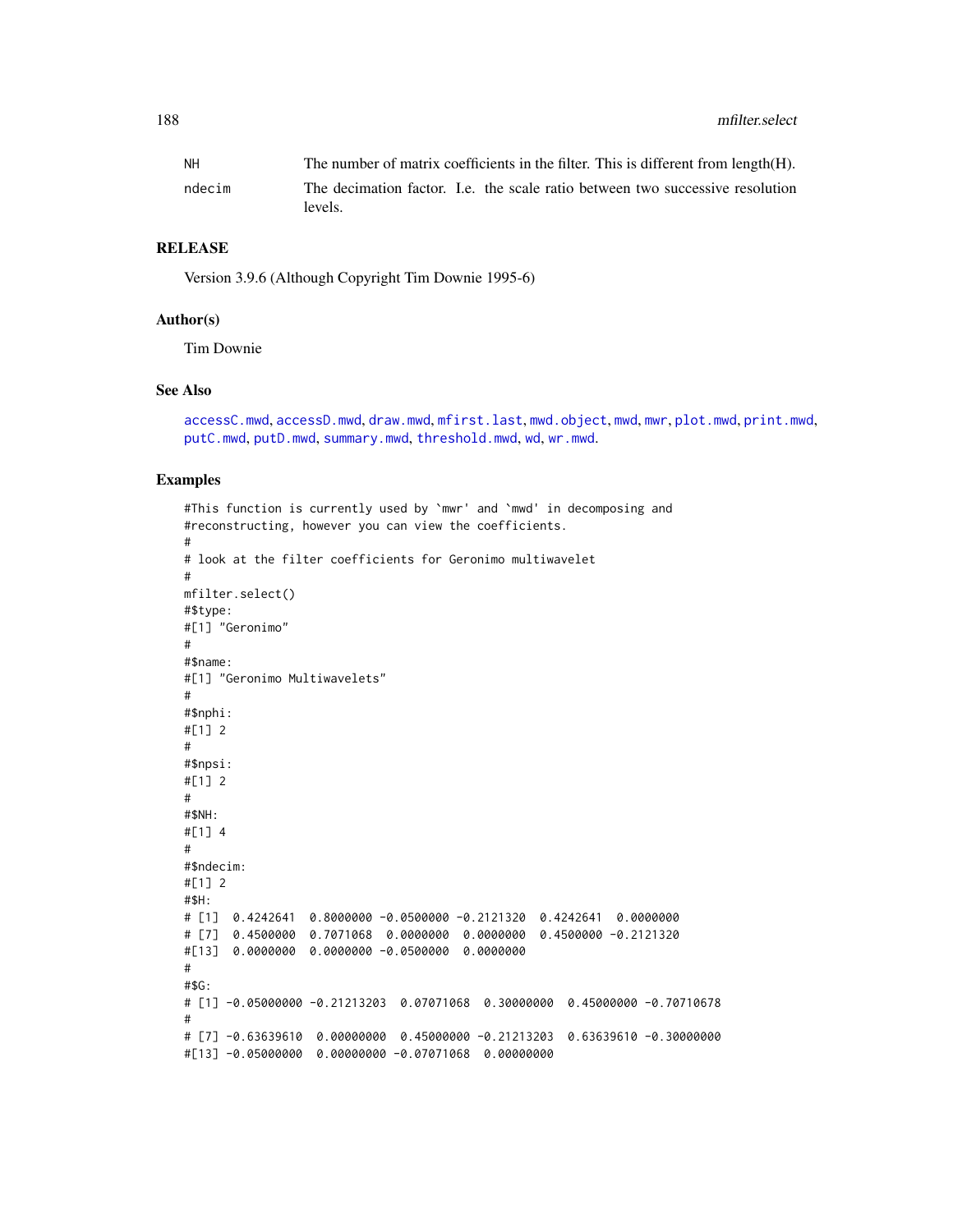<span id="page-188-0"></span>

## Description

This function is not intended for user use, but is used by various functions involved in computing and displaying multiple wavelet transforms.

## Usage

```
mfirst.last(LengthH, nlevels, ndecim, type = "wavelet", bc = "periodic")
```
## Arguments

| LengthH | Number of filter matrix coefficients.                                                                                                  |
|---------|----------------------------------------------------------------------------------------------------------------------------------------|
| nlevels | Number of levels in the decomposition                                                                                                  |
| ndecim  | The decimation scale factor for the multiple wavelet basis.                                                                            |
| type    | Whether the transform is non-decimated or ordinary (wavelet). The non-decimated<br>multiple wavelet transform is not yet supported.    |
| bc      | This argument determines how the boundaries of the the function are to be han-<br>dled. The permitted values are periodic or symmetric |

## Details

Suppose you begin with 2^m=2048 coefficient vectors. At the next level you would expect 1024 smoothed data vectors, and 1024 wavelet vectors, and if bc="periodic" this is indeed what happens. However, if bc="symmetric" you actually need more than 1024 (as the wavelets extend over the edges). The first last database keeps track of where all these "extras" appear and also where they are located in the packed vectors C and D of pyramidal coefficients within wavelet structures.

For examples, given a first.last.c row of

−2320

The 'position' of the coefficient vectors would be

$$
c_{-2}, c_{-1}, c_0, c_1, c_2, c_3
$$

In other words, there are 6 coefficients, starting at -2 and ending at 3, and the first of these  $(c_{-2})$ appears at column 20 of the \$C component matrix of the wavelet structure.

You can "do" first.last in your head for periodic boundary handling but for more general boundary treatments (e.g. symmetric) first.last is indispensable.

The numbers in first last databases were worked out from inequalities derived from: Daubechies, I. (1988).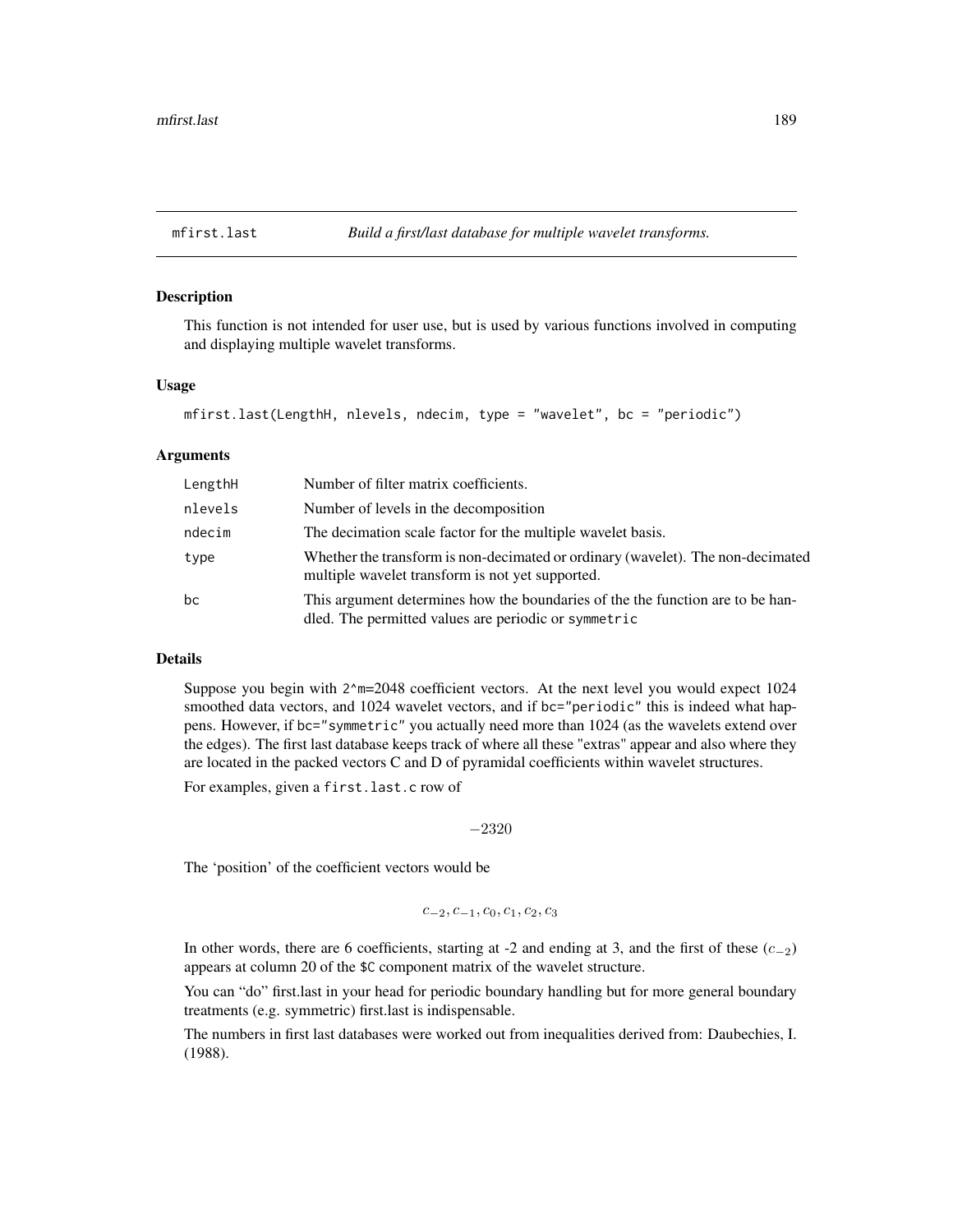A first/last database structure, a list containing the following information:

| first.last.c | A $(m+1)x3$ matrix. The first column specifies the real index of the first coeffi-                                      |
|--------------|-------------------------------------------------------------------------------------------------------------------------|
|              | cient vector of the smoothed data at a level, the 2nd column is the real index                                          |
|              | of the last coefficient vector, the last column specifies the offset of the first                                       |
|              | smoothed datum at that level. The offset is used by the C code to work out                                              |
|              | where the beginning of the sequence is within a packed vector of the pyramid                                            |
|              | structure. The first and 2nd columns can be used to work out how many num-                                              |
|              | bers there are at a level. If bc="periodic" then the pyramid is a true power of                                         |
|              | 2 pyramid, that is it starts with a power of 2, and the next level is half of the                                       |
|              | previous. If bc="symmetric" then the pyramid is nearly exactly a power of 2,                                            |
|              | but not quite, see the Details section for why this is so.                                                              |
| nvecs.c      | The number of C coefficient vectors.                                                                                    |
| first.last.d | A mx3 matrix. As for first.last.c but for the wavelet coefficients packed as<br>the D component of a wavelet structure. |
|              |                                                                                                                         |

nvecs.d The number of D coefficient vectors.

# RELEASE

Version 3.9.6 (Although Copyright Tim Downie 1995-6)

### Author(s)

Tim Downie

## See Also

[accessC.mwd](#page-9-0), [accessD.mwd](#page-15-0), [draw.mwd](#page-87-0), [mwd.object](#page-195-0), [mwd](#page-193-0), [mwr](#page-197-0), [plot.mwd](#page-212-0), [print.mwd](#page-230-0), [putC.mwd](#page-256-0), [putD.mwd](#page-264-0), [summary.mwd](#page-296-0), [threshold.mwd](#page-315-0), [wd](#page-344-0), [wr.mwd](#page-367-0).

```
#
#To see the housekeeping variables for a decomposition with
# 4 filter coefficient matices
# 5 resolution levels and a decimation scale of two
# use:
mfirst.last(4,5,2)
# $first.last.c:
# First Last Offset
# [1,] 0 0 62
# [2,] 0 1 60
# [3,] 0 3 56
# [4,] 0 7 48
# [5,] 0 15 32
# [6,] 0 31 0
#
# $nvecs.c:
# [1] 63
```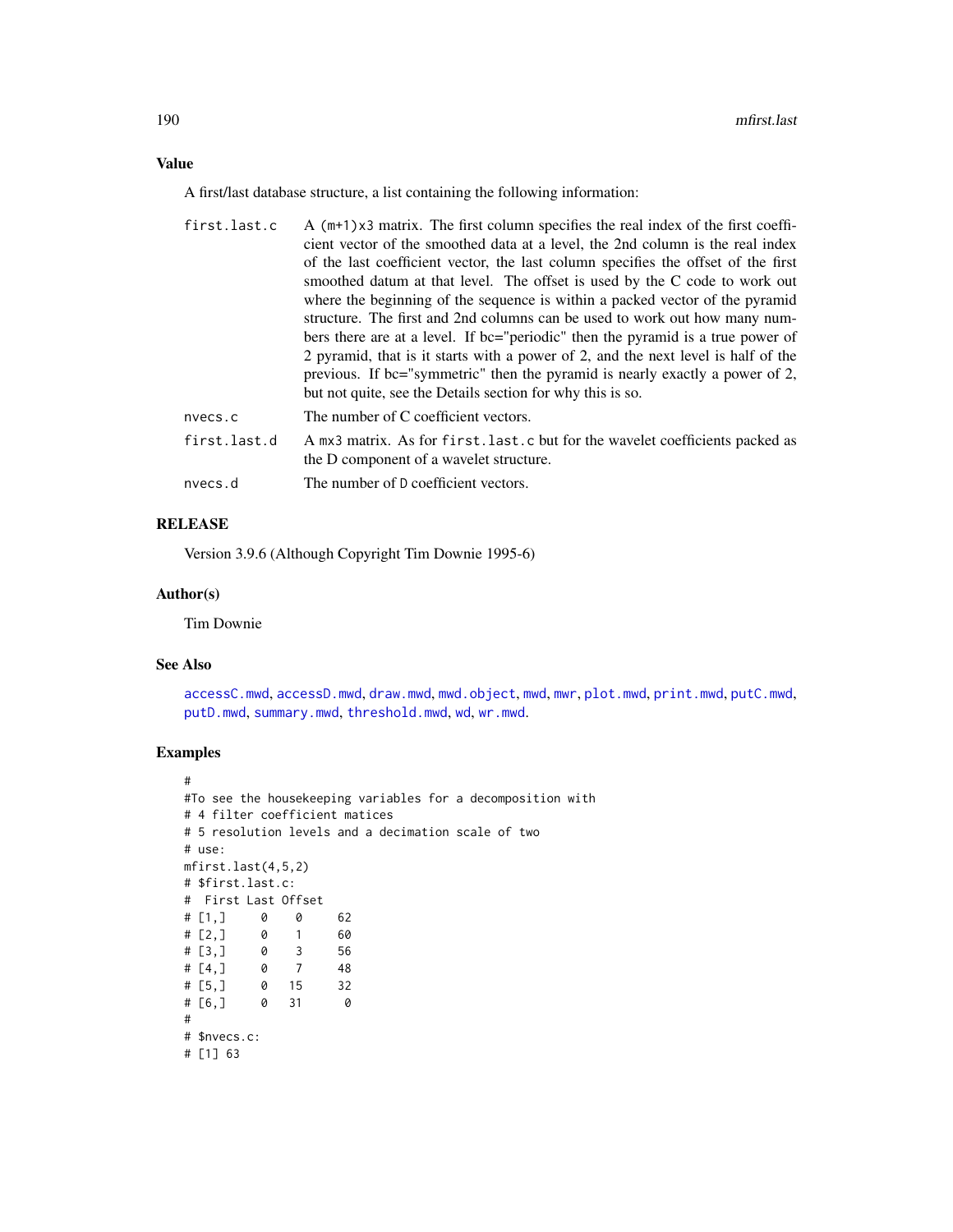#### modernise 191

# # \$first.last.d: # First Last Offset<br># [1,] 0 0 # [1,] 0 0 30  $# [2, ]$  0 1 28<br> $# [3, ]$  0 3 24 # [3,] 0 3 24 # [4,] 0 7 16 # [5,] 0 15 0 # # \$nvecs.d: # [1] 31

modernise *Generic function to upgrade a V2 WaveThresh object to V4*

# Description

Not really used in practice. The function [IsEarly](#page-151-0) can be used to tell if an object comes from an earlier version of wavethresh. Note that the earlier version only has a [wd.object](#page-351-0) class object so there is only a method for that.

# Usage

modernise(...)

#### Arguments

... Other objects

# Details

Description says all

## Value

A modernised version of the object.

#### Author(s)

G P Nason

# See Also

[IsEarly](#page-151-0),[modernise.wd](#page-191-0)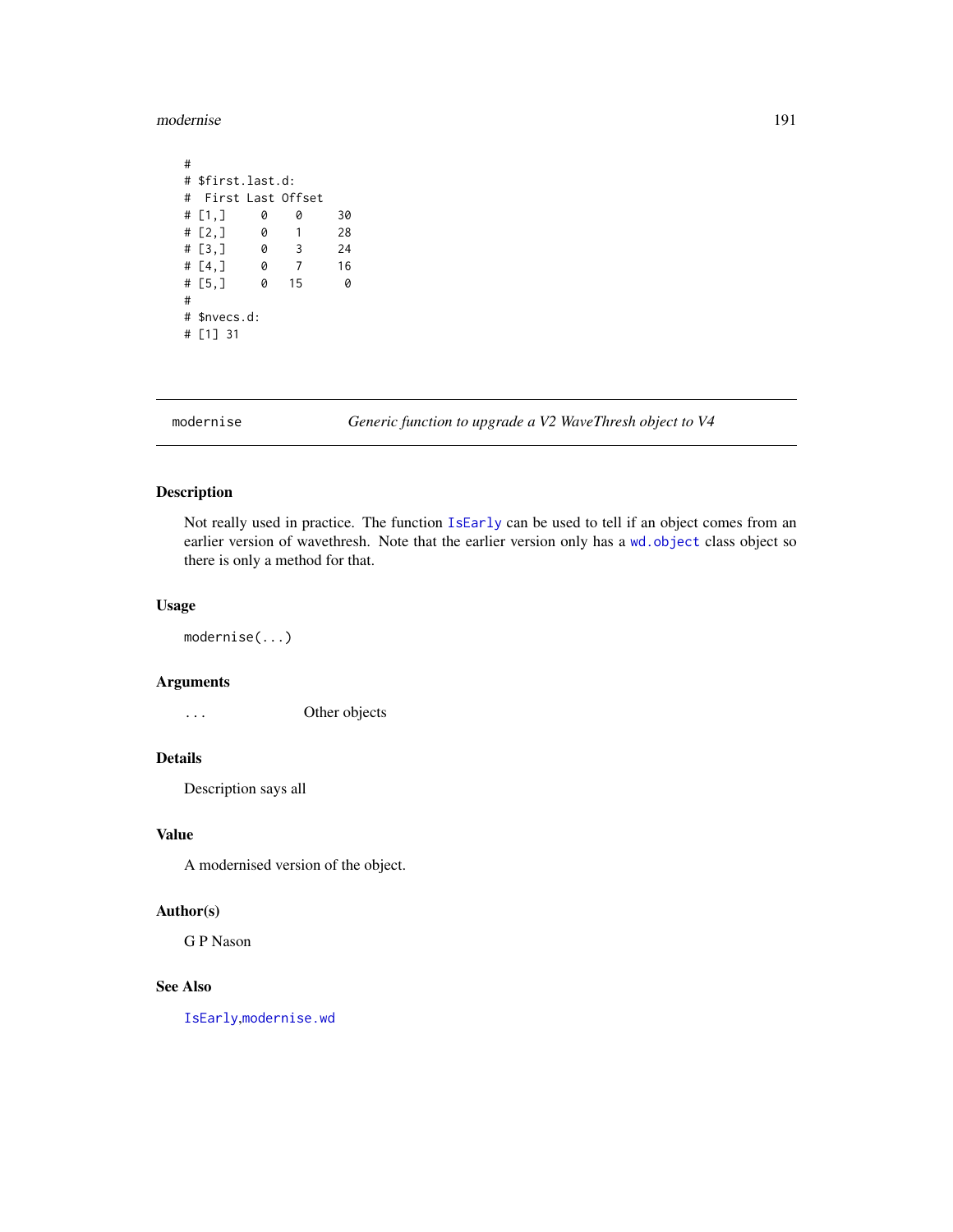<span id="page-191-0"></span>

## Description

Upgrade a version 2 [wd.object](#page-351-0) to version 4. The function [IsEarly](#page-151-0) can tell if the object comes from an earlier version of WaveThresh.

# Usage

## S3 method for class 'wd' modernise(wd, ...)

# Arguments

| wd      | The wd object you wish to modernise |
|---------|-------------------------------------|
| $\cdot$ | Other arguments                     |

# Details

Description says all.

## Value

The modernised object.

## Author(s)

G P Nason

<span id="page-191-1"></span>mpostfilter *Multiwavelet postfilter*

#### Description

A multiwavelet postfilter turns a multivariate sequence into a univariate sequence. As such, the postfilter is used on the inverse transform, it is the inverse of an earlier used prefilter.

Not intended for direct user use.

# Usage

```
mpostfilter(C, prefilter.type, filter.type,
   nphi, npsi, ndecim, nlevels, verbose = FALSE)
```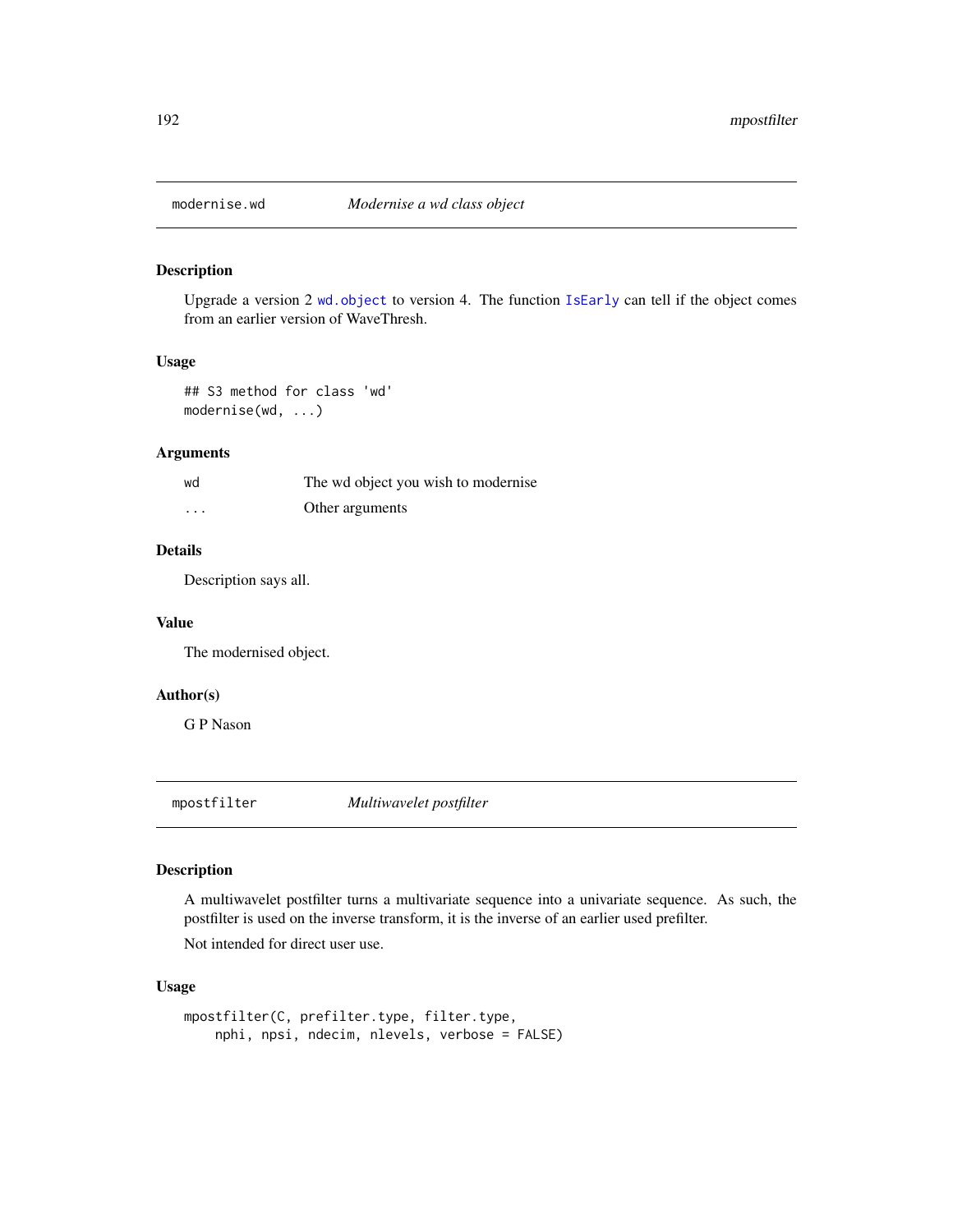#### mprefilter that the contract of the contract of the contract of the contract of the contract of the contract of the contract of the contract of the contract of the contract of the contract of the contract of the contract o

## Arguments

| C           | The multivariate sequence you wish to turn back into a univariate one using the<br>inverse of an earlier prefilter operation.                                                                               |
|-------------|-------------------------------------------------------------------------------------------------------------------------------------------------------------------------------------------------------------|
|             | prefilter. type Controls the type of prefilter (see Tim Downie's PhD thesis, or references therein.<br>Types include Minimal, Identity, Repeat, Interp, default, Xia, Roach1,<br>Roach3, Donovan3 or Linear |
| filter.type | The type of multiwavelet: can be Geronimo or Donovan3                                                                                                                                                       |
| nphi        | The number of father wavelets in the system                                                                                                                                                                 |
| npsi        | The number of mother wavelets in the system                                                                                                                                                                 |
| ndecim      | The ndecim parameter (not apparently used here)                                                                                                                                                             |
| nlevels     | The number of levels in the multiwavelet transform                                                                                                                                                          |
| verbose     | If TRUE then informative messages are printed as the function progresses                                                                                                                                    |

# Details

Description says all

# Value

The appropriate postfiltered data.

# Author(s)

Tim Downie

## See Also

[mprefilter](#page-192-0),[mwd](#page-193-0)

<span id="page-192-0"></span>mprefilter *Multiwavelet prefilter*

# Description

A multiwavelet prefilter turns a univariate sequence into a bivariate (in this case) sequence suitable for processing by a multiwavelet transform, such as [mwd](#page-193-0). As such, the prefilter is used on the forward transform.

Not intended for direct user use.

# Usage

```
mprefilter(data, prefilter.type, filter.type, nlevels, nvecs.c,
    nphi, npsi, ndecim, verbose = FALSE)
```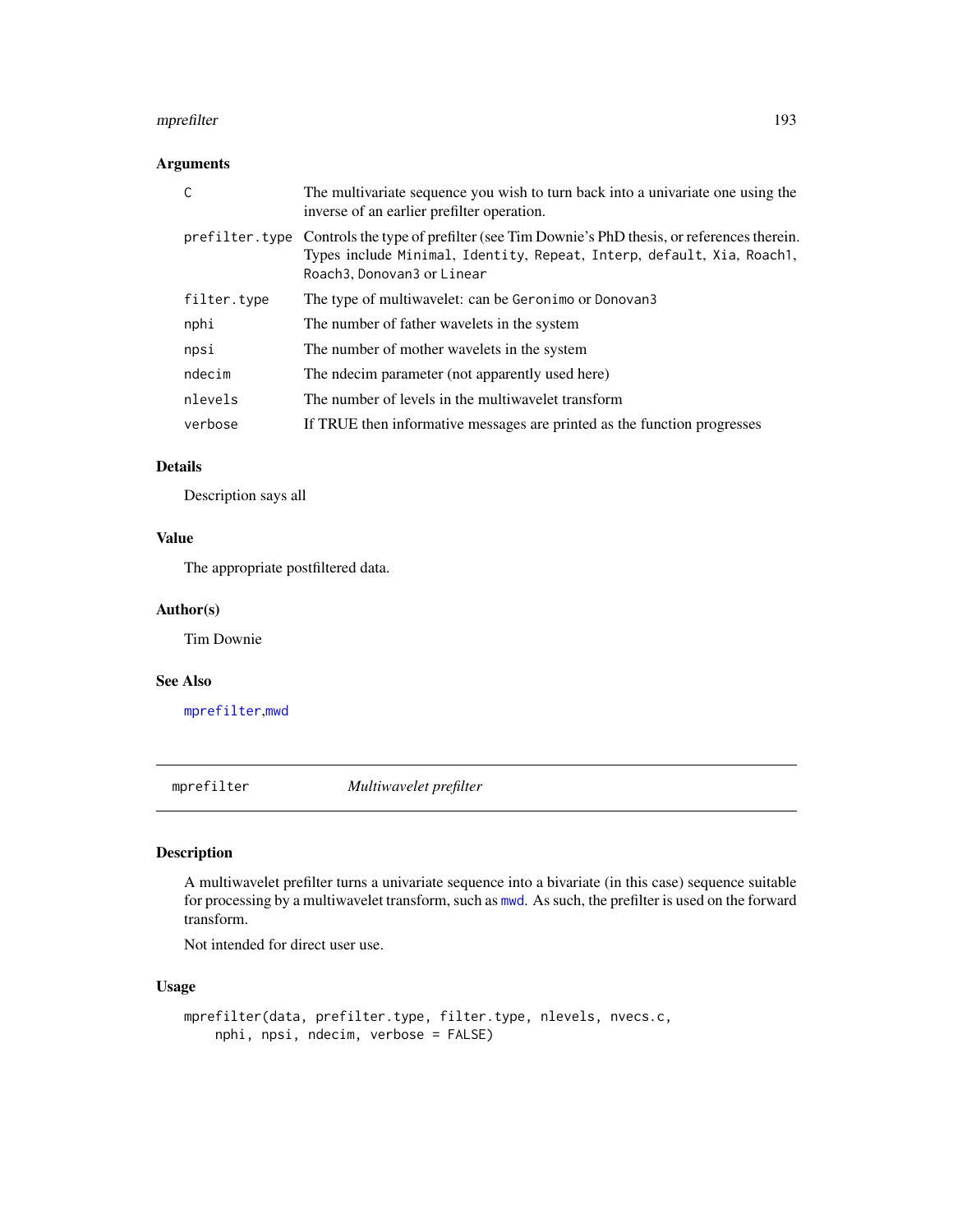# Arguments

| data        | The univariate sequence that you wish to turn into a multivariate one.                                                                                                                                      |
|-------------|-------------------------------------------------------------------------------------------------------------------------------------------------------------------------------------------------------------|
|             | prefilter. type Controls the type of prefilter (see Tim Downie's PhD thesis, or references therein.<br>Types include Minimal, Identity, Repeat, Interp, default, Xia, Roach1,<br>Roach3, Donovan3 or Linear |
| filter.type | The type of multiwavelet: can be Geronimo or Donovan3                                                                                                                                                       |
| nlevels     | The number of levels in the multiwavelet transform                                                                                                                                                          |
| nvecs.c     | Parameter obtained from the mfirst last function related to the particular filters                                                                                                                          |
| nphi        | The number of father wavelets in the system                                                                                                                                                                 |
| npsi        | The number of mother wavelets in the system                                                                                                                                                                 |
| ndecim      | The ndecim parameter (not apparently used here)                                                                                                                                                             |
| verbose     | If TRUE then informative messages are printed as the function progresses                                                                                                                                    |

# Details

Description says all

# Value

The appropriate prefiltered data.

# Author(s)

Tim Downie

# See Also

[mpostfilter](#page-191-1),[mwd](#page-193-0)

<span id="page-193-0"></span>

mwd *Discrete multiple wavelet transform (decomposition).*

# Description

This function performs the discrete multiple wavelet transform (DMWT). Using an adaption of Mallat's pyramidal algorithm. The DMWT gives vector wavelet coefficients.

# Usage

```
mwd(data, prefilter.type = "default", filter.type = "Geronimo",
       bc ="periodic", verbose = FALSE)
```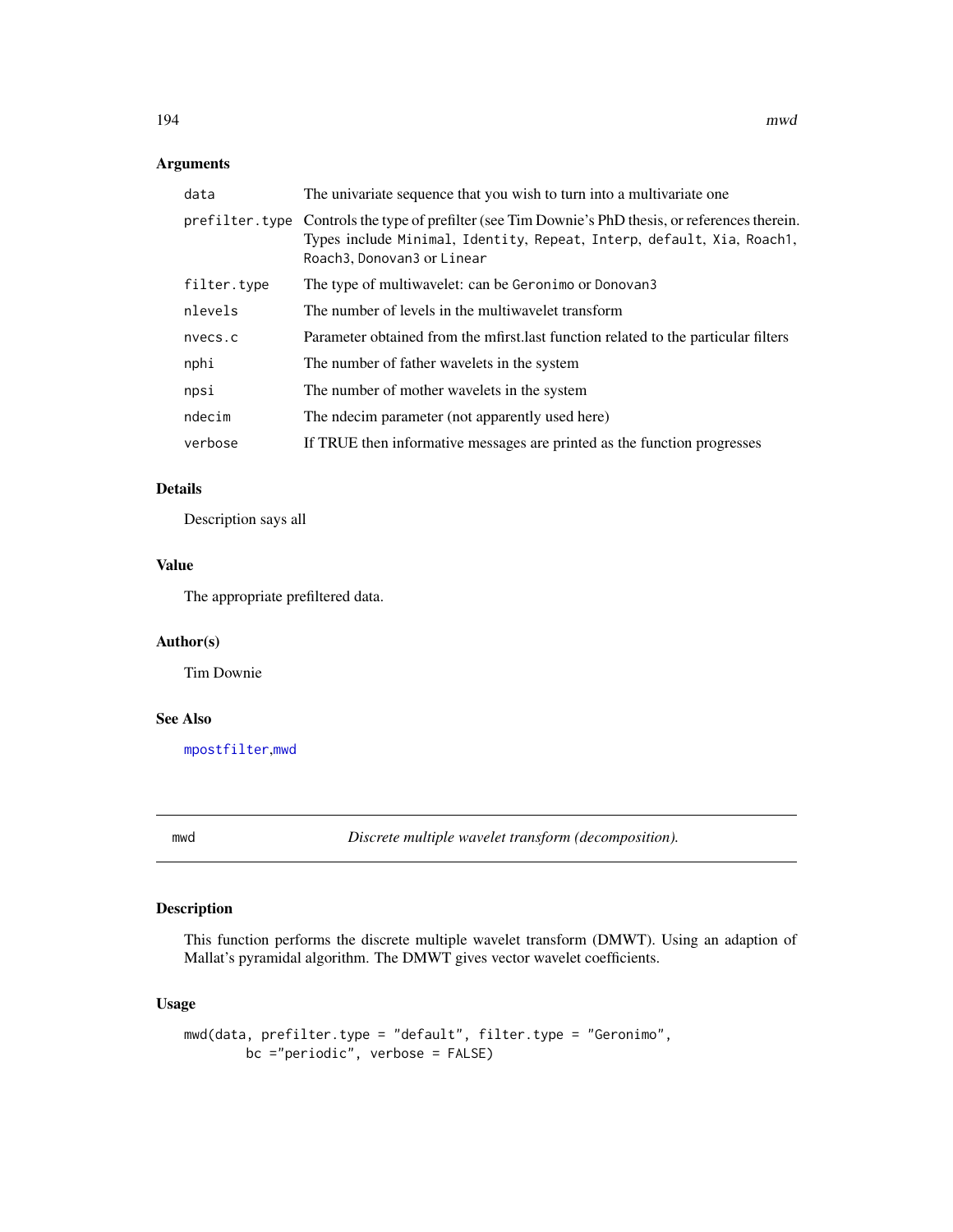#### mwd 195

## **Arguments**

| data        | A vector containing the data you wish to decompose. The length of this vec-<br>tor must be a power of 2 times the dimension of the DMWT (multiplicity of<br>wavelets).                                                                                                                                  |
|-------------|---------------------------------------------------------------------------------------------------------------------------------------------------------------------------------------------------------------------------------------------------------------------------------------------------------|
|             | prefilter. type This chooses the method of preprocessing required. The arguments will depend<br>on filter.type, but "default" will always work.                                                                                                                                                         |
| filter.type | Specifies which multi wavelet filter to use, The options are "Geronimo" (dimen-<br>sion 2) or "Donovan3" (dimension 3). The latter has not been tested fully and<br>may contain bugs. See the function mfilter, select for further details.                                                             |
| bс          | specifies the boundary handling. If bc=="periodic" the default, then the func-<br>tion you decompose is assumed to be periodic on its interval of definition, if<br>bc=="symmetric" then the function beyond its boundaries is assumed to be a<br>symmetric reflection of the function in the boundary. |
| verbose     | Controls the printing of "informative" messages whilst the computations progress.<br>Such messages are generally annoying so it is turned off by default.                                                                                                                                               |

## Details

The code implements Mallat's pyramid algorithm adapted for multiple wavelets using Xia, Geronimo, Hardin and Suter, 1996. The method takes a data vector of length  $2^{\lambda} J^*M$ , and preprocesses it. This has two effects, firstly it puts the data into matrix form and then filters it so that the DMWT can operate more efficiently Most of the technical details are similar to the single wavelet transform except for the matrix algebra considerations, and the prefiltering process. See Downie and Silverman (1998) for further details and how this transform can be used in a statistical context.

# Value

An object of class [mwd](#page-193-0).

## RELEASE

Version 3.9.6 (Although Copyright Tim Downie 1996)

## Author(s)

Tim Downie

## See Also

[accessC.mwd](#page-9-0), [accessD.mwd](#page-15-0), [draw.mwd](#page-87-0), [mfirst.last](#page-188-0), [mfilter.select](#page-186-0), [mwd.object](#page-195-0), [mwr](#page-197-0), [plot.mwd](#page-212-0), [print.mwd](#page-230-0), [putC.mwd](#page-256-0), [putD.mwd](#page-264-0), [summary.mwd](#page-296-0), [threshold.mwd](#page-315-0), [wd](#page-344-0), [wr.mwd](#page-367-0).

```
#
# Generate some test data
#
test.data <- example.1()$y
```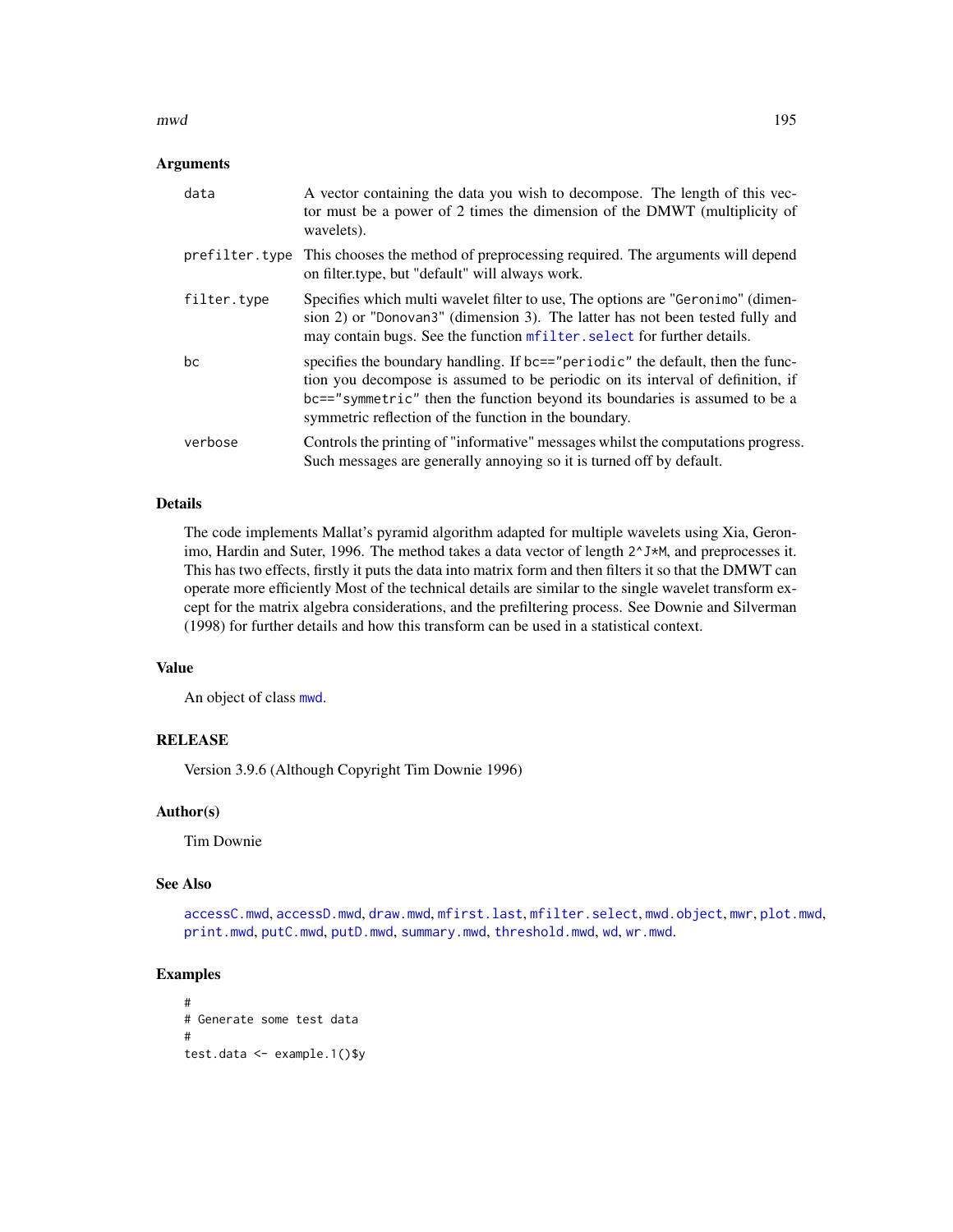## 196 mwd.object

```
## Not run: ts.plot(test.data)
#
# Decompose test.data with multiple wavelet transform and
# plot the wavelet coefficients
#
tdmwd <- mwd(test.data)
## Not run: plot(tdmwd)
#[1] 1.851894 1.851894 1.851894 1.851894 1.851894 1.851894 1.851894
#
# You should see a plot with wavelet coefficients like in
#\code{\link{plot.wd}} but at each coefficient position
# there are two coefficients in two different colours one for each of
# the wavelets at that position.
#
# Note the scale for each level is returned by the function.
```
<span id="page-195-0"></span>mwd.object *Multiple wavelet decomposition object (1D)*

### **Description**

These are objects of class

mwd

They represent a decomposition of a function with respect to a multiple wavelet basis.

#### Details

To retain your sanity the C and D coefficients should be extracted by the [accessC](#page-7-0) and [accessD](#page-14-0) functions and put using the [putC](#page-255-0) and [putD](#page-263-0) functions, rather than by the \$ operator.

#### Value

The following components must be included in a legitimate 'mwd' object.

| C. | a matrix containing each level's smoothed data, each column corresponding to         |
|----|--------------------------------------------------------------------------------------|
|    | one coefficient vector. The wavelet transform works by applying both a smooth-       |
|    | ing filter and a bandpass filter to the previous level's smoothed data. The top      |
|    | level contains data at the highest resolution level. Each of these levels are stored |
|    | one after the other in this matrix. The matrix 'fl.dbase\$first.last.c' deter-       |
|    | mines exactly which columns in the matrix, store each level.                         |

D wavelet coefficient matrix. If you were to write down the discrete wavelet transform of a function then columns of D would be the vector coefficients of the wavelet basis function s. Like the C, they are also formed in a pyramidal manner, but stored in a linear matrix. The storage details are to be found in 'fl.dbase\$first.last.d'.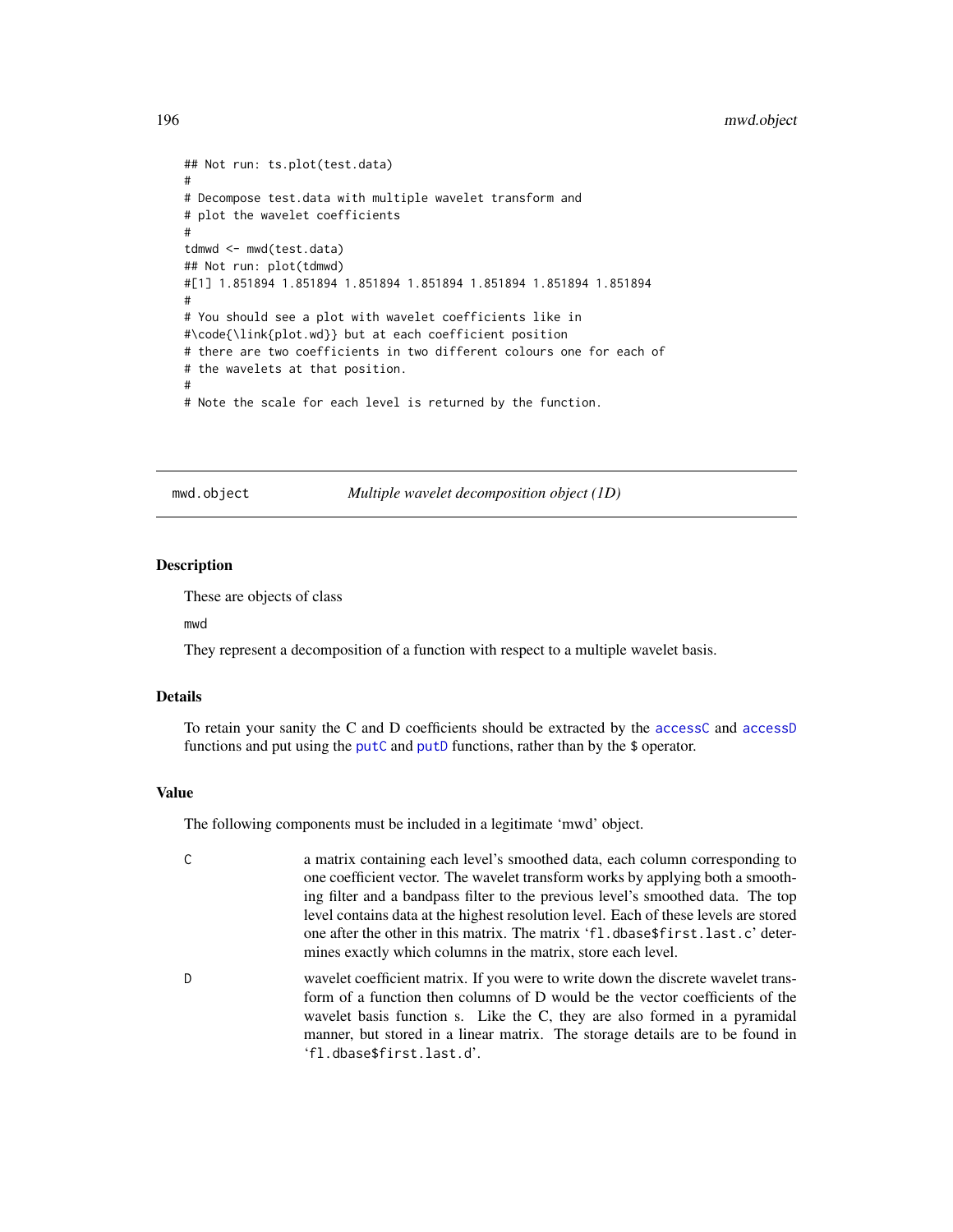# mwd.object 197

| nlevelsWT | The number of levels in the pyramidal decomposition that produces the coeffi-<br>cients. The precise number of levels depends on the number of different wavelet<br>functions used and the preprocessing method used, as well as the number of data<br>points used.                   |
|-----------|---------------------------------------------------------------------------------------------------------------------------------------------------------------------------------------------------------------------------------------------------------------------------------------|
| fl.dbase  | The first last database associated with this decomposition. This is a list con-<br>sisting of 2 integers, and 2 matrices. The matrices detail how the coefficients<br>are stored in the C and D components of the 'mwd.object'. See the help on<br>mfirst. last for more information. |
| filter    | a list containing the details of the filter that did the decomposition. See met ilter. select.                                                                                                                                                                                        |
| type      | either "wavelet" indicating that the ordinary multiple wavelet transform was<br>performed or "station" indicating that the non-decimated multiple wavelet<br>transform was done.                                                                                                      |
| prefilter | Type of preprocessing or prefilter used. This will be specigic for the type of<br>multiple wavelet used.                                                                                                                                                                              |
| date      | The date that the transform was performed or the mwd object was last modified.                                                                                                                                                                                                        |
| bc        | how the boundaries were handled                                                                                                                                                                                                                                                       |

# **GENERATION**

This class of objects is returned from the [mwd](#page-193-0) function to represent a multiple wavelet decomposition of a function. Many other functions return an object of class mwd.

# METHODS

The mwd class of objects has methods for the following generic functions: [accessC](#page-7-0), [accessD](#page-14-0), [draw](#page-80-0), [plot](#page-0-0), [print](#page-0-0), [putC](#page-255-0), [putD](#page-263-0), [summary](#page-0-0), [threshold](#page-307-0), [wr.mwd](#page-367-0).

## RELEASE

Version 3.9.6 (Although Copyright Tim Downie, 1995-6).

# Author(s)

Tim Downie

# See Also

[accessC.mwd](#page-9-0), [accessD.mwd](#page-15-0), [draw.mwd](#page-87-0), [mfirst.last](#page-188-0), [mfilter.select](#page-186-0), [mwd.object](#page-195-0), [mwr](#page-197-0), [plot.mwd](#page-212-0),[print.mwd](#page-230-0), [putC.mwd](#page-256-0), [putD.mwd](#page-264-0), [summary.mwd](#page-296-0), [threshold.mwd](#page-315-0), [wd](#page-344-0), [wr.mwd](#page-367-0).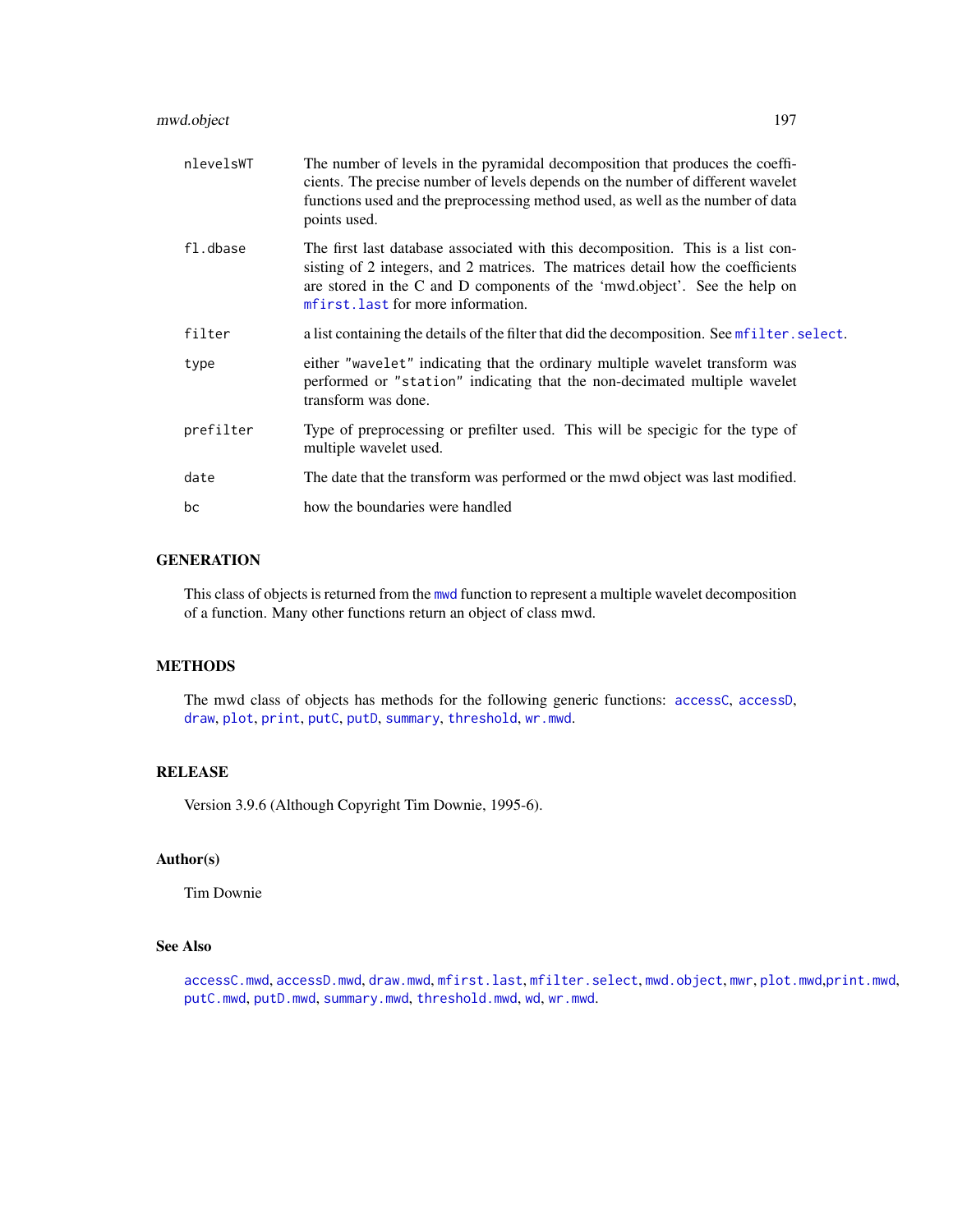#### <span id="page-197-0"></span>**Description**

This function performs the reconstruction stage of Mallat's pyramid algorithm adapted for multiple wavelets (see Xia et al.(1996)), i.e. the discrete inverse *multiple* wavelet transform.

#### Usage

```
mwr(mwd, prefilter.type = mwd$prefilter, verbose = FALSE, start.level = 0,
returnC = FALSE)
```
## Arguments

| mwd         | A multiple wavelet decomposition object as returned by mwd.                                                                                                                                                                                                                                                                          |
|-------------|--------------------------------------------------------------------------------------------------------------------------------------------------------------------------------------------------------------------------------------------------------------------------------------------------------------------------------------|
|             | prefilter type Usually best not to change this (i.e. not to use a different prefilter on the recon-<br>struction to the one used on decomposition).                                                                                                                                                                                  |
| verbose     | Controls the printing of "informative" messages whilst the computations progress.<br>Such messages are generally annoying so it is turned off by default.                                                                                                                                                                            |
| start.level | The level you wish to start reconstruction at. The is usually the first (level 0).                                                                                                                                                                                                                                                   |
| returnC     | If this is FALSE then a vector of the same length as the argument data supplied to<br>the function mwd that constructed the supplied mwd.object. is returned, Ie. the<br>reconstructed data. If true then the last level (highest resolution) C coefficients<br>are returned in matrix form. This matrix has not been postprocessed. |

## Details

The code implements Mallat's pyramid algorithm adapted for multiple wavelet decompositions (Xia et al. 1996). In the reconstruction the quadrature mirror filters G and H are supplied with C0 and D0, D1, ... D(J-1) (the wavelet coefficients) and rebuild C1,..., CJ.

The matrix CJ is postprocessed which returns the full reconstruction

If [mwd.object](#page-195-0) was obtained directly from [mwd](#page-193-0) then the original function can be reconstructued exactly. Usually, the [mwd.object](#page-195-0) has been modified in some way, for examples, some coefficients set to zero by [threshold](#page-307-0). Mwr then reconstructs the function with that set of wavelet coefficients.

See also Downie and Silverman, 1998

## Value

Either a vector containing the final reconstruction or a matrix containing unpostprocessed coefficients.

## RELEASE

Version 3.9.6 (Although Copyright Tim Downie 1996)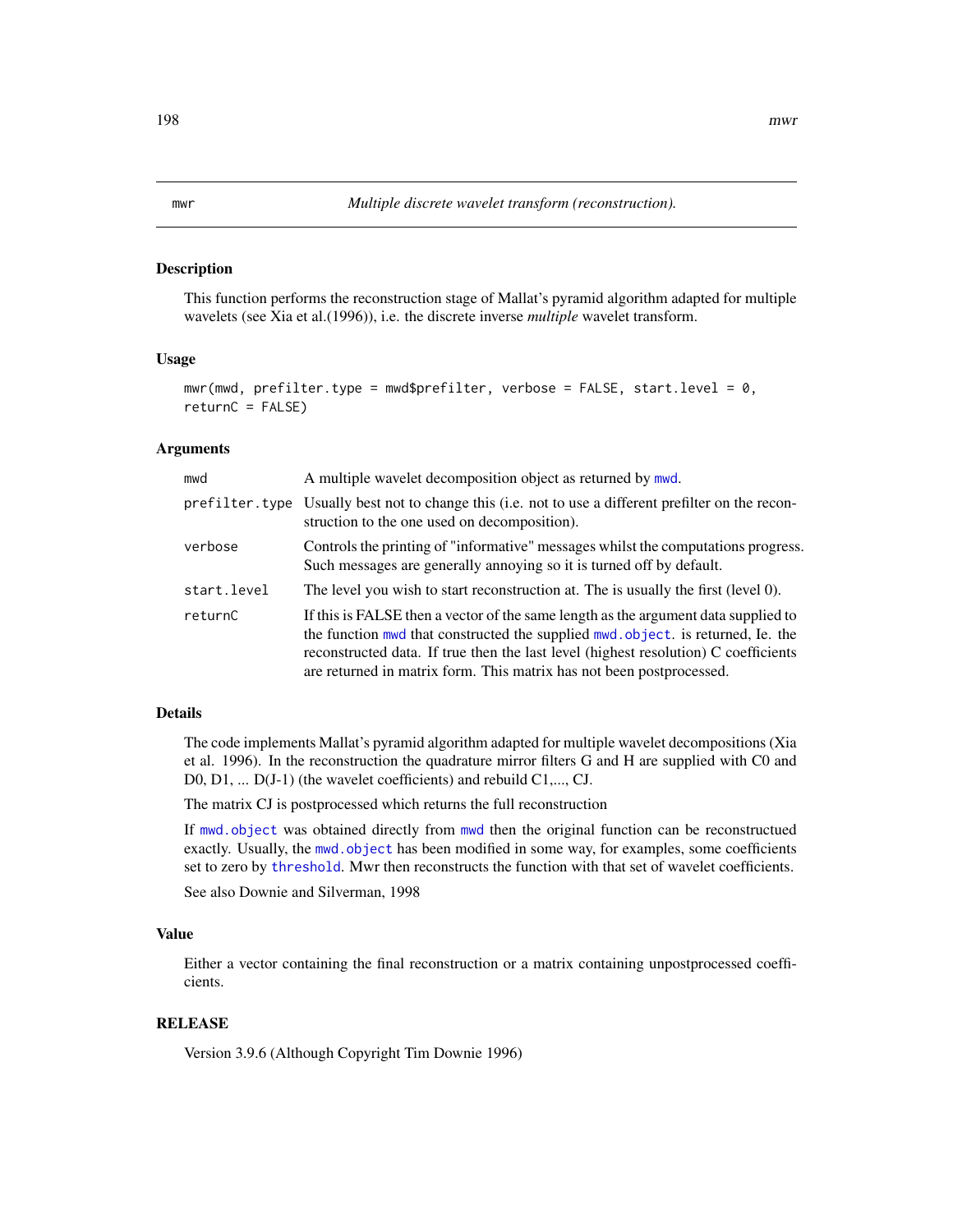#### newsure the contract of the contract of the contract of the contract of the contract of the contract of the contract of the contract of the contract of the contract of the contract of the contract of the contract of the co

## Author(s)

Tim Downie

### See Also

[accessC.mwd](#page-9-0), [accessD.mwd](#page-15-0), [draw.mwd](#page-87-0), [mfirst.last](#page-188-0), [mfilter.select](#page-186-0), [mwd](#page-193-0), [mwd.object](#page-195-0), [plot.mwd](#page-212-0), [print.mwd](#page-230-0), [putC.mwd](#page-256-0), [putD.mwd](#page-264-0), [summary.mwd](#page-296-0), [threshold.mwd](#page-315-0), [wd](#page-344-0), [wr.mwd](#page-367-0).

# Examples

```
#
# Decompose and then exactly reconstruct test.data
#
test.data <- rnorm(128)
tdecomp <- mwd(test.data)
trecons <- mwr(tdecomp)
#
# Look at accuracy of reconstruction
max(abs(trecons - test.data))
#[1] 2.266631e-12
#
# See also the examples of using \code{\link{wr}} or mwr in
# the \code{examples} section of
# the help for \code{\link{threshold.mwd}}.
```
newsure *Version of sure that acts as subsidiary for threshold.irregwd*

## Description

Version of the [sure](#page-304-0) function used as a subsidiary for [threshold.irregwd](#page-313-0).

## Usage

newsure(s, x)

## Arguments

| S | Vector of standard deviations of coefficients      |
|---|----------------------------------------------------|
| x | Vector of regular (ie non-normalized) coefficients |

# Details

Description says all

## Value

The SURE threshold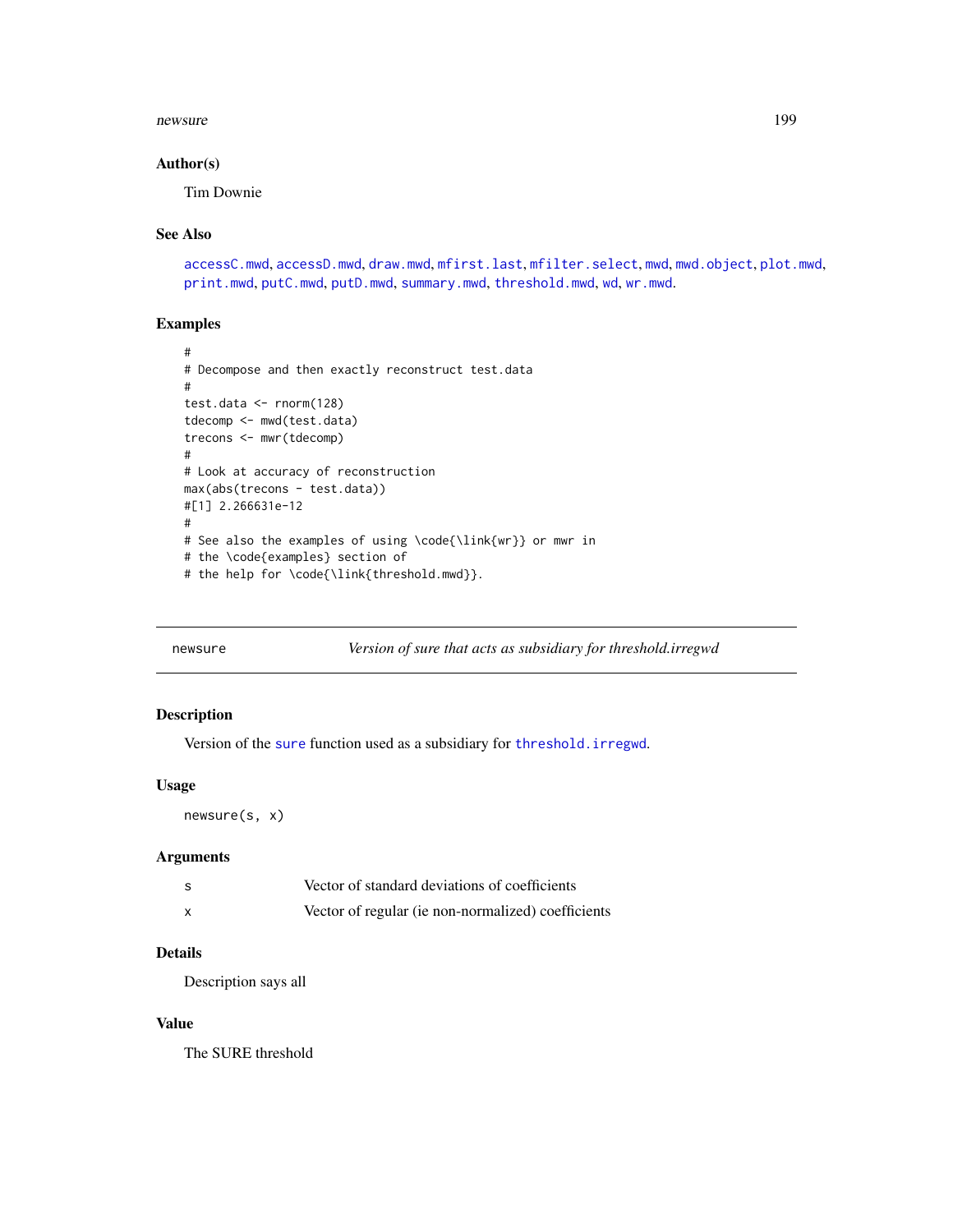# Author(s)

Arne Kovac

# See Also

[sure](#page-304-0), [threshold.irregwd](#page-313-0)

<span id="page-199-0"></span>nlevelsWT *Returns number of scale (resolution) levels.*

## Description

Returns the number of scales (or resolutions) in various wavelet objects and for some objects returns the number of scales that would result if processed by a wavelet routine.

This function is generic.

One methods exists at present as most wavelet objects store the number of levels as the nlevelsWT component. The method that exists is[nlevelsWT.default](#page-200-0)

# Usage

nlevelsWT(...)

## **Arguments**

... See individual help pages for details.

# Details

See individual method help pages for operation and examples.

## Value

An integer representing the number of levels associated with the object.

# **RELEASE**

Version 3.6.0 Copyright Guy Nason 1995

#### Author(s)

G P Nason

#### See Also

[nlevelsWT.default](#page-200-0)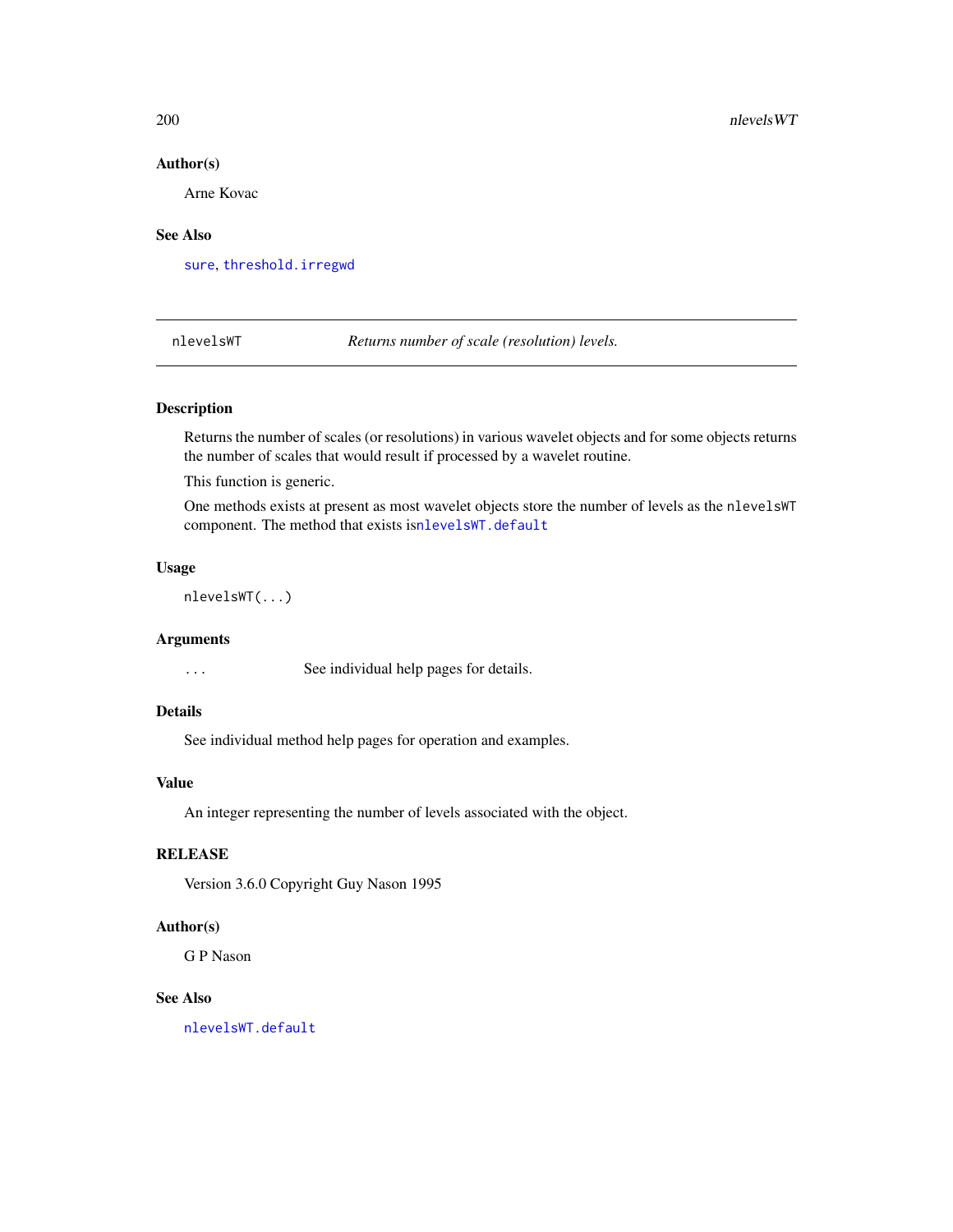<span id="page-200-0"></span>nlevelsWT.default *Returns number of levels associated with an object*

#### Description

This function returns the number of scale levels associated with either a wavelet type object or an atomic object.

# Usage

```
## Default S3 method:
nlevelsWT(object, ...)
```
## Arguments

| object  | An object for which you wish to determine how many levels it has or is associ-<br>ated with. |
|---------|----------------------------------------------------------------------------------------------|
| $\cdot$ | any other arguments                                                                          |

# Details

This function first checks to see whether the input object has a component called nlevelsWT. If it does then it returns the value of this component. If it does not then it takes the length of the object and then uses the [IsPowerOfTwo](#page-153-0) function to return the power of two which equals the length (if any) or NA if the length of the object is not a power of two.

# Value

The number of resolution (scale) levels associated with the object.

#### Author(s)

Version 3.6.0 Copyright Guy Nason 1995

## See Also

[nlevelsWT](#page-199-0)

```
#
# Generate some test data
#
test.data <- example.1()$y
#
# Now, this vector is 512 elements long. What number of levels would any
# wavelet object be that was associated with this vector?
#
```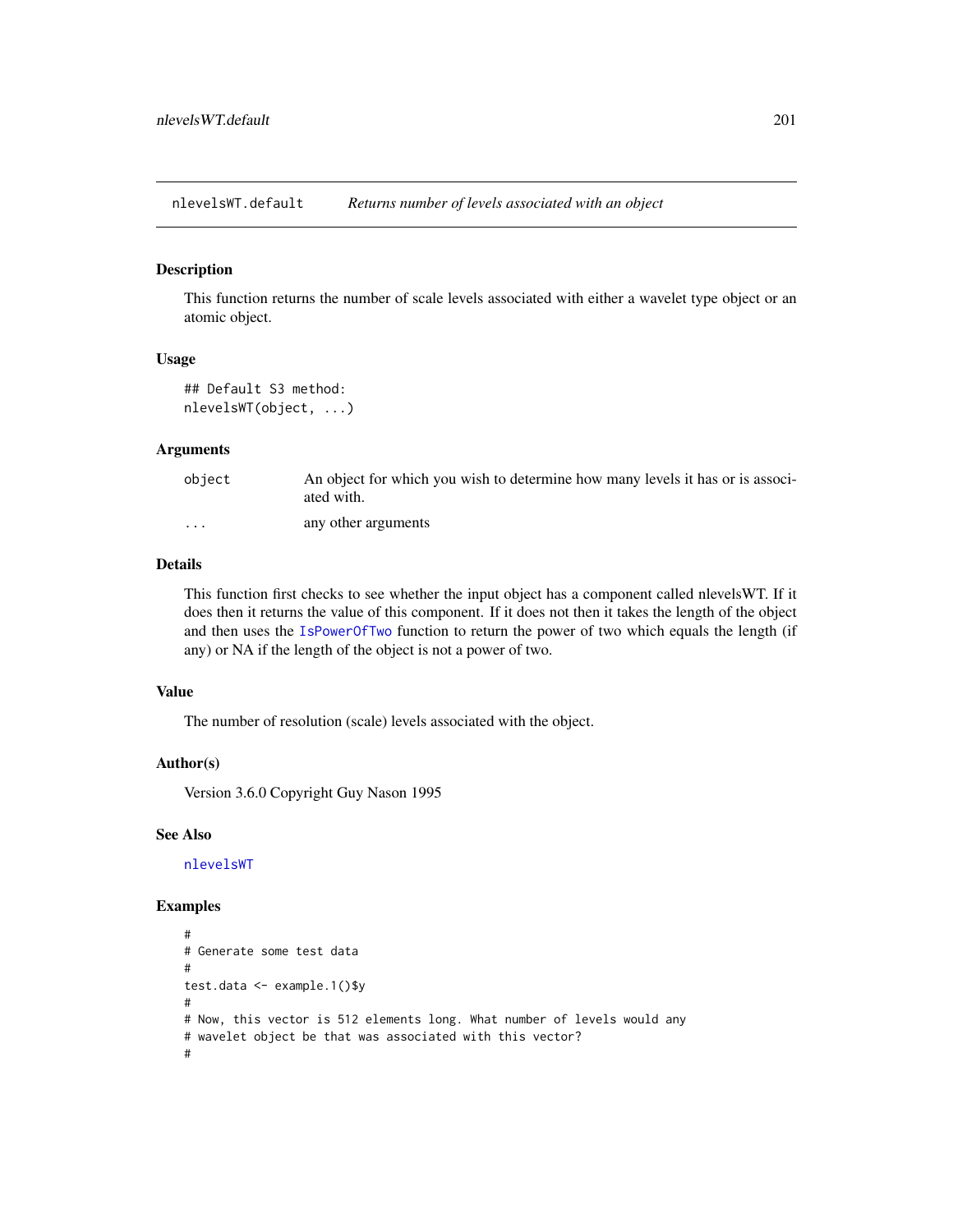#### 202 nullevels

```
nlevelsWT(test.data)
# [1] 9
#
# I.e. 2^9=512. Let's check by taking the wavelet transform of the
# test data and seeing how many levels it actually has
#
nlevelsWT(wd(test.data))
# [1] 9
```
<span id="page-201-0"></span>nullevels *Set whole resolution levels of coefficients equal to zero.*

# Description

Generic function which sets whole resolution levels of coefficients equal to zero.

Particular methods exist. For objects of class:

imwd use the nullevels. imwd method.

wd use the [nullevels.wd](#page-203-0) method.

wst use the [nullevels.wst](#page-205-0) method.

See individual method help pages for operation and examples.

#### Usage

```
nullevels(...)
```
# Arguments

... See individual help pages for details.

## Value

An object of the same class as x but with the specified levels set to zero.

# **RELEASE**

Version 3.8.1 Copyright Guy Nason 1997

# Author(s)

G P Nason

# See Also

[nullevels.imwd](#page-202-0) [nullevels.wd](#page-203-0) [nullevels.wst](#page-205-0) [wd.object](#page-351-0), [wd](#page-344-0) [wst.object](#page-373-0) [wst](#page-371-0)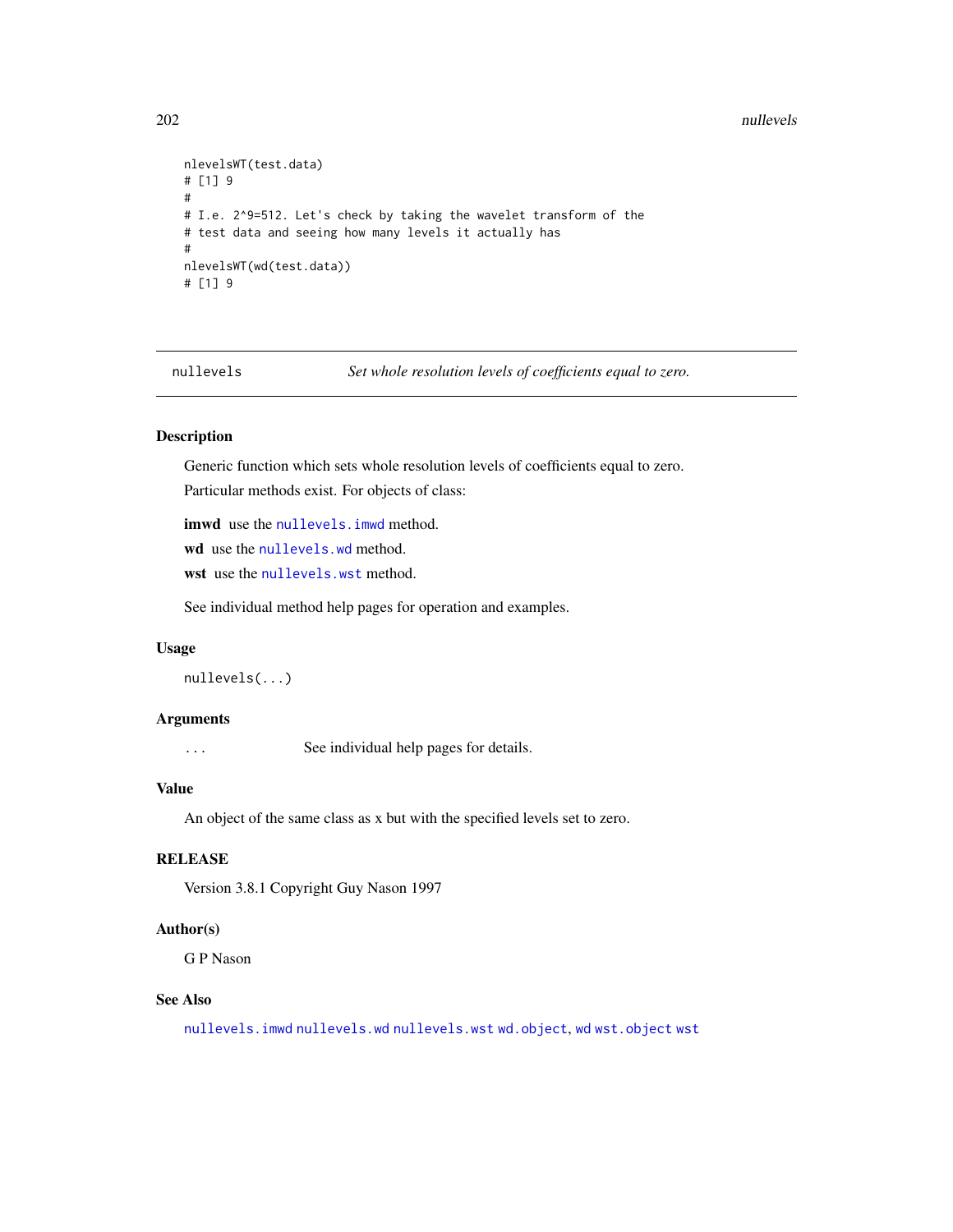<span id="page-202-0"></span>nullevels.imwd *Sets whole resolution levels of coefficients equal to zero in a imwd object.*

## Description

Sets whole resolution levels of coefficients equal to zero in a [imwd.object](#page-133-0)

#### Usage

```
## S3 method for class 'imwd'
nullevels(imwd, levelstonull, ...)
```
## Arguments

| imwd                    | An object of class imwd.                                                                                        |
|-------------------------|-----------------------------------------------------------------------------------------------------------------|
| levelstonull            | An integer vector specifying which resolution levels of coefficients of inwell that<br>you wish to set to zero. |
| $\cdot$ $\cdot$ $\cdot$ | any other arguments                                                                                             |

#### Details

Setting whole resolution levels of coefficients to zero can be very useful. For examples, one can construct a linear smoothing method by setting all coefficients above a particular resolution (the *primary resolution* equal to zero. Also setting particular levels equal to zero can also be useful for removing noise which is specific to a particular resolution level (as long as important signal is not also contained at that level).

Note that this function removes the horiztonal, diagonal and vertical detail coefficients at the resolution level specified. It does not remove the father wavelet coefficients at those resolution levels.

To remove individual coefficients on a systematic basis you probably want to look at the [threshold](#page-307-0) function.

#### Value

An object of class [imwd](#page-131-0) where the coefficients in resolution levels specified by levelstonull have been set to zero.

## RELEASE

Version 3.9.5 Copyright Guy Nason 1998

## Author(s)

G P Nason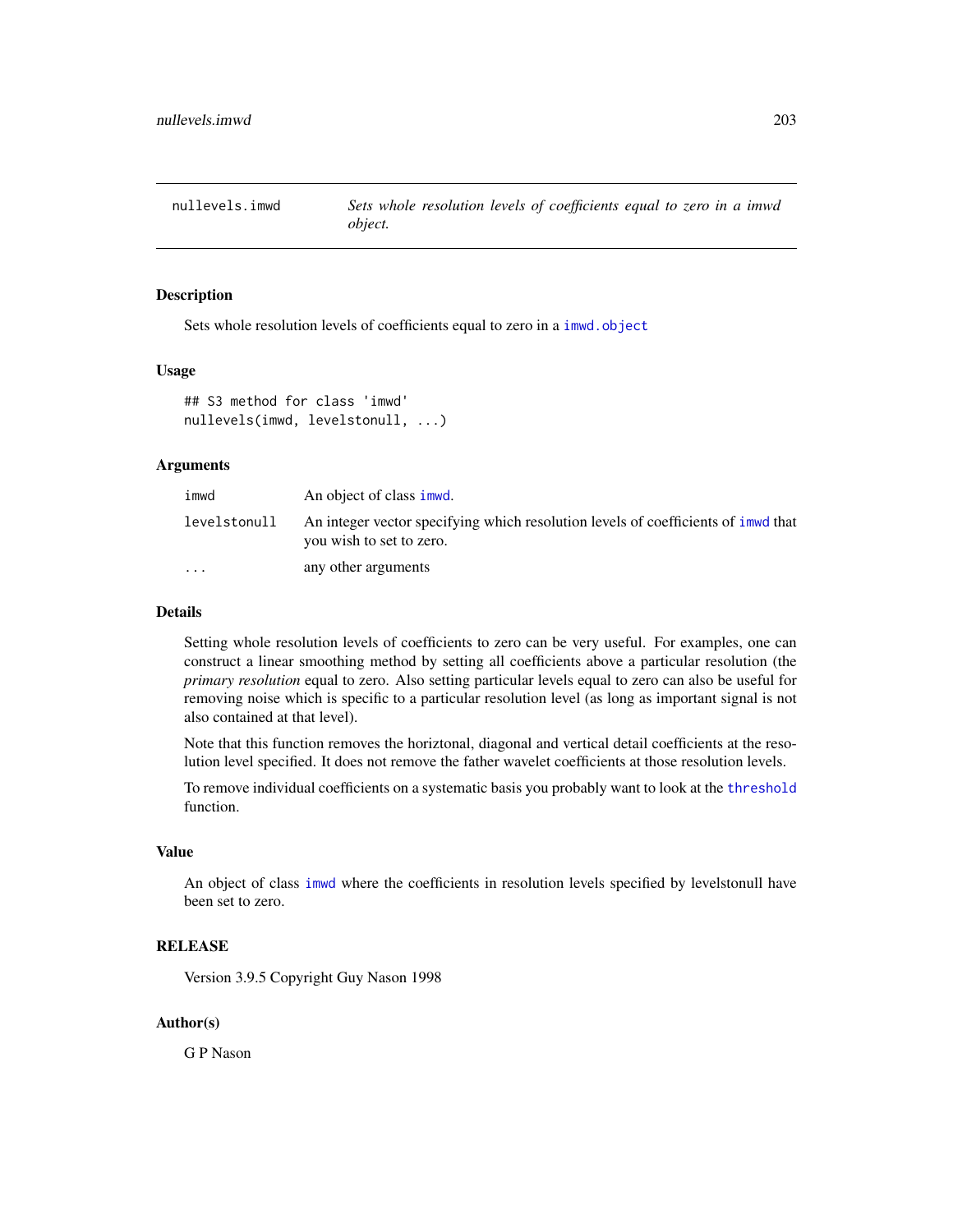## See Also

[nullevels](#page-201-0), [imwd](#page-131-0), [imwd.object](#page-133-0), [threshold](#page-307-0).

## Examples

```
#
# Do the wavelet transform of the Lennon image
#
data(lennon)
lenimwd <- imwd(lennon)
#
# Set scales (resolution levels) 2, 4 and 6 equal to zero.
#
lenwdNL <- nullevels(lenimwd, levelstonull=c(2,4,6))
#
# Now let's plot the coefficients using a nice blue-heat colour map
#
# You will see that coefficients at levels 2, 4 and 6 are black (i.e. zero)
# You can see that coefficients at other levels are unaffected and still
# show the Lennon coefficients.
#
## Not run: plot(lenwdNL)
```
<span id="page-203-0"></span>nullevels.wd *Sets whole resolution levels of coefficients equal to zero in a wd object.*

## Description

Sets whole resolution levels of coefficients equal to zero in a [wd.object](#page-351-0)

## Usage

```
## S3 method for class 'wd'
nullevels(wd, levelstonull, ...)
```
#### Arguments

| wd                | An object of class wd.                                                                                      |
|-------------------|-------------------------------------------------------------------------------------------------------------|
| levelstonull      | An integer vector specifying which resolution levels of coefficients of wd that<br>you wish to set to zero. |
| $\cdot\cdot\cdot$ | any other arguments                                                                                         |

# Details

Setting whole resolution levels of coefficients to zero can be very useful. For examples, one can construct a linear smoothing method by setting all coefficients above a particular resolution (the *primary resolution* equal to zero. Also setting particular levels equal to zero can also be useful for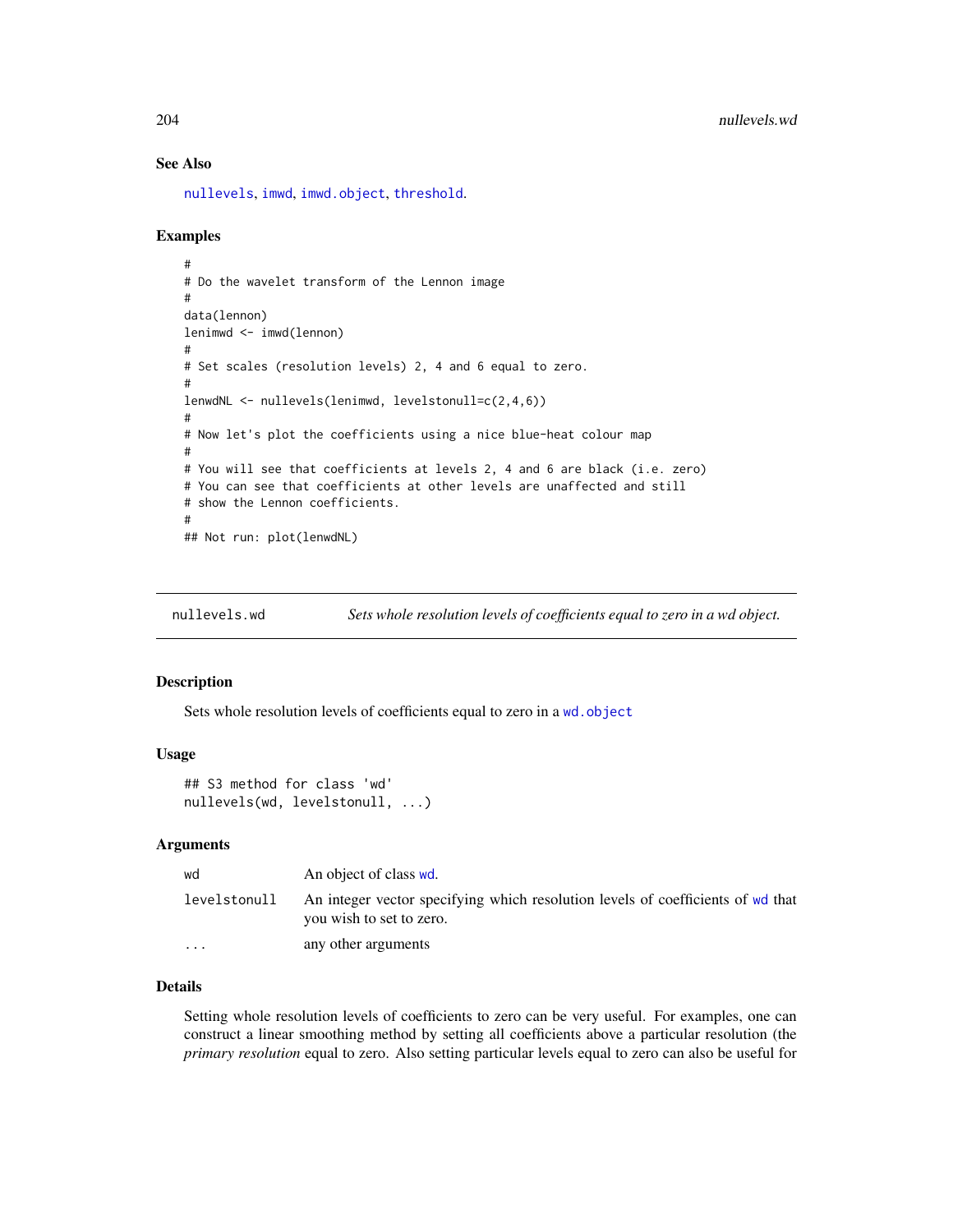#### nullevels.wd 205

removing noise which is specific to a particular resolution level (as long as important signal is not also contained at that level).

Note that this function removes the horiztonal, diagonal and vertical detail coefficients at the resolution level specified. It does not remove the father wavelet coefficients at those resolution levels.

To remove individual coefficients on a systematic basis you probably want to look at the [threshold](#page-307-0) function.

### Value

An object of class [wd](#page-344-0) where the coefficients in resolution levels specified by levelstonull have been set to zero.

# RELEASE

Version 3.8.1 Copyright Guy Nason 1997

## Author(s)

G P Nason

# See Also

[nullevels](#page-201-0), [wd](#page-344-0), [wd.object](#page-351-0), [threshold](#page-307-0).

```
#
# Generate some test data
#
test.data <- example.1()$y
#
# Do wavelet transform of test.data and plot the wavelet coefficients
#
wds <- wd(test.data)
## Not run: plot(wds)
#
# Now let us set all the coefficients in ODD resolution levels equal to zero!
#
# This is just to illustrate the capabilities of the function. I cannot
# imagine you wanting to do this in practice!
##
wdsnl \le nullevels(wds, levelstonull = c(1, 3, 5, 7))
#
# Now let's plot the result
#
## Not run: plot(wdsnl, scaling = "by.level")
#
# Lo and behold the odd levels have been set to zero!
```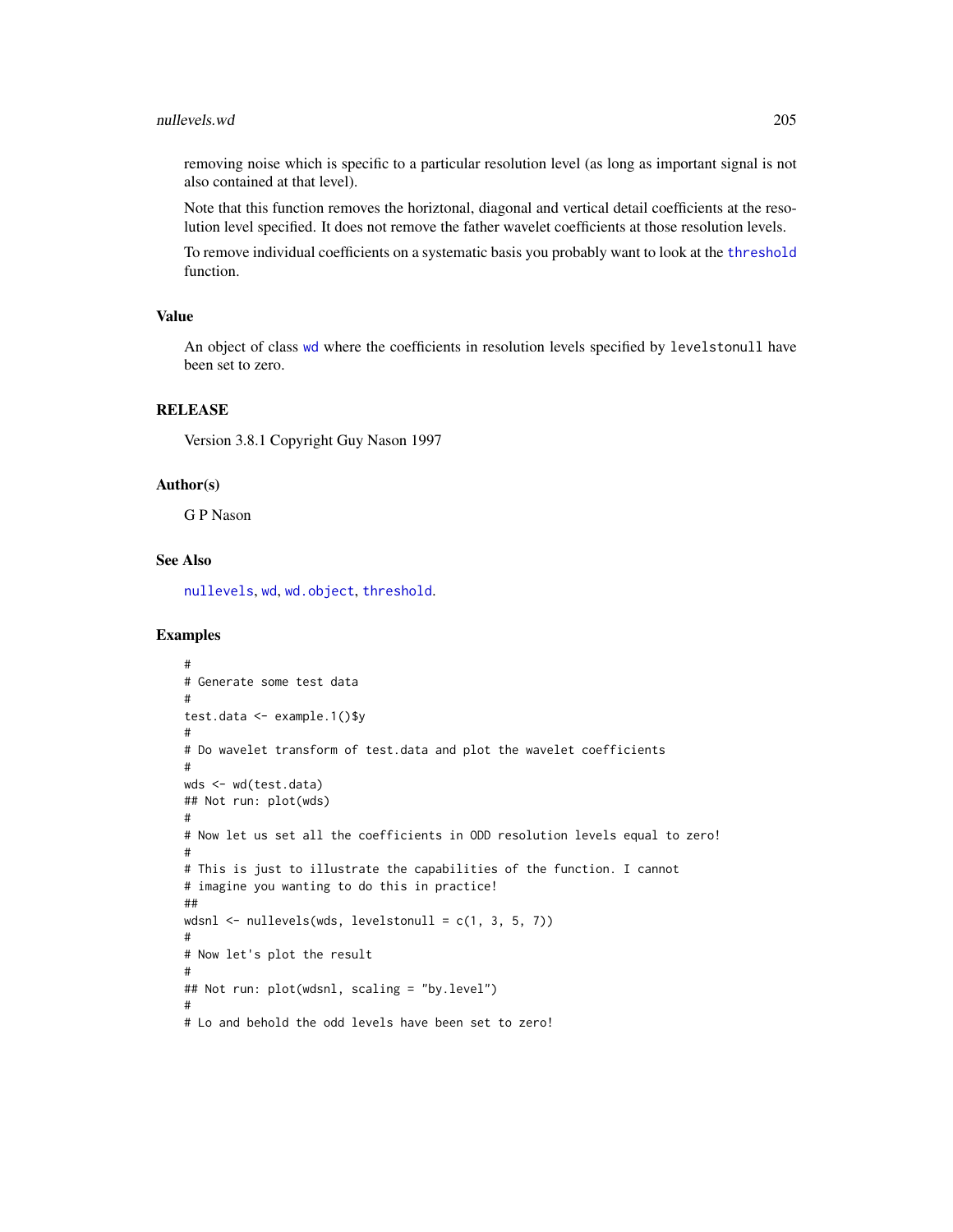<span id="page-205-0"></span>

# Description

Sets whole resolution levels of coefficients equal to zero in a [wd](#page-344-0) object.

#### Usage

```
## S3 method for class 'wst'
nullevels(wst, levelstonull, ...)
```
#### Arguments

| wst                     | An object of class wst.                                                                                      |
|-------------------------|--------------------------------------------------------------------------------------------------------------|
| levelstonull            | An integer vector specifying which resolution levels of coefficients of wst that<br>you wish to set to zero. |
| $\cdot$ $\cdot$ $\cdot$ | any other arguments                                                                                          |

#### Details

Setting whole resolution levels of coefficients to zero can be very useful. For examples, one can construct a linear smoothing method by setting all coefficients above a particular resolution (the *primary resolution* equal to zero. Also setting particular levels equal to zero can also be useful for removing noise which is specific to a particular resolution level (as long as important signal is not also contained at that level).

To remove individual coefficients on a systematic basis you probably want to look at the [threshold](#page-307-0) function.

#### Value

An object of class [wst](#page-371-0) where the coefficients in resolution levels specified by levelstonull have been set to zero.

# **RELEASE**

Version 3.8.1 Copyright Guy Nason 1997

## Author(s)

G P Nason

## See Also

[nullevels](#page-201-0), [wst](#page-371-0), [wst.object](#page-373-0), [threshold](#page-307-0).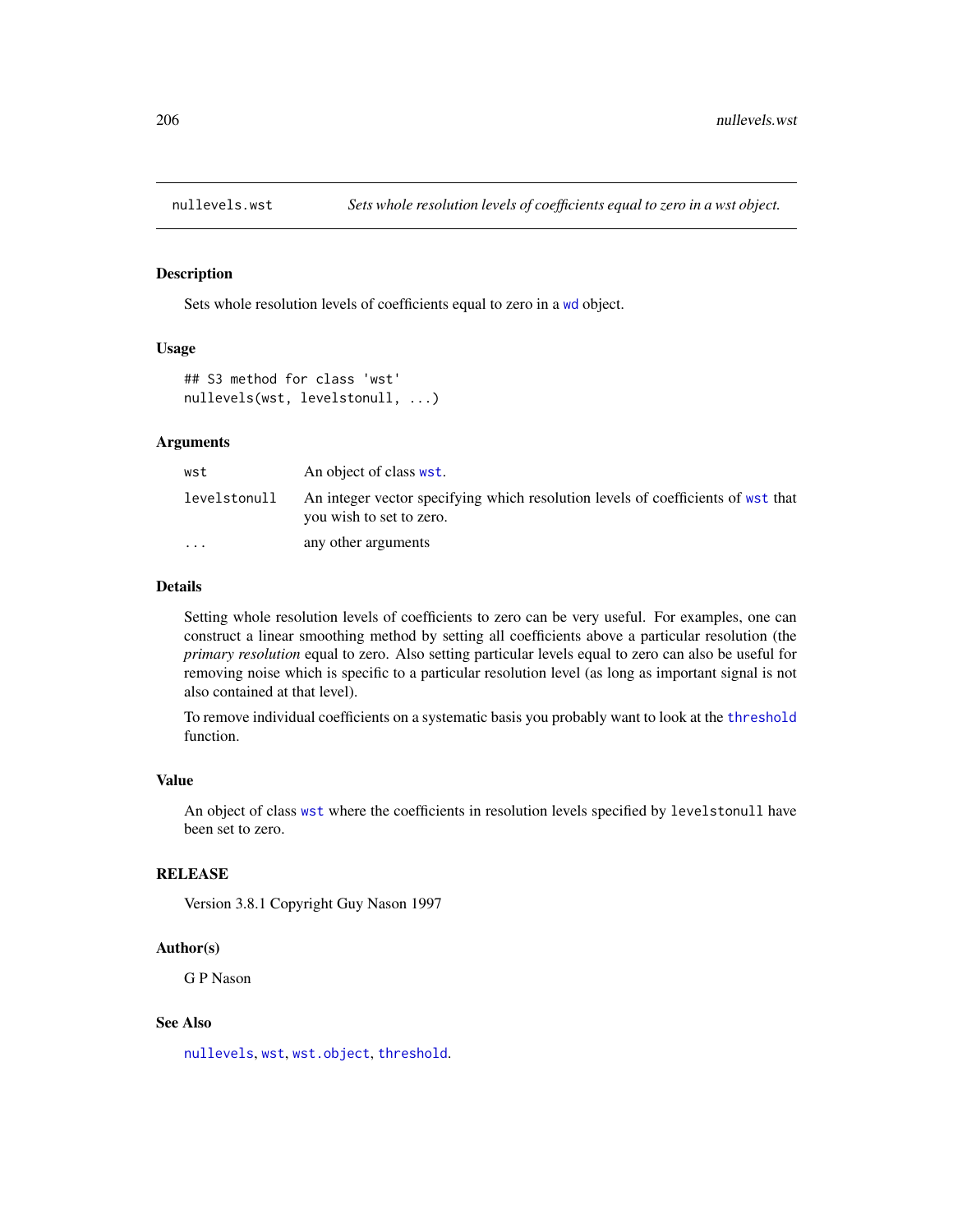#### numtonv 207

## Examples

```
#
# Look at the examples for \code{\link{nullevels.wd}}.
# The operation is almost identical except that \code{\link{wst}}
```
# objects are replaced by \code{\link{wd}} ones.

numtonv *Convert an index number into a node vector object.*

## **Description**

Convert an index number into a node vector object.

#### Usage

numtonv(number, nlevels)

## Arguments

| number  | The index number of a particular basis within a wavelet object.                 |
|---------|---------------------------------------------------------------------------------|
| nlevels | The number of levels that the wavelet object has (can often be discovered using |
|         | the nevels function).                                                           |

#### Details

A basis within a (e.g. non-decimated) wavelet object (such as a [wst.object](#page-373-0)) is represented in WaveThresh by a nv or node vector.

A packet-ordered non-decimated wavelet transform object [wst](#page-371-0) for short) which is the transform of a vector of length n contains n bases. Each basis can be indexed from 0 to  $(n-1)$ .

A [wst.object](#page-373-0) is simply a fully populated binary tree. There are nlevels levels in the tree with a split at each level. The root of the tree is at level 0, there are two branches at level 1, four at level 2, eight at level 3 and so on. A path through the tree can be constructed by starting at the root and choosing "left" or "right" at each possible branch. For certain data situations this path is constructed using minimum entropy algorithms (for examples [MaNoVe](#page-181-0)). This function (numtonv takes the numerical representation of a path and converts it into a node.vector form suitable for passing to [InvBasis](#page-141-0) to invert the representation according to a basis specicified by number.

The least significant digit in number corresponds to deciding on the left/right decision at the fine leaves of the tree (high-frequency structure) and the most significant digit in number corresponds to deciding on the left/right decision at the root. Therefore gradually incrementing number from 0 to  $2^{\prime}$  {nlevels}-1 steps through all possible bases in the [wst](#page-371-0) object ranging from all decisions being made "left" to all decisions being made "right". The "number" dividied by 2^{nlevels} corresponds exactly to the binary number epsilon in Nason and Silverman (1995).

#### Value

An object of class nv (node vector). This contains information about a path through a wavelet object (a basis in a wavelet object).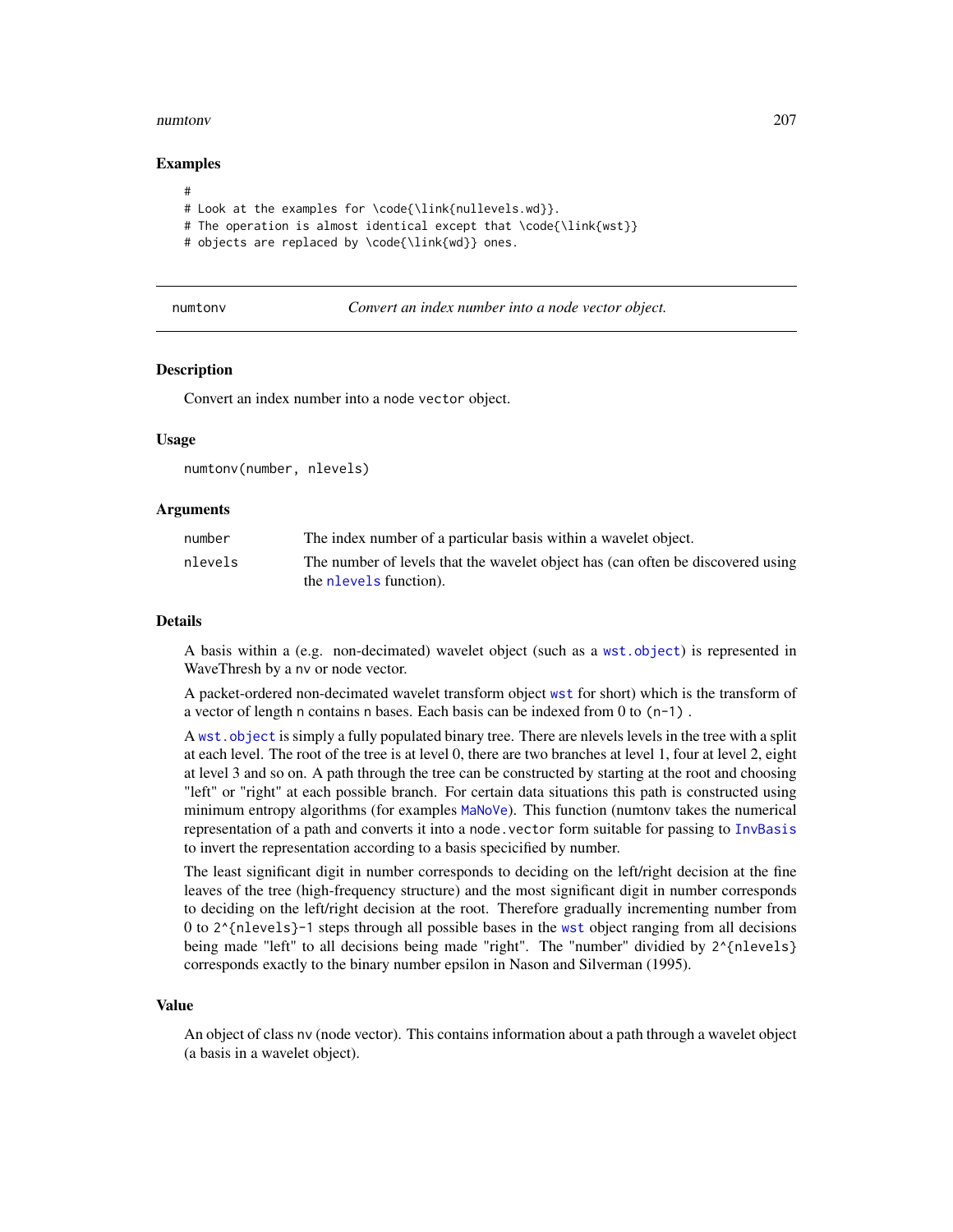#### 208 numtonv

# **RELEASE**

Version 3.6.0 Copyright Guy Nason 1995

#### Author(s)

G P Nason

# See Also

[wst](#page-371-0), [wst.object](#page-373-0), [MaNoVe](#page-181-0), [nv.object](#page-208-0), [InvBasis](#page-141-0), [nlevels](#page-0-0).

```
#
# Generate some test data
#
test.data <- example.1()$y
#
# Make it noisy
#
ynoise <- test.data + rnorm(512, sd=0.1)
#
# Do packet ordered non-decimated wavelet transform
#
ynwst <- wst(ynoise)
#
# Now threshold the coefficients
#
ynwstT <- threshold(ynwst)
#
# Select basis number 9 (why not?)
#
NodeVector9 <- numtonv(9, nlevelsWT(ynwstT))
#
# Let's print it out to see what it looks like
# (nb, if you're repeating this examples, the basis might be different
# as you may have generated different pseudo random noise to me)
#
NodeVector9
# Level : 8 Action is R (getpacket Index: 1 )
# Level : 7 Action is L (getpacket Index: 2 )
# Level : 6 Action is L (getpacket Index: 4 )
# Level : 5 Action is R (getpacket Index: 9 )
# Level : 4 Action is L (getpacket Index: 18 )
# Level : 3 Action is L (getpacket Index: 36 )
# Level : 2 Action is L (getpacket Index: 72 )
# Level : 1 Action is L (getpacket Index: 144 )
# Level : 0 Action is L (getpacket Index: 288 )
# There are 9 reconstruction steps
#
# The print-out describes the tree through ynwstT that corresponds to
# basis 9.
```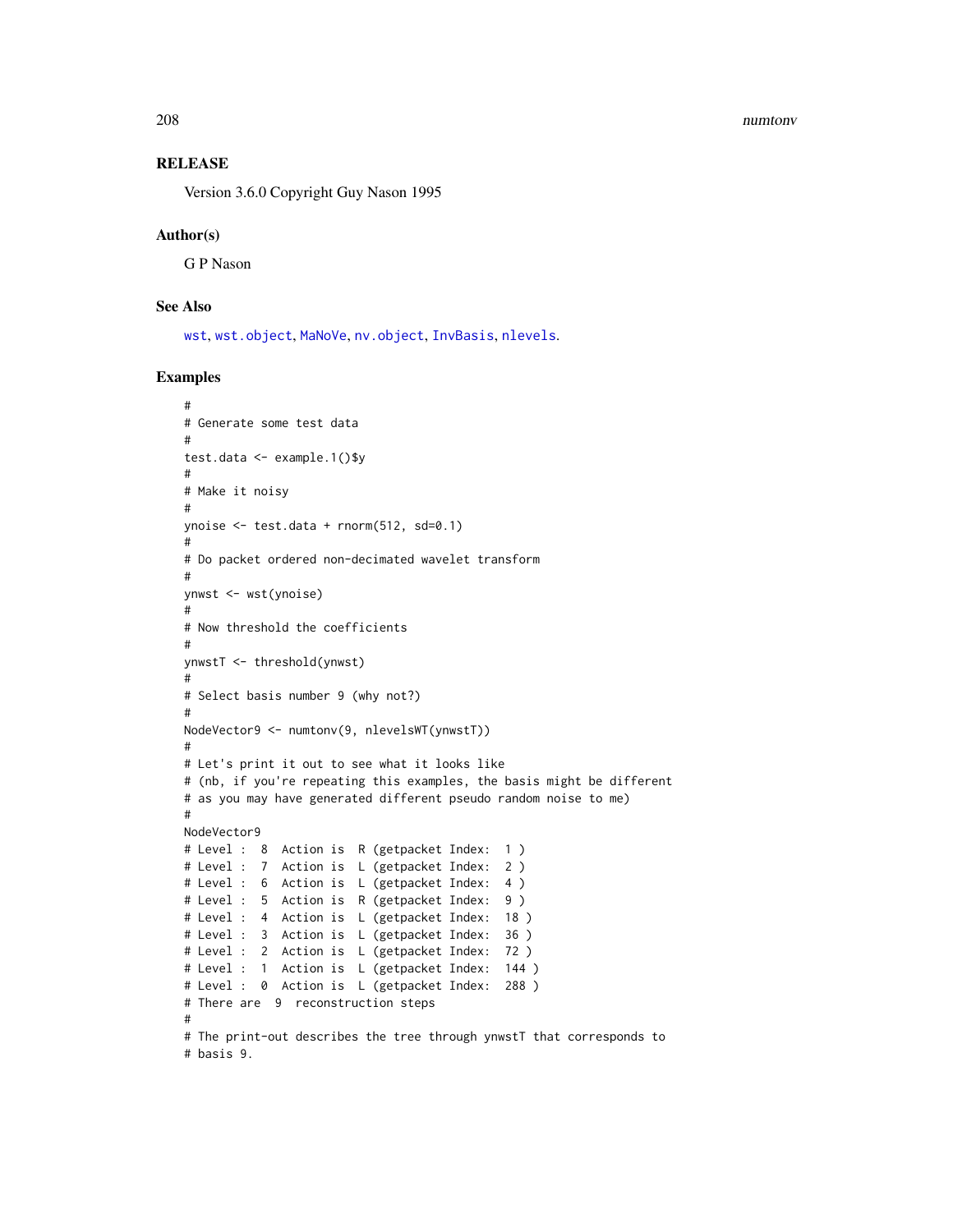#### nv.object 209

# # The NodeVector9 and ynwstT objects could now be supplied to # InvBasis.wst for inverting ynwstT according # to the NodeVector9 or basis number 9.

<span id="page-208-0"></span>nv.object *Node vector objects.*

### Description

These are objects of classes

nv

They represent a basis in a packet-ordered non-decimated wavelet transform object.

## Details

A nv object is a description of a basis which is a path through a packet ordered non-decimated wavelet transform. To view the basis just print it! See the examples in [numtonv](#page-206-0) for a print out of its structure.

A similar object exists for describing a basis in a wavelet packet object see nvwp.

#### Value

The following components must be included in a legitimate 'nv' object.

- node.list This is a complicated structure composed of one-dimensional array of nv\$nlevelsWT lists. Each item in the array is itself a list having two components\$upperctrl and upperl. Each component is described as follows:
	- upperctrl The 'upperctrl' item in each is the most important. It consists of a vector of characters. Each character refers to a node in the non-decimated wavelet tree at that level and can only be one of the characters L (for left), R (for right) and S (for stop). Each character in the vector informs reconstruction algorithms that, to do the best thing (whatever the best thing is in any particular case, e.g. select the minimum entropy node downwards), you should select the left/right node or stop at the current node.
	- upperl The 'upperl' vector is in 1-1 correspondance with the 'upperctrl' vector. Each entry is a number related in some way to the L/R/S entry. (For the minumum entropy this is the minmum entropy achieved by this selection).
	- nlevelsWT The number of levels in the [wst](#page-371-0) object that was involved in the creation of the nv object. Nv objects describe a basis relative to a packet ordered non-decimated wavelet transform object and thus must know the number of levels in that object.

# **GENERATION**

This class of objects is returned from the [MaNoVe.wst](#page-183-0) and [numtonv](#page-206-0) functions. The former returns the minimum entropy basis (most sparse basis) obtained using the Coifman-Wickerhauser, 1992 algorithm. The latter permits selection of a basis by an index number.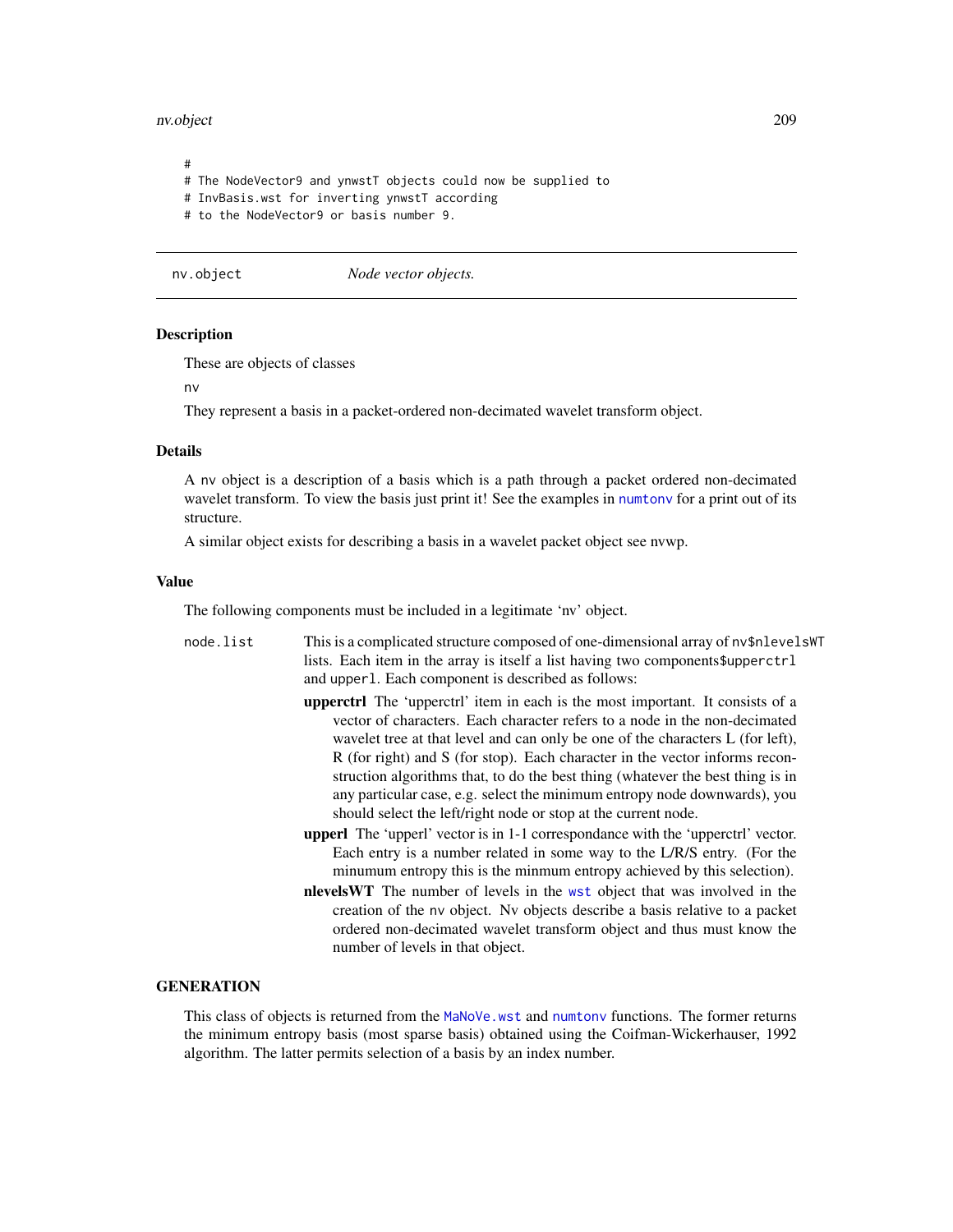# **METHODS**

The nv class of objects has methods for the following generic functions: print, [nlevelsWT](#page-199-0), [InvBasis](#page-141-0),

# RELEASE

Version 3.6.0 Copyright Guy Nason 1995

## Author(s)

G P Nason

# See Also

[wst](#page-371-0), [wst.object](#page-373-0), [numtonv](#page-206-0), [print](#page-0-0), [nlevelsWT](#page-199-0), [InvBasis](#page-141-0), [MaNoVe.wst](#page-183-0).

plot.imwd *Draw a picture of the 2D wavelet coefficients using image*

# Description

This function images 2D the absolute values discrete wavelet transform coefficients arising from a [imwd.object](#page-133-0) object.

# Usage

```
## S3 method for class 'imwd'
plot(x, scaling = "by.level", co.type = "abs",
package = "R", plot.type = "mallat", arrangement = c(3, 3),
transform = FALSE, tfunction = sqrt, ...)
## S3 method for class 'imwdc'
plot(x, verbose=FALSE, ...)
```
# Arguments

| x         | The 2D imwd object you wish to depict                                                                                                                                                                                                                                                                                                                                                             |
|-----------|---------------------------------------------------------------------------------------------------------------------------------------------------------------------------------------------------------------------------------------------------------------------------------------------------------------------------------------------------------------------------------------------------|
| scaling   | How coefficient scaling is performed. The options are by level to scale the<br>coefficients independently by level, anything else causes coefficients to be scaled<br>globally                                                                                                                                                                                                                    |
| co.type   | Can be "abs" for the absolute values of the coefficients to be plotted, can be<br>"mabs" for the negative absolute values or "none" for none of this.                                                                                                                                                                                                                                             |
| package   | Can be "R" for the R package, or "S". The latter does less interesting things and<br>results in a simpler plot                                                                                                                                                                                                                                                                                    |
| plot.type | If this argument is "mallat" the coefficients at different scales and orientations<br>are packed into one image and plotted, a format originating from Mallat's early<br>papers on this. The other possibility is "cols" which plots each combination of<br>scale and direction on a separate plot. This latter format is useful for examining<br>coefficients, especially at the coarser scales. |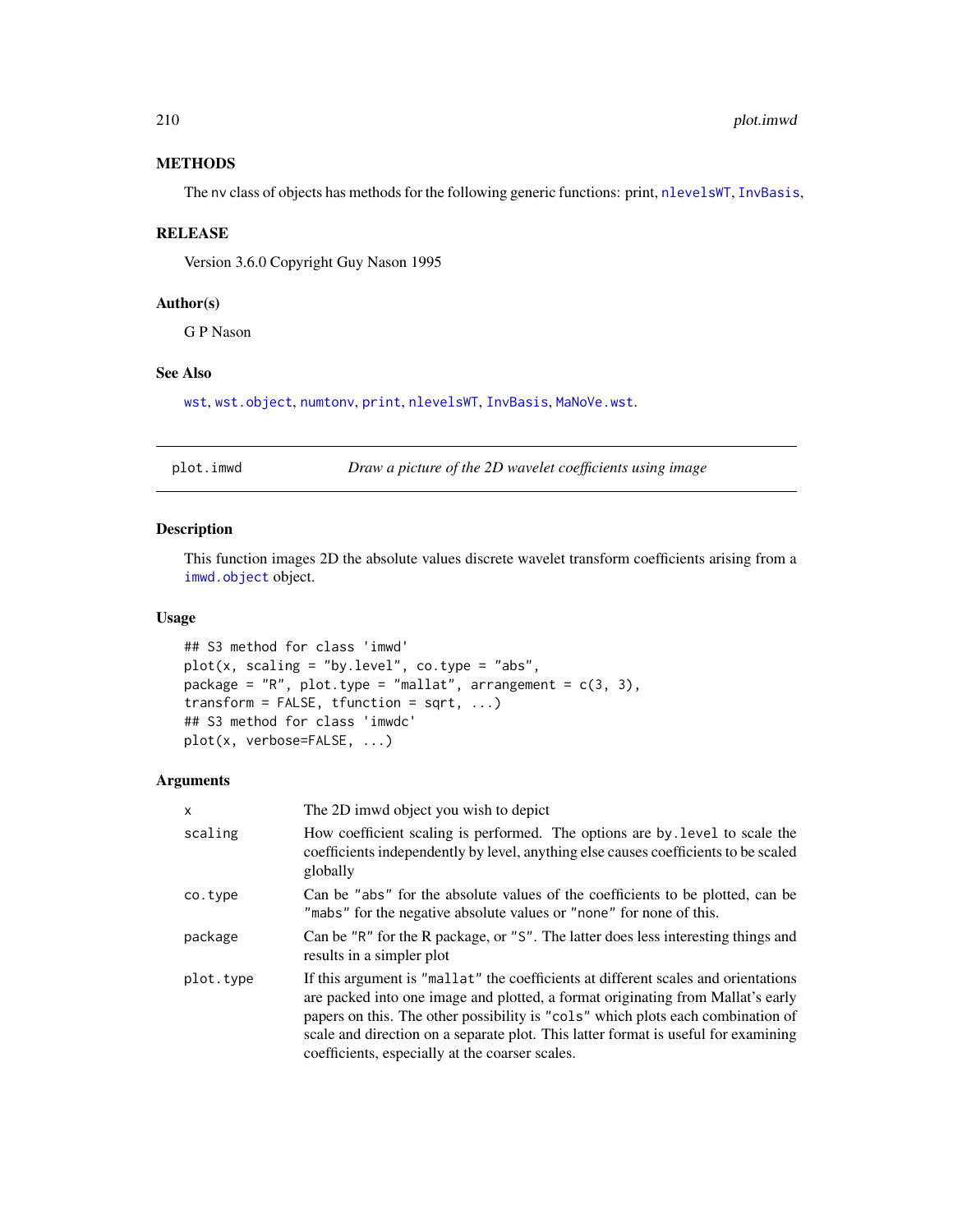# plot.irregwd 211

| arrangement | If plot, type="cols" then this argument specifies how many rows and columns<br>there are in the plot array.                                                                                       |
|-------------|---------------------------------------------------------------------------------------------------------------------------------------------------------------------------------------------------|
| transform   | If FALSE then the coefficients are plotted as they are (subject to the co. type<br>argument above), if TRUE then the transform function supplied by t function<br>is applied to the coefficients. |
| tfunction   | If transform=TRUE then this function gets applied to transform the coefficients<br>before plotting                                                                                                |
| verbose     | Print out informative messages                                                                                                                                                                    |
| .           | Supply other arguments to the call to the image function. This is very useful to,<br>e.g., can the colours, or other aspects of the image                                                         |

# Details

Description says all

## Value

If the package="S" argument is set then a matrix is returned containing the image that would have been plotted (and this only works if the plot.type="mallat" argument is set also.

## Author(s)

G P Nason

## See Also

[imwd](#page-131-0), [imwd.object](#page-133-0), [threshold.imwd](#page-308-0)

# Examples

```
data(lennon)
lwd <- imwd(lennon)
## Not run: plot(lwd)
## Not run: plot(lwd, col=grey(seq(from=0, to=1, length=100)), transform=TRUE)
```
plot.irregwd *Plot variance factors of wavelet transform coefficients for irregularly spaced wavelet transform object*

# Description

This function plots the variance factors associated with the wavelet coefficients arising from a [irregwd.objects](#page-150-0) irregularly spaced wavelet decomposition object.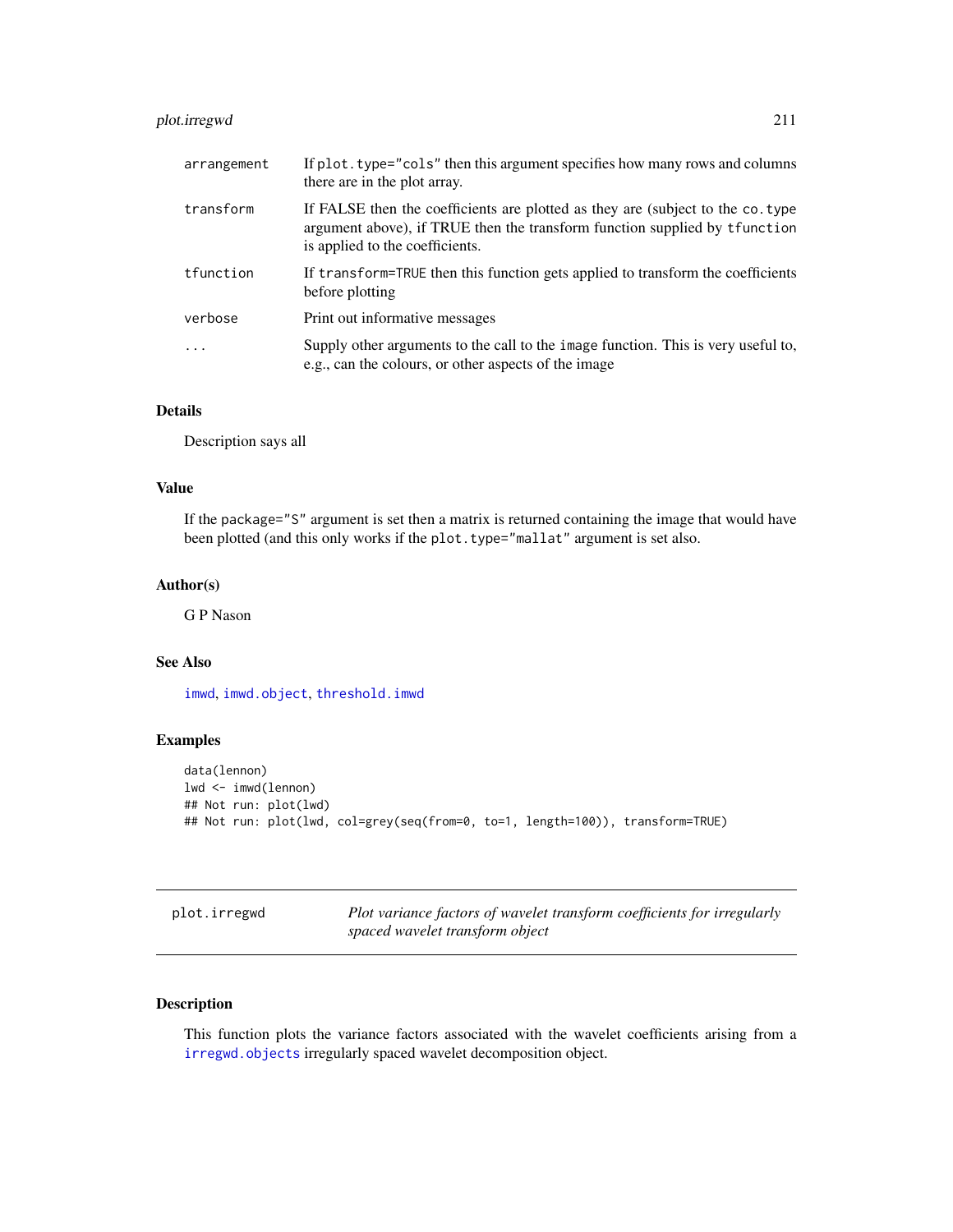# Usage

```
## S3 method for class 'irregwd'
plot(x, xlabels, first.level = 1,
main = "Wavelet Decomposition Coefficients", scaling = "by.level",
rhlab = FALSE, sub, ...
```
# Arguments

| x           | The irregwd. objects object whose coefficients you wish to plot.                                                                                                                                                                                                                                                                                                                                                                                                                                                                                                                                                                                |
|-------------|-------------------------------------------------------------------------------------------------------------------------------------------------------------------------------------------------------------------------------------------------------------------------------------------------------------------------------------------------------------------------------------------------------------------------------------------------------------------------------------------------------------------------------------------------------------------------------------------------------------------------------------------------|
| xlabels     | A vector containing the "true" x-axis numbers that went with the vector that was<br>transformed to produce the irregwd object supplied as the first argument to this<br>function. If this argument is missing then the function tries to make up a sensible<br>set of x-axis labels.                                                                                                                                                                                                                                                                                                                                                            |
| first.level | The first resolution level to begin plotting at. This argument can be quite useful<br>when you want to supress some of the coarser levels in the diagram.                                                                                                                                                                                                                                                                                                                                                                                                                                                                                       |
| main        | The main title of the plot.                                                                                                                                                                                                                                                                                                                                                                                                                                                                                                                                                                                                                     |
| scaling     | How you want the coefficients to be scaled. The options are: global - one scale<br>factor is chosen for the whole plot. The scale factor depends on the variance<br>factor to be included on the plot that has the largest absolute value. The global<br>option is useful when comparing factors that might appear anywhere in the plot;<br>by level - a scale factor is chosen for each resolution level in the plot. The<br>scale factor for a level depends on the variance factor in that level that has the<br>largest absolute value. The by . level option is useful when you wish to compare<br>coefficients within a resolution level. |
| rhlab       | If TRUE then a set of labels is produced on the right hand axis. The axis la-<br>bels in this case refer to the scale factors used to scale each level and corre-<br>spond to value of the largest variance factor (in absolute value) in each scale<br>(when scaling=="by.level") or absolutely (when scaling="global"). If the<br>rhlab=FALSE then no right hand axis labels are produced.                                                                                                                                                                                                                                                    |
| sub         | A subtitle for the plot.                                                                                                                                                                                                                                                                                                                                                                                                                                                                                                                                                                                                                        |
| $\ddots$    | Other arguments supplied to the actual plot                                                                                                                                                                                                                                                                                                                                                                                                                                                                                                                                                                                                     |
|             |                                                                                                                                                                                                                                                                                                                                                                                                                                                                                                                                                                                                                                                 |

## Details

Produces a plot similar in style to the ones in Donoho and Johnstone, 1994. This function is basically the same as [plot.wd](#page-215-0) except that variance factors and not coefficients are plotted. A variance factor is a number that quantifies the variability of a coefficient induced by the irregular design that was interpolated to a regular grid by the [makegrid](#page-171-0) function which is used the by [irregwd](#page-148-0) irregular wavelet transform function.

High values of the variance factor correspond to large variance in the wavelet coefficients but due to the irregular design, not the original noise structure on the coefficients.

#### Value

If rhlab==TRUE then the scaling factors applied to each scale level are returned. Otherwise NULL is returned.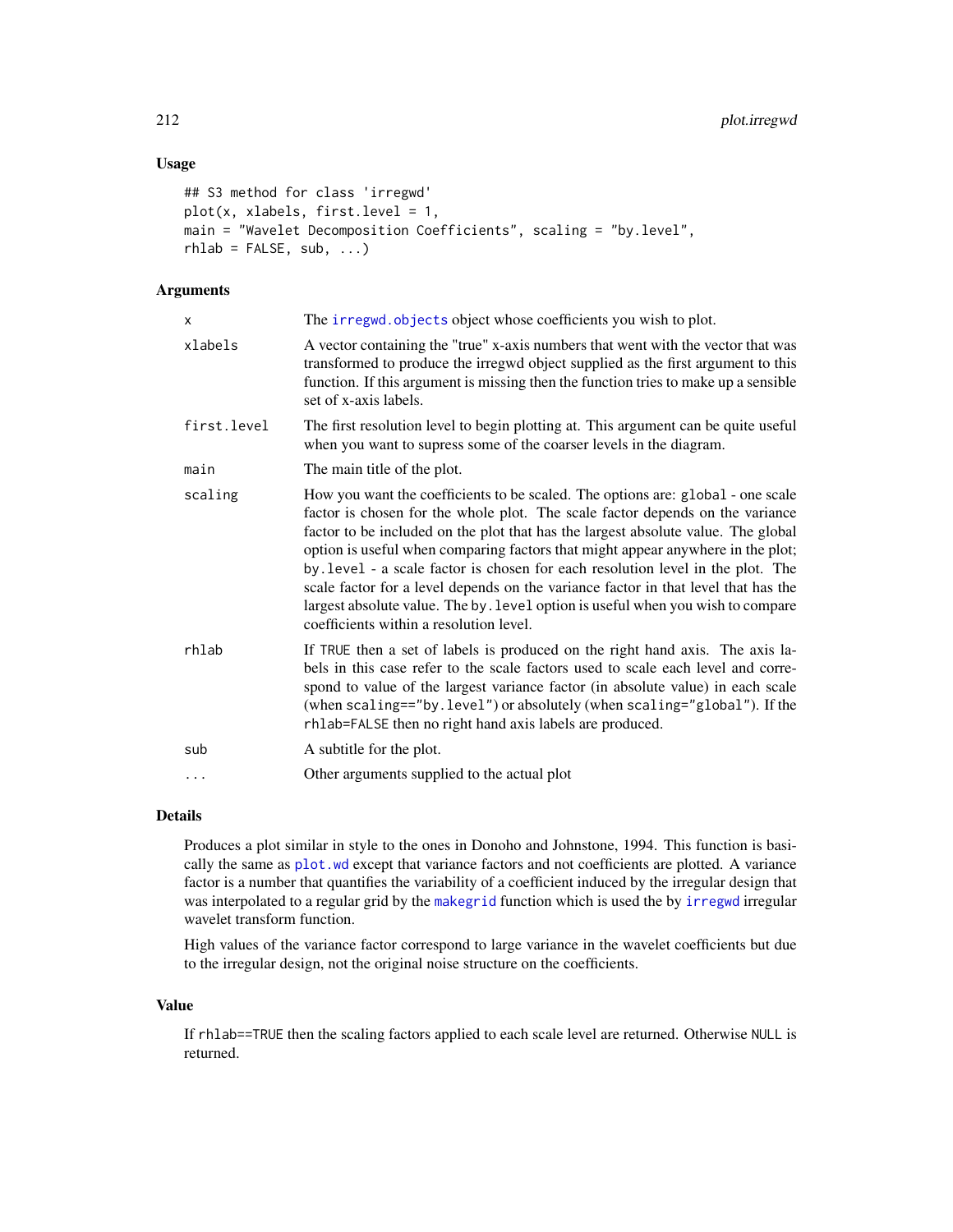#### plot.mwd 213

# Author(s)

Arne Kovac

# Examples

# # The help for makegrid contains an example # of using this function. #

<span id="page-212-0"></span>

plot.mwd *Use plot on an mwd object.*

# Description

Plots the wavelet coefficients of a [mwd](#page-193-0) class object.

# Usage

```
## S3 method for class 'mwd'
plot(x, first. level = 1, main = "Wavelet Decomposition Coefficients",scaling = "compensated", rhlab = FALSE, sub = x$filter$name,
NotPlotVal = 0.05, xlab = "Translate", ylab = "Resolution level",
return.scale = TRUE, colour = (2:(npsi + 1)), ...
```
# Arguments

| $\mathsf{x}$ | The mwd object whose coefficients you wish to plot.                                                                                                                                                                                                                                                                                                                                                                                                                                                                                                                                                                                                    |
|--------------|--------------------------------------------------------------------------------------------------------------------------------------------------------------------------------------------------------------------------------------------------------------------------------------------------------------------------------------------------------------------------------------------------------------------------------------------------------------------------------------------------------------------------------------------------------------------------------------------------------------------------------------------------------|
| first.level  | The first resolution level to begin plotting at. This argument can be quite useful<br>when you want to supress some of the coarser levels in the diagram.                                                                                                                                                                                                                                                                                                                                                                                                                                                                                              |
| main         | The main title of the plot.                                                                                                                                                                                                                                                                                                                                                                                                                                                                                                                                                                                                                            |
| scaling      | How you want the coefficients to be scaled. The options are: "global" - one<br>scale factor is chosen for the whole plot. The scale factor depends on the coef-<br>ficient to be included on the plot that has the largest absolute value. The global<br>option is useful when comparing coefficients that might appear anywhere in the<br>plot; "by . level" - a scale factor is chosen for each resolution level in the plot.<br>The scale factor for a level depends on the coefficient in that level that has the<br>largest absolute value. The "by.level" option is useful when you wish to com-<br>pare coefficients within a resolution level. |
|              | The other option is "compensated" which is the same as "global" except for<br>that finer scales' coefficients are scaled up by a factor of SQRT(2) for compensated.<br>This latter options is sometimes useful.                                                                                                                                                                                                                                                                                                                                                                                                                                        |
| rhlab        | If $\top$ then a set of labels is produced on the right hand axis. The axis labels in this<br>case refer to the scale factors used to scale each level and correspond to value of<br>the largest coefficient (in absolute value) in each scale (when scaling=="by.level")<br>or absolutely (when scaling="global"). If the rhlab argument is FALSE then<br>no right hand axis labels are produced.                                                                                                                                                                                                                                                     |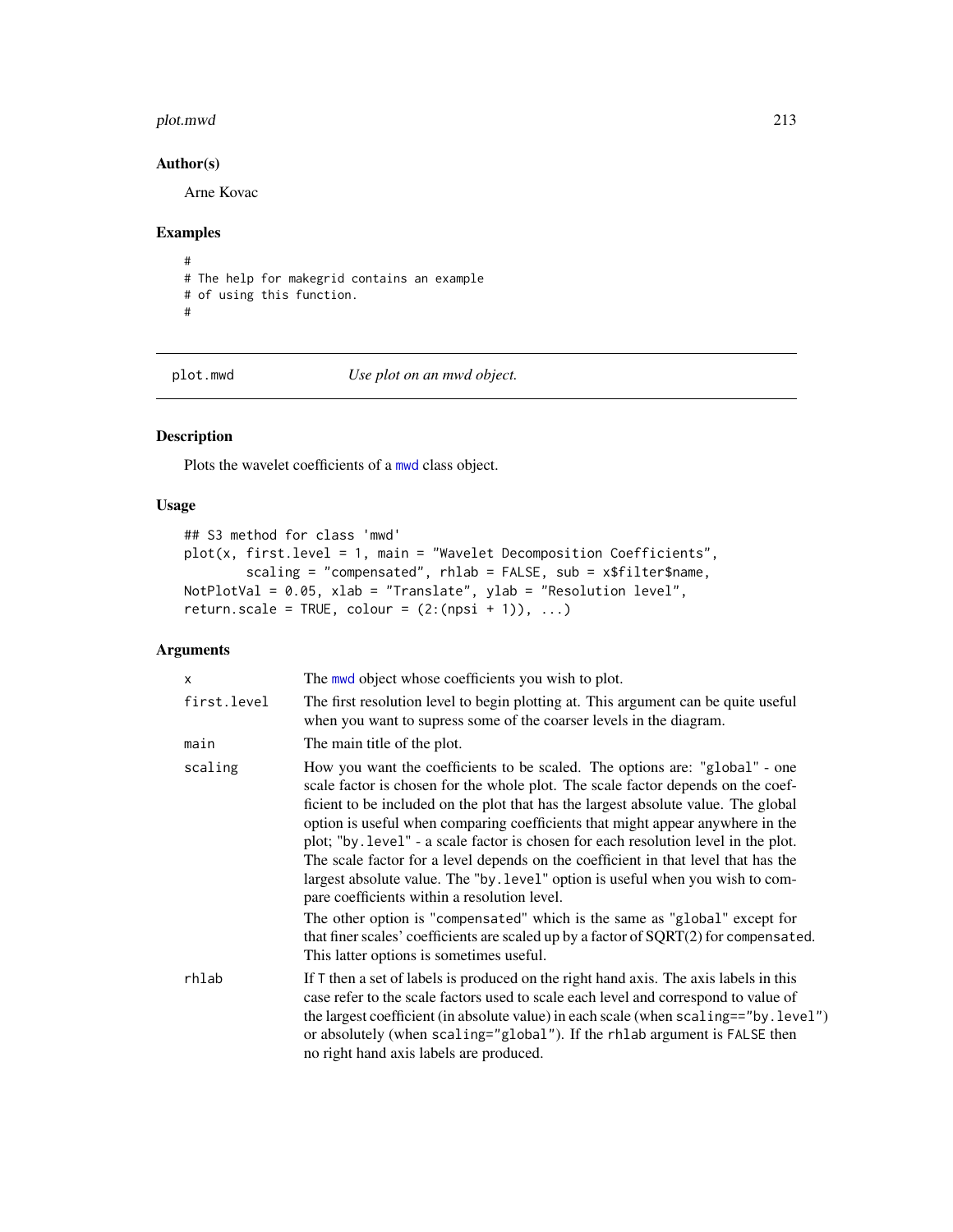| sub          | A subtitle for the plot.                                                                                                                                                                                             |
|--------------|----------------------------------------------------------------------------------------------------------------------------------------------------------------------------------------------------------------------|
| NotPlotVal   | Doesn't seem to be implemented.                                                                                                                                                                                      |
| xlab         | A title for the x-axis                                                                                                                                                                                               |
| ylab         | A title for the y-axis                                                                                                                                                                                               |
| return.scale | If true (default) the scale for each resolution level is returned                                                                                                                                                    |
| colour       | A vector of length mwd\$npsi, the values of which are the colours used to plot<br>the coefficients, one for each distinct type of wavelet (with apologies to our<br>American cousins for spelling colour correctly!) |
|              | other arguments to be supplied to plot.                                                                                                                                                                              |

#### Details

Produces a plot similar to the ones in Donoho and Johnstone, 1994.

Wavelet coefficients for each resolution level are plotted one above the other, with the high resolution coefficients at the bottom, and the low resolution at the top. Each vector is represented by mwd\$npsi lines one for each element in the coefficient vector. If colour is supported by the device each element will be represented by a different coulour. The coefficients are plotted using the segment function, with a large positive coefficient being plotted above an imaginary horizontal centre line, and a large negative coefficient plotted below it. The position of a coefficient along a line is indicative of the wavelet basis function's translate number.

The resolution levels are labelled on the left-hand side axis, and the maximum values of the absolute values of the coefficients for the particular level form the right-hand side axis.

The levels of coefficients can be scaled in three ways. If you are not interested in comparing the relative scales of coefficients from different levels, then the default scaling option, "by.level" is what you need. This computes the maximum of the absolute value of the coefficients at a particular level and scales the so that the fit nicely onto the plot. For this option, each level is scaled DIFFER-ENTLY. To obtain a uniform scale for all the levels specify the "global" option to the scaling argument. This will allow you to make inter-level comparisons.

# Value

Axis labels for each resolution level unless return.scale=F when NULL is returned. The axis values are the maximum of the absolute value of the coefficients at that resolution level. They are returned because they are sometimes hard to read on the plot.

#### RELEASE

Version 3.9.6 (Although Copyright Tim Downie 1995-6).

# Note

A plot of the coefficients contained within the [mwd](#page-193-0) object at each resolution level is produced.

## Author(s)

G P Nason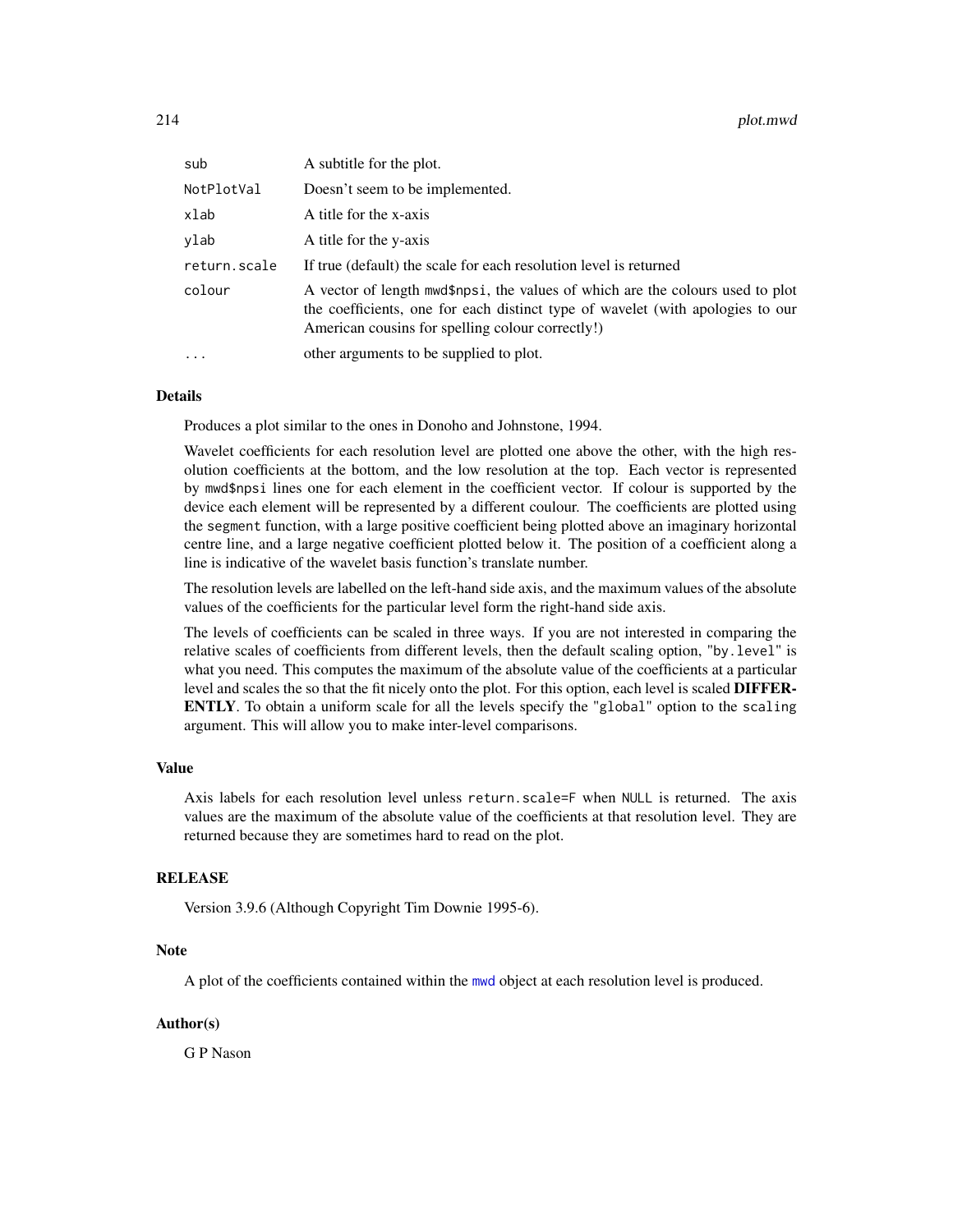#### plot.nvwp 215

# See Also

[accessC.mwd](#page-9-0), [accessD.mwd](#page-15-0), [draw.mwd](#page-87-0), [mfirst.last](#page-188-0), [mfilter.select](#page-186-0), [mwd](#page-193-0), [mwd.object](#page-195-0), [mwr](#page-197-0), [print.mwd](#page-230-0), [putC.mwd](#page-256-0), [putD.mwd](#page-264-0), [summary.mwd](#page-296-0), [threshold.mwd](#page-315-0), [wd](#page-344-0), [wr.mwd](#page-367-0).

#### Examples

```
#
# Generate some test data
#
test.data <- example.1()$y
## Not run: ts.plot(test.data)
#
# Decompose test.data with multiple wavelet transform and
# plot the wavelet coefficients
#
tdmwd <- mwd(test.data)
## Not run: plot(tdmwd)
#[1] 1.851894 1.851894 1.851894 1.851894 1.851894 1.851894 1.851894
#
# You should see a plot with wavelet coefficients like in
# plot.wd but at each coefficient position
# there are two coefficients in two different colours one for each of
# the wavelets at that position.
#
# Note the scale for each level is returned by the function.
```
plot.nvwp *Depict wavelet packet basis specfication*

## Description

The nvwp class object (generated from [MaNoVe.wp](#page-182-0) for example) contains a wavelet packet basis specification. This function produces a graphical depiction of such a basis.

#### Usage

```
## S3 method for class 'nvwp'
plot(x, \ldots)
```
#### **Arguments**

|          | The wavelet packet node vector you wish to plot, nywp class object |
|----------|--------------------------------------------------------------------|
| $\cdots$ | Other arguments to the central plot function                       |

## Details

The vertical axis indicates the resolution level, the horizontal axes indicates the packet index for the finest scales.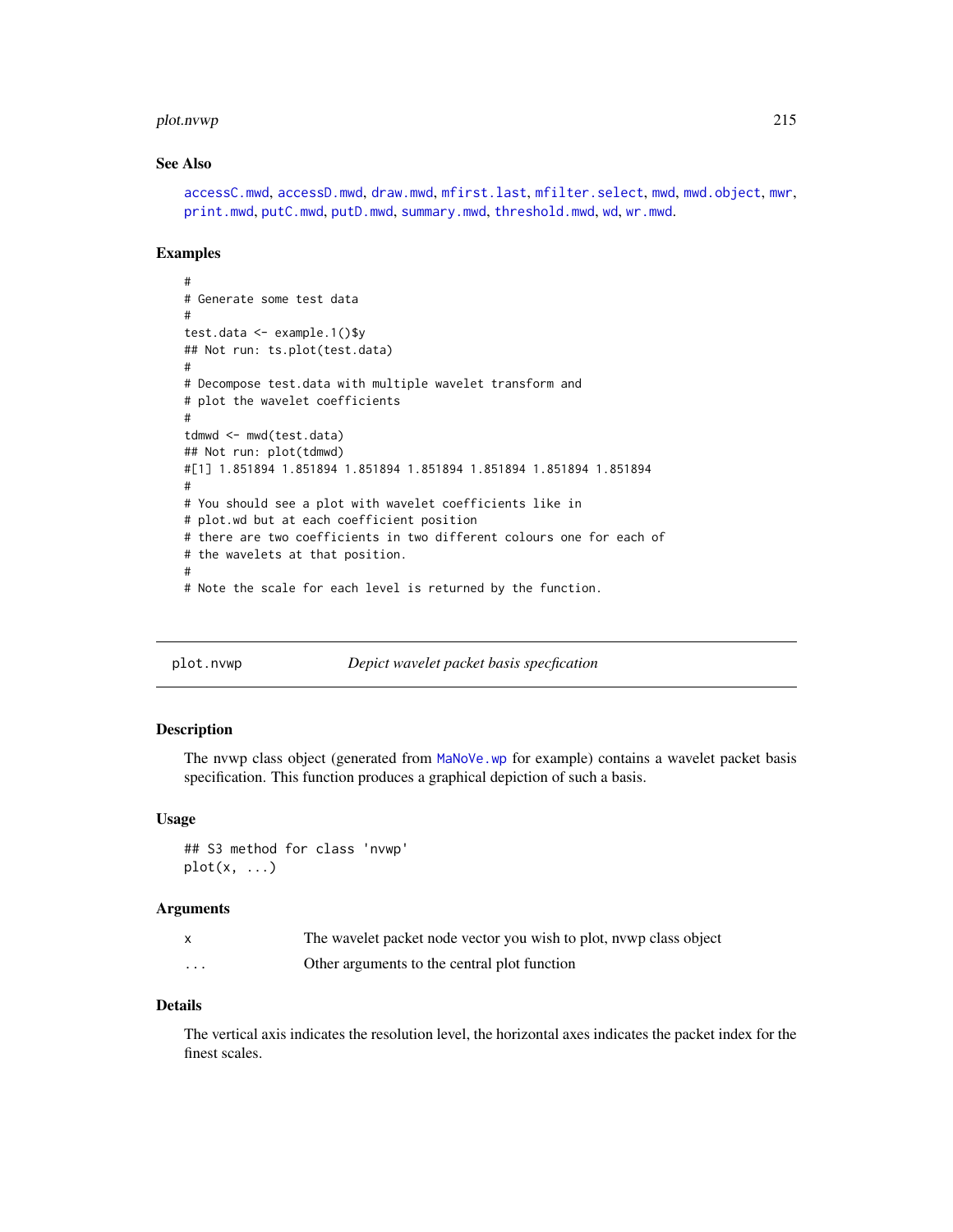216 plot.wd

# Value

Nothing

# Author(s)

G P Nason

# See Also

[MaNoVe.wp](#page-182-0),[print.nvwp](#page-233-0),[wp](#page-357-0)

## Examples

```
v \le rnorm(512)
vwp \leftarrow wp(v)vnv <- MaNoVe(vwp)
## Not run: plot(vnv)
```
# <span id="page-215-0"></span>plot.wd *Plot wavelet transform coefficients.*

## Description

This function plots discrete wavelet transform coefficients arising from a [wd](#page-344-0) object.

# Usage

```
## S3 method for class 'wd'
plot(x, xlabvals, xlabchars, ylabchars, first. level = 0,main = "Wavelet Decomposition Coefficients", scaling = "global",
rhlab = FALSE, sub, NotPlotVal = 0.005, xlab = "Translate",
ylab = "Resolution Level",
aspect = "Identity", ...)
```
# Arguments

| $\mathsf{x}$ | The wd class object you wish to plot                                                                                                                                                                                                                                            |
|--------------|---------------------------------------------------------------------------------------------------------------------------------------------------------------------------------------------------------------------------------------------------------------------------------|
| xlabvals     | A vector containing the "true" x-axis numbers that went with the vector that<br>was transformed to produce the wd object supplied as the first argument to this<br>function. If this argument is missing then the function tries to make up a sensible<br>set of x-axis labels. |
| xlabchars    | Tickmark labels for the x axis                                                                                                                                                                                                                                                  |
| ylabchars    | Tickmark labels for the y axis                                                                                                                                                                                                                                                  |
| first.level  | The first resolution level to begin plotting at. This argument can be quite useful<br>when you want to supress some of the coarser levels in the diagram.                                                                                                                       |
| main         | The main title of the plot.                                                                                                                                                                                                                                                     |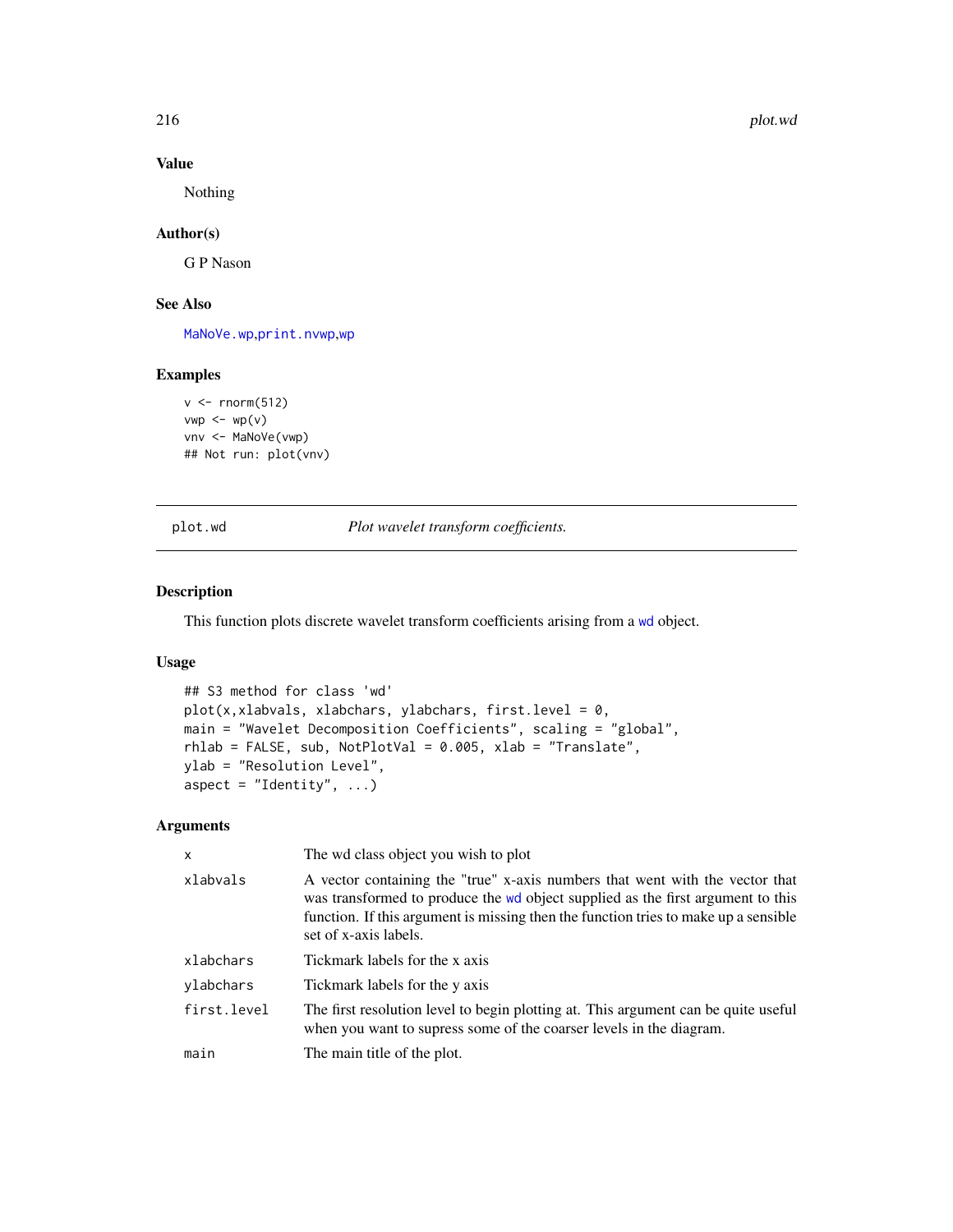| scaling    | How you want the coefficients to be scaled. The options are: global - one scale<br>factor is chosen for the whole plot. The scale factor depends on the coefficient<br>to be included on the plot that has the largest absolute value. The global option<br>is useful when comparing coefficients that might appear anywhere in the plot;<br>by . level - a scale factor is chosen for each resolution level in the plot. The<br>scale factor for a level depends on the coefficient in that level that has the largest<br>absolute value. The by . level option is useful when you wish to compare coef-<br>ficients within a resolution level.                                                   |
|------------|----------------------------------------------------------------------------------------------------------------------------------------------------------------------------------------------------------------------------------------------------------------------------------------------------------------------------------------------------------------------------------------------------------------------------------------------------------------------------------------------------------------------------------------------------------------------------------------------------------------------------------------------------------------------------------------------------|
|            | The two other options are compensated and super which are the same as global<br>except for that finer scales' coefficients are scaled up by a factor of SQRT(2)<br>for compensated and 2 for super. These latter two options are sometimes useful<br>(more useful for non-decimated wd objects, where they act as a sort of ipndacw<br>matrix operator).                                                                                                                                                                                                                                                                                                                                           |
| rhlab      | If TRUE then a set of labels is produced on the right hand axis. The axis la-<br>bels in this case refer to the scale factors used to scale each level and corre-<br>spond to value of the largest coefficient (in absolute value) in each scale (when<br>scaling == "by. level") or absolutely (when scaling = "global"). If the rhlab<br>argument is FALSE then no right hand axis labels are produced.                                                                                                                                                                                                                                                                                          |
| sub        | A subtitle for the plot.                                                                                                                                                                                                                                                                                                                                                                                                                                                                                                                                                                                                                                                                           |
| NotPlotVal | This argument ensures that if all (scaled) coefficients in a resolution level are<br>below NotPlotVal in absolute value then the whole resolution level is not plot-<br>ted. This can be useful when plotting a wd object that is sparse (or has been<br>thresholded and necessarily many coefficients might well be zero) as it speeds<br>up the plot because whole levels do not have to be plotted (the function that<br>does the plotting [segments()] is quite a slow function). Note that the value of<br>NotPlotVal refers to scaled coefficients, those that have been scaled by this<br>function (on any resolution level all coefficients are scaled to lie between -0.5<br>and $0.5$ ). |
| xlab       | A title for the x-axis                                                                                                                                                                                                                                                                                                                                                                                                                                                                                                                                                                                                                                                                             |
| ylab       | A title for the y-axis                                                                                                                                                                                                                                                                                                                                                                                                                                                                                                                                                                                                                                                                             |
| aspect     | This argument describes the name (as a character string) of a function to be ap-<br>plied to the coefficients before plotting. By default the argument is "Identity",<br>i.e. the coefficients are plotted as is. This argument is most useful when a<br>complex-valued wavelets are plotted you could use "Mod" to plot the modulus<br>of the coefficients, or "Re" to plot the real parts of the coefficients or "Arg" to<br>plot the argument of the coefficients. Also, the aspect argument can be useful<br>for the ordinary wavelet transforms as well if you are interested in a particular<br>transform of the coefficients.                                                               |
|            | fine tuning                                                                                                                                                                                                                                                                                                                                                                                                                                                                                                                                                                                                                                                                                        |

# Details

Produces a plot similar to the ones in Donoho and Johnstone, 1994.

A wavelet decomposition of a signal consists of discrete wavelet coefficients at different scales (resolution levels) and locations. This function plots the coefficients as a pyramid (derived from Mallat's pyramid algorithm). See the examples below.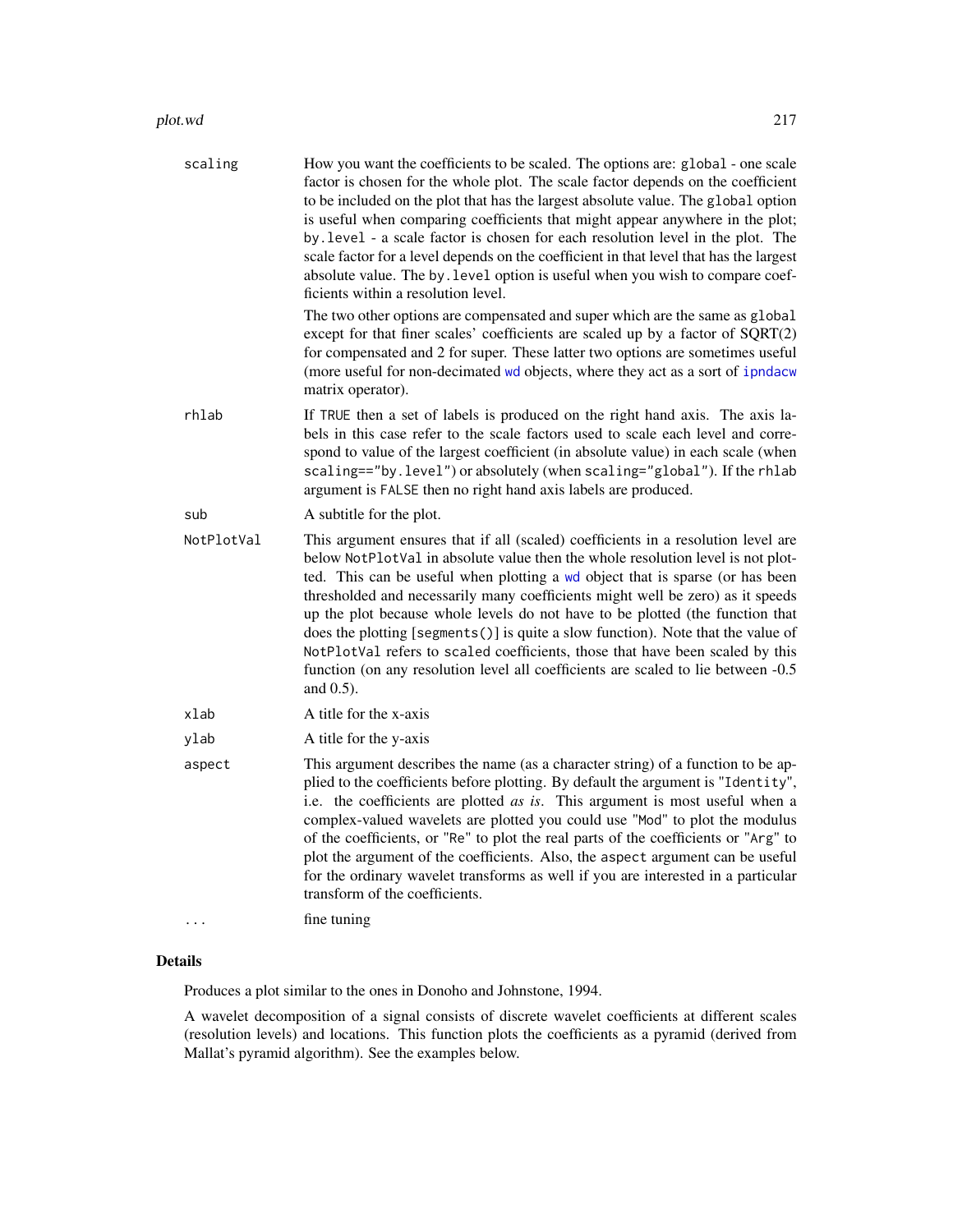The resolution levels are stacked one above the other: coarse scale coefficients are always towards the top of the plot, fine scale coefficients are always located toward the bottom of the plot. The location of coefficients increases from left to right across the plot in synchrony with the input signal to the [wd](#page-344-0) object. In other words the position of a coefficient along a line is indicative of the associated wavelet basis function's translate number. The actual coefficients are plotted using S-Plus's segments() function. This plots each coefficient as a vertical line with positive coefficients being plotted above an imaginary centre line and negative coefficients being plotted below.

The resolution levels are labelled on the left-hand side axis, and if rhlab==T the maximum values of the absolute values of the coefficients, for the particular level, are plotted on the right-hand axis.

The coefficients in the plot may be scaled in 4 ways. If you are interested in comparing coefficients in different levels then the default scaling option scaling=="global" is what you need. This works by finding the coefficient with the largest absolute value amongst all coeffients to be plotted and then scales all the other coefficients by the largest so that all coefficients lie in the range -1/2 to 1/2. The scaled coefficients are then plotted. If you are not interested in comparing relative resolution levels and want to see all that goes on within a particular scale then you should use the scaling option scaling=="by.level" which picks out the largest coefficient (in absolute value) from each level and scales each level separately. The "compensated" and super options are like the "global" option except that finer levels are scaled up (as discussed in the arguments list above): this can be useful when plotting non-decimated wavelet transform coefficients as it emphasizes the higher frequencies.

#### Value

If rhlab==T then the scaling factors applied to each scale level are returned. Otherwise NULL is returned.

## RELEASE

Version 3.5.3 Copyright Guy Nason 1994

#### Note

A plot of the coefficients contained within the [wd](#page-344-0) object is produced.

#### Author(s)

G P Nason

#### See Also

[wd](#page-344-0)

```
#
# Generate some test data
#
test.data <- example.1()$y
## Not run: ts.plot(test.data)
#
```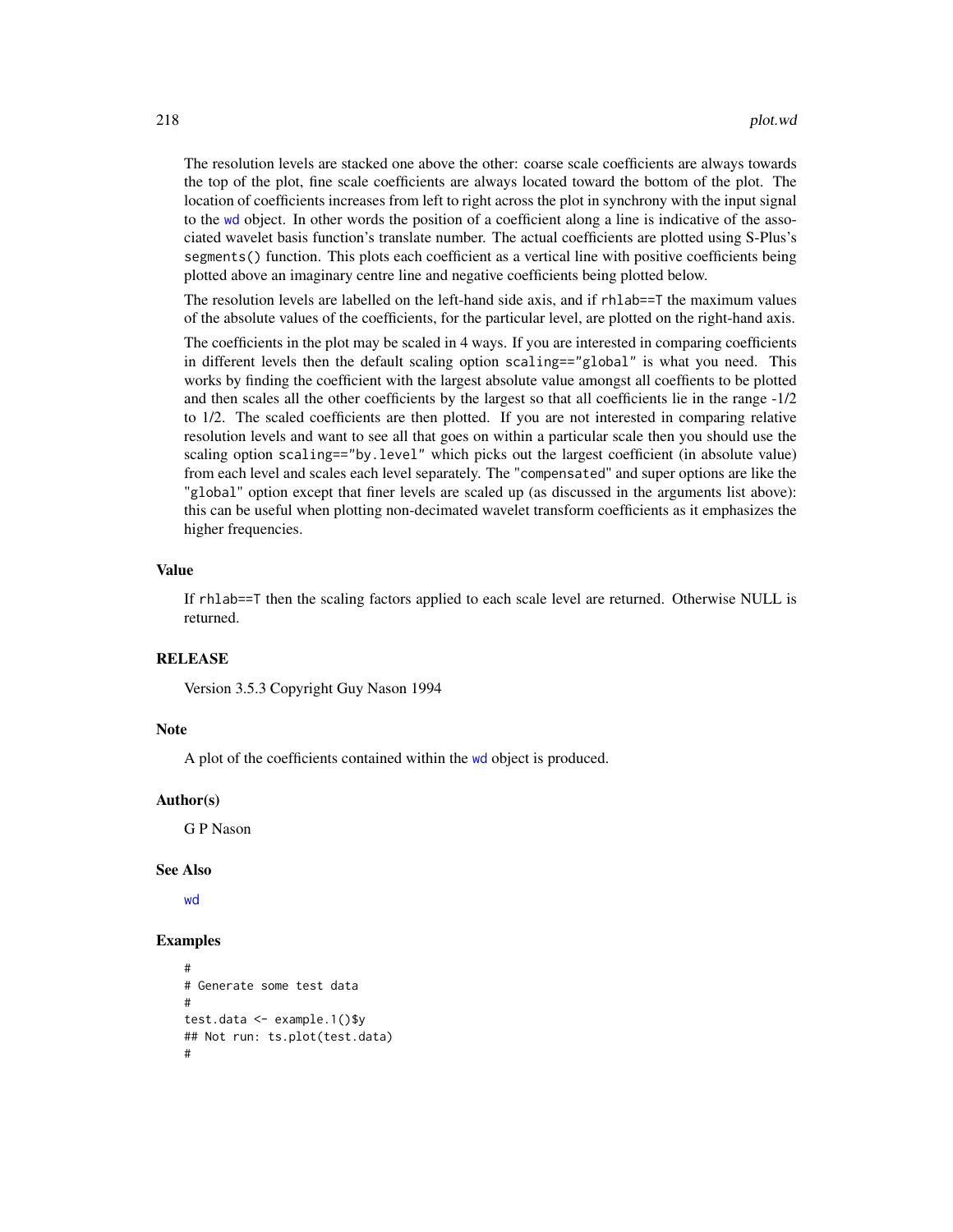plot.wp 219

```
# Decompose test.data and plot the wavelet coefficients
#
wds <- wd(test.data)
## Not run: plot(wds)
#
# Now do the time-ordered non-decimated wavelet transform of the same thing
#
## Not run: wdS <- wd(test.data, type="station")
## Not run: plot(wdS)
#
# Next examples
# ------------
# The chirp signal is also another good examples to use.
#
# Generate some test data
#
test.chirp <- simchirp()$y
## Not run: ts.plot(test.chirp, main="Simulated chirp signal")
#
# Now let's do the time-ordered non-decimated wavelet transform.
# For a change let's use Daubechies least-asymmetric phase wavelet with 8
# vanishing moments (a totally arbitrary choice, please don't read
# anything into it).
#
chirpwdS <- wd(test.chirp, filter.number=8, family="DaubLeAsymm", type="station")
## Not run: plot(chirpwdS, main="TOND WT of Chirp signal")
```
<span id="page-218-0"></span>

plot.wp *Plot wavelet packet transform coefficients*

## Description

This function plots wavelet packet transform coefficients arising from a wp. object object.

#### Usage

```
## S3 method for class 'wp'
plot(x, nvwp = NULL, main = "Wavelet Packet Decomposition",
   sub, first.level = 5, scaling = "compensated", dotted.turn.on = 5,
   color.force = FALSE, WaveletColor = 2, NodeVecColor = 3,
   fast = FALSE, SmoothedLines = TRUE, ...)
```
#### Arguments

|      | The wp object whose coefficients you wish to plot.                                |
|------|-----------------------------------------------------------------------------------|
| nvwp | An optional associated wavelet packet node vector class object of class nywp.     |
|      | This object is a list of packets in the wavelet packet table. If this argument is |
|      | specified then it is possible to highlight the packets in the nywp objects in a   |
|      | different color using the NodeVecColor argument                                   |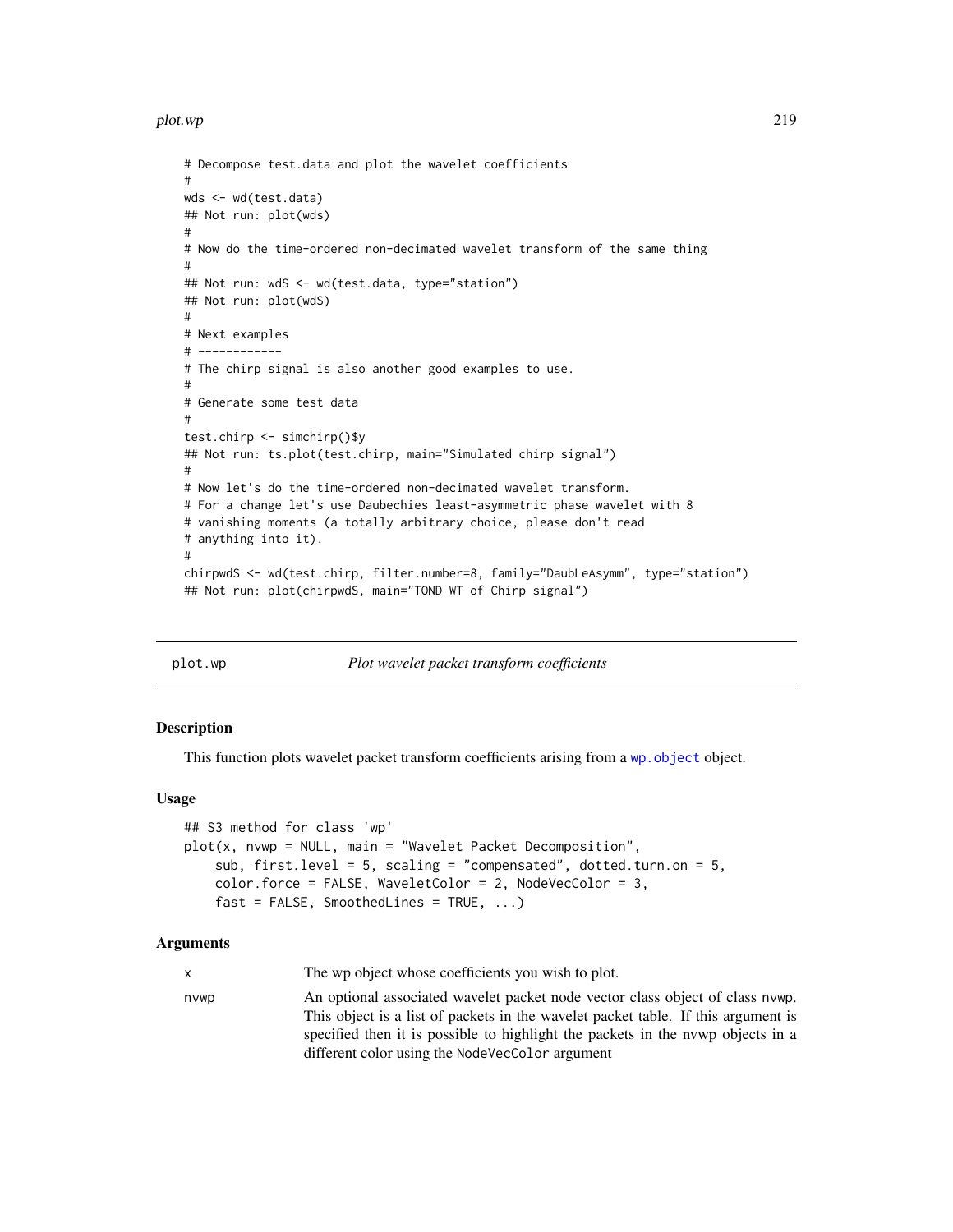| main           | The main title of the plot.                                                                                                                                                                                                                                                                                                                                                                                                                                                                                                                                                                                                                                                                                                                                                                          |
|----------------|------------------------------------------------------------------------------------------------------------------------------------------------------------------------------------------------------------------------------------------------------------------------------------------------------------------------------------------------------------------------------------------------------------------------------------------------------------------------------------------------------------------------------------------------------------------------------------------------------------------------------------------------------------------------------------------------------------------------------------------------------------------------------------------------------|
| sub            | A subtitle for the plot.                                                                                                                                                                                                                                                                                                                                                                                                                                                                                                                                                                                                                                                                                                                                                                             |
| first.level    | The first resolution level to begin plotting at. This argument can be quite useful<br>when you want to supress some of the coarser levels in the diagram.                                                                                                                                                                                                                                                                                                                                                                                                                                                                                                                                                                                                                                            |
| scaling        | How you want the coefficients to be scaled. The options are: global - one scale<br>factor is chosen for the whole plot. The scale factor depends on the coefficient<br>to be included on the plot that has the largest absolute value. The global option<br>is useful when comparing coefficients that might appear anywhere in the plot;<br>by . level - a scale factor is chosen for each resolution level in the plot. The<br>scale factor for a level depends on the coefficient in that level that has the largest<br>absolute value. The by . level option is useful when you wish to compare coef-<br>ficients within a resolution level. The other option is compensated which is the<br>same as global except for that finer scales' coefficients are scaled up by a factor<br>of $SQRT(2)$ |
|                | I don't know why compensated is the default option? That is probably silly!                                                                                                                                                                                                                                                                                                                                                                                                                                                                                                                                                                                                                                                                                                                          |
| dotted.turn.on | The plot usually includes some dotted vertical bars that separate wavelet packets<br>to make it clearer which packets are which. This option controls the coarsest<br>resolution level at which dotted lines appear. All levels equal to and finer than<br>this level will receive the vertical dotted lines.                                                                                                                                                                                                                                                                                                                                                                                                                                                                                        |
| color.force    | If FALSE then some "clever" code in CanUseMoreThanOneColor tries to figure<br>out how many colours can be used (THIS HAS NOT BEEN MADE TO WORK<br>IN R) and hence whether colour can be used to pick out wavelet packets or<br>elements of a node vector. This option was designed to work with S. It doesn't<br>work with R and so it is probably best to set color. force=T. In this way no<br>interrogation is done and the lines/packets are plotted in the appropriate colours<br>with no questions asked.                                                                                                                                                                                                                                                                                      |
| WaveletColor   | A colour specification for the colour for wavelet coefficients. Wavelet coef-<br>ficients are a component of wavelet packet coefficients and this option allows<br>them to be drawn in a different color. In R you can use names like "red", "blue"<br>to select the colors. In R you'll also need to set the color.force option to TRUE.                                                                                                                                                                                                                                                                                                                                                                                                                                                            |
| NodeVecColor   | If a nvwp object is supplied this option can force coefficients that are part<br>of that nywp to be drawn in the specified color. See the explanation for the<br>WaveletColor option above about specification in R.                                                                                                                                                                                                                                                                                                                                                                                                                                                                                                                                                                                 |
| fast           | This option no longer does anything.                                                                                                                                                                                                                                                                                                                                                                                                                                                                                                                                                                                                                                                                                                                                                                 |
| SmoothedLines  | If TRUE then the scaling function coefficients are drawn using lines (and look<br>like mini versions of the original). If FALSE then the scaling function coeffi-<br>cients are drawn using the segments function and look like a coarser shadowy<br>version of the original.                                                                                                                                                                                                                                                                                                                                                                                                                                                                                                                        |
| .              | Other arguments to the plot command                                                                                                                                                                                                                                                                                                                                                                                                                                                                                                                                                                                                                                                                                                                                                                  |
|                |                                                                                                                                                                                                                                                                                                                                                                                                                                                                                                                                                                                                                                                                                                                                                                                                      |

# Details

A wavelet packet object contains wavelet packet coefficients of a signal (usually obtained by the [wp](#page-357-0) wavelet packet transform function). Given a wavelet packet object wp it possesses nlevelsWT(wp) resolution levels. In WaveThresh the coarsest level is level 0 and the finest is level nlevelsWT-1. For wavelet packets the number of packets at level j is  $2^{\wedge}$ (nlevelsWT-j).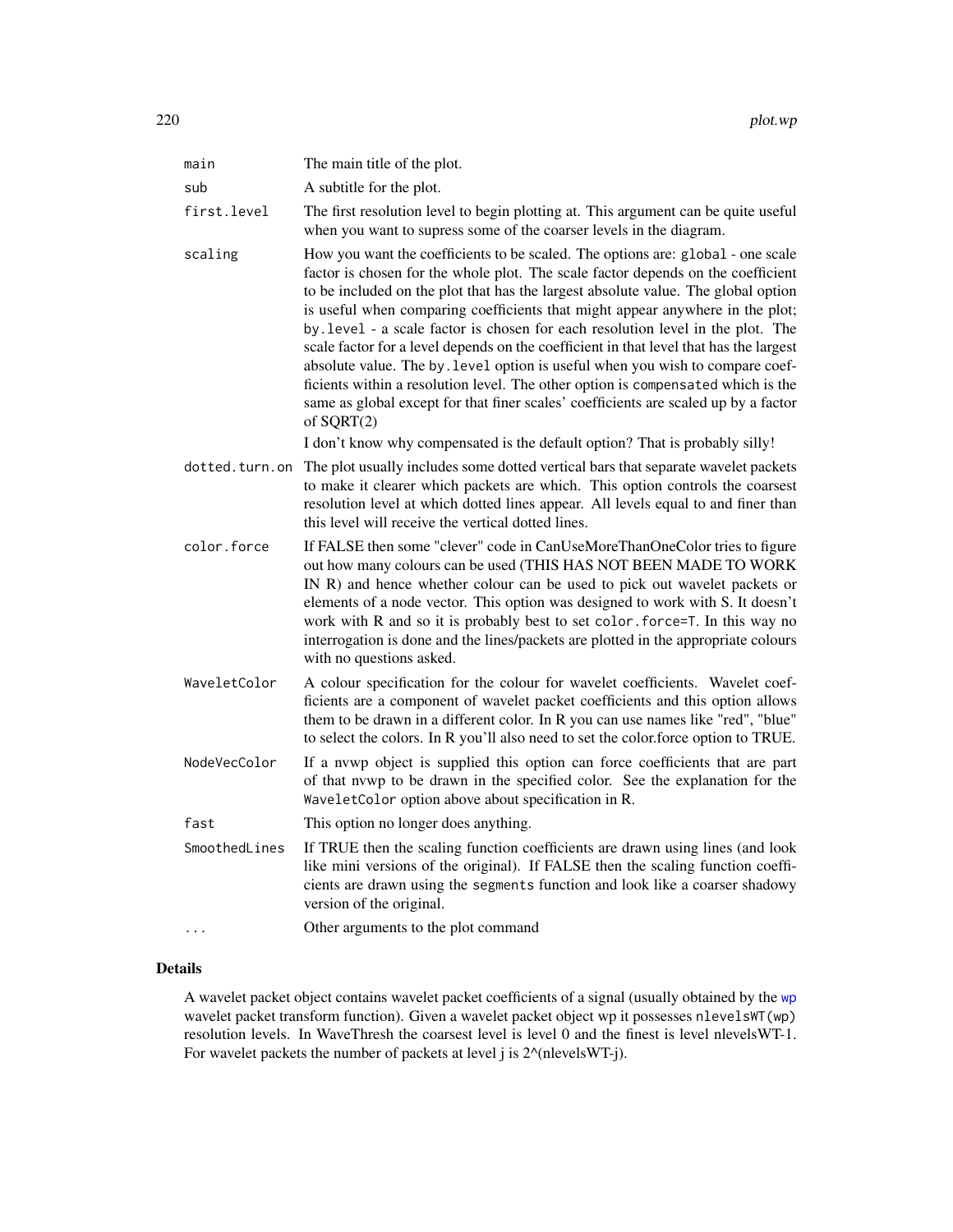#### plot.wp 221

This function plots the wavelet packet coefficients. At the bottom of the plot the original input function (if present) is plotted. Then levels above the original plot successively coarser wavelet packet coefficients. From the Mallat transform point of view smoothing goes up off the the left of the picture and detail to the right. The packets are indexed from 0 to the number of packets going from left to right within each resolution level.

The function has the ability to draw wavelet coefficients in a different color using the WaveletColor argument.

Optionally, if a node vector wavelet packet object is also supplied, which contains the specification of a basis selected from the packet table, then packets in that node vector can be highlighted in a another colour determined by the NodeVecColor.

Packets are drawn on the plot and can be separated by vertical dotted lines. The resolution levels at which this happens can be controlled by the dotted.turn.on option. The coarsest resolution level to be drawn is controlled by the first.level option.

## Value

Nothing

## Author(s)

G P Nason

#### See Also

[MaNoVe](#page-181-0), [wp](#page-357-0), [wp.object](#page-358-0)

```
#
# Generate some test data
#
v <- DJ.EX()$blocks
#
# Let's plot these to see what they look like
#
## Not run: plot(v, type="l")
#
# Do a wavelet packet transform
#
vwp \leftarrow wp(v)#
# And create a node vector
#
vnv <- MaNoVe(vwp)
#
# Now plot the wavelet packets with the associated node vector
#
## Not run: plot(vwp, vnv, color.force=T, WaveletColor="red", dotted.turn.on=7)
#
# The wavelet coefficients are plotted in red. Packets from the node vector
```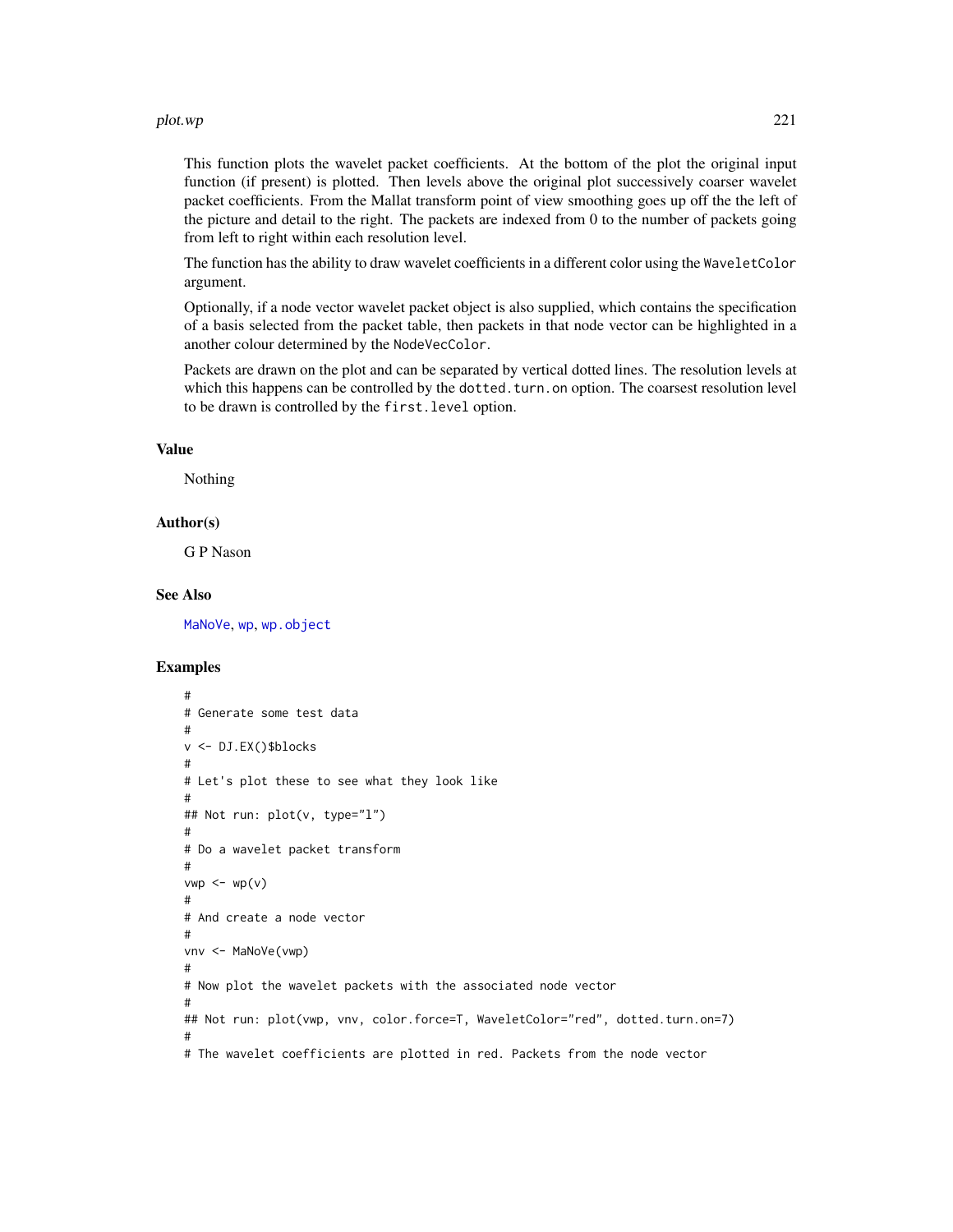```
# are depicted in green. The node vector gets plotted after the wavelet
# coefficients so the green packets overlay the red (retry the plot command
# but without the vnv object to see just the
# wavelet coefficients). The vertical dotted lines start at resolution
# level 7.
#
#
```
plot.wst *Plot packet-ordered non-decimated wavelet transform coefficients.*

# Description

This function plots packet-ordered non-decimated wavelet transform coefficients arising from a [wst.object](#page-373-0) object.

## Usage

```
## S3 method for class 'wst'
plot(x, main = "Nondecimated Wavelet (Packet) Decomposition",
    sub, first.level = 5, scaling = "compensated", dotted.turn.on = 5,
    aspect = "Identity", ...)
```
# Arguments

| X              | The wst object whose coefficients you wish to plot.                                                                                                                                                                                                                                                                                                                                                                                                                                                                                                                                                                                                                                                                                                                                              |
|----------------|--------------------------------------------------------------------------------------------------------------------------------------------------------------------------------------------------------------------------------------------------------------------------------------------------------------------------------------------------------------------------------------------------------------------------------------------------------------------------------------------------------------------------------------------------------------------------------------------------------------------------------------------------------------------------------------------------------------------------------------------------------------------------------------------------|
| main           | The main title of the plot.                                                                                                                                                                                                                                                                                                                                                                                                                                                                                                                                                                                                                                                                                                                                                                      |
| sub            | A subtitle for the plot.                                                                                                                                                                                                                                                                                                                                                                                                                                                                                                                                                                                                                                                                                                                                                                         |
| first.level    | The first resolution level to begin plotting at. This argument can be quite useful<br>when you want to suppress some of the coarser levels in the diagram.                                                                                                                                                                                                                                                                                                                                                                                                                                                                                                                                                                                                                                       |
| scaling        | How you want the coefficients to be scaled. The options are: global - one scale<br>factor is chosen for the whole plot. The scale factor depends on the coefficient<br>to be included on the plot that has the largest absolute value. The global option<br>is useful when comparing coefficients that might appear anywhere in the plot;<br>by level - a scale factor is chosen for each resolution level in the plot. The<br>scale factor for a level depends on the coefficient in that level that has the largest<br>absolute value. The by level option is useful when you wish to compare coef-<br>ficients within a resolution level. The other option is compensated which is the<br>same as global except for that finer scales' coefficients are scaled up by a factor<br>of $SQRT(2)$ |
|                | I don't know why compensated is the default option? It is a bit silly.                                                                                                                                                                                                                                                                                                                                                                                                                                                                                                                                                                                                                                                                                                                           |
| dotted.turn.on | The plot usually includes some dotted vertical bars that separate wavelet packets<br>to make it clearer which packets are which. This option controls the coarsest<br>resolution level at which dotted lines appear. All levels equal to and finer than<br>this level will receive the vertical dotted lines.                                                                                                                                                                                                                                                                                                                                                                                                                                                                                    |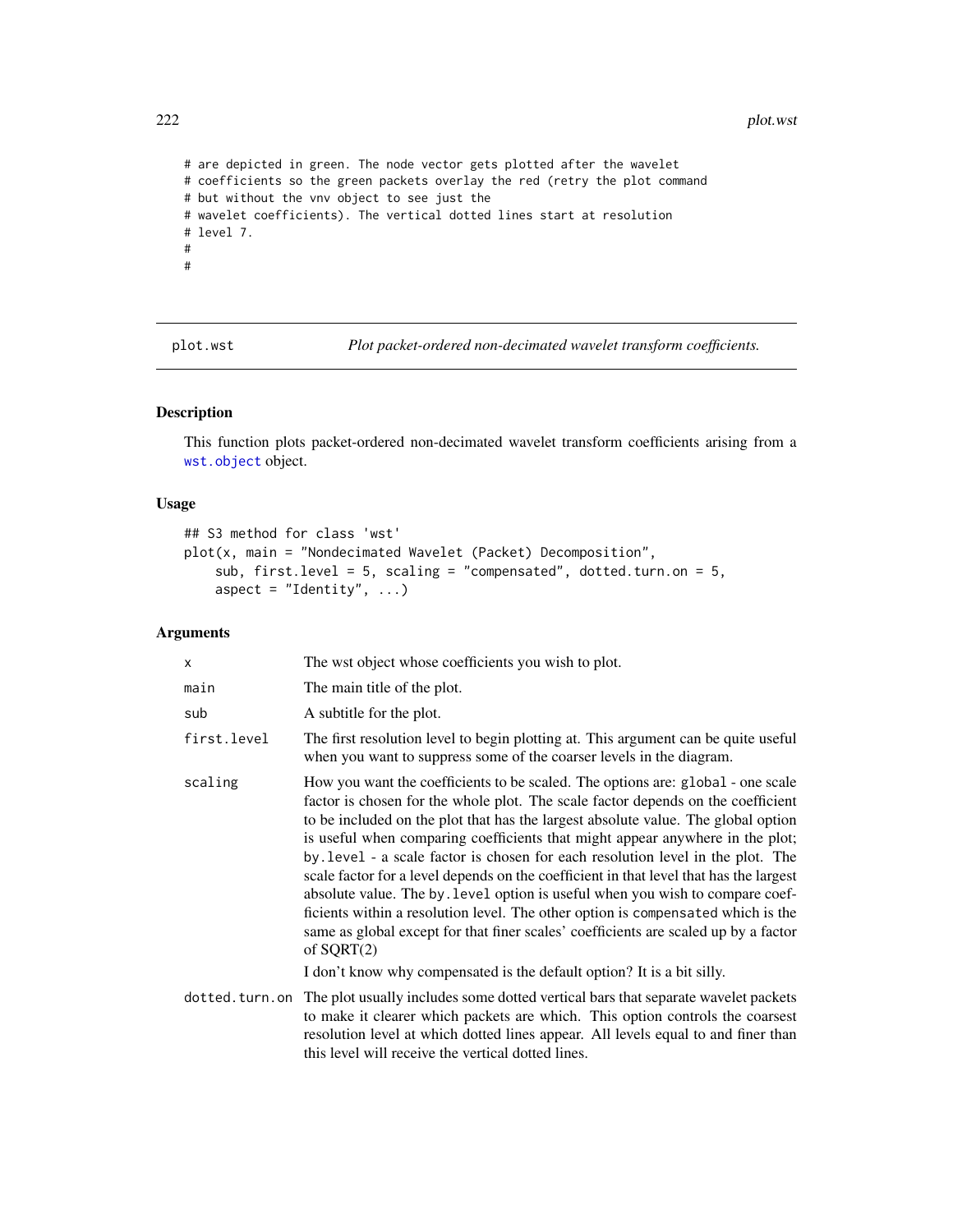#### plot.wst 223

#### Details

A packet-ordered non-decimated wavelet object contains coefficients of a signal (usually obtained by the [wst](#page-371-0) packet-ordered non-decimated wavelet transform, but also functions that derive such objects, such as [threshold.wst](#page-329-0)).

A packet-ordered nondecimated wavelet object, x, possesses nlevelsWT( $x$ ) resolution levels. In WaveThresh the coarsest level is level 0 and the finest is level nlevelsWT-1. For packet-ordered nondecimated wavelet the number of blocks (packets) at level j is  $2^{\lambda}$ (nlevelsWT-j).

This function plots the coefficients. At the bottom of the plot the original input function (if present) is plotted. Then levels above the original plot successively coarser wavelet coefficients. Each packet of coefficients is plotted within dotted vertical lines. At the finest level there are two packets: one (the left one) correspond to the wavelet coefficients that would be obtained using the (standard) decimated wavelet transform function, [wd](#page-344-0), and the other packet are those coefficients that would have been obtained using the standard decimated wavelet transform after a unit cyclic shift.

For coarser levels there are more packets corresponding to different cyclic shifts (although the computation is not performed using shifting operations the effect is the same). For full details see Nason and Silverman, 1995.

Packets are drawn on the plot and can be separated by vertical dotted lines. The resolution levels at which this happens can be controlled by the dotted.turn.on option. The coarsest resolution level to be drawn is controlled by the first.level option.

*It should be noted that the packets referred to here are just the blocks of nondecimated wavelet coefficients in a packet-ordering. These are different to wavelet packets (produced by* [wp](#page-357-0)*) and nondecimated wavelet packets (produced by* [wpst](#page-359-0)*)*

#### Value

Nothing

#### Author(s)

G P Nason

#### See Also

[MaNoVe](#page-181-0),[threshold.wst](#page-329-0), [wst](#page-371-0), [wst.object](#page-373-0)

```
#
# Generate some test data
#
v <- DJ.EX()$heavi
#
```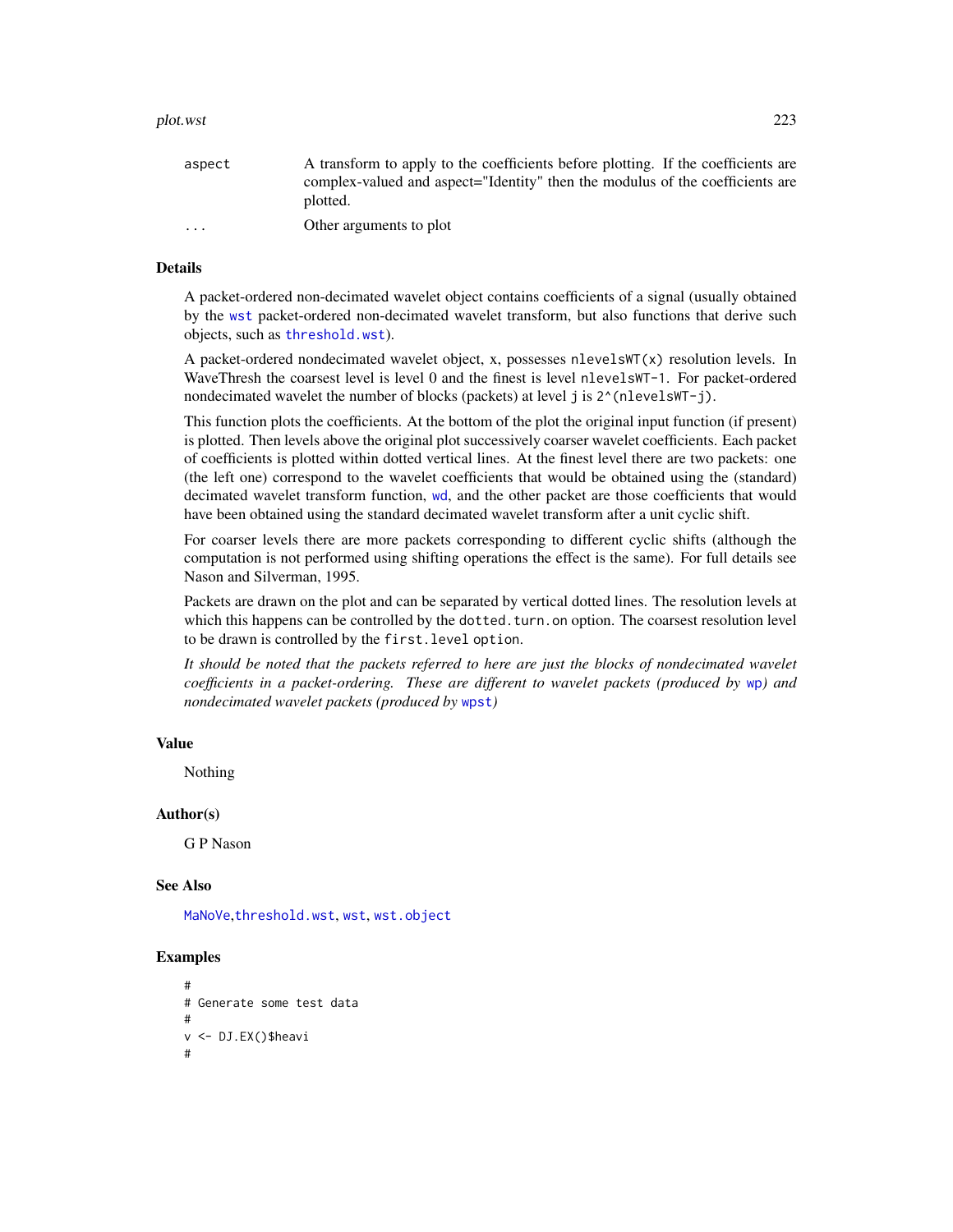```
# Let's plot these to see what they look like
#
## Not run: plot(v, type="l")
#
# Do a packet-ordered non-decimated wavelet packet transform
#
vwst \leftarrow wst(v)#
# Now plot the coefficients
#
## Not run: plot(vwst)
#
# Note that the "original" function is at the bottom of the plot.
# The finest scale coefficients (two packets) are immediately above.
# Increasingly coarser scale coefficients are above that!
#
```
plot.wst2D *Plot packet-ordered 2D non-decimated wavelet coefficients.*

#### Description

This function plots packet-ordered 2D non-decimated wavelet coefficients arising from a [wst2D](#page-374-0) object.

#### Usage

```
## S3 method for class 'wst2D'
plot(x, plot-type='level", main='", ...)
```
#### Arguments

|           | The wst2D object whose coefficients you wish to plot.                                    |
|-----------|------------------------------------------------------------------------------------------|
| plot.tvpe | So far the only valid argument is "level" which plots coefficients a level at a<br>time. |
| main      | The main title of the plot.                                                              |
| .         | Any other arguments.                                                                     |

## Details

The coefficients in a [wst2D](#page-374-0) object are stored in a three-dimensional subarray called wst2D. The first index of the 3D array indexes the resolution level of coefficients: this function with plot.type="level" causes an image of coefficients to be plotted one for each resolution level.

The following corresponds to images produced on  $S$ + graphics devices (e.g. image on motif()). Given a resolution level there are  $4^(nlevelswT-level)$  packets within a level. Each packet can be addressed by a base-4 string of length nlevels-level. A zero corresponds to no shift, a 1 to a horizontal shift, a 2 to a vertical shift and a 3 to both a horizontal and vertical shift.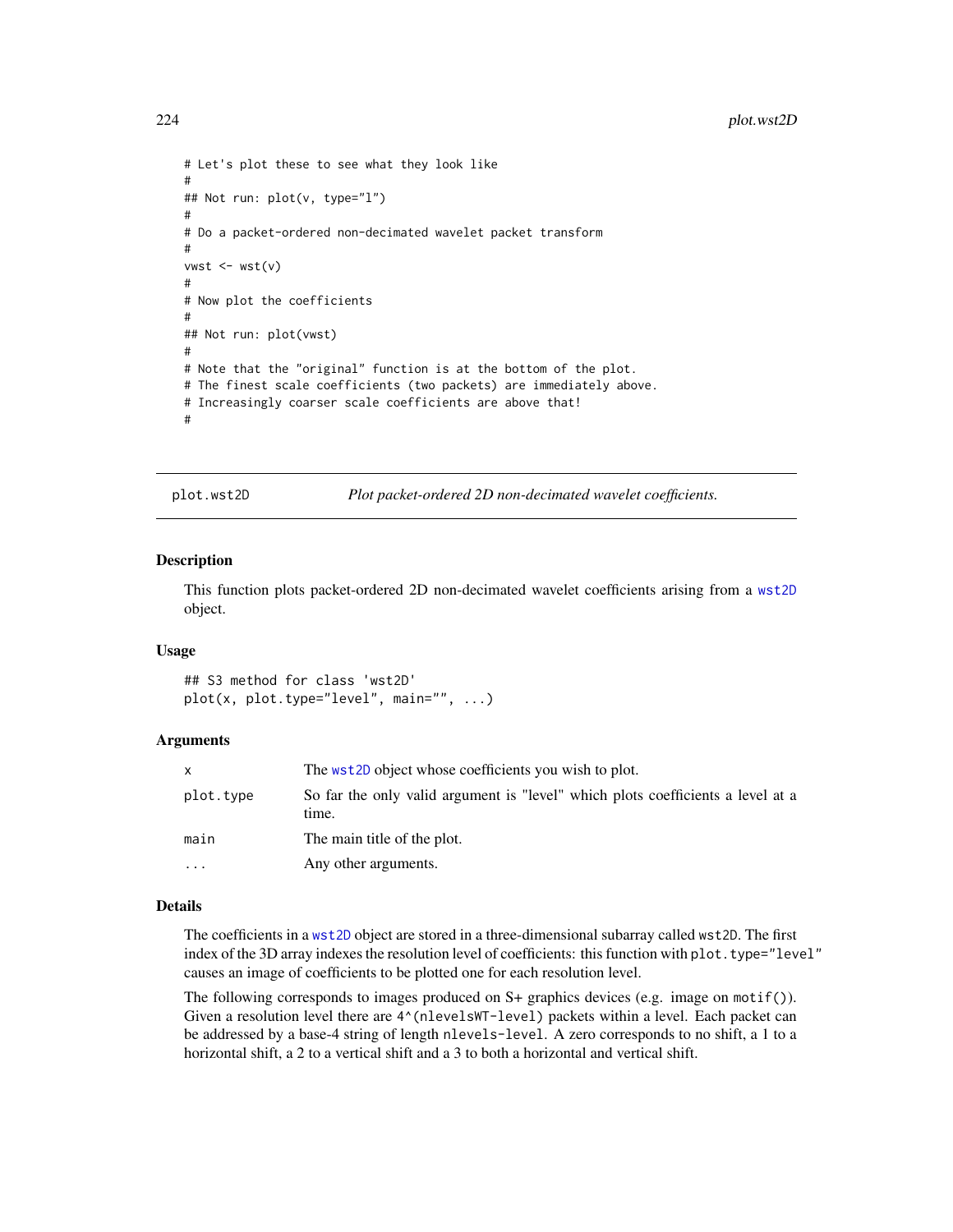#### plotdenwd 225

So, for examples, at resolution level nlevelsWT-1 there are 4 sub-images each containing 4 subimages. The main subimages correspond to (clockwise from bottom-left) no shift, horizontal shift, both shift and vertical shifts. The sub-images of the sub-images correspond to the usual smooth, horizontal detail, diagonal detail and vertical detail (clockwise, again from bottom left). Coarser resolution levels correspond to finer shifts! The following figure demonstrates the nlevels-1 resolution level for the ua image (although the whole image has been rotated by 90 degrees clockwise for display here!):

# Value

A plot of the coefficients contained within the [wst2D](#page-374-0) object is produced.

#### RELEASE

Version 3.9 Copyright Guy Nason 1998

## Author(s)

G P Nason

# See Also

[getpacket.wst2D](#page-119-0), [putpacket.wst2D](#page-278-0), [wst2D](#page-374-0), [wst2D.object](#page-376-0).

#### Examples

```
#
# The above picture is one of a series produced by
#
#plot(uawst2D)
#
# Where the uawst2D object was produced in the EXAMPLES section
# of the help for \code{\link{wst2D}}
```
plotdenwd *Plot the wavelet coefficients of a p.d.f.*

## Description

Plots the wavelet coefficients of a density function.

#### Usage

```
plotdenwd(wd, xlabvals, xlabchars, ylabchars, first.level=0,
top.level=nlevelsWT(wd)-1,
main="Wavelet Decomposition Coefficients", scaling="global",
rhlab=FALSE, sub, NotPlotVal=0.005, xlab="Translate",
ylab="Resolution Level", aspect="Identity", ...)
```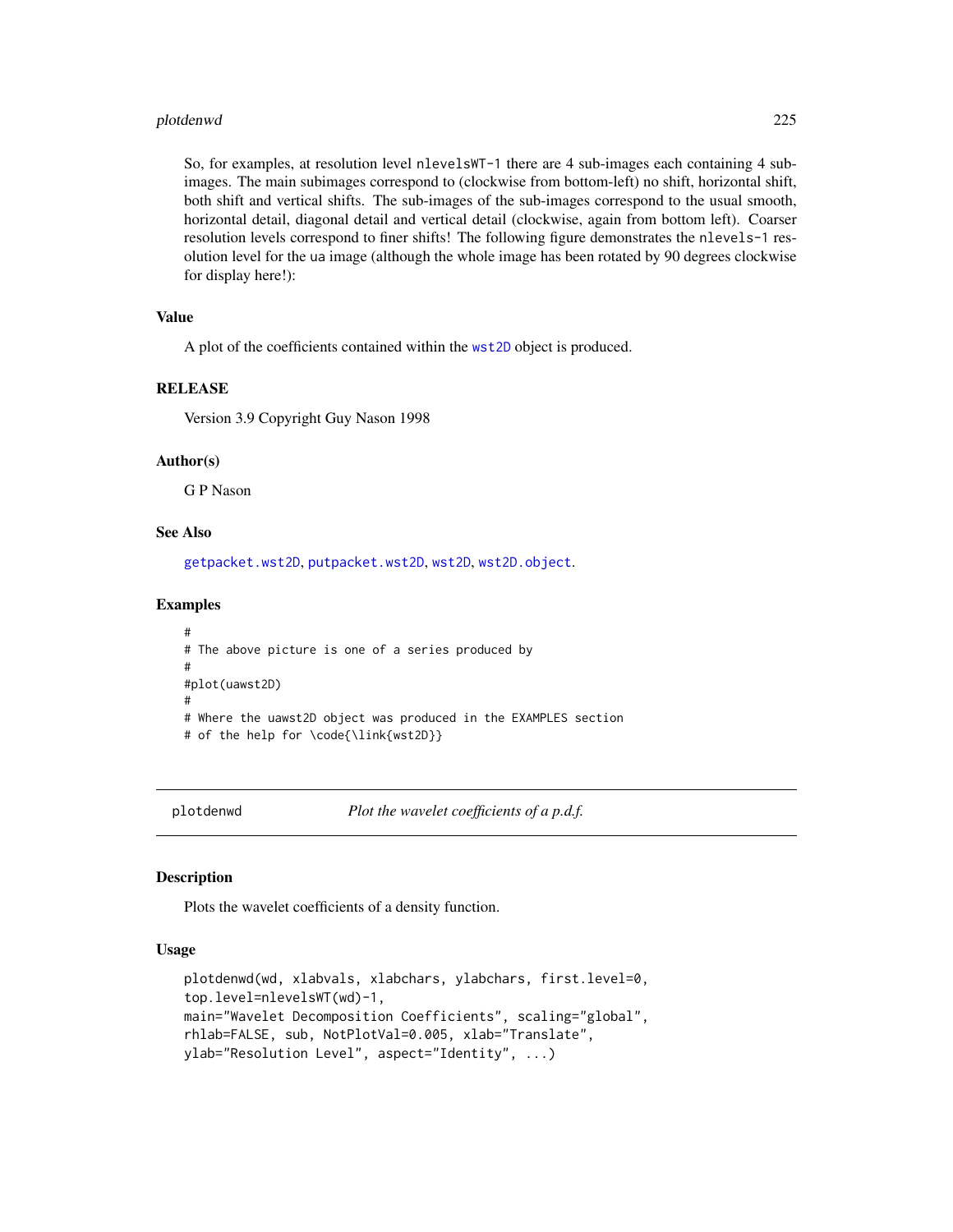# Arguments

| Wavelet decomposition object, usually output from denwd, possibly thresholded.                                                                                                                                                                                                                                     |
|--------------------------------------------------------------------------------------------------------------------------------------------------------------------------------------------------------------------------------------------------------------------------------------------------------------------|
| X-axis values at which the xlabchars will be printed                                                                                                                                                                                                                                                               |
| The x-label characters to be plotted at xlabvals                                                                                                                                                                                                                                                                   |
| The y-label characters                                                                                                                                                                                                                                                                                             |
| This specifies how many of the coarse levels of coefficients are omitted from the<br>plot. The default value of 0 means that all levels are plotted.                                                                                                                                                               |
| This tells the plotting rountine the true resolution level of the finest level of coef-<br>ficients. The default results in the coarsest level being labelled 0. The "correct"<br>value can be determined from the empirical scaling function coefficient object<br>(output from denproj) as in the example below. |
| The title of the plot.                                                                                                                                                                                                                                                                                             |
| The type of scaling applied to levels within the plot. This can be "compensated",<br>"by.level" or "global". See plot. wd for further details.                                                                                                                                                                     |
| Determines whether the scale factors applied to each level before plotting are<br>printed as the right hand axis.                                                                                                                                                                                                  |
| The plot subtitle                                                                                                                                                                                                                                                                                                  |
| If the maximum coefficient in a particular level is smaller than NotPlotVal,<br>then the level is not plotted.                                                                                                                                                                                                     |
| The x-axis label                                                                                                                                                                                                                                                                                                   |
| The y-axis label                                                                                                                                                                                                                                                                                                   |
| Function to apply to coefficients before plotting                                                                                                                                                                                                                                                                  |
| Other arguments to the main plot routine                                                                                                                                                                                                                                                                           |
|                                                                                                                                                                                                                                                                                                                    |

## Details

Basically the same as [plot.wd](#page-215-0) except that it copes with the zero boundary conditions used in density estimation. Note that for large filter number wavelets the high level coefficients will appear very squashed compared with the low level coefficients. This is a consequence of the zero boundary conditions and the use of the convention that each coefficient is plotted midway between two coefficients at the next highest level, as in [plot.wd](#page-215-0).

## Value

Axis labels to the right of the picture (scale factors). These are returned as they are sometimes hard to read on the plot.

## Author(s)

David Herrick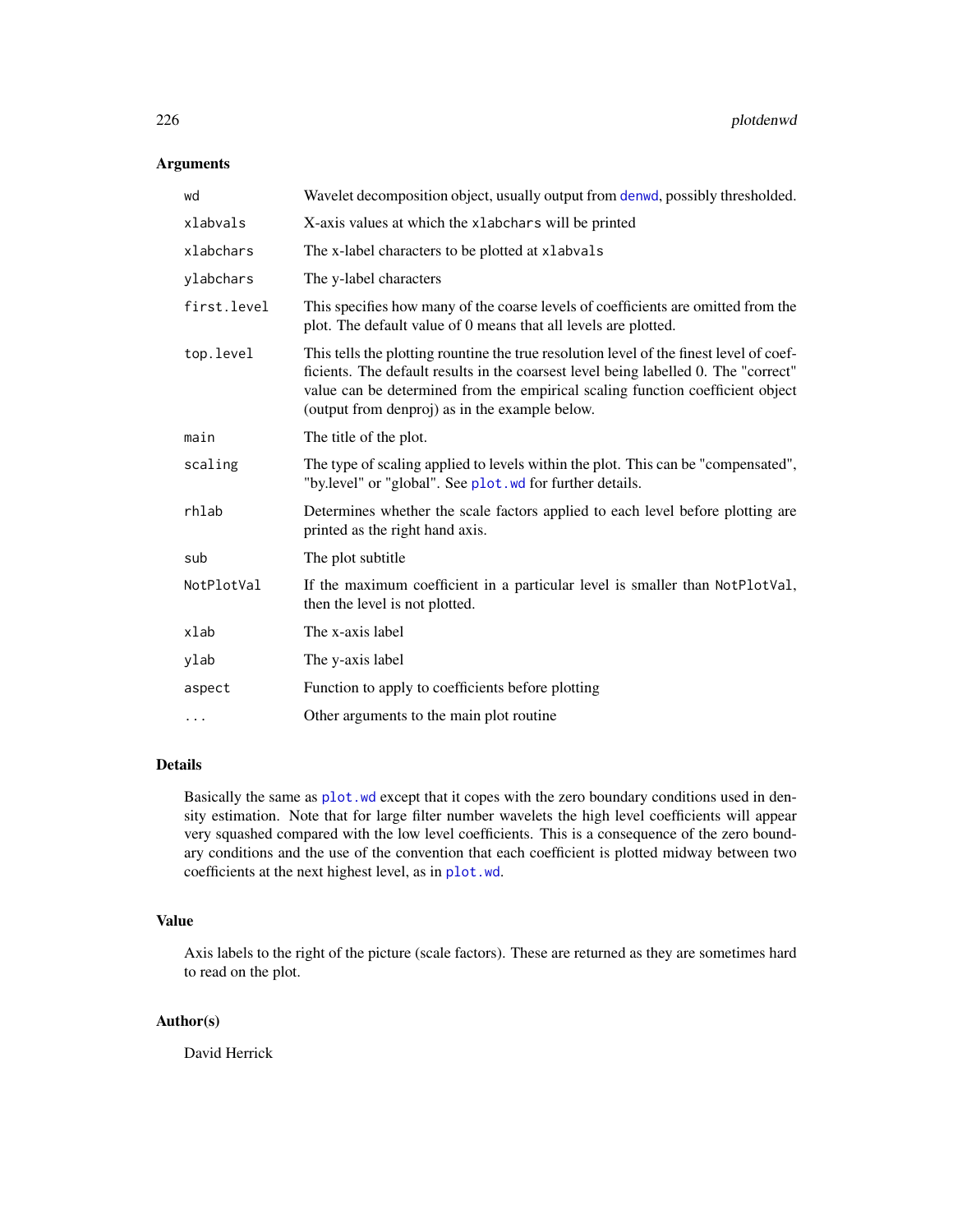#### plotpkt 227

## Examples

```
# Simulate data from the claw density, find the empirical
# scaling function coefficients, decompose them and plot
# the resulting wavelet coefficients
data <- rclaw(100)
datahr <- denproj(data, J=8, filter.number=2, family="DaubExPhase")
data.wd <- denwd(datahr)
## Not run: plotdenwd(data.wd, top.level=(datahr$res$J-1))
#
# Now use a smoother wavelet
#
datahr <- denproj(data, J=8, filter.number=10, family="DaubLeAsymm")
data.wd <- denwd(datahr)
## Not run: plotdenwd(data.wd, top.level=(datahr$res$J-1))
```
plotpkt *Sets up a high level plot ready to show the time-frequency plane and wavelet packet basis slots*

## Description

Sets up a high level plot ready to add wavelet packet slots using, e.g. [addpkt](#page-24-0). This function is used by several routines to begin plotting graphical representations of the time-frequency plane and spaces for packets.

## Usage

plotpkt(J)

## Arguments

J The number of resolution levels associated with the wavelet packet object you want to depict

## Details

Description says all

#### Value

Nothing of interest

#### Author(s)

G P Nason

#### See Also

[addpkt](#page-24-0), [basisplot](#page-35-0), [basisplot.BP](#page-36-0), [basisplot.wp](#page-37-0), [plot.nvwp](#page-214-0)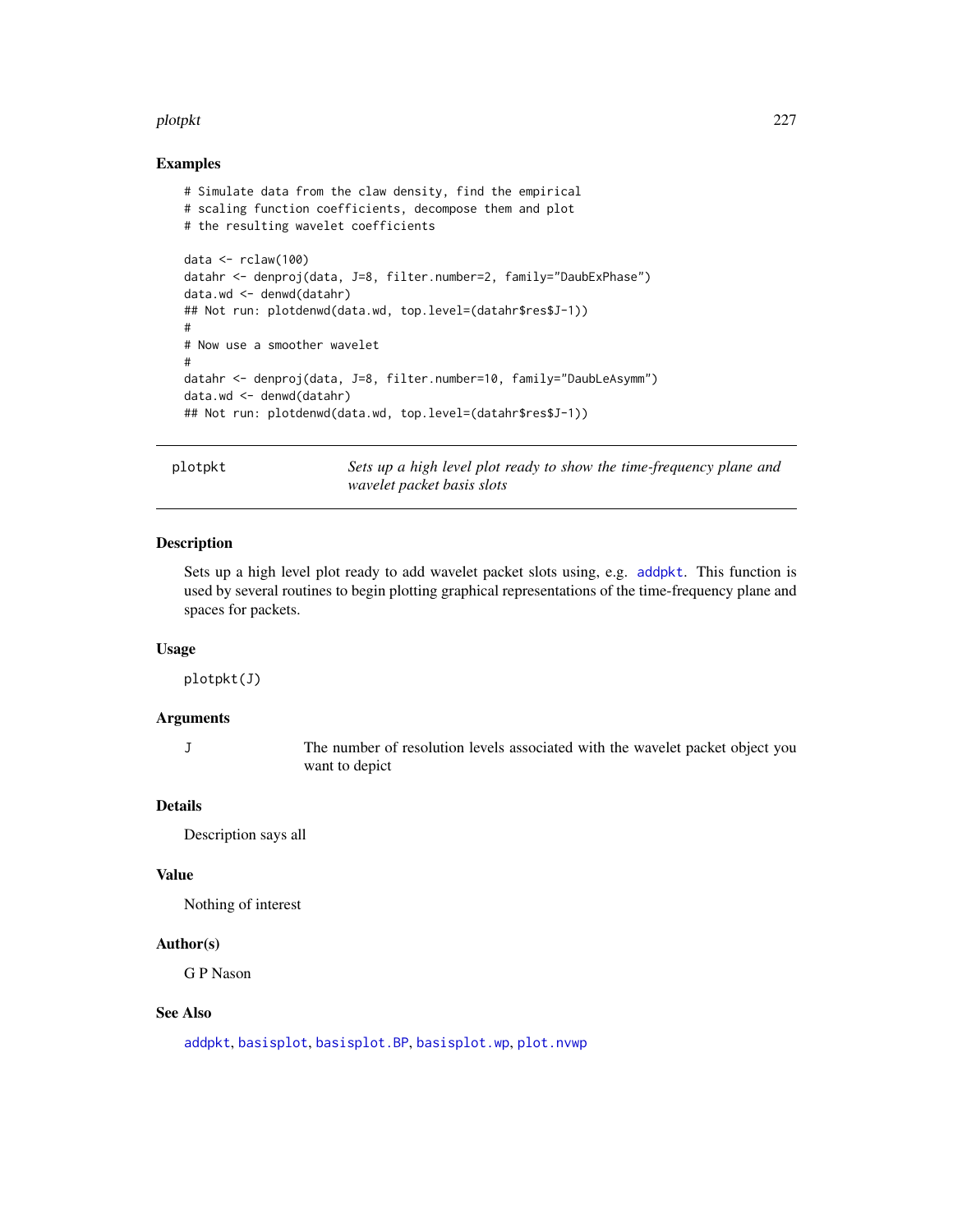<span id="page-227-0"></span>

# Description

The function [Best1DCols](#page-40-0) works out what are the best packets in a selection of packets. This function prints out what the best packet are.

The [Best1DCols](#page-40-0) is not intended for user use, and hence neither is this print method.

#### Usage

## S3 method for class 'BP'  $print(x, \ldots)$ 

## Arguments

| x        | The BP object you wish to print |
|----------|---------------------------------|
| $\cdots$ | Other arguments                 |

## Details

Description says all

# Value

None.

# Author(s)

G P Nason

#### See Also

[Best1DCols](#page-40-0)

print.imwd *Print out information about an imwd object in readable form.*

## Description

This function prints out information about an [imwd.object](#page-133-0) in a nice human-readable form.

Note that this function is automatically called by SPlus whenever the name of an [imwd.object](#page-133-0) is typed or whenever such an object is returned to the top level of the S interpreter.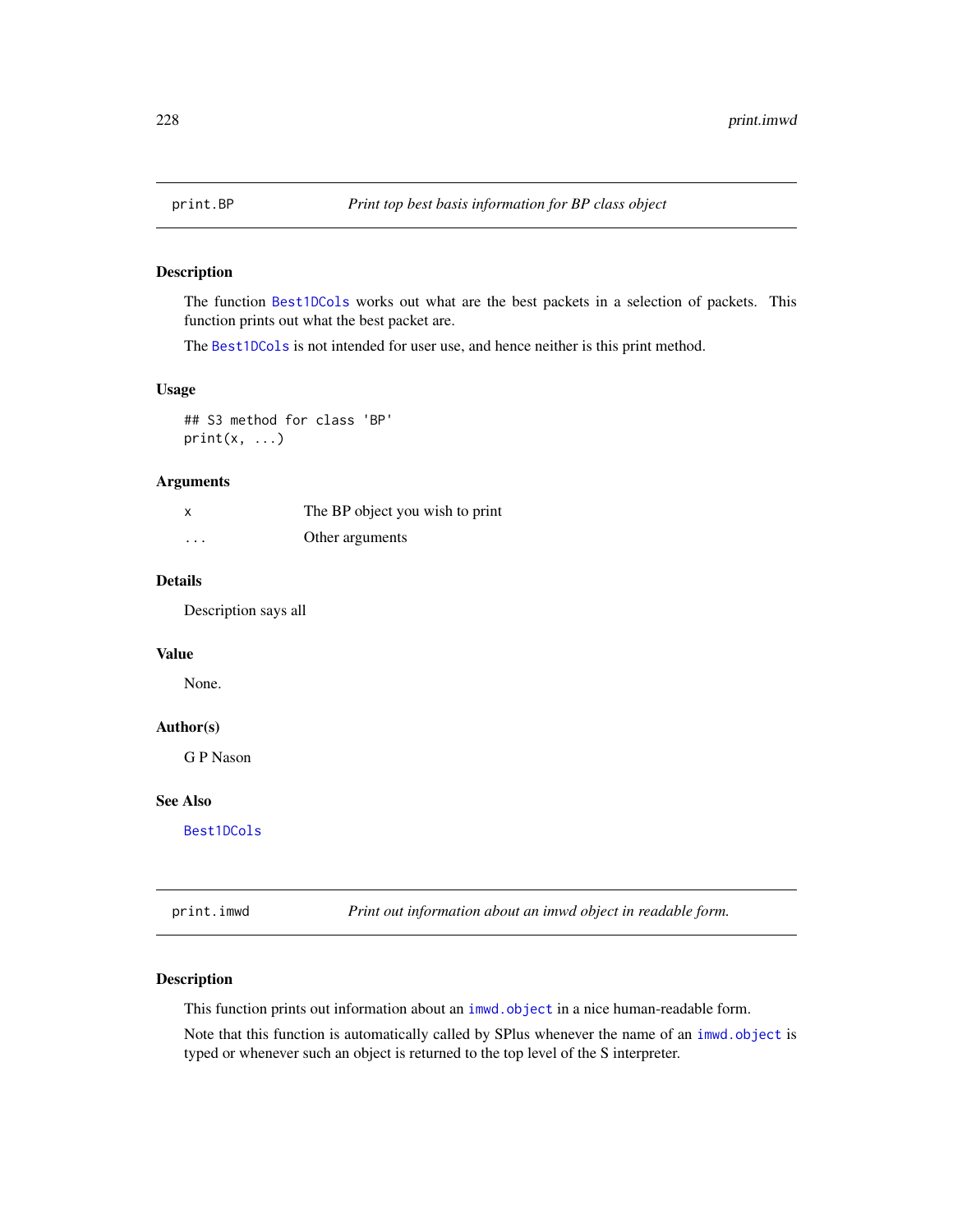# print.imwd 229

## Usage

```
## S3 method for class 'imwd'
print(x, \ldots)
```
# Arguments

|          | An object of class immed that you wish to print out.  |
|----------|-------------------------------------------------------|
| $\cdots$ | This argument actually does nothing in this function! |

# Details

Prints out information about [imwd](#page-131-0) objects in nice readable format.

# Value

The last thing this function does is call summary. imwd so the return value is whatever is returned by this function.

# RELEASE

Version 3.0 Copyright Guy Nason 1994

#### Author(s)

G P Nason

## See Also

[imwd.object](#page-133-0), [summary.imwd](#page-294-0).

```
#
# Generate an imwd object.
#
tmp <- imwd(matrix(0, nrow=32, ncol=32))
#
# Now get R to use print.imwd
#
tmp
# Class 'imwd' : Discrete Image Wavelet Transform Object:
# ~~~~ : List with 27 components with names
# nlevelsWT fl.dbase filter type bc date w4L4 w4L1 w4L2 w4L3
# w3L4 w3L1 w3L2 w3L3 w2L4 w2L1 w2L2 w2L3 w1L4 w1L1 w1L2 w1L3 w0L4 w0L1
# w0L2 w0L3 w0Lconstant
#
# $ wNLx are LONG coefficient vectors !
#
# summary(.):
# ----------
# UNcompressed image wavelet decomposition structure
```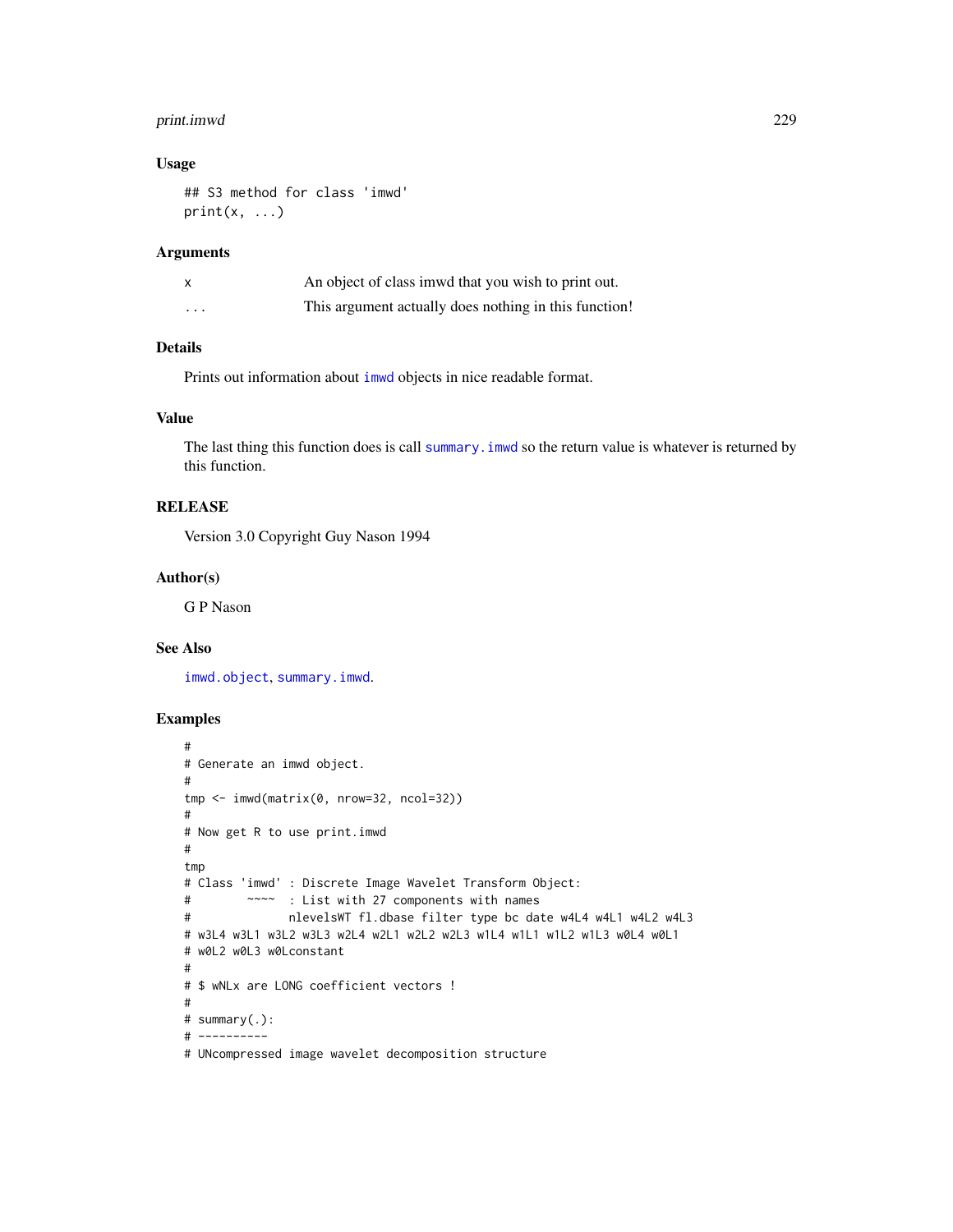```
# Levels: 5
# Original image was 32 x 32 pixels.
# Filter was: Daub cmpct on least asymm N=10
# Boundary handling: periodic
```
print.imwdc *Print out information about an imwdc object in readable form.*

## Description

This function prints out information about an [imwdc.object](#page-134-0) in a nice human-readable form.

Note that this function is automatically called by SPlus whenever the name of an [imwdc.object](#page-134-0) is typed or whenever such an object is returned to the top level of the S interpreter.

## Usage

## S3 method for class 'imwdc'  $print(x, \ldots)$ 

#### Arguments

|          | An object of class imwde that you wish to print out.  |
|----------|-------------------------------------------------------|
| $\cdots$ | This argument actually does nothing in this function! |

## Details

Prints out information about imwdc objects in nice readable format.

## Value

The last thing this function does is call [summary.imwdc](#page-295-0) so the return value is whatever is returned by this function.

## RELEASE

Version 2.2 Copyright Guy Nason 1994

#### Author(s)

G P Nason

#### See Also

[imwdc.object](#page-134-0), [summary.imwdc](#page-295-0).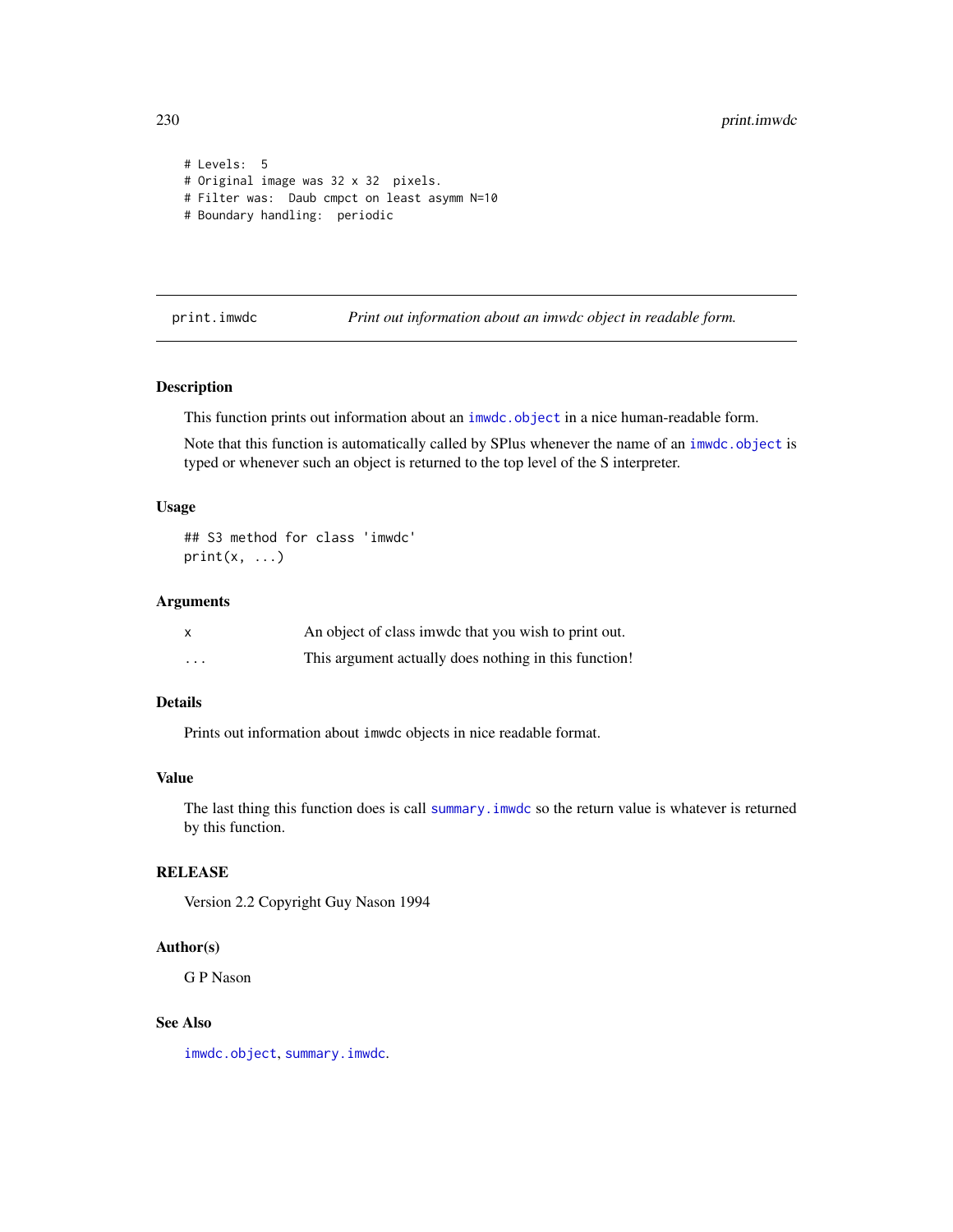#### print.mwd 231

## Examples

```
#
# Generate an imwd object.
#
tmp <- imwd(matrix(0, nrow=32, ncol=32))
#
# Now get R to use print.imwd
#
tmp
# Class 'imwd' : Discrete Image Wavelet Transform Object:
# ~~~~ : List with 27 components with names
# nlevelsWT fl.dbase filter type bc date w4L4 w4L1 w4L2 w4L3
# w3L4 w3L1 w3L2 w3L3 w2L4 w2L1 w2L2 w2L3 w1L4 w1L1 w1L2 w1L3 w0L4 w0L1
# w0L2 w0L3 w0Lconstant
#
# $ wNLx are LONG coefficient vectors !
#
# summary(.):
# ----------
# UNcompressed image wavelet decomposition structure
# Levels: 5
# Original image was 32 x 32 pixels.
# Filter was: Daub cmpct on least asymm N=10
# Boundary handling: periodic
```
print.mwd *Use print() on a mwd object.*

#### Description

This function prints out information about an [mwd.object](#page-195-0) in a nice human-readable form.

Note that this function is automatically called by SPlus whenever the name of an [mwd.object](#page-195-0) is typed or whenever such an object is returned to the top level of the S interpreter.

#### Usage

## S3 method for class 'mwd'  $print(x, \ldots)$ 

## Arguments

|          | An object of class mwd that you wish to print out.    |
|----------|-------------------------------------------------------|
| $\cdots$ | This argument actually does nothing in this function! |

# Details

Prints out information about [mwd](#page-193-0) objects in nice readable format.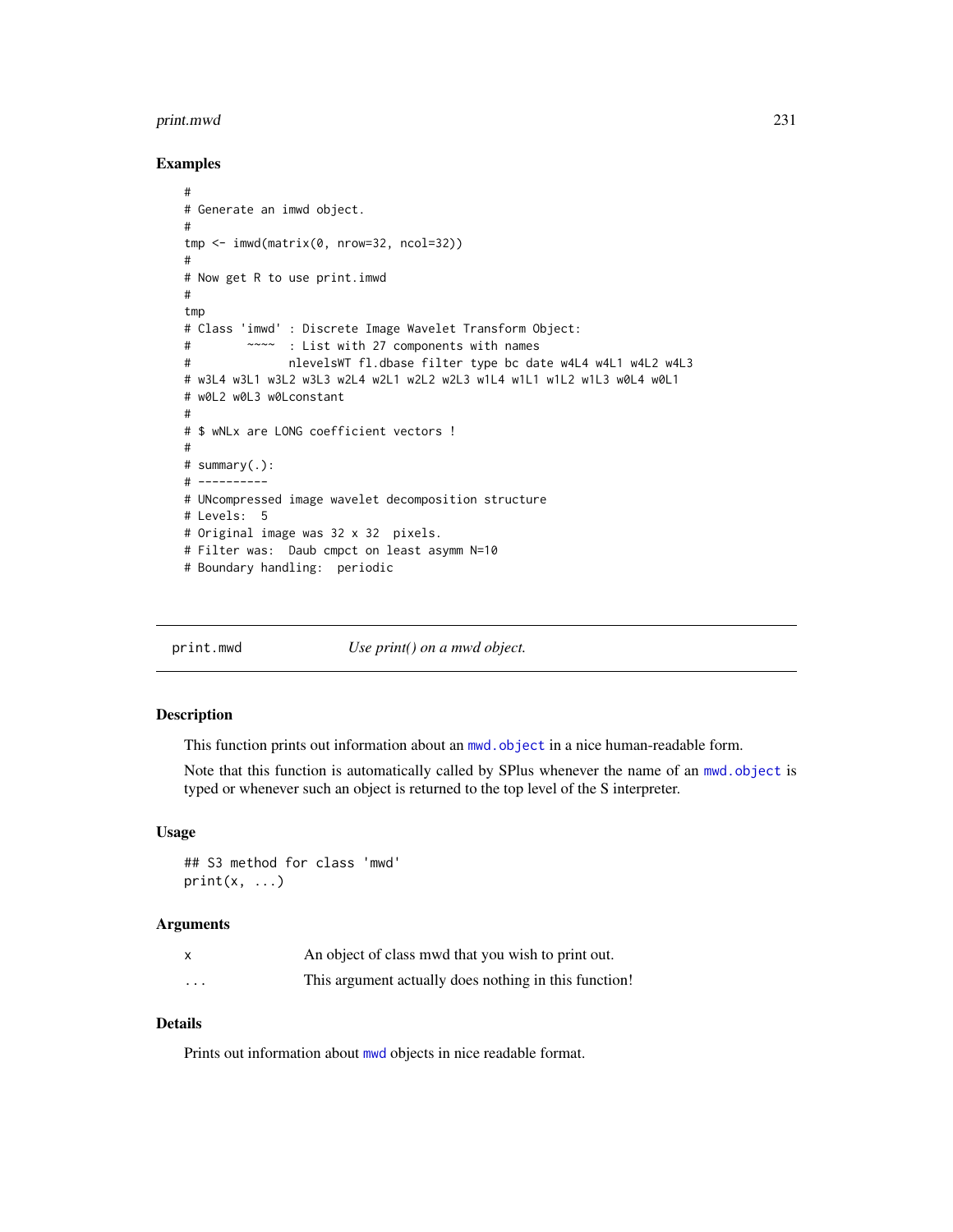## Value

The last thing this function does is call [summary.mwd](#page-296-0) so the return value is whatever is returned by this function.

## **RELEASE**

Version 3.9.6 (Although Copyright Tim Downie 1995-6)

#### Author(s)

G P Nason

#### See Also

[accessC.mwd](#page-9-0), [accessD.mwd](#page-15-0), [draw.mwd](#page-87-0), [mfirst.last](#page-188-0), [mfilter.select](#page-186-0),[mwd](#page-193-0), [mwd.object](#page-195-0), [mwr](#page-197-0), [plot.mwd](#page-212-0), [putC.mwd](#page-256-0), [putD.mwd](#page-264-0), [summary.mwd](#page-296-0), [threshold.mwd](#page-315-0), [wd](#page-344-0), [wr.mwd](#page-367-0).

```
#
# Generate an mwd object.
#
tmp < - mwd(rnorm(32))
#
# Now get Splus to use print.mwd
#
tmp
# Class 'mwd' : Discrete Multiple Wavelet Transform Object:
# ~~~ : List with 10 components with names
# C D nlevelsWT ndata filter fl.dbase type bc prefilter date
#
# $ C and $ D are LONG coefficient vectors !
#
# Created on : Tue Nov 16 13:16:07 GMT 1999
# Type of decomposition: wavelet
#
# summary:
# ----------
# Length of original: 32
# Levels: 4
# Filter was: Geronimo Multiwavelets
# Scaling fns: 2
# Wavelet fns: 2
# Prefilter: default
# Scaling factor: 2
# Boundary handling: periodic
# Transform type: wavelet
# Date: Tue Nov 16 13:16:07 GMT 1999
```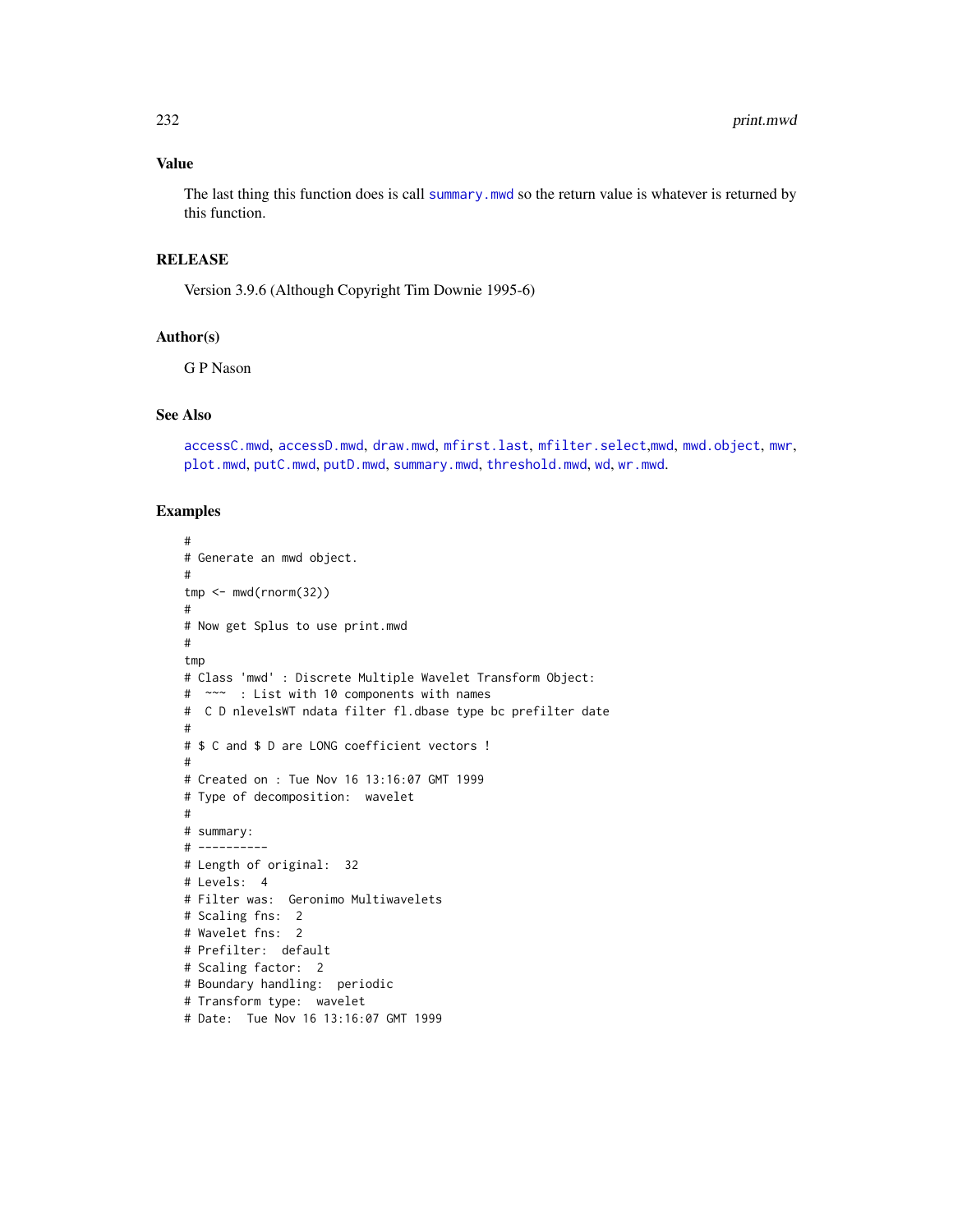print.nv *Print a node vector object, also used by several other functions to obtain packet list information*

#### Description

Ostensibly prints out node vector information, but also produces packet indexing information for several functions.

#### Usage

```
## S3 method for class 'nv'
print(x, printing = TRUE, verbose = FALSE, ...)
```
#### Arguments

| x        | The ny, object that you wish to print                                                                                                                                                                                   |
|----------|-------------------------------------------------------------------------------------------------------------------------------------------------------------------------------------------------------------------------|
| printing | If FALSE then nothing is printed. This argument is here because the results of<br>the printing are also useful to many other routines where you want the results<br>but are not bothered by actually seeing the results |
| verbose  | Not actually used                                                                                                                                                                                                       |
| .        | Other arguments                                                                                                                                                                                                         |

#### Details

A node vector contains selected basis information, but this is stored as a tree object. Hence, it is not immediately obvious which basis elements have been stored. This function produces a list of the packets at each resolution level that have been selected in the basis. This information is so useful to other functions that the function is used even when printing is not the primary objective.

#### Value

A list containing two components: indexlist and rvector. The former is a list of packets that were selected at each resolution level. Rvector encodes a list of "rotate/non-rotate" instructions in binary. At each selected packet level a decision has to be made whether to select the LH or RH basis element, and this information is stored in rvector.

#### Author(s)

G P Nason

#### See Also

[InvBasis.wst](#page-143-0), [nv.object](#page-208-0), [plot.wp](#page-218-0)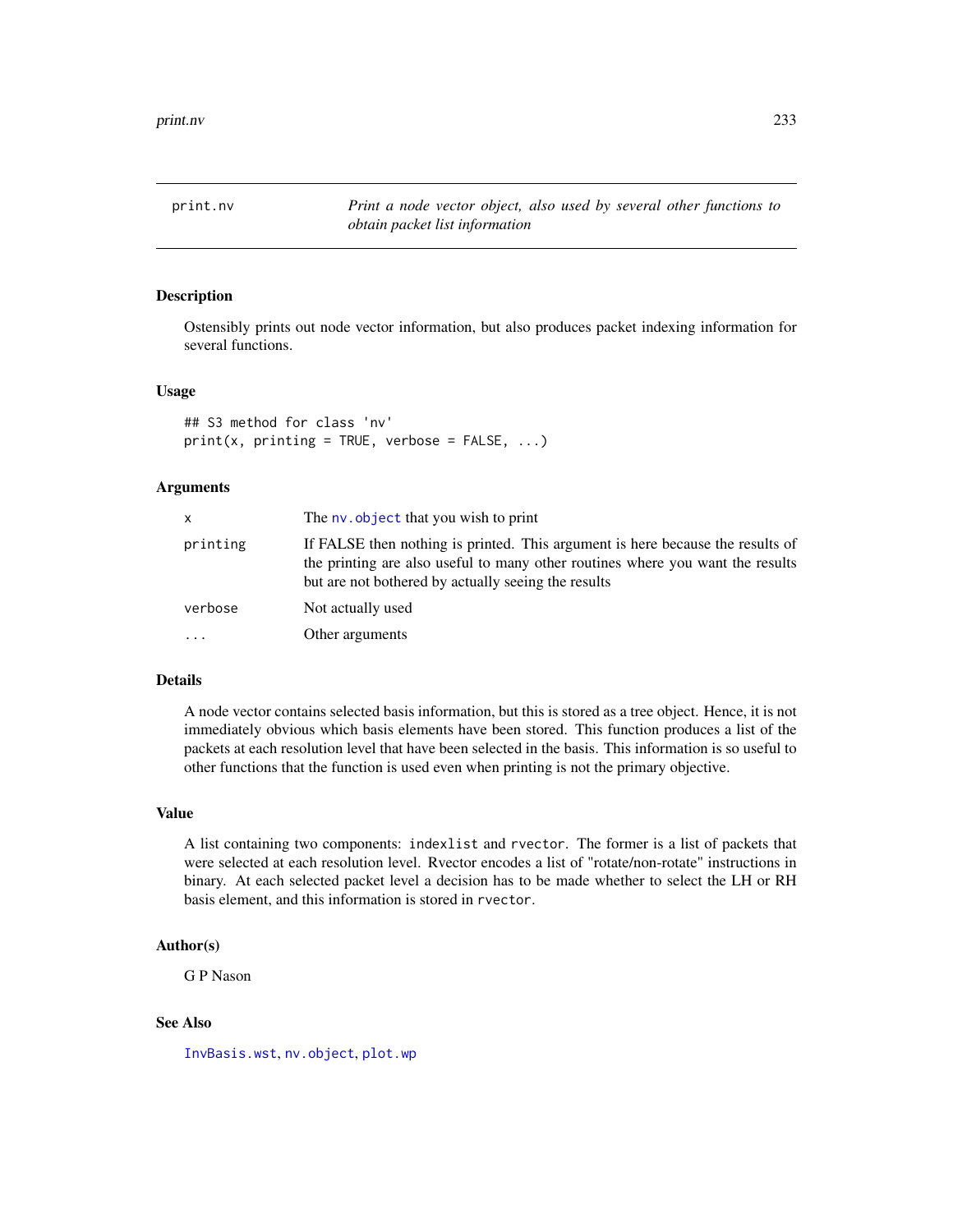#### Examples

```
v < - rnorm(128)
vwst \leftarrow wst(v)vnv <- MaNoVe(vwst)
print(vnv)
#Level : 6 Action is R (getpacket Index: 1 )
#Level : 5 Action is L (getpacket Index: 2 )
#Level : 4 Action is L (getpacket Index: 4 )
#Level : 3 Action is R (getpacket Index: 9 )
#Level : 2 Action is L (getpacket Index: 18 )
#There are 6 reconstruction steps
#
# The L or R indicate whether to move to the left or the right basis function
# when descending the node tree
#
#
```
print.nvwp *Print a wavelet packet node vector object, also used by several other functions to obtain packet list information*

## Description

Ostensibly prints out wavlet packet node vector information, but also produces packet indexing information for several functions.

#### Usage

```
## S3 method for class 'nvwp'
print(x, printing = TRUE, ...)
```
#### Arguments

| X        | The nywp that you wish to print                                                                                                                                                                                         |
|----------|-------------------------------------------------------------------------------------------------------------------------------------------------------------------------------------------------------------------------|
| printing | If FALSE then nothing is printed. This argument is here because the results of<br>the printing are also useful to many other routines where you want the results<br>but are not bothered by actually seeing the results |
| $\cdot$  | Other arguments                                                                                                                                                                                                         |

## Details

A node vector contains selected basis information, but this is stored as a tree object. Hence, it is not immediately obvious which basis elements have been stored. This function produces a list of the packets at each resolution level that have been selected in the basis. This information is so useful to other functions that the function is used even when printing is not the primary objective.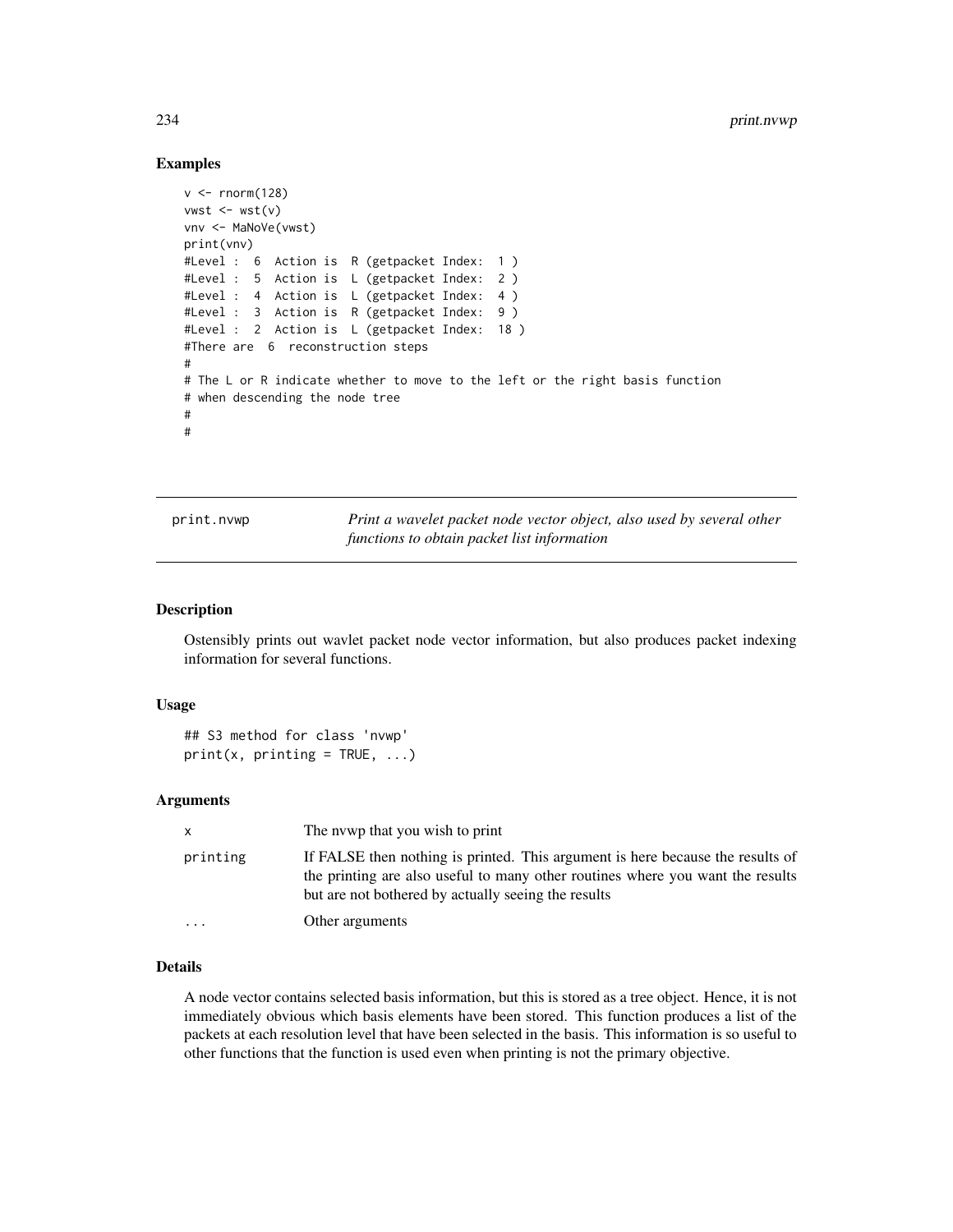# print.nvwp 235

## Value

A list containing two components: level and pkt. These are the levels and packet indices of the select packets in the basis.

#### Author(s)

G P Nason

## See Also

[InvBasis.wp](#page-142-0), [MaNoVe.wp](#page-182-0), [plot.nvwp](#page-214-0), [plot.wp](#page-218-0)

```
v \le- rnorm(128)
vwp \leftarrow wp(v)vnv <- MaNoVe(vwp)
print(vnv)
#Level: 6 Packet: 1
#Level: 3 Packet: 0
#Level: 2 Packet: 4
#Level: 2 Packet: 13
#Level: 2 Packet: 15
#Level: 1 Packet: 5
#Level: 1 Packet: 10
#Level: 1 Packet: 13
#Level: 1 Packet: 14
#Level: 1 Packet: 15
#Level: 1 Packet: 16
#Level: 1 Packet: 20
#Level: 1 Packet: 21
#Level: 1 Packet: 24
#Level: 0 Packet: 8
#Level: 0 Packet: 9
#Level: 0 Packet: 12
#Level: 0 Packet: 13
#Level: 0 Packet: 14
#Level: 0 Packet: 15
#Level: 0 Packet: 22
#Level: 0 Packet: 23
#Level: 0 Packet: 24
#Level: 0 Packet: 25
#Level: 0 Packet: 34
#Level: 0 Packet: 35
#Level: 0 Packet: 36
#Level: 0 Packet: 37
#Level: 0 Packet: 38
#Level: 0 Packet: 39
#Level: 0 Packet: 44
#Level: 0 Packet: 45
#Level: 0 Packet: 46
#Level: 0 Packet: 47
```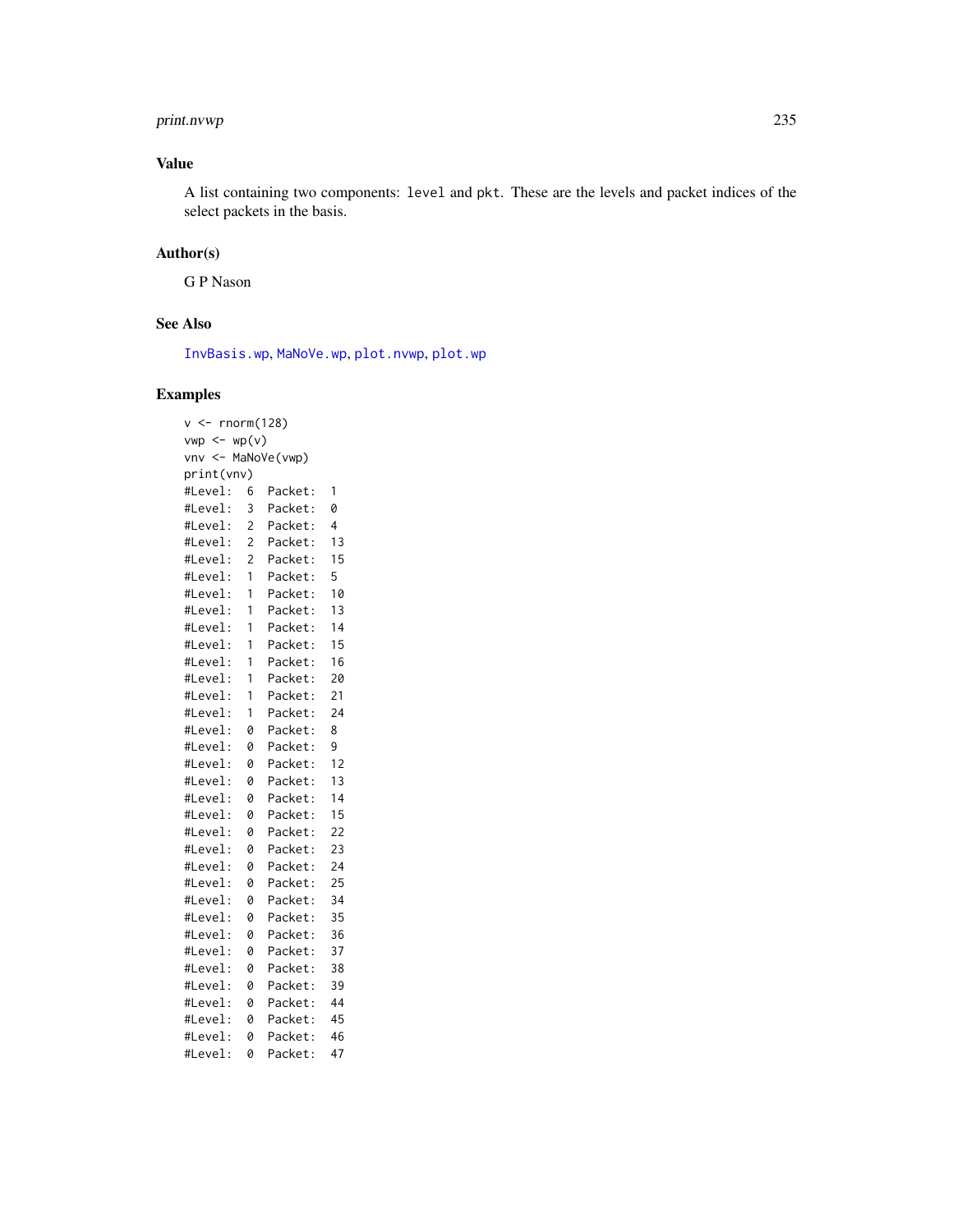#Level: 0 Packet: 50 #Level: 0 Packet: 51 #Level: 0 Packet: 56 #Level: 0 Packet: 57 #Level: 0 Packet: 58 #Level: 0 Packet: 59

print.w2d *Print method for printing w2d class objects*

# Description

Prints information about a w2d class object. These objects are not typically directly used by a user.

## Usage

## S3 method for class 'w2d'  $print(x, \ldots)$ 

# Arguments

|                   | The w2d class object that you wish to print info about |
|-------------------|--------------------------------------------------------|
| $\cdot\cdot\cdot$ | Other arguments                                        |

# Details

Description says all

## Value

Nothing

# Author(s)

G P Nason

# See Also

[wpst2discr](#page-361-0)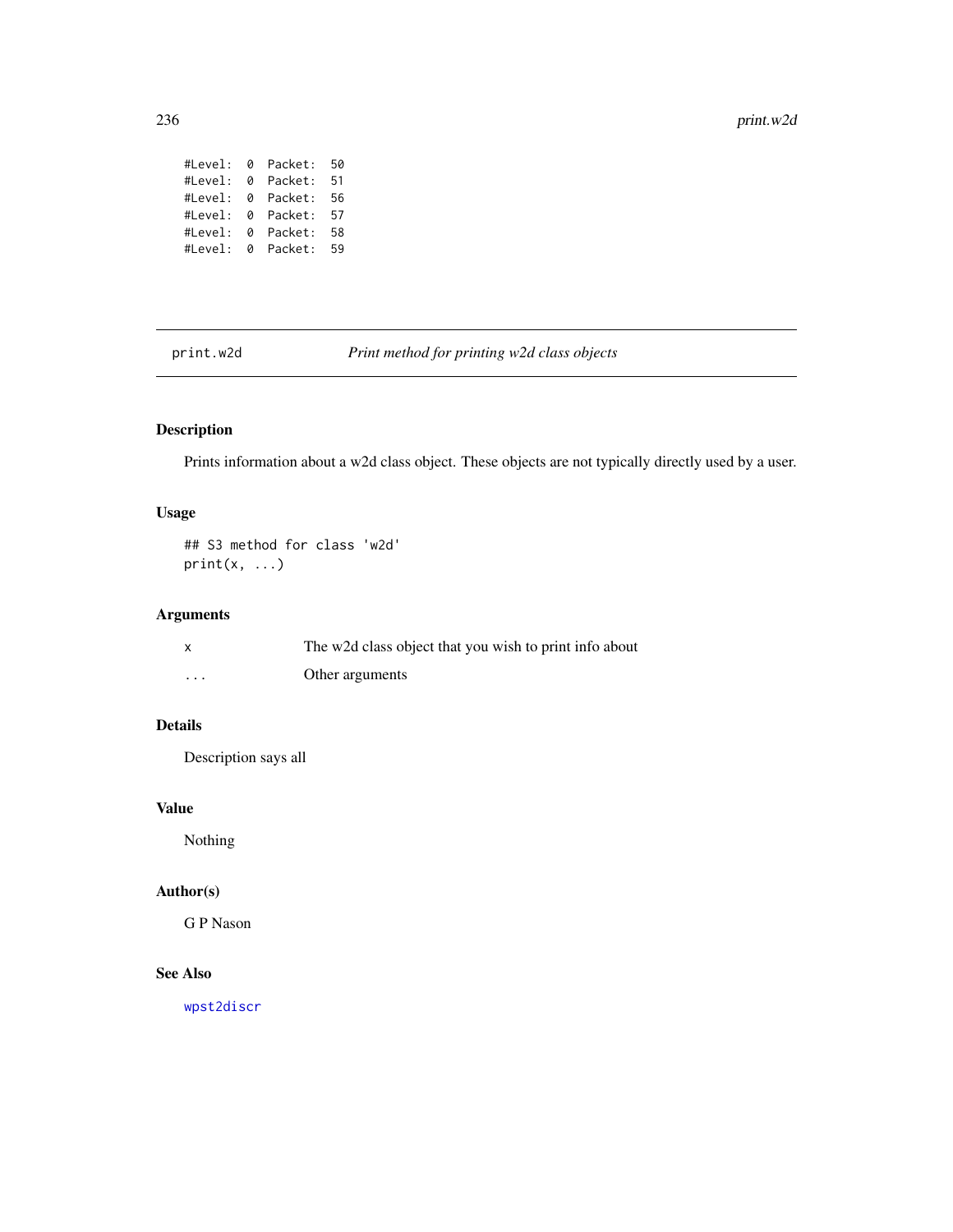# Description

These objects are the matrix representation of a nondecimated wavelet packet object

#### Usage

```
## S3 method for class 'w2m'
print(x, maxbasis = 10, ...)
```
# Arguments

| X                       | The w2m object to print                            |
|-------------------------|----------------------------------------------------|
| maxbasis                | The maximum number of basis functions to report on |
| $\cdot$ $\cdot$ $\cdot$ | Other arguments                                    |

# Details

Prints out information about a w2m object. This function gets called during [makewpstRO](#page-176-0), and so you can see its output in the example code in that help function

# Value

None

## Author(s)

G P Nason

# See Also

[makewpstRO](#page-176-0),[wpst2m](#page-362-0)

```
#
# See example in makewpstRO
#
```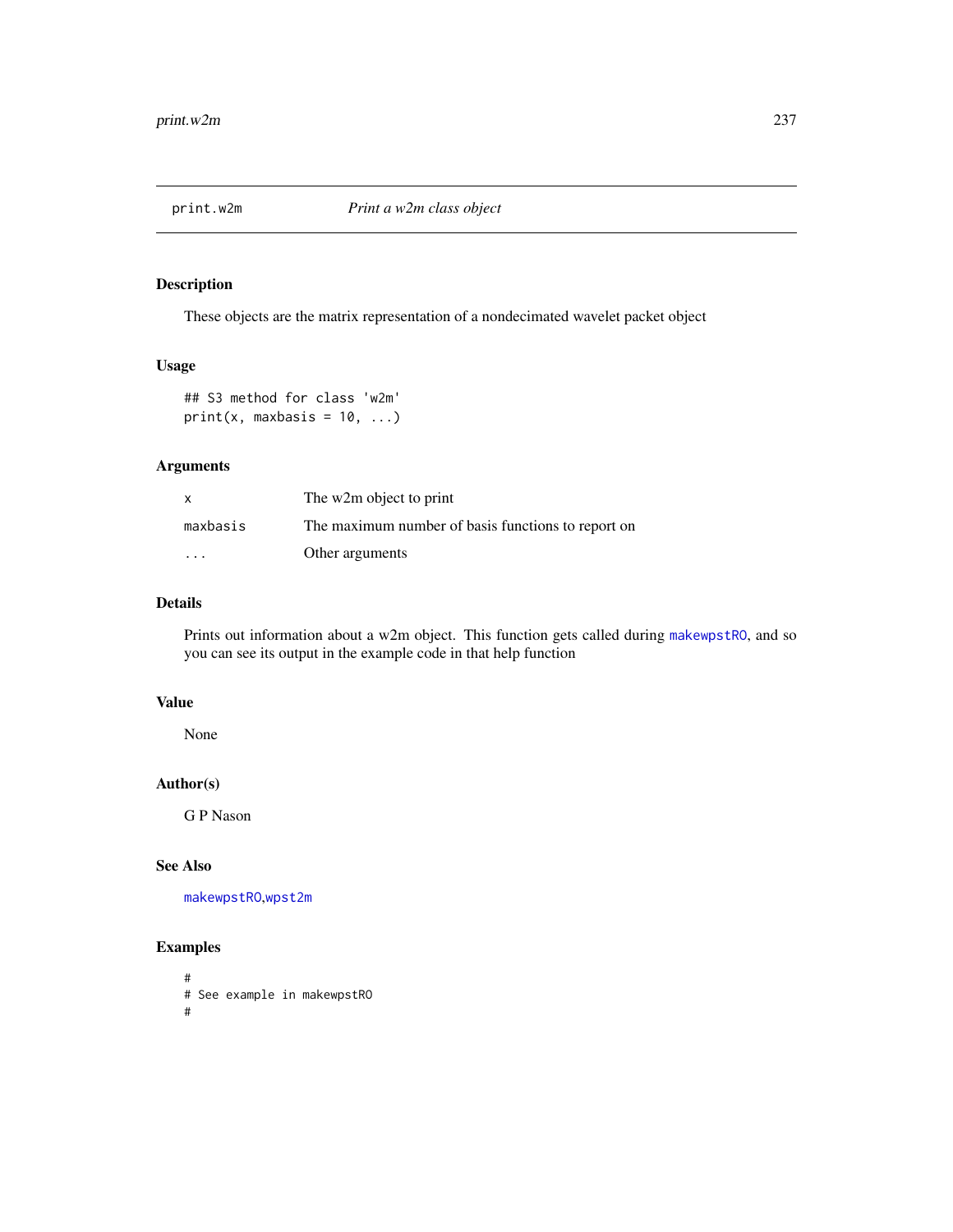#### Description

This function prints out information about an wd. object in a nice human-readable form.

Note that this function is automatically called by SPlus whenever the name of an [wd.object](#page-351-0) is typed or whenever such an object is returned to the top level of the S interpreter

#### Usage

## S3 method for class 'wd'  $print(x, \ldots)$ 

## Arguments

|   | An object of class we that you wish to print out.     |
|---|-------------------------------------------------------|
| . | This argument actually does nothing in this function! |

## Details

Prints out information about [wd](#page-344-0) objects in nice readable format.

## Value

The last thing this function does is call [summary.wd](#page-297-0) so the return value is whatever is returned by this function.

# **RELEASE**

Version 3.0 Copyright Guy Nason 1994

#### Author(s)

G P Nason

#### See Also

[wd.object](#page-351-0), [summary.wd](#page-297-0).

```
#
# Generate an wd object.
#
tmp <- wd(rnorm(32))
#
# Now get R to use print.wd
```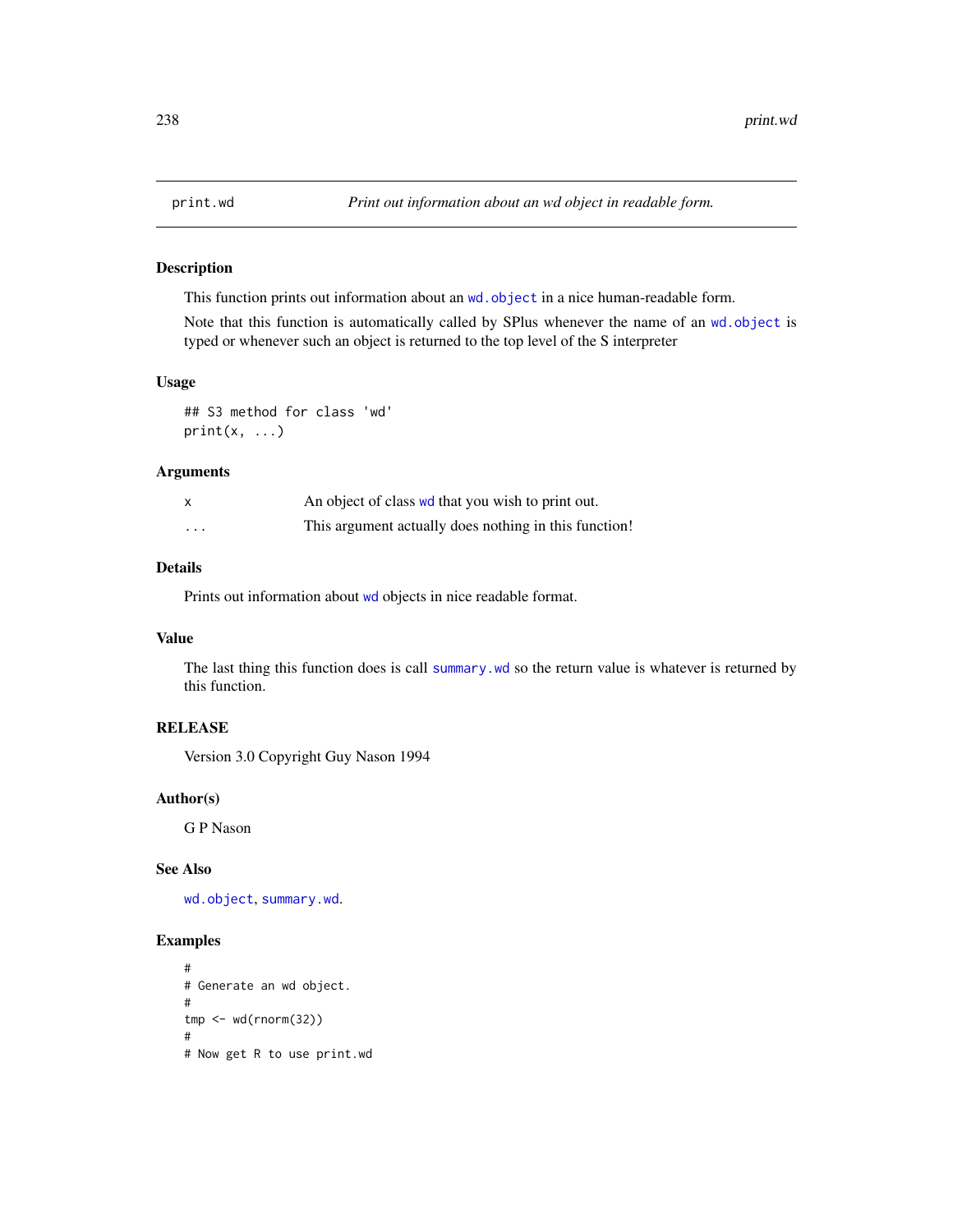print.wd3D 239

```
#
tmp
# Class 'wd' : Discrete Wavelet Transform Object:
# ~~ : List with 8 components with names
# C D nlevelsWT fl.dbase filter type bc date
#
# $ C and $ D are LONG coefficient vectors !
#
# Created on : Fri Oct 23 19:56:00 1998
# Type of decomposition: wavelet
#
# summary(.):
# ----------
# Levels: 5
# Length of original: 32
# Filter was: Daub cmpct on least asymm N=10
# Boundary handling: periodic
# Transform type: wavelet
# Date: Fri Oct 23 19:56:00 1998
#
#
```
<span id="page-238-0"></span>

print.wd3D *Print out information about an wd3D object in a readable form.*

#### Description

This function prints out information about an [wd3D.object](#page-354-0) in a readable form.

Note that this function is automatically called by SPlus whenever the name of an [wd3D.object](#page-354-0) is typed or whenever such an object is returned to the top level of the S interpreter

# Usage

```
## S3 method for class 'wd3D'
print(x, \ldots)
```
#### Arguments

|          | An object of class wd3D that you wish to print out.   |
|----------|-------------------------------------------------------|
| $\cdots$ | This argument actually does nothing in this function! |

# Details

Prints out information about [wd3D](#page-353-0) objects in nice readable format.

#### Value

The last thing this function does is call [summary.wd3D](#page-298-0) so the return value is whatever is returned by this function.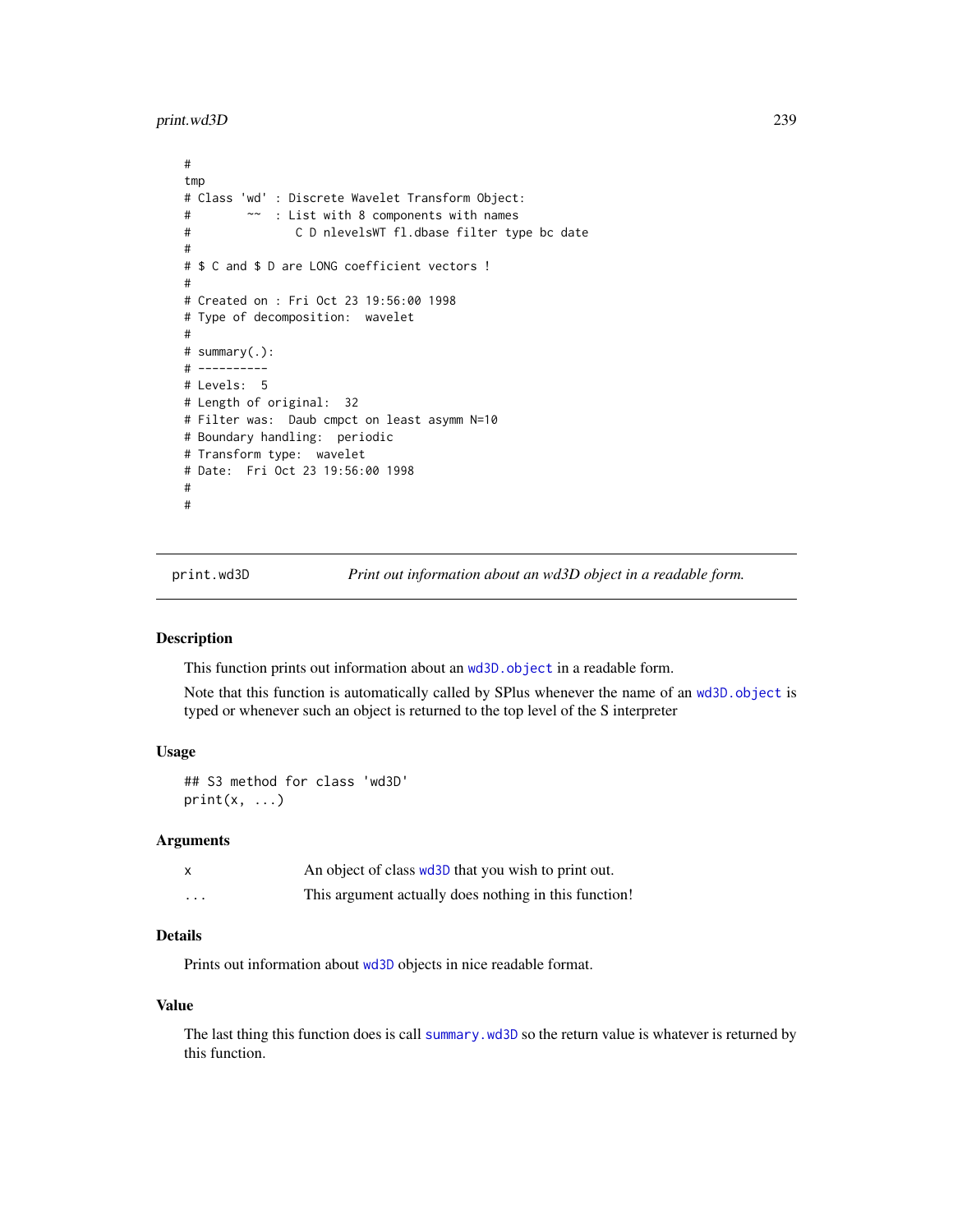240 print.wp

## RELEASE

Version 3.9.6 Copyright Guy Nason 1997

# Author(s)

G P Nason

# See Also

[accessD.wd3D](#page-18-0), [print.wd3D](#page-238-0), [putD.wd3D](#page-268-0), [putDwd3Dcheck](#page-272-0), [summary.wd3D](#page-298-0), [threshold.wd3D](#page-323-0), [wd3D](#page-353-0), [wd3D.object](#page-354-0), [wr3D](#page-370-0).

## Examples

```
#
# Generate an wd3D object.
#
tmp <- wd3D(array(rnorm(512), dim=c(8,8,8)))
#
# Now get R to use print.wd
#
tmp
#Class 'wd3d' : 3D DWT Object:
# ~~~~ : List with 5 components with names
# a filter.number family date nlevelsWT
#
#$ a is the wavelet coefficient array
#Dimension of a is [1] 8 8 8
#
#Created on : Wed Oct 20 17:24:15 BST 1999
#
#summary(.):
#----------
#Levels: 3
#Filter number was: 10
#Filter family was: DaubLeAsymm
#Date: Wed Oct 20 17:24:15 BST 1999
```
print.wp *Print out information about an wd object in readable form.*

#### Description

This function prints out information about an wp. object in a nice human-readable form.

Note that this function is automatically called by SPlus whenever the name of an [wp.object](#page-358-0) is typed or whenever such an object is returned to the top level of the S interpreter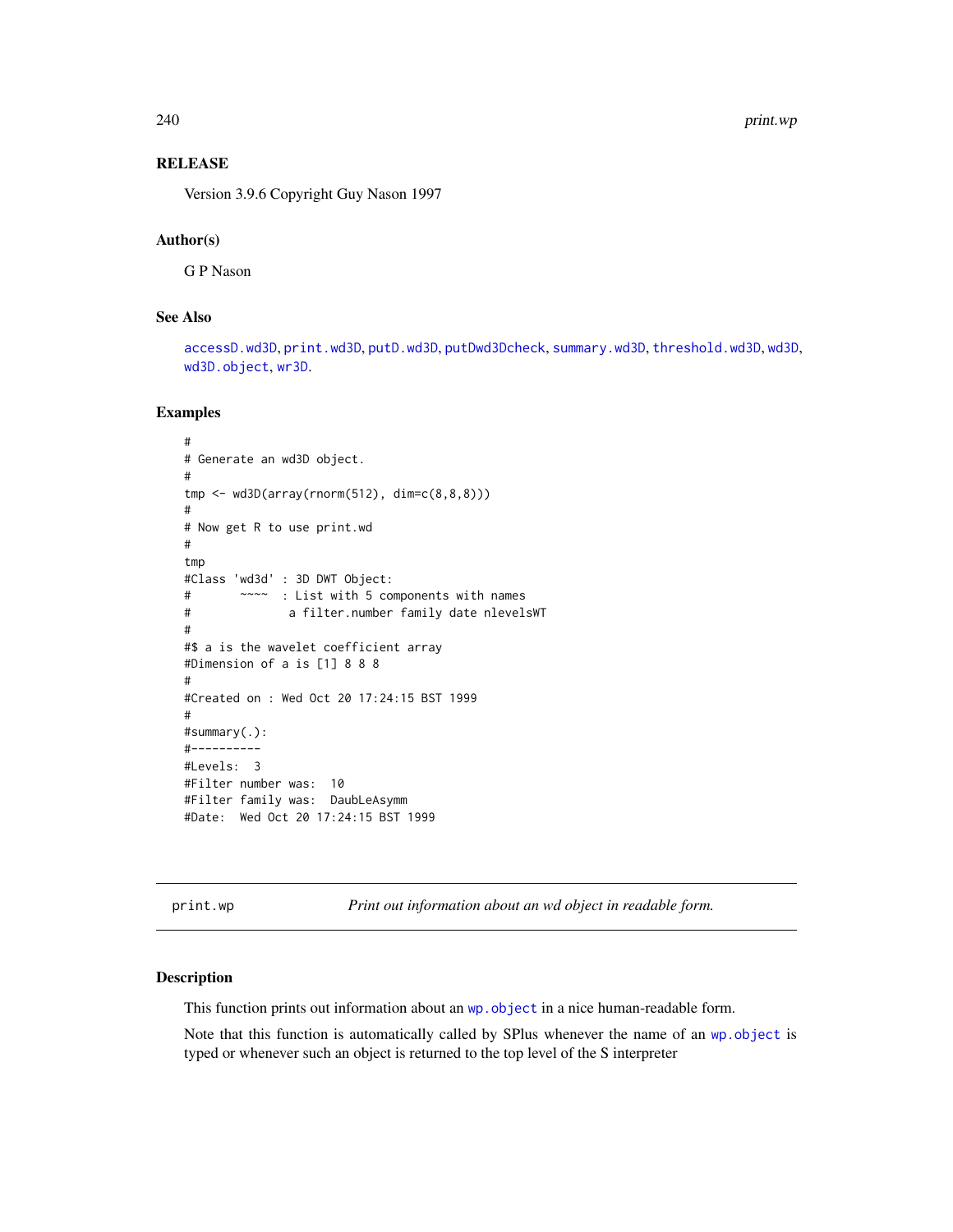#### print.wp 241

# Usage

```
## S3 method for class 'wp'
print(x, \ldots)
```
# Arguments

|          | An object of class wp that you wish to print out.     |
|----------|-------------------------------------------------------|
| $\cdots$ | This argument actually does nothing in this function! |

# Details

Prints out information about [wp](#page-357-0) objects in nice readable format.

# Value

The last thing this function does is call [summary.wp](#page-299-0) so the return value is whatever is returned by this function.

# RELEASE

Version 3.0 Copyright Guy Nason 1994

#### Author(s)

G P Nason

## See Also

[wp.object](#page-358-0), [summary.wp](#page-299-0).

```
#
# Generate an wp object.
#
tmp < -wp(rnorm(32))#
# Now get Splus to use print.wp
#
tmp
#
# Now get Splus to use print.wp
#
# tmp
# Class 'wp' : Wavelet Packet Object:
# ~~ : List with 4 components with names
# wp nlevelsWT filter date
#
# $wp is the wavelet packet matrix
#
# Created on : Fri Oct 23 19:59:01 1998
```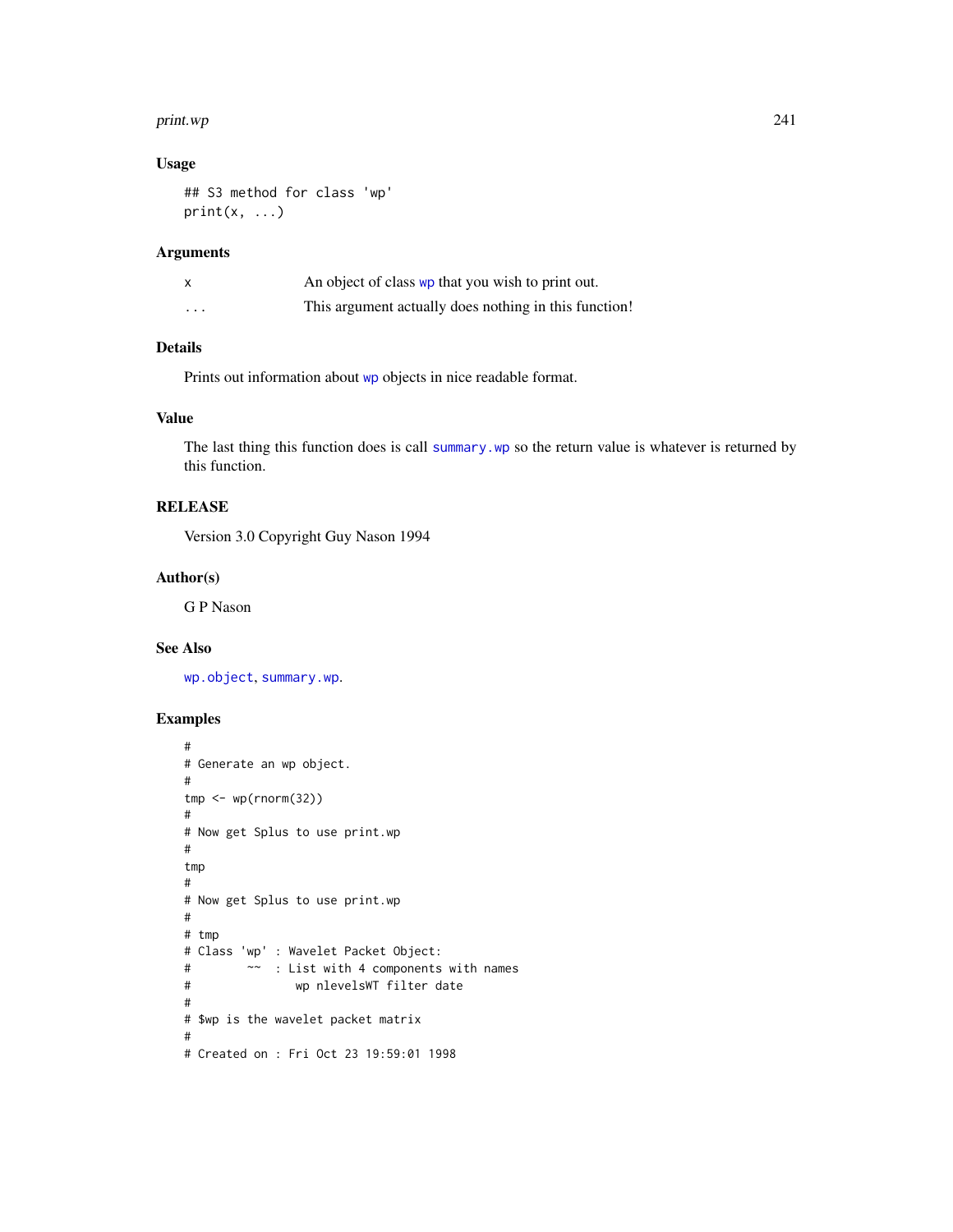```
#
# summary(.):
# ----------
# Levels: 5
# Length of original: 32
# Filter was: Daub cmpct on least asymm N=10
```
print.wpst *Prints out basic information about a wpst class object*

# Description

Prints out basic information about a wpst class object generated by the, e.g., [wpst](#page-359-0) function.

*Note:* stationary wavelet packet objects are now known as nondecimated wavelet packet objects.

## Usage

```
## S3 method for class 'wpst'
print(x, \ldots)
```
# Arguments

|          | The wpst object that you wish to print info about |
|----------|---------------------------------------------------|
| $\cdots$ | Other arguments                                   |

# Details

Description says all

## Value

Nothing

## Author(s)

G P Nason

# See Also

[wpst](#page-359-0)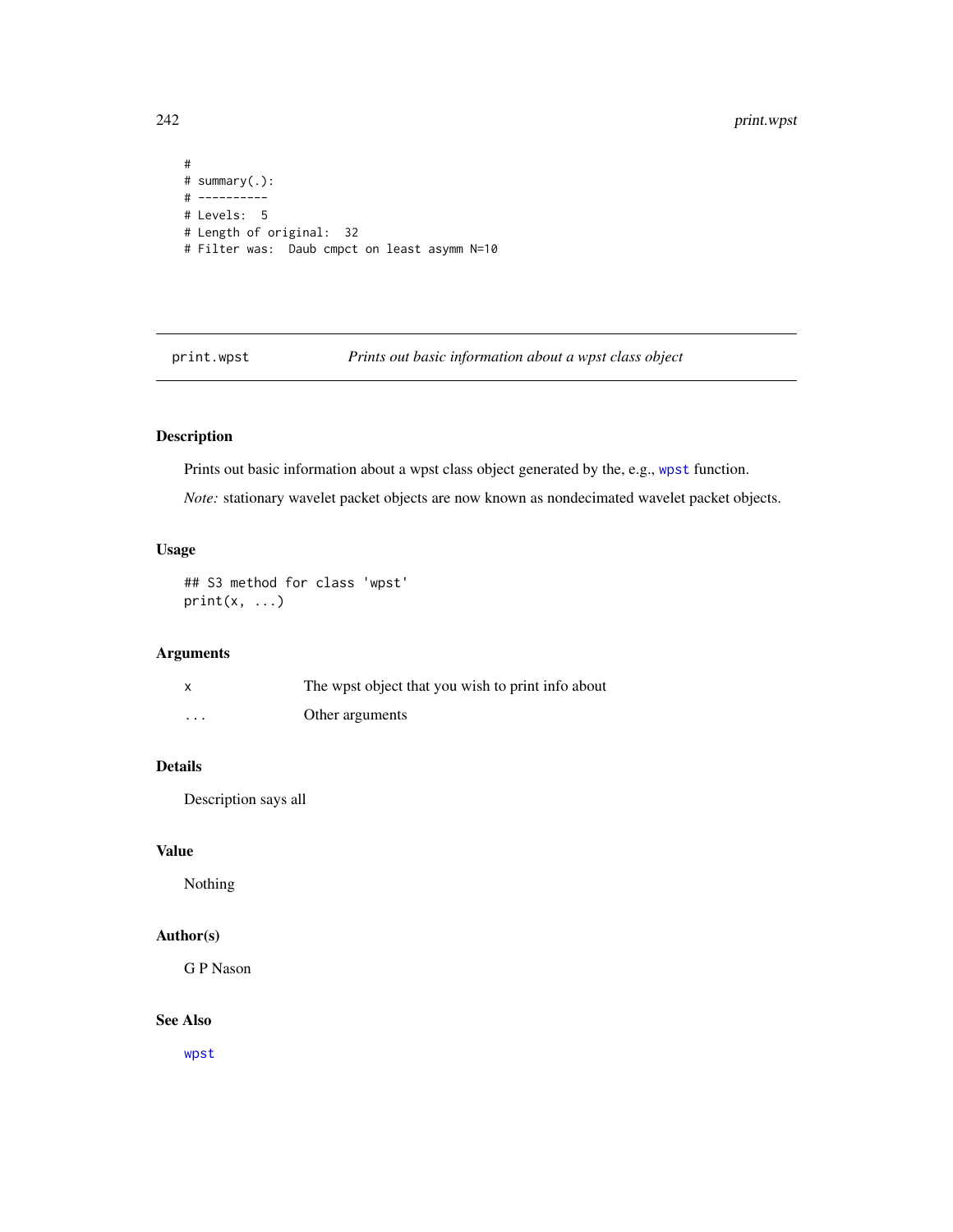# print.wpstCL 243

## Examples

```
v < - rnorm(128)
vwpst < -wpst(v)## Not run: print(vwpst)
#Class 'wpst' : Stationary Wavelet Packet Transform Object:
# ~~~ : List with 5 components with names
# wpst nlevelsWT avixstart filter date
#
#$wpst is a coefficient vector
#
#Created on : Fri Mar 5 15:06:56 2010
#
#summary(.):
#----------
#Levels: 7
#Length of original: 128
#Filter was: Daub cmpct on least asymm N=10
#Date: Fri Mar 5 15:06:56 2010
```
print.wpstCL *Prints some information about a wpstCL object*

## Description

Prints basic information about a wpstCL object

# Usage

## S3 method for class 'wpstCL'  $print(x, \ldots)$ 

# Arguments

|   | wpstCL object to print info about |
|---|-----------------------------------|
| . | Other arguments                   |

## Details

Description says all

# Value

Nothing

# Author(s)

G P Nason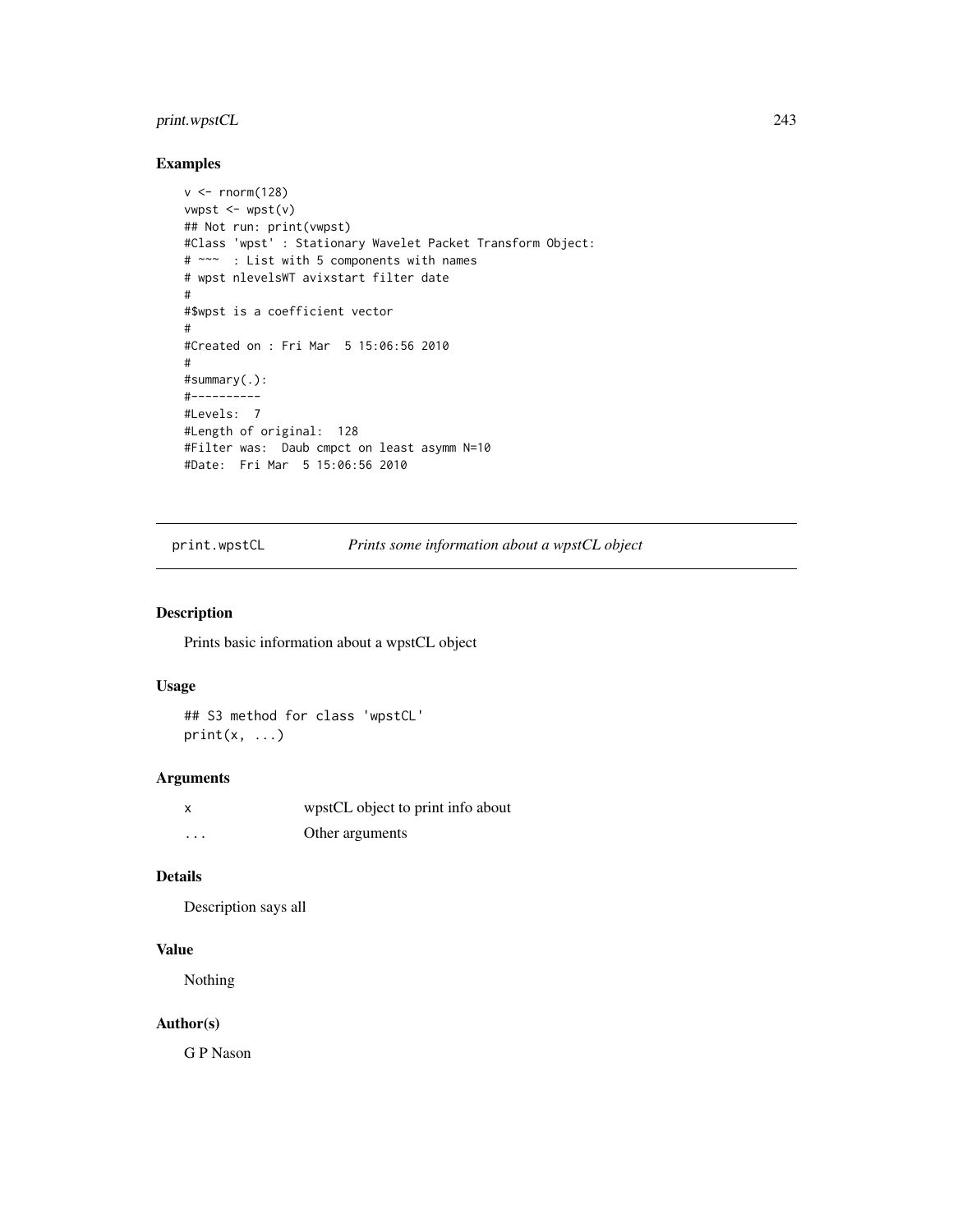## See Also

[makewpstDO](#page-173-0),[wpstCLASS](#page-363-0)

## Examples

```
#
# Use BabySS and BabyECG data for this example.
#
# Want to predict future values of BabySS from future values of BabyECG
#
# Build model on first 256 values of both
#
# See example in makewpstDO from which this one originates
#
data(BabyECG)
data(BabySS)
BabyModel <- makewpstDO(timeseries=BabyECG[1:256], groups=BabySS[1:256],
mincor=0.5)
#
# Now, suppose we get some new data for the BabyECG time series.
# For the purposes of this example, this is just the continuing example
# ie BabyECG[257:512]. We can use our new discriminant model to predict
# new values of BabySS
#
BabySSpred <- wpstCLASS(newTS=BabyECG[257:512], BabyModel)
#
BabySSpred
#wpstCL class object
#Results of applying discriminator to time series
#Components: BasisMatrix BasisMatrixDM wpstDO PredictedOP PredictedGroups
```
print.wpstDO *Print information about a wpstDO class object*

#### Description

Prints out the type of object, prints out the object's names, then uses print. BP to print out the best single packets.

#### Usage

## S3 method for class 'wpstDO'  $print(x, \ldots)$ 

#### Arguments

| x        | wpstDO object to print out |
|----------|----------------------------|
| $\cdots$ | Other information to print |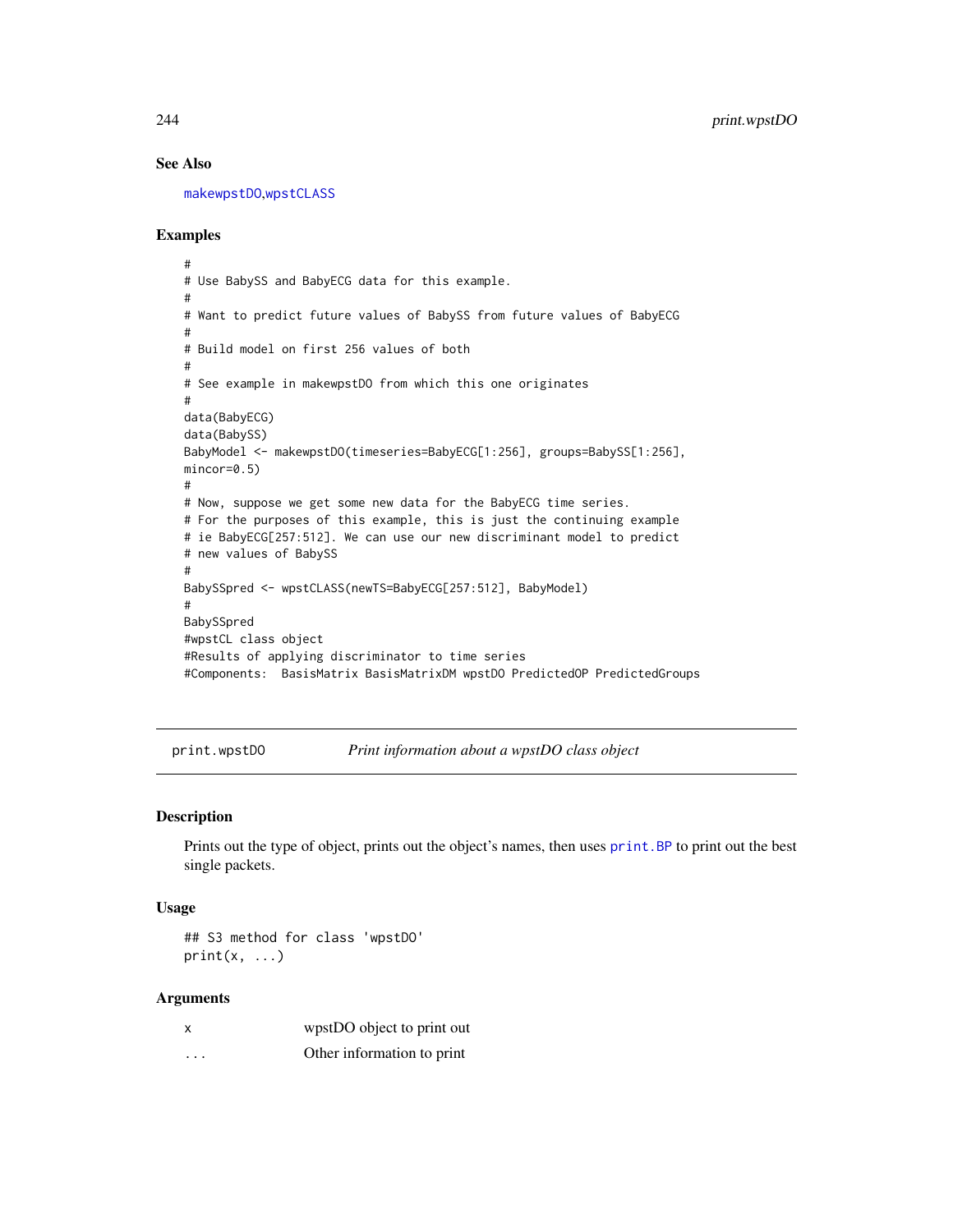# print.wpstDO 245

# Details

Description says all

# Value

Nothing

#### Author(s)

G P Nason

#### See Also

[makewpstDO](#page-173-0)

```
#
# Use BabySS and BabyECG data for this example.
#
# Want to predict future values of BabySS from future values of BabyECG
#
# Build model on first 256 values of both
#
data(BabyECG)
data(BabySS)
BabyModel <- makewpstDO(timeseries=BabyECG[1:256], groups=BabySS[1:256],
mincor=0.5)
#
# The results (ie print out answer)
BabyModel
#Stationary wavelet packet discrimination object
#Composite object containing components:[1] "BPd" "BP" "filter"
#Fisher's discrimination: done
#BP component has the following information
#BP class object. Contains "best basis" information
#Components of object:[1] "nlevelsWT" "BasisMatrix" "level" "pkt" "basiscoef"
#[6] "groups"
#Number of levels 8
#List of "best" packets
#Level id Packet id Basis coef
#[1,] 4 0 0.7340580
#[2, 1<br>
#[3, 1<br>
4 [3, 1<br>
4 [3, 1]<br>
4 [3, 1]<br>
4 [3, 1]<br>
4 [3, 1]<br>
4 [3, 1]#[3,] 6 0 0.6443167
#[4,] 3 0 0.6193434
#[5,] 7 0 0.5967620
#[6,] 0 3 0.5473777
#[7,] 1 53 0.5082849
#
```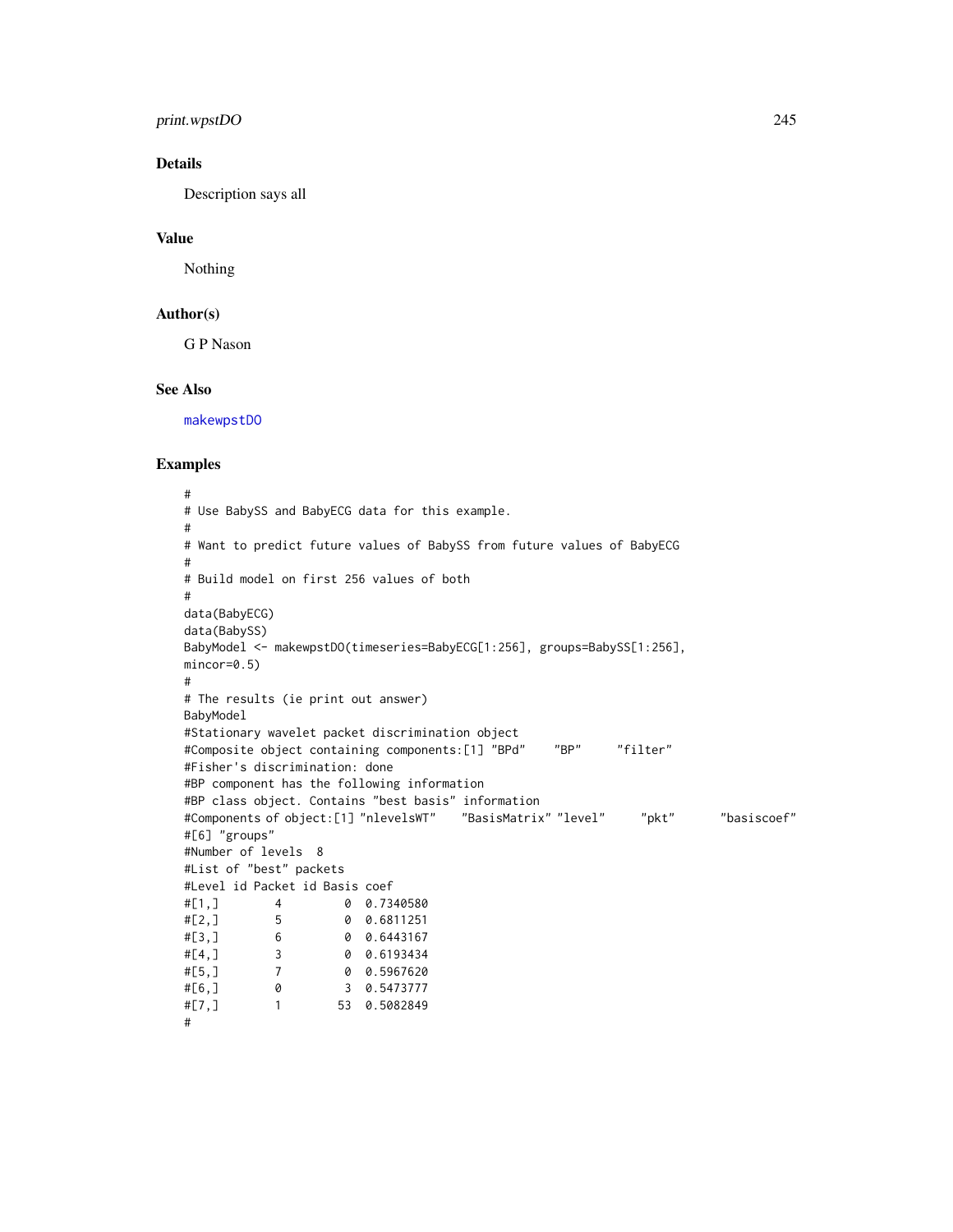# Description

Prints out a representation of an wpstRO object

# Usage

## S3 method for class 'wpstRO' print(x, maxbasis =  $10, ...$ )

# Arguments

| $\mathsf{x}$ | The wpstRO object to print                       |
|--------------|--------------------------------------------------|
| maxbasis     | The maximum number of basis packets to report on |
| $\cdot$      | Other arguments                                  |

# Details

Description says all

# Value

None

# Author(s)

G P Nason

# See Also

[makewpstRO](#page-176-0)

# Examples

# # See example in makewpstRO function #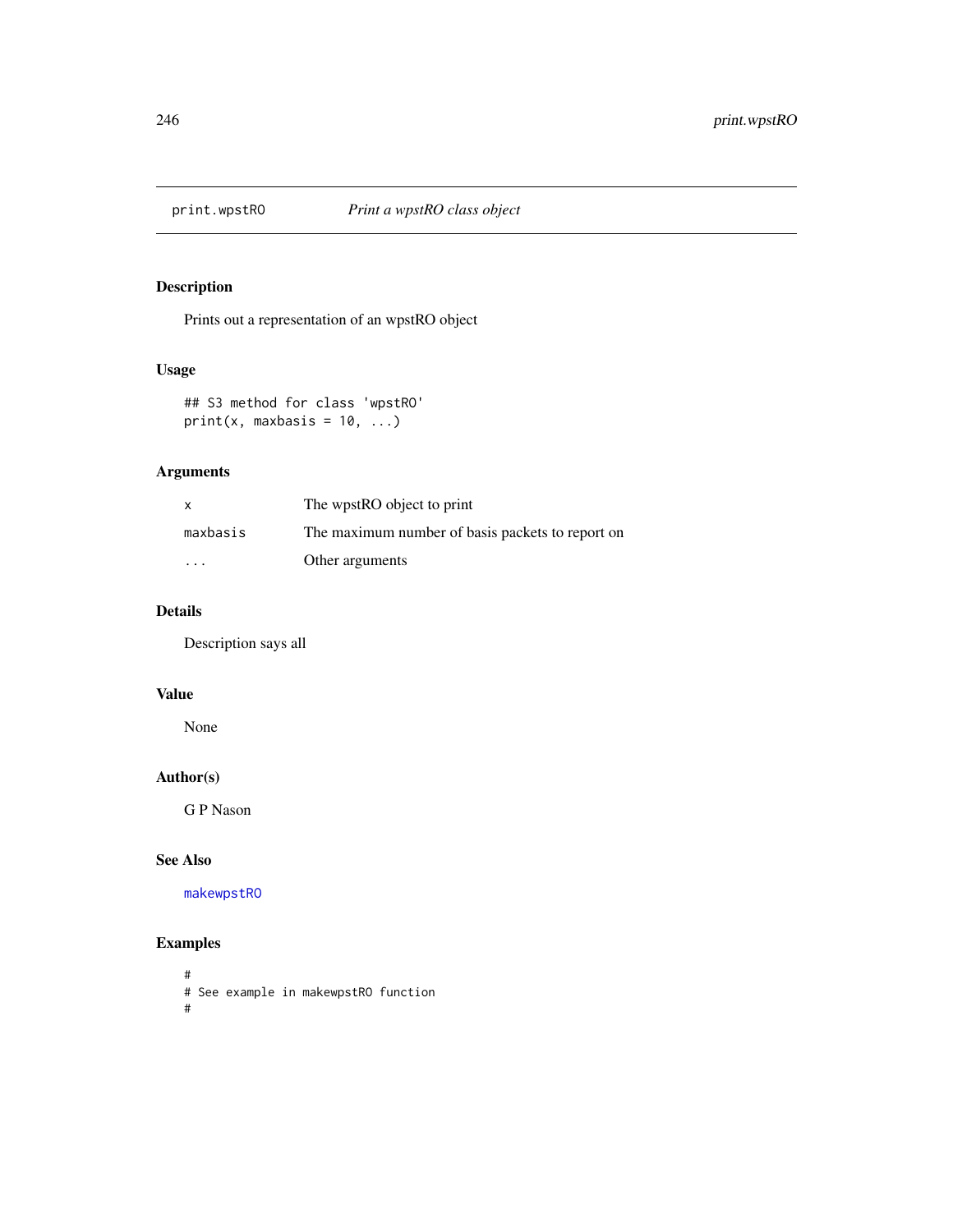# Description

This function prints out information about an [wst.object](#page-373-0) object in a nice human-readable form.

## Usage

```
## S3 method for class 'wst'
print(x, \ldots)
```
## Arguments

| x        | The wst. object object to print info on |
|----------|-----------------------------------------|
| $\cdots$ | Other arguments                         |

# Details

Description says all

## Value

Nothing

# Author(s)

G P Nason

# See Also

[wst](#page-371-0), [wst.object](#page-373-0)

```
#
# Generate an wst object (a "nonsense" one for
# the example).
#
vwst <- wst(DJ.EX()$heavi)
#
# Now get Splus/R to use print.wst
#
vwst
#Class 'wst' : Stationary Wavelet Transform Object:
# ~~~ : List with 5 components with names
# wp Carray nlevelsWT filter date
#
#$wp and $Carray are the coefficient matrices
```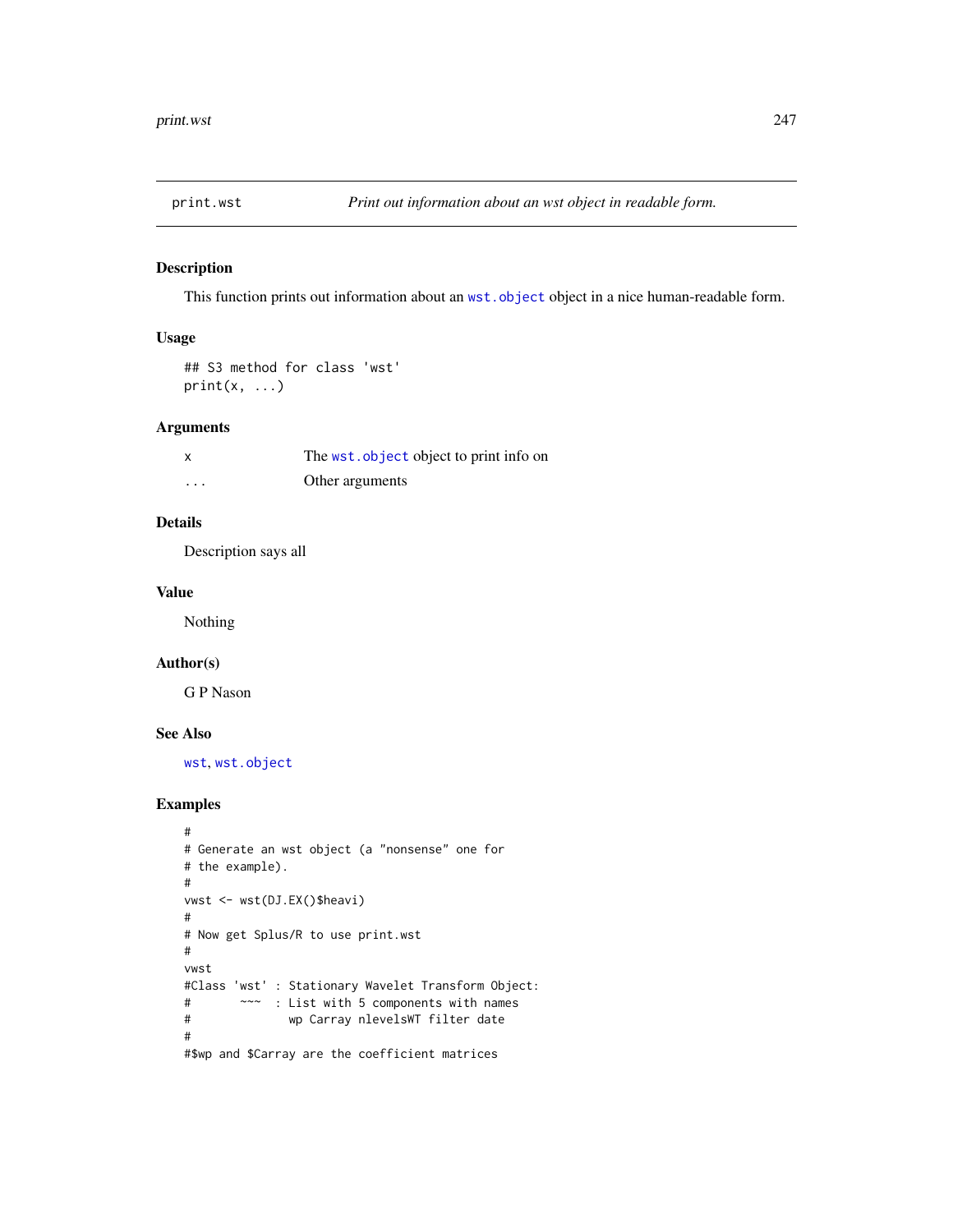```
#
#Created on : Wed Sep 08 09:24:03 2004
#
#summary(.):
#----------
#Levels: 10
#Length of original: 1024
#Filter was: Daub cmpct on least asymm N=10
#Date: Wed Sep 08 09:24:03 2004
```
print.wst2D *Print out information about an wst2d object in a readable form.*

#### Description

This function prints out information about an [wst2D.object](#page-376-0) in a nice human- readable form.

Note that this function is automatically called by SPlus whenever the name of an [wst2D.object](#page-376-0) is typed or whenever such an object is returned to the top level of the S interpreter

#### Usage

## S3 method for class 'wst2D'  $print(x, \ldots)$ 

#### Arguments

|          | An object of class wst2D that you wish to print out.  |
|----------|-------------------------------------------------------|
| $\cdots$ | This argument actually does nothing in this function! |

# Details

Prints out information about [wst2D](#page-374-0) objects in nice readable format.

## Value

The last thing this function does is call [summary.wst2D](#page-302-0) so the return value is whatever is returned by this function.

## **RELEASE**

Version 3.9.6 Copyright Guy Nason 1998

## Author(s)

G P Nason

## See Also

[wst2D.object](#page-376-0), [summary.wst2D](#page-302-0).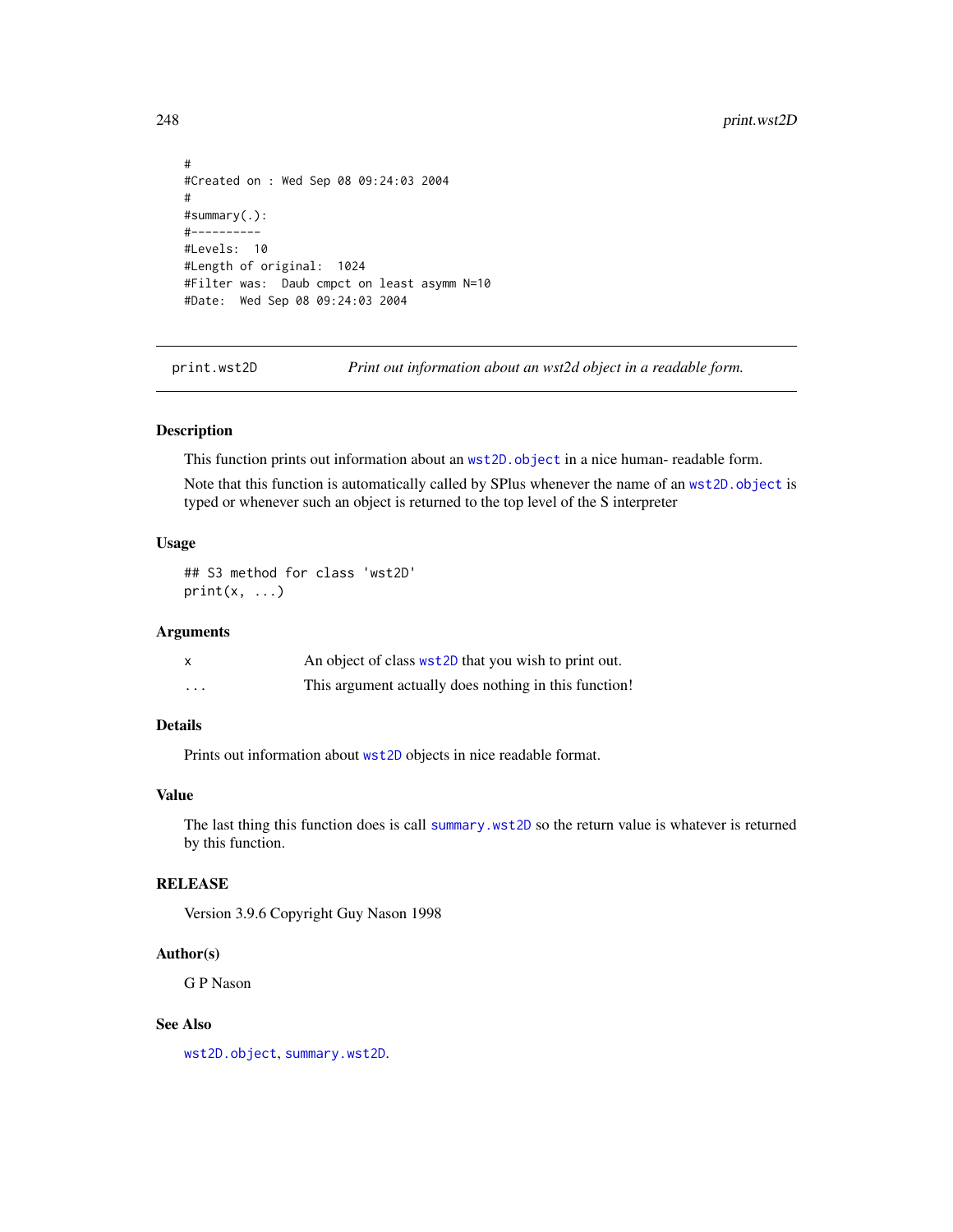#### PsiJ 249

# Examples

```
#
# This examples uses the uawst2D object created in the EXAMPLES
# section of the help page for wst2D
#
#uawst2D
#Class 'wst2D' : 2D Stationary Wavelet Transform Object:
# ~~~~~ : List with 4 components with names
# wst2D nlevelsWT filter date
#
#$wst2D is the coefficient array
#
#Created on : Fri Nov 5 18:06:17 GMT 1999
#
#summary(.):
#----------
#Levels: 8
#Length of original: 256 x 256
#Filter was: Daub cmpct on least asymm N=10
#Date: Fri Nov 5 18:06:17 GMT 1999
```
<span id="page-248-0"></span>PsiJ *Compute discrete autocorrelation wavelets.*

# Description

This function computes discrete autocorrelation wavelets.

The inner products of the discrete autocorrelation wavelets are computed by the routine [ipndacw](#page-145-0).

#### Usage

```
PsiJ(J, filter.number = 10, family = "DaubLeAsymm", tol = 1e-100,
   OPLENGTH=10^7, verbose=FALSE)
```
# Arguments

| J               | Discrete autocorrelation wavelets will be computed for scales -1 up to scale J.<br>This number should be a negative integer.                                                                                                                                                          |
|-----------------|---------------------------------------------------------------------------------------------------------------------------------------------------------------------------------------------------------------------------------------------------------------------------------------|
| filter.number   | The index of the wavelet used to compute the discrete autocorrelation wavelets.                                                                                                                                                                                                       |
| family          | The family of wavelet used to compute the discrete autocorrelation wavelets.                                                                                                                                                                                                          |
| tol             | In the brute force computation for Daubechies compactly supported wavelets<br>many inner product computations are performed. This tolerance discounts any<br>results which are smaller than tol which effectively defines how long the inner<br>product/autocorrelation products are. |
| <b>OPLENGTH</b> | This integer variable defines some workspace of length OPLENGTH. The code<br>uses this workspace. If the workspace is not long enough then the routine will<br>stop and probably tell you what OPLENGTH should be set to.                                                             |
| verbose         | If TRUE then informative error messages are printed.                                                                                                                                                                                                                                  |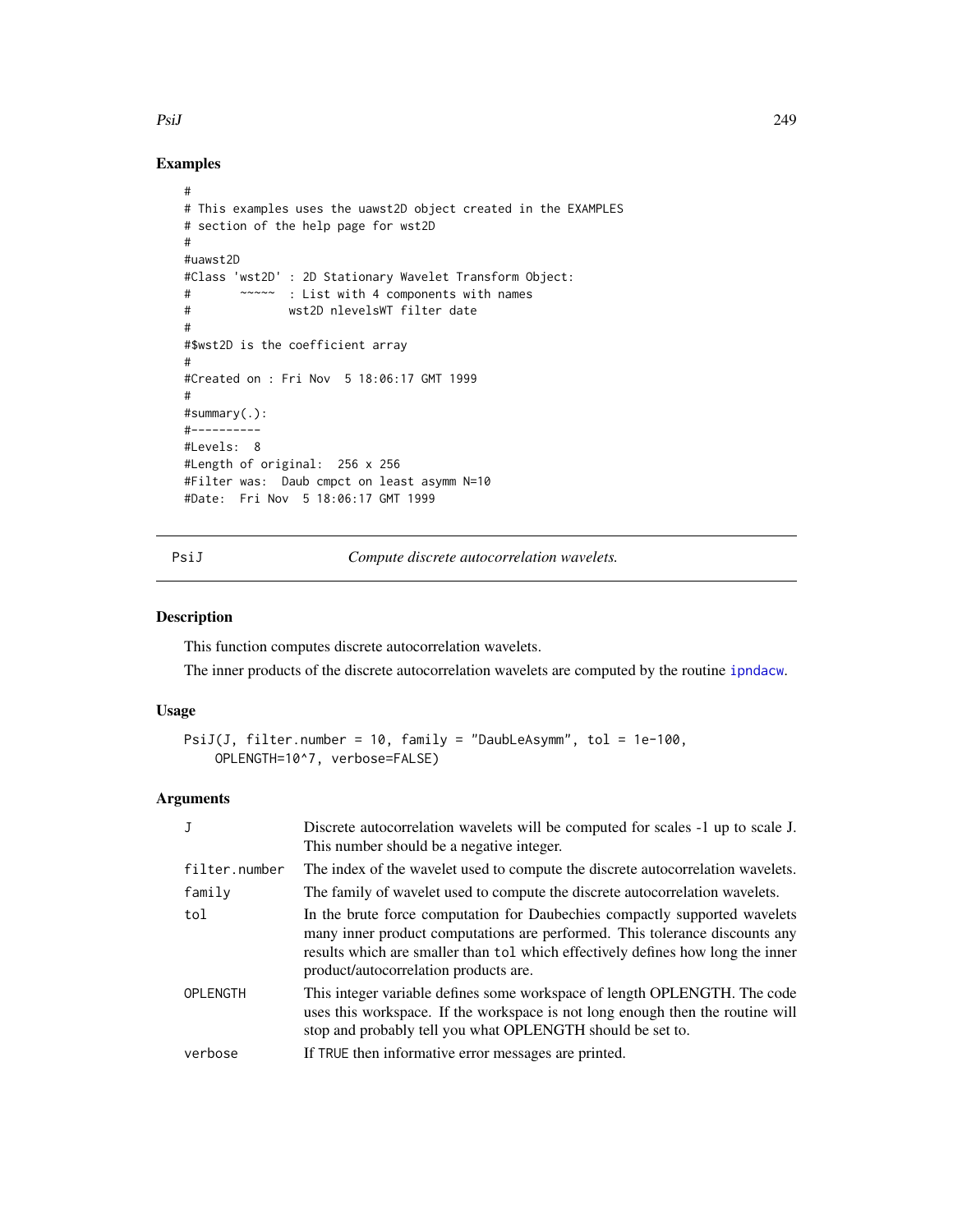# Details

This function computes the discrete autocorrelation wavelets. It does not have any direct use for time-scale analysis (e.g. [ewspec](#page-94-0)). However, it is useful to be able to numerically compute the discrete autocorrelation wavelets for arbitrary wavelets and scales as there are still unanswered theoretical questions concerning the wavelets. The method is a brute force – a more elegant solution would probably be based on interpolatory schemes.

Horizontal scale. This routine returns only the values of the discrete autocorrelation wavelets and not their horiztonal positions. Each discrete autocorrelation wavelet is compactly supported with the support determined from the compactly supported wavelet that generates it. See the paper by Nason, von Sachs and Kroisandt which defines the horiztonal scale (but basically the finer scale discrete autocorrelation wavelets are interpolated versions of the coarser ones. When one goes from scale j to j-1 (negative j remember) an extra point is inserted between all of the old points and the discrete autocorrelation wavelet value is computed there. Thus as J tends to negative infinity the numerical approximation tends towards the continuous autocorrelation wavelet.

This function stores any discrete autocorrelation wavelet sets that it computes. The storage mechanism is not as advanced as that for [ipndacw](#page-145-0) and its subsidiary routines [rmget](#page-284-0) and [firstdot](#page-106-0) but helps a little bit. The [Psiname](#page-254-0) function defines the naming convention for objects returned by this function.

Sometimes it is useful to have the discrete autocorrelation wavelets stored in matrix form. The [PsiJmat](#page-251-0) does this.

Note: intermediate calculations are stored in a user-visible environment called [WTEnv](#page-383-0). Previous versions of wavethresh stored this in the user's default data space (.GlobalEnv) but wavethresh did not ask permission nor notify the user. You can make these objects persist if you wish.

#### Value

A list containing -J components, numbered from 1 to -J. The [[j]]th component contains the discrete autocorrelation wavelet at scale j.

#### **RELEASE**

Version 3.9 Copyright Guy Nason 1998

#### Author(s)

G P Nason

#### References

Nason, G.P., von Sachs, R. and Kroisandt, G. (1998). Wavelet processes and adaptive estimation of the evolutionary wavelet spectrum. echnical Report, Department of Mathematics University of Bristol/ Fachbereich Mathematik, Kaiserslautern.

## See Also

[ewspec](#page-94-0), [ipndacw](#page-145-0), [PsiJmat](#page-251-0), [Psiname](#page-254-0).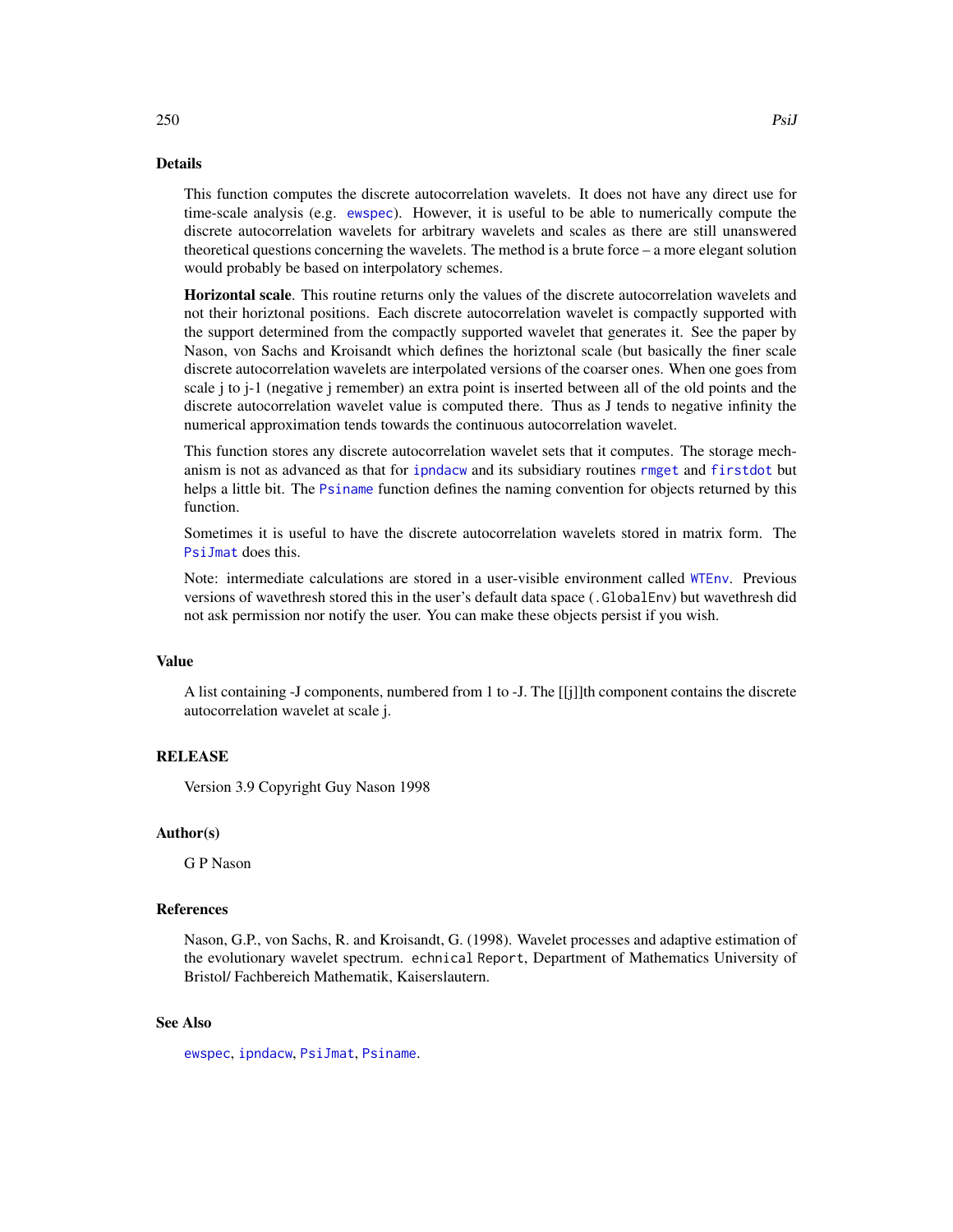#### Examples

```
#
# Let us create the discrete autocorrelation wavelets for the Haar wavelet.
# We shall create up to scale 4.
#
PsiJ(-4, filter.number=1, family="DaubExPhase")
#Computing PsiJ
#Returning precomputed version
#Took 0.00999999 seconds
#[[1]]:
#[1] -0.5 1.0 -0.5
#
#[[2]]:
#[1] -0.25 -0.50 0.25 1.00 0.25 -0.50 -0.25
#
#[[3]]:
# [1] -0.125 -0.250 -0.375 -0.500 -0.125 0.250 0.625 1.000 0.625 0.250
#[11] -0.125 -0.500 -0.375 -0.250 -0.125
#
#[[4]]:
# [1] -0.0625 -0.1250 -0.1875 -0.2500 -0.3125 -0.3750 -0.4375 -0.5000 -0.3125
#[10] -0.1250 0.0625 0.2500 0.4375 0.6250 0.8125 1.0000 0.8125 0.6250
#[19] 0.4375 0.2500 0.0625 -0.1250 -0.3125 -0.5000 -0.4375 -0.3750 -0.3125
#[28] -0.2500 -0.1875 -0.1250 -0.0625
#
# You can plot the fourth component to get an idea of what the
# autocorrelation wavelet looks like.
#
# Note that the previous call stores the autocorrelation wavelet
# in Psi.4.1.DaubExPhase. This is mainly so that it doesn't have to
# be recomputed.
#
# Note that the x-coordinates in the following are approximate.
#
## Not run: plot(seq(from=-1, to=1, length=length(Psi.4.1.DaubExPhase[[4]])),
Psi.4.1.DaubExPhase[[4]], type="l",
xlab = "t", ylab = "Haar Autocorrelation Wavelet")
## End(Not run)
#
#
# Now let us repeat the above for the Daubechies Least-Asymmetric wavelet
# with 10 vanishing moments.
# We shall create up to scale 6, a higher resolution version than last
# time.
#
p6 <- PsiJ(-6, filter.number=10, family="DaubLeAsymm", OPLENGTH=5000)
p6
##[[1]]:
# [1] 3.537571e-07 5.699601e-16 -7.512135e-06 -7.705013e-15 7.662378e-05
# [6] 5.637163e-14 -5.010016e-04 -2.419432e-13 2.368371e-03 9.976593e-13
#[11] -8.684028e-03 -1.945435e-12 2.605208e-02 6.245832e-12 -6.773542e-02
#[16] 4.704777e-12 1.693386e-01 2.011086e-10 -6.209080e-01 1.000000e+00
```
PsiJ 251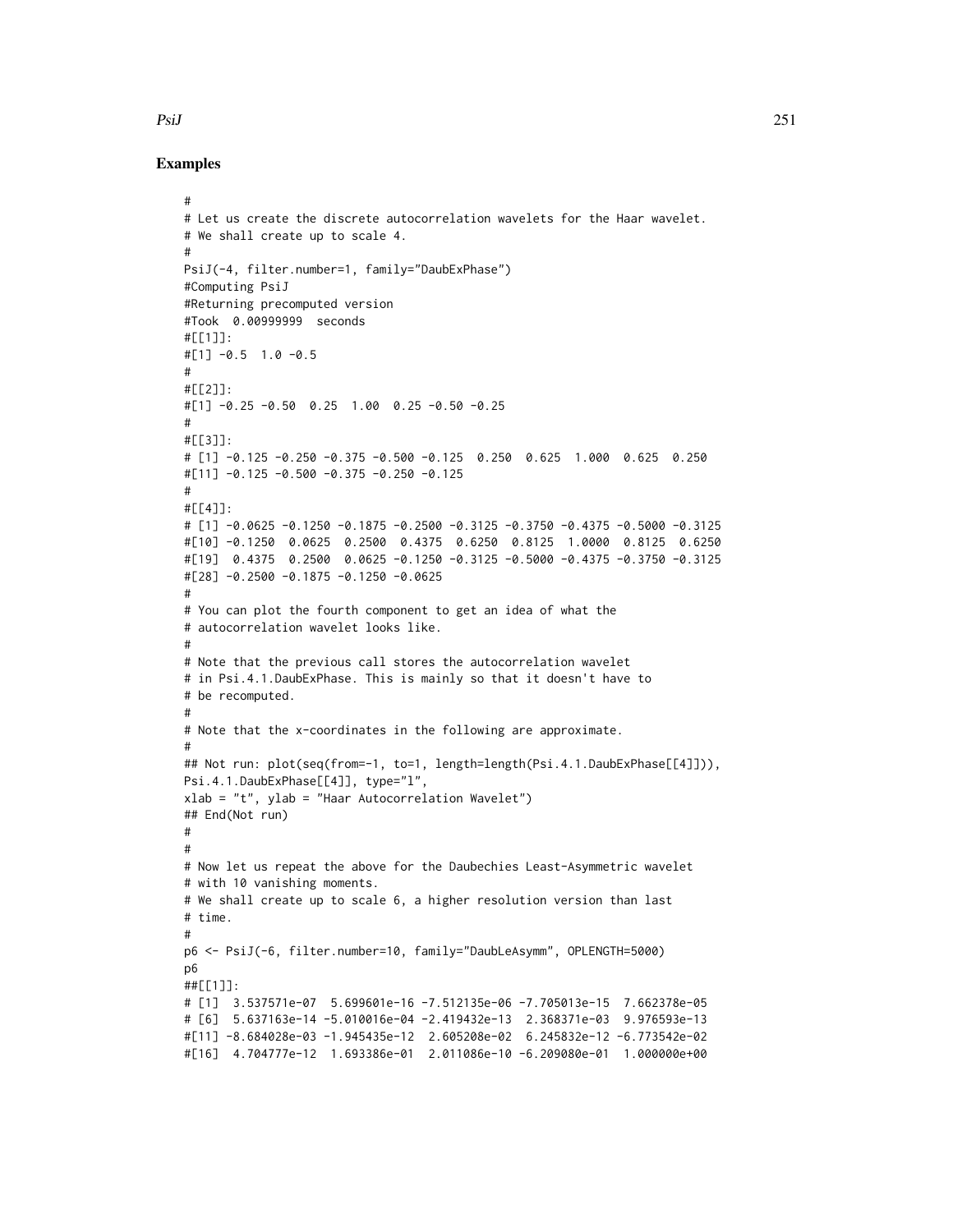#### 252 **PsiJmat**

```
#[21] -6.209080e-01 2.011086e-10 1.693386e-01 4.704777e-12 -6.773542e-02
#[26] 6.245832e-12 2.605208e-02 -1.945435e-12 -8.684028e-03 9.976593e-13
#[31] 2.368371e-03 -2.419432e-13 -5.010016e-04 5.637163e-14 7.662378e-05
#[36] -7.705013e-15 -7.512135e-06 5.699601e-16 3.537571e-07
#
#[[2]]
# scale 2 etc. etc.
#
#[[3]] scale 3 etc. etc.
#
#scales [[4]] and [[5]]...
#
#[[6]]
#...
# remaining scale 6 elements...
#...#[2371] -1.472225e-31 -1.176478e-31 -4.069848e-32 -2.932736e-41 6.855259e-33
#[2376] 5.540202e-33 2.286296e-33 1.164962e-42 -3.134088e-35 3.427783e-44
#[2381] -1.442993e-34 -2.480298e-44 5.325726e-35 9.346398e-45 -2.699644e-36
#[2386] -4.878634e-46 -4.489527e-36 -4.339365e-46 1.891864e-36 2.452556e-46
#[2391] -3.828924e-37 -4.268733e-47 4.161874e-38 3.157694e-48 -1.959885e-39
##
# Let's now plot the 6th component (6th scale, this is the finest
# resolution, all the other scales will be coarser representations)
#
#
# Note that the x-coordinates in the following are non-existant!
#
## Not run: ts.plot(p6[[6]], xlab = "t",
ylab = "Daubechies N=10 least-asymmetric Autocorrelation Wavelet")
## End(Not run)
```
<span id="page-251-0"></span>PsiJmat *Compute discrete autocorrelation wavelets but return result in matrix form.*

#### **Description**

This function computes discrete autocorrelation wavelets using the [PsiJ](#page-248-0) function but it returns the results as a matrix rather than a list object.

#### Usage

```
PsiJmat(J, filter.number = 10, family = "DaubLeAsymm", OPLENGTH=10^7)
```
#### Arguments

J Discrete autocorrelation wavelets will be computed for scales -1 up to scale J. This number should be a negative integer.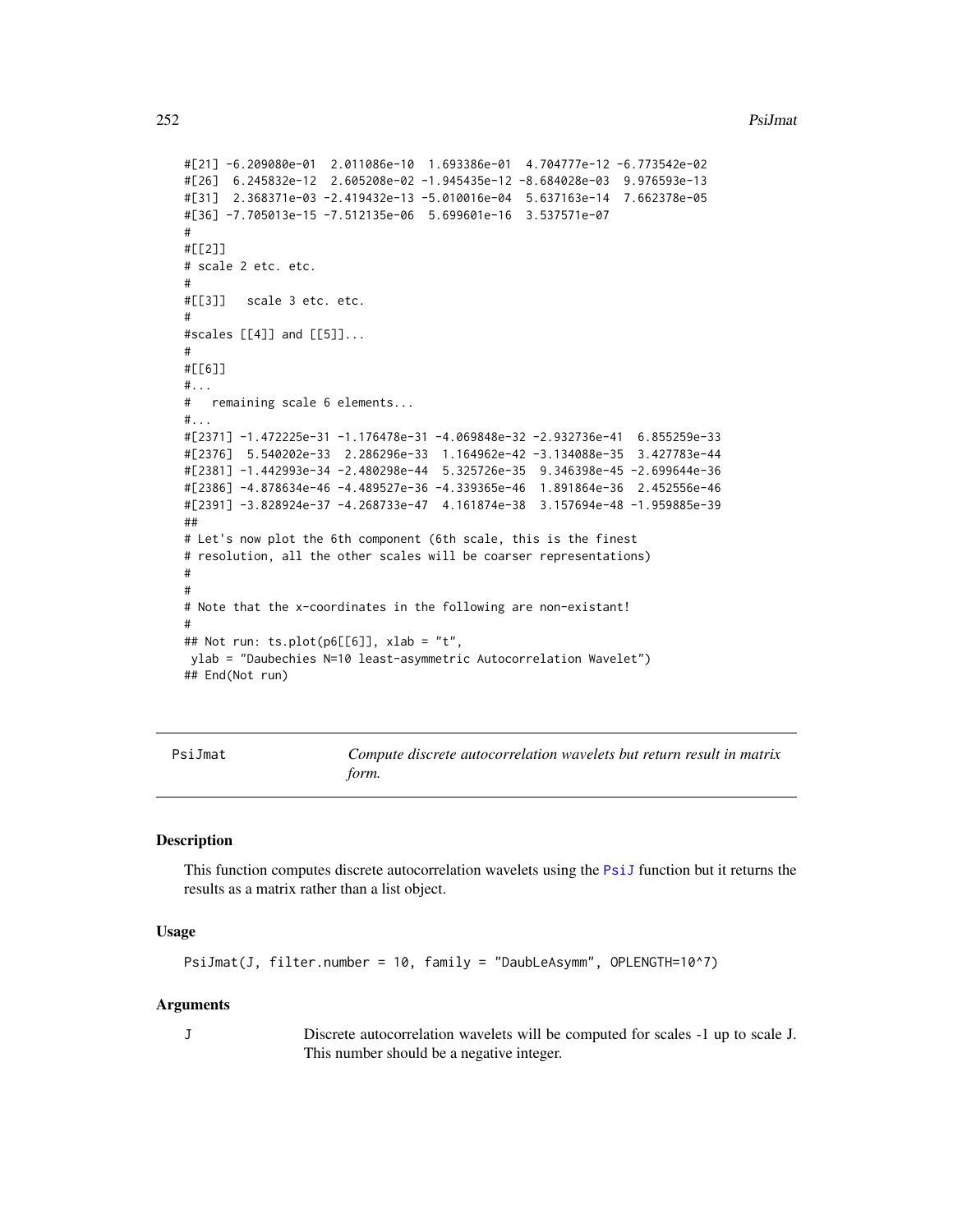#### PsiJmat 253

OPLENGTH This integer variable defines some workspace of length OPLENGTH. The code uses this workspace. If the workspace is not long enough then the routine will stop and probably tell you what OPLENGTH should be set to.

# Details

The discrete autocorrelation wavelet values are computed using the [PsiJ](#page-248-0) function. This function merely organises them into a matrix form.

## Value

A matrix containing -J rows and a number of columns less than OPLENGTH. Each row contains the values of the discrete autocorrelation wavelet for a different scale. Row one contains the scale -1 coefficients, row two contains the scale -2, and so on.

The number of columns is an odd number. The middle position of each row is the value of the discrete autocorrelation wavelet at zero — this is always 1. The discrete autocorrelation wavelet is symmetric about this point.

*Important* Apart from the central element none of the other columns line up in this way. This could be improved upon.

#### RELEASE

Version 3.9 Copyright Guy Nason 1998

#### Author(s)

G P Nason

#### References

Nason, G.P., von Sachs, R. and Kroisandt, G. (1998). Wavelet processes and adaptive estimation of the evolutionary wavelet spectrum. *Technical Report*, Department of Mathematics University of Bristol/ Fachbereich Mathematik, Kaiserslautern.

#### See Also

[PsiJ](#page-248-0)

```
#
# As a simple first examples we shall compute the matrix containing
# the discrete autocorrelation wavelets up to scale 3.
#
PsiJmat(-3, filter.number=1, family="DaubExPhase")
#Computing PsiJ
#Took 0.25 seconds
```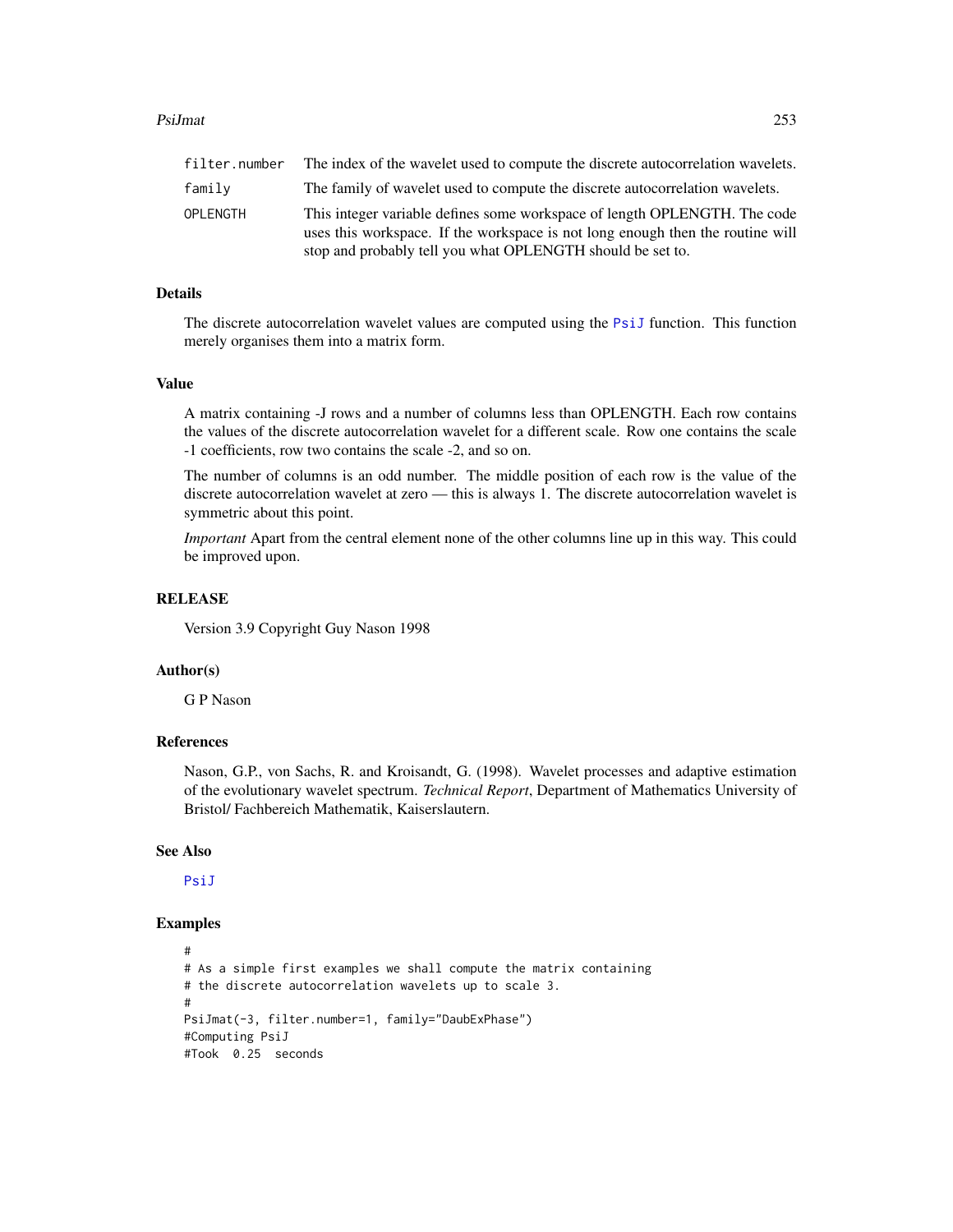```
# [,1] [,2] [,3] [,4] [,5] [,6] [,7] [,8] [,9] [,10] [,11]
#[1,] 0.000 0.00 0.000 0.0 0.000 0.00 -0.500 1 -0.500 0.00 0.000
#[2,] 0.000 0.00 0.000 0.0 -0.250 -0.50 0.250 1 0.250 -0.50 -0.250
#[3,] -0.125 -0.25 -0.375 -0.5 -0.125 0.25 0.625 1 0.625 0.25 -0.125
# [,12] [,13] [,14] [,15]
#[1,] 0.0 0.000 0.00 0.000
#[2,] 0.0 0.000 0.00 0.000
#[3,] -0.5 -0.375 -0.25 -0.125
#
# Note that this contains 3 rows (since J=-3).
# Each row contains the same discrete autocorrelation wavelet at different
# scales and hence different resolutions.
# Compare to the output given by PsiJ for the
# equivalent wavelet and scales.
# Note also that apart from column 8 which contains 1 (the value of the
# ac wavelet at zero) none of the other columns line up. E.g. the value of
# this wavelet at 1/2 is -0.5: this appears in columns 9, 10 and 12
# we could have written it differently so that they should line up.
# I might do this in the future.
#
#
# Let's compute the matrix containing the discrete autocorrelation
# wavelets up to scale 6 using Daubechies N=10 least-asymmetric
# wavelets.
#
P6mat <- PsiJmat(-6, filter.number=10, family="DaubLeAsymm")
#
# What is the dimension of this matrix?
#
dim(P6mat)
#[1] 6 2395
#
# Hmmm. Pretty large, so we shan't print it out.
#
# However, these are the ac wavelets... Therefore if we compute their
# inner product we should get the same as if we used the ipndacw
# function directly.
#
P6mat
# [,1] [,2] [,3] [,4] [,5]
#[1,] 1.839101e+00 3.215934e-01 4.058155e-04 8.460063e-06 4.522125e-08
#[2,] 3.215934e-01 3.035353e+00 6.425188e-01 7.947454e-04 1.683209e-05
#[3,] 4.058155e-04 6.425188e-01 6.070419e+00 1.285038e+00 1.589486e-03
#[4,] 8.460063e-06 7.947454e-04 1.285038e+00 1.214084e+01 2.570075e+00
#[5,] 4.522125e-08 1.683209e-05 1.589486e-03 2.570075e+00 2.428168e+01
#[6,] 5.161675e-10 8.941666e-08 3.366416e-05 3.178972e-03 5.140150e+00
# [,6]
#[1,] 5.161675e-10
#[2,] 8.941666e-08
#[3,] 3.366416e-05
#[4,] 3.178972e-03
#[5,] 5.140150e+00
#[6,] 4.856335e+01
```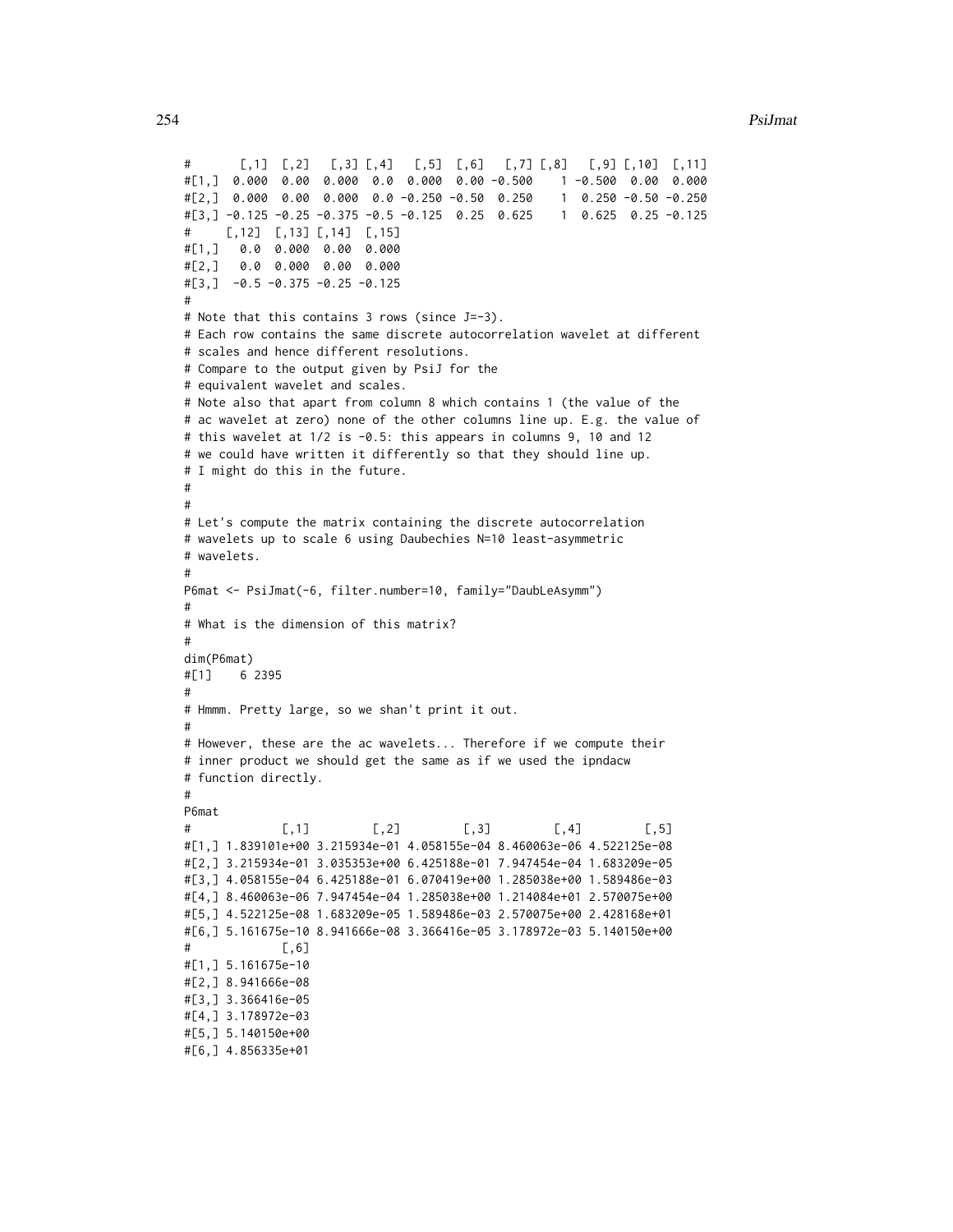Psiname 255

```
#
# Let's check it against the ipndacw call
#
ipndacw(-6, filter.number=10, family="DaubLeAsymm")
# -1 -2 -3 -4 -5
#-1 1.839101e+00 3.215934e-01 4.058155e-04 8.460063e-06 4.522125e-08
#-2 3.215934e-01 3.035353e+00 6.425188e-01 7.947454e-04 1.683209e-05
#-3 4.058155e-04 6.425188e-01 6.070419e+00 1.285038e+00 1.589486e-03
#-4 8.460063e-06 7.947454e-04 1.285038e+00 1.214084e+01 2.570075e+00
#-5 4.522125e-08 1.683209e-05 1.589486e-03 2.570075e+00 2.428168e+01
#-6 5.161675e-10 8.941666e-08 3.366416e-05 3.178972e-03 5.140150e+00
# -6
#-1 5.161675e-10
#-2 8.941666e-08
#-3 3.366416e-05
#-4 3.178972e-03
#-5 5.140150e+00
#-6 4.856335e+01
#
# Yep, they're the same.
#
```
Psiname *Return a PsiJ list object style name.*

# Description

This function returns a character string according to a particular format for naming [PsiJ](#page-248-0) objects.

#### Usage

Psiname(J, filter.number, family)

## Arguments

|               | A negative integer representing the order of the PsiJ object.  |
|---------------|----------------------------------------------------------------|
| filter.number | The index number of the wavelet used to build the PsiJ object. |
| family        | The wavelet family used to build the <b>PsiJ</b> object.       |

## Details

Some of the objects computed by [PsiJ](#page-248-0) take a long time to compute. Hence it is a good idea to store them and reuse them. This function generates a name according to a particular naming scheme that permits a search algorithm to easily find the matrices.

Each object has three defining characteristics: its *order*, *filter.number* and *family*. Each of these three characteristics are concatenated together to form a name.

This function performs exactly the same role as [rmname](#page-286-0) except for objects produced by [PsiJ](#page-248-0).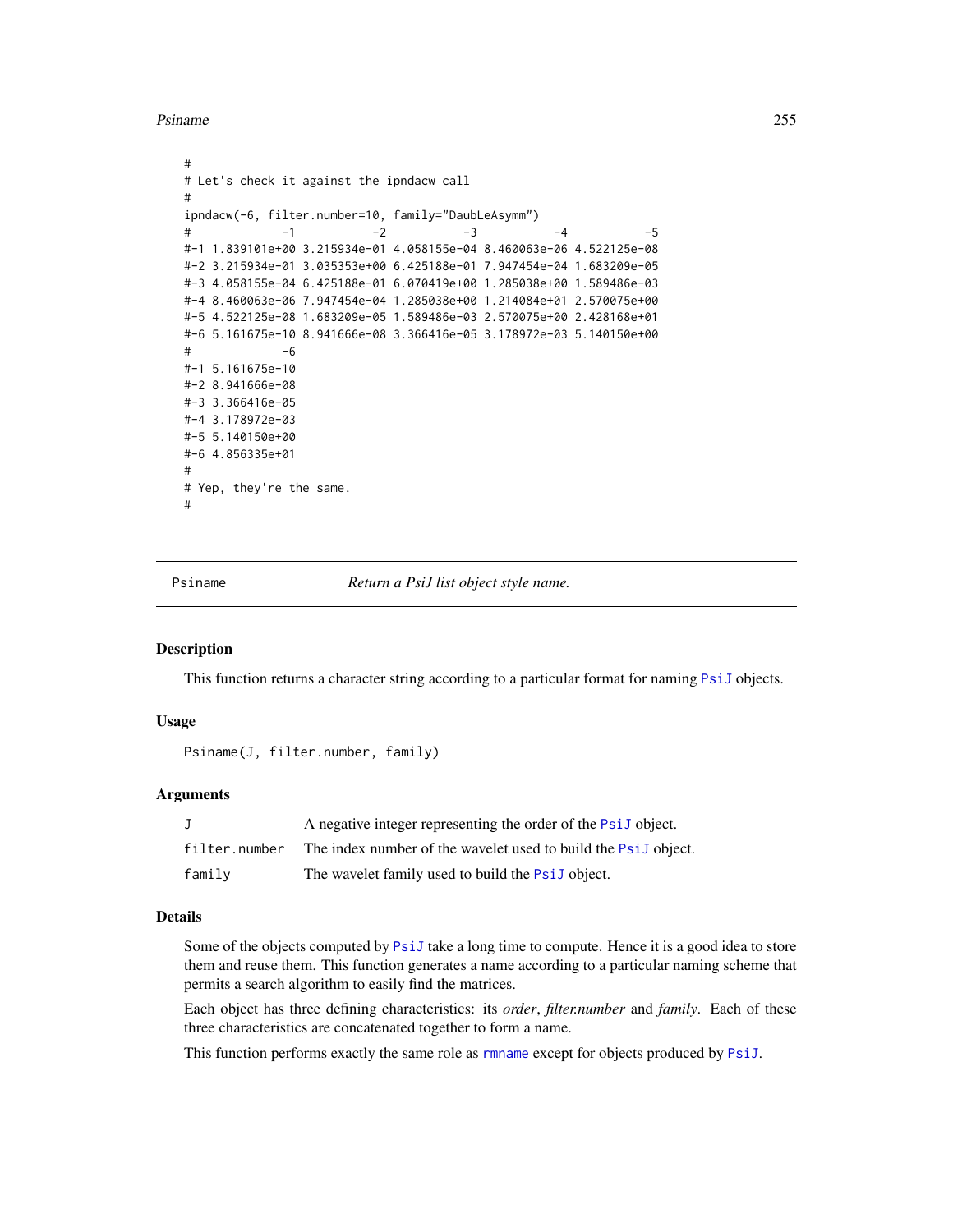A character string containing the name of an object according to a particular naming scheme.

#### RELEASE

Version 3.9 Copyright Guy Nason 1998

# Author(s)

G P Nason

# References

Nason, G.P., von Sachs, R. and Kroisandt, G. (1998). Wavelet processes and adaptive estimation of the evolutionary wavelet spectrum. *Technical Report*, Department of Mathematics University of Bristol/ Fachbereich Mathematik, Kaiserslautern

# See Also

[PsiJ](#page-248-0)

# Examples

```
#
# What's the name of the order 4 Haar PsiJ object?
#
Psiname(-4, filter.number=1, family="DaubExPhase")
#[1] "Psi.4.1.DaubExPhase"
#
# What's the name of the order 12 Daubechies least-asymmetric wavelet PsiJ
# with 7 vanishing moments?
#
Psiname(-12, filter.number=7, family="DaubLeAsymm")
#[1] "Psi.12.7.DaubLeAsymm"
```
<span id="page-255-0"></span>putC *Put smoothed data (father wavelet) coefficients into wavelet structure*

## Description

This generic function inserts smooths into various types of wavelet objects.

This function is generic.

Particular methods exist. For objects of class:

wd use the [putC.wd](#page-258-0) method.

wp use the [putC.wp](#page-260-0) method.

wst use the [putC.wst](#page-261-0) method.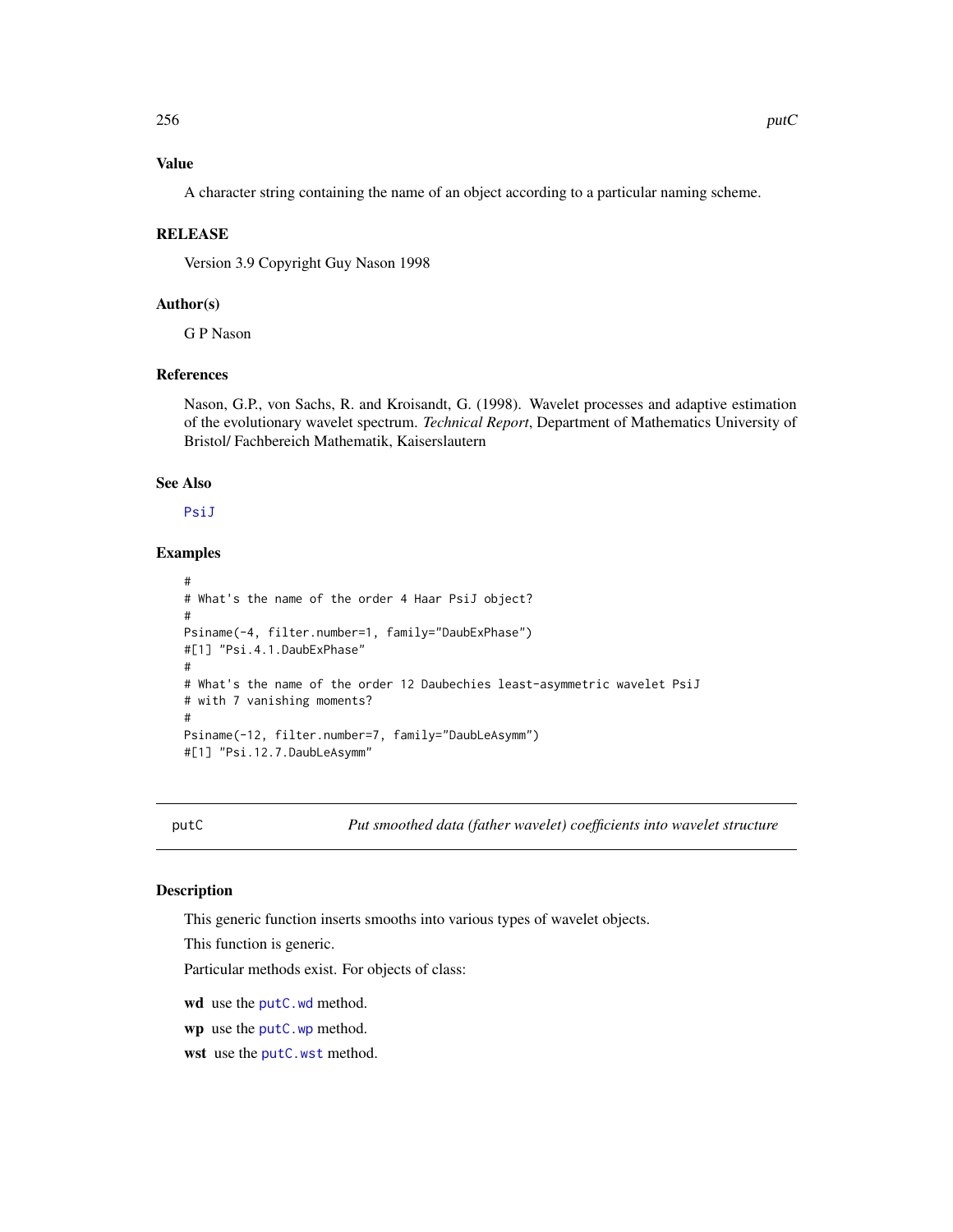# putC.mwd 257

See individual method help pages for operation and examples.

See [accessC](#page-7-0) if you wish to *extract* father wavelet coefficients. See [putD](#page-263-0) if you wish to insert *mother* wavelet coefficients

## Usage

 $putC(\ldots)$ 

# Arguments

... See individual help pages for details.

## Value

A wavelet object of the same class as x with the new father wavelet coefficients inserted.

# RELEASE

Version 3.5.3 Copyright Guy Nason 1994

## Author(s)

G P Nason

## See Also

[putC.wd](#page-258-0), [putC.wp](#page-260-0), [putC.wst](#page-261-0), [accessC](#page-7-0), [putD](#page-263-0).

<span id="page-256-0"></span>putC.mwd *Put smoothed data into wavelet structure*

# Description

The smoothed and original data from a multiple wavelet decomposition structure, [mwd.object](#page-195-0), (e.g. returned from [mwd](#page-193-0)) are packed into a single matrix in that structure. This function copies the [mwd.object](#page-195-0), replaces some smoothed data in the copy, and then returns the copy.

# Usage

```
## S3 method for class 'mwd'
putC(mwd, level, M, boundary = FALSE, index = FALSE, ...)
```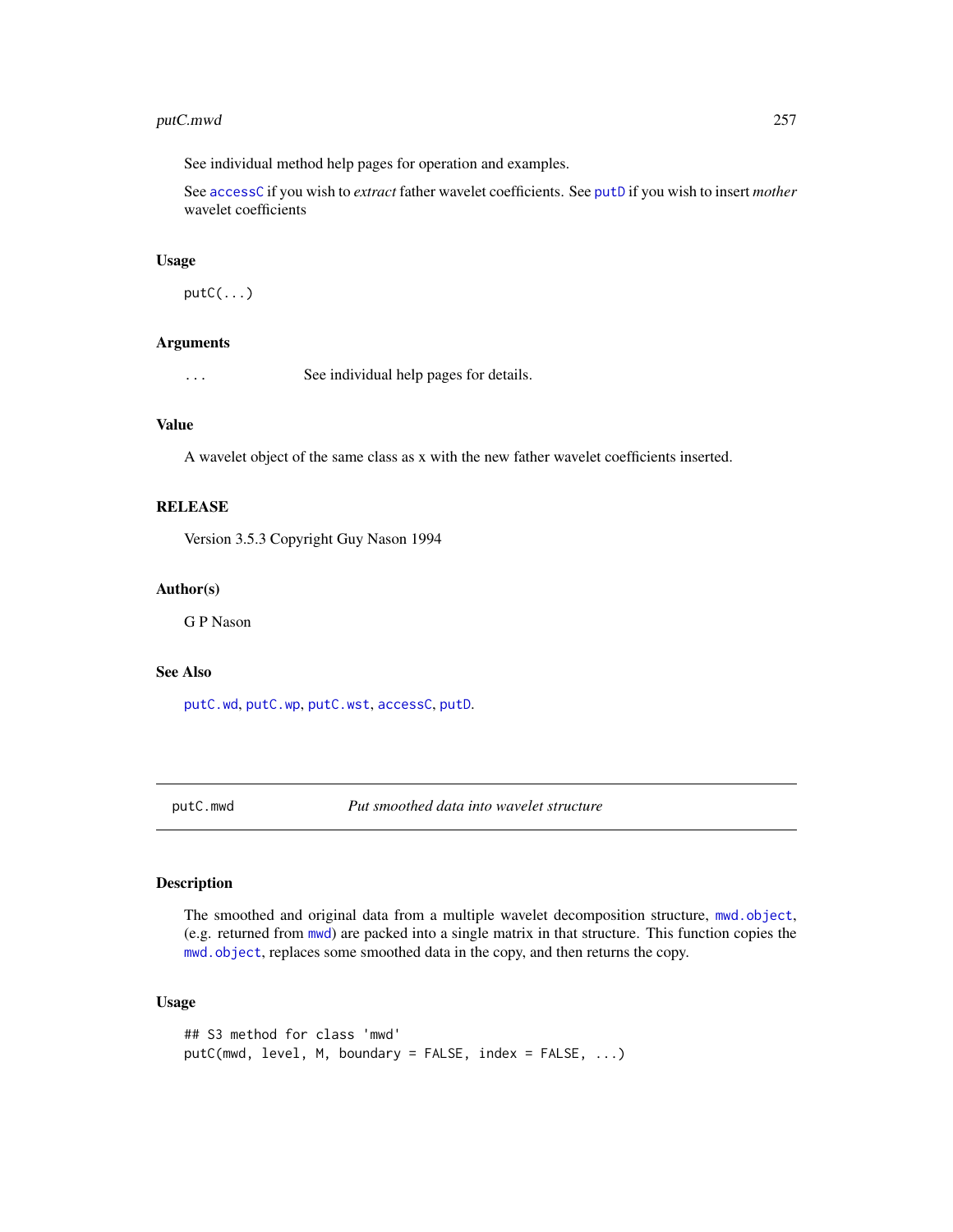## **Arguments**

| mwd       | Multiple wavelet decomposition structure whose coefficients you wish to re-<br>place.                                                                                                                                                                                                                                                                                   |
|-----------|-------------------------------------------------------------------------------------------------------------------------------------------------------------------------------------------------------------------------------------------------------------------------------------------------------------------------------------------------------------------------|
| level     | The level that you wish to replace.                                                                                                                                                                                                                                                                                                                                     |
| M         | Matrix of replacement coefficients.                                                                                                                                                                                                                                                                                                                                     |
| boundary  | If boundary is FALSE then only the "real" data is replaced (and it is easy to<br>predict the required length of M). If boundary is TRUE then you can replace<br>the boundary values at a particular level as well (but it is hard to predict the re-<br>quired length of M, and the information has to be obtained from the mfirst. last<br>database component of mwd). |
| index     | If index is TRUE then the index numbers into the mwd\$C array where the matrix<br>M would be stored is returned. Otherwise, (default) the modified mwd. object is<br>returned.                                                                                                                                                                                          |
| $\ddotsc$ | any other arguments                                                                                                                                                                                                                                                                                                                                                     |

## Details

The [mwd](#page-193-0) function produces a wavelet decomposition structure.

The need for this function is a consequence of the pyramidal structure of Mallat's algorithm and the memory efficiency gain achieved by storing the pyramid as a linear matrix of coefficients. PutC obtains information about where the smoothed data appears from the fl.dbase component of mwd, in particular the array fl.dbase\$first.last.c which gives a complete specification of index numbers and offsets for mwd\$C.

Note also that this function only *puts* information into [mwd](#page-193-0) class objects. To *extract* coefficients from [mwd](#page-193-0) structures you have to use the [accessC.mwd](#page-9-0) function.

See Downie and Silverman, 1998.

# Value

An object of class [mwd.object](#page-195-0) if index is FALSE, otherwise the index numbers indicating where the M matrix would have been inserted into the mwd\$C object are returned.

## **RELEASE**

Version 3.9.6 (Although Copyright Tim Downie 1995-6).

## Author(s)

G P Nason

## See Also

[accessC.mwd](#page-9-0), [accessD.mwd](#page-15-0), [draw.mwd](#page-87-0), [mfirst.last](#page-188-0), [mfilter.select](#page-186-0), [mwd](#page-193-0), [mwd.object](#page-195-0), [mwr](#page-197-0), [plot.mwd](#page-212-0), [print.mwd](#page-230-0), [putD.mwd](#page-264-0), [summary.mwd](#page-296-0), [threshold.mwd](#page-315-0), [wd](#page-344-0), [wr.mwd](#page-367-0).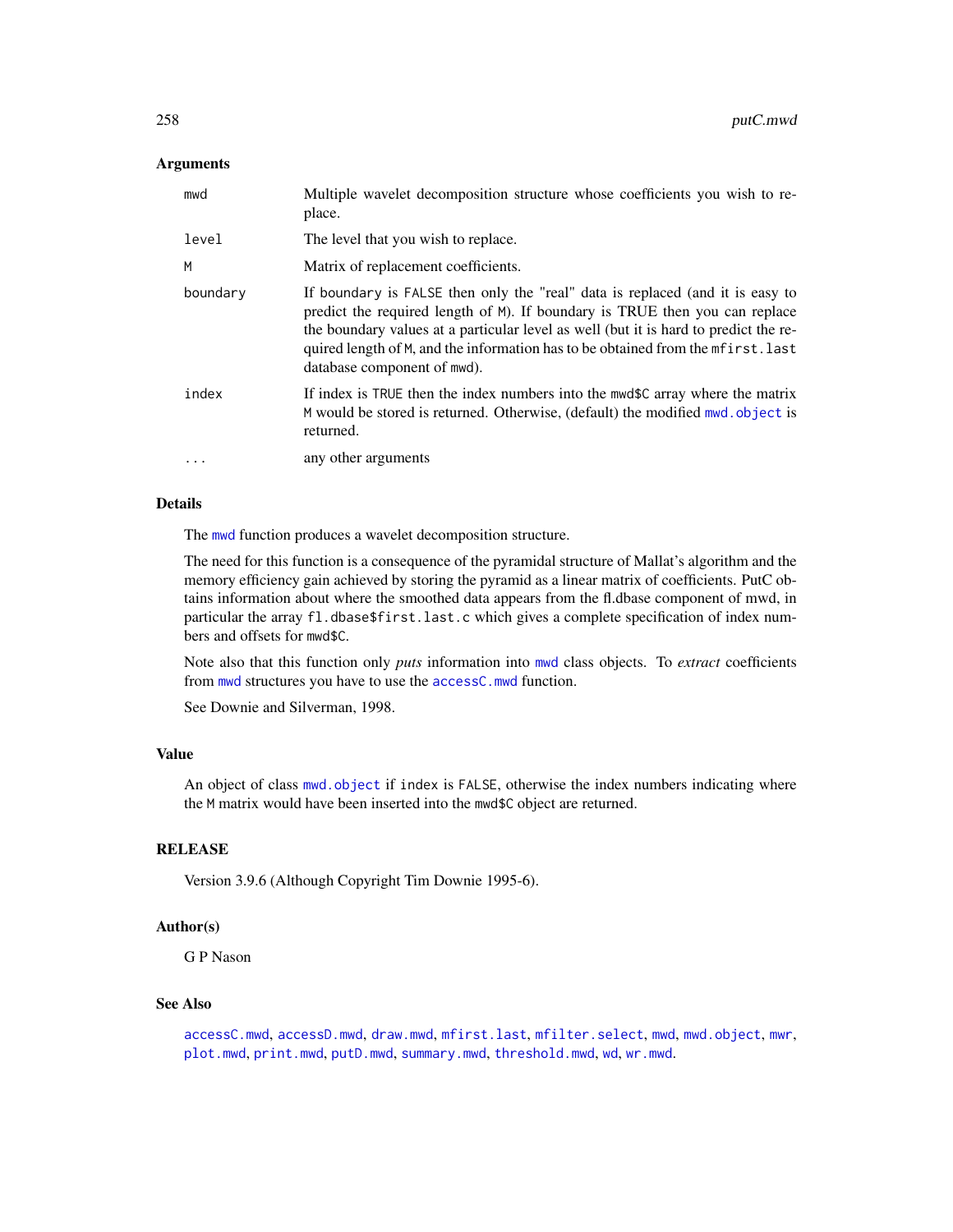#### putC.wd 259

## Examples

```
#
# Generate an mwd object
#
tmp < - mwd(rnorm(32))
#
# Now let's examine the finest resolution smooth...
#
accessC(tmp, level=3)
# [,1] [,2] [,3] [,4] [,5] [,6]
#[1,] -0.4669103 -1.3150580 -0.7094966 -0.1979214 0.32079986 0.5052254
#[2,] -0.7645379 -0.8680941 0.1004062 0.6633268 -0.05860848 0.5757286
# [,7] [,8]
#[1,] 0.5187380 0.6533843
#[2,] 0.2864293 -0.4433788
#
# A matrix. There are two rows one for each father wavelet in this
# two-ple multiple wavelet transform and at level 3 there are 2^3 columns.
#
# Let's set the coefficients of the first father wavelet all equal to zero
# for this examples
#
newcmat <- accessC(tmp, level=3)
newcmat[1,] < -0#
# Ok, let's insert it back at level 3
#
tmp2 <- putC(tmp, level=3, M=newcmat)
#
# And check it
#
accessC(tmp2, level=3)
# [,1] [,2] [,3] [,4] [,5] [,6] [,7]
#[1,] 0.0000000 0.0000000 0.0000000 0.0000000 0.00000000 0.0000000 0.0000000
#[2,] -0.7645379 -0.8680941 0.1004062 0.6633268 -0.05860848 0.5757286 0.2864293
           [,8]#[1,] 0.0000000
#[2,] -0.4433788
#
# Yep, all the first father wavelet coefficients at level 3 are now zero.
```
<span id="page-258-0"></span>putC.wd *Puts a whole resolution level of father wavelet coeffients into wd wavelet object.*

## Description

Makes a copy of the [wd](#page-344-0) object, replaces some father wavelet coefficients data in the copy, and then returns the copy.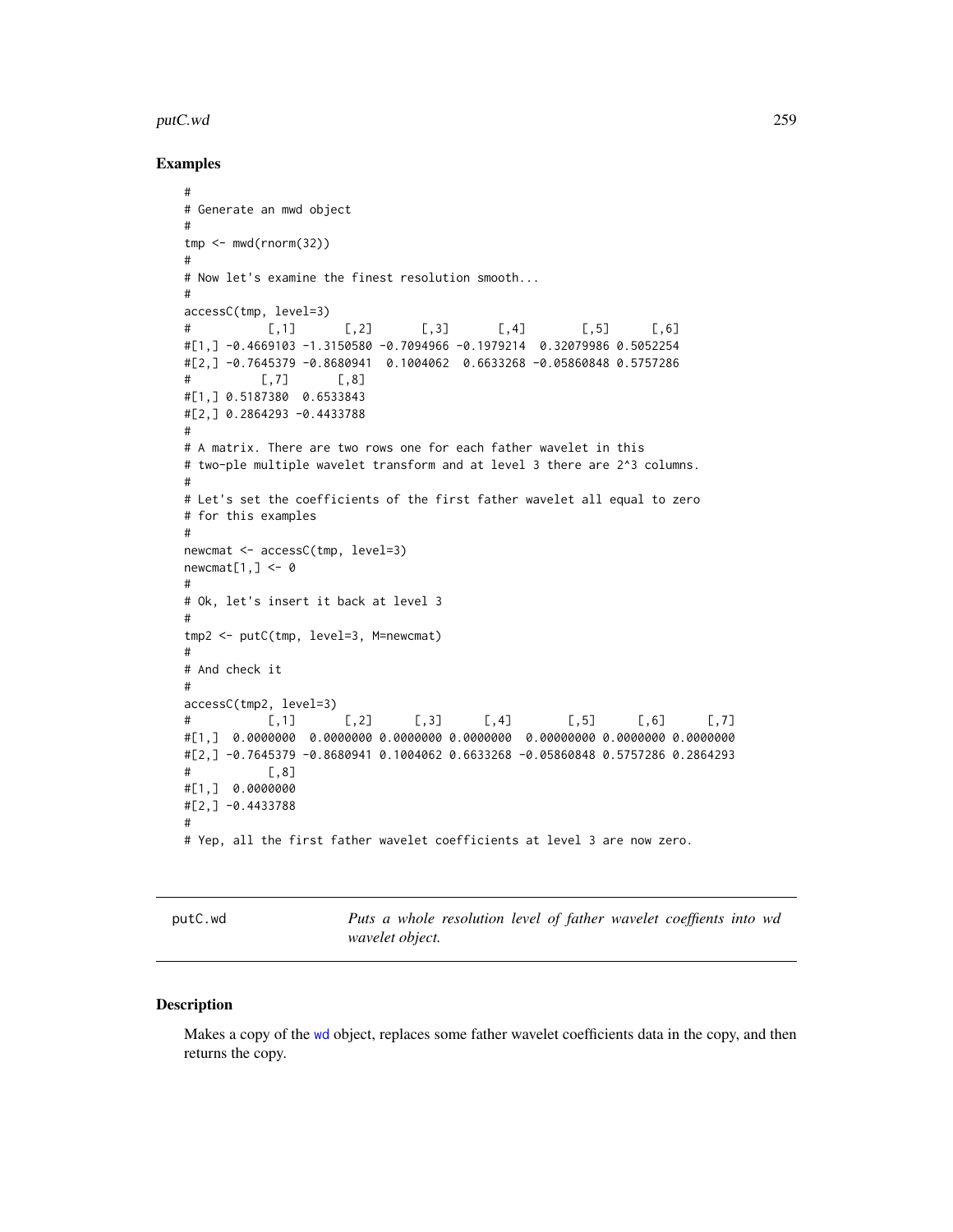## Usage

```
## S3 method for class 'wd'
putC(wd, level, v, boundary=FALSE, index=FALSE, ...)
```
## Arguments

| wd           | Wavelet decomposition object into which you wish to insert the father wavelet<br>coefficients.                                                                                                                                                                                   |
|--------------|----------------------------------------------------------------------------------------------------------------------------------------------------------------------------------------------------------------------------------------------------------------------------------|
| level        | the resolution level at which you wish to replace the father wavelet coefficients.                                                                                                                                                                                               |
| $\mathsf{V}$ | the replacement data, this should be of the correct length.                                                                                                                                                                                                                      |
| boundary     | If boundary is FALSE then only "real" data is replaced. If boundary is TRUE then<br>the boundary (bookeeping) elements are replaced as well. Information about the<br>lengths of the vectors can be found in the first. Last database function and<br>Nason and Silverman, 1994. |
| index        | If index is TRUE then the index numbers into the 1D array where the coefficient<br>insertion would take place are returned. If index is FALSE (default) then the<br>modified wavelet decomposition object is returned.                                                           |
| $\ddotsc$    | any other arguments                                                                                                                                                                                                                                                              |

## Details

The function [accessC](#page-7-0) obtains the father wavelet coefficients for a particular level. The function putC.wd replaces father wavelet coefficients at a particular resolution level and returns a modified wd object reflecting the change.

The need for this function is a consequence of the pyramidal structure of Mallat's algorithm and the memory efficiency gain achieved by storing the pyramid as a linear vector. PutC. wd obtains information about where the smoothed data appears from the fl.dbase component of an [wd.object](#page-351-0), in particular the array

fl.dbase\$first.last.c

which gives a complete specification of index numbers and offsets for

wd.object\$C.

Note that this function is method for the generic function [putC](#page-255-0). When the wd. object is definitely a wd class object then you only need use the generic version of this function.

Note also that this function only puts information into [wd](#page-344-0) class objects. To extract coefficients from a [wd](#page-344-0) object you have to use the [accessC](#page-7-0) function (or more precisely, the [accessC.wd](#page-10-0) method).

## Value

A [wd](#page-344-0) class object containing the modified father wavelet coefficients.

## RELEASE

Version 3.5.3 Copyright Guy Nason 1994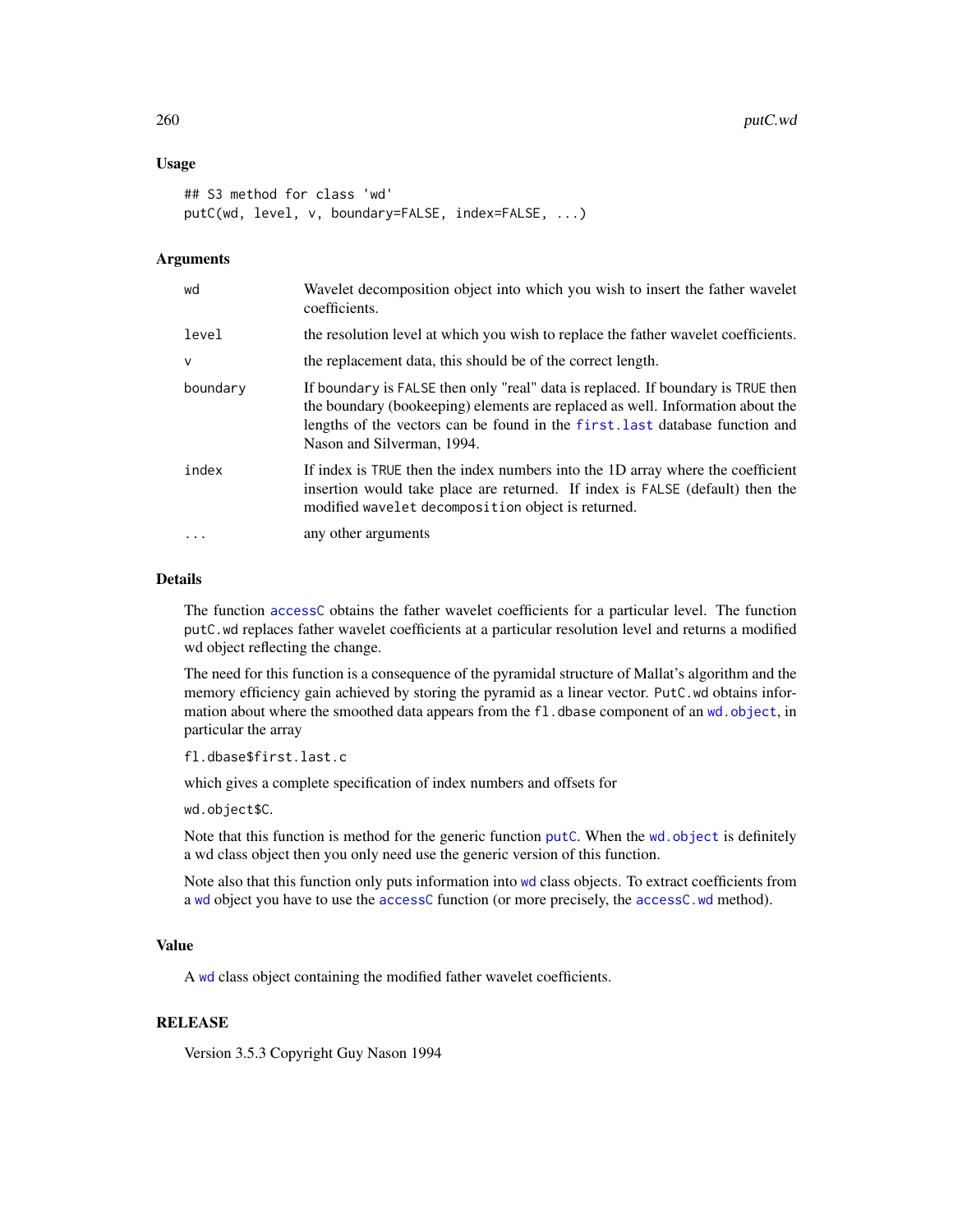#### $p$ utC.wp  $261$

## Author(s)

G P Nason

## See Also

[putC](#page-255-0), [wd.object](#page-351-0), [wd](#page-344-0), [accessC](#page-7-0),[putD](#page-263-0), [first.last](#page-102-0),

## Examples

```
#
# Generate an EMPTY wd object:
#
zero \leq rep(0, 16)
zerowd <- wd(zero)
#
# Put some random father wavelet coefficients into the object at
# resolution level 2. For the decimated wavelet transform there
# are always 2^i coefficients at resolution level i. So we have to
# insert 4 coefficients
#
mod.zerowd <- putC( zerowd, level=2, v=rnorm(4))
#
# If you use accessC on mod.zerowd you would see that there were only
# coefficients at resolution level 2 where you just put the coefficients.
#
# Now, for a time-ordered non-decimated wavelet transform object the
# procedure is exactly the same EXCEPT that there are going to be
# 16 coefficients at each resolution level. I.e.
#
# Create empty TIME-ORDERED NON-DECIMATED wavelet transform object
#
zerowdS <- wd(zero, type="station")
#
# Now insert 16 random coefficients at resolution level 2
##
mod.zerowdS <- putC(zerowdS, level=2, v=rnorm(16))
#
# Once more if you use accessC on mod.zerowdS you will see that there are
# only coefficients at resolution level 2.
```
<span id="page-260-0"></span>putC.wp *Warning function when trying to insert father wavelet coefficients into wavelet packet object (wp).*

## **Description**

There are no real smooths to insert in a [wp](#page-357-0) wavelet packet object. This function returns an error message. To insert coefficients into a wavelet packet object you should use the [putpacket](#page-273-0) collection of functions.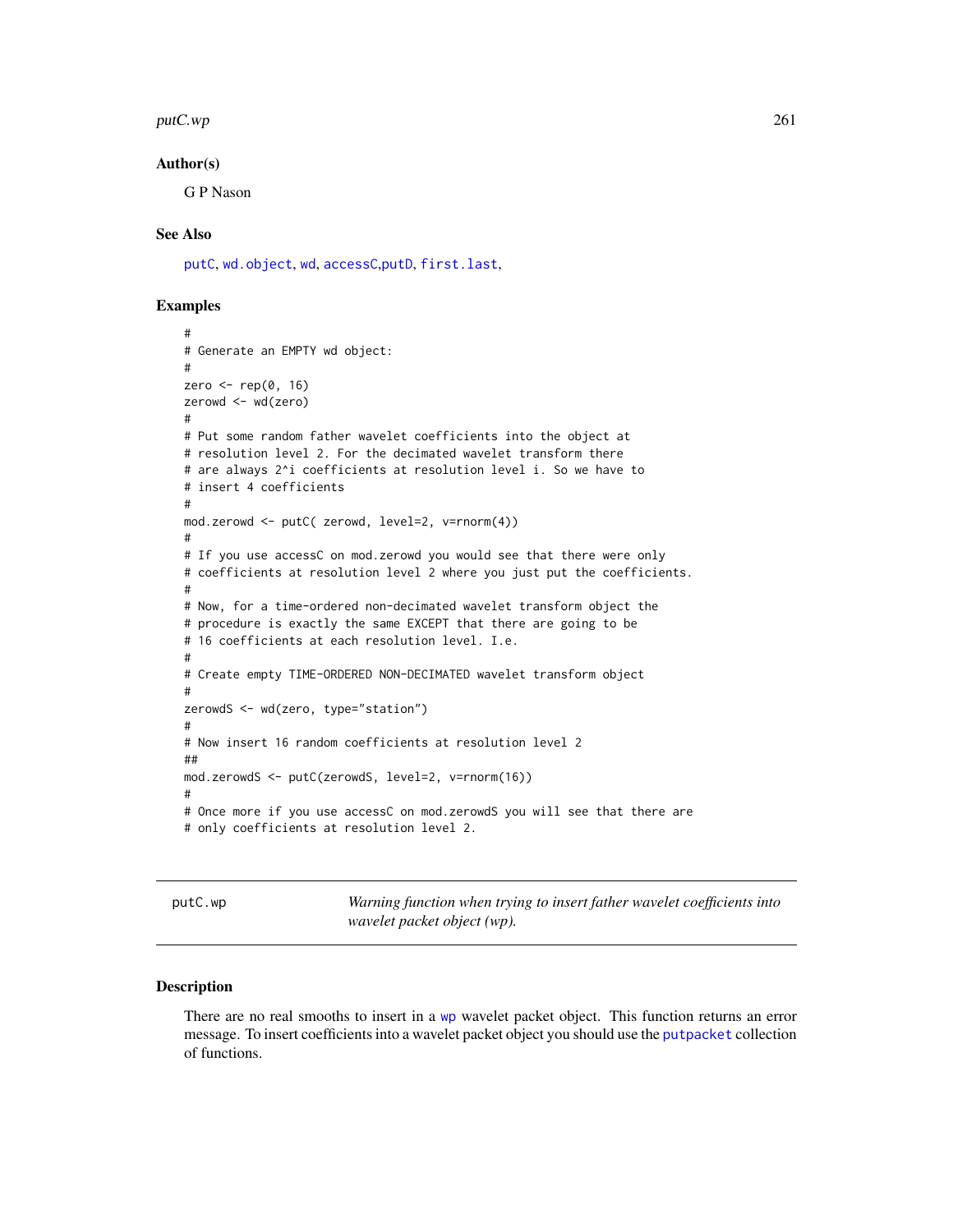# Usage

## S3 method for class 'wp' putC(wp, ...)

# Arguments

| wp                   | Wavelet packet object. |
|----------------------|------------------------|
| $\ddot{\phantom{0}}$ | any other arguments    |

## Value

An error message!

# RELEASE

Version 3.5.3 Copyright Guy Nason 1994

# Author(s)

G P Nason

# See Also

[putpacket](#page-273-0), [putpacket.wp](#page-274-0).

<span id="page-261-0"></span>

| putC.wst | Puts a whole resolution level of father wavelet coeffients into wst |  |  |
|----------|---------------------------------------------------------------------|--|--|
|          | wavelet object.                                                     |  |  |

# Description

Makes a copy of the [wst](#page-371-0) object, replaces a whole resolution level of father wavelet coefficients data in the copy, and then returns the copy.

# Usage

```
## S3 method for class 'wst'
putC(wst, level, value, ...)
```
# Arguments

| wst      | Packet-ordered non-decimated wavelet object into which you wish to insert the<br>father wavelet coefficients. |
|----------|---------------------------------------------------------------------------------------------------------------|
| level    | the resolution level at which you wish to replace the father wavelet coefficients.                            |
| value    | the replacement data, this should be of the correct length.                                                   |
| $\cdots$ | any other arguments                                                                                           |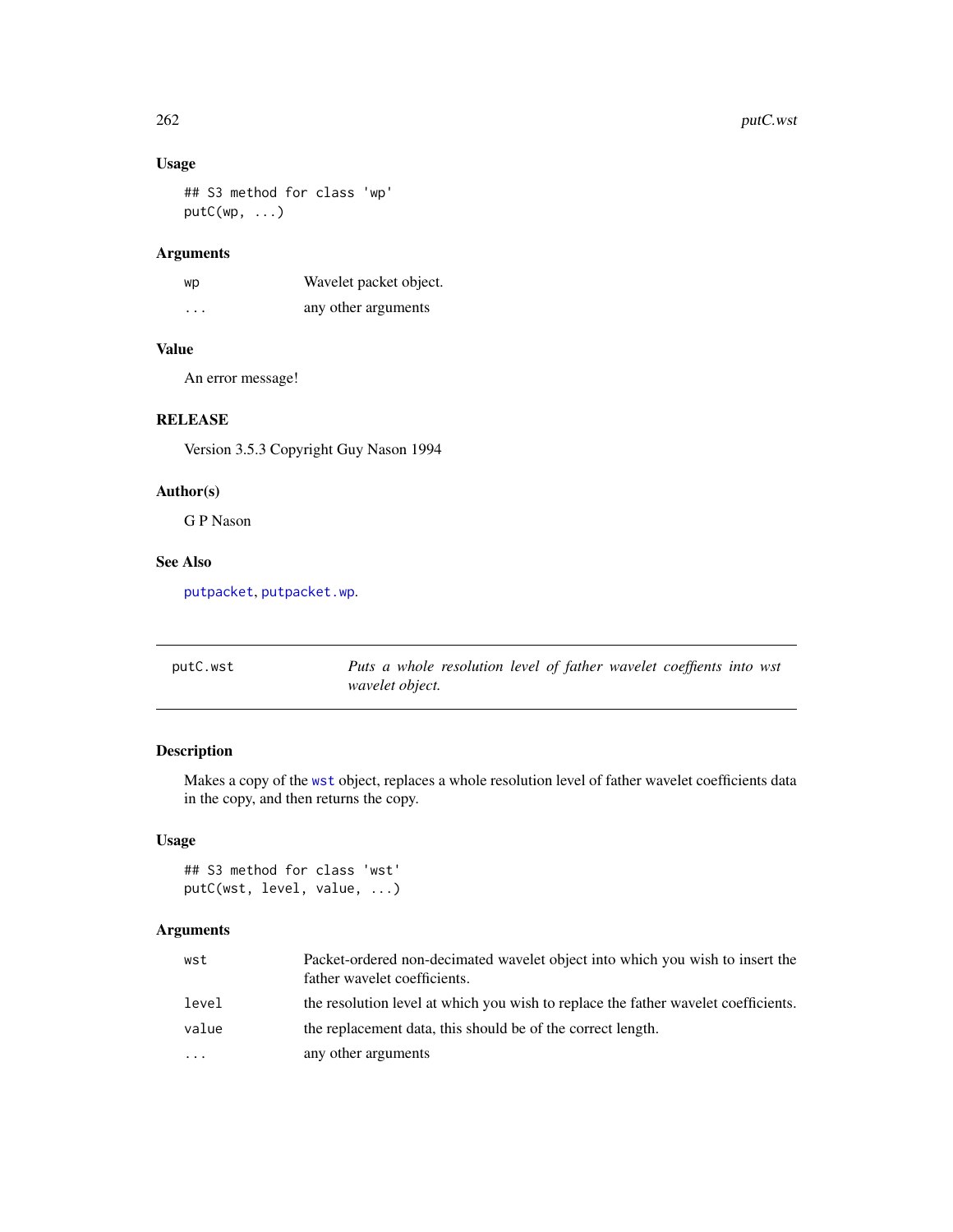#### putC.wst 263

## Details

The function [accessC.wst](#page-13-0) obtains the father wavelet coefficients for a particular level. The function putC.wst replaces father wavelet coefficients at a particular resolution level and returns a modified wst object reflecting the change.

For the non-decimated wavelet transforms the number of coefficients at each resolution level is the same and equal to 2^nlevelsWT where nlevels is the number of levels in the [wst.object](#page-373-0). The number of coefficients at each resolution level is also, of course, the number of data points used to initially form the [wst](#page-371-0) object in the first place.

Use the [accessC.wst](#page-13-0) to extract whole resolution levels of father wavelet coefficients. Use [accessD.wst](#page-23-0) and [putD.wst](#page-271-0) to extract/insert whole resolution levels of mother wavelet coefficients. Use the [getpacket.wst](#page-117-0) and [putpacket.wst](#page-276-0) functions to extract/insert packets of coefficients into a packetordered non-decimated wavelet object.

# Value

A [wst](#page-371-0) class object containing the modified father wavelet coefficients

## RELEASE

Version 3.5.3 Copyright Guy Nason 1994

#### Author(s)

G P Nason

#### See Also

[wst.object](#page-373-0), [wst](#page-371-0), [putC](#page-255-0), [accessD.wst](#page-23-0), [putD.wst](#page-271-0), [getpacket.wst](#page-117-0), [putpacket.wst](#page-276-0).

```
#
# Generate an EMPTY wst object:
#
zero <- rep(0, 16)
zerowst <- wst(zero)
#
# Put some random father wavelet coefficients into the object at
# resolution level 2. For the non-decimated wavelet transform there
# are always 16 coefficients at every resolution level.
#
mod.zerowst <- putC( zerowst, level=2, v=rnorm(16))
#
# If you use accessC on mod.zerowd you would see that there were only
# coefficients at resolution level 2 where you just put the coefficients.
```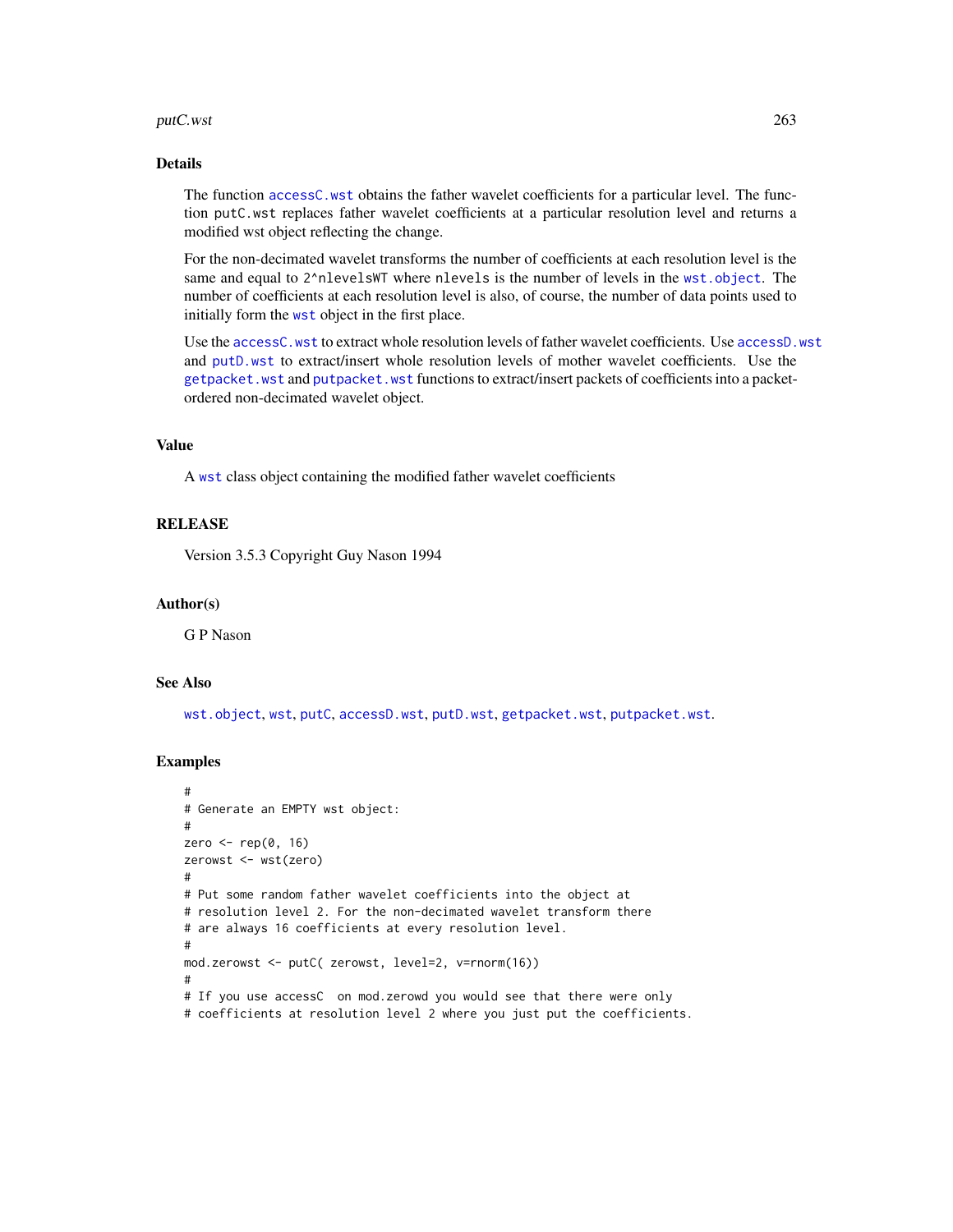<span id="page-263-0"></span>

## Description

This generic function inserts smooths into various types of wavelet objects.

This function is generic.

Particular methods exist. For objects of class:

wd use the [putD.wd](#page-266-0) method.

wp use the [putD.wp](#page-269-0) method.

wst use the [putD.wst](#page-271-0) method.

See individual method help pages for operation and examples.

See [accessD](#page-14-0) if you wish to *extract* mother wavelet coefficients. See [putC](#page-255-0) if you wish to insert *father* wavelet coefficients.

# Usage

putD(...)

#### Arguments

... See individual help pages for details.

#### Value

A wavelet object of the same class as x with the new mother wavelet coefficients inserted.

## RELEASE

Version 3.5.3 Copyright Guy Nason 1994

#### Author(s)

G P Nason

# See Also

[putD.wd](#page-266-0), [putD.wp](#page-269-0), [putD.wst](#page-271-0), [accessD](#page-14-0), [putC](#page-255-0).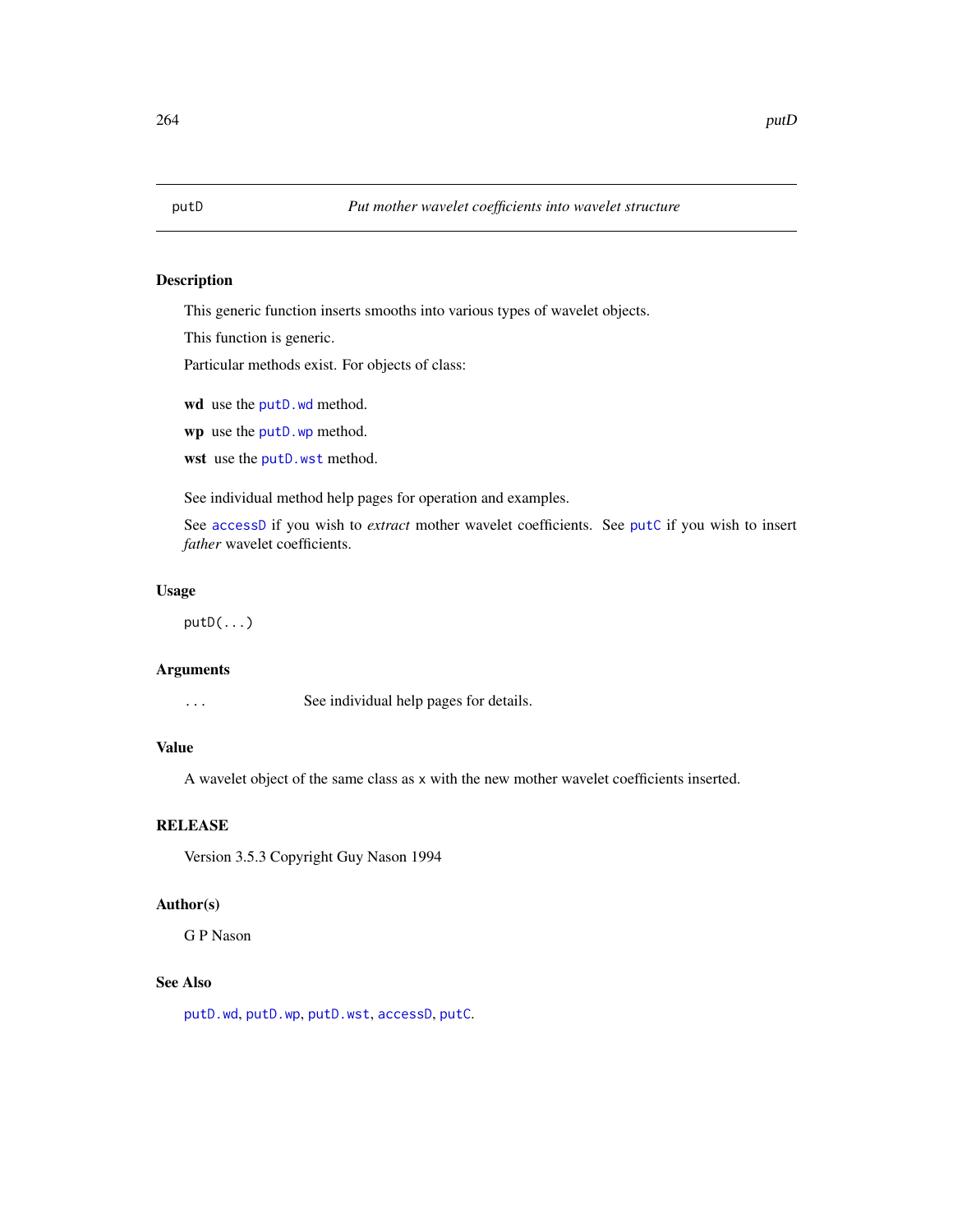<span id="page-264-0"></span>

#### Description

The wavelet coefficients from a multiple wavelet decomposition structure, [mwd.object](#page-195-0), (e.g. returned from  $mwd$ ) are packed into a single matrix in that structure. This function copies the  $mwd$ . object, replaces some wavelet coefficients in the copy, and then returns the copy.

## Usage

```
## S3 method for class 'mwd'
putD(mwd, level, M, boundary = FALSE, index = FALSE, ...)
```
## Arguments

| mwd       | Multiple wavelet decomposition structure whose coefficients you wish to re-<br>place.                                                                                                                                                                                                                                                                                     |
|-----------|---------------------------------------------------------------------------------------------------------------------------------------------------------------------------------------------------------------------------------------------------------------------------------------------------------------------------------------------------------------------------|
| level     | The level that you wish to replace.                                                                                                                                                                                                                                                                                                                                       |
| M         | Matrix of replacement coefficients.                                                                                                                                                                                                                                                                                                                                       |
| boundary  | If boundary is FALSE then only the "real" data is replaced (and it is easy to<br>predict the required length of M). If boundary is TRUE then you can replace the<br>boundary values at a particular level as well (but it is hard to predict the re-<br>quired length of M, and the information has to be obtained from the meters t. last<br>database component of mwd). |
| index     | If index is TRUE then the index numbers into the mwd\$D array where the matrix<br>M would be stored is returned. Otherwise, (default) the modified mwd. object is<br>returned.                                                                                                                                                                                            |
| $\ddotsc$ | any other arguments                                                                                                                                                                                                                                                                                                                                                       |

# Details

The [mwd](#page-193-0) function produces a wavelet decomposition structure.

The need for this function is a consequence of the pyramidal structure of Mallat's algorithm and the memory efficiency gain achieved by storing the pyramid as a linear matrix of coefficients. PutD obtains information about where the wavelet coefficients appear from the fl.dbase component of mwd, in particular the array fl.dbase\$first.last.d which gives a complete specification of index numbers and offsets for mwd\$D.

Note also that this function only puts information into mwd class objects. To extract coefficients from mwd structures you have to use the accessD.mwd function.

See Downie and Silverman, 1998.

#### Value

An object of class [mwd.object](#page-195-0) if index is FALSE, otherwise the index numbers indicating where the M matrix would have been inserted into the mwd\$D object are returned.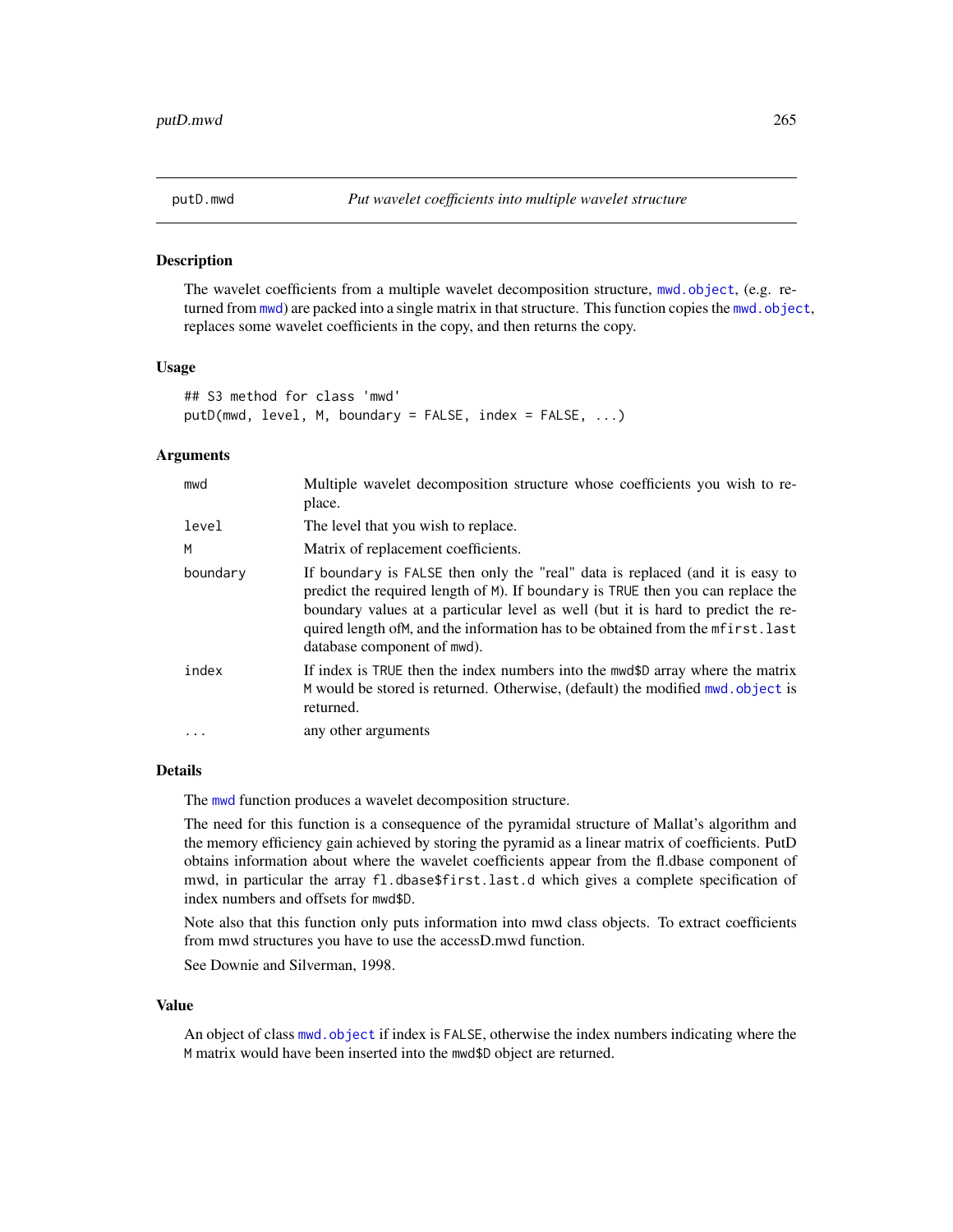## **RELEASE**

Version 3.9.6 (Although Copyright Tim Downie 1995-6).

#### Author(s)

Tim Downie

## See Also

[accessC.mwd](#page-9-0), [accessD.mwd](#page-15-0), [draw.mwd](#page-87-0), [mfirst.last](#page-188-0), [mfilter.select](#page-186-0), [mwd](#page-193-0), [mwd.object](#page-195-0), [mwr](#page-197-0), [plot.mwd](#page-212-0), [print.mwd](#page-230-0), [putC.mwd](#page-256-0), [summary.mwd](#page-296-0), [threshold.mwd](#page-315-0), [wd](#page-344-0), [wr.mwd](#page-367-0).

```
#
# Generate an mwd object
#
tmp <- mwd(rnorm(32))
#
# Now let's examine the finest resolution detail...
#
accessD(tmp, level=3)
# [,1] [,2] [,3] [,4] [,5] [,6]
#[1,] 0.8465672 0.4983564 0.3408087 0.1340325 0.5917774 -0.06804291
#[2,] 0.6699962 -0.2535760 -1.0344445 0.2068644 -0.4912086 1.16039885
\# [,7] [,8]
#[1,] -0.6226445 0.2617596
#[2,] -0.4956576 -0.5555795
#
#
# A matrix. There are two rows one for each mother wavelet in this
# two-ple multiple wavelet transform and at level 3 there are 2^3 columns.
#
# Let's set the coefficients of the first mother wavelet all equal to zero
# for this examples
#
newdmat <- accessD(tmp, level=3)
newdmat[1, ] < - \emptyset#
# Ok, let's insert it back at level 3
#
tmp2 <- putD(tmp, level=3, M=newdmat)
#
# And check it
#
accessD(tmp2, level=3)
# [,1] [,2] [,3] [,4] [,5] [,6] [,7]
#[1,] 0.0000000 0.000000 0.000000 0.0000000 0.0000000 0.000000 0.0000000
#[2,] 0.6699962 -0.253576 -1.034445 0.2068644 -0.4912086 1.160399 -0.4956576
# [,8]
#[1,] 0.0000000
#[2,] -0.5555795
```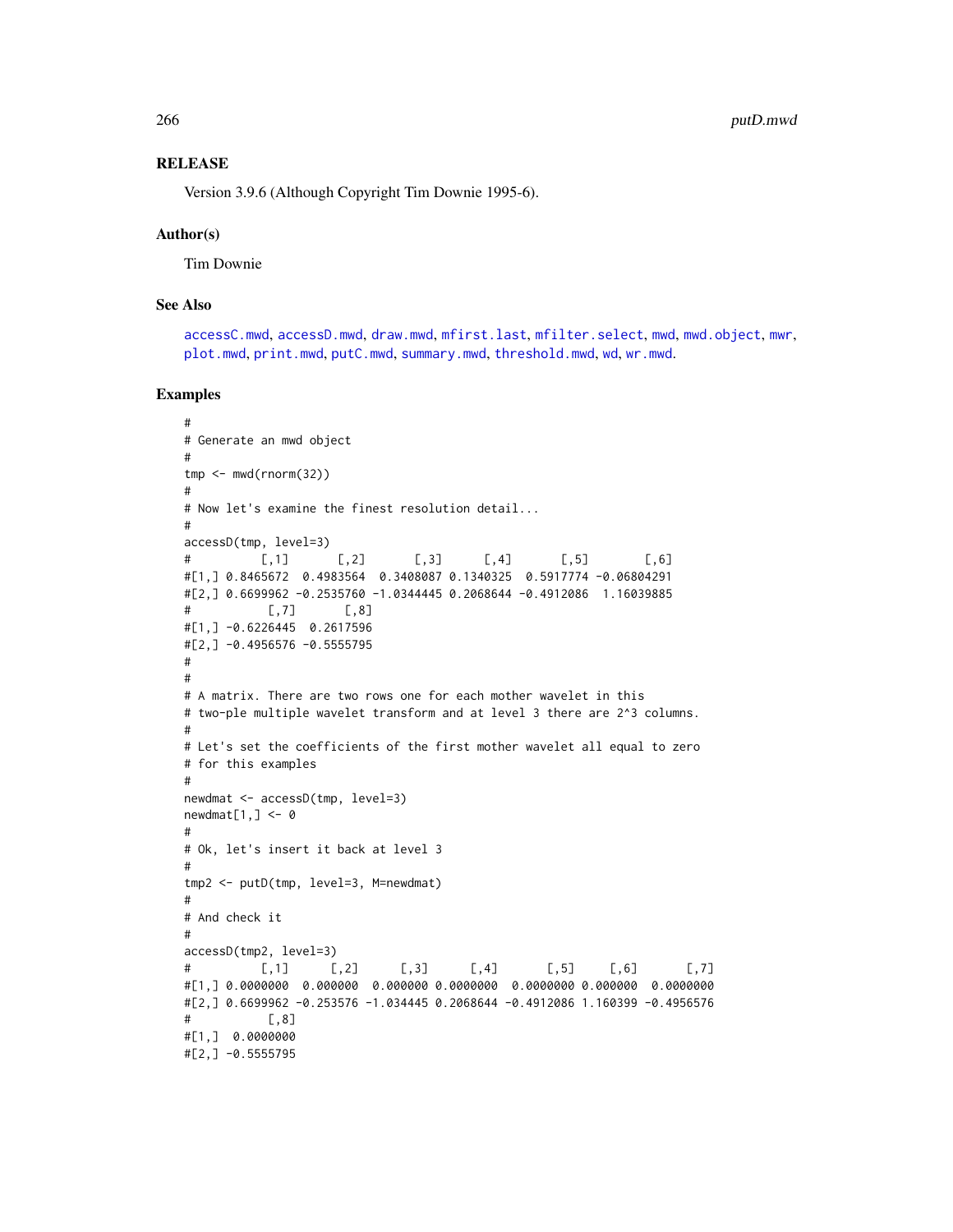#### putD.wd 267

# # # Yep, all the first mother wavelet coefficients at level 3 are now zero.

<span id="page-266-0"></span>

| putD.wd |  |
|---------|--|
|---------|--|

Puts a whole resolution level of mother wavelet coeffients into wd *wavelet object.*

# Description

Makes a copy of the [wd](#page-344-0) object, replaces some mother wavelet coefficients data in the copy, and then returns the copy.

#### Usage

## S3 method for class 'wd' putD(wd, level, v, boundary=FALSE, index=FALSE, ...)

## **Arguments**

| wd       | Wavelet decomposition object into which you wish to insert the mother wavelet<br>coefficients.                                                                                                                                                                                   |
|----------|----------------------------------------------------------------------------------------------------------------------------------------------------------------------------------------------------------------------------------------------------------------------------------|
| level    | the resolution level at which you wish to replace the mother wavelet coefficients.                                                                                                                                                                                               |
| $\vee$   | the replacement data, this should be of the correct length.                                                                                                                                                                                                                      |
| boundary | If boundary is FALSE then only "real" data is replaced. If boundary is TRUE then<br>the boundary (bookeeping) elements are replaced as well. Information about the<br>lengths of the vectors can be found in the first. last database function and<br>Nason and Silverman, 1994. |
| index    | If index is TRUE then the index numbers into the 1D array where the coefficient<br>insertion would take place are returned. If index is FALSE (default) then the<br>modified wavelet decomposition object is returned.                                                           |
|          | any other arguments                                                                                                                                                                                                                                                              |

# Details

The function [accessD](#page-14-0) obtains the mother wavelet coefficients for a particular level. The function putD.wd replaces father wavelet coefficients at a particular resolution level and returns a modified wd object reflecting the change.

The need for this function is a consequence of the pyramidal structure of Mallat's algorithm and the memory efficiency gain achieved by storing the pyramid as a linear vector. PutD.wd obtains information about where the smoothed data appears from the fl. dbase component of an wd. object, in particular the array

fl.dbase\$first.last.d

which gives a complete specification of index numbers and offsets for wd.object\$D.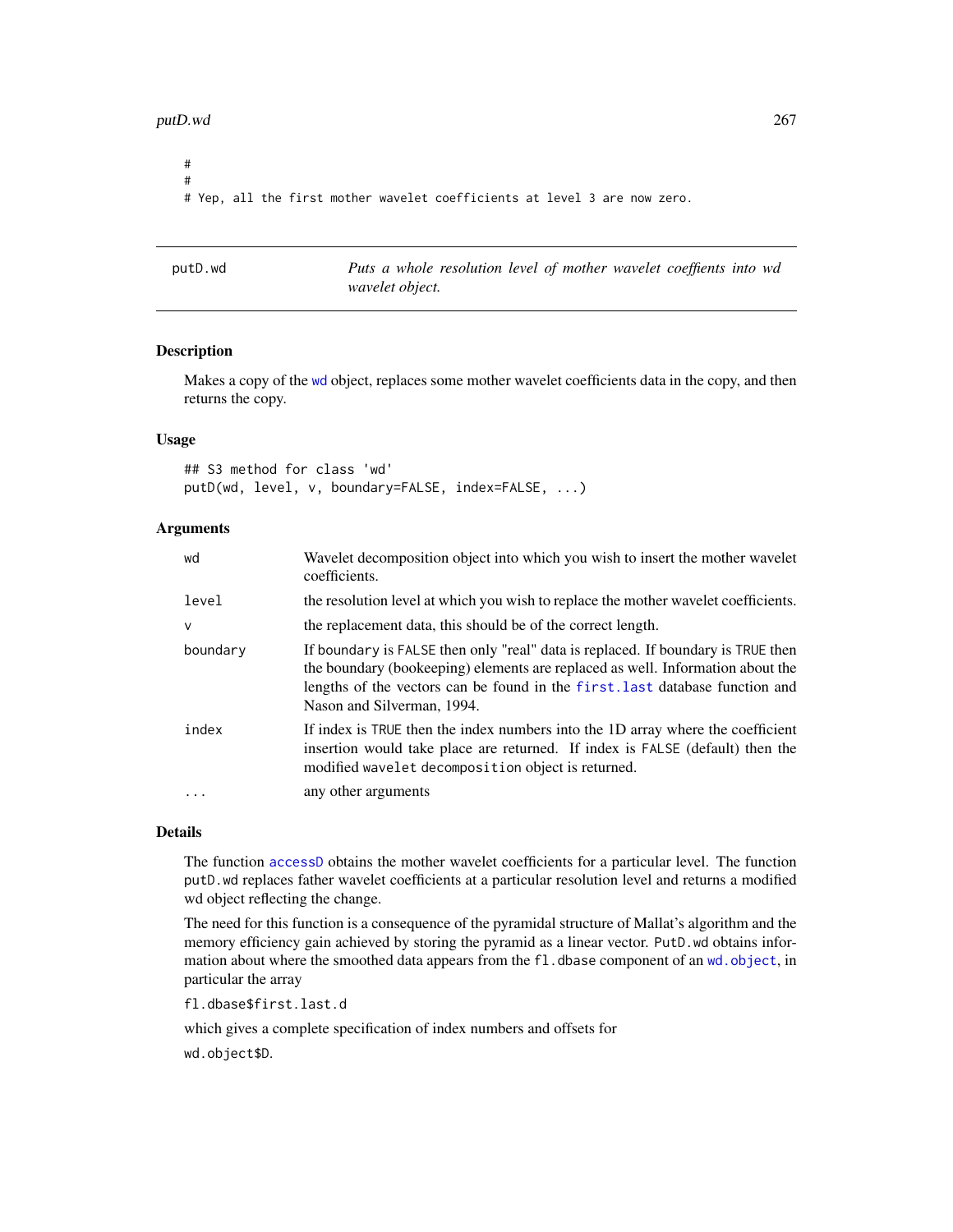Note that this function is method for the generic function [putD](#page-263-0). When the wd. object is definitely a wd class object then you only need use the generic version of this function.

Note also that this function only puts information into [wd](#page-344-0) class objects. To extract coefficients from a [wd](#page-344-0) object you have to use the [accessD](#page-14-0) function (or more precisely, the [accessD.wd](#page-16-0) method).

#### Value

A [wd](#page-344-0) class object containing the modified mother wavelet coefficients.

#### **RELEASE**

Version 3.5.3 Copyright Guy Nason 1994

# Author(s)

G P Nason

# See Also

[putD](#page-263-0), [wd.object](#page-351-0), [wd](#page-344-0), [accessD](#page-14-0),[putD](#page-263-0), [first.last](#page-102-0),

```
#
# Generate an EMPTY wd object:
#
zero \leq rep(0, 16)
zerowd <- wd(zero)
#
# Put some random father wavelet coefficients into the object at
# resolution level 2. For the decimated wavelet transform there
# are always 2^i coefficients at resolution level i. So we have to
# insert 4 coefficients
#
mod.zerowd <- putD( zerowd, level=2, v=rnorm(4))
#
# If you plot mod.zerowd you will see that there are only
# coefficients at resolution level 2 where you just put the coefficients.
#
# Now, for a time-ordered non-decimated wavelet transform object the
# procedure is exactly the same EXCEPT that there are going to be
# 16 coefficients at each resolution level. I.e.
#
# Create empty TIME-ORDERED NON-DECIMATED wavelet transform object
#
zerowdS <- wd(zero, type="station")
#
# Now insert 16 random coefficients at resolution level 2
#
mod.zerowdS <- putD(zerowdS, level=2, v=rnorm(16))
#
# Once more if you plot mod.zerowdS then there will only be
```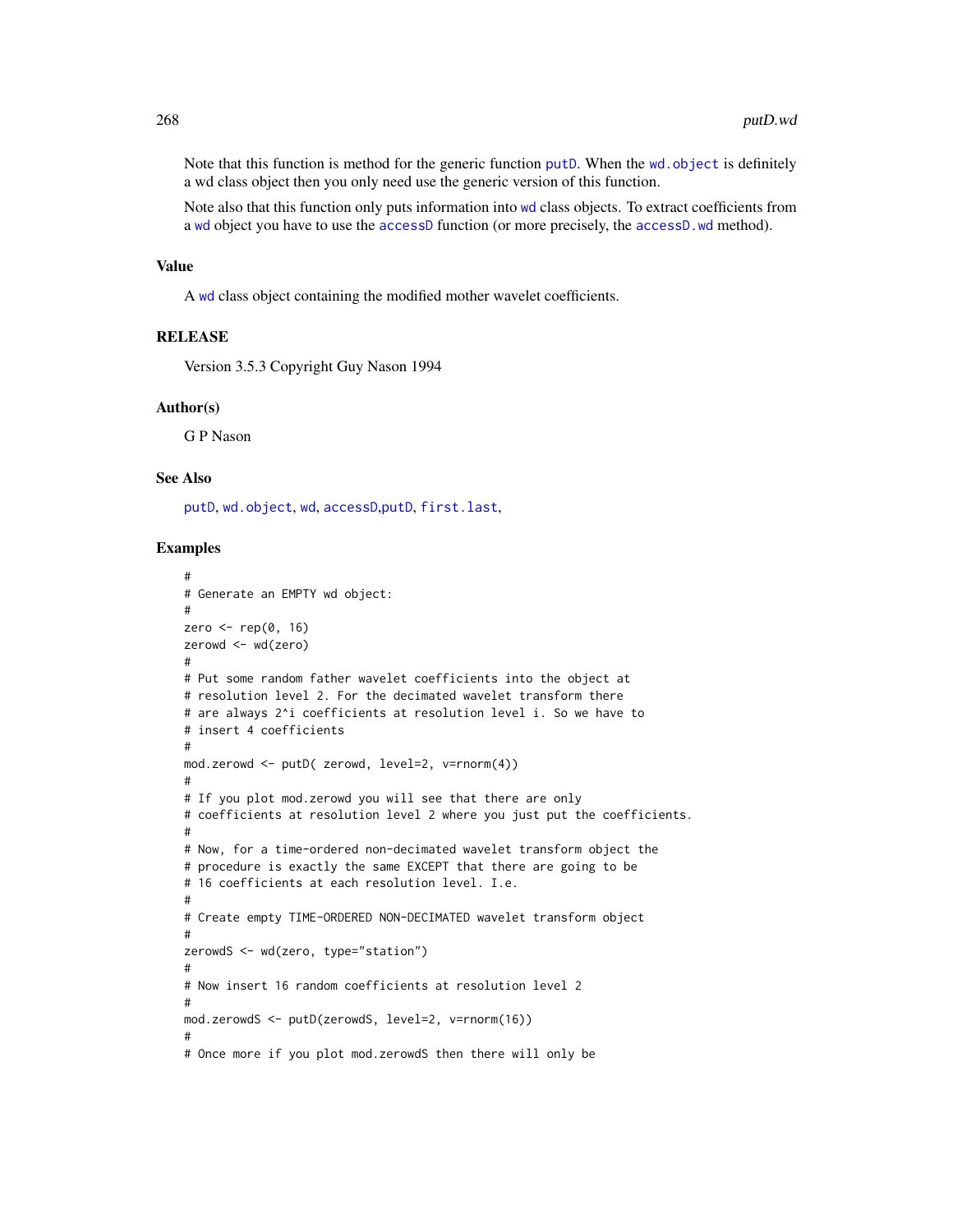# putD.wd3D 269

# coefficients at resolution level 2.

<span id="page-268-0"></span>

# Description

This function put an array of wavelet coefficients, corresponding to a particular resolution level into a [wd](#page-344-0) wavelet decomposition object.

The pyramid of coefficients in a wavelet decomposition (returned from the [wd3D](#page-353-0) function, say) are packed into a single array in WaveThresh3.

## Usage

## S3 method for class 'wd3D'  $putD(x, v, ...)$ 

## Arguments

| X | 3D Wavelet decomposition object into which you wish to insert the wavelet<br>coefficients.                                                                                                                                                    |
|---|-----------------------------------------------------------------------------------------------------------------------------------------------------------------------------------------------------------------------------------------------|
| v | This argument is a list with the following components:                                                                                                                                                                                        |
|   | <b>a</b> A 3-dimensional array with each dimension of length equal to two to the<br>power of lev which is the level at which you wish to insert the coefficients<br>into x.                                                                   |
|   | <b>Lev</b> The level at which you wish to insert the coefficients into x.                                                                                                                                                                     |
|   | <b>block</b> A character string indicating which coefficient block you wish to insert<br>the coefficients into. This can be one of GGG, GGH, GHG, GHH, HGG,<br>HGH, HHG. Additionally this can be HHH when the lev argument above is<br>zero. |
|   | Other arguments                                                                                                                                                                                                                               |

# Details

The need for this function is a consequence of the pyramidal structure of Mallat's algorithm and the memory efficiency gain achieved by storing the pyramid as an array.

Note that this function is a method for the generic function [putD](#page-263-0).

## Value

A new [wd3D.object](#page-354-0) is returned with the coefficients at level lev in block given by block are replaced by the contents of a, if a is of the correct dimensions!

# **RELEASE**

Version 3.9.6 Copyright Guy Nason 1997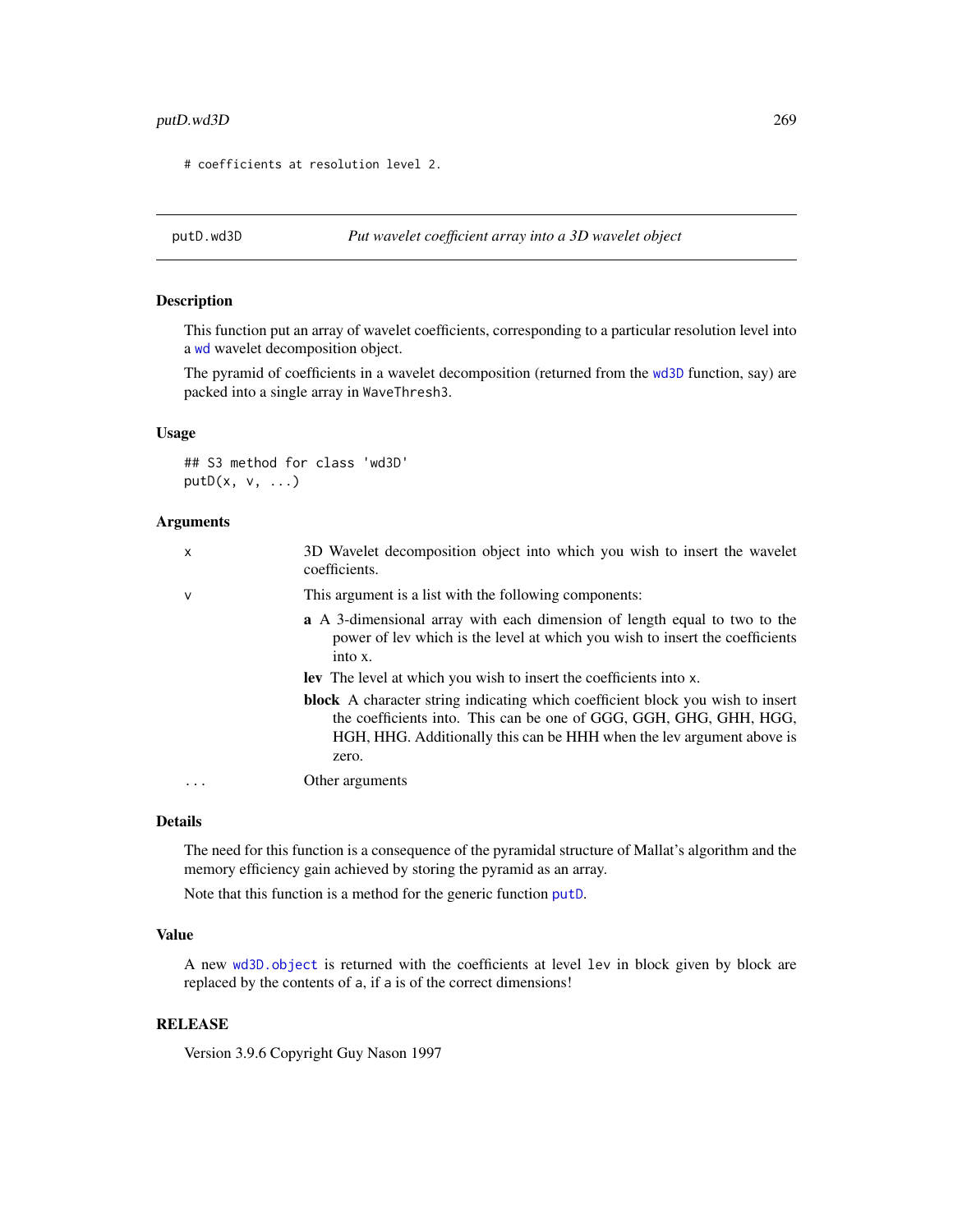# Author(s)

G P Nason

## See Also

```
accessD, accessD.wd3D, print.wd3D, putD, putDwd3Dcheck, summary.wd3D, threshold.wd3D,
wd3D, wd3D.object, wr3D.
```
# Examples

```
#
# Generate some test data
#
a \leq -\arctan((\text{norm}(8*8*8), \text{dim}=(8,8,8)))#
# Perform the 3D DWT
#
awd3D \leftarrow wd3D(a)
#
# Replace the second level coefficients by uniform random variables
# in block GGG (for some reason)
#
#
newsubarray <- list(a = array(runif(4*4*4), dim=c(4,4,4)), lev=2, block="GGG")
awd3D <- putD(awd3D, v=newsubarray)
```
<span id="page-269-0"></span>

| putD.wp |                 | Puts a whole resolution level of wavelet packet coeffients into wp |  |  |  |  |
|---------|-----------------|--------------------------------------------------------------------|--|--|--|--|
|         | wavelet object. |                                                                    |  |  |  |  |

# Description

Makes a copy of the [wp](#page-357-0) object, replaces a whole resolution level of wavelet packet coefficients data in the copy, and then returns the copy.

## Usage

```
## S3 method for class 'wp'
putD(wp, level, value, ...)
```
# Arguments

| WD                      | Wavelet packet object into which you wish to insert the wavelet packet coeffi-<br>cients. |
|-------------------------|-------------------------------------------------------------------------------------------|
| level                   | the resolution level at which you wish to replace the wavelet packet coefficients.        |
| value                   | the replacement data, this should be of the correct length.                               |
| $\cdot$ $\cdot$ $\cdot$ | any other arguments                                                                       |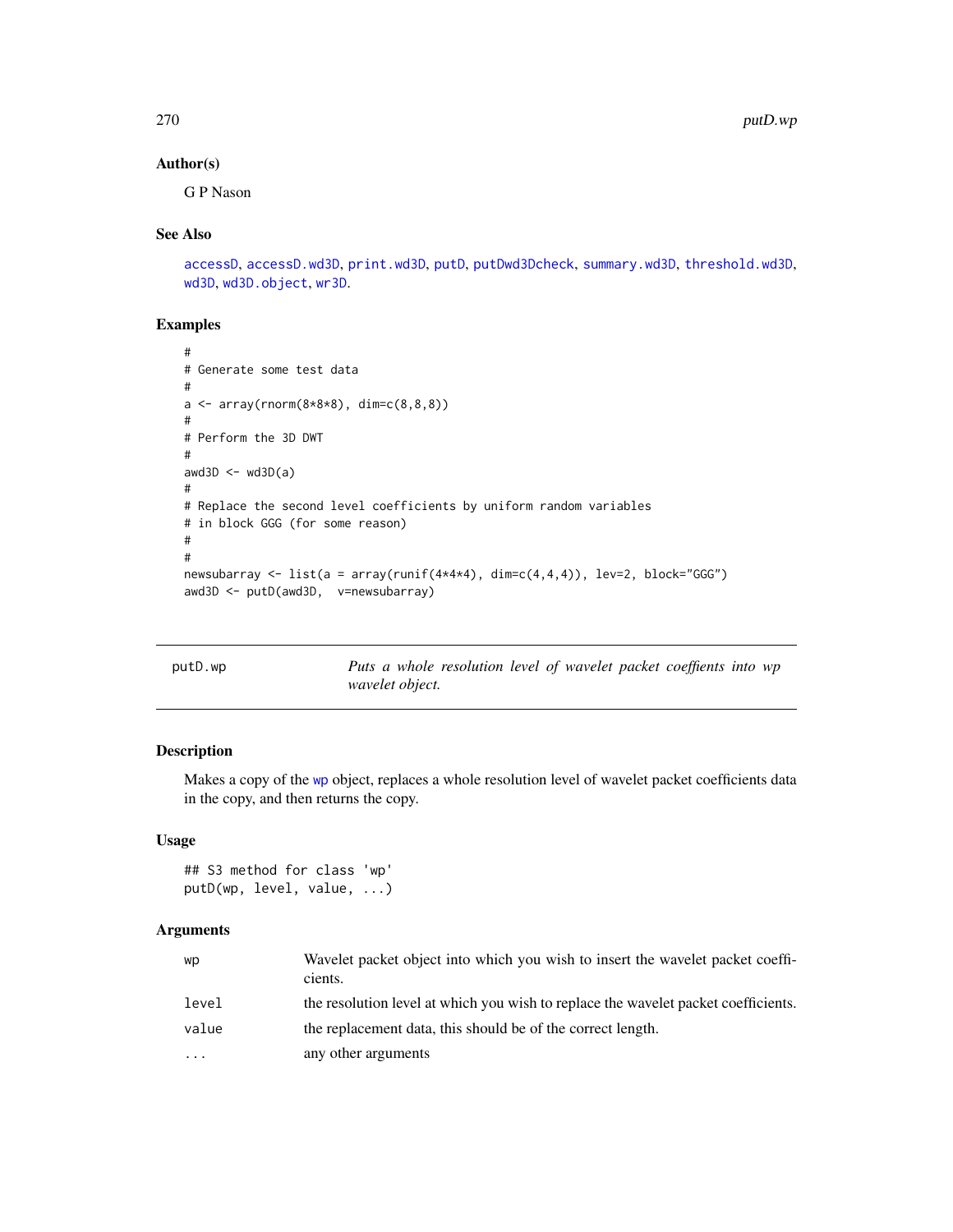#### putD.wp 271

# Details

The function [accessD.wp](#page-20-0) obtains the wavelet packet coefficients for a particular level.

For wavelet packet transforms the number of coefficients at each resolution level is the same and equal to 2^nlevelsWT where nlevels is the number of levels in the [wp.object](#page-358-0). The number of coefficients at each resolution level is also, of course, the number of data points used to initially form the [wp](#page-357-0) object in the first place.

Use the accessD. wp to extract whole resolution levels of wavelet packet coefficients.

We don't recommend that you use this function unless you really know what you are doing. Usually it is more convenient to manipulate individual *packets* of coefficients using [getpacket](#page-112-0)/[putpacket](#page-273-0) functions. If you must use this function to insert whole resolution levels of coefficients you must ensure that the data vector you supply is valid: i.e. contains packet coefficients in the right order.

# Value

A [wp](#page-357-0) class object containing the modified wavelet packet coefficients.

#### **RELEASE**

Version 3.5.3 Copyright Guy Nason 1994

#### Author(s)

G P Nason

#### See Also

[wp.object](#page-358-0), [wp](#page-357-0), [accessD](#page-14-0), [accessD.wp](#page-20-0), [getpacket.wp](#page-113-0), [putpacket.wp](#page-274-0).

```
#
# Generate an EMPTY wp object:
#
zero \leq rep(0, 16)
zerowp <- wp(zero)
#
# Put some random mother wavelet coefficients into the object at
# resolution level 2. For the wavelet packet transform there
# are always 16 coefficients at every resolution level.
#
mod.zerowp <- putD( zerowp, level=2, v=rnorm(16))
#
# If you plot mod.zerowp you will see that there are only
# coefficients at resolution level 2 where you just put the coefficients.
```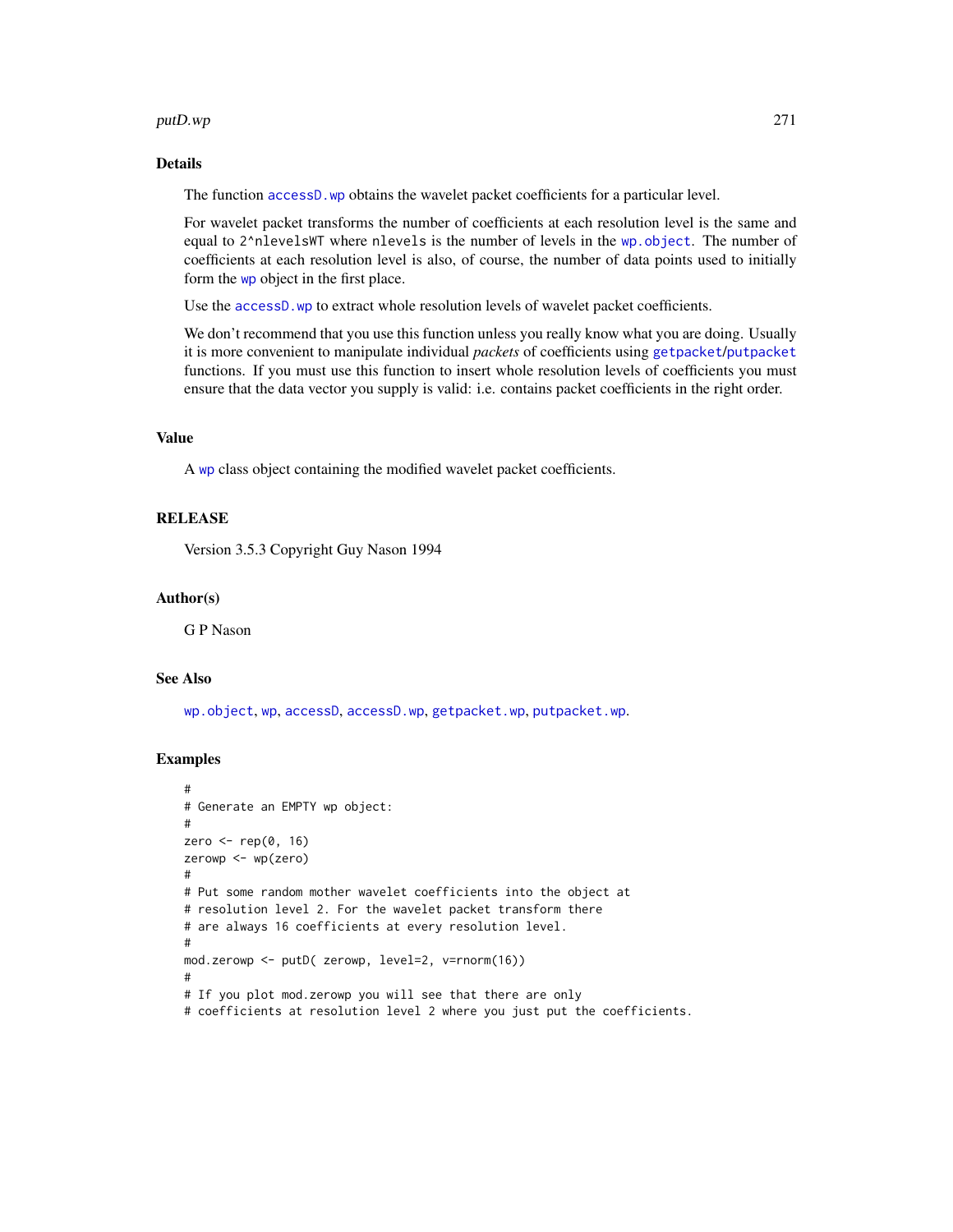<span id="page-271-0"></span>

# Description

Makes a copy of the [wst](#page-371-0) object, replaces a whole resolution level of mother wavelet coefficients data in the copy, and then returns the copy.

#### Usage

```
## S3 method for class 'wst'
putD(wst, level, value, ...)
```
#### Arguments

| wst   | Packet-ordered non-decimated wavelet object into which you wish to insert the<br>mother wavelet coefficients. |
|-------|---------------------------------------------------------------------------------------------------------------|
| level | the resolution level at which you wish to replace the mother wavelet coefficients.                            |
| value | the replacement data, this should be of the correct length                                                    |
| .     | any other arguments                                                                                           |

## Details

The function [accessD.wst](#page-23-0) obtains the mother wavelet coefficients for a particular level. The function putD.wst replaces mother wavelet coefficients at a particular resolution level and returns a modified wst object reflecting the change.

For the non-decimated wavelet transforms the number of coefficients at each resolution level is the same and equal to 2^nlevelsWT where nlevels is the number of levels in the [wst.object](#page-373-0). The number of coefficients at each resolution level is also, of course, the number of data points used to initially form the wst object in the first place.

Use the [accessD.wst](#page-23-0) to extract whole resolution levels of mother wavelet coefficients. Use [accessC.wst](#page-13-0) and [putC.wst](#page-261-0) to extract/insert whole resolution levels of father wavelet coefficients. Use the [getpacket.wst](#page-117-0) and [putpacket.wst](#page-276-0) functions to extract/insert packets of coefficients into a packetordered non-decimated wavelet object.

## Value

A [wst](#page-371-0) class object containing the modified mother wavelet coefficients.

# RELEASE

Version 3.5.3 Copyright Guy Nason 1994

## Author(s)

G P Nason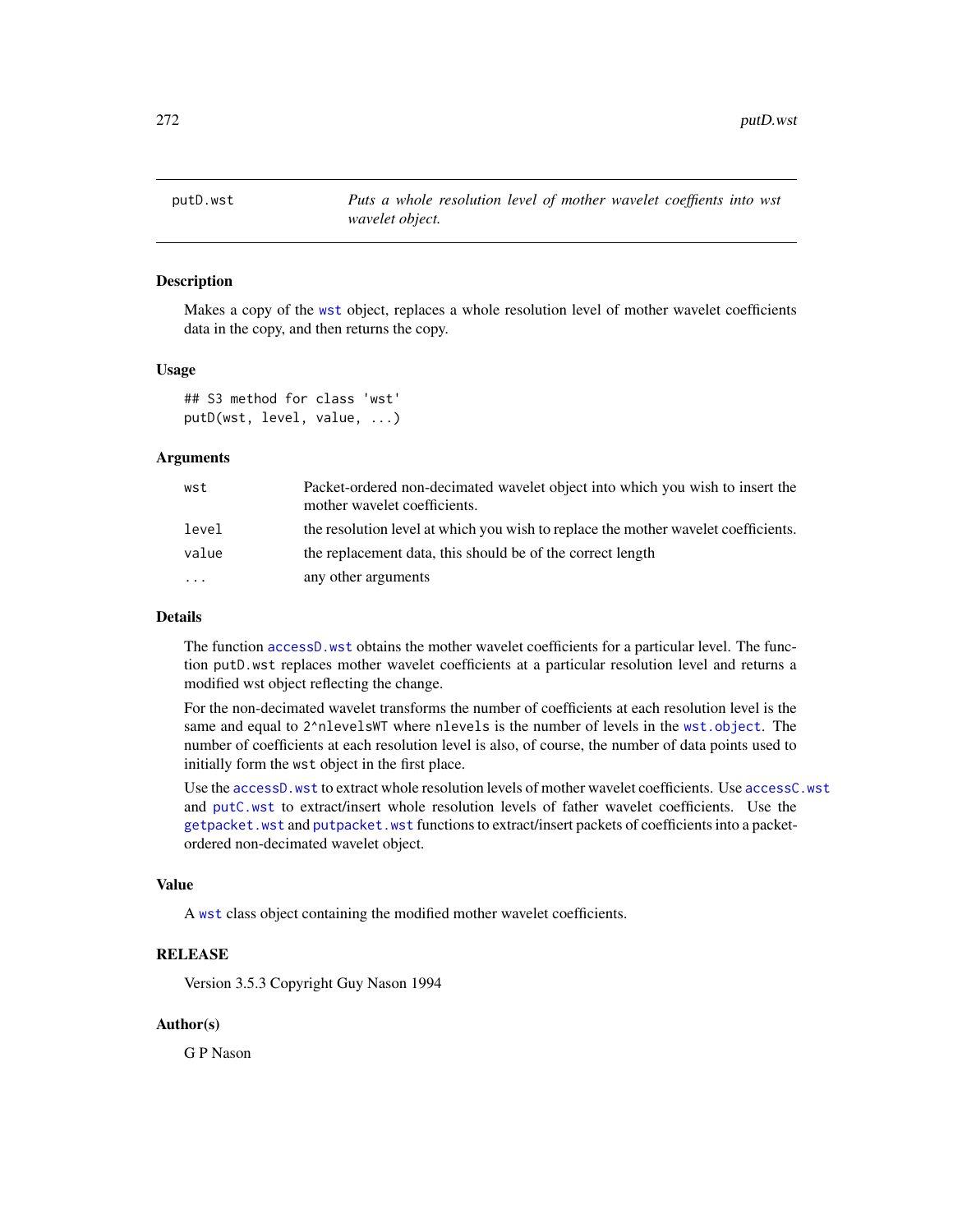# putDwd3Dcheck 273

# See Also

[wst.object](#page-373-0), [wst](#page-371-0), [putD](#page-263-0), [accessD.wst](#page-23-0), [putC.wst](#page-261-0), [getpacket.wst](#page-117-0), [putpacket.wst](#page-276-0).

# Examples

```
#
# Generate an EMPTY wst object:
#
zero \leq rep(0, 16)
zerowst <- wst(zero)
#
# Put some random mother wavelet coefficients into the object at
# resolution level 2. For the non-decimated wavelet transform there
# are always 16 coefficients at every resolution level.
#
mod.zerowst <- putD( zerowst, level=2, v=rnorm(16))
#
# If you plot mod.zerowst you will see that there are only
# coefficients at resolution level 2 where you just put the coefficients.
```
<span id="page-272-0"></span>putDwd3Dcheck *Check argument list for putD.wd3D*

#### Description

This function checks the argument list for [putD.wd3D](#page-268-0) and is not meant to be directly called by any user.

## Usage

putDwd3Dcheck(lti, dima, block, nlx)

# Arguments

| lti   | At which level of the wd3D. object you wish to insert a block of coefficients.                                                             |
|-------|--------------------------------------------------------------------------------------------------------------------------------------------|
| dima  | A vector, of length 3, which specifies the dimension of the block to insert.                                                               |
| block | A character string which specifies which block is being inserted (one of GGG,<br>GGH, GHG, GHH, HGG, HGH, HHG, or HHH).                    |
| nlx   | The number of levels in the wd3D, object that you wish to insert the coefficients<br>into (can be obtained using the nlevels WT function). |

# Details

This function merely checks that the dimensions and sizes of the array to be inserted into a wd3D. object using the [putD.wd3D](#page-268-0) function are correct.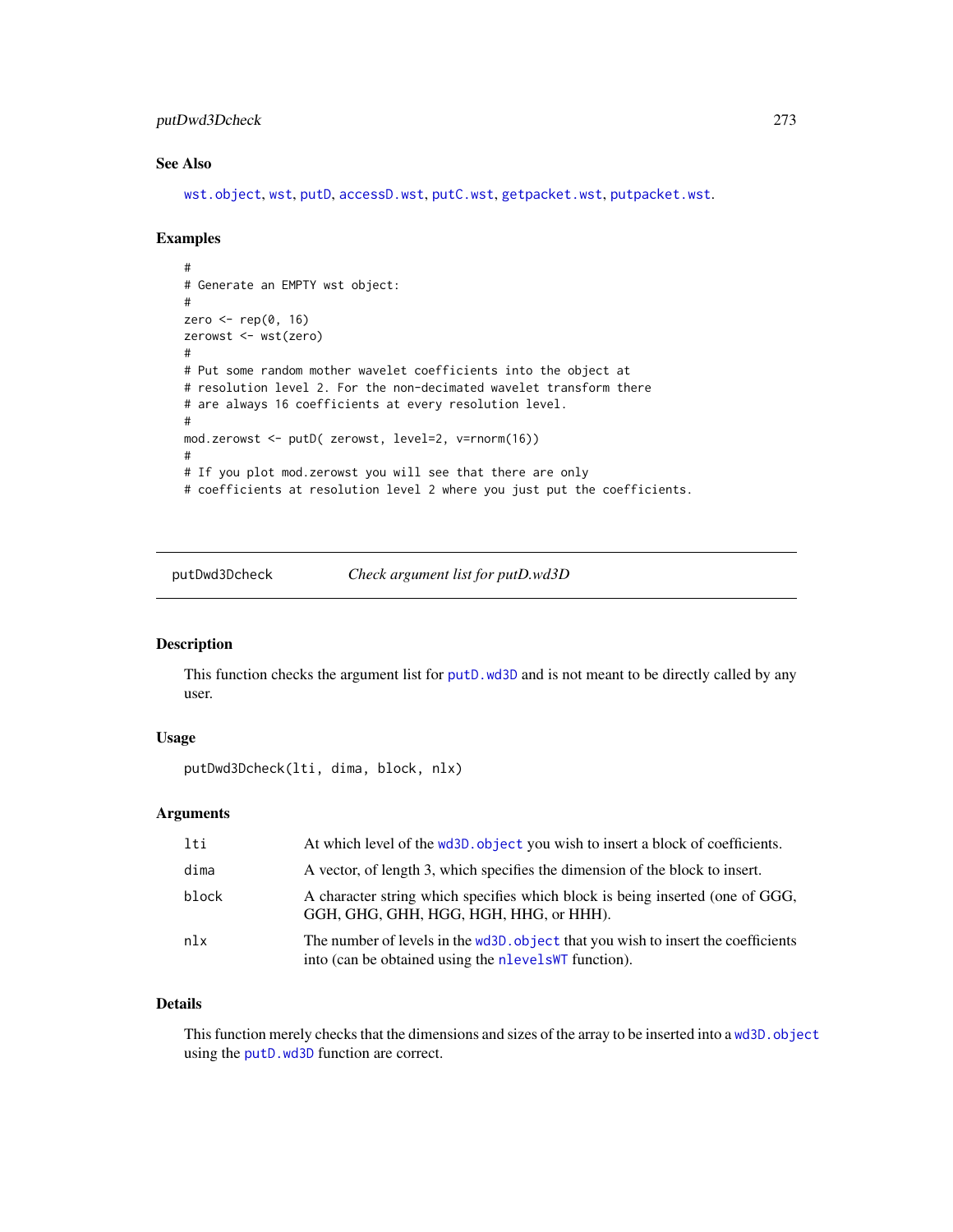#### 274 putpacket

# **RELEASE**

Version 3.9.6 Copyright Guy Nason 1997

#### Author(s)

G P Nason

# See Also

[accessD](#page-14-0), [putD](#page-263-0), [accessD.wd3D](#page-18-0), [print.wd3D](#page-238-0), [putD](#page-263-0), [summary.wd3D](#page-298-0), [threshold.wd3D](#page-323-0), [wd3D](#page-353-0), [wd3D.object](#page-354-0), [wr3D](#page-370-0).

## Examples

# # Not intended to be used by the user! #

<span id="page-273-0"></span>putpacket *Insert a packet of coefficients into a wavelet object.*

# Description

This generic function inserts packets of coefficients into various types of wavelet objects.

This function is generic.

Particular methods exist. For objects of class:

wp use the [putpacket.wp](#page-274-0) method.

wst use the [putpacket.wst](#page-276-0) method.

wst2D use the [putpacket.wst2D](#page-278-0) method.

See individual method help pages for operation and examples.

Use the [putC](#page-255-0) and [putD](#page-263-0) function to insert whole resolution levels of coefficients simultaneously.

# Usage

```
putpacket(...)
```
## **Arguments**

... See individual help pages for details.

## Value

A wavelet object of the same class as x the input object. The returned wavelet object is the same as the input except that the appropriate packet of coefficients supplied is replaced.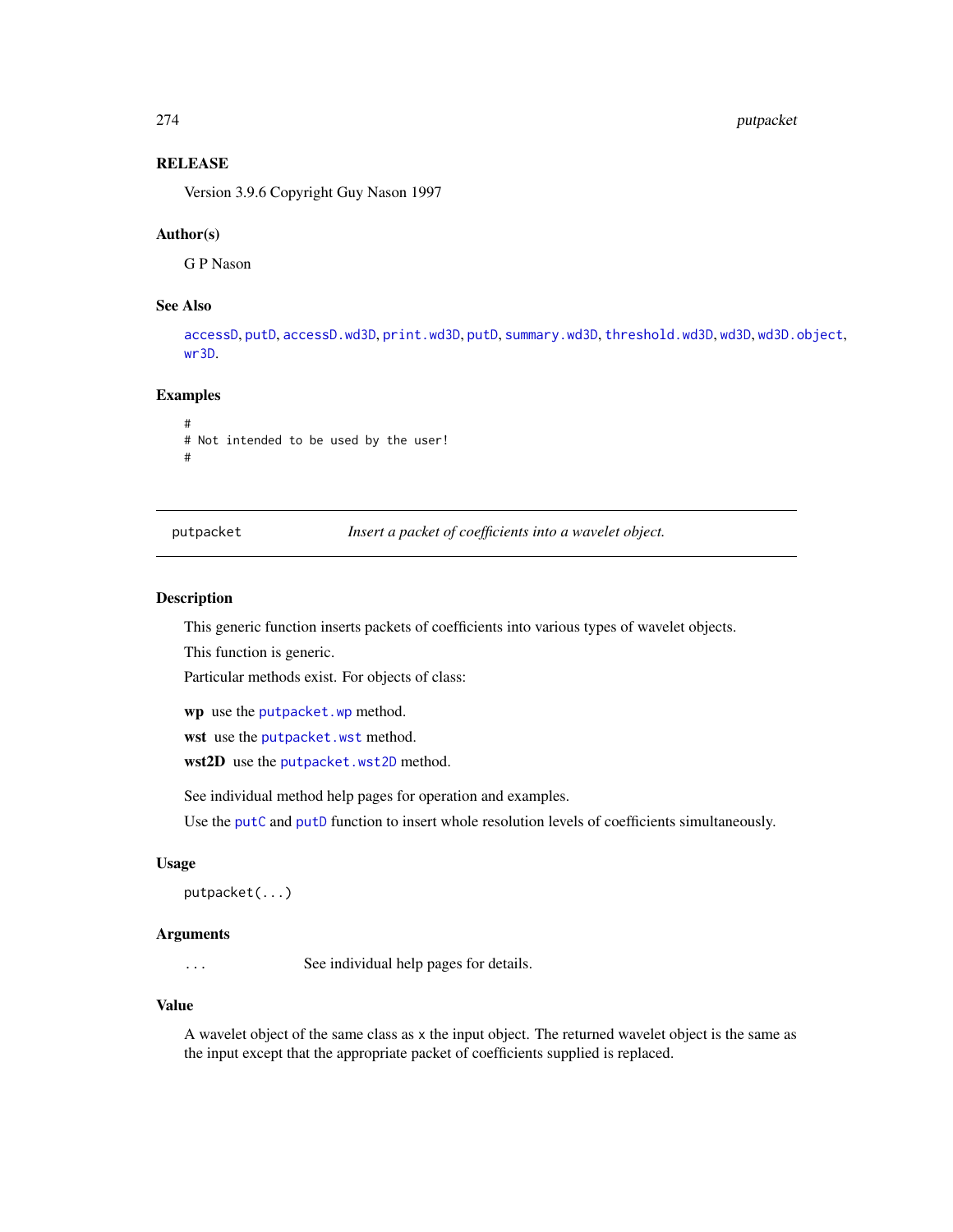# putpacket.wp 275

# **RELEASE**

Version 3.5.3 Copyright Guy Nason 1994

#### Author(s)

G P Nason

## See Also

[putpacket.wp](#page-274-0), [putpacket.wst](#page-276-0), [putpacket.wst2D](#page-278-0), [putD](#page-263-0), [putC](#page-255-0), [wp.object](#page-358-0), [wst.object](#page-373-0), [wst2D.object](#page-376-0).

<span id="page-274-0"></span>putpacket.wp *Inserts a packet of coefficients into a wavelet packet object (wp).*

#### **Description**

This function inserts a packet of coefficients into a wavelet packet ([wp](#page-357-0)) object.

## Usage

```
## S3 method for class 'wp'
putpacket(wp, level, index, packet , ...)
```
#### Arguments

| wp        | Wavelet packet object into which you wish to put the packet.                                           |
|-----------|--------------------------------------------------------------------------------------------------------|
| level     | The resolution level of the coefficients that you wish to insert.                                      |
| index     | The index number within the resolution level of the packet of coefficients that<br>you wish to insert. |
| packet    | a vector of coefficients which is the packet you wish to insert.                                       |
| $\ddotsc$ | any other arguments                                                                                    |

#### Details

The coefficients in this structure can be organised into a binary tree with each node in the tree containing a packet of coefficients.

Each packet of coefficients is obtained by chaining together the effect of the two *packet operators* DG and DH: these are the high and low pass quadrature mirror filters of the Mallat pyramid algorithm scheme followed by decimation (see Mallat (1989b)).

Starting with data  $c^{J}$  at resolution level J containing  $2^{J}$  data points the wavelet packet algorithm operates as follows. First DG and DH are applied to  $c<sup>J</sup>$  producing  $d<sup>J-1</sup>$  and  $c<sup>J-1</sup>$  respectively. Each of these sets of coefficients is of length one half of the original data: i.e.  $2^{J-1}$ . Each of these sets of coefficients is a set of *wavelet packet coefficients*. The algorithm then applies both DG and DH to both  $d^{J-1}$  and  $c^{J-1}$  to form a four sets of coefficients at level J-2. Both operators are used again on the four sets to produce 8 sets, then again on the 8 sets to form 16 sets and so on. At level j=J,...,0 there are  $2^{J-j}$  packets of coefficients each containing  $2^j$  coefficients.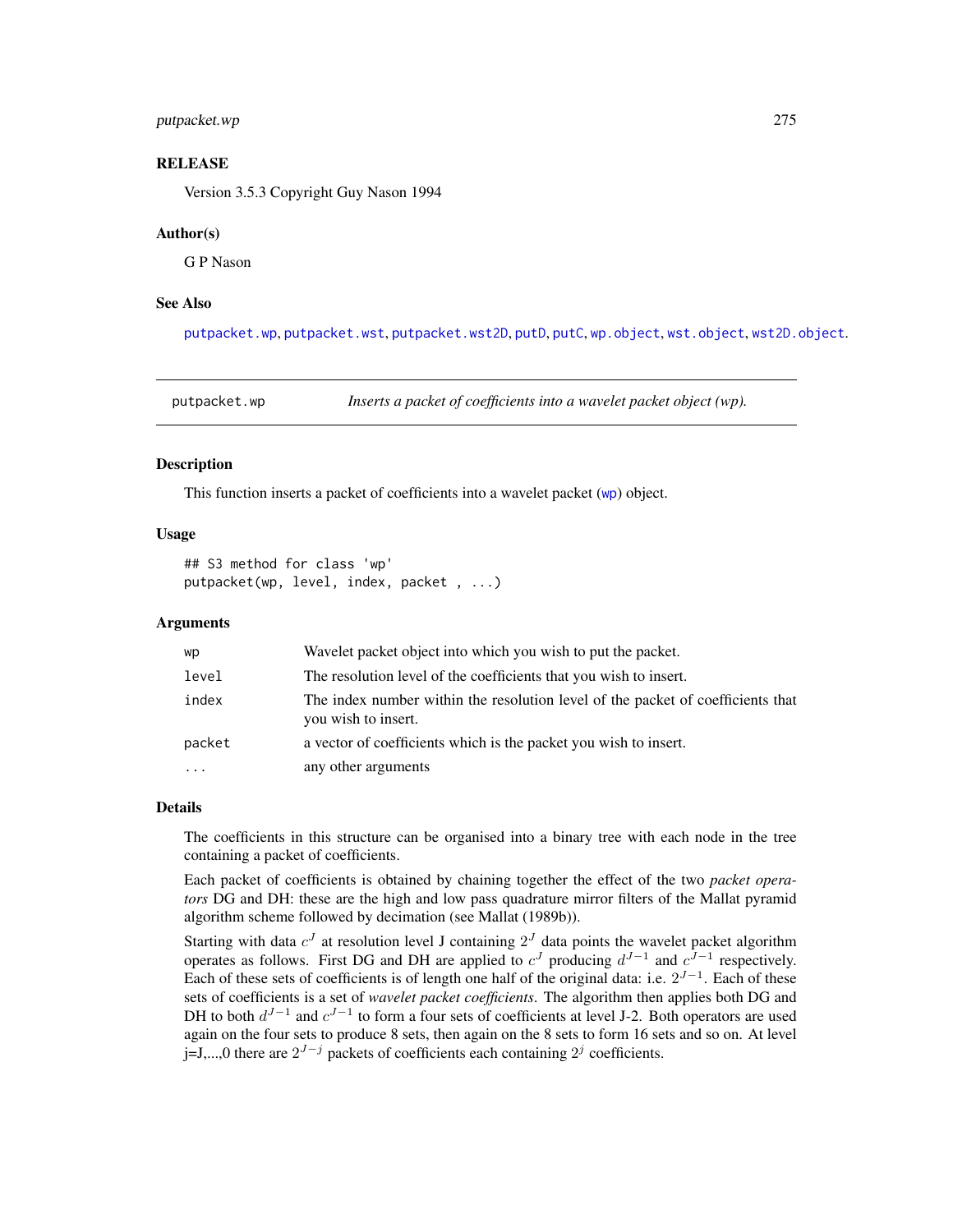This function enables whole packets of coefficients to be inserted at any resolution level. The index argument chooses a particular packet within each level and thus ranges from 0 (which always refer to the father wavelet coefficients), 1 (which always refer to the mother wavelet coefficients) up to  $2^{J-j}$ .

# Value

An object of class [wp.object](#page-358-0) which is the same as the input [wp.object](#page-358-0) except it now has a modified packet of coefficients.

# **RELEASE**

Version 3.9 Copyright Guy Nason 1998

#### Author(s)

G P Nason

## See Also

[wp](#page-357-0), [getpacket.wp](#page-113-0). [putpacket](#page-273-0).

```
#
# Take the wavelet packet transform of some random data
#
MyWP \leq wp(rnorm(1:512))
#
# The above data set was 2^9 in length. Therefore there are
# coefficients at resolution levels 0, 1, 2, ..., and 8.
#
# The high resolution coefficients are at level 8.
# There should be 256 DG coefficients and 256 DH coefficients
#
length(getpacket(MyWP, level=8, index=0))
# [1] 256
length(getpacket(MyWP, level=8, index=1))
# [1] 256
#
# The next command shows that there are only two packets at level 8
#
#getpacket(MyWP, level=8, index=2)
# Index was too high, maximum for this level is 1
# Error in getpacket.wp(MyWP, level = 8, index = 2): Error occured
# Dumped
#
# There should be 4 coefficients at resolution level 2
#
# The father wavelet coefficients are (index=0)
getpacket(MyWP, level=2, index=0)
# [1] -0.9736576 0.5579501 0.3100629 -0.3834068
```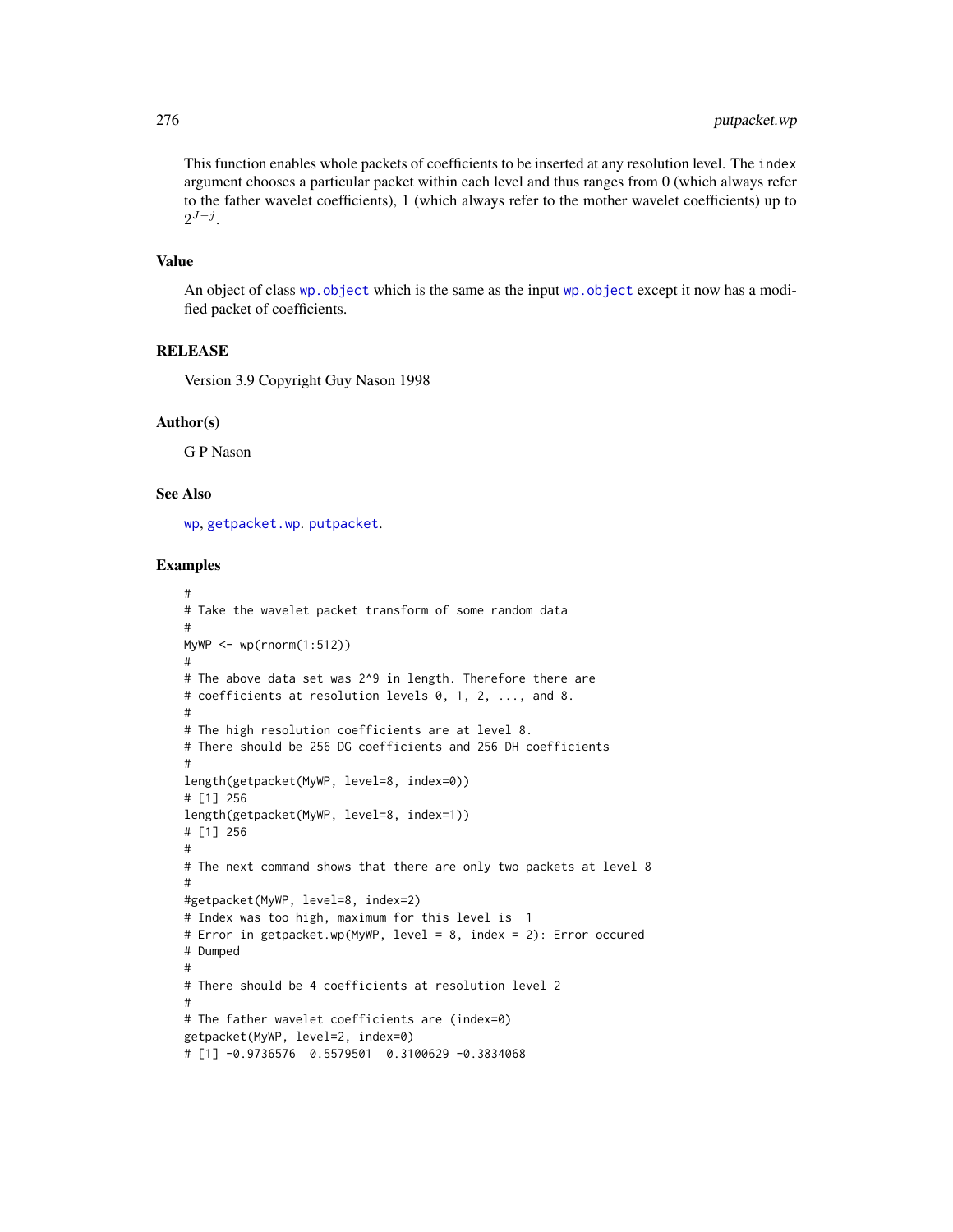putpacket.wst 277

```
#
# The mother wavelet coefficients are (index=1)
#
getpacket(MyWP, level=2, index=1)
# [1] 0.72871405 0.04356728 -0.43175307 1.77291483
#
# Well, that exercised the getpacket.wp
# function. Now that we know that level 2 coefficients have 4 coefficients
# let's insert some into the MyWP object.
#
MyWP <- putpacket(MyWP, level=2, index=0, packet=c(21,32,67,89))
#
# O.k. that was painless. Now let's check that the correct coefficients
# were inserted.
#
getpacket(MyWP, level=2, index=0)
#[1] 21 32 67 89
#
# Yep. The correct coefficients were inserted.
```
<span id="page-276-0"></span>putpacket.wst *Put a packet of coefficients into a packet ordered non-decimated wavelet object (wst).*

# Description

This function inserts a packet of coefficients into a packet-ordered non-decimated wavelet object ([wst](#page-371-0)) object. The [wst](#page-371-0) objects are computed by the [wst](#page-371-0) function amongst others.

## Usage

```
## S3 method for class 'wst'
putpacket(wst, level, index, packet, ...)
```
## Arguments

| wst      | Packet-ordered non-decimated wavelet object into which you wish to insert the<br>packet.                                                                                                                                                                                           |
|----------|------------------------------------------------------------------------------------------------------------------------------------------------------------------------------------------------------------------------------------------------------------------------------------|
| level    | The resolution level of the coefficients that you wish to insert.                                                                                                                                                                                                                  |
| index    | The index number within the resolution level of the packet of coefficients that<br>you wish to insert.                                                                                                                                                                             |
| packet   | A vector of coefficients that you wish to insert into the wst object. The length<br>that the packet has to may be determined by extracting the same packet of coef-<br>ficients using the getpacket. wst function and using the S-Plus length function<br>to determine the length! |
| $\ddots$ | any other arguments                                                                                                                                                                                                                                                                |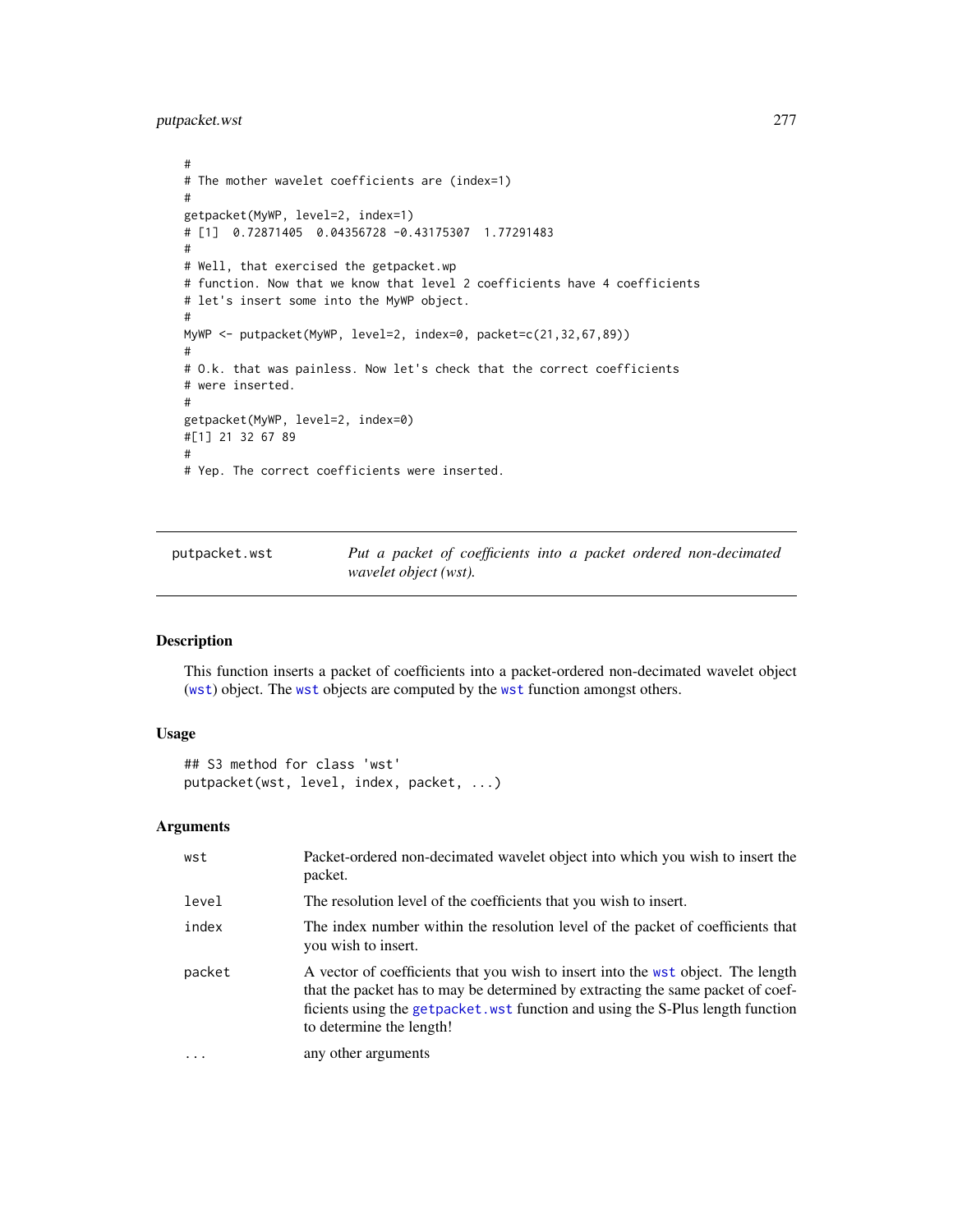## Details

This function actually calls the [putpacket.wp](#page-274-0) to do the insertion.

In the future this function will be extended to insert father wavelet coefficients as well.

## Value

An object of class [wst.object](#page-373-0) containing the packet ordered non-decimated wavelet coefficients that have been modified: i.e. with packet inserted.

# **RELEASE**

Version 3.9 Copyright Guy Nason 1998

#### Author(s)

G P Nason

## See Also

[getpacket.wst](#page-117-0), [putpacket](#page-273-0), [putpacket.wp](#page-274-0), [wst](#page-371-0), [wst.object](#page-373-0).

```
#
# Take the packet-ordered non-decimated transform of some random data
#
MyWST \leq wst(rnorm(1:512))
#
# The above data set was 2^9 in length. Therefore there are
# coefficients at resolution levels 0, 1, 2, ..., and 8.
#
# The high resolution coefficients are at level 8.
# There should be 256 coefficients at level 8 in index location 0 and 1.
#
length(getpacket(MyWST, level=8, index=0))
# [1] 256
length(getpacket(MyWST, level=8, index=1))
# [1] 256
#
# There should be 4 coefficients at resolution level 2
#
getpacket(MyWST, level=2, index=0)
# [1] -0.92103095 0.70125471 0.07361174 -0.43467375
#
# O.k. Let's insert the packet containing the numbers 19,42,21,32
#
NewMyWST <- putpacket(MyWST, level=2, index=0, packet=c(19,42,31,32))
#
# Let's check that it put the numbers in correctly by reaccessing that
# packet...
#
```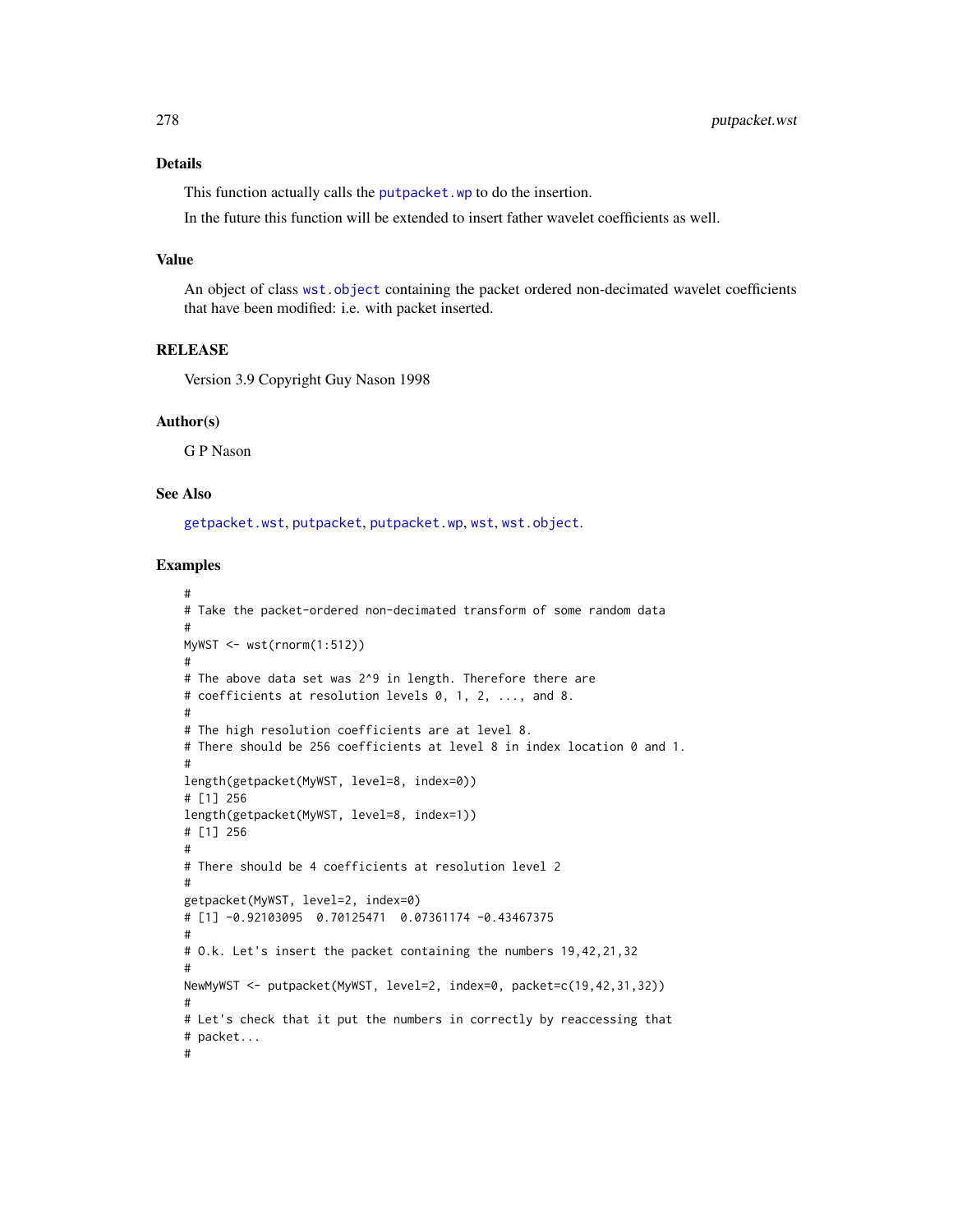```
getpacket(NewMyWST, level=2, index=0)
# [1] 19 42 31 32
#
# Yep. It inserted the packet correctly.
```
<span id="page-278-0"></span>

| putpacket.wst2D | Replace packet of coefficients in a two-dimensional non-decimated |
|-----------------|-------------------------------------------------------------------|
|                 | wavelet object (wst2D).                                           |

# Description

This function replaces a packet of coefficients from a two-dimensional non-decimated wavelet ([wst2D](#page-374-0)) object and returns the modified object.

# Usage

## S3 method for class 'wst2D' putpacket(wst2D, level, index, type="S", packet, Ccode=TRUE, ...)

# Arguments

| wst2D     | 2D non-decimated wavelet object containing the coefficients you wish to re-<br>place.                                                                                                                                                                                                                                                                                                                                                                                                                                                                                                               |
|-----------|-----------------------------------------------------------------------------------------------------------------------------------------------------------------------------------------------------------------------------------------------------------------------------------------------------------------------------------------------------------------------------------------------------------------------------------------------------------------------------------------------------------------------------------------------------------------------------------------------------|
| level     | The resolution level of the coefficients that you wish to replace. Can range from<br>$0$ to nlevelsWT(wpst)-1.                                                                                                                                                                                                                                                                                                                                                                                                                                                                                      |
| index     | The index number within the resolution level of the packet of coefficients that<br>you wish to replace. Index is a base-4 number which is r digits long. Each digit<br>can be 0, 1, 2 or 3 corresponding to no shifts, horizontal shift, vertical shift or<br>horizontal and vertical shifts. The number r indicates the depth of the resolution<br>level from the data resolution i.e. where $r =$ nlevels WT -level.<br>Where there is a string of more than one digit the left most digits correspond to<br>finest scale shift selection, the right most digits to the coarser scales (I think). |
| packet    | A square matrix of dimension 2^level which contains the new coefficients that<br>you wish to insert.                                                                                                                                                                                                                                                                                                                                                                                                                                                                                                |
| type      | This is a one letter character string: one of "S", "H", "V" or "D" for the smooth<br>coefficients, horizontal, vertical or diagonal detail.                                                                                                                                                                                                                                                                                                                                                                                                                                                         |
| Ccode     | If T then fast C code is used to obtain the packet, otherwise slow SPlus code is<br>used. Unless you have some special reason always use the C code (and leave the<br>argument at its default).                                                                                                                                                                                                                                                                                                                                                                                                     |
| $\ddotsc$ | any other arguments                                                                                                                                                                                                                                                                                                                                                                                                                                                                                                                                                                                 |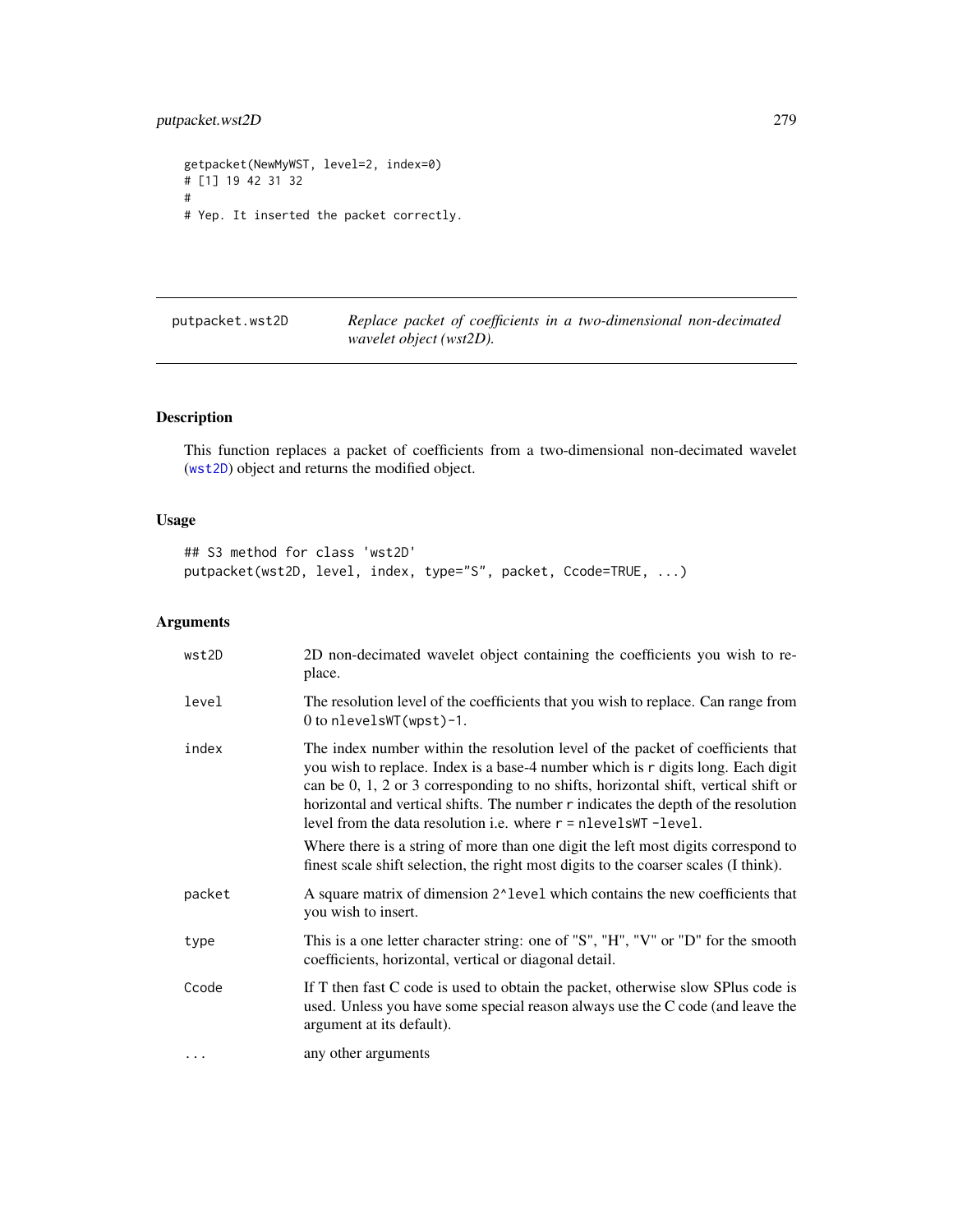### Details

The [wst2D](#page-374-0) function creates a [wst2D](#page-374-0) class object. Starting with a smooth the operators H, G, GS and HS (where G, H are the usual Mallat operators and S is the shift-by-one operator) are operated first on the rows and then the columns: i.e. so each of the operators HH, HG, GH, GG, HSH, HSG, GSH, GSG HHS, GHS, HGS, GGS HSHS, HSGS, GSHS and GSGS are applied. Then the same collection of operators is applied to all the derived smooths, i.e. HH, HSH, HHS and HSHS.

So the next level is obtained from the previous level with basically HH, HG, GH and GG but with extra shifts in the horizontal, vertical and horizontal and vertical directions. The index provides a way to enumerate the paths through this tree where each smooth has 4 children and indexed by a number between 0 and 3.

Each of the 4 children has 4 components: a smooth, horizontal, vertical and diagonal detail, much in the same way as for the Mallat 2D wavelet transform implemented in the WaveThresh function [imwd](#page-131-0).

## Value

An object of class [wst2D](#page-374-0) with coefficients at resolution level level, packet index and orientation given by type replaced by the matrix packet.

# RELEASE

Version 3.9 Copyright Guy Nason 1998

#### Author(s)

G P Nason

#### See Also

[getpacket.wst2D](#page-119-0), [wst2D](#page-374-0), [wst2D.object](#page-376-0).

```
#
# Create a random image.
#
myrand <- matrix(rnorm(16), nrow=4, ncol=4)
#myrand
# [,1] [,2] [,3] [,4]
#[1,] 0.01692807 0.1400891 -0.38225727 0.3372708
#[2,] -0.79799841 -0.3306080 1.59789958 -1.0606204
#[3,] 0.29151629 -0.2028172 -0.02346776 0.5833292
#[4,] -2.21505532 -0.3591296 -0.39354119 0.6147043
#
# Do the 2D non-decimated wavelet transform
#
myrwst2D <- wst2D(myrand)
#
# Let's access the finest scale detail, not shifted in the vertical
# direction.
```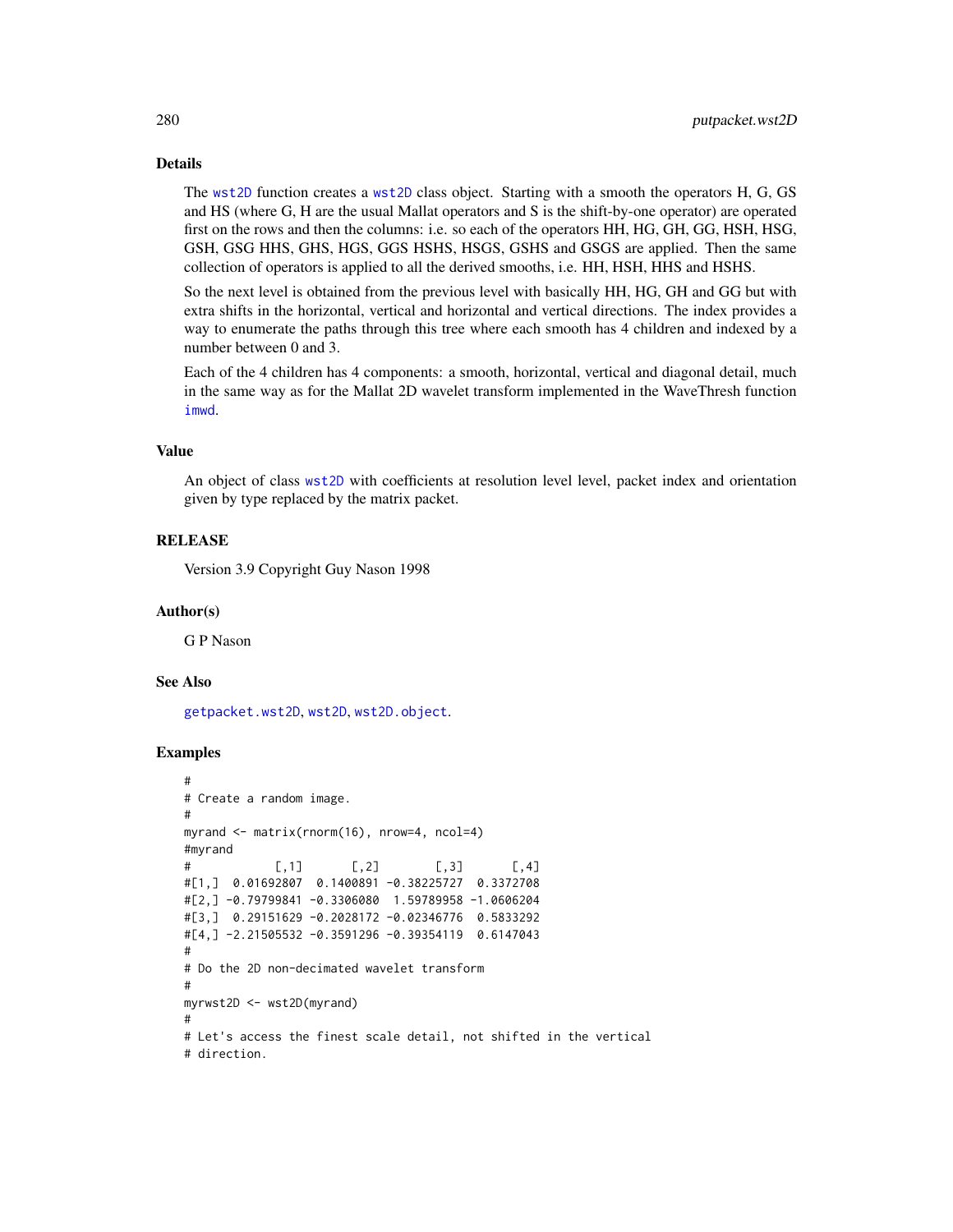rcov 281

```
#
getpacket(myrwst2D, nlevelsWT(myrwst2D)-1, index=0, type="V")
# [,1] [,2]
#[1,] -0.1626819 -1.3244064
#[2,] 1.4113247 -0.7383336
#
# Let's put some zeros in instead...
#
zmat \leq matrix(c(0,0,0,0), 2,2)
newwst2D <- putpacket(myrwst2D, nlevelsWT(myrwst2D)-1,
index=0, packet=zmat, type="V")
#
# And now look at the same packet as before
#
getpacket(myrwst2D, nlevelsWT(myrwst2D)-1, index=0, type ="V")
# [,1] [,2]
#[1,] 0 0
#[2,] 0 0
#
# Yup, packet insertion o.k.
```
rcov *Computes robust estimate of covariance matrix*

## Description

Computes a robust correlation matrix from x.

#### Usage

rcov(x)

# Arguments

x Matrix that you wish to find robust covariance of. Number of variables is number of rows, number of observations is number of columns. This is the opposite way round to the convention expected by var, for example

# Details

Method originates from Huber's "Robust Statistics" book. Note that the columns of x must be observations, this is the opposite way around to the usual way for functions like var.

# Value

The robust covariance matrix

## Author(s)

Tim Downie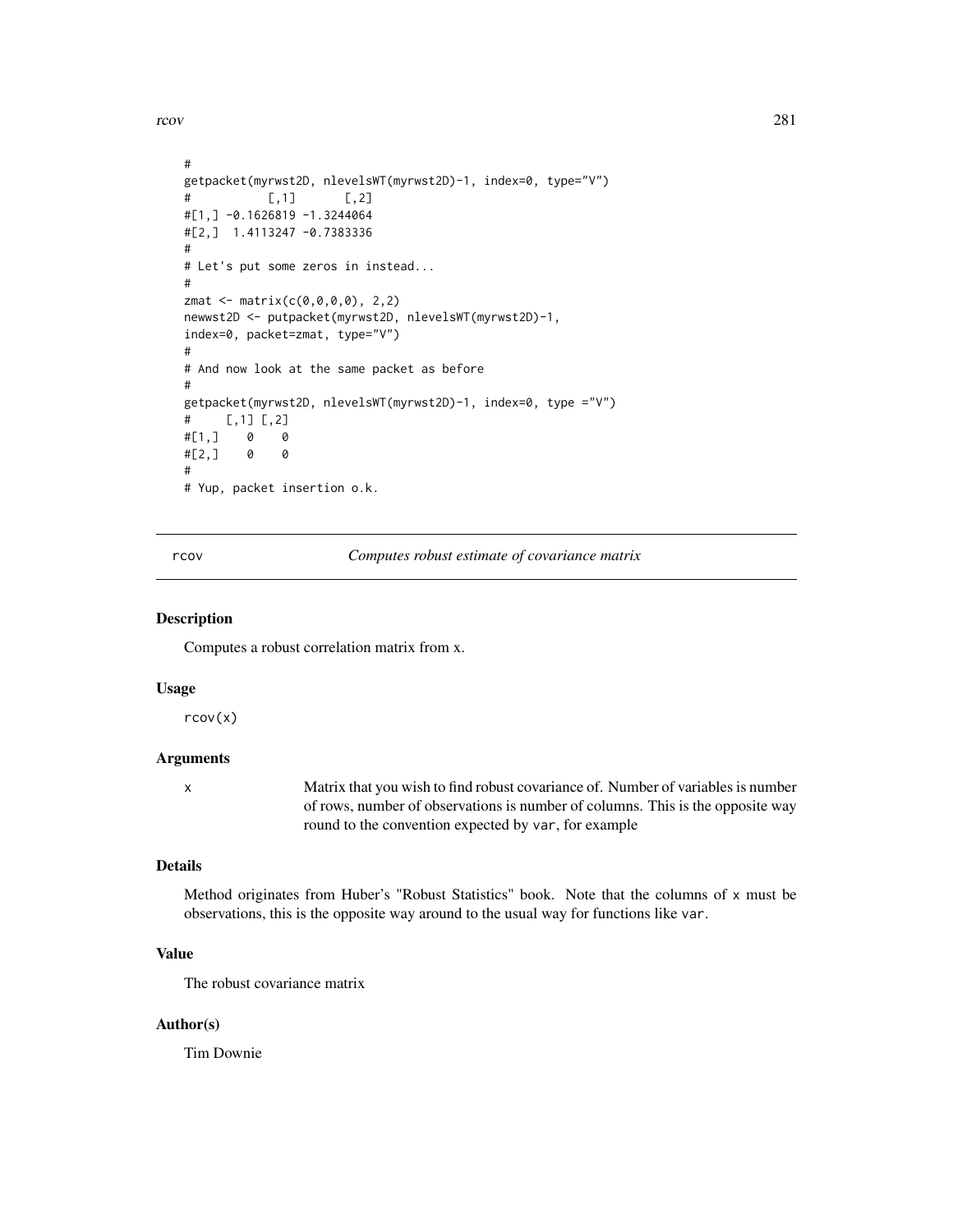# See Also

[threshold.mwd](#page-315-0)

#### Examples

```
#
# A standard normal data matrix with 3 variables, 100 observations
#
v <- matrix(rnorm(100*3), nrow=3, ncol=100)
#
# Robust covariance
#
rcov(v)
```
# <span id="page-281-0"></span>rfft *Real Fast Fourier transform*

# Description

Compute a real Fast Fourier transform of x.

#### Usage

rfft(x)

## Arguments

x The vector whose Fourier transform you wish to take

# Details

Given a vector x this function computes the real continuous Fourier transform of x, i.e. it regards x as points on a periodic function on [0,1] starting at 0, and finding the coefficients of the functions as points on a periodic function on [0,1] starting at 0, and finding the coefficients of the functions  $1, \sqrt{2} \cos(2\pi t), \sqrt{2} \sin(2\pi t)$ , etc. that gives the expansion of the interpolant of x. The number of terms in the expansion is the length of x. If x is of even length, the last coefficient will be that of a cosine term with no matching sine.

# Value

Returns the Fourier coefficients

## Author(s)

Bernard Silverman

# See Also

[LocalSpec.wd](#page-159-0), [rfftinv](#page-282-0)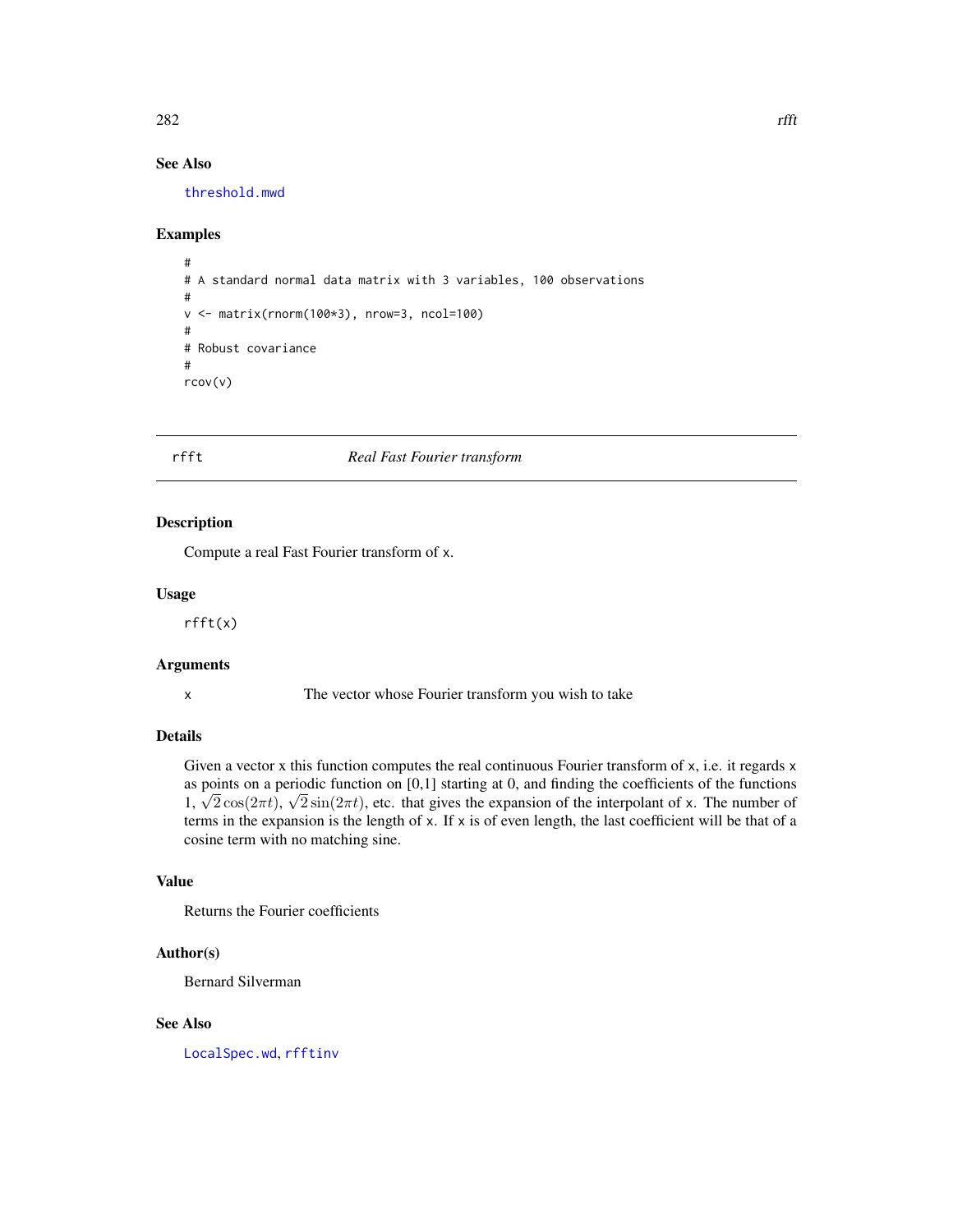#### rfftinv 283

# Examples

```
x <- seq(from=0, to=2*pi, length=150)
s1 \leftarrow \sin(10*x)s2 <- sin(7*x)s \leq -s1 + s2w \leftarrow \text{rfft}(s)## Not run: ts.plot(w)
#
# Should see two peaks, corresponding to the two sines at different frequencies
#
```
# <span id="page-282-0"></span>rfftinv *Inverse real FFT, inverse of rfft*

# Description

Inverse function of [rfft](#page-281-0)

# Usage

 $rfftinv(rz, n = length(rz))$ 

# Arguments

| rz | The Fourier coefficients to invert |
|----|------------------------------------|
| n  | The number of coefficients         |

# Details

Just the inverse function of [rfft](#page-281-0).

# Value

The inverse FT of the input

# Author(s)

Bernard Silverman

## See Also

[rfft](#page-281-0)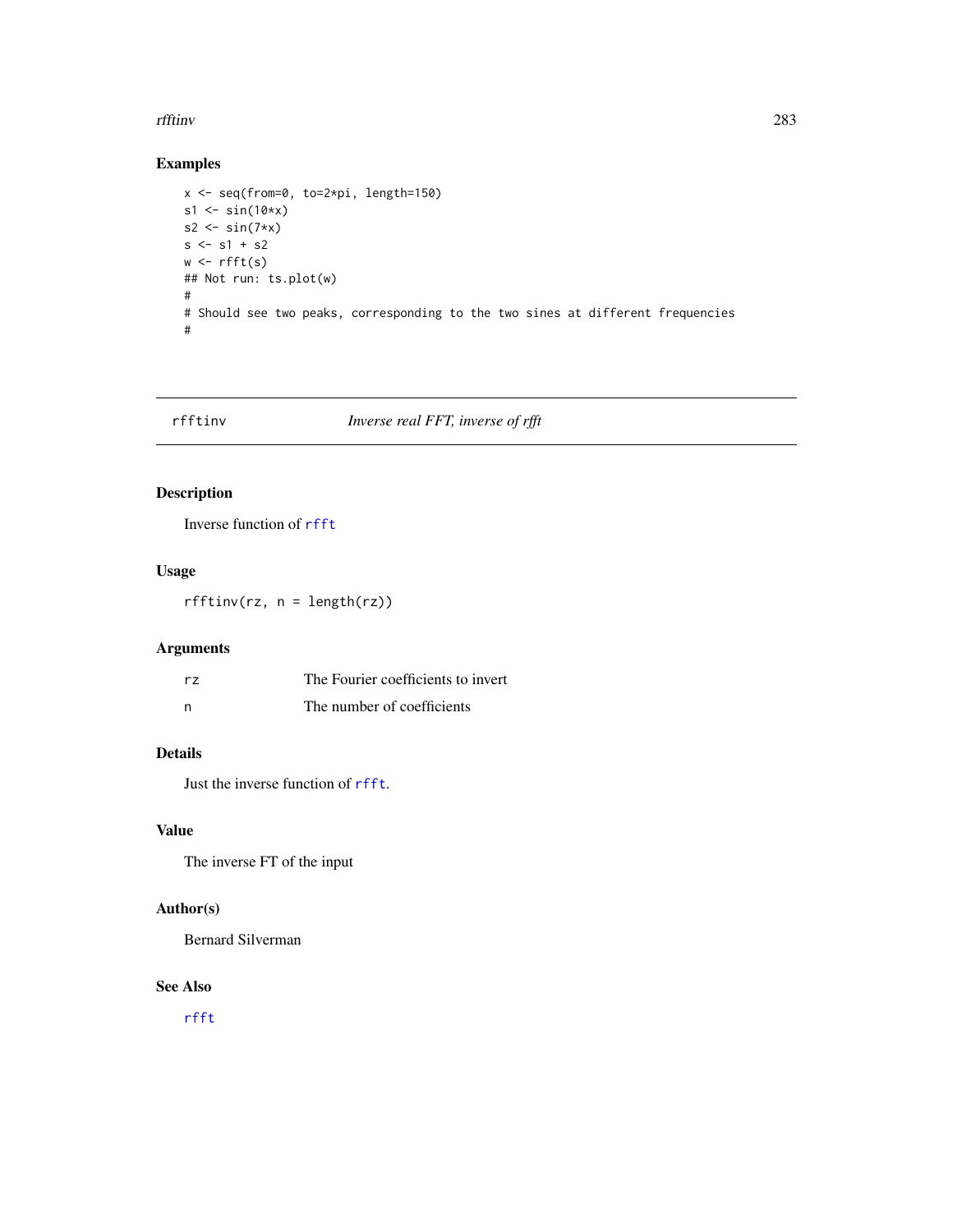# Description

Weight the real Fourier series xrfft of even length by a weight sequence wt. The first term of xrfft is left alone, and the weights are then applied to pairs of terms in xrfft. Note: wt is half the length of xrfft.

#### Usage

rfftwt(xrfft, wt)

# Arguments

| xrfft | The Fourier series sequence to weight |
|-------|---------------------------------------|
| wt    | The weights                           |

# Details

Description says all

## Value

The weighted sequence

## Author(s)

Bernard Silverman

#### See Also

[rfft](#page-281-0)

rm.det *Set coarse levels of a wavelets on the interval transform object to zero*

# Description

Set the wavelet coefficients of certain coarse levels for a "wavelets on the interval" object equal to zero. The operation of this function is somewhat similar to the [nullevels](#page-201-0) function, but for objects associated with the "wavelets on the interval code".

## Usage

rm.det(wd.int.obj)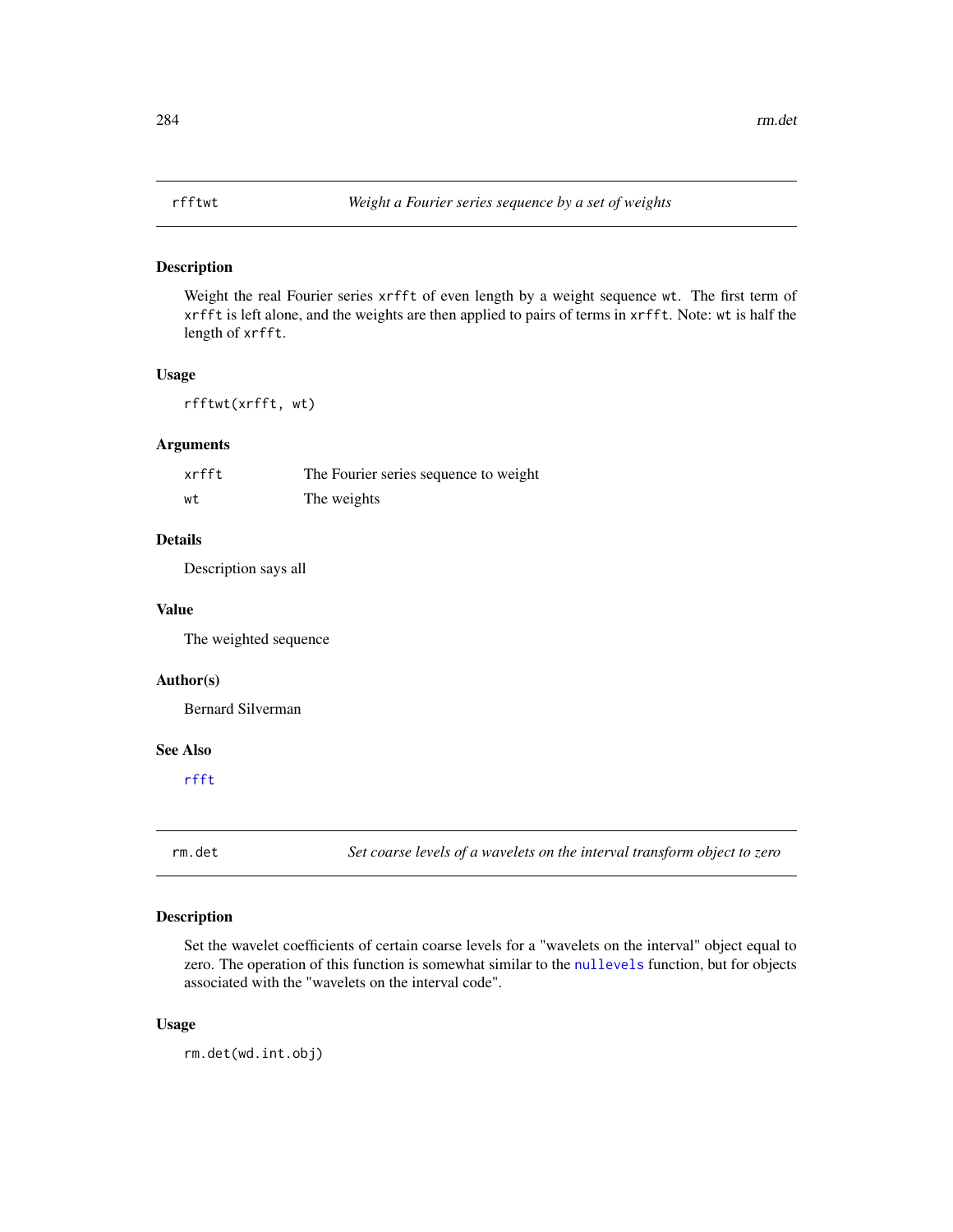#### rmget 285

# Arguments

wd.int.obj the object whose coarse levels you wish to set to zero

# Details

The "wavelets on the interval" code is contained within the [wd](#page-344-0) function. All levels coarser than (but not including) the wd.int.obj\$current.scale are set to zero.

# Value

A [wd.object](#page-351-0) of type="interval" containing the modified input object with certain coarse levels set to zero.

## Author(s)

Piotr Fryzlewicz

## See Also

[nullevels](#page-201-0), [wd](#page-344-0)

rmget *Search for existing ipndacw matrices.*

# Description

Returns the integer corresponding to the smallest order [ipndacw](#page-145-0) matrix of greater than or equal to order than the order, J requested.

Not really intended for user use.

# Usage

```
rmget(requestJ, filter.number, family)
```
## Arguments

| requestJ      | A positive integer representing the order of the ipndacw matrix that is <i>required</i> . |
|---------------|-------------------------------------------------------------------------------------------|
| filter.number | The index number of the wavelet used to build the ipndacw matrix that is re-<br>quired.   |
| family        | The wavelet family used to build the ipndacw matrix that is required.                     |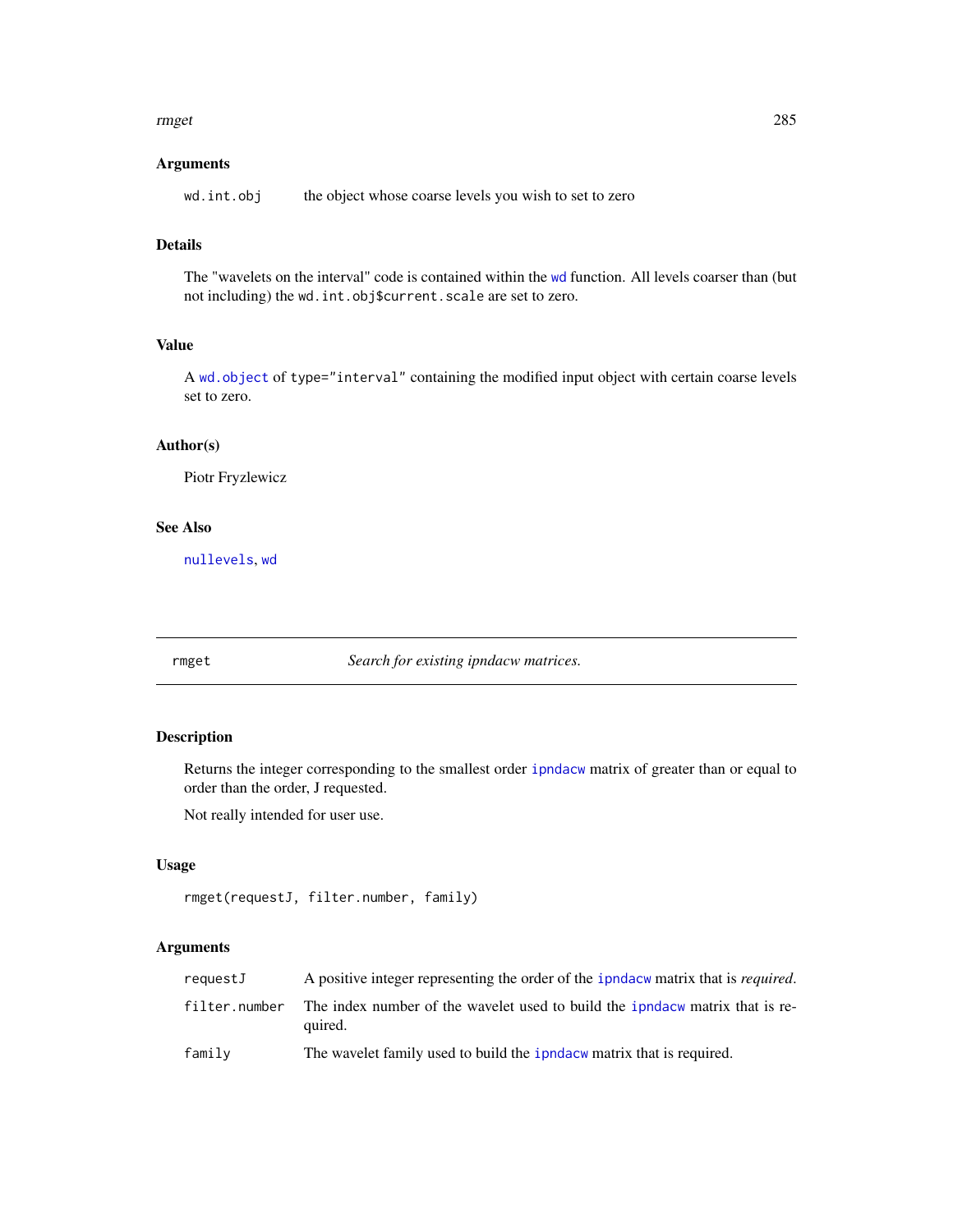#### Details

Some of the matrices computed by [ipndacw](#page-145-0) take a long time to compute. Hence it is a good idea to store them and reuse them.

This function is asked to find an [ipndacw](#page-145-0) matrix of a particular order, *filter.number* and *family*. The function steps through all of the directories in the search() list collecting names of all [ipndacw](#page-145-0) matrices having the same *filter.number* and *family* characteristics. It then keeps any names where the *order* is larger than, or equal to, the requested order. This means that a suitable [ipndacw](#page-145-0) matrix of the same or larger order is visible in one of the search() directories. The matrix name with the smallest order is selected and the *order* of the matrix is returned. The routine that called this function can then get() the matrix and either use it "as is" or extract the top-left hand corner of it if requestJ is less than the order returned by this function.

If no such matrix, as described by the previous paragraph, exists then this function returns NULL.

This function calls the subsidiary routine [firstdot](#page-106-0).

#### Value

If a matrix of order larger than or equal to the requested order exists somewhere on the search path *and* the filter.number and [family](#page-0-0) is as specified then its order is returned. If more than one such matrix exists then the order of the smallest one larger than or equal to the requested one is returned.

If no such matrix exists the function returns NULL.

# **RELEASE**

Version 3.9 Copyright Guy Nason 1998

## Author(s)

G P Nason

# References

Nason, G.P., von Sachs, R. and Kroisandt, G. (1998). Wavelet processes and adaptive estimation of the evolutionary wavelet spectrum. *Technical Report*, Department of Mathematics University of Bristol/ Fachbereich Mathematik, Kaiserslautern.

#### See Also

[firstdot](#page-106-0), [ipndacw](#page-145-0), [rmname](#page-286-0).

```
#
# Suppose there are no matrices in the search path.
#
# Let's look for the matrix rm.4.1.DaubExPhase (Haar wavelet matrix of
# order 4)
#
rmget(requestJ=4, filter.number=1, family="DaubExPhase")
#NULL
```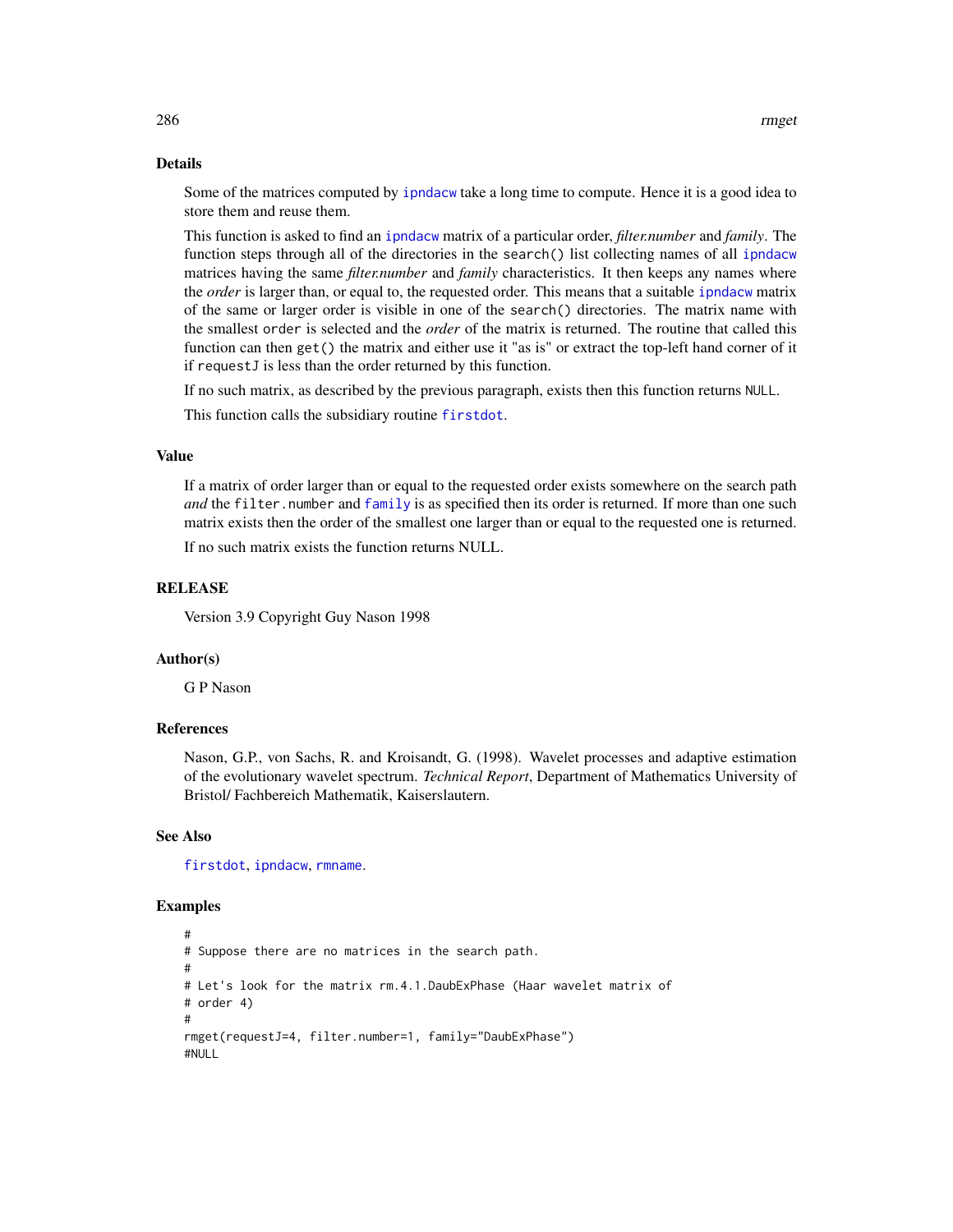rmname 287

```
#
# I.e. a NULL return code. So there were no suitable matrices.
#
#If we create two Haar ipndacw matrix of order 7 and 8
#
ipndacw(-7, filter.number=1, family="DaubExPhase")
ipndacw(-8, filter.number=1, family="DaubExPhase")
#
# Now let's repeat the earlier search
#
rmget(requestJ=4, filter.number=1, family="DaubExPhase")
#[1] 7
#
# So, as we the smallest Haar ipndacw matrix available larger than
# the requested order of 4 is "7".
#
```
rmname *Return a ipndacw matrix style name.*

## Description

This function returns a character string according to a particular format for naming [ipndacw](#page-145-0) matrices.

## Usage

```
rmname(J, filter.number, family)
```
## Arguments

|               | A negative integer representing the order of the ipndacw matrix.         |
|---------------|--------------------------------------------------------------------------|
| filter.number | The index number of the wavelet used to build the <i>ipndacw</i> matrix. |
| family        | The wavelet family used to build the <i>i</i> pndacw matrix.             |

## Details

Some of the matrices computed by [ipndacw](#page-145-0) take a long time to compute. Hence it is a good idea to store them and reuse them. This function generates a name according to a particular naming scheme that permits a search algorithm to easily find the matrices.

Each matrix has three defining characteristics: its *order*, *filter.number* and *family*. Each of these three characteristics are concatenated together to form a name.

#### Value

A character string containing the name of a matrix according to a particular naming scheme.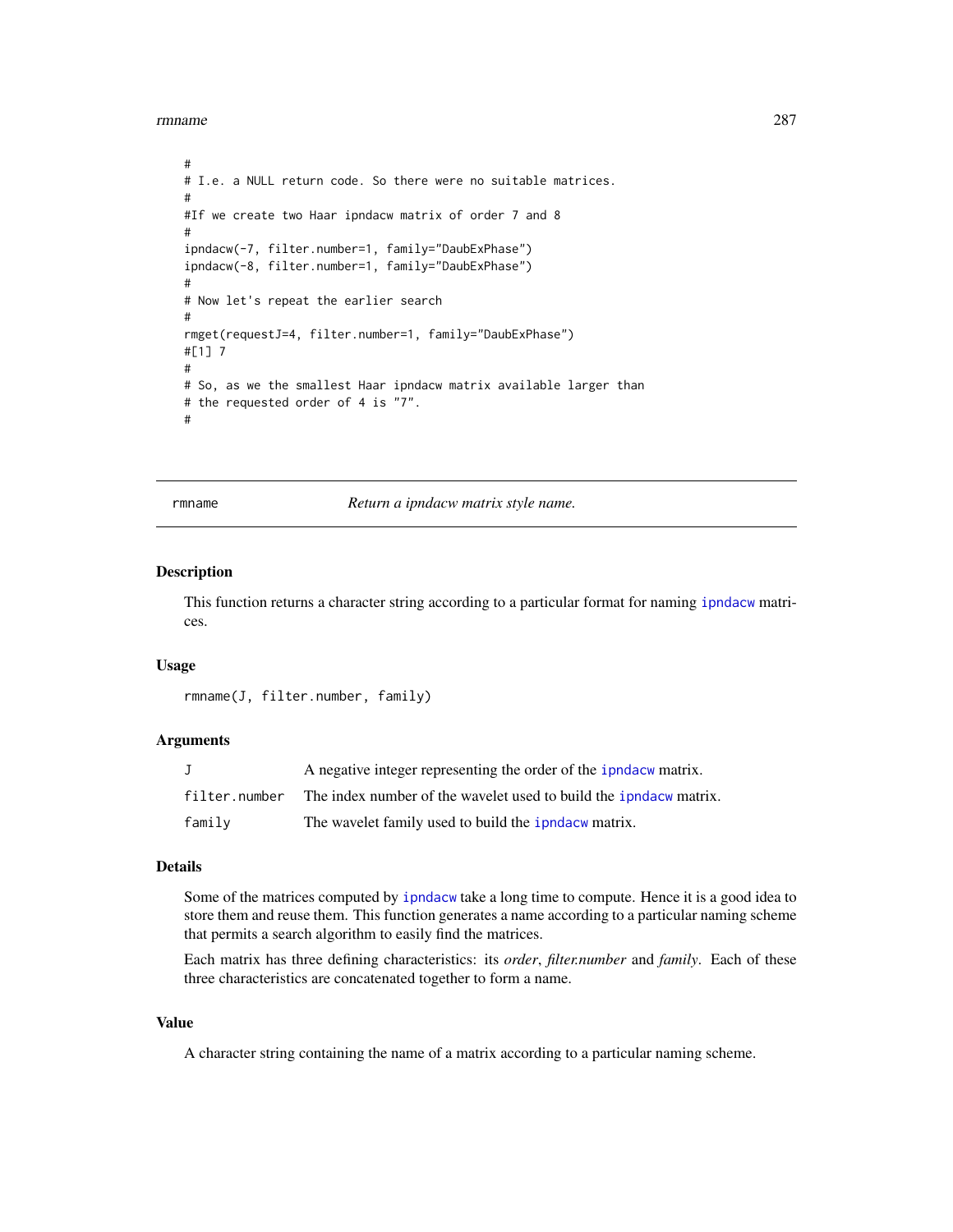288 rotateback and the control of the control of the control of the control of the control of the control of the control of the control of the control of the control of the control of the control of the control of the cont

# **RELEASE**

Version 3.9 Copyright Guy Nason 1998

# Author(s)

G P Nason

# References

Nason, G.P., von Sachs, R. and Kroisandt, G. (1998). Wavelet processes and adaptive estimation of the evolutionary wavelet spectrum. *Technical Report*, Department of Mathematics University of Bristol/ Fachbereich Mathematik, Kaiserslautern.

#### See Also

[ewspec](#page-94-0), [ipndacw](#page-145-0),

## Examples

```
#
# What's the name of the order 4 Haar matrix?
#
rmname(-4, filter.number=1, family="DaubExPhase")
#[1] "rm.4.1.DaubExPhase"
#
# What's the name of the order 12 Daubechies least-asymmetric wavelet
# with 7 vanishing moments?
#
rmname(-12, filter.number=7, family="DaubLeAsymm")
#[1] "rm.12.7.DaubLeAsymm"
```
rotateback *Cyclically shift a vector one place to the right*

# Description

Cyclically shifts the elements of a vector one place to the right. The right-most element becomes the first element.

#### Usage

rotateback(v)

#### Arguments

v The vector to shift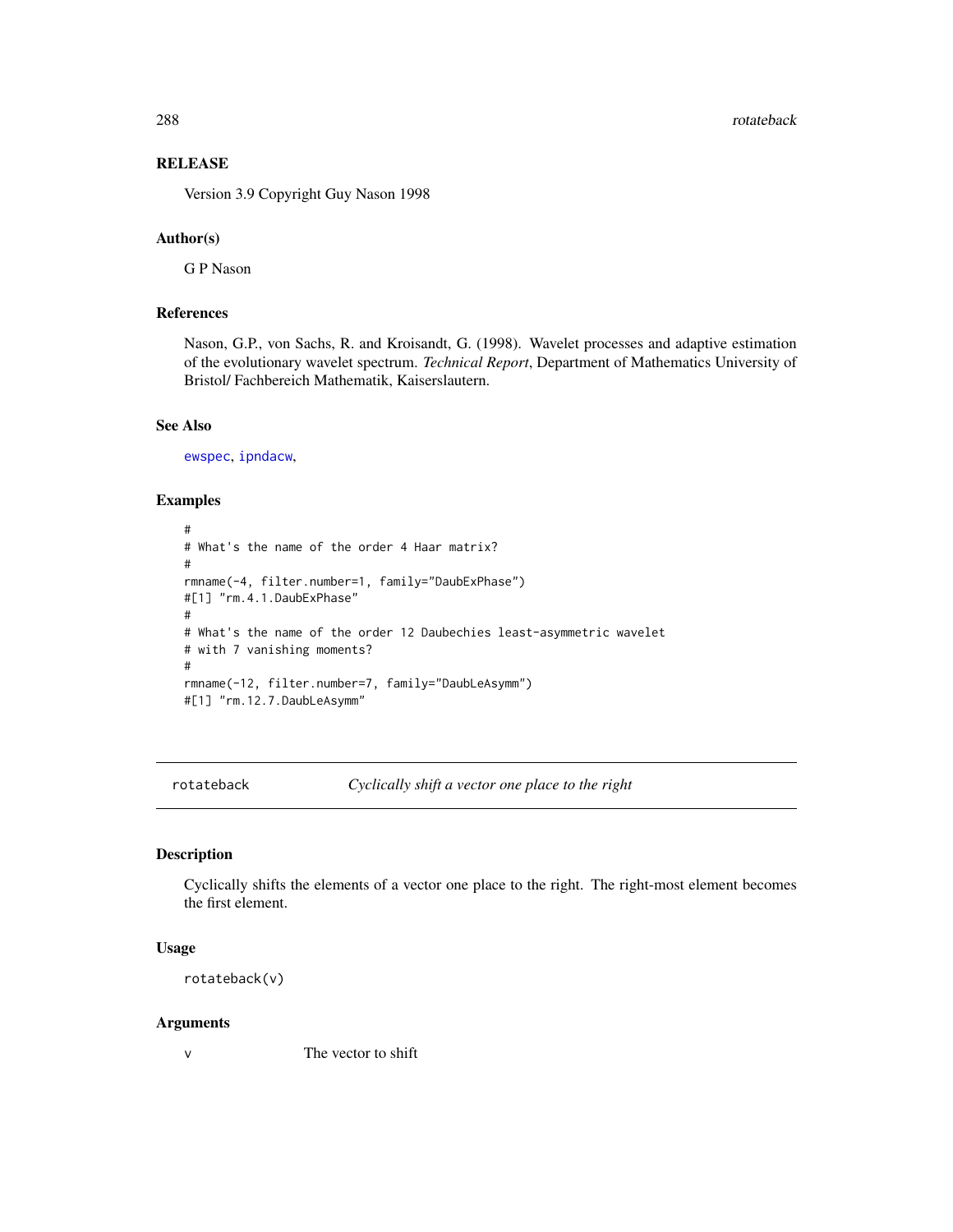#### rsswav 289

## Details

Subsidiary function used by the [av.basis](#page-25-0) function which is the R function component of the [AvBasis.wst](#page-27-0) function.

## Value

The rotated vector

### Author(s)

G P Nason

## Examples

```
#
# Here is a test vector
#
v <- 1:10
#
# Apply this function
#
rotateback(v)
#[1] 10 1 2 3 4 5 6 7 8 9
#
# A silly little function really!
```
rsswav *Compute mean residual sum of squares for odd prediction of even ordinates and vice versa*

### Description

Compute mean of residual sum of squares (RSS) for odd prediction of even ordinates and vice versa using wavelet shrinkage with a specified threshold. This is a subsidiary routine of the [WaveletCV](#page-343-0) cross validation function. A version implemented in C exists called [Crsswav](#page-62-0).

### Usage

```
rsswav(noisy, value = 1, filter.number = 10, family = "DaubLeAsymm",
   thresh.type = "hard", 11 = 3)
```
### Arguments

| noisy         | A vector of dyadic (power of two) length that contains the noisy data that you<br>wish to compute the averaged RSS for. |
|---------------|-------------------------------------------------------------------------------------------------------------------------|
| value         | The specified threshold.                                                                                                |
| filter.number | This selects the smoothness of wavelet that you want to perform wavelet shrink-<br>age by cross-validation.             |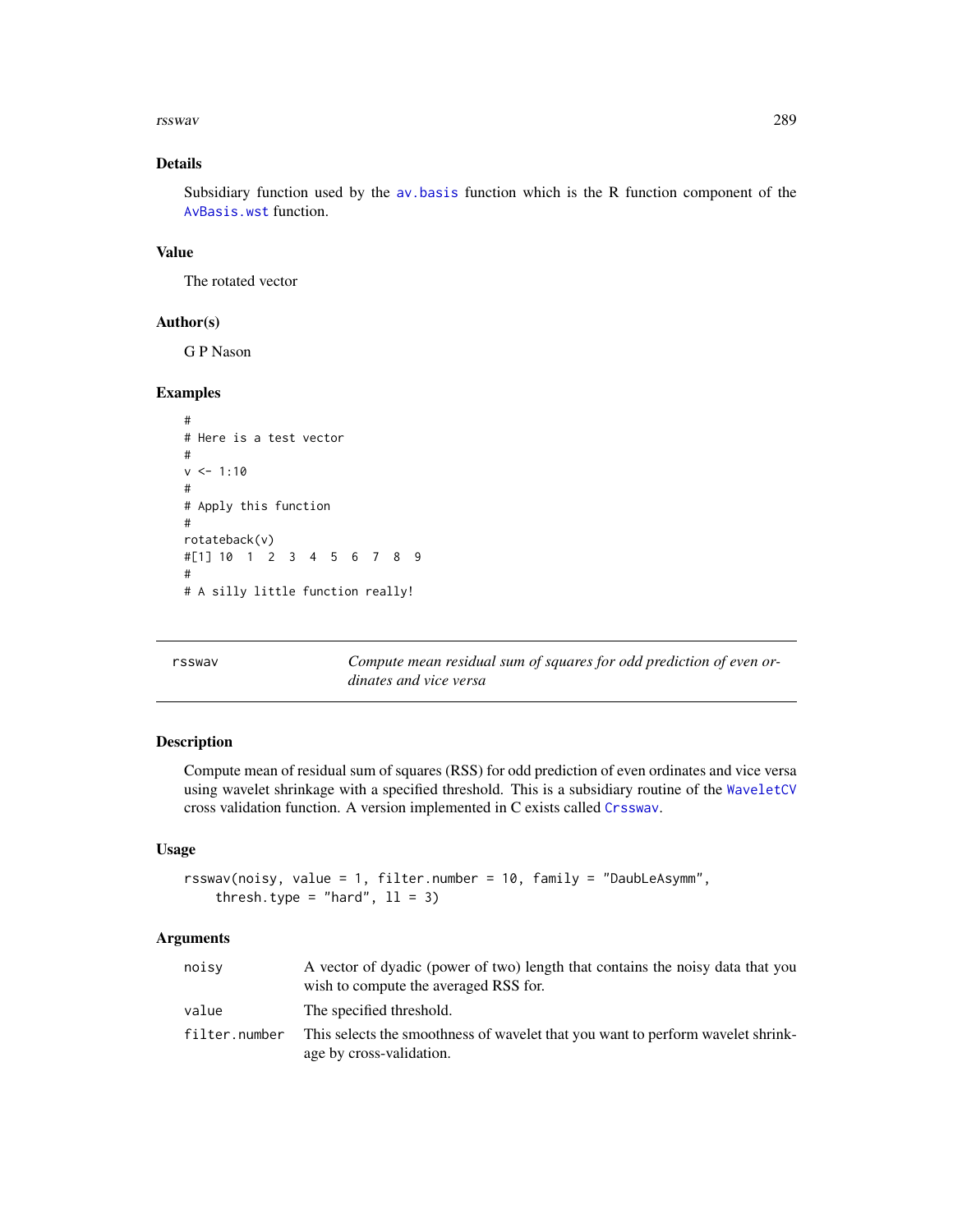290 rsswav

| family      | specifies the family of wavelets that you want to use. The options are "DaubEx-<br>Phase" and "DaubLeAsymm".                       |
|-------------|------------------------------------------------------------------------------------------------------------------------------------|
| thresh.type | this option specifies the thresholding type which can be "hard" or "soft".                                                         |
| 11          | The primary resolution that you wish to assume. No wavelet coefficients that<br>are on coarser scales than II will be thresholded. |

## Details

Note: a faster C based implementation of this function called [Crsswav](#page-62-0) is available. It takes the same arguments and returns the same values.

Two-fold cross validation can be computed for a wd object using the "cv" policy option in [threshold.wd](#page-318-0). As part of this procedure for each threshold value that the CV optimisation algorithm selects a RSS value must be computed (the CV optimisation algorithm seeks to minimize this RSS value).

The RSS value computed is this. First, the even and odd indexed values are separated. The even values are used to construct an estimate of the odd true values using wavelet shrinkage with the given threshold. The sum of squares between the estimate and the noisy odds is computed. An equivalent calculation is performed by swapping the odds and evens. The two RSS values are then averaged and the average returned. This algorithm is described more fully in Nason, (1996).

#### Value

A list with the following components

| ssa   | The RSS value that was computed                                                                                                                                                   |
|-------|-----------------------------------------------------------------------------------------------------------------------------------------------------------------------------------|
| df    | The dof value computed on the thresholded wavelet transform of the data with<br>the given threshold and thresholding options. (Although this is not really used<br>for anything). |
| value | The value argument that was specified.                                                                                                                                            |
| type  | the thresh, type argument that was specified.                                                                                                                                     |
| lev   | The vector $11$ : (nlevelsWT(noisy)-1) (i.e. the levels that were thresholded).                                                                                                   |

### Author(s)

G P Nason

## See Also

[Crsswav](#page-62-0),[threshold.wd](#page-318-0), [WaveletCV](#page-343-0)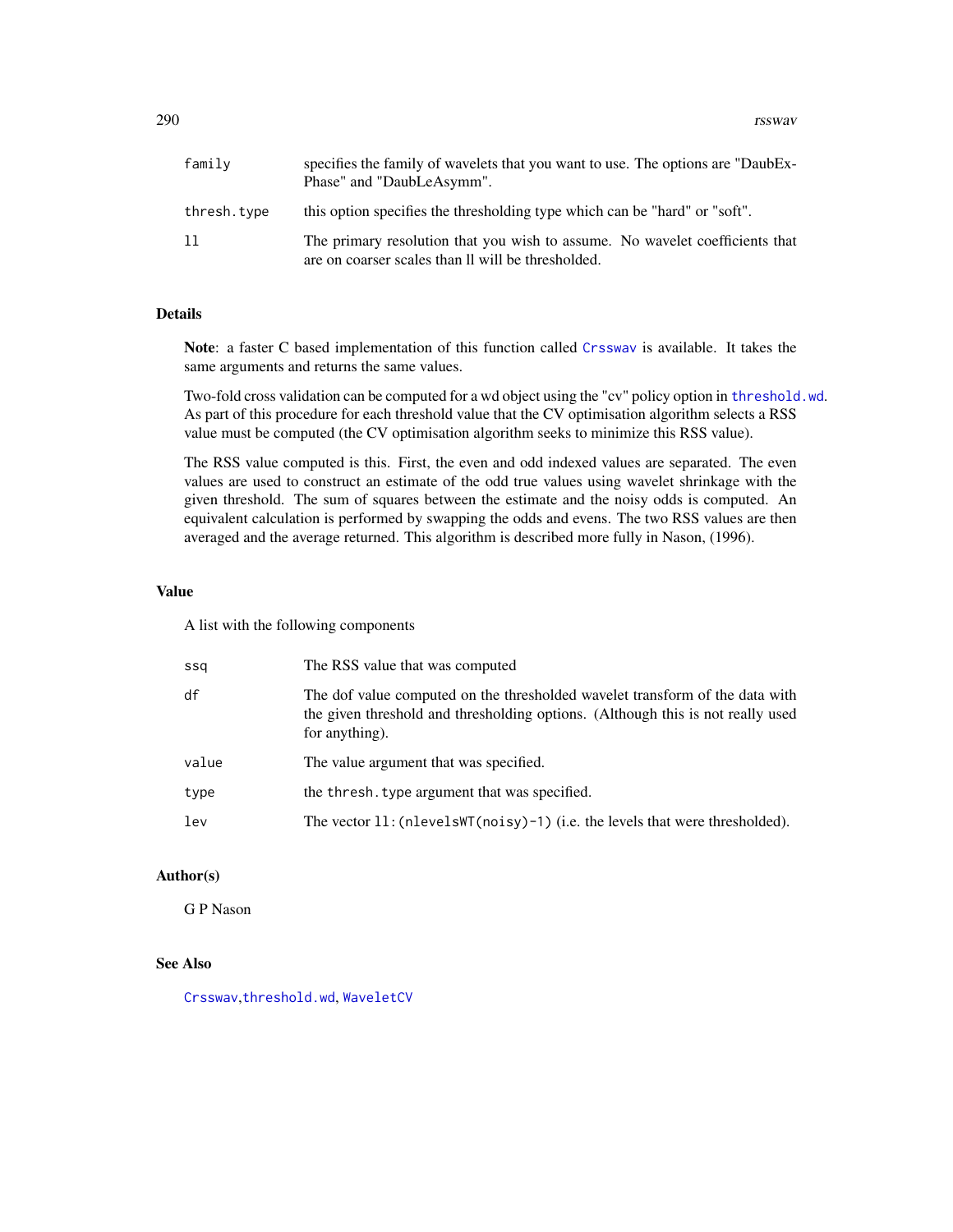This is a subsidiary routine not intended to be called by a user: use [draw](#page-80-0) instead. Generates scaling functions by inserting a Kronecker delta function into the bottom of the inverse DWT and repeating the inverting steps.

## Usage

```
ScalingFunction(filter.number = 10, family = "DaubLeAsymm", resolution = 4096,
    itlevels = 50)
```
# Arguments

| filter.number | The filter number of the associated wavelet. See filter, select        |
|---------------|------------------------------------------------------------------------|
| family        | The family of the associated wavelet. See filter. select               |
| resolution    | The nominal resolution, the actual grid size might be larger than this |
| itlevels      | The number of complete filtering operations to generate the answer     |

# Details

Description says all

# Value

A list containing the x and y values of the required scaling function.

#### Author(s)

G P Nason

# See Also

[draw](#page-80-0)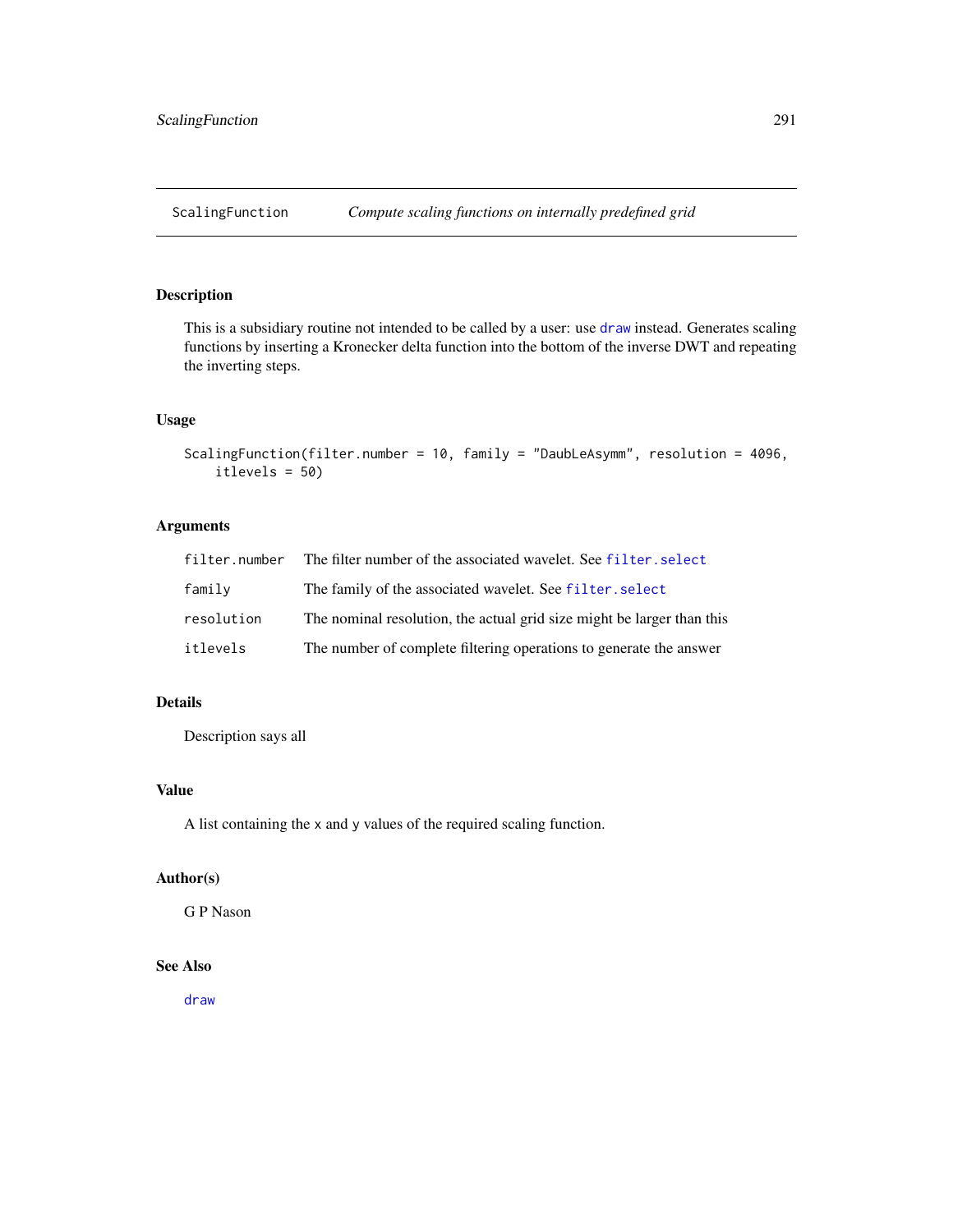Shannon.entropy *Compute Shannon entropy*

## Description

Computes Shannon entropy of the squares of a set of coefficients.

### Usage

```
Shannon.entropy(v, zilchtol=1e-300)
```
### Arguments

|          | A vector of coefficients (e.g. wavelet coefficients).                         |
|----------|-------------------------------------------------------------------------------|
| zilchtol | A small number. Any number smaller than this is considered to be zero for the |
|          | purposes of this function.                                                    |

### Details

This function computes the Shannon entropy of the squares of a set of coefficients. The squares are used because we are only interested in the entropy of the energy of the coefficients, not their actual sign.

The entropy of the squares of v is given by sum( $v^2 \times \log(v^2)$ ). In this implementation any zero coefficients (determined by being less than zilchtol) have a zero contribution to the entropy.

The Shannon entropy measures how "evenly spread" a set of numbers is. If the size of the entries in a vector is approximately evenly spread then the Shannon entropy is large. If the vector is sparsely populated or the entries are very different then the Shannon entropy is near zero. Note that the input vectors to this function usually have their norm normalized so that diversity of coefficients corresponds to sparsity.

### Value

A number representing the Shannon entropy of the input vector.

### **RELEASE**

Version 3.7.2 Copyright Guy Nason 1996

#### Author(s)

G P Nason

### See Also

[MaNoVe.wst](#page-183-0), [wst](#page-371-0),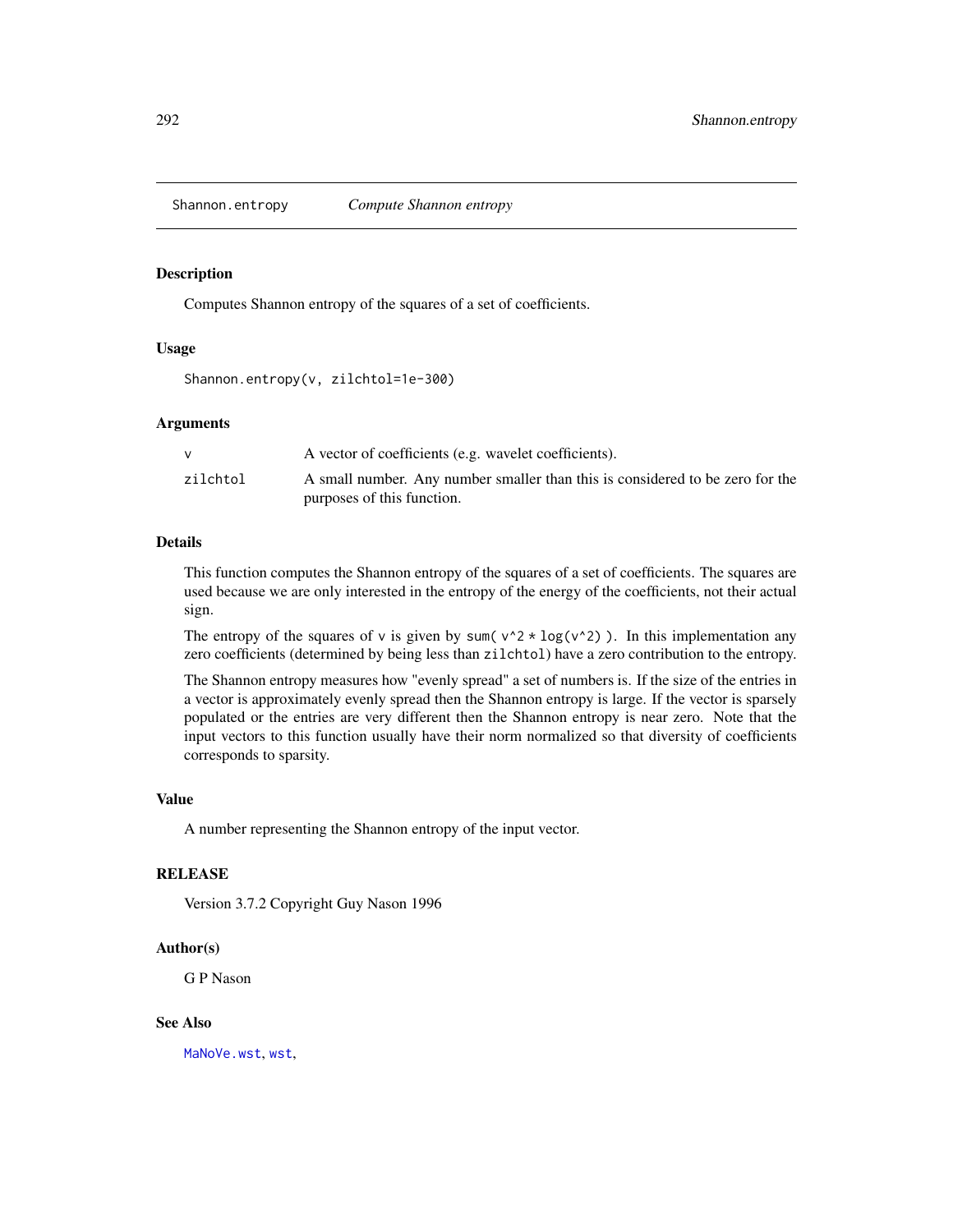#### simchirp 293

# Examples

```
#
# Generate some test data
#
#
# A sparse set
#
Shannon.entropy(c(1,0,0,0))
#0
#
# A evenly spread set
#
Shannon.entropy( rep( 1/ sqrt(4), 4 ))
#1.386294
```
simchirp *Compute and return simulated chirp function.*

## Description

This function computes and returns the coordinates of the reflected simulated chirp function described in Nason and Silverman, 1995. This function is a useful test function for evaluating wavelet shrinkage and time-scale analysis methodology as its frequency changes over time.

#### Usage

```
simchirp(n=1024)
```
### Arguments

n The number of ordinates from which to sample the chirp signal.

### Details

This function computes and returns the x and y coordinates of the reflected chirp function described in Nason and Silverman, 1995.

The formula for the reflected simulated chirp is \*formula\*

The chirp returned is a discrete sample on n equally spaced points between -1 and 1.

## Value

A list with two components:

- x a vector of length n containing the ordered x ordinates of the chirp from -1 to 1.
- y a vector of length n containing the corresponding y ordinates of the chirp.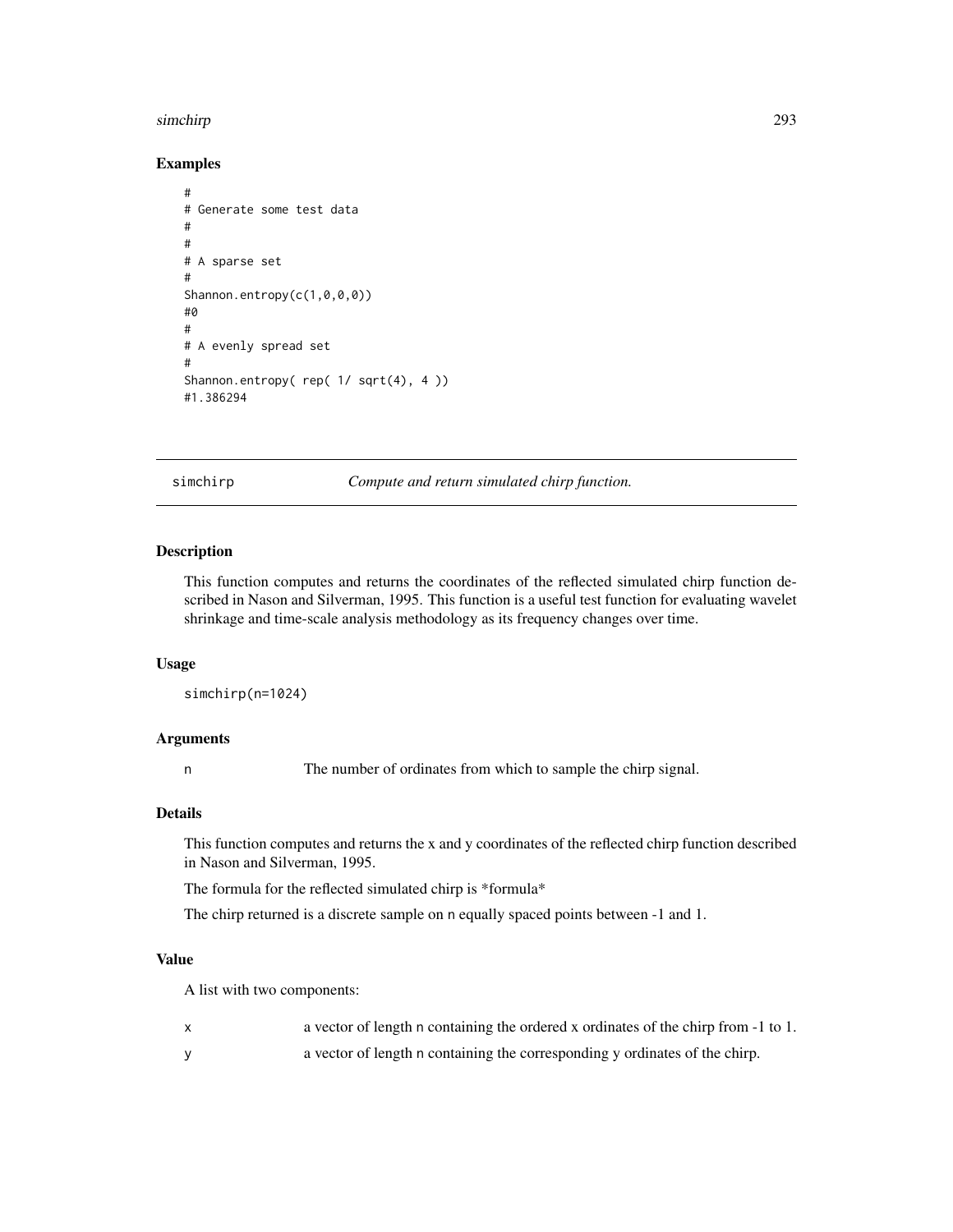$294$  ssq

# RELEASE

Version 3.5.3 Copyright Guy Nason 1994

## Author(s)

G P Nason

## Examples

```
#
# Generate the chirp
#
test.data <- simchirp()$y
## Not run: ts.plot(test.data)
```
## ssq *Compute sum of squares difference between two vectors*

# Description

Given two vectors, u and v, of length n, this function computes  $\sum_{i=1}^{n} (u_i - v_i)^2$ .

## Usage

ssq(u,v)

## Arguments

| - u           | One of the vectors       |
|---------------|--------------------------|
| $\mathcal{N}$ | The other of the vectors |

## Details

Description says all

## Value

The sum of squares difference between the two vectors

# Author(s)

G P Nason

## Examples

 $ssq(c(1,2), c(3,4))$ #[1] 8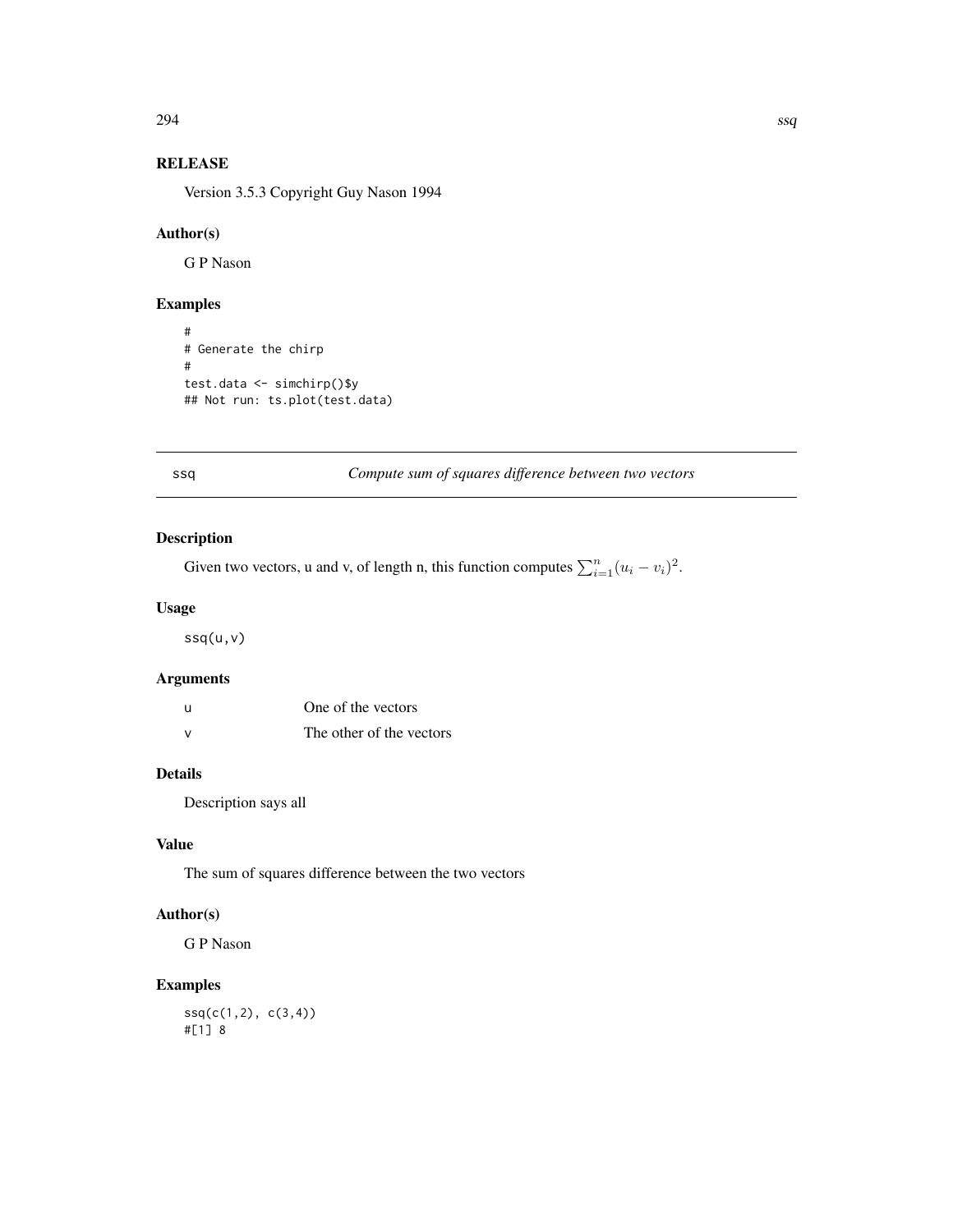Prints out the number of levels, the dimensions of the original image from which the object came, the type of wavelet filter associated with the decomposition, the type of boundary handling.

### Usage

```
## S3 method for class 'imwd'
summary(object, ...)
```
## Arguments

| object   | The object to print a summary about |
|----------|-------------------------------------|
| $\cdots$ | Other arguments                     |

## Details

Description says all

## Value

Nothing

## Author(s)

G P Nason

## See Also

[imwd](#page-131-0), [threshold.imwd](#page-308-0)

```
m <- matrix(rnorm(32*32),nrow=32)
mimwd < - imwd(m)summary(mimwd)
#UNcompressed image wavelet decomposition structure
#Levels: 5
#Original image was 32 x 32 pixels.
#Filter was: Daub cmpct on least asymm N=10
#Boundary handling: periodic
```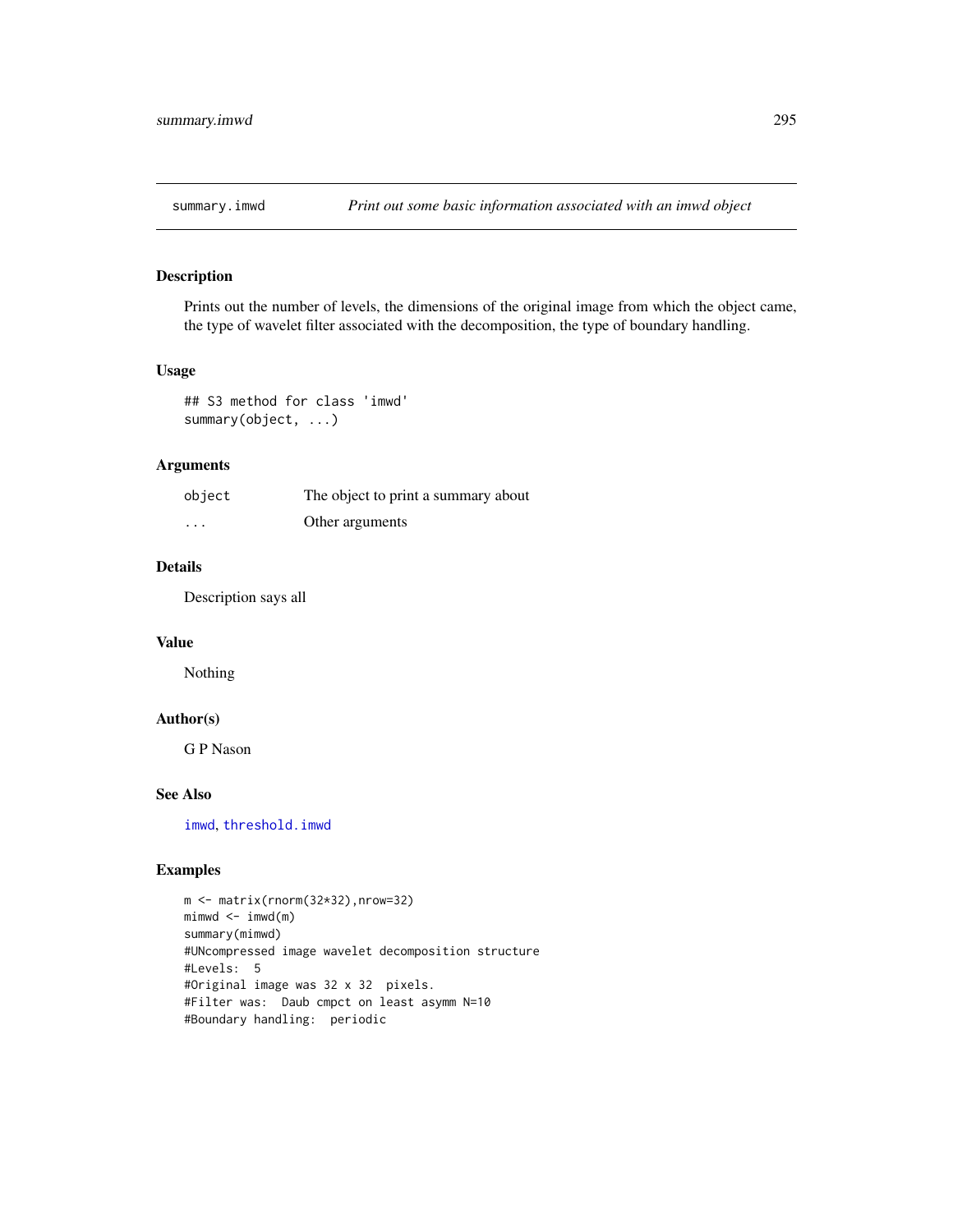Prints out the number of levels, the dimensions of the original image from which the object came, the type of wavelet filter associated with the decomposition, the type of boundary handling.

### Usage

```
## S3 method for class 'imwdc'
summary(object, ...)
```
#### Arguments

| object   | The object to print a summary about |
|----------|-------------------------------------|
| $\cdots$ | Other arguments                     |

### Details

Description says all

## Value

Nothing

## Author(s)

G P Nason

## See Also

[imwd](#page-131-0), [threshold.imwd](#page-308-0)

```
m <- matrix(rnorm(32*32),nrow=32)
mimwd < - imwd(m)mimwdc <- threshold(mimwd)
summary(mimwdc)
#Compressed image wavelet decomposition structure
#Levels: 5
#Original image was 32 x 32 pixels.
#Filter was: Daub cmpct on least asymm N=10
#Boundary handling: periodic
```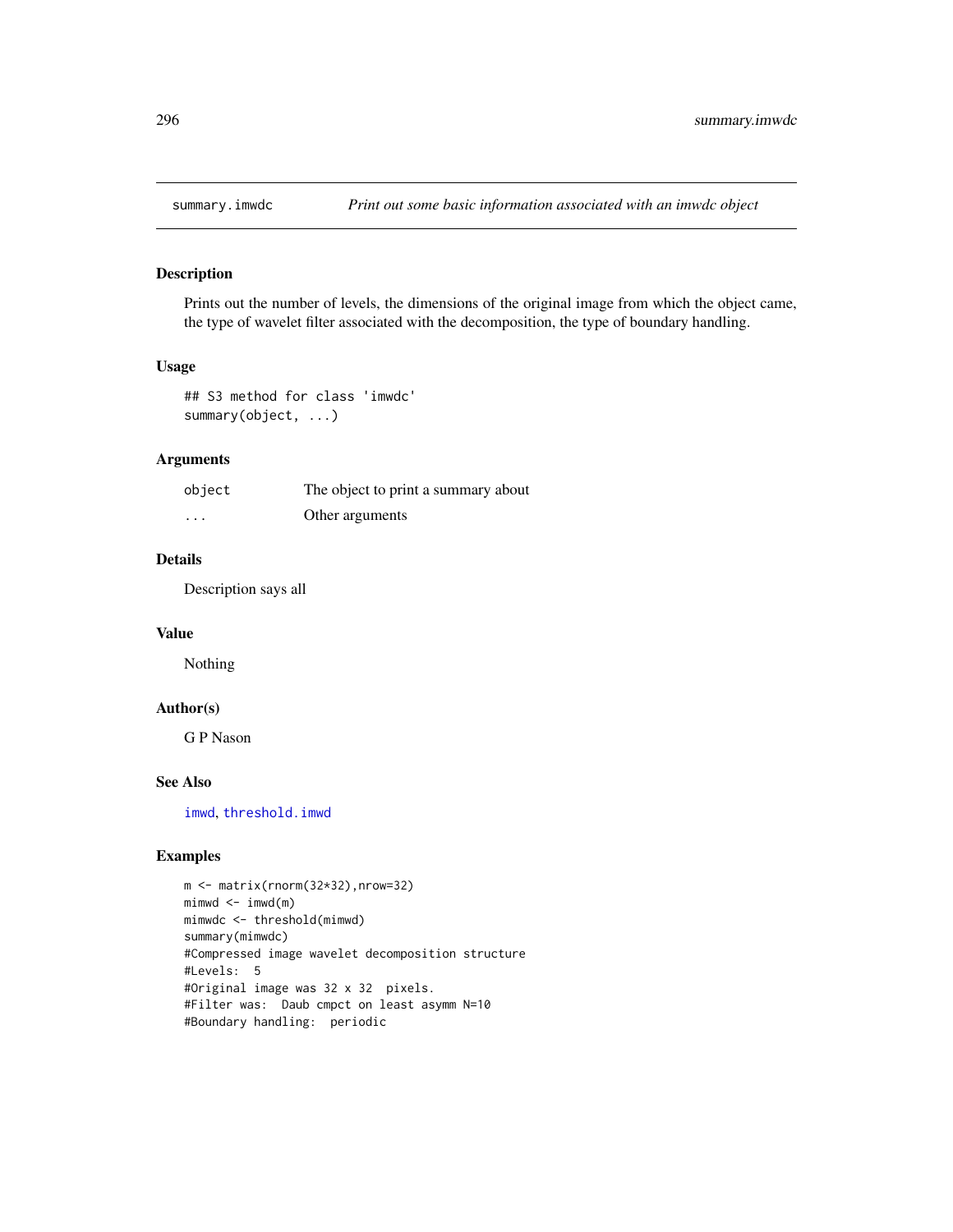<span id="page-296-0"></span>

This function prints out more information about an [mwd.object](#page-195-0) in a nice human-readable form.

### Usage

```
## S3 method for class 'mwd'
summary(object, ...)
```
### Arguments

| object | An object of class mud that you wish to print out more information. |
|--------|---------------------------------------------------------------------|
| .      | Any other arguments.                                                |

### Value

Nothing of any particular interest.

## RELEASE

Version 3.9.6 (Although Copyright Tim Downie 1995-6)

## Note

Prints out information about [mwd](#page-193-0) objects in nice readable format.

#### Author(s)

Tim Downie

#### See Also

[accessC.mwd](#page-9-0), [accessD.mwd](#page-15-0), [draw.mwd](#page-87-0), [mfirst.last](#page-188-0), [mfilter.select](#page-186-0), [mwd](#page-193-0), [mwd.object](#page-195-0), [mwr](#page-197-0), [plot.mwd](#page-212-0), [print.mwd](#page-230-0), [putC.mwd](#page-256-0), [putD.mwd](#page-264-0), [threshold.mwd](#page-315-0), [wd](#page-344-0), [wr.mwd](#page-367-0).

```
#
# Generate an mwd object.
#
tmp <- mwd(rnorm(32))
#
# Now get Splus to use summary.mwd
#
summary(tmp)
# Length of original: 32
```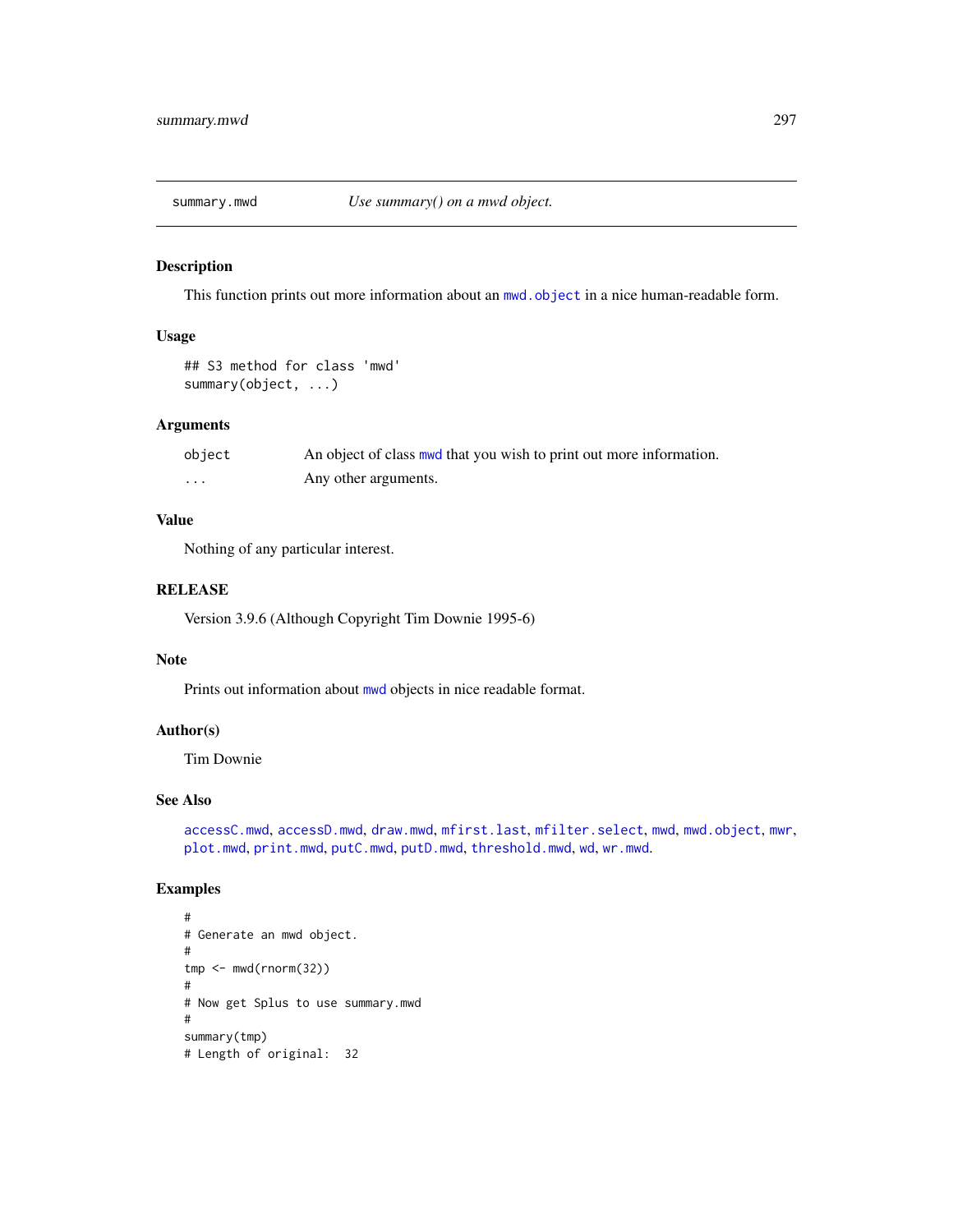```
# Levels: 4
# Filter was: Geronimo Multiwavelets
# Scaling fns: 2
# Wavelet fns: 2
# Prefilter: default
# Scaling factor: 2
# Boundary handling: periodic
# Transform type: wavelet
# Date: Tue Nov 16 13:55:26 GMT 1999
```
summary.wd *Print out some basic information associated with a wd object*

# Description

Prints out the number of levels, the length of the original vector from which the object came, the type of wavelet filter associated with the decomposition, the type of boundary handling, the transform type and the date of production.

### Usage

## S3 method for class 'wd' summary(object, ...)

## Arguments

| object   | The object to print a summary about |
|----------|-------------------------------------|
| $\cdots$ | Other arguments                     |

## Details

Description says all

# Value

Nothing

### Author(s)

G P Nason

### See Also

[wd](#page-344-0)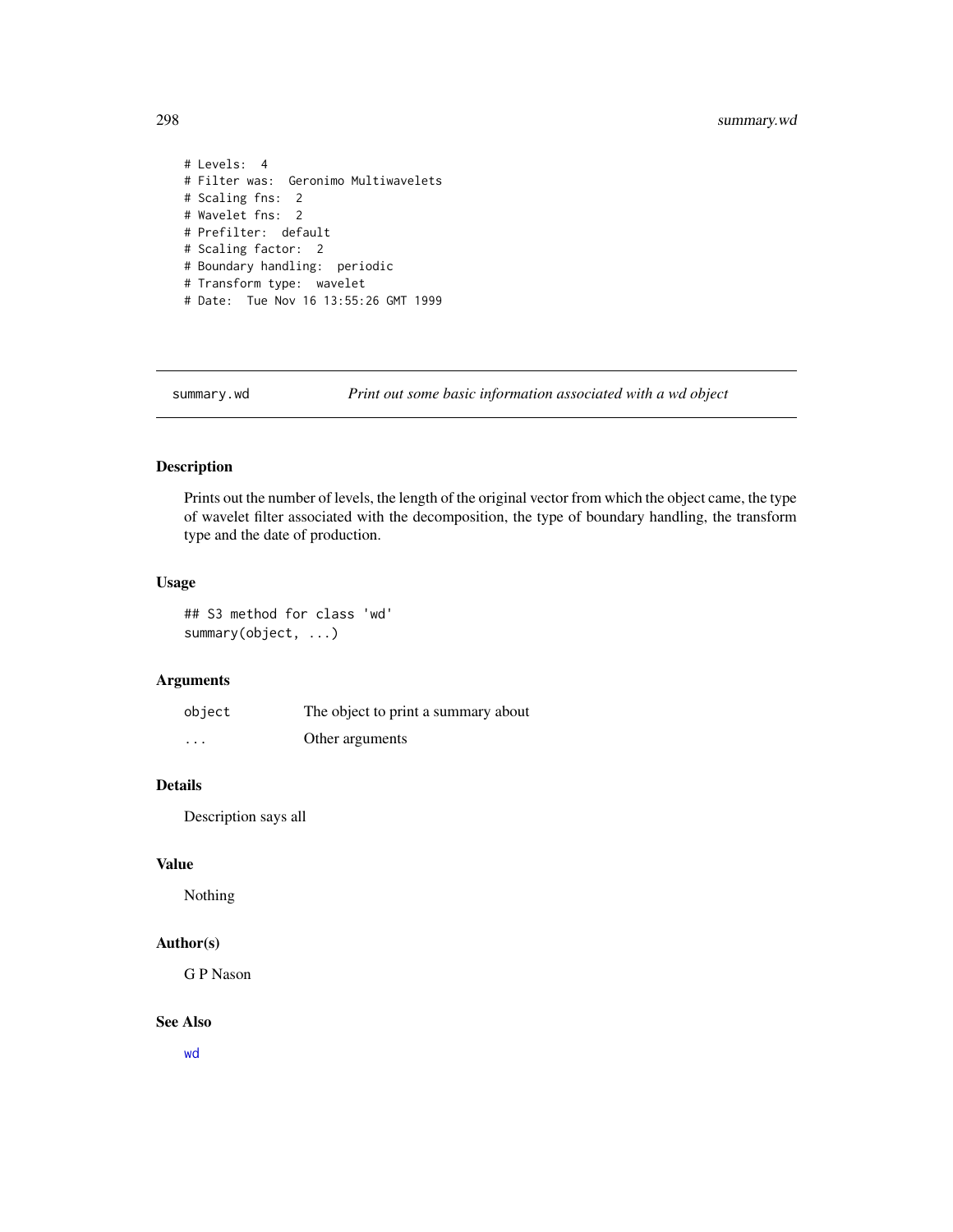## summary.wd3D 299

### Examples

```
vwd \leftarrow wd(1:8)summary(vwd)
#Levels: 3
#Length of original: 8
#Filter was: Daub cmpct on least asymm N=10
#Boundary handling: periodic
#Transform type: wavelet
#Date: Mon Mar 8 21:30:32 2010
```
summary.wd3D *Print out some basic information associated with a wd3D object*

### Description

Prints out the number of levels, the type of wavelet filter associated with the decomposition, and the date of production.

#### Usage

## S3 method for class 'wd3D' summary(object, ...)

### Arguments

| object   | The object to print a summary about |
|----------|-------------------------------------|
| $\cdots$ | Other arguments                     |

## Details

Description says all

## Value

Nothing

## Author(s)

G P Nason

### See Also

[wd3D](#page-353-0)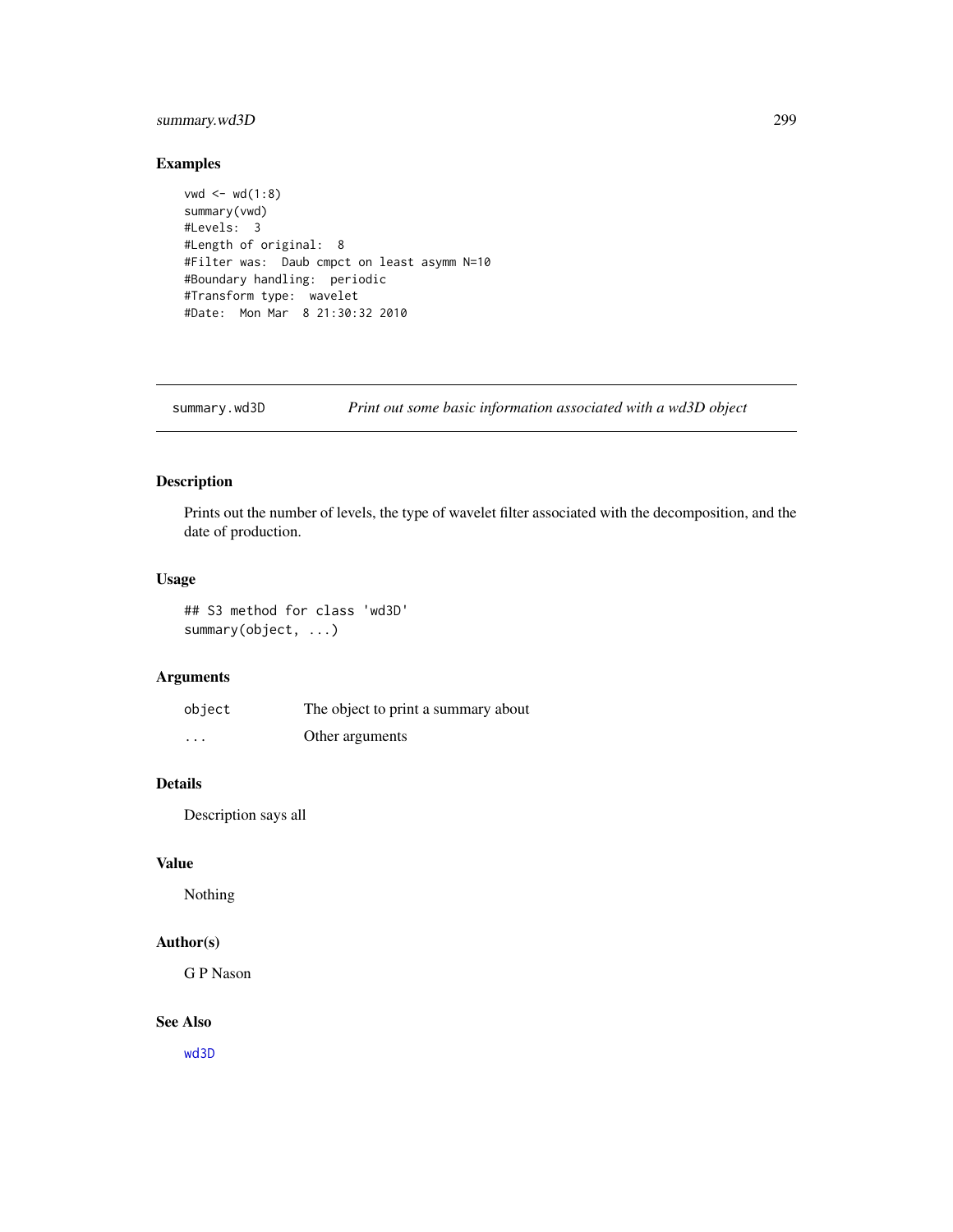## Examples

```
test.data.3D <- array(rnorm(8*8*8), dim=c(8,8,8))tdwd3D <- wd3D(test.data.3D)
summary(tdwd3D)
#Levels: 3
#Filter number was: 10
#Filter family was: DaubLeAsymm
#Date: Mon Mar 8 21:48:00 2010
```
summary.wp *Print out some basic information associated with a wp object*

### Description

Prints out the number of levels, the length of the original vector from which the object came, the type of wavelet filter associated with the decomposition.

#### Usage

## S3 method for class 'wp' summary(object, ...)

### Arguments

| object | The object to print a summary about |
|--------|-------------------------------------|
| .      | Other arguments                     |

### Details

Description says all

#### Value

Nothing

### Author(s)

G P Nason

#### See Also

[wp](#page-357-0)

```
vwp <- wp(rnorm(32))
summary(vwp)
#Levels: 5
#Length of original: 32
#Filter was: Daub cmpct on least asymm N=10
```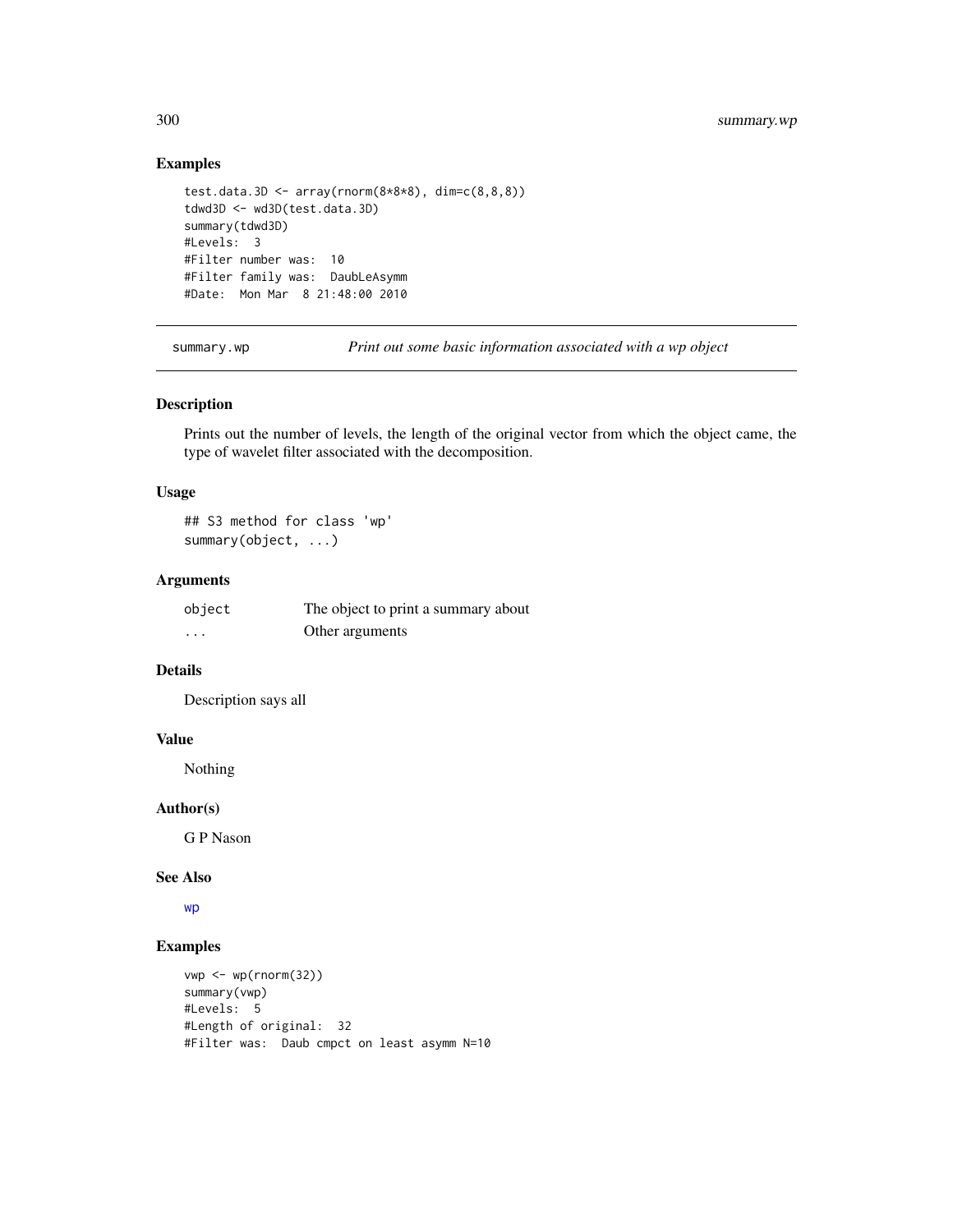Prints out the number of levels, the length of the original vector from which the object came, the type of wavelet filter associated with the decomposition, and the date of production.

## Usage

## S3 method for class 'wpst' summary(object, ...)

## Arguments

| object | The object to print a summary about |
|--------|-------------------------------------|
| .      | Other arguments                     |

## Details

Description says all

### Value

Nothing

### Author(s)

G P Nason

### See Also

[wpst](#page-359-0)

```
vwpst <- wpst(rnorm(32))
summary(vwpst)
#Levels: 5
#Length of original: 32
#Filter was: Daub cmpct on least asymm N=10
#Date: Mon Mar 8 21:54:47 2010
```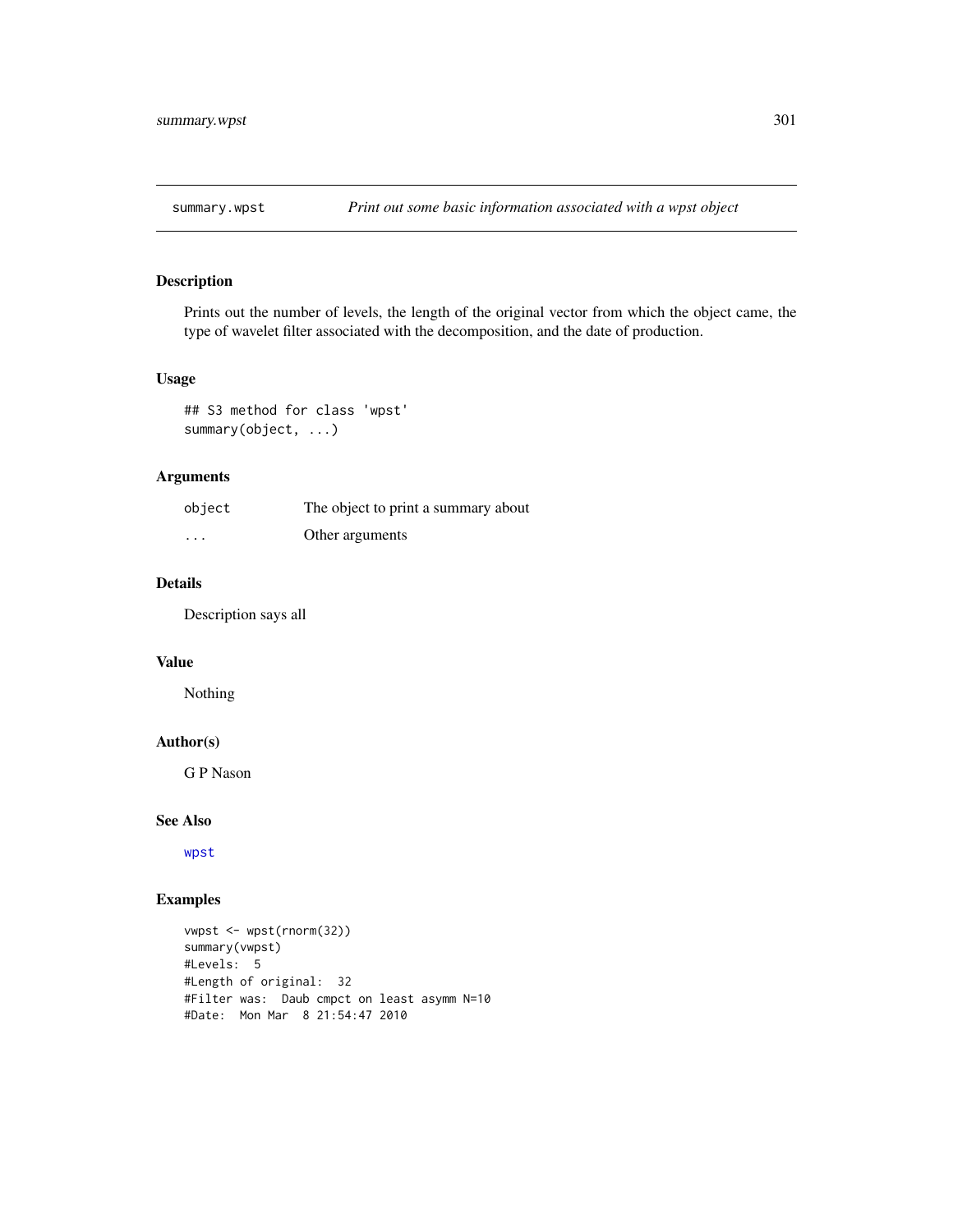Prints out the number of levels, the length of the original vector from which the object came, the type of wavelet filter associated with the decomposition, and the date of production.

### Usage

## S3 method for class 'wst' summary(object, ...)

## Arguments

| object   | The object to print a summary about |
|----------|-------------------------------------|
| $\cdots$ | Other arguments                     |

## Details

Description says all

### Value

Nothing

## Author(s)

G P Nason

### See Also

[wst](#page-371-0)

```
vwst <- wst(rnorm(32))
summary(vwst)
#Levels: 5
#Length of original: 32
#Filter was: Daub cmpct on least asymm N=10
#Date: Mon Mar 8 21:56:12 2010
```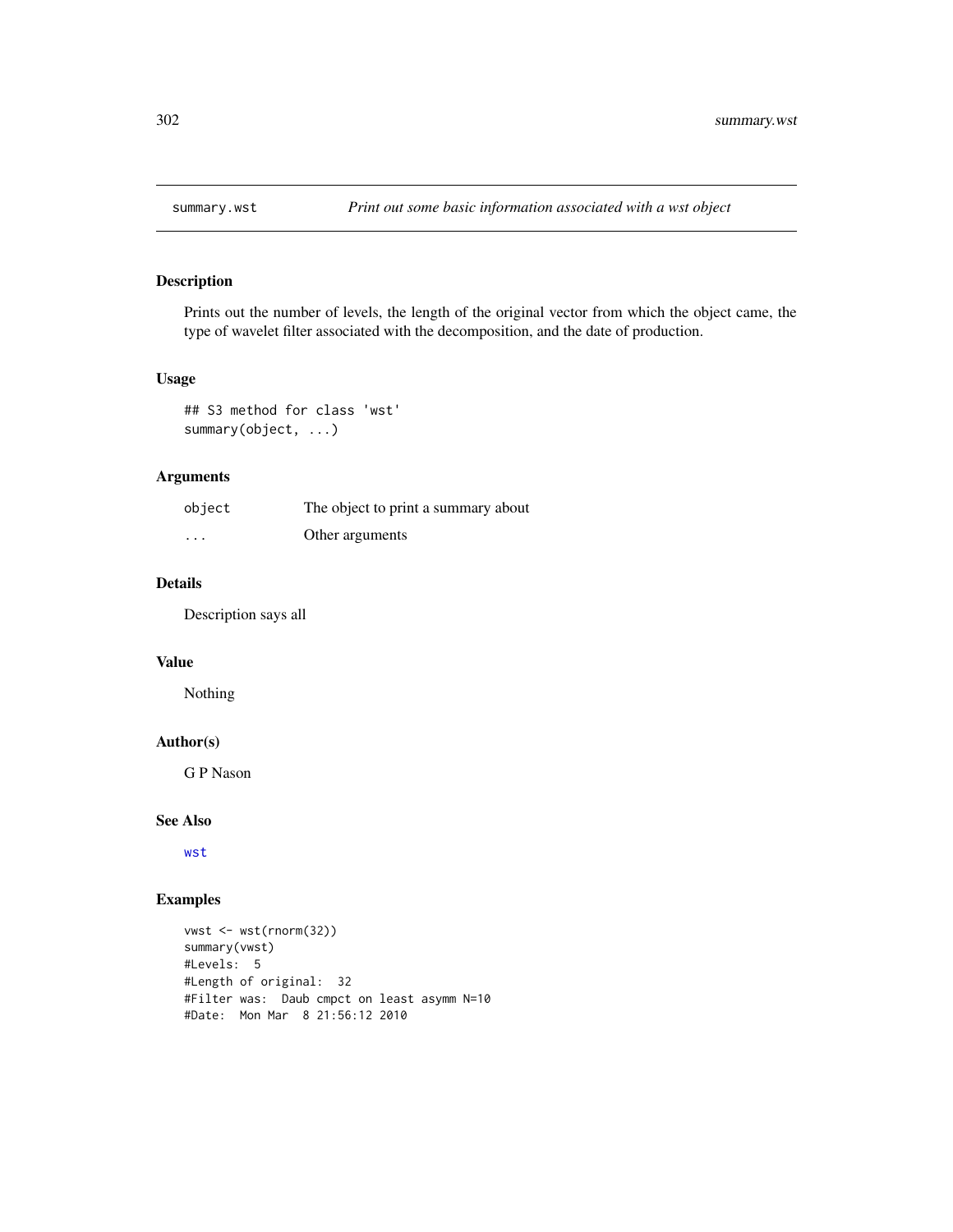Prints out the number of levels, the dimensions of the original image from which the object came, the type of wavelet filter associated with the decomposition, and the date of production.

### Usage

## S3 method for class 'wst2D' summary(object, ...)

## Arguments

| object   | The object to print a summary about |
|----------|-------------------------------------|
| $\cdots$ | Other arguments                     |

## Details

Description says all

## Value

Nothing

## Author(s)

G P Nason

#### See Also

[wst2D](#page-374-0)

```
m <- matrix(rnorm(32*32), nrow=32)
mwst2D \leftarrow wst2D(m)summary(mwst2D)
#Levels: 5
#Length of original: 32 x 32
#Filter was: Daub cmpct on least asymm N=10
#Date: Mon Mar 8 21:57:55 2010
```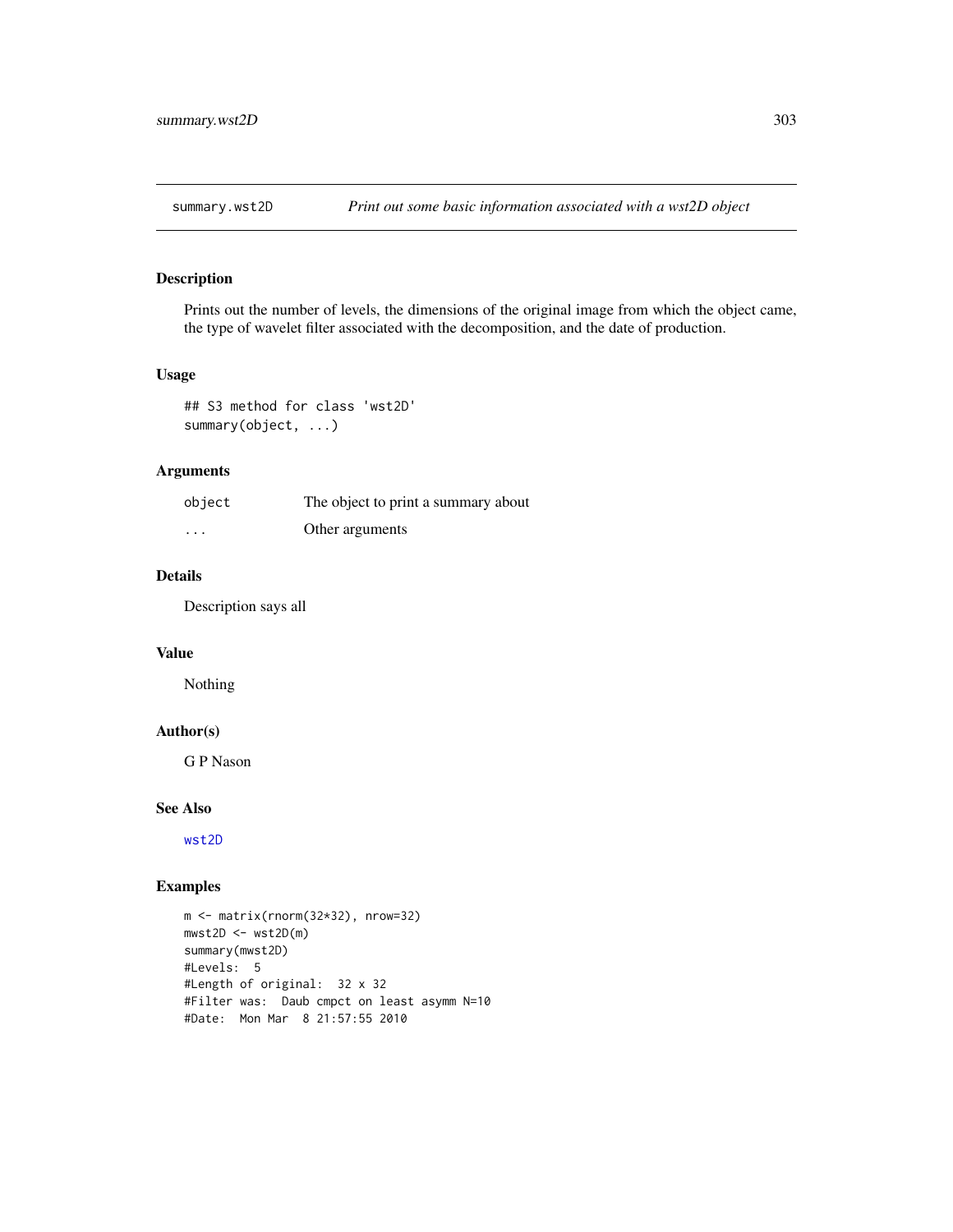Returns the support for compactly supported wavelets. This information is useful for drawing wavelets for annotating axes.

### Usage

```
support(filter.number=10, family="DaubLeAsymm", m=0, n=0)
```
## Arguments

|        | filter.number The member index of a wavelet within the family. For Daubechies' compactly<br>supported wavelet this is the number of vanishing moments which is related to<br>the smoothness. See filter, select for more information on the wavelets. |
|--------|-------------------------------------------------------------------------------------------------------------------------------------------------------------------------------------------------------------------------------------------------------|
| family | The family of wavelets. See filter, select for more information on the wavelets.                                                                                                                                                                      |
| m      | Optional scale value (in usual wavelet terminology this is j)                                                                                                                                                                                         |
| n      | Optional translation value (in usual wavelet terminology, this is $k$ )                                                                                                                                                                               |

# Details

It is useful to know the support of a wavelet when drawing it to annotate labels. Other functions, such as wavelet density estimation ([CWavDE](#page-66-0)), also use this information.

# Value

A list with the following components (each one is a single numeric value)

| lh     | Left hand support of the wavelet with scale m and translation n. These values<br>change as m and n (although when $m=0$ the function confusingly returns the next<br>coarser wavelet where you might expect it to return the mother. The mother is<br>indexed by $m=-1$ ) |
|--------|---------------------------------------------------------------------------------------------------------------------------------------------------------------------------------------------------------------------------------------------------------------------------|
| rh     | As lh but returns the rh end.                                                                                                                                                                                                                                             |
| psi.lh | left hand end of the support interval for the mother wavelet (remains unchanged<br>no matter what m or n are)                                                                                                                                                             |
| psi.rh | right hand end of the support interval for the mother wavelet (remains unchanged<br>no matter what m or n are)                                                                                                                                                            |
| phi.lh | left hand end of the support interval for the father wavelet (remains unchanged<br>no matter what m or n are)                                                                                                                                                             |
| phi.rh | right hand end of the support interval for the father wavelet (remains unchanged<br>no matter what m or n are)                                                                                                                                                            |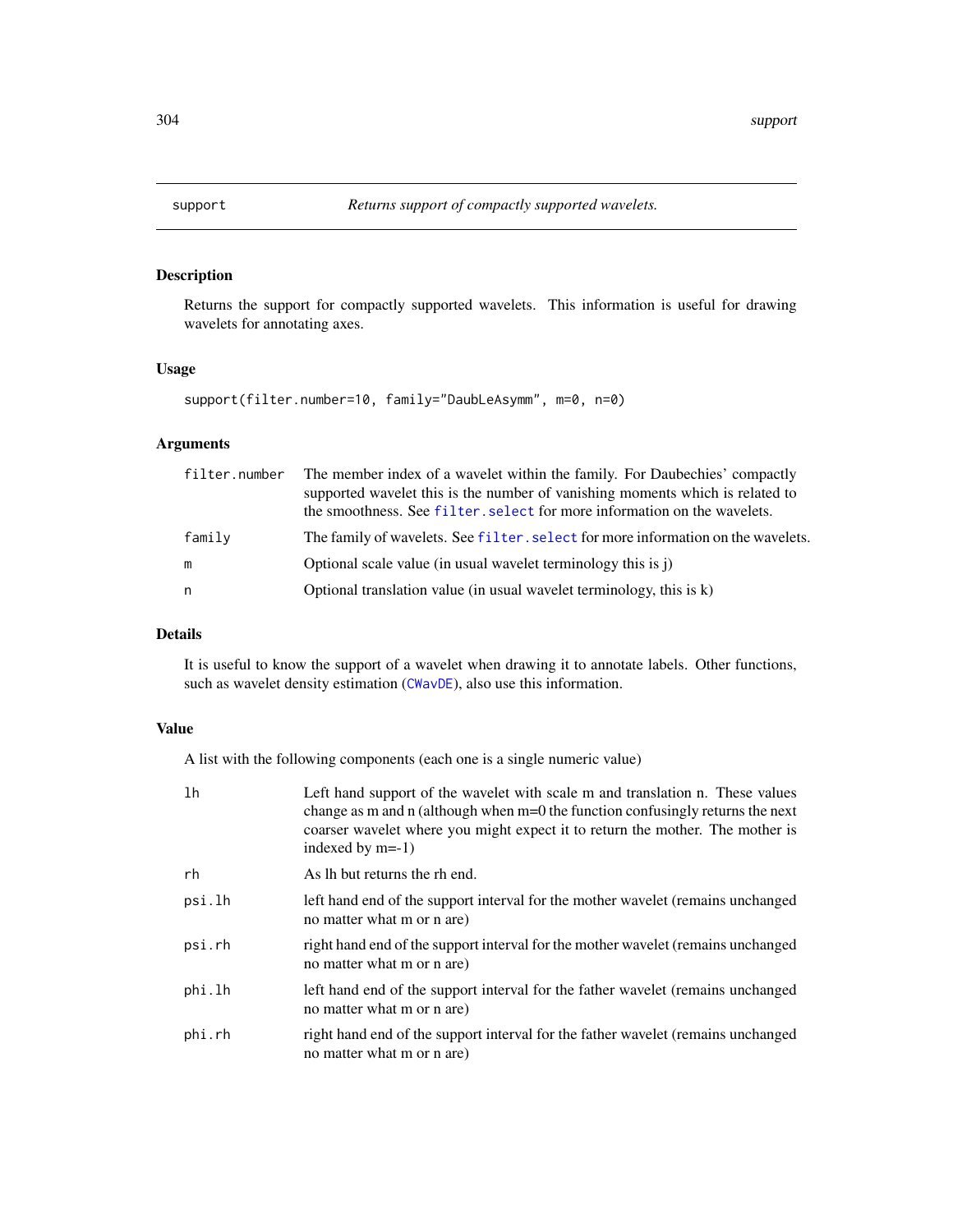$sure$  305

## Author(s)

G P Nason

# See Also

[CWavDE](#page-66-0), [draw.default](#page-81-0), [filter.select](#page-98-0)

### Examples

```
#
# What is the support of a Haar wavelet?
#
support(filter.number=1, family="DaubExPhase", m=0, n=0)
#$lh
#[1] 0
#
#$rh
#[1] 2
#
#$psi.lh
#[1] 0
#
#$psi.rh
#[1] 1
#
#$phi.lh
#[1] 0
#
#$phi.rh
#[1] 1
#
# So the mother and father wavelet have support [0,1]
#
```
<span id="page-304-0"></span>sure *Computes the minimum of the SURE thresholding function*

### Description

Computes the minimum of the SURE thresholding function for wavelet shrinkage as described in Donoho, D.L. and Johnstone, I.M. (1995) Adapting to unknown smoothness via wavelet shrinkage. *J. Am. Statist. Ass.*, 90, 1200-1224.

### Usage

sure(x)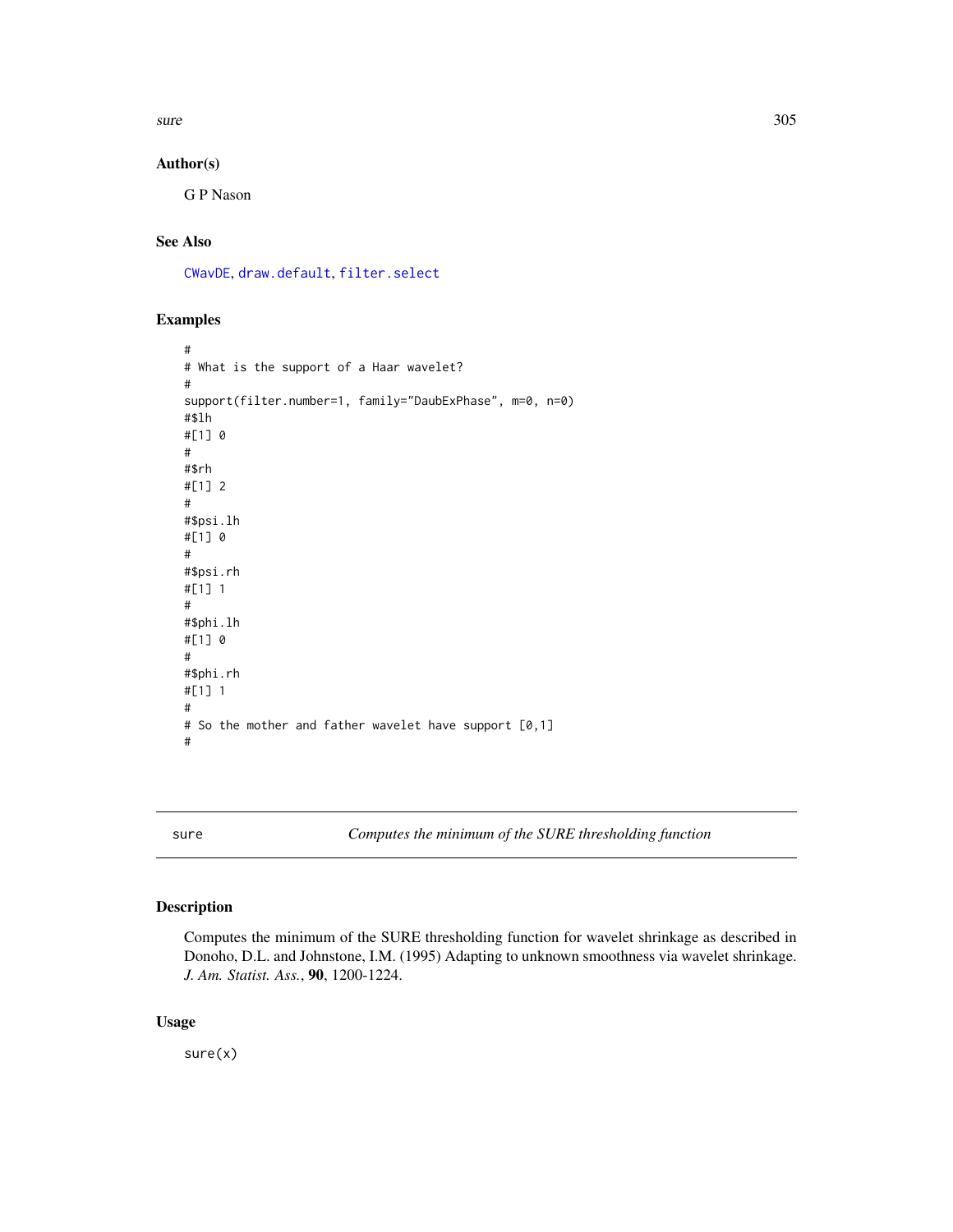### Arguments

x Vector of (normalized) wavelet coefficients. Coefficients should be supplied divided by their standard deviation, or some robust measure of scale

### Details

SURE is a method for unbiasedly estimating the risk of an estimator. Stein (1981) showed that for a nearly arbitrary, nonlinear biased estimator, one can estimate its loss unbiasedly. See the Donoho and Johnstone, 1995 for further references and explanation. This function minimizes formula (11) from that paper.

#### Value

The absolute value of the wavelet coefficient that minimizes the SURE criteria

## Author(s)

G P Nason

### See Also

[threshold](#page-307-0)

### Examples

```
#
# Let's create "pretend" vector of wavelet coefficients contaminated with
# "noise".
#
v \leq c(0.1, -0.2, 0.3, -0.4, 0.5, 99, 12, 6)#
# Now, what's sure of this?
#
sure(v)
#
# [1] 0.5
#
#
# I.e. the large significant coefficients are 99, 12, 6 and the noise is
# anything less than this in abs value. So sure(v) is a good point to threshold
# at.
```
teddy *Picture of a teddy bear's picnic.*

### Description

A 512x512 matrix. Each entry of the matrix contains an image intensity value.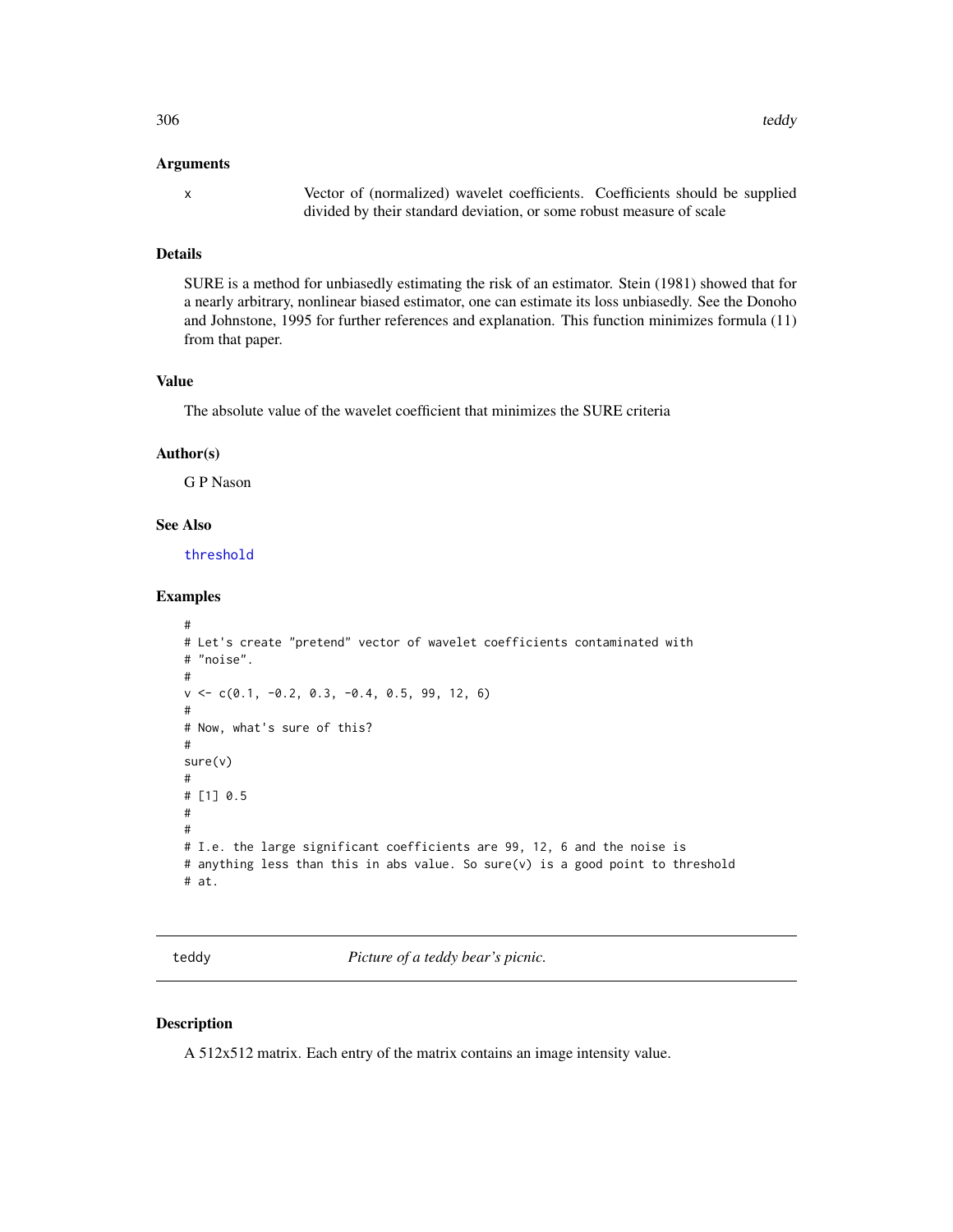### test.dataCT 307

## Usage

data(teddy)

## Format

A 512x512 matrix. Each entry of the matrix contains an image intensity value. The whole matrix represents an image of a teddy bear's picnic.

## Author(s)

G P Nason

### Source

Taken by Guy Nason.

### Examples

```
#
# This command produces the image seen above.
#
# image(teddy)
#
```

```
test.dataCT Test functions for wavelet regression and thresholding
```
### Description

This function evaluates the "blocks", "bumps", "heavisine" and "doppler" test functions of Donoho & Johnstone (1994b) and the piecewise polynomial test function of Nason & Silverman (1994). The function also generates data sets consisting of the specified function plus uncorrelated normally distributed errors.

## Usage

```
test.dataCT(type = "ppoly", n = 512, signal = 1, rsnr = 7, plotfn = FALSE)
```
### Arguments

| type   | Test function to be computed. Available types are "ppoly" (piecewise polyno-<br>mial), "blocks", "bumps", "heavi" (heavisine), and "doppler".   |
|--------|-------------------------------------------------------------------------------------------------------------------------------------------------|
| n      | Number of equally spaced data points on which the function is evaluated.                                                                        |
| signal | Scaling parameter; the function will be scaled so that the standard deviation of<br>the data points takes this value.                           |
| rsnr   | Root signal-to-noise ratio. Specifies the ratio of the standard deviation of the<br>function to the standard deviation of the simulated errors. |
| plotfn | If plotfn=TRUE, then the test function and the simulated data set are plotted                                                                   |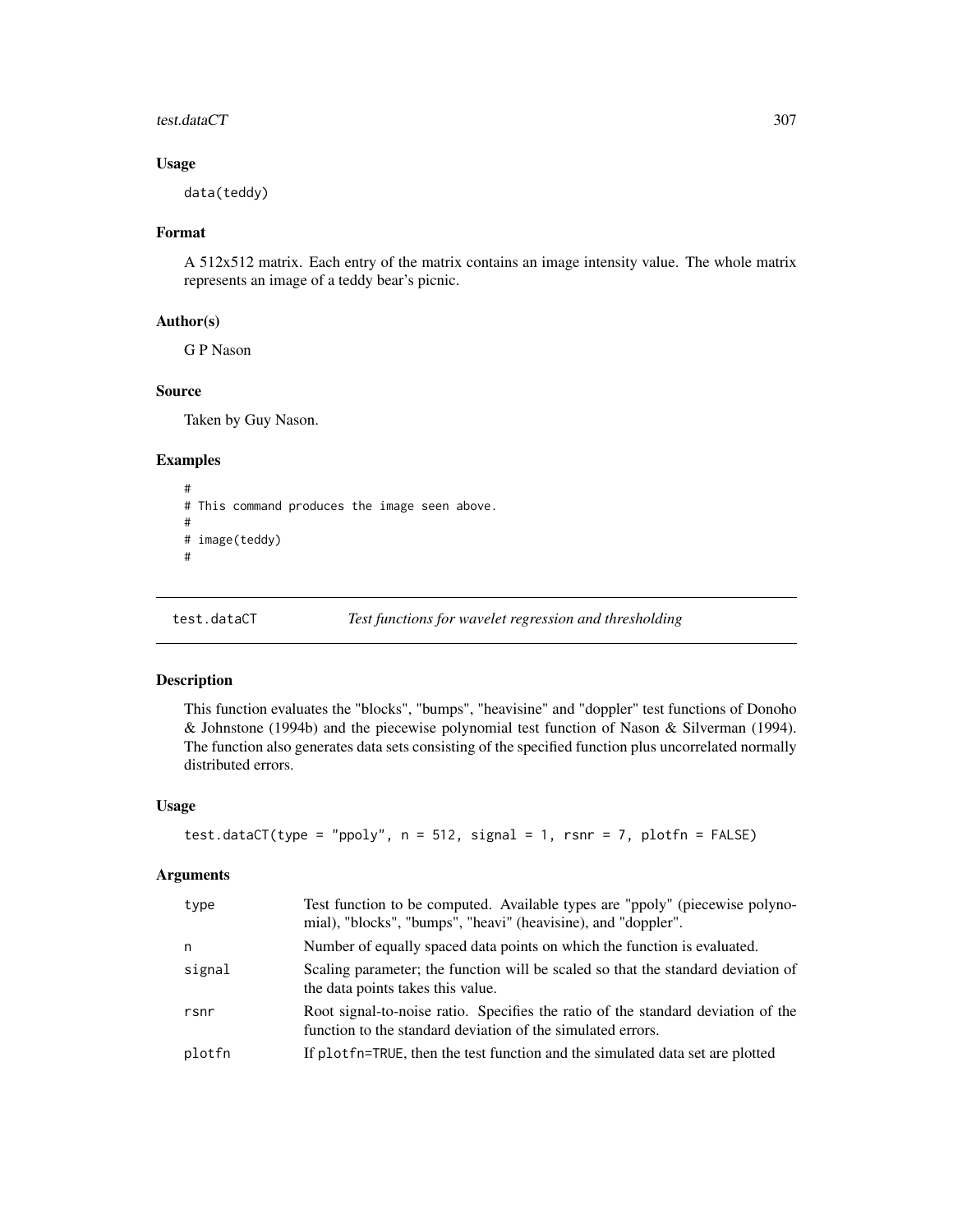## Value

A list with the following components:

| x      | The points at which the test function is evaluated.                                                 |
|--------|-----------------------------------------------------------------------------------------------------|
| ٧      | The values taken by the test function.                                                              |
| vnoise | The simulated data set.                                                                             |
| type   | The type of function generated, identical to the input parameter type.                              |
| rsnr   | The root signal-to-noise ratio of the simulated data set, identical to the input<br>parameter rsnr. |

## Side effects

If plotfn=T, the test function and data set are plotted.

# RELEASE

Part of the CThresh addon to WaveThresh. Copyright Stuart Barber and Guy Nason 2004.

## Author(s)

Stuart Barber

<span id="page-307-0"></span>threshold *Threshold coefficients*

## Description

Modify coefficients by thresholding or shrinkage.

This function is generic.

Particular methods exist for the following objects:

wd object the [threshold.wd](#page-318-0) function is used;

imwd object the threshold. imwd function is used;

imwdc object the threshold. imwdc function is used;

irregwd object the [threshold.irregwd](#page-313-0) function is used;

wd3D object the [threshold.wd3D](#page-323-0) function is used;

wp object the [threshold.wp](#page-326-0) function is used;

wst object the [threshold.wst](#page-329-0) function is used.

### Usage

threshold(...)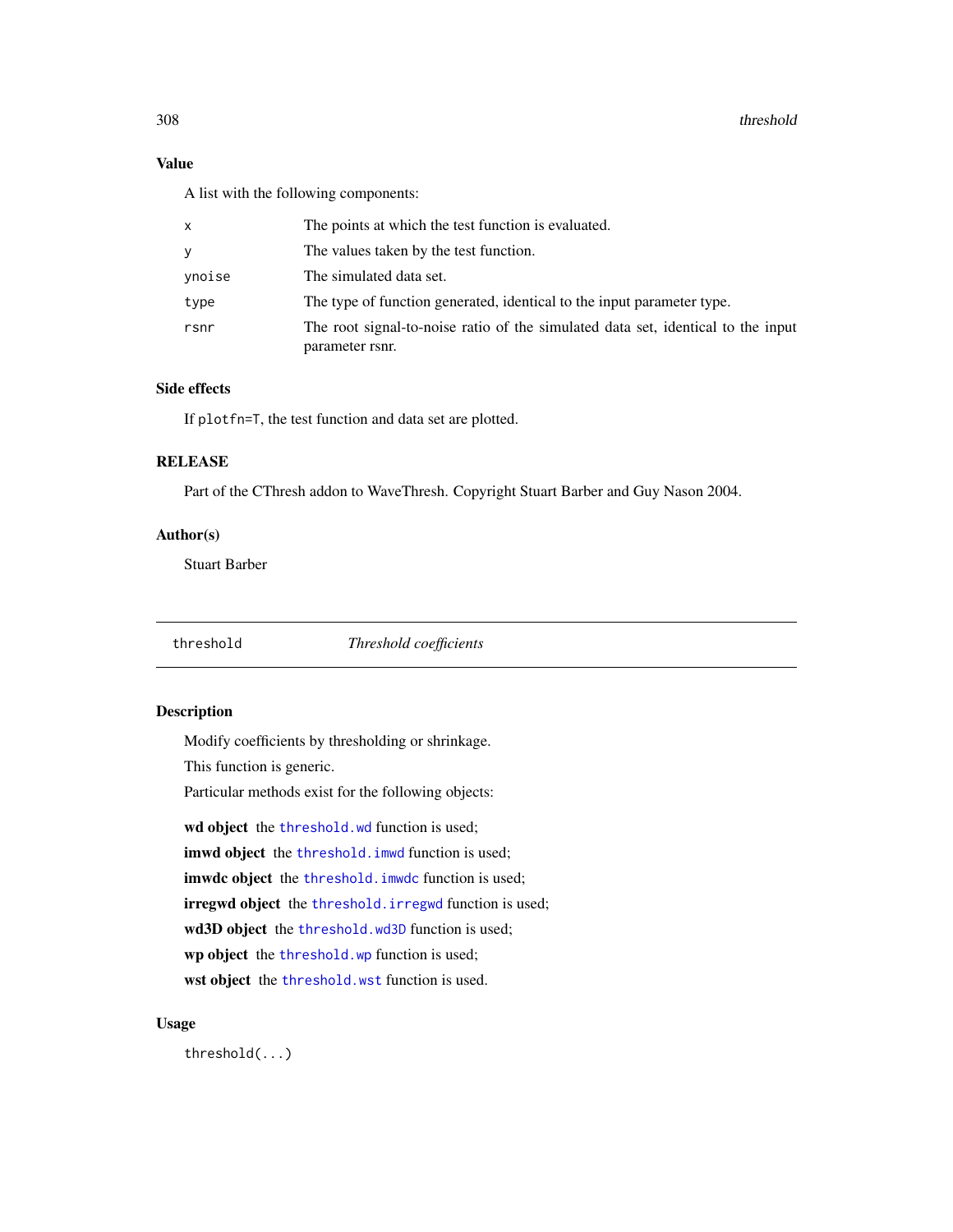## threshold.imwd 309

#### Arguments

... See individual help pages for details.

#### Details

See individual method help pages for operation and examples.

### Value

Usually a copy of the input object but containing thresholded or shrunk coefficients.

### **RELEASE**

Version 2 Copyright Guy Nason 1993

### Author(s)

G P Nason

### See Also

[imwd.object](#page-133-0), [imwdc.object](#page-134-0), irregwd object, [threshold.imwd](#page-308-0), [threshold.imwdc](#page-312-0), [threshold.irregwd](#page-313-0), [threshold.wd](#page-318-0), [threshold.wd3D](#page-323-0), [threshold.wp](#page-326-0), [threshold.wst](#page-329-0) [wd.object](#page-351-0), [wd3D.object](#page-354-0), [wp.object](#page-358-0), [wst.object](#page-373-0).

<span id="page-308-0"></span>threshold.imwd *Threshold two-dimensional wavelet decomposition object*

## **Description**

This function provides various ways to threshold a [imwd](#page-131-0) class object.

#### Usage

```
## S3 method for class 'imwd'
threshold(imwd, levels = 3:(nlevelsWT(imwd) - 1), type = "hard", policy =
        "universal", by.level = FALSE, value = 0, dev = var, verbose = FALSE,
        return.threshold = FALSE, compression = TRUE, Q = 0.05, ...)
```
### Arguments

imwd The two-dimensional wavelet decomposition object that you wish to threshold. levels a vector of integers which determines which scale levels are thresholded in the decomposition. Each integer in the vector must refer to a valid level in the [imwd](#page-131-0) object supplied. This is usually any integer from 0 to [nlevelsWT](#page-199-0)(wd)-1 inclusive. Only the levels in this vector contribute to the computation of the threshold and its application. (except for the fdr policy).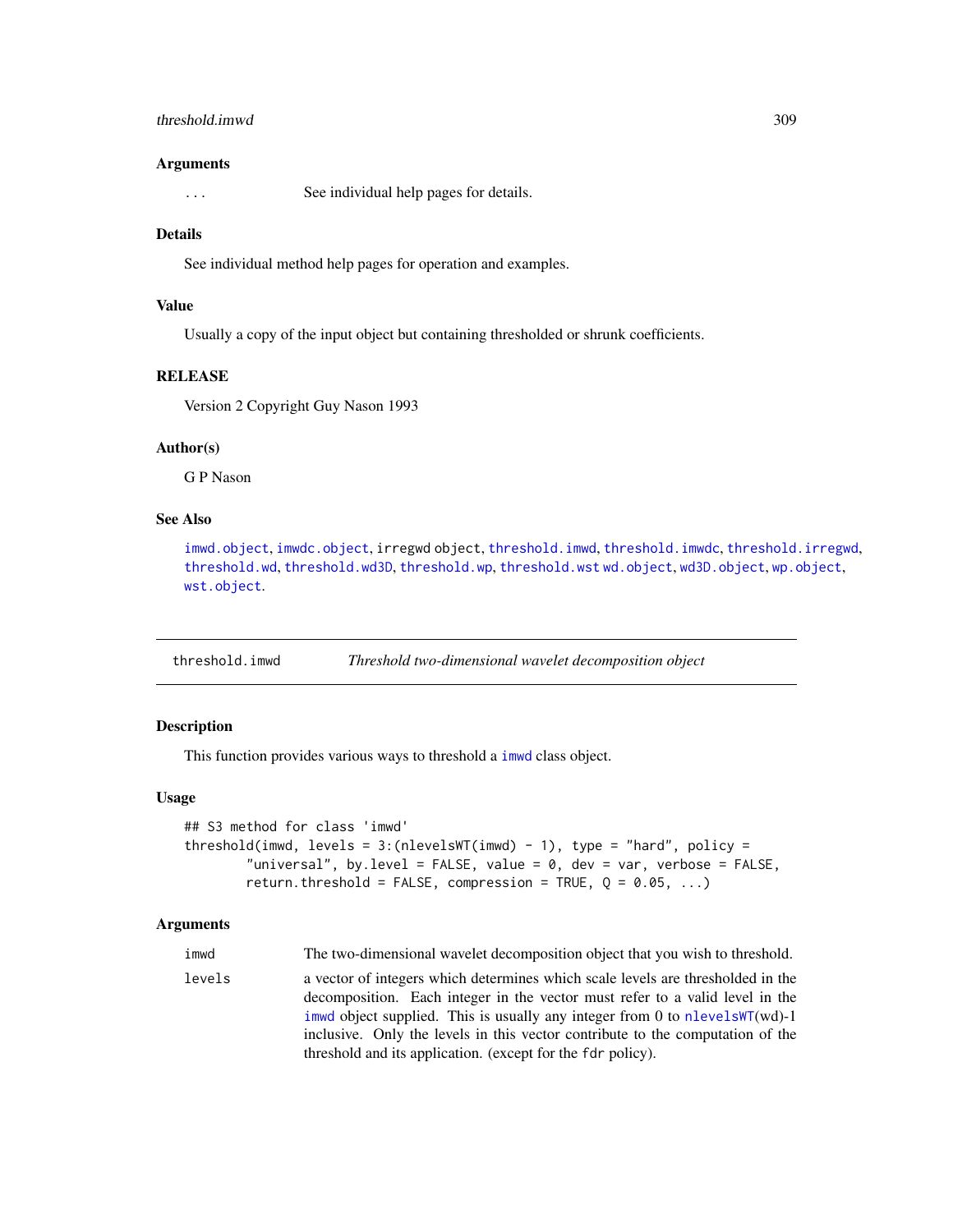| type             | determines the type of thresholding this can be "hard" or "soft".                                                                                                                                                                                                                                                                                                                                           |  |
|------------------|-------------------------------------------------------------------------------------------------------------------------------------------------------------------------------------------------------------------------------------------------------------------------------------------------------------------------------------------------------------------------------------------------------------|--|
| policy           | selects the technique by which the threshold value is selected. Each policy cor-<br>responds to a method in the literature. At present the different policies are:<br>"universal", "manual", "fdr", "probability". The policies are described in<br>detail below.                                                                                                                                           |  |
| by.level         | If FALSE then a global threshold is computed on and applied to all scale levels<br>defined in levels. If TRUE a threshold is computed and applied separately to<br>each scale level.                                                                                                                                                                                                                        |  |
| value            | This argument conveys the user supplied threshold. If the policy="manual"<br>then value is the actual threshold value; if policy="probability" then value<br>conveys the the user supplied quantile level.                                                                                                                                                                                                  |  |
| dev              | this argument supplies the function to be used to compute the spread of the<br>absolute values coefficients. The function supplied must return a value of spread<br>on the variance scale (i.e. not standard deviation) such as the var () function. A<br>popular, useful and robust alternative is the madmad function.                                                                                    |  |
| verbose          | if TRUE then the function prints out informative messages as it progresses.                                                                                                                                                                                                                                                                                                                                 |  |
| return.threshold |                                                                                                                                                                                                                                                                                                                                                                                                             |  |
|                  | If this option is TRUE then the actual value of the threshold is returned. If this<br>option is FALSE then a thresholded version of the input is returned.                                                                                                                                                                                                                                                  |  |
| compression      | If this option is TRUE then this function returns a comressed two-dimensional<br>wavelet transform object of class imwdc. This can be useful as the resulting<br>object will be smaller than if it was not compressed. The compression makes<br>use of the fact that many coefficients in a thresholded object will be exactly zero.<br>If this option is FALSE then a larger inwo object will be returned. |  |
| Q                | Parameter for the false discovery rate "fdr" policy.                                                                                                                                                                                                                                                                                                                                                        |  |
| $\ddots$         | any other arguments                                                                                                                                                                                                                                                                                                                                                                                         |  |
|                  |                                                                                                                                                                                                                                                                                                                                                                                                             |  |

### Details

This function thresholds or shrinks wavelet coefficients stored in a [imwd](#page-131-0) object and by default returns the coefficients in a modified imwdc object. See the seminal papers by Donoho and Johnstone for explanations about thresholding. For a gentle introduction to wavelet thresholding (or shrinkage as it is sometimes called) see Nason and Silverman, 1994. For more details on each technique see the descriptions of each method below

The basic idea of thresholding is very simple. In a signal plus noise model the wavelet transform of an image is very sparse, the wavelet transform of noise is not (in particular, if the noise is iid Gaussian then so if the noise contained in the wavelet coefficients). Thus, since the image gets concentrated in few wavelet coefficients and the noise remains "spread" out it is "easy" to separate the signal from noise by keeping large coefficients (which correspond to true image) and delete the small ones (which correspond to noise). However, one has to have some idea of the noise level (computed using the dev option in threshold functions). If the noise level is very large then it is possible, as usual, that no image coefficients "stick up" above the noise.

There are many components to a successful thresholding procedure. Some components have a larger effect than others but the effect is not the same in all practical data situations. Here we give some rough practical guidance, although *you must refer to the papers below when using a*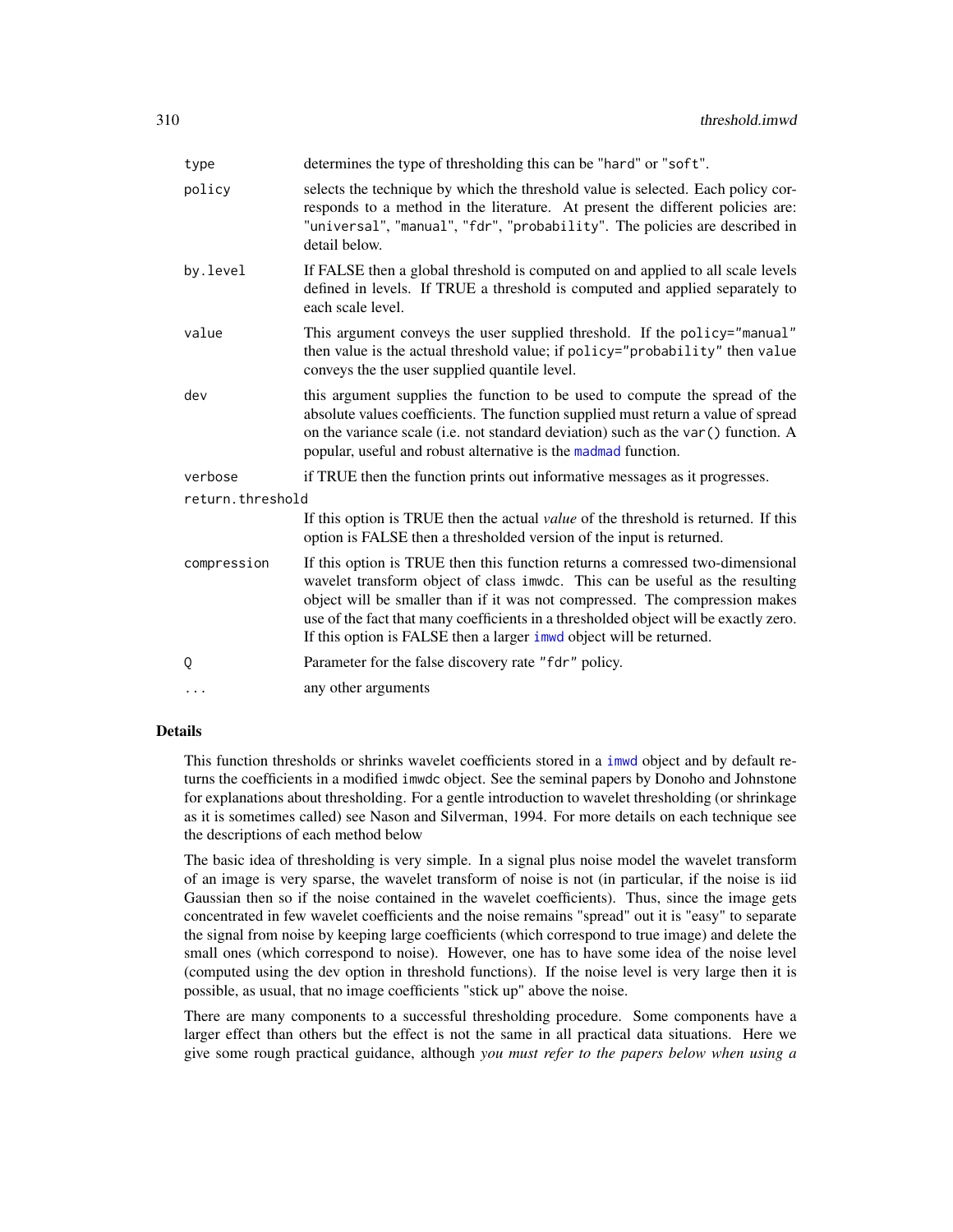#### threshold.imwd 311

*particular technique*. You cannot expect to get excellent performance on all signals unless you fully understand the rationale and limitations of each method below. I am not in favour of the "black-box" approach. The thresholding functions of WaveThresh3 are not a black box: experience and judgement are required!

Some issues to watch for:

**levels** The default of levels =  $3$ : (wd\$nlevelsWT  $-1$ ) for the levels option most certainly does not work globally for all data problems and situations. The level at which thresholding begins (i.e. the given threshold and finer scale wavelets) is called the *primary resolution* and is unique to a particular problem. In some ways choice of the primary resolution is very similar to choosing the bandwidth in kernel regression albeit on a logarithmic scale. See Hall and Patil, (1995) and Hall and Nason (1997) for more information. For each data problem you need to work out which is the best primary resolution. This can be done by gaining experience at what works best, or using prior knowledge. It is possible to "automatically" choose a "best" primary resolution using cross-validation (but not in WaveThresh).

Secondly the levels argument computes and applies the threshold at the levels specified in the levels argument. It does this for all the levels specified. Sometimes, in wavelet shrinkage, the threshold is computed using only the finest scale coefficients (or more precisely the estimate of the overall noise level). If you want your threshold variance estimate only to use the finest scale coefficients (e.g. with universal thresholding) then you will have to apply the threshold. imwd function twice. Once (with levels set equal to  $nlevelswT(wd)-1$ ) and with return.threshold=TRUE to return the threshold computed on the finest scale and then apply the threshold function with the manual option supplying the value of the previously computed threshold as the value options.

Note that the fdr policy does its own thing.

**by.level** for a [wd](#page-344-0) object which has come from data with noise that is correlated then you should have a threshold computed for each resolution level. See the paper by Johnstone and Silverman, 1997.

#### Value

An object of class imwdc if the compression option above is TRUE, otherwise a [imwd](#page-131-0) object is returned. In either case the returned object contains the thresholded coefficients. Note that if the return.threshold option is set to TRUE then the threshold values will be returned rather than the thresholded object.

#### RELEASE

Version 3.6 Copyright Guy Nason and others 1997

### **Note**

This section gives a brief description of the different thresholding policies available. For further details see the *associated papers*. If there is no paper available then a small description is provided here. More than one policy may be good for problem, so experiment! They are arranged here in alphabetical order:

fdr See Abramovich and Benjamini, 1996. Contributed by Felix Abramovich.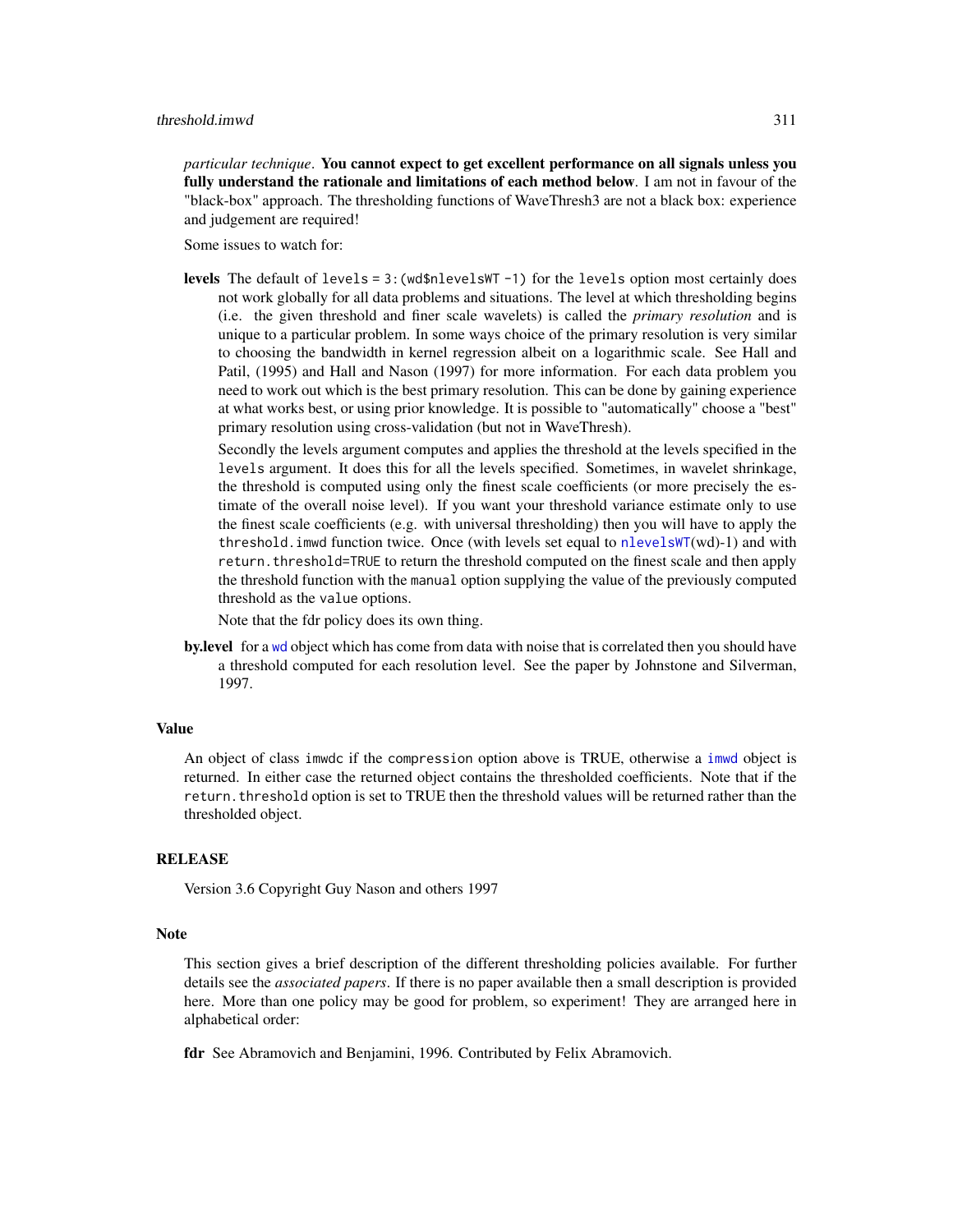- manual specify a user supplied threshold using value to pass the value of the threshold. The value argument should be a vector. If it is of length 1 then it is replicated to be the same length as the levels vector, otherwise it is repeated as many times as is necessary to be the levels vector's length. In this way, different thresholds can be supplied for different levels. Note that the by.level option has no effect with this policy.
- probability The probability policy works as follows. All coefficients that are smaller than the valueth quantile of the coefficients are set to zero. If by.level is false, then the quantile is computed for all coefficients in the levels specified by the "levels" vector; if by.level is true, then each level's quantile is estimated separately. The probability policy is pretty stupid - do not use it.

universal See Donoho and Johnstone, 1995.

#### Author(s)

G P Nason

#### References

The FDR code segments were kindly donated by Felix Abramovich.

#### See Also

[imwd](#page-131-0), [imwd.object](#page-133-0), [imwdc.object](#page-134-0). [threshold](#page-307-0).

```
#
# Let's use the lennon test image
#
data(lennon)
## Not run: image(lennon)
#
# Now let's do the 2D discrete wavelet transform
#
lwd <- imwd(lennon)
#
# Let's look at the coefficients
#
## Not run: plot(lwd)
#
# Now let's threshold the coefficients
#
lwdT <- threshold(lwd)
#
# And let's plot those the thresholded coefficients
#
## Not run: plot(lwdT)
#
# Note that the only remaining coefficients are down in the bottom
# left hand corner of the plot. All the others (black) have been set
# to zero (i.e. thresholded).
```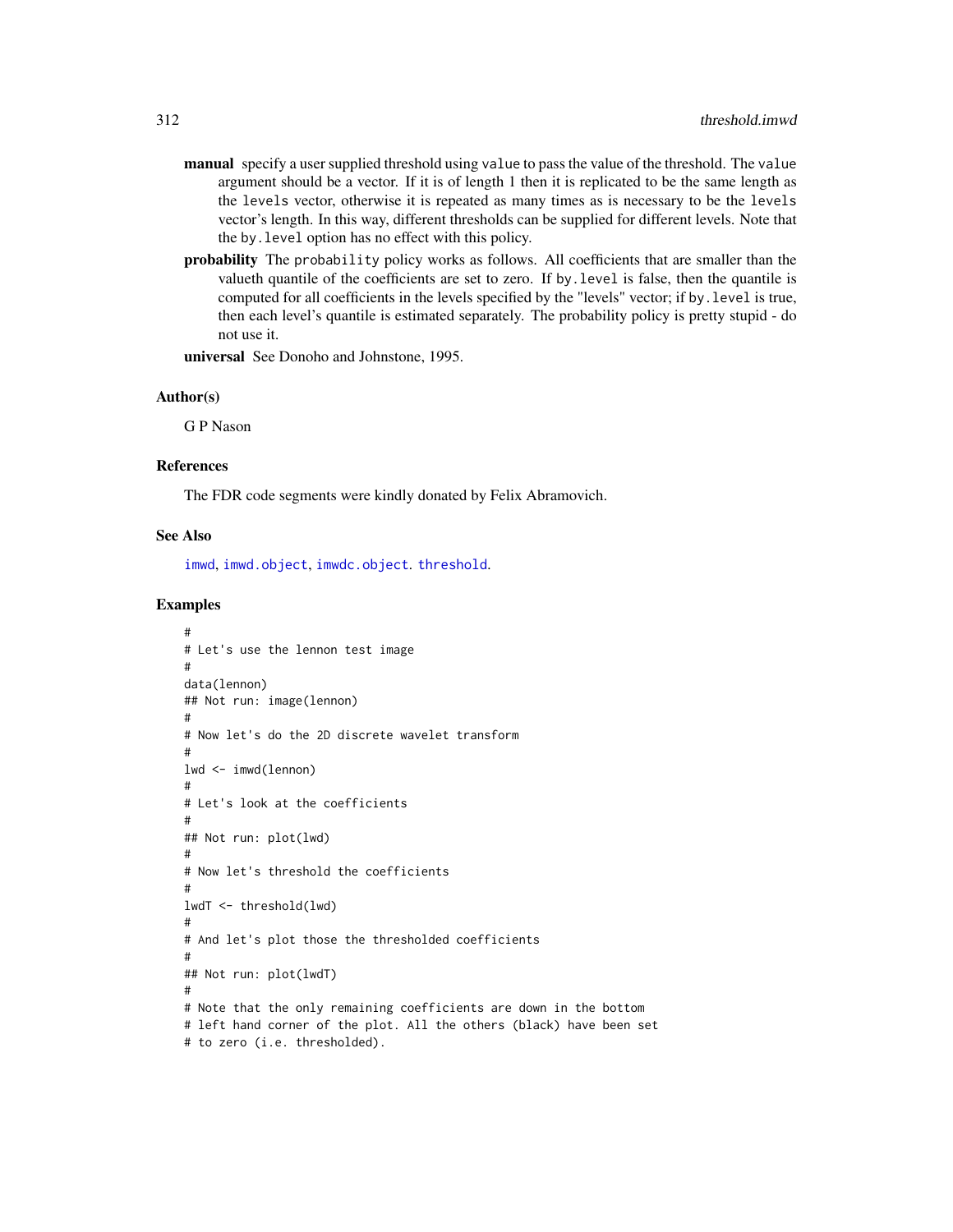<span id="page-312-0"></span>

This function provides various ways to threshold a imwdc class object.

### Usage

```
## S3 method for class 'imwdc'
threshold(imwdc, verbose=FALSE, ...)
```
### Arguments

| imwdc   | The two-dimensional compressed wavelet decomposition object that you wish<br>to threshold.                                                         |
|---------|----------------------------------------------------------------------------------------------------------------------------------------------------|
| verbose | if TRUE then the function prints out informative messages as it progresses.                                                                        |
| .       | other arguments passed to the threshold, immed function to control the thresh-<br>olding characteristics such as policy, type of thresholding etc. |

### Details

This function performs exactly the same function as threshold. imwd except is accepts objects of class imwdc rather than imwd. Indeed, this function physically calls the [threshold.imwd](#page-308-0) function after using the [uncompress](#page-338-0) function to convert the input imwdc object into a [imwd](#page-131-0) object.

### Value

An object of class imwdc if the compression option is supplied and set to TRUE, otherwise a [imwd](#page-131-0) object is returned. In either case the returned object contains the thresholded coefficients. Note that if the return.threshold option is set to TRUE then the threshold values will be returned rather than the thresholded object.

### **RELEASE**

Version 3.6 Copyright Guy Nason and others 1997

#### Author(s)

G P Nason

## References

The FDR code segments were kindly donated by Felix Abramovich.

### See Also

[imwd](#page-131-0), [imwd.object](#page-133-0), [imwdc.object](#page-134-0), [threshold](#page-307-0), [uncompress](#page-338-0).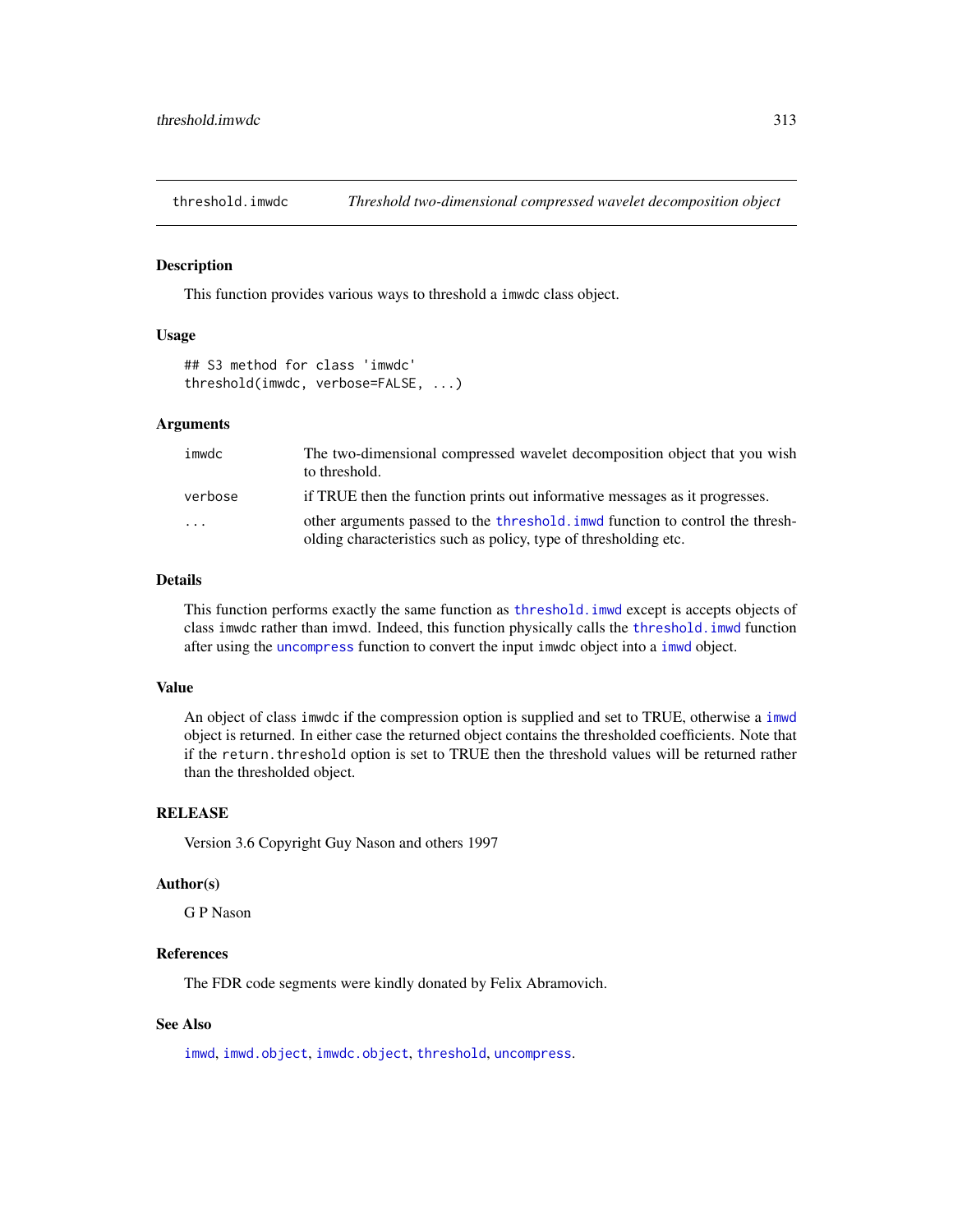# Examples

```
#
# See examples in \code{\link{threshold.imwd}}.
#
```
<span id="page-313-0"></span>threshold.irregwd *hold irregularly spaced wavelet decomposition object*

## Description

This function provides various ways to threshold a [irregwd](#page-148-0) class object.

## Usage

```
## S3 method for class 'irregwd'
threshold(irregwd,
   levels = 3:(nlevelsWT(wd) - 1), type = "hard", policy = "universal",
   by.level = FALSE, value = 0, dev = var, boundary = FALSE,
   verbose = FALSE, return.threshold = FALSE,
   force.sure=FALSE, cvtol = 0.01, Q = 0.05, alpha=0.05, ...)
```
## Arguments

| irregwd  | The irregularly spaced wavelet decomposition object that you wish to threshold.                                                                                                                                                                                                                                                                                             |
|----------|-----------------------------------------------------------------------------------------------------------------------------------------------------------------------------------------------------------------------------------------------------------------------------------------------------------------------------------------------------------------------------|
| levels   | a vector of integers which determines which scale levels are thresholded in the<br>decomposition. Each integer in the vector must refer to a valid level in the<br>irregwd object supplied. This is usually any integer from 0 to nlevelsWT(irregwd)-<br>1 inclusive. Only the levels in this vector contribute to the computation of the<br>threshold and its application. |
| type     | determines the type of thresholding this can be "hard" or "soft".                                                                                                                                                                                                                                                                                                           |
| policy   | selects the technique by which the threshold value is selected. Each policy cor-<br>responds to a method in the literature. At present the different policies are:<br>"universal", "LSuniversal", "sure", "cv", "fdr", "op1", "op2", "manual",<br>"mannum", "probability". A description of the policies can be obtained by<br>clicking on the above links.                 |
| by.level | If FALSE then a global threshold is computed on and applied to all scale levels<br>defined in levels. If TRUE a threshold is computed and applied separately to each<br>scale level.                                                                                                                                                                                        |
| value    | This argument conveys the user supplied threshold. If the policy="manual"<br>then value is the actual threshold value.                                                                                                                                                                                                                                                      |
| dev      | this argument supplies the function to be used to compute the spread of the<br>absolute values coefficients. The function supplied must return a value of spread<br>on the variance scale (i.e. not standard deviation) such as the var () function. A<br>popular, useful and robust alternative is the madmad function.                                                    |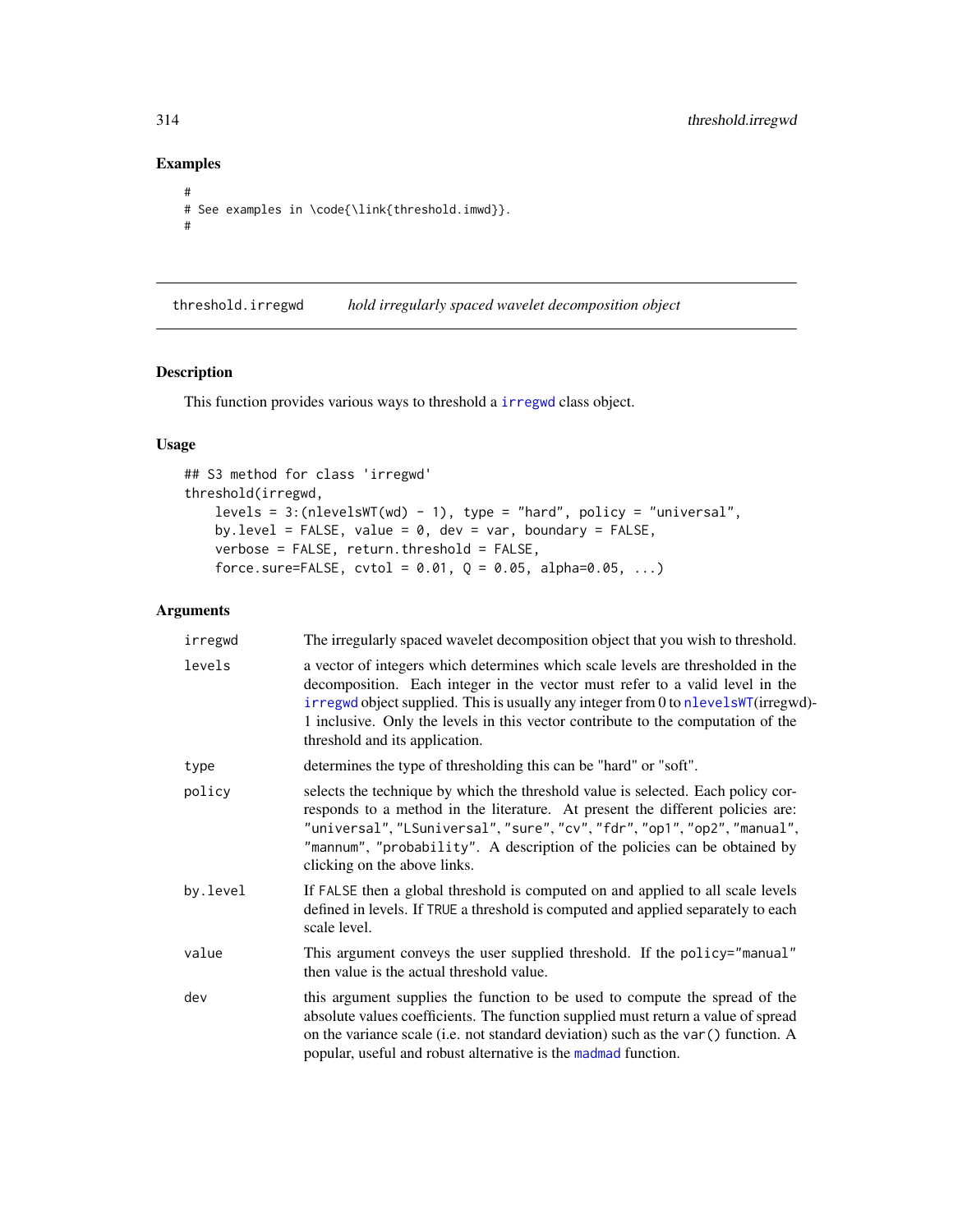| boundary         | If this argument is TRUE then the boundary bookeeping values are included for<br>thresholding, otherwise they are not.                                                                                                                    |
|------------------|-------------------------------------------------------------------------------------------------------------------------------------------------------------------------------------------------------------------------------------------|
| verbose          | if TRUE then the function prints out informative messages as it progresses.                                                                                                                                                               |
| return.threshold |                                                                                                                                                                                                                                           |
|                  | If this option is TRUE then the actual <i>value</i> of the threshold is returned. If this<br>option is FALSE then a thresholded version of the input is returned.                                                                         |
| force.sure       | If TRUE then the SURE threshold is computed on a vector even when that vector<br>is very sparse. If FALSE then the normal SUREshrink procedure is followed<br>whereby the universal threshold is used for sparse vectors of coefficients. |
| cvtol            | Parameter for the cross-validation "cv" policy.                                                                                                                                                                                           |
| Q                | Parameter for the false discovery rate "fdr" policy.                                                                                                                                                                                      |
| alpha            | Parameter for Ogden and Parzen's first "op1" and "op2" policies.                                                                                                                                                                          |
|                  | other arguments                                                                                                                                                                                                                           |

## Details

This function thresholds or shrinks wavelet coefficients stored in a [irregwd](#page-148-0) object and returns the coefficients in a modified [irregwd](#page-148-0) object. The thresholding step is an essential component of denoising.

The basic idea of thresholding is very simple. In a signal plus noise model the wavelet transform of signal is very sparse, the wavelet transform of noise is not (in particular, if the noise is iid Gaussian then so if the noise contained in the wavelet coefficients). Thus since the signal gets concentrated in the wavelet coefficients and the noise remains "spread" out it is "easy" to separate the signal from noise by keeping large coefficients (which correspond to signal) and delete the small ones (which correspond to noise). However, one has to have some idea of the noise level (computed using the dev option in threshold functions). If the noise level is very large then it is possible, as usual, that no signal "sticks up" above the noise.

For thresholding of an *irregularly spaced wavelet decomposition* things are a little different. The original data are irregularly spaced (i.e. [x,y] where the  $x_i$  are irregularly spaced) and even if one assumes iid error on the original data once this has been interpolated to a grid by the [makegrid](#page-171-0) function the interpolated data values are not independent. The [irregwd](#page-148-0) function computes the wavelet transform of the interpolated data but also computes the variance of each coefficient using a fast transform. This variance information is stored in the c component of [irregwd](#page-148-0) objects and this function, threshold.irregwd, makes use of this variance information when thresholding each coefficient. For more details see Kovac and Silverman, 2000

Some issues to watch for:

levels The default of levels =  $3$ : (wd\$nlevelsWT -1) for the levels option most certainly does not work globally for all data problems and situations. The level at which thresholding begins (i.e. the given threshold and finer scale wavelets) is called the *primary resolution* and is unique to a particular problem. In some ways choice of the primary resolution is very similar to choosing the bandwidth in kernel regression albeit on a logarithmic scale. See Hall and Patil, (1995) and Hall and Nason (1997) for more information. For each data problem you need to work out which is the best primary resolution. This can be done by gaining experience at what works best, or using prior knowledge. It is possible to "automatically" choose a "best" primary resolution using cross-validation (but not yet in WaveThresh).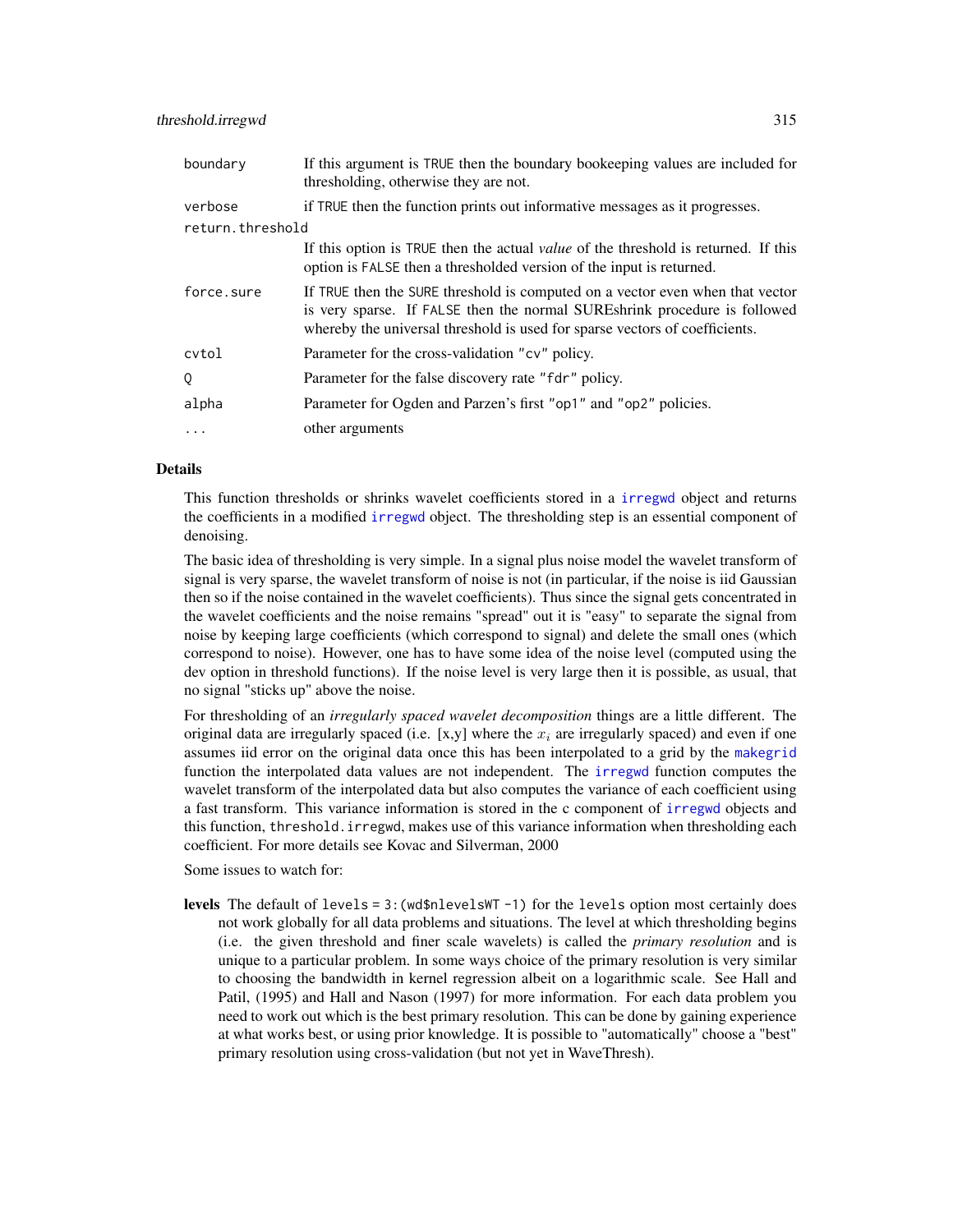Secondly the levels argument computes and applies the threshold at the levels specified in the levels argument. It does this for all the levels specified. Sometimes, in wavelet shrinkage, the threshold is computed using only the finest scale coefficients (or more precisely the estimate of the overall noise level). If you want your threshold variance estimate only to use the finest scale coefficients (e.g. with universal thresholding) then you will have to apply the threshold.wd function twice. Once (with levels set equal to nlevelsWT(wd)-1 and with return.threshold=TRUE to return the threshold computed on the finest scale and then apply the threshold function with the manual option supplying the value of the previously computed threshold as the value options.

by.level for a [wd](#page-344-0) object which has come from data with noise that is correlated then you should have a threshold computed for each resolution level. See the paper by Johnstone and Silverman, 1997.

#### Value

An object of class [irregwd](#page-148-0). This object contains the thresholded wavelet coefficients. Note that if the return.threshold option is set to TRUE then the threshold values will be returned rather than the thresholded object.

#### RELEASE

Version 3.6 Copyright Guy Nason 1997

#### Author(s)

Arne Kovac

### See Also

[makegrid](#page-171-0), [irregwd](#page-148-0), [irregwd](#page-148-0) object, [accessc](#page-8-0),

## Examples

```
#
# See main examples of these functions in the help to makegrid
#
```
<span id="page-315-0"></span>threshold.mwd *Use threshold on an mwd object.*

### **Description**

Applies hard or soft thresholding to multiple wavelet decomposition object mwd.object.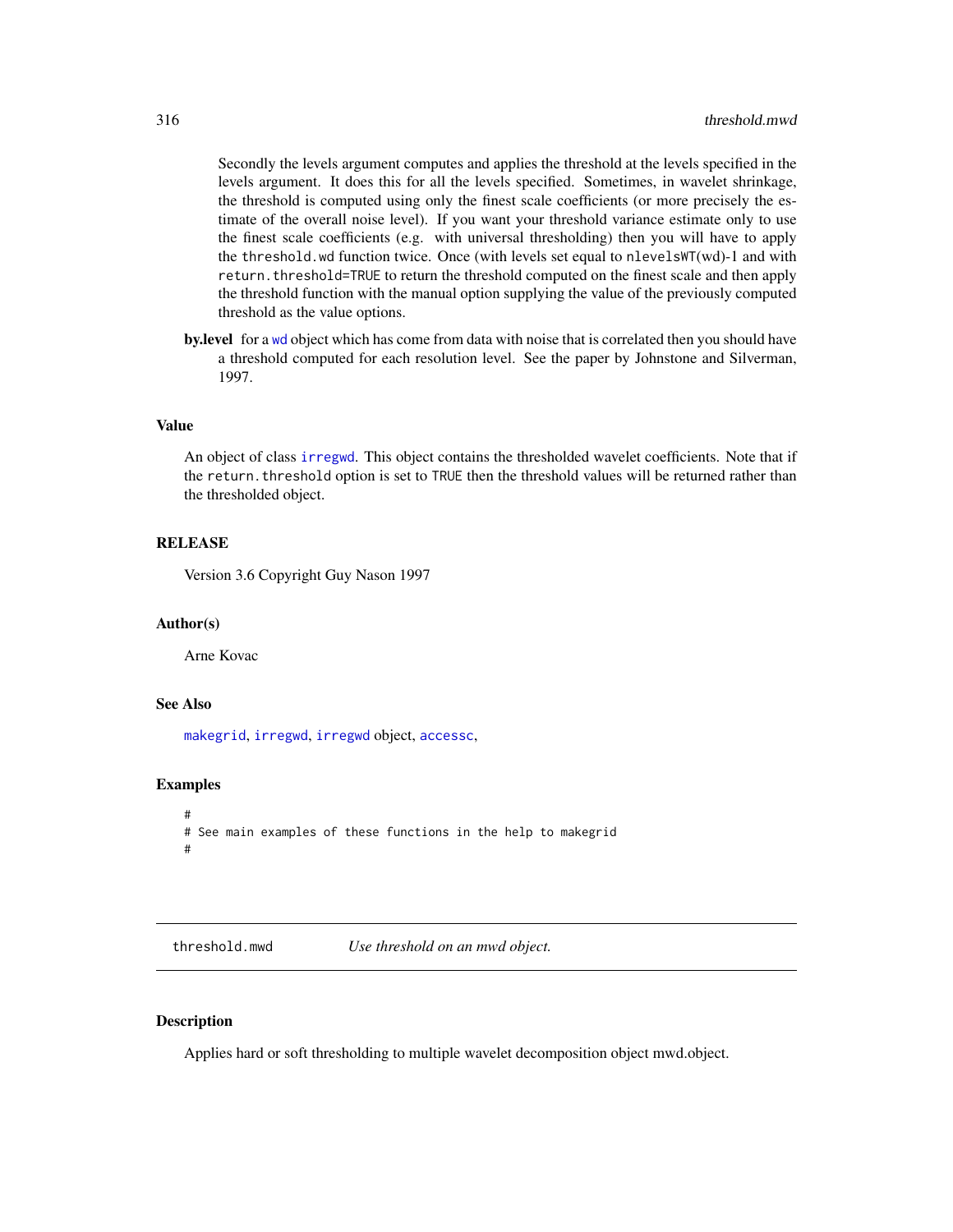# threshold.mwd 317

# Usage

```
## S3 method for class 'mwd'
threshold(mwd, levels = 3:(nlevelsWT(mwd) - 1), type = "hard",
   policy = "universal", boundary = FALSE, verbose = FALSE,
   return.threshold = FALSE, threshold = 0, covtol = 1e-09,
   robust = TRUE, return.chisq = FALSE,
   bivariate = TRUE, ...)
```
## Arguments

| mwd              | The multiple wavelet decomposition object that you wish to threshold.                                                                                                                                                                                                                                                                                             |
|------------------|-------------------------------------------------------------------------------------------------------------------------------------------------------------------------------------------------------------------------------------------------------------------------------------------------------------------------------------------------------------------|
| levels           | a vector of integers which determines which scale levels are thresholded in the<br>decomposition. Each integer in the vector must refer to a valid level in the<br>mwd object supplied. This is usually any integer from 0 to nlevelsWT(wd)-1<br>inclusive. Only the levels in this vector contribute to the computation of the<br>threshold and its application. |
| type             | determines the type of thresholding this can be "hard" or "soft".                                                                                                                                                                                                                                                                                                 |
| policy           | selects the technique by which the threshold value is selected. Each policy<br>corresponds to a method in the literature. At present the different policies are<br>"universal", "manual", "single". The policies are described in detail below.                                                                                                                   |
| boundary         | If this argument is TRUE then the boundary bookeeping values are included for<br>thresholding, otherwise they are not.                                                                                                                                                                                                                                            |
| verbose          | if TRUE then the function prints out informative messages as it progresses.                                                                                                                                                                                                                                                                                       |
| return.threshold |                                                                                                                                                                                                                                                                                                                                                                   |
|                  | If this option is TRUE then the actual value of the threshold is returned. If this<br>option is FALSE then a thresholded version of the input is returned.                                                                                                                                                                                                        |
| threshold        | This argument conveys the user supplied threshold. If the policy="manual"<br>then value is the actual threshold value. Any other policy means that the<br>threshold value is ignored.                                                                                                                                                                             |
| covtol           | The tolerance for what constitutes a singular variance matrix. If smallest eigen-<br>value of the estimated variance matrix is less than covtol then it is assumed<br>to be singular and no thresholding is done at that level. Note: do not confuse<br>covtol with cvtol an argument in threshold.wd.                                                            |
| robust           | If TRUE the variance matrix at each level is estimated using a robust method<br>(mad) otherwise it is estimated using var().                                                                                                                                                                                                                                      |
| return.chisq     | If TRUE the vector of values to be thresholded is returned. These values are<br>a quadratic form of each coefficient vector, and under normal assumptions the<br>noise component will have a chi-squared distribution (see Downie and Silver-<br>man 1996).                                                                                                       |
| bivariate        | this line is in construction                                                                                                                                                                                                                                                                                                                                      |
| $\cdots$         | any other arguments                                                                                                                                                                                                                                                                                                                                               |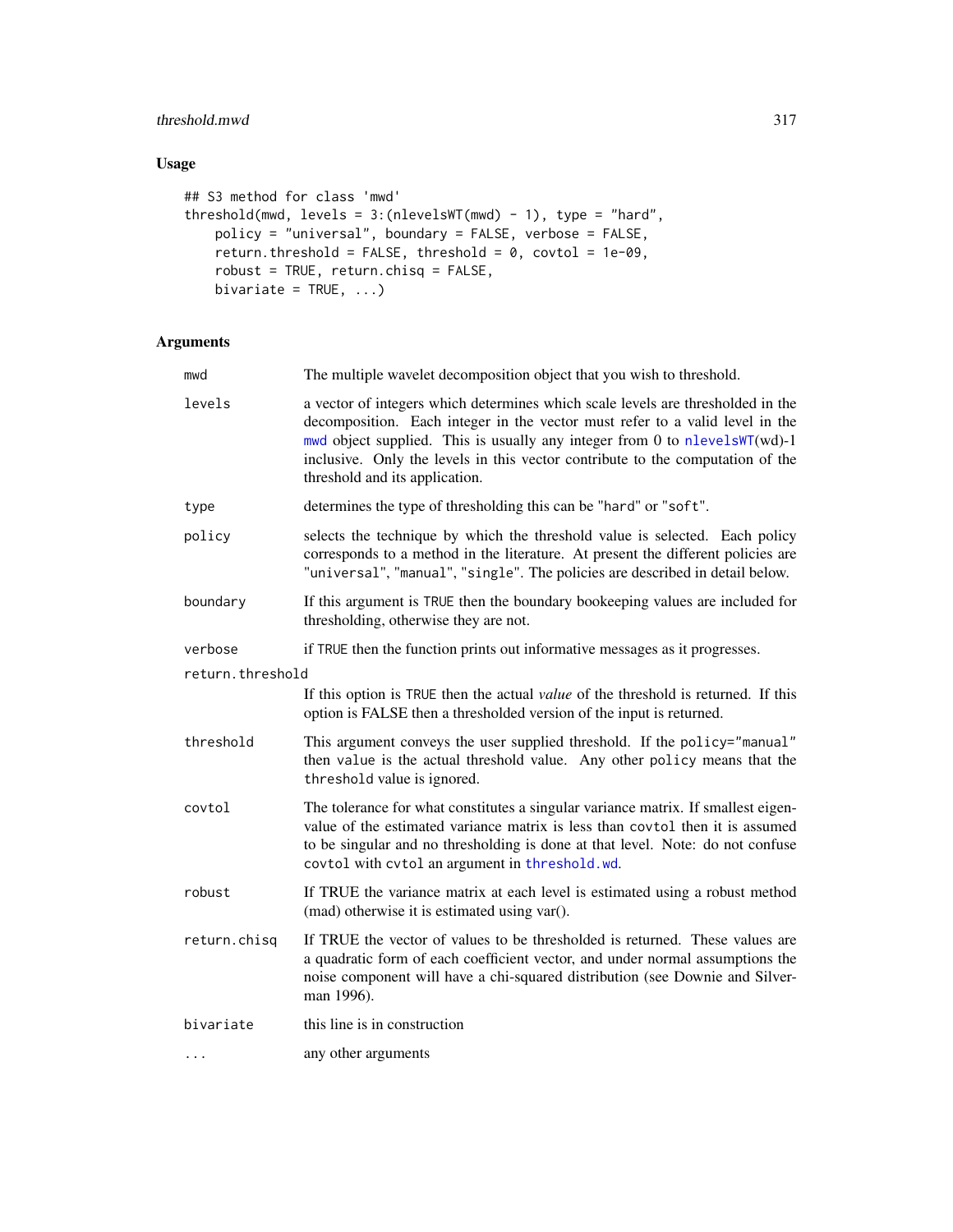#### Details

Thresholding modifies the coefficients within a mwd. object. The modification can be performed either with a "hard" or "soft" thresholding selected by the type argument.

Unless policy="single", the following method is applied. The columns of mwd\$D are taken as coefficient vectors  $D_{j,k}$ . From these  $\chi^2_{j,k} = D_{j,k} \cdot V_j^{-1}$ .  $D_{j,k}$  is computed, where  $V_j^{-1}$  is the inverse of the estimated variance of the coefficient vectors in that level (j).  $\chi^2_{j,k}$  is a positive scalar which is to be thresholded in a similar manner to univariate hard or soft thresholding. To obtain the new values of  $D_{j,k}$  shrink the vector by the same proportion as was the corresponding  $\chi^2_{j,k}$  term. i

#### Value

An object of class [mwd](#page-193-0). This object contains the thresholded wavelet coefficients. Note that if the return.threshold option is set to TRUE then the threshold values will be returned, or if return.chisq the vector of values to be thresholded will be returned, rather than the thresholded object.

#### RELEASE

Version 3.9.6 (Although Copyright Tim Downie 1995-6).

#### Note

#### POLICIES

- single If policy="single" then univariate thresholding is applied to each element of D as in (Strela et al 1999).
- universal The universal threshold is computed using 2log(n) (See Downie & Silverman 1996) where n is the number of coefficient vectors to be thresholded.
- manual The "manual" policy is simple. You supply a threshold value to the threshold argument and hard or soft thresholding is performed using that value

#### Author(s)

Tim Downie

### See Also

[accessC.mwd](#page-9-0), [accessD.mwd](#page-15-0), [draw.mwd](#page-87-0), [mfirst.last](#page-188-0), [mfilter.select](#page-186-0), [mwd](#page-193-0), [mwd.object](#page-195-0), [mwr](#page-197-0), [plot.mwd](#page-212-0), [print.mwd](#page-230-0), [putC.mwd](#page-256-0), [putD.mwd](#page-264-0), [summary.mwd](#page-296-0), [wd](#page-344-0), [wr.mwd](#page-367-0).

```
#
# Generate some test data
#
test.data <- example.1()$y
## Not run: ts.plot(test.data)
#
# Generate some noisy data
```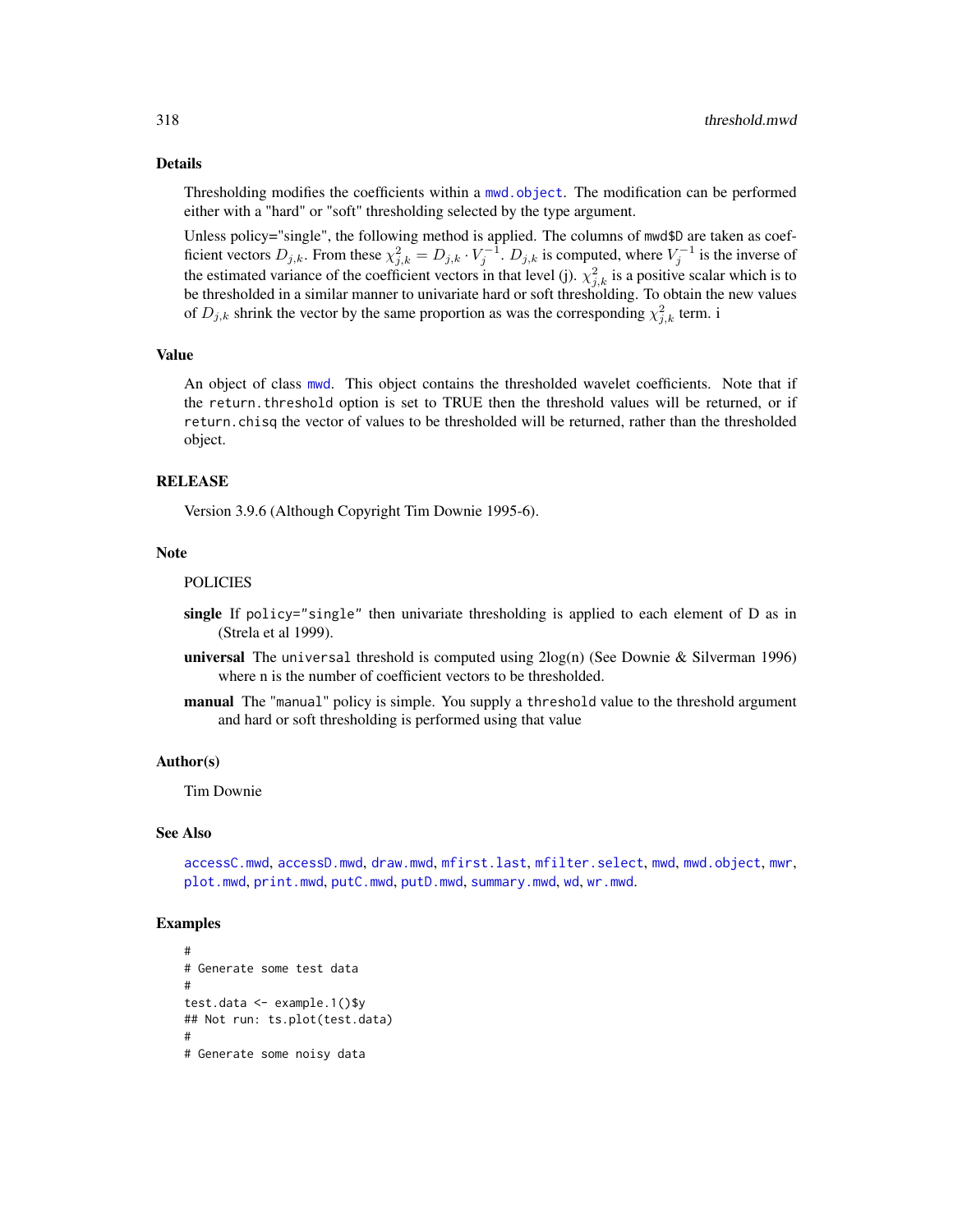threshold.wd 319

```
#
ynoise <- test.data + rnorm(512, sd=0.1)
##
# Plot it
#
## Not run: ts.plot(ynoise)
#
# Now take the discrete multiple wavelet transform
# N.b. I have no idea if the default wavelets here are appropriate for
# this particular examples.
#
ynmwd <- mwd(ynoise)
## Not run: plot(ynwd)
# [1] 2.020681 2.020681 2.020681 2.020681 2.020681 2.020681 2.020681
#
# Now do thresholding. We'll use the default arguments.
#
ynmwdT <- threshold(ynmwd)
#
# And let's plot it
#
## Not run: plot(ynmwdT)
#
# Let us now see what the actual estimate looks like
#
ymwr <- wr(ynmwdT)
#
# Here's the estimate...
#
## Not run: ts.plot(ywr1)
```
<span id="page-318-0"></span>threshold.wd *Threshold (DWT) wavelet decomposition object*

## Description

This function provides various ways to threshold a [wd](#page-344-0) class object.

#### Usage

```
## S3 method for class 'wd'
threshold(wd, levels = 3:(nlevelsWT(wd) - 1), type = "soft", policy = "sure",
     by.level = FALSE, value = 0, dev = madmad, boundary = FALSE, verbose = FALSE,
        return.threshold = FALSE, force.sure = FALSE, cvtol = 0.01,
cvmaxits=500, Q = 0.05, OP1alpha = 0.05,
        alpha = 0.5, beta = 1, C1 = NA, C2 = NA, C1.start = 100,
al.check=TRUE, ...)
```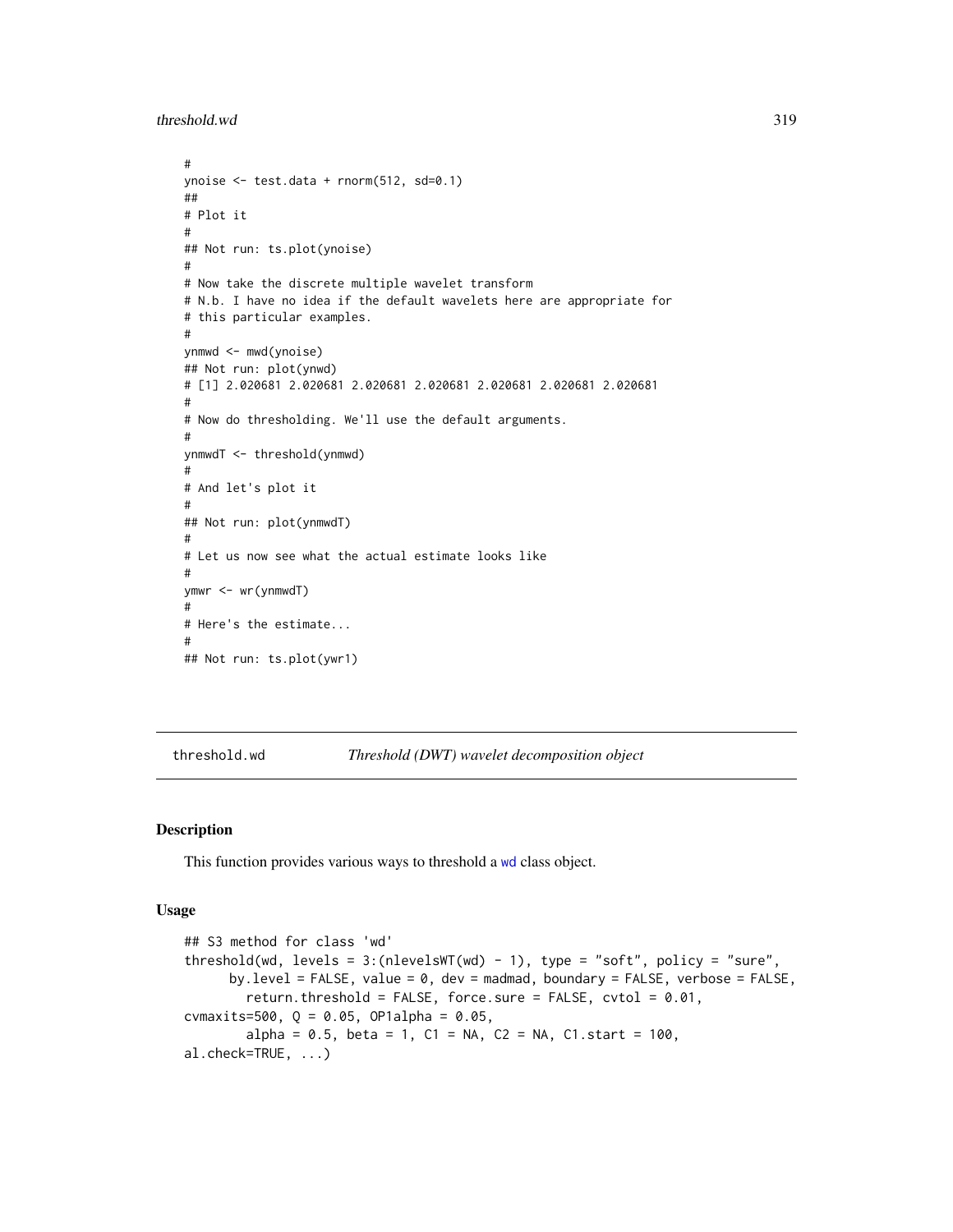# Arguments

| wd               | The DWT wavelet decomposition object that you wish to threshold.                                                                                                                                                                                                                                                                                                 |
|------------------|------------------------------------------------------------------------------------------------------------------------------------------------------------------------------------------------------------------------------------------------------------------------------------------------------------------------------------------------------------------|
| levels           | a vector of integers which determines which scale levels are thresholded in the<br>decomposition. Each integer in the vector must refer to a valid level in the<br>wd object supplied. This is usually any integer from 0 to nlevelsWT(wd)-1<br>inclusive. Only the levels in this vector contribute to the computation of the<br>threshold and its application. |
| type             | determines the type of thresholding this can be "hard" or "soft".                                                                                                                                                                                                                                                                                                |
| policy           | selects the technique by which the threshold value is selected. Each policy cor-<br>responds to a method in the literature. At present the different policies are:<br>"universal", "LSuniversal", "sure", "BayesThresh", "cv", "fdr", "op1",<br>"op2", "manual", "mannum" and "probability". The policies are described in<br>detail below.                      |
| by.level         | If FALSE then a global threshold is computed on and applied to all scale levels<br>defined in levels. If TRUE a threshold is computed and applied separately to<br>each scale level.                                                                                                                                                                             |
| value            | This argument conveys the user supplied threshold. If the policy="manual"<br>then value is the actual threshold value; if the policy="mannum" then value<br>conveys the total number of ordered coefficients kept (from the largest); if policy="probability"<br>then value conveys the the user supplied quantile level.                                        |
| dev              | this argument supplies the function to be used to compute the spread of the<br>absolute values coefficients. The function supplied must return a value of spread<br>on the variance scale (i.e. not standard deviation) such as the var () function. A<br>popular, useful and robust alternative is the madmad function.                                         |
| boundary         | If this argument is TRUE then the boundary bookeeping values are included for<br>thresholding, otherwise they are not.                                                                                                                                                                                                                                           |
| verbose          | if TRUE then the function prints out informative messages as it progresses.                                                                                                                                                                                                                                                                                      |
| return.threshold |                                                                                                                                                                                                                                                                                                                                                                  |
|                  | If this option is TRUE then the actual value of the threshold is returned. If this<br>option is FALSE then a thresholded version of the input is returned.                                                                                                                                                                                                       |
| force.sure       | If TRUE then the sure threshold is computed on a vector even when that vector<br>is very sparse. If FALSE then the normal SUREshrink procedure is followed<br>whereby the universal threshold is used for sparse vectors of coefficients.                                                                                                                        |
| cvtol            | Parameter for the cross-validation "cv" policy.                                                                                                                                                                                                                                                                                                                  |
| cvmaxits         | Maximum number of iterations allowed for the cross-validation "cv" policy.                                                                                                                                                                                                                                                                                       |
| Q                | Parameter for the false discovery rate "fdr" policy.                                                                                                                                                                                                                                                                                                             |
| OP1alpha         | Parameter for Ogden and Parzen's first "op1" and "op2" policies.                                                                                                                                                                                                                                                                                                 |
| alpha            | Parameter for BayesThresh "BayesThresh" policy.                                                                                                                                                                                                                                                                                                                  |
| beta             | Parameter for BayesThresh "BayesThresh" policy.                                                                                                                                                                                                                                                                                                                  |
| C1               | Parameter for BayesThresh "BayesThresh" policy.                                                                                                                                                                                                                                                                                                                  |
| C <sub>2</sub>   | Parameter for BayesThresh "BayesThresh" policy.                                                                                                                                                                                                                                                                                                                  |
| C1.start         | Parameter for BayesThresh "BayesThresh" policy.                                                                                                                                                                                                                                                                                                                  |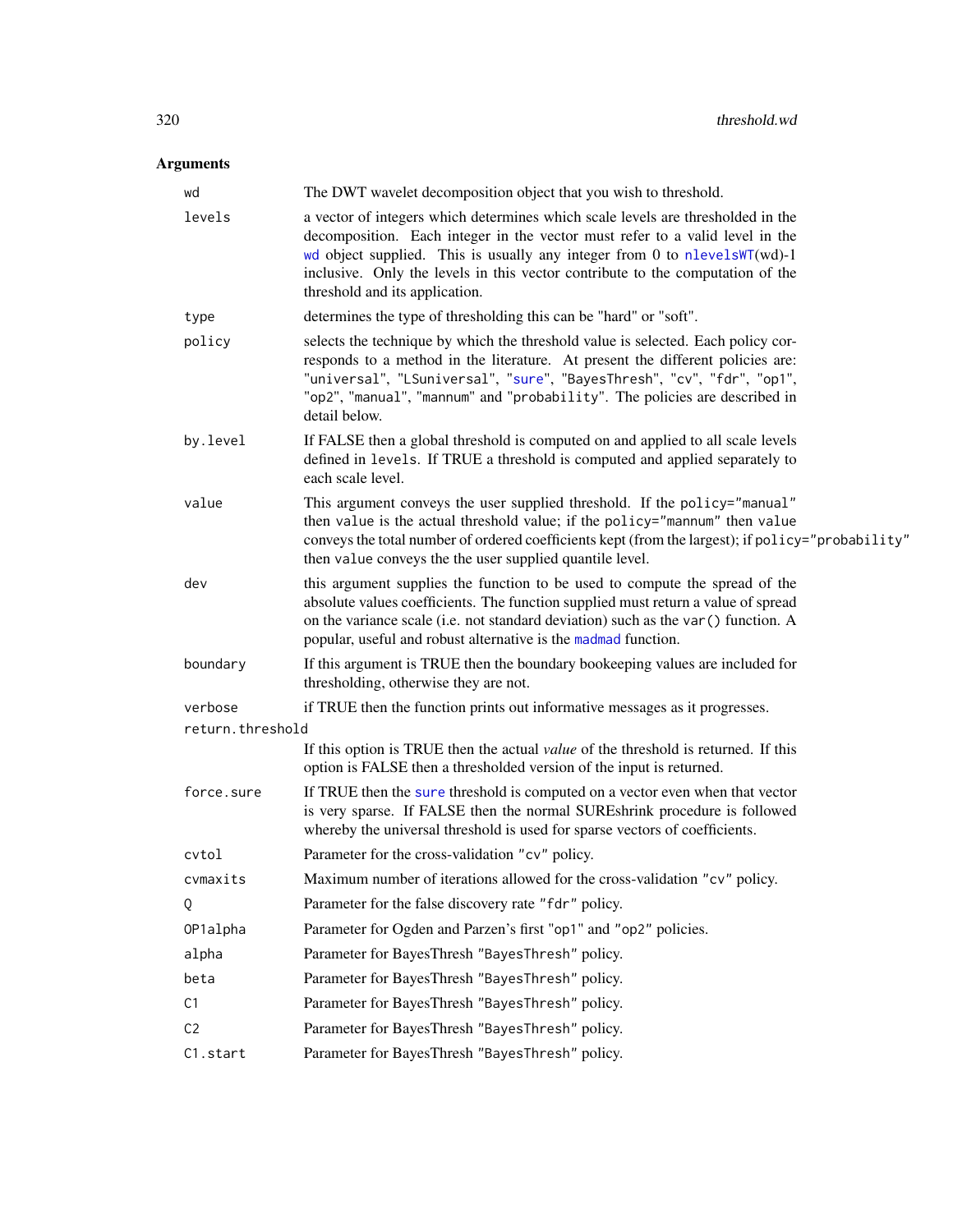al.check If TRUE then the function checks that the levels are in ascending order. If they are not then this can be an indication that the default level arguments are not appropriate for this data set (wd object). However, a strange order might be appropriate for some reason if deliberately set, so setting this argument equal to FALSE turns off the check and warning.

... any other arguments

### Details

This function thresholds or shrinks wavelet coefficients stored in a [wd](#page-344-0) object and returns the coefficients in a modified [wd](#page-344-0) object. See the seminal papers by Donoho and Johnstone for explanations about thresholding. For a gentle introduction to wavelet thresholding (or shrinkage as it is sometimes called) see Nason and Silverman, 1994. For more details on each technique see the descriptions of each method below

The basic idea of thresholding is very simple. In a signal plus noise model the wavelet transform of signal is very sparse, the wavelet transform of noise is not (in particular, if the noise is iid Gaussian then so if the noise contained in the wavelet coefficients). Thus since the signal gets concentrated in the wavelet coefficients and the noise remains "spread" out it is "easy" to separate the signal from noise by keeping large coefficients (which correspond to signal) and delete the small ones (which correspond to noise). However, one has to have some idea of the noise level (computed using the dev option in threshold functions). If the noise level is very large then it is possible, as usual, that no signal "sticks up" above the noise.

There are many components to a successful thresholding procedure. Some components have a larger effect than others but the effect is not the same in all practical data situations. Here we give some rough practical guidance, although *you must refer to the papers below when using a particular technique.* You cannot expect to get excellent performance on all signals unless you fully understand the rationale and limitations of each method below. I am not in favour of the "black-box" approach. The thresholding functions of WaveThresh3 are not a black box: experience and judgement are required!

Some issues to watch for:

levels The default of levels =  $3$ : (wd\$nlevelsWT -1) for the levels option most certainly does not work globally for all data problems and situations. The level at which thresholding begins (i.e. the given threshold and finer scale wavelets) is called the *primary resolution* and is unique to a particular problem. In some ways choice of the primary resolution is very similar to choosing the bandwidth in kernel regression albeit on a logarithmic scale. See Hall and Patil, (1995) and Hall and Nason (1997) for more information. For each data problem you need to work out which is the best primary resolution. This can be done by gaining experience at what works best, or using prior knowledge. It is possible to "automatically" choose a "best" primary resolution using cross-validation (but not in WaveThresh).

Secondly the levels argument computes and applies the threshold at the levels specified in the levels argument. It does this for all the levels specified. Sometimes, in wavelet shrinkage, the threshold is computed using only the finest scale coefficients (or more precisely the estimate of the overall noise level). If you want your threshold variance estimate only to use the finest scale coefficients (e.g. with universal thresholding) then you will have to apply the threshold.wd function twice. Once (with levels set equal to [nlevelsWT](#page-199-0)(wd)-1 and with return.threshold=TRUE to return the threshold computed on the finest scale and then apply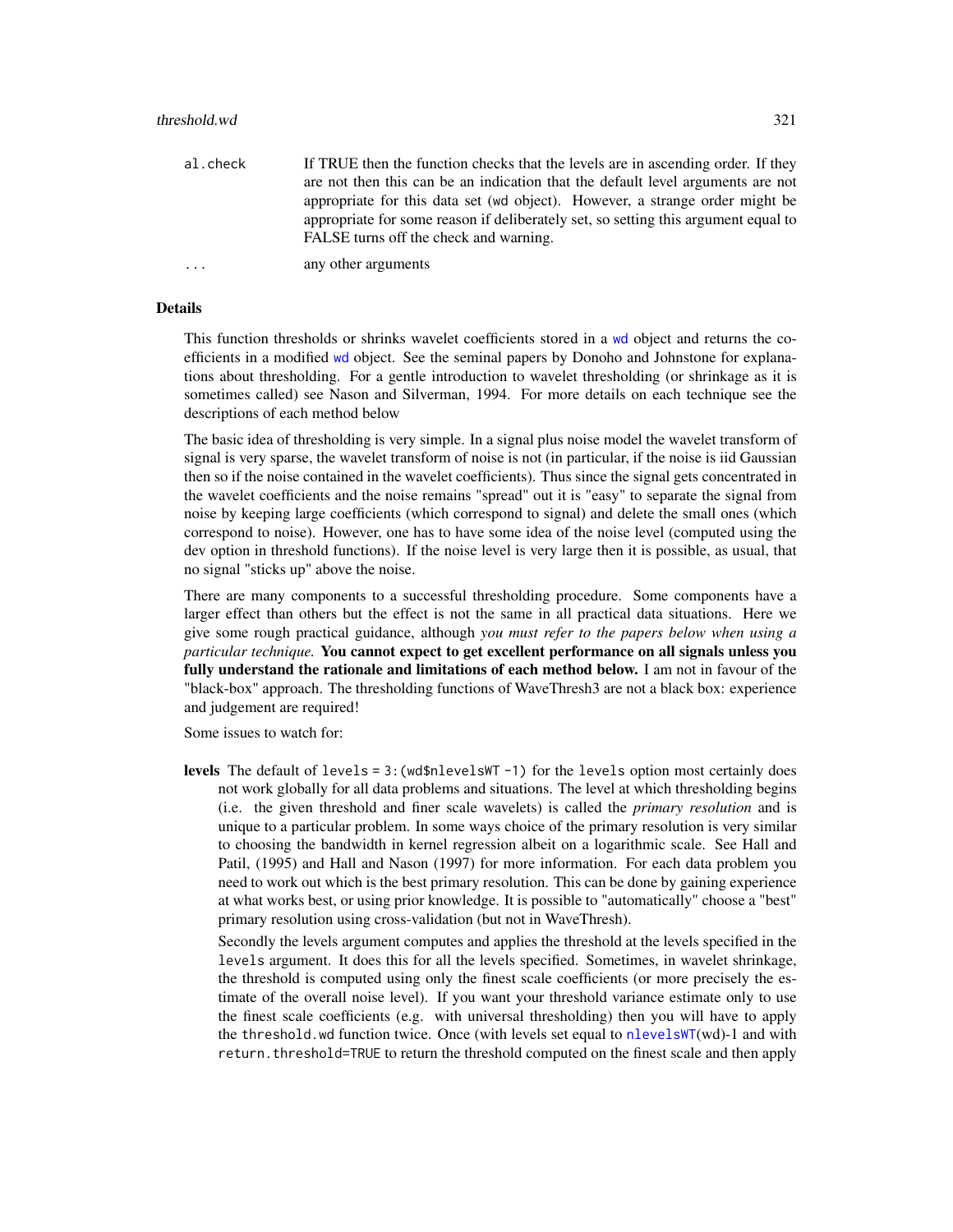the threshold function with the manual option supplying the value of the previously computed threshold as the value options.

Thirdly, if you apply wavelet shrinkage to a small data set then you need to ensure you've chosen the levels argument appropriately. For example, if your original data was of length 8, then the associated wd wavelet decomposition object will only have levels 0, 1 and 2. So, the default argument for levels (starting at 3 and higher) will almost certainly be wrong. The code now warns for these situations.

**by.level** for a [wd](#page-344-0) object which has come from data with noise that is correlated then you should have a threshold computed for each resolution level. See the paper by Johnstone and Silverman, 1997.

#### Value

An object of class [wd](#page-344-0). This object contains the thresholded wavelet coefficients. Note that if the return.threshold option is set to TRUE then the threshold values will be returned rather than the thresholded object.

#### RELEASE

Version 3.6 Copyright Guy Nason and others 1997

#### Note

POLICIES This section gives a brief description of the different thresholding policies available. For further details see *the associated papers*. If there is no paper available then a small description is provided here. More than one policy may be good for problem, so experiment! They are arranged here in alphabetical order:

BayesThresh See Abramovich, Silverman and Sapatinas, (1998). Contributed by Felix Abramovich and Fanis Sapatinas.

cv See Nason, 1996.

- fdr See Abramovich and Benjamini, 1996. Contributed by Felix Abramovich.
- LSuniversal See Nason, von Sachs and Kroisandt, 1998. This is used for smoothing of a wavelet periodogram and shouldn't be used generally.
- manual specify a user supplied threshold using value to pass the value of the threshold. The value argument should be a vector. If it is of length 1 then it is replicated to be the same length as the levels vector, otherwise it is repeated as many times as is necessary to be the levels vector's length. In this way, different thresholds can be supplied for different levels. Note that the by.level option has no effect with this policy.
- **mannum** You decided how many of the largest (in absolute value) coefficients that you want to keep and supply this number in value.
- op1 See Ogden and Parzen, 1996. Contributed by Todd Ogden.
- op2 See Ogden and Parzen, 1996. Contributed by Todd Ogden.
- **probability** The probability policy works as follows. All coefficients that are smaller than the valueth quantile of the coefficients are set to zero. If by.level is false, then the quantile is computed for all coefficients in the levels specified by the "levels" vector; if by.level is true, then each level's quantile is estimated separately. The probability policy is pretty stupid - do not use it.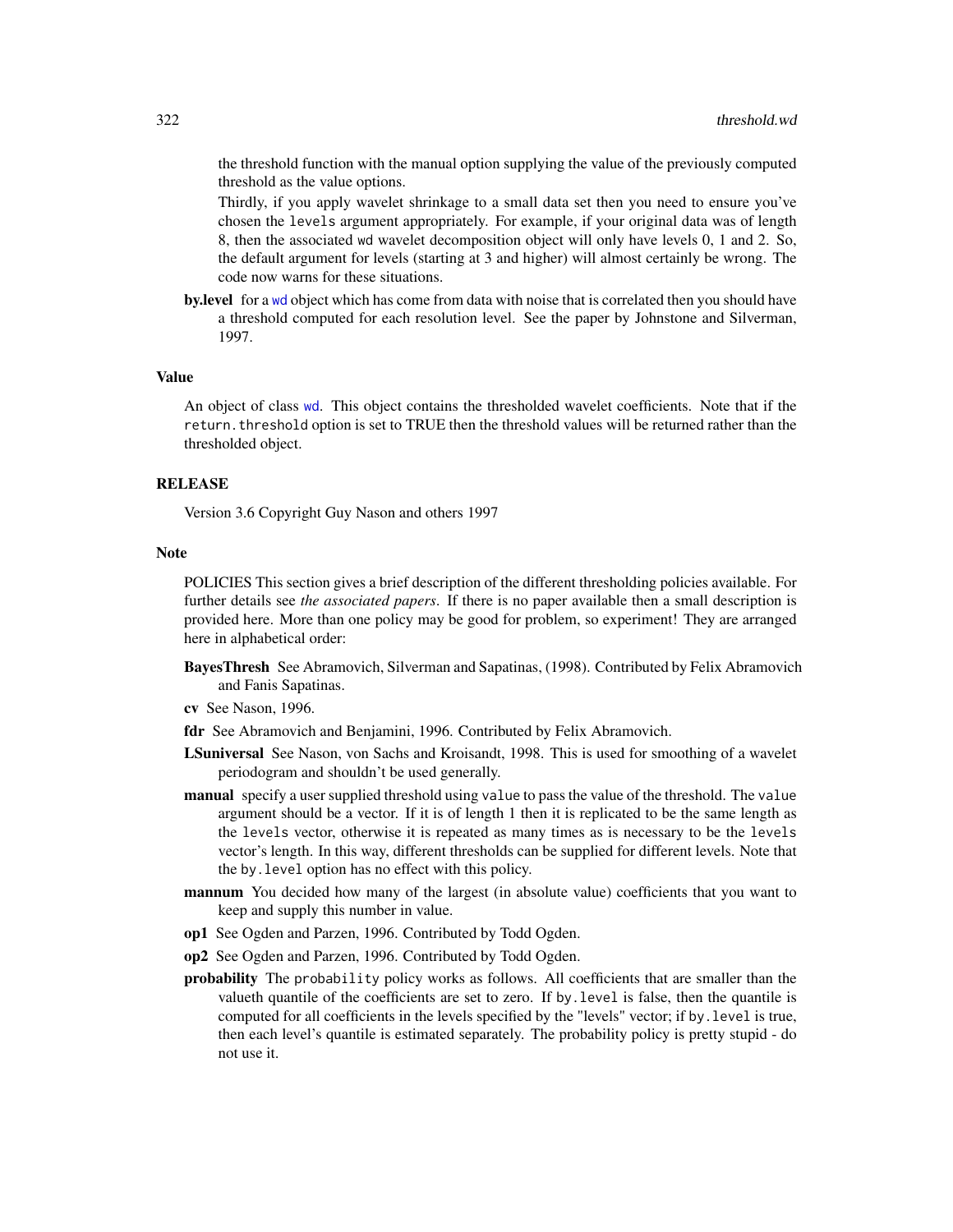#### threshold.wd 323

sure See Donoho and Johnstone, 1994.

universal See Donoho and Johnstone, 1995.

### Author(s)

G P Nason

## References

Various code segments detailed above were kindly donated by Felix Abramovich, Theofanis Sapatinas and Todd Ogden.

#### See Also

[wd](#page-344-0), [wd.object](#page-351-0), [wr](#page-365-0), [wr.wd](#page-368-0), [threshold](#page-307-0).

```
#
# Generate some test data
#
test.data <- example.1()$y
## Not run: ts.plot(test.data)
#
# Generate some noisy data
#
ynoise <- test.data + rnorm(512, sd=0.1)
#
# Plot it
#
## Not run: ts.plot(ynoise)
#
# Now take the discrete wavelet transform
# N.b. I have no idea if the default wavelets here are appropriate for
# this particular examples.
#
ynwd <- wd(ynoise)
## Not run: plot(ynwd)
#
# Now do thresholding. We'll use a universal policy,
# and madmad deviance estimate on the finest
# coefficients and return the threshold. We'll also get it to be verbose
# so we can watch the process.
#
ynwdT1 <- threshold(ynwd, policy="universal", dev=madmad,
levels= nlevelsWT(ynwd)-1, return.threshold=TRUE,
verbose=TRUE)
# threshold.wd:
# Argument checking
# Universal policy...All levels at once
# Global threshold is: 0.328410967430135
#
```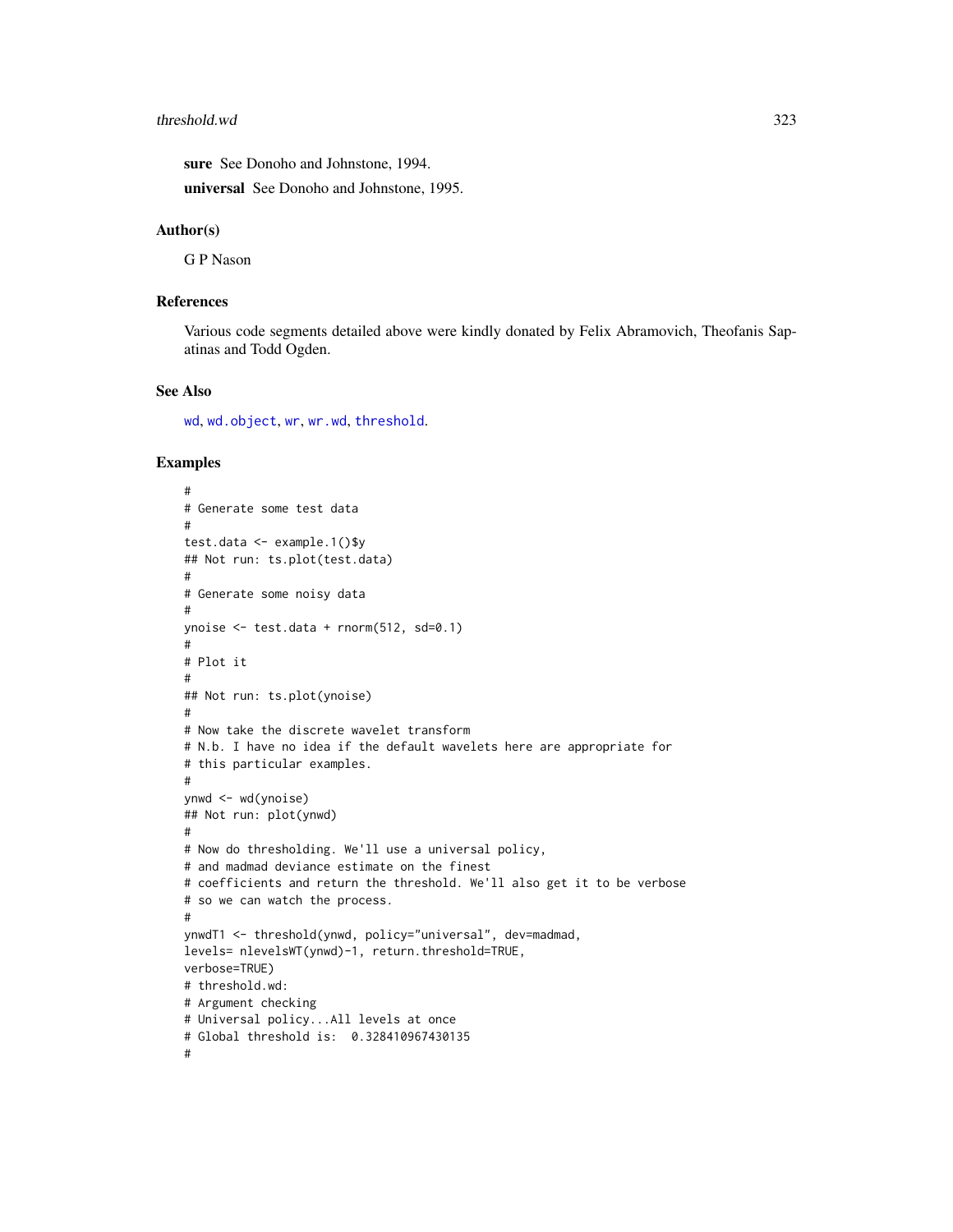# Why is this the threshold? Well in this case n=512 so sqrt(2\*log(n)), # the universal threshold, # is equal to 3.53223. Since the noise is about 0.1 (because that's what # we generated it to be) the threshold is about 0.353. # # Now let's apply this threshold to all levels in the noisy wavelet object # ynwdT1obj <- threshold(ynwd, policy="manual", value=ynwdT1, levels=0:(nlevelsWT(ynwd)-1)) # # And let's plot it # ## Not run: plot(ynwdT1obj) # # You'll see that a lot of coefficients have been set to zero, or shrunk. # # Let's try a Bayesian examples this time! # ynwdT2obj <- threshold(ynwd, policy="BayesThresh") # # And plot the coefficients # ## Not run: plot(ynwdT2obj) # # Let us now see what the actual estimates look like # ywr1 <- wr(ynwdT1obj) ywr2 <- wr(ynwdT2obj) # # Here's the estimate using universal thresholding # ## Not run: ts.plot(ywr1) # # Here's the estimate using BayesThresh # ## Not run: ts.plot(ywr2)

<span id="page-323-0"></span>threshold.wd3D *Threshold 3D DWT object*

## **Description**

This function provides various ways to threshold a [wd3D](#page-353-0) class object.

#### Usage

```
## S3 method for class 'wd3D'
threshold(wd3D, levels = 3:(nlevelswT(wd3D) - 1), type = "hard", policy =
        "universal", by.level = FALSE, value = 0, dev = var, verbose = FALSE,
       return.threshold = FALSE, ...)
```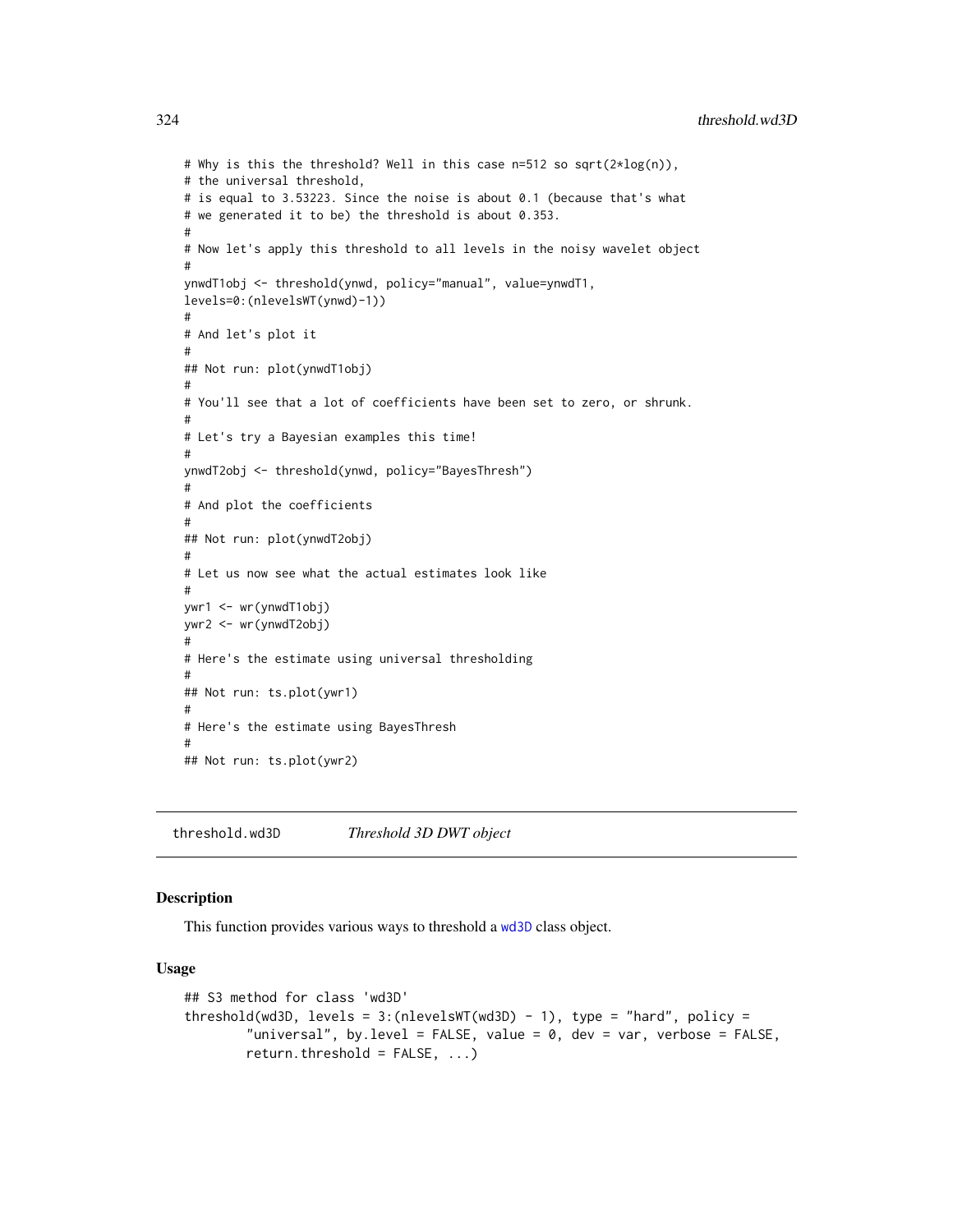#### **Arguments**

| wd3D             | The 3D DWT wavelet decomposition object that you wish to threshold.                                                                                                                                                                                                                                                                                                   |  |
|------------------|-----------------------------------------------------------------------------------------------------------------------------------------------------------------------------------------------------------------------------------------------------------------------------------------------------------------------------------------------------------------------|--|
| levels           | a vector of integers which determines which scale levels are thresholded in the<br>decomposition. Each integer in the vector must refer to a valid level in the<br>wd3D object supplied. This is usually any integer from 0 to nlevelsWT(wd3D)-<br>1 inclusive. Only the levels in this vector contribute to the computation of the<br>threshold and its application. |  |
| type             | determines the type of thresholding this can be "hard" or "soft".                                                                                                                                                                                                                                                                                                     |  |
| policy           | selects the technique by which the threshold value is selected. Each policy cor-<br>responds to a method in the literature. At present the different policies are:<br>"universal" and "manual". The policies are described in detail below.                                                                                                                           |  |
| by.level         | If FALSE then a global threshold is computed on and applied to all scale levels<br>defined in levels. If TRUE a threshold is computed and applied separately to<br>each scale level.                                                                                                                                                                                  |  |
| value            | This argument conveys the user supplied threshold. If the policy="manual"<br>then value is the actual threshold value.                                                                                                                                                                                                                                                |  |
| dev              | this argument supplies the function to be used to compute the spread of the<br>absolute values coefficients. The function supplied must return a value of spread<br>on the variance scale (i.e. not standard deviation) such as the var () function. A<br>popular, useful and robust alternative is the madmad function.                                              |  |
| verbose          | if TRUE then the function prints out informative messages as it progresses.                                                                                                                                                                                                                                                                                           |  |
| return.threshold |                                                                                                                                                                                                                                                                                                                                                                       |  |
|                  | If this option is TRUE then the actual <i>value</i> of the threshold is returned. If this<br>option is FALSE then a thresholded version of the input is returned.                                                                                                                                                                                                     |  |
| $\cdots$         | any other arguments                                                                                                                                                                                                                                                                                                                                                   |  |

#### Details

This function thresholds or shrinks wavelet coefficients stored in a [wd3D](#page-353-0) object and returns the coefficients in a modified [wd3D](#page-353-0) object. See the seminal papers by Donoho and Johnstone for explanations about thresholding. For a gentle introduction to wavelet thresholding (or shrinkage as it is sometimes called) see Nason and Silverman, 1994. For more details on each technique see the descriptions of each method below

The basic idea of thresholding is very simple. In a signal plus noise model the wavelet transform of signal is very sparse, the wavelet transform of noise is not (in particular, if the noise is iid Gaussian then so if the noise contained in the wavelet coefficients). Thus since the signal gets concentrated in the wavelet coefficients and the noise remains "spread" out it is "easy" to separate the signal from noise by keeping large coefficients (which correspond to signal) and delete the small ones (which correspond to noise). However, one has to have some idea of the noise level (computed using the dev option in threshold functions). If the noise level is very large then it is possible, as usual, that no signal "sticks up" above the noise.

There are many components to a successful thresholding procedure. Some components have a larger effect than others but the effect is not the same in all practical data situations. Here we give some rough practical guidance, although *you must refer to the papers below when using a particular technique.* You cannot expect to get excellent performance on all signals unless you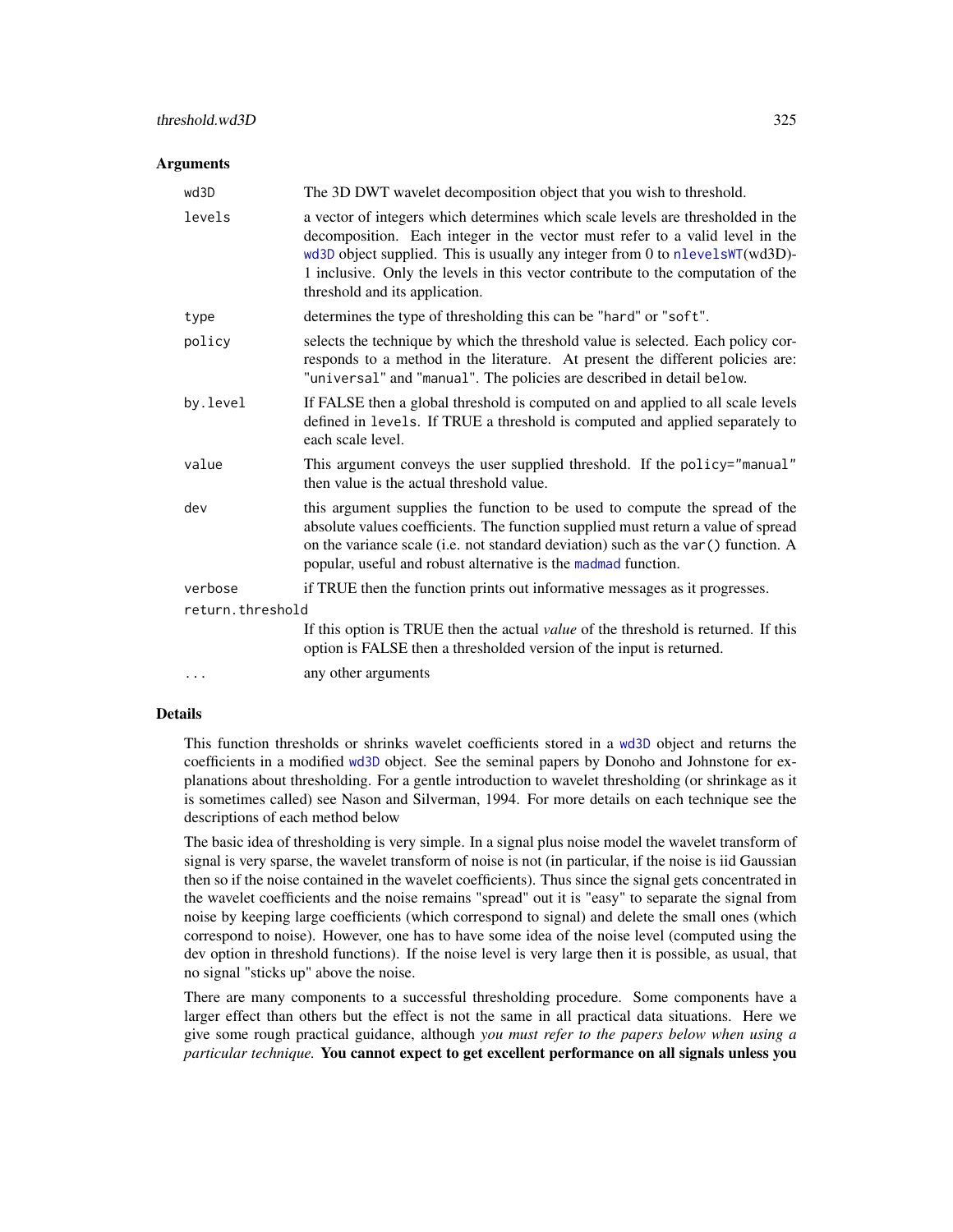fully understand the rationale and limitations of each method below. I am not in favour of the "black-box" approach. The thresholding functions of WaveThresh3 are not a black box: experience and judgement are required!

Some issues to watch for:

**levels** The default of levels =  $3$ : (wd\$nlevelsWT  $-1$ ) for the levels option most certainly does not work globally for all data problems and situations. The level at which thresholding begins (i.e. the given threshold and finer scale wavelets) is called the *primary resolution* and is unique to a particular problem. In some ways choice of the primary resolution is very similar to choosing the bandwidth in kernel regression albeit on a logarithmic scale. See Hall and Patil, (1995) and Hall and Nason (1997) for more information. For each data problem you need to work out which is the best primary resolution. This can be done by gaining experience at what works best, or using prior knowledge. It is possible to "automatically" choose a "best" primary resolution using cross-validation (but not in WaveThresh).

Secondly the levels argument computes and applies the threshold at the levels specified in the levels argument. It does this for all the levels specified. Sometimes, in wavelet shrinkage, the threshold is computed using only the finest scale coefficients (or more precisely the estimate of the overall noise level). If you want your threshold variance estimate only to use the finest scale coefficients (e.g. with universal thresholding) then you will have to apply the threshold.wd function twice. Once (with levels set equal to [nlevelsWT](#page-199-0)(wd)-1 and with return.threshold=TRUE to return the threshold computed on the finest scale and then apply the threshold function with the manual option supplying the value of the previously computed threshold as the value options.

by.level for a [wd](#page-344-0) object which has come from data with noise that is correlated then you should have a threshold computed for each resolution level. See the paper by Johnstone and Silverman, 1997.

## Value

An object of class [wd3D](#page-353-0). This object contains the thresholded wavelet coefficients. Note that if the return.threshold option is set to TRUE then the threshold values will be returned rather than the thresholded object.

## **RELEASE**

Version 3.9.6 Copyright Guy Nason 1997.

#### Note

### POLICIES

This section gives a brief description of the different thresholding policies available. For further details *see the associated papers*. If there is no paper available then a small description is provided here. More than one policy may be good for problem, so experiment! They are arranged here in alphabetical order:

manual specify a user supplied threshold using value to pass the value of the threshold. The value argument should be a vector. If it is of length 1 then it is replicated to be the same length as the levels vector, otherwise it is repeated as many times as is necessary to be the levels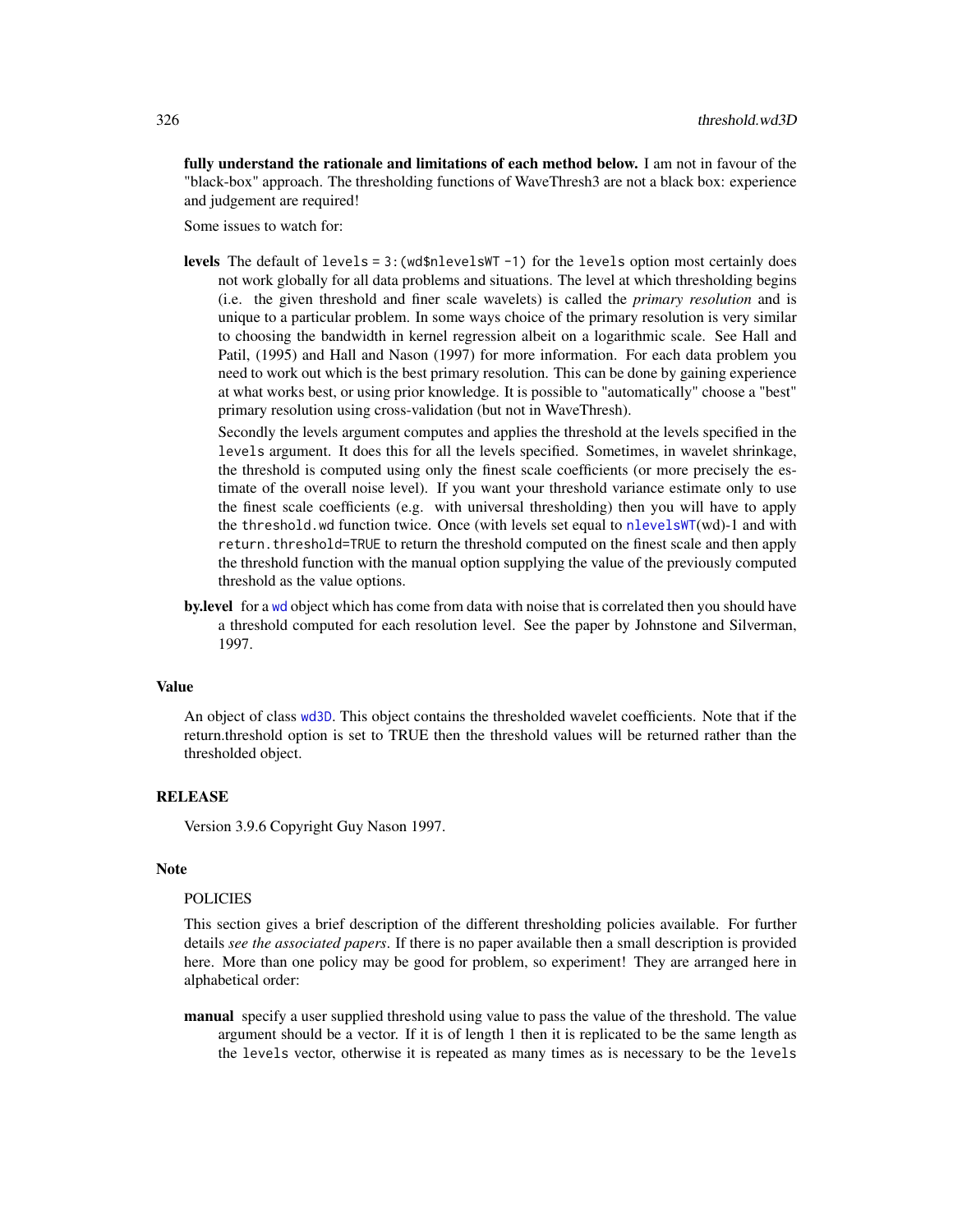## threshold.wp 327

vector's length. In this way, different thresholds can be supplied for different levels. Note that the by.level option has no effect with this policy.

universal See Donoho and Johnstone, 1995.

#### Author(s)

G P Nason

# See Also

[threshold](#page-307-0), [accessD.wd3D](#page-18-0), [print.wd3D](#page-238-0), [putD.wd3D](#page-268-0), [putDwd3Dcheck](#page-272-0), [summary.wd3D](#page-298-0), [threshold.wd3D](#page-323-0), [wd3D.object](#page-354-0), [wr3D](#page-370-0).

## Examples

```
#
# Generate some test data
#
test.data <- array(rnorm(8*8*8), dim=c(8,8,8))
testwd3D <- wd3D(test.data)
#
# Now let's threshold
#
testwd3DT <- threshold(testwd3D, levels=1:2)
#
# That's it, one can apply wr3D now to reconstruct
# if you like!
#
```
<span id="page-326-0"></span>threshold.wp *Threshold wavelet packet decomposition object*

## Description

This function provides various ways to threshold a [wp](#page-357-0) class object.

#### Usage

```
## S3 method for class 'wp'
threshold(wp, levels = 3:(nlevelswT(wp) - 1), dev = madmad,
policy = "universal", value = 0, by.level = FALSE, type = "soft",
verbose = FALSE, return.threshold = FALSE, cvtol = 0.01, cvnorm = l2norm,
add.history = TRUE, ...)
```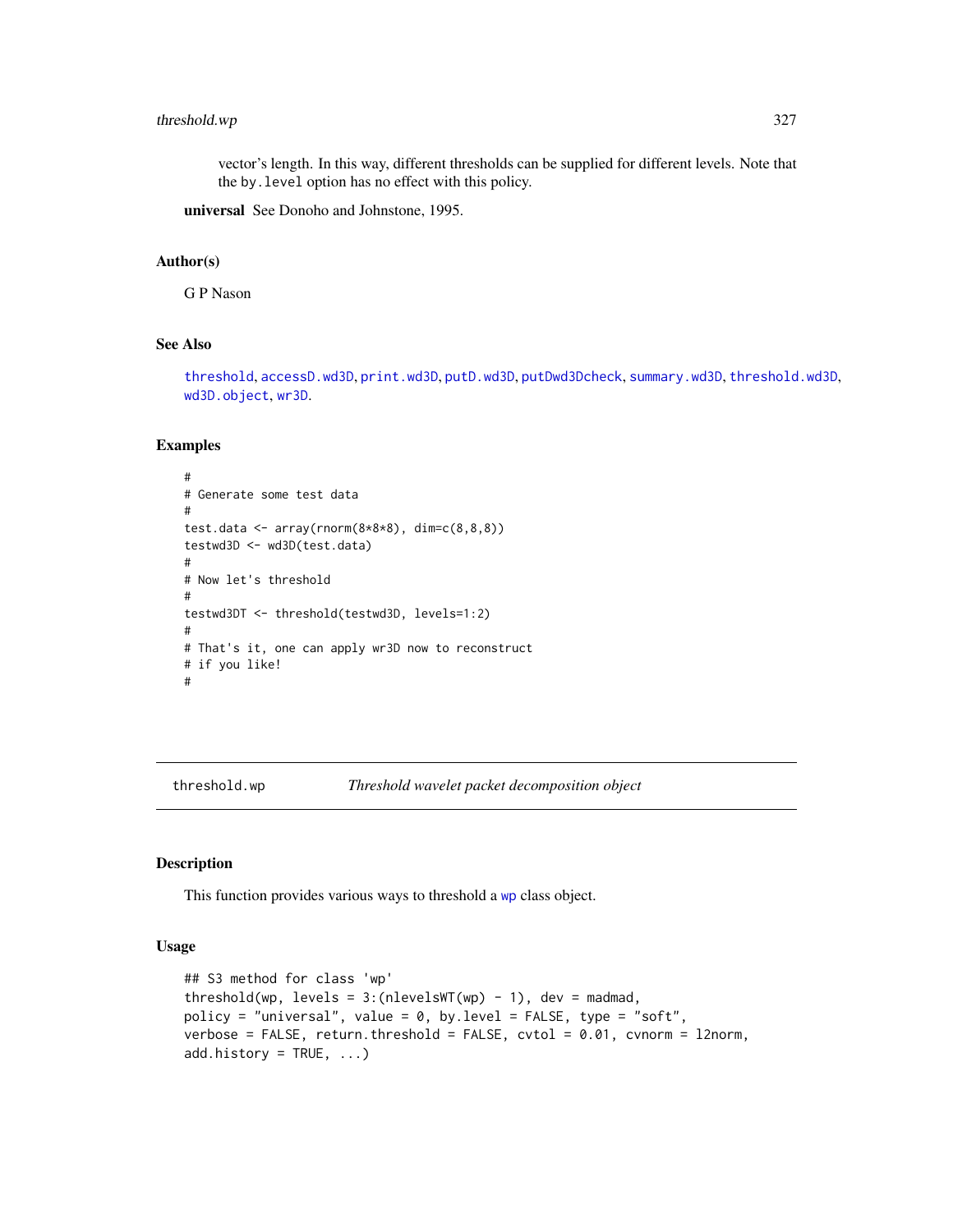#### **Arguments**

| wp               | The wavelet packet object that you wish to threshold.                                                                                                                                                                                                                                                                                                                 |  |
|------------------|-----------------------------------------------------------------------------------------------------------------------------------------------------------------------------------------------------------------------------------------------------------------------------------------------------------------------------------------------------------------------|--|
| levels           | a vector of integers which determines which scale levels are thresholded in the<br>decomposition. Each integer in the vector must refer to a valid level in the<br>wd object supplied. This is usually any integer from 0 to nlevels $WT(wp) - 1$<br>inclusive. Only the levels in this vector contribute to the computation of the<br>threshold and its application. |  |
| policy           | selects the technique by which the threshold value is selected. Each policy cor-<br>responds to a method in the literature. At present the different policies are:<br>"universal" and "manual". The policies are described in detail below.                                                                                                                           |  |
| by.level         | If FALSE then a global threshold is computed on and applied to all scale levels<br>defined in levels. If TRUE a threshold is computed and applied separately to<br>each scale level.                                                                                                                                                                                  |  |
| value            | This argument conveys the user supplied threshold. If the policy="manual"<br>then value is the actual threshold value.                                                                                                                                                                                                                                                |  |
| dev              | this argument supplies the function to be used to compute the spread of the<br>absolute values coefficients. The function supplied must return a value of spread<br>on the variance scale (i.e. not standard deviation) such as the var () function. A<br>popular, useful and robust alternative is the madmad function.                                              |  |
| type             | determines the type of thresholding this can be "hard" or "soft".                                                                                                                                                                                                                                                                                                     |  |
| verbose          | if TRUE then the function prints out informative messages as it progresses.                                                                                                                                                                                                                                                                                           |  |
| return.threshold |                                                                                                                                                                                                                                                                                                                                                                       |  |
|                  | If this option is TRUE then the actual <i>value</i> of the threshold is returned. If this<br>option is FALSE then a thresholded version of the input is returned.                                                                                                                                                                                                     |  |
| cvtol            | Not used, but reserved for future use                                                                                                                                                                                                                                                                                                                                 |  |
| cynorm           | Not used, but reserved for future use                                                                                                                                                                                                                                                                                                                                 |  |
| add.history      | if TRUE then a history statement is added to the object for displaying.                                                                                                                                                                                                                                                                                               |  |
| $\cdots$         | any other arguments                                                                                                                                                                                                                                                                                                                                                   |  |

## Details

This function thresholds or shrinks wavelet coefficients stored in a [wp](#page-357-0) object and returns the coefficients in a modified [wp](#page-357-0) object. See the seminal papers by Donoho and Johnstone for explanations about thresholding. For a gentle introduction to wavelet thresholding (or shrinkage as it is sometimes called) see Nason and Silverman, 1994. For more details on each technique see the descriptions of each method below

The basic idea of thresholding is very simple. In a signal plus noise model the wavelet transform of signal is very sparse, the wavelet transform of noise is not (in particular, if the noise is iid Gaussian then so if the noise contained in the wavelet coefficients). Thus since the signal gets concentrated in the wavelet coefficients and the noise remains "spread" out it is "easy" to separate the signal from noise by keeping large coefficients (which correspond to signal) and delete the small ones (which correspond to noise). However, one has to have some idea of the noise level (computed using the dev option in threshold functions). If the noise level is very large then it is possible, as usual, that no signal "sticks up" above the noise.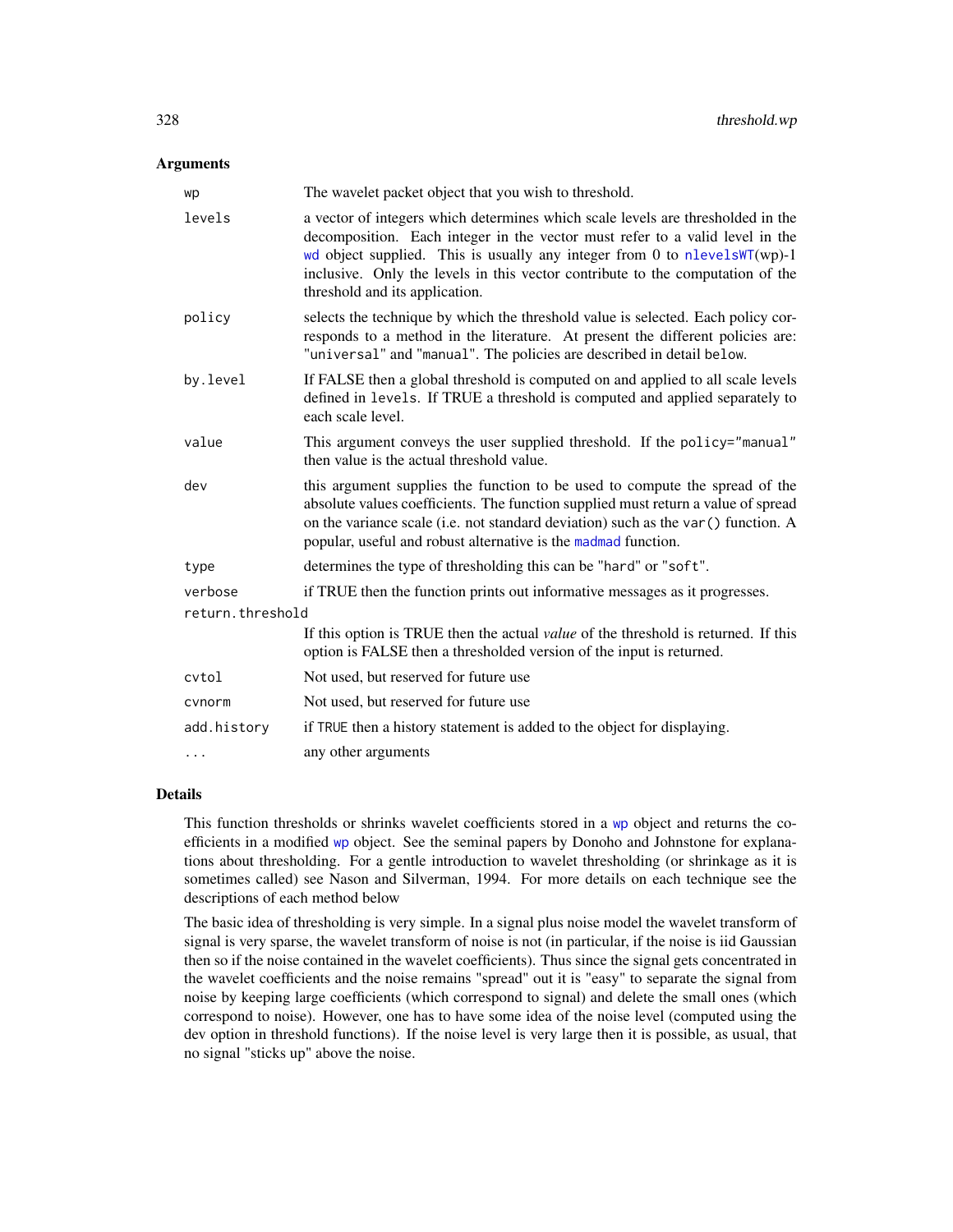There are many components to a successful thresholding procedure. Some components have a larger effect than others but the effect is not the same in all practical data situations. Here we give some rough practical guidance, although *you must refer to the papers below when using a particular technique.* You cannot expect to get excellent performance on all signals unless you fully understand the rationale and limitations of each method below. I am not in favour of the "black-box" approach. The thresholding functions of WaveThresh3 are not a black box: experience and judgement are required!

Some issues to watch for:

**levels** The default of levels =  $3$ : (wd\$nlevelsWT -1) for the levels option most certainly does not work globally for all data problems and situations. The level at which thresholding begins (i.e. the given threshold and finer scale wavelets) is called the *primary resolution* and is unique to a particular problem. In some ways choice of the primary resolution is very similar to choosing the bandwidth in kernel regression albeit on a logarithmic scale. See Hall and Patil, (1995) and Hall and Nason (1997) for more information. For each data problem you need to work out which is the best primary resolution. This can be done by gaining experience at what works best, or using prior knowledge. It is possible to "automatically" choose a "best" primary resolution using cross-validation (but not in WaveThresh).

Secondly the levels argument computes and applies the threshold at the levels specified in the levels argument. It does this for all the levels specified. Sometimes, in wavelet shrinkage, the threshold is computed using only the finest scale coefficients (or more precisely the estimate of the overall noise level). If you want your threshold variance estimate only to use the finest scale coefficients (e.g. with universal thresholding) then you will have to apply the threshold.wp function twice. Once (with levels set equal to [nlevelsWT](#page-199-0)(wd)-1 and with return. threshold=TRUE to return the threshold computed on the finest scale and then apply the threshold function with the manual option supplying the value of the previously computed threshold as the value options.

**by.level** for a [wd](#page-344-0) object which has come from data with noise that is correlated then you should have a threshold computed for each resolution level. See the paper by Johnstone and Silverman, 1997.

#### Value

An object of class [wp](#page-357-0). This object contains the thresholded wavelet coefficients. Note that if the return.threshold option is set to TRUE then the threshold values will be returned rather than the thresholded object.

#### RELEASE

Version 3.6 Copyright Guy Nason and others1997.

#### Note

#### POLICIES

This section gives a brief description of the different thresholding policies available. For further details *see the associated papers*. If there is no paper available then a small description is provided here. More than one policy may be good for problem, so experiment! They are arranged here in alphabetical order: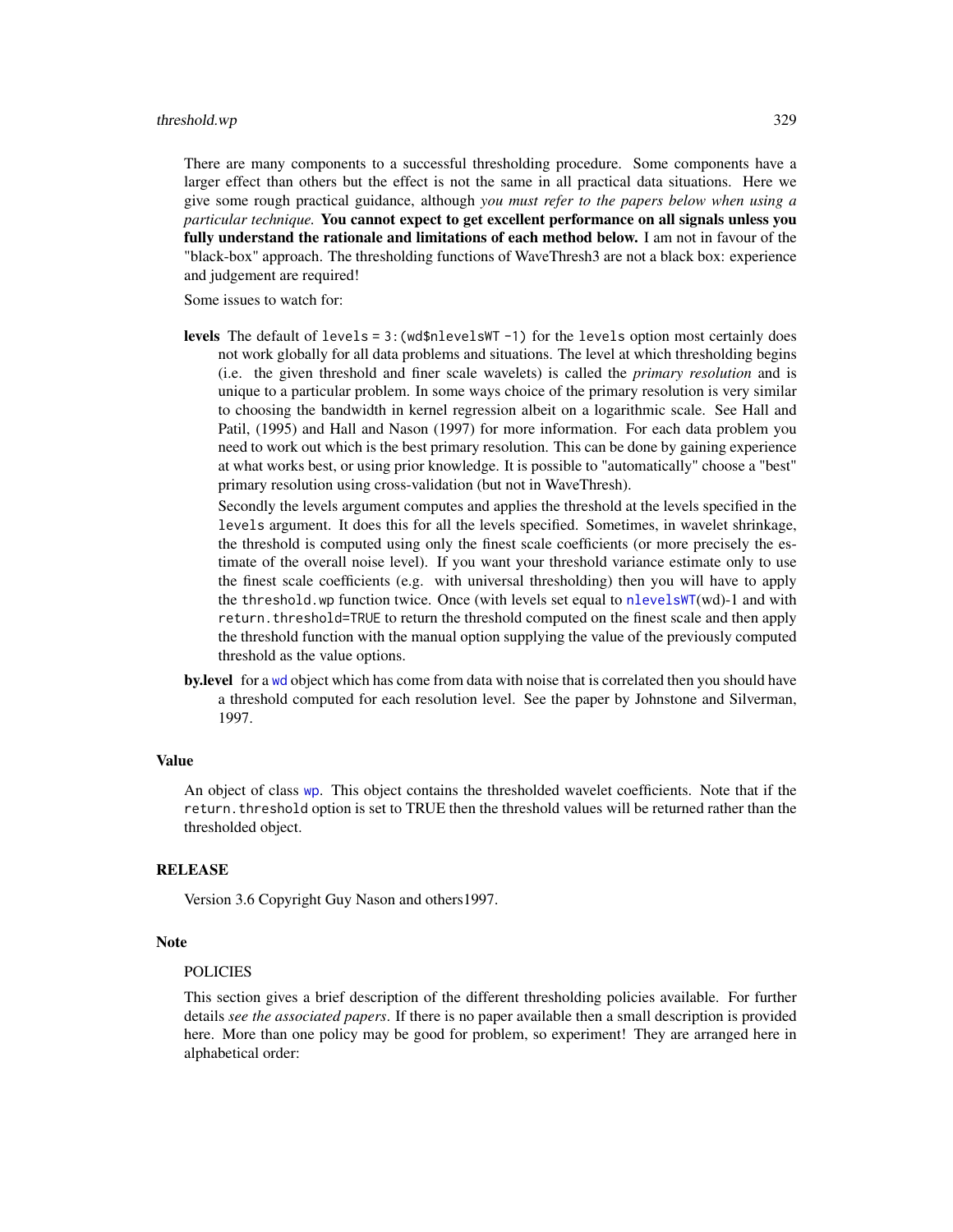universal See Donoho and Johnstone, 1995.

#### Author(s)

G P Nason

## See Also

[wp](#page-357-0), [wp.object](#page-358-0), [InvBasis](#page-141-0), [MaNoVe](#page-181-0), [threshold](#page-307-0).

## Examples

```
#
# Generate some test data
#
test.data <- example.1()$y
## Not run: ts.plot(test.data)
#
# Generate some noisy data
#
ynoise <- test.data + rnorm(512, sd=0.1)
#
# Plot it
#
## Not run: ts.plot(ynoise)
#
# Now take the discrete wavelet packet transform
# N.b. I have no idea if the default wavelets here are appropriate for
# this particular examples.
#
ynwp <- wp(ynoise)
#
# Now do thresholding. We'll use a universal policy,
# and madmad deviance estimate on the finest
# coefficients and return the threshold. We'll also get it to be verbose
# so we can watch the process.
#
ynwpT1 <- threshold(ynwp, policy="universal", dev=madmad)
#
# This is just another wp object. Is it sensible?
# Probably not as we have just thresholded the scaling function coefficients
# as well. So the threshold might be more sensibly computed on the wavelet
# coefficients at the finest scale and then this threshold applied to the
# whole wavelet tree??
```
threshold.wst *Threshold (NDWT) packet-ordered non-decimated wavelet decomposition object*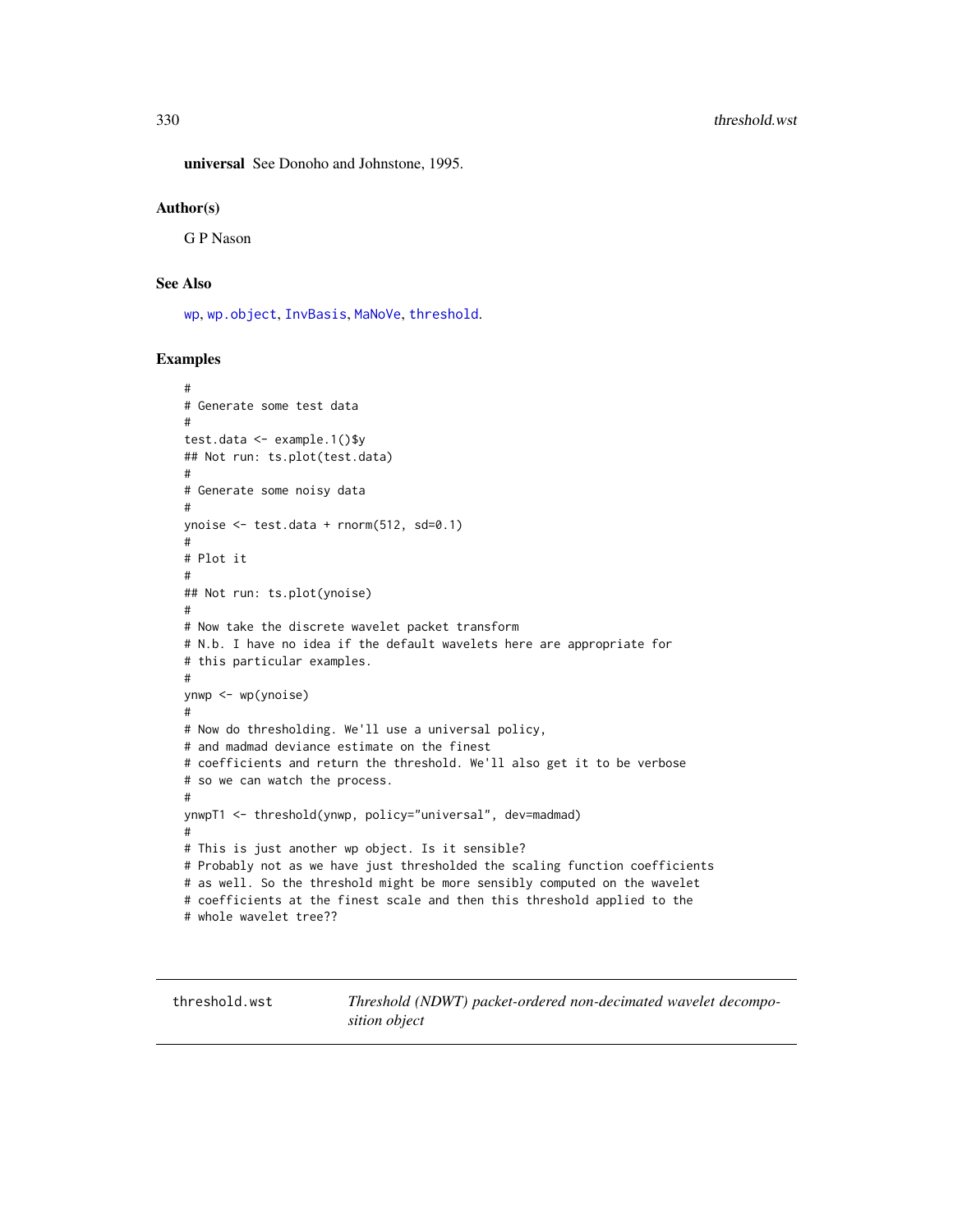## threshold.wst 331

# Description

This function provides various ways to threshold a [wst](#page-371-0) class object

## Usage

```
## S3 method for class 'wst'
threshold(wst, levels = 3:(nlevelswT(wst) - 1), dev = madmad, policy =
"universal", value = 0, by.level = FALSE, type = "soft", verbose
= FALSE, return.threshold = FALSE, cvtol = 0.01, cvnorm = l2norm,
add.history = TRUE, ...)
```
## Arguments

| wst              | The packet ordered non-decimated wavelet decomposition object that you wish<br>to threshold.                                                                                                                                                                                                                                                                       |
|------------------|--------------------------------------------------------------------------------------------------------------------------------------------------------------------------------------------------------------------------------------------------------------------------------------------------------------------------------------------------------------------|
| levels           | a vector of integers which determines which scale levels are thresholded in the<br>decomposition. Each integer in the vector must refer to a valid level in the<br>wst object supplied. This is usually any integer from 0 to nlevelsWT(wst)-1<br>inclusive. Only the levels in this vector contribute to the computation of the<br>threshold and its application. |
| dev              | this argument supplies the function to be used to compute the spread of the<br>absolute values coefficients. The function supplied must return a value of spread<br>on the variance scale (i.e. not standard deviation) such as the var () function. A<br>popular, useful and robust alternative is the madmad function                                            |
| policy           | selects the technique by which the threshold value is selected. Each policy cor-<br>responds to a method in the literature. At present the different policies are:<br>"universal", "LSuniversal", "sure", "cv", "manual", The policies are de-<br>scribed in detail below.                                                                                         |
| value            | This argument conveys the user supplied threshold. If the policy="manual"<br>then value is the actual threshold value.                                                                                                                                                                                                                                             |
| by.level         | If FALSE then a global threshold is computed on and applied to all scale levels<br>defined in levels. If TRUE a threshold is computed and applied separately to<br>each scale level.                                                                                                                                                                               |
| type             | determines the type of thresholding this can be "hard" or "soft".                                                                                                                                                                                                                                                                                                  |
| verbose          | if TRUE then the function prints out informative messages as it progresses.                                                                                                                                                                                                                                                                                        |
| return.threshold |                                                                                                                                                                                                                                                                                                                                                                    |
|                  | If this option is TRUE then the actual <i>value</i> of the threshold is returned. If this<br>option is FALSE then a thresholded version of the input is returned.                                                                                                                                                                                                  |
| cvtol            | Parameter for the cross-validation "cv" policy.                                                                                                                                                                                                                                                                                                                    |
| cvnorm           | A function to compute the distance between two vectors. Two useful possibili-<br>ties are 12norm and 1infnorm. Selection of different metrics causes the cross-<br>validation denoising method to optimize for different criteria.                                                                                                                                 |
| add.history      | If TRUE then the thresholding operation details are add to the returned wst object.<br>This can be useful when later tracing how an object has been treated.                                                                                                                                                                                                       |
| .                | any other arguments                                                                                                                                                                                                                                                                                                                                                |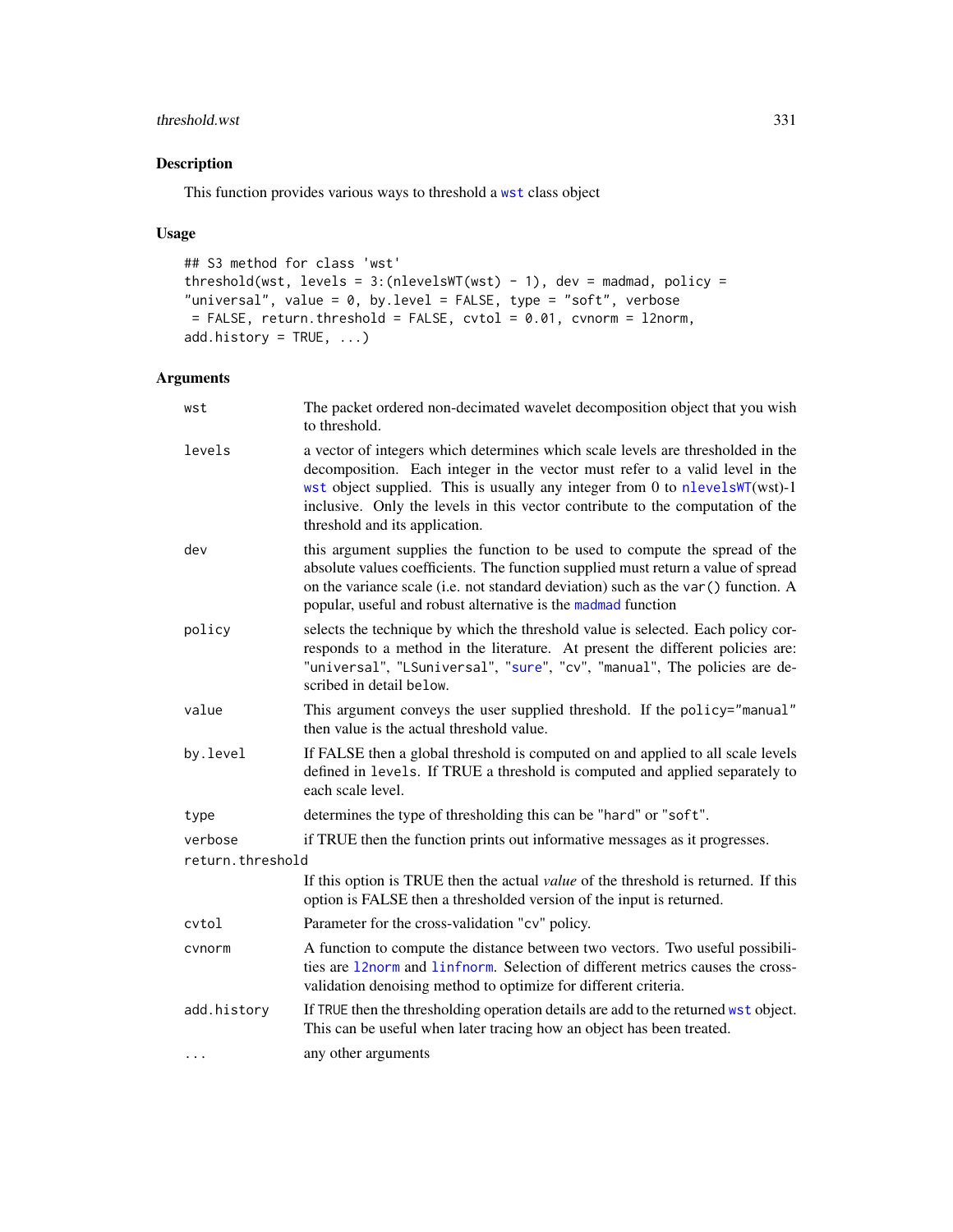## Details

This function thresholds or shrinks wavelet coefficients stored in a [wst](#page-371-0) object and returns the coefficients in a modified [wst](#page-371-0) object. The thresholding step is an essential component of denoising using the packet-ordered non-decimated wavelet transform. If the denoising is carried out using the [AvBasis](#page-26-0) basis averaging technique then this software is an implementation of the Coifman and Donoho translation-invariant (TI) denoising. (Although it is the denoising technique which is translation invariant, not the packet ordered non-decimated transform, which is translation equivariant). However, the threshold.wst algorithm can be used in other denoising techniques in conjunction with the basis selection and inversion functions [MaNoVe](#page-181-0) and [InvBasis](#page-141-0).

The basic idea of thresholding is very simple. In a signal plus noise model the wavelet transform of signal is very sparse, the wavelet transform of noise is not (in particular, if the noise is iid Gaussian then so if the noise contained in the wavelet coefficients). Thus since the signal gets concentrated in the wavelet coefficients and the noise remains "spread" out it is "easy" to separate the signal from noise by keeping large coefficients (which correspond to signal) and delete the small ones (which correspond to noise). However, one has to have some idea of the noise level (computed using the dev option in threshold functions). If the noise level is very large then it is possible, as usual, that no signal "sticks up" above the noise.

Many of the pragmatic comments for successful thresholding given in the help for [threshold.wd](#page-318-0) hold true here: after all non-decimated wavelet transforms are merely organized collections of standard (decimated) discrete wavelet transforms. We reproduce some of the issues relevant to thresholding [wst](#page-371-0) objects.

Some issues to watch for:

**levels** The default of levels = 3: (nlevelsWT(wd) -1) for the levels option most certainly does not work globally for all data problems and situations. The level at which thresholding begins (i.e. the given threshold and finer scale wavelets) is called the primary resolution and is unique to a particular problem. In some ways choice of the primary resolution is very similar to choosing the bandwidth in kernel regression albeit on a logarithmic scale. See Hall and Patil, (1995) and Hall and Nason (1997) for more information. For each data problem you need to work out which is the best primary resolution. This can be done by gaining experience at what works best, or using prior knowledge. It is possible to "automatically" choose a "best" primary resolution using cross-validation (but not yet in WaveThresh).

Secondly the levels argument computes and applies the threshold at the levels specified in the levels argument. It does this for all the levels specified. Sometimes, in wavelet shrinkage, the threshold is computed using only the finest scale coefficients (or more precisely the estimate of the overall noise level). If you want your threshold variance estimate only to use the finest scale coefficients (e.g. with universal thresholding) then you will have to apply the threshold.wd function twice. Once (with levels set equal to [nlevelsWT](#page-199-0)(wd)-1 and with return. threshold=TRUE to return the threshold computed on the finest scale and then apply the threshold function with the manual option supplying the value of the previously computed threshold as the value options.

by.level for a [wd](#page-344-0) object which has come from data with noise that is correlated then you should have a threshold computed for each resolution level. See the paper by Johnstone and Silverman, 1997.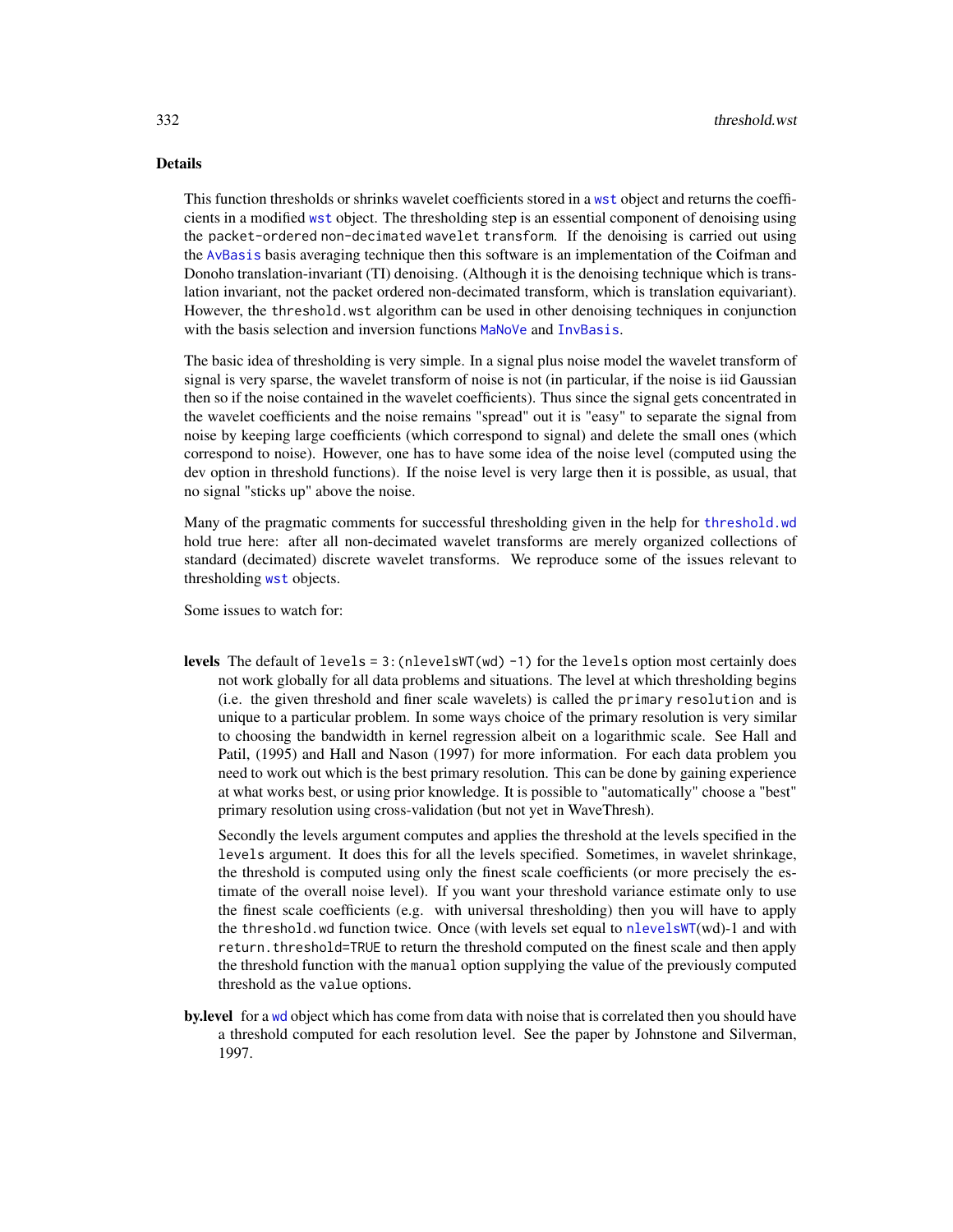#### threshold.wst 333

## Value

An object of class [wst](#page-371-0). This object contains the thresholded wavelet coefficients. Note that if the return. threshold option is set to TRUE then the threshold values will be returned rather than the thresholded object.

#### **RELEASE**

Version 3.6 Copyright Guy Nason 1997

#### **Note**

This section gives a brief description of the different thresholding policies available. For further details *see the associated papers*. If there is no paper available then a small description is provided here. More than one policy may be good for problem, so experiment! Some of the policies here were specifically adapted to the This section gives a brief description of the different thresholding policies available. For further details see the associated papers. If there is no paper available then a small description is provided here. More than one policy may be good for problem, so experiment! Some of the policies here were specifically adapted to the [wst.object](#page-373-0) but some weren't so beware. They are arranged here in alphabetical order:

cv See Nason, 1996.

- LSuniversal See Nason, von Sachs and Kroisandt, 1998. This is used for smoothing of a wavelet periodogram and shouldn't be used generally.
- manual specify a user supplied threshold using value to pass the value of the threshold. The value argument should be a vector. If it is of length 1 then it is replicated to be the same length as the levels vector, otherwise it is repeated as many times as is necessary to be the levels vector's length. In this way, different thresholds can be supplied for different levels. Note that the by.level option has no effect with this policy.
- sure See Donoho and Johnstone, 1994 and Johnstone and Silverman, 1997.

universal See Donoho and Johnstone, 1995.

#### Author(s)

G P Nason

## See Also

[AvBasis](#page-26-0), [AvBasis.wst](#page-27-0), [InvBasis](#page-141-0), [InvBasis.wst](#page-143-0), [MaNoVe](#page-181-0),[MaNoVe.wst](#page-183-0), [wst](#page-371-0), [wst.object](#page-373-0), [threshold](#page-307-0).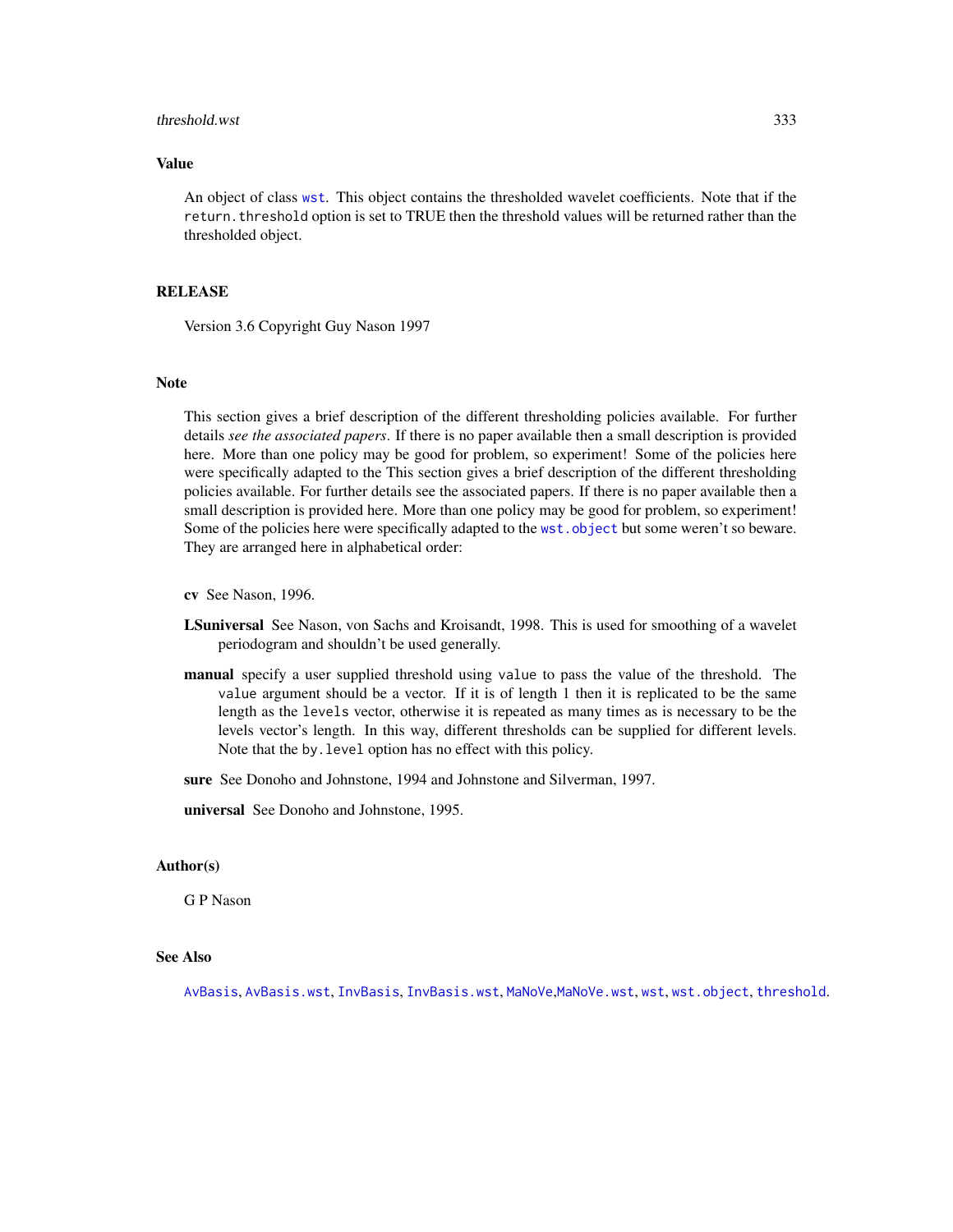TOgetthrda1 *Subsidiary routines for Ogden and Parzen's wavelet shrinkage methods*

# Description

Corresponds to the wavelet thresholding routine developed by Ogden and Parzen (1994) Data dependent wavelet thresholding in nonparametric regression with change-point applications. *Tech Rep 176*, University of South Carolina, Department of Statistics.

# Usage

```
TOgetthrda1(dat, alpha)
TOgetthrda2(dat, alpha)
TOkolsmi.chi2(dat)
TOonebyone1(dat, alpha)
TOonebyone2(dat, alpha)
TOshrinkit(coeffs, thresh)
```
#### Arguments

| dat    | data                                     |
|--------|------------------------------------------|
| alpha  | a p-value, generally smoothing parameter |
| coeffs | Some coefficients to be shrunk           |
| thresh | a threshold                              |

# Details

Not intended for direct use.

## Value

Various depending on the function

#### Author(s)

Todd Ogden

#### See Also

[TOthreshda1](#page-334-0),[TOthreshda2](#page-335-0),[threshold](#page-307-0)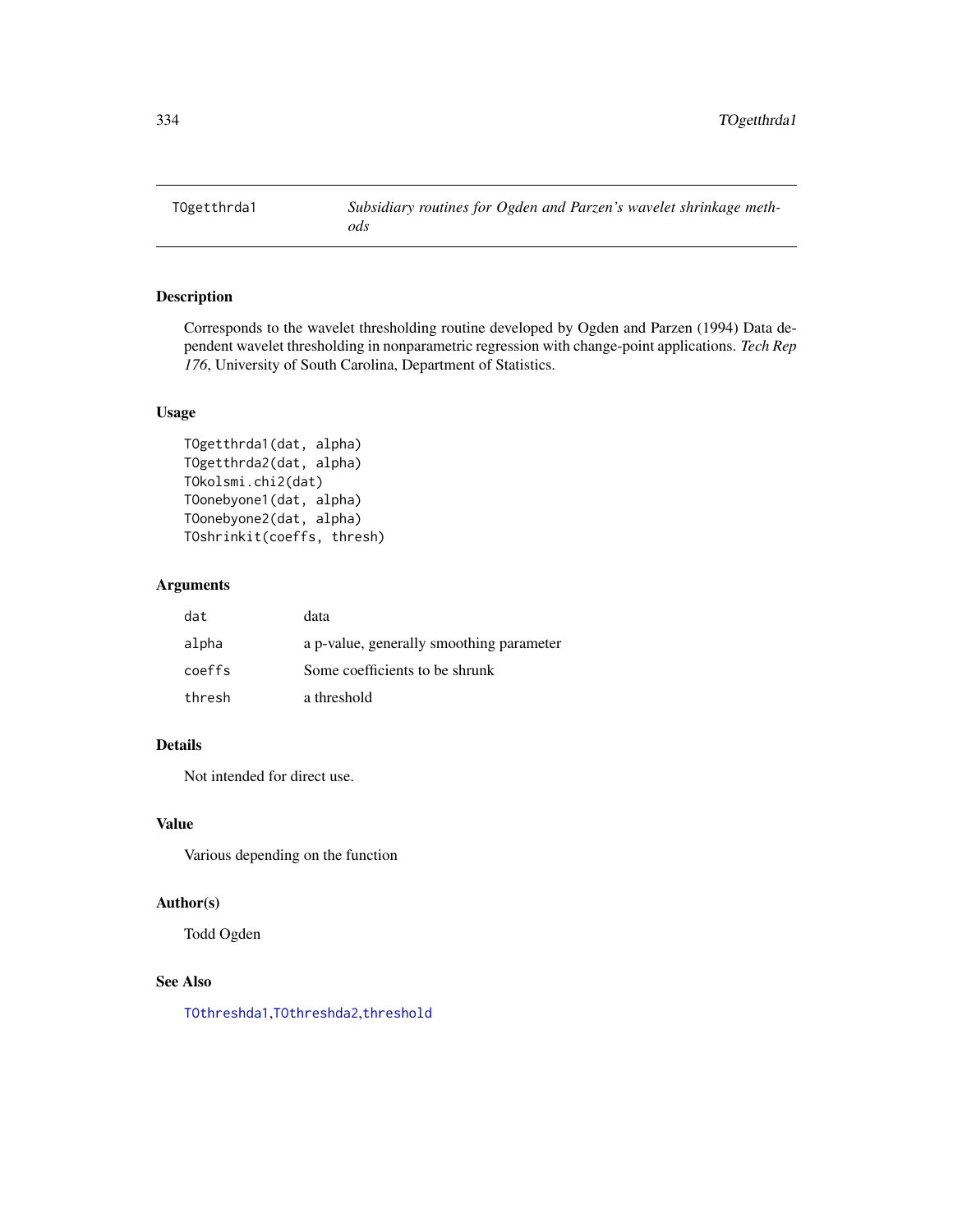<span id="page-334-0"></span>

This function might be better called using the regular [threshold](#page-307-0) function using the op1 policy.

Corresponds to the wavelet thresholding routine developed by Ogden and Parzen (1994) Data dependent wavelet thresholding in nonparametric regression with change-point applications. *Tech Rep 176*, University of South Carolina, Department of Statistics.

#### Usage

```
TOthreshda1(ywd, alpha = 0.05, verbose = FALSE, return.threshold = FALSE)
```
#### Arguments

| alpha<br>The smoothing parameter which is a p-value<br>Whether messages get printed<br>verbose<br>return.threshold<br>object | ywd | The wd. object that you wish to threshold.                                        |  |
|------------------------------------------------------------------------------------------------------------------------------|-----|-----------------------------------------------------------------------------------|--|
|                                                                                                                              |     |                                                                                   |  |
|                                                                                                                              |     |                                                                                   |  |
|                                                                                                                              |     |                                                                                   |  |
|                                                                                                                              |     | If TRUE then the threshold value gets returned rather than the actual thresholded |  |

#### Details

The TOthreshda1 method operates by testing the max of each set of squared wavelet coefficients to see if it behaves as the nth order statistic of a set of independent  $\text{chi}^2(1)$  r.v.'s. If not, it is removed, and the max of the remaining subset is tested, continuing in this fashion until the max of the subset is judged not to be significant.

In this situation, the level of the hypothesis tests, alpha, has default value 0.05. Note that the choice of alpha controls the smoothness of the resulting wavelet estimator – in general, a relatively large alpha makes it easier to include coefficients, resulting in a more wiggly estimate; a smaller alpha will make it more difficult to include coefficients, yielding smoother estimates.

#### Value

Returns the threshold value if return, threshold==TRUE otherwise returns the shrunk set of wavelet coefficients.

### Author(s)

Todd Ogden

#### See Also

[threshold](#page-307-0),[TOthreshda2](#page-335-0), [wd](#page-344-0)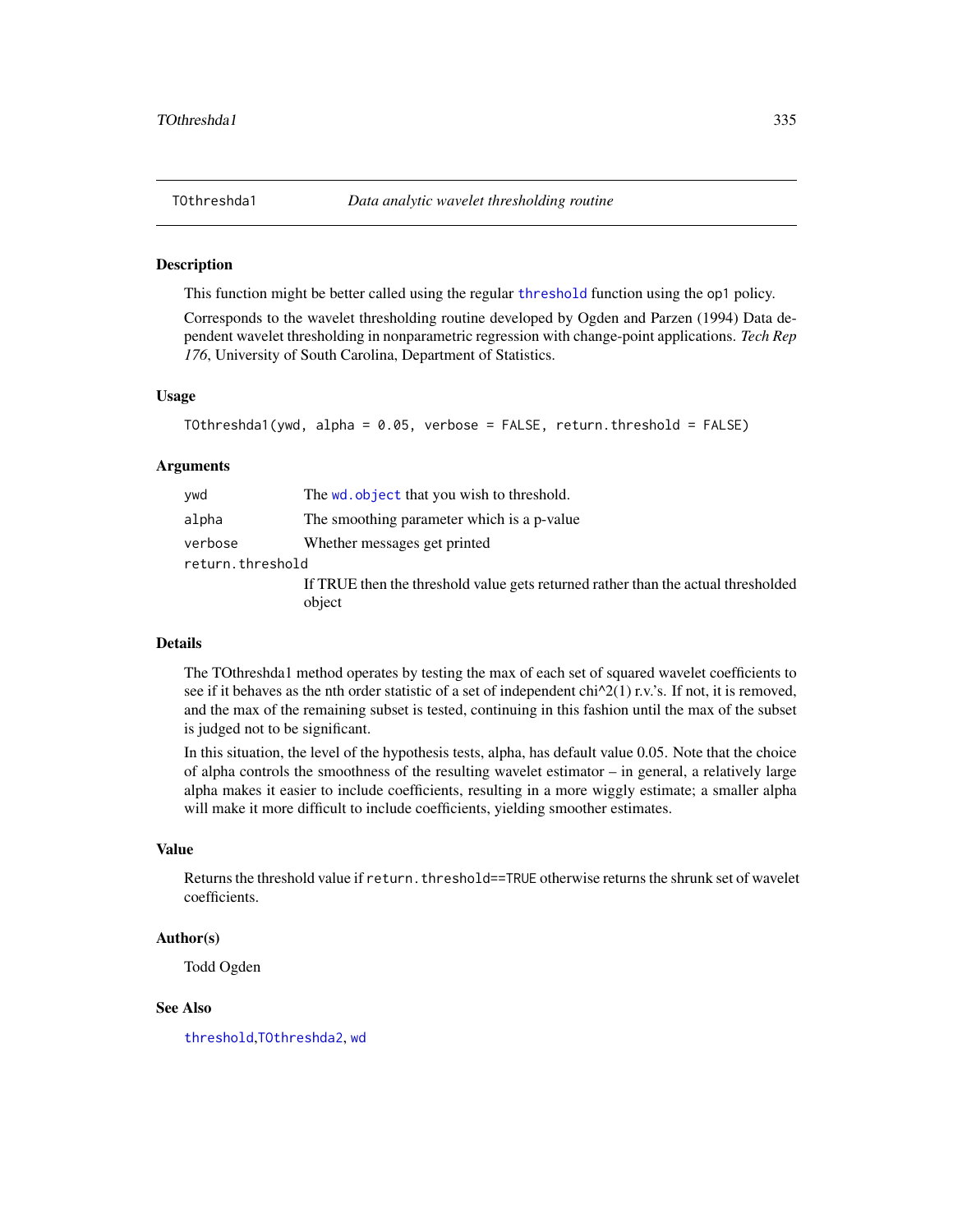This function might be better called using the regular [threshold](#page-307-0) function using the op2 policy.

Corresponds to the wavelet thresholding routine developed by Ogden and Parzen (1994) Data dependent wavelet thresholding in nonparametric regression with change-point applications. *Tech Rep 176*, University of South Carolina, Department of Statistics.

#### Usage

```
TOthreshda2(ywd, alpha = 0.05, verbose = FALSE, return.threshold = FALSE)
```
#### Arguments

| ywd              | The wd. object that you wish to threshold.                                                  |  |
|------------------|---------------------------------------------------------------------------------------------|--|
| alpha            | The smoothing parameter which is a p-value                                                  |  |
| verbose          | Whether messages get printed                                                                |  |
| return.threshold |                                                                                             |  |
|                  | If TRUE then the threshold value gets returned rather than the actual thresholded<br>object |  |

## Details

The TOthreshda2 method operates in a similar fashion to [TOthreshda1](#page-334-0) except that it takes the cumulative sum of squared coefficients, creating a sample "Brownian bridge" process, and then using the standard Kolmogorov-Smirnov statistic in testing.

In this situation, the level of the hypothesis tests, alpha, has default value 0.05. Note that the choice of alpha controls the smoothness of the resulting wavelet estimator – in general, a relatively large alpha makes it easier to include coefficients, resulting in a more wiggly estimate; a smaller alpha will make it more difficult to include coefficients, yielding smoother estimates.

## Value

Returns the threshold value if return.threshold==TRUE otherwise returns the shrunk set of wavelet coefficients.

## Author(s)

Todd Ogden

# See Also

[threshold](#page-307-0),[TOthreshda1](#page-334-0), [wd](#page-344-0)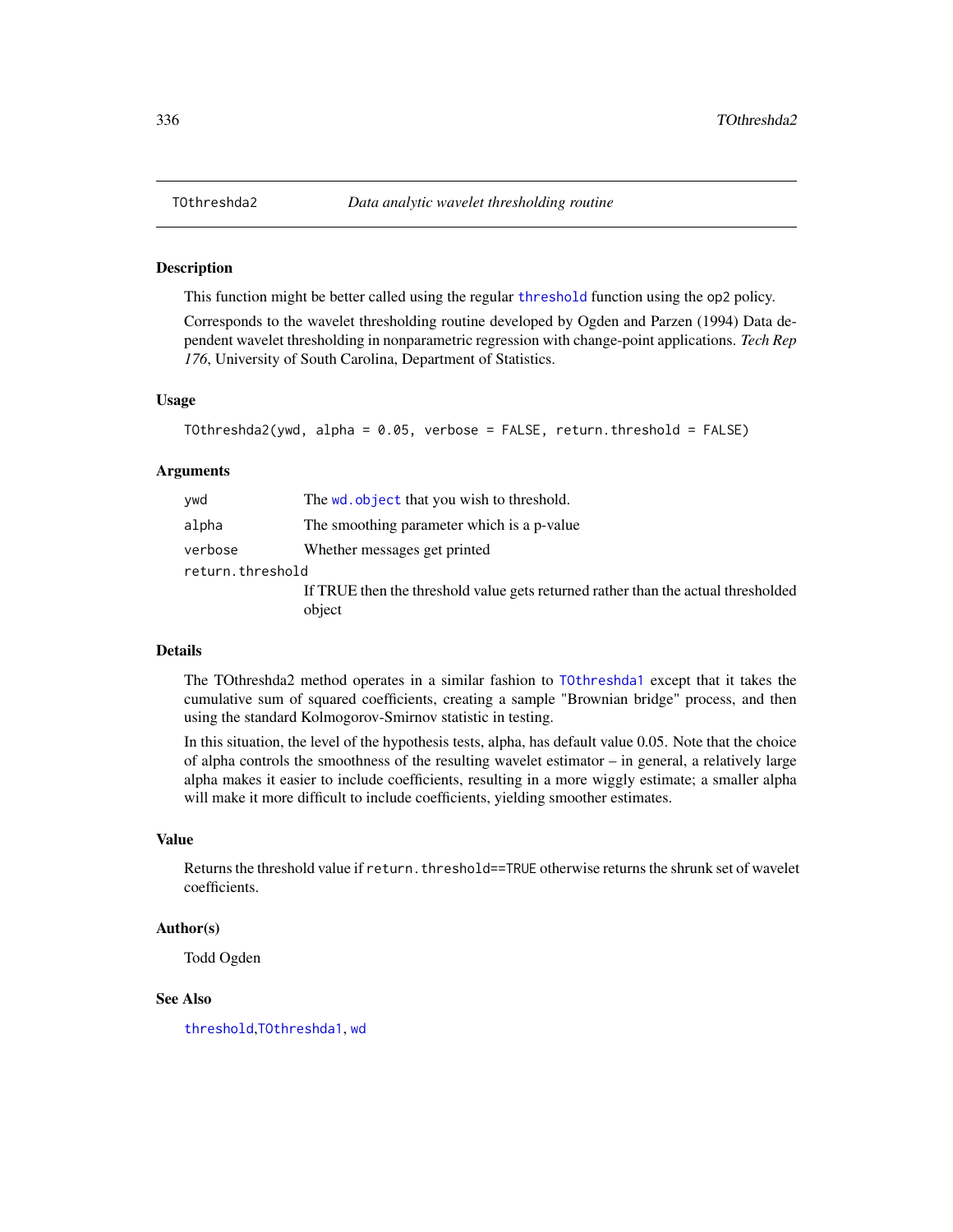<span id="page-336-0"></span>Performs the tensor product 2D wavelet transform. This is a related, but different, 2D wavelet transform compared to [imwd](#page-131-0).

#### Usage

```
tpwd(image, filter.number = 10, family = "DaubLeAsymm", verbose = FALSE)
```
# Arguments

| image         | The image you wish to subject to the tensor product WT    |
|---------------|-----------------------------------------------------------|
| filter.number | The smoothness of wavelet, see filter, select             |
| family        | The wavelet family you wish to use                        |
| verbose       | Whether or not you wish to print out informative messages |

#### Details

The transform works by first taking the regular 1D wavelet transform across all columns in the image and storing these coefficients line by line back into the image. Then to this new image we apply the regular 1D wavelet transform across all rows in the image.

Hence, the top-left coefficient is the smoothed version both horizontally and vertically. The leftmost row contains the image smoothed horiztonally, but then detail picked up amongst the horizontal smooths vertically.

Suggested by Rainer von Sachs.

#### Value

A list with the following components:

| tpwd          | A matrix with the same dimensions as the input image, but containing the tensor<br>product wavelet transform coefficients. |
|---------------|----------------------------------------------------------------------------------------------------------------------------|
| filter.number | The filter number used                                                                                                     |
| family        | The wavelet family used                                                                                                    |
| type          | The type of transform used                                                                                                 |
| bc            | The boundary conditions used                                                                                               |
| date          | When the transform occurred                                                                                                |

## Author(s)

G P Nason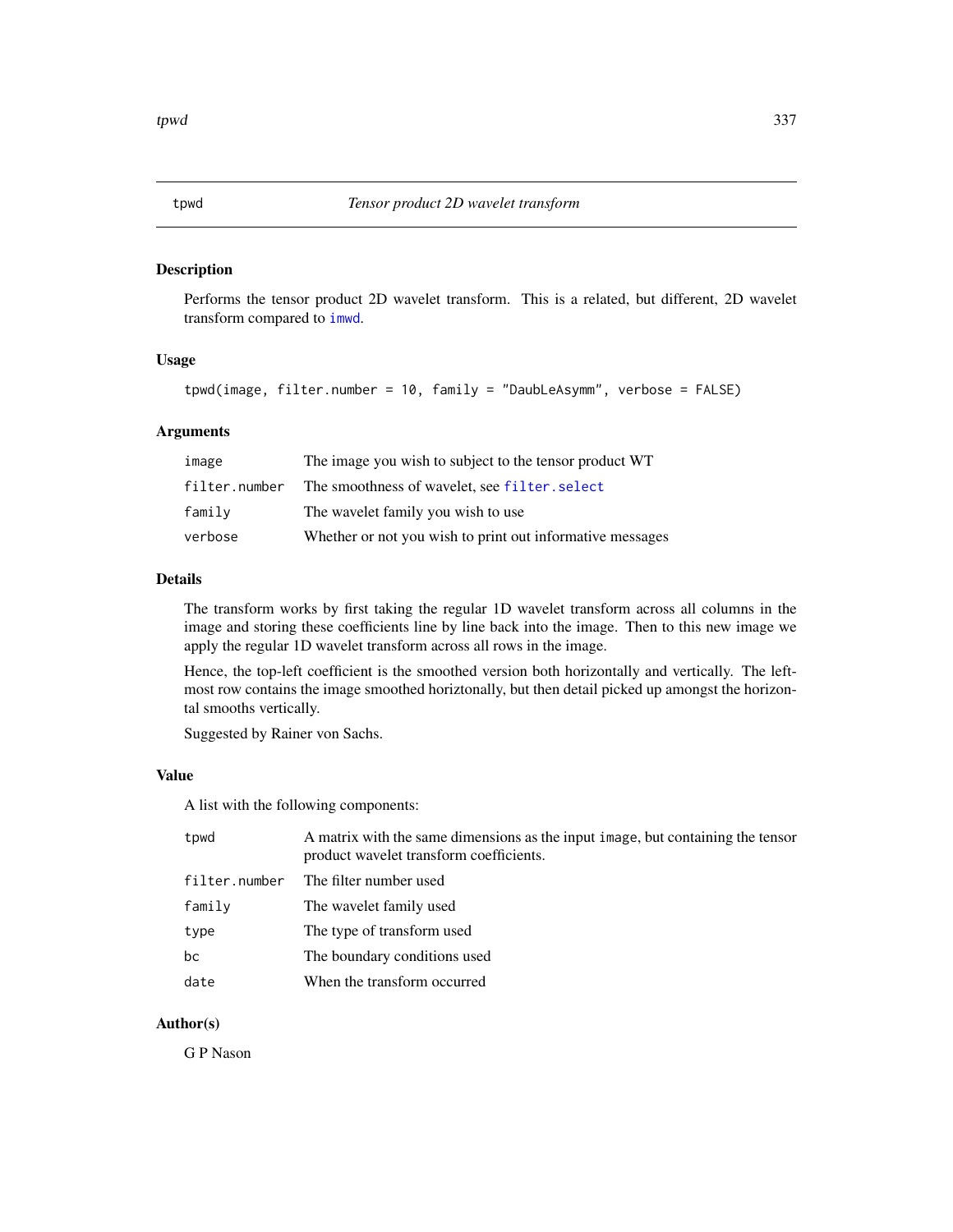# See Also

[imwd](#page-131-0),[tpwr](#page-337-0)

## Examples

```
data(lennon)
ltpwd <- tpwd(lennon)
## Not run: image(log(abs(ltpwd$tpwd)), col=grey(seq(from=0, to=1, length=100)))
```
<span id="page-337-0"></span>tpwr *Inverse tensor product 2D wavelet transform.*

## Description

Performs the inverse transform to [tpwd](#page-336-0).

## Usage

tpwr(tpwdobj, verbose = FALSE)

## Arguments

| tpwdobj | An object which is a list which contains the items indicated in the return value<br>of towd |
|---------|---------------------------------------------------------------------------------------------|
| verbose | Whether informative messages are printed                                                    |

## Details

Performs the inverse transform to [tpwd](#page-336-0).

## Value

A matrix, or image, containing the inverse tensor product wavelet transform of the image contained in the tpwd component of the tpwdobj object.

# Author(s)

G P Nason

## See Also

[imwr](#page-137-0),[tpwd](#page-336-0)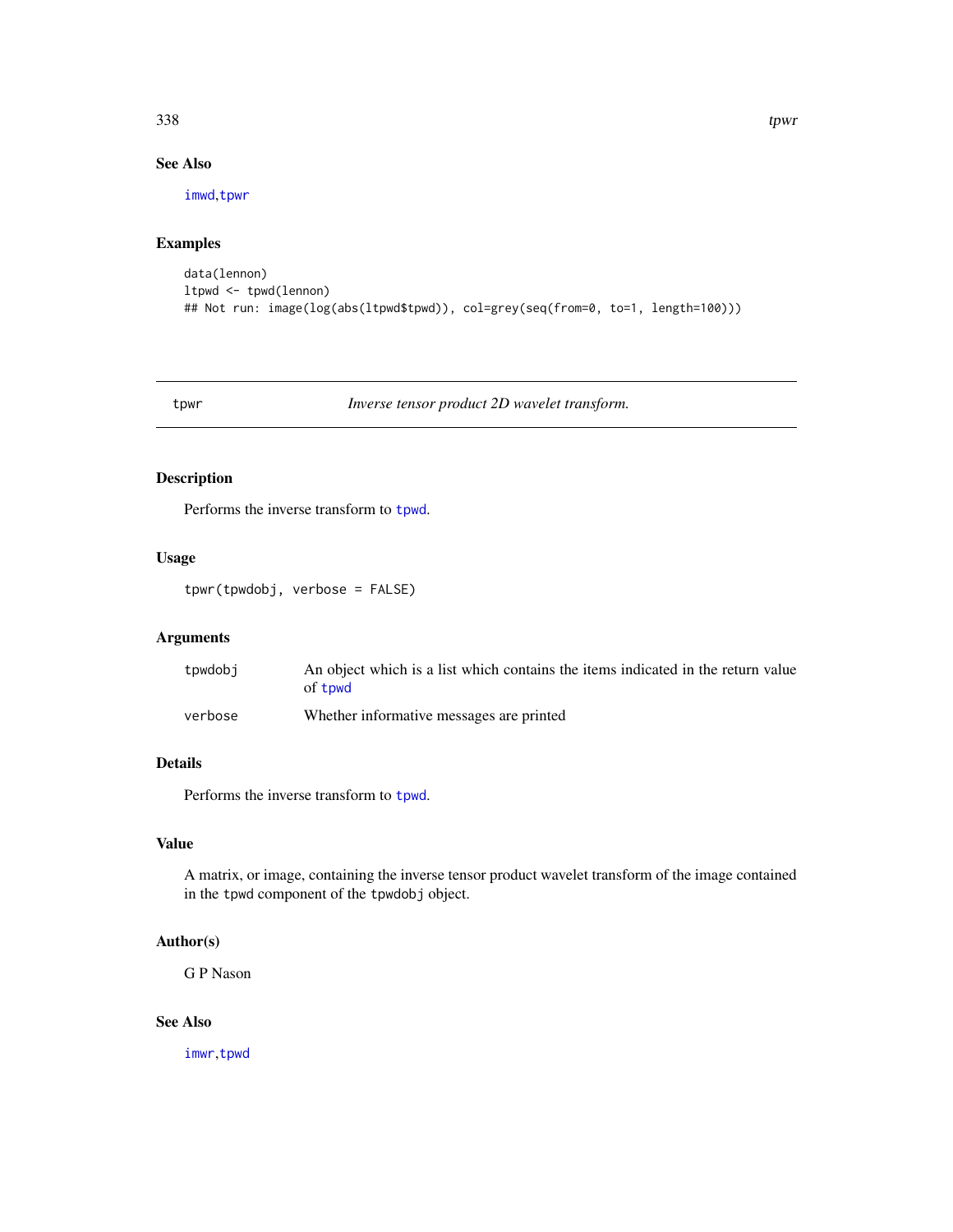## uncompress 339

## Examples

```
data(lennon)
ltpwd <- tpwd(lennon)
#
# now perform the inverse and compare to the original
#
ltpwr <- tpwr(ltpwd)
sum((ltpwr - lennon)^2)
# [1] 9.22802e-10
```
<span id="page-338-0"></span>

uncompress *Uncompress objects*

## Description

Uncompress objects.

This function is generic.

Particular methods exist. For the [imwdc.object](#page-134-0) class object this generic function uses [uncompress.imwdc](#page-340-0). There is a default uncompression method: [uncompress.default](#page-339-0) that works on vectors.

#### Usage

uncompress(...)

#### Arguments

... See individual help pages for details.

# Details

See individual method help pages for operation and examples

# Value

A uncompressed version of the input.

## RELEASE

Version 2.0 Copyright Guy Nason 1993

#### Author(s)

G P Nason

#### See Also

[uncompress.default](#page-339-0), [uncompress.imwdc](#page-340-0), [imwd](#page-131-0), [imwd.object](#page-133-0), [imwdc.object](#page-134-0), [threshold.imwd](#page-308-0)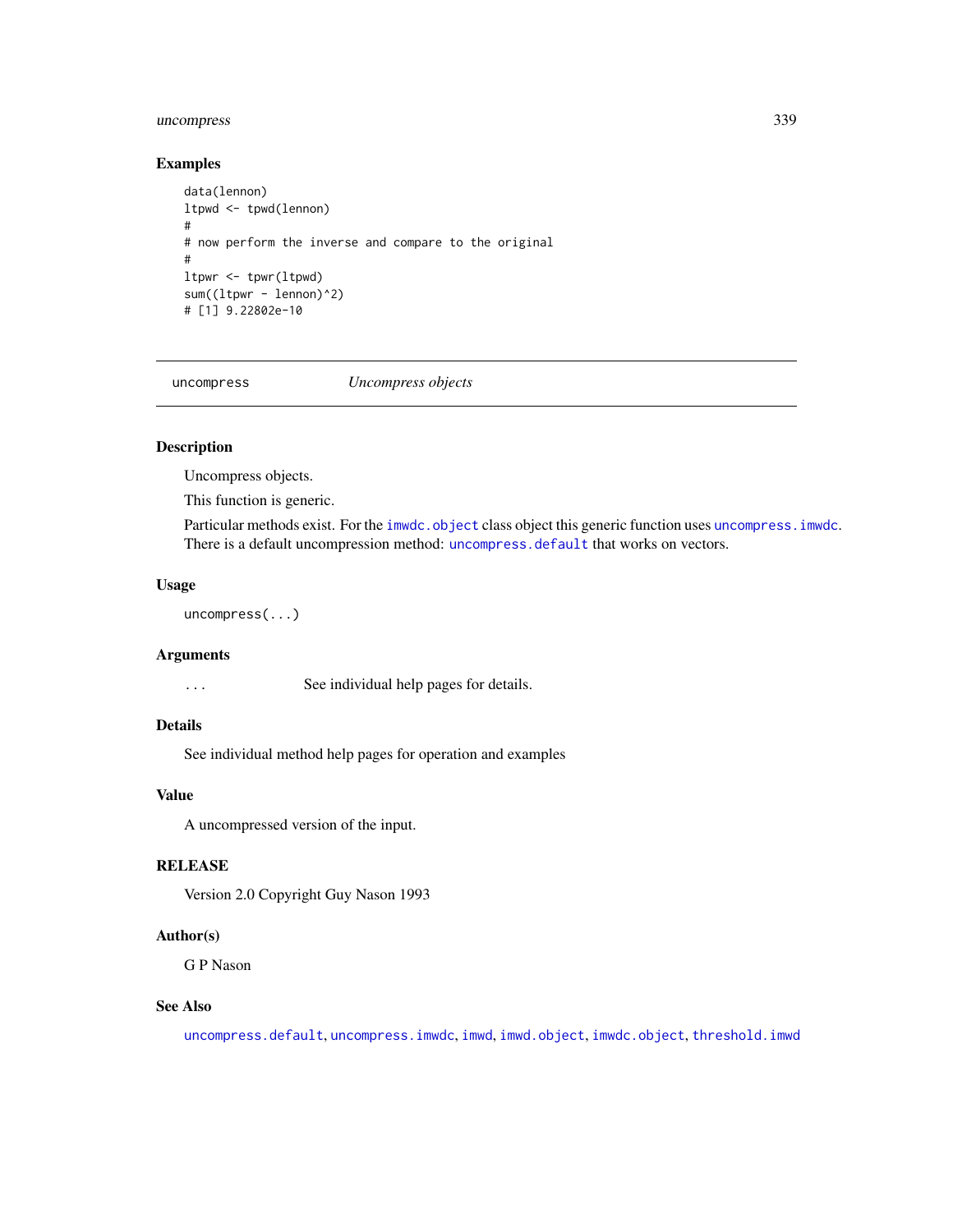<span id="page-339-0"></span>uncompress.default *Undo zero run-length encoding for a vector.*

## Description

This function inverts the action carried out by the [compress.default](#page-52-0) function.

#### Usage

```
## Default S3 method:
uncompress(v, verbose=FALSE, ...)
```
## Arguments

| v       | The object to uncompress                      |
|---------|-----------------------------------------------|
| verbose | Print an informative message whilst executing |
| .       | Other arguments                               |

# Details

The inverse of [compress.default](#page-52-0)

# Value

The uncompressed, reinstated, vector.

## Author(s)

G P Nason

# See Also

[compress.default](#page-52-0), [uncompress](#page-338-0)

## Examples

```
uncompress(compress(c(1, rep(0,99), 1)))
#[1] 1 0 0 0 0 0 0 0 0 0 0 0 0 0 0 0 0 0 0 0 0 0 0 0 0 0 0 0 0 0 0 0 0 0 0 0 0
#[38] 0 0 0 0 0 0 0 0 0 0 0 0 0 0 0 0 0 0 0 0 0 0 0 0 0 0 0 0 0 0 0 0 0 0 0 0 0
#[75] 0 0 0 0 0 0 0 0 0 0 0 0 0 0 0 0 0 0 0 0 0 0 0 0 0 0 1
```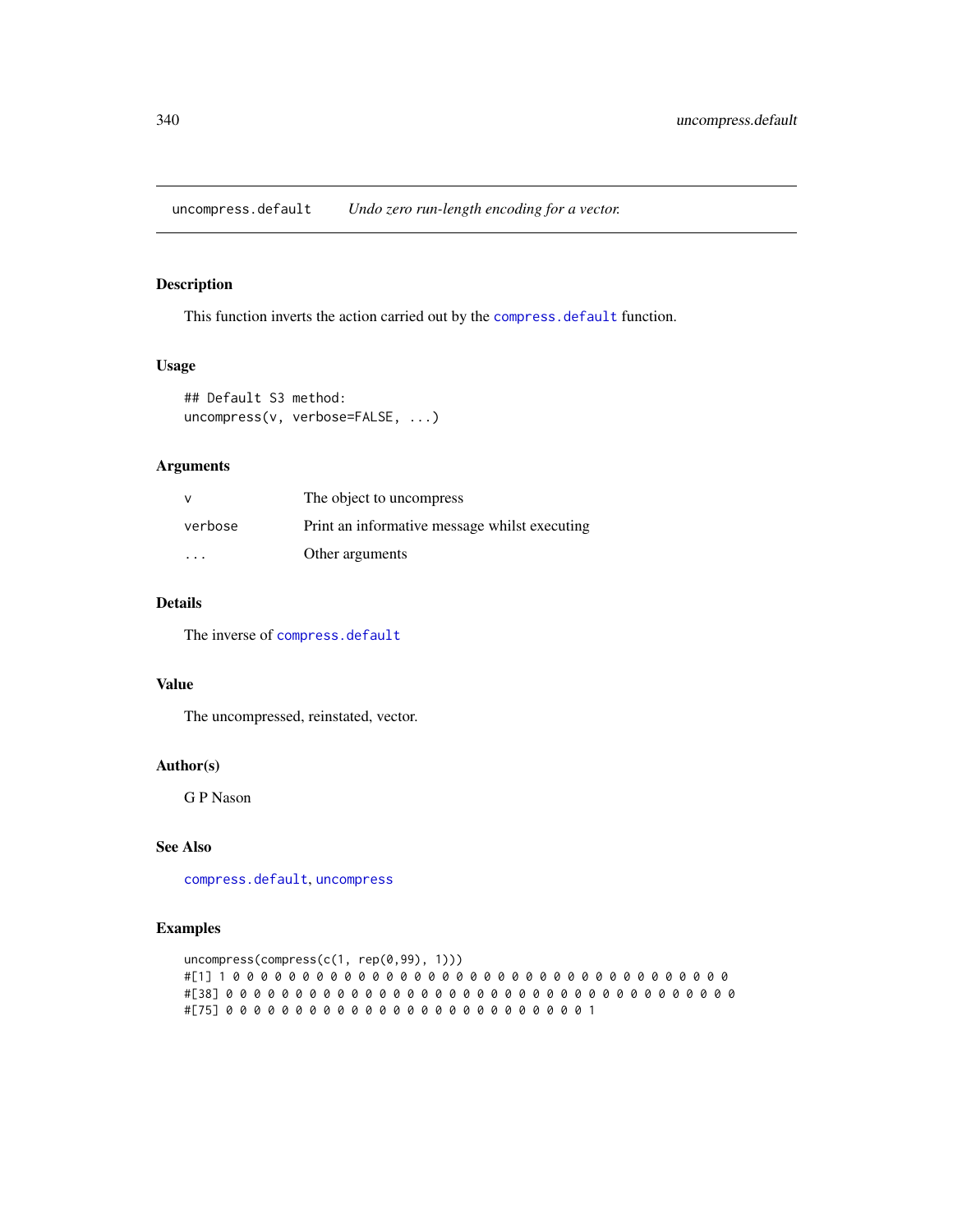<span id="page-340-0"></span>uncompress.imwdc *Uncompress an imwdc class object*

## Description

An [imwdc.object](#page-134-0) is a run-length encoded object, essentially has all zeroes removed and only nonzero elements stored. This function undoes the compression.

## Usage

```
## S3 method for class 'imwdc'
uncompress(x, verbose=FALSE, ...)
```
## Arguments

| х                       | The object to uncompress        |
|-------------------------|---------------------------------|
| verbose                 | If TRUE then print out messages |
| $\cdot$ $\cdot$ $\cdot$ | Other arguments                 |

## Details

Description says all, inverse of [compress.imwd](#page-53-0) function.

## Value

The uncompressed [imwd.object](#page-133-0).

# Author(s)

G P Nason

## See Also

[imwd](#page-131-0), [compress.imwd](#page-53-0)

## Examples

```
data(lennon)
#
# Do 2D wavelet transform on lennon image
#
lwd <- imwd(lennon)
#
# Do threshold the wavelet coefficients, a lot of zeroes are present
#
lmdT <- threshold(lwd)
#
# What is the class of the thresholded object?
```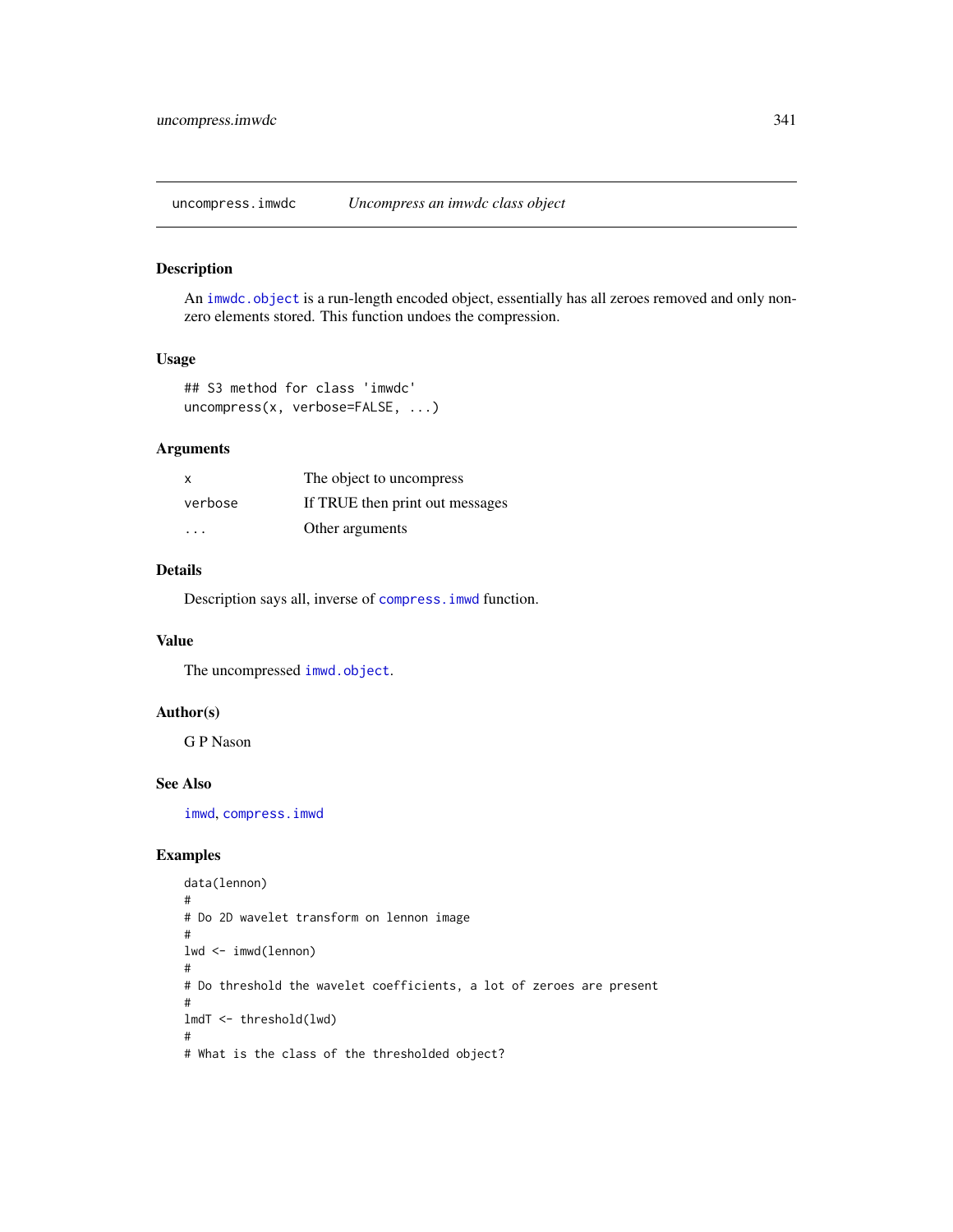```
#
class(lmdT)
#[1] "imwdc"
#
# note that the coefficients are stored efficiently in the imwdc class object
#
uncompress(lmdT)
#Class 'imwd' : Discrete Image Wavelet Transform Object:
#~~~~ : List with 30 components with names
#nlevelsWT fl.dbase filter w0Lconstant bc type w0L1 w0L2 w0L3 w1L1 w1L2
#w1L3 w2L1 w2L2 w2L3 w3L1 w3L2 w3L3 w4L1 w4L2 w4L3 w5L1 w5L2 w5L3 w6L1
#w6L2 w6L3 w7L1 w7L2 w7L3
#
#$ wNLx are LONG coefficient vectors !
#
#summary(.):
#----------
#UNcompressed image wavelet decomposition structure
#Levels: 8
#Original image was 256 x 256 pixels.
#Filter was: Daub cmpct on least asymm N=10
#Boundary handling: periodic
```
<span id="page-341-0"></span>wavegrow *Interactive graphical tool to grow a wavelet synthesis*

## Description

Use mouse to select which wavelets to enter a wavelet synthesis, continually plot the reconstruction and the wavelet tableaux.

#### Usage

```
wavegrow(n = 64, filter.number = 10, family = "DaubLeAsymm", type = "wavelet",
   random = TRUE, read.value = TRUE, restart = FALSE)
```
## Arguments

| n             | Number of points in the decomposition                                                                                                                                                                                        |
|---------------|------------------------------------------------------------------------------------------------------------------------------------------------------------------------------------------------------------------------------|
| filter.number | The wavelet filter.number to use, see filter.select                                                                                                                                                                          |
| family        | The wavelet family to use in the reconstruction                                                                                                                                                                              |
| type          | If "wavelet" then carry out the regular wavelet transform, otherwise if "station"<br>do the nondecimated transform.                                                                                                          |
| random        | If TRUE then iid Gaussian coefficients are inserted into the tableaux. If FALSE and<br>read. value=TRUE then the user is promoted for a value, otherwise the value 1<br>is inserted into the tableaux at the selected point. |
| read.value    | If TRUE then a value is read and used to insert that size of wavelet coefficient at<br>the selected point. If FALSE then a coefficient of size 1 is inserted.                                                                |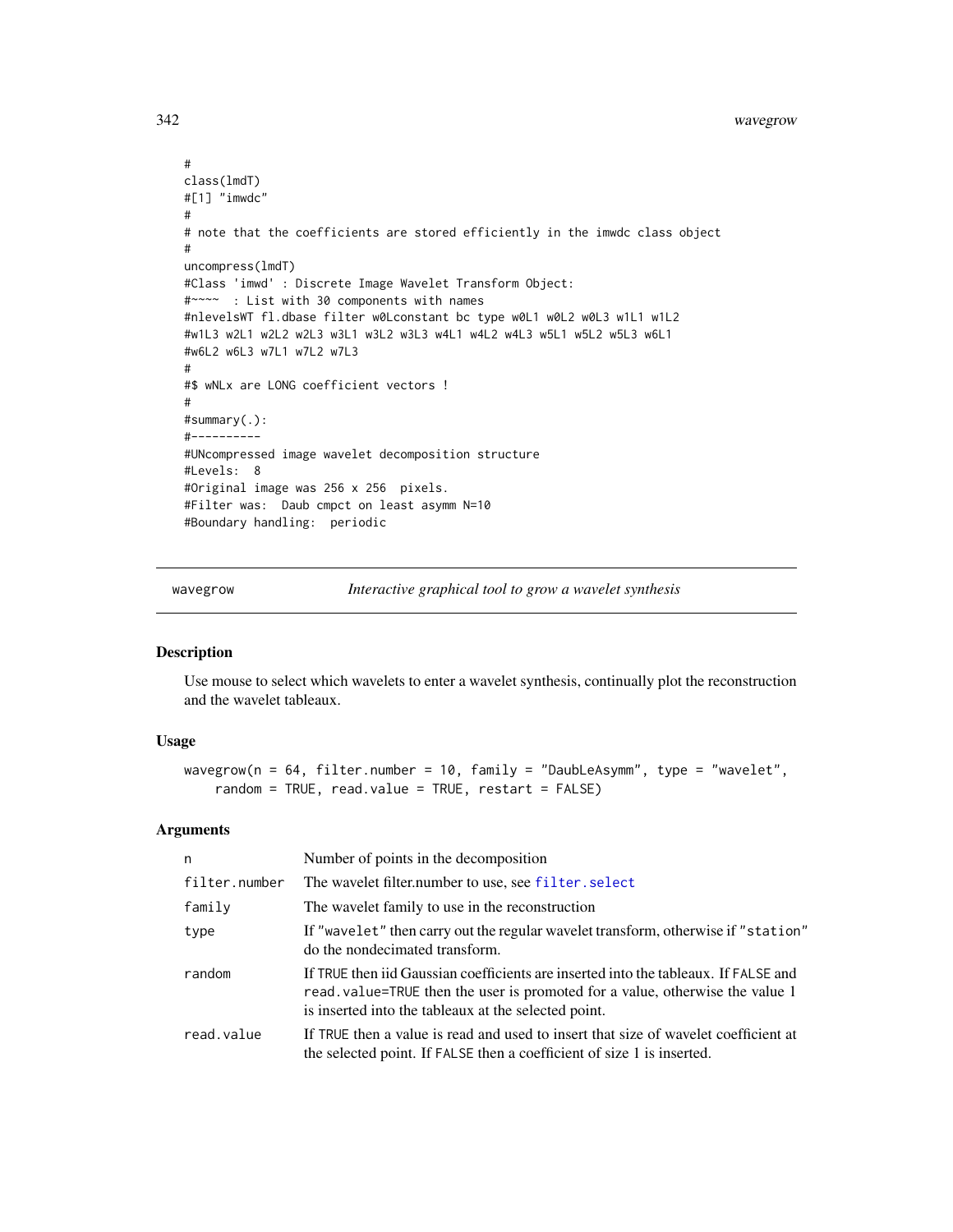#### wavegrow 343

restart If TRUE then after a coefficient has been inserted, and plots done, the next selection causes all the coefficients to be reset to zero and a single coefficient inserted. This actually has the overall action of being able to select a coefficient location and view the size and shape of the wavelet produced.

#### Details

This function can perform many slightly different actions. However, the basic idea is for a tableaux of wavelet coefficients to be displayed in one graphics window, and the reconstruction of those coefficients to be displayed in another graphics window.

Hence, two graphics windows, capable of plotting and mouse interaction (e.g. X11, windows or quartz) with the locator function, are required to be active.

When the function starts up an initial random tableaux is displayed and its reconstruction.

The next step is for the user to select coefficients on the tableaux. What happens next specifically depends on the arguments above. By default selecting a coefficient causes that coefficient scale and location to be identified, then a random sample is taken from a  $N(0,1)$  random variable and assigned to that coefficient. Hence, the tableaux is updated, the reconstruction with the new coefficient computed and both are plotted.

If type="wavelet" is used then decimated wavelets are used, if type="station" then the timeordered non-decimated wavelets are used.

If random=FALSE then new values for the coefficients are either selected (by asking the user for input) if read.value=TRUE or the value of 1 is input.

If restart=TRUE then the function merely displays the wavelet associated with the selected coefficient. Hence, this option is useful to demonstrate to people how wavelets from different points of the tableaux have different sizes, scales and locations.

If the mouse locator function is exited (this can be a right-click in some windowing systems, or pressing ESCAPE) then the function asks whether the user wishes to continue. If not then the function returns the current tableux. Hence, this function can be useful for users to build their own tabeleaux.

#### Value

The final tableaux.

#### Author(s)

G P Nason

## See Also

[wd](#page-344-0)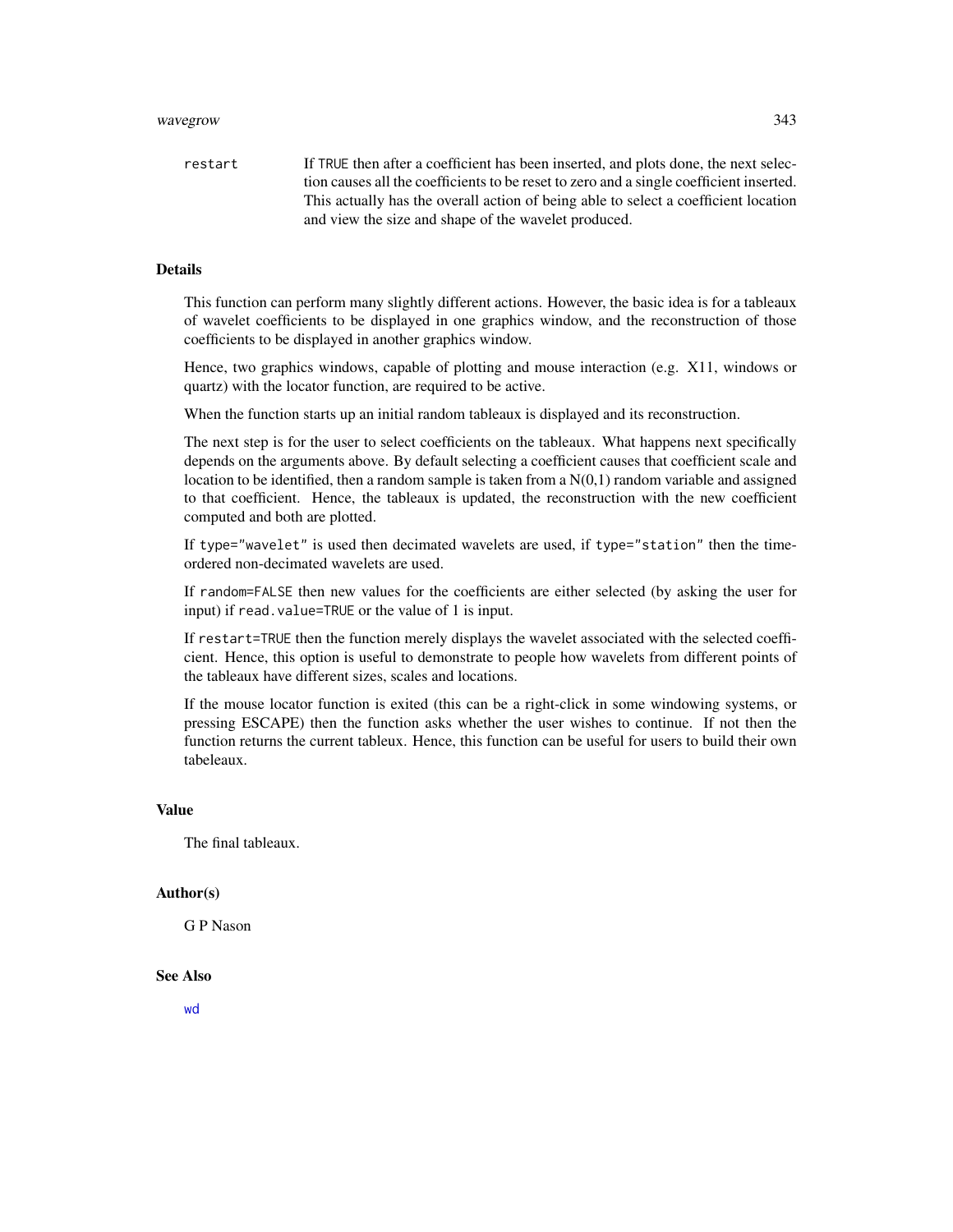Two-fold wavelet shrinkage cross-validation (there is a faster C based version [CWCV](#page-68-0).)

### Usage

```
WaveletCV(ynoise, x = 1:length(ynoise), filter.number = 10, family =
"DaubLeAsymm", thresh.type = "soft", tol = 0.01, verbose = 0,
plot.it = TRUE, 11=3)
```
### Arguments

| ynoise        | A vector of dyadic (power of two) length that contains the noisy data that you<br>wish to apply wavelet shrinkage by cross-validation to.                                                                                               |
|---------------|-----------------------------------------------------------------------------------------------------------------------------------------------------------------------------------------------------------------------------------------|
| $\mathsf{x}$  | This function is capable of producing informative plots. It can be useful to<br>supply the x values corresponding to the ynoise values. Further this argument<br>is returned by this function which can be useful for later processors. |
| filter.number | This selects the smoothness of wavelet that you want to perform wavelet shrink-<br>age by cross-validation.                                                                                                                             |
| family        | specifies the family of wavelets that you want to use. The options are "DaubEx-<br>Phase" and "DaubLeAsymm".                                                                                                                            |
| thresh.type   | this option specifies the thresholding type which can be "hard" or "soft".                                                                                                                                                              |
| tol           | this specifies the convergence tolerance for the cross-validation optimization<br>routine (a golden section search).                                                                                                                    |
| verbose       | Controls the printing of "informative" messages whilst the computations progress.<br>Such messages are generally annoying so it is turned off by default.                                                                               |
| plot.it       | If this is TRUE then plots of the universal threshold (used to obtain an upper<br>bound on the cross-validation threshold) reconstruction and the resulting cross-<br>validation estimate are produced.                                 |
| 11            | The primary resolution that you wish to assume. No wavelet coefficients that<br>are on coarser scales than Il will be thresholded.                                                                                                      |

### Details

Note: a faster C based implementation of this function called [CWCV](#page-68-0) is available. It takes the same arguments (although it has one extra minor argument) and returns the same values.

Compute the two-fold cross-validated wavelet shrunk estimate given the noisy data ynoise according to the description given in Nason, 1996.

You must specify a primary resolution given by ll. This must be specified individually on each data set and can itself be estimated using cross-validation (although I haven't written the code to do this).

Note. The two-fold cross-validation method performs very badly if the input data is correlated. In this case I would advise using other methods.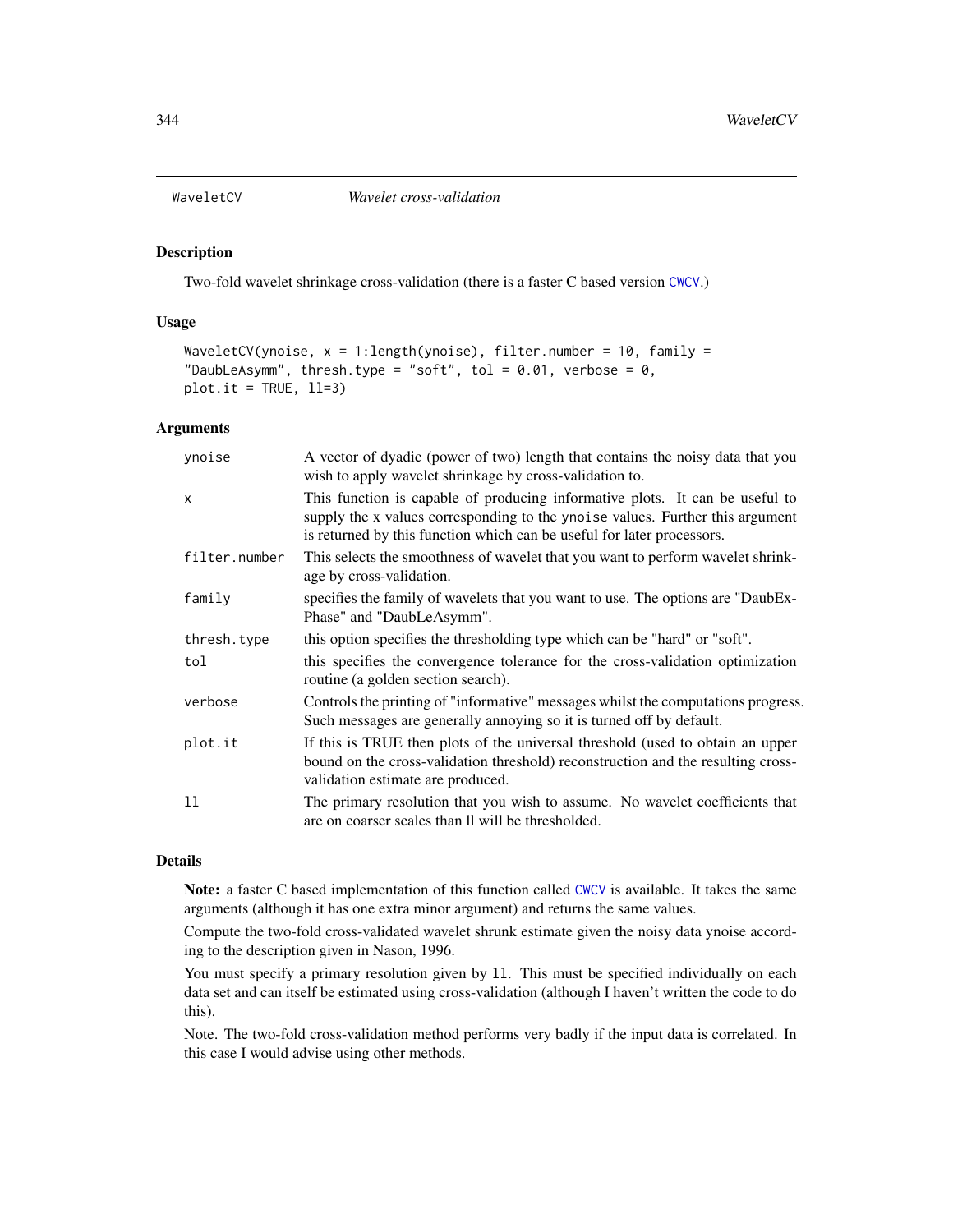## Value

A list with the following components

| X        | This is just the x that was input. It gets passed through more or less for conve-<br>nience for the user.                                                                                                                            |
|----------|--------------------------------------------------------------------------------------------------------------------------------------------------------------------------------------------------------------------------------------|
| ynoise   | A copy of the input ynoise noisy data.                                                                                                                                                                                               |
| xvwr     | The cross-validated wavelet shrunk estimate.                                                                                                                                                                                         |
| vuvtwr   | The universal thresholded version (note this is merely a starting point for the<br>cross-validation algorithm. It should not be taken seriously as an estimate. In<br>particular its estimate of variance is likely to be inflated.) |
| xvthresh | The cross-validated threshold                                                                                                                                                                                                        |
| uvthresh | The universal threshold (again, don't take this value too seriously. You might get<br>better performance using the threshold function directly with specialist options.                                                              |
| xvdof    | The number of non-zero coefficients in the cross-validated shrunk wavelet object<br>(which is not returned).                                                                                                                         |
| uvdof    | The number of non-zero coefficients in the universal threshold shrunk wavelet<br>object (which also is not returned)                                                                                                                 |
| xkeep    | always returns NULL!                                                                                                                                                                                                                 |
| fkeep    | always returns NULL!                                                                                                                                                                                                                 |
|          |                                                                                                                                                                                                                                      |

# Author(s)

G P Nason

#### See Also

[CWCV](#page-68-0),[Crsswav](#page-62-0),[rsswav](#page-288-0),[threshold.wd](#page-318-0)

#### Examples

```
#
# This function is best used via the policy="cv" option in
# the threshold.wd function.
# See examples there.
#
```
wd *Wavelet transform (decomposition).*

#### Description

This function can perform two types of discrete wavelet transform (DWT). The standard DWT computes the DWT according to Mallat's pyramidal algorithm (Mallat, 1989) (it also has the ability to compute the *wavelets on the interval* transform of Cohen, Daubechies and Vial, 1993).

The non-decimated DWT (NDWT) contains all possible shifted versions of the DWT. The order of computation of the DWT is  $O(n)$ , and it is  $O(n \log n)$  for the NDWT if n is the number of data points.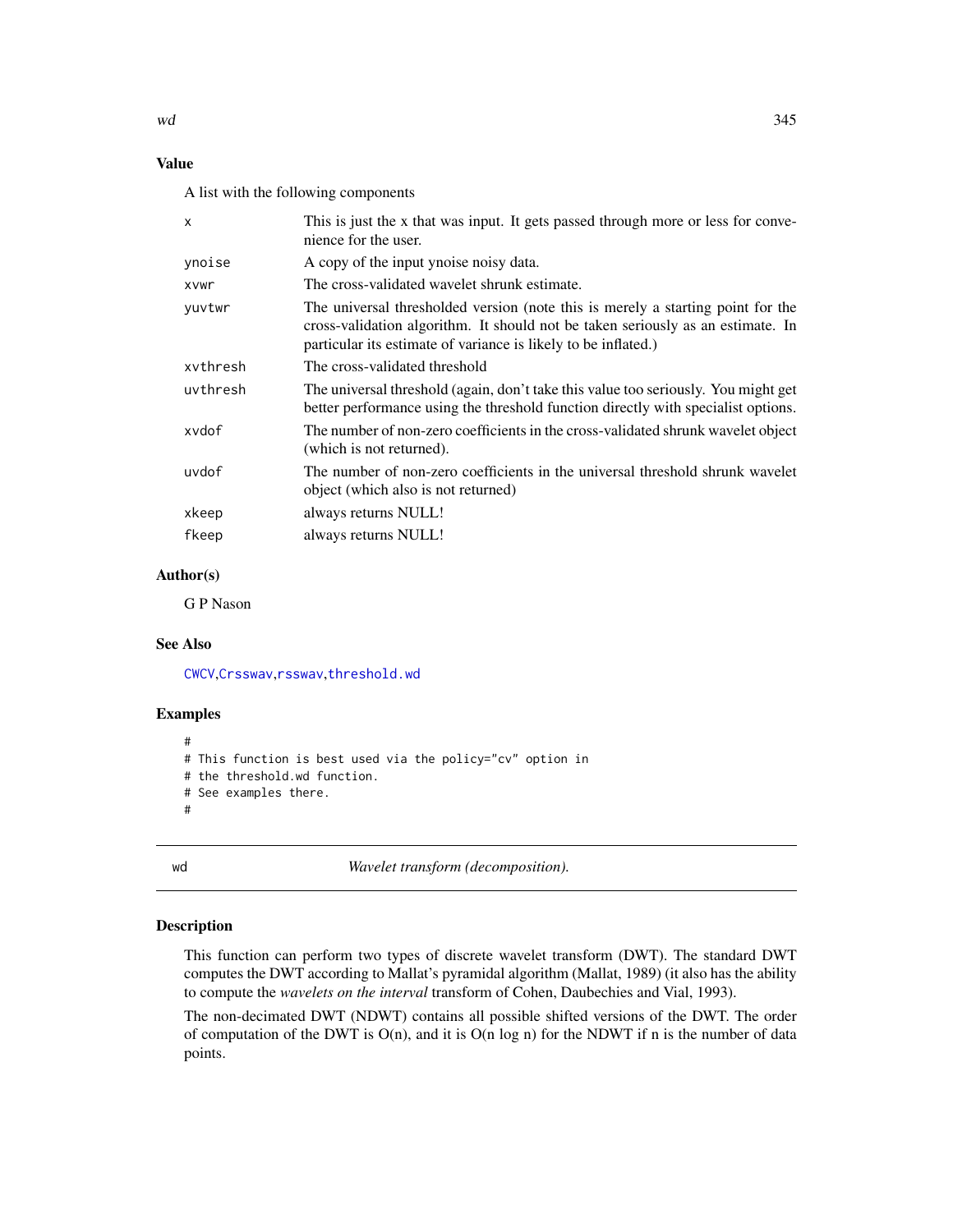# Usage

```
wd(data, filter.number=10, family="DaubLeAsymm", type="wavelet",
bc="periodic", verbose=FALSE, min.scale=0, precond=TRUE)
```
# Arguments

| data          | A vector containing the data you wish to decompose. The length of this vector<br>must be a power of 2.                                                                                                                                                                                                                                                                                                                                                                                                                                                                                                                                                                                                                                                                                                                                                                                                 |  |
|---------------|--------------------------------------------------------------------------------------------------------------------------------------------------------------------------------------------------------------------------------------------------------------------------------------------------------------------------------------------------------------------------------------------------------------------------------------------------------------------------------------------------------------------------------------------------------------------------------------------------------------------------------------------------------------------------------------------------------------------------------------------------------------------------------------------------------------------------------------------------------------------------------------------------------|--|
| filter.number | This selects the smoothness of wavelet that you want to use in the decomposi-<br>tion. By default this is 10, the Daubechies least-asymmetric orthonormal com-<br>pactly supported wavelet with 10 vanishing moments.<br>For the "wavelets on the interval" (bc="interval") transform the filter number                                                                                                                                                                                                                                                                                                                                                                                                                                                                                                                                                                                                |  |
|               | ranges from 1 to 8. See the table of filter coefficients indexed after the reference<br>to Cohen, Daubechies and Vial, 1993.                                                                                                                                                                                                                                                                                                                                                                                                                                                                                                                                                                                                                                                                                                                                                                           |  |
| family        | specifies the family of wavelets that you want to use. Two popular options are<br>"DaubExPhase" and "DaubLeAsymm" but see the help for filter. select for<br>more possibilities.                                                                                                                                                                                                                                                                                                                                                                                                                                                                                                                                                                                                                                                                                                                       |  |
|               | This argument is ignored for the "wavelets on the interval" transform (bc="interval").<br>Note that, as of version 4.6.1 you can use the Lina-Mayrand complex-valued<br>wavelets.                                                                                                                                                                                                                                                                                                                                                                                                                                                                                                                                                                                                                                                                                                                      |  |
| type          | specifies the type of wavelet transform. This can be "wavelet" (default) in which<br>case the standard DWT is performed (as in previous releases of WaveThresh).<br>If type is "station" then the non-decimated DWT is performed. At present, only<br>periodic boundary conditions can be used with the non-decimated wavelet trans-<br>form.                                                                                                                                                                                                                                                                                                                                                                                                                                                                                                                                                          |  |
| bc            | specifies the boundary handling. If bc="periodic" the default, then the func-<br>tion you decompose is assumed to be periodic on it's interval of definition, if<br>bc="symmetric" then the function beyond its boundaries is assumed to be a<br>symmetric reflection of the function in the boundary. The symmetric option<br>was the implicit default in releases prior to 2.2. If bc=="interval" then the<br>"wavelets on the interval algorithm" due to Cohen, Daubechies and Vial is<br>used. (The WaveThresh implementation of the "wavelets on the interval trans-<br>form" was coded by Piotr Fryzlewicz, Department of Mathematics, Wroclaw<br>University of Technology, Poland; this code was largely based on code writ-<br>ten by Markus Monnerjahn, RHRK, Universitat Kaiserslautern; integration into<br>WaveThresh by GPN. See the nice project report by Piotr on this piece of code). |  |
| verbose       | Controls the printing of "informative" messages whilst the computations progress.<br>Such messages are generally annoying so it is turned off by default.                                                                                                                                                                                                                                                                                                                                                                                                                                                                                                                                                                                                                                                                                                                                              |  |
| min.scale     | Only used for the "wavelets on the interval transform". The wavelet algorithm<br>starts with fine scale data and iteratively coarsens it. This argument controls how<br>many times this iterative procedure is applied by specifying at which scale level<br>to stop decomposiing.                                                                                                                                                                                                                                                                                                                                                                                                                                                                                                                                                                                                                     |  |
| precond       | Only used for the "wavelets on the interval transform". This argument specifies<br>whether preconditioning is applied (called prefiltering in Cohen, Daubechies<br>and Vial, 1993.) Preconditioning ensures that sequences like 1,1,1,1 or 1,2,3,4<br>map to zero high pass coefficients.                                                                                                                                                                                                                                                                                                                                                                                                                                                                                                                                                                                                              |  |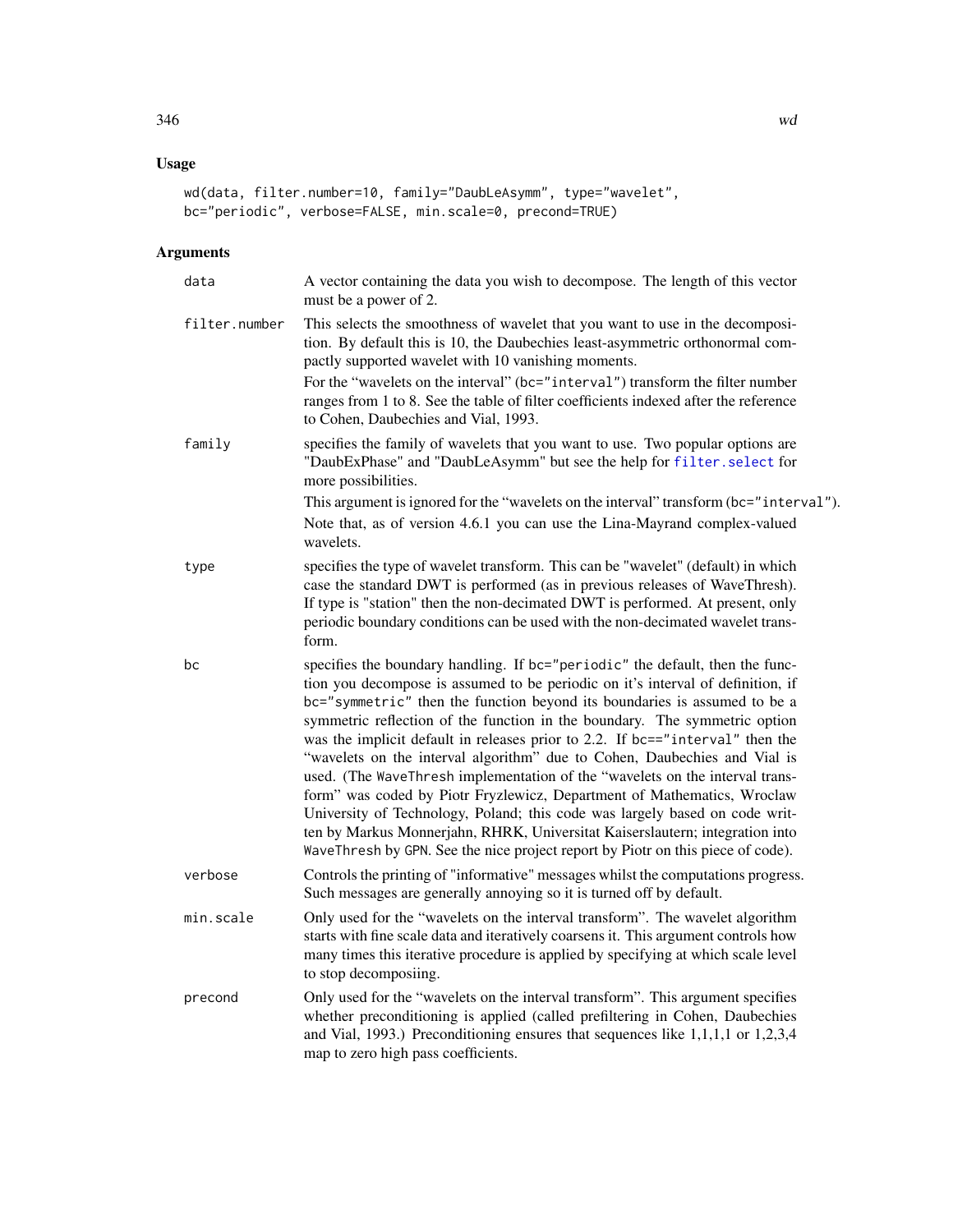#### Details

If type=="wavelet" then the code implements Mallat's pyramid algorithm (Mallat 1989). For more details of this implementation see Nason and Silverman, 1994. Essentially it works like this: you start off with some data cm, which is a real vector of length  $2^m$ , say.

Then from this you obtain two vectors of length  $2(m - 1)$ . One of these is a set of smoothed data,  $c(m-1)$ , say. This looks like a smoothed version of cm. The other is a vector,  $d(m-1)$ , say. This corresponds to the detail removed in smoothing cm to c(m-1). More precisely, they are the coefficients of the wavelet expansion corresponding to the highest resolution wavelets in the expansion. Similarly,  $c(m-2)$  and  $d(m-2)$  are obtained from  $c(m-1)$ , etc. until you reach c0 and d0.

All levels of smoothed data are stacked into a single vector for memory efficiency and ease of transport across the SPlus-C interface.

The smoothing is performed directly by convolution with the wavelet filter (filter.select(n) $$H$ , essentially low- pass filtering), and then dyadic decimation (selecting every other datum, see Vaidyanathan (1990)). The detail extraction is performed by the mirror filter of H, which we call G and is a bandpass filter. G and H are also known quadrature mirror filters.

There are now two methods of handling "boundary problems". If you know that your function is periodic (on it's interval) then use the bc="periodic" option, if you think that the function is symmetric reflection about each boundary then use bc="symmetric". You might also consider using the "wavelets on the interval" transform which is suitable for data arising from a function that is known to be defined on some compact interval, see Cohen, Daubechies, and Vial, 1993. If you don't know then it is wise to experiment with both methods, in any case, if you don't have very much data don't infer too much about your decomposition! If you have loads of data then don't infer too much about the boundaries. It can be easier to interpret the wavelet coefficients from a bc="periodic" decomposition, so that is now the default. Numerical Recipes implements some of the wavelets code, in particular we have compared our code to "wt1" and "daub4" on page 595. We are pleased to announce that our code gives the same answers! The only difference that you might notice is that one of the coefficients, at the beginning or end of the decomposition, always appears in the "wrong" place. This is not so, when you assume periodic boundaries you can imagine the function defined on a circle and you can basically place the coefficient at the beginning or the end (because there is no beginning or end, as it were).

The non-deciated DWT contains all circular shifts of the standard DWT. Naively imagine that you do the standard DWT on some data using the Haar wavelets. Coefficients 1 and 2 are added and difference, and also coefficients 3 and 4; 5 and 6 etc. If there is a discontinuity between 1 and 2 then you will pick it up within the transform. If it is between 2 and 3 you will loose it. So it would be nice to do the standard DWT using 2 and 3; 4 and 5 etc. In other words, pick up the data and rotate it by one position and you get another transform. You can do this in one transform that also does more shifts at lower resolution levels. There are a number of points to note about this transform.

Note that a time-ordered non-decimated wavelet transform object may be converted into a packet-ordered non-decimated wavelet transform object (and vice versa) by using the [convert](#page-56-0) function.

The NDWT is translation equivariant. The DWT is neither translation invariant or equivariant. The standard DWT is orthogonal, the non-decimated transform is most definitely not. This has the added disadvantage that non-decimated wavelet coefficients, even if you supply independent normal noise. This is unlike the standard DWT where the coefficients are independent (normal noise).

You might like to consider growing wavelet syntheses using the [wavegrow](#page-341-0) function.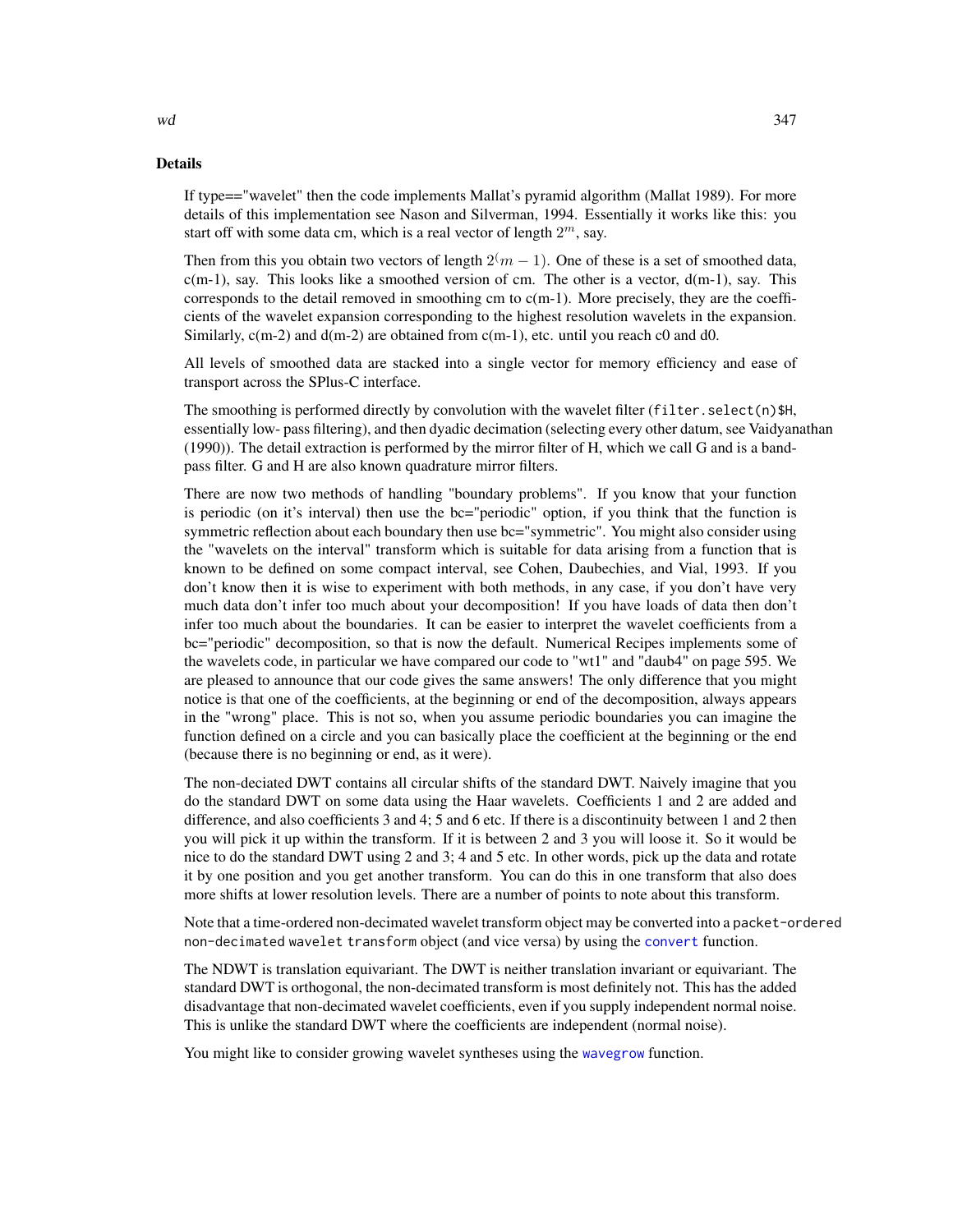## Value

An object of class [wd](#page-344-0).

For boundary conditions apart from  $bc="interval"$  this object is a list with the following components.

| C         | Vector of sets of successively smoothed data. The pyramid structure of Mallat<br>is stacked so that it fits into a vector. The function access C should be used to<br>extract a set for a particular level.                                                                                               |
|-----------|-----------------------------------------------------------------------------------------------------------------------------------------------------------------------------------------------------------------------------------------------------------------------------------------------------------|
| D.        | Vector of sets of wavelet coefficients at different resolution levels. Again, Mal-<br>lat's pyramid structure is stacked into a vector. The function accessD should be<br>used to extract the coefficients for a particular resolution level.                                                             |
| nlevelsWT | The number of resolution levels. This depends on the length of the data vector.<br>If length $(data)=2^m$ , then there will be m resolution levels. This means there<br>will be m levels of wavelet coefficients (indexed $(0,1,2,,(m-1))$ ), and $m+1$ levels<br>of smoothed data (indexed $0,1,2,,m$ ). |
| fl.dbase  | There is more information stored in the C and D than is described above. In<br>the decomposition "extra" coefficients are generated that help take care of the<br>boundary effects, this database lists where these start and finish, so the "true"<br>data can be extracted.                             |
| filter    | A list containing information about the filter type: Contains the string "wavelet"<br>or "station" depending on which type of transform was performed.                                                                                                                                                    |
| date      | The date the transform was performed.                                                                                                                                                                                                                                                                     |
| bc        | How the boundaries were handled.                                                                                                                                                                                                                                                                          |

If the "wavelets on the interval" transform is used (i.e. bc="interval") then the internal structure of the wd object is changed as follows.

• The coefficient vectors C and D have been replaced by a single vector transformed.vector. The new single vector contains just the transformed coefficients: i.e. the wavelet coefficients down to a particular scale (determined by min.scale above). The scaling function coefficients are stored first in the array (there will be 2^min. scale of them. Then the wavelet coefficients are stored as consecutive vectors coarsest to finest of length 2^min.scale, 2^(min.scale+1) up to a vector which is half of the length of the original data.)

In any case the user is recommended to use the functions [accessC](#page-7-0), [accessD](#page-14-0), [putC](#page-255-0) and [putD](#page-263-0) to access coefficients from the [wd](#page-344-0) object.

- The extra component current. scale records to which level the transform has been done (usually this is min.scale as specified in the arguments).
- The extra component filters.used is a vector of integers that record which filter index was used as each level of the decomposition. At coarser scales sometimes a wavelet with shorter support is needed.
- The extra logical component preconditioned specifies whether preconditioning was turned on or off.
- The component fl.dbase is still present but only contains data corresponding to the storage of the coefficients that are present in transformed.vector. In particular, since only one scale of the father wavelet coefficients is stored the component first.last.c of fl.dbase is now a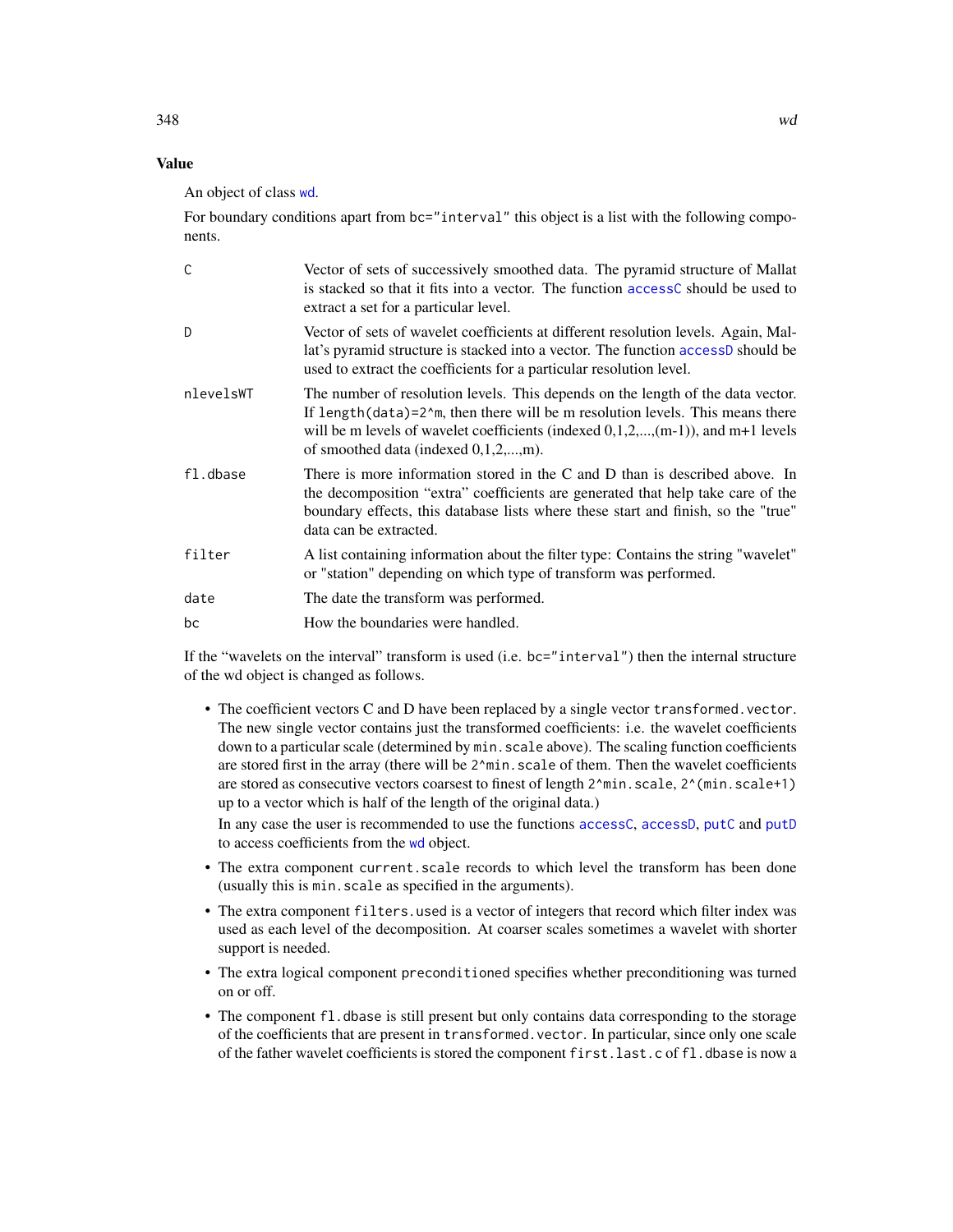$wd$  349

three-vector containing the indices of the first and last entries of the father wavelet coefficients and the offset of where they are stored in transformed.vector. Likewise, the component first.last.d of fl.dbase is still a matrix but there are now only rows for each scale level in the transformed.vector (something like nlevelsWT(wd)-wd\$current.scale).

• The filter coefficient is also slightly different as the filter coefficients are no longer stored here (since they are hard coded into the wavelets on the interval transform.)

# RELEASE

Version 3.5.3 Copyright Guy Nason 1994 Integration of "wavelets on the interval" code by Piotr Fryzlewicz and Markus Monnerjahn was at Version 3.9.6, 1999.

### Author(s)

G P Nason

## See Also

[wd.int](#page-350-0), [wr](#page-365-0), [wr.int](#page-366-0), [wr.wd](#page-368-0), [accessC](#page-7-0), [accessD](#page-14-0), [putD](#page-263-0), [putC](#page-255-0), [filter.select](#page-98-0), [plot.wd](#page-215-0), [threshold](#page-307-0), [wavegrow](#page-341-0)

## Examples

```
#
# Generate some test data
#
test.data <- example.1()$y
## Not run: ts.plot(test.data)
#
# Decompose test.data and plot the wavelet coefficients
#
wds <- wd(test.data)
## Not run: plot(wds)
#
# Now do the time-ordered non-decimated wavelet transform of the same thing
#
wdS <- wd(test.data, type="station")
## Not run: plot(wdS)
#
# Next examples
# ------------
# The chirp signal is also another good examples to use.
#
# Generate some test data
#
test.chirp <- simchirp()$y
## Not run: ts.plot(test.chirp, main="Simulated chirp signal")
#
# Now let's do the time-ordered non-decimated wavelet transform.
# For a change let's use Daubechies least-asymmetric phase wavelet with 8
# vanishing moments (a totally arbitrary choice, please don't read
```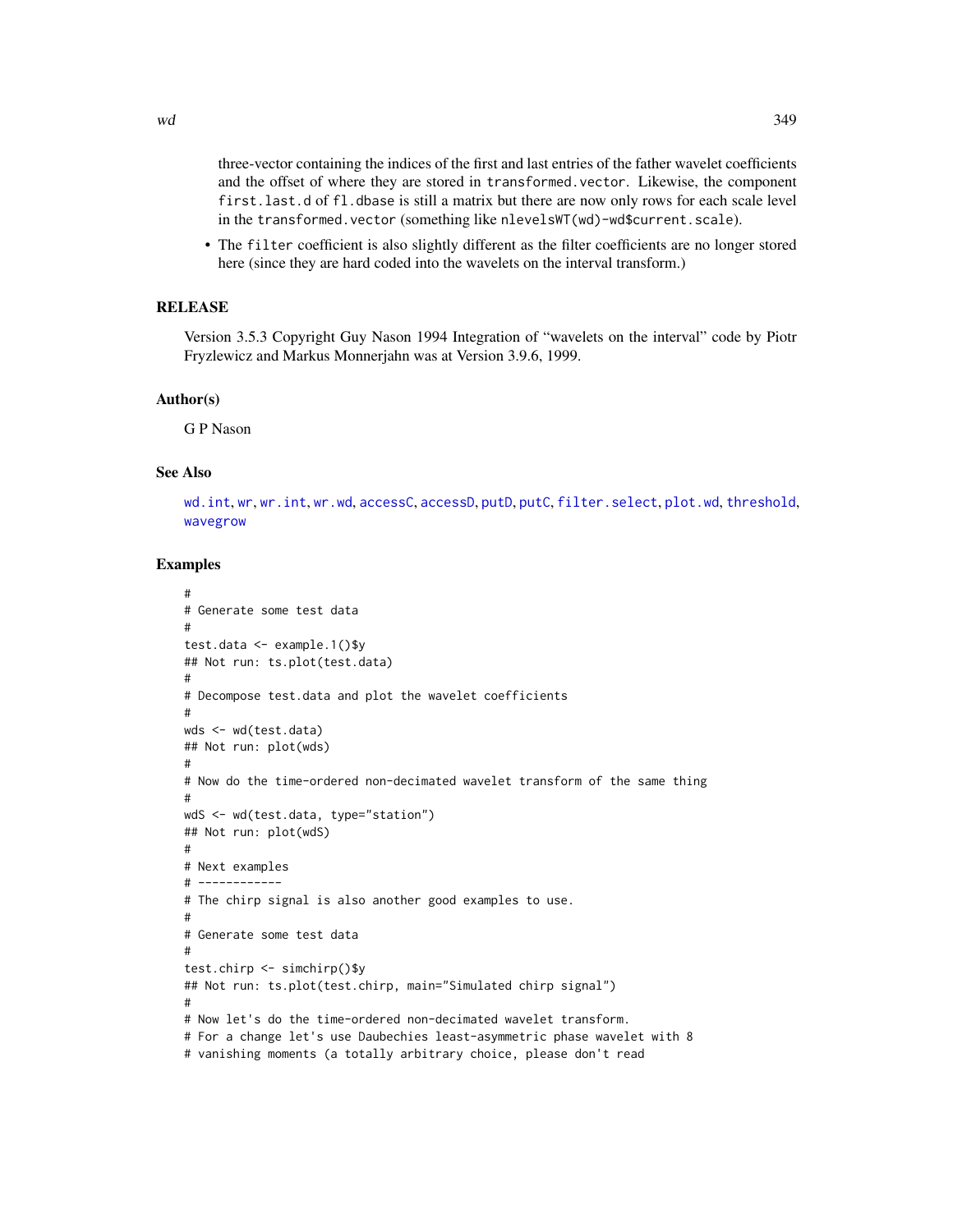```
# anything into it).
#
chirpwdS <- wd(test.chirp, filter.number=8, family="DaubLeAsymm", type="station")
## Not run: plot(chirpwdS, main="TOND WT of Chirp signal")
#
# Note that the coefficients in this plot are exactly the same as those
# generated by the packet-ordered non-decimated wavelet transform
# except that they are in a different order on each resolution level.
# See Nason, Sapatinas and Sawczenko, 1998
# for further information.
```
wd.dh *Compute specialized wavelet transform for density estimation*

## **Description**

Computes the discrete wavelet transform, but with zero boundary conditions especially for density estimation.

#### Usage

```
wd.dh(data, filter.number = 10, family = "DaubLeAsymm", type = "wavelet",
   bc = "periodic", firstk = NULL, verbose = FALSE)
```
## Arguments

| data          | The father wavelet coefficients                                     |
|---------------|---------------------------------------------------------------------|
| filter.number | The smoothness of the underlying wavelet to use, see filter. select |
| family        | The wavelet family to use, see filter. select                       |
| type          | The type of wavelet to use                                          |
| bc            | Type of boundarie conditions                                        |
| firstk        | A parameter that originates from denproj                            |
| verbose       | If TRUE then informative messages are printed.                      |

## Details

This is a subsidiary routine, not intended for direct user use for density estimation. The main routines for wavelet density estimation are [denwd](#page-75-0), [denproj](#page-73-0), [denwr](#page-76-0).

The input to this function should be projected father wavelet coefficients as computed by [denproj](#page-73-0), but usually supplied to this function by [denwd](#page-75-0).

Thresholding should be carried out by the user independently of these functions.

#### Value

An object of class [wd](#page-344-0), but assumed on the basis of zero boundary conditions.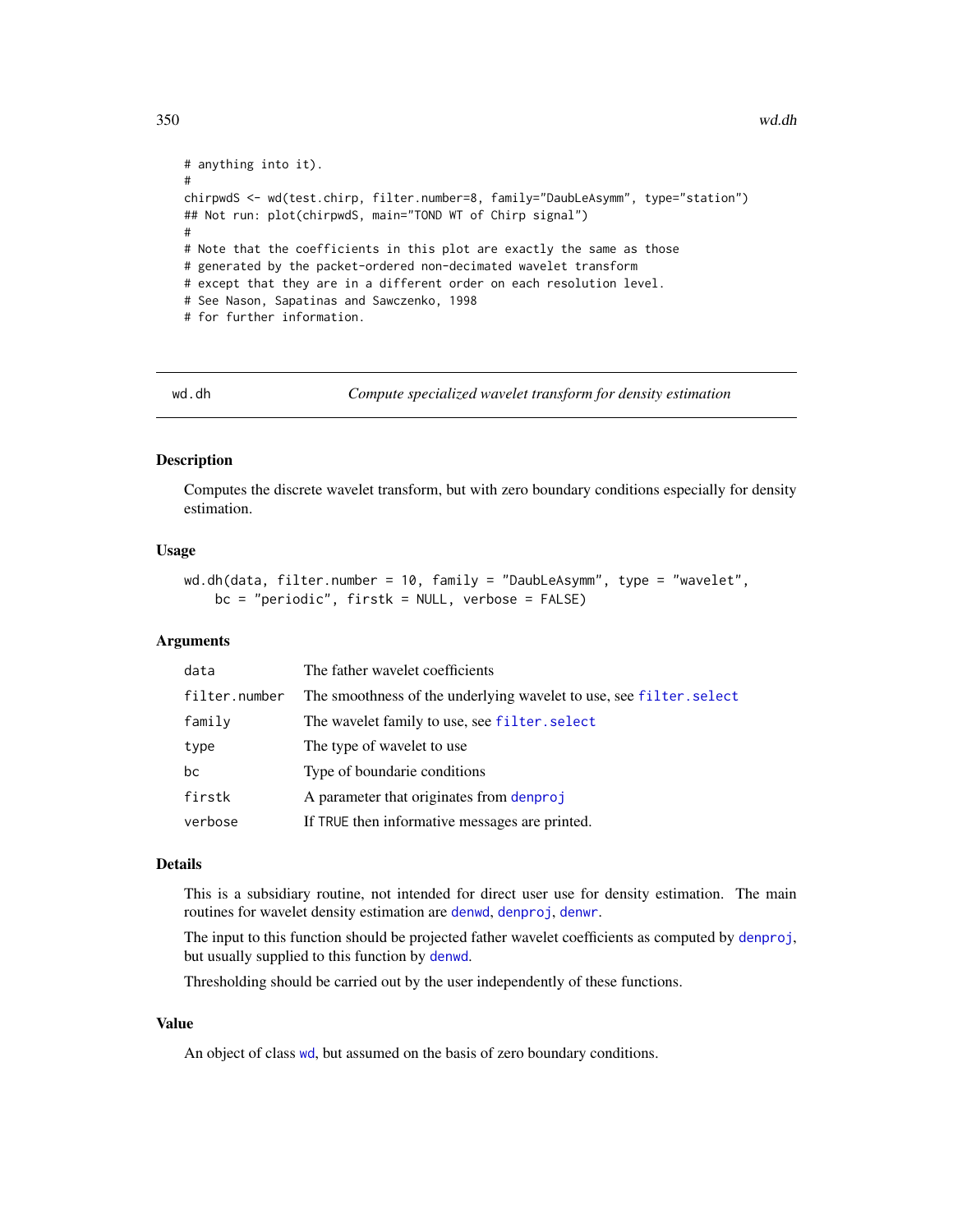#### wd.int 351

### Author(s)

David Herrick

# See Also

[denproj](#page-73-0), [denwd](#page-75-0)

<span id="page-350-0"></span>wd.int *Computes "wavelets on the interval" transform*

#### Description

This function actually computes the "wavelets on the interval" transform.

NOTE: It is not recommended that the casual user call this function. The "wavelets on the interval" transform is best called in WaveThresh via the [wd](#page-344-0) function with the argument bc argument set to "interval".

### Usage

```
wd.int(data, preferred.filter.number, min.scale, precond)
```
## **Arguments**

| data                    | The data that you wish to apply the "wavelets on the interval" transform to.                                                                                                                                                       |  |
|-------------------------|------------------------------------------------------------------------------------------------------------------------------------------------------------------------------------------------------------------------------------|--|
| preferred.filter.number |                                                                                                                                                                                                                                    |  |
|                         | Which wavelet to use to do the transform. This is an integer ranging from 1<br>to 8. See the Cohen, Daubeches and Vial (1993) paper. Wavelets that do not<br>"overlap" a boundary are just like the ordinary Daubechies' wavelets. |  |
| min.scale               | At which resolution level to transform to.                                                                                                                                                                                         |  |
| precond                 | If true performs preconditioning of the input vector to try and ensure that sim-<br>ple polynomial sequences (less than in order to the wavelet used) map to zero<br>elements.                                                     |  |

# Details

(The WaveThresh implementation of the "wavelets on the interval transform" was coded by Piotr Fryzlewicz, Department of Mathematics, Wroclaw University of Technology, Poland; this code was largely based on code written by Markus Monnerjahn, RHRK, Universitat Kaiserslautern; integration into WaveThresh by GPN).

See the help on the "wavelets on the interval code" in the [wd](#page-344-0) help page.

#### Value

A list containing the wavelet transform of the data. We again emphasize that this list is not intended for human consumption, use the [wd](#page-344-0) function with the correct bc="interval" argument.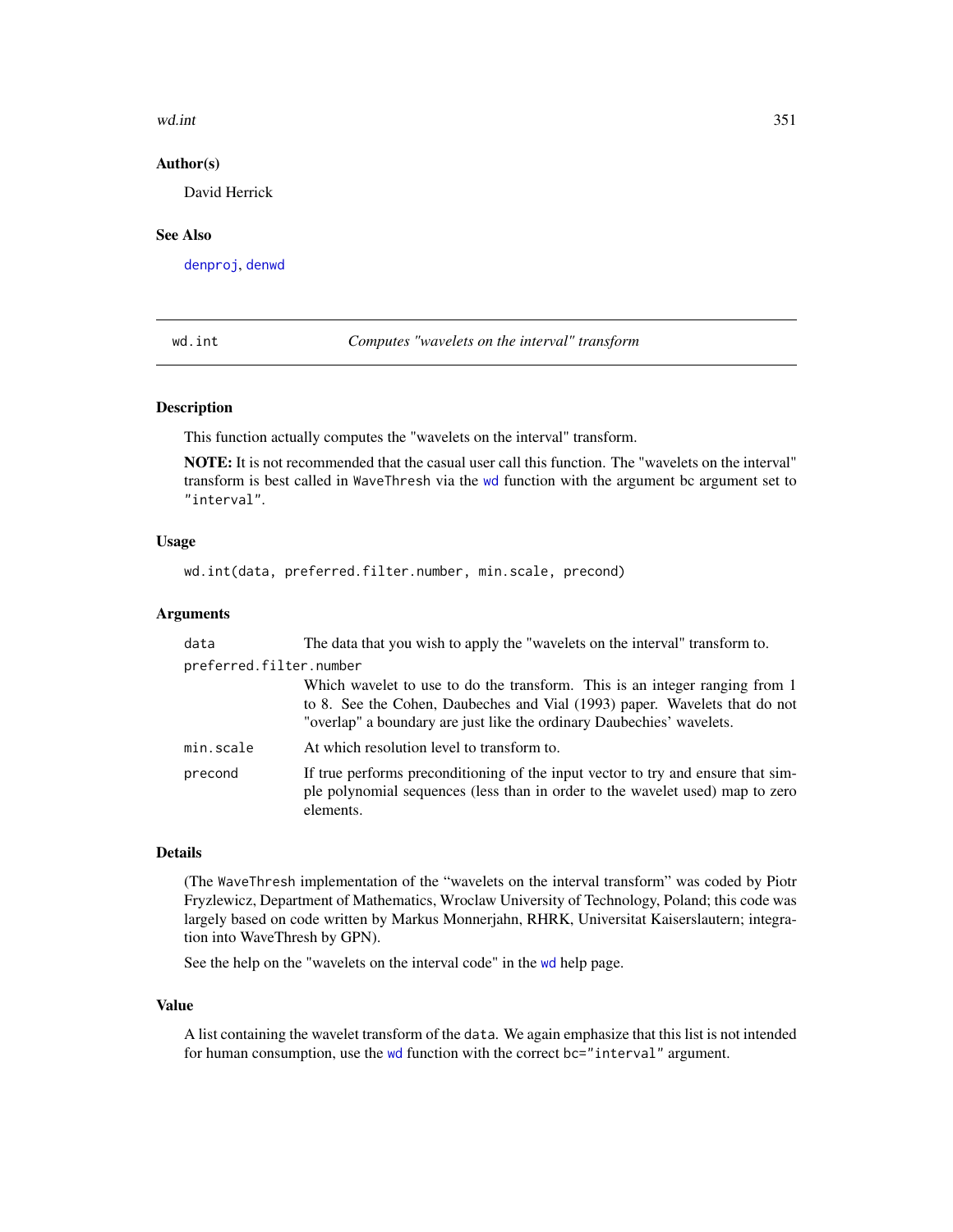## **RELEASE**

Version 3.9.6 (Although Copyright Piotr Fryzlewicz and Markus Monnerjahn 1995-9).

#### Author(s)

Piotr Fryzlewicz

## See Also

[wd](#page-344-0), [wr](#page-365-0), [wr.int](#page-366-0).

## Examples

```
#
# The user is expected to call the wr
# for inverting a "wavelets on the interval transform" and not to use
# this function explicitly
#
```
<span id="page-351-0"></span>

#### wd.object *Wavelet decomposition objects*

#### Description

These are objects of classes

wd

They represent a decomposition of a function with respect to a wavelet basis (or tight frame in the case of the (time-ordered) non-decimated wavelet decomposition).

#### Details

To retain your sanity the C and D coefficients should be extracted by the [accessC](#page-7-0) and [accessD](#page-14-0) functions and inserted using the [putC](#page-255-0) and [putD](#page-263-0) functions (or more likely, their methods), rather than by the \$ operator.

Mind you, if you want to muck about with coefficients directly, then you'll have to do it yourself by working out what the fl.dbase list means (see first. last for a description.)

Note the *time-ordered non-decimated wavelet transform* used to be called the *stationary wavelet transform*. In fact, the non-decimated transform has several possible names and has been reinvented many times. There are two versions of the non-decimated transform: the coefficients are the same in each version just ordered differently within a resolution level. The two transforms are

- The function [wd](#page-344-0)() with an argument type="station" computes the *time-ordered* non-decimated transform (see Nason and Silverman, 1995) which is useful in time-series applications (see e.g. Nason, von Sachs and Kroisandt, 1998).
- The function [wst](#page-371-0)() computes the packets ordered non-decimated transform is useful for curve estimation type applications (see e.g. Coifman and Donoho, 1995).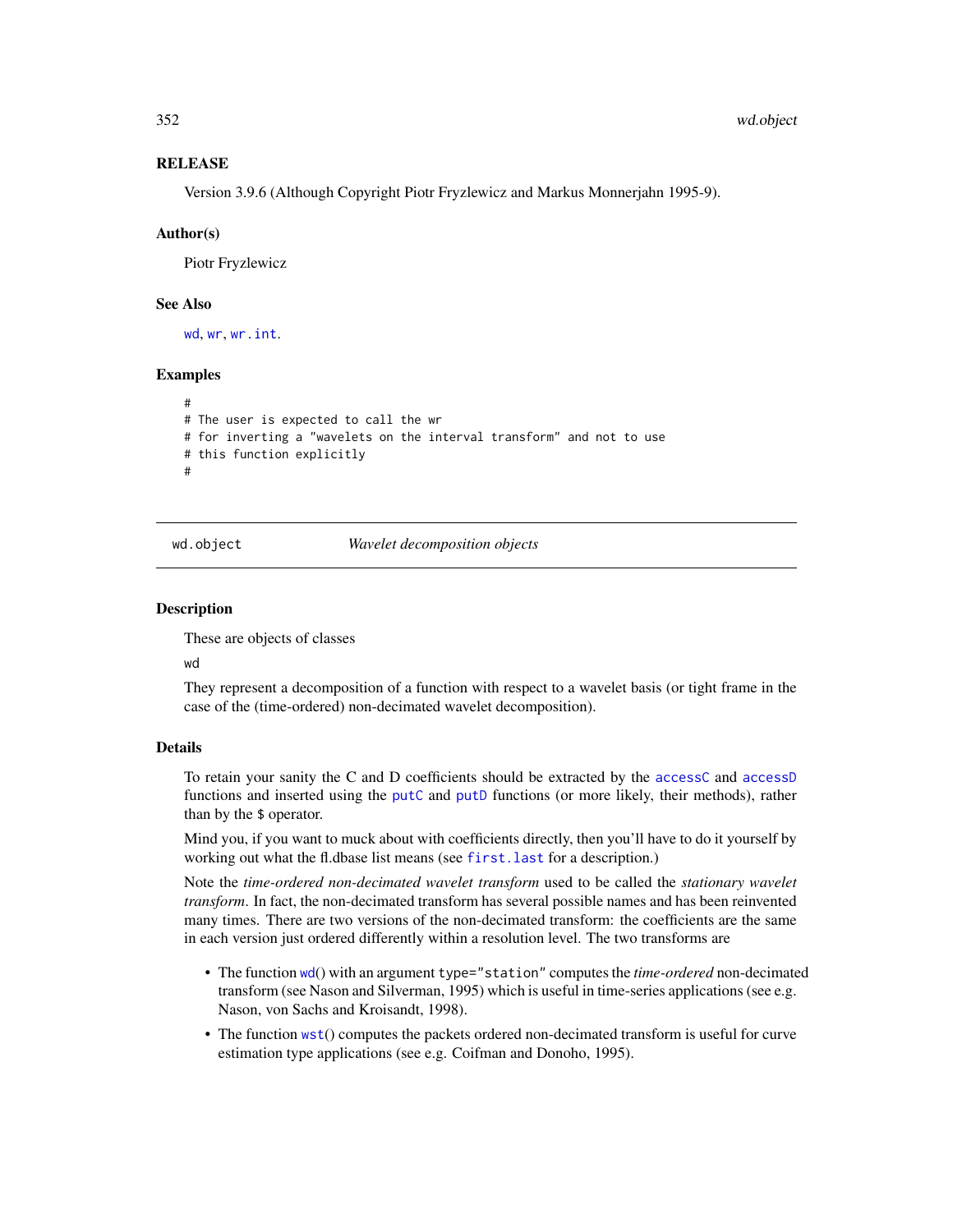#### wd.object 353

## Value

The following components must be included in a legitimate 'wd' object.

| $\mathsf{C}$ | a vector containing each level's smoothed data. The wavelet transform works<br>by applying both a smoothing filter and a bandpass filter to the previous level's<br>smoothed data. The top level contains data at the highest resolution level. Each<br>of these levels are stored one after the other in this vector. The matrix   |
|--------------|-------------------------------------------------------------------------------------------------------------------------------------------------------------------------------------------------------------------------------------------------------------------------------------------------------------------------------------|
|              | fl.dbase\$first.last.c                                                                                                                                                                                                                                                                                                              |
|              | determines exactly where each level is stored in the vector. Likewise, coeffi-<br>cients stored when the NDWT has been used should only be extracted using the<br>"access" and "put" functions below.                                                                                                                               |
| D            | wavelet coefficients. If you were to write down the discrete wavelet transform of<br>a function then these D would be the coefficients of the wavelet basis functions.<br>Like the C, they are also formed in a pyramidal manner, but stored in a linear<br>array. The storage details are to be found in<br>fl.dbase\$first.last.d |
|              | Likewise, coefficients stored when the NDWT has been used should only be<br>extracted using the "access" and "put" functions below.                                                                                                                                                                                                 |
| nlevelsWT    | The number of levels in the pyramidal decomposition that produces the coeffi-<br>cients. If you raise 2 to the power of nlevels you get the number of data points<br>used in the decomposition.                                                                                                                                     |
| fl.dbase     | The first last database associated with this decomposition. This is a list con-<br>sisting of 2 integers, and 2 matrices. The matrices detail how the coefficients<br>are stored in the C and D components of the 'wd.object'. See the help on<br>first. last for more information.                                                 |
| filter       | a list containing the details of the filter that did the decomposition                                                                                                                                                                                                                                                              |
| type         | either wavelet indicating that the ordinary wavelet transform was performed or<br>station indicating that the time-ordered non-decimated wavelet transform was<br>done.                                                                                                                                                             |
| date         | The date that the transform was performed or the wd was modified.                                                                                                                                                                                                                                                                   |
| bc           | how the boundaries were handled                                                                                                                                                                                                                                                                                                     |

# **GENERATION**

This class of objects is returned from the [wd](#page-344-0) function to represent a (possibly time-ordered nondecimated) wavelet decomposition of a function. Many other functions return an object of class wd.

# METHODS

The wd class of objects has methods for the following generic functions: [plot](#page-0-0), [threshold](#page-307-0), [summary](#page-0-0), [print](#page-0-0), cod[edraw.](#page-80-0)

## RELAEASE

Version 3.5.3 Copyright Guy Nason 1994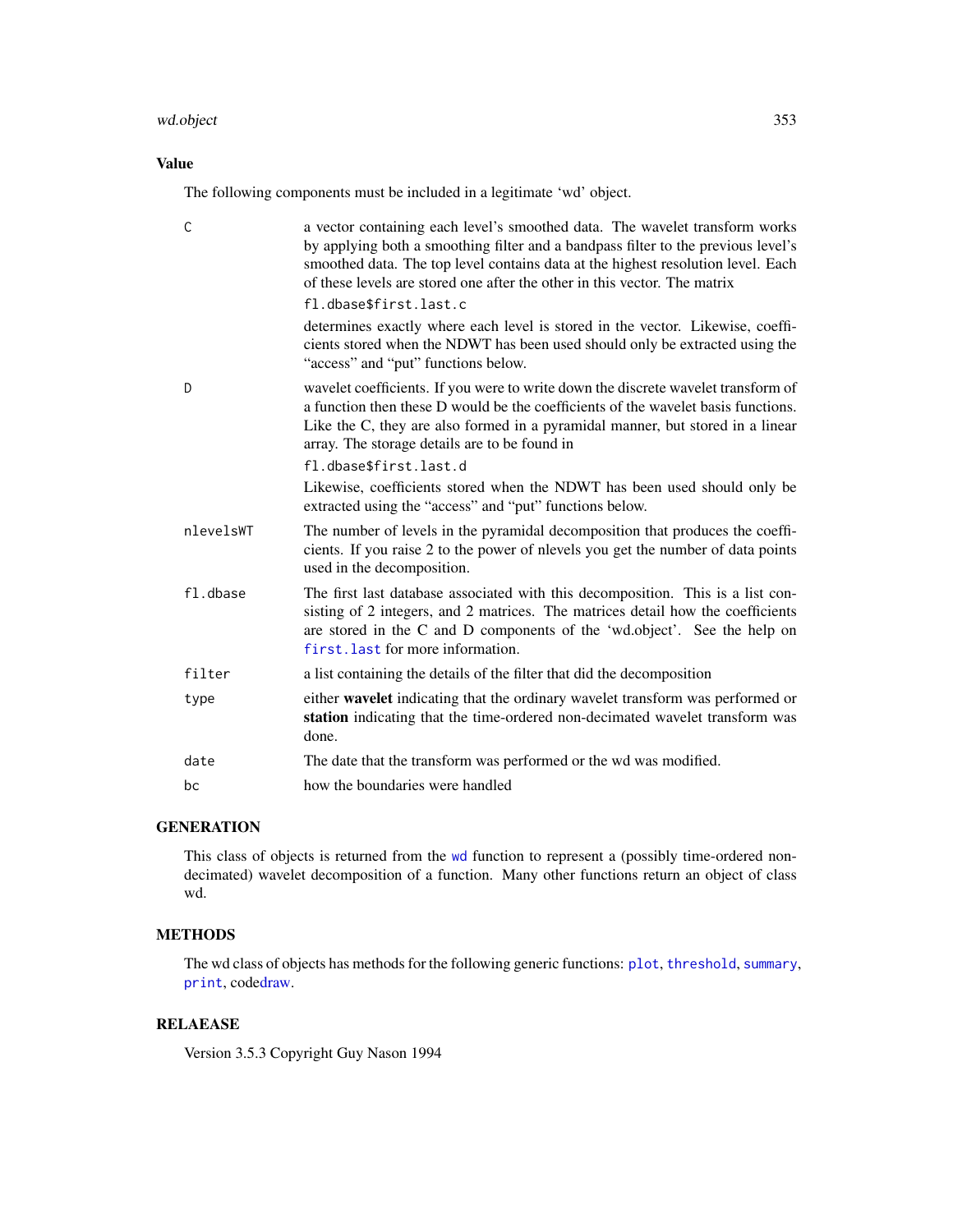## Author(s)

G P Nason

## See Also

[wd](#page-344-0), [wst](#page-371-0)

<span id="page-353-0"></span>wd3D *Three-dimensional discrete wavelet transform*

#### Description

This function performs the 3D version of Mallat's discrete wavelet transform (see Mallat, 1989, although this paper does not describe in detail the 3D version the extension is trivial). The function assumes *periodic* boundary conditions.

#### Usage

wd3D(a, filter.number=10, family="DaubLeAsymm")

#### Arguments

| a             | A three-dimensional array constructed using the S-Plus array () function. Each<br>dimension of the array should be equal to the same power of two.                                                                    |
|---------------|-----------------------------------------------------------------------------------------------------------------------------------------------------------------------------------------------------------------------|
| filter.number | This selects the smoothness of wavelet that you want to use in the decomposi-<br>tion. By default this is 10, the Daubechies least-asymmetric orthonormal com-<br>pactly supported wavelet with 10 vanishing moments. |
| family        | specifies the family of wavelets that you want to use. Two popular options are<br>"DaubExPhase" and "DaubLeAsymm" but see the help for filter, select for<br>more possibilities.                                      |

## Details

This function implements a straightforward extension of Mallat's, (1989) one- and two-dimensional DWT. The algorithm recursively applies all possible combinations of the G and H detail and smoothing filters to each of the dimensions thus forming 8 different sub-blocks which we label HHH, GHH, HGH, GGH, HHG, GHG, HGG, and GGG. The algorithm recurses on the HHH component of each level (these are the father wavelet coefficients).

Making an analogy to the 2D transform where HH, HG, HG and GG is produced at each resolution level: the HG and GH correspond to "horizontal" and "vertical" detail and GG corresponds to "diagonal detail". The GGG corresponds to the 3D "diagonal" version, HGG corresponds to smoothing in dimension 1 and "diagonal" detail in dimensions 2 and 3, and so on. I don't think there are words in the English language which adequately describe "diagonal" in 3D — maybe cross detail?

#### Value

An object of class [wd3D](#page-353-0).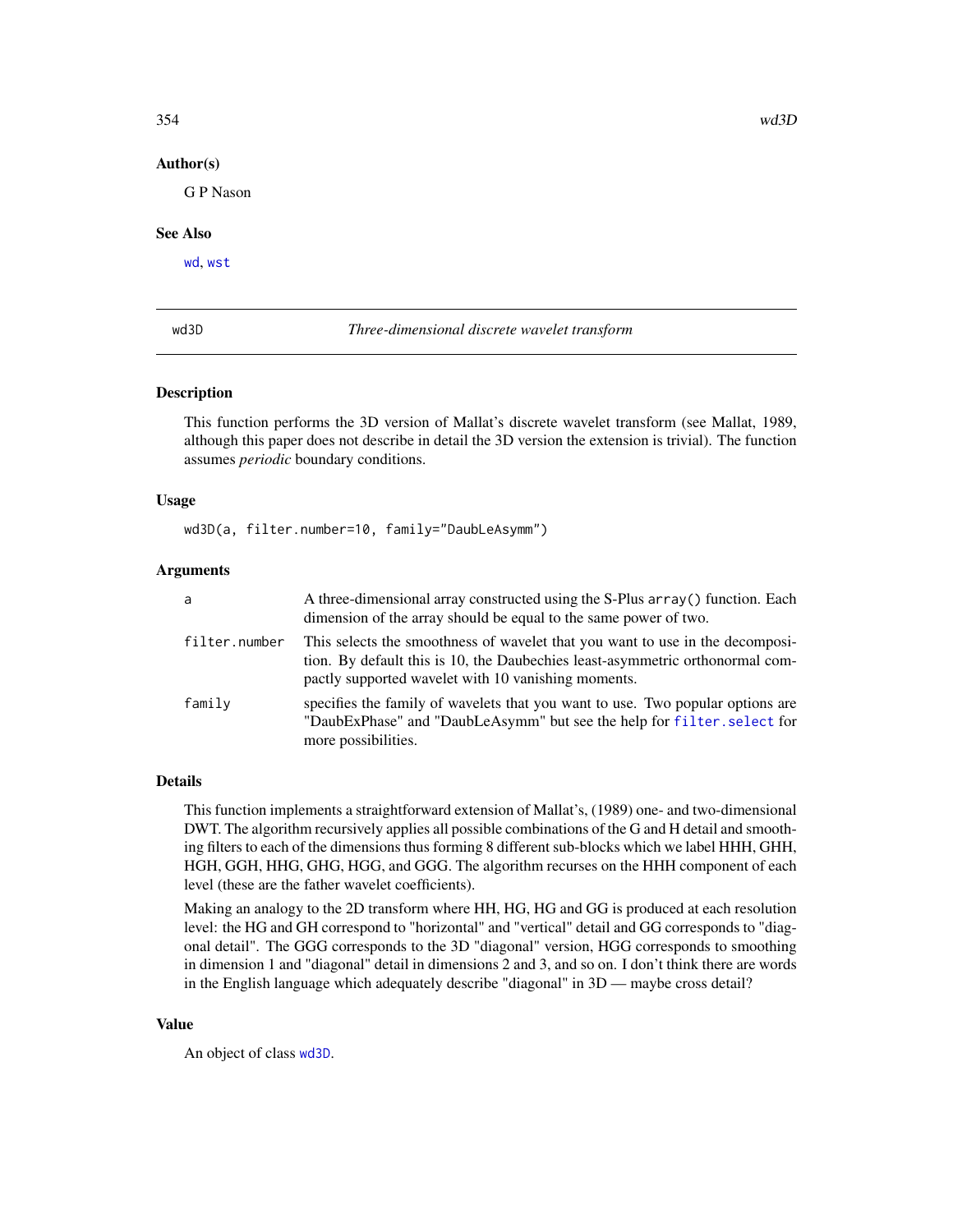## wd3D.object 355

## **RELEASE**

Version 3.9.6 Copyright Guy Nason 1997

#### Author(s)

G P Nason

#### See Also

[wd](#page-344-0), [imwd](#page-131-0), [accessD.wd3D](#page-18-0), [print.wd3D](#page-238-0), [putD.wd3D](#page-268-0), [putDwd3Dcheck](#page-272-0), [summary.wd3D](#page-298-0), [threshold.wd3D](#page-323-0), [wd3D.object](#page-354-0), [wr3D](#page-370-0).

## Examples

```
#
# Generate some test data: 512 standard normal observations in an 8x8x8
# array.
#
test.data.3D <- array(rnorm(8*8*8), dim=c(8,8,8))#
# Now do the 3D wavelet transform
#
tdwd3D <- wd3D(test.data.3D)
#
# See examples explaining the 3D wavelet transform.
#
```
<span id="page-354-0"></span>wd3D.object *Three-dimensional wavelet object*

#### Description

These are objects of classes

wd3D

They contain the 3D discrete wavelet transform of a 3D array (with each dimension being the same dyadic size).

# Details

To retain your sanity the wavelet coefficients at any resolution level in directions, GGG, GGH, GHG, GHH, HGG, HGH, HHG should be extracted by the [accessD](#page-14-0)() function and inserted using the [putD](#page-263-0) function rather than by the \$ operator.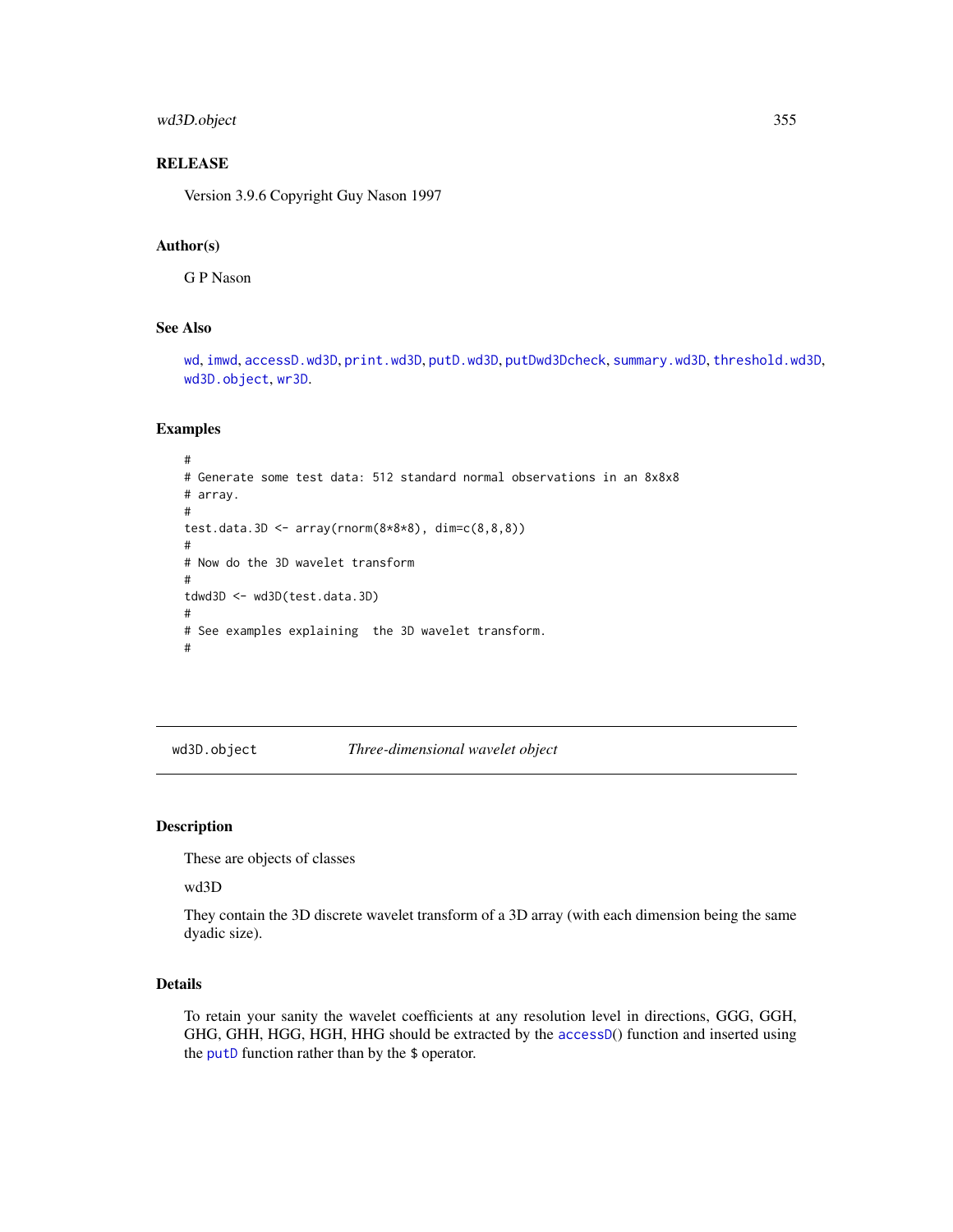## Value

The following components must be included in a legitimate 'wd' object.

| a             | a three-dimensional array containing the 3D discrete wavelet coefficients. The<br>coefficients are stored in a pyramid structure for efficiency.                                                                 |
|---------------|------------------------------------------------------------------------------------------------------------------------------------------------------------------------------------------------------------------|
| nlevelsWT     | The number of levels in the pyramidal decomposition that produces the coeffi-<br>cients. If you raise 2 to the power of nevels you get the number of data points<br>used in each dimension of the decomposition. |
| filter.number | the number of the wavelet family that did the DWT.                                                                                                                                                               |
| family        | the family of wavelets that did the DWT.                                                                                                                                                                         |
| date          | the date that the transform was computed.                                                                                                                                                                        |

#### generation

This class of objects is returned from the wd3D function to represent a three-dimensional DWT of a 3D array. Other functions return an object of class wd3D.

#### methods

The wd3D class of objects has methods for the following generic functions: [accessD](#page-14-0), [print](#page-0-0), [putD](#page-263-0), [summary](#page-0-0), [threshold](#page-307-0).

#### release

Version 3.9.6 Copyright Guy Nason 1997

## Author(s)

G P Nason

#### See Also

[wd3D](#page-353-0), [accessD.wd3D](#page-18-0), [print.wd3D](#page-238-0), [putD.wd3D](#page-268-0), [putDwd3Dcheck](#page-272-0), [summary.wd3D](#page-298-0), [threshold.wd3D](#page-323-0), [wr3D](#page-370-0).

<span id="page-355-0"></span>Whistory *Obsolete function supposedly detailed history of object*

## Description

The original idea behind this obsolete function was to interrogate an object and return the modifications that had been successively applied to the function. The reason for this was that after a long data analysis session one would end up with a whole set of, e.g., thresholded or otherwise modified objects and it would have been convenient for each object not only to store its current value but also the history of how it got to be that value.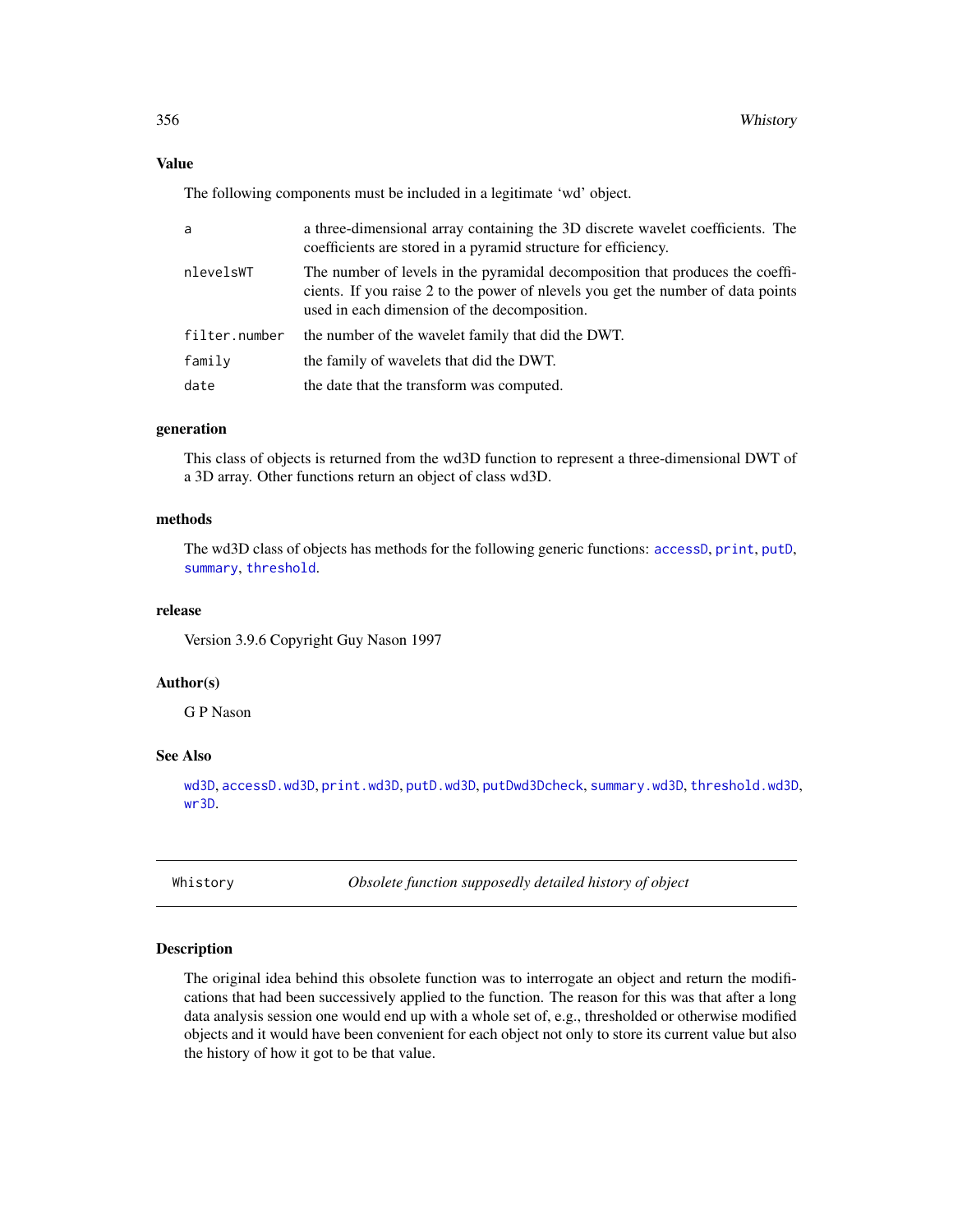## Whistory.wst 357

## Usage

Whistory(...)

#### Arguments

... Arguments to pass to method

# Details

Description says all

# Value

No return value, although function was meant to print out a list times and dates when the object was modified.

## Author(s)

G P Nason

## See Also

[Whistory.wst](#page-356-0)

<span id="page-356-0"></span>Whistory.wst *Obsolete function: as Whistory, but for wst objects*

# Description

Obsolete function, see [Whistory](#page-355-0).

## Usage

```
## S3 method for class 'wst'
Whistory(wst, all=FALSE, ...)
```
# Arguments

| wst                     | The object that you want to display the history for |
|-------------------------|-----------------------------------------------------|
| all                     | Print the whole history list                        |
| $\cdot$ $\cdot$ $\cdot$ | Other arguments                                     |

## Details

Description says all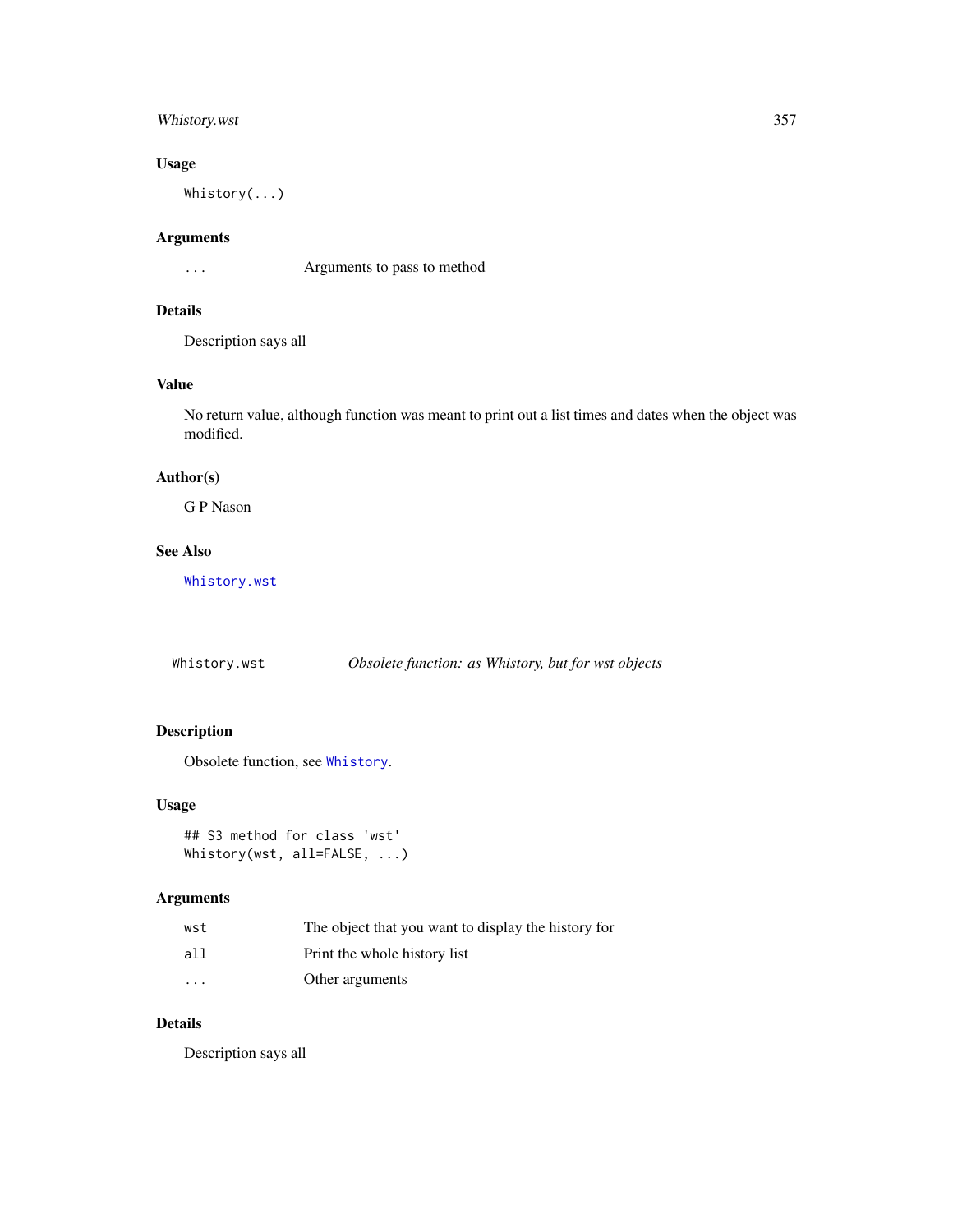# Value

Nothing, but history information is printed.

#### Author(s)

G P Nason

## See Also

[Whistory](#page-355-0)

<span id="page-357-0"></span>wp *Wavelet packet transform.*

## Description

This function computes a wavelet packet transform (computed by the complete binary application of the DH and DG packet operators, as opposed to the Mallat discrete wavelet transform which only recurses on the DH operator [low pass]).

## Usage

```
wp(data, filter.number=10, family="DaubLeAsymm", verbose=FALSE)
```
### Arguments

| data          | A vector containing the data you wish to decompose. The length of this vector<br>must be a power of 2.                                                                                                                |
|---------------|-----------------------------------------------------------------------------------------------------------------------------------------------------------------------------------------------------------------------|
| filter.number | This selects the smoothness of wavelet that you want to use in the decomposi-<br>tion. By default this is 10, the Daubechies least-asymmetric orthonormal com-<br>pactly supported wavelet with 10 vanishing moments. |
| family        | specifies the family of wavelets that you want to use. The options are "DaubEx-<br>Phase" and "DaubLeAsymm".                                                                                                          |
| verbose       | if TRUE then (un)helpful messages are printed during the execution.                                                                                                                                                   |

# Details

The paper by Nason, Sapatinas and Sawczenko, 1998 details this implementation of the wavelet packet transform. A more thorough reference is Wickerhauser, 1994.

## Value

An object of class [wp](#page-357-0) which contains the (decimated) wavelet packet coefficients.

## RELEASE

Version 3.0 Copyright Guy Nason 1994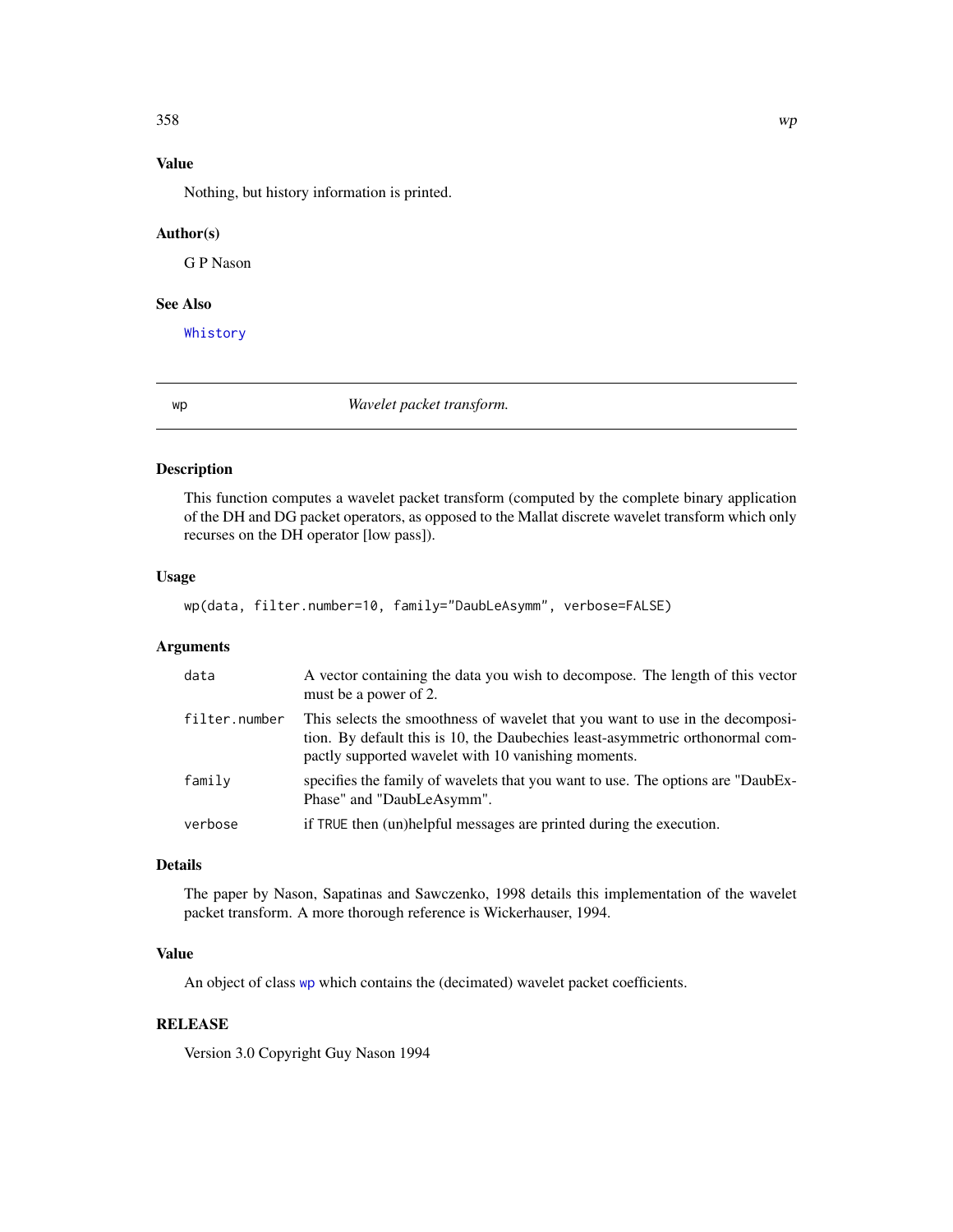#### wp.object 359

#### Author(s)

G P Nason

### See Also

[accessC.wp](#page-12-0), [accessD.wp](#page-20-0), [basisplot.wp](#page-37-0), [draw.wp](#page-89-0),[drawwp.default](#page-93-0), [filter.select](#page-98-0), [getpacket.wp](#page-113-0), [InvBasis.wp](#page-142-0), [MaNoVe.wp](#page-182-0), [plot.wp](#page-218-0), [print.wp](#page-239-0), [putC.wp](#page-260-0), [putD.wp](#page-269-0), [putpacket.wp](#page-274-0), [summary.wp](#page-299-0), [threshold.wp](#page-326-0), [wp.object](#page-358-0).

#### Examples

 $v < -$  rnorm(128)  $vwp \leftarrow wp(v)$ 

<span id="page-358-0"></span>wp.object *Wavelet Packet decomposition objects.*

#### Description

These are objects of classes wp They represent a decomposition of a function with respect to a set of wavelet packet functions.

#### Details

To retain your sanity we recommend that wavelet packets be extracted in one of two ways:

- use [getpacket.wp](#page-113-0) to obtain individual packets.
- use [accessD.wp](#page-20-0) to obtain all coefficients at a particular resolution level.

You can obtain the coefficients directly from the wp\$wp component but you have to understand their organization described above.

## Value

The following components must be included in a legitimate 'wp' object.

wp a matrix containing the wavelet packet coefficients. Each row of the matrix contains coefficients with respect to a particular resolution level. There are nlevelsWT(wp)+1 rows in the matrix. Row nlevels(wp)+1 (the "bottom") row contains the "original" data used to produce the wavelet packet coefficients. Rows nlevels(wp) to row 1 contain coefficients at resolution levels nlevels(wp)-1 to 0 (so the first row contains coefficients at resolution level 0). The columns contain the coefficients with respect to packets. A different packet length exists at each resolution level. The packet length at resolution level i is given by  $2^i$ . However, the [getpacket.wp](#page-113-0) function should be used to access individual packets from a [wp](#page-357-0) object.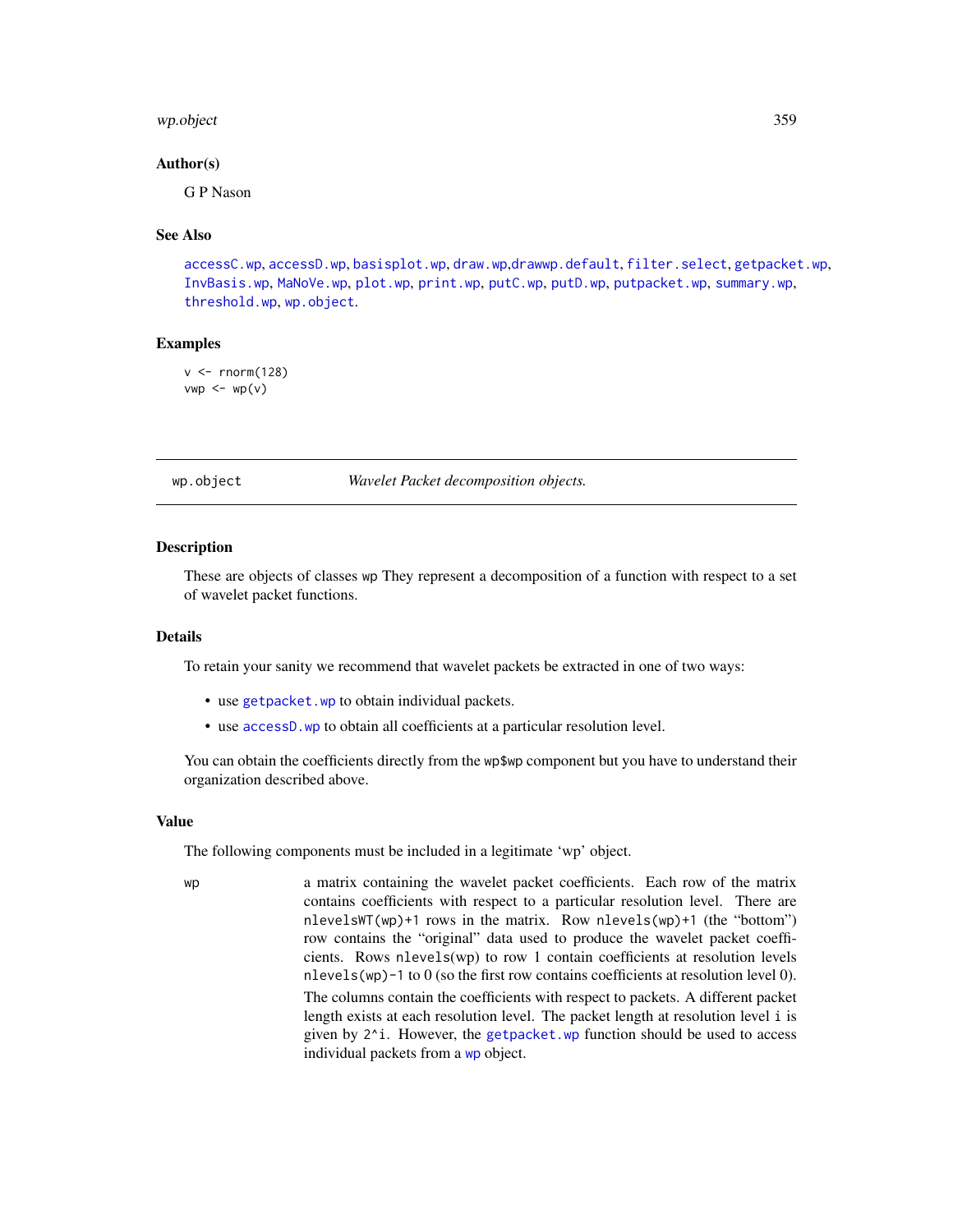| nlevelsWT | The number of levels in the wavelet packet decomposition. If you raise 2 to the<br>power of nevels you get the number of data points used in the decomposition. |
|-----------|-----------------------------------------------------------------------------------------------------------------------------------------------------------------|
| filter    | a list containing the details of the filter that did the decomposition (equivalent to<br>the return value from the filter, select function).                    |
| date      | The date that the transform was performed or the wp was modified.                                                                                               |

# **GENERATION**

This class of objects is returned from the [wp](#page-357-0) function to represent a wavelet packet decomposition of a function. Many other functions return an object of class wp.

## METHODS

The wp class of objects has methods for the following generic functions: [InvBasis](#page-141-0), [MaNoVe](#page-181-0), [accessC](#page-7-0), [accessD](#page-14-0), [basisplot](#page-35-0), [draw](#page-80-0). [getpacket](#page-112-0), [nlevelsWT](#page-199-0), [plot](#page-0-0), [print](#page-0-0), [putC](#page-255-0), [putD](#page-263-0), [putpacket](#page-273-0), [summary](#page-0-0), [threshold](#page-307-0).

## **RELEASE**

Version 3.5.3 Copyright Guy Nason 1994

## Author(s)

G P Nason

## See Also

[wp](#page-357-0)

wpst *Non-decimated wavelet packet transform.*

# Description

This function computes the non-decimated wavelet packet transform as described by Nason, Sapatinas and Sawczenko, 1998. The non-decimated wavelet packet transform (NWPT) contains all possible shifted versions of the wavelet packet transform.

#### Usage

```
wpst(data, filter.number=10, family="DaubLeAsymm", FinishLevel)
```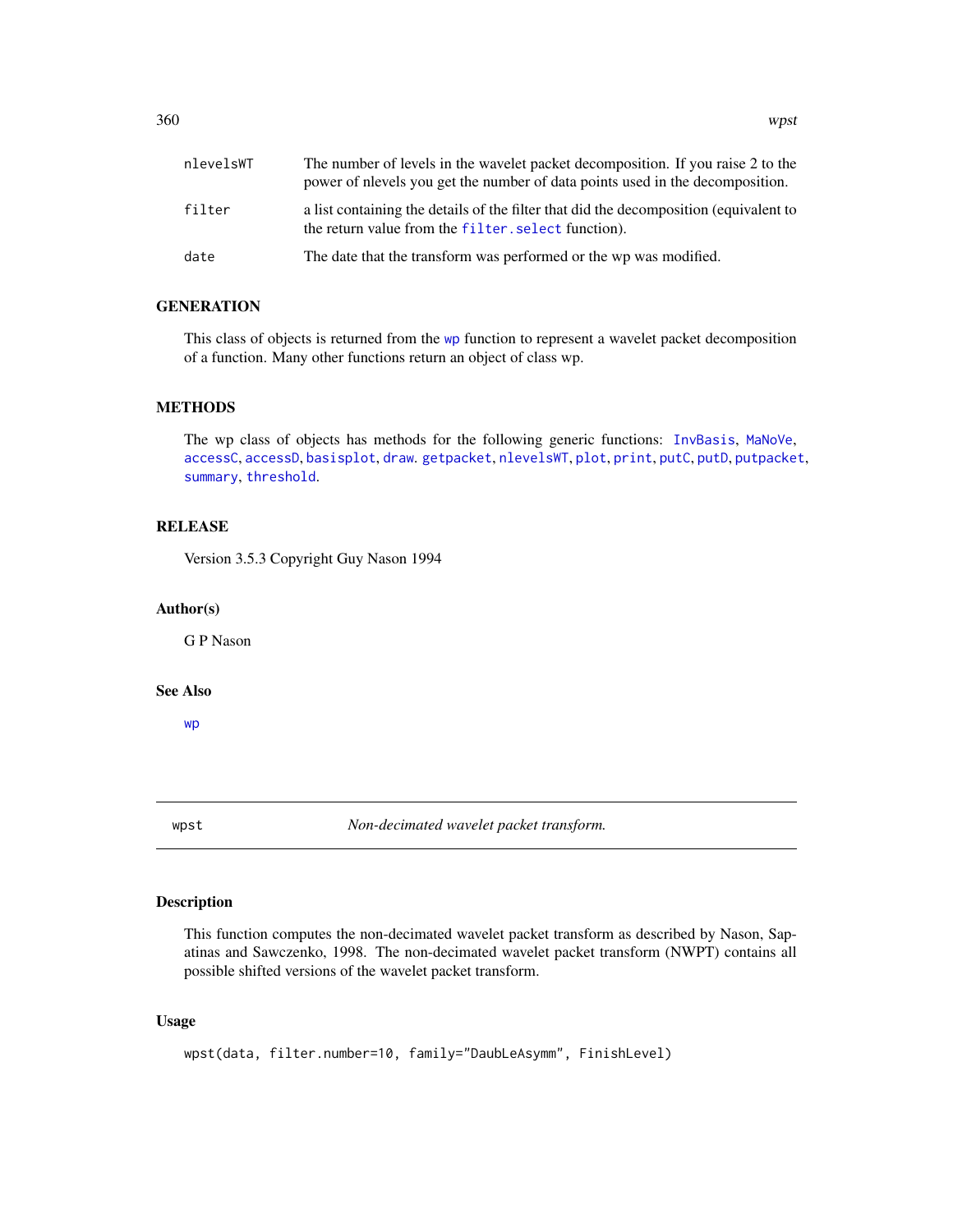#### <span id="page-360-0"></span>wpst 361

#### Arguments

| data          | A vector containing the data you wish to decompose. The length of this vector<br>must be a power of 2.                                                                                                                |
|---------------|-----------------------------------------------------------------------------------------------------------------------------------------------------------------------------------------------------------------------|
| filter.number | This selects the smoothness of wavelet that you want to use in the decomposi-<br>tion. By default this is 10, the Daubechies least-asymmetric orthonormal com-<br>pactly supported wavelet with 10 vanishing moments. |
| family        | specifies the family of wavelets that you want to use. The options are "DaubEx-<br>Phase" and "DaubLeAsymm".                                                                                                          |
| FinishLevel   | At which level to stop decomposing. The full decomposition decomposes to<br>level 0, but you could stop earlier.                                                                                                      |

# Details

This function computes the packet-ordered non-decimated wavelet packet transform of data as described by Nason, Sapatinas and Sawczenko, 1998. It assumes periodic boundary conditions. The order of computation of the NWPT is  $O(n^2)$  if n is the number of input data points.

Packets can be extracted from the wpst.object produced by this function using the [getpacket.wpst](#page-115-0) function. Whole resolution levels of non-decimated wavelet packet coefficients in time order can be obtained by using the [accessD.wpst](#page-21-0) function.

# Value

An object of class [wpst](#page-359-0) containing the discrete packet-ordered non-decimated wavelet packet coefficients.

# RELEASE

Version 3.8.8 Copyright Guy Nason 1997

### Author(s)

G P Nason

# See Also

[accessD](#page-14-0), [accessD.wpst](#page-21-0), [filter.select](#page-98-0), [getpacket](#page-112-0), [getpacket.wpst](#page-115-0), [makewpstDO](#page-173-0)

# Examples

```
v < - rnorm(128)
vwpst <- wpst(v)
```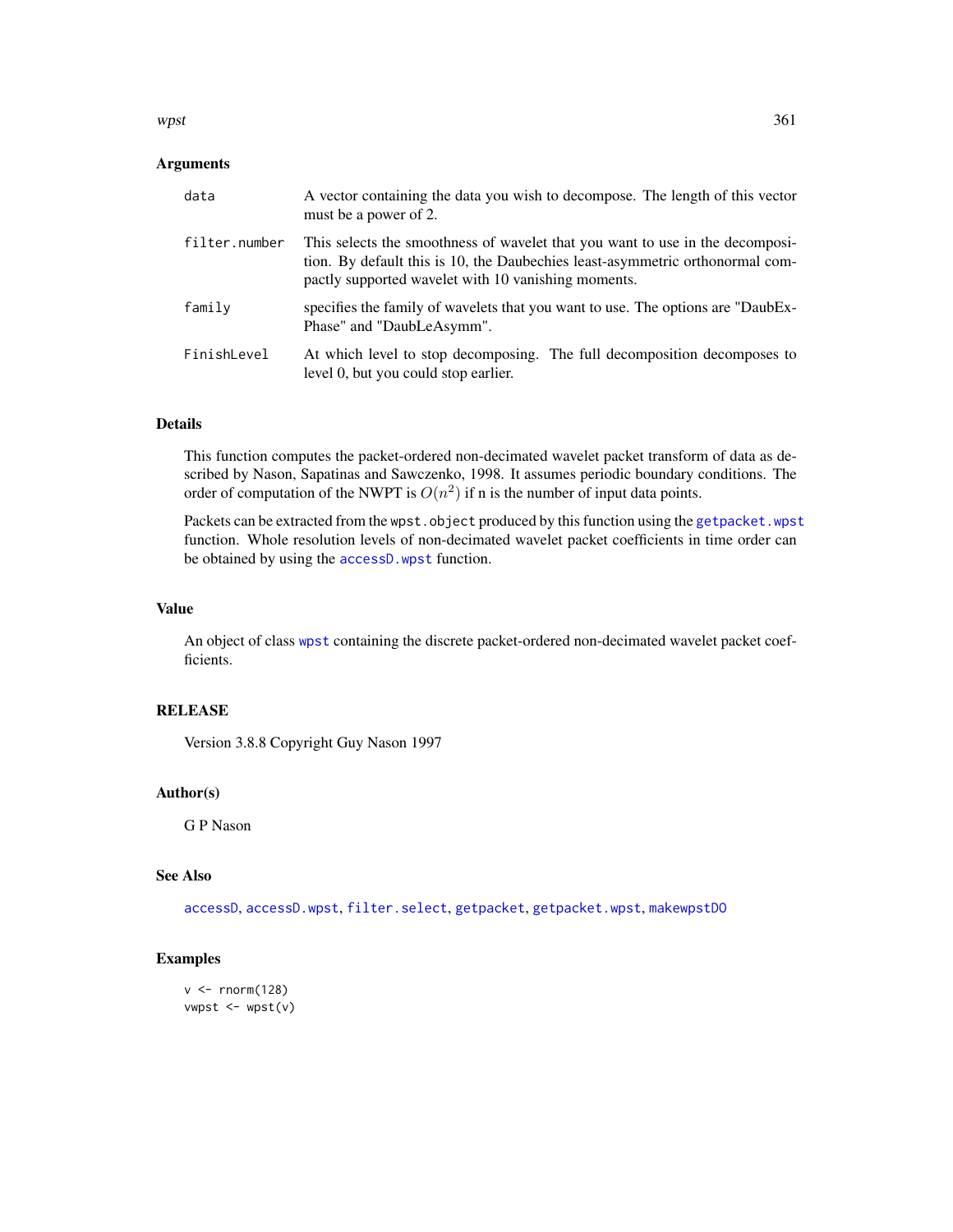<span id="page-361-0"></span>

# Description

The packet coefficients of a nondecimated wavelet packet object are stored internally in an efficient form. This function takes the nondecimated wavelet packets and stores them as a matrix (multivariate data set). Each column in the returned matrix corresponds to an individual packet, each row corresponds to a time index in the original packet or time series.

# Usage

wpst2discr(wpstobj, groups)

# Arguments

| wpstobj | A wpst class object, output from wpst say                        |
|---------|------------------------------------------------------------------|
| groups  | A time series containing the group membership at each time point |

# Details

Description says it all

#### Value

An object of class w2d which is a list containing the following items:

|           | The matrix containing columns of packet information.                                                                          |
|-----------|-------------------------------------------------------------------------------------------------------------------------------|
| groups    | Passes through the group argument from input.                                                                                 |
| level     | Each column corresponds to a packet, this vector contains the information on<br>which resolution level each packet comes from |
| pktix     | Like for level but for packet indices                                                                                         |
| nlevelsWT | The number of resolution levels in total, from the wpst object                                                                |

# Author(s)

G P Nason

#### See Also

[makewpstDO](#page-173-0), [wpst](#page-359-0)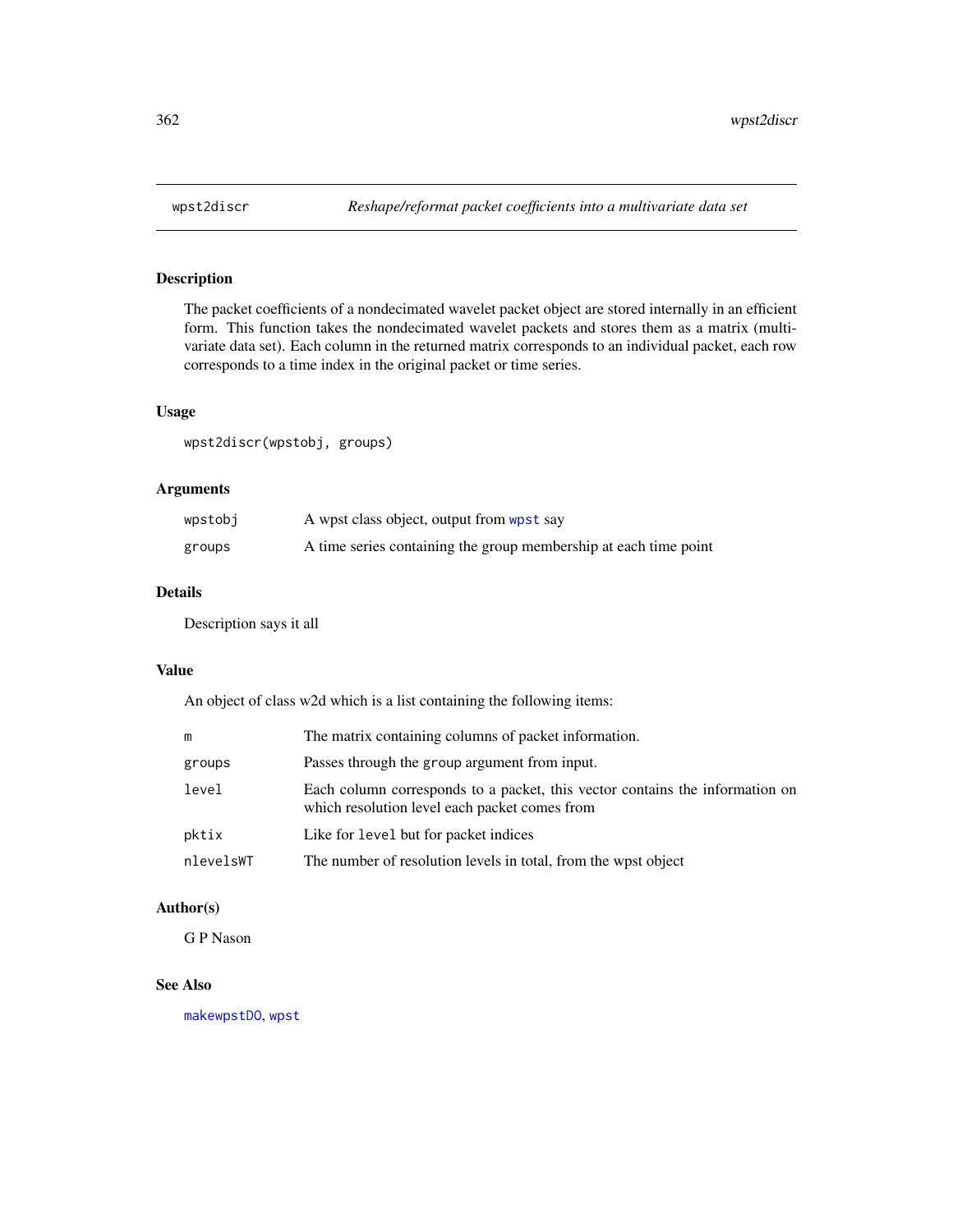<span id="page-362-0"></span>wpst2m *Converts a nondecimated wavelet packet object to a (large) matrix with packets stored as columns*

# Description

Takes a nondecimated wavelet packet transform, takes the packets one packet at a time and stores them in a matrix. The packets are rotated on extraction and storage in the matrix in an attempt to align them, they are also optionally transformed by trans. The rotation is performed by [compgrot](#page-49-0).

Note that the coefficients are of some series, not the basis functions themselves.

# Usage

wpst2m(wpstobj, trans = identity)

# Arguments

| wpstobj | The nondecimated wavelet packet object to store     |
|---------|-----------------------------------------------------|
| trans   | The optional transform to apply to the coefficients |

# Details

Description says all

# Value

A list, of class w2m, with the following components:

|           | The matrix containing the packets                                            |
|-----------|------------------------------------------------------------------------------|
| level     | A vector containing the levels from where the packets in m come from         |
| pktix     | A vector containing the packet indices from where the packets in m come from |
| nlevelsWT | The number of resolution levels from the original wpst object                |

# Author(s)

G P Nason

# See Also

[makewpstRO](#page-176-0), [print.w2m](#page-236-0)

# Examples

```
#
# Not intended to be directly used by users
#
```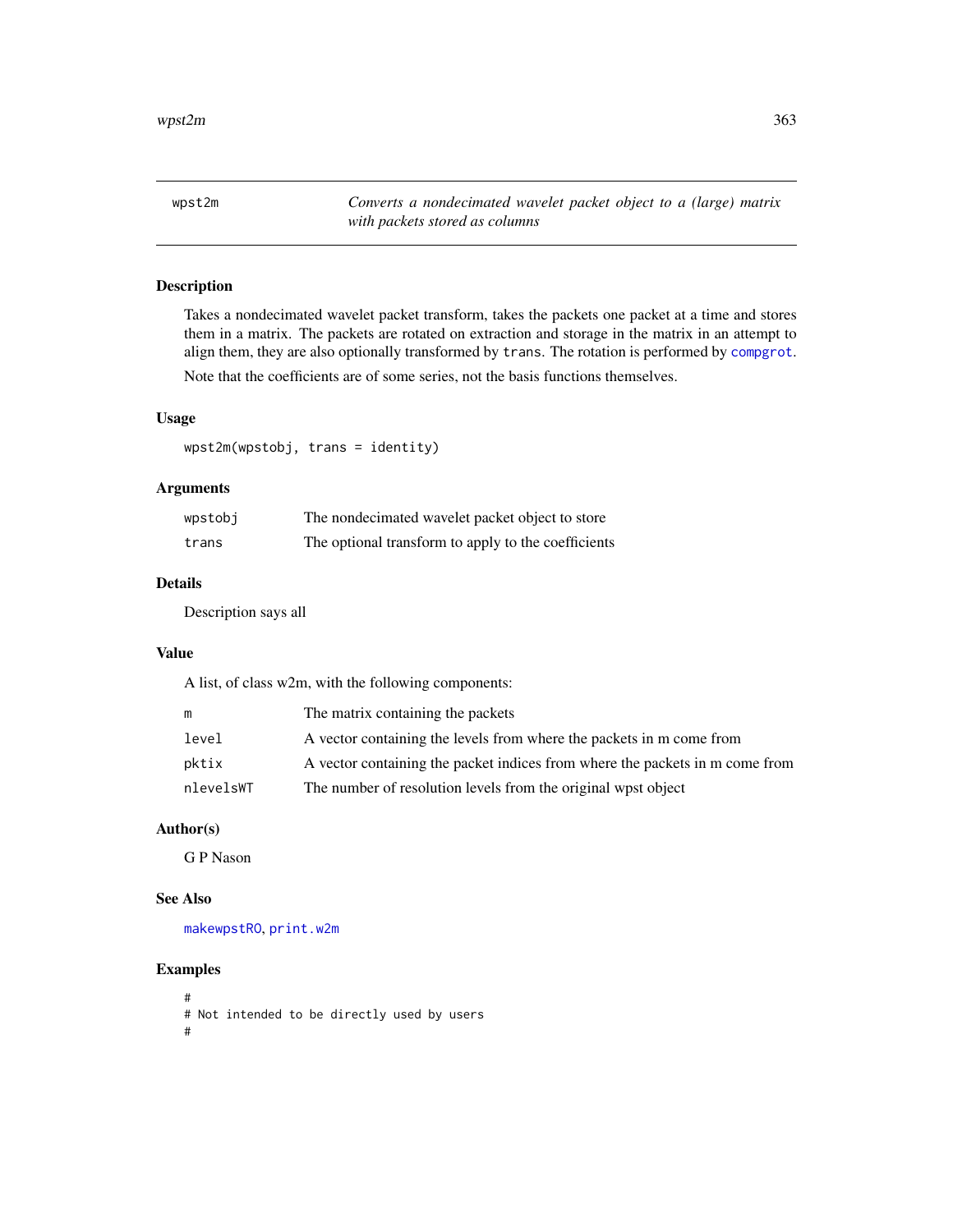<span id="page-363-0"></span>364 wpstCLASS

wpstCLASS *Predict values using new time series values via a non-decimated wavelet packet discrimination object.*

#### Description

Given a timeseries (timeseries) and another time series of categorical values (groups) the [makewpstDO](#page-173-0) produces a model that permits discrimination of the groups series using a discriminant analysis based on a restricted set of non-decimated wavelet packet coefficients of timeseries. The current function enables new timeseries data, to be used in conjunction with the model to generate new, predicted, values of the groups time series.

# Usage

```
wpstCLASS(newTS, wpstDO)
```
#### Arguments

| newTS  | A new segment of time series values, of the same time series that was used as<br>the dependent variable used to construct the wpstDO object           |
|--------|-------------------------------------------------------------------------------------------------------------------------------------------------------|
| wpstDO | An object that uses values of a dependent time series to build a discriminatory<br>model of a groups time series. Output from the makewpstD0 function |

#### Details

This function performs the same nondecimated wavelet packet (NDWPT) transform of the newTS data that was used to analyse the original timeseries and the details of this transform are stored within the wpstDO object. Then, using information that was recorded in wpstDO the packets with the same level/index are extracted from the new NDWPT and formed into a matrix. Then the linear discriminant variables, again stored in wpstDO are used to form predictors of the original groups time series, ie new values of groups that correspond to the new values of timeseries.

#### Value

The prediction using the usual R predict.lda function. The predicted values are stored in the class component of that list.

#### Author(s)

G P Nason

#### See Also

[makewpstDO](#page-173-0)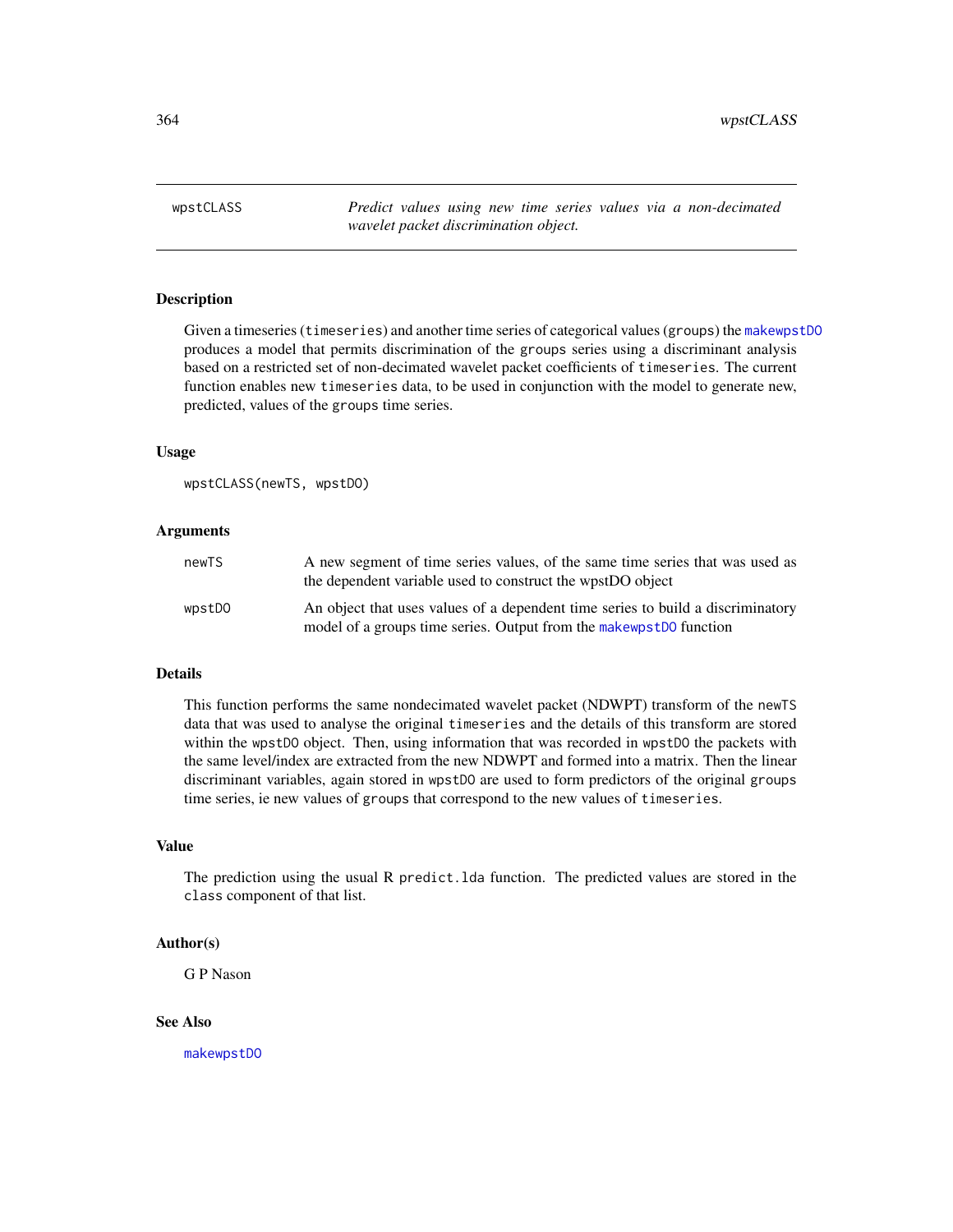# <span id="page-364-0"></span>wpstREGR 365

# Examples

```
#
# See example at the end of help page for makewpstDO
#
```

| wpstREGR |
|----------|
|----------|

Construct data frame using new time series using information from a *previously constructed wpstRO object*

# Description

The [makewpstRO](#page-176-0) function takes two time series, performs a nondecimated wavelet packet transform with the "dependent" variable one, stores the "best" packets (those that individually correlate with the response series) and returns the data frame that contains the response and the best packets. The idea is that the user then performs some kind of modelling between response and packets. This function takes a new "dependent" series and returns the best packets in a new data frame in the same format as the old one. The idea is that the model and the new data frame can be used together to predict new values for the response

#### Usage

```
wpstREGR(newTS, wpstRO)
```
# Arguments

| newTS  | The new "dependent" time series                             |
|--------|-------------------------------------------------------------|
| wpstRO | The previously constructed wpstRO object made by makewpstRO |

# Details

Description says it all

#### Value

New values of the response time series

#### Author(s)

G P Nason

#### References

See reference to Nason and Sapatinas paper in the help for [makewpstRO](#page-176-0).

# See Also

[makewpstRO](#page-176-0), [wpst](#page-359-0)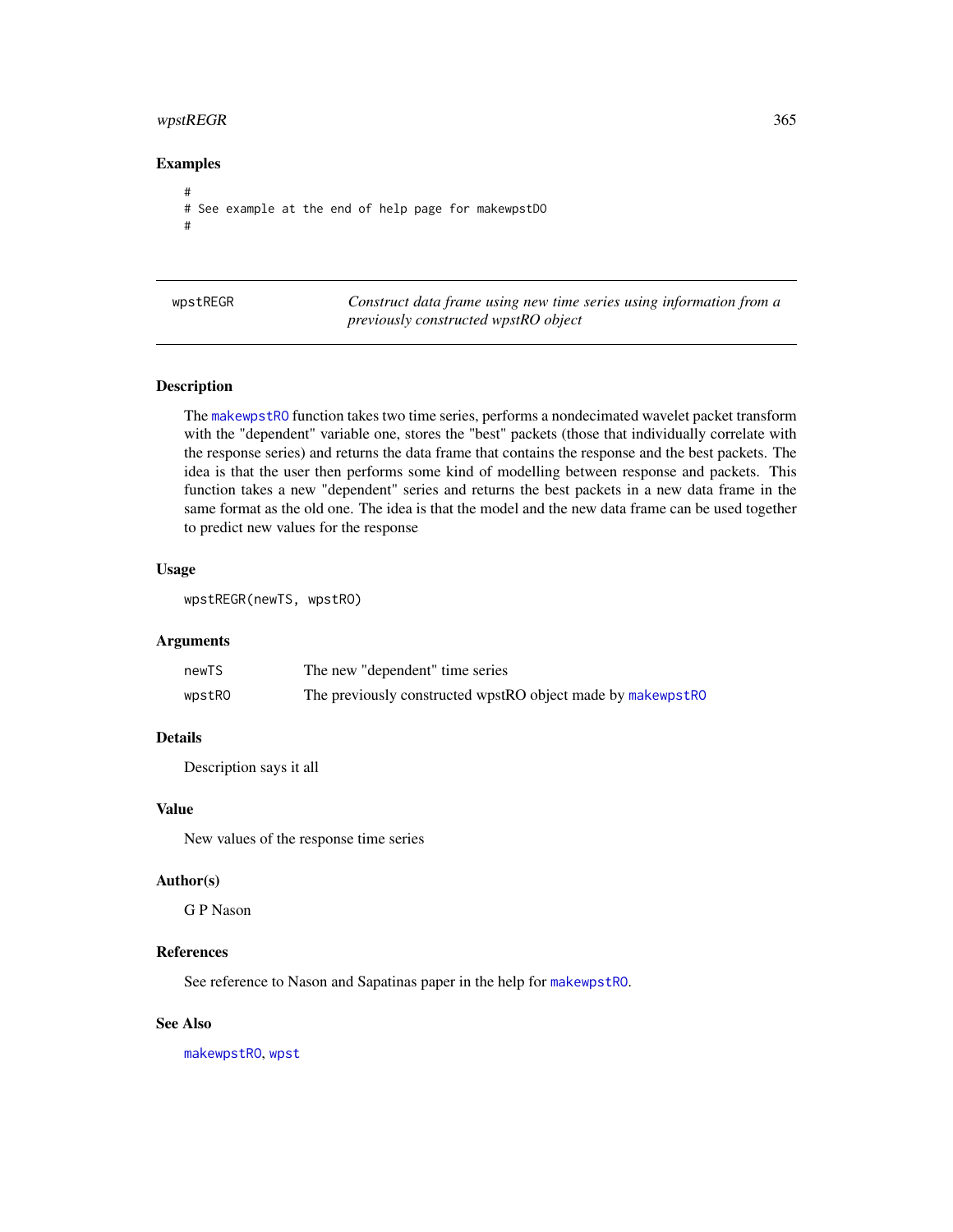#### <span id="page-365-1"></span> $366$  write  $\frac{1}{2}$  write  $\frac{1}{2}$  write  $\frac{1}{2}$  write  $\frac{1}{2}$  write  $\frac{1}{2}$  write  $\frac{1}{2}$  write  $\frac{1}{2}$  write  $\frac{1}{2}$  write  $\frac{1}{2}$  write  $\frac{1}{2}$  write  $\frac{1}{2}$  write  $\frac{1}{2}$  write  $\frac{1}{2}$  write

# Examples

```
#
# See extended example in makewpstRO help, includes example of using this fn
#
```
<span id="page-365-0"></span>

# wr *Wavelet reconstruction (inverse DWT).*

# Description

Performs inverse discrete wavelet transform.

This function is generic.

Particular methods exist. For the [wd](#page-344-0) class object this generic function uses [wr.wd](#page-368-0).

# Usage

 $wr(...)$ 

# Arguments

... See individual help pages for details.

# Details

See individual method help pages for operation and examples.

# Value

Usually the wavelet reconstruction of x. Although the return value varies with the precise method used.

# **RELEASE**

Version 3.5.3 Copyright Guy Nason 1994

# Author(s)

G P Nason

# See Also

[wd](#page-344-0), [wd.object](#page-351-0), [wr.wd](#page-368-0)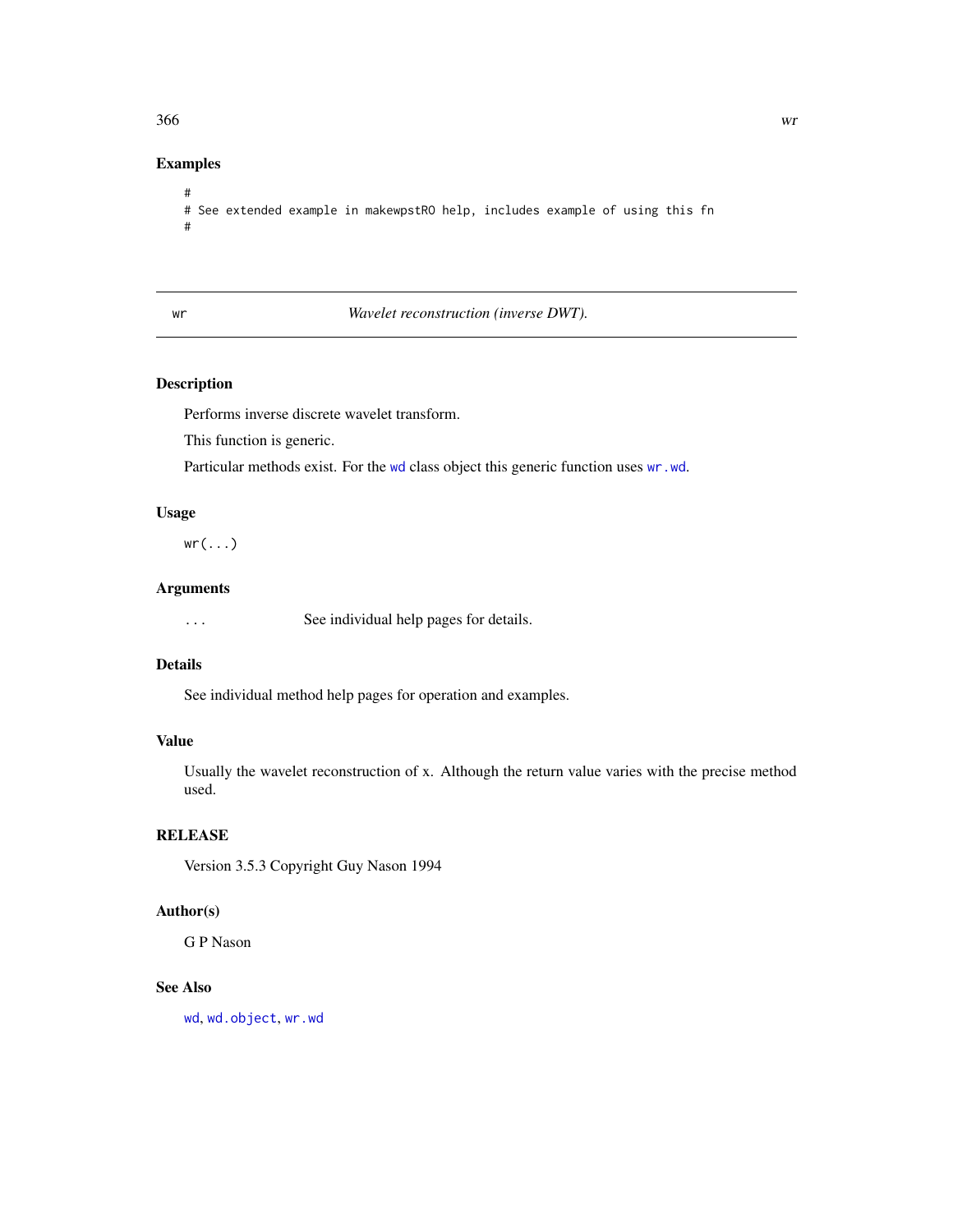<span id="page-366-1"></span><span id="page-366-0"></span>

# **Description**

This function actually computes the inverse of the "wavelets on the interval" transform.

#### Usage

```
## S3 method for class 'int'
wr(wav.int.object, ...)
```
#### **Arguments**

wav.int.object A list with components defined by the return from the [wd.int](#page-350-0) function.

... any other arguments

#### Details

(The WaveThresh implementation of the "wavelets on the interval transform" was coded by Piotr Fryzlewicz, Department of Mathematics, Wroclaw University of Technology, Poland; this code was largely based on code written by Markus Monnerjahn, RHRK, Universitat Kaiserslautern; integration into WaveThresh by GPN).

See the help on the "wavelets on the interval code" in the wd help page.

#### Value

The inverse wavelet transform of the wav.int.object supplied.

# **RELEASE**

Version 3.9.6 (Although Copyright Piotr Fryzlewicz and Markus Monnerjahn 1995-9).

# Note

It is not recommended that the casual user call this function. The "wavelets on the interval" transform is best called in WaveThresh via the [wd](#page-344-0) function with the argument bc argument set to "interval".

# Author(s)

Piotr Fryzlewicz and Markus Monnerjahn

#### See Also

[wd.int](#page-350-0), [wd](#page-344-0), [wr](#page-365-0).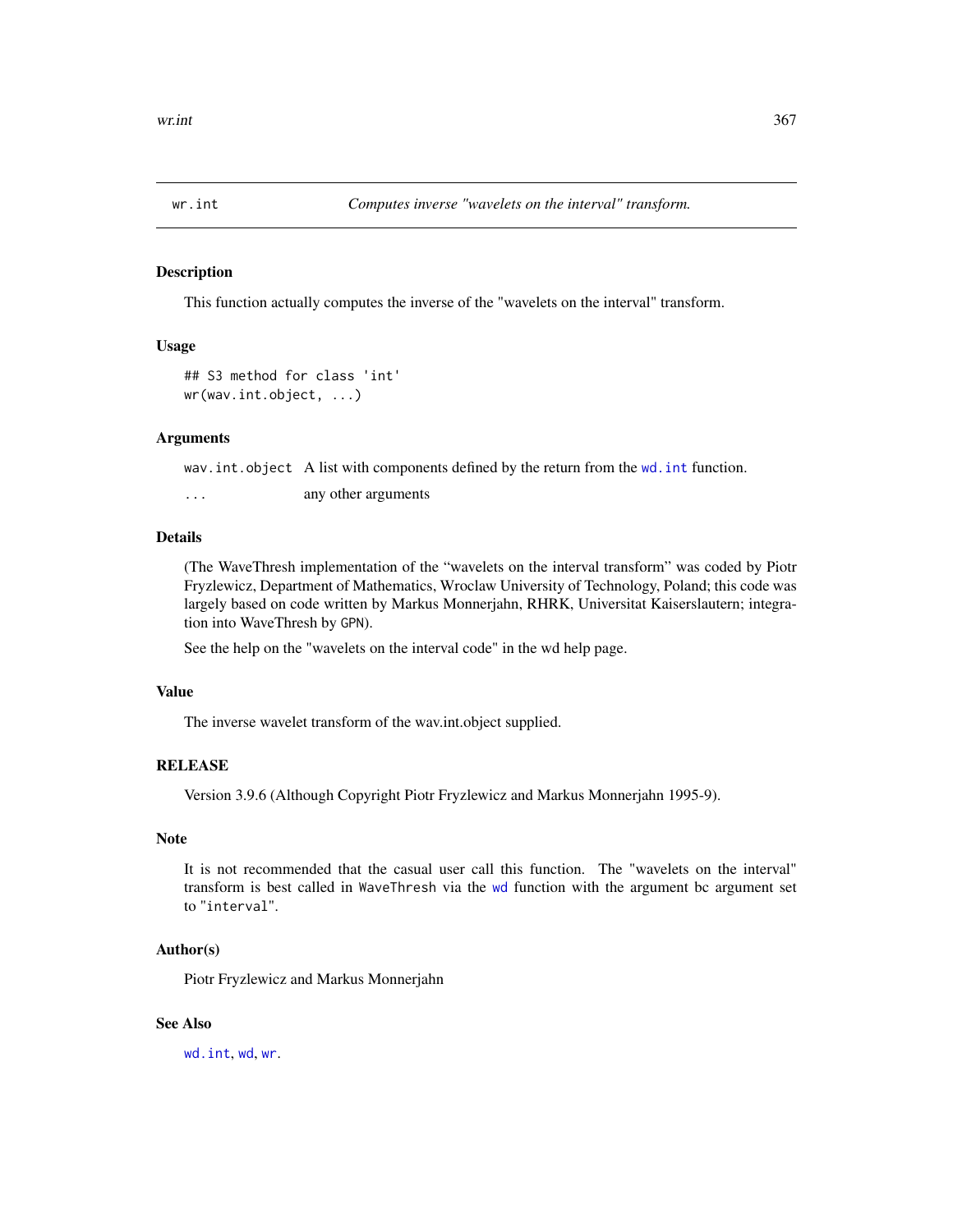368 wr.mwd

# Examples

```
#
# The user is expected to call the wr
# for inverting a "wavelets on the interval transform".
#
```
wr.mwd *Multiple wavelet reconstruction for mwd objects*

# Description

This function is method for the [function](#page-0-0) to apply the inverse multiple wavelet transform for [mwd.object](#page-195-0) objects.

# Usage

## S3 method for class 'mwd'  $wr(....)$ 

#### Arguments

... Arguments to the [mwr](#page-197-0) function.

# Details

The function is merely a wrapper for [mwr](#page-197-0)

# Value

The same return value as for [mwr](#page-197-0).

# Author(s)

Tim Downie

# See Also

[mwd](#page-193-0), [mwr](#page-197-0)

<span id="page-367-0"></span>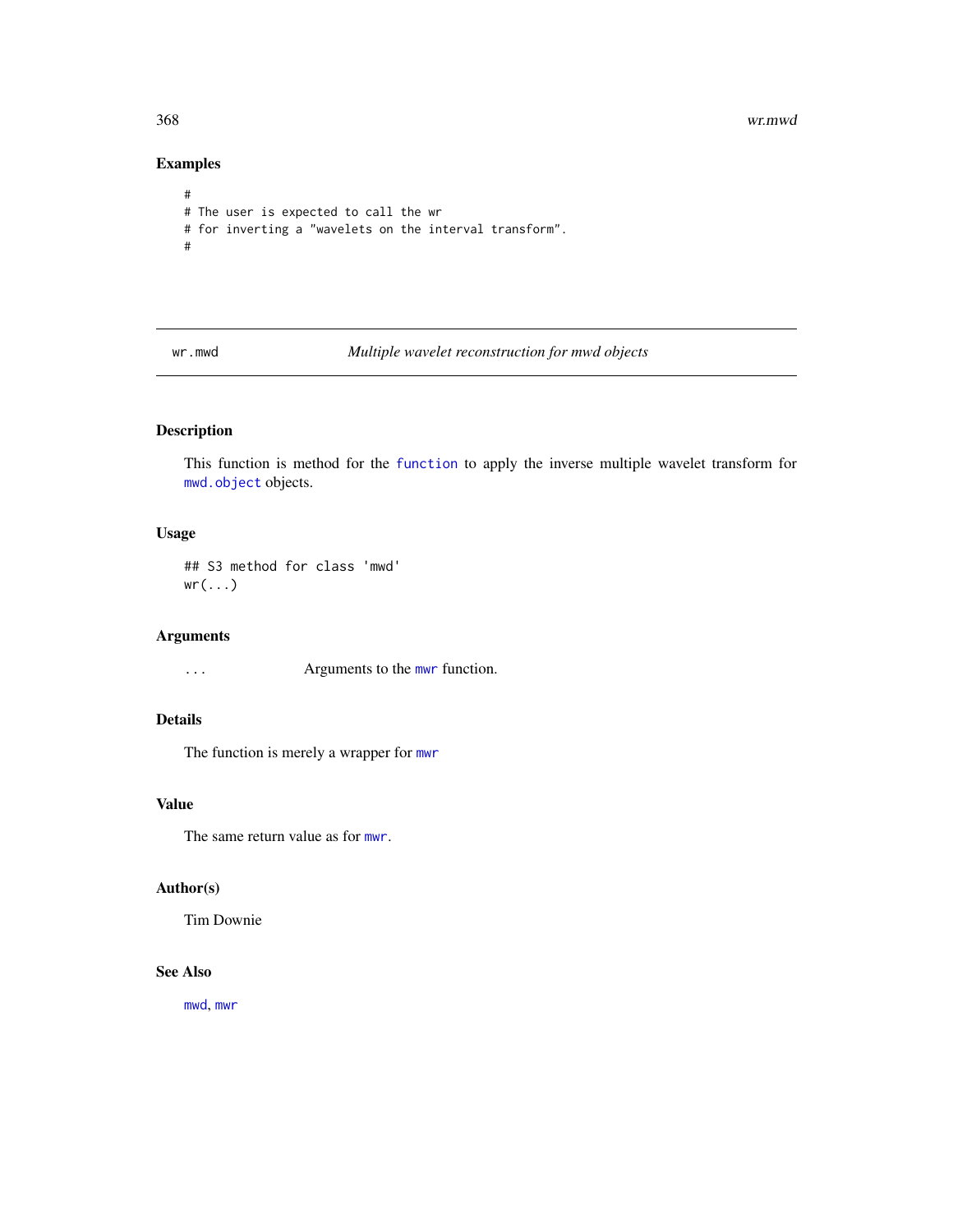<span id="page-368-1"></span><span id="page-368-0"></span>

# Description

This function performs the reconstruction stage of Mallat's pyramid algorithm (Mallat 1989), i.e. the discrete inverse wavelet transform. The actual transform is performed by some C code, this is dynamically linked into S (if your machine can do this).

# Usage

```
## S3 method for class 'wd'
wr(wd, start.level = 0, verbose = FALSE, bc = wd$bc,return.object = FALSE, filter.number = wd$filter$filter.number,
family = wd$filter$family, ...)
```
# Arguments

| wd            | A wavelet decomposition object as returned by wd, and described in the help for<br>that function and the help for wd. object.                                                                                                                                                 |
|---------------|-------------------------------------------------------------------------------------------------------------------------------------------------------------------------------------------------------------------------------------------------------------------------------|
| start.level   | The level you wish to start reconstruction at. The is usually the first (level 0).<br>This argument is ignored for a wd object computed using the "wavelets on the<br>interval" transform (i.e. using the bc="interval" option of wd.                                         |
| verbose       | Controls the printing of "informative" messages whilst the computations progress.<br>Such messages are generally annoying so it is turned off by default.                                                                                                                     |
| bc            | The boundary conditions used. Usually these are determined by those used to<br>create the supplied wd object, but you sometimes change them with possibly<br>silly results.                                                                                                   |
| filter.number | The filter number of the wavelet used to do the reconstruction. Again, as for bc,<br>you should probably leave this argument alone. Ignored if the bvc component<br>of the wd object is "interval".                                                                           |
| family        | The type of wavelet used to do the reconstruction. You can change this argument<br>from the default but it is probably NOT wise. Ignored if the bvc component of<br>the wd object is "interval".                                                                              |
| return.object | If this is F then the top level of the reconstruction is returned (this is the recon-<br>structed function at the highest resolution). Otherwise if it is T the whole wd<br>reconstructed object is returned. Ignored if the bvc component of the wd object<br>is "interval". |
| $\cdots$      | any other arguments                                                                                                                                                                                                                                                           |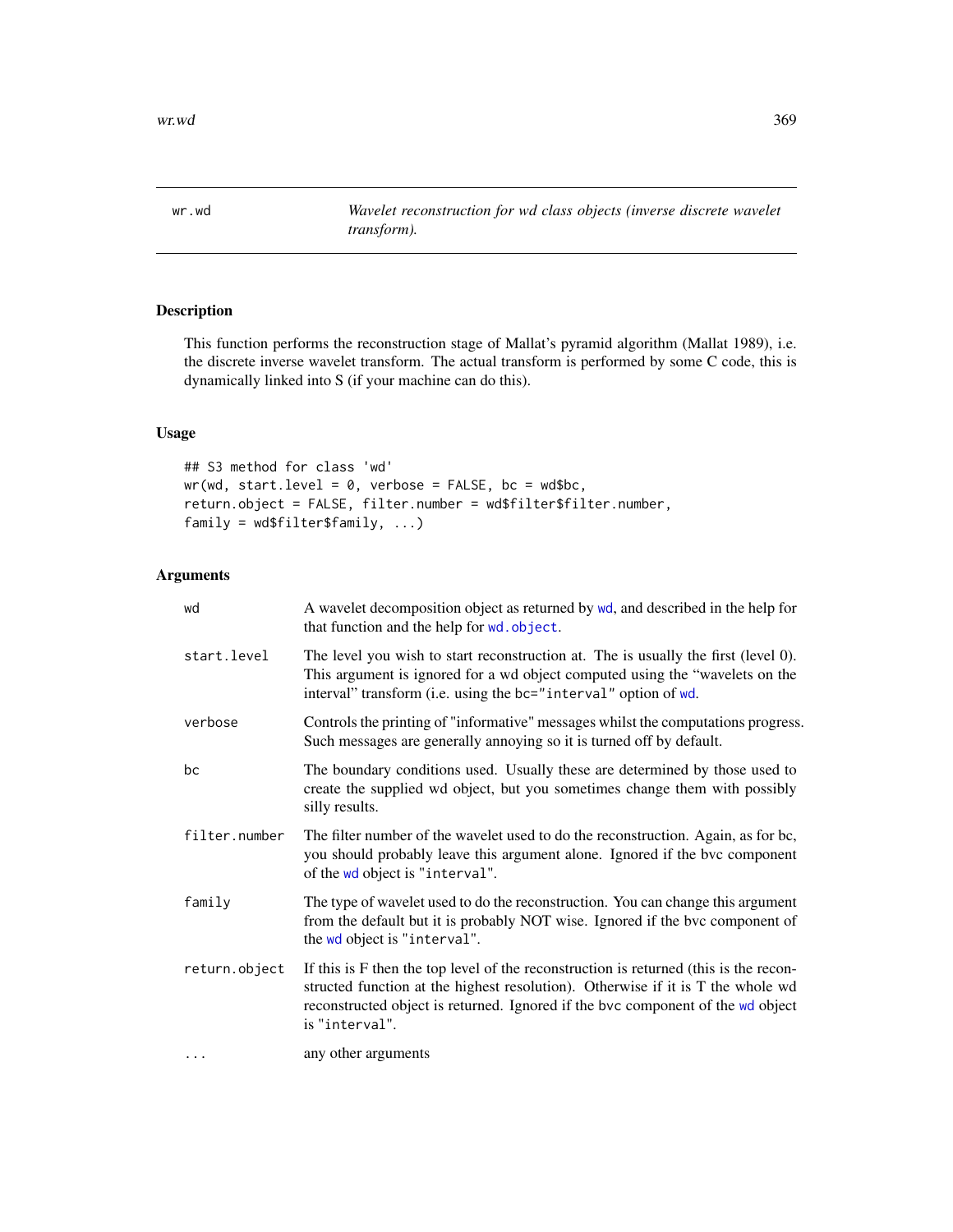# <span id="page-369-0"></span>Details

The code implements Mallat's inverse pyramid algorithm. In the reconstruction the quadrature mirror filters G and H are supplied with c0 and d0, d1, ... d(m- 1) (the wavelet coefficients) and rebuild c1,..., cm.

If the bc component of the [wd](#page-344-0) object is "interval" then the wr.int function which implements the inverse "wavelet on the interval" transform due to Cohen, Daubechies and Vial, 1993 is used instead.

# Value

Either a vector containing the top level reconstruction or an object of class wd containing the results of the reconstruction, details to be found in help for [wd.object](#page-351-0).

# RELEASE

Version 3 Copyright Guy Nason 1994 Integration of "wavelets on the interval" code by Piotr Fryzlewicz and Markus Monnerjahn was at Version 3.9.6, 1999.

#### Author(s)

G P Nason

# See Also

[wd](#page-344-0), [wr.int](#page-366-0), [accessC](#page-7-0), [accessD](#page-14-0), [filter.select](#page-98-0), [plot.wd](#page-215-0), [threshold](#page-307-0)

#### Examples

```
#
# Take the wd object generated in the examples to wd (called wds)
#
# Invert this wd object
#
#yans <- wr(wds)
#
# Compare it to the original, called y
#
#sum((yans-y)^2)
#[1] 9.805676e-017
#
# A very small number
#
```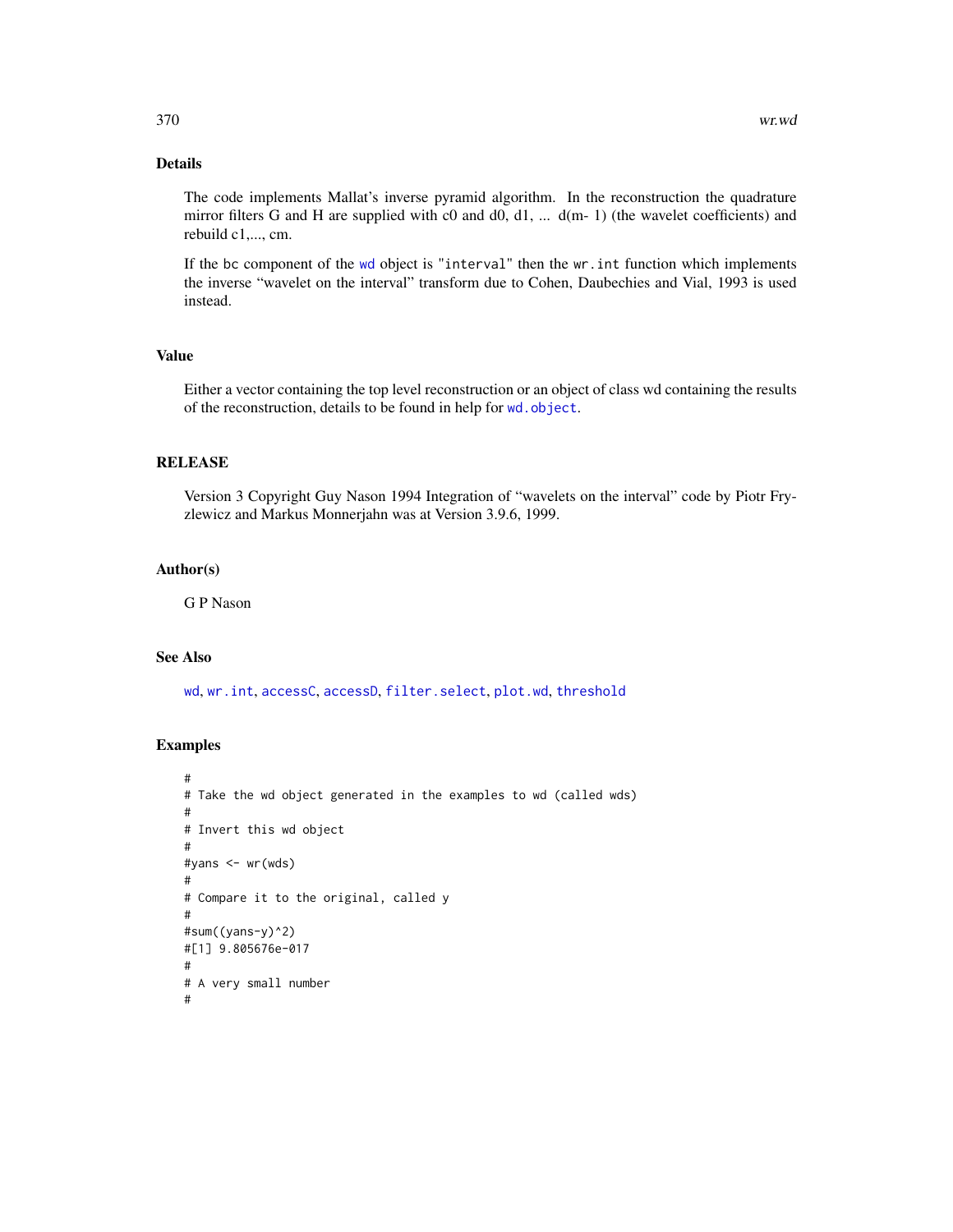<span id="page-370-0"></span>

# Description

Performs the inverse DWT for [wd3D.object](#page-354-0), i.e. 3D DWT objects.

# Usage

wr3D(obj)

# Arguments

obj A [wd3D.object](#page-354-0) 3D DWT object as returned by [wd3D](#page-353-0).

# Details

The code implements a 3D version of Mallat's inverse pyramid algorithm.

# Value

A 3D array containing the inverse 3D DWT of obj.

# RELEASE

Version 3.9.6 Copyright Guy Nason 1997

# Author(s)

G P Nason

# See Also

[wr](#page-365-0), [accessD.wd3D](#page-18-0), [print.wd3D](#page-238-0), [putD.wd3D](#page-268-0), [putDwd3Dcheck](#page-272-0), [summary.wd3D](#page-298-0), [threshold.wd3D](#page-323-0), [wd3D](#page-353-0), [wd3D.object](#page-354-0).

#### Examples

```
#
# Now let's take the object generated by the last stage in the EXAMPLES
# section of threshold.wd3D and invert it!
#
#testwr <- wr3D(testwd3DT)
#
# You'll find that testwr is an array of dimension 8x8x8!
#
```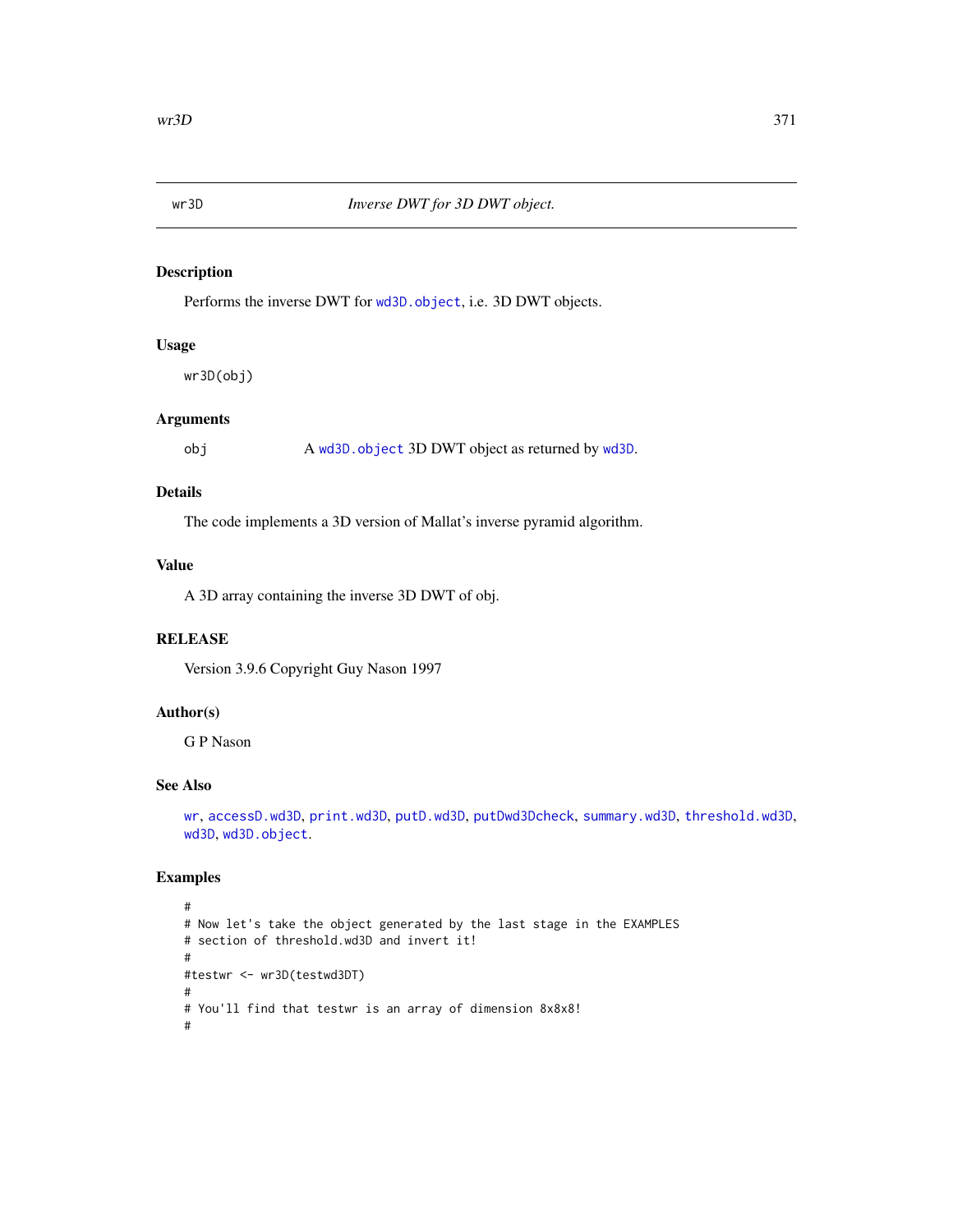#### <span id="page-371-1"></span><span id="page-371-0"></span>Description

Computes the packet-ordered non-decimated wavelet transform (TI-transform). This algorithm is functionally equivalent to the time-ordered non-decimated wavelet transform (computed by [wd](#page-344-0) with the type="station" argument).

#### Usage

```
wst(data, filter.number=10, family="DaubLeAsymm", verbose=FALSE)
```
#### Arguments

| data          | A vector containing the data you wish to decompose. The length of this vector<br>must be a power of 2.                                                                                                                                                                                                                          |
|---------------|---------------------------------------------------------------------------------------------------------------------------------------------------------------------------------------------------------------------------------------------------------------------------------------------------------------------------------|
| filter.number | This selects the smoothness of wavelet that you want to use in the decomposi-<br>tion. By default this is 10, the Daubechies least-asymmetric orthonormal com-<br>pactly supported wavelet with 10 vanishing moments.<br>Note: as of version 4.6 you can use the Lina-Mayrand complex-valued com-<br>pactly supported wavelets. |
| family        | specifies the family of wavelets that you want to use. The options are "DaubEx-<br>Phase" and "DaubLeAsymm".                                                                                                                                                                                                                    |
| verbose       | Controls the printing of "informative" messages whilst the computations progress.<br>Such messages are generally annoying so it is turned off by default.                                                                                                                                                                       |

#### Details

The packet-ordered non-decimated wavelet transform is more properly known as the TI-transform described by Coifman and Donoho, 1995. A description of this implementation can be found in Nason and Silverman, 1995.

The coefficients produced by this transform are exactly the same as those produced by the [wd](#page-344-0) function with the type="station" option *except* in that function the coefficients are *time-ordered*. In the wst function the coefficients are produced by a wavelet packet like algorithm with a *cyclic rotation* step instead of processing with the father wavelet mirror filter at each level.

The coefficients produced by this function are useful in curve estimation problems in conjunction with the thresholding function threshold, wst and either of the inversion functions [AvBasis.wst](#page-27-0) and [InvBasis.wst](#page-143-0) The coefficients produced by the time-ordered non-decimated wavelet transform are more useful for time series applications: e.g. the evolutionary wavelet spectrum computation performed by [ewspec](#page-94-0). Note that a time-ordered non-decimated wavelet transform object may be converted into a packet-ordered non-decimated wavelet transform object (and vice versa) by using the [convert](#page-56-0) function.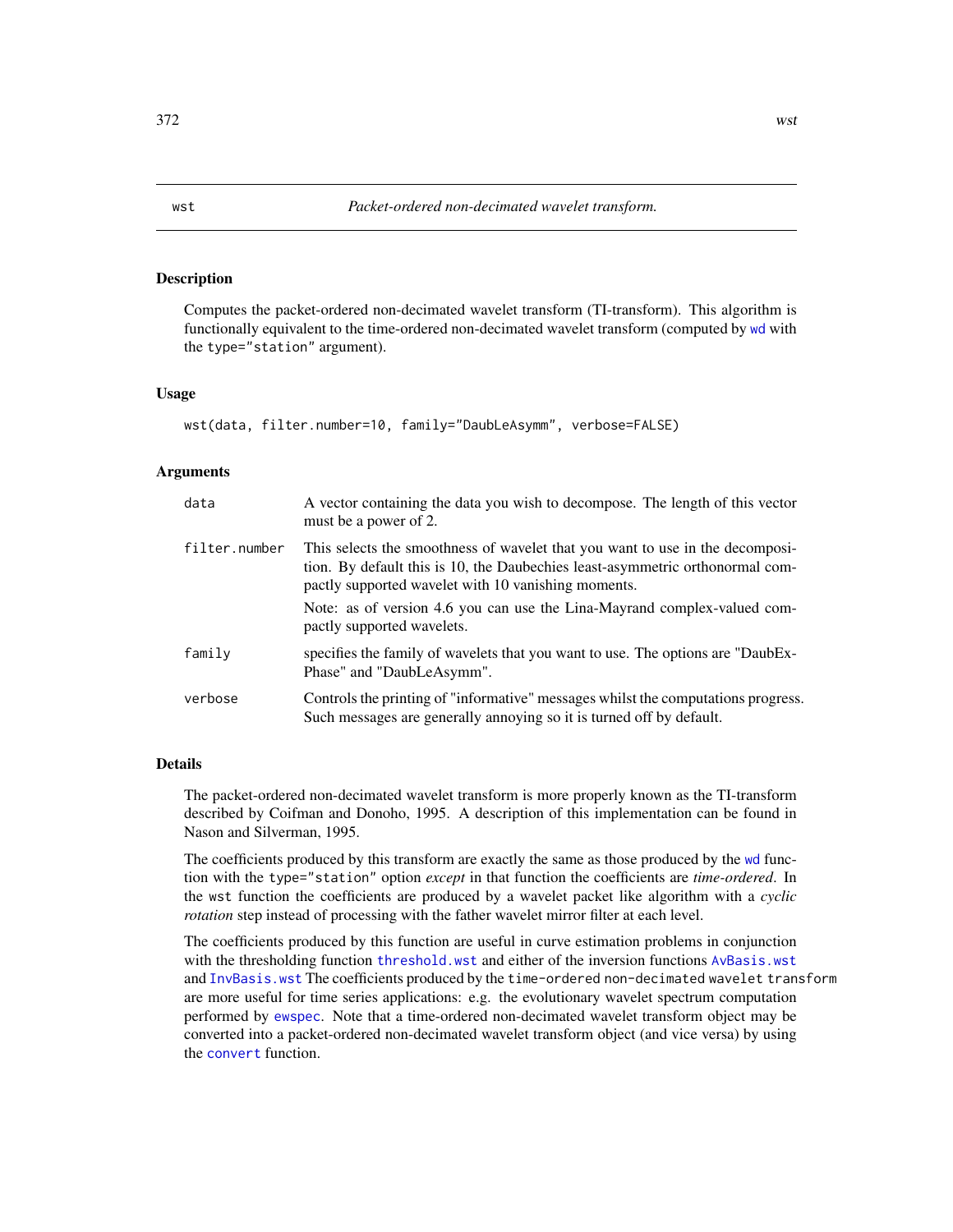<span id="page-372-0"></span>

# Value

An object of class: [wst](#page-371-0). The help for the [wst](#page-371-0) describes the intricate structure of this class of object.

#### RELEASE

Version 3.5.3 Copyright Guy Nason 1995

# Author(s)

G P Nason

# See Also

```
wst.object, threshold.wst, AvBasis.wst, InvBasis.wst, filter.select, convert, ewspec,
plot.wst,
```
#### Examples

```
#
# Let's look at the packet-ordered non-decimated wavelet transform
# of the data we used to do the time-ordered non-decimated wavelet
# transform exhibited in the help page for wd.
#
test.data <- example.1()$y
#
# Plot it to see what it looks like (piecewise polynomial)
#
## Not run: ts.plot(test.data)
#
# Now let's do the packet-ordered non-decimated wavelet transform.
#
TDwst <- wst(test.data)
#
# And let's plot it....
#
## Not run: plot(TDwst)
#
# The coefficients in this plot at each resolution level are the same
# as the ones in the non-decimated transform plot in the wd
# help page except they are in a different order. For more information
# about how the ordering works in each case see
# Nason, Sapatinas and Sawczenko, 1998.
#
# Next examples
# ------------
# The chirp signal is also another good examples to use.
#
#
# Generate some test data
#
test.chirp <- simchirp()$y
## Not run: ts.plot(test.chirp, main="Simulated chirp signal")
```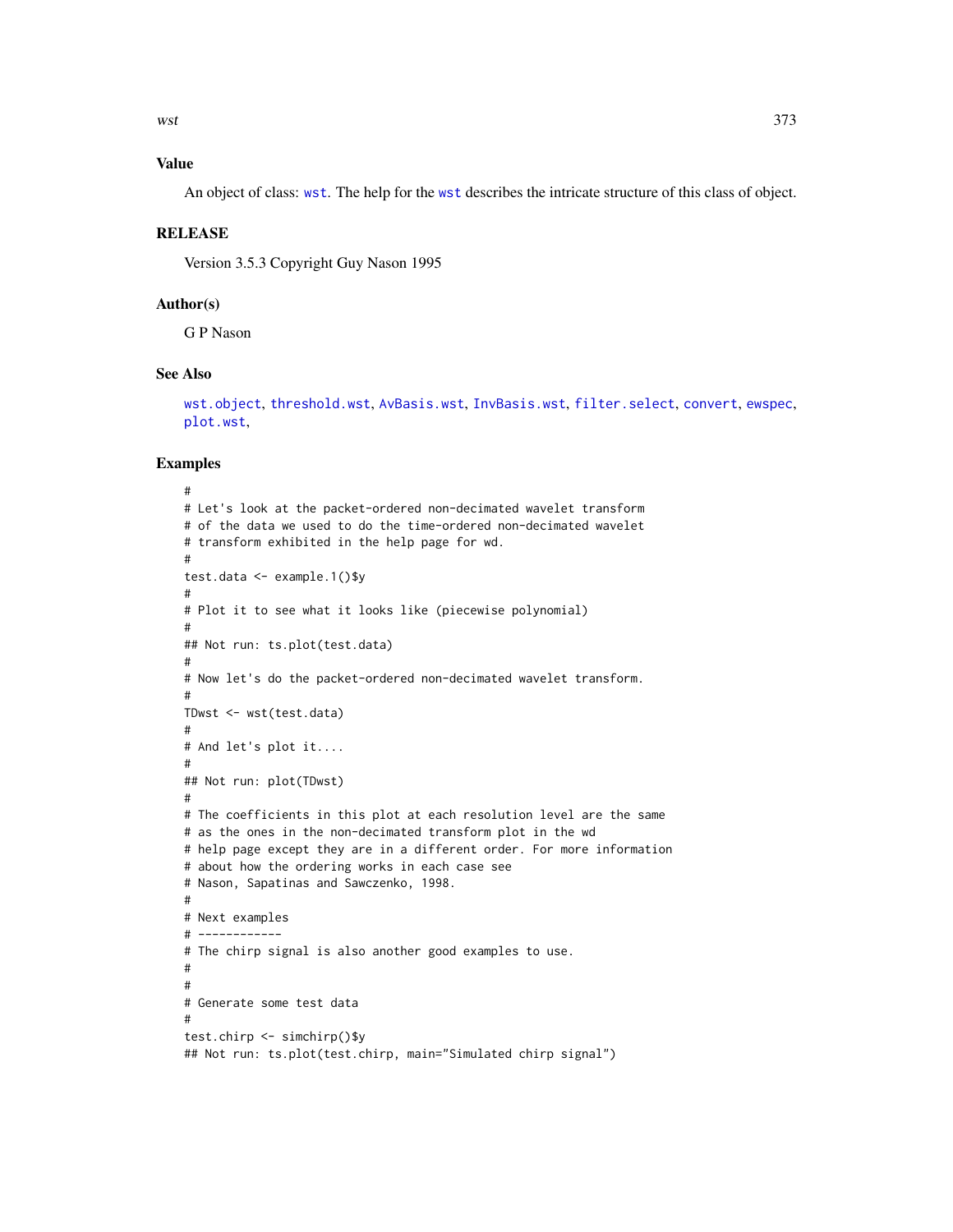```
#
# Now let's do the packet-ordered non-decimated wavelet transform.
# For a change let's use Daubechies extremal phase wavelet with 6
# vanishing moments (a totally arbitrary choice, please don't read
# anything into it).
#
chirpwst <- wst(test.chirp, filter.number=6, family="DaubExPhase")
## Not run: plot(chirpwst, main="POND WT of Chirp signal")
```
<span id="page-373-0"></span>

| wst.object | (Packet ordered) Nondecimated wavelet transform decomposition ob- |
|------------|-------------------------------------------------------------------|
|            | <i>jects.</i>                                                     |

#### Description

These are objects of class wst They represent a decomposition of a function with respect to a set of (all possible) shifted wavelets.

# Details

To retain your sanity we recommend that the coefficients from a wst object be extracted in one of two ways:

- use [getpacket.wst](#page-117-0) to obtain individual packets of either father or mother wavelet coefficients.
- use [accessD.wst](#page-23-0) to obtain all mother coefficients at a particular resolution level.
- use [accessC.wst](#page-13-0) to obtain all father coefficients at a particular resolution level.

You can obtain the coefficients directly from the wst\$wp component (mother) or wst\$Carray component (father) but you have to understand their organization described above.

#### Value

The following components must be included in a legitimate 'wst' object.

| wp     | a matrix containing the packet ordered non-decimated wavelet coefficients. Each<br>row of the matrix contains coefficients with respect to a particular resolution<br>level. There are nlevelsWT(wst)+1 rows in the matrix. Row nlevels(wst)+1<br>(the "bottom") row contains the "original" data used to produce the wavelet<br>packet coefficients. Rows nlevels (wst) to row 1 contain coefficients at res-<br>olution levels $nleves( wst)-1$ to 0 (so the first row contains coefficients at |
|--------|---------------------------------------------------------------------------------------------------------------------------------------------------------------------------------------------------------------------------------------------------------------------------------------------------------------------------------------------------------------------------------------------------------------------------------------------------------------------------------------------------|
|        | resolution level 0).<br>The columns contain the coefficients with respect to packets. A different packet<br>length exists at each resolution level. The packet length at resolution level i is<br>given by 2 <sup>1</sup> . However, the get packet with function should be used to access<br>individual packets from a wst object.                                                                                                                                                               |
| Carray | A matrix of the same dimensions and format as wp but containing the father<br>wavelet coefficients.                                                                                                                                                                                                                                                                                                                                                                                               |

<span id="page-373-1"></span>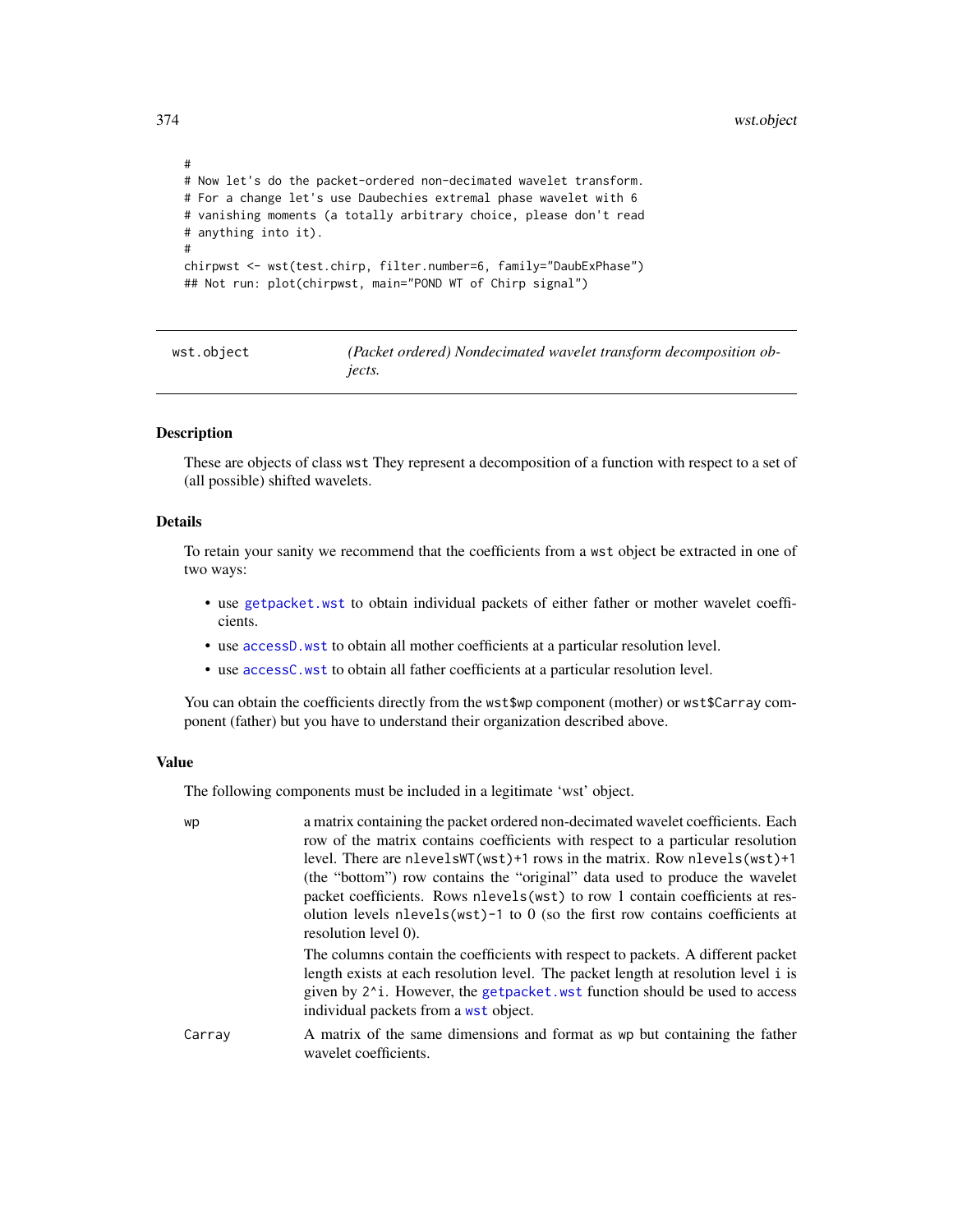#### <span id="page-374-1"></span> $wst2D$  375

| nlevelsWT | The number of levels in the decomposition. If you raise 2 to the power of<br>nlevels you get the number of data points used in the decomposition. |
|-----------|---------------------------------------------------------------------------------------------------------------------------------------------------|
| filter    | a list containing the details of the filter that did the decomposition (equivalent to<br>the return value from the filter, select function).      |
| date      | The date that the transform was performed or the wst was modified.                                                                                |

# **GENERATION**

This class of objects is returned from the [wst](#page-371-0) function which computes the *packets-ordered* nondecimated wavelet transform (effectively all possible shifts of the standard discrete wavelet transform).

Many other functions return an object of class wst.

# **METHODS**

The wst class of objects has methods for the following generic functions: [AvBasis](#page-26-0), [InvBasis](#page-141-0), [LocalSpec](#page-158-0), [MaNoVe](#page-181-0), [accessC](#page-7-0), [accessD](#page-14-0), [convert](#page-56-0), [draw](#page-80-0). [getpacket](#page-112-0). [image](#page-0-0). [nlevelsWT](#page-199-0), [nullevels](#page-201-0), [plot](#page-0-0), [print](#page-0-0), [putC](#page-255-0), [putD](#page-263-0), [putpacket](#page-273-0), [summary](#page-0-0), [threshold](#page-307-0).

#### RELEASE

Version 3.5.3 Copyright Guy Nason 1994

# Author(s)

G P Nason

# See Also

[wst](#page-371-0)

<span id="page-374-0"></span>wst2D *(Packet-ordered) 2D non-decimated wavelet transform.*

# Description

This function computes the (packet-ordered) 2D non-decimated wavelet transform

#### Usage

wst2D(m, filter.number=10, family="DaubLeAsymm")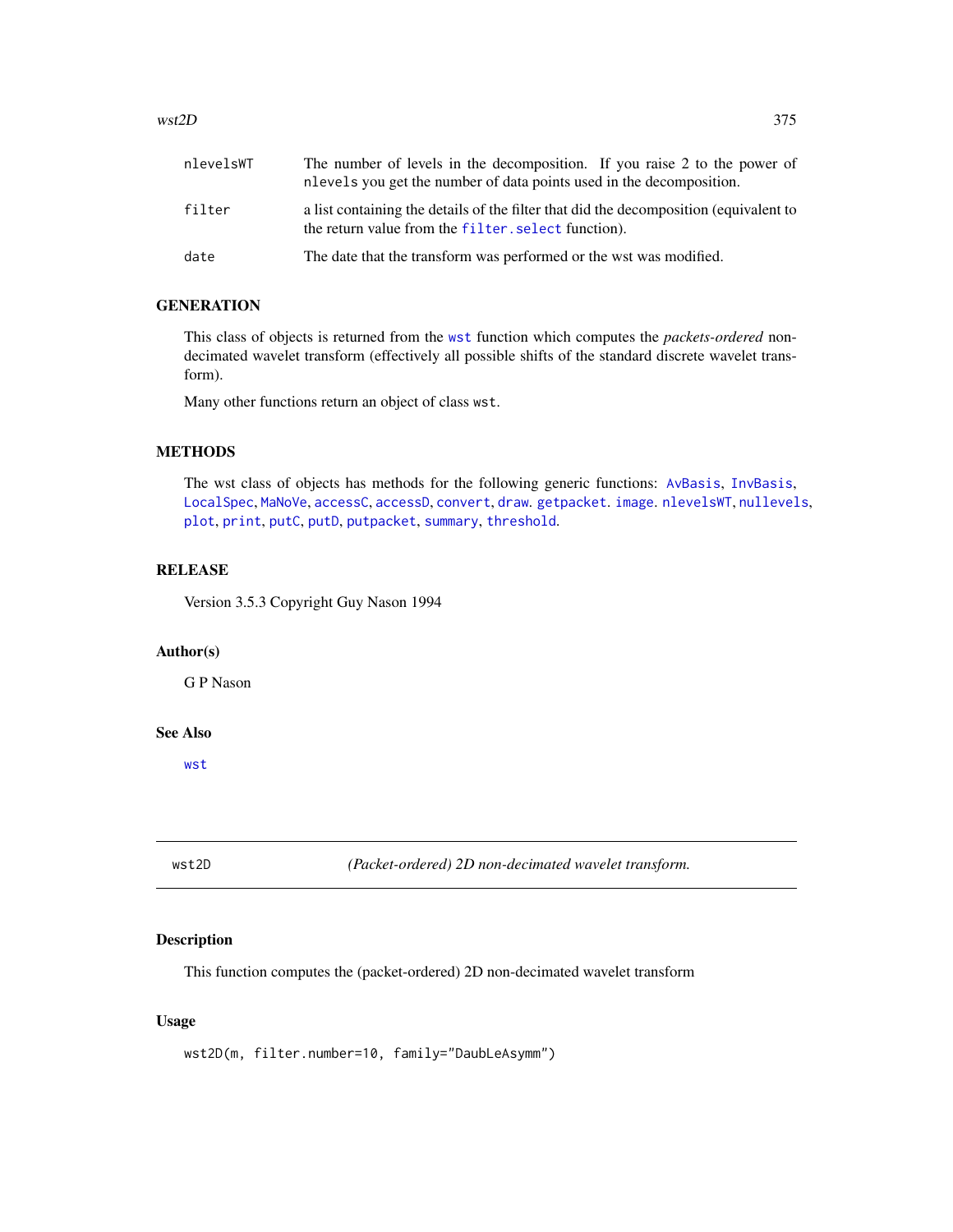#### <span id="page-375-0"></span>**Arguments**

| m             | A matrix containing the image data that you wish to decompose. Each dimen-<br>sion of the matrix must be the same power of 2.                                                                                         |
|---------------|-----------------------------------------------------------------------------------------------------------------------------------------------------------------------------------------------------------------------|
| filter.number | This selects the smoothness of wavelet that you want to use in the decomposi-<br>tion. By default this is 10, the Daubechies least-asymmetric orthonormal com-<br>pactly supported wavelet with 10 vanishing moments. |
| family        | specifies the family of wavelets that you want to use. Two popular options are<br>"DaubExPhase" and "DaubLeAsymm" but see the help for filter. select for<br>more possibilities.                                      |

# Details

The wst2D computes the (packet-ordered) 2D non-decimated discrete wavelet transform. Such a transform may be used in wavelet shrinkage of images using the [AvBasis.wst2D](#page-29-0) function to perform an "average-basis" inverse. Such a transform was used to denoise images in the paper by Lang, Guo, Odegard, Burrus and Wells, 1995.

The algorithm works by mixing the HH, GH, HG and GG image operators of the 2D (decimated) discrete wavelet transform (see Mallat, 1989 and the implementation in WaveThresh called [imwd](#page-131-0)) with the shift operator S (as documented in Nason and Silverman, 1995) to form new operators (as given in the help to [getpacket.wst2D](#page-119-0)).

Subimages can be obtained and replaced using the [getpacket.wst2D](#page-119-0) and [putpacket.wst2D](#page-278-0) functions.

This function is a 2D analogue of the (packet-ordered) non-decimated discrete wavelet transform implemented in WaveThresh as [wst](#page-371-0).

#### Value

An object of class [wst2D](#page-374-0).

# RELEASE

Version 3.9.5 Copyright Guy Nason 1998

# Author(s)

G P Nason

#### See Also

[AvBasis.wst2D](#page-29-0), [getpacket.wst2D](#page-119-0), [imwd](#page-131-0), [plot.wst2D](#page-223-0), [print.wst2D](#page-247-0), [putpacket.wst2D](#page-278-0), [summary.wst2D](#page-302-0), [wst2D.object](#page-376-0).

#### Examples

```
#
# We shall use the lennon image.
#
data(lennon)
```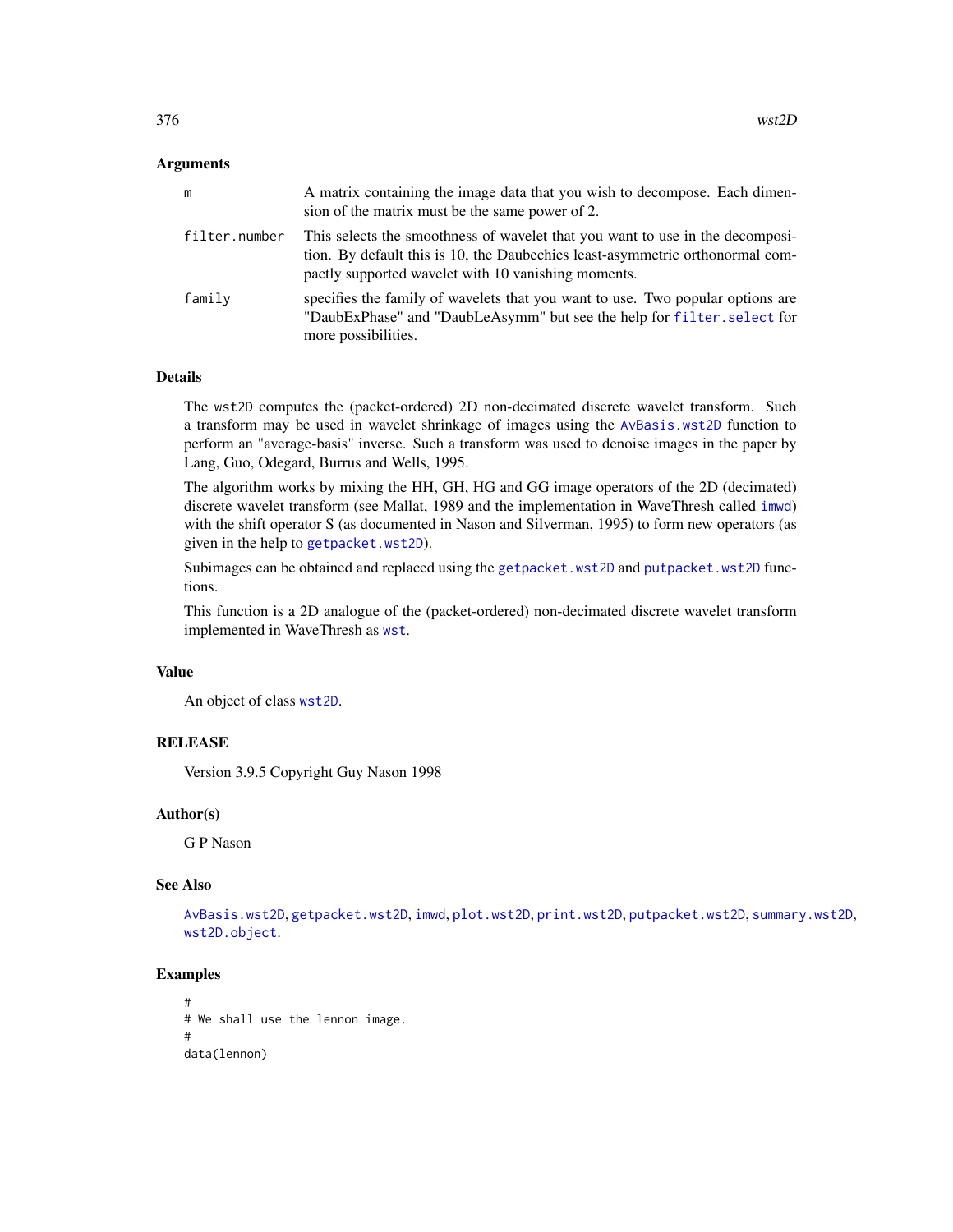<span id="page-376-1"></span>wst2D.object 377

```
#
#
# Now let's apply the (packet-ordered) 2D non-decimated DWT to it...
# (using the default wavelets)
#
uawst2D <- wst2D(lennon)
#
# One can use the function plot.wst2D to get
# a picture of all the resolution levels. However, let's just look at them
# one at a time.
#
# How many levels does our uawst2D object have?
#
nlevelsWT(uawst2D)
#[1] 8
#
# O.k. Let's look at resolution level 7
#
## Not run: image(uawst2D$wst2D[8,,])
#
#
# There are four main blocks here (each of 256x256 pixels) which themselves
# contain four sub-blocks. The primary blocks correspond to the no shift,
# horizontal shift, vertical shift and "horizontal and vertical" shifts
# generated by the shift S operator. Within each of the 256x256 blocks
# we have the "usual" Mallat smooth, horizontal, vertical and diagonal
# detail, with the smooth in the top left of each block.
#
# Let's extract the smooth, with no shifts at level 7 and display it
#
## Not run: image(getpacket(uawst2D, level=7, index=0, type="S"))
#
#
# Now if we go two more resolution levels deeper we have now 64x64 blocks
# which contain 32x32 subblocks corresponding to the smooth, horizontal,
# vertical and diagonal detail.
#
#
# Groovy eh?
```
<span id="page-376-0"></span>wst2D.object *(Packet ordered) Two-dimensional nondecimated wavelet transform decomposition objects.*

#### **Description**

These are objects of class wst2D They represent a decomposition of a function with respect to a set of (all possible) shifted two-dimensional wavelets. They are a 2D extension of the [wst.object](#page-373-0).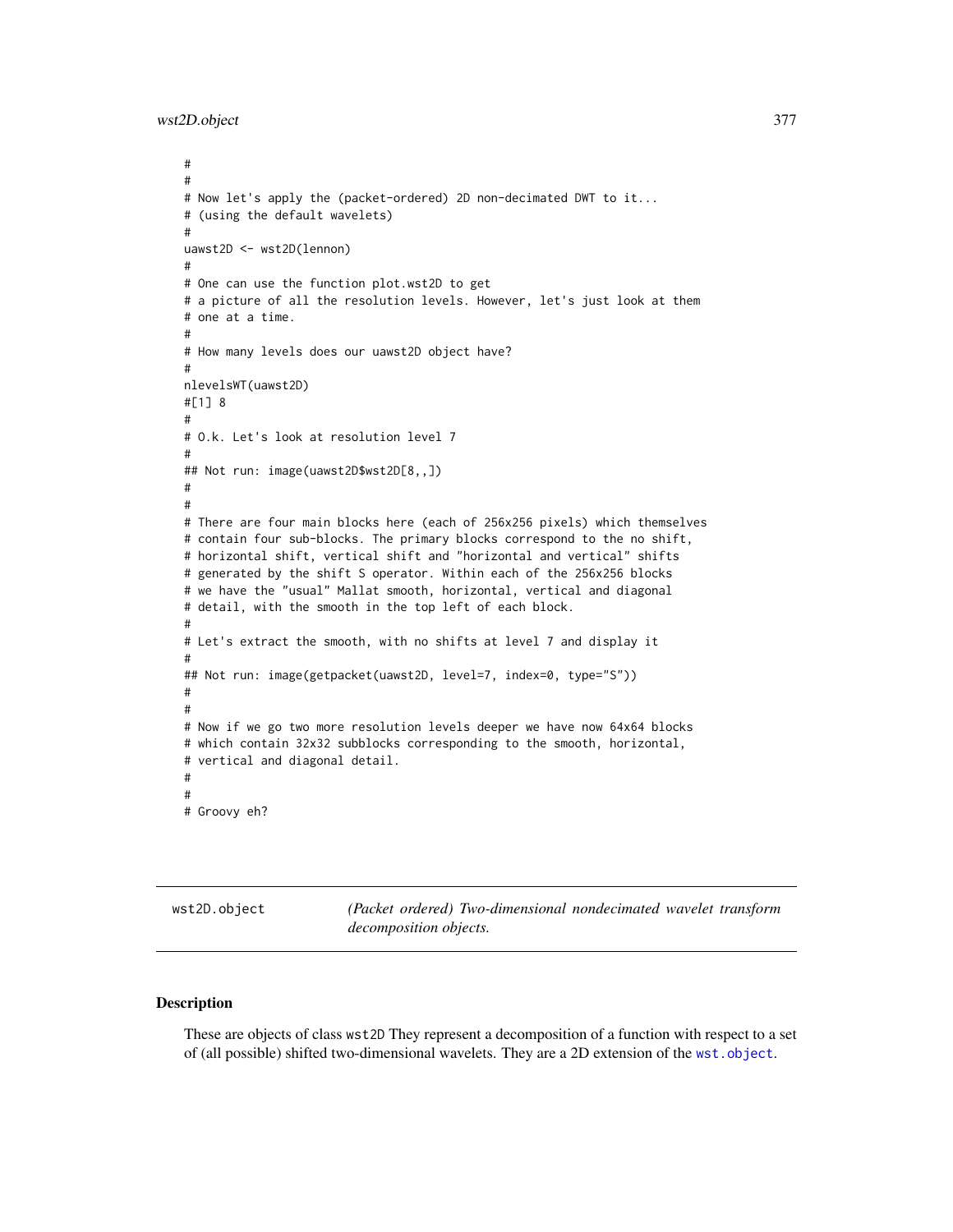# <span id="page-377-0"></span>Details

To retain your sanity we recommend that the coefficients from a wst2D object be extracted or replaced using

- [getpacket.wst2D](#page-119-0) to obtain individual packets of either father or mother wavelet coefficients.
- [putpacket.wst2D](#page-278-0) to insert coefficients.

You can obtain the coefficients directly from the wst2D\$wst2D component but you have to understand their organization described above.

#### Value

The following components must be included in a legitimate wst2D object.

| wst2D     | This a three-dimensional array. Suppose that the original image that created the<br>wst2D object is $n \times n$ . Then the dimension of the wst2D array is $\lceil$ nlevels WT,<br>2n, 2n]. The first index of the array refers to the resolution level of the array<br>with "resolution level = index - $1$ " (so, e.g. the coarsest scale detailed is stored<br>at index 1 and the finest at index nlevels). For a given resolution level (selected<br>first index) the associated $2n \times 2n$ matrix contains the two-dimensional non-<br>decimated wavelet coefficients for that level packed as follows. |
|-----------|-------------------------------------------------------------------------------------------------------------------------------------------------------------------------------------------------------------------------------------------------------------------------------------------------------------------------------------------------------------------------------------------------------------------------------------------------------------------------------------------------------------------------------------------------------------------------------------------------------------------|
|           | At the finest resolution level the 2n x 2n coefficient image may be broken up into<br>four n x n subimages. Each of the four images corresponds to data shifts in the<br>horizontal and vertical directions. The top left image corresponds to "no shift"<br>and indeed the top left image corresponds to the coefficients obtained using the<br>decimated 2D wavelet transform as obtained using the imwd function. The top<br>right image corresponds to a horizontal data shift; the bottom left to a vertical<br>data shift and the bottom right corresponds to both horizontal and vertical data<br>shift.   |
|           | Within each of the four n x n images named in the previous paragraph are again 4<br>subimages each of dimension $n/2$ x $n/2$ . These correspond to (starting at the top<br>left and moving clockwise) the smooth (CC), horizontal detail (DC), diagonal<br>detail (DD) and vertical detail (CD).                                                                                                                                                                                                                                                                                                                 |
|           | At coarser resolution levels the coefficients are smaller submatrices correspond-<br>ing to various levels of data shifts and types of detail (smooth, horizontal, verti-<br>cal, diagonal).                                                                                                                                                                                                                                                                                                                                                                                                                      |
|           | We strongly recommend the use of the getpacket. wst2D and putpacket. wst2D<br>functions to remove and replace coefficients from wst2D                                                                                                                                                                                                                                                                                                                                                                                                                                                                             |
| objects.  |                                                                                                                                                                                                                                                                                                                                                                                                                                                                                                                                                                                                                   |
| nlevelsWT | The number of levels in the decomposition. If you raise 2 to the power of 2<br>nlevels you get the number of data points used in the decomposition.                                                                                                                                                                                                                                                                                                                                                                                                                                                               |
| filter    | a list containing the details of the filter that did the decomposition (equivalent to<br>the return value from the filter. select function).                                                                                                                                                                                                                                                                                                                                                                                                                                                                      |
| date      | The date that the transform was performed or the wst2D was modified.                                                                                                                                                                                                                                                                                                                                                                                                                                                                                                                                              |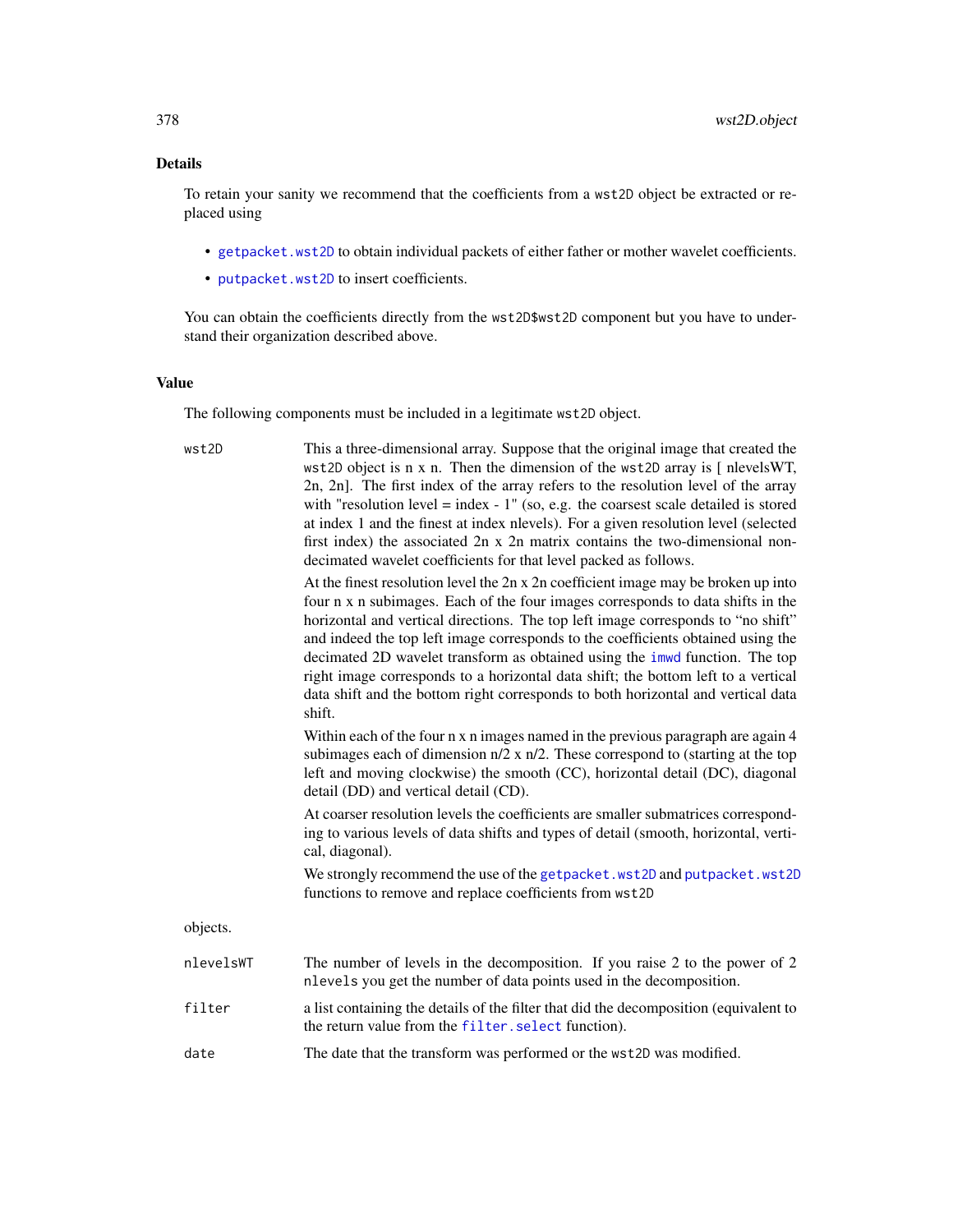<span id="page-378-1"></span>wstCV 379

# **GENERATION**

This class of objects is returned from the [wst2D](#page-374-0) function which computes the *packets-ordered* twodimensional non-decimated wavelet transform (effectively all possible shifts of the standard twodimensional discrete wavelet transform).

Many other functions return an object of class wst2D.

# **METHODS**

The wst2D class of objects has methods for the following generic functions: [AvBasis](#page-26-0), [getpacket](#page-112-0). [plot](#page-0-0), [print](#page-0-0), [putpacket](#page-273-0), [summary](#page-0-0),

# RELEASE

Version 3.5.3 Copyright Guy Nason 1994

#### Author(s)

G P Nason

#### See Also

[wst2D](#page-374-0)

<span id="page-378-0"></span>wstCV *Performs two-fold cross-validation estimation using packet-ordered non-decimated wavelet transforms and one, global, threshold.*

# Description

Performs Nason's 1996 two-fold cross-validation estimation using packet-ordered non-decimated wavelet transforms and one, global, threshold.

#### Usage

```
wstCV(ndata, 11 = 3, type = "soft", filter.number = 10, family =
"DaubLeAsymm", tol = 0.01, verbose = 0, plot.it = FALSE, norm =
l2norm, InverseType = "average", uvdev = madmad)
```
#### Arguments

| ndata | the noisy data. This is a vector containing the signal plus noise. The length of<br>this vector should be a power of two.                                  |
|-------|------------------------------------------------------------------------------------------------------------------------------------------------------------|
| 11    | the primary resolution for this estimation. Note that the primary resolution is<br><i>problem-specific</i> : you have to find out which is the best value. |
| type  | whether to use hard or soft thresholding. See the explanation for this argument<br>in the threshold, wst function.                                         |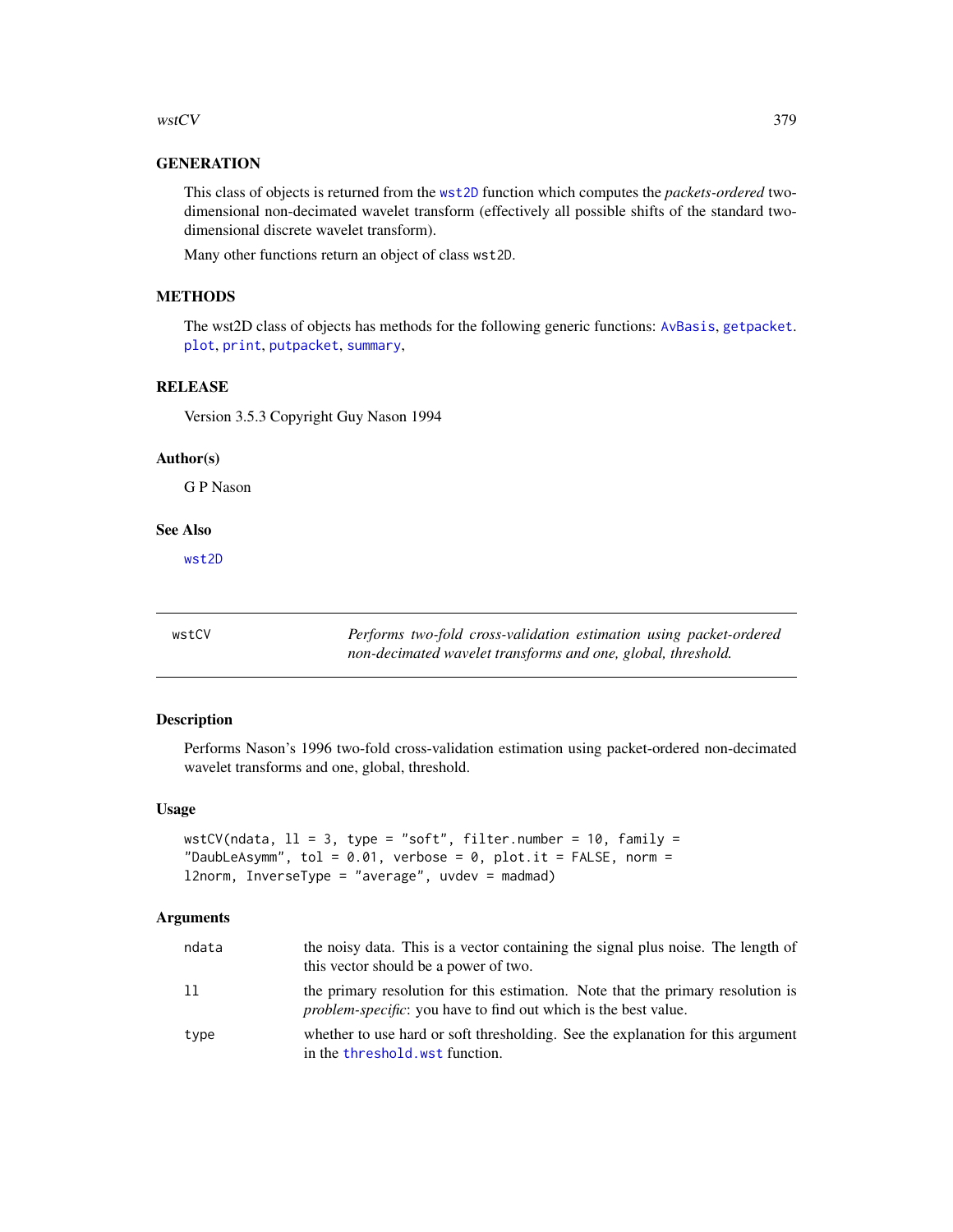<span id="page-379-0"></span>

| filter.number | This selects the smoothness of wavelet that you want to use in the decomposi-<br>tion. By default this is 10, the Daubechies least-asymmetric orthonormal com-<br>pactly supported wavelet with 10 vanishing moments.                                                                                                                                                                               |
|---------------|-----------------------------------------------------------------------------------------------------------------------------------------------------------------------------------------------------------------------------------------------------------------------------------------------------------------------------------------------------------------------------------------------------|
| family        | specifies the family of wavelets that you want to use. The options are "DaubEx-<br>Phase" and "DaubLeAsymm".                                                                                                                                                                                                                                                                                        |
| tol           | the cross-validation tolerance which decides when an estimate is sufficiently<br>close to the truth (or estimated to be so).                                                                                                                                                                                                                                                                        |
| verbose       | If TRUE then informative messages are printed during the progression of the<br>function, otherwise they are not.                                                                                                                                                                                                                                                                                    |
| plot.it       | If TRUE then a plot of the progress of optimising the error estimate for different<br>values of the threshold is generated as the algorithm proceeds. The algorithm<br>tries to minimize the error estimate so you should see a "bowl" developing.<br>After each iteration the error estimate is plotted with the iteration number so<br>you should see the numbers tend to the bottom of the bowl. |
| norm          | which measure of distance to judge the dissimilarity between the estimates. The<br>functions 12norm and 1infnorm are suitable examples.                                                                                                                                                                                                                                                             |
| InverseType   | The possible options are "average" or "minent". The former uses basis averaging<br>to form estimates of the unknown function. The "minent" function selects a basis<br>using the Coifman and Wickerhauser, 1992 algorithm to select a basis to invert.                                                                                                                                              |
| uvdev         | Universal thresholding is used to generate an upper bound for the ideal thresh-<br>old. This argument provides the function that computes an estimate of the vari-<br>ance of the noise for use with the universal threshold calculation (see threshold.wst).                                                                                                                                       |
|               |                                                                                                                                                                                                                                                                                                                                                                                                     |

#### Details

This function implements the cross-validation method detailed by Nason, 1996 for computing an estimate of the error between an estimate and the "truth". The difference here is that it uses the packet ordered non-decimated wavelet transform rather than the standard Mallat [wd](#page-344-0) discrete wavelet transform. As such it is an examples of the translation-invariant denoising of Coifman and Donoho, 1995 but uses cross-validation to choose the threshold rather than SUREshrink.

Note that the procedure outlined above can use [AvBasis](#page-26-0) basis averaging or basis selection and inversion using the Coifman and Wickerhauser, 1992 best-basis algorithm

#### Value

A list returning the results of the cross-validation algorithm. The list includes the following components:

| ndata    | a copy of the input noisy data                                                                                                                                                    |
|----------|-----------------------------------------------------------------------------------------------------------------------------------------------------------------------------------|
| xvwr     | a reconstruction of the best estimate computed using this algorithm. It is the<br>inverse (computed depending on what the InverseType argument was) of the<br>xvwrWSTt component. |
| xvwrWSTt | a thresholded version of the packet-ordered non-decimated wavelet transform<br>of the noisy data using the best threshold discovered by this cross-validation<br>algorithm.       |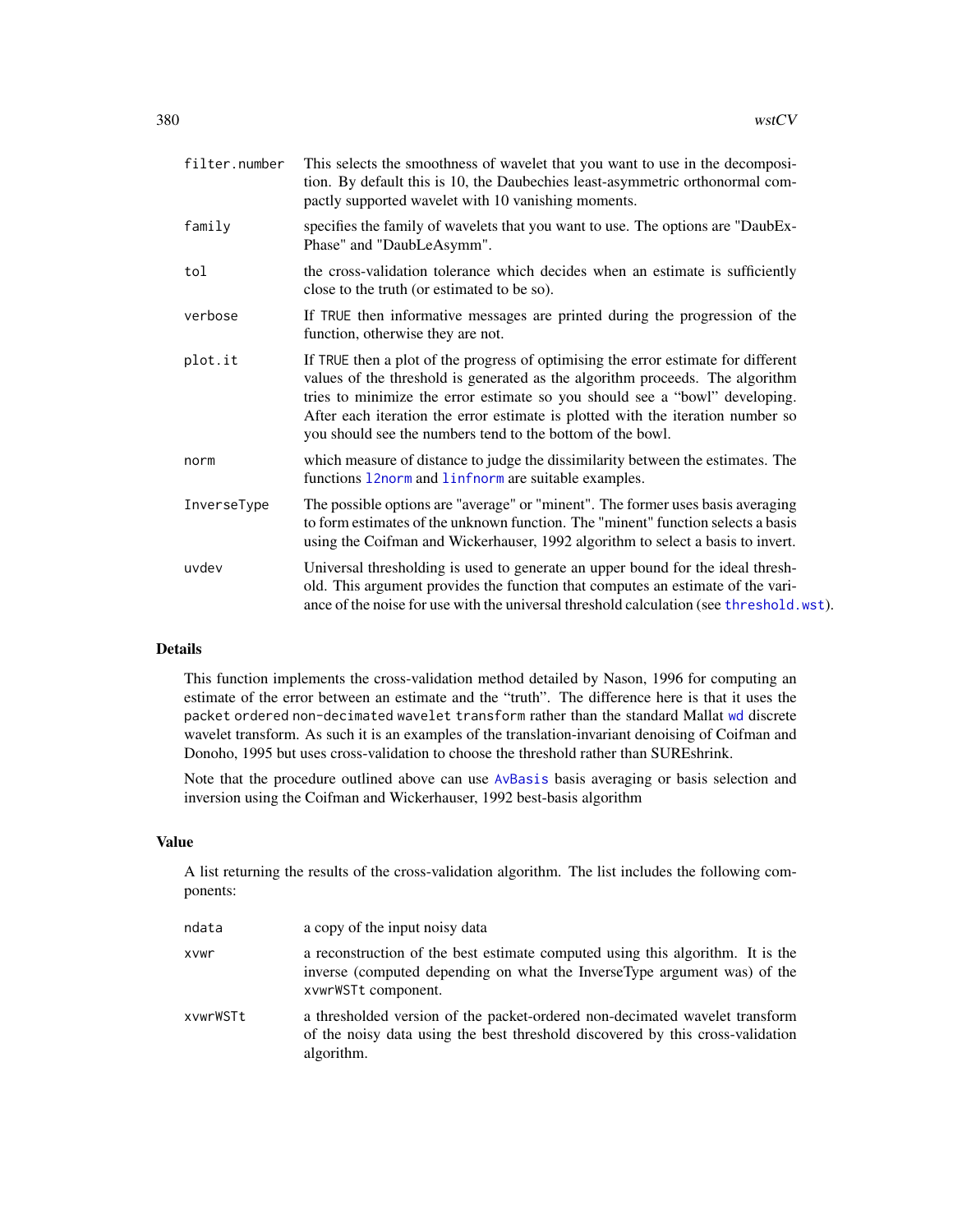<span id="page-380-1"></span>

| uvt      | the universal threshold used as the upper bound for the algorithm that tries to<br>discover the optimal cross-validation threshold. The lower bound is always zero.                                                                                               |
|----------|-------------------------------------------------------------------------------------------------------------------------------------------------------------------------------------------------------------------------------------------------------------------|
| xvthresh | the best threshold as discovered by cross-validation. Note that this is one num-<br>ber, the global threshold. The wstCV1 function should be used to compute a<br>level-dependent threshold.                                                                      |
| xkeep    | a vector containing the various thresholds used by the optimisation algorithm<br>in trying to determine the best one. The length of this vector cannot be pre-<br>determined but depends on the noisy data, thresholding method, and optimisa-<br>tion tolerance. |
| fkeep    | a vector containing the value of the estimated error used by the optimisation<br>algorithm in trying to minimize the estimated error. The length, like that of<br>xkeep cannot be predetermined for the same reasons.                                             |

# RELEASE

Version 3.6 Copyright Guy Nason 1995

# Note

If plot.it is TRUE then a plot indicating the progression of the optimisation algorithm is plotted.

#### Author(s)

G P Nason

# See Also

[GetRSSWST](#page-122-0), [linfnorm](#page-157-0), [linfnorm](#page-157-0), [threshold.wst](#page-329-0), [wst](#page-371-0), [wst.object](#page-373-0), [wstCVl](#page-380-0).

# Examples

```
#
# Example PENDING
#
```
<span id="page-380-0"></span>

| wstCVl | Performs two-fold cross-validation estimation using packet-ordered |
|--------|--------------------------------------------------------------------|
|        | non-decimated wavelet transforms and a (vector) level-dependent    |
|        | <i>threshold.</i>                                                  |

# Description

Performs Nason's 1996 two-fold cross-validation estimation using packet-ordered non-decimated wavelet transforms and a (vector) level-dependent threshold.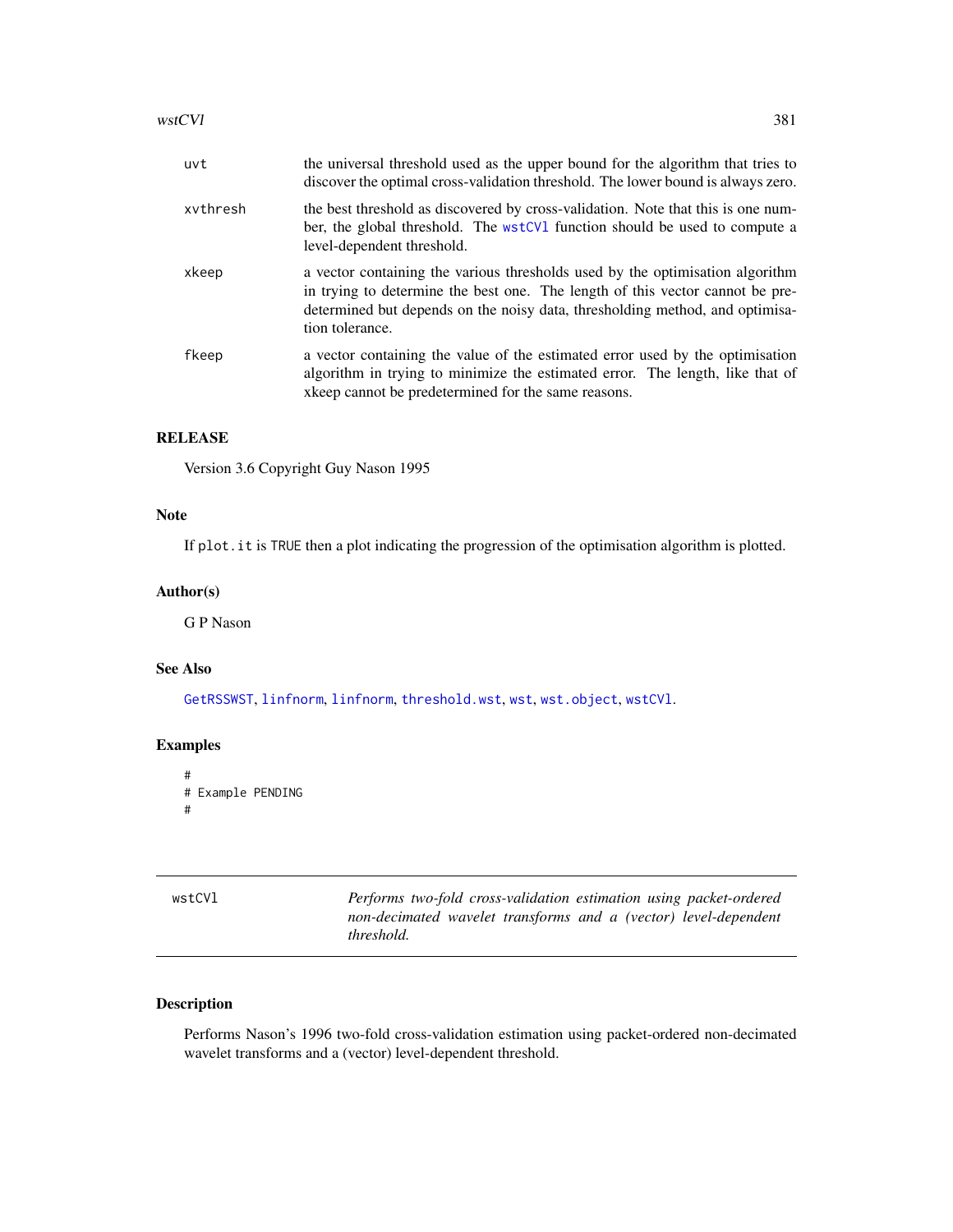#### <span id="page-381-0"></span>Usage

```
wstCVl(ndata, ll = 3, type = "soft", filter.number = 10, family = "DaubLeAsymm",
tol = 0.01, verbose = 0, plot.it = FALSE, norm = 12norm, InverseType = "average",
uvdev = madmad)
```
#### Arguments

| ndata         | the noisy data. This is a vector containing the signal plus noise. The length of<br>this vector should be a power of two.                                                                                                                                     |
|---------------|---------------------------------------------------------------------------------------------------------------------------------------------------------------------------------------------------------------------------------------------------------------|
| 11            | the primary resolution for this estimation. Note that the primary resolution is<br><i>problem-specific</i> : you have to find out which is the best value.                                                                                                    |
| type          | whether to use hard or soft thresholding. See the explanation for this argument<br>in the threshold, wst function.                                                                                                                                            |
| filter.number | This selects the smoothness of wavelet that you want to use in the decomposi-<br>tion. By default this is 10, the Daubechies least-asymmetric orthonormal com-<br>pactly supported wavelet with 10 vanishing moments.                                         |
| family        | specifies the family of wavelets that you want to use. The options are "DaubEx-<br>Phase" and "DaubLeAsymm".                                                                                                                                                  |
| tol           | the cross-validation tolerance which decides when an estimate is sufficiently<br>close to the truth (or estimated to be so).                                                                                                                                  |
| verbose       | If TRUE then informative messages are printed during the progression of the<br>function, otherwise they are not.                                                                                                                                              |
| plot.it       | Whether or not to produce a plot indicating progress.                                                                                                                                                                                                         |
| norm          | which measure of distance to judge the dissimilarity between the estimates. The<br>functions 12norm and 1infnorm are suitable examples.                                                                                                                       |
| InverseType   | The possible options are "average" or "minent". The former uses basis averaging<br>to form estimates of the unknown function. The "minent" function selects a basis<br>using the Coifman and Wickerhauser, 1992 algorithm to select a basis to invert.        |
| uvdev         | Universal thresholding is used to generate an upper bound for the ideal thresh-<br>old. This argument provides the function that computes an estimate of the vari-<br>ance of the noise for use with the universal threshold calculation (see threshold.wst). |

#### Details

This function implements a modified version of the cross-validation method detailed by Nason, 1996 for computing an estimate of the error between an estimate and the "truth". The difference here is that it uses the packet ordered non-decimated wavelet transform rather than the standard Mallat wd discrete wavelet transform. As such it is an examples of the translation-invariant denoising of Coifman and Donoho, 1995 but uses cross-validation to choose the threshold rather than SUREshrink.

Further, this function computes level-dependent thresholds. That is, it can compute a different threshold for each resolution level.

Note that the procedure outlined above can use [AvBasis](#page-26-0) basis averaging or basis selection and inversion using the Coifman and Wickerhauser, 1992 best-basis algorithm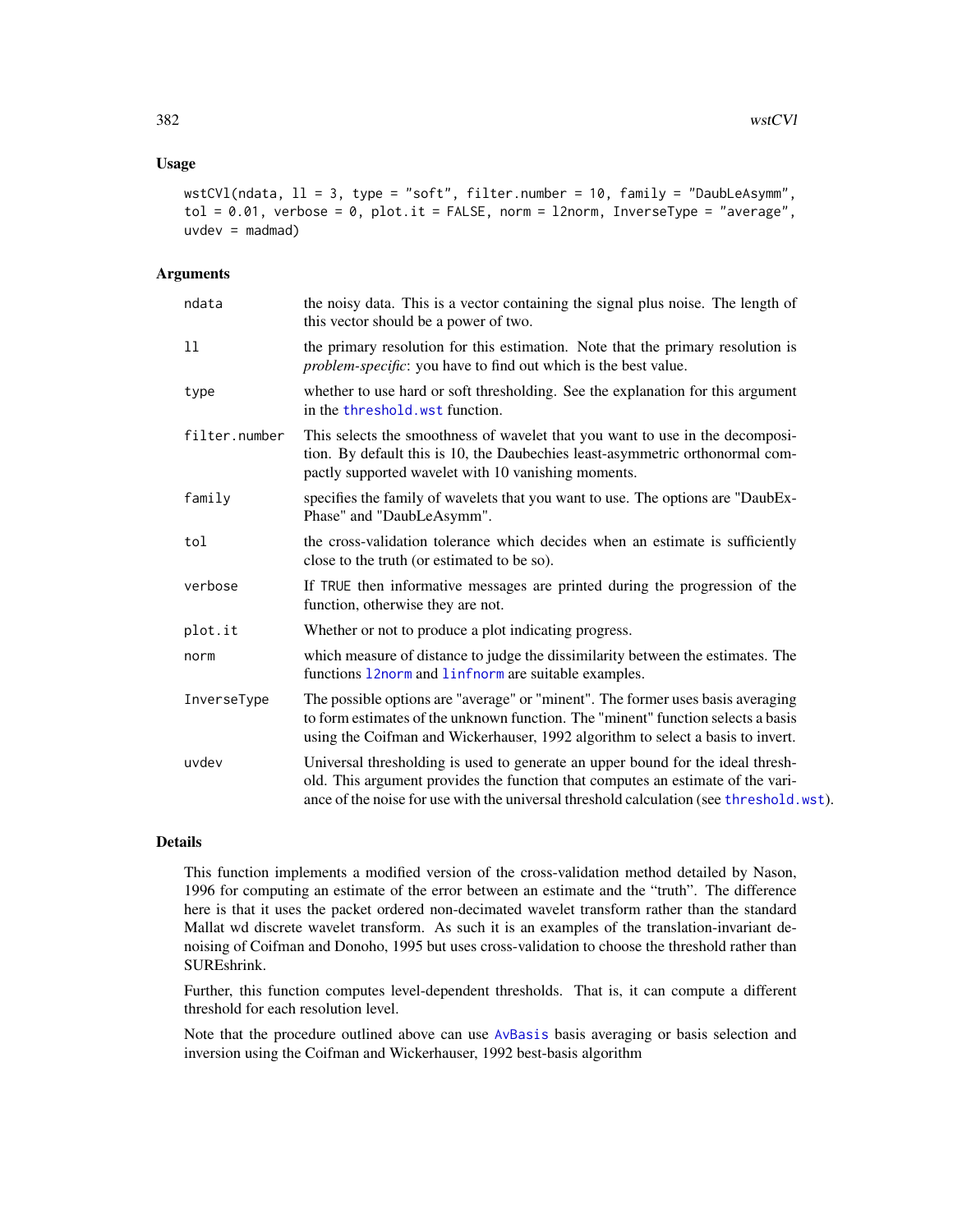# <span id="page-382-0"></span>wstCVl 383

# Value

A list returning the results of the cross-validation algorithm. The list includes the following components:

| ndata    | a copy of the input noisy data                                                                                                                                                                                                                                                                                                                                                                                    |
|----------|-------------------------------------------------------------------------------------------------------------------------------------------------------------------------------------------------------------------------------------------------------------------------------------------------------------------------------------------------------------------------------------------------------------------|
| xvwr     | a reconstruction of the best estimate computed using this algorithm. It is the<br>inverse (computed depending on what the InverseType argument was) of the<br>xvwrWSTt component.                                                                                                                                                                                                                                 |
| xvwrWSTt | a thresholded version of the packet-ordered non-decimated wavelet transform<br>of the noisy data using the best threshold discovered by this cross-validation<br>algorithm.                                                                                                                                                                                                                                       |
| uvt      | the universal threshold used as the upper bound for the algorithm that tries to<br>discover the optimal cross-validation threshold. The lower bound is always zero.                                                                                                                                                                                                                                               |
| xvthresh | the best threshold as discovered by cross-validation. Note that this is vec-<br>tor, a level-dependent threshold with one threshold value for each resolution<br>level. The first entry corresponds to level 11, the last entry corresponds to level<br>nlevelsWT (ndata)-1 and the entries in between linearly to the levels in be-<br>tween. The $wstCV$ function should be used to compute a global threshold. |
| optres   | The results from performing the optimisation using the n1minb function from<br>Splus. This object contains many interesting components with information about<br>how the optimisation went. See the nlminb help page for information.                                                                                                                                                                             |

# RELEASE

Version 3.6 Copyright Guy Nason 1995

# Author(s)

G P Nason

# See Also

[GetRSSWST](#page-122-0), [linfnorm](#page-157-0), [linfnorm](#page-157-0), [threshold.wst](#page-329-0), [wst](#page-371-0), [wst.object](#page-373-0), [wstCV](#page-378-0)

# Examples

# # Example PENDING #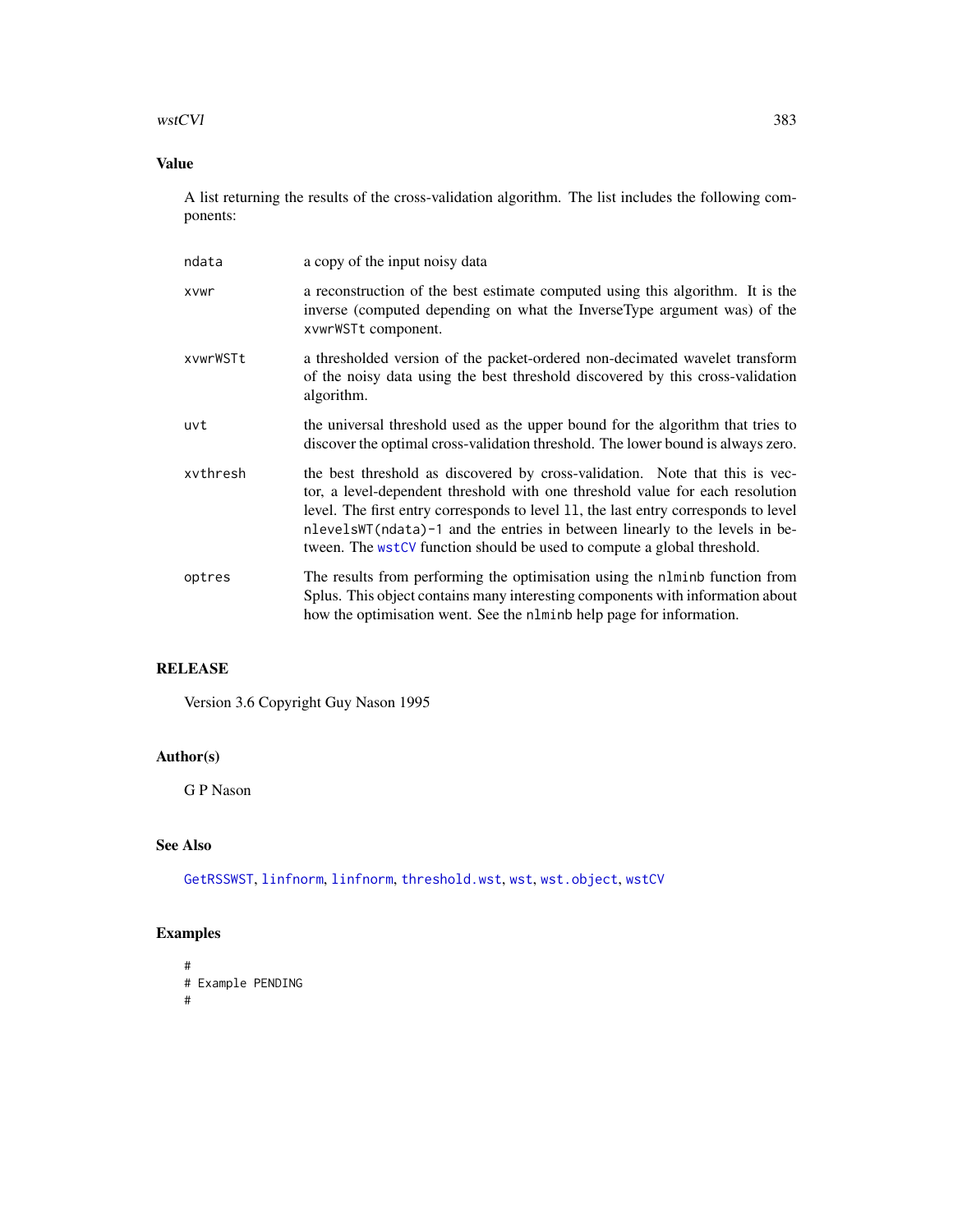<span id="page-383-0"></span>384 WTEnv

WTEnv *Environment that exists to store intermediate calculations for re-use within the same R session.*

#### Description

Environment that stores results of long calculations so that they can be made available for immediate reuse.

#### Details

This environment is created on package load by wavethresh. The results of some intermediate calculations get stored in here (notably by [PsiJ](#page-248-0), [PsiJmat](#page-251-0) and [ipndacw](#page-145-0)). The reason for this is that the calculations are typically lengthy and it saves wavethresh time to search the WTEnv for precomputed results. For example, [ipndacw](#page-145-0) computes matrices of various orders. Matrices of low order form the upper-left corner of matrices of higher order so higher order matrix calculations can make use of the lower order instances.

A similar functionality was present in wavethresh in versions 4.6.1 and prior to this. In previous versions computations were saved in the users current data directory. However, the user was never notified about this nor permission sought.

The environment WTEnv disappears when the package disappears and the R session stops - and results of all intermediate calculations disappear too. This might not matter if you never use the larger objects (as it will not take much time to recompute).

#### **RELEASE**

Version 3.9 Copyright Guy Nason 1998

#### Author(s)

G P Nason

#### See Also

[ipndacw](#page-145-0), [PsiJ](#page-248-0), [PsiJmat](#page-251-0)

#### Examples

```
#
# See what it is
#
WTEnv
#<environment: 0x102fc3830>
#
# Compute something that uses the environment
#
fred \leftarrow PsiJ(-5)
#
```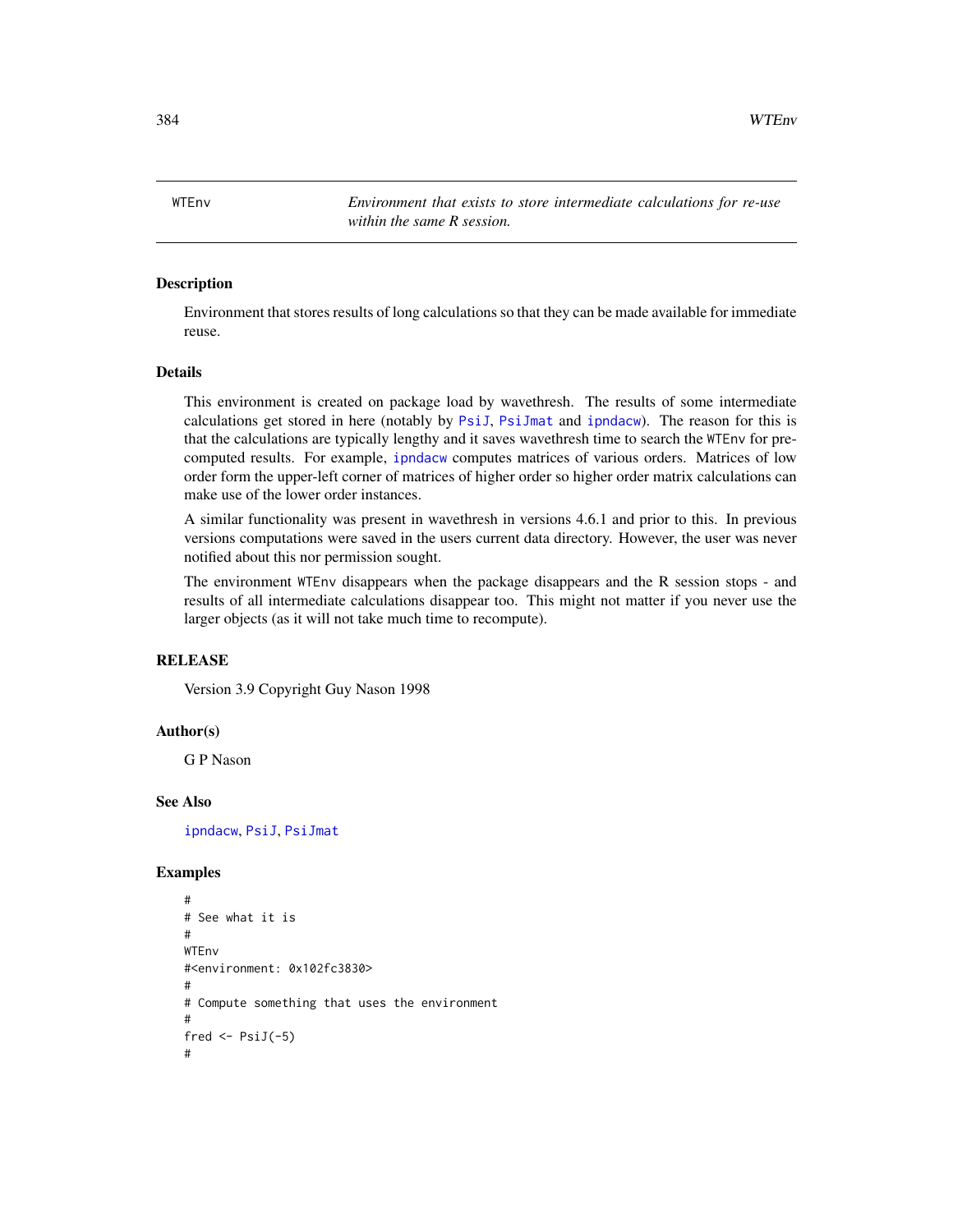<span id="page-384-0"></span>wvcvlrss 385

```
# Now let's see what got put in
#
ls(envir=WTEnv)
#[1] "Psi.5.10.DaubLeAsymm"
```
wvcvlrss *Computes estimate of error for function estimate.*

# Description

This function is merely a call to the [GetRSSWST](#page-122-0) function.

#### Usage

```
wvcvlrss(threshold, ndata, levels, type, filter.number, family, norm,
verbose, InverseType)
```
# Arguments

| threshold     | the value of the threshold that you wish to compute the error of the estimate at                                                                                                                                                                       |
|---------------|--------------------------------------------------------------------------------------------------------------------------------------------------------------------------------------------------------------------------------------------------------|
| ndata         | the noisy data. This is a vector containing the signal plus noise. The length of<br>this vector should be a power of two.                                                                                                                              |
| levels        | the levels over which you wish the threshold value to be computed (the thresh-<br>old that is used in computing the estimate and error in the estimate). See the<br>explanation for this argument in the threshold. wst function.                      |
| type          | whether to use hard or soft thresholding. See the explanation for this argument<br>in the threshold, wst function.                                                                                                                                     |
| filter.number | This selects the smoothness of wavelet that you want to use in the decomposi-<br>tion. By default this is 10, the Daubechies least-asymmetric orthonormal com-<br>pactly supported wavelet with 10 vanishing moments.                                  |
| family        | specifies the family of wavelets that you want to use. The options are "DaubEx-<br>Phase" and "DaubLeAsymm".                                                                                                                                           |
| norm          | which measure of distance to judge the dissimilarity between the estimates. The<br>functions 12norm and 1infnorm are suitable examples.                                                                                                                |
| verbose       | If TRUE then informative messages are printed during the progression of the<br>function, otherwise they are not.                                                                                                                                       |
| InverseType   | The possible options are "average" or "minent". The former uses basis averaging<br>to form estimates of the unknown function. The "minent" function selects a basis<br>using the Coifman and Wickerhauser, 1992 algorithm to select a basis to invert. |

# Details

This function is merely a call to the [GetRSSWST](#page-122-0) function with a few arguments interchanged. In particular, the first two arguments are interchanged. This is to make life easier for use with the nlminb function which expects the first argument of the function it is trying to optimise to be the variable that the function is optimised over.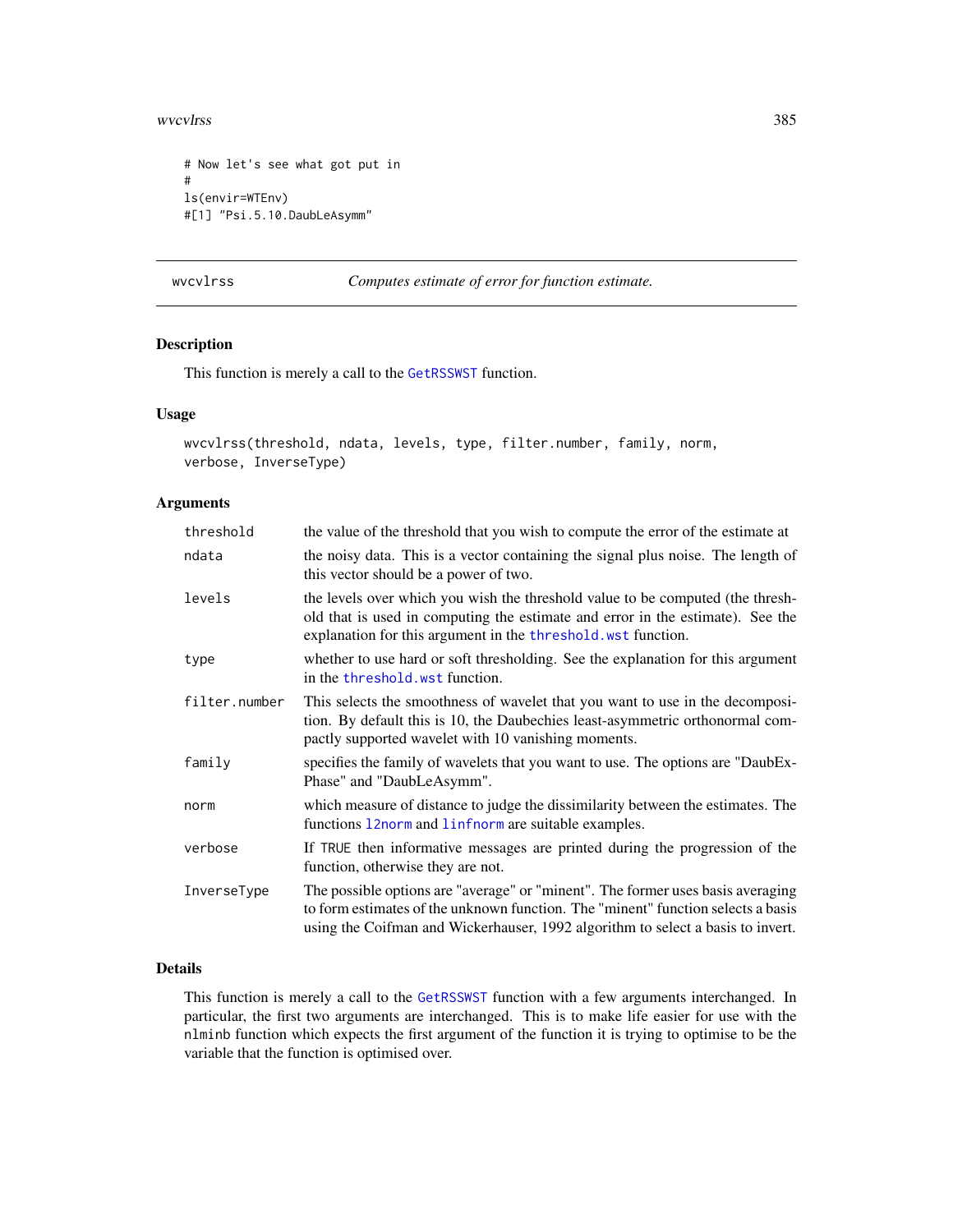#### Value

A real number which is estimate of the error between estimate and truth at the given threshold.

# **RELEASE**

Version 3.6 Copyright Guy Nason 1995

# Author(s)

G P Nason

#### See Also

[GetRSSWST](#page-122-0).

#### Examples

```
#
# This function performs the error estimation step for the
# wstCVl function and so is not intended for
# user use.
#
```
wvmoments *Compute moments of wavelets or scaling function*

# Description

Numerically compute moments of wavelets or scaling function

# Usage

```
wvmoments(filter.number = 10, family = "DaubLeAsymm", moment = 0,
    scaling.function = FALSE)
```
# Arguments

|                  | filter number The smoothness of wavelet or scaling function to compute moments for, see<br>filter.select                     |  |
|------------------|------------------------------------------------------------------------------------------------------------------------------|--|
| family           | The wavelet family to use, see filter. select                                                                                |  |
| moment           | The moment to compute                                                                                                        |  |
| scaling.function |                                                                                                                              |  |
|                  | If FALSE then a wavelet is used in the moment calculation, alternatively if TRUE<br>the associated scaling function is used. |  |

<span id="page-385-0"></span>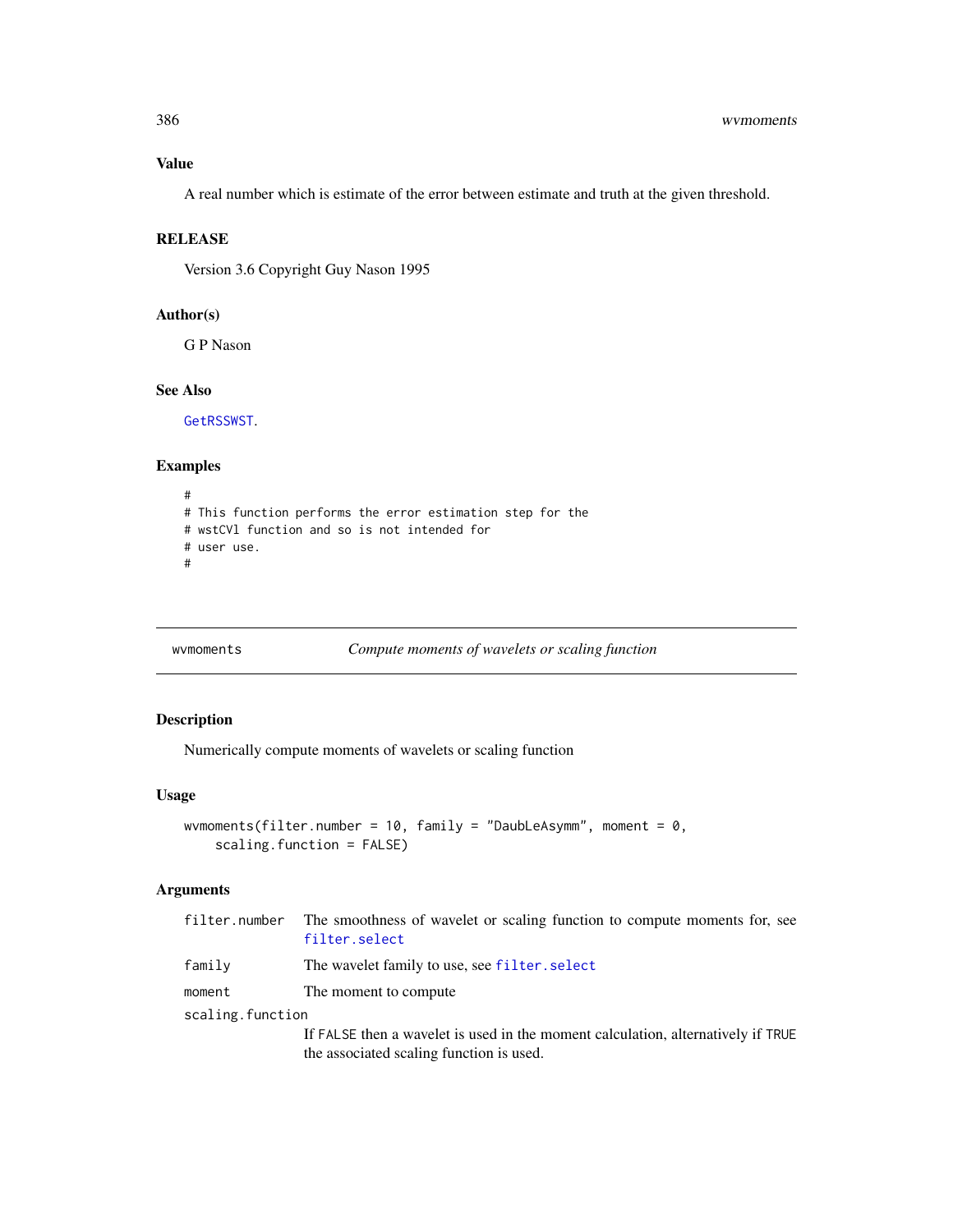#### <span id="page-386-0"></span>wwrelease 387

# Details

Given a wavelet  $\psi(x)$  this function computes the mth moment  $\int x^m \psi(x) dx$ .

Note that for low order moments the integration function often fails for the usual numerical reasons (this never happened in S!). It might be that fiddling with the tolerances will improve this situation.

# Value

An object of class integrate containing the integral and other pieces of interesting information about the moments calculation.

#### Author(s)

G P Nason

# See Also

[draw.default](#page-81-0)

# Examples

```
wvmoments(filter.number=5, family="DaubExPhase", moment=5)
#-1.317600 with absolute error < 7.5e-05
```
wvrelease *Prints out the release number of the WaveThresh package*

# Description

PRints out the release number of the WaveThresh package, and some copyright info.

#### Usage

wvrelease()

#### Arguments

None.

# Details

Description says all

# Value

Nothing

### Author(s)

G P Nason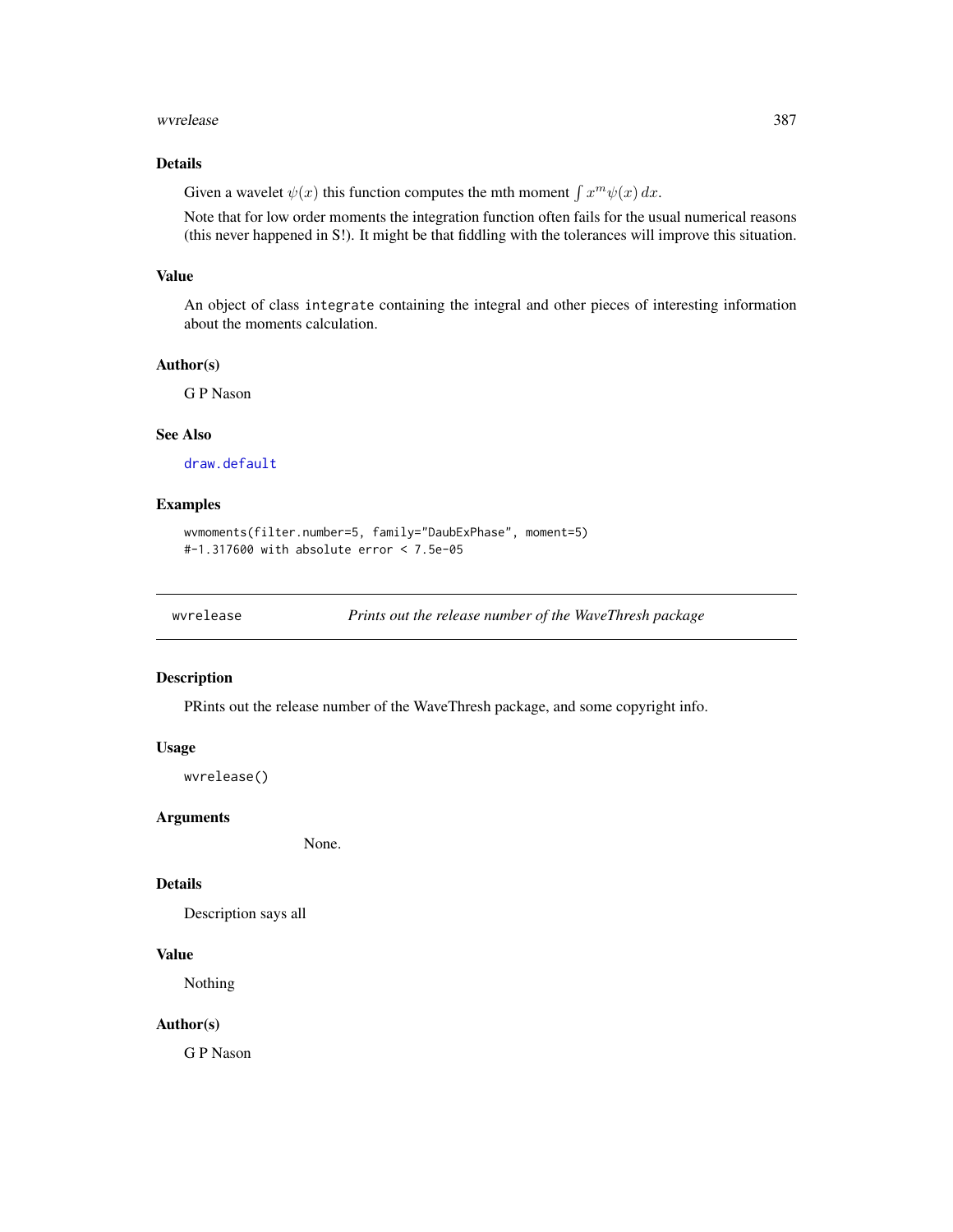388 wvrelease

# Examples

wvrelease()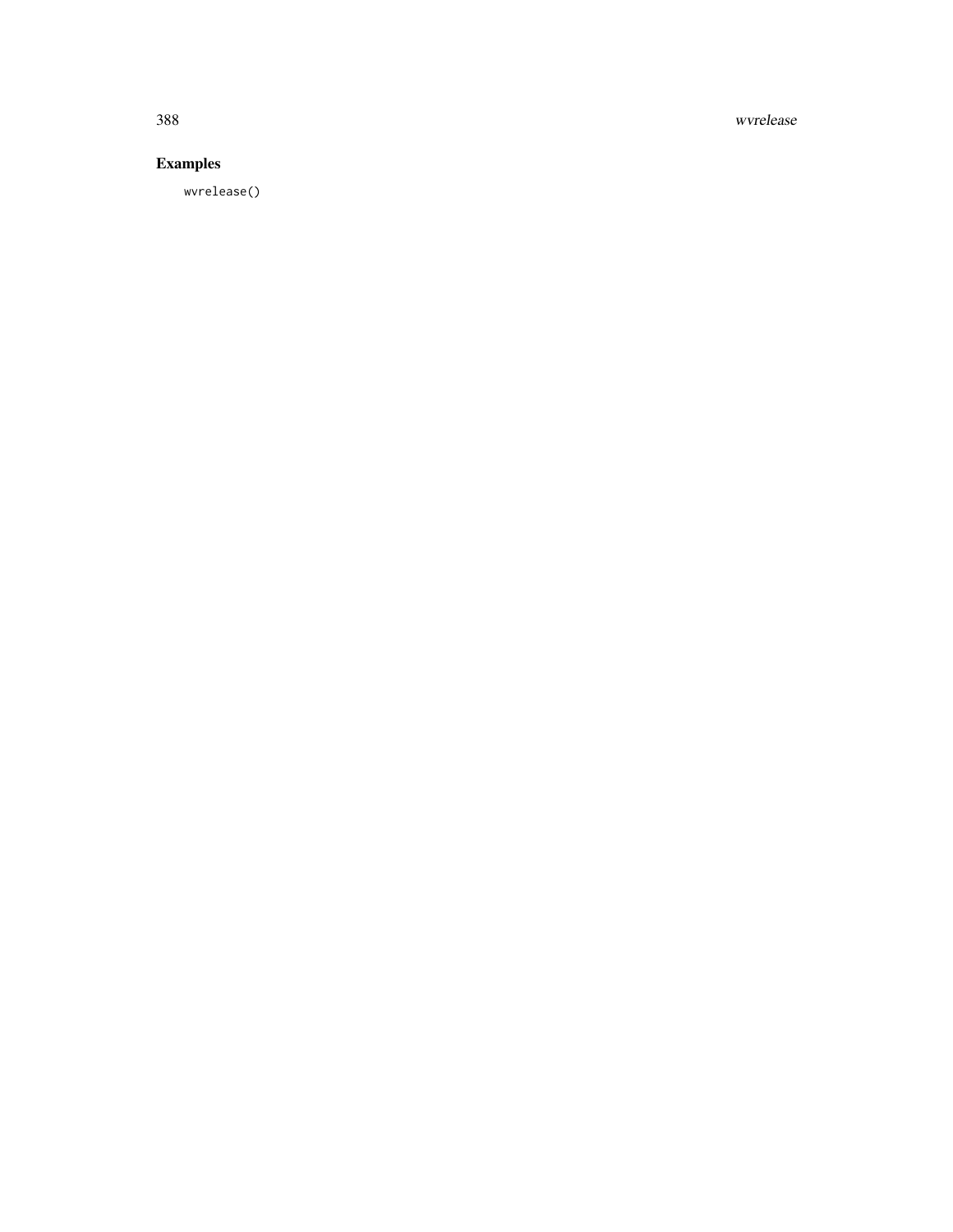# Index

∗ algebra ipndacw, [146](#page-145-1) l2norm, [155](#page-154-1) linfnorm, [158](#page-157-1) numtonv, [207](#page-206-0) WTEnv, [384](#page-383-0) ∗ arith IsPowerOfTwo, [154](#page-153-0) madmad, [169](#page-168-0) nlevelsWT, [200](#page-199-1) nlevelsWT.default, [201](#page-200-0) ∗ array GenW, [109](#page-108-0) getarrvec, [111](#page-110-0) ∗ character Psiname, [255](#page-254-0) ∗ classes imwd.object, [134](#page-133-0) imwdc.object, [135](#page-134-0) mwd.object, [196](#page-195-1) nv.object, [209](#page-208-0) wd.object, [352](#page-351-1) wd3D.object, [355](#page-354-1) wp.object, [359](#page-358-0) wst.object, [374](#page-373-1) wst2D.object, [377](#page-376-1) ∗ datagen mfirst.last, [189](#page-188-0) ∗ datasets BabyECG, [32](#page-31-0) BabySS, [34](#page-33-0) ipd, [145](#page-144-0) lennon, [156](#page-155-0) teddy, [306](#page-305-0) ∗ dplot addpkt, [25](#page-24-0) drawbox, [93](#page-92-0) drawwp.default, [94](#page-93-0) makegrid, [172](#page-171-0)

plotpkt, [227](#page-226-0) ScalingFunction, [291](#page-290-0) ∗ error ConvertMessage, [62](#page-61-0) IsEarly, [152](#page-151-0) IsEarly.default, [153](#page-152-0) putC.wp, [261](#page-260-0) ∗ hplot basisplot, [36](#page-35-0) basisplot.BP, [37](#page-36-0) basisplot.wp, [38](#page-37-0) draw, [81](#page-80-1) draw.default, [82](#page-81-1) draw.imwd, [85](#page-84-0) draw.imwdc, [86](#page-85-0) draw.mwd, [88](#page-87-0) draw.wd, [89](#page-88-0) draw.wp, [90](#page-89-0) draw.wst, [92](#page-91-0) image.wd, [130](#page-129-0) image.wst, [131](#page-130-0) plot.imwd, [210](#page-209-0) plot.irregwd, [211](#page-210-0) plot.mwd, [213](#page-212-0) plot.nvwp, [215](#page-214-0) plot.wd, [216](#page-215-1) plot.wp, [219](#page-218-0) plot.wst, [222](#page-221-1) plot.wst2D, [224](#page-223-1) plotdenwd, [225](#page-224-0) wavegrow, [342](#page-341-0) ∗ iplot wavegrow, [342](#page-341-0) ∗ manip accessC, [8](#page-7-1) accessc, [9](#page-8-0) accessC.mwd, [10](#page-9-0) accessC.wd, [11](#page-10-0) accessC.wp, [13](#page-12-0)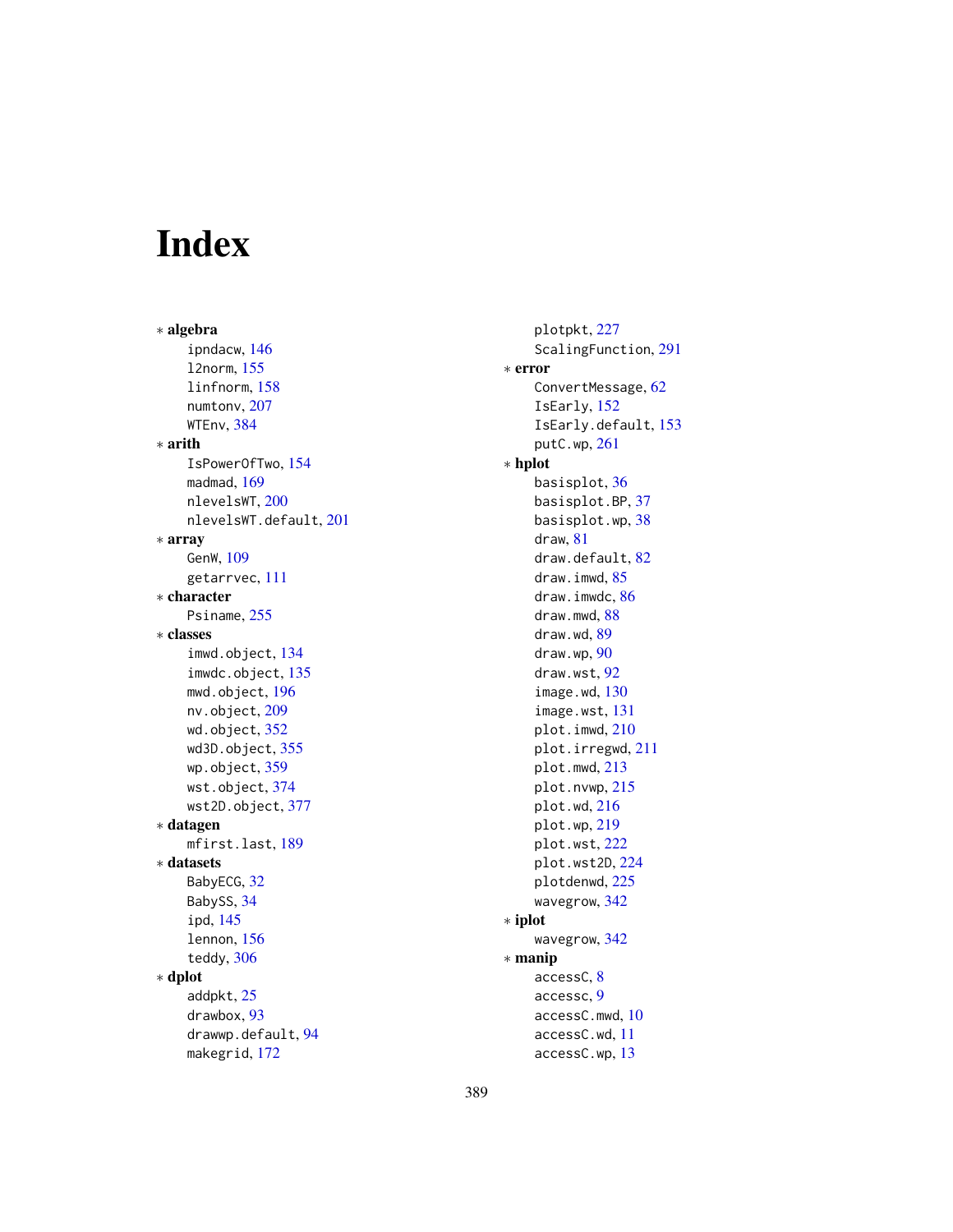390 INDEX

accessC.wst , [14](#page-13-1) accessD , [15](#page-14-1) accessD.mwd , [16](#page-15-0) accessD.wd , [17](#page-16-0) accessD.wd3D , [19](#page-18-1) accessD.wp , [21](#page-20-0) accessD.wpst , [22](#page-21-1) accessD.wst , [24](#page-23-1) av.basis, [26](#page-25-0) AvBasis, [27](#page-26-1) AvBasis.wst, 2<mark>8</mark> AvBasis.wst2D, [30](#page-29-1) bestm , [42](#page-41-0) cns , [48](#page-47-0) compare.filters , [49](#page-48-0) compgrot , [50](#page-49-1) compress , [52](#page-51-0) compress.default , [53](#page-52-0) compress.imwd , [54](#page-53-0) convert , [57](#page-56-1) convert.wd , [58](#page-57-0) convert.wst , [60](#page-59-0) cthresh , [64](#page-63-0) ewspec , [95](#page-94-1) find.parameters , [102](#page-101-0) first.last, [103](#page-102-0) first.last.dh , [106](#page-105-0) getpacket , [113](#page-112-1) getpacket.wp , [114](#page-113-0) getpacket.wpst, [116](#page-115-1) getpacket.wst , [118](#page-117-1) getpacket.wst2D , [120](#page-119-1) GetRSSWST, [123](#page-122-1) griddata objects , [124](#page-123-0) HaarMA, [128](#page-127-0) levarr , [157](#page-156-0) LSWsim , [165](#page-164-0) lt.to.name , [167](#page-166-0) make.dwwt , [171](#page-170-0) mfilter.select, [187](#page-186-0) modernise , [191](#page-190-0) modernise.wd , [192](#page-191-0) mwr , [198](#page-197-1) nullevels , [202](#page-201-1) nullevels.imwd , [203](#page-202-0) nullevels.wd , [204](#page-203-0) nullevels.wst , [206](#page-205-0) print.wd3D , [239](#page-238-1)

print.wp, [240](#page-239-0) PsiJ , [249](#page-248-1) PsiJmat, [252](#page-251-1) putC , [256](#page-255-1) putC.mwd, [257](#page-256-0) putC.wd , [259](#page-258-0) putC.wst , [262](#page-261-0) putD , [264](#page-263-1) putD.mwd , [265](#page-264-0) putD.wd , [267](#page-266-0) putD.wd3D , [269](#page-268-1) putD.wp , [270](#page-269-0) putD.wst , [272](#page-271-0) putDwd3Dcheck , [273](#page-272-1) putpacket , [274](#page-273-1) putpacket.wp , [275](#page-274-0) putpacket.wst , [277](#page-276-0) putpacket.wst2D , [279](#page-278-1) rm.det , [284](#page-283-0) rmget , [285](#page-284-0) rmname , [287](#page-286-0) Shannon.entropy , [292](#page-291-0) simchirp, [293](#page-292-0) test.dataCT , [307](#page-306-0) threshold , [308](#page-307-1) threshold.irregwd , [314](#page-313-0) uncompress , [339](#page-338-0) uncompress.default , [340](#page-339-0) uncompress.imwdc , [341](#page-340-0) wpst2m , [363](#page-362-0) wr , [366](#page-365-1) wvcvlrss , [385](#page-384-0) ∗ math AutoBasis, [26](#page-25-0) conbar , [55](#page-54-0) guyrot , [126](#page-125-0) logabs , [164](#page-163-0) mpostfilter , [192](#page-191-0) mprefilter , [193](#page-192-0) mwd , [194](#page-193-1) newsure , [199](#page-198-0) rfft , [282](#page-281-0) rfftinv , [283](#page-282-0) rfftwt , [284](#page-283-0) rotateback , [288](#page-287-0) ssq , [294](#page-293-0) support, [304](#page-303-0) sure , [305](#page-304-0)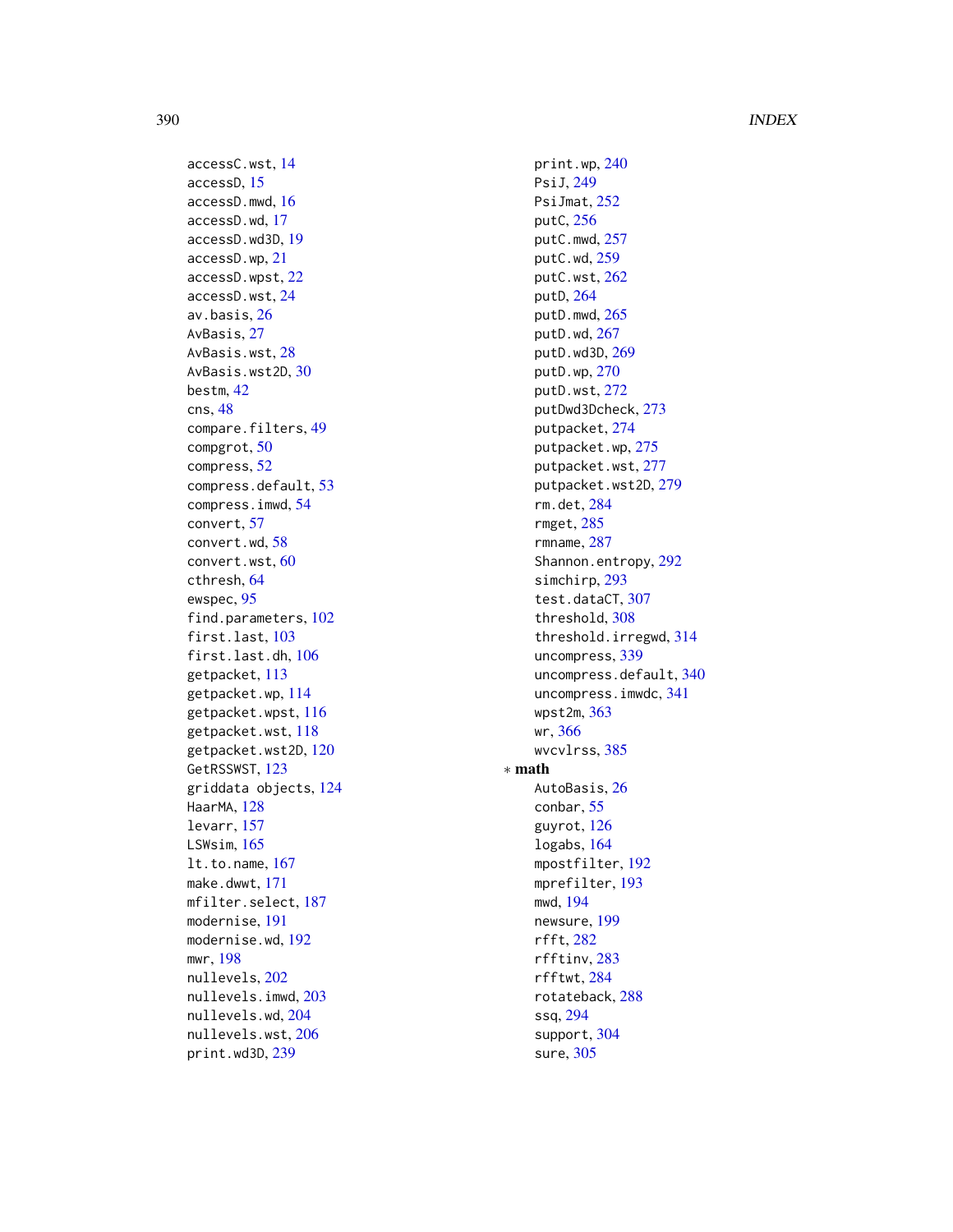tpwd , [337](#page-336-0) tpwr , [338](#page-337-0) wavethresh-package, [7](#page-6-0) wd , [345](#page-344-1) wd.dh , [350](#page-349-0) wp , [358](#page-357-0) wpst , [360](#page-359-1) wr.mwd , [368](#page-367-0) wst , [372](#page-371-1) wst2D , [375](#page-374-1) wstCV , [379](#page-378-1) wstCVl , [381](#page-380-1) wvmoments, [386](#page-385-0) ∗ methods LocalSpec, [159](#page-158-1) ∗ misc c2to4 , [44](#page-43-0) CanUseMoreThanOneColor , [45](#page-44-0) IsEarly.wd , [153](#page-152-0) wvrelease , [387](#page-386-0) ∗ models dof , [79](#page-78-0) ∗ multivariate Best1DCols , [41](#page-40-0) BMdiscr , [43](#page-42-0) makewpstDO , [174](#page-173-1) makewpstRO, [177](#page-176-1) rcov , [281](#page-280-0) wpst2discr , [362](#page-361-0) wpstCLASS , [364](#page-363-0) wpstREGR , [365](#page-364-0) ∗ nonlinear imwr , [138](#page-137-0) imwr.imwd , [139](#page-138-0) imwr.imwdc , [140](#page-139-0) summary.mwd, [297](#page-296-0) threshold.imwd , [309](#page-308-0) threshold.imwdc , [313](#page-312-0) threshold.mwd , [316](#page-315-0) threshold.wd , [319](#page-318-0) threshold.wd3D , [324](#page-323-1) threshold.wp , [327](#page-326-0) threshold.wst , [330](#page-329-1) wd , [345](#page-344-1) wd.int , [351](#page-350-1) wd3D , [354](#page-353-1) wp , [358](#page-357-0) wpst , [360](#page-359-1)

wr.int , [367](#page-366-1) wr.wd , [369](#page-368-1) wr3D , [371](#page-370-0) wst , [372](#page-371-1) wst.object , [374](#page-373-1) wst2D , [375](#page-374-1) wstCV , [379](#page-378-1) wstCVl , [381](#page-380-1) ∗ nonparametric DJ.EX, [78](#page-77-0) doppler,  $80$ example.1,[98](#page-97-0) ∗ print print.BP , [228](#page-227-0) print.nv , [233](#page-232-0) print.nvwp , [234](#page-233-0) print.w2d , [236](#page-235-0) print.w2m , [237](#page-236-1) print.wd , [238](#page-237-0) print.wpst , [242](#page-241-0) print.wpstCL , [243](#page-242-0) print.wpstDO , [244](#page-243-0) print.wpstRO, [246](#page-245-0) print.wst , [247](#page-246-0) summary.imwd, [295](#page-294-0) summary.imwdc, [296](#page-295-0) summary.wd, [298](#page-297-0) summary.wd3D, [299](#page-298-1) summary.wp, [300](#page-299-0) summary.wpst, [301](#page-300-0) summary.wst, [302](#page-301-0) summary.wst2D, [303](#page-302-1) ∗ robust rcov , [281](#page-280-0) ∗ smooth BAYES.THR, [39](#page-38-0) Chires5,[46](#page-45-0) Chires6, [47](#page-46-0) Crsswav, [63](#page-62-0) Cthreshold, [66](#page-65-0) CWavDE, [67](#page-66-0) CWCV , [69](#page-68-0) dclaw , [71](#page-70-0) dencvwd , [72](#page-71-0) denplot , [73](#page-72-0) denproj , [74](#page-73-0) denwd , [76](#page-75-0) denwr , [77](#page-76-0)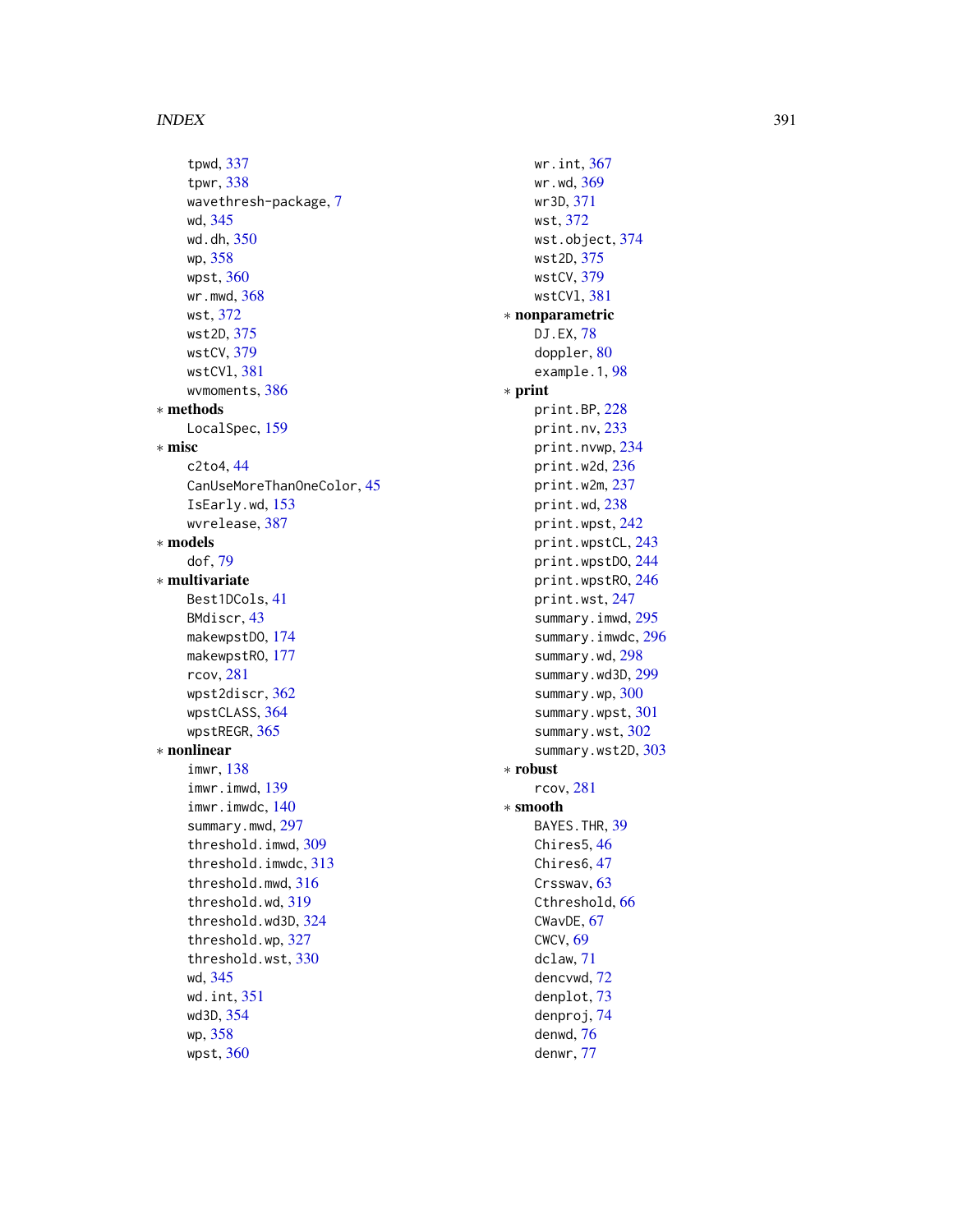FullWaveletCV, [108](#page-107-0) HaarConcat, [127](#page-126-0) imwd, [132](#page-131-1) imwd.object, [134](#page-133-0) imwdc.object, [135](#page-134-0) imwr, [138](#page-137-0) imwr.imwd, [139](#page-138-0) imwr.imwdc, [140](#page-139-0) InvBasis, [142](#page-141-1) InvBasis.wp, [143](#page-142-0) InvBasis.wst, [144](#page-143-1) irregwd, [149](#page-148-0) irregwd.objects, [151](#page-150-0) LocalSpec.wd, [160](#page-159-0) MaNoVe, [182](#page-181-1) MaNoVe.wp. [183](#page-182-0) MaNoVe.wst, [184](#page-183-0) plot.wd, [216](#page-215-1) rsswav, [289](#page-288-0) summary.mwd, [297](#page-296-0) threshold.imwd, [309](#page-308-0) threshold.imwdc, [313](#page-312-0) threshold.mwd, [316](#page-315-0) threshold.wd, [319](#page-318-0) threshold.wd3D, [324](#page-323-1) threshold.wp, [327](#page-326-0) threshold.wst, [330](#page-329-1) TOgetthrda1, [334](#page-333-0) TOthreshda1, [335](#page-334-0) TOthreshda2, [336](#page-335-0) WaveletCV, [344](#page-343-0) wd, [345](#page-344-1) wd.dh, [350](#page-349-0) wd.int, [351](#page-350-1) wd.object, [352](#page-351-1) wd3D, [354](#page-353-1) wp, [358](#page-357-0) wp.object, [359](#page-358-0) wpst, [360](#page-359-1) wr.int, [367](#page-366-1) wr.wd, [369](#page-368-1) wr3D, [371](#page-370-0) wst, [372](#page-371-1) wst.object, [374](#page-373-1) wst2D, [375](#page-374-1) wst2D.object, [377](#page-376-1) wstCV, [379](#page-378-1) wstCVl, [381](#page-380-1)

∗ ts Best1DCols, [41](#page-40-0) BMdiscr, [43](#page-42-0) checkmyews, [45](#page-44-0) LocalSpec.wst, [163](#page-162-0) makewpstDO, [174](#page-173-1) makewpstRO, [177](#page-176-1) wpst2discr, [362](#page-361-0) wpstCLASS, [364](#page-363-0) wpstREGR, [365](#page-364-0) ∗ utilities compress, [52](#page-51-0) filter.select, [99](#page-98-1) firstdot, [107](#page-106-0) print.imwd, [228](#page-227-0) print.imwdc, [230](#page-229-0) print.mwd, [231](#page-230-0) print.wst2D, [248](#page-247-1) uncompress, [339](#page-338-0) Whistory, [356](#page-355-0) Whistory.wst, [357](#page-356-0) accessC, [8,](#page-7-1) *[9](#page-8-0)*, *[12](#page-11-0)*, *[15](#page-14-1)[–17](#page-16-0)*, *[101](#page-100-0)*, *[105](#page-104-0)*, *[114](#page-113-0)*, *[150,](#page-149-0) [151](#page-150-0)*, *[168](#page-167-0)*, *[196,](#page-195-1) [197](#page-196-0)*, *[257](#page-256-0)*, *[260,](#page-259-0) [261](#page-260-0)*, *[348,](#page-347-0) [349](#page-348-0)*, *[352](#page-351-1)*, *[360](#page-359-1)*, *[370](#page-369-0)*, *[375](#page-374-1)* accessc, [9,](#page-8-0) *[150,](#page-149-0) [151](#page-150-0)*, *[172](#page-171-0)*, *[316](#page-315-0)* accessC.mwd, [10,](#page-9-0) *[89](#page-88-0)*, *[188](#page-187-0)*, *[190](#page-189-0)*, *[195](#page-194-0)*, *[197](#page-196-0)*, *[199](#page-198-0)*, *[215](#page-214-0)*, *[232](#page-231-0)*, *[258](#page-257-0)*, *[266](#page-265-0)*, *[297](#page-296-0)*, *[318](#page-317-0)* accessC.wd, *[8](#page-7-1)*, [11,](#page-10-0) *[260](#page-259-0)* accessC.wp, *[8](#page-7-1)*, [13,](#page-12-0) *[359](#page-358-0)* accessC.wst, *[8](#page-7-1)*, [14,](#page-13-1) *[263](#page-262-0)*, *[272](#page-271-0)*, *[374](#page-373-1)* accessD, *[8,](#page-7-1) [9](#page-8-0)*, *[13](#page-12-0)*, [15,](#page-14-1) *[18](#page-17-0)[–20](#page-19-0)*, *[22,](#page-21-1) [23](#page-22-0)*, *[25](#page-24-0)*, *[101](#page-100-0)*, *[105](#page-104-0)*, *[114](#page-113-0)*, *[150,](#page-149-0) [151](#page-150-0)*, *[168](#page-167-0)*, *[196,](#page-195-1) [197](#page-196-0)*, *[264](#page-263-1)*, *[267,](#page-266-0) [268](#page-267-0)*, *[270,](#page-269-0) [271](#page-270-0)*, *[274](#page-273-1)*, *[348,](#page-347-0) [349](#page-348-0)*, *[352](#page-351-1)*, *[355,](#page-354-1) [356](#page-355-0)*, *[360,](#page-359-1) [361](#page-360-0)*, *[370](#page-369-0)*, *[375](#page-374-1)* accessD.mwd, *[11](#page-10-0)*, [16,](#page-15-0) *[17](#page-16-0)*, *[89](#page-88-0)*, *[188](#page-187-0)*, *[190](#page-189-0)*, *[195](#page-194-0)*, *[197](#page-196-0)*, *[199](#page-198-0)*, *[215](#page-214-0)*, *[232](#page-231-0)*, *[258](#page-257-0)*, *[266](#page-265-0)*, *[297](#page-296-0)*, *[318](#page-317-0)* accessD.wd, *[13](#page-12-0)*, *[15,](#page-14-1) [16](#page-15-0)*, [17,](#page-16-0) *[268](#page-267-0)* accessD.wd3D, *[15](#page-14-1)*, [19,](#page-18-1) *[240](#page-239-0)*, *[270](#page-269-0)*, *[274](#page-273-1)*, *[327](#page-326-0)*, *[355,](#page-354-1) [356](#page-355-0)*, *[371](#page-370-0)* accessD.wp, *[15,](#page-14-1) [16](#page-15-0)*, [21,](#page-20-0) *[271](#page-270-0)*, *[359](#page-358-0)* accessD.wpst, *[15](#page-14-1)*, [22,](#page-21-1) *[44](#page-43-0)*, *[117](#page-116-0)*, *[361](#page-360-0)* accessD.wst, *[15,](#page-14-1) [16](#page-15-0)*, [24,](#page-23-1) *[263](#page-262-0)*, *[272,](#page-271-0) [273](#page-272-1)*, *[374](#page-373-1)* addpkt, [25,](#page-24-0) *[38](#page-37-0)*, *[94](#page-93-0)*, *[227](#page-226-0)* AutoBasis, [26](#page-25-0) av.basis, [26,](#page-25-0) *[29](#page-28-0)*, *[56](#page-55-0)*, *[289](#page-288-0)*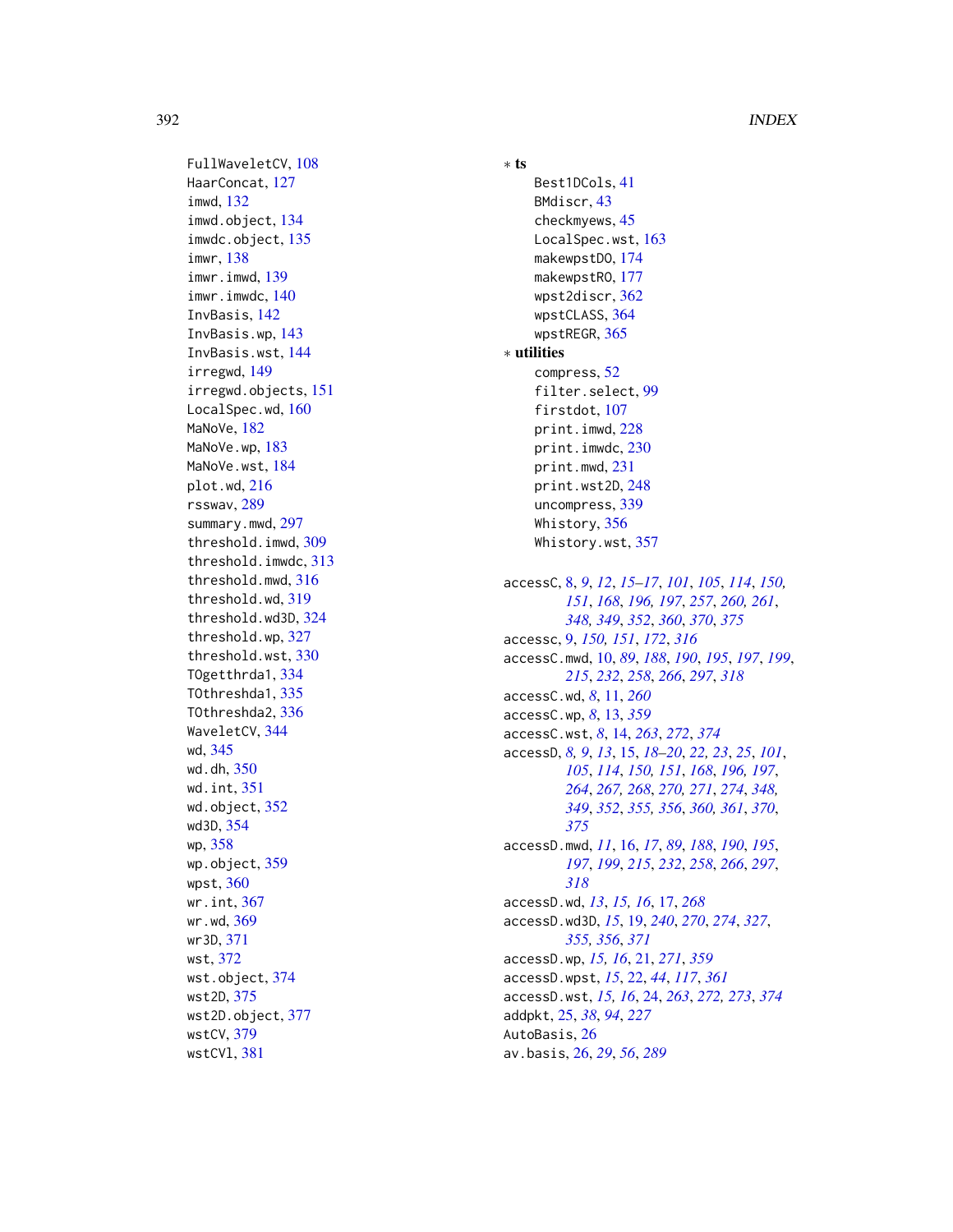#### $I$ NDEX 393

AvBasis, *[27](#page-26-1)*, [27,](#page-26-1) *[124](#page-123-0)*, *[165,](#page-164-0) [166](#page-165-0)*, *[332,](#page-331-0) [333](#page-332-0)*, *[375](#page-374-1)*, *[379,](#page-378-1) [380](#page-379-0)*, *[382](#page-381-0)* AvBasis.wst, *[26](#page-25-0)[–28](#page-27-1)*, [28,](#page-27-1) *[289](#page-288-0)*, *[333](#page-332-0)*, *[372,](#page-371-1) [373](#page-372-0)* AvBasis.wst2D, [30,](#page-29-1) *[376](#page-375-0)* BabyECG, [32](#page-31-0) BabySS, [34](#page-33-0) basisplot, *[25](#page-24-0)*, [36,](#page-35-0) *[227](#page-226-0)*, *[360](#page-359-1)* basisplot.BP, *[25](#page-24-0)*, *[36](#page-35-0)*, [37,](#page-36-0) *[175](#page-174-0)*, *[227](#page-226-0)* basisplot.wp, *[25](#page-24-0)*, *[36](#page-35-0)*, [38,](#page-37-0) *[115](#page-114-0)*, *[227](#page-226-0)*, *[359](#page-358-0)* BAYES.THR, [39](#page-38-0) Best1DCols, *[37](#page-36-0)*, [41,](#page-40-0) *[43](#page-42-0)*, *[174,](#page-173-1) [175](#page-174-0)*, *[228](#page-227-0)* bestm, [42](#page-41-0) BMdiscr, [43,](#page-42-0) *[174,](#page-173-1) [175](#page-174-0)* c2to4, [44](#page-43-0) CanUseMoreThanOneColor, [45](#page-44-0) checkmyews, [45](#page-44-0) Chires5, [46,](#page-45-0) *[47](#page-46-0)*, *[76](#page-75-0)* Chires6, *[47](#page-46-0)*, [47,](#page-46-0) *[48](#page-47-0)*, *[76](#page-75-0)* cns, *[46](#page-45-0)*, [48,](#page-47-0) *[165,](#page-164-0) [166](#page-165-0)* compare.filters, [49,](#page-48-0) *[101](#page-100-0)* compgrot, [50,](#page-49-1) *[363](#page-362-0)* compress, [52,](#page-51-0) *[53](#page-52-0)[–55](#page-54-0)*, *[135](#page-134-0)* compress.default, *[52](#page-51-0)*, [53,](#page-52-0) *[55](#page-54-0)*, *[340](#page-339-0)* compress.imwd, *[52](#page-51-0)*, [54,](#page-53-0) *[55](#page-54-0)*, *[141](#page-140-0)*, *[341](#page-340-0)* conbar, *[27](#page-26-1)*, [55](#page-54-0) convert, [57,](#page-56-1) *[59](#page-58-0)*, *[61](#page-60-0)*, *[112](#page-111-0)*, *[165,](#page-164-0) [166](#page-165-0)*, *[347](#page-346-0)*, *[372,](#page-371-1) [373](#page-372-0)*, *[375](#page-374-1)* convert.wd, *[57,](#page-56-1) [58](#page-57-0)*, [58,](#page-57-0) *[111,](#page-110-0) [112](#page-111-0)*, *[157](#page-156-0)* convert.wst, *[57,](#page-56-1) [58](#page-57-0)*, [60,](#page-59-0) *[111,](#page-110-0) [112](#page-111-0)*, *[157](#page-156-0)* ConvertMessage, [62,](#page-61-0) *[152](#page-151-0)* Crsswav, [63,](#page-62-0) *[289,](#page-288-0) [290](#page-289-0)*, *[345](#page-344-1)* cthresh, [64,](#page-63-0) *[103](#page-102-0)*, *[171](#page-170-0)* Cthreshold, [66](#page-65-0) CWavDE, [67,](#page-66-0) *[304,](#page-303-0) [305](#page-304-0)* CWCV, *[67](#page-66-0)*, [69,](#page-68-0) *[108,](#page-107-0) [109](#page-108-0)*, *[344,](#page-343-0) [345](#page-344-1)* dclaw, [71](#page-70-0) dencvwd, [72,](#page-71-0) *[106](#page-105-0)* denplot, [73](#page-72-0) denproj, *[46](#page-45-0)[–48](#page-47-0)*, *[72](#page-71-0)[–74](#page-73-0)*, [74,](#page-73-0) *[76](#page-75-0)*, *[350,](#page-349-0) [351](#page-350-1)* denwd, *[76](#page-75-0)*, [76,](#page-75-0) *[226](#page-225-0)*, *[350,](#page-349-0) [351](#page-350-1)* denwr, *[76](#page-75-0)*, [77,](#page-76-0) *[350](#page-349-0)* DJ.EX, [78,](#page-77-0) *[81](#page-80-1)*, *[99](#page-98-1)* dof, [79](#page-78-0) doppler, *[78,](#page-77-0) [79](#page-78-0)*, [80](#page-79-0) draw, [81,](#page-80-1) *[101](#page-100-0)*, *[135](#page-134-0)*, *[137](#page-136-0)*, *[197](#page-196-0)*, *[291](#page-290-0)*, *[353](#page-352-0)*, *[360](#page-359-1)*,

*[375](#page-374-1)*

draw.default, *[68](#page-67-0)*, *[81,](#page-80-1) [82](#page-81-1)*, [82,](#page-81-1) *[85](#page-84-0)[–87](#page-86-0)*, *[89,](#page-88-0) [90](#page-89-0)*, *[92,](#page-91-0) [93](#page-92-0)*, *[305](#page-304-0)*, *[387](#page-386-0)* draw.imwd, *[81,](#page-80-1) [82](#page-81-1)*, [85](#page-84-0) draw.imwdc, *[81,](#page-80-1) [82](#page-81-1)*, [86](#page-85-0) draw.mwd, *[11](#page-10-0)*, *[17](#page-16-0)*, [88,](#page-87-0) *[188](#page-187-0)*, *[190](#page-189-0)*, *[195](#page-194-0)*, *[197](#page-196-0)*, *[199](#page-198-0)*, *[215](#page-214-0)*, *[232](#page-231-0)*, *[258](#page-257-0)*, *[266](#page-265-0)*, *[297](#page-296-0)*, *[318](#page-317-0)* draw.wd, *[81,](#page-80-1) [82](#page-81-1)*, [89](#page-88-0) draw.wp, *[81,](#page-80-1) [82](#page-81-1)*, [90,](#page-89-0) *[95](#page-94-1)*, *[115](#page-114-0)*, *[359](#page-358-0)* draw.wst, *[81,](#page-80-1) [82](#page-81-1)*, [92](#page-91-0) drawbox, [93](#page-92-0) drawwp.default, *[91](#page-90-0)*, [94,](#page-93-0) *[359](#page-358-0)* ewspec, *[8](#page-7-1)*, *[32](#page-31-0)*, *[34](#page-33-0)*, *[46](#page-45-0)*, *[49](#page-48-0)*, [95,](#page-94-1) *[128,](#page-127-0) [129](#page-128-0)*, *[148](#page-147-0)*, *[159,](#page-158-1) [160](#page-159-0)*, *[162](#page-161-0)[–164](#page-163-0)*, *[166](#page-165-0)*, *[250](#page-249-0)*, *[288](#page-287-0)*, *[372,](#page-371-1) [373](#page-372-0)* example.1, *[78,](#page-77-0) [79](#page-78-0)*, [98](#page-97-0) family, *[46,](#page-45-0) [47](#page-46-0)*, *[161](#page-160-0)*, *[286](#page-285-0)* filter.select, *[13](#page-12-0)*, *[19](#page-18-1)*, *[27](#page-26-1)*, *[39](#page-38-0)*, *[46,](#page-45-0) [47](#page-46-0)*, *[49,](#page-48-0) [50](#page-49-1)*, *[56](#page-55-0)*, *[64](#page-63-0)*, *[66](#page-65-0)*, *[68](#page-67-0)*, *[84](#page-83-0)[–87](#page-86-0)*, *[89](#page-88-0)[–94](#page-93-0)*, *[96](#page-95-0)*, *[98](#page-97-0)*, [99,](#page-98-1) *[105](#page-104-0)*, *[133,](#page-132-0) [134](#page-133-0)*, *[136](#page-135-0)*, *[139](#page-138-0)*, *[148](#page-147-0)[–150](#page-149-0)*, *[174](#page-173-1)*, *[177](#page-176-1)*, *[187](#page-186-0)*, *[291](#page-290-0)*, *[304,](#page-303-0) [305](#page-304-0)*, *[337](#page-336-0)*, *[342](#page-341-0)*, *[346](#page-345-0)*, *[349,](#page-348-0) [350](#page-349-0)*, *[354](#page-353-1)*, *[359](#page-358-0)[–361](#page-360-0)*, *[370](#page-369-0)*, *[373](#page-372-0)*, *[375,](#page-374-1) [376](#page-375-0)*, *[378](#page-377-0)*, *[386](#page-385-0)* find.parameters, *[66](#page-65-0)*, [102](#page-101-0) first.last, [103,](#page-102-0) *[106](#page-105-0)*, *[134](#page-133-0)[–136](#page-135-0)*, *[151](#page-150-0)*, *[260,](#page-259-0) [261](#page-260-0)*, *[267,](#page-266-0) [268](#page-267-0)*, *[352,](#page-351-1) [353](#page-352-0)* first.last.dh, [106](#page-105-0) firstdot, [107,](#page-106-0) *[250](#page-249-0)*, *[286](#page-285-0)* FullWaveletCV, [108](#page-107-0) function, *[368](#page-367-0)*

GenW, [109](#page-108-0) getarrvec, *[58](#page-57-0)[–61](#page-60-0)*, [111,](#page-110-0) *[157](#page-156-0)* getpacket, *[8](#page-7-1)*, *[13](#page-12-0)[–15](#page-14-1)*, *[21,](#page-20-0) [22](#page-21-1)*, *[27](#page-26-1)*, [113,](#page-112-1) *[271](#page-270-0)*, *[360,](#page-359-1) [361](#page-360-0)*, *[375](#page-374-1)*, *[379](#page-378-1)* getpacket.wp, *[114](#page-113-0)*, [114,](#page-113-0) *[271](#page-270-0)*, *[276](#page-275-0)*, *[359](#page-358-0)* getpacket.wpst, *[23](#page-22-0)*, *[114](#page-113-0)*, [116,](#page-115-1) *[361](#page-360-0)* getpacket.wst, *[15](#page-14-1)*, *[24,](#page-23-1) [25](#page-24-0)*, *[114](#page-113-0)*, [118,](#page-117-1) *[263](#page-262-0)*, *[272,](#page-271-0) [273](#page-272-1)*, *[277,](#page-276-0) [278](#page-277-0)*, *[374](#page-373-1)* getpacket.wst2D, [120,](#page-119-1) *[225](#page-224-0)*, *[280](#page-279-0)*, *[376](#page-375-0)*, *[378](#page-377-0)* GetRSSWST, [123,](#page-122-1) *[381](#page-380-1)*, *[383](#page-382-0)*, *[385,](#page-384-0) [386](#page-385-0)* griddata objects, [124](#page-123-0) guyrot, [126](#page-125-0) HaarConcat, [127,](#page-126-0) *[129](#page-128-0)*

HaarMA, *[127,](#page-126-0) [128](#page-127-0)*, [128](#page-127-0)

image, *[375](#page-374-1)*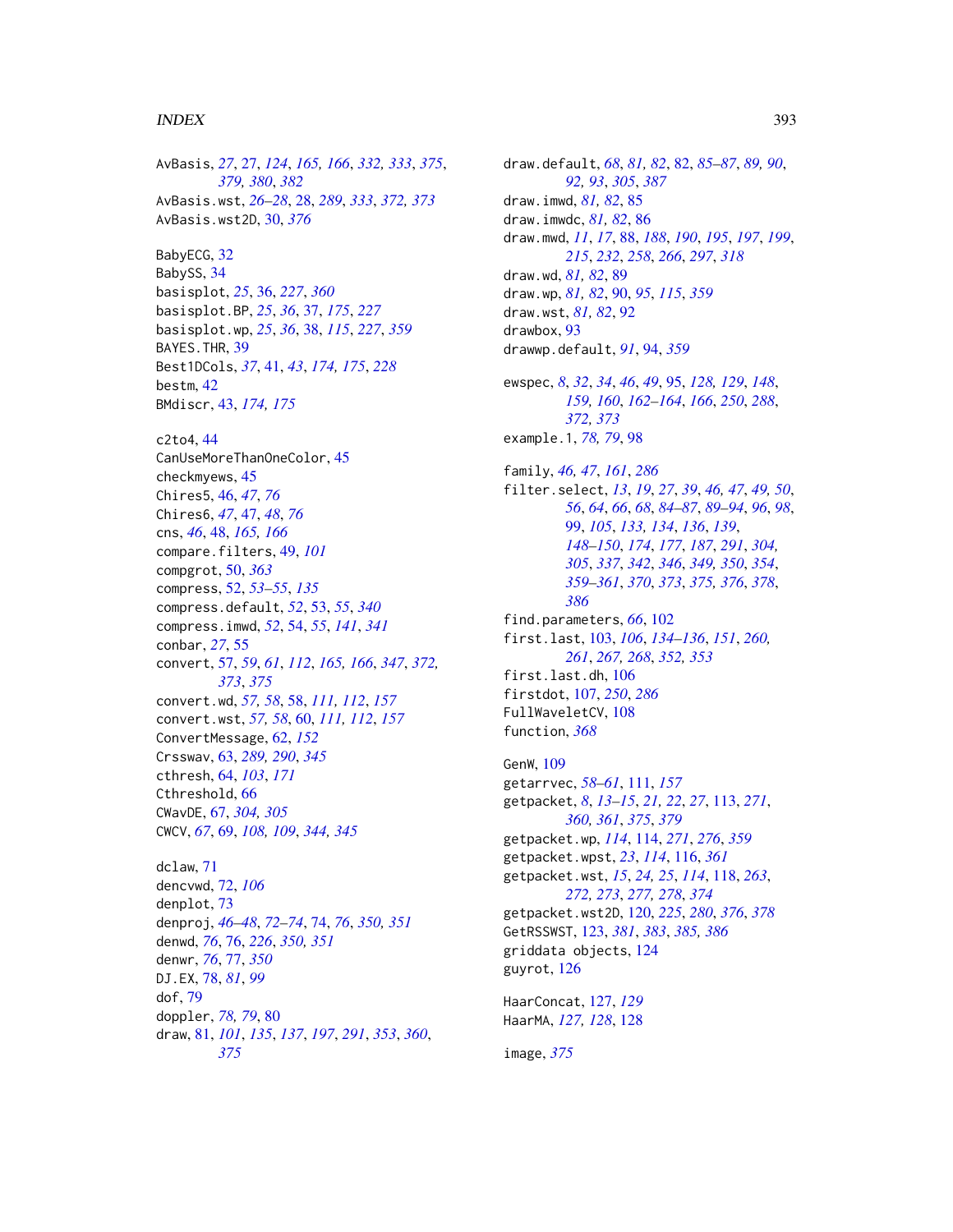image.wd, [130,](#page-129-0) *[164](#page-163-0)* image.wst, [131,](#page-130-0) *[164](#page-163-0)* imwd, *[8](#page-7-1)*, *[52](#page-51-0)[–55](#page-54-0)*, *[72,](#page-71-0) [73](#page-72-0)*, *[85–](#page-84-0)[87](#page-86-0)*, *[101](#page-100-0)*, *[105](#page-104-0)*, *[121](#page-120-0)*, [132,](#page-131-1) *[135](#page-134-0)*, *[137–](#page-136-0)[141](#page-140-0)*, *[168](#page-167-0)*, *[203,](#page-202-0) [204](#page-203-0)*, *[211](#page-210-0)*, *[229](#page-228-0)*, *[280](#page-279-0)*, *[295,](#page-294-0) [296](#page-295-0)*, *[309–](#page-308-0)[313](#page-312-0)*, *[337](#page-336-0)[–339](#page-338-0)*, *[341](#page-340-0)*, *[355](#page-354-1)*, *[376](#page-375-0)*, *[378](#page-377-0)* imwd.object, *[52](#page-51-0)*, *[55](#page-54-0)*, *[82](#page-81-1)*, *[85,](#page-84-0) [86](#page-85-0)*, *[133](#page-132-0)*, [134,](#page-133-0) *[136,](#page-135-0) [137](#page-136-0)*, *[139–](#page-138-0)[141](#page-140-0)*, *[168](#page-167-0)*, *[203,](#page-202-0) [204](#page-203-0)*, *[210,](#page-209-0) [211](#page-210-0)*, *[228,](#page-227-0) [229](#page-228-0)*, *[309](#page-308-0)*, *[312,](#page-311-0) [313](#page-312-0)*, *[339](#page-338-0)*, *[341](#page-340-0)* imwdc.object, *[52](#page-51-0)*, *[55](#page-54-0)*, *[82](#page-81-1)*, *[86,](#page-85-0) [87](#page-86-0)*, [135,](#page-134-0) *[141](#page-140-0)*, *[230](#page-229-0)*, *[309](#page-308-0)*, *[312,](#page-311-0) [313](#page-312-0)*, *[339](#page-338-0)*, *[341](#page-340-0)* imwr, *[101](#page-100-0)*, *[135](#page-134-0)*, *[137](#page-136-0)*, [138,](#page-137-0) *[139–](#page-138-0)[141](#page-140-0)*, *[338](#page-337-0)* imwr.imwd, *[138,](#page-137-0) [139](#page-138-0)*, [139,](#page-138-0) *[141](#page-140-0)* imwr.imwdc, *[138,](#page-137-0) [139](#page-138-0)*, [140](#page-139-0) InvBasis, *[29](#page-28-0)*, *[38](#page-37-0)*, *[95](#page-94-1)*, [142,](#page-141-1) *[143](#page-142-0)*, *[183,](#page-182-0) [184](#page-183-0)*, *[207,](#page-206-0) [208](#page-207-0)*, *[210](#page-209-0)*, *[330](#page-329-1)*, *[332,](#page-331-0) [333](#page-332-0)*, *[360](#page-359-1)*, *[375](#page-374-1)* InvBasis.wp, *[56](#page-55-0)*, *[115](#page-114-0)*, *[142](#page-141-1)*, [143,](#page-142-0) *[235](#page-234-0)*, *[359](#page-358-0)* InvBasis.wst, *[142](#page-141-1)*, [144,](#page-143-1) *[233](#page-232-0)*, *[333](#page-332-0)*, *[372,](#page-371-1) [373](#page-372-0)* ipd, [145](#page-144-0) ipndacw, *[98](#page-97-0)*, [146,](#page-145-1) *[217](#page-216-0)*, *[249,](#page-248-1) [250](#page-249-0)*, *[285](#page-284-0)[–288](#page-287-0)*, *[384](#page-383-0)* irregwd, *[9,](#page-8-0) [10](#page-9-0)*, *[125](#page-124-0)*, [149,](#page-148-0) *[150–](#page-149-0)[152](#page-151-0)*, *[172](#page-171-0)*, *[212](#page-211-0)*, *[314](#page-313-0)[–316](#page-315-0)* irregwd.objects, *[9,](#page-8-0) [10](#page-9-0)*, [151,](#page-150-0) *[211,](#page-210-0) [212](#page-211-0)* IsEarly, *[62](#page-61-0)*, *[152](#page-151-0)*, [152,](#page-151-0) *[153,](#page-152-0) [154](#page-153-0)*, *[191,](#page-190-0) [192](#page-191-0)* IsEarly.default, *[62](#page-61-0)*, *[152](#page-151-0)*, [153](#page-152-0) IsEarly.wd, *[152](#page-151-0)*, [153](#page-152-0) IsPowerOfTwo, [154,](#page-153-0) *[201](#page-200-0)* l2norm, *[123](#page-122-1)*, [155,](#page-154-1) *[158](#page-157-1)*, *[331](#page-330-0)*, *[380](#page-379-0)*, *[382](#page-381-0)*, *[385](#page-384-0)* lennon, [156](#page-155-0) levarr, *[59](#page-58-0)*, *[61](#page-60-0)*, *[111,](#page-110-0) [112](#page-111-0)*, [157](#page-156-0) linfnorm, *[123,](#page-122-1) [124](#page-123-0)*, *[156](#page-155-0)*, [158,](#page-157-1) *[331](#page-330-0)*, *[380–](#page-379-0)[383](#page-382-0)*, *[385](#page-384-0)* LocalSpec, *[96](#page-95-0)[–98](#page-97-0)*, [159,](#page-158-1) *[375](#page-374-1)* LocalSpec.wd, *[159,](#page-158-1) [160](#page-159-0)*, [160,](#page-159-0) *[163,](#page-162-0) [164](#page-163-0)*, *[282](#page-281-0)* LocalSpec.wst, [163](#page-162-0) logabs, *[130,](#page-129-0) [131](#page-130-0)*, [164](#page-163-0) LSWsim, *[46](#page-45-0)*, *[49](#page-48-0)*, [165](#page-164-0) lt.to.name, [167](#page-166-0)

madmad, *[161](#page-160-0)*, [169,](#page-168-0) *[310](#page-309-0)*, *[314](#page-313-0)*, *[320](#page-319-0)*, *[325](#page-324-0)*, *[328](#page-327-0)*, *[331](#page-330-0)* make.dwwt, *[66](#page-65-0)*, *[102](#page-101-0)*, [171](#page-170-0) makegrid, *[10](#page-9-0)*, *[125](#page-124-0)*, *[149,](#page-148-0) [150](#page-149-0)*, [172,](#page-171-0) *[212](#page-211-0)*, *[315,](#page-314-0) [316](#page-315-0)* makewpstDO, *[37](#page-36-0)*, *[42,](#page-41-0) [43](#page-42-0)*, [174,](#page-173-1) *[177,](#page-176-1) [178](#page-177-0)*, *[244,](#page-243-0) [245](#page-244-0)*, *[361,](#page-360-0) [362](#page-361-0)*, *[364](#page-363-0)* makewpstRO, *[43](#page-42-0)*, [177,](#page-176-1) *[237](#page-236-1)*, *[246](#page-245-0)*, *[363](#page-362-0)*, *[365](#page-364-0)*

MaNoVe, *[26](#page-25-0)*, *[29](#page-28-0)*, *[142](#page-141-1)[–144](#page-143-1)*, [182,](#page-181-1) *[183,](#page-182-0) [184](#page-183-0)*, *[207,](#page-206-0) [208](#page-207-0)*, *[221](#page-220-0)*, *[223](#page-222-0)*, *[330](#page-329-1)*, *[332,](#page-331-0) [333](#page-332-0)*, *[360](#page-359-1)*, *[375](#page-374-1)* MaNoVe.wp, *[38](#page-37-0)*, *[115](#page-114-0)*, *[143](#page-142-0)*, *[182](#page-181-1)*, [183,](#page-182-0) *[184](#page-183-0)*, *[215,](#page-214-0) [216](#page-215-1)*, *[235](#page-234-0)*, *[359](#page-358-0)* MaNoVe.wst, *[144](#page-143-1)*, *[182,](#page-181-1) [183](#page-182-0)*, [184,](#page-183-0) *[209,](#page-208-0) [210](#page-209-0)*, *[292](#page-291-0)*, *[333](#page-332-0)* mfilter.select, *[11](#page-10-0)*, *[17](#page-16-0)*, *[89](#page-88-0)*, [187,](#page-186-0) *[195](#page-194-0)*, *[197](#page-196-0)*, *[199](#page-198-0)*, *[215](#page-214-0)*, *[232](#page-231-0)*, *[258](#page-257-0)*, *[266](#page-265-0)*, *[297](#page-296-0)*, *[318](#page-317-0)* mfirst.last, *[11](#page-10-0)*, *[17](#page-16-0)*, *[89](#page-88-0)*, *[188](#page-187-0)*, [189,](#page-188-0) *[195](#page-194-0)*, *[197](#page-196-0)*, *[199](#page-198-0)*, *[215](#page-214-0)*, *[232](#page-231-0)*, *[258](#page-257-0)*, *[266](#page-265-0)*, *[297](#page-296-0)*, *[318](#page-317-0)* modernise, [191](#page-190-0) modernise.wd, *[191](#page-190-0)*, [192](#page-191-0) mpostfilter, [192,](#page-191-0) *[194](#page-193-1)* mprefilter, *[193](#page-192-0)*, [193](#page-192-0) mwd, *[10,](#page-9-0) [11](#page-10-0)*, *[16,](#page-15-0) [17](#page-16-0)*, *[88,](#page-87-0) [89](#page-88-0)*, *[187,](#page-186-0) [188](#page-187-0)*, *[190](#page-189-0)*, *[193,](#page-192-0) [194](#page-193-1)*, [194,](#page-193-1) *[195](#page-194-0)*, *[197](#page-196-0)[–199](#page-198-0)*, *[213](#page-212-0)[–215](#page-214-0)*, *[231,](#page-230-0) [232](#page-231-0)*, *[257,](#page-256-0) [258](#page-257-0)*, *[265,](#page-264-0) [266](#page-265-0)*, *[297](#page-296-0)*, *[317,](#page-316-0) [318](#page-317-0)*, *[368](#page-367-0)* mwd.object, *[10,](#page-9-0) [11](#page-10-0)*, *[16,](#page-15-0) [17](#page-16-0)*, *[88,](#page-87-0) [89](#page-88-0)*, *[188](#page-187-0)*, *[190](#page-189-0)*, *[195](#page-194-0)*, [196,](#page-195-1) *[197](#page-196-0)[–199](#page-198-0)*, *[215](#page-214-0)*, *[231,](#page-230-0) [232](#page-231-0)*, *[257,](#page-256-0) [258](#page-257-0)*, *[265,](#page-264-0) [266](#page-265-0)*, *[297](#page-296-0)*, *[318](#page-317-0)*, *[368](#page-367-0)* mwr, *[11](#page-10-0)*, *[89](#page-88-0)*, *[188](#page-187-0)*, *[190](#page-189-0)*, *[195](#page-194-0)*, *[197](#page-196-0)*, [198,](#page-197-1) *[215](#page-214-0)*, *[232](#page-231-0)*, *[258](#page-257-0)*, *[266](#page-265-0)*, *[297](#page-296-0)*, *[318](#page-317-0)*, *[368](#page-367-0)* newsure, *[172](#page-171-0)*, [199](#page-198-0) nlevels, *[117](#page-116-0)*, *[207,](#page-206-0) [208](#page-207-0)* nlevelsWT, *[9](#page-8-0)*, *[95](#page-94-1)*, *[117](#page-116-0)*, *[121](#page-120-0)*, *[130](#page-129-0)*, *[140,](#page-139-0) [141](#page-140-0)*, [200,](#page-199-1) *[201](#page-200-0)*, *[210](#page-209-0)*, *[273](#page-272-1)*, *[309](#page-308-0)*, *[311](#page-310-0)*, *[314](#page-313-0)*, *[317](#page-316-0)*, *[320,](#page-319-0) [321](#page-320-0)*, *[325,](#page-324-0) [326](#page-325-0)*, *[328,](#page-327-0) [329](#page-328-0)*, *[331,](#page-330-0) [332](#page-331-0)*, *[360](#page-359-1)*, *[375](#page-374-1)* nlevelsWT.default, *[155](#page-154-1)*, *[200](#page-199-1)*, [201](#page-200-0) nullevels, *[137](#page-136-0)*, [202,](#page-201-1) *[204](#page-203-0)[–206](#page-205-0)*, *[284,](#page-283-0) [285](#page-284-0)*, *[375](#page-374-1)* nullevels.imwd, *[135](#page-134-0)*, *[202](#page-201-1)*, [203](#page-202-0) nullevels.wd, *[202](#page-201-1)*, [204](#page-203-0) nullevels.wst, *[202](#page-201-1)*, [206](#page-205-0) numtonv, *[29](#page-28-0)*, *[142](#page-141-1)[–144](#page-143-1)*, [207,](#page-206-0) *[209,](#page-208-0) [210](#page-209-0)* nv.object, *[143,](#page-142-0) [144](#page-143-1)*, *[208](#page-207-0)*, [209,](#page-208-0) *[233](#page-232-0)*

pclaw *(*dclaw*)*, [71](#page-70-0) plot, *[135](#page-134-0)*, *[137](#page-136-0)*, *[151](#page-150-0)*, *[197](#page-196-0)*, *[353](#page-352-0)*, *[360](#page-359-1)*, *[375](#page-374-1)*, *[379](#page-378-1)* plot.imwd, [210](#page-209-0) plot.imwdc *(*plot.imwd*)*, [210](#page-209-0) plot.irregwd, *[10](#page-9-0)*, *[150](#page-149-0)*, *[152](#page-151-0)*, *[172](#page-171-0)*, [211](#page-210-0) plot.mwd, *[11](#page-10-0)*, *[17](#page-16-0)*, *[89](#page-88-0)*, *[188](#page-187-0)*, *[190](#page-189-0)*, *[195](#page-194-0)*, *[197](#page-196-0)*, *[199](#page-198-0)*, [213,](#page-212-0) *[232](#page-231-0)*, *[258](#page-257-0)*, *[266](#page-265-0)*, *[297](#page-296-0)*, *[318](#page-317-0)* plot.nvwp, *[25](#page-24-0)*, [215,](#page-214-0) *[227](#page-226-0)*, *[235](#page-234-0)* plot.wd, *[212](#page-211-0)*, [216,](#page-215-1) *[226](#page-225-0)*, *[349](#page-348-0)*, *[370](#page-369-0)* plot.wp, *[45](#page-44-0)*, *[115](#page-114-0)*, [219,](#page-218-0) *[233](#page-232-0)*, *[235](#page-234-0)*, *[359](#page-358-0)*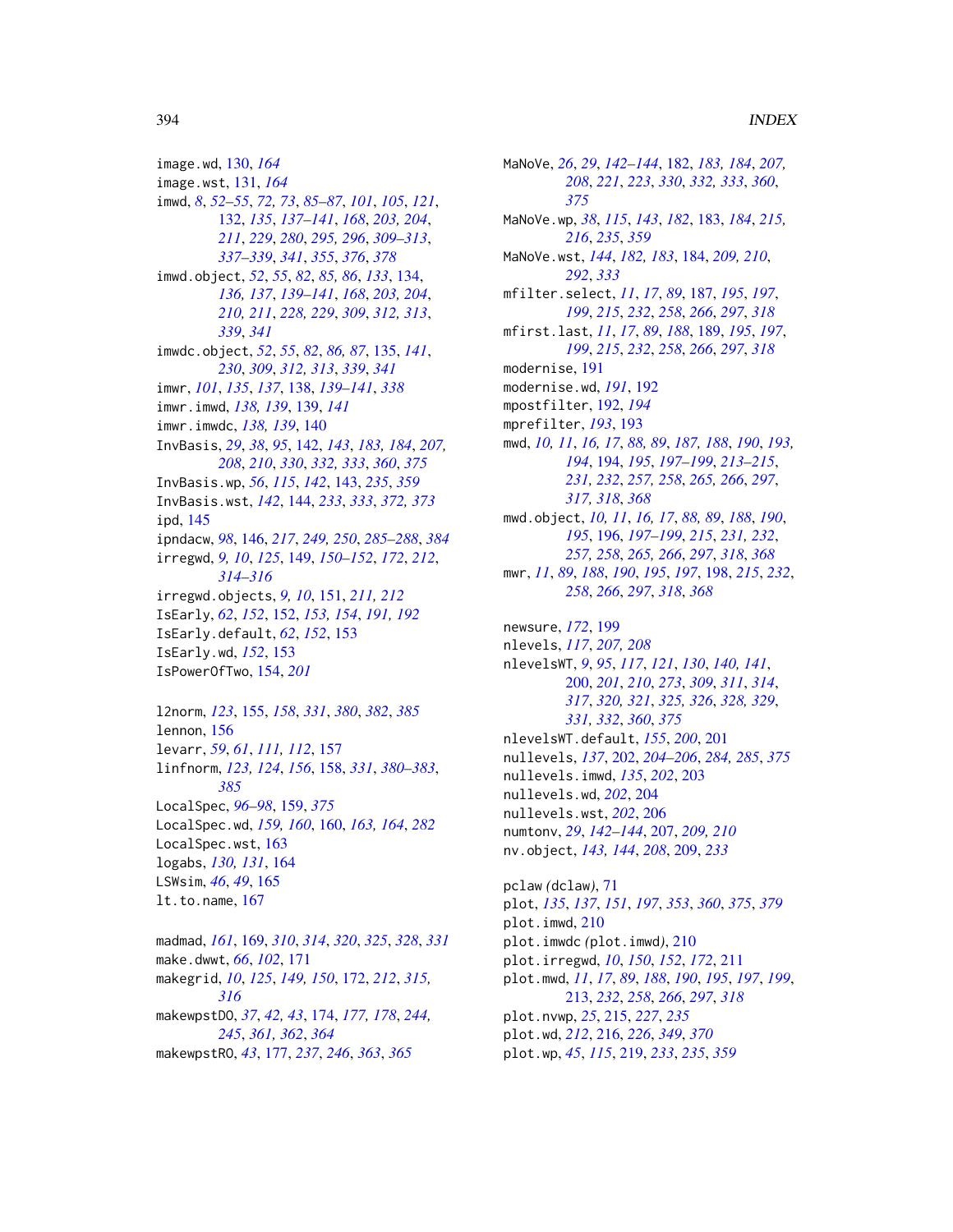#### $I<sub>N</sub>$  and  $I<sub>395</sub>$  395

plot.wst, *[166](#page-165-0)*, [222,](#page-221-1) *[373](#page-372-0)* plot.wst2D, [224,](#page-223-1) *[376](#page-375-0)* plotdenwd, *[76](#page-75-0)*, [225](#page-224-0) plotpkt, *[25](#page-24-0)*, *[38](#page-37-0)*, [227](#page-226-0) print, *[135](#page-134-0)*, *[137](#page-136-0)*, *[197](#page-196-0)*, *[210](#page-209-0)*, *[353](#page-352-0)*, *[356](#page-355-0)*, *[360](#page-359-1)*, *[375](#page-374-1)*, *[379](#page-378-1)* print.BP, [228,](#page-227-0) *[244](#page-243-0)* print.imwd, [228](#page-227-0) print.imwdc, [230](#page-229-0) print.mwd, *[11](#page-10-0)*, *[17](#page-16-0)*, *[89](#page-88-0)*, *[188](#page-187-0)*, *[190](#page-189-0)*, *[195](#page-194-0)*, *[197](#page-196-0)*, *[199](#page-198-0)*, *[215](#page-214-0)*, [231,](#page-230-0) *[258](#page-257-0)*, *[266](#page-265-0)*, *[297](#page-296-0)*, *[318](#page-317-0)* print.nv, [233](#page-232-0) print.nvwp, *[143](#page-142-0)*, *[216](#page-215-1)*, [234](#page-233-0) print.w2d, [236](#page-235-0) print.w2m, [237,](#page-236-1) *[363](#page-362-0)* print.wd, [238](#page-237-0) print.wd3D, [239,](#page-238-1) *[240](#page-239-0)*, *[270](#page-269-0)*, *[274](#page-273-1)*, *[327](#page-326-0)*, *[355,](#page-354-1) [356](#page-355-0)*, *[371](#page-370-0)* print.wp, [240,](#page-239-0) *[359](#page-358-0)* print.wpst, [242](#page-241-0) print.wpstCL, [243](#page-242-0) print.wpstDO, [244](#page-243-0) print.wpstRO, [246](#page-245-0) print.wst, [247](#page-246-0) print.wst2D, [248,](#page-247-1) *[376](#page-375-0)* PsiJ, *[147,](#page-146-0) [148](#page-147-0)*, [249,](#page-248-1) *[252,](#page-251-1) [253](#page-252-0)*, *[255,](#page-254-0) [256](#page-255-1)*, *[384](#page-383-0)* PsiJmat, *[250](#page-249-0)*, [252,](#page-251-1) *[384](#page-383-0)* Psiname, *[250](#page-249-0)*, [255](#page-254-0) putC, *[13](#page-12-0)*, *[150,](#page-149-0) [151](#page-150-0)*, *[196,](#page-195-1) [197](#page-196-0)*, [256,](#page-255-1) *[260,](#page-259-0) [261](#page-260-0)*, *[263,](#page-262-0) [264](#page-263-1)*, *[274,](#page-273-1) [275](#page-274-0)*, *[348,](#page-347-0) [349](#page-348-0)*, *[352](#page-351-1)*, *[360](#page-359-1)*, *[375](#page-374-1)* putC.mwd, *[11](#page-10-0)*, *[17](#page-16-0)*, *[89](#page-88-0)*, *[188](#page-187-0)*, *[190](#page-189-0)*, *[195](#page-194-0)*, *[197](#page-196-0)*, *[199](#page-198-0)*, *[215](#page-214-0)*, *[232](#page-231-0)*, [257,](#page-256-0) *[266](#page-265-0)*, *[297](#page-296-0)*, *[318](#page-317-0)* putC.wd, *[13](#page-12-0)*, *[256,](#page-255-1) [257](#page-256-0)*, [259](#page-258-0) putC.wp, *[256,](#page-255-1) [257](#page-256-0)*, [261,](#page-260-0) *[359](#page-358-0)* putC.wst, *[256,](#page-255-1) [257](#page-256-0)*, [262,](#page-261-0) *[272,](#page-271-0) [273](#page-272-1)* putD, *[18](#page-17-0)*, *[150,](#page-149-0) [151](#page-150-0)*, *[165,](#page-164-0) [166](#page-165-0)*, *[196,](#page-195-1) [197](#page-196-0)*, *[257](#page-256-0)*, *[261](#page-260-0)*, [264,](#page-263-1) *[268–](#page-267-0)[270](#page-269-0)*, *[273–](#page-272-1)[275](#page-274-0)*, *[348,](#page-347-0) [349](#page-348-0)*, *[352](#page-351-1)*, *[355,](#page-354-1) [356](#page-355-0)*, *[360](#page-359-1)*, *[375](#page-374-1)* putD.mwd, *[11](#page-10-0)*, *[17](#page-16-0)*, *[89](#page-88-0)*, *[188](#page-187-0)*, *[190](#page-189-0)*, *[195](#page-194-0)*, *[197](#page-196-0)*, *[199](#page-198-0)*, *[215](#page-214-0)*, *[232](#page-231-0)*, *[258](#page-257-0)*, [265,](#page-264-0) *[297](#page-296-0)*, *[318](#page-317-0)* putD.wd, *[13](#page-12-0)*, *[18](#page-17-0)*, *[264](#page-263-1)*, [267](#page-266-0) putD.wd3D, *[240](#page-239-0)*, [269,](#page-268-1) *[273](#page-272-1)*, *[327](#page-326-0)*, *[355,](#page-354-1) [356](#page-355-0)*, *[371](#page-370-0)* putD.wp, *[264](#page-263-1)*, [270,](#page-269-0) *[359](#page-358-0)* putD.wst, *[263,](#page-262-0) [264](#page-263-1)*, [272](#page-271-0) putDwd3Dcheck, *[240](#page-239-0)*, *[270](#page-269-0)*, [273,](#page-272-1) *[327](#page-326-0)*, *[355,](#page-354-1) [356](#page-355-0)*, *[371](#page-370-0)* putpacket, *[95](#page-94-1)*, *[261,](#page-260-0) [262](#page-261-0)*, *[271](#page-270-0)*, [274,](#page-273-1) *[276](#page-275-0)*, *[278](#page-277-0)*,

*[360](#page-359-1)*, *[375](#page-374-1)*, *[379](#page-378-1)* putpacket.wp, *[115](#page-114-0)*, *[262](#page-261-0)*, *[271](#page-270-0)*, *[274,](#page-273-1) [275](#page-274-0)*, [275,](#page-274-0) *[278](#page-277-0)*, *[359](#page-358-0)* putpacket.wst, *[263](#page-262-0)*, *[272](#page-271-0)[–275](#page-274-0)*, [277](#page-276-0) putpacket.wst2D, *[122](#page-121-0)*, *[225](#page-224-0)*, *[274,](#page-273-1) [275](#page-274-0)*, [279,](#page-278-1) *[376](#page-375-0)*, *[378](#page-377-0)* rclaw, *[74](#page-73-0)* rclaw *(*dclaw*)*, [71](#page-70-0) rcov, [281](#page-280-0) rfft, [282,](#page-281-0) *[283,](#page-282-0) [284](#page-283-0)* rfftinv, *[282](#page-281-0)*, [283](#page-282-0) rfftwt, [284](#page-283-0) rm.det, [284](#page-283-0) rmget, *[107](#page-106-0)*, *[147,](#page-146-0) [148](#page-147-0)*, *[250](#page-249-0)*, [285](#page-284-0) rmname, *[147,](#page-146-0) [148](#page-147-0)*, *[255](#page-254-0)*, *[286](#page-285-0)*, [287](#page-286-0) rotateback, *[27](#page-26-1)*, [288](#page-287-0) rsswav, *[63](#page-62-0)*, [289,](#page-288-0) *[345](#page-344-1)* ScalingFunction, *[84](#page-83-0)*, [291](#page-290-0) Shannon.entropy, *[184](#page-183-0)*, [292](#page-291-0) simchirp, [293](#page-292-0) ssq, [294](#page-293-0) summary, *[135](#page-134-0)*, *[137](#page-136-0)*, *[197](#page-196-0)*, *[353](#page-352-0)*, *[356](#page-355-0)*, *[360](#page-359-1)*, *[375](#page-374-1)*, *[379](#page-378-1)* summary.imwd, *[229](#page-228-0)*, [295](#page-294-0) summary.imwdc, *[230](#page-229-0)*, [296](#page-295-0) summary.mwd, *[11](#page-10-0)*, *[17](#page-16-0)*, *[89](#page-88-0)*, *[188](#page-187-0)*, *[190](#page-189-0)*, *[195](#page-194-0)*, *[197](#page-196-0)*, *[199](#page-198-0)*, *[215](#page-214-0)*, *[232](#page-231-0)*, *[258](#page-257-0)*, *[266](#page-265-0)*, [297,](#page-296-0) *[318](#page-317-0)* summary.wd, *[238](#page-237-0)*, [298](#page-297-0) summary.wd3D, *[239,](#page-238-1) [240](#page-239-0)*, *[270](#page-269-0)*, *[274](#page-273-1)*, [299,](#page-298-1) *[327](#page-326-0)*, *[355,](#page-354-1) [356](#page-355-0)*, *[371](#page-370-0)* summary.wp, *[241](#page-240-0)*, [300,](#page-299-0) *[359](#page-358-0)* summary.wpst, [301](#page-300-0) summary.wst, [302](#page-301-0) summary.wst2D, *[248](#page-247-1)*, [303,](#page-302-1) *[376](#page-375-0)* support, [304](#page-303-0) sure, *[199,](#page-198-0) [200](#page-199-1)*, [305,](#page-304-0) *[320](#page-319-0)*, *[331](#page-330-0)* teddy, [306](#page-305-0) test.dataCT, *[66](#page-65-0)*, [307](#page-306-0) threshold, *[8](#page-7-1)*, *[13](#page-12-0)*, *[19](#page-18-1)*, *[29](#page-28-0)*, *[66,](#page-65-0) [67](#page-66-0)*, *[70](#page-69-0)*, *[79,](#page-78-0) [80](#page-79-0)*, *[96](#page-95-0)*, *[98](#page-97-0)*, *[101](#page-100-0)*, *[151](#page-150-0)*, *[169,](#page-168-0) [170](#page-169-0)*, *[197,](#page-196-0) [198](#page-197-1)*, *[203](#page-202-0)[–206](#page-205-0)*, *[306](#page-305-0)*, [308,](#page-307-1) *[312,](#page-311-0) [313](#page-312-0)*, *[323](#page-322-0)*, *[327](#page-326-0)*, *[330](#page-329-1)*, *[333](#page-332-0)[–336](#page-335-0)*, *[349](#page-348-0)*, *[353](#page-352-0)*, *[356](#page-355-0)*, *[360](#page-359-1)*, *[370](#page-369-0)*, *[375](#page-374-1)* threshold.imwd, *[52](#page-51-0)*, *[54,](#page-53-0) [55](#page-54-0)*, *[135](#page-134-0)*, *[137](#page-136-0)*, *[141](#page-140-0)*, *[211](#page-210-0)*, *[295,](#page-294-0) [296](#page-295-0)*, *[308,](#page-307-1) [309](#page-308-0)*, [309,](#page-308-0) *[313](#page-312-0)*,

*[339](#page-338-0)*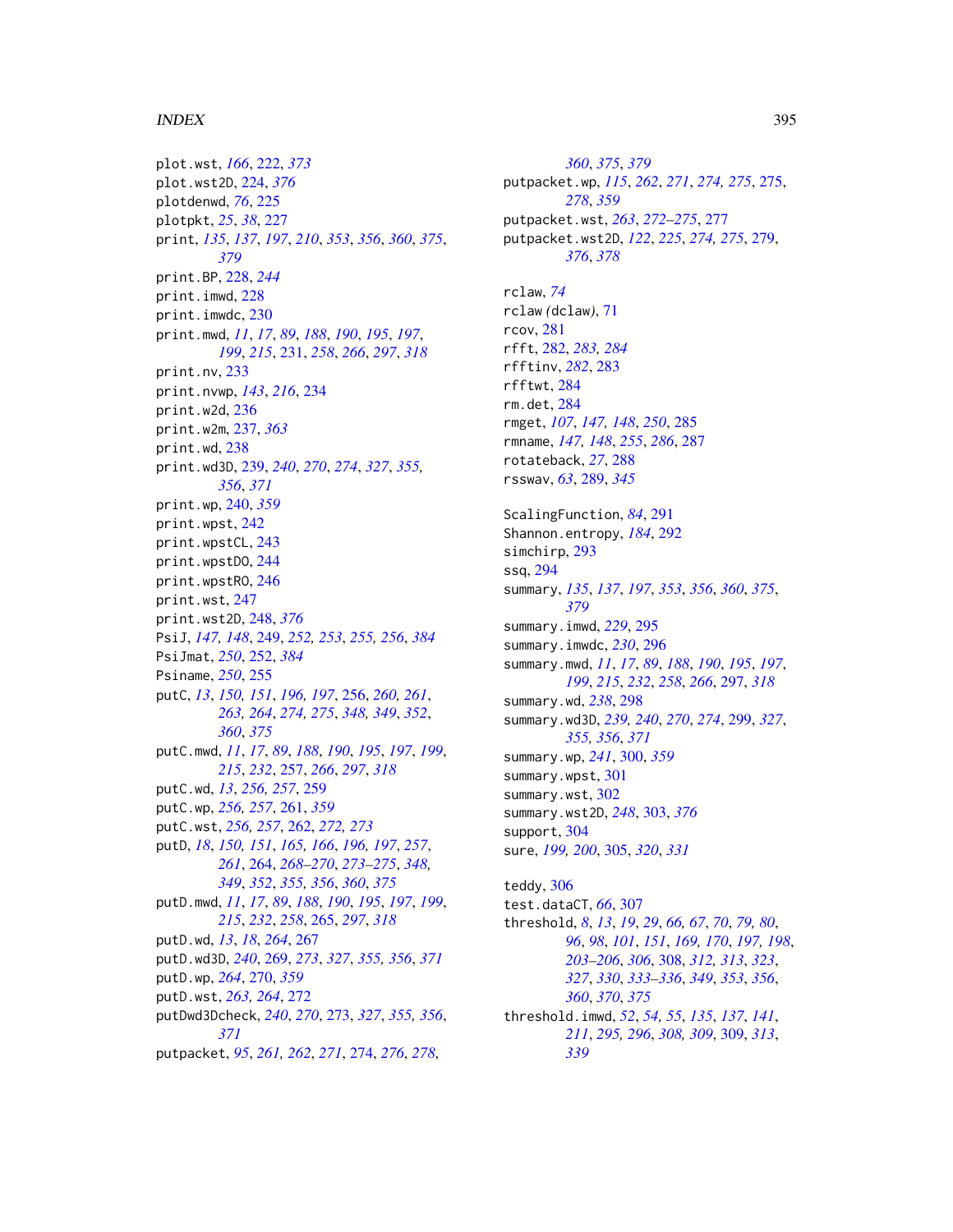threshold.imwdc, *[137](#page-136-0)*, *[308,](#page-307-1) [309](#page-308-0)*, [313](#page-312-0) threshold.irregwd, *[10](#page-9-0)*, *[150–](#page-149-0)[152](#page-151-0)*, *[172](#page-171-0)*, *[199,](#page-198-0) [200](#page-199-1)*, *[308,](#page-307-1) [309](#page-308-0)*, [314](#page-313-0) threshold.mwd, *[11](#page-10-0)*, *[17](#page-16-0)*, *[89](#page-88-0)*, *[188](#page-187-0)*, *[190](#page-189-0)*, *[195](#page-194-0)*, *[197](#page-196-0)*, *[199](#page-198-0)*, *[215](#page-214-0)*, *[232](#page-231-0)*, *[258](#page-257-0)*, *[266](#page-265-0)*, *[282](#page-281-0)*, *[297](#page-296-0)*, [316](#page-315-0) threshold.wd, *[40](#page-39-0)*, *[63](#page-62-0)*, *[67](#page-66-0)*, *[70](#page-69-0)*, *[80](#page-79-0)*, *[161,](#page-160-0) [162](#page-161-0)*, *[290](#page-289-0)*, *[308,](#page-307-1) [309](#page-308-0)*, *[317](#page-316-0)*, [319,](#page-318-0) *[332](#page-331-0)*, *[345](#page-344-1)* threshold.wd3D, *[240](#page-239-0)*, *[270](#page-269-0)*, *[274](#page-273-1)*, *[308,](#page-307-1) [309](#page-308-0)*, [324,](#page-323-1) *[327](#page-326-0)*, *[355,](#page-354-1) [356](#page-355-0)*, *[371](#page-370-0)* threshold.wp, *[115](#page-114-0)*, *[308,](#page-307-1) [309](#page-308-0)*, [327,](#page-326-0) *[359](#page-358-0)* threshold.wst, *[123](#page-122-1)*, *[144](#page-143-1)*, *[223](#page-222-0)*, *[308,](#page-307-1) [309](#page-308-0)*, [330,](#page-329-1) *[372,](#page-371-1) [373](#page-372-0)*, *[379–](#page-378-1)[383](#page-382-0)*, *[385](#page-384-0)* TOgetthrda1, [334](#page-333-0) TOgetthrda2 *(*TOgetthrda1*)*, [334](#page-333-0) TOkolsmi.chi2 *(*TOgetthrda1*)*, [334](#page-333-0) TOonebyone1 *(*TOgetthrda1*)*, [334](#page-333-0) TOonebyone2 *(*TOgetthrda1*)*, [334](#page-333-0) TOshrinkit *(*TOgetthrda1*)*, [334](#page-333-0) TOthreshda1, *[334](#page-333-0)*, [335,](#page-334-0) *[336](#page-335-0)* TOthreshda2, *[334,](#page-333-0) [335](#page-334-0)*, [336](#page-335-0) tpwd, [337,](#page-336-0) *[338](#page-337-0)* tpwr, *[338](#page-337-0)*, [338](#page-337-0)

uncompress, *[54](#page-53-0)*, *[313](#page-312-0)*, [339,](#page-338-0) *[340](#page-339-0)* uncompress.default, *[339](#page-338-0)*, [340](#page-339-0) uncompress.imwdc, *[136,](#page-135-0) [137](#page-136-0)*, *[339](#page-338-0)*, [341](#page-340-0)

wavegrow, *[29](#page-28-0)*, [342,](#page-341-0) *[347](#page-346-0)*, *[349](#page-348-0)* WaveletCV, *[63](#page-62-0)*, *[289,](#page-288-0) [290](#page-289-0)*, [344](#page-343-0) wavethresh *(*wavethresh-package*)*, [7](#page-6-0) wavethresh-package, [7](#page-6-0) wavthresh-package *(*wavethresh-package*)*, [7](#page-6-0) wd, *[8,](#page-7-1) [9](#page-8-0)*, *[11](#page-10-0)[–13](#page-12-0)*, *[17](#page-16-0)[–19](#page-18-1)*, *[24](#page-23-1)*, *[40](#page-39-0)*, *[48](#page-47-0)*, *[57–](#page-56-1)[61](#page-60-0)*, *[76](#page-75-0)*, *[79,](#page-78-0) [80](#page-79-0)*, *[84](#page-83-0)*, *[89](#page-88-0)*, *[97,](#page-96-0) [98](#page-97-0)*, *[101](#page-100-0)*, *[105](#page-104-0)*, *[109](#page-108-0)[–112](#page-111-0)*, *[124](#page-123-0)*, *[130](#page-129-0)*, *[133](#page-132-0)*, *[150–](#page-149-0)[152](#page-151-0)*, *[160](#page-159-0)*, *[162](#page-161-0)*, *[165](#page-164-0)*, *[187,](#page-186-0) [188](#page-187-0)*, *[190](#page-189-0)*, *[195](#page-194-0)*, *[197](#page-196-0)*, *[199](#page-198-0)*, *[202](#page-201-1)*, *[204–](#page-203-0)[206](#page-205-0)*, *[215–](#page-214-0)[218](#page-217-0)*, *[223](#page-222-0)*, *[232](#page-231-0)*, *[238](#page-237-0)*, *[258–](#page-257-0)[261](#page-260-0)*, *[266–](#page-265-0)[269](#page-268-1)*, *[285](#page-284-0)*, *[297,](#page-296-0) [298](#page-297-0)*, *[311](#page-310-0)*, *[316](#page-315-0)*, *[318–](#page-317-0)[323](#page-322-0)*, *[326](#page-325-0)*, *[328,](#page-327-0) [329](#page-328-0)*, *[332](#page-331-0)*, *[335,](#page-334-0) [336](#page-335-0)*, *[343](#page-342-0)*, [345,](#page-344-1) *[348](#page-347-0)*, *[350–](#page-349-0)[355](#page-354-1)*, *[366,](#page-365-1) [367](#page-366-1)*, *[369,](#page-368-1) [370](#page-369-0)*, *[372](#page-371-1)*, *[380](#page-379-0)* wd.dh, *[106](#page-105-0)*, [350](#page-349-0) wd.int, *[349](#page-348-0)*, [351,](#page-350-1) *[367](#page-366-1)* wd.object, *[12](#page-11-0)*, *[56](#page-55-0)*, *[59](#page-58-0)[–61](#page-60-0)*, *[67](#page-66-0)*, *[72](#page-71-0)*, *[76–](#page-75-0)[78](#page-77-0)*, *[80](#page-79-0)*, *[82](#page-81-1)*, *[84](#page-83-0)*, *[89,](#page-88-0) [90](#page-89-0)*, *[98](#page-97-0)*, *[130](#page-129-0)*, *[150,](#page-149-0) [151](#page-150-0)*,

*[157](#page-156-0)*, *[160](#page-159-0)*, *[164](#page-163-0)*, *[166](#page-165-0)*, *[191,](#page-190-0) [192](#page-191-0)*, *[202](#page-201-1)*,

*[204,](#page-203-0) [205](#page-204-0)*, *[238](#page-237-0)*, *[260,](#page-259-0) [261](#page-260-0)*, *[267,](#page-266-0) [268](#page-267-0)*, *[285](#page-284-0)*, *[309](#page-308-0)*, *[323](#page-322-0)*, *[335,](#page-334-0) [336](#page-335-0)*, [352,](#page-351-1) *[366](#page-365-1)*, *[369,](#page-368-1) [370](#page-369-0)* wd3D, *[19](#page-18-1)*, *[239,](#page-238-1) [240](#page-239-0)*, *[269,](#page-268-1) [270](#page-269-0)*, *[274](#page-273-1)*, *[299](#page-298-1)*, *[324](#page-323-1)[–326](#page-325-0)*, *[354](#page-353-1)*, [354,](#page-353-1) *[356](#page-355-0)*, *[371](#page-370-0)* wd3D.object, *[239,](#page-238-1) [240](#page-239-0)*, *[269,](#page-268-1) [270](#page-269-0)*, *[273,](#page-272-1) [274](#page-273-1)*, *[309](#page-308-0)*, *[327](#page-326-0)*, *[355](#page-354-1)*, [355,](#page-354-1) *[371](#page-370-0)* Whistory, [356,](#page-355-0) *[357,](#page-356-0) [358](#page-357-0)* Whistory.wst, *[357](#page-356-0)*, [357](#page-356-0) wp, *[13](#page-12-0)*, *[21,](#page-20-0) [22](#page-21-1)*, *[27](#page-26-1)*, *[38](#page-37-0)*, *[91](#page-90-0)*, *[95](#page-94-1)*, *[114,](#page-113-0) [115](#page-114-0)*, *[143](#page-142-0)*, *[182,](#page-181-1) [183](#page-182-0)*, *[216](#page-215-1)*, *[220,](#page-219-0) [221](#page-220-0)*, *[223](#page-222-0)*, *[241](#page-240-0)*, *[261](#page-260-0)*, *[270,](#page-269-0) [271](#page-270-0)*, *[275,](#page-274-0) [276](#page-275-0)*, *[300](#page-299-0)*, *[327](#page-326-0)[–330](#page-329-1)*, *[358](#page-357-0)*, [358,](#page-357-0) *[359,](#page-358-0) [360](#page-359-1)* wp.object, *[38](#page-37-0)*, *[82](#page-81-1)*, *[90,](#page-89-0) [91](#page-90-0)*, *[143](#page-142-0)*, *[182,](#page-181-1) [183](#page-182-0)*, *[219](#page-218-0)*, *[221](#page-220-0)*, *[240,](#page-239-0) [241](#page-240-0)*, *[271](#page-270-0)*, *[275,](#page-274-0) [276](#page-275-0)*, *[309](#page-308-0)*, *[330](#page-329-1)*, *[359](#page-358-0)*, [359](#page-358-0) wpst, *[22,](#page-21-1) [23](#page-22-0)*, *[27](#page-26-1)*, *[51](#page-50-0)*, *[112](#page-111-0)*, *[116,](#page-115-1) [117](#page-116-0)*, *[174,](#page-173-1) [175](#page-174-0)*, *[177,](#page-176-1) [178](#page-177-0)*, *[223](#page-222-0)*, *[242](#page-241-0)*, *[301](#page-300-0)*, [360,](#page-359-1) *[361,](#page-360-0) [362](#page-361-0)*, *[365](#page-364-0)* wpst2discr, *[41,](#page-40-0) [42](#page-41-0)*, *[126](#page-125-0)*, *[174,](#page-173-1) [175](#page-174-0)*, *[236](#page-235-0)*, [362](#page-361-0) wpst2m, *[237](#page-236-1)*, [363](#page-362-0) wpstCLASS, *[126](#page-125-0)*, *[175](#page-174-0)*, *[244](#page-243-0)*, [364](#page-363-0) wpstREGR, *[178](#page-177-0)*, [365](#page-364-0) wr, *[13](#page-12-0)*, *[19](#page-18-1)*, *[55,](#page-54-0) [56](#page-55-0)*, *[84](#page-83-0)*, *[101](#page-100-0)*, *[105](#page-104-0)*, *[110](#page-109-0)*, *[323](#page-322-0)*, *[349](#page-348-0)*, *[352](#page-351-1)*, [366,](#page-365-1) *[367](#page-366-1)*, *[371](#page-370-0)* wr.int, *[349](#page-348-0)*, *[352](#page-351-1)*, [367,](#page-366-1) *[370](#page-369-0)* wr.mwd, *[17](#page-16-0)*, *[89](#page-88-0)*, *[188](#page-187-0)*, *[190](#page-189-0)*, *[195](#page-194-0)*, *[197](#page-196-0)*, *[199](#page-198-0)*, *[215](#page-214-0)*, *[232](#page-231-0)*, *[258](#page-257-0)*, *[266](#page-265-0)*, *[297](#page-296-0)*, *[318](#page-317-0)*, [368](#page-367-0) wr.wd, *[12](#page-11-0)*, *[77](#page-76-0)*, *[84](#page-83-0)*, *[101](#page-100-0)*, *[105](#page-104-0)*, *[150](#page-149-0)*, *[323](#page-322-0)*, *[349](#page-348-0)*, *[366](#page-365-1)*, [369](#page-368-1) wr3D, *[240](#page-239-0)*, *[270](#page-269-0)*, *[274](#page-273-1)*, *[327](#page-326-0)*, *[355,](#page-354-1) [356](#page-355-0)*, [371](#page-370-0) wst, *[8](#page-7-1)*, *[14,](#page-13-1) [15](#page-14-1)*, *[24,](#page-23-1) [25](#page-24-0)*, *[27](#page-26-1)[–29](#page-28-0)*, *[51](#page-50-0)*, *[57](#page-56-1)[–61](#page-60-0)*, *[92](#page-91-0)*, *[111,](#page-110-0) [112](#page-111-0)*, *[118,](#page-117-1) [119](#page-118-0)*, *[131](#page-130-0)*, *[144](#page-143-1)*, *[165](#page-164-0)*, *[182](#page-181-1)*, *[184](#page-183-0)*, *[202](#page-201-1)*, *[206](#page-205-0)[–210](#page-209-0)*, *[223](#page-222-0)*, *[247](#page-246-0)*, *[262,](#page-261-0) [263](#page-262-0)*, *[272,](#page-271-0) [273](#page-272-1)*, *[277,](#page-276-0) [278](#page-277-0)*, *[292](#page-291-0)*, *[302](#page-301-0)*, *[331](#page-330-0)[–333](#page-332-0)*, *[352](#page-351-1)*, *[354](#page-353-1)*, [372,](#page-371-1) *[373](#page-372-0)[–376](#page-375-0)*, *[381](#page-380-1)*, *[383](#page-382-0)* wst.object, *[15](#page-14-1)*, *[25](#page-24-0)*, *[27](#page-26-1)[–29](#page-28-0)*, *[51](#page-50-0)*, *[58,](#page-57-0) [59](#page-58-0)*, *[61](#page-60-0)*, *[82](#page-81-1)*, *[92,](#page-91-0) [93](#page-92-0)*, *[112](#page-111-0)*, *[119](#page-118-0)*, *[131](#page-130-0)*, *[144](#page-143-1)*, *[157](#page-156-0)*, *[164](#page-163-0)*, *[182](#page-181-1)*, *[184](#page-183-0)*, *[202](#page-201-1)*, *[206](#page-205-0)[–208](#page-207-0)*, *[210](#page-209-0)*, *[222,](#page-221-1) [223](#page-222-0)*, *[247](#page-246-0)*, *[263](#page-262-0)*, *[272,](#page-271-0) [273](#page-272-1)*, *[275](#page-274-0)*, *[278](#page-277-0)*, *[309](#page-308-0)*, *[333](#page-332-0)*, *[373](#page-372-0)*, [374,](#page-373-1) *[377](#page-376-1)*, *[381](#page-380-1)*, *[383](#page-382-0)* wst2D, *[30,](#page-29-1) [31](#page-30-0)*, *[120](#page-119-1)[–122](#page-121-0)*, *[133](#page-132-0)*, *[224,](#page-223-1) [225](#page-224-0)*, *[248](#page-247-1)*, *[279,](#page-278-1) [280](#page-279-0)*, *[303](#page-302-1)*, [375,](#page-374-1) *[376](#page-375-0)*, *[379](#page-378-1)* wst2D.object, *[31](#page-30-0)*, *[122](#page-121-0)*, *[225](#page-224-0)*, *[248](#page-247-1)*, *[275](#page-274-0)*, *[280](#page-279-0)*, *[376](#page-375-0)*, [377](#page-376-1) wstCV, *[124](#page-123-0)*, *[156](#page-155-0)*, *[158](#page-157-1)*, [379,](#page-378-1) *[383](#page-382-0)* wstCVl, *[124](#page-123-0)*, *[156](#page-155-0)*, *[158](#page-157-1)*, *[381](#page-380-1)*, [381](#page-380-1)